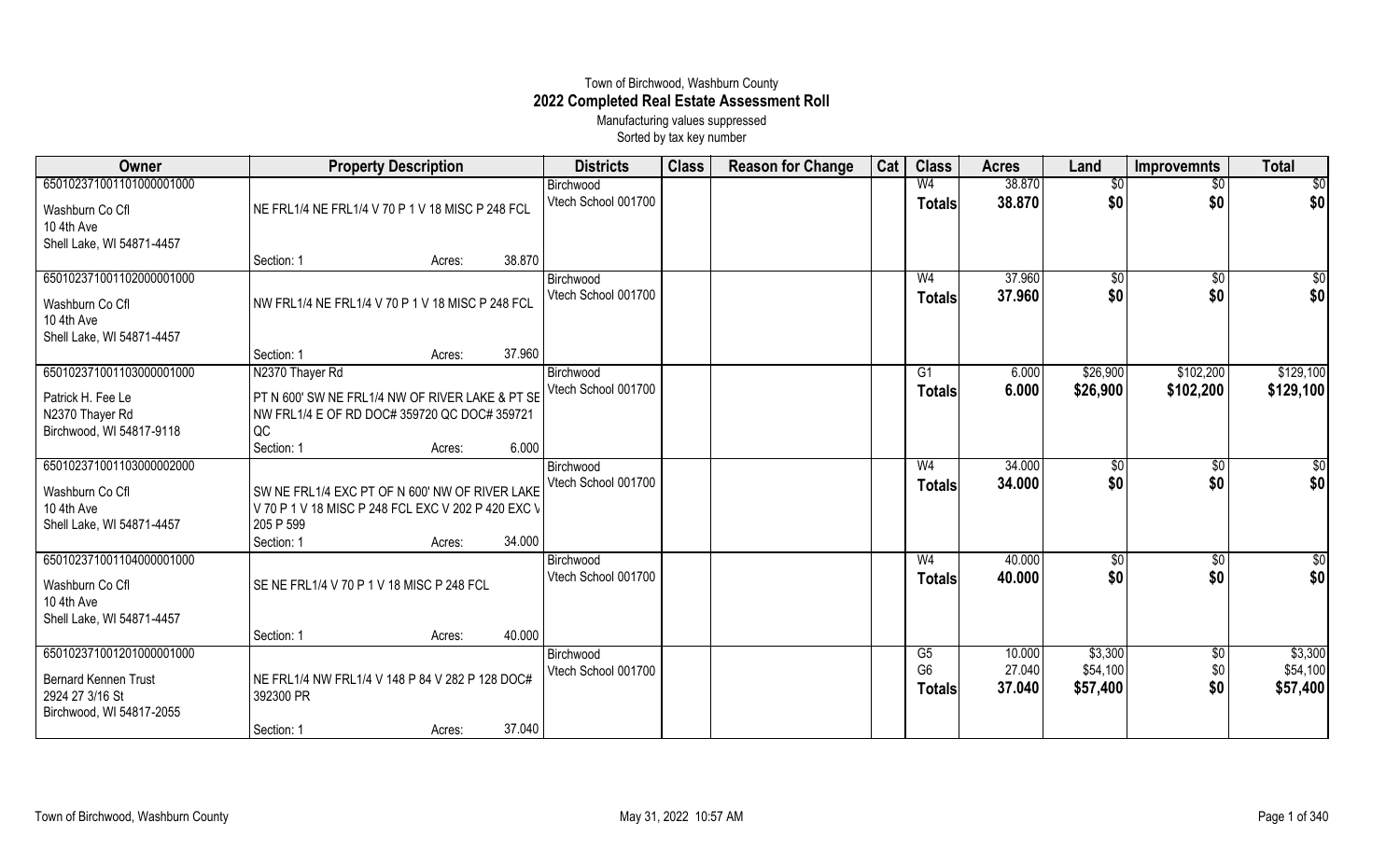| Owner                                                                                                        | <b>Property Description</b>                                  |        |        | <b>Districts</b>                 | <b>Class</b> | <b>Reason for Change</b> | Cat | <b>Class</b>                          | <b>Acres</b>              | Land                            | <b>Improvemnts</b>            | <b>Total</b>                    |
|--------------------------------------------------------------------------------------------------------------|--------------------------------------------------------------|--------|--------|----------------------------------|--------------|--------------------------|-----|---------------------------------------|---------------------------|---------------------------------|-------------------------------|---------------------------------|
| 650102371001202000001000                                                                                     |                                                              |        |        | Birchwood                        |              |                          |     | G6                                    | 36.130                    | \$66,100                        | $\overline{50}$               | \$66,100                        |
| <b>Bernard Kennen Trust</b><br>2924 27 3/16 St<br>Birchwood, WI 54817-2055                                   | NW FRL1/4 NW FRL1/4 V 148 P 84 V 282 P 128 DOC#<br>392300 PR |        |        | Vtech School 001700              |              |                          |     | <b>Totals</b>                         | 36.130                    | \$66,100                        | \$0                           | \$66,100                        |
|                                                                                                              | Section: 1                                                   | Acres: | 36.130 |                                  |              |                          |     |                                       |                           |                                 |                               |                                 |
| 650102371001204000001000<br><b>Bonasa Umbellus Land Trust</b><br>N2231 Thayer Rd<br>Birchwood, WI 54817-9118 | PT SE NW FRL1/4 NW OF TN RD DOC# 398579 WD                   |        |        | Birchwood<br>Vtech School 001700 | G4           | Ag use land              | -5  | G4<br>G <sub>8</sub><br><b>Totals</b> | 34.000<br>5.000<br>39.000 | \$3,900<br>\$5,000<br>\$8,900   | $\overline{50}$<br>\$0<br>\$0 | \$3,900<br>\$5,000<br>\$8,900   |
|                                                                                                              | Section: 1                                                   | Acres: | 39.000 |                                  |              |                          |     |                                       |                           |                                 |                               |                                 |
| 650102371001204000002000<br>Washburn Co Cfl<br>10 4th Ave<br>Shell Lake, WI 54871-4457                       | PT SE NW FRL1/4 E OF TN RD V 205 P 598 V 211 P<br>621 FCL    |        |        | Birchwood<br>Vtech School 001700 |              |                          |     | W <sub>4</sub><br><b>Totals</b>       | 1.000<br>1.000            | \$0<br>\$0                      | $\sqrt[6]{30}$<br>\$0         | \$0<br>\$0                      |
|                                                                                                              | Section: 1                                                   | Acres: | 1.000  |                                  |              |                          |     |                                       |                           |                                 |                               |                                 |
| 650102371001304000001000<br><b>Bernard Kennen Trust</b><br>2924 27 3/16 St<br>Birchwood, WI 54817-2055       | SE SW V 148 P 84 V 282 P 128 DOC# 392300 PR                  |        |        | Birchwood<br>Vtech School 001700 |              |                          |     | G5<br>G <sub>6</sub><br><b>Totals</b> | 2.000<br>38.000<br>40.000 | \$700<br>\$118,400<br>\$119,100 | $\sqrt[6]{3}$<br>\$0<br>\$0   | \$700<br>\$118,400<br>\$119,100 |
|                                                                                                              | Section: 1                                                   | Acres: | 40.000 |                                  |              |                          |     |                                       |                           |                                 |                               |                                 |
| 650102371001401000001000<br>Washburn Co Cfl<br>10 4th Ave<br>Shell Lake, WI 54871-4457                       | NE SE V 70 P 1 V 18 MISC P 248 FCL                           |        |        | Birchwood<br>Vtech School 001700 |              |                          |     | W <sub>4</sub><br><b>Totals</b>       | 40.000<br>40.000          | \$0<br>\$0                      | $\sqrt[6]{30}$<br>\$0         | \$0<br>\$0                      |
|                                                                                                              | Section: 1                                                   | Acres: | 40.000 |                                  |              |                          |     |                                       |                           |                                 |                               |                                 |
| 650102371001402000001000<br>Washburn Co Cfl<br>10 4th Ave<br>Shell Lake, WI 54871-4457                       | NW SE V 70 P 1 V 18 MISC P 248 FCL                           |        |        | Birchwood<br>Vtech School 001700 |              |                          |     | W <sub>4</sub><br><b>Totals</b>       | 40.000<br>40.000          | \$0<br>\$0                      | \$0<br>\$0                    | \$0<br>\$0                      |
|                                                                                                              | Section: 1                                                   | Acres: | 40.000 |                                  |              |                          |     |                                       |                           |                                 |                               |                                 |
| 650102371001403000001000<br>Washburn Co Cfl<br>10 4th Ave<br>Shell Lake, WI 54871-4457                       | SW SEV 70 P 1 V 18 MISC P 248 FCL<br>Section: 1              | Acres: | 40.000 | Birchwood<br>Vtech School 001700 |              |                          |     | W <sub>4</sub><br><b>Totals</b>       | 40.000<br>40.000          | $\overline{50}$<br>\$0          | $\overline{50}$<br>\$0        | $\overline{50}$<br>\$0          |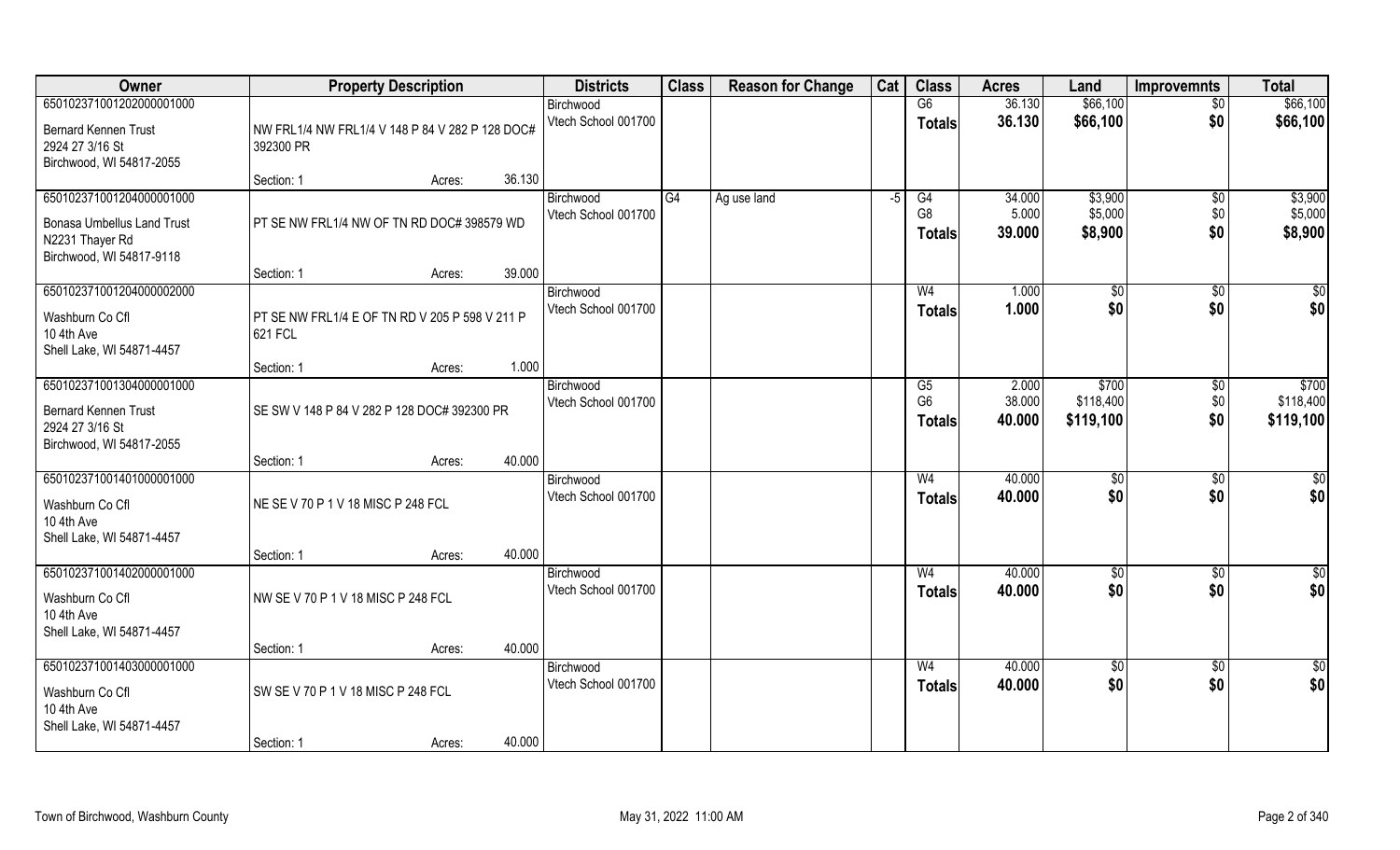| Owner                             | <b>Property Description</b>                      |                                         | <b>Districts</b> | <b>Class</b>                     | <b>Reason for Change</b> | Cat | <b>Class</b> | <b>Acres</b>         | Land           | <b>Improvemnts</b> | <b>Total</b>       |                    |
|-----------------------------------|--------------------------------------------------|-----------------------------------------|------------------|----------------------------------|--------------------------|-----|--------------|----------------------|----------------|--------------------|--------------------|--------------------|
| 650102371001404000001000          |                                                  |                                         |                  | Birchwood                        |                          |     |              | W <sub>4</sub>       | 40.000         | \$0                | $\sqrt{$0}$        | $\sqrt{50}$        |
| Washburn Co Cfl                   | SE SE V 70 P 1 V 18 MISC P 248 FCL               |                                         |                  | Vtech School 001700              |                          |     |              | <b>Totals</b>        | 40.000         | \$0                | \$0                | \$0                |
| 10 4th Ave                        |                                                  |                                         |                  |                                  |                          |     |              |                      |                |                    |                    |                    |
| Shell Lake, WI 54871-4457         |                                                  |                                         |                  |                                  |                          |     |              |                      |                |                    |                    |                    |
|                                   | Section: 1                                       | Acres:                                  | 40.000           |                                  |                          |     |              |                      |                |                    |                    |                    |
| 650102371001505001001000          |                                                  |                                         |                  | Birchwood                        |                          |     |              | W <sub>4</sub>       | 0.500          | \$0                | \$0                | \$0                |
| Washburn Co Cfl                   | GOV LOT 1 V 64 P 140 V 24 MISC P 413 FCL         |                                         |                  | Vtech School 001700              |                          |     |              | <b>Totals</b>        | 0.500          | \$0                | \$0                | \$0                |
| 10 4th Ave                        |                                                  |                                         |                  |                                  |                          |     |              |                      |                |                    |                    |                    |
| Shell Lake, WI 54871-4457         |                                                  |                                         |                  |                                  |                          |     |              |                      |                |                    |                    |                    |
|                                   | Section: 1                                       | Acres:                                  | 0.500            |                                  |                          |     |              |                      |                |                    |                    |                    |
| 650102371001505002001000          |                                                  |                                         |                  | Birchwood                        |                          |     |              | G6                   | 30.040         | \$60,100           | \$0                | \$60,100           |
| Eric Jacobson                     | GOV LOT 2 EXC E 140' & EXC W OF CHANNEL V 392    |                                         |                  | Vtech School 001700              |                          |     |              | <b>Totals</b>        | 30.040         | \$60,100           | \$0                | \$60,100           |
| 625 Versailles Dr                 | P 475-477 JGMT EXC V 337 P 68                    |                                         |                  |                                  |                          |     |              |                      |                |                    |                    |                    |
| Bartlett, IL 60103-2325           |                                                  |                                         |                  |                                  |                          |     |              |                      |                |                    |                    |                    |
|                                   | Section: 1                                       | Acres:                                  | 30.040           |                                  |                          |     |              |                      |                |                    |                    |                    |
| 650102371001505002002000          |                                                  |                                         |                  | Birchwood                        |                          |     |              | G4<br>G <sub>8</sub> | 2.000<br>2.240 | \$300<br>\$2,300   | $\sqrt[6]{3}$      | \$300              |
| <b>Bonasa Umbellus Land Trust</b> | E 140' GOV LOT 2 DOC# 398579 WD                  |                                         |                  | Vtech School 001700              |                          |     |              |                      | 4.240          | \$2,600            | \$0<br>\$0         | \$2,300<br>\$2,600 |
| N2231 Thayer Rd                   |                                                  |                                         |                  |                                  |                          |     |              | <b>Totals</b>        |                |                    |                    |                    |
| Birchwood, WI 54817-9118          |                                                  |                                         |                  |                                  |                          |     |              |                      |                |                    |                    |                    |
|                                   | Section: 1                                       | Acres:                                  | 4.240            |                                  |                          |     |              |                      |                |                    |                    |                    |
| 650102371001505002003000          |                                                  |                                         |                  | Birchwood<br>Vtech School 001700 |                          |     |              | G1                   | 2.820<br>2.820 | \$143,000          | $\overline{50}$    | \$143,000          |
| Bridget A Jorgensen Trust         | PT GOV LOT 2 W OF CHANNEL DOC# 395118 TD         |                                         |                  |                                  |                          |     |              | <b>Totals</b>        |                | \$143,000          | \$0                | \$143,000          |
| 3666 Williamsburg Pkwy            |                                                  |                                         |                  |                                  |                          |     |              |                      |                |                    |                    |                    |
| Woodbury, MN 55129-9386           |                                                  |                                         |                  |                                  |                          |     |              |                      |                |                    |                    |                    |
| 650102371001505003001000          | Section: 1                                       | Acres:                                  | 2.820            |                                  |                          |     |              | W <sub>4</sub>       | 19.000         |                    |                    | $\overline{50}$    |
|                                   |                                                  |                                         |                  | Birchwood<br>Vtech School 001700 |                          |     |              |                      | 19.000         | \$0<br>\$0         | $\sqrt{$0}$<br>\$0 | \$0                |
| Washburn Co Cfl                   | PT GOV LOT 3 SE OF TN RD V 205 P 598 V 211 P 621 |                                         |                  |                                  |                          |     |              | <b>Totals</b>        |                |                    |                    |                    |
| 10 4th Ave                        | <b>FCL</b>                                       |                                         |                  |                                  |                          |     |              |                      |                |                    |                    |                    |
| Shell Lake, WI 54871-4457         |                                                  |                                         |                  |                                  |                          |     |              |                      |                |                    |                    |                    |
| 650102371001505003002000          | Section: 1<br>N2231 Thayer Rd                    | Acres:                                  | 19.000           | Birchwood                        |                          |     |              | G1                   | 2.450          | \$13,000           | \$145,500          | \$158,500          |
|                                   |                                                  |                                         |                  | Vtech School 001700              |                          |     |              | G <sub>5</sub>       | 19.000         | \$3,600            | \$0                | \$3,600            |
| Ernies Echo Ranch Land Trust      |                                                  | PT GOV LOT 3 NW OF TN RD DOC# 398580 WD |                  |                                  |                          |     |              | <b>Totals</b>        | 21.450         | \$16,600           | \$145,500          | \$162,100          |
| 8362 Tamarack vlg Unit 119-223    |                                                  |                                         |                  |                                  |                          |     |              |                      |                |                    |                    |                    |
| Woodbury, MN 55125-3392           |                                                  |                                         |                  |                                  |                          |     |              |                      |                |                    |                    |                    |
|                                   | Section: 1                                       | Acres:                                  | 21.450           |                                  |                          |     |              |                      |                |                    |                    |                    |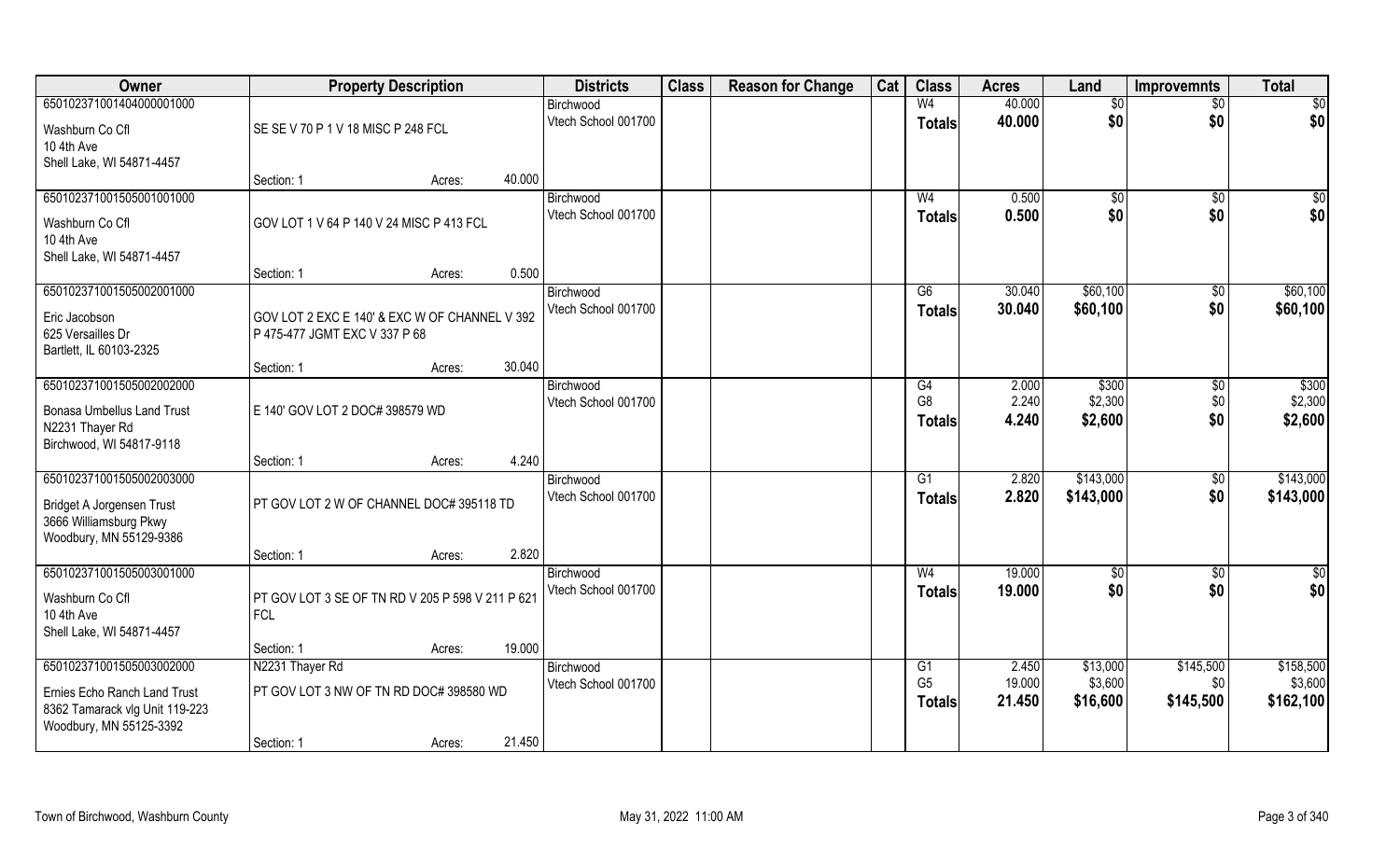| Owner                                                                                                        | <b>Property Description</b>                                                                    | <b>Districts</b>                 | <b>Class</b> | <b>Reason for Change</b> | Cat | <b>Class</b>                                            | <b>Acres</b>                        | Land                                       | <b>Improvemnts</b>                 | <b>Total</b>                                |
|--------------------------------------------------------------------------------------------------------------|------------------------------------------------------------------------------------------------|----------------------------------|--------------|--------------------------|-----|---------------------------------------------------------|-------------------------------------|--------------------------------------------|------------------------------------|---------------------------------------------|
| 650102371001505003003000                                                                                     |                                                                                                | Birchwood                        |              |                          |     | G4                                                      | 3.630                               | \$400                                      | $\sqrt{6}$                         | \$400                                       |
| <b>Bonasa Umbellus Land Trust</b><br>N2231 Thayer Rd<br>Birchwood, WI 54817-9118                             | E 140' W1/2 GOV LOT 3 DOC# 398579 WD                                                           | Vtech School 001700              |              |                          |     | <b>Totals</b>                                           | 3.630                               | \$400                                      | \$0                                | \$400                                       |
|                                                                                                              | 3.630<br>Section: 1<br>Acres:                                                                  |                                  |              |                          |     |                                                         |                                     |                                            |                                    |                                             |
| 650102371001505003003010<br><b>Bonasa Umbellus Land Trust</b><br>N2231 Thayer Rd<br>Birchwood, WI 54817-9118 | PT GOV LOTS 3 & 4 NW OF TN RD L 1 CSM #1162 V 5<br>P 147 DOC# 398579 WD                        | Birchwood<br>Vtech School 001700 |              |                          |     | G5<br>Totals                                            | 1.210<br>1.210                      | \$500<br>\$500                             | $\sqrt[6]{}$<br>\$0                | \$500<br>\$500                              |
|                                                                                                              | 1.210<br>Section: 1<br>Acres:                                                                  |                                  |              |                          |     |                                                         |                                     |                                            |                                    |                                             |
| 650102371001505003004000<br>Eric Jacobson<br>625 Versailles Dr<br>Bartlett, IL 60103-2325                    | N2179 Thayer Rd<br>W1/2 GOV LOT 3 EXC E 140' V 392 P 475-477 JGMT                              | Birchwood<br>Vtech School 001700 |              |                          |     | G1<br>G <sub>6</sub><br><b>Totals</b>                   | 5.510<br>15.000<br>20.510           | \$131,800<br>\$30,000<br>\$161,800         | \$223,000<br>\$0<br>\$223,000      | \$354,800<br>\$30,000<br>\$384,800          |
|                                                                                                              | 20.510<br>Section: 1<br>Acres:                                                                 |                                  |              |                          |     |                                                         |                                     |                                            |                                    |                                             |
| 650102371001505004001000<br>Eric Jacobson<br>625 Versailles Dr<br>Bartlett, IL 60103-2325                    | PT GOV LOT 4 EXC E 140' NW OF TN RD V 392 P<br>475-477 JGMT                                    | Birchwood<br>Vtech School 001700 |              |                          |     | G6<br><b>Totals</b>                                     | 15.000<br>15.000                    | \$77,700<br>\$77,700                       | \$0<br>\$0                         | \$77,700<br>\$77,700                        |
|                                                                                                              | 15.000<br>Section: 1<br>Acres:                                                                 |                                  |              |                          |     |                                                         |                                     |                                            |                                    |                                             |
| 650102371001505004002000<br>Patrick H. Fee Le<br>N2370 Thayer Rd<br>Birchwood, WI 54817-9118                 | PT GOV LOT 4 SE OF TN RD DOC# 359720 QC V 205<br>P 598 ESMT                                    | Birchwood<br>Vtech School 001700 |              |                          |     | G6<br><b>Totals</b>                                     | 20.030<br>20.030                    | \$44,100<br>\$44,100                       | \$0<br>\$0                         | \$44,100<br>\$44,100                        |
|                                                                                                              | 20.030<br>Section: 1<br>Acres:                                                                 |                                  |              |                          |     |                                                         |                                     |                                            |                                    |                                             |
| 650102371002102000001000<br>Tnt Birchwood Investments, LLC<br>W580 Taylor Rd<br>Birchwood, WI 54817-6101     | N2490 County Hwy T<br>NW FRL1/4 NE FRL1/4 DOC# 385705 WD                                       | Birchwood<br>Vtech School 001700 |              |                          |     | G1<br>G <sub>5</sub><br>G <sub>6</sub><br><b>Totals</b> | 1.000<br>10.000<br>24.980<br>35.980 | \$6,300<br>\$3,300<br>\$40,000<br>\$49,600 | \$9,900<br>\$0<br>\$0\$<br>\$9,900 | \$16,200<br>\$3,300<br>\$40,000<br>\$59,500 |
|                                                                                                              | 35.980<br>Section: 2<br>Acres:                                                                 |                                  |              |                          |     |                                                         |                                     |                                            |                                    |                                             |
| 650102371002201000001000<br>Washburn Co Cfl<br>10 4th Ave<br>Shell Lake, WI 54871-4457                       | NE FRL1/4 NW FRL1/4 V 70 P 374 V 20 MISC P 143<br><b>FCL</b><br>36.200<br>Section: 2<br>Acres: | Birchwood<br>Vtech School 001700 |              |                          |     | W <sub>4</sub><br><b>Totals</b>                         | 36.200<br>36.200                    | \$0<br>\$0                                 | $\overline{60}$<br>\$0             | \$0<br>\$0                                  |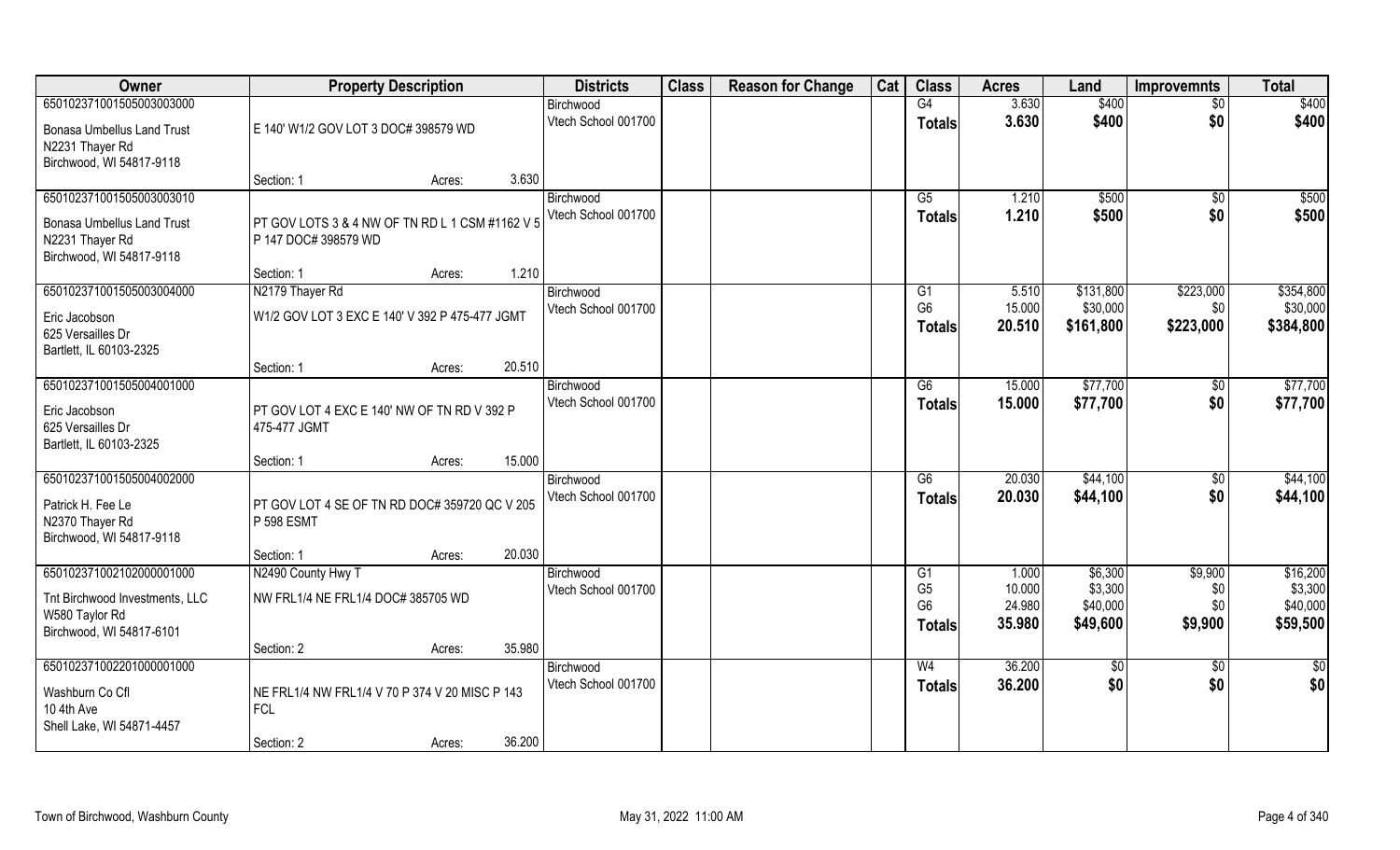| Owner                                                                                                  | <b>Property Description</b>                                                                   |        | <b>Districts</b>                 | <b>Class</b> | <b>Reason for Change</b> | Cat | <b>Class</b>                    | <b>Acres</b>     | Land                   | <b>Improvemnts</b>     | <b>Total</b>           |
|--------------------------------------------------------------------------------------------------------|-----------------------------------------------------------------------------------------------|--------|----------------------------------|--------------|--------------------------|-----|---------------------------------|------------------|------------------------|------------------------|------------------------|
| 650102371002202000001000<br>Washburn Co Cfl<br>10 4th Ave<br>Shell Lake, WI 54871-4457                 | PT NW FRL1/4 NW FRL1/4 E OF SPIDER LAKE V 70 P<br>374 V 20 MISC P 143 FCL                     |        | Birchwood<br>Vtech School 001700 |              |                          |     | W <sub>4</sub><br><b>Totals</b> | 26.420<br>26.420 | $\overline{30}$<br>\$0 | $\sqrt{6}$<br>\$0      | \$0<br>\$0             |
|                                                                                                        | Section: 2<br>Acres:                                                                          | 26.420 |                                  |              |                          |     |                                 |                  |                        |                        |                        |
| 650102371002202000004000<br>Theodore Klungseth<br>927 Norwood Ave<br>Anoka, MN 55303-1430              | N2480 Shore Line Dr<br>PT NW FRL1/4 NW FRL1/4 PT L 2 CSM #739 V 4 P 24.<br>24A DOC# 375296 QC |        | Birchwood<br>Vtech School 001700 |              |                          |     | G1<br><b>Totals</b>             | 0.890<br>0.890   | \$64,800<br>\$64,800   | \$121,900<br>\$121,900 | \$186,700<br>\$186,700 |
|                                                                                                        | Section: 2<br>Acres:                                                                          | 0.890  |                                  |              |                          |     |                                 |                  |                        |                        |                        |
| 650102371002202000005000<br>Robin L. Rooney<br>N2472 Shore Line Rd<br>Birchwood, WI 54817-9120         | N2472 Shore Line Dr<br>PT NW FRL1/4 NW FRL1/4 PT L 2 CSM #739 V 4 P 24.<br>24A DOC# 391495 QC |        | Birchwood<br>Vtech School 001700 |              |                          |     | G1<br><b>Totals</b>             | 0.890<br>0.890   | \$52,900<br>\$52,900   | \$157,900<br>\$157,900 | \$210,800<br>\$210,800 |
|                                                                                                        | Section: 2<br>Acres:                                                                          | 0.890  |                                  |              |                          |     |                                 |                  |                        |                        |                        |
| 650102371002202000006000<br>Steven A. Friendshuh<br>PO Box 432<br>Savage, MN 55378-0432                | N2464 Shore Line Dr<br>PT NW FRL1/4 NW FRL1/4 DOC# 394579 WD                                  |        | Birchwood<br>Vtech School 001700 |              |                          |     | G1<br><b>Totals</b>             | 1.780<br>1.780   | \$105,500<br>\$105,500 | $\sqrt{50}$<br>\$0     | \$105,500<br>\$105,500 |
|                                                                                                        | Section: 2<br>Acres:                                                                          | 1.780  |                                  |              |                          |     |                                 |                  |                        |                        |                        |
| 650102371002202000008000<br>Patrick F Donovan Trust<br>N2436 Shore Line Rd<br>Birchwood, WI 54817-9120 | N2436 Shore Line Dr<br>PT NW FRL1/4 NW FRL1/4 PT L 5 CSM #923 V 4 P 208<br>DOC# 326965 QC     |        | Birchwood<br>Vtech School 001700 |              |                          |     | G1<br>Totals                    | 2.570<br>2.570   | \$32,400<br>\$32,400   | \$116,100<br>\$116,100 | \$148,500<br>\$148,500 |
|                                                                                                        | Section: 2<br>Acres:                                                                          | 2.570  |                                  |              |                          |     |                                 |                  |                        |                        |                        |
| 650102371002203000001000<br>Washburn Co Cfl<br>10 4th Ave<br>Shell Lake, WI 54871-4457                 | SW NW FRL1/4 V 70 P 374 V 20 MISC P 143 FCL                                                   |        | Birchwood<br>Vtech School 001700 |              |                          |     | W <sub>4</sub><br><b>Totals</b> | 40.000<br>40.000 | \$0<br>\$0             | \$0<br>\$0             | $\frac{1}{2}$<br>\$0   |
|                                                                                                        | Section: 2<br>Acres:                                                                          | 40.000 |                                  |              |                          |     |                                 |                  |                        |                        |                        |
| 650102371002204000001000<br>Washburn Co Cfl<br>10 4th Ave<br>Shell Lake, WI 54871-4457                 | SE NW FRL1/4 V 70 P 374 V 20 MISC P 143 FCL<br>Section: 2<br>Acres:                           | 40.000 | Birchwood<br>Vtech School 001700 |              |                          |     | W <sub>4</sub><br><b>Totals</b> | 40.000<br>40.000 | $\sqrt{6}$<br>\$0      | $\overline{50}$<br>\$0 | $\frac{1}{2}$<br>\$0   |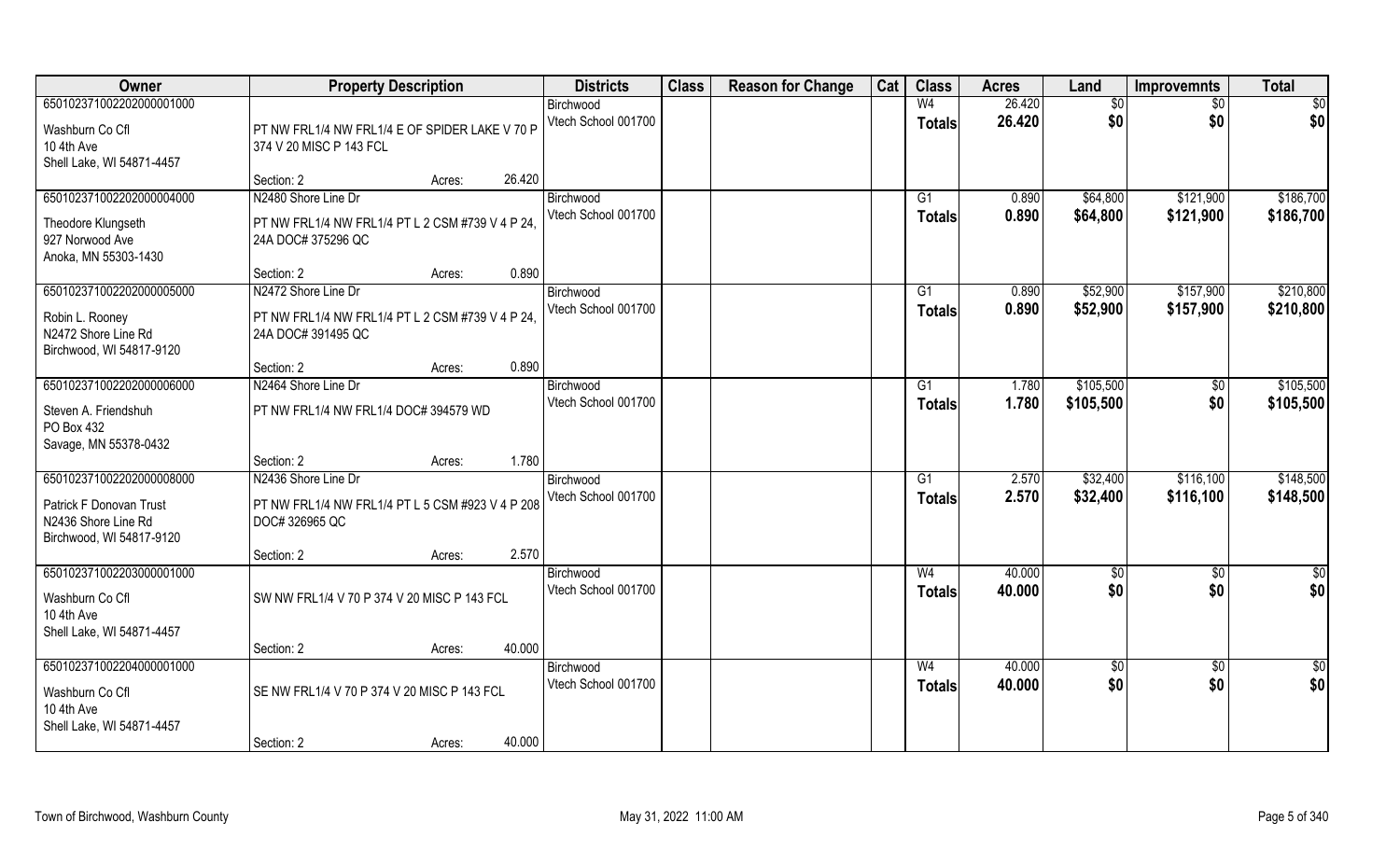| Owner                                    | <b>Property Description</b>                                 |        |        | <b>Districts</b>                 | <b>Class</b> | <b>Reason for Change</b> | Cat | <b>Class</b>    | <b>Acres</b> | Land       | <b>Improvemnts</b> | <b>Total</b> |
|------------------------------------------|-------------------------------------------------------------|--------|--------|----------------------------------|--------------|--------------------------|-----|-----------------|--------------|------------|--------------------|--------------|
| 650102371002301000001000                 |                                                             |        |        | Birchwood                        |              |                          |     | W <sub>4</sub>  | 40.000       | \$0        | \$0                | \$0          |
| Washburn Co Cfl                          | NE SW V 70 P 374 V 20 MISC P 143 FCL                        |        |        | Vtech School 001700              |              |                          |     | <b>Totals</b>   | 40.000       | \$0        | \$0                | \$0          |
| 10 4th Ave                               |                                                             |        |        |                                  |              |                          |     |                 |              |            |                    |              |
| Shell Lake, WI 54871-4457                |                                                             |        |        |                                  |              |                          |     |                 |              |            |                    |              |
|                                          | Section: 2                                                  | Acres: | 40.000 |                                  |              |                          |     |                 |              |            |                    |              |
| 650102371002302000001000                 |                                                             |        |        | Birchwood                        |              |                          |     | W <sub>4</sub>  | 40.000       | \$0        | \$0                | \$0          |
| Washburn Co Cfl                          | NW SW V 70 P 374 V 20 MISC P 143 FCL                        |        |        | Vtech School 001700              |              |                          |     | <b>Totals</b>   | 40.000       | \$0        | \$0                | \$0          |
| 10 4th Ave                               |                                                             |        |        |                                  |              |                          |     |                 |              |            |                    |              |
| Shell Lake, WI 54871-4457                |                                                             |        |        |                                  |              |                          |     |                 |              |            |                    |              |
|                                          | Section: 2                                                  | Acres: | 40.000 |                                  |              |                          |     |                 |              |            |                    |              |
| 650102371002403000001000                 |                                                             |        |        | Birchwood<br>Vtech School 001700 |              |                          |     | W <sub>4</sub>  | 40.000       | \$0<br>\$0 | \$0<br>\$0         | \$0<br>\$0   |
| Washburn Co Cfl                          | SW SE V 70 P 463 V 15 MISC P 435 FCL                        |        |        |                                  |              |                          |     | <b>Totals</b>   | 40.000       |            |                    |              |
| 10 4th Ave                               |                                                             |        |        |                                  |              |                          |     |                 |              |            |                    |              |
| Shell Lake, WI 54871-4457                |                                                             |        | 40.000 |                                  |              |                          |     |                 |              |            |                    |              |
| 650102371002505001002000                 | Section: 2                                                  | Acres: |        | Birchwood                        |              |                          |     | G1              | 5.310        | \$192,100  | \$0                | \$192,100    |
|                                          |                                                             |        |        | Vtech School 001700              |              |                          |     | <b>Totals</b>   | 5.310        | \$192,100  | \$0                | \$192,100    |
| Sharon P Robichon-Blair Trust            | PT GOV LOT 1 L 5 CSM #1508 V 6 P 229 DOC#                   |        |        |                                  |              |                          |     |                 |              |            |                    |              |
| 5137 Bedford Ave<br>Edina, MN 55436-2111 | 359792 QC                                                   |        |        |                                  |              |                          |     |                 |              |            |                    |              |
|                                          | Section: 2                                                  | Acres: | 5.310  |                                  |              |                          |     |                 |              |            |                    |              |
| 650102371002505001002010                 | W611 Taylor Rd                                              |        |        | Birchwood                        |              |                          |     | G1              | 5.370        | \$70,000   | \$144,500          | \$214,500    |
|                                          |                                                             |        |        | Vtech School 001700              |              |                          |     | <b>Totals</b>   | 5.370        | \$70,000   | \$144,500          | \$214,500    |
| Kenneth J. Schmidt<br>W611 Taylor Rd     | PT GOV LOTS 1 & 2 L 4 CSM #1508 V 6 P 229 V 364 P<br>405 WD |        |        |                                  |              |                          |     |                 |              |            |                    |              |
| Birchwood, WI 54817-6100                 |                                                             |        |        |                                  |              |                          |     |                 |              |            |                    |              |
|                                          | Section: 2                                                  | Acres: | 5.370  |                                  |              |                          |     |                 |              |            |                    |              |
| 650102371002505001003000                 | W549 Taylor Rd                                              |        |        | Birchwood                        |              |                          |     | $\overline{G1}$ | 5.310        | \$171,800  | \$68,700           | \$240,500    |
| James D. Bruhn                           | PT GOV LOT 1 L 6 CSM #1508 V 6 P 229 V 269 P 263            |        |        | Vtech School 001700              |              |                          |     | <b>Totals</b>   | 5.310        | \$171,800  | \$68,700           | \$240,500    |
| 18310 82nd PIN                           |                                                             |        |        |                                  |              |                          |     |                 |              |            |                    |              |
| Maple Grove, MN 55311-1626               |                                                             |        |        |                                  |              |                          |     |                 |              |            |                    |              |
|                                          | Section: 2                                                  | Acres: | 5.310  |                                  |              |                          |     |                 |              |            |                    |              |
| 650102371002505001004000                 | W521 Taylor Rd                                              |        |        | Birchwood                        |              |                          |     | G1              | 3.340        | \$65,900   | \$600              | \$66,500     |
| Allan B. Mcgraw                          | PT GOV LOT 1 L 2 CSM #1474 V 6 P 195, 195A V 360 F          |        |        | Vtech School 001700              |              |                          |     | <b>Totals</b>   | 3.340        | \$65,900   | \$600              | \$66,500     |
| N7773 Bushey Rd                          | 338 WD                                                      |        |        |                                  |              |                          |     |                 |              |            |                    |              |
| Trego, WI 54888-9327                     |                                                             |        |        |                                  |              |                          |     |                 |              |            |                    |              |
|                                          | Section: 2                                                  | Acres: | 3.340  |                                  |              |                          |     |                 |              |            |                    |              |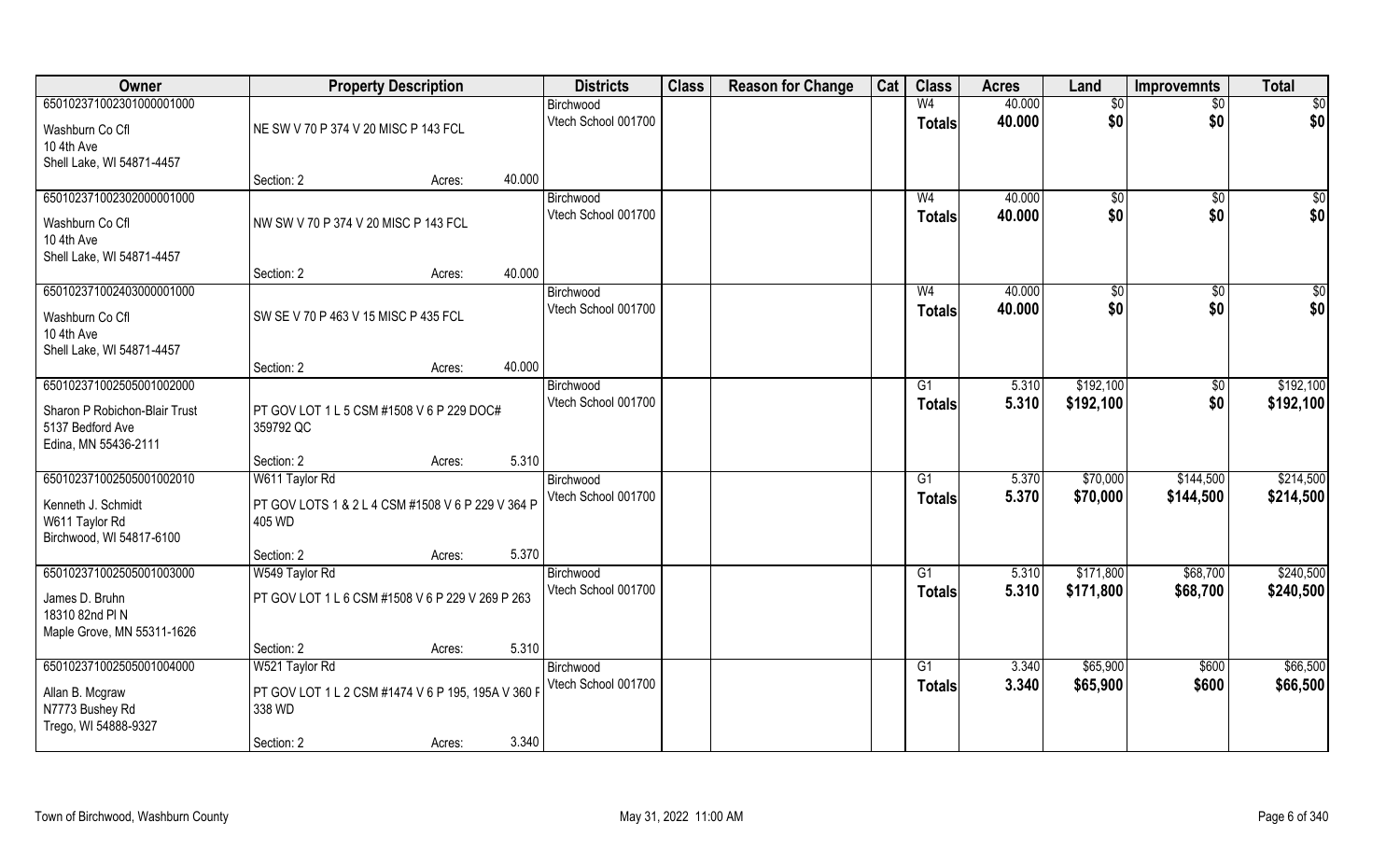| Owner                                                                          | <b>Property Description</b>                                            |                  | <b>Districts</b>    | <b>Class</b>   | <b>Reason for Change</b> | Cat | <b>Class</b>                                      | <b>Acres</b>              | Land                           | <b>Improvemnts</b>     | <b>Total</b>                   |
|--------------------------------------------------------------------------------|------------------------------------------------------------------------|------------------|---------------------|----------------|--------------------------|-----|---------------------------------------------------|---------------------------|--------------------------------|------------------------|--------------------------------|
| 650102371002505001005000                                                       | W507 Taylor Rd                                                         |                  | Birchwood           |                |                          |     | G1                                                | 3.570                     | \$225,900                      | \$411,300              | \$637,200                      |
| Bridget A Jorgensen Trust<br>3666 Williamsburg Pkwy<br>Woodbury, MN 55129-9386 | PT GOV LOT 1 L 3 CSM #1474 V 6 P 195, 195A DOC#<br>395118 TD           |                  | Vtech School 001700 |                |                          |     | <b>Totals</b>                                     | 3.570                     | \$225,900                      | \$411,300              | \$637,200                      |
|                                                                                | Section: 2                                                             | 3.570<br>Acres:  |                     |                |                          |     |                                                   |                           |                                |                        |                                |
| 650102371002505001006000                                                       | W 580 Taylor Rd                                                        |                  | Birchwood           | G <sub>1</sub> | Pole shed                |     | G1                                                | 1.000                     | \$6,300                        | \$57,400               | \$63,700                       |
| Tnt Birchwood Investments, LLC<br>W580 Taylor Rd<br>Birchwood, WI 54817-6101   | PT GOV LOT 1 DOC# 387324 WD                                            |                  | Vtech School 001700 |                |                          |     | G <sub>5</sub><br>G <sub>6</sub><br><b>Totals</b> | 12.830<br>3.660<br>17.490 | \$4,200<br>\$2,800<br>\$13,300 | \$0<br>\$0<br>\$57,400 | \$4,200<br>\$2,800<br>\$70,700 |
|                                                                                | Section: 2                                                             | 17.490<br>Acres: |                     |                |                          |     |                                                   |                           |                                |                        |                                |
| 650102371002505001007000                                                       |                                                                        |                  | Birchwood           |                |                          |     | G5                                                | 8.990                     | \$2,900                        | $\sqrt{6}$             | \$2,900                        |
| Tnt Birchwood Investments, LLC<br>W580 Taylor Rd<br>Birchwood, WI 54817-6101   | PT GOV LOT 1 DOC# 385705 WD                                            |                  | Vtech School 001700 |                |                          |     | G <sub>6</sub><br><b>Totals</b>                   | 8.500<br>17.490           | \$17,000<br>\$19,900           | \$0<br>\$0             | \$17,000<br>\$19,900           |
|                                                                                | Section: 2                                                             | 17.490<br>Acres: |                     |                |                          |     |                                                   |                           |                                |                        |                                |
| 650102371002505002001000                                                       | N2424 Matson Lake Rd                                                   |                  | Birchwood           |                |                          |     | G1                                                | 5.290                     | \$186,800                      | \$194,900              | \$381,700                      |
| Dennis W. Cernohous<br>2632 White Oak Cir E<br>Maplewood, MN 55119-5989        | PT GOV LOT 2 L 8 CSM #1900 V 8 P 61 DOC# 321126<br><b>WD</b>           |                  | Vtech School 001700 |                |                          |     | <b>Totals</b>                                     | 5.290                     | \$186,800                      | \$194,900              | \$381,700                      |
|                                                                                | Section: 2                                                             | 5.290<br>Acres:  |                     |                |                          |     |                                                   |                           |                                |                        |                                |
| 650102371002505002003000                                                       | N2416 Matson Lake Rd                                                   |                  | Birchwood           |                |                          |     | G1                                                | 5.110                     | \$108,100                      | \$142,100              | \$250,200                      |
| Steven R. Farver<br>760 Timber Ln<br>Shoreview, MN 55126-4103                  | PT GOV LOT 2 L 10 CSM #1518 V 6 P 239 DOC#<br>392984 TD DOC# 392985 TD |                  | Vtech School 001700 |                |                          |     | <b>Totals</b>                                     | 5.110                     | \$108,100                      | \$142,100              | \$250,200                      |
|                                                                                | Section: 2                                                             | 5.110<br>Acres:  |                     |                |                          |     |                                                   |                           |                                |                        |                                |
| 650102371002505002004000                                                       | N2406 Matson Lake Rd                                                   |                  | Birchwood           |                |                          |     | $\overline{G1}$                                   | 3.180                     | \$82,800                       | \$165,900              | \$248,700                      |
| Patrick J. Mccann<br>N2406 Matson Lake Rd<br>Birchwood, WI 54817-9119          | PT GOV LOT 2 L 1 CSM #1474 V 6 P 195 DOC#<br>242169 WD DOC# 379399 TOD |                  | Vtech School 001700 |                |                          |     | <b>Totals</b>                                     | 3.180                     | \$82,800                       | \$165,900              | \$248,700                      |
|                                                                                | Section: 2                                                             | 3.180<br>Acres:  |                     |                |                          |     |                                                   |                           |                                |                        |                                |
| 650102371002505002005000                                                       | N2420 Matson Lake Rd                                                   |                  | Birchwood           |                |                          |     | G1                                                | 5.130                     | \$214,500                      | \$21,500               | \$236,000                      |
| Mark T. Smith<br>7726 E Baseline Rd Unit 160<br>Mesa, AZ 85209-5407            | PT GOV LOT 2 L 9 CSM #1709 V 7 P 130 V 315 P<br>208-209 WD             |                  | Vtech School 001700 |                |                          |     | <b>Totals</b>                                     | 5.130                     | \$214,500                      | \$21,500               | \$236,000                      |
|                                                                                | Section: 2                                                             | 5.130<br>Acres:  |                     |                |                          |     |                                                   |                           |                                |                        |                                |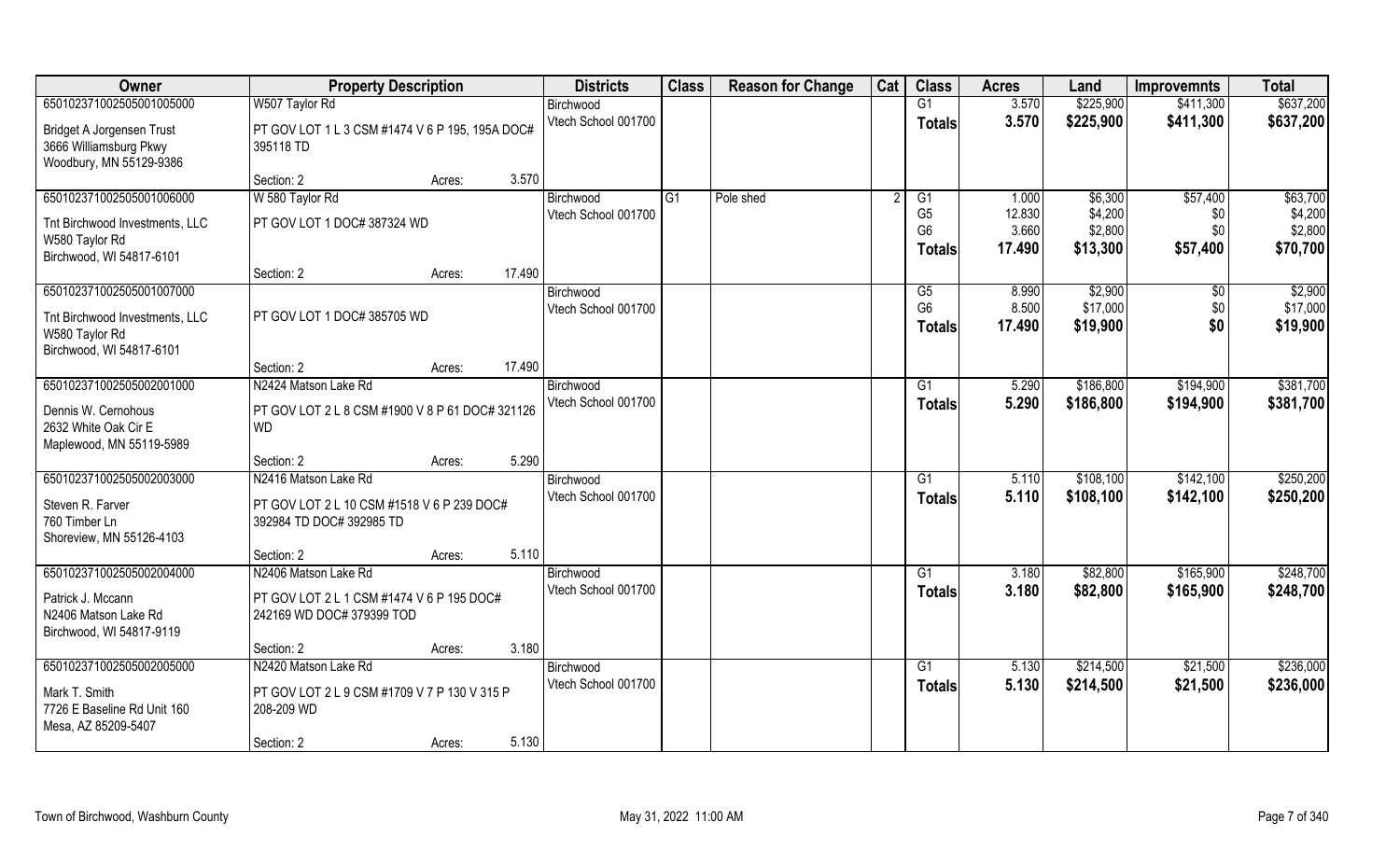| Owner                                                                                           | <b>Property Description</b>                                                                                                                             |        | <b>Districts</b>                 | <b>Class</b> | <b>Reason for Change</b> | Cat | <b>Class</b>        | <b>Acres</b>     | Land                 | <b>Improvemnts</b> | <b>Total</b>         |
|-------------------------------------------------------------------------------------------------|---------------------------------------------------------------------------------------------------------------------------------------------------------|--------|----------------------------------|--------------|--------------------------|-----|---------------------|------------------|----------------------|--------------------|----------------------|
| 650102371002505002006000<br>Mark T. Smith<br>7726 E Baseline Rd Unit 160<br>Mesa, AZ 85209-5407 | PT GOV LOT 2 V 315 P 208-209 WD                                                                                                                         |        | Birchwood<br>Vtech School 001700 |              |                          |     | G6<br><b>Totals</b> | 15.000<br>15.000 | \$30,000<br>\$30,000 | $\sqrt{6}$<br>\$0  | \$30,000<br>\$30,000 |
|                                                                                                 | Section: 2                                                                                                                                              | Acres: | 15.000                           |              |                          |     |                     |                  |                      |                    |                      |
| 650102371002505002007000                                                                        | W629 Taylor Rd                                                                                                                                          |        | Birchwood                        |              |                          |     | G1                  | 5.260            | \$70,100             | \$300              | \$70,400             |
| Alan L. Ryg<br>61953 252nd Ave<br>Mantorville, MN 55955-6032                                    | PT GOV LOT 2 L 7 CSM #1869 V 8 P 30 V 350 P 552<br><b>WD</b>                                                                                            |        | Vtech School 001700              |              |                          |     | <b>Totals</b>       | 5.260            | \$70,100             | \$300              | \$70,400             |
|                                                                                                 | Section: 2                                                                                                                                              | Acres: | 5.260                            |              |                          |     |                     |                  |                      |                    |                      |
| 650102371002505003001000                                                                        |                                                                                                                                                         |        | Birchwood                        |              |                          |     | W <sub>4</sub>      | 61.400           | $\sqrt[6]{}$         | \$0                | \$0                  |
| Washburn Co Cfl<br>10 4th Ave<br>Shell Lake, WI 54871-4457                                      | GOV LOT 3 V 70 P 463 V 15 MISC P 435 FCL                                                                                                                |        | Vtech School 001700              |              |                          |     | <b>Totals</b>       | 61.400           | \$0                  | \$0                | \$0                  |
|                                                                                                 | Section: 2                                                                                                                                              | Acres: | 61.400                           |              |                          |     |                     |                  |                      |                    |                      |
| 650102371002505004001000                                                                        |                                                                                                                                                         |        | Birchwood                        |              |                          |     | W <sub>4</sub>      | 39.980           | \$0                  | $\sqrt{50}$        | $\frac{6}{3}$        |
| Washburn Co Cfl<br>10 4th Ave<br>Shell Lake, WI 54871-4457                                      | GOV LOT 4 V 70 P 463 V 15 MISC P 435 FCL                                                                                                                |        | Vtech School 001700              |              |                          |     | <b>Totals</b>       | 39.980           | \$0                  | \$0                | \$0                  |
|                                                                                                 | Section: 2                                                                                                                                              | Acres: | 39.980                           |              |                          |     |                     |                  |                      |                    |                      |
| 650102371002505004002000                                                                        | N2498 Shore Line Dr                                                                                                                                     |        | Birchwood                        |              |                          |     | G1                  | 1.080            | \$72,900             | \$115,000          | \$187,900            |
| Curtis C. Dary<br>N2498 Shore Line Rd<br>Birchwood, WI 54817-9120                               | PT NW FRL1/4 NW FRL1/4 SEC 2 & PT GOV LOT 4<br>SEC 3 PT L 1 CSM #739 V 4 P 24, 24A DOC# 364722<br><b>WD</b><br>Section: 2                               | Acres: | Vtech School 001700<br>1.080     |              |                          |     | <b>Totals</b>       | 1.080            | \$72,900             | \$115,000          | \$187,900            |
| 650102371002505004003000                                                                        | N2494 Shore Line Dr                                                                                                                                     |        | Birchwood                        |              |                          |     | G1                  | 1.030            | \$61,600             | \$131,500          | \$193,100            |
| Raymond C. Kort<br>N2494 Shore Line Rd<br>Birchwood, WI 54817-9120                              | PT NW FRL1/4 NW FRL1/4 SEC 2 & PT GOV LOT 4<br>SEC 3 PT L 1 CSM #739 V 4 P 24, 24A V 298 P 11 WD<br>V 413 P 550-552 QC<br>Section: 2                    | Acres: | Vtech School 001700<br>1.030     |              |                          |     | <b>Totals</b>       | 1.030            | \$61,600             | \$131,500          | \$193,100            |
| 650102371002505004007000                                                                        | N2446 Shore Line Dr                                                                                                                                     |        | Birchwood                        |              |                          |     | G1                  | 2.060            | \$75,600             | \$77,000           | \$152,600            |
| Lloyd R. Laskowski<br>4507 Ruger Ave<br>Janesville, WI 53545-8679                               | PT NW FRL1/4 NW FRL1/4 SEC 2 & PT GOV LOT 4<br>SEC 3 L 4 CSM #738 V 4 P 23, 23A DOC# 362798 QC<br>DOC#362799 QC DOC#362800 TOD DOC#382074<br>Section: 2 | Acres: | Vtech School 001700<br>2.060     |              |                          |     | <b>Totals</b>       | 2.060            | \$75,600             | \$77,000           | \$152,600            |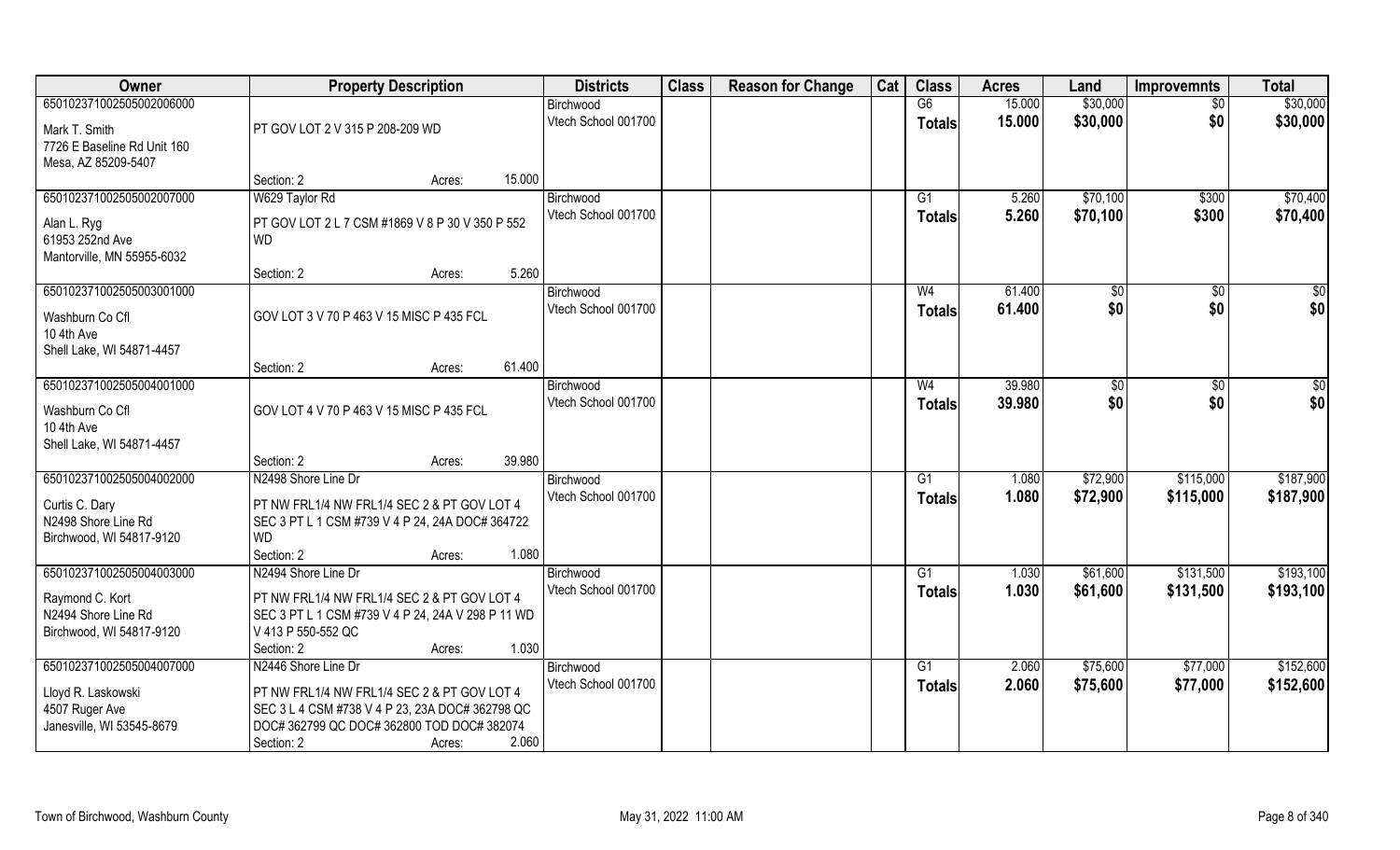| Owner                                                                                               | <b>Property Description</b>                                                                                                        |        |        | <b>Districts</b>                 | <b>Class</b> | <b>Reason for Change</b> | Cat | <b>Class</b>                    | <b>Acres</b>     | Land                 | <b>Improvemnts</b>     | <b>Total</b>          |
|-----------------------------------------------------------------------------------------------------|------------------------------------------------------------------------------------------------------------------------------------|--------|--------|----------------------------------|--------------|--------------------------|-----|---------------------------------|------------------|----------------------|------------------------|-----------------------|
| 650102371002505005002000                                                                            |                                                                                                                                    |        |        | Birchwood                        |              |                          |     | G1                              | 0.800            | \$6,300              | $\sqrt{6}$             | \$6,300               |
| Johnson Family Living Trust<br>7322 Bancroft Way<br>Inver Grove Heights, MN 55077-3115              | GOV LOT 5 DOC# 373051 TD                                                                                                           |        |        | Vtech School 001700              |              |                          |     | <b>Totals</b>                   | 0.800            | \$6,300              | \$0                    | \$6,300               |
|                                                                                                     | Section: 2                                                                                                                         | Acres: | 0.800  |                                  |              |                          |     |                                 |                  |                      |                        |                       |
| 650102371002505006001000<br>Goldman Family Trust<br>5104 Oliver Ave S<br>Minneapolis, MN 55419-1033 | GOV LOT 6 DOC# 399621 WD                                                                                                           |        |        | Birchwood<br>Vtech School 001700 |              |                          |     | G1<br><b>Totals</b>             | 1.630<br>1.630   | \$12,800<br>\$12,800 | $\sqrt{$0}$<br>\$0     | \$12,800<br>\$12,800  |
|                                                                                                     | Section: 2                                                                                                                         | Acres: | 1.630  |                                  |              |                          |     |                                 |                  |                      |                        |                       |
| 650102371002505007001000                                                                            |                                                                                                                                    |        |        | Birchwood                        |              |                          |     | W <sub>4</sub>                  | 63.160           | \$0                  | \$0                    | $\sqrt{50}$           |
| Washburn Co Cfl<br>10 4th Ave<br>Shell Lake, WI 54871-4457                                          | GOV LOT 7 V 70 P 374 V 20 MISC P 143 FCL                                                                                           |        |        | Vtech School 001700              |              |                          |     | <b>Totals</b>                   | 63.160           | \$0                  | \$0                    | \$0                   |
|                                                                                                     | Section: 2                                                                                                                         | Acres: | 63.160 |                                  |              |                          |     |                                 |                  |                      |                        |                       |
| 650102371003302000001000                                                                            |                                                                                                                                    |        |        | Birchwood<br>Vtech School 001700 |              |                          |     | W <sub>4</sub>                  | 40.000<br>40.000 | \$0<br>\$0           | $\sqrt[6]{3}$<br>\$0   | \$0<br>\$0            |
| Washburn Co Cfl<br>10 4th Ave<br>Shell Lake, WI 54871-4457                                          | NW SW V 70 P 374 V 20 MISC P 143 FCL                                                                                               |        |        |                                  |              |                          |     | <b>Totals</b>                   |                  |                      |                        |                       |
|                                                                                                     | Section: 3                                                                                                                         | Acres: | 40.000 |                                  |              |                          |     |                                 |                  |                      |                        |                       |
| 650102371003303000001000<br>Washburn Co Cfl<br>10 4th Ave<br>Shell Lake, WI 54871-4457              | SW SW V 70 P 374 V 20 MISC P 143 FCL                                                                                               |        |        | Birchwood<br>Vtech School 001700 |              |                          |     | W <sub>4</sub><br><b>Totals</b> | 40.000<br>40.000 | \$0<br>\$0           | $\overline{50}$<br>\$0 | \$0<br>\$0            |
|                                                                                                     | Section: 3                                                                                                                         | Acres: | 40.000 |                                  |              |                          |     |                                 |                  |                      |                        |                       |
| 650102371003505001001000                                                                            | W1141 Peufald Rd                                                                                                                   |        |        | Birchwood                        |              |                          |     | G1                              | 1.000            | \$15,800             | \$180,300              | \$196,100             |
| Francis Peter Schliesmann Jr Trust<br>67 Cutter Cir<br>Bluffton, SC 29909-4322                      | PT GOV LOT 1 DOC# 382638 QC                                                                                                        |        |        | Vtech School 001700              |              |                          |     | G <sub>6</sub><br><b>Totals</b> | 4.400<br>5.400   | \$32,100<br>\$47,900 | \$0<br>\$180,300       | \$32,100<br>\$228,200 |
|                                                                                                     | Section: 3                                                                                                                         | Acres: | 5.400  |                                  |              |                          |     |                                 |                  |                      |                        |                       |
| 650102371003505002001010                                                                            | W1129 Peufald Rd                                                                                                                   |        |        | Birchwood                        |              |                          |     | G1                              | 1.700            | \$20,200             | \$247,300              | \$267,500             |
| William Blanding<br>765 Greendale Ln<br>Vadnais Heights, MN 55127-3514                              | PT GOV LOTS 1 & 2 SEC 3-37-10 & PT SE SW SEC<br>34-38-10 L 1 CSM #3464 V 16 P 128 DOC# 357459 WD<br>DOC# 391655 ESMT<br>Section: 3 | Acres: | 5.220  | Vtech School 001700              |              |                          |     | G <sub>6</sub><br><b>Totals</b> | 3.520<br>5.220   | \$7,000<br>\$27,200  | \$0<br>\$247,300       | \$7,000<br>\$274,500  |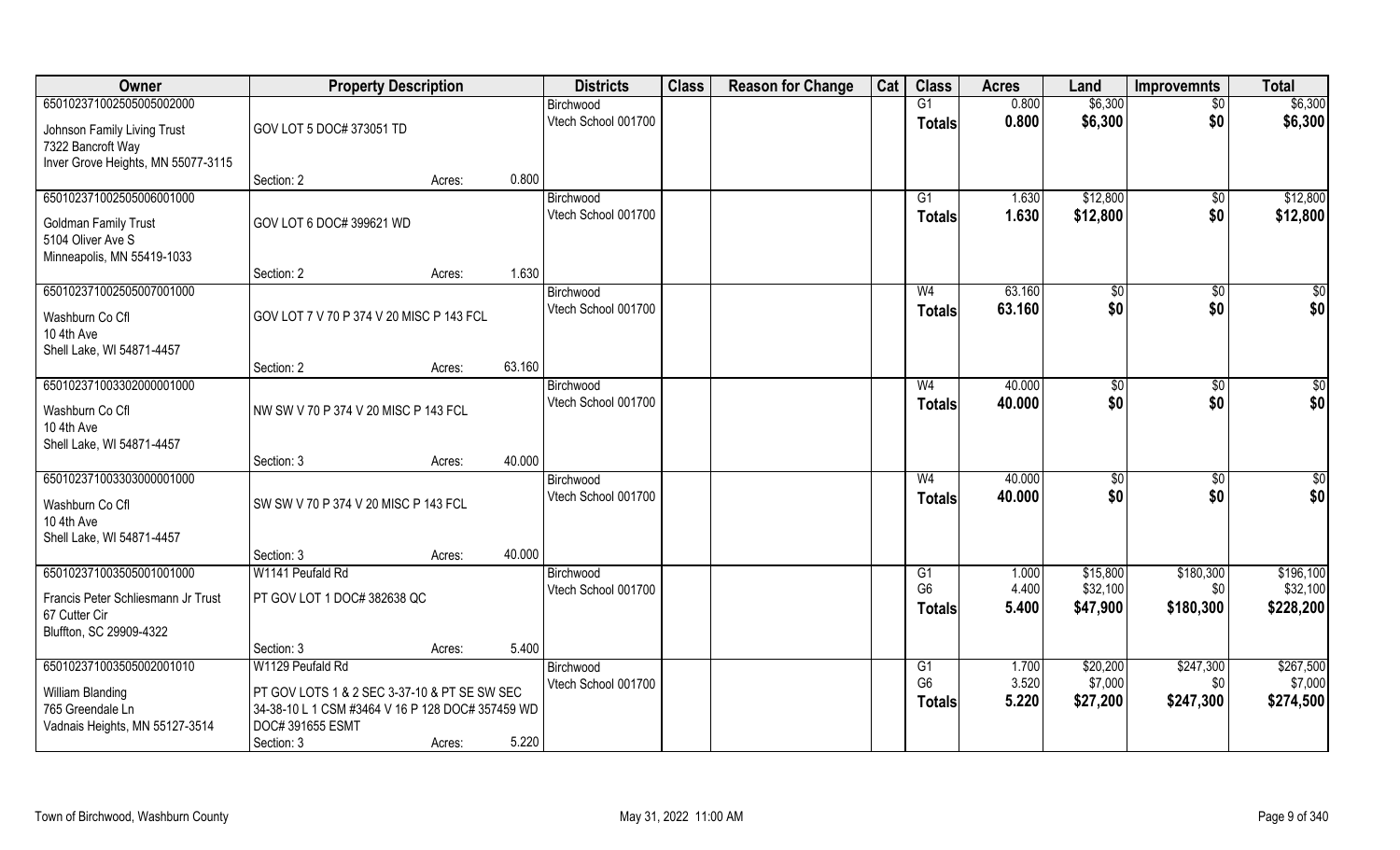| Owner                          | <b>Property Description</b>                      | <b>Districts</b>    | <b>Class</b> | <b>Reason for Change</b> | Cat | <b>Class</b>    | <b>Acres</b> | Land     | <b>Improvemnts</b> | <b>Total</b> |
|--------------------------------|--------------------------------------------------|---------------------|--------------|--------------------------|-----|-----------------|--------------|----------|--------------------|--------------|
| 650102371003505002002000       |                                                  | Birchwood           |              |                          |     | G1              | 1.170        | \$7,200  | $\overline{50}$    | \$7,200      |
| Ross A. Schliesmann            | PT GOV LOTS 1 & 2 DOC# 308660 QC EXC CSM         | Vtech School 001700 |              |                          |     | G <sub>5</sub>  | 2.580        | \$900    | \$0                | \$900        |
| 604 Belinder Ln Apt 2725       | #3464 V 16 P 128 EXC CSM #3620 V 17 P 122        |                     |              |                          |     | <b>Totals</b>   | 3.750        | \$8,100  | \$0                | \$8,100      |
| Schaumburg, IL 60173-5259      |                                                  |                     |              |                          |     |                 |              |          |                    |              |
|                                | 3.750<br>Section: 3<br>Acres:                    |                     |              |                          |     |                 |              |          |                    |              |
| 650102371003505002003000       |                                                  | Birchwood           |              |                          |     | $\overline{G6}$ | 5.000        | \$10,000 | \$0                | \$10,000     |
| William Blanding               | PT GOV LOT 2 SEC 3-37-10 & PT SE SW SEC 34-38-1  | Vtech School 001700 |              |                          |     | <b>Totals</b>   | 5.000        | \$10,000 | \$0                | \$10,000     |
| 765 Greendale Ln               | L 1 CSM #3620 V 17 P 122 DOC# 379741 WD          |                     |              |                          |     |                 |              |          |                    |              |
| Vadnais Heights, MN 55127-3514 |                                                  |                     |              |                          |     |                 |              |          |                    |              |
|                                | 5.000<br>Section: 3<br>Acres:                    |                     |              |                          |     |                 |              |          |                    |              |
| 650102371003505003002000       |                                                  | Birchwood           |              |                          |     | G6              | 44.660       | \$89,300 | $\sqrt[6]{3}$      | \$89,300     |
| Ross A. Schliesmann            | GOV LOT 3 EXC CSM #3625 V 17 P 127 DOC# 308660   | Vtech School 001700 |              |                          |     | <b>Totals</b>   | 44.660       | \$89,300 | \$0                | \$89,300     |
| 604 Belinder Ln Apt 2725       | QC                                               |                     |              |                          |     |                 |              |          |                    |              |
| Schaumburg, IL 60173-5259      |                                                  |                     |              |                          |     |                 |              |          |                    |              |
|                                | 44.660<br>Section: 3<br>Acres:                   |                     |              |                          |     |                 |              |          |                    |              |
| 650102371003505003003000       |                                                  | Birchwood           |              |                          |     | G6              | 3.560        | \$7,100  | \$0                | \$7,100      |
| Ross A. Schliesmann            | PT GOV LOT 3 L 1 CSM #3625 V 17 P 127 DOC#       | Vtech School 001700 |              |                          |     | <b>Totals</b>   | 3.560        | \$7,100  | \$0                | \$7,100      |
| 604 Belinder Ln Apt 2725       | 308660 QC                                        |                     |              |                          |     |                 |              |          |                    |              |
| Schaumburg, IL 60173-5259      |                                                  |                     |              |                          |     |                 |              |          |                    |              |
|                                | 3.560<br>Section: 3<br>Acres:                    |                     |              |                          |     |                 |              |          |                    |              |
| 650102371003505003004000       |                                                  | Birchwood           |              |                          |     | G6              | 3.860        | \$7,700  | \$0                | \$7,700      |
| Ross A. Schliesmann            | PT GOV LOT 3 L 2 CSM #3625 V 17 P 127 DOC#       | Vtech School 001700 |              |                          |     | <b>Totals</b>   | 3.860        | \$7,700  | \$0                | \$7,700      |
| 604 Belinder Ln Apt 2725       | 308660 QC                                        |                     |              |                          |     |                 |              |          |                    |              |
| Schaumburg, IL 60173-5259      |                                                  |                     |              |                          |     |                 |              |          |                    |              |
|                                | 3.860<br>Section: 3<br>Acres:                    |                     |              |                          |     |                 |              |          |                    |              |
| 650102371003505004001000       |                                                  | Birchwood           |              |                          |     | G5              | 5.565        | \$2,100  | $\overline{50}$    | \$2,100      |
| Patrick F Donovan Trust        | PT GOV LOT 4 LYING S OF PVT RD ESMT PT L 4 CSM   | Vtech School 001700 |              |                          |     | G <sub>6</sub>  | 5.565        | \$12,900 | \$0                | \$12,900     |
| N2436 Shore Line Rd            | #1527 V 6 P 248 DOC# 326965 QC                   |                     |              |                          |     | <b>Totals</b>   | 11.130       | \$15,000 | \$0                | \$15,000     |
| Birchwood, WI 54817-9120       |                                                  |                     |              |                          |     |                 |              |          |                    |              |
|                                | 11.130<br>Section: 3<br>Acres:                   |                     |              |                          |     |                 |              |          |                    |              |
| 650102371003505004002000       |                                                  | Birchwood           |              |                          |     | G1              | 3.080        | \$16,000 | $\overline{50}$    | \$16,000     |
| Daniel G. Irish                | PT GOV LOT 4 L 1 CSM #1527 V 6 P 248 V 329 P 278 | Vtech School 001700 |              |                          |     | <b>Totals</b>   | 3.080        | \$16,000 | \$0                | \$16,000     |
| 426 Fridell Cres               | <b>WD</b>                                        |                     |              |                          |     |                 |              |          |                    |              |
| Red Wing, MN 55066-4119        |                                                  |                     |              |                          |     |                 |              |          |                    |              |
|                                | 3.080<br>Section: 3<br>Acres:                    |                     |              |                          |     |                 |              |          |                    |              |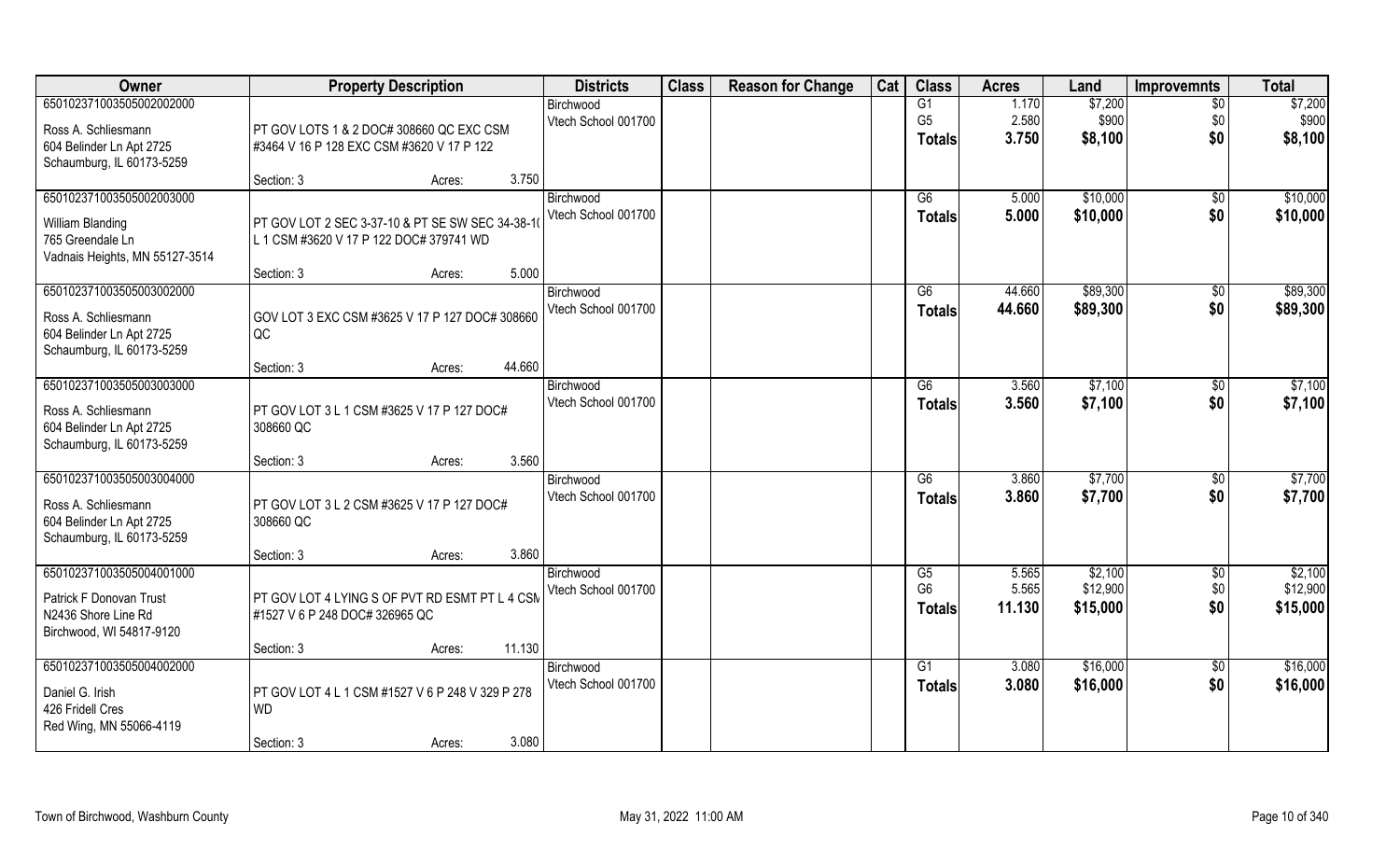| Owner                     | <b>Property Description</b>                       |                  | <b>Districts</b>    | <b>Class</b> | <b>Reason for Change</b> | Cat | <b>Class</b>   | <b>Acres</b> | Land     | <b>Improvemnts</b> | <b>Total</b> |
|---------------------------|---------------------------------------------------|------------------|---------------------|--------------|--------------------------|-----|----------------|--------------|----------|--------------------|--------------|
| 650102371003505004003000  | W965 Nick Rd                                      |                  | Birchwood           |              |                          |     | G1             | 3.080        | \$16,000 | \$197,000          | \$213,000    |
| Mark R. Ely               | PT GOV LOT 4 L 2 CSM #1527 V 6 P 248 V 294 P 586  |                  | Vtech School 001700 |              |                          |     | <b>Totals</b>  | 3.080        | \$16,000 | \$197,000          | \$213,000    |
| W965 Nick Rd              | WD DOC# 387967 TOD                                |                  |                     |              |                          |     |                |              |          |                    |              |
| Birchwood, WI 54817-9158  |                                                   |                  |                     |              |                          |     |                |              |          |                    |              |
|                           | Section: 3                                        | 3.080<br>Acres:  |                     |              |                          |     |                |              |          |                    |              |
| 650102371003505004004000  | W951 Nick Rd                                      |                  | Birchwood           |              |                          |     | G1             | 3.160        | \$16,200 | \$171,800          | \$188,000    |
| Robert Freeman            | PT GOV LOT 4 L 3 CSM #1527 V 6 P 248 DOC#         |                  | Vtech School 001700 |              |                          |     | <b>Totals</b>  | 3.160        | \$16,200 | \$171,800          | \$188,000    |
| W951 Nick Rd              | 378810 TD                                         |                  |                     |              |                          |     |                |              |          |                    |              |
| Birchwood, WI 54817-9158  |                                                   |                  |                     |              |                          |     |                |              |          |                    |              |
|                           | Section: 3                                        | 3.160<br>Acres:  |                     |              |                          |     |                |              |          |                    |              |
| 650102371003505004005000  | W970 Nick Rd                                      |                  | Birchwood           |              |                          |     | G1             | 2.000        | \$11,300 | \$106,400          | \$117,700    |
| Lori Ann Franson          | PT GOV LOT 4 SEC 3-37-10 & PT SE SE SEC 34-38-10  |                  | Vtech School 001700 |              |                          |     | G <sub>5</sub> | 1.000        | \$400    | \$0                | \$400        |
| W970 Nick Rd              | PT L 1 CSM #1347 V 6 P 64 L 5 CSM #2270 V 9 P 210 |                  |                     |              |                          |     | G <sub>6</sub> | 0.560        | \$1,100  | \$0                | \$1,100      |
| Birchwood, WI 54817-9158  | DOC# 389964 WD                                    |                  |                     |              |                          |     | <b>Totals</b>  | 3.560        | \$12,800 | \$106,400          | \$119,200    |
|                           | Section: 3                                        | 3.560<br>Acres:  |                     |              |                          |     |                |              |          |                    |              |
| 650102371003505004006000  | W964 Nick Rd                                      |                  | Birchwood           | G1           | Garage                   |     | G1             | 4.060        | \$17,600 | \$136,800          | \$154,400    |
| Timothy P. Martin         | PT GOV LOT 4 L 6 CSM #2270 V 9 P 210 DOC#         |                  | Vtech School 001700 |              |                          |     | <b>Totals</b>  | 4.060        | \$17,600 | \$136,800          | \$154,400    |
| 208 William St N          | 389937 WD                                         |                  |                     |              |                          |     |                |              |          |                    |              |
| Stillwater, MN 55082-4757 |                                                   |                  |                     |              |                          |     |                |              |          |                    |              |
|                           | Section: 3                                        | 4.060<br>Acres:  |                     |              |                          |     |                |              |          |                    |              |
| 650102371003505004007000  |                                                   |                  | Birchwood           |              |                          |     | G1             | 3.030        | \$15,100 | $\sqrt{50}$        | \$15,100     |
| Timothy P. Martin         | PT GOV LOT 4 L 7 CSM #2270 V 9 P 210 DOC#         |                  | Vtech School 001700 |              |                          |     | <b>Totals</b>  | 3.030        | \$15,100 | \$0                | \$15,100     |
| 208 William St N          | 389937 WD                                         |                  |                     |              |                          |     |                |              |          |                    |              |
| Stillwater, MN 55082-4757 |                                                   |                  |                     |              |                          |     |                |              |          |                    |              |
|                           | Section: 3                                        | 3.030<br>Acres:  |                     |              |                          |     |                |              |          |                    |              |
| 650102371003505004008000  | W940 Nick Rd                                      |                  | Birchwood           |              |                          |     | G1             | 3.140        | \$15,500 | \$113,200          | \$128,700    |
| Ward H. Johnson           | PT GOV LOT 4 L 8 CSM #2270 V 9 P 210 DOC#         |                  | Vtech School 001700 |              |                          |     | <b>Totals</b>  | 3.140        | \$15,500 | \$113,200          | \$128,700    |
| W940 Nick Rd              | 329961 WD                                         |                  |                     |              |                          |     |                |              |          |                    |              |
| Birchwood, WI 54817-9158  |                                                   |                  |                     |              |                          |     |                |              |          |                    |              |
|                           | Section: 3                                        | 3.140<br>Acres:  |                     |              |                          |     |                |              |          |                    |              |
| 650102371003505005001000  |                                                   |                  | Birchwood           |              |                          |     | W <sub>4</sub> | 36.100       | \$0      | $\sqrt{6}$         | \$0          |
| Washburn Co Cfl           | GOV LOT 5 V 70 P 374 V 20 MISC P 143 FCL          |                  | Vtech School 001700 |              |                          |     | <b>Totals</b>  | 36.100       | \$0      | \$0                | \$0          |
| 10 4th Ave                |                                                   |                  |                     |              |                          |     |                |              |          |                    |              |
| Shell Lake, WI 54871-4457 |                                                   |                  |                     |              |                          |     |                |              |          |                    |              |
|                           | Section: 3                                        | 36.100<br>Acres: |                     |              |                          |     |                |              |          |                    |              |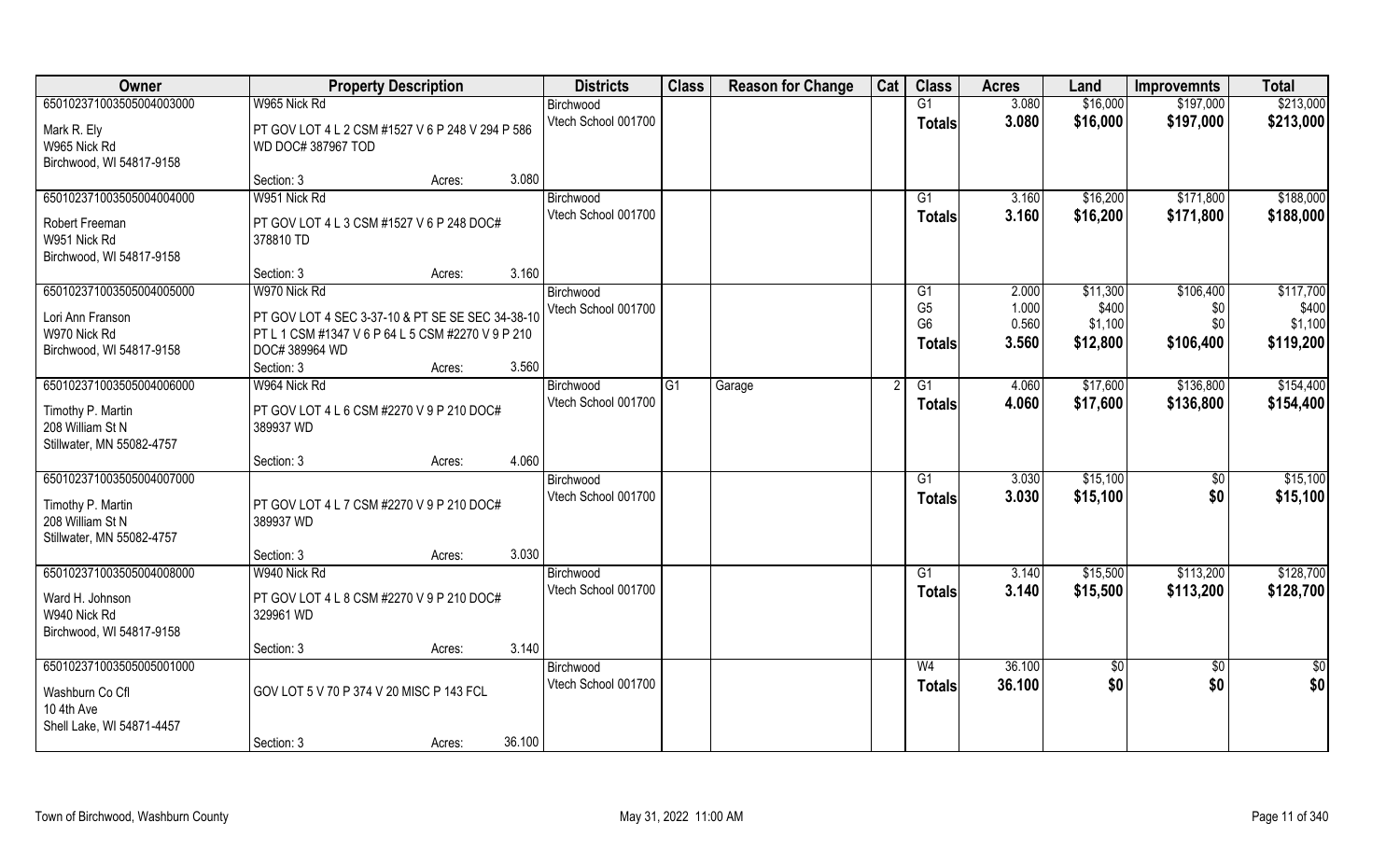| Owner                                           | <b>Property Description</b>               |        |        | <b>Districts</b>                 | <b>Class</b> | <b>Reason for Change</b> | Cat | <b>Class</b>    | <b>Acres</b>   | Land                 | <b>Improvemnts</b>   | <b>Total</b>         |
|-------------------------------------------------|-------------------------------------------|--------|--------|----------------------------------|--------------|--------------------------|-----|-----------------|----------------|----------------------|----------------------|----------------------|
| 650102371003505006001000                        |                                           |        |        | Birchwood                        |              |                          |     | W <sub>4</sub>  | 43.250         | \$0                  | $\sqrt{$0}$          | \$0                  |
| Washburn Co Cfl                                 | GOV LOT 6 V 70 P 392 V 20 MISC P 143 FCL  |        |        | Vtech School 001700              |              |                          |     | <b>Totals</b>   | 43.250         | \$0                  | \$0                  | \$0                  |
| 10 4th Ave                                      |                                           |        |        |                                  |              |                          |     |                 |                |                      |                      |                      |
| Shell Lake, WI 54871-4457                       | Section: 3                                | Acres: | 43.250 |                                  |              |                          |     |                 |                |                      |                      |                      |
| 650102371003505007001000                        |                                           |        |        | Birchwood                        |              |                          |     | W <sub>4</sub>  | 33.370         | \$0                  | $\sqrt{$0}$          | \$0                  |
| Washburn Co Cfl                                 | GOV LOT 7 V 70 P 392 V 20 MISC P 260 FCL  |        |        | Vtech School 001700              |              |                          |     | <b>Totals</b>   | 33.370         | \$0                  | \$0                  | \$0                  |
| 10 4th Ave                                      |                                           |        |        |                                  |              |                          |     |                 |                |                      |                      |                      |
| Shell Lake, WI 54871-4457                       |                                           |        |        |                                  |              |                          |     |                 |                |                      |                      |                      |
|                                                 | Section: 3                                | Acres: | 33.370 |                                  |              |                          |     |                 |                |                      |                      |                      |
| 650102371003505008001000                        |                                           |        |        | Birchwood                        |              |                          |     | W <sub>4</sub>  | 39.980         | \$0                  | $\overline{50}$      | $\sqrt{50}$          |
| Washburn Co Cfl                                 | GOV LOT 8 V 70 P 374 V 20 MISC P 143 FCL  |        |        | Vtech School 001700              |              |                          |     | <b>Totals</b>   | 39.980         | \$0                  | \$0                  | \$0                  |
| 10 4th Ave                                      |                                           |        |        |                                  |              |                          |     |                 |                |                      |                      |                      |
| Shell Lake, WI 54871-4457                       | Section: 3                                | Acres: | 39.980 |                                  |              |                          |     |                 |                |                      |                      |                      |
| 650102371003505009001000                        |                                           |        |        | Birchwood                        |              |                          |     | W <sub>4</sub>  | 38.700         | \$0                  | $\sqrt[6]{3}$        | \$0                  |
| Washburn Co Cfl                                 | GOV LOT 9 V 70 P 374 V 20 MISC P 143 FCL  |        |        | Vtech School 001700              |              |                          |     | <b>Totals</b>   | 38.700         | \$0                  | \$0                  | \$0                  |
| 10 4th Ave                                      |                                           |        |        |                                  |              |                          |     |                 |                |                      |                      |                      |
| Shell Lake, WI 54871-4457                       |                                           |        |        |                                  |              |                          |     |                 |                |                      |                      |                      |
|                                                 | Section: 3                                | Acres: | 38.700 |                                  |              |                          |     |                 |                |                      |                      |                      |
| 650102371003505010001000                        |                                           |        |        | Birchwood<br>Vtech School 001700 |              |                          |     | W <sub>4</sub>  | 43.080         | \$0<br>\$0           | \$0                  | $\sqrt{50}$          |
| Washburn Co Cfl                                 | GOV LOT 10 V 70 P 374 V 20 MISC P 143 FCL |        |        |                                  |              |                          |     | <b>Totals</b>   | 43.080         |                      | \$0                  | \$0                  |
| 10 4th Ave<br>Shell Lake, WI 54871-4457         | BOUNDARY LINE AGMT V 295 P 358-365        |        |        |                                  |              |                          |     |                 |                |                      |                      |                      |
|                                                 | Section: 3                                | Acres: | 43.080 |                                  |              |                          |     |                 |                |                      |                      |                      |
| 650102371003505011001000                        |                                           |        |        | Birchwood                        |              |                          |     | W <sub>4</sub>  | 28.500         | \$0                  | $\sqrt{$0}$          | \$0                  |
| Washburn Co Cfl                                 | GOV LOT 11 V 70 P 374 V 20 MISC P 143 FCL |        |        | Vtech School 001700              |              |                          |     | <b>Totals</b>   | 28.500         | \$0                  | \$0                  | \$0                  |
| 10 4th Ave                                      |                                           |        |        |                                  |              |                          |     |                 |                |                      |                      |                      |
| Shell Lake, WI 54871-4457                       |                                           |        |        |                                  |              |                          |     |                 |                |                      |                      |                      |
|                                                 | Section: 3                                | Acres: | 28.500 |                                  |              |                          |     |                 |                |                      |                      |                      |
| 650102371003505012001000                        | W902 Spider Lk Lndg Rd                    |        |        | Birchwood<br>Vtech School 001700 |              |                          |     | $\overline{G1}$ | 1.060<br>1.060 | \$34,400<br>\$34,400 | \$55,900<br>\$55,900 | \$90,300<br>\$90,300 |
| <b>Goldman Family Trust</b>                     | GOV LOT 12 DOC# 399621 WD                 |        |        |                                  |              |                          |     | <b>Totals</b>   |                |                      |                      |                      |
| 5104 Oliver Ave S<br>Minneapolis, MN 55419-1033 |                                           |        |        |                                  |              |                          |     |                 |                |                      |                      |                      |
|                                                 | Section: 3                                | Acres: | 1.060  |                                  |              |                          |     |                 |                |                      |                      |                      |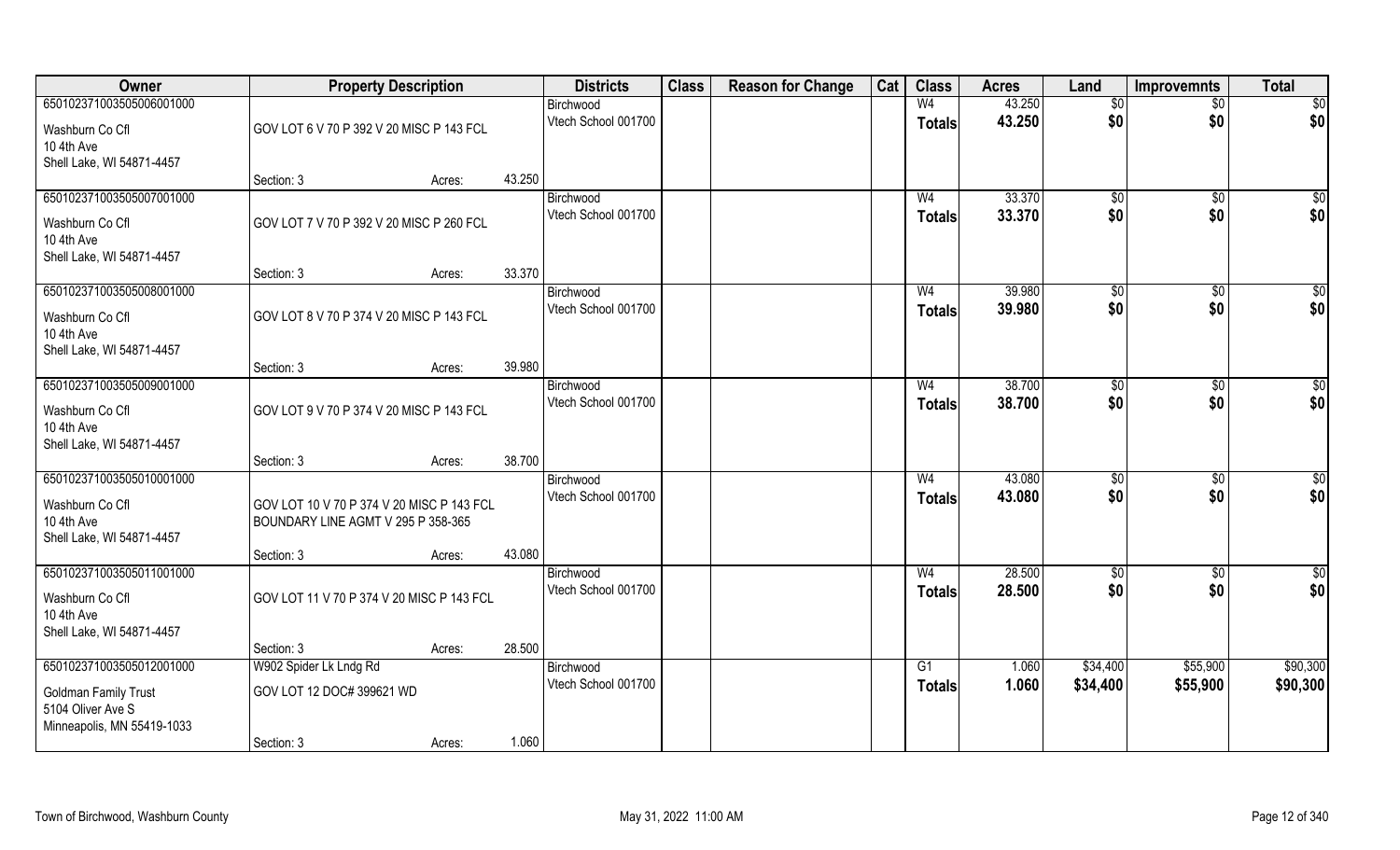| Owner                                                                                  | <b>Property Description</b>                                  |        | <b>Districts</b>                 | <b>Class</b> | <b>Reason for Change</b> | Cat | <b>Class</b>                    | <b>Acres</b>     | Land                   | <b>Improvemnts</b>     | <b>Total</b>           |
|----------------------------------------------------------------------------------------|--------------------------------------------------------------|--------|----------------------------------|--------------|--------------------------|-----|---------------------------------|------------------|------------------------|------------------------|------------------------|
| 650102371004201000001000<br>Washburn Co Cfl                                            | NE FRL1/4 NW FRL1/4 V 7 P 280 V 19 MISC P 454 FCL            |        | Birchwood<br>Vtech School 001700 |              |                          |     | W <sub>4</sub><br><b>Totals</b> | 34.790<br>34.790 | $\sqrt[6]{}$<br>\$0    | $\overline{50}$<br>\$0 | \$0<br>\$0             |
| 10 4th Ave<br>Shell Lake, WI 54871-4457                                                | Section: 4<br>Acres:                                         | 34.790 |                                  |              |                          |     |                                 |                  |                        |                        |                        |
| 650102371004202000001000                                                               |                                                              |        | Birchwood                        |              |                          |     | W <sub>4</sub>                  | 34.780           | \$0                    | $\overline{50}$        | $\sqrt{50}$            |
| Washburn Co Cfl<br>10 4th Ave<br>Shell Lake, WI 54871-4457                             | NW FRL1/4 NW FRL1/4 V 70 P 280 V 19 MISC P 454<br><b>FCL</b> |        | Vtech School 001700              |              |                          |     | <b>Totals</b>                   | 34.780           | \$0                    | \$0                    | \$0                    |
|                                                                                        | Section: 4<br>Acres:                                         | 34.780 |                                  |              |                          |     |                                 |                  |                        |                        |                        |
| 650102371004203000001000<br>Washburn Co Cfl<br>10 4th Ave<br>Shell Lake, WI 54871-4457 | SW NW FRL1/4 V 70 P 280 V 19 MISC P 454 FCL                  |        | Birchwood<br>Vtech School 001700 |              |                          |     | W <sub>4</sub><br><b>Totals</b> | 40.000<br>40.000 | \$0<br>\$0             | \$0<br>\$0             | $\overline{50}$<br>\$0 |
|                                                                                        | Section: 4<br>Acres:                                         | 40.000 |                                  |              |                          |     |                                 |                  |                        |                        |                        |
| 650102371004204000001000                                                               |                                                              |        | Birchwood                        |              |                          |     | W <sub>4</sub>                  | 40.000           | $\sqrt[6]{3}$          | $\sqrt[6]{3}$          | \$0                    |
| Washburn Co Cfl<br>10 4th Ave<br>Shell Lake, WI 54871-4457                             | SE NW FRL1/4 V 70 P 280 V 19 MISC P 454 FCL                  |        | Vtech School 001700              |              |                          |     | <b>Totals</b>                   | 40.000           | \$0                    | \$0                    | \$0                    |
|                                                                                        | Section: 4<br>Acres:                                         | 40.000 |                                  |              |                          |     |                                 |                  |                        |                        |                        |
| 650102371004301000001000<br>Washburn Co Cfl<br>10 4th Ave<br>Shell Lake, WI 54871-4457 | NE SW V 70 P 280 V 19 MISC P 454 FCL                         |        | Birchwood<br>Vtech School 001700 |              |                          |     | W <sub>4</sub><br><b>Totals</b> | 40.000<br>40.000 | $\sqrt[6]{3}$<br>\$0   | $\sqrt[6]{3}$<br>\$0   | \$<br>\$0              |
|                                                                                        | Section: 4<br>Acres:                                         | 40.000 |                                  |              |                          |     |                                 |                  |                        |                        |                        |
| 650102371004302000001000<br>Washburn Co Cfl<br>10 4th Ave<br>Shell Lake, WI 54871-4457 | NW SW V 70 P 280 V 19 MISC P 454 FCL                         |        | Birchwood<br>Vtech School 001700 |              |                          |     | W <sub>4</sub><br><b>Totals</b> | 40.000<br>40.000 | \$0<br>\$0             | \$0<br>\$0             | $\frac{6}{3}$<br>\$0   |
|                                                                                        | Section: 4<br>Acres:                                         | 40.000 |                                  |              |                          |     |                                 |                  |                        |                        |                        |
| 650102371004303000001000<br>Washburn Co Cfl<br>10 4th Ave<br>Shell Lake, WI 54871-4457 | SW SW V 70 P 280 V 19 MISC P 454 FCL                         |        | Birchwood<br>Vtech School 001700 |              |                          |     | W <sub>4</sub><br><b>Totals</b> | 40.000<br>40.000 | $\overline{50}$<br>\$0 | $\overline{50}$<br>\$0 | \$0<br>\$0             |
|                                                                                        | Section: 4<br>Acres:                                         | 40.000 |                                  |              |                          |     |                                 |                  |                        |                        |                        |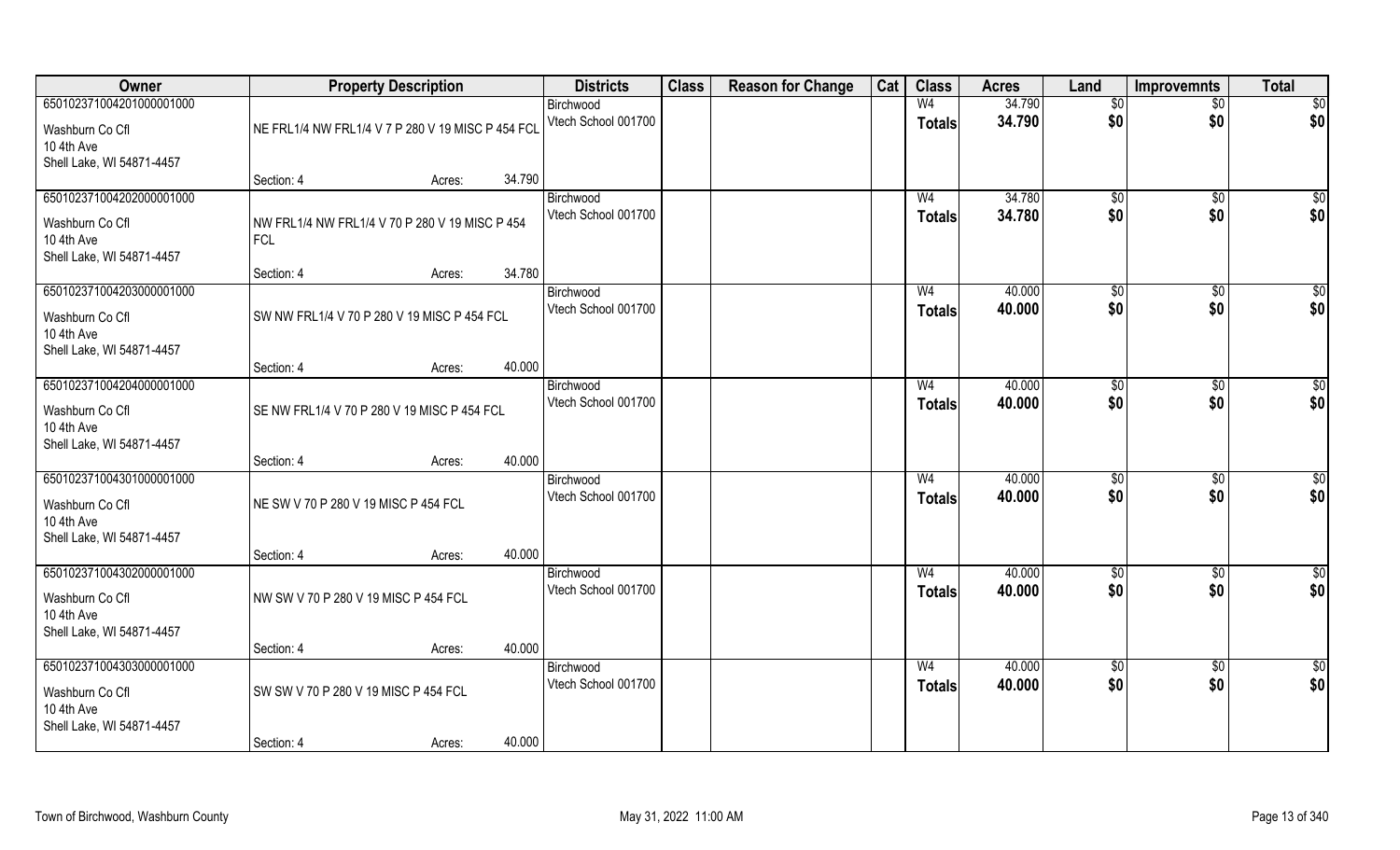| Owner                                                                                  | <b>Property Description</b>              |        |        | <b>Districts</b>                 | <b>Class</b> | <b>Reason for Change</b> | Cat | <b>Class</b>                    | <b>Acres</b>     | Land               | <b>Improvemnts</b>     | <b>Total</b>       |
|----------------------------------------------------------------------------------------|------------------------------------------|--------|--------|----------------------------------|--------------|--------------------------|-----|---------------------------------|------------------|--------------------|------------------------|--------------------|
| 650102371004304000001000<br>Washburn Co Cfl<br>10 4th Ave                              | SE SW V 70 P 280 V 19 MISC P 454 FCL     |        |        | Birchwood<br>Vtech School 001700 |              |                          |     | W <sub>4</sub><br><b>Totals</b> | 40.000<br>40.000 | $\sqrt{6}$<br>\$0  | $\sqrt{$0}$<br>\$0     | \$0<br>\$0         |
| Shell Lake, WI 54871-4457                                                              | Section: 4                               | Acres: | 40.000 |                                  |              |                          |     |                                 |                  |                    |                        |                    |
| 650102371004401000001000<br>Washburn Co Cfl<br>10 4th Ave<br>Shell Lake, WI 54871-4457 | NE SE V 70 P 392 V 20 MISC P 260 FCL     |        |        | Birchwood<br>Vtech School 001700 |              |                          |     | W <sub>4</sub><br><b>Totals</b> | 40.000<br>40.000 | $\sqrt{50}$<br>\$0 | \$0<br>\$0             | $\sqrt{50}$<br>\$0 |
|                                                                                        | Section: 4                               | Acres: | 40.000 |                                  |              |                          |     |                                 |                  |                    |                        |                    |
| 650102371004402000001000<br>Washburn Co Cfl<br>10 4th Ave<br>Shell Lake, WI 54871-4457 | NW SE V 70 P 392 V 20 MISC P 260 FCL     |        |        | Birchwood<br>Vtech School 001700 |              |                          |     | W <sub>4</sub><br><b>Totals</b> | 40.000<br>40.000 | \$0<br>\$0         | $\overline{50}$<br>\$0 | $\sqrt{50}$<br>\$0 |
|                                                                                        | Section: 4                               | Acres: | 40.000 |                                  |              |                          |     |                                 |                  |                    |                        |                    |
| 650102371004505001001000<br>Washburn Co Cfl<br>10 4th Ave<br>Shell Lake, WI 54871-4457 | GOV LOT 1 V 70 P 542 V 350 P 628 FCL     |        |        | Birchwood<br>Vtech School 001700 |              |                          |     | W <sub>4</sub><br><b>Totals</b> | 0.150<br>0.150   | \$0<br>\$0         | $\sqrt[6]{3}$<br>\$0   | $\sqrt{50}$<br>\$0 |
|                                                                                        | Section: 4                               | Acres: | 0.150  |                                  |              |                          |     |                                 |                  |                    |                        |                    |
| 650102371004505002002000<br>Washburn Co Cfl<br>10 4th Ave<br>Shell Lake, WI 54871-4457 | GOV LOT 2 V 70 P 392 V 20 MISC P 260 FCL |        |        | Birchwood<br>Vtech School 001700 |              |                          |     | W <sub>4</sub><br><b>Totals</b> | 31.470<br>31.470 | \$0<br>\$0         | \$0<br>\$0             | $\sqrt{50}$<br>\$0 |
|                                                                                        | Section: 4                               | Acres: | 31.470 |                                  |              |                          |     |                                 |                  |                    |                        |                    |
| 650102371004505003001000<br>Washburn Co Cfl<br>10 4th Ave<br>Shell Lake, WI 54871-4457 | GOV LOT 3 V 70 P 392 V 20 MISC P 260 FCL |        |        | Birchwood<br>Vtech School 001700 |              |                          |     | W <sub>4</sub><br><b>Totals</b> | 31.770<br>31.770 | \$0<br>\$0         | $\sqrt{$0}$<br>\$0     | \$0<br>\$0         |
|                                                                                        | Section: 4                               | Acres: | 31.770 |                                  |              |                          |     |                                 |                  |                    |                        |                    |
| 650102371004505004001000<br>Washburn Co Cfl<br>10 4th Ave<br>Shell Lake, WI 54871-4457 | GOV LOT 4 V 70 P 336 V 19 MISC P 314 FCL |        |        | Birchwood<br>Vtech School 001700 |              |                          |     | W <sub>4</sub><br><b>Totals</b> | 25.170<br>25.170 | $\sqrt{6}$<br>\$0  | $\sqrt{$0}$<br>\$0     | \$0<br>\$0         |
|                                                                                        | Section: 4                               | Acres: | 25.170 |                                  |              |                          |     |                                 |                  |                    |                        |                    |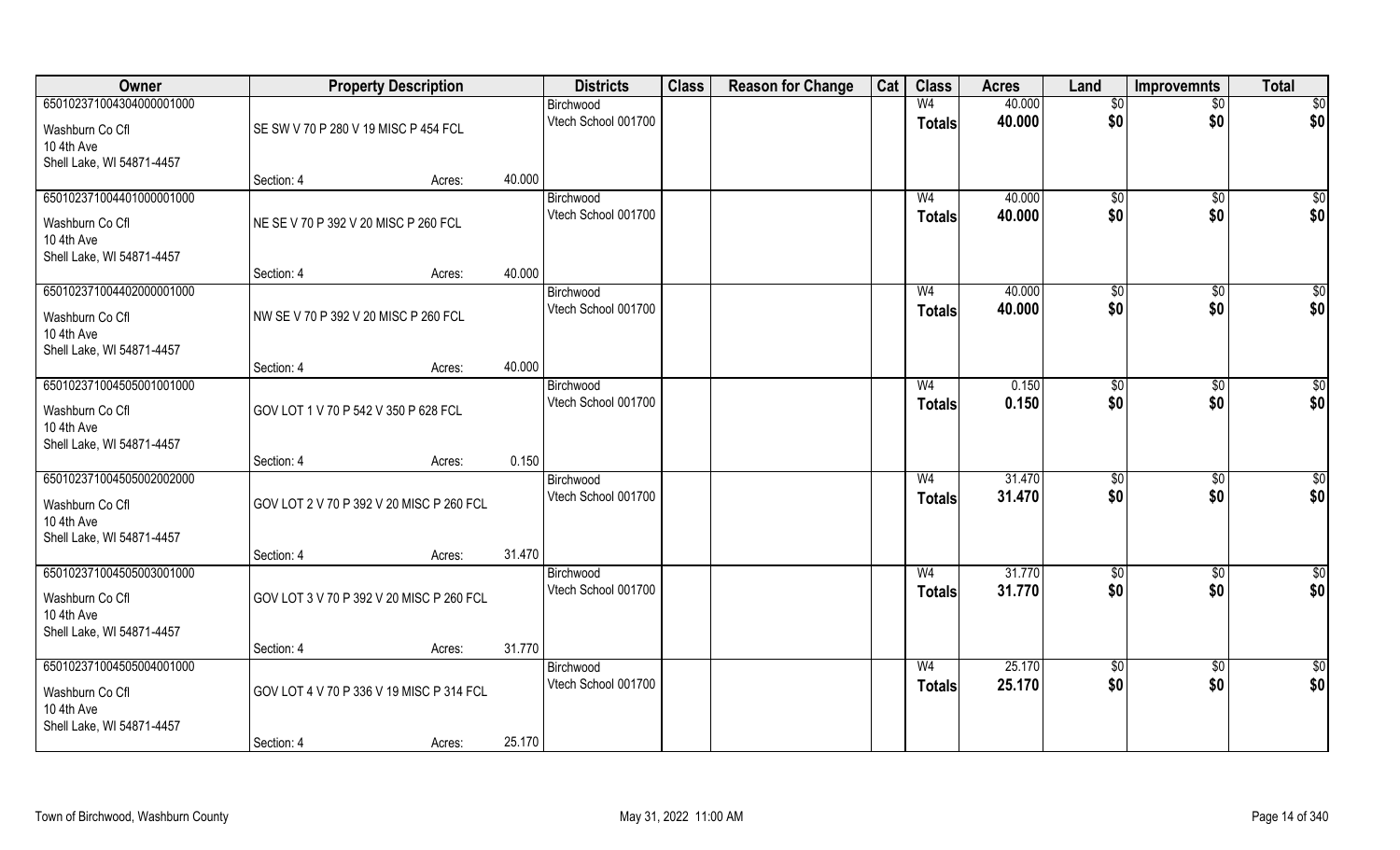| <b>Class</b><br>Owner<br><b>Reason for Change</b><br>Cat<br><b>Class</b><br><b>Property Description</b><br><b>Districts</b><br>Land<br><b>Acres</b> | <b>Total</b><br><b>Improvemnts</b> |
|-----------------------------------------------------------------------------------------------------------------------------------------------------|------------------------------------|
| 650102371004505005001000<br>33.000<br>W <sub>4</sub><br>$\sqrt[6]{}$<br>Birchwood                                                                   | \$0<br>$\overline{50}$             |
| 33.000<br>Vtech School 001700<br>\$0<br><b>Totals</b><br>GOV LOT 5 V 70 P 336 V 19 MISC P 314 FCL<br>Washburn Co Cfl                                | \$0<br>\$0                         |
| 10 4th Ave                                                                                                                                          |                                    |
| Shell Lake, WI 54871-4457<br>33.000<br>Section: 4<br>Acres:                                                                                         |                                    |
| 26.600<br>650102371004505006001000<br>\$0<br>Birchwood<br>W <sub>4</sub>                                                                            | $\sqrt{50}$<br>$\overline{50}$     |
| \$0<br>Vtech School 001700<br>26.600<br><b>Totals</b><br>GOV LOT 6 V 70 P 336 V 19 MISC P 314 FCL<br>Washburn Co Cfl                                | \$0<br>\$0                         |
| 10 4th Ave                                                                                                                                          |                                    |
| Shell Lake, WI 54871-4457                                                                                                                           |                                    |
| 26.600<br>Section: 4<br>Acres:<br>650102371004505007001000<br>19.050<br>W <sub>4</sub>                                                              | $\overline{50}$                    |
| \$0<br>Birchwood<br>\$0<br>Vtech School 001700<br>19.050<br><b>Totals</b>                                                                           | \$0<br>\$0<br>\$0                  |
| GOV LOT 7 V 70 P 336 V 19 MISC P 314 FCL<br>Washburn Co Cfl<br>10 4th Ave                                                                           |                                    |
| Shell Lake, WI 54871-4457                                                                                                                           |                                    |
| 19.050<br>Section: 4<br>Acres:                                                                                                                      |                                    |
| 650102371005101000001000<br>34.280<br>$\sqrt[6]{3}$<br>Birchwood<br>W <sub>4</sub>                                                                  | $\sqrt[6]{3}$<br>\$0               |
| Vtech School 001700<br>\$0<br>34.280<br><b>Totals</b><br>NE F1/4 NE F1/4 V 70 P 280 V 19 MISC P 454 FCL<br>Washburn Co Cfl                          | \$0<br>\$0                         |
| 10 4th Ave                                                                                                                                          |                                    |
| Shell Lake, WI 54871-4457<br>34.280<br>Section: 5<br>Acres:                                                                                         |                                    |
| 650102371005102000001000<br>34.360<br>W <sub>4</sub><br>$\sqrt[6]{3}$<br>Birchwood                                                                  | $\sqrt[6]{3}$<br>\$                |
| \$0<br>Vtech School 001700<br>34.360<br><b>Totals</b><br>Washburn Co Cfl<br>NW FRL1/4 NE FRL1/4 V 70 P 280 V 19 MISC P 454                          | \$0<br>\$0                         |
| 10 4th Ave<br><b>FCL</b>                                                                                                                            |                                    |
| Shell Lake, WI 54871-4457                                                                                                                           |                                    |
| 34.360<br>Section: 5<br>Acres:<br>650102371005103000001000<br>40.000<br>W <sub>4</sub><br>Birchwood                                                 |                                    |
| \$0<br>\$0<br>Vtech School 001700<br>40.000<br><b>Totals</b>                                                                                        | $\frac{6}{3}$<br>\$0<br>\$0<br>\$0 |
| SW NE FRL1/4 V 70 P 280 V 19 MISC P 454 FCL<br>Washburn Co Cfl<br>10 4th Ave                                                                        |                                    |
| Shell Lake, WI 54871-4457                                                                                                                           |                                    |
| 40.000<br>Section: 5<br>Acres:                                                                                                                      |                                    |
| 650102371005104000001000<br>40.000<br>$\overline{50}$<br>Birchwood<br>W <sub>4</sub>                                                                | $\overline{50}$<br>\$0             |
| \$0<br>Vtech School 001700<br>40.000<br><b>Totals</b><br>SE NE FRL1/4 V 70 P 280 V 19 MISC P 454 FCL<br>Washburn Co Cfl                             | \$0<br>\$0                         |
| 10 4th Ave                                                                                                                                          |                                    |
| Shell Lake, WI 54871-4457<br>40.000<br>Section: 5<br>Acres:                                                                                         |                                    |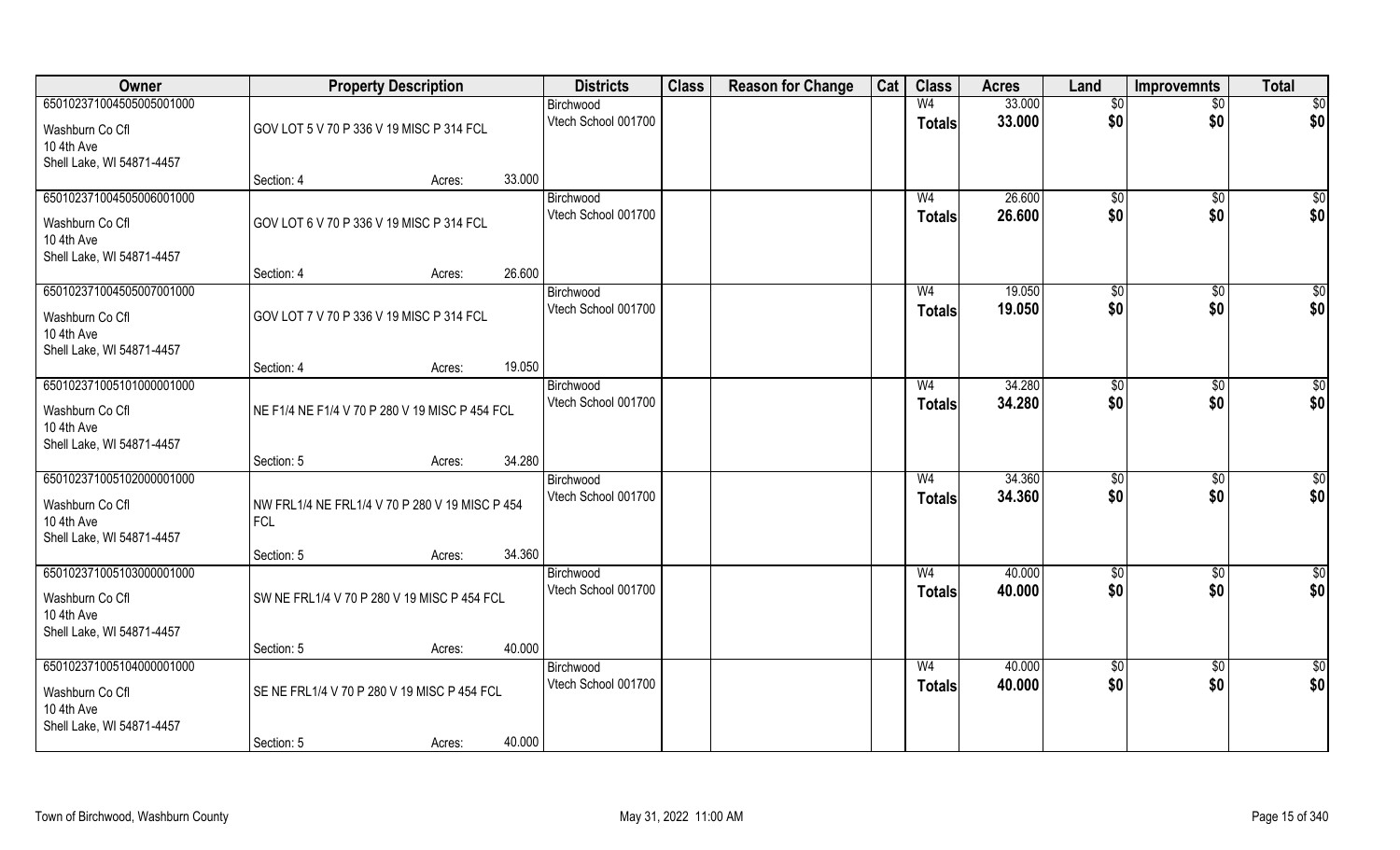| Owner                                                                                  |                                                              | <b>Property Description</b> |        | <b>Districts</b>                 | <b>Class</b> | <b>Reason for Change</b> | Cat | <b>Class</b>                    | <b>Acres</b>     | Land                   | <b>Improvemnts</b>     | <b>Total</b>           |
|----------------------------------------------------------------------------------------|--------------------------------------------------------------|-----------------------------|--------|----------------------------------|--------------|--------------------------|-----|---------------------------------|------------------|------------------------|------------------------|------------------------|
| 650102371005201000001000                                                               |                                                              |                             |        | Birchwood<br>Vtech School 001700 |              |                          |     | W <sub>4</sub>                  | 34.080           | \$0                    | $\overline{50}$        | $\overline{50}$        |
| Washburn Co Cfl<br>10 4th Ave<br>Shell Lake, WI 54871-4457                             | NE FRL1/4 NW FRL1/4 V 70 P 280 V 19 MISC P 454<br><b>FCL</b> |                             |        |                                  |              |                          |     | <b>Totals</b>                   | 34.080           | \$0                    | \$0                    | \$0                    |
|                                                                                        | Section: 5                                                   | Acres:                      | 34.080 |                                  |              |                          |     |                                 |                  |                        |                        |                        |
| 650102371005202000001000<br>Washburn Co Cfl<br>10 4th Ave<br>Shell Lake, WI 54871-4457 | NW FRL1/4 NW FRL1/4 V 70 P 392 V 20 MISC P 260<br><b>FCL</b> |                             |        | Birchwood<br>Vtech School 001700 |              |                          |     | W <sub>4</sub><br><b>Totals</b> | 34.080<br>34.080 | $\sqrt[6]{}$<br>\$0    | $\sqrt{50}$<br>\$0     | $\sqrt{50}$<br>\$0     |
|                                                                                        | Section: 5                                                   | Acres:                      | 34.080 |                                  |              |                          |     |                                 |                  |                        |                        |                        |
| 650102371005203000001000<br>Washburn Co Cfl<br>10 4th Ave<br>Shell Lake, WI 54871-4457 | SW NW FRL1/4 V 70 P 392 V 20 MISC P 260 FCL                  |                             |        | Birchwood<br>Vtech School 001700 |              |                          |     | W <sub>4</sub><br><b>Totals</b> | 40.000<br>40.000 | \$0<br>\$0             | \$0<br>\$0             | $\sqrt{50}$<br>\$0     |
|                                                                                        | Section: 5                                                   | Acres:                      | 40.000 |                                  |              |                          |     |                                 |                  |                        |                        |                        |
| 650102371005204000001000<br>Washburn Co Cfl<br>10 4th Ave<br>Shell Lake, WI 54871-4457 | SE NW FRL1/4 V 70 P 280 V 19 MISC P 454 FCL                  |                             |        | Birchwood<br>Vtech School 001700 |              |                          |     | W4<br><b>Totals</b>             | 40.000<br>40.000 | $\sqrt[6]{3}$<br>\$0   | $\sqrt[6]{3}$<br>\$0   | \$0<br>\$0             |
|                                                                                        | Section: 5                                                   | Acres:                      | 40.000 |                                  |              |                          |     |                                 |                  |                        |                        |                        |
| 650102371005301000001000<br>Washburn Co Cfl<br>10 4th Ave<br>Shell Lake, WI 54871-4457 | NE SW V 70 P 280 V 19 MISC P 454 FCL                         |                             |        | Birchwood<br>Vtech School 001700 |              |                          |     | W <sub>4</sub><br><b>Totals</b> | 40.000<br>40.000 | \$0<br>\$0             | \$0<br>\$0             | $\overline{50}$<br>\$0 |
| 650102371005302000001000                                                               | Section: 5                                                   | Acres:                      | 40.000 | Birchwood                        |              |                          |     | W <sub>4</sub>                  | 40.000           |                        |                        |                        |
| Washburn Co Cfl<br>10 4th Ave<br>Shell Lake, WI 54871-4457                             | NW SW V 70 P 280 V 19 MISC P 454 FCL                         |                             |        | Vtech School 001700              |              |                          |     | <b>Totals</b>                   | 40.000           | \$0<br>\$0             | \$0<br>\$0             | \$0<br>\$0             |
|                                                                                        | Section: 5                                                   | Acres:                      | 40.000 |                                  |              |                          |     |                                 |                  |                        |                        |                        |
| 650102371005505001001000<br>Washburn Co Cfl<br>10 4th Ave<br>Shell Lake, WI 54871-4457 | GOV LOT 1 V 70 P 280 V 20 MISC P 143 FCL<br>Section: 5       | Acres:                      | 39.000 | Birchwood<br>Vtech School 001700 |              |                          |     | W <sub>4</sub><br><b>Totals</b> | 39.000<br>39.000 | $\overline{50}$<br>\$0 | $\overline{50}$<br>\$0 | \$0<br>\$0             |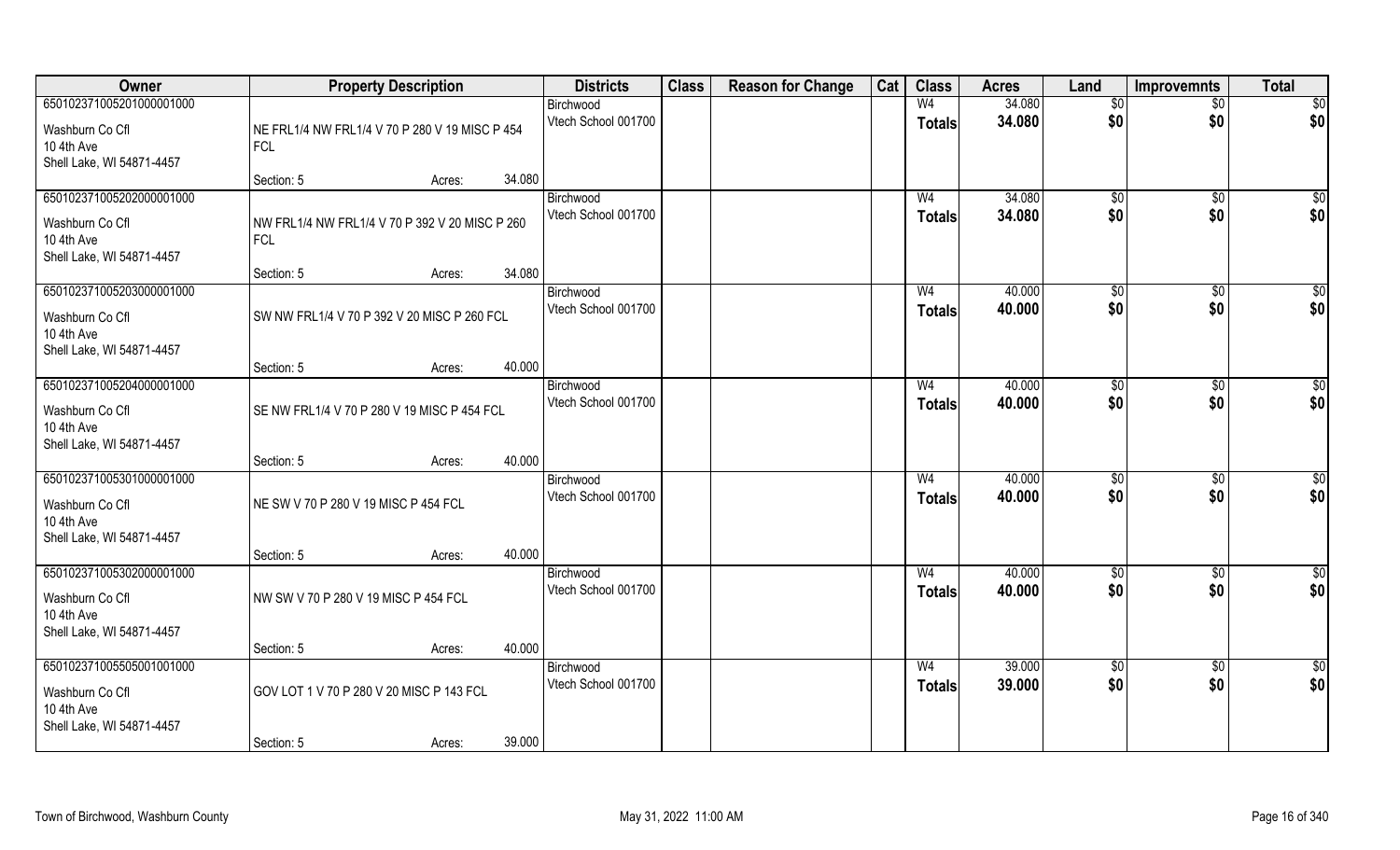| Owner                                   | <b>Property Description</b>                    |        |        | <b>Districts</b>                 | <b>Class</b> | <b>Reason for Change</b> | Cat | <b>Class</b>                    | <b>Acres</b>     | Land            | <b>Improvemnts</b> | <b>Total</b>           |
|-----------------------------------------|------------------------------------------------|--------|--------|----------------------------------|--------------|--------------------------|-----|---------------------------------|------------------|-----------------|--------------------|------------------------|
| 650102371005505002001000                |                                                |        |        | Birchwood                        |              |                          |     | W <sub>4</sub>                  | 39.540           | $\sqrt[6]{}$    | $\overline{50}$    | \$0                    |
| Washburn Co Cfl                         | GOV LOT 2 V 70 P 280 V 19 MISC P 454 FCL       |        |        | Vtech School 001700              |              |                          |     | <b>Totals</b>                   | 39.540           | \$0             | \$0                | \$0                    |
| 10 4th Ave                              |                                                |        |        |                                  |              |                          |     |                                 |                  |                 |                    |                        |
| Shell Lake, WI 54871-4457               | Section: 5                                     | Acres: | 39.540 |                                  |              |                          |     |                                 |                  |                 |                    |                        |
| 650102371005505003001000                |                                                |        |        | Birchwood                        |              |                          |     | W <sub>4</sub>                  | 37.650           | \$0             | $\overline{50}$    | $\sqrt{50}$            |
| Washburn Co Cfl                         | GOV LOT 3 V 70 P 280 V 19 MISC P 454 FCL       |        |        | Vtech School 001700              |              |                          |     | <b>Totals</b>                   | 37.650           | \$0             | \$0                | \$0                    |
| 10 4th Ave                              |                                                |        |        |                                  |              |                          |     |                                 |                  |                 |                    |                        |
| Shell Lake, WI 54871-4457               |                                                |        |        |                                  |              |                          |     |                                 |                  |                 |                    |                        |
|                                         | Section: 5                                     | Acres: | 37.650 |                                  |              |                          |     |                                 |                  |                 |                    |                        |
| 650102371005505004001000                |                                                |        |        | Birchwood<br>Vtech School 001700 |              |                          |     | W <sub>4</sub><br><b>Totals</b> | 32.760<br>32.760 | \$0<br>\$0      | \$0<br>\$0         | $\overline{50}$<br>\$0 |
| Washburn Co Cfl                         | GOV LOT 4 V 70 P 280 V 19 MISC P 454 FCL       |        |        |                                  |              |                          |     |                                 |                  |                 |                    |                        |
| 10 4th Ave<br>Shell Lake, WI 54871-4457 |                                                |        |        |                                  |              |                          |     |                                 |                  |                 |                    |                        |
|                                         | Section: 5                                     | Acres: | 32.760 |                                  |              |                          |     |                                 |                  |                 |                    |                        |
| 650102371005505005001000                |                                                |        |        | Birchwood                        |              |                          |     | W <sub>4</sub>                  | 35.000           | $\sqrt[6]{3}$   | $\sqrt[6]{3}$      | \$0                    |
| Washburn Co Cfl                         | GOV LOT 5 V 70 P 280 V 19 MISC P 454 FCL       |        |        | Vtech School 001700              |              |                          |     | <b>Totals</b>                   | 35.000           | \$0             | \$0                | \$0                    |
| 10 4th Ave                              |                                                |        |        |                                  |              |                          |     |                                 |                  |                 |                    |                        |
| Shell Lake, WI 54871-4457               | Section: 5                                     | Acres: | 35.000 |                                  |              |                          |     |                                 |                  |                 |                    |                        |
| 650102371006101000001000                |                                                |        |        | Birchwood                        |              |                          |     | W <sub>4</sub>                  | 34.000           | $\sqrt[6]{3}$   | $\sqrt[6]{3}$      | \$                     |
| Washburn Co Cfl                         | NE FRL1/4 NE FRL1/4 V 80 P 123 V 24 MISC P 258 |        |        | Vtech School 001700              |              |                          |     | <b>Totals</b>                   | 34.000           | \$0             | \$0                | \$0                    |
| 10 4th Ave                              | <b>FCL</b>                                     |        |        |                                  |              |                          |     |                                 |                  |                 |                    |                        |
| Shell Lake, WI 54871-4457               |                                                |        |        |                                  |              |                          |     |                                 |                  |                 |                    |                        |
|                                         | Section: 6                                     | Acres: | 34.000 |                                  |              |                          |     |                                 |                  |                 |                    |                        |
| 650102371006102000001000                |                                                |        |        | Birchwood<br>Vtech School 001700 |              |                          |     | W <sub>4</sub>                  | 34.590<br>34.590 | \$0<br>\$0      | \$0<br>\$0         | $\frac{6}{3}$<br>\$0   |
| Washburn Co Cfl                         | NW FRL1/4 NE FRL1/4 V 70 P 392 V 24 MISC P 258 |        |        |                                  |              |                          |     | <b>Totals</b>                   |                  |                 |                    |                        |
| 10 4th Ave<br>Shell Lake, WI 54871-4457 | <b>FCL</b>                                     |        |        |                                  |              |                          |     |                                 |                  |                 |                    |                        |
|                                         | Section: 6                                     | Acres: | 34.590 |                                  |              |                          |     |                                 |                  |                 |                    |                        |
| 650102371006103000001000                |                                                |        |        | Birchwood                        |              |                          |     | W <sub>4</sub>                  | 40.000           | $\overline{50}$ | $\overline{50}$    | \$0                    |
| Washburn Co Cfl                         | SW NE FRL1/4 V 70 P 392 V 24 MISC P 258 FCL    |        |        | Vtech School 001700              |              |                          |     | <b>Totals</b>                   | 40.000           | \$0             | \$0                | \$0                    |
| 10 4th Ave                              |                                                |        |        |                                  |              |                          |     |                                 |                  |                 |                    |                        |
| Shell Lake, WI 54871-4457               |                                                |        |        |                                  |              |                          |     |                                 |                  |                 |                    |                        |
|                                         | Section: 6                                     | Acres: | 40.000 |                                  |              |                          |     |                                 |                  |                 |                    |                        |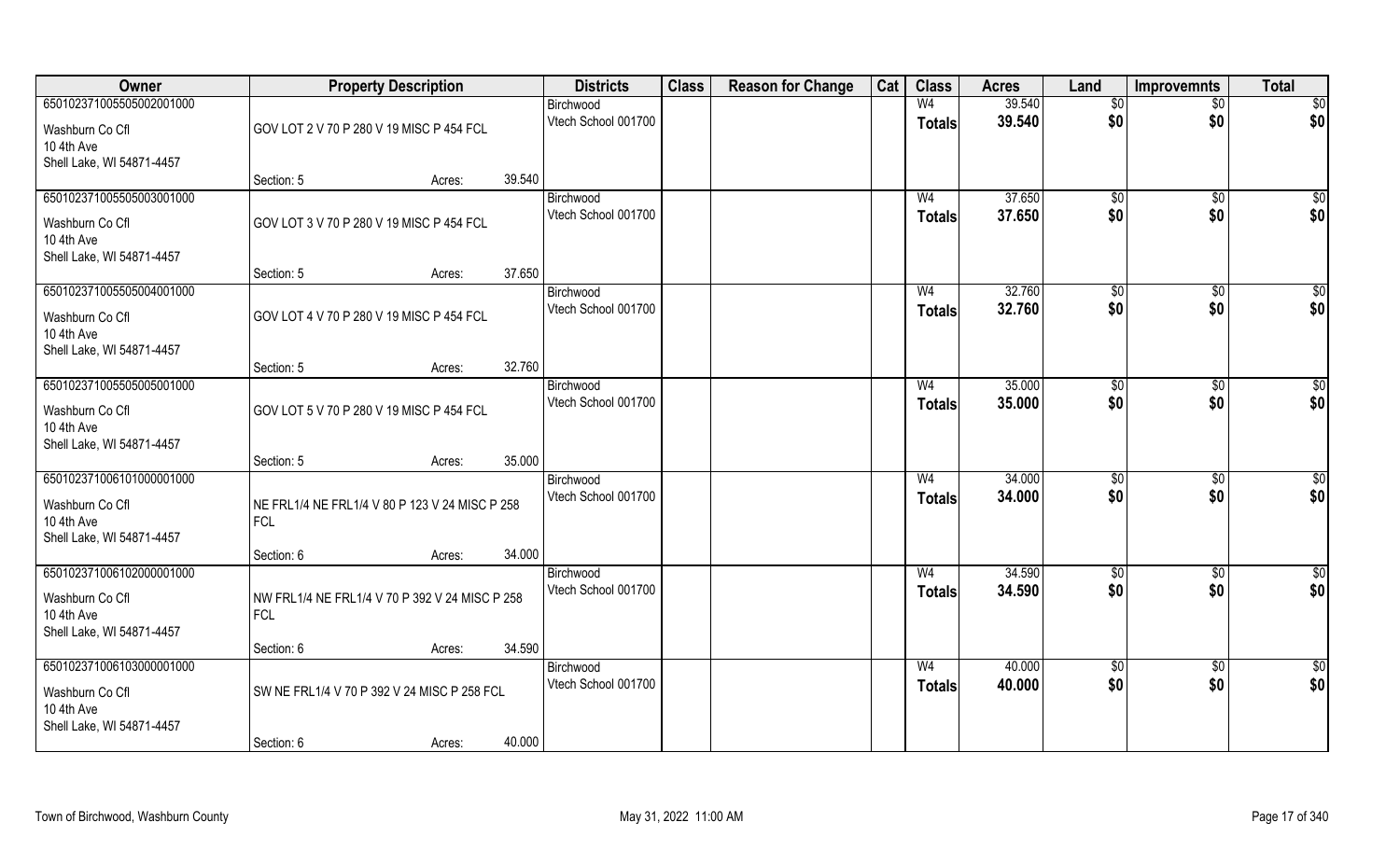| Owner                                                                                  | <b>Property Description</b>                                  |        | <b>Districts</b>                 | <b>Class</b> | <b>Reason for Change</b> | Cat | <b>Class</b>                    | <b>Acres</b>     | Land            | <b>Improvemnts</b>    | <b>Total</b>     |
|----------------------------------------------------------------------------------------|--------------------------------------------------------------|--------|----------------------------------|--------------|--------------------------|-----|---------------------------------|------------------|-----------------|-----------------------|------------------|
| 650102371006104000001000                                                               |                                                              |        | Birchwood                        |              |                          |     | W <sub>4</sub>                  | 40.000           | $\overline{50}$ | $\overline{50}$       | \$0              |
| Washburn Co Cfl<br>10 4th Ave<br>Shell Lake, WI 54871-4457                             | SE NE FRL1/4 V 80 P 123 V 24 MISC P 258 FCL                  |        | Vtech School 001700              |              |                          |     | <b>Totals</b>                   | 40.000           | \$0             | \$0                   | \$0              |
|                                                                                        | Section: 6<br>Acres:                                         | 40.000 |                                  |              |                          |     |                                 |                  |                 |                       |                  |
| 650102371006201000001000                                                               |                                                              |        | Birchwood                        |              |                          |     | W <sub>4</sub>                  | 34.790           | $\sqrt[6]{}$    | \$0                   | $\overline{\$0}$ |
| Washburn Co Cfl<br>10 4th Ave<br>Shell Lake, WI 54871-4457                             | NE FRL1/4 NW FRL1/4 V 70 P 392 V 24 MISC P 258<br><b>FCL</b> |        | Vtech School 001700              |              |                          |     | <b>Totals</b>                   | 34.790           | \$0             | \$0                   | \$0              |
|                                                                                        | Section: 6<br>Acres:                                         | 34.790 |                                  |              |                          |     |                                 |                  |                 |                       |                  |
| 650102371006202000001000                                                               |                                                              |        | Birchwood                        |              |                          |     | W <sub>4</sub>                  | 28.000           | \$0             | \$0                   | \$0              |
| Washburn Co Cfl<br>10 4th Ave<br>Shell Lake, WI 54871-4457                             | NW FRL1/4 NW FRL1/4 V 70 P 392 V 24 MISC P 258<br><b>FCL</b> |        | Vtech School 001700              |              |                          |     | <b>Totals</b>                   | 28.000           | \$0             | \$0                   | \$0              |
|                                                                                        | Section: 6<br>Acres:                                         | 28.000 |                                  |              |                          |     |                                 |                  |                 |                       |                  |
| 650102371006203000001000                                                               |                                                              |        | Birchwood                        |              |                          |     | W4                              | 30.160           | $\sqrt[6]{3}$   | $\sqrt[6]{3}$         | \$0              |
| Washburn Co Cfl<br>10 4th Ave<br>Shell Lake, WI 54871-4457                             | SW FRL1/4 NW FRL1/4 V 70 P 392 V 24 MISC P 258<br><b>FCL</b> |        | Vtech School 001700              |              |                          |     | <b>Totals</b>                   | 30.160           | \$0             | \$0                   | \$0              |
|                                                                                        | Section: 6<br>Acres:                                         | 30.160 |                                  |              |                          |     |                                 |                  |                 |                       |                  |
| 650102371006204000001000<br>Washburn Co Cfl<br>10 4th Ave<br>Shell Lake, WI 54871-4457 | SE NW FRL1/4 V 70 P 392 V 24 MISC P 258 FCL                  |        | Birchwood<br>Vtech School 001700 |              |                          |     | W <sub>4</sub><br><b>Totals</b> | 40.000<br>40.000 | \$0<br>\$0      | $\sqrt[6]{30}$<br>\$0 | \$0<br>\$0       |
|                                                                                        | Section: 6<br>Acres:                                         | 40.000 |                                  |              |                          |     |                                 |                  |                 |                       |                  |
| 650102371006301000001000                                                               |                                                              |        | Birchwood                        |              |                          |     | W <sub>4</sub>                  | 40.000           | \$0             | \$0                   | $\overline{50}$  |
| Washburn Co Cfl<br>10 4th Ave<br>Shell Lake, WI 54871-4457                             | NE SW FRL1/4 V 70 P 392 V 24 MISC P 258 FCL                  |        | Vtech School 001700              |              |                          |     | <b>Totals</b>                   | 40.000           | \$0             | \$0                   | \$0              |
|                                                                                        | Section: 6<br>Acres:                                         | 40.000 |                                  |              |                          |     |                                 |                  |                 |                       |                  |
| 650102371006302000001000                                                               |                                                              |        | Birchwood                        |              |                          |     | W <sub>4</sub>                  | 32.610           | \$0             | $\sqrt{6}$            | \$0              |
| Washburn Co Cfl<br>10 4th Ave<br>Shell Lake, WI 54871-4457                             | NW FRL1/4 SW FRL1/4 V 70 P 392 V 24 MISC P 258<br><b>FCL</b> |        | Vtech School 001700              |              |                          |     | <b>Totals</b>                   | 32.610           | \$0             | \$0                   | \$0              |
|                                                                                        | Section: 6<br>Acres:                                         | 32.610 |                                  |              |                          |     |                                 |                  |                 |                       |                  |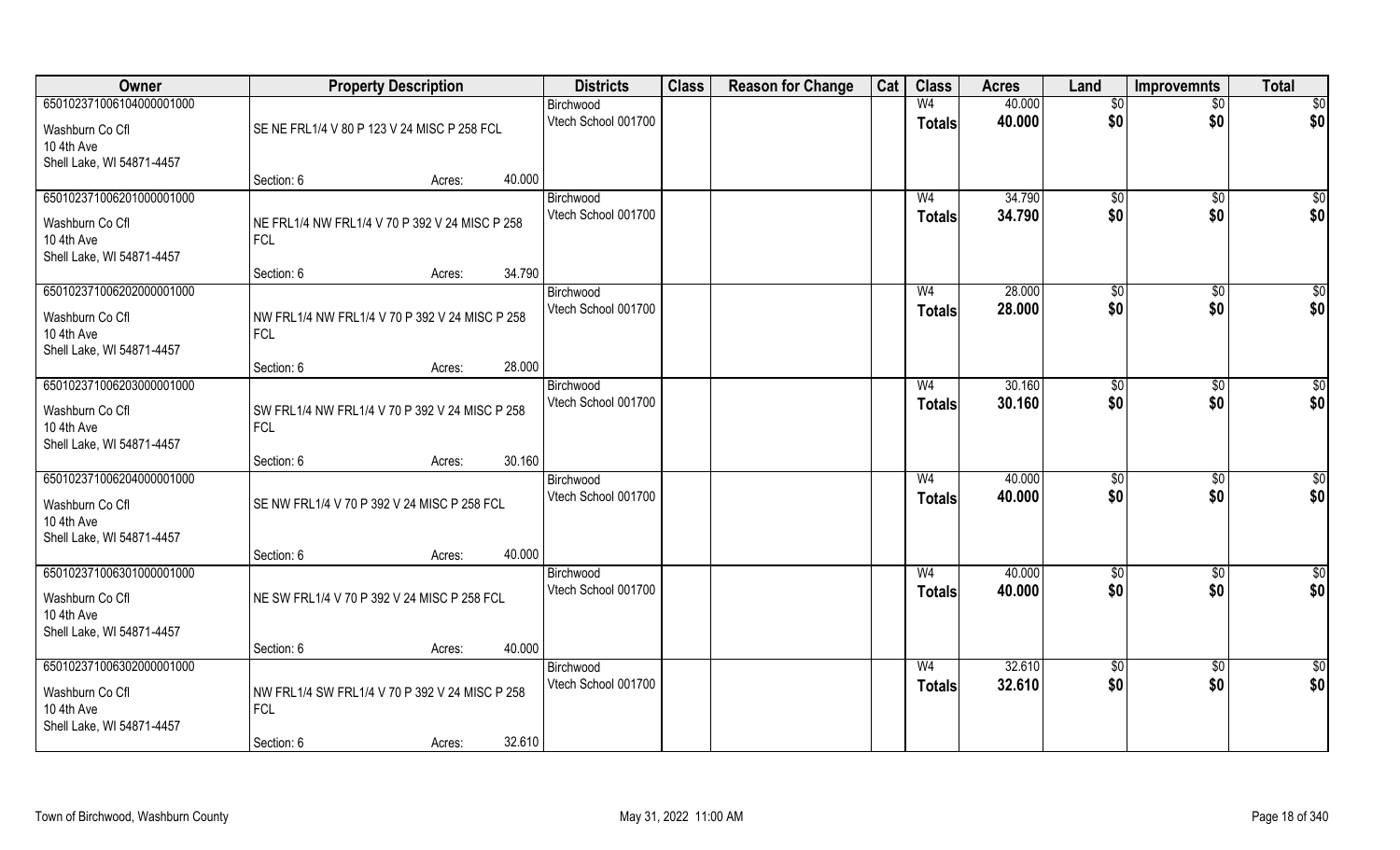| Owner                                                                                              | <b>Property Description</b>                                                                 |                  | <b>Districts</b>                 | <b>Class</b> | <b>Reason for Change</b> | Cat  | <b>Class</b>                          | <b>Acres</b>              | Land                              | <b>Improvemnts</b>            | <b>Total</b>                       |
|----------------------------------------------------------------------------------------------------|---------------------------------------------------------------------------------------------|------------------|----------------------------------|--------------|--------------------------|------|---------------------------------------|---------------------------|-----------------------------------|-------------------------------|------------------------------------|
| 650102371006303000001000                                                                           |                                                                                             |                  | Birchwood                        |              |                          |      | W <sub>4</sub>                        | 32.620                    | $\sqrt{6}$                        | $\overline{50}$               | $\overline{50}$                    |
| Washburn Co Cfl<br>10 4th Ave<br>Shell Lake, WI 54871-4457                                         | SW FRL1/4 SW FRL1/4 V 70 P 392 V 24 MISC P 258<br><b>FCL</b>                                |                  | Vtech School 001700              |              |                          |      | <b>Totals</b>                         | 32.620                    | \$0                               | \$0                           | \$0                                |
|                                                                                                    | Section: 6                                                                                  | 32.620<br>Acres: |                                  |              |                          |      |                                       |                           |                                   |                               |                                    |
| 650102371006401000001000<br>Washburn Co Cfl<br>10 4th Ave<br>Shell Lake, WI 54871-4457             | NE SE V 70 P 392 V 24 MISC P 258 FCL                                                        |                  | Birchwood<br>Vtech School 001700 |              |                          |      | W <sub>4</sub><br><b>Totals</b>       | 40.000<br>40.000          | \$0<br>\$0                        | \$0<br>\$0                    | \$0<br>\$0                         |
|                                                                                                    | Section: 6                                                                                  | 40.000<br>Acres: |                                  |              |                          |      |                                       |                           |                                   |                               |                                    |
| 650102371006505001001000<br>Donald P Kuhns Trust<br>3258 Pleasant run<br>Northbrook, IL 60062-7412 | GOV LOT 1 DOC# 347066 QC                                                                    |                  | Birchwood<br>Vtech School 001700 | G4           | Ag use land              | $-5$ | G4<br><b>Totals</b>                   | 37.620<br>37.620          | \$6,200<br>\$6,200                | $\sqrt[6]{3}$<br>\$0          | \$6,200<br>\$6,200                 |
|                                                                                                    | Section: 6                                                                                  | 37.620<br>Acres: |                                  |              |                          |      |                                       |                           |                                   |                               |                                    |
| 650102371006505002001000                                                                           | N2158 Long Lake Rd                                                                          |                  | Birchwood                        |              |                          |      | G <sub>1</sub>                        | 3.490                     | \$38,600                          | \$228,400                     | \$267,000                          |
| Donald P Kuhns Trust<br>3258 Pleasant run<br>Northbrook, IL 60062-7412                             | GOV LOT 2 DOC# 347006 QC                                                                    |                  | Vtech School 001700              |              |                          |      | G <sub>6</sub><br><b>Totals</b>       | 56.340<br>59.830          | \$112,700<br>\$151,300            | \$0<br>\$228,400              | \$112,700<br>\$379,700             |
|                                                                                                    | Section: 6                                                                                  | 59.830<br>Acres: |                                  |              |                          |      |                                       |                           |                                   |                               |                                    |
| 650102371006505003001000<br>Donald P Kuhns Trust<br>3258 Pleasant run<br>Northbrook, IL 60062-7412 | N2154 Long Lake Rd<br>PT GOV LOT 3 DOC# 347066 QC                                           |                  | Birchwood<br>Vtech School 001700 |              |                          |      | G1<br>G <sub>6</sub><br><b>Totals</b> | 1.000<br>29.000<br>30.000 | \$15,800<br>\$84,500<br>\$100,300 | \$0<br>\$0<br>\$0             | \$15,800<br>\$84,500<br>\$100,300  |
|                                                                                                    | Section: 6                                                                                  | 30.000<br>Acres: |                                  |              |                          |      |                                       |                           |                                   |                               |                                    |
| 650102371006505003002000<br>Thomas R. Kennen<br>N2171 Long Lake Rd<br>Birchwood, WI 54817-9129     | N2171 Long Lake Rd<br>PT GOV LOT 3 V 339 P 555 WD                                           |                  | Birchwood<br>Vtech School 001700 |              |                          |      | G1<br>G <sub>6</sub><br><b>Totals</b> | 5.000<br>15.000<br>20.000 | \$20,000<br>\$30,000<br>\$50,000  | \$306,600<br>\$0<br>\$306,600 | \$326,600<br>\$30,000<br>\$356,600 |
|                                                                                                    | Section: 6                                                                                  | 20.000<br>Acres: |                                  |              |                          |      |                                       |                           |                                   |                               |                                    |
| 650102371007202000001000<br>Donald P Kuhns Trust<br>3258 Pleasant run<br>Northbrook, IL 60062-7412 | <b>BI</b> 99<br>NW FRL1/4 NW FRL1/4 EXC CSM #3244 V 15 P 72<br>DOC# 347066 QC<br>Section: 7 | 32.690<br>Acres: | Birchwood<br>Vtech School 001700 |              |                          |      | G8<br>Totals                          | 32.690<br>32.690          | \$32,700<br>\$32,700              | $\overline{50}$<br>\$0        | \$32,700<br>\$32,700               |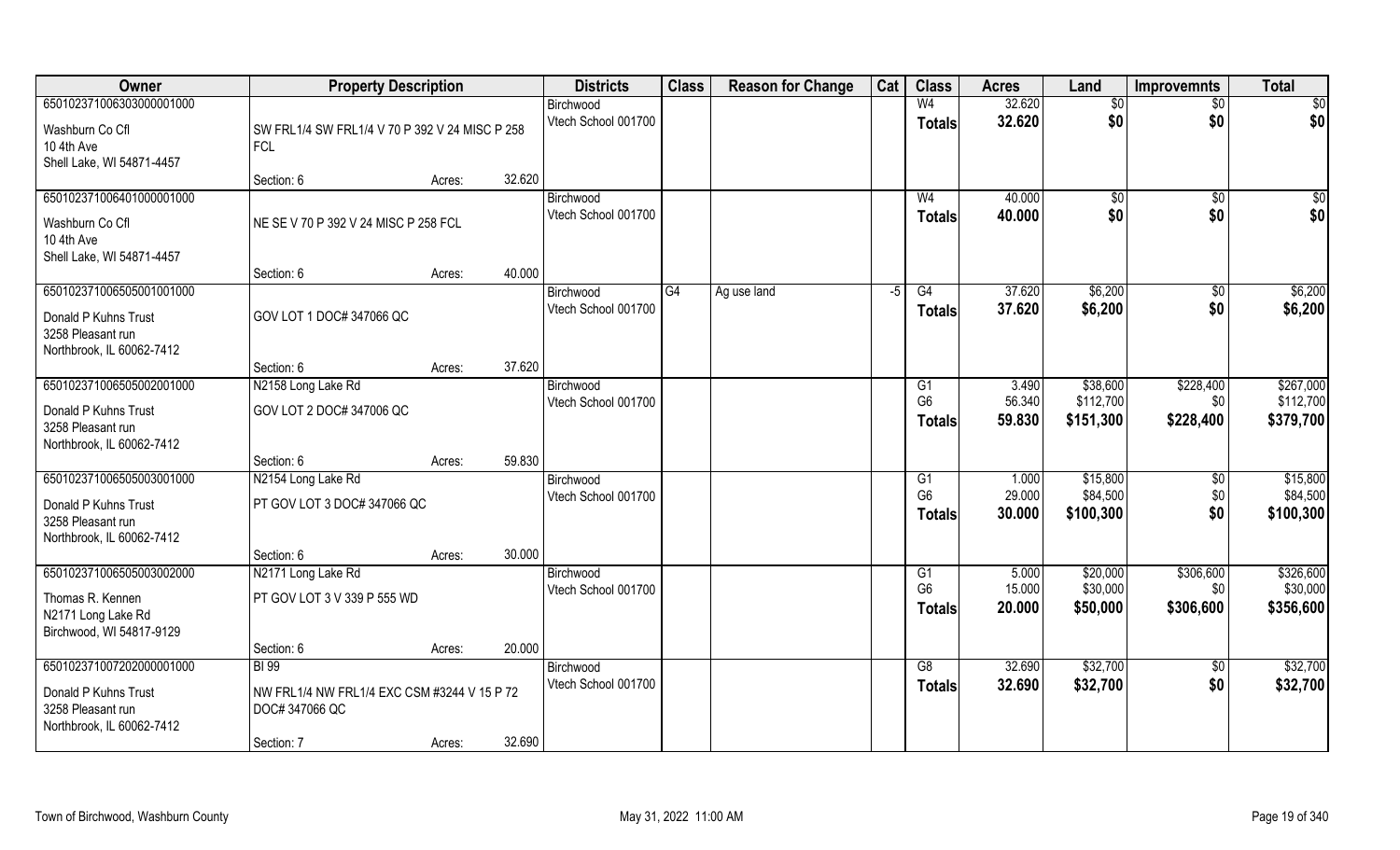| Owner                     | <b>Property Description</b>                   |        |        | <b>Districts</b>    | <b>Class</b> | <b>Reason for Change</b> | Cat | <b>Class</b>   | <b>Acres</b> | Land          | <b>Improvemnts</b> | <b>Total</b> |
|---------------------------|-----------------------------------------------|--------|--------|---------------------|--------------|--------------------------|-----|----------------|--------------|---------------|--------------------|--------------|
| 650102371007302000001000  | <b>BI 104</b>                                 |        |        | Birchwood           |              |                          |     | G5             | 8.670        | \$2,800       | $\overline{50}$    | \$2,800      |
| Donald P Kuhns Trust      | NW FRL1/4 SW FRL1/4 DOC# 347066 QC            |        |        | Vtech School 001700 |              |                          |     | G <sub>6</sub> | 26.000       | \$52,000      | \$0                | \$52,000     |
| 3258 Pleasant run         |                                               |        |        |                     |              |                          |     | <b>Totals</b>  | 34.670       | \$54,800      | \$0                | \$54,800     |
| Northbrook, IL 60062-7412 |                                               |        |        |                     |              |                          |     |                |              |               |                    |              |
|                           | Section: 7                                    | Acres: | 34.670 |                     |              |                          |     |                |              |               |                    |              |
| 650102371007303000001000  |                                               |        |        | Birchwood           |              |                          |     | G5             | 14.000       | \$4,600       | \$0                | \$4,600      |
| Donald P Kuhns Trust      | SW FRL1/4 SW FRL1/4 DOC# 347066 QC            |        |        | Vtech School 001700 |              |                          |     | G <sub>6</sub> | 21.070       | \$42,100      | \$0                | \$42,100     |
| 3258 Pleasant run         |                                               |        |        |                     |              |                          |     | <b>Totals</b>  | 35.070       | \$46,700      | \$0                | \$46,700     |
| Northbrook, IL 60062-7412 |                                               |        |        |                     |              |                          |     |                |              |               |                    |              |
|                           | Section: 7                                    | Acres: | 35.070 |                     |              |                          |     |                |              |               |                    |              |
| 650102371007304000001000  |                                               |        |        | Birchwood           |              |                          |     | G6             | 40.000       | \$80,000      | $\sqrt[6]{30}$     | \$80,000     |
| Donald P Kuhns Trust      | SE SW FRL1/4 DOC# 347066 QC                   |        |        | Vtech School 001700 |              |                          |     | <b>Totals</b>  | 40.000       | \$80,000      | \$0                | \$80,000     |
| 3258 Pleasant run         |                                               |        |        |                     |              |                          |     |                |              |               |                    |              |
| Northbrook, IL 60062-7412 |                                               |        |        |                     |              |                          |     |                |              |               |                    |              |
|                           | Section: 7                                    | Acres: | 40.000 |                     |              |                          |     |                |              |               |                    |              |
| 650102371007403000001000  |                                               |        |        | Birchwood           |              |                          |     | G5             | 9.000        | \$3,000       | \$0                | \$3,000      |
| Donald P Kuhns Trust      | SW SE DOC# 347066 QC                          |        |        | Vtech School 001700 |              |                          |     | G <sub>6</sub> | 31.000       | \$62,000      | \$0                | \$62,000     |
| 3258 Pleasant run         |                                               |        |        |                     |              |                          |     | <b>Totals</b>  | 40.000       | \$65,000      | \$0                | \$65,000     |
| Northbrook, IL 60062-7412 |                                               |        |        |                     |              |                          |     |                |              |               |                    |              |
|                           | Section: 7                                    | Acres: | 40.000 |                     |              |                          |     |                |              |               |                    |              |
| 650102371007505001001000  |                                               |        |        | Birchwood           |              |                          |     | W <sub>4</sub> | 30.200       | $\sqrt[6]{3}$ | $\sqrt[6]{30}$     | \$0          |
| Washburn Co Cfl           | GOV LOT 1 V 70 P 392 V 24 MISC P 413 FCL      |        |        | Vtech School 001700 |              |                          |     | <b>Totals</b>  | 30.200       | \$0           | \$0                | \$0          |
| 10 4th Ave                |                                               |        |        |                     |              |                          |     |                |              |               |                    |              |
| Shell Lake, WI 54871-4457 |                                               |        |        |                     |              |                          |     |                |              |               |                    |              |
|                           | Section: 7                                    | Acres: | 30.200 |                     |              |                          |     |                |              |               |                    |              |
| 650102371007505002001000  | <b>BI 97</b>                                  |        |        | Birchwood           |              |                          |     | G6             | 44.120       | \$158,900     | \$0                | \$158,900    |
| Donald P Kuhns Trust      | PT GOV LOT 2 DOC# 347066 QC                   |        |        | Vtech School 001700 |              |                          |     | <b>Totals</b>  | 44.120       | \$158,900     | \$0                | \$158,900    |
| 3258 Pleasant run         |                                               |        |        |                     |              |                          |     |                |              |               |                    |              |
| Northbrook, IL 60062-7412 |                                               |        |        |                     |              |                          |     |                |              |               |                    |              |
|                           | Section: 7                                    | Acres: | 44.120 |                     |              |                          |     |                |              |               |                    |              |
| 650102371007505003001010  | <b>BI 100</b>                                 |        |        | Birchwood           |              |                          |     | G6             | 45.200       | \$162,000     | \$0                | \$162,000    |
| Donald P Kuhns Trust      | GOV LOT 3 EXC CSM #3244 V 15 P 72 DOC# 347066 |        |        | Vtech School 001700 |              |                          |     | <b>Totals</b>  | 45.200       | \$162,000     | \$0                | \$162,000    |
| 3258 Pleasant run         | QC                                            |        |        |                     |              |                          |     |                |              |               |                    |              |
| Northbrook, IL 60062-7412 |                                               |        |        |                     |              |                          |     |                |              |               |                    |              |
|                           | Section: 7                                    | Acres: | 45.200 |                     |              |                          |     |                |              |               |                    |              |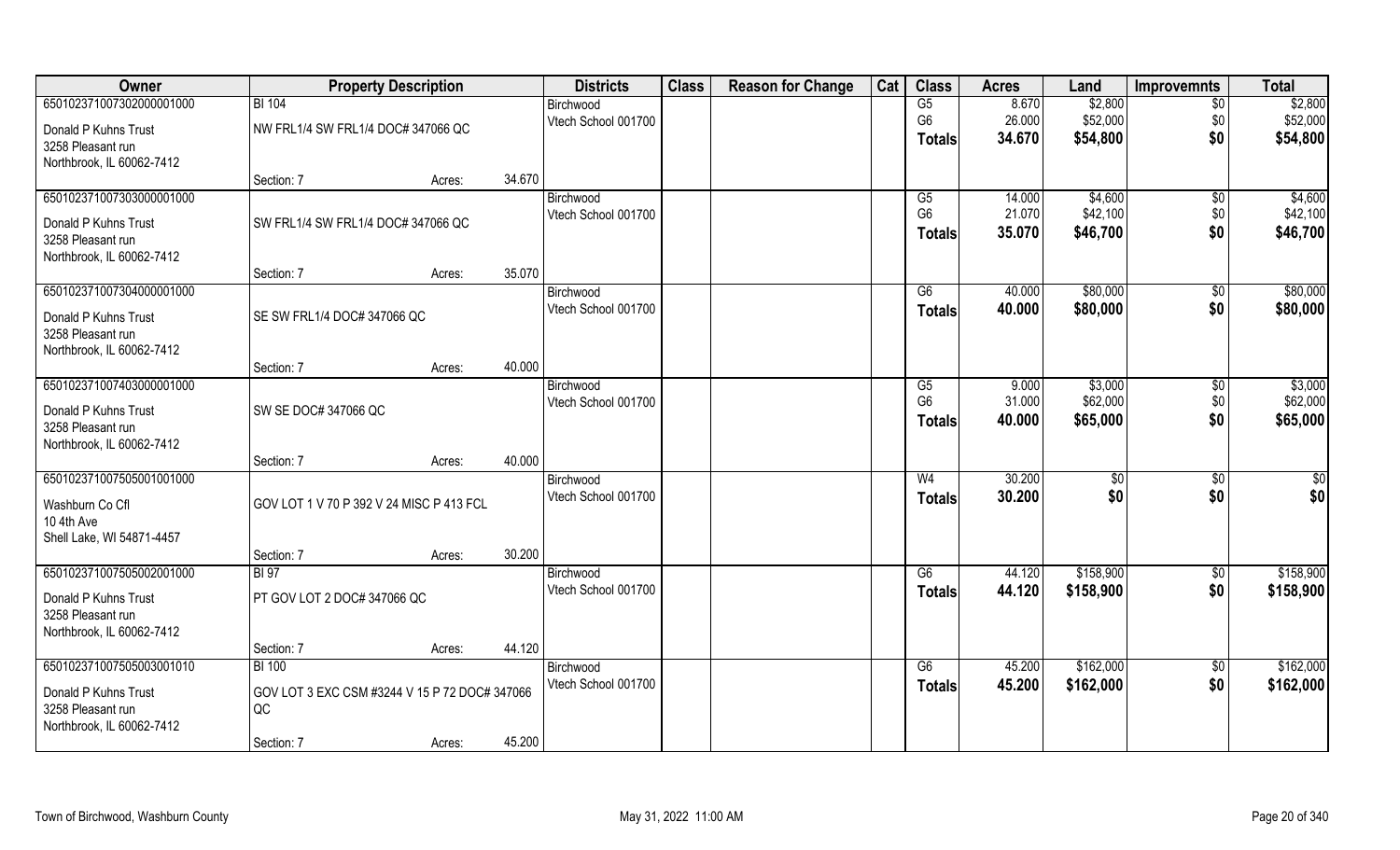| Owner                           | <b>Property Description</b>                     |                  | <b>Districts</b>    | <b>Class</b> | <b>Reason for Change</b> | Cat | <b>Class</b>   | <b>Acres</b> | Land      | <b>Improvemnts</b> | <b>Total</b> |
|---------------------------------|-------------------------------------------------|------------------|---------------------|--------------|--------------------------|-----|----------------|--------------|-----------|--------------------|--------------|
| 650102371007505003002000        | N1961 Long Lake Rd                              |                  | Birchwood           |              |                          |     | G1             | 1.000        | \$6,300   | \$92,200           | \$98,500     |
| Andre J. Wenzel                 | PT GOV LOT 3 & PT NW NW L 1 CSM #3244 V 15 P 72 |                  | Vtech School 001700 |              |                          |     | G <sub>6</sub> | 4.070        | \$8,800   | \$0                | \$8,800      |
| 5607 Cambridge St               | DOC# 398784 TD                                  |                  |                     |              |                          |     | Totals         | 5.070        | \$15,100  | \$92,200           | \$107,300    |
| Saint Louis Park, MN 55416-5510 |                                                 |                  |                     |              |                          |     |                |              |           |                    |              |
|                                 | Section: 7                                      | Acres:           | 5.070               |              |                          |     |                |              |           |                    |              |
| 650102371007505004001000        | <b>BI</b> 102                                   |                  | Birchwood           |              |                          |     | G5             | 3.980        | \$1,300   | \$0                | \$1,300      |
| Donald P Kuhns Trust            | PT GOV LOT 4 DOC# 347066 QC                     |                  | Vtech School 001700 |              |                          |     | G <sub>6</sub> | 36.000       | \$79,200  | \$0                | \$79,200     |
| 3258 Pleasant run               |                                                 |                  |                     |              |                          |     | <b>Totals</b>  | 39.980       | \$80,500  | \$0                | \$80,500     |
| Northbrook, IL 60062-7412       |                                                 |                  |                     |              |                          |     |                |              |           |                    |              |
|                                 | Section: 7                                      | 39.980<br>Acres: |                     |              |                          |     |                |              |           |                    |              |
| 650102371007505005001000        |                                                 |                  | Birchwood           |              |                          |     | G6             | 34.250       | \$140,700 | \$0                | \$140,700    |
| Donald P Kuhns Trust            | PT GOV LOT 5 DOC# 347066 QC                     |                  | Vtech School 001700 |              |                          |     | <b>Totals</b>  | 34.250       | \$140,700 | \$0                | \$140,700    |
| 3258 Pleasant run               |                                                 |                  |                     |              |                          |     |                |              |           |                    |              |
| Northbrook, IL 60062-7412       |                                                 |                  |                     |              |                          |     |                |              |           |                    |              |
|                                 | Section: 7                                      | 34.250<br>Acres: |                     |              |                          |     |                |              |           |                    |              |
| 650102371007505006001000        |                                                 |                  | Birchwood           |              |                          |     | G5             | 10.030       | \$3,300   | \$0                | \$3,300      |
| Donald P Kuhns Trust            | PT GOV LOT 6 DOC# 347066 QC                     |                  | Vtech School 001700 |              |                          |     | G <sub>6</sub> | 43.000       | \$66,000  | \$0                | \$66,000     |
| 3258 Pleasant run               |                                                 |                  |                     |              |                          |     | <b>Totals</b>  | 53.030       | \$69,300  | \$0                | \$69,300     |
| Northbrook, IL 60062-7412       |                                                 |                  |                     |              |                          |     |                |              |           |                    |              |
|                                 | Section: 7                                      | 53.030<br>Acres: |                     |              |                          |     |                |              |           |                    |              |
| 650102371007505007001000        |                                                 |                  | Birchwood           |              |                          |     | G5             | 6.200        | \$2,000   | \$0                | \$2,000      |
| Donald P Kuhns Trust            | GOV L 7 DOC# 347066 QC                          |                  | Vtech School 001700 |              |                          |     | G <sub>6</sub> | 33.000       | \$66,000  | \$0                | \$66,000     |
| 3258 Pleasant run               |                                                 |                  |                     |              |                          |     | <b>Totals</b>  | 39.200       | \$68,000  | \$0                | \$68,000     |
| Northbrook, IL 60062-7412       |                                                 |                  |                     |              |                          |     |                |              |           |                    |              |
|                                 | Section: 7                                      | 39.200<br>Acres: |                     |              |                          |     |                |              |           |                    |              |
| 650102371008101000001000        |                                                 |                  | Birchwood           |              |                          |     | G6             | 40.000       | \$80,000  | \$0                | \$80,000     |
| Sondra P. Lewis                 | NE NE DOC# 319928 TERM                          |                  | Vtech School 001700 |              |                          |     | <b>Totals</b>  | 40.000       | \$80,000  | \$0                | \$80,000     |
| N1961 Berry Rd                  |                                                 |                  |                     |              |                          |     |                |              |           |                    |              |
| Birchwood, WI 54817-9126        |                                                 |                  |                     |              |                          |     |                |              |           |                    |              |
|                                 | Section: 8                                      | 40.000<br>Acres: |                     |              |                          |     |                |              |           |                    |              |
| 650102371008104000001000        | N1961 Berry Rd                                  |                  | Birchwood           |              |                          |     | G1             | 2.000        | \$11,300  | \$203,100          | \$214,400    |
| Sondra P. Lewis                 | SE NE DOC# 319928 TERM                          |                  | Vtech School 001700 |              |                          |     | G <sub>5</sub> | 1.000        | \$400     | \$0                | \$400        |
| N1961 Berry Rd                  |                                                 |                  |                     |              |                          |     | G <sub>6</sub> | 37.000       | \$37,000  | \$0                | \$37,000     |
| Birchwood, WI 54817-9126        |                                                 |                  |                     |              |                          |     | Totals         | 40.000       | \$48,700  | \$203,100          | \$251,800    |
|                                 | Section: 8                                      | 40.000<br>Acres: |                     |              |                          |     |                |              |           |                    |              |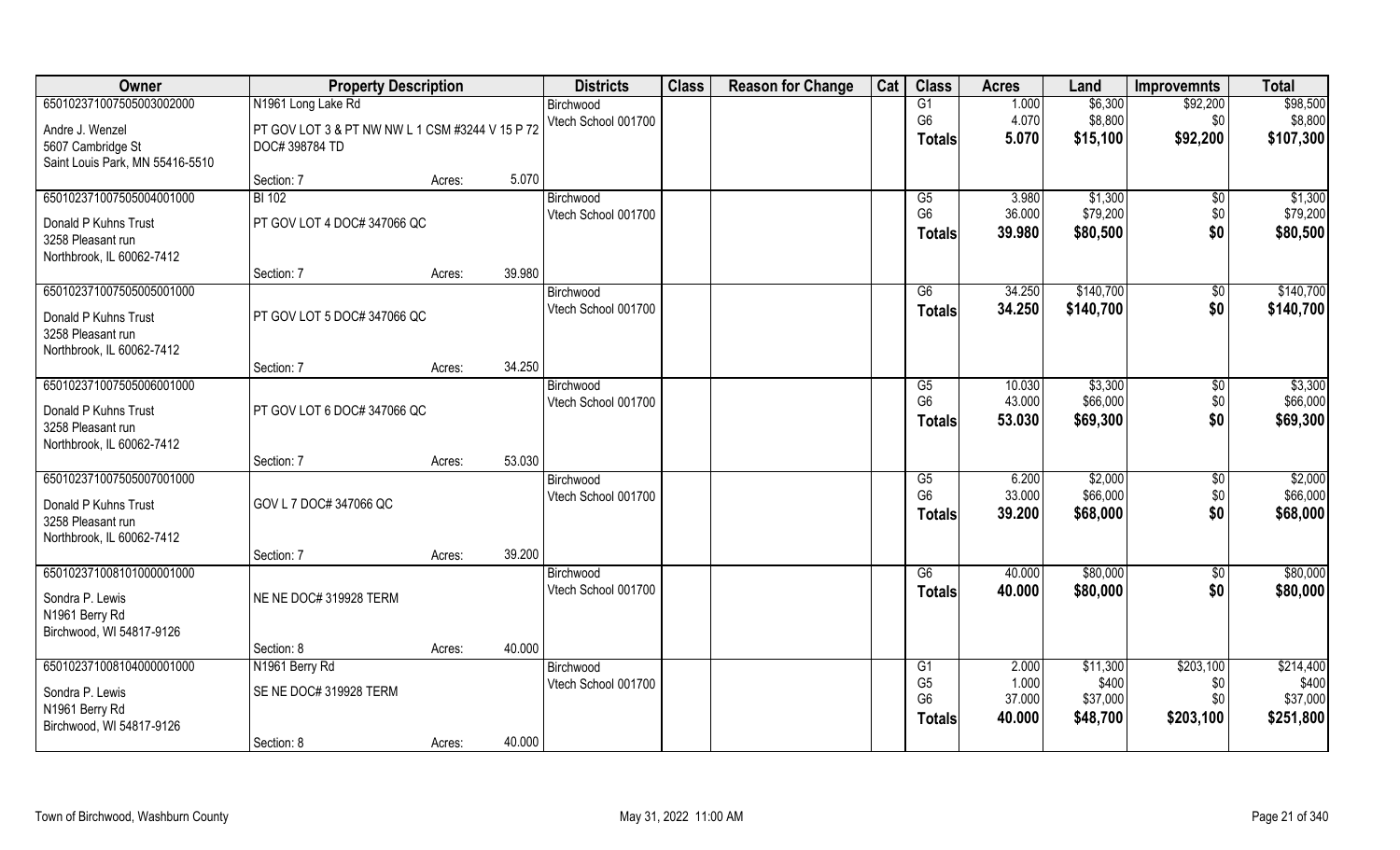| Owner                                                                                          | <b>Property Description</b>                                    |        |        | <b>Districts</b>                 | <b>Class</b> | <b>Reason for Change</b> | Cat  | <b>Class</b>                                            | <b>Acres</b>                        | Land                                     | <b>Improvemnts</b>                   | <b>Total</b>                             |
|------------------------------------------------------------------------------------------------|----------------------------------------------------------------|--------|--------|----------------------------------|--------------|--------------------------|------|---------------------------------------------------------|-------------------------------------|------------------------------------------|--------------------------------------|------------------------------------------|
| 650102371008304000001000                                                                       |                                                                |        |        | Birchwood                        |              |                          |      | W <sub>4</sub>                                          | 40.000                              | \$0                                      | \$0                                  | \$0                                      |
| Washburn Co Cfl<br>10 4th Ave<br>Shell Lake, WI 54871-4457                                     | SE SW V 64 P 212 V 18 MISC P 375 FCL                           |        |        | Vtech School 001700              |              |                          |      | <b>Totals</b>                                           | 40.000                              | \$0                                      | \$0                                  | \$0                                      |
|                                                                                                | Section: 8                                                     | Acres: | 40.000 |                                  |              |                          |      |                                                         |                                     |                                          |                                      |                                          |
| 650102371008401000002000<br>Mark O. Johnson<br>230 W Coleman St<br>Rice Lake, WI 54868-2404    | PT NE SE EXC CSM #3983 V 19 P 153 DOC# 396838<br>QC            |        |        | Birchwood<br>Vtech School 001700 |              |                          |      | G6<br><b>Totals</b>                                     | 34.830<br>34.830                    | \$76,600<br>\$76,600                     | \$0<br>\$0                           | \$76,600<br>\$76,600                     |
|                                                                                                | Section: 8                                                     | Acres: | 34.830 |                                  |              |                          |      |                                                         |                                     |                                          |                                      |                                          |
| 650102371008401000003000                                                                       | N1835 Berry Rd                                                 |        |        | Birchwood                        |              |                          |      | G1                                                      | 2.850                               | \$14,500                                 | \$128,700                            | \$143,200                                |
| Timothy Michael Kuchevar<br>N1835 Berry Rd<br>Birchwood, WI 54817-9126                         | PT NE SE & PT NW SE L 1 CSM #3983 V 19 P 153<br>DOC# 375608 WD |        |        | Vtech School 001700              |              |                          |      | <b>Totals</b>                                           | 2.850                               | \$14,500                                 | \$128,700                            | \$143,200                                |
|                                                                                                | Section: 8                                                     | Acres: | 2.850  |                                  |              |                          |      |                                                         |                                     |                                          |                                      |                                          |
| 650102371008401000004000                                                                       | N1831 Berry Rd                                                 |        |        | Birchwood                        |              |                          |      | G1                                                      | 2.890                               | \$14,600                                 | \$194,700                            | \$209,300                                |
| Sheri Brunette<br>N1831 Berry Rd<br>Birchwood, WI 54817-9126                                   | PT NE SE L 2 CSM #3983 V 19 P 153 DOC# 377273<br><b>WD</b>     |        |        | Vtech School 001700              |              |                          |      | <b>Totals</b>                                           | 2.890                               | \$14,600                                 | \$194,700                            | \$209,300                                |
|                                                                                                | Section: 8                                                     | Acres: | 2.890  |                                  |              |                          |      |                                                         |                                     |                                          |                                      |                                          |
| 650102371008402000002000<br>Mark O. Johnson<br>230 W Coleman St<br>Rice Lake, WI 54868-2404    | PT NW SE EXC CSM #3983 V 19 P 153 DOC# 396838<br>QC            |        |        | Birchwood<br>Vtech School 001700 |              |                          |      | G5<br>G <sub>6</sub><br><b>Totals</b>                   | 8.000<br>31.430<br>39.430           | \$2,600<br>\$89,400<br>\$92,000          | $\sqrt[6]{}$<br>\$0<br>\$0           | \$2,600<br>\$89,400<br>\$92,000          |
|                                                                                                | Section: 8                                                     | Acres: | 39.430 |                                  |              |                          |      |                                                         |                                     |                                          |                                      |                                          |
| 650102371008403000001000<br>Mark O. Johnson<br>230 W Coleman St<br>Rice Lake, WI 54868-2404    | SW SE DOC# 396838 QC                                           |        |        | Birchwood<br>Vtech School 001700 |              |                          |      | G5<br>G <sub>6</sub><br><b>Totals</b>                   | 10.000<br>30.000<br>40.000          | \$3,300<br>\$75,900<br>\$79,200          | $\sqrt{6}$<br>\$0<br>\$0             | \$3,300<br>\$75,900<br>\$79,200          |
|                                                                                                | Section: 8                                                     | Acres: | 40.000 |                                  |              |                          |      |                                                         |                                     |                                          |                                      |                                          |
| 650102371008404000001000<br>Mark O. Johnson Sr<br>230 W Coleman St<br>Rice Lake, WI 54868-2404 | SE SE DOC# 313437 WD                                           |        | 40.000 | Birchwood<br>Vtech School 001700 | G4           | Ag use land              | $-5$ | G4<br>G <sub>5</sub><br>G <sub>8</sub><br><b>Totals</b> | 4.500<br>15.000<br>20.500<br>40.000 | \$700<br>\$4,900<br>\$22,600<br>\$28,200 | $\overline{50}$<br>\$0<br>\$0<br>\$0 | \$700<br>\$4,900<br>\$22,600<br>\$28,200 |
|                                                                                                | Section: 8                                                     | Acres: |        |                                  |              |                          |      |                                                         |                                     |                                          |                                      |                                          |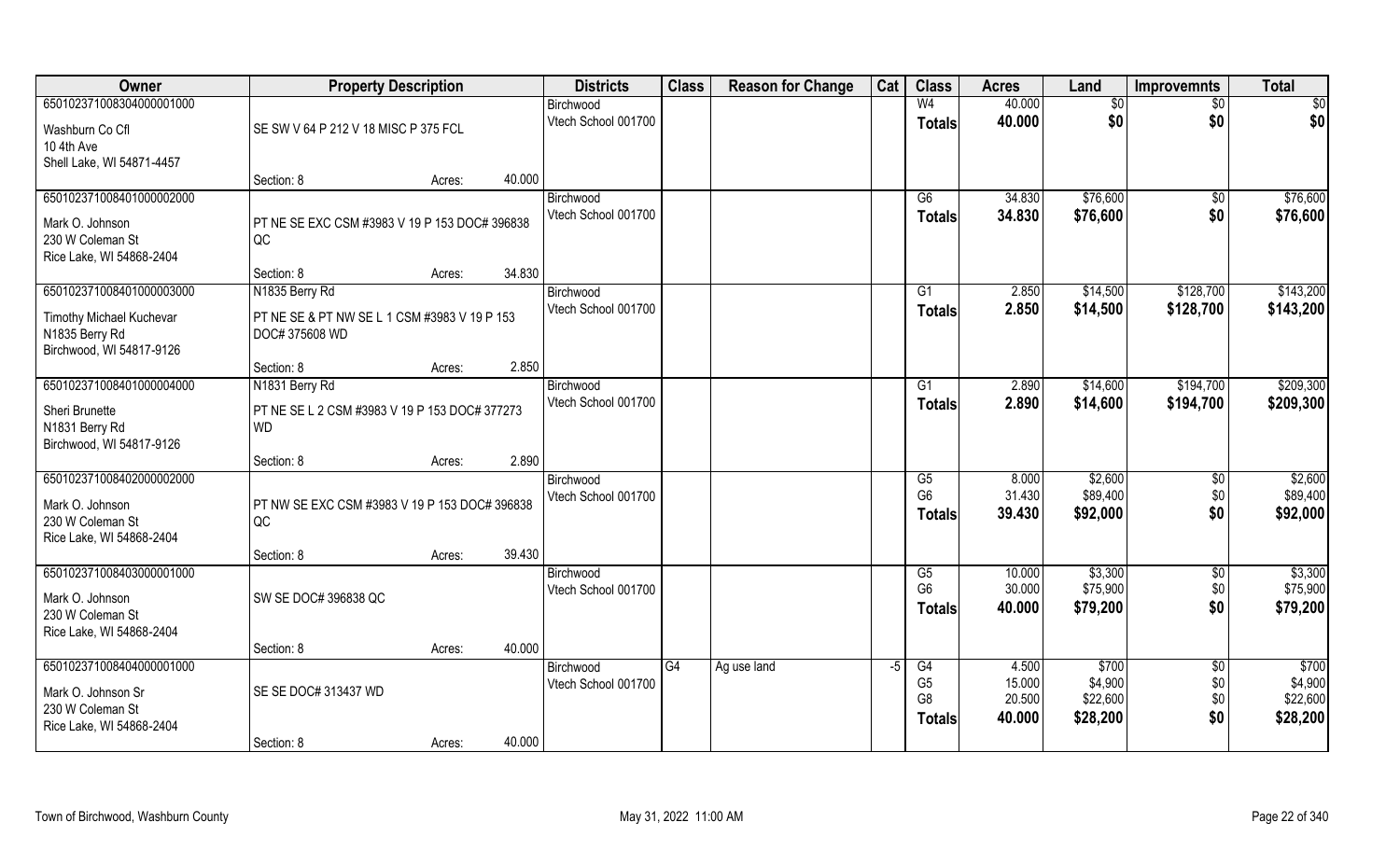| Owner                                                                                  |                                          | <b>Property Description</b> |        | <b>Districts</b>                 | <b>Class</b> | <b>Reason for Change</b> | Cat | <b>Class</b>                    | <b>Acres</b>     | Land              | <b>Improvemnts</b>   | <b>Total</b>    |
|----------------------------------------------------------------------------------------|------------------------------------------|-----------------------------|--------|----------------------------------|--------------|--------------------------|-----|---------------------------------|------------------|-------------------|----------------------|-----------------|
| 650102371008505001001000                                                               |                                          |                             |        | Birchwood                        |              |                          |     | W <sub>4</sub>                  | 3.090            | \$0               | $\overline{50}$      | $\overline{50}$ |
| Washburn Co Cfl<br>10 4th Ave                                                          | GOV LOT 1 V 135 P 583 V 350 P 628 FCL    |                             |        | Vtech School 001700              |              |                          |     | <b>Totals</b>                   | 3.090            | \$0               | \$0                  | \$0             |
| Shell Lake, WI 54871-4457                                                              | Section: 8                               | Acres:                      | 3.090  |                                  |              |                          |     |                                 |                  |                   |                      |                 |
| 650102371008505002001000                                                               |                                          |                             |        | Birchwood                        |              |                          |     | W <sub>4</sub>                  | 62.150           | $\sqrt[6]{}$      | $\sqrt{$0}$          | $\sqrt{50}$     |
| Washburn Co Cfl<br>10 4th Ave<br>Shell Lake, WI 54871-4457                             | GOV LOT 2 V 70 P 280 V 19 MISC P 454 FCL |                             |        | Vtech School 001700              |              |                          |     | <b>Totals</b>                   | 62.150           | \$0               | \$0                  | \$0             |
|                                                                                        | Section: 8                               | Acres:                      | 62.150 |                                  |              |                          |     |                                 |                  |                   |                      |                 |
| 650102371008505003001000                                                               |                                          |                             |        | Birchwood                        |              |                          |     | W <sub>4</sub>                  | 21.650           | \$0               | $\sqrt[6]{30}$       | $\sqrt{50}$     |
| Washburn Co Cfl<br>10 4th Ave<br>Shell Lake, WI 54871-4457                             | GOV LOT 3 V 64 P 212 V 18 MISC P 248 FCL |                             |        | Vtech School 001700              |              |                          |     | <b>Totals</b>                   | 21.650           | \$0               | \$0                  | \$0             |
|                                                                                        | Section: 8                               | Acres:                      | 21.650 |                                  |              |                          |     |                                 |                  |                   |                      |                 |
| 650102371008505004002000                                                               |                                          |                             |        | Birchwood                        |              |                          |     | G1                              | 8.560            | \$23,700          | $\sqrt[6]{3}$        | \$23,700        |
| <b>Thomas Benedict</b><br>390 Washington St<br>Elmhurst, IL 60126-3938                 | GOV LOT 4 DOC# 285505 WD                 |                             |        | Vtech School 001700              |              |                          |     | <b>Totals</b>                   | 8.560            | \$23,700          | \$0                  | \$23,700        |
|                                                                                        | Section: 8                               | Acres:                      | 8.560  |                                  |              |                          |     |                                 |                  |                   |                      |                 |
| 650102371008505005001000<br>Washburn Co Cfl<br>10 4th Ave<br>Shell Lake, WI 54871-4457 | GOV LOT 5 V 64 P 584 V 18 MISC P 248 FCL |                             |        | Birchwood<br>Vtech School 001700 |              |                          |     | W <sub>4</sub><br><b>Totals</b> | 54.850<br>54.850 | \$0<br>\$0        | $\sqrt[6]{3}$<br>\$0 | \$0<br>\$0      |
|                                                                                        | Section: 8                               | Acres:                      | 54.850 |                                  |              |                          |     |                                 |                  |                   |                      |                 |
| 650102371008505006001000<br>Washburn Co Cfl<br>10 4th Ave<br>Shell Lake, WI 54871-4457 | GOV LOT 6 V 64 P 584 V 18 MISC P 248 FCL |                             |        | Birchwood<br>Vtech School 001700 |              |                          |     | W <sub>4</sub><br><b>Totals</b> | 31.120<br>31.120 | \$0<br>\$0        | \$0<br>\$0           | \$0<br>\$0      |
|                                                                                        | Section: 8                               | Acres:                      | 31.120 |                                  |              |                          |     |                                 |                  |                   |                      |                 |
| 650102371008505007001000<br>Washburn Co Cfl<br>10 4th Ave<br>Shell Lake, WI 54871-4457 | GOV LOT 7 V 68 P 331 V 18 MISC P 248 FCL |                             |        | Birchwood<br>Vtech School 001700 |              |                          |     | W <sub>4</sub><br><b>Totals</b> | 50.200<br>50.200 | $\sqrt{6}$<br>\$0 | $\sqrt{$0}$<br>\$0   | \$0<br>\$0      |
|                                                                                        | Section: 8                               | Acres:                      | 50.200 |                                  |              |                          |     |                                 |                  |                   |                      |                 |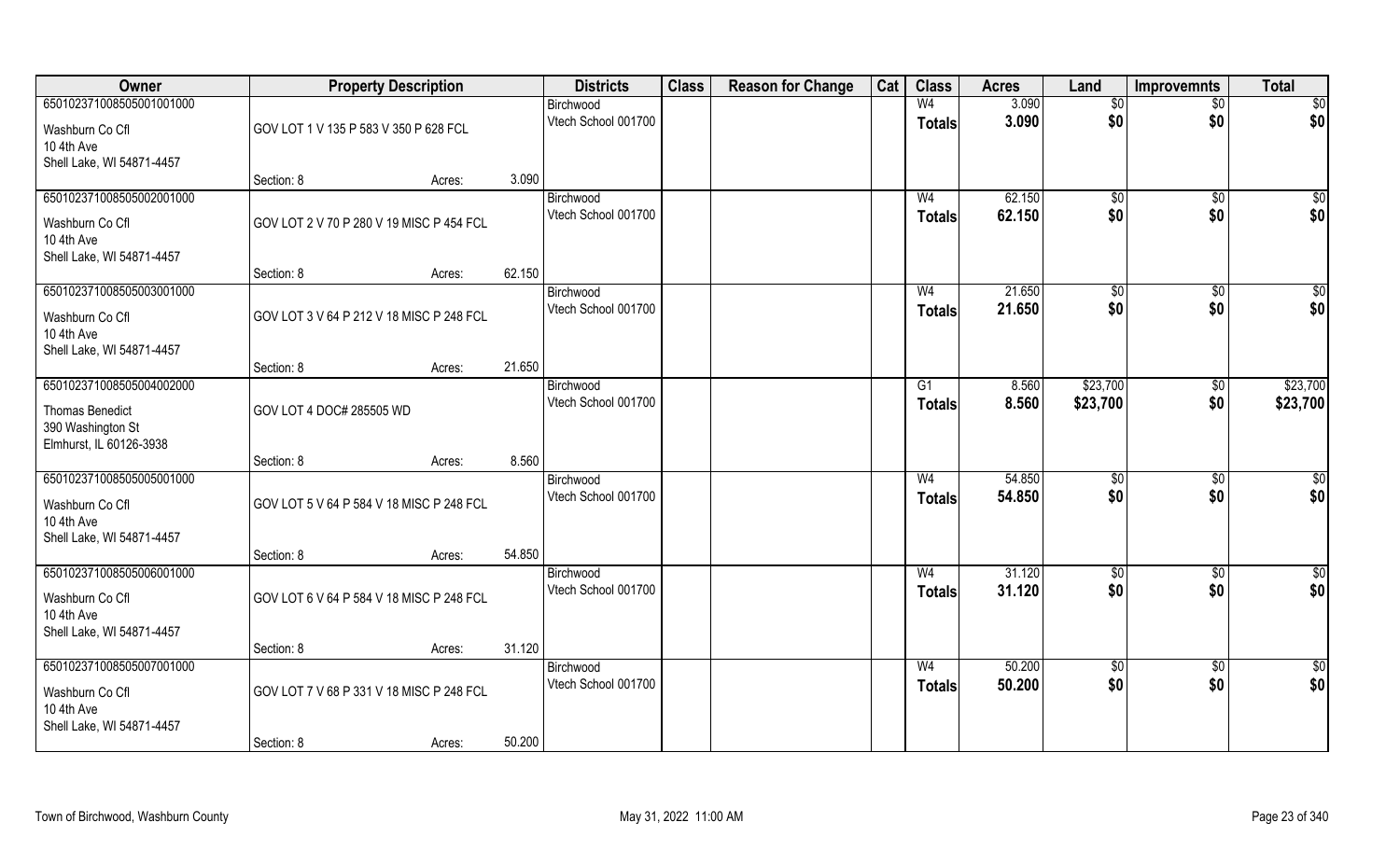| <b>Owner</b>             |                                              | <b>Property Description</b> | <b>Districts</b>    | <b>Class</b> | <b>Reason for Change</b> | Cat  | <b>Class</b>   | <b>Acres</b> | Land     | <b>Improvemnts</b> | <b>Total</b> |
|--------------------------|----------------------------------------------|-----------------------------|---------------------|--------------|--------------------------|------|----------------|--------------|----------|--------------------|--------------|
| 650102371009103000001000 |                                              |                             | Birchwood           |              |                          |      | G5             | 20.000       | \$6,500  | $\overline{50}$    | \$6,500      |
| Marilyn A. Dawson        | SW NE DOC# 268025 WD DOC# 372071 TERM        |                             | Vtech School 001700 |              |                          |      | G8             | 20.000       | \$20,000 | \$0                | \$20,000     |
| 504 W Ash Ave            |                                              |                             |                     |              |                          |      | <b>Totals</b>  | 40.000       | \$26,500 | \$0                | \$26,500     |
| Decatur, IL 62526-1713   |                                              |                             |                     |              |                          |      |                |              |          |                    |              |
|                          | Section: 9                                   | Acres:                      | 40.000              |              |                          |      |                |              |          |                    |              |
| 650102371009201000001000 |                                              |                             | Birchwood           | G4           | Ag use land              | $-5$ | G4             | 30.000       | \$3,400  | \$0                | \$3,400      |
| Marilyn A. Dawson        | NE NW DOC# 268025 WD DOC# 372071 TERM        |                             | Vtech School 001700 |              |                          |      | G <sub>8</sub> | 10.000       | \$10,000 | \$0                | \$10,000     |
| 504 W Ash Ave            |                                              |                             |                     |              |                          |      | <b>Totals</b>  | 40.000       | \$13,400 | \$0                | \$13,400     |
| Decatur, IL 62526-1713   |                                              |                             |                     |              |                          |      |                |              |          |                    |              |
|                          | Section: 9                                   | Acres:                      | 40.000              |              |                          |      |                |              |          |                    |              |
| 650102371009202000001000 | N2002 Berry Rd                               |                             | Birchwood           | G4           | Ag use land              | $-5$ | G1             | 2.000        | \$11,300 | \$128,700          | \$140,000    |
| Marilyn A. Dawson        | NW NW DOC# 268025 WD DOC# 372071 TERM        |                             | Vtech School 001700 |              |                          |      | G <sub>4</sub> | 38.000       | \$4,300  | \$0                | \$4,300      |
| 504 W Ash Ave            |                                              |                             |                     |              |                          |      | <b>Totals</b>  | 40.000       | \$15,600 | \$128,700          | \$144,300    |
| Decatur, IL 62526-1713   |                                              |                             |                     |              |                          |      |                |              |          |                    |              |
|                          | Section: 9                                   | Acres:                      | 40.000              |              |                          |      |                |              |          |                    |              |
| 650102371009203000001000 |                                              |                             | Birchwood           |              |                          |      | G4             | 9.000        | \$400    | \$0                | \$400        |
| Marilyn A. Dawson        | SW NW DOC# 268025 WD DOC# 372071 TERM        |                             | Vtech School 001700 |              |                          |      | G <sub>6</sub> | 31.000       | \$68,200 | \$0                | \$68,200     |
| 504 W Ash Ave            |                                              |                             |                     |              |                          |      | <b>Totals</b>  | 40.000       | \$68,600 | \$0                | \$68,600     |
| Decatur, IL 62526-1713   |                                              |                             |                     |              |                          |      |                |              |          |                    |              |
|                          | Section: 9                                   | Acres:                      | 40.000              |              |                          |      |                |              |          |                    |              |
| 650102371009204000001000 |                                              |                             | Birchwood           |              |                          |      | G4             | 5.000        | \$200    | \$0                | \$200        |
| Marilyn A. Dawson        | SE NW DOC# 268025 WD DOC# 372071 TERM        |                             | Vtech School 001700 |              |                          |      | G <sub>5</sub> | 10.000       | \$3,300  | \$0                | \$3,300      |
| 504 W Ash Ave            |                                              |                             |                     |              |                          |      | G <sub>6</sub> | 25.000       | \$60,600 | \$0                | \$60,600     |
| Decatur, IL 62526-1713   |                                              |                             |                     |              |                          |      | <b>Totals</b>  | 40.000       | \$64,100 | \$0                | \$64,100     |
|                          | Section: 9                                   | Acres:                      | 40.000              |              |                          |      |                |              |          |                    |              |
| 650102371009301000001000 |                                              |                             | Birchwood           |              |                          |      | G4             | 35.000       | \$1,500  | \$0                | \$1,500      |
| Patricia M. Zemaitis     | NE SW V 291 P 774 WD DOC# 356503 QC          |                             | Vtech School 001700 |              |                          |      | G <sub>5</sub> | 5.000        | \$1,700  | \$0                | \$1,700      |
| W1502 Nice Lake Rd       |                                              |                             |                     |              |                          |      | <b>Totals</b>  | 40.000       | \$3,200  | \$0                | \$3,200      |
| Birchwood, WI 54817-9139 |                                              |                             |                     |              |                          |      |                |              |          |                    |              |
|                          | Section: 9                                   | Acres:                      | 40.000              |              |                          |      |                |              |          |                    |              |
| 650102371009302000001010 | Berry Rd                                     |                             | Birchwood           |              |                          |      | G <sub>1</sub> | 2.000        | \$11,300 | $\overline{50}$    | \$11,300     |
| Edward S. Deraitus       | NW SW E OF RD V 316 P 195 WD EXC DOC# 314566 |                             | Vtech School 001700 |              |                          |      | G4             | 28.000       | \$1,200  | \$0                | \$1,200      |
| W1658 Nice Lake Rd       | WD DOC#372900 TOD BENEFICIARY                |                             |                     |              |                          |      | G <sub>5</sub> | 8.000        | \$2,600  | \$0                | \$2,600      |
| Birchwood, WI 54817-9140 |                                              |                             |                     |              |                          |      | <b>Totals</b>  | 38.000       | \$15,100 | \$0                | \$15,100     |
|                          | Section: 9                                   | Acres:                      | 38.000              |              |                          |      |                |              |          |                    |              |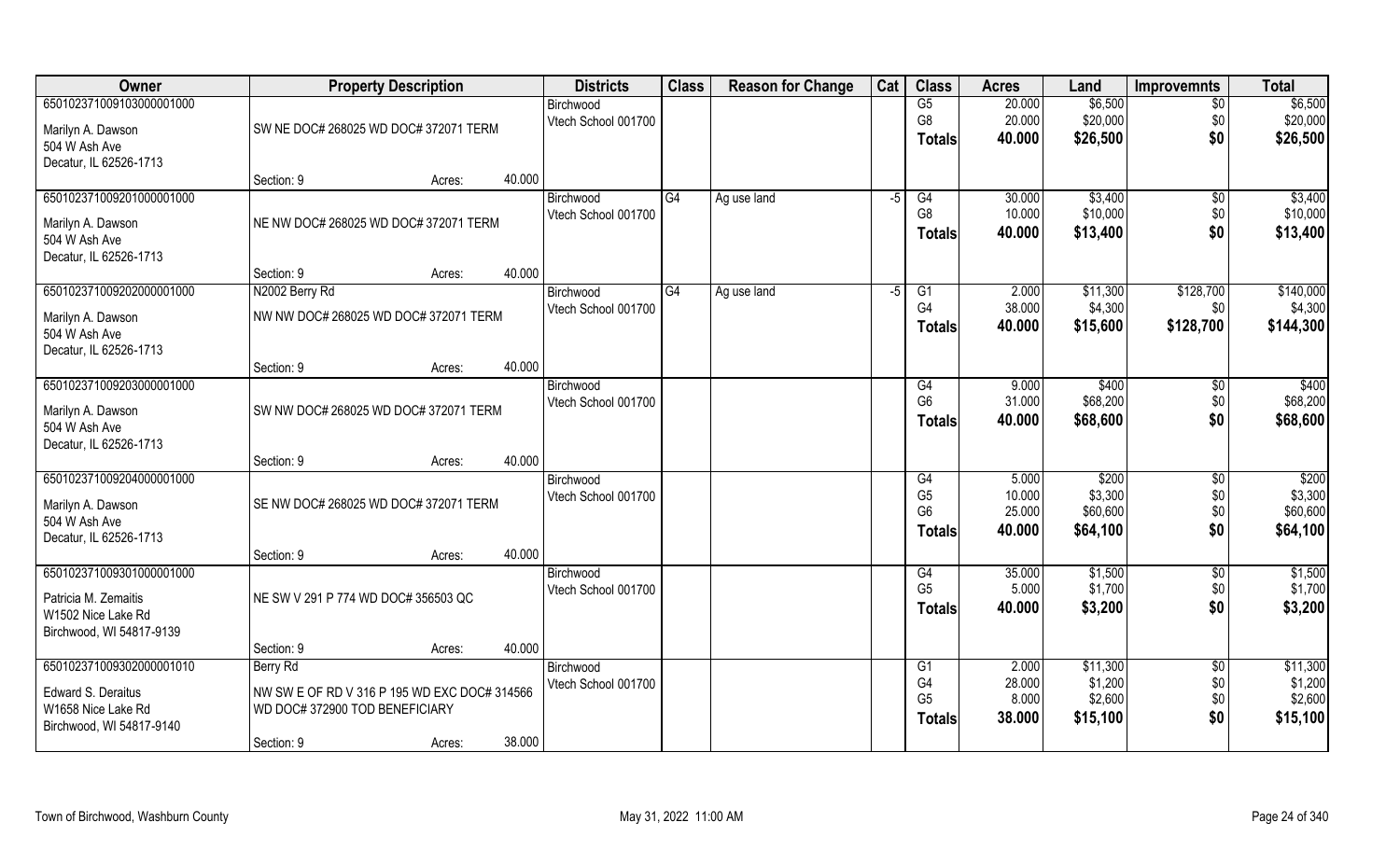| Owner                                 | <b>Property Description</b>                  |        |        | <b>Districts</b>                 | <b>Class</b>   | <b>Reason for Change</b> | Cat  | <b>Class</b>         | <b>Acres</b>     | Land               | <b>Improvemnts</b> | <b>Total</b>       |
|---------------------------------------|----------------------------------------------|--------|--------|----------------------------------|----------------|--------------------------|------|----------------------|------------------|--------------------|--------------------|--------------------|
| 650102371009302000002000              | N 1827 Berry Rd                              |        |        | Birchwood                        |                |                          |      | G1                   | 2.000            | \$11,300           | \$27,200           | \$38,500           |
| Mark O. Johnson Sr                    | W1/2 SW1/4 W OF RD DOC #314566 WD            |        |        | Vtech School 001700              |                |                          |      | G <sub>5</sub>       | 4.000            | \$1,300            | \$0                | \$1,300            |
| 230 W Coleman St                      |                                              |        |        |                                  |                |                          |      | Totals               | 6.000            | \$12,600           | \$27,200           | \$39,800           |
| Rice Lake, WI 54868-2404              |                                              |        |        |                                  |                |                          |      |                      |                  |                    |                    |                    |
|                                       | Section: 9                                   | Acres: | 6.000  |                                  |                |                          |      |                      |                  |                    |                    |                    |
| 650102371009303000001010              | W1658 Nice Lake Rd                           |        |        | Birchwood                        |                |                          |      | G1                   | 2.000            | \$11,300           | \$239,700          | \$251,000          |
| Edward S. Deraitus                    | SW SW E OF RD V 316 P 195 WD EXC DOC# 314566 |        |        | Vtech School 001700              |                |                          |      | G4<br>G <sub>5</sub> | 30.000<br>4.000  | \$1,300<br>\$1,300 | \$0<br>\$0         | \$1,300<br>\$1,300 |
| W1658 Nice Lake Rd                    | WD DOC# 372900 TOD BENEFICIARY               |        |        |                                  |                |                          |      | <b>Totals</b>        | 36.000           | \$13,900           | \$239,700          | \$253,600          |
| Birchwood, WI 54817-9140              |                                              |        |        |                                  |                |                          |      |                      |                  |                    |                    |                    |
| 650102371009304000001000              | Section: 9<br>W1502 Nice Lake Rd             | Acres: | 36.000 |                                  |                |                          |      |                      |                  |                    |                    |                    |
|                                       |                                              |        |        | Birchwood<br>Vtech School 001700 | G4             | Ag use land              | -5   | G4<br>G <sub>5</sub> | 28.000<br>10.000 | \$4,600<br>\$3,300 | $\sqrt{50}$<br>\$0 | \$4,600<br>\$3,300 |
| Patricia M. Zemaitis                  | SE SW V 291 P 774 WD DOC# 356503 QC          |        |        |                                  |                |                          |      | G7                   | 2.000            | \$6,800            | \$86,800           | \$93,600           |
| W1502 Nice Lake Rd                    |                                              |        |        |                                  |                |                          |      | Totals               | 40.000           | \$14,700           | \$86,800           | \$101,500          |
| Birchwood, WI 54817-9139              | Section: 9                                   | Acres: | 40.000 |                                  |                |                          |      |                      |                  |                    |                    |                    |
| 650102371009401000001000              |                                              |        |        | Birchwood                        |                |                          |      | G <sub>5</sub>       | 7.000            | \$2,300            | \$0                | \$2,300            |
|                                       |                                              |        |        | Vtech School 001700              |                |                          |      | G <sub>6</sub>       | 33.000           | \$66,000           | \$0                | \$66,000           |
| Ronald G. Chemasko<br>3911 Schutte Dr | NE SE DOC# 386685 WD                         |        |        |                                  |                |                          |      | <b>Totals</b>        | 40,000           | \$68,300           | \$0                | \$68,300           |
| Wonder Lake, IL 60097-8149            |                                              |        |        |                                  |                |                          |      |                      |                  |                    |                    |                    |
|                                       | Section: 9                                   | Acres: | 40.000 |                                  |                |                          |      |                      |                  |                    |                    |                    |
| 650102371009402000001000              |                                              |        |        | Birchwood                        | G <sub>4</sub> | Ag use land              | $-5$ | G4                   | 25.000           | \$2,100            | \$0                | \$2,100            |
| Patricia M. Zemaitis                  | NW SE V 291 P 774 WD DOC# 356503 QC          |        |        | Vtech School 001700              |                |                          |      | G <sub>5</sub>       | 15.000           | \$4,900            | \$0                | \$4,900            |
| W1502 Nice Lake Rd                    |                                              |        |        |                                  |                |                          |      | Totals               | 40.000           | \$7,000            | \$0                | \$7,000            |
| Birchwood, WI 54817-9139              |                                              |        |        |                                  |                |                          |      |                      |                  |                    |                    |                    |
|                                       | Section: 9                                   | Acres: | 40.000 |                                  |                |                          |      |                      |                  |                    |                    |                    |
| 650102371009403000001000              |                                              |        |        | Birchwood                        | G4             | Ag use land              | $-5$ | G4                   | 23.000           | \$3,300            | \$0                | \$3,300            |
| Patricia M. Zemaitis                  | SW SE V 291 P 774 WD DOC# 356503 QC          |        |        | Vtech School 001700              |                |                          |      | G <sub>5</sub>       | 17.000           | \$5,600            | \$0                | \$5,600            |
| W1502 Nice Lake Rd                    |                                              |        |        |                                  |                |                          |      | <b>Totals</b>        | 40.000           | \$8,900            | \$0                | \$8,900            |
| Birchwood, WI 54817-9139              |                                              |        |        |                                  |                |                          |      |                      |                  |                    |                    |                    |
|                                       | Section: 9                                   | Acres: | 40.000 |                                  |                |                          |      |                      |                  |                    |                    |                    |
| 650102371009505001001000              |                                              |        |        | Birchwood                        |                |                          |      | W <sub>4</sub>       | 1.500            | \$0                | $\overline{50}$    | \$0                |
| Washburn Co Cfl                       | GOV LOT 1 V 64 P 212 V 350 P 628 FCL         |        |        | Vtech School 001700              |                |                          |      | <b>Totals</b>        | 1.500            | \$0                | \$0                | \$0                |
| 10 4th Ave                            |                                              |        |        |                                  |                |                          |      |                      |                  |                    |                    |                    |
| Shell Lake, WI 54871-4457             |                                              |        |        |                                  |                |                          |      |                      |                  |                    |                    |                    |
|                                       | Section: 9                                   | Acres: | 1.500  |                                  |                |                          |      |                      |                  |                    |                    |                    |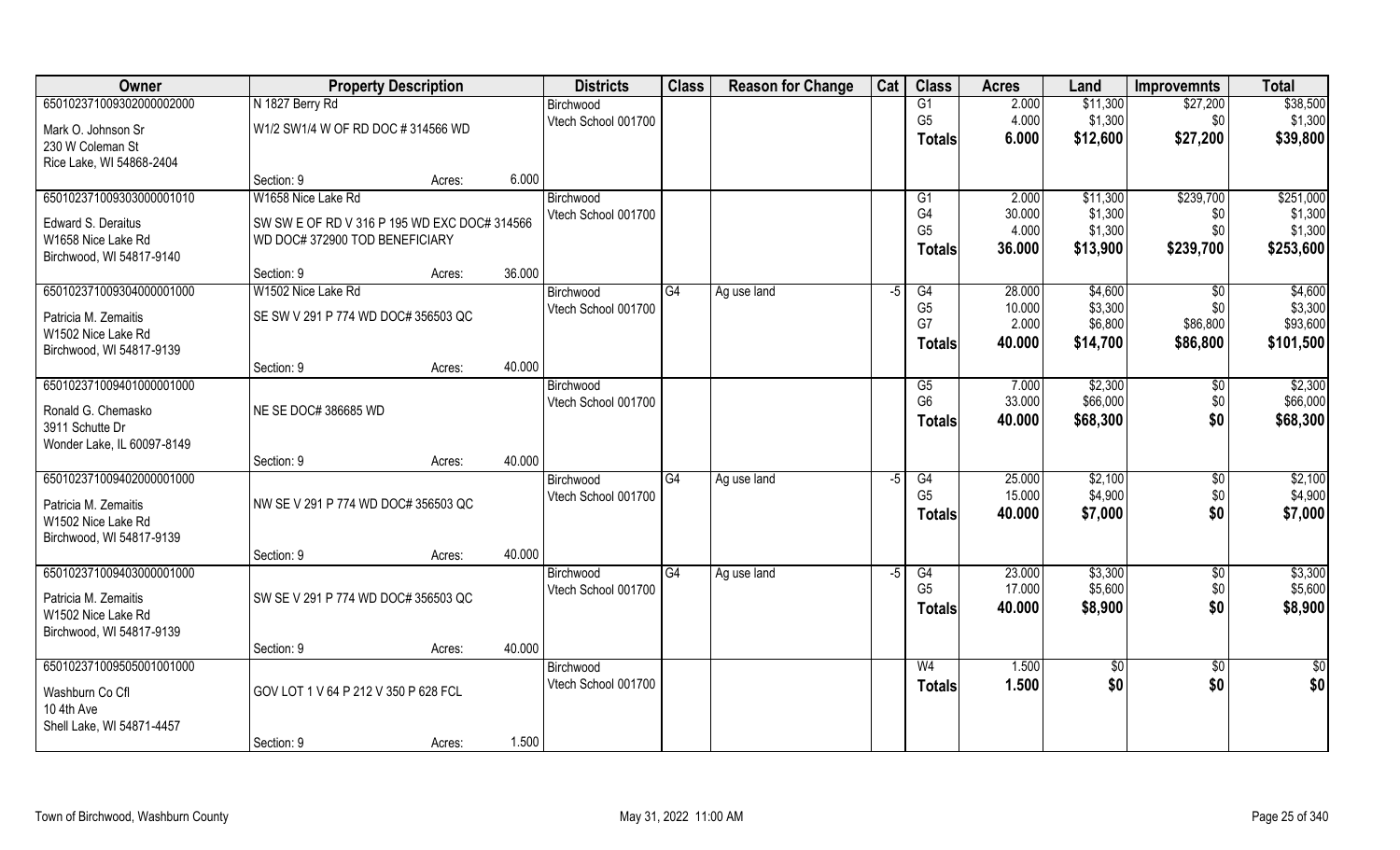| Owner                                   | <b>Property Description</b>                 |        |        | <b>Districts</b>                 | <b>Class</b> | <b>Reason for Change</b> | Cat  | <b>Class</b>         | <b>Acres</b>     | Land                | <b>Improvemnts</b>     | <b>Total</b>         |
|-----------------------------------------|---------------------------------------------|--------|--------|----------------------------------|--------------|--------------------------|------|----------------------|------------------|---------------------|------------------------|----------------------|
| 650102371009505002002000                |                                             |        |        | Birchwood                        |              |                          |      | W <sub>4</sub>       | 3.040            | \$0                 | \$0                    | \$0                  |
| Washburn Co Cfl                         | GOV LOT 2 V 64 P 140 V 19 MISC P 314 FCL    |        |        | Vtech School 001700              |              |                          |      | <b>Totals</b>        | 3.040            | \$0                 | \$0                    | \$0                  |
| 10 4th Ave<br>Shell Lake, WI 54871-4457 |                                             |        |        |                                  |              |                          |      |                      |                  |                     |                        |                      |
|                                         | Section: 9                                  | Acres: | 3.040  |                                  |              |                          |      |                      |                  |                     |                        |                      |
| 650102371009505003001000                |                                             |        |        | Birchwood                        | G4           | Ag use land              | $-5$ | G4                   | 34.200           | \$3,900             | $\sqrt{6}$             | \$3,900              |
| Marilyn A. Dawson                       | GOV LOT 3 DOC# 268025 WD DOC# 372071 TERM   |        |        | Vtech School 001700              |              |                          |      | <b>Totals</b>        | 34.200           | \$3,900             | \$0                    | \$3,900              |
| 504 W Ash Ave                           |                                             |        |        |                                  |              |                          |      |                      |                  |                     |                        |                      |
| Decatur, IL 62526-1713                  |                                             |        |        |                                  |              |                          |      |                      |                  |                     |                        |                      |
|                                         | Section: 9                                  | Acres: | 34.200 |                                  |              |                          |      |                      |                  |                     |                        |                      |
| 650102371009505004001000                | N2035 Elbow Lake Rd                         |        |        | Birchwood                        |              |                          |      | G1                   | 2.000            | \$74,600            | \$1,571,000            | \$1,645,600          |
| Elbow Lake Lodge LLC                    | GOV LOT 4 V 373 P 647-648 LC DOC# 370112 QC |        |        | Vtech School 001700              |              |                          |      | G <sub>6</sub>       | 55.030           | \$205,600           | \$0                    | \$205,600            |
| 3411 E Mercer St                        |                                             |        |        |                                  |              |                          |      | <b>Totals</b>        | 57.030           | \$280,200           | \$1,571,000            | \$1,851,200          |
| Seattle, WA 98112-4341                  |                                             |        |        |                                  |              |                          |      |                      |                  |                     |                        |                      |
|                                         | Section: 9                                  | Acres: | 57.030 |                                  |              |                          |      |                      |                  |                     |                        |                      |
| 650102371009505005001000                | W1346 Nice Lake Rd                          |        |        | Birchwood<br>Vtech School 001700 |              |                          |      | G1<br>G <sub>5</sub> | 2.630<br>9.000   | \$92,200<br>\$3,000 | \$201,000<br>\$0       | \$293,200<br>\$3,000 |
| Ronald G. Chemasko                      | GOV L 5 DOC# 386685 WD                      |        |        |                                  |              |                          |      | G <sub>6</sub>       | 20.000           | \$44,000            | \$0                    | \$44,000             |
| 3911 Schutte Dr                         |                                             |        |        |                                  |              |                          |      | <b>Totals</b>        | 31.630           | \$139,200           | \$201,000              | \$340,200            |
| Wonder Lake, IL 60097-8149              | Section: 9                                  | Acres: | 31.630 |                                  |              |                          |      |                      |                  |                     |                        |                      |
| 650102371010302000001000                |                                             |        |        | Birchwood                        |              |                          |      | $W_5$                | 30.000           | ( \$55,400)         | \$0                    | $\frac{6}{3}$        |
| Glenn F Ober Trust                      | PT NW SW DOC# 356101 WD DOC# 358787 MFL-O   |        |        | Vtech School 001700              |              |                          |      | <b>Totals</b>        | 30.000           | \$0                 | \$0                    | \$0                  |
| 3920 Wilderness Rdg                     | (30 AC) W5                                  |        |        |                                  |              |                          |      |                      |                  |                     |                        |                      |
| Crystal Lake, IL 60012-1723             |                                             |        |        |                                  |              |                          |      |                      |                  |                     |                        |                      |
|                                         | Section: 10                                 | Acres: | 30.000 |                                  |              |                          |      |                      |                  |                     |                        |                      |
| 650102371010304000001000                |                                             |        |        | Birchwood                        |              |                          |      | W <sub>4</sub>       | 40.000           | \$0                 | \$0                    | $\frac{1}{2}$        |
| Washburn Co Cfl                         | SE SW V 70 P 48 V 18 MISC P 248 FCL         |        |        | Vtech School 001700              |              |                          |      | <b>Totals</b>        | 40.000           | \$0                 | \$0                    | \$0                  |
| 10 4th Ave                              |                                             |        |        |                                  |              |                          |      |                      |                  |                     |                        |                      |
| Shell Lake, WI 54871-4457               |                                             |        |        |                                  |              |                          |      |                      |                  |                     |                        |                      |
|                                         | Section: 10                                 | Acres: | 40.000 |                                  |              |                          |      |                      |                  |                     |                        |                      |
| 650102371010505002001000                |                                             |        |        | Birchwood<br>Vtech School 001700 |              |                          |      | W <sub>4</sub>       | 60.420<br>60.420 | $\sqrt{6}$<br>\$0   | $\overline{50}$<br>\$0 | $\frac{1}{2}$<br>\$0 |
| Washburn Co Cfl                         | GOV LOT 2 V 84 P 229 V 24 MISC P 413 FCL    |        |        |                                  |              |                          |      | <b>Totals</b>        |                  |                     |                        |                      |
| 10 4th Ave                              |                                             |        |        |                                  |              |                          |      |                      |                  |                     |                        |                      |
| Shell Lake, WI 54871-4457               | Section: 10                                 | Acres: | 60.420 |                                  |              |                          |      |                      |                  |                     |                        |                      |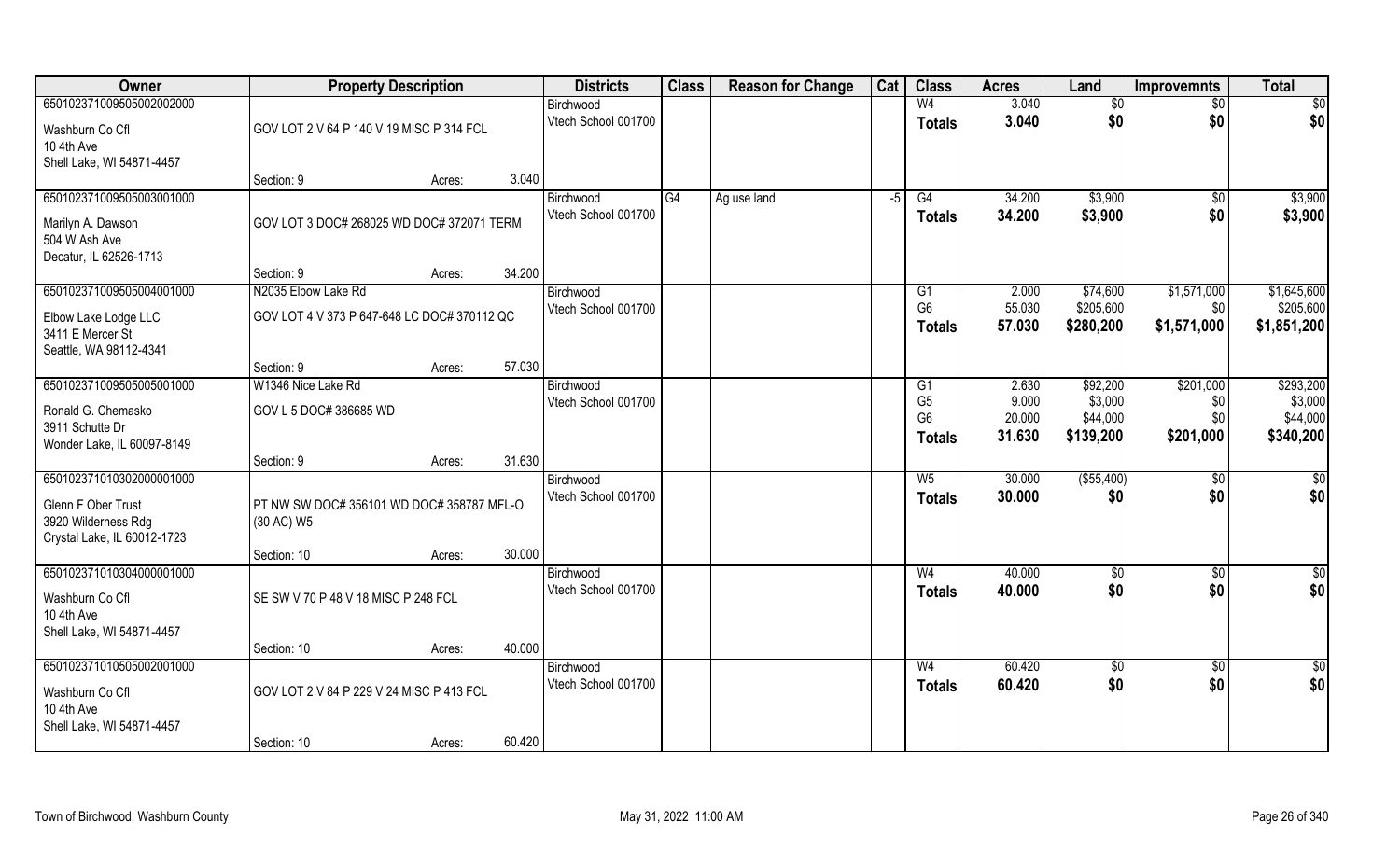| Owner                              | <b>Property Description</b>                                                    | <b>Districts</b>                 | <b>Class</b> | <b>Reason for Change</b> | Cat | <b>Class</b>         | <b>Acres</b>   | Land               | <b>Improvemnts</b> | <b>Total</b>        |
|------------------------------------|--------------------------------------------------------------------------------|----------------------------------|--------------|--------------------------|-----|----------------------|----------------|--------------------|--------------------|---------------------|
| 650102371010505003001000           |                                                                                | Birchwood                        |              |                          |     | W <sub>4</sub>       | 68.750         | \$0                | \$0                | \$0                 |
| Washburn Co Cfl                    | GOV LOT 3 V 25 P 644 MISC V 84 P 229 V 24 MISC P                               | Vtech School 001700              |              |                          |     | <b>Totals</b>        | 68.750         | \$0                | \$0                | \$0                 |
| 10 4th Ave                         | 413 FCL                                                                        |                                  |              |                          |     |                      |                |                    |                    |                     |
| Shell Lake, WI 54871-4457          |                                                                                |                                  |              |                          |     |                      |                |                    |                    |                     |
|                                    | 68.750<br>Section: 10<br>Acres:                                                |                                  |              |                          |     |                      |                |                    |                    |                     |
| 650102371010505005002000           | W1081 Crystal Point Dr                                                         | Birchwood                        |              |                          |     | G6                   | 5.000          | \$11,000           | \$0                | \$11,000            |
| Jeffery J. Parenteau               | PT GOV LOT 5 L 1 CSM #3718 V 18 P 61 DOC#                                      | Vtech School 001700              |              |                          |     | <b>Totals</b>        | 5.000          | \$11,000           | \$0                | \$11,000            |
| W1088 Crystal Point Dr             | 342339 WD                                                                      |                                  |              |                          |     |                      |                |                    |                    |                     |
| Birchwood, WI 54817-9146           |                                                                                |                                  |              |                          |     |                      |                |                    |                    |                     |
|                                    | 5.000<br>Section: 10<br>Acres:                                                 |                                  |              |                          |     |                      |                |                    |                    |                     |
| 650102371010505005003000           | W1055 Crystal Point Dr                                                         | Birchwood<br>Vtech School 001700 |              |                          |     | G1<br>G <sub>6</sub> | 1.000<br>4.130 | \$6,300<br>\$9,100 | \$49,200<br>\$0    | \$55,500<br>\$9,100 |
| Paul A. Halverson                  | PT GOV LOT 5 L 2 CSM #3718 V 18 P 61 DOC#                                      |                                  |              |                          |     | <b>Totals</b>        | 5.130          | \$15,400           | \$49,200           | \$64,600            |
| 4254 Stonebriar Cir                | 376168 WD                                                                      |                                  |              |                          |     |                      |                |                    |                    |                     |
| Corona, CA 92883-0671              | 5.130                                                                          |                                  |              |                          |     |                      |                |                    |                    |                     |
| 650102371010505005004000           | Section: 10<br>Acres:<br>W1033 Crystal Point Dr Unit 153C                      | Birchwood                        |              |                          |     | G1                   | 1.000          | \$6,300            | \$67,900           | \$74,200            |
|                                    |                                                                                | Vtech School 001700              |              |                          |     | G <sub>6</sub>       | 4.260          | \$9,400            | \$0                | \$9,400             |
| <b>Bonnie Harder</b>               | PT GOV LOT 5 L 3 CSM #3718 V 18 P 61 DOC#                                      |                                  |              |                          |     | <b>Totals</b>        | 5.260          | \$15,700           | \$67,900           | \$83,600            |
| W1033 Crystal Point Dr             | 383741 WD                                                                      |                                  |              |                          |     |                      |                |                    |                    |                     |
| Birchwood, WI 54817-9145           | 5.260<br>Section: 10<br>Acres:                                                 |                                  |              |                          |     |                      |                |                    |                    |                     |
| 650102371010505005007000           |                                                                                | Birchwood                        |              |                          |     | $\overline{G6}$      | 1.710          | \$3,800            | $\sqrt[6]{}$       | \$3,800             |
|                                    |                                                                                | Vtech School 001700              |              |                          |     | <b>Totals</b>        | 1.710          | \$3,800            | \$0                | \$3,800             |
| Steven A. Friendshuh<br>PO Box 432 | PT GOV LOT 5 L 1 CSM #4049 V 20 P 50 DOC#<br>386085 AGMT DOC# 393435 CORP DEED |                                  |              |                          |     |                      |                |                    |                    |                     |
| Savage, MN 55378-0432              |                                                                                |                                  |              |                          |     |                      |                |                    |                    |                     |
|                                    | 1.710<br>Section: 10<br>Acres:                                                 |                                  |              |                          |     |                      |                |                    |                    |                     |
| 650102371010505005008000           |                                                                                | Birchwood                        |              |                          |     | G6                   | 2.090          | \$4,600            | $\overline{50}$    | \$4,600             |
| Wier Properties, Inc.              | PT GOV LOT 5 L 2 CSM #4049 V 20 P 50 DOC#                                      | Vtech School 001700              |              |                          |     | <b>Totals</b>        | 2.090          | \$4,600            | \$0                | \$4,600             |
| 61 4th Ave N Apt 101               | 334326 PR DOC# 386085 AGMT                                                     |                                  |              |                          |     |                      |                |                    |                    |                     |
| Minneapolis, MN 55401-3328         |                                                                                |                                  |              |                          |     |                      |                |                    |                    |                     |
|                                    | 2.090<br>Section: 10<br>Acres:                                                 |                                  |              |                          |     |                      |                |                    |                    |                     |
| 650102371010505005009000           | W1006 Crystal Point Dr                                                         | Birchwood                        | IG1          | Cottage complete         |     | G1                   | 0.480          | \$3,000            | \$40,400           | \$43,400            |
| Craig M. King                      | PT GOV LOT 5 L 3 CSM #4049 V 20 P 50 DOC#                                      | Vtech School 001700              |              |                          |     | G <sub>6</sub>       | 1.000          | \$3,200            | \$0                | \$3,200             |
| 1157 7/8 St                        | 387016 CORP                                                                    |                                  |              |                          |     | <b>Totals</b>        | 1.480          | \$6,200            | \$40,400           | \$46,600            |
| Turtle Lake, WI 54889-8940         |                                                                                |                                  |              |                          |     |                      |                |                    |                    |                     |
|                                    | 1.480<br>Section: 10<br>Acres:                                                 |                                  |              |                          |     |                      |                |                    |                    |                     |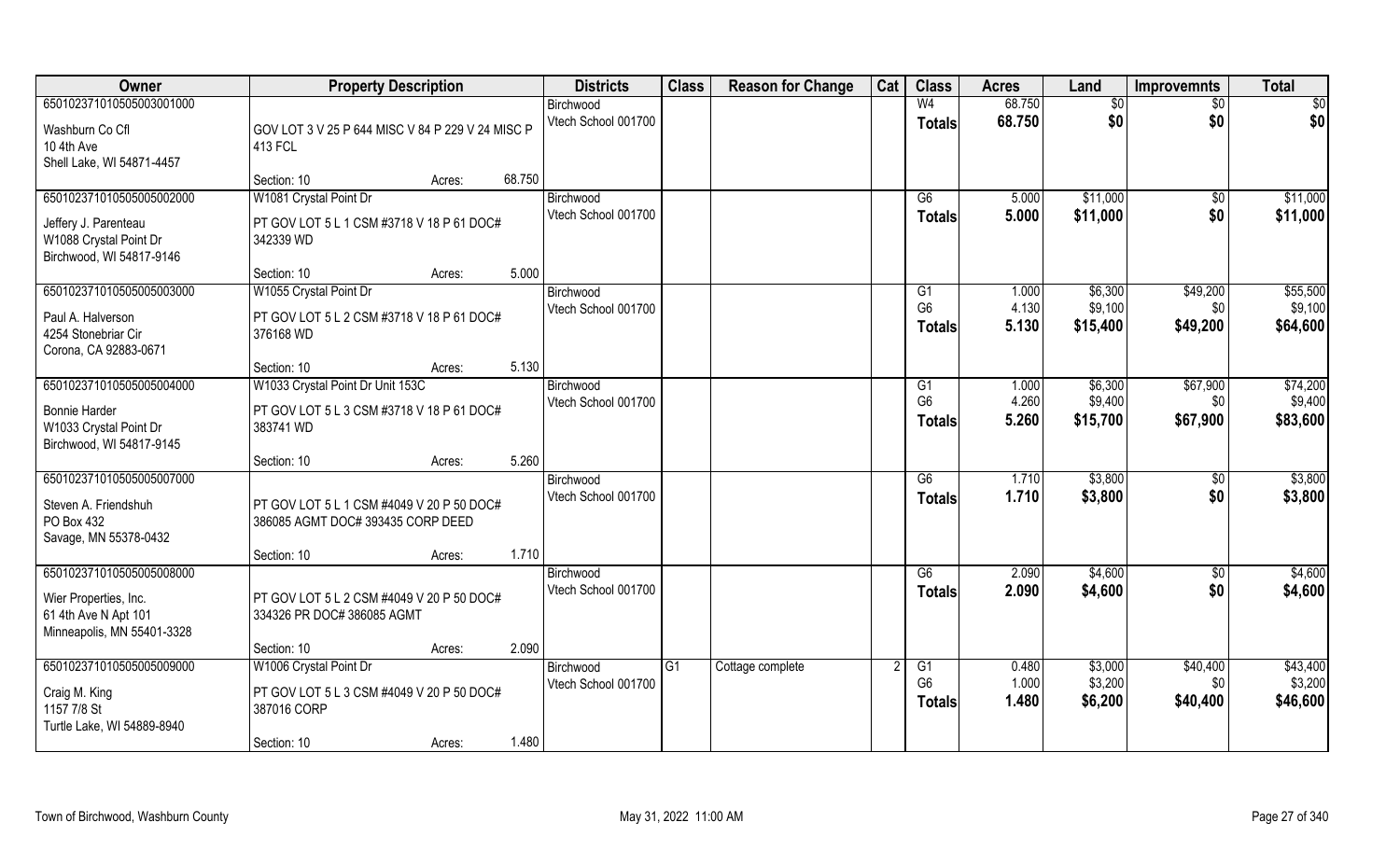| Owner                       | <b>Property Description</b>                      |                  | <b>Districts</b>    | <b>Class</b> | <b>Reason for Change</b> | Cat | <b>Class</b>   | <b>Acres</b> | Land         | <b>Improvemnts</b> | <b>Total</b> |
|-----------------------------|--------------------------------------------------|------------------|---------------------|--------------|--------------------------|-----|----------------|--------------|--------------|--------------------|--------------|
| 650102371010505005010000    | W1008 Crystal Point Dr                           |                  | Birchwood           |              |                          |     | G1             | 0.500        | \$1,100      | \$900              | \$2,000      |
| <b>Matthew Schafer</b>      | PT GOV LOT 5 L 4 CSM #4049 V 20 P 50 DOC#        |                  | Vtech School 001700 |              |                          |     | G <sub>6</sub> | 2.140        | \$4,700      | \$0                | \$4,700      |
| 4136 Elliot Ave             | 387070 CORP                                      |                  |                     |              |                          |     | Totals         | 2.640        | \$5,800      | \$900              | \$6,700      |
| Minneapolis, MN 55407-3149  |                                                  |                  |                     |              |                          |     |                |              |              |                    |              |
|                             | Section: 10                                      | 2.640<br>Acres:  |                     |              |                          |     |                |              |              |                    |              |
| 650102371010505006001000    |                                                  |                  | Birchwood           |              |                          |     | W <sub>4</sub> | 44.270       | $\sqrt[6]{}$ | $\overline{50}$    | \$0          |
| Washburn Co Cfl             | GOV LOT 6 V 70 P 418 V 20 MISC P 260 FCL EXC CSN |                  | Vtech School 001700 |              |                          |     | <b>Totals</b>  | 44.270       | \$0          | \$0                | \$0          |
| 10 4th Ave                  | #1536 V 6 P 257 EXC V 275 P 47                   |                  |                     |              |                          |     |                |              |              |                    |              |
| Shell Lake, WI 54871-4457   |                                                  |                  |                     |              |                          |     |                |              |              |                    |              |
|                             | Section: 10                                      | 44.270<br>Acres: |                     |              |                          |     |                |              |              |                    |              |
| 650102371010505006002000    | W930 Crystal Point Dr                            |                  | Birchwood           |              |                          |     | G1             | 0.330        | \$50,700     | $\sqrt[6]{30}$     | \$50,700     |
| Davis Joint Trust           | PT GOV LOT 6 OL 1 CSM #1536 V 6 P 257 DOC#       |                  | Vtech School 001700 |              |                          |     | <b>Totals</b>  | 0.330        | \$50,700     | \$0                | \$50,700     |
| 6017 Shagbark Ln            | 347080 WD                                        |                  |                     |              |                          |     |                |              |              |                    |              |
| Hartford, WI 53027-9487     |                                                  |                  |                     |              |                          |     |                |              |              |                    |              |
|                             | Section: 10                                      | 0.330<br>Acres:  |                     |              |                          |     |                |              |              |                    |              |
| 650102371010505007001000    |                                                  |                  | Birchwood           |              |                          |     | W <sub>4</sub> | 45.250       | \$0          | \$0                | \$0          |
| Washburn Co Cfl             | GOV LOT 7 V 70 P 418 V 20 MISC P 260 FCL         |                  | Vtech School 001700 |              |                          |     | <b>Totals</b>  | 45.250       | \$0          | \$0                | \$0          |
| 10 4th Ave                  |                                                  |                  |                     |              |                          |     |                |              |              |                    |              |
| Shell Lake, WI 54871-4457   |                                                  |                  |                     |              |                          |     |                |              |              |                    |              |
|                             | Section: 10                                      | 45.250<br>Acres: |                     |              |                          |     |                |              |              |                    |              |
| 650102371010505008002000    | W1269 Nice Lake Rd                               |                  | Birchwood           | G1           | <b>NSF</b>               |     | G1             | 0.290        | \$29,600     | \$198,100          | \$227,700    |
| Nancy K. Zemaitis           | PT GOV LOT 8 DOC# 380057 QC                      |                  | Vtech School 001700 |              |                          |     | <b>Totals</b>  | 0.290        | \$29,600     | \$198,100          | \$227,700    |
| 1201 Shannon Ave            |                                                  |                  |                     |              |                          |     |                |              |              |                    |              |
| Indianapolis, IN 46201-2319 |                                                  |                  |                     |              |                          |     |                |              |              |                    |              |
|                             | Section: 10                                      | 0.290<br>Acres:  |                     |              |                          |     |                |              |              |                    |              |
| 650102371010505008003000    | W1259 Nice Lake Rd                               |                  | Birchwood           |              |                          |     | G1             | 1.000        | \$44,200     | \$218,400          | \$262,600    |
| Leonard C. Yonaites Jr      | PT GOV LOT 8 V 469 P 24 QC DOC# 393163 TOD       |                  | Vtech School 001700 |              |                          |     | <b>Totals</b>  | 1.000        | \$44,200     | \$218,400          | \$262,600    |
| W1259 Nice Lake Rd          |                                                  |                  |                     |              |                          |     |                |              |              |                    |              |
| Birchwood, WI 54817-9138    |                                                  |                  |                     |              |                          |     |                |              |              |                    |              |
|                             | Section: 10                                      | 1.000<br>Acres:  |                     |              |                          |     |                |              |              |                    |              |
| 650102371010505008004000    | W1253 Nice Lake Rd                               |                  | Birchwood           |              |                          |     | G1             | 0.500        | \$49,900     | \$117,600          | \$167,500    |
| Carol Knapmiller            | PT GOV LOT 8 DOC# 342043 QC                      |                  | Vtech School 001700 |              |                          |     | <b>Totals</b>  | 0.500        | \$49,900     | \$117,600          | \$167,500    |
| W7365 Sylvester Rd          |                                                  |                  |                     |              |                          |     |                |              |              |                    |              |
| Holmen, WI 54636-9272       |                                                  |                  |                     |              |                          |     |                |              |              |                    |              |
|                             | Section: 10                                      | 0.500<br>Acres:  |                     |              |                          |     |                |              |              |                    |              |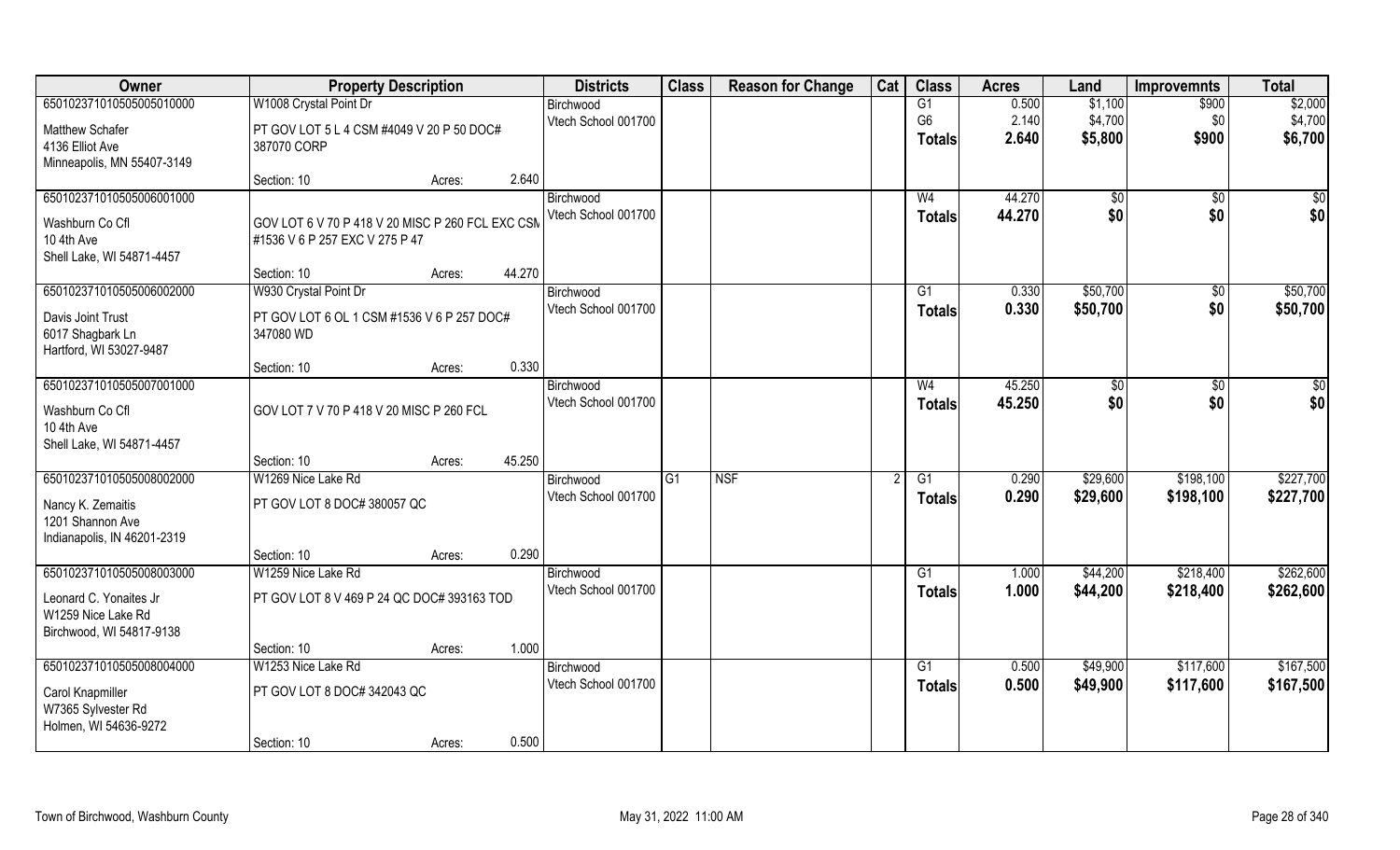| Owner                                                                             | <b>Property Description</b>                                                     |                 | <b>Districts</b>                 | <b>Class</b>   | <b>Reason for Change</b> | Cat | <b>Class</b>   | <b>Acres</b> | Land     | <b>Improvemnts</b> | <b>Total</b> |
|-----------------------------------------------------------------------------------|---------------------------------------------------------------------------------|-----------------|----------------------------------|----------------|--------------------------|-----|----------------|--------------|----------|--------------------|--------------|
| 650102371010505008005000                                                          | W1249 Nice Lake Rd                                                              |                 | Birchwood                        |                |                          |     | G1             | 0.530        | \$50,100 | \$128,900          | \$179,000    |
| Robert T. Zemaitis<br>W1249 Nice Lake Rd                                          | PT GOV LOT 8 V 233 P 160                                                        |                 | Vtech School 001700              |                |                          |     | <b>Totals</b>  | 0.530        | \$50,100 | \$128,900          | \$179,000    |
| Birchwood, WI 54817-9138                                                          |                                                                                 |                 |                                  |                |                          |     |                |              |          |                    |              |
|                                                                                   | Section: 10                                                                     | 0.530<br>Acres: |                                  |                |                          |     |                |              |          |                    |              |
| 650102371010505008006000                                                          | W1245 Nice Lake Rd                                                              |                 | Birchwood                        |                |                          |     | G1             | 1.000        | \$45,600 | \$185,500          | \$231,100    |
| <b>Michael Patrick Zemaitis</b><br>W1245 Nice Lake Rd<br>Birchwood, WI 54817-9138 | PT GOV LOT 8 DOC# 374567 WD                                                     |                 | Vtech School 001700              |                |                          |     | <b>Totals</b>  | 1.000        | \$45,600 | \$185,500          | \$231,100    |
|                                                                                   | Section: 10                                                                     | Acres:          | 1.000                            |                |                          |     |                |              |          |                    |              |
| 650102371010505008007000                                                          | W1231 Nice Lake Rd                                                              |                 | Birchwood                        |                |                          |     | G1             | 1.000        | \$49,100 | \$0                | \$49,100     |
| Paul D. Adam<br>844 Rocksbury Ct                                                  | PT GOV LOT 8 DOC# 400368 QC                                                     |                 | Vtech School 001700              |                |                          |     | <b>Totals</b>  | 1.000        | \$49,100 | \$0                | \$49,100     |
| Batavia, IL 60510-3215                                                            |                                                                                 |                 |                                  |                |                          |     |                |              |          |                    |              |
|                                                                                   | Section: 10                                                                     | 1.000<br>Acres: |                                  |                |                          |     |                |              |          |                    |              |
| 650102371010505008008000                                                          |                                                                                 |                 | Birchwood                        |                |                          |     | G1             | 5.710        | \$63,700 | $\sqrt[6]{}$       | \$63,700     |
| <b>Mcdaniels Family Trust</b><br>7914 Wyoming Ave S<br>Bloomington, MN 55438-1042 | PT GOV LOT 8 L 1 CSM #2383 V 10 P 105 V 211 P 781<br>V 247 P 164 V 393 P 657 WD |                 | Vtech School 001700              |                |                          |     | <b>Totals</b>  | 5.710        | \$63,700 | \$0                | \$63,700     |
|                                                                                   | Section: 10                                                                     | 5.710<br>Acres: |                                  |                |                          |     |                |              |          |                    |              |
| 650102371010505008011000                                                          | W1274 Nice Lake Rd                                                              |                 | Birchwood                        | G1             | Garage at 40%            |     | G1             | 1.000        | \$6,300  | \$4,100            | \$10,400     |
| Benjamin Zemaitis                                                                 | PT GOV LOT 8 L 1 CSM #4064 V 20 P 65 DOC#                                       |                 | Vtech School 001700              | G <sub>1</sub> | Shift from forest        |     | G <sub>6</sub> | 5.470        | \$12,000 | \$0                | \$12,000     |
| 425 S 71st Ave W                                                                  | 385505 QC                                                                       |                 |                                  | G <sub>6</sub> | Shift to residential     |     | Totals         | 6.470        | \$18,300 | \$4,100            | \$22,400     |
| Duluth, MN 55807-1842                                                             |                                                                                 |                 |                                  |                |                          |     |                |              |          |                    |              |
|                                                                                   | Section: 10                                                                     | 6.470<br>Acres: |                                  |                |                          |     |                |              |          |                    |              |
| 650102371010505008012000                                                          |                                                                                 |                 | Birchwood<br>Vtech School 001700 |                |                          |     | G6             | 5.880        | \$12,900 | $\sqrt{6}$         | \$12,900     |
| Marjean Zemaitis Trust                                                            | PT GOV LOT 8 L 2 CSM #4064 V 20 P 65 DOC#                                       |                 |                                  |                |                          |     | <b>Totals</b>  | 5.880        | \$12,900 | \$0                | \$12,900     |
| 10655 N 9th St Unit 105                                                           | 397776 QC                                                                       |                 |                                  |                |                          |     |                |              |          |                    |              |
| Phoenix, AZ 85020-1164                                                            | Section: 10                                                                     | Acres:          | 5.880                            |                |                          |     |                |              |          |                    |              |
| 650102371010505008013000                                                          |                                                                                 |                 | Birchwood                        |                |                          |     | G5             | 2.150        | \$700    | $\overline{60}$    | \$700        |
|                                                                                   |                                                                                 |                 | Vtech School 001700              |                |                          |     | G <sub>6</sub> | 3.730        | \$8,200  | \$0                | \$8,200      |
| Michael Zemaitis<br>W1245 Nice Lake Rd<br>Birchwood, WI 54817-9138                | PT GOV LOT 8 L 3 CSM #4064 V 20 P 65 DOC#<br>385506 QC                          |                 |                                  |                |                          |     | <b>Totals</b>  | 5.880        | \$8,900  | \$0                | \$8,900      |
|                                                                                   | Section: 10                                                                     | Acres:          | 5.880                            |                |                          |     |                |              |          |                    |              |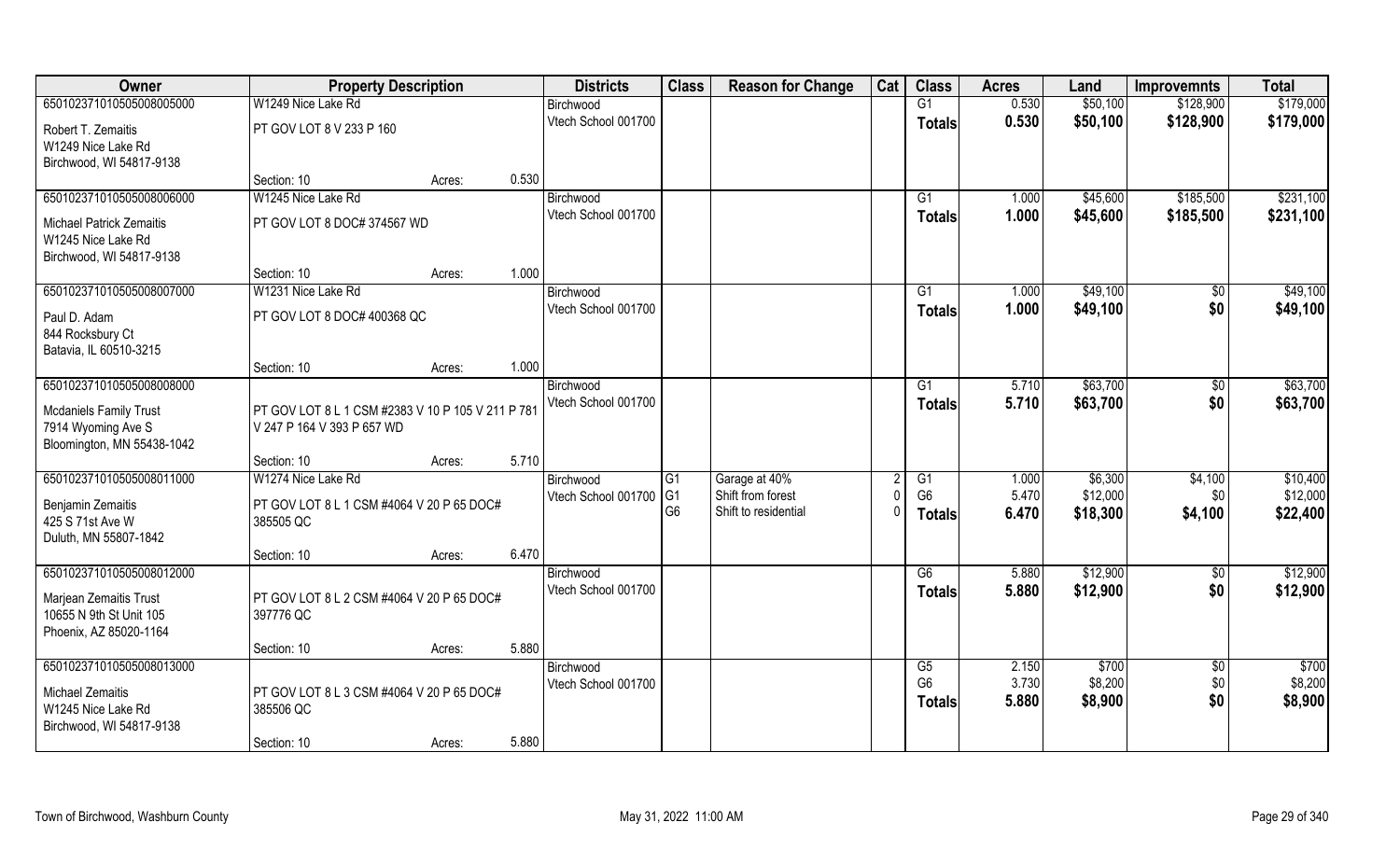| Owner                                         | <b>Property Description</b>                                                              | <b>Districts</b>    | <b>Class</b> | <b>Reason for Change</b> | Cat | <b>Class</b>    | <b>Acres</b> | Land     | <b>Improvemnts</b> | <b>Total</b> |
|-----------------------------------------------|------------------------------------------------------------------------------------------|---------------------|--------------|--------------------------|-----|-----------------|--------------|----------|--------------------|--------------|
| 650102371010505008014000                      |                                                                                          | Birchwood           |              |                          |     | G6              | 5.880        | \$12,900 | $\overline{50}$    | \$12,900     |
| <b>Michael Zemaitis</b><br>W1245 Nice Lake Rd | PT GOV LOT 8 L 4 CSM #4064 V 20 P 65 DOC#<br>385506 QC                                   | Vtech School 001700 |              |                          |     | <b>Totals</b>   | 5.880        | \$12,900 | \$0                | \$12,900     |
| Birchwood, WI 54817-9138                      |                                                                                          |                     |              |                          |     |                 |              |          |                    |              |
|                                               | 5.880<br>Section: 10<br>Acres:                                                           |                     |              |                          |     |                 |              |          |                    |              |
| 650102371010515180500000                      |                                                                                          | Birchwood           |              |                          |     | G1              | 1.000        | \$16,800 | \$0                | \$16,800     |
| Jeff Parenteau                                | CHICAGO POINT LOT 1 BLOCK A DOC# 359502 WD                                               | Vtech School 001700 |              |                          |     | Totals          | 1.000        | \$16,800 | \$0                | \$16,800     |
| W1088 Crystal Point Dr                        |                                                                                          |                     |              |                          |     |                 |              |          |                    |              |
| Birchwood, WI 54817-9146                      |                                                                                          |                     |              |                          |     |                 |              |          |                    |              |
|                                               | 1.000<br>Section: 10<br>Acres:                                                           |                     |              |                          |     |                 |              |          |                    |              |
| 650102371010515180500500                      | W1088 Crystal Point Dr                                                                   | Birchwood           |              |                          |     | G1              | 1.000        | \$17,200 | \$24,000           | \$41,200     |
| Jeff Parenteau                                | CHICAGO POINT LOT 2 BLOCK A DOC# 359502 WD                                               | Vtech School 001700 |              |                          |     | <b>Totals</b>   | 1.000        | \$17,200 | \$24,000           | \$41,200     |
| W1088 Crystal Point Dr                        |                                                                                          |                     |              |                          |     |                 |              |          |                    |              |
| Birchwood, WI 54817-9146                      |                                                                                          |                     |              |                          |     |                 |              |          |                    |              |
|                                               | 1.000<br>Section: 10<br>Acres:                                                           |                     |              |                          |     |                 |              |          |                    |              |
| 650102371010515180501000                      | W1080 Crystal Point Dr                                                                   | Birchwood           |              |                          |     | G <sub>1</sub>  | 1.000        | \$39,100 | \$28,100           | \$67,200     |
|                                               |                                                                                          | Vtech School 001700 |              |                          |     | <b>Totals</b>   | 1.000        | \$39,100 | \$28,100           | \$67,200     |
| Edward J. Reiter<br>1862 198th St             | CHICAGO POINT LOT 3 BLOCK A V 36 P 586 MISC<br>DOC# 372502 WD DOC# 372505 WD DOC# 372508 |                     |              |                          |     |                 |              |          |                    |              |
| Chippewa Falls, WI 54729-4152                 | WD DOC# 372509 WD DOC# 372510 WD DOC#                                                    |                     |              |                          |     |                 |              |          |                    |              |
|                                               | 1.000<br>Section: 10<br>Acres:                                                           |                     |              |                          |     |                 |              |          |                    |              |
| 650102371010515180501500                      |                                                                                          | Birchwood           |              |                          |     | G1              | 1.000        | \$41,200 | $\sqrt[6]{3}$      | \$41,200     |
|                                               |                                                                                          | Vtech School 001700 |              |                          |     | <b>Totals</b>   | 1.000        | \$41,200 | \$0                | \$41,200     |
| Edward J. Reiter                              | CHICAGO POINT LOT 4 BLOCK A DOC# 376254 WD                                               |                     |              |                          |     |                 |              |          |                    |              |
| 1862 198th St                                 |                                                                                          |                     |              |                          |     |                 |              |          |                    |              |
| Chippewa Falls, WI 54729-4152                 |                                                                                          |                     |              |                          |     |                 |              |          |                    |              |
|                                               | 1.000<br>Section: 10<br>Acres:                                                           |                     |              |                          |     |                 |              |          |                    |              |
| 650102371010515180502000                      |                                                                                          | Birchwood           |              |                          |     | G1              | 1.000        | \$37,800 | \$0                | \$37,800     |
| Paul J. Rinzel                                | CHICAGO POINT LOT 5 BLOCK A V 400 P 662 WD                                               | Vtech School 001700 |              |                          |     | <b>Totals</b>   | 1.000        | \$37,800 | \$0                | \$37,800     |
| W3636 Highland Dr                             |                                                                                          |                     |              |                          |     |                 |              |          |                    |              |
| La Crosse, WI 54601-8601                      |                                                                                          |                     |              |                          |     |                 |              |          |                    |              |
|                                               | 1.000<br>Section: 10<br>Acres:                                                           |                     |              |                          |     |                 |              |          |                    |              |
| 650102371010515180502500                      |                                                                                          | Birchwood           |              |                          |     | $\overline{G1}$ | 1.000        | \$42,100 | $\sqrt{$0}$        | \$42,100     |
| Paul J. Rinzel                                | CHICAGO POINT LOT 6 BLOCK A V 400 P 662 WD                                               | Vtech School 001700 |              |                          |     | <b>Totals</b>   | 1.000        | \$42,100 | \$0                | \$42,100     |
| W3636 Highland Dr                             |                                                                                          |                     |              |                          |     |                 |              |          |                    |              |
| La Crosse, WI 54601-8601                      |                                                                                          |                     |              |                          |     |                 |              |          |                    |              |
|                                               | 1.000<br>Section: 10<br>Acres:                                                           |                     |              |                          |     |                 |              |          |                    |              |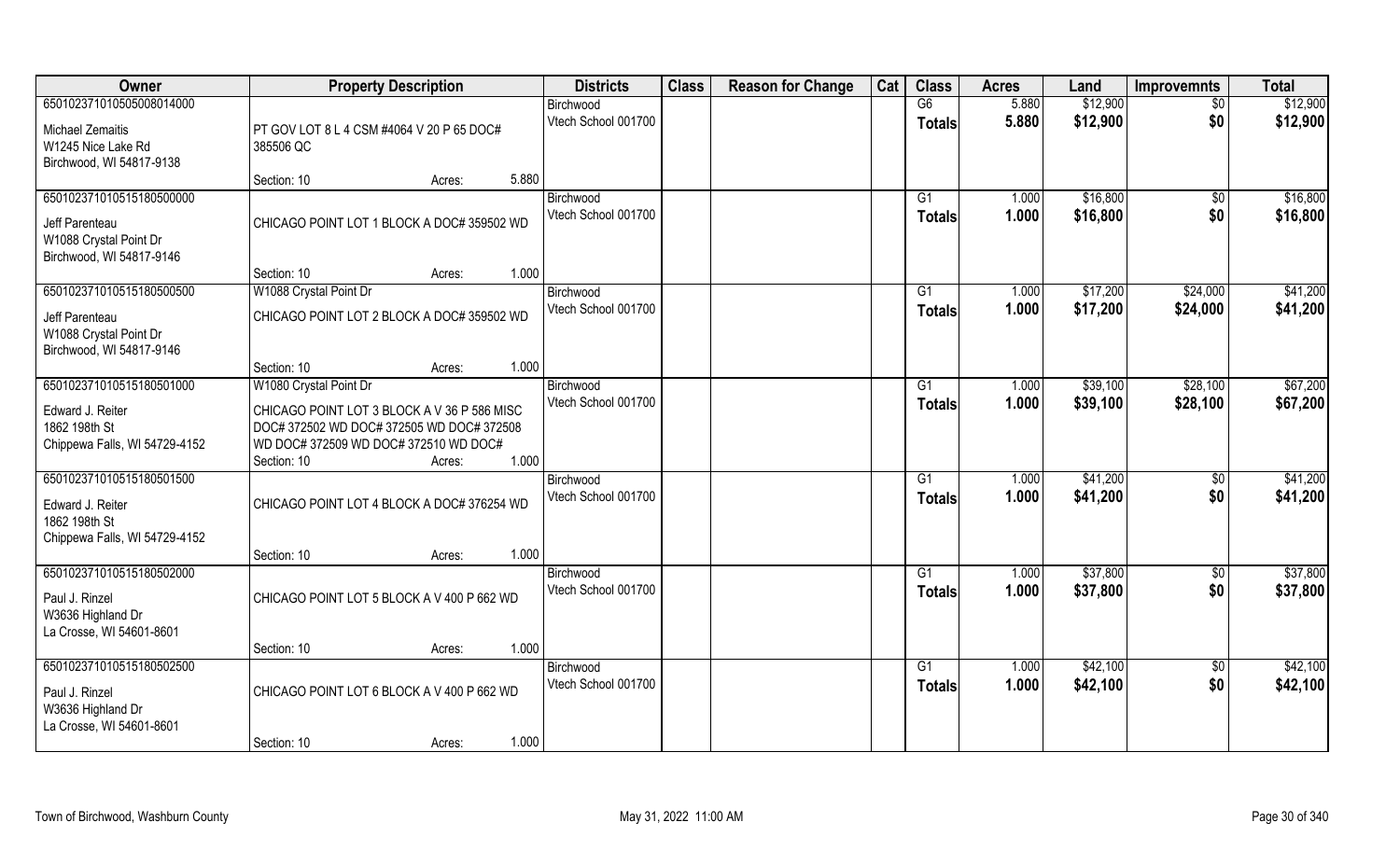| Owner                                         | <b>Property Description</b>                    |       | <b>Districts</b>                 | <b>Class</b> | <b>Reason for Change</b> | Cat | <b>Class</b>        | <b>Acres</b>   | Land                 | <b>Improvemnts</b> | <b>Total</b>         |
|-----------------------------------------------|------------------------------------------------|-------|----------------------------------|--------------|--------------------------|-----|---------------------|----------------|----------------------|--------------------|----------------------|
| 650102371010515180503000                      |                                                |       | Birchwood<br>Vtech School 001700 |              |                          |     | G1<br><b>Totals</b> | 1.000<br>1.000 | \$54,700<br>\$54,700 | $\sqrt{6}$<br>\$0  | \$54,700<br>\$54,700 |
| Paul J. Rinzel                                | CHICAGO POINT LOT 7 BLOCK A V 400 P 662 WD     |       |                                  |              |                          |     |                     |                |                      |                    |                      |
| W3636 Highland Dr<br>La Crosse, WI 54601-8601 |                                                |       |                                  |              |                          |     |                     |                |                      |                    |                      |
|                                               | Section: 10<br>Acres:                          | 1.000 |                                  |              |                          |     |                     |                |                      |                    |                      |
| 650102371010515180503500                      | N1895 Spider Lake Dr                           |       | Birchwood                        |              |                          |     | G1                  | 0.410          | \$76,400             | \$179,800          | \$256,200            |
| William A. Thrasher                           | CHICAGO POINT LOT 8 BLOCK A L 8 CSM #3007 V 13 |       | Vtech School 001700              |              |                          |     | Totals              | 0.410          | \$76,400             | \$179,800          | \$256,200            |
| PO Box 254                                    | P 165 V 339 P 102 WD DOC# 368393 TOD           |       |                                  |              |                          |     |                     |                |                      |                    |                      |
| Birchwood, WI 54817-0254                      |                                                |       |                                  |              |                          |     |                     |                |                      |                    |                      |
|                                               | Section: 10<br>Acres:                          | 0.410 |                                  |              |                          |     |                     |                |                      |                    |                      |
| 650102371010515180504000                      | N1901 Spider Lake Dr                           |       | Birchwood<br>Vtech School 001700 |              |                          |     | G1                  | 1.000          | \$109,000            | \$0                | \$109,000            |
| Ronald Lang                                   | CHICAGO POINT LOT 9 BLOCK A DOC# 398960 WD     |       |                                  |              |                          |     | <b>Totals</b>       | 1.000          | \$109,000            | \$0                | \$109,000            |
| 905 W 140th Dr                                |                                                |       |                                  |              |                          |     |                     |                |                      |                    |                      |
| Westminster, CO 80023-9348                    |                                                |       |                                  |              |                          |     |                     |                |                      |                    |                      |
| 650102371010515180504500                      | Section: 10<br>Acres:<br>N1907 Spider Lake Dr  | 1.000 | Birchwood                        |              |                          |     | G1                  | 1.000          | \$69,900             | \$82,600           | \$152,500            |
|                                               |                                                |       | Vtech School 001700              |              |                          |     | <b>Totals</b>       | 1.000          | \$69,900             | \$82,600           | \$152,500            |
| Jamieson G. Knauff                            | CHICAGO POINT LOT 10 BLOCK A DOC# 304188 WD    |       |                                  |              |                          |     |                     |                |                      |                    |                      |
| N1916 Spider Lake Dr                          |                                                |       |                                  |              |                          |     |                     |                |                      |                    |                      |
| Birchwood, WI 54817-9122                      | Section: 10<br>Acres:                          | 1.000 |                                  |              |                          |     |                     |                |                      |                    |                      |
| 650102371010515180505000                      | N1916 Spider Lake Dr                           |       | Birchwood                        |              |                          |     | G1                  | 1.000          | \$68,400             | \$179,100          | \$247,500            |
|                                               |                                                |       | Vtech School 001700              |              |                          |     | Totals              | 1.000          | \$68,400             | \$179,100          | \$247,500            |
| Jamieson G. Knauff<br>N1916 Spider Lake Dr    | CHICAGO POINT LOT 11 BLOCK A DOC# 356477 WD    |       |                                  |              |                          |     |                     |                |                      |                    |                      |
| Birchwood, WI 54817-9122                      |                                                |       |                                  |              |                          |     |                     |                |                      |                    |                      |
|                                               | Section: 10<br>Acres:                          | 1.000 |                                  |              |                          |     |                     |                |                      |                    |                      |
| 650102371010515180505600                      |                                                |       | Birchwood                        |              |                          |     | G1                  | 0.990          | \$65,200             | $\overline{30}$    | \$65,200             |
| Jamieson G. Knauff                            | CHICAGO POINT LOTS 1 & 2 BLOCK B L 1B CSM      |       | Vtech School 001700              |              |                          |     | <b>Totals</b>       | 0.990          | \$65,200             | \$0                | \$65,200             |
| N1916 Spider Lake Dr                          | #3656 V 17 P 158 DOC# 392890 WD                |       |                                  |              |                          |     |                     |                |                      |                    |                      |
| Birchwood, WI 54817-9122                      |                                                |       |                                  |              |                          |     |                     |                |                      |                    |                      |
|                                               | Section: 10<br>Acres:                          | 0.990 |                                  |              |                          |     |                     |                |                      |                    |                      |
| 650102371010515180506500                      |                                                |       | Birchwood                        |              |                          |     | G1                  | 1.000          | \$19,500             | \$0                | \$19,500             |
| Carl G. Johnson                               | CHICAGO POINT LOT 3 BLOCK B & N 10' VAC RD V   |       | Vtech School 001700              |              |                          |     | Totals              | 1.000          | \$19,500             | \$0                | \$19,500             |
| 6128 N Kedvale Ave                            | 251 P 630 V 449 P 921-922                      |       |                                  |              |                          |     |                     |                |                      |                    |                      |
| Chicago, IL 60646-5208                        |                                                |       |                                  |              |                          |     |                     |                |                      |                    |                      |
|                                               | Section: 10<br>Acres:                          | 1.000 |                                  |              |                          |     |                     |                |                      |                    |                      |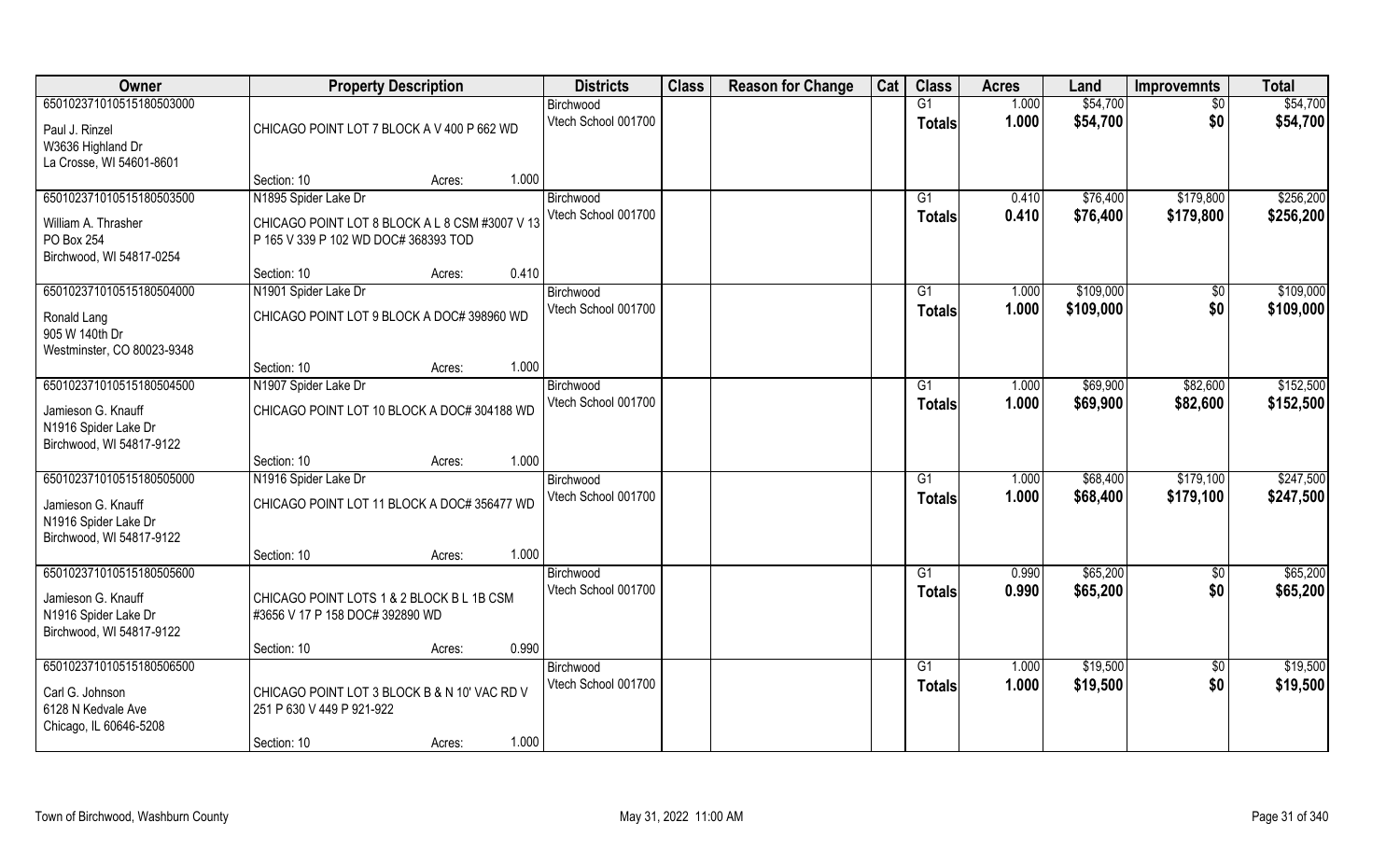| Owner                         | <b>Property Description</b>                   |       | <b>Districts</b>                 | <b>Class</b> | <b>Reason for Change</b> | Cat | <b>Class</b>   | <b>Acres</b>   | Land                 | <b>Improvemnts</b>     | <b>Total</b> |
|-------------------------------|-----------------------------------------------|-------|----------------------------------|--------------|--------------------------|-----|----------------|----------------|----------------------|------------------------|--------------|
| 650102371010515180507000      | N1888 Spider Lake Dr                          |       | Birchwood                        |              |                          |     | G1             | 1.000          | \$16,700             | \$21,000               | \$37,700     |
| Carl G. Johnson               | CHICAGO POINT LOT 4 BLOCK B & S 10' VAC RD V  |       | Vtech School 001700              |              |                          |     | <b>Totals</b>  | 1.000          | \$16,700             | \$21,000               | \$37,700     |
| 6128 N Kedvale Ave            | 102 P 333 V 449 P 921-922                     |       |                                  |              |                          |     |                |                |                      |                        |              |
| Chicago, IL 60646-5208        |                                               |       |                                  |              |                          |     |                |                |                      |                        |              |
|                               | Section: 10<br>Acres:                         | 1.000 |                                  |              |                          |     |                |                |                      |                        |              |
| 650102371010515180507500      |                                               |       | Birchwood                        |              |                          |     | G <sub>1</sub> | 1.000          | \$22,500             | $\sqrt{$0}$            | \$22,500     |
| Carl G. Johnson               | CHICAGO POINT LOT 5 BLOCK B V 128 P 420       |       | Vtech School 001700              |              |                          |     | Totals         | 1.000          | \$22,500             | \$0                    | \$22,500     |
| 6128 N Kedvale Ave            |                                               |       |                                  |              |                          |     |                |                |                      |                        |              |
| Chicago, IL 60646-5208        |                                               |       |                                  |              |                          |     |                |                |                      |                        |              |
|                               | Section: 10<br>Acres:                         | 1.000 |                                  |              |                          |     |                |                |                      |                        |              |
| 650102371010515180508100      | Spider Lake Dr                                |       | Birchwood                        |              |                          |     | G1             | 0.920          | \$21,100             | \$0                    | \$21,100     |
| Kenneth A. Christenson        | CHICAGO POINT LOTS 6 & 7 BLOCK B L 3B CSM     |       | Vtech School 001700              |              |                          |     | <b>Totals</b>  | 0.920          | \$21,100             | \$0                    | \$21,100     |
| N4937 County Rd J             | #3657 V 17 P 159 DOC# 379247 WD               |       |                                  |              |                          |     |                |                |                      |                        |              |
| Menomonie, WI 54751-5646      |                                               |       |                                  |              |                          |     |                |                |                      |                        |              |
|                               | Section: 10<br>Acres:                         | 0.920 |                                  |              |                          |     |                |                |                      |                        |              |
| 650102371010515180509000      |                                               |       | Birchwood<br>Vtech School 001700 |              |                          |     | G1             | 1.000          | \$30,900             | $\sqrt[6]{3}$          | \$30,900     |
| Patricia J. Popple            | CHICAGO POINT LOT 8 BLOCK B DOC# 294883 WD    |       |                                  |              |                          |     | <b>Totals</b>  | 1.000          | \$30,900             | \$0                    | \$30,900     |
| 561 Summit Ave                |                                               |       |                                  |              |                          |     |                |                |                      |                        |              |
| Chippewa Falls, WI 54729-3520 |                                               |       |                                  |              |                          |     |                |                |                      |                        |              |
|                               | Section: 10<br>Acres:                         | 1.000 |                                  |              |                          |     |                |                |                      |                        |              |
| 650102371010515180509500      | W1054 Crystal Point Dr                        |       | Birchwood<br>Vtech School 001700 |              |                          |     | G1             | 1.000<br>1.000 | \$30,700             | \$29,300               | \$60,000     |
| Patricia J. Popple            | CHICAGO POINT LOT 9 BLOCK B DOC# 294883 WD    |       |                                  |              |                          |     | <b>Totals</b>  |                | \$30,700             | \$29,300               | \$60,000     |
| 561 Summit Ave                |                                               |       |                                  |              |                          |     |                |                |                      |                        |              |
| Chippewa Falls, WI 54729-3520 |                                               |       |                                  |              |                          |     |                |                |                      |                        |              |
|                               | Section: 10<br>Acres:                         | 1.000 |                                  |              |                          |     |                |                |                      |                        |              |
| 650102371010515220500000      | W1108 Crystal Point Dr                        |       | Birchwood<br>Vtech School 001700 |              |                          |     | G1             | 0.840<br>0.840 | \$74,100             | \$108,700              | \$182,800    |
| Bear Foot Cabin LLC           | CRYSTAL POINT PT LOT 1 BLOCK 1 L 2 CSM #816 V |       |                                  |              |                          |     | <b>Totals</b>  |                | \$74,100             | \$108,700              | \$182,800    |
| W1108 Crystal Point Dr        | 4 P 101 DOC# 371466 QC                        |       |                                  |              |                          |     |                |                |                      |                        |              |
| Birchwood, WI 54817-9146      |                                               |       |                                  |              |                          |     |                |                |                      |                        |              |
|                               | Section: 10<br>Acres:                         | 0.840 |                                  |              |                          |     |                |                |                      |                        | \$217,700    |
| 650102371010515220500600      | W1132 Crystal Point Dr                        |       | Birchwood<br>Vtech School 001700 |              |                          |     | G1             | 0.460<br>0.460 | \$52,800<br>\$52,800 | \$164,900<br>\$164,900 | \$217,700    |
| Sandra J. Gowdy               | CRYSTAL POINT PT LOT 1 BLOCK 1 L 1 CSM #815 V |       |                                  |              |                          |     | <b>Totals</b>  |                |                      |                        |              |
| 400 N Wilhelm St              | 4 P 100 DOC# 341554 QC                        |       |                                  |              |                          |     |                |                |                      |                        |              |
| Conrad, IA 50621-7805         |                                               | 0.460 |                                  |              |                          |     |                |                |                      |                        |              |
|                               | Section: 10<br>Acres:                         |       |                                  |              |                          |     |                |                |                      |                        |              |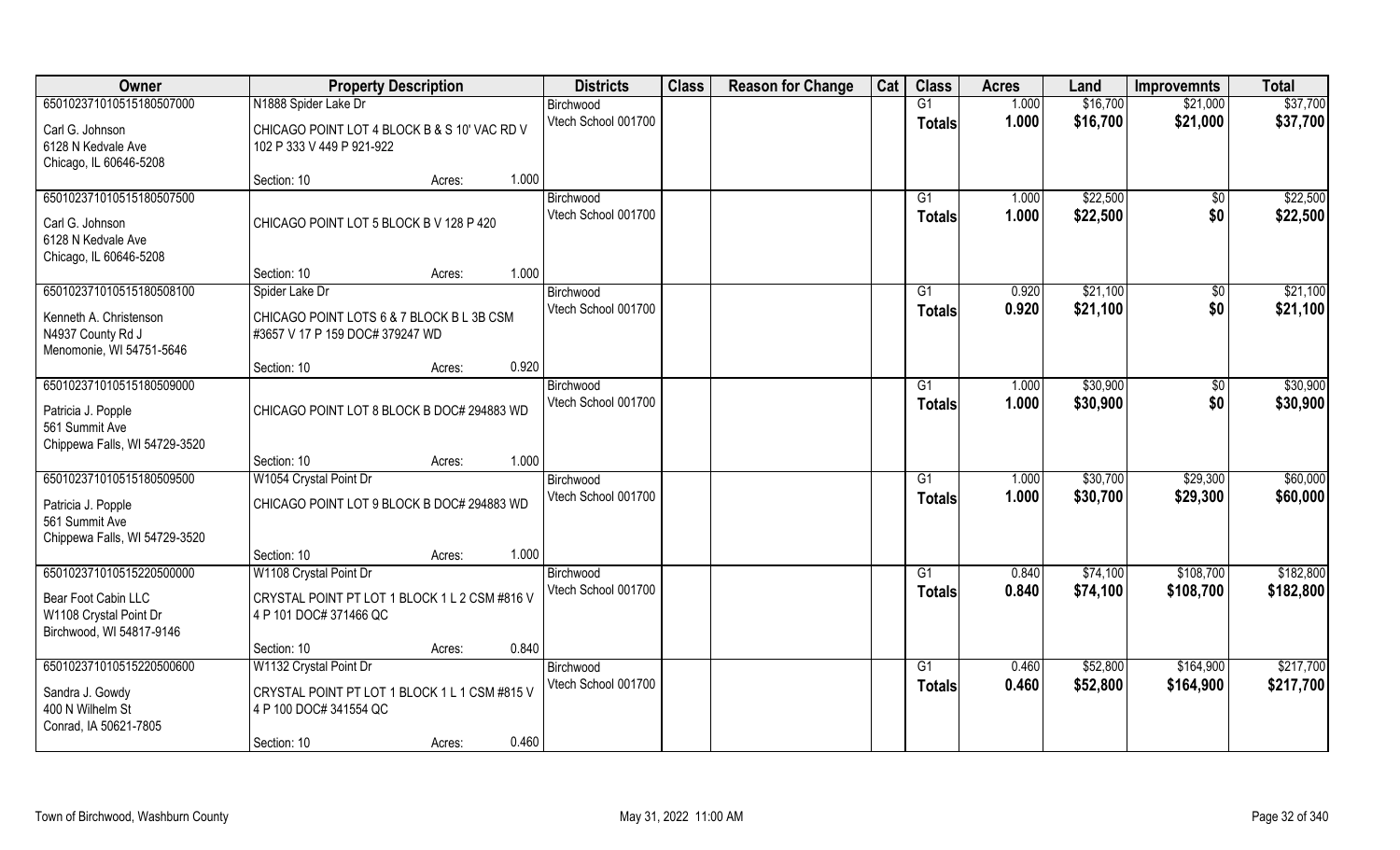| Owner                         | <b>Property Description</b>                   |                 | <b>Districts</b>                 | <b>Class</b> | <b>Reason for Change</b> | Cat | <b>Class</b>  | <b>Acres</b> | Land     | <b>Improvemnts</b> | <b>Total</b> |
|-------------------------------|-----------------------------------------------|-----------------|----------------------------------|--------------|--------------------------|-----|---------------|--------------|----------|--------------------|--------------|
| 650102371010515220500700      |                                               |                 | Birchwood                        |              |                          |     | G1            | 0.580        | \$63,100 | $\sqrt{6}$         | \$63,100     |
| Erick T. Gjerdingen           | CRYSTAL POINT PT LOT 1 BLOCK 1 L 2 CSM #815 V |                 | Vtech School 001700              |              |                          |     | <b>Totals</b> | 0.580        | \$63,100 | \$0                | \$63,100     |
| 2843 N Blue Slopes Dr         | 4 P 100 DOC# 349048 WD                        |                 |                                  |              |                          |     |               |              |          |                    |              |
| Bloomington, IN 47408-1023    |                                               |                 |                                  |              |                          |     |               |              |          |                    |              |
|                               | Section: 10                                   | 0.580<br>Acres: |                                  |              |                          |     |               |              |          |                    |              |
| 650102371010515220501000      | W1120 Crystal Point Dr                        |                 | Birchwood                        |              |                          |     | G1            | 0.950        | \$79,500 | \$67,900           | \$147,400    |
| <b>Eric Ellestad</b>          | CRYSTAL POINT PT LOT 1 BLOCK 1 L 1 CSM #816 V |                 | Vtech School 001700              |              |                          |     | Totals        | 0.950        | \$79,500 | \$67,900           | \$147,400    |
| 1785 Southridge Rd            | 4 P 101 DOC# 362880 WD                        |                 |                                  |              |                          |     |               |              |          |                    |              |
| River Falls, WI 54022-2775    |                                               |                 |                                  |              |                          |     |               |              |          |                    |              |
|                               | Section: 10                                   | 0.950<br>Acres: |                                  |              |                          |     |               |              |          |                    |              |
| 650102371010515220501500      | W1150 Crystal Point Dr                        |                 | Birchwood<br>Vtech School 001700 |              |                          |     | G1            | 1.000        | \$54,400 | \$155,500          | \$209,900    |
| Richard C. Johnston           | CRYSTAL POINT LOT 2 BLOCK 1 DOC# 286021 WD    |                 |                                  |              |                          |     | <b>Totals</b> | 1.000        | \$54,400 | \$155,500          | \$209,900    |
| 1384 Bridge Mill Ave          | DOC# 290419 WD                                |                 |                                  |              |                          |     |               |              |          |                    |              |
| Canton, GA 30114-7700         |                                               |                 |                                  |              |                          |     |               |              |          |                    |              |
| 650102371010515220502000      | Section: 10<br>W1166 Crystal Point Dr         | 1.000<br>Acres: | Birchwood                        |              |                          |     | G1            | 1.000        | \$88,800 | \$56,800           | \$145,600    |
|                               |                                               |                 | Vtech School 001700              |              |                          |     | <b>Totals</b> | 1.000        | \$88,800 | \$56,800           | \$145,600    |
| Emerson W. Johnston           | CRYSTAL POINT LOT 3 BLOCK 1 DOC# 383354 TD    |                 |                                  |              |                          |     |               |              |          |                    |              |
| 10474 43rd Ave                |                                               |                 |                                  |              |                          |     |               |              |          |                    |              |
| Chippewa Falls, WI 54729-5875 | Section: 10                                   | 1.000           |                                  |              |                          |     |               |              |          |                    |              |
| 650102371010515220502500      | 1160 W Crystal Point Dr                       | Acres:          | Birchwood                        |              |                          |     | G1            | 1.000        | \$43,600 | \$42,600           | \$86,200     |
|                               |                                               |                 | Vtech School 001700              |              |                          |     | Totals        | 1.000        | \$43,600 | \$42,600           | \$86,200     |
| Kensyl A. Reading             | CRYSTAL POINT LOT 4 BLOCK 1 DOC# 296456 WD    |                 |                                  |              |                          |     |               |              |          |                    |              |
| 1020 N Vermont Ave            |                                               |                 |                                  |              |                          |     |               |              |          |                    |              |
| Davenport, IA 52804-7001      | Section: 10                                   | 1.000<br>Acres: |                                  |              |                          |     |               |              |          |                    |              |
| 650102371010515220503000      | W1150 Crystal Point Dr                        |                 | Birchwood                        |              |                          |     | G1            | 1.000        | \$66,300 | \$59,900           | \$126,200    |
|                               |                                               |                 | Vtech School 001700              |              |                          |     | <b>Totals</b> | 1.000        | \$66,300 | \$59,900           | \$126,200    |
| Gary R. Young<br>4001 S 500 W | CRYSTAL POINT LOT 5 BLOCK 1 DOC# 290418 WD    |                 |                                  |              |                          |     |               |              |          |                    |              |
| La Porte, IN 46350-9582       |                                               |                 |                                  |              |                          |     |               |              |          |                    |              |
|                               | Section: 10                                   | 1.000<br>Acres: |                                  |              |                          |     |               |              |          |                    |              |
| 650102371010515220503500      | W1146 Crystal Point Dr                        |                 | Birchwood                        |              |                          |     | G1            | 1.000        | \$16,600 | \$70,600           | \$87,200     |
| Barbara R Lallaman Trust      | CRYSTAL POINT LOT 6 BLOCK 1 V 439 P 226-227   |                 | Vtech School 001700              |              |                          |     | Totals        | 1.000        | \$16,600 | \$70,600           | \$87,200     |
| PO Box 285                    | <b>TRST</b>                                   |                 |                                  |              |                          |     |               |              |          |                    |              |
| Birchwood, WI 54817-0285      |                                               |                 |                                  |              |                          |     |               |              |          |                    |              |
|                               | Section: 10                                   | 1.000<br>Acres: |                                  |              |                          |     |               |              |          |                    |              |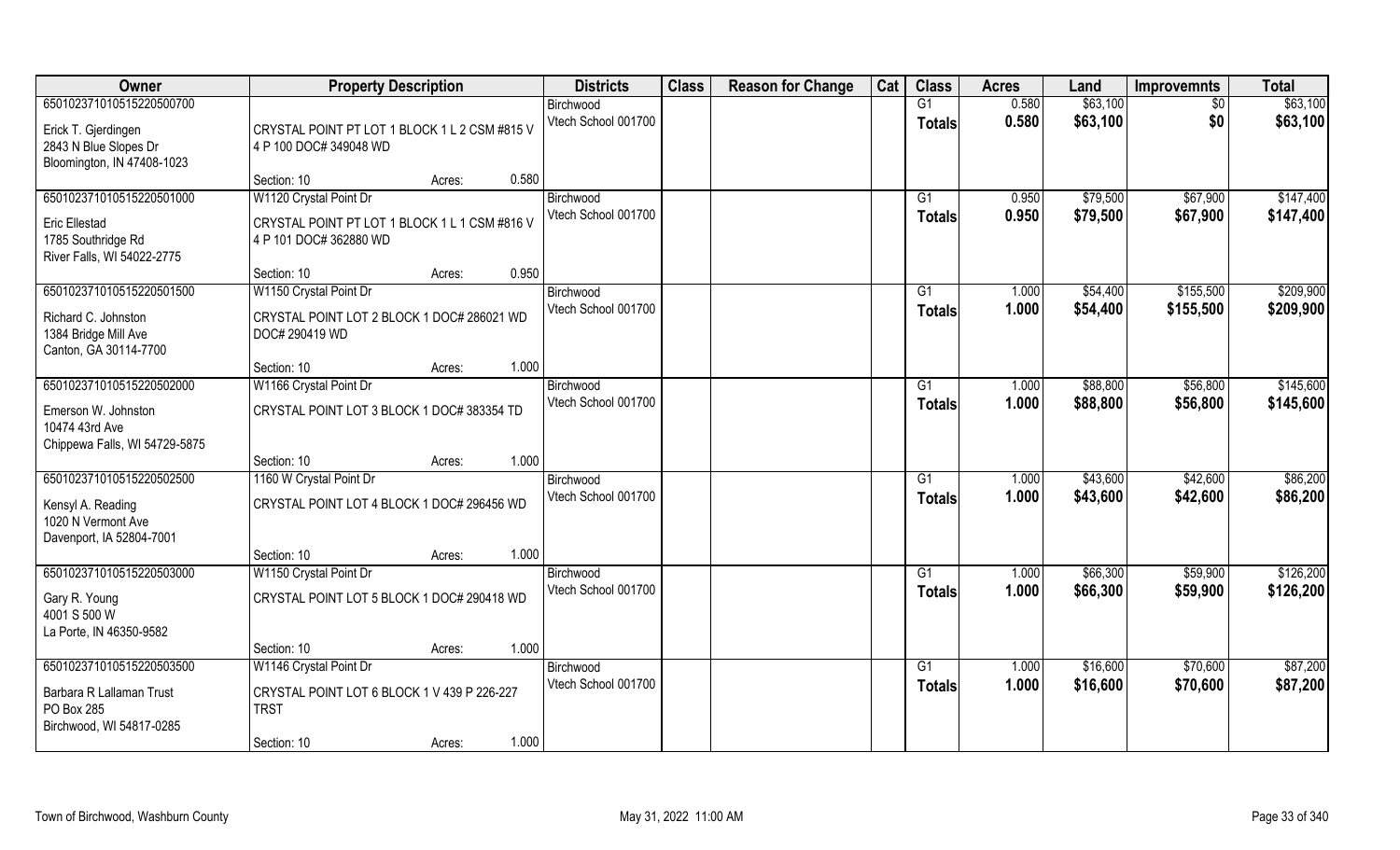| Owner                                              | <b>Property Description</b>                     | <b>Districts</b>    | <b>Class</b> | <b>Reason for Change</b> | Cat | <b>Class</b>  | <b>Acres</b> | Land      | <b>Improvemnts</b> | <b>Total</b> |
|----------------------------------------------------|-------------------------------------------------|---------------------|--------------|--------------------------|-----|---------------|--------------|-----------|--------------------|--------------|
| 650102371010515220504000                           | W1140 Crystal Point Dr                          | Birchwood           |              |                          |     | G1            | 1.000        | \$79,200  | \$65,700           | \$144,900    |
| Paul B. Giles                                      | CRYSTAL POINT LOT 7 BLOCK 1 V 208 P 278 V 328 P | Vtech School 001700 |              |                          |     | <b>Totals</b> | 1.000        | \$79,200  | \$65,700           | \$144,900    |
| 3805 Itaska St Apt 6                               | 127 QC V 420 P 160 PR DOC# 359963 AFFD DOC#     |                     |              |                          |     |               |              |           |                    |              |
| Saint Louis, MO 63116-4233                         | 364159 AFFD DOC# 382876 TOD DOC# 386892 TERM    |                     |              |                          |     |               |              |           |                    |              |
|                                                    | 1.000<br>Section: 10<br>Acres:                  |                     |              |                          |     |               |              |           |                    |              |
| 650102371010515220504500                           |                                                 | Birchwood           |              |                          |     | G1            | 1.000        | \$100,100 | \$0                | \$100, 100   |
|                                                    |                                                 | Vtech School 001700 |              |                          |     | Totals        | 1.000        | \$100,100 | \$0                | \$100,100    |
| Glenn F Ober Trust                                 | CRYSTAL POINT LOT 8 BLOCK 1 DOC# 358203 TD      |                     |              |                          |     |               |              |           |                    |              |
| 3920 Wilderness Rdg                                |                                                 |                     |              |                          |     |               |              |           |                    |              |
| Crystal Lake, IL 60012-1723                        |                                                 |                     |              |                          |     |               |              |           |                    |              |
|                                                    | 1.000<br>Section: 10<br>Acres:                  |                     |              |                          |     |               |              |           |                    |              |
| 650102371010515220505000                           | W1192 Spider Five Dr                            | Birchwood           |              |                          |     | G1            | 1.000        | \$72,300  | \$112,500          | \$184,800    |
| <b>Glenn F Ober Trust</b>                          | CRYSTAL POINT LOT 9 BLOCK 1 DOC# 358203 TD      | Vtech School 001700 |              |                          |     | <b>Totals</b> | 1.000        | \$72,300  | \$112,500          | \$184,800    |
| 3920 Wilderness Rdg                                |                                                 |                     |              |                          |     |               |              |           |                    |              |
| Crystal Lake, IL 60012-1723                        |                                                 |                     |              |                          |     |               |              |           |                    |              |
|                                                    | 1.000<br>Section: 10<br>Acres:                  |                     |              |                          |     |               |              |           |                    |              |
| 650102371010515220505500                           |                                                 | Birchwood           |              |                          |     | G1            | 1.000        | \$6,300   | $\sqrt[6]{3}$      | \$6,300      |
|                                                    |                                                 | Vtech School 001700 |              |                          |     | <b>Totals</b> | 1.000        | \$6,300   | \$0                | \$6,300      |
| Glenn F Ober Trust                                 | CRYSTAL POINT LOT 10 BLOCK 1 DOC# 358203 TD     |                     |              |                          |     |               |              |           |                    |              |
| 3920 Wilderness Rdg<br>Crystal Lake, IL 60012-1723 |                                                 |                     |              |                          |     |               |              |           |                    |              |
|                                                    | 1.000<br>Section: 10<br>Acres:                  |                     |              |                          |     |               |              |           |                    |              |
| 650102371010515220506000                           | W1113 Crystal Point Dr                          | Birchwood           |              |                          |     | G1            | 5.500        | \$18,700  | \$173,200          | \$191,900    |
|                                                    |                                                 | Vtech School 001700 |              |                          |     |               | 5.500        | \$18,700  |                    |              |
| Barbara R Lallaman Trust                           | CRYSTAL POINT LOT 11 BLOCK 1 V 439 P 228-229    |                     |              |                          |     | <b>Totals</b> |              |           | \$173,200          | \$191,900    |
| PO Box 285                                         | <b>TRST</b>                                     |                     |              |                          |     |               |              |           |                    |              |
| Birchwood, WI 54817-0285                           |                                                 |                     |              |                          |     |               |              |           |                    |              |
|                                                    | 5.500<br>Section: 10<br>Acres:                  |                     |              |                          |     |               |              |           |                    |              |
| 650102371010515302500000                           |                                                 | Birchwood           |              |                          |     | G1            | 1.000        | \$32,900  | $\sqrt{$0}$        | \$32,900     |
| <b>Goldman Family Trust</b>                        | HARDT'S ISLAND LOT 1 BLOCK 1 DOC# 399621 WD     | Vtech School 001700 |              |                          |     | <b>Totals</b> | 1.000        | \$32,900  | \$0                | \$32,900     |
| 5104 Oliver Ave S                                  |                                                 |                     |              |                          |     |               |              |           |                    |              |
| Minneapolis, MN 55419-1033                         |                                                 |                     |              |                          |     |               |              |           |                    |              |
|                                                    | 1.000<br>Section: 10<br>Acres:                  |                     |              |                          |     |               |              |           |                    |              |
| 650102371010515302500510                           | N2069 Kemp Rd Unit 1336                         | Birchwood           |              |                          |     | G1            | 1.970        | \$65,600  | \$80,100           | \$145,700    |
|                                                    |                                                 | Vtech School 001700 |              |                          |     | Totals        | 1.970        | \$65,600  | \$80,100           | \$145,700    |
| Kevin C. Hays                                      | HARDT'S ISLAND LOTS 2 - 4 L 1 CSM #3489 V 16 P  |                     |              |                          |     |               |              |           |                    |              |
| 454 Maple St                                       | 153 V 289 P 250 - 251 WD DOC# 299032 QC         |                     |              |                          |     |               |              |           |                    |              |
| Taylors Falls, MN 55084-1234                       |                                                 |                     |              |                          |     |               |              |           |                    |              |
|                                                    | 1.970<br>Section: 10<br>Acres:                  |                     |              |                          |     |               |              |           |                    |              |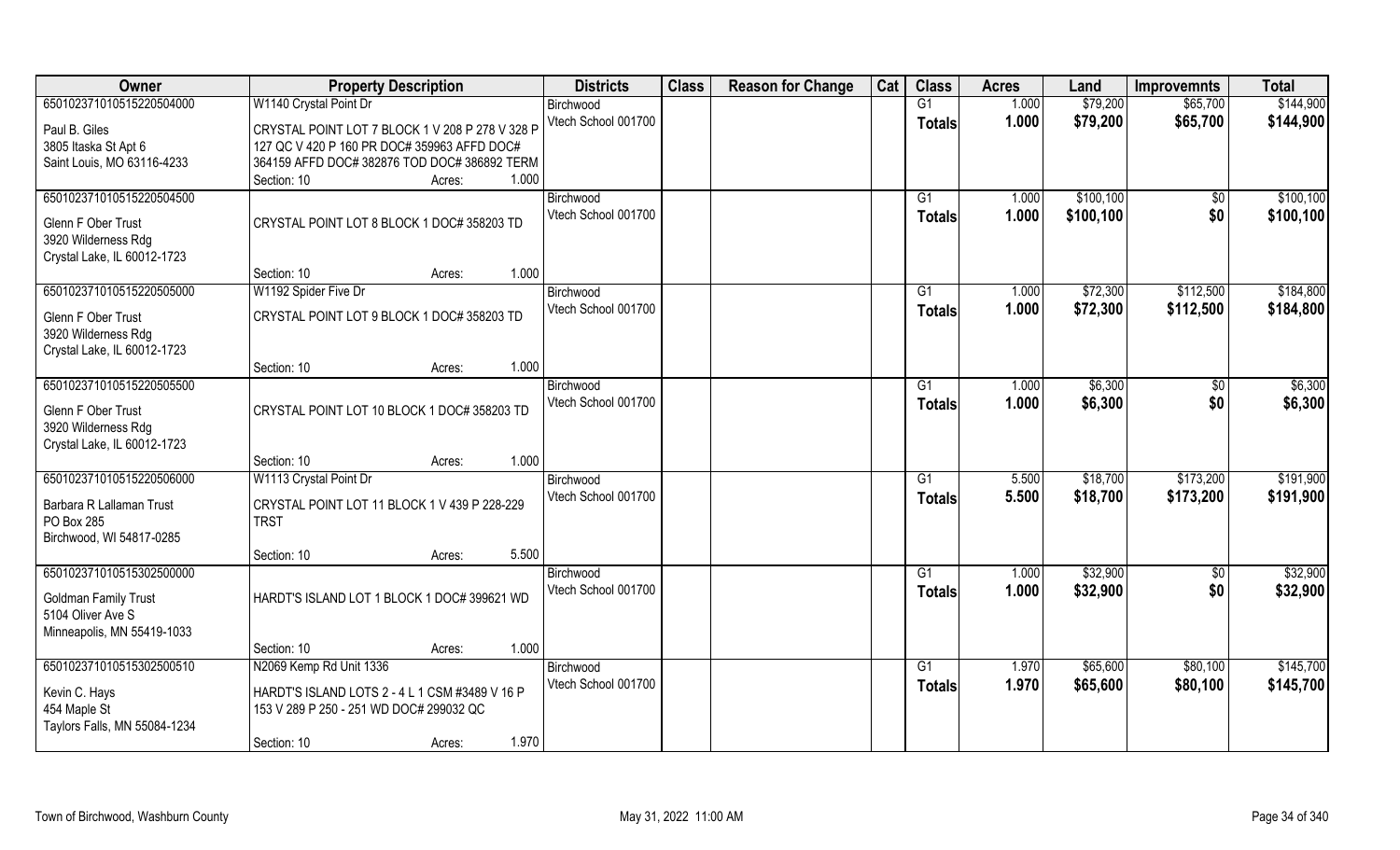| Owner                                     | <b>Property Description</b>                               | <b>Districts</b>                 | <b>Class</b> | <b>Reason for Change</b> | Cat | <b>Class</b>    | <b>Acres</b>   | Land     | <b>Improvemnts</b>   | <b>Total</b> |
|-------------------------------------------|-----------------------------------------------------------|----------------------------------|--------------|--------------------------|-----|-----------------|----------------|----------|----------------------|--------------|
| 650102371010515302502000                  |                                                           | Birchwood                        |              |                          |     | $\overline{G1}$ | 1.000          | \$53,100 | $\overline{50}$      | \$53,100     |
| Bridget A Jorgensen Trust                 | HARDT'S ISLAND LOT 5 BLOCK 1 DOC# 395118 TD               | Vtech School 001700              |              |                          |     | Totals          | 1.000          | \$53,100 | \$0                  | \$53,100     |
| 3666 Williamsburg Pkwy                    |                                                           |                                  |              |                          |     |                 |                |          |                      |              |
| Woodbury, MN 55129-9386                   |                                                           |                                  |              |                          |     |                 |                |          |                      |              |
|                                           | 1.000<br>Section: 10<br>Acres:                            |                                  |              |                          |     |                 |                |          |                      |              |
| 650102371010515302502500                  | <b>Unit 1340</b>                                          | Birchwood<br>Vtech School 001700 |              |                          |     | G <sub>1</sub>  | 1.000          | \$50,600 | \$0                  | \$50,600     |
| Jesse A. Johnson                          | HARDT'S ISLAND LOT 6 BLOCK 1 DOC# 387680 LC               |                                  |              |                          |     | Totals          | 1.000          | \$50,600 | \$0                  | \$50,600     |
| PO Box 388                                |                                                           |                                  |              |                          |     |                 |                |          |                      |              |
| Chisago City, MN 55013-0388               |                                                           |                                  |              |                          |     |                 |                |          |                      |              |
| 650102371010515302503000                  | 1.000<br>Section: 10<br>Acres:<br>N2067 Kemp Rd Unit 1341 |                                  |              |                          |     | G1              |                | \$50,300 |                      | \$83,200     |
|                                           |                                                           | Birchwood<br>Vtech School 001700 |              |                          |     |                 | 1.000<br>1.000 | \$50,300 | \$32,900<br>\$32,900 | \$83,200     |
| Jesse A. Johnson                          | HARDT'S ISLAND LOT 7 BLOCK 1 DOC# 387680 LC               |                                  |              |                          |     | <b>Totals</b>   |                |          |                      |              |
| PO Box 388                                |                                                           |                                  |              |                          |     |                 |                |          |                      |              |
| Chisago City, MN 55013-0388               | 1.000<br>Section: 10<br>Acres:                            |                                  |              |                          |     |                 |                |          |                      |              |
| 650102371010515302503500                  | 2067 Kemp Rd Unit 1342                                    | Birchwood                        |              |                          |     | G1              | 1.000          | \$21,800 | $\sqrt[6]{3}$        | \$21,800     |
|                                           |                                                           | Vtech School 001700              |              |                          |     | Totals          | 1.000          | \$21,800 | \$0                  | \$21,800     |
| Jesse A. Johnson                          | HARDT'S ISLAND LOT 8 BLOCK 1 DOC# 387680 LC               |                                  |              |                          |     |                 |                |          |                      |              |
| PO Box 388<br>Chisago City, MN 55013-0388 |                                                           |                                  |              |                          |     |                 |                |          |                      |              |
|                                           | 1.000<br>Section: 10<br>Acres:                            |                                  |              |                          |     |                 |                |          |                      |              |
| 650102371010515610500000                  | W1264 Spider Five Dr                                      | Birchwood                        |              |                          |     | G1              | 1.000          | \$62,800 | \$77,600             | \$140,400    |
|                                           | RUTHS PARK LOT 1 BLOCK 1 DOC# 357992 WD                   | Vtech School 001700              |              |                          |     | <b>Totals</b>   | 1.000          | \$62,800 | \$77,600             | \$140,400    |
| Ferry Living Trust<br>2314 1st Street Ct  |                                                           |                                  |              |                          |     |                 |                |          |                      |              |
| Moline, IL 61265-7766                     |                                                           |                                  |              |                          |     |                 |                |          |                      |              |
|                                           | 1.000<br>Section: 10<br>Acres:                            |                                  |              |                          |     |                 |                |          |                      |              |
| 650102371010515610500500                  | W1258 Spider Five Dr                                      | Birchwood                        |              |                          |     | G1              | 1.000          | \$61,200 | \$100                | \$61,300     |
| <b>Hazel Kriegel Trust</b>                | RUTHS PARK LOT 2 BLOCK 1 DOC# 306329 QC                   | Vtech School 001700              |              |                          |     | <b>Totals</b>   | 1.000          | \$61,200 | \$100                | \$61,300     |
| 2034 Olmstead Dr                          |                                                           |                                  |              |                          |     |                 |                |          |                      |              |
| Woodstock, IL 60098-4114                  |                                                           |                                  |              |                          |     |                 |                |          |                      |              |
|                                           | 1.000<br>Section: 10<br>Acres:                            |                                  |              |                          |     |                 |                |          |                      |              |
| 650102371010515610501000                  |                                                           | Birchwood                        |              |                          |     | $\overline{G1}$ | 1.000          | \$65,100 | $\overline{50}$      | \$65,100     |
| <b>Hazel Kriegel Trust</b>                | RUTHS PARK LOT 3 BLOCK 1 & N1/2 VAC LN DOC#               | Vtech School 001700              |              |                          |     | Totals          | 1.000          | \$65,100 | \$0                  | \$65,100     |
| 2034 Olmstead Dr                          | 306329 QC                                                 |                                  |              |                          |     |                 |                |          |                      |              |
| Woodstock, IL 60098-4114                  |                                                           |                                  |              |                          |     |                 |                |          |                      |              |
|                                           | 1.000<br>Section: 10<br>Acres:                            |                                  |              |                          |     |                 |                |          |                      |              |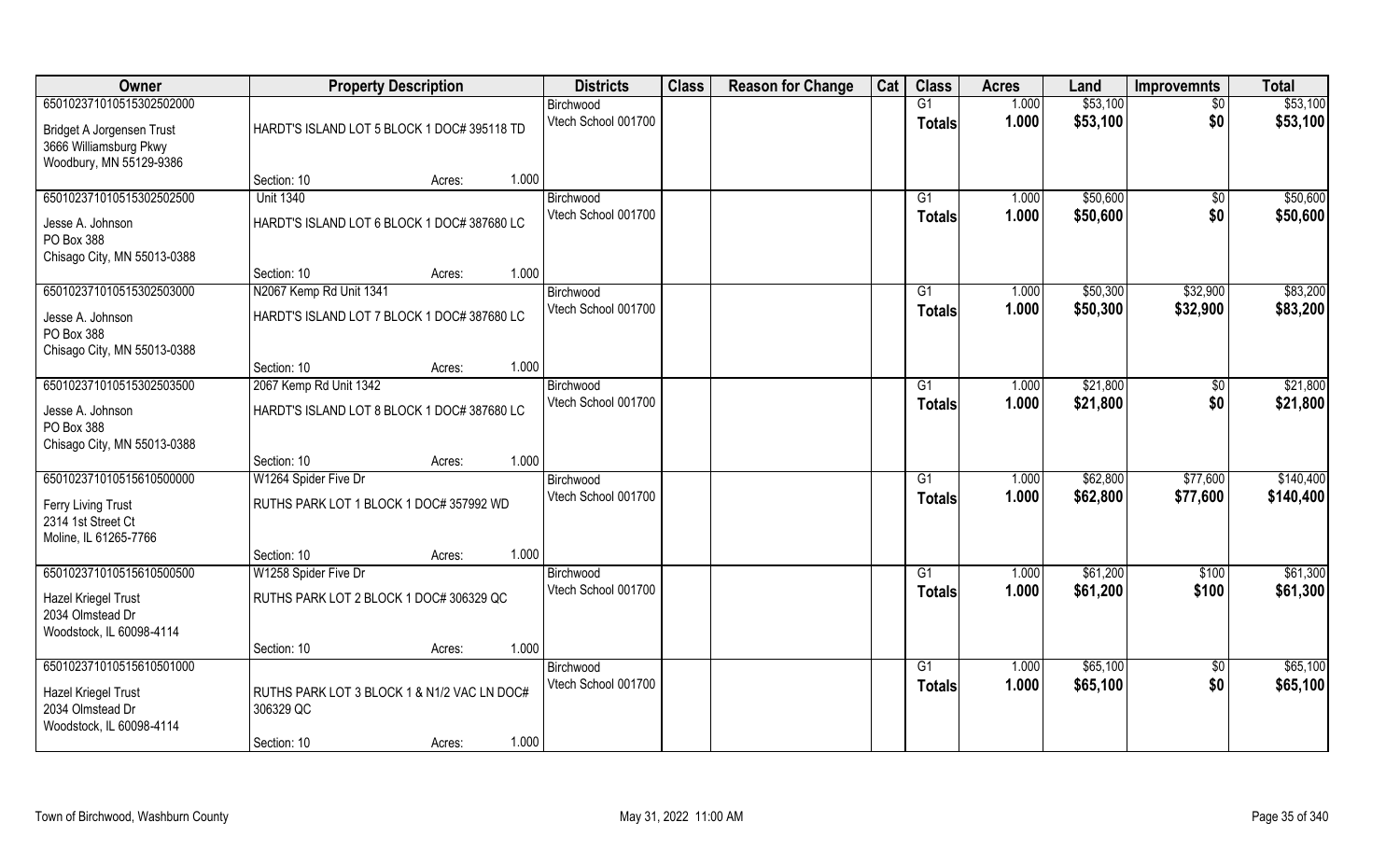| Owner                                                                                   | <b>Property Description</b>                                               | <b>Districts</b>                 | <b>Class</b> | <b>Reason for Change</b> | Cat | <b>Class</b>        | <b>Acres</b>   | Land                 | <b>Improvemnts</b>     | <b>Total</b>         |
|-----------------------------------------------------------------------------------------|---------------------------------------------------------------------------|----------------------------------|--------------|--------------------------|-----|---------------------|----------------|----------------------|------------------------|----------------------|
| 650102371010515610501500                                                                | W1248 Spider Five Dr                                                      | Birchwood                        |              |                          |     | G1                  | 1.000          | \$56,900             | \$79,100               | \$136,000            |
| Hazel Kriegel Trust<br>2034 Olmstead Dr<br>Woodstock, IL 60098-4114                     | RUTHS PARK LOT 4 BLOCK 1 & S1/2 VAC LN DOC#<br>306329 QC                  | Vtech School 001700              |              |                          |     | <b>Totals</b>       | 1.000          | \$56,900             | \$79,100               | \$136,000            |
|                                                                                         | 1.000<br>Section: 10<br>Acres:                                            |                                  |              |                          |     |                     |                |                      |                        |                      |
| 650102371010515610502000                                                                | W1244 Spider Five Dr                                                      | Birchwood                        |              |                          |     | G1                  | 1.000          | \$51,100             | \$72,200               | \$123,300            |
| Lysle V. Roseman<br>10021 210th St<br>Walcott, IA 52773-9585                            | RUTHS PARK LOT 5 BLOCK 1 DOC# 379351 WD                                   | Vtech School 001700              |              |                          |     | <b>Totals</b>       | 1.000          | \$51,100             | \$72,200               | \$123,300            |
|                                                                                         | 1.000<br>Section: 10<br>Acres:                                            |                                  |              |                          |     |                     |                |                      |                        |                      |
| 650102371010515610502500                                                                |                                                                           | Birchwood                        |              |                          |     | G1                  | 1.000          | \$26,400             | \$0                    | \$26,400             |
| Julie A. Perry<br>1954 Dolores St<br>Madison, WI 53716-2317                             | RUTHS PARK LOT 6 BLOCK 1 DOC# 250422 WD<br>DOC# 334846 PR DOC# 375929 QC  | Vtech School 001700              |              |                          |     | <b>Totals</b>       | 1.000          | \$26,400             | \$0                    | \$26,400             |
|                                                                                         | 1.000<br>Section: 10<br>Acres:                                            |                                  |              |                          |     |                     |                |                      |                        |                      |
| 650102371010515610503000                                                                | W1234 Spider Five Dr                                                      | Birchwood                        |              |                          |     | G1                  | 1.000          | \$15,400             | \$18,500               | \$33,900             |
| Julie A. Perry<br>1954 Dolores St<br>Madison, WI 53716-2317                             | RUTHS PARK LOT 7 BLOCK 1 DOC# 250422 WD<br>DOC# 334846 PR DOC# 375929 QC  | Vtech School 001700              |              |                          |     | Totals              | 1.000          | \$15,400             | \$18,500               | \$33,900             |
|                                                                                         | 1.000<br>Section: 10<br>Acres:                                            |                                  |              |                          |     |                     |                |                      |                        |                      |
| 650102371010515610503500<br>Julie A. Perry<br>1954 Dolores St<br>Madison, WI 53716-2317 | RUTHS PARK LOT 8 BLOCK 1 DOC# 250422 WD<br>DOC# 334846 PR DOC# 375929 QC  | Birchwood<br>Vtech School 001700 |              |                          |     | G1<br><b>Totals</b> | 1.000<br>1.000 | \$15,200<br>\$15,200 | \$0<br>\$0             | \$15,200<br>\$15,200 |
|                                                                                         | 1.000<br>Section: 10<br>Acres:                                            |                                  |              |                          |     |                     |                |                      |                        |                      |
| 650102371010515610504000<br>Julie A. Perry<br>1954 Dolores St<br>Madison, WI 53716-2317 | RUTHS PARK LOT 9 BLOCK 1 DOC# 250422 WD<br>DOC# 334846 PR DOC# 375929 QC  | Birchwood<br>Vtech School 001700 |              |                          |     | G1<br><b>Totals</b> | 1.000<br>1.000 | \$21,500<br>\$21,500 | $\sqrt{50}$<br>\$0     | \$21,500<br>\$21,500 |
|                                                                                         | 1.000<br>Section: 10<br>Acres:                                            |                                  |              |                          |     |                     |                |                      |                        |                      |
| 650102371010515610504500<br>Julie A. Perry<br>1954 Dolores St<br>Madison, WI 53716-2317 | RUTHS PARK LOT 10 BLOCK 1 DOC# 250422 WD<br>DOC# 334846 PR DOC# 375929 QC | Birchwood<br>Vtech School 001700 |              |                          |     | G1<br><b>Totals</b> | 1.000<br>1.000 | \$18,100<br>\$18,100 | $\overline{50}$<br>\$0 | \$18,100<br>\$18,100 |
|                                                                                         | 1.000<br>Section: 10<br>Acres:                                            |                                  |              |                          |     |                     |                |                      |                        |                      |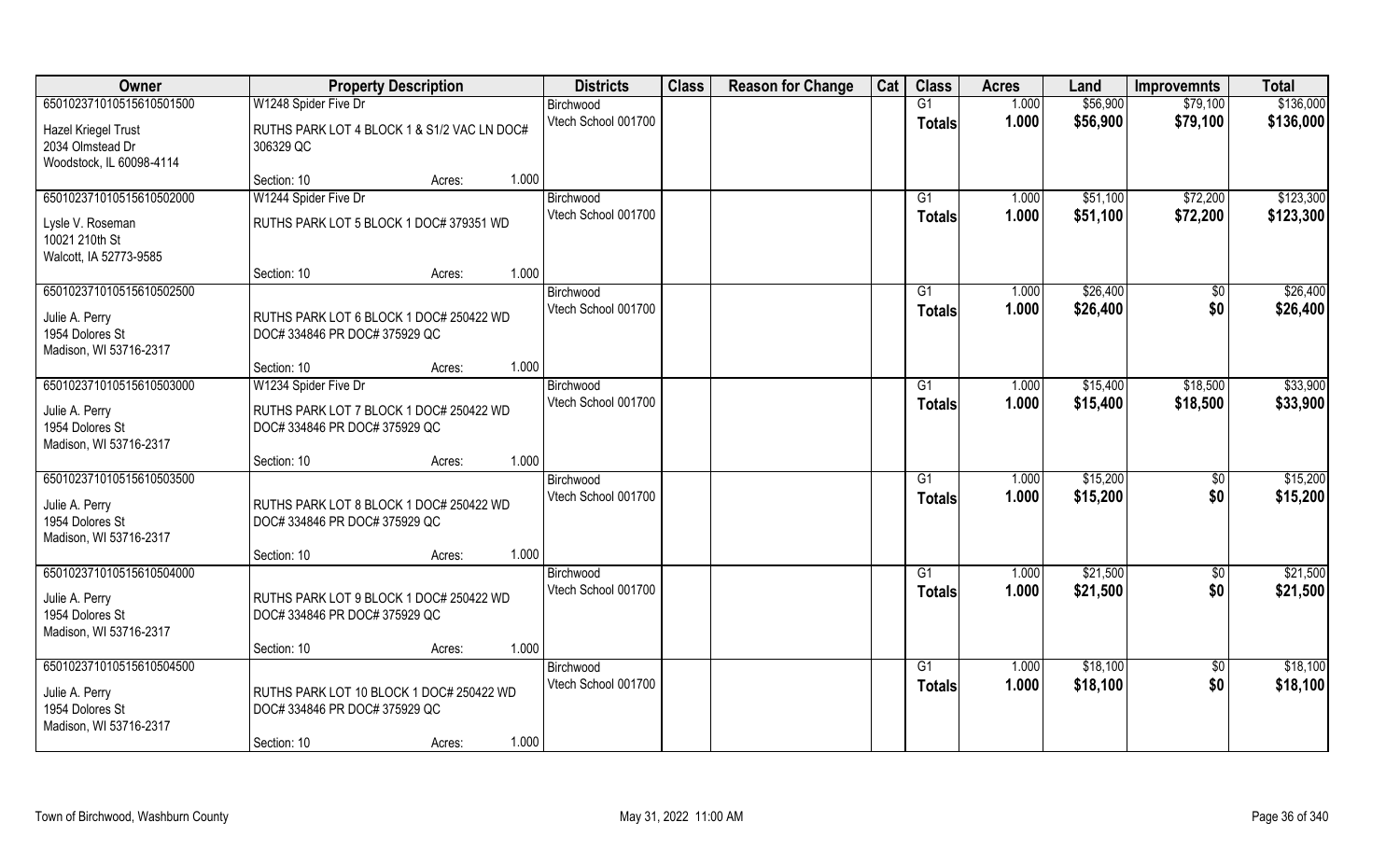| Owner                          | <b>Property Description</b>                |        |        | <b>Districts</b>    | <b>Class</b> | <b>Reason for Change</b> | Cat | <b>Class</b>   | <b>Acres</b> | Land       | <b>Improvemnts</b> | <b>Total</b> |
|--------------------------------|--------------------------------------------|--------|--------|---------------------|--------------|--------------------------|-----|----------------|--------------|------------|--------------------|--------------|
| 650102371011101000001000       | N2008 County Hwy T                         |        |        | Birchwood           |              |                          |     | G1             | 1.000        | \$15,800   | \$0                | \$15,800     |
| John E. Jacobson               | NE NE DOC# 398876 WD                       |        |        | Vtech School 001700 |              |                          |     | G <sub>5</sub> | 10.000       | \$200      | \$0                | \$200        |
| 3901 Thomas Ave S              |                                            |        |        |                     |              |                          |     | G <sub>6</sub> | 29.000       | \$63,800   | \$0                | \$63,800     |
| Minneapolis, MN 55410-1235     |                                            |        |        |                     |              |                          |     | <b>Totals</b>  | 40.000       | \$79,800   | \$0                | \$79,800     |
|                                | Section: 11                                | Acres: | 40.000 |                     |              |                          |     |                |              |            |                    |              |
| 650102371011102000001000       | W671 Crystal Point Dr                      |        |        | Birchwood           |              |                          |     | G5             | 15.000       | \$4,900    | $\sqrt[6]{}$       | \$4,900      |
| Meredith Land Holdings Inc     | NW NE DOC# 304016 QC                       |        |        | Vtech School 001700 |              |                          |     | G <sub>6</sub> | 25.000       | \$80,500   | \$0                | \$80,500     |
| 3575 W Water St                |                                            |        |        |                     |              |                          |     | <b>Totals</b>  | 40.000       | \$85,400   | \$0                | \$85,400     |
| Port Huron, MI 48060-2453      |                                            |        |        |                     |              |                          |     |                |              |            |                    |              |
|                                | Section: 11                                | Acres: | 40.000 |                     |              |                          |     |                |              |            |                    |              |
| 650102371011103000001000       |                                            |        |        | Birchwood           |              |                          |     | G5             | 16.000       | \$5,200    | $\sqrt[6]{}$       | \$5,200      |
| Meredith Land Holdings Inc     | SW NE DOC# 304016 QC                       |        |        | Vtech School 001700 |              |                          |     | G <sub>6</sub> | 24.000       | \$98,700   | \$0                | \$98,700     |
| 3575 W Water St                |                                            |        |        |                     |              |                          |     | <b>Totals</b>  | 40.000       | \$103,900  | \$0                | \$103,900    |
| Port Huron, MI 48060-2453      |                                            |        |        |                     |              |                          |     |                |              |            |                    |              |
|                                | Section: 11                                | Acres: | 40.000 |                     |              |                          |     |                |              |            |                    |              |
| 650102371011104000001000       | N1904 County Hwy T                         |        |        | Birchwood           |              |                          |     | G <sub>1</sub> | 1.000        | \$15,800   | \$206,800          | \$222,600    |
| Robert K. Day                  | SE NE V 421 P 790 QC                       |        |        | Vtech School 001700 |              |                          |     | G <sub>5</sub> | 18.000       | \$300      | \$0                | \$300        |
| 2220 Seven Oaks Ct             |                                            |        |        |                     |              |                          |     | G <sub>6</sub> | 21.000       | \$58,800   | \$0                | \$58,800     |
| El Dorado Hills, CA 95762-4089 |                                            |        |        |                     |              |                          |     | <b>Totals</b>  | 40.000       | \$74,900   | \$206,800          | \$281,700    |
|                                | Section: 11                                | Acres: | 40.000 |                     |              |                          |     |                |              |            |                    |              |
| 650102371011204000001000       |                                            |        |        | Birchwood           |              |                          |     | G5             | 15.000       | \$4,900    | \$0                | \$4,900      |
| Bridget A Jorgensen Trust      | SE NW DOC# 395118 TD DOC# 396170 MFL-C (25 |        |        | Vtech School 001700 |              |                          |     | W8             | 25.000       | (\$55,000) | \$0                | \$0          |
| 3666 Williamsburg Pkwy         | AC)                                        |        |        |                     |              |                          |     | <b>Totals</b>  | 40.000       | \$4,900    | \$0                | \$4,900      |
| Woodbury, MN 55129-9386        |                                            |        |        |                     |              |                          |     |                |              |            |                    |              |
|                                | Section: 11                                | Acres: | 40.000 |                     |              |                          |     |                |              |            |                    |              |
| 650102371011301000001000       |                                            |        |        | Birchwood           |              |                          |     | G5             | 37.000       | \$12,100   | \$0                | \$12,100     |
| Bridget A Jorgensen Trust      | NE SW DOC# 395118 TD                       |        |        | Vtech School 001700 |              |                          |     | G <sub>6</sub> | 3.000        | \$3,000    | \$0                | \$3,000      |
| 3666 Williamsburg Pkwy         |                                            |        |        |                     |              |                          |     | <b>Totals</b>  | 40.000       | \$15,100   | \$0                | \$15,100     |
| Woodbury, MN 55129-9386        |                                            |        |        |                     |              |                          |     |                |              |            |                    |              |
|                                | Section: 11                                | Acres: | 40.000 |                     |              |                          |     |                |              |            |                    |              |
| 650102371011302000001000       |                                            |        |        | Birchwood           |              |                          |     | G5             | 40.000       | \$13,000   | $\overline{50}$    | \$13,000     |
| Kohler Trust                   | NW SW DOC# 377522 WD                       |        |        | Vtech School 001700 |              |                          |     | <b>Totals</b>  | 40.000       | \$13,000   | \$0                | \$13,000     |
| N1011 River Dr                 |                                            |        |        |                     |              |                          |     |                |              |            |                    |              |
| Birchwood, WI 54817-8930       |                                            |        |        |                     |              |                          |     |                |              |            |                    |              |
|                                | Section: 11                                | Acres: | 40.000 |                     |              |                          |     |                |              |            |                    |              |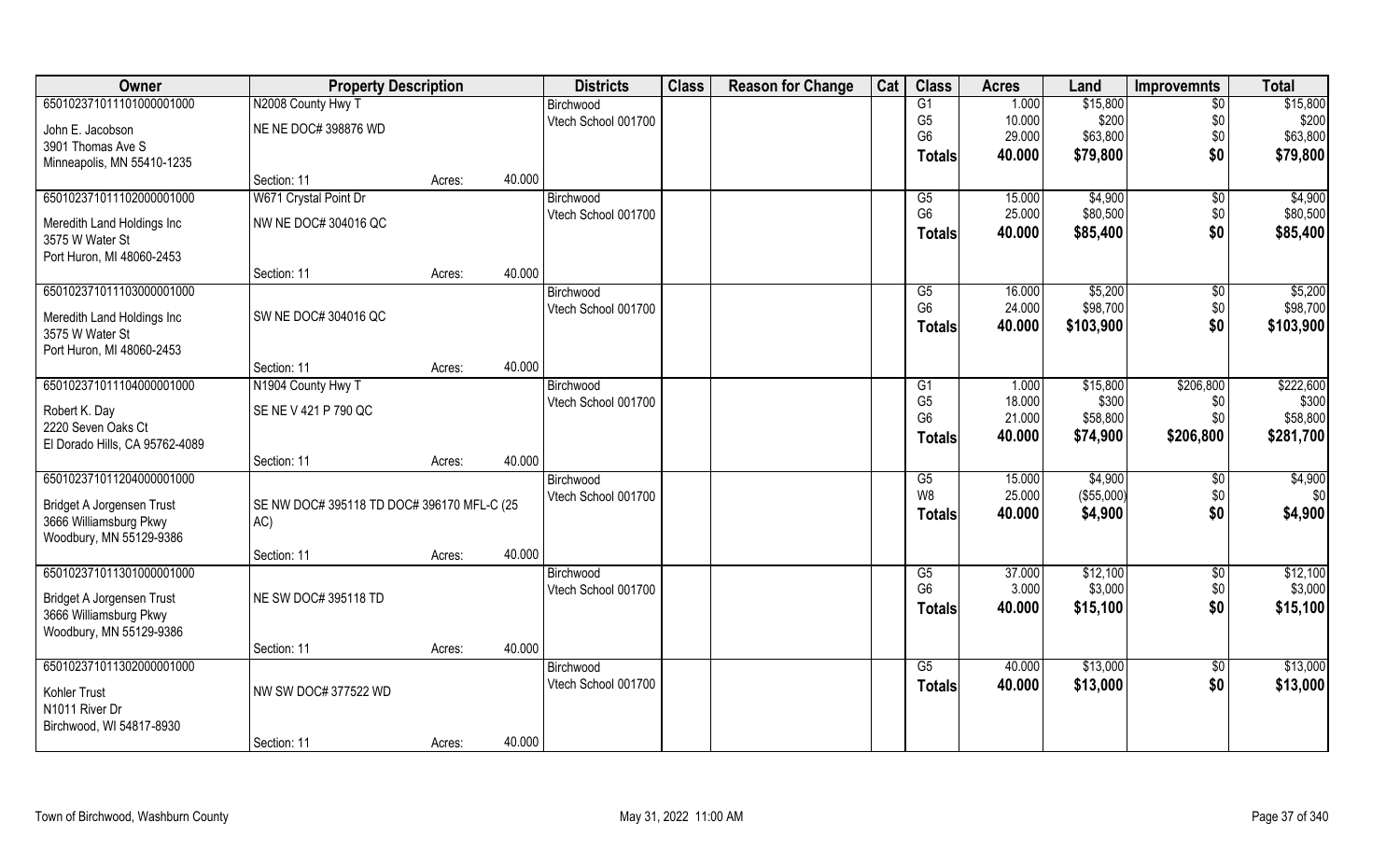| Owner                                                                                                      | <b>Property Description</b>         |        | <b>Districts</b>                           | <b>Class</b> | <b>Reason for Change</b> | Cat | <b>Class</b>                          | <b>Acres</b>               | Land                            | <b>Improvemnts</b>            | <b>Total</b>                    |
|------------------------------------------------------------------------------------------------------------|-------------------------------------|--------|--------------------------------------------|--------------|--------------------------|-----|---------------------------------------|----------------------------|---------------------------------|-------------------------------|---------------------------------|
| 650102371011304000002000                                                                                   |                                     |        | Birchwood                                  |              |                          |     | G5                                    | 20.000                     | \$6,500                         | $\overline{50}$               | \$6,500                         |
| Pamela J. Minnick<br>N1685 County Hwy T<br>Birchwood, WI 54817-9116                                        | S1/2 SE SW DOC# 377214 TD           |        | Vtech School 001700                        |              |                          |     | <b>Totals</b>                         | 20.000                     | \$6,500                         | \$0                           | \$6,500                         |
|                                                                                                            | Section: 11                         | Acres: | 20.000                                     |              |                          |     |                                       |                            |                                 |                               |                                 |
| 650102371011304000003000<br>Bridget A Jorgensen Trust<br>3666 Williamsburg Pkwy<br>Woodbury, MN 55129-9386 | N1/2 SE SW DOC# 395118 TD           |        | Birchwood<br>Vtech School 001700           |              |                          |     | G5<br>G <sub>6</sub><br><b>Totals</b> | 17.000<br>3.000<br>20.000  | \$5,600<br>\$3,000<br>\$8,600   | $\overline{50}$<br>\$0<br>\$0 | \$5,600<br>\$3,000<br>\$8,600   |
|                                                                                                            | Section: 11                         | Acres: | 20.000                                     |              |                          |     |                                       |                            |                                 |                               |                                 |
| 650102371011401000001000<br>John E. Jacobson<br>3901 Thomas Ave S<br>Minneapolis, MN 55410-1235            | NE SE V 416 P 45 WD                 |        | Birchwood<br>Vtech School 001700           |              |                          |     | G5<br>G <sub>6</sub><br><b>Totals</b> | 4.000<br>36.000<br>40.000  | \$1,300<br>\$74,400<br>\$75,700 | $\sqrt[6]{30}$<br>\$0<br>\$0  | \$1,300<br>\$74,400<br>\$75,700 |
|                                                                                                            | Section: 11                         | Acres: | 40.000                                     |              |                          |     |                                       |                            |                                 |                               |                                 |
| 650102371011402000001000<br>John E. Jacobson<br>3901 Thomas Ave S<br>Minneapolis, MN 55410-1235            | NW SE V 416 P 45 WD                 |        | Birchwood<br>Vtech School 001700           |              |                          |     | G5<br>G <sub>6</sub><br><b>Totals</b> | 14.000<br>26.000<br>40.000 | \$4,600<br>\$31,000<br>\$35,600 | \$0<br>\$0<br>\$0             | \$4,600<br>\$31,000<br>\$35,600 |
|                                                                                                            | Section: 11                         | Acres: | 40.000                                     |              |                          |     |                                       |                            |                                 |                               |                                 |
| 650102371011403000001000<br>Pamela J. Minnick<br>N1685 County Hwy T<br>Birchwood, WI 54817-9116            | W1/2 SW SE DOC# 377214 TD           |        | Birchwood<br>Vtech School 001700           |              |                          |     | $\overline{G5}$<br><b>Totals</b>      | 20.000<br>20.000           | \$6,500<br>\$6,500              | $\sqrt[6]{3}$<br>\$0          | \$6,500<br>\$6,500              |
|                                                                                                            | Section: 11                         | Acres: | 20.000                                     |              |                          |     |                                       |                            |                                 |                               |                                 |
| 650102371011403000002000<br>Irving L. Minnick<br>N1685 County Hwy T<br>Birchwood, WI 54817-9116            | E1/2 SW SE DOC# 397833 WD           |        | Birchwood<br>Vtech School 001700           |              |                          |     | G6<br><b>Totals</b>                   | 20.000<br>20.000           | \$40,000<br>\$40,000            | \$0<br>\$0                    | \$40,000<br>\$40,000            |
|                                                                                                            | Section: 11                         | Acres: | 20.000                                     |              |                          |     |                                       |                            |                                 |                               |                                 |
| 650102371011404000001000<br>Irving L. Minnick<br>N1685 County Hwy T<br>Birchwood, WI 54817-9116            | SE SE DOC# 397833 WD<br>Section: 11 | Acres: | Birchwood<br>Vtech School 001700<br>40.000 |              |                          |     | G2<br><b>Totals</b>                   | 40.000<br>40.000           | \$58,500<br>\$58,500            | $\sqrt{$0}$<br>\$0            | \$58,500<br>\$58,500            |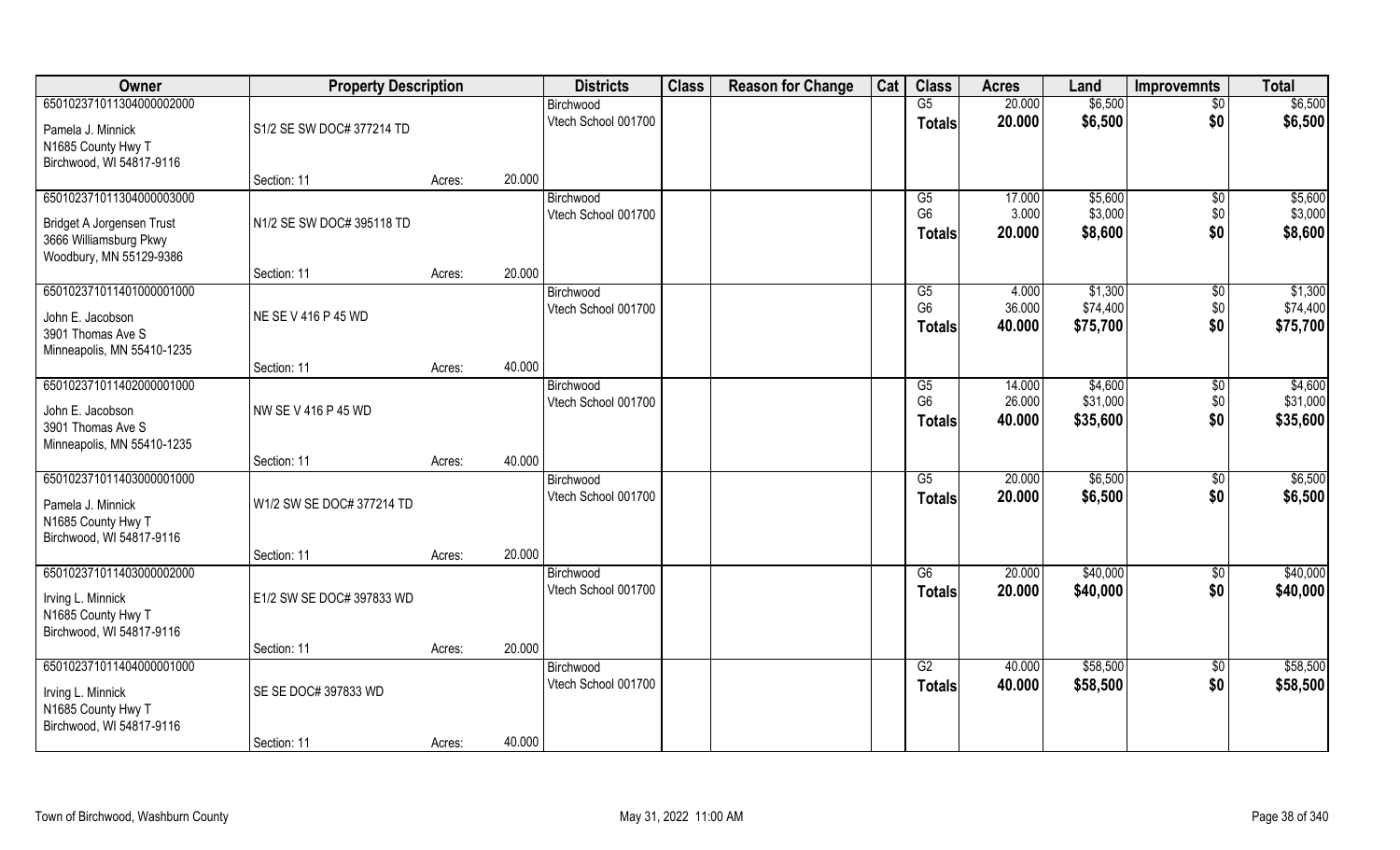| Owner                              | <b>Property Description</b>                      |                  | <b>Districts</b>    | <b>Class</b> | <b>Reason for Change</b> | Cat | <b>Class</b>    | <b>Acres</b> | Land     | <b>Improvemnts</b> | <b>Total</b> |
|------------------------------------|--------------------------------------------------|------------------|---------------------|--------------|--------------------------|-----|-----------------|--------------|----------|--------------------|--------------|
| 650102371011505001002000           |                                                  |                  | Birchwood           |              |                          |     | W <sub>4</sub>  | 0.140        | \$0      | $\sqrt{6}$         | $\sqrt{50}$  |
| Washburn Co Cfl                    | GOV LOT 1 V 212 P 192 V 350 P 628 FCL            |                  | Vtech School 001700 |              |                          |     | <b>Totals</b>   | 0.140        | \$0      | \$0                | \$0          |
| 10 4th Ave                         |                                                  |                  |                     |              |                          |     |                 |              |          |                    |              |
| Shell Lake, WI 54871-4457          |                                                  |                  |                     |              |                          |     |                 |              |          |                    |              |
|                                    | Section: 11                                      | 0.140<br>Acres:  |                     |              |                          |     |                 |              |          |                    |              |
| 650102371011505002001000           |                                                  |                  | Birchwood           |              |                          |     | W <sub>4</sub>  | 36.200       | \$0      | \$0                | \$0          |
| Washburn Co Cfl                    | GOV LOT 2 V 70 P 48 V 18 MISC P 248 FCL          |                  | Vtech School 001700 |              |                          |     | Totals          | 36.200       | \$0      | \$0                | \$0          |
| 10 4th Ave                         |                                                  |                  |                     |              |                          |     |                 |              |          |                    |              |
| Shell Lake, WI 54871-4457          |                                                  |                  |                     |              |                          |     |                 |              |          |                    |              |
|                                    | Section: 11                                      | 36.200<br>Acres: |                     |              |                          |     |                 |              |          |                    |              |
| 650102371011505003001000           |                                                  |                  | Birchwood           |              |                          |     | G1              | 4.870        | \$41,100 | \$0                | \$41,100     |
| Bridget A Jorgensen Trust          | GOV LOT 3 INCL ACCESS ESMT GOV L 4 DOC#          |                  | Vtech School 001700 |              |                          |     | <b>Totals</b>   | 4.870        | \$41,100 | \$0                | \$41,100     |
| 3666 Williamsburg Pkwy             | 395118 TD                                        |                  |                     |              |                          |     |                 |              |          |                    |              |
| Woodbury, MN 55129-9386            |                                                  |                  |                     |              |                          |     |                 |              |          |                    |              |
|                                    | Section: 11                                      | 4.870<br>Acres:  |                     |              |                          |     |                 |              |          |                    |              |
| 650102371011505004001010           | W761 Crystal Point Dr                            |                  | Birchwood           |              |                          |     | G6              | 12.860       | \$12,900 | $\sqrt[6]{3}$      | \$12,900     |
| Bridget A Jorgensen Trust          | PT GOV LOT 4 DOC# 395118 TD                      |                  | Vtech School 001700 |              |                          |     | <b>Totals</b>   | 12.860       | \$12,900 | \$0                | \$12,900     |
| 3666 Williamsburg Pkwy             |                                                  |                  |                     |              |                          |     |                 |              |          |                    |              |
| Woodbury, MN 55129-9386            |                                                  |                  |                     |              |                          |     |                 |              |          |                    |              |
|                                    | Section: 11                                      | 12.860<br>Acres: |                     |              |                          |     |                 |              |          |                    |              |
| 650102371011505004002000           | N2068 Kemp Rd                                    |                  | Birchwood           |              |                          |     | $\overline{G6}$ | 5.100        | \$5,100  | \$0                | \$5,100      |
| Catherine A. Schabel               | PT GOV LOT 4 L 1 CSM #1509 V 6 P 230 V 268 P 739 |                  | Vtech School 001700 |              |                          |     | <b>Totals</b>   | 5.100        | \$5,100  | \$0                | \$5,100      |
| 360 Cranford Mill Dr               |                                                  |                  |                     |              |                          |     |                 |              |          |                    |              |
| Newnan, GA 30265-1447              |                                                  |                  |                     |              |                          |     |                 |              |          |                    |              |
|                                    | Section: 11                                      | 5.100<br>Acres:  |                     |              |                          |     |                 |              |          |                    |              |
| 650102371011505004003000           | N2056 Kemp Rd                                    |                  | Birchwood           |              |                          |     | G1              | 1.000        | \$6,300  | \$87,300           | \$93,600     |
| Tara Rae Leonard Kemp              | PT GOV LOT 4 L 2 CSM #1509 V 6 P 230 DOC#        |                  | Vtech School 001700 |              |                          |     | G <sub>5</sub>  | 4.100        | \$1,400  | \$0                | \$1,400      |
| 5547 Zircon Ln N                   | 386395 QC                                        |                  |                     |              |                          |     | Totals          | 5.100        | \$7,700  | \$87,300           | \$95,000     |
| Plymouth, MN 55446-3933            |                                                  |                  |                     |              |                          |     |                 |              |          |                    |              |
|                                    | Section: 11                                      | 5.100<br>Acres:  |                     |              |                          |     |                 |              |          |                    |              |
| 650102371011505004004000           |                                                  |                  | Birchwood           |              |                          |     | G1              | 0.870        | \$43,900 | $\overline{50}$    | \$43,900     |
| Johnson Family Living Trust        | PT GOV LOT 4 L 1 CSM #1472 V 6 P 193 DOC#        |                  | Vtech School 001700 |              |                          |     | Totals          | 0.870        | \$43,900 | \$0                | \$43,900     |
| 7322 Bancroft Way                  | 373051 TD                                        |                  |                     |              |                          |     |                 |              |          |                    |              |
| Inver Grove Heights, MN 55077-3115 |                                                  |                  |                     |              |                          |     |                 |              |          |                    |              |
|                                    | Section: 11                                      | 0.870<br>Acres:  |                     |              |                          |     |                 |              |          |                    |              |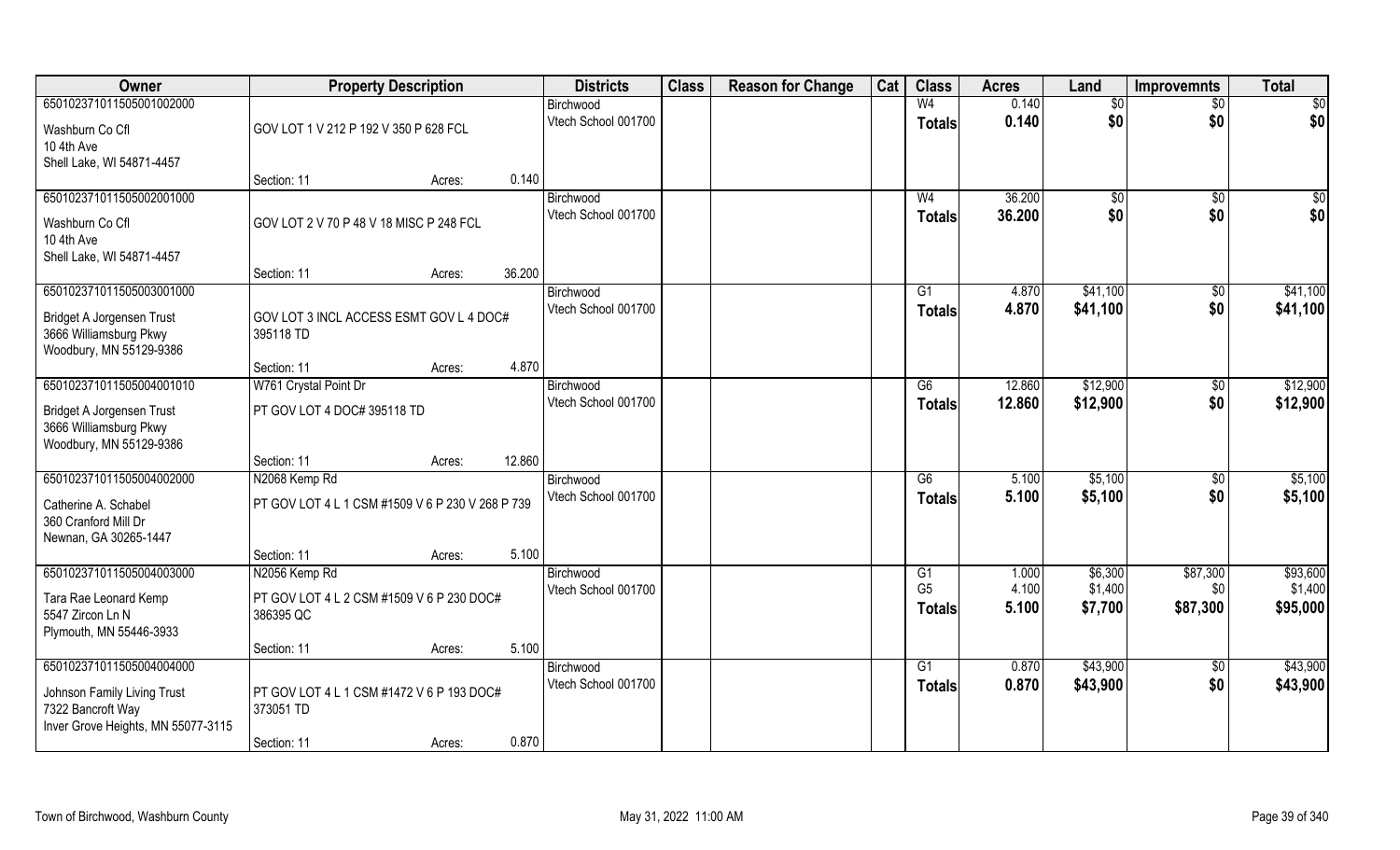| Owner                                            | <b>Property Description</b>                                            |                 | <b>Districts</b>                 | <b>Class</b> | <b>Reason for Change</b> | Cat | <b>Class</b>  | <b>Acres</b>   | Land                 | <b>Improvemnts</b>     | <b>Total</b>           |
|--------------------------------------------------|------------------------------------------------------------------------|-----------------|----------------------------------|--------------|--------------------------|-----|---------------|----------------|----------------------|------------------------|------------------------|
| 650102371011505004005000                         | N2087 Kemp Rd                                                          |                 | Birchwood                        |              |                          |     | G1            | 0.920          | \$54,300             | \$90,200               | \$144,500              |
| Johnson Family Living Trust<br>7322 Bancroft Way | PT GOV LOT 4 L 2 CSM #1472 V 6 P 193 DOC#<br>373051 TD                 |                 | Vtech School 001700              |              |                          |     | <b>Totals</b> | 0.920          | \$54,300             | \$90,200               | \$144,500              |
| Inver Grove Heights, MN 55077-3115               |                                                                        |                 |                                  |              |                          |     |               |                |                      |                        |                        |
|                                                  | Section: 11                                                            | 0.920<br>Acres: |                                  |              |                          |     |               |                |                      |                        |                        |
| 650102371011505004006000                         | N2079 Kemp Rd                                                          |                 | Birchwood<br>Vtech School 001700 |              |                          |     | G1            | 0.690<br>0.690 | \$49,600<br>\$49,600 | \$131,400<br>\$131,400 | \$181,000<br>\$181,000 |
| Gordon M. Kranz<br>6308 134th St W               | PT GOV LOT 4 L 3 CSM #1472 V 6 P 193 DOC#<br>388165 WD DOC# 398591 TOD |                 |                                  |              |                          |     | <b>Totals</b> |                |                      |                        |                        |
| Apple Valley, MN 55124-8049                      |                                                                        |                 |                                  |              |                          |     |               |                |                      |                        |                        |
|                                                  | Section: 11                                                            | 0.690<br>Acres: |                                  |              |                          |     |               |                |                      |                        |                        |
| 650102371011505004007000                         | N2071 Kemp Rd                                                          |                 | Birchwood                        |              |                          |     | G1            | 0.540          | \$54,000             | \$161,100              | \$215,100              |
| Laurie L. Mcgilvray                              | PT GOV LOT 4 L 4 CSM #1472 V 6 P 193 DOC#                              |                 | Vtech School 001700              |              |                          |     | <b>Totals</b> | 0.540          | \$54,000             | \$161,100              | \$215,100              |
| 4452 Zenith Ave S                                | 358669 TD                                                              |                 |                                  |              |                          |     |               |                |                      |                        |                        |
| Minneapolis, MN 55410-1458                       | Section: 11                                                            | 0.540<br>Acres: |                                  |              |                          |     |               |                |                      |                        |                        |
| 650102371011505004008000                         | N2063 Kemp Rd                                                          |                 | Birchwood                        |              |                          |     | G1            | 0.710          | \$45,000             | \$194,900              | \$239,900              |
| <b>Muchow Trust</b>                              | PT GOV LOT 4 L 1 CSM #1493 V 6 P 214 DOC#                              |                 | Vtech School 001700              |              |                          |     | <b>Totals</b> | 0.710          | \$45,000             | \$194,900              | \$239,900              |
| S4107 Buckeye Rd                                 | 397602 WD                                                              |                 |                                  |              |                          |     |               |                |                      |                        |                        |
| Rock Springs, WI 53961-9744                      |                                                                        |                 |                                  |              |                          |     |               |                |                      |                        |                        |
|                                                  | Section: 11                                                            | 0.710<br>Acres: |                                  |              |                          |     |               |                |                      |                        |                        |
| 650102371011505004009000                         | W856 Crystal Point Dr                                                  |                 | Birchwood                        |              |                          |     | G1            | 1.040          | \$66,700             | \$216,900              | \$283,600              |
| Wyatt A. Meek                                    | PT GOV LOT 4 L 2 CSM #1493 V 6 P 214 DOC#                              |                 | Vtech School 001700              |              |                          |     | <b>Totals</b> | 1.040          | \$66,700             | \$216,900              | \$283,600              |
| Gretchen R. Meek                                 | 377666 WD                                                              |                 |                                  |              |                          |     |               |                |                      |                        |                        |
| 14812 Hickory Ct<br>Eden Prairie, MN 55346       | Section: 11                                                            | 1.040<br>Acres: |                                  |              |                          |     |               |                |                      |                        |                        |
| 650102371011505004010000                         | W866 Crystal Point Dr                                                  |                 | Birchwood                        |              |                          |     | G1            | 0.590          | \$56,500             | \$165,300              | \$221,800              |
| Dennis Johnson Trust                             | PT GOV LOT 4 L 3 CSM #1493 V 6 P 214 V 267 P 736 \                     |                 | Vtech School 001700              |              |                          |     | <b>Totals</b> | 0.590          | \$56,500             | \$165,300              | \$221,800              |
| PO Box 383                                       | 383 P 64 QC                                                            |                 |                                  |              |                          |     |               |                |                      |                        |                        |
| Birchwood, WI 54817-0383                         |                                                                        |                 |                                  |              |                          |     |               |                |                      |                        |                        |
|                                                  | Section: 11                                                            | 0.590<br>Acres: |                                  |              |                          |     |               |                |                      |                        |                        |
| 650102371011505004011000                         | W880 Crystal Point Dr                                                  |                 | Birchwood<br>Vtech School 001700 |              |                          |     | G1            | 0.540          | \$45,100             | \$51,100               | \$96,200               |
| Dennis H. Olson                                  | PT GOV LOT 4 L 1 CSM #1464 V 6 P 185 V 265 P 271                       |                 |                                  |              |                          |     | <b>Totals</b> | 0.540          | \$45,100             | \$51,100               | \$96,200               |
| 1515 Frederic St<br>Eau Claire, WI 54701-4090    |                                                                        |                 |                                  |              |                          |     |               |                |                      |                        |                        |
|                                                  | Section: 11                                                            | 0.540<br>Acres: |                                  |              |                          |     |               |                |                      |                        |                        |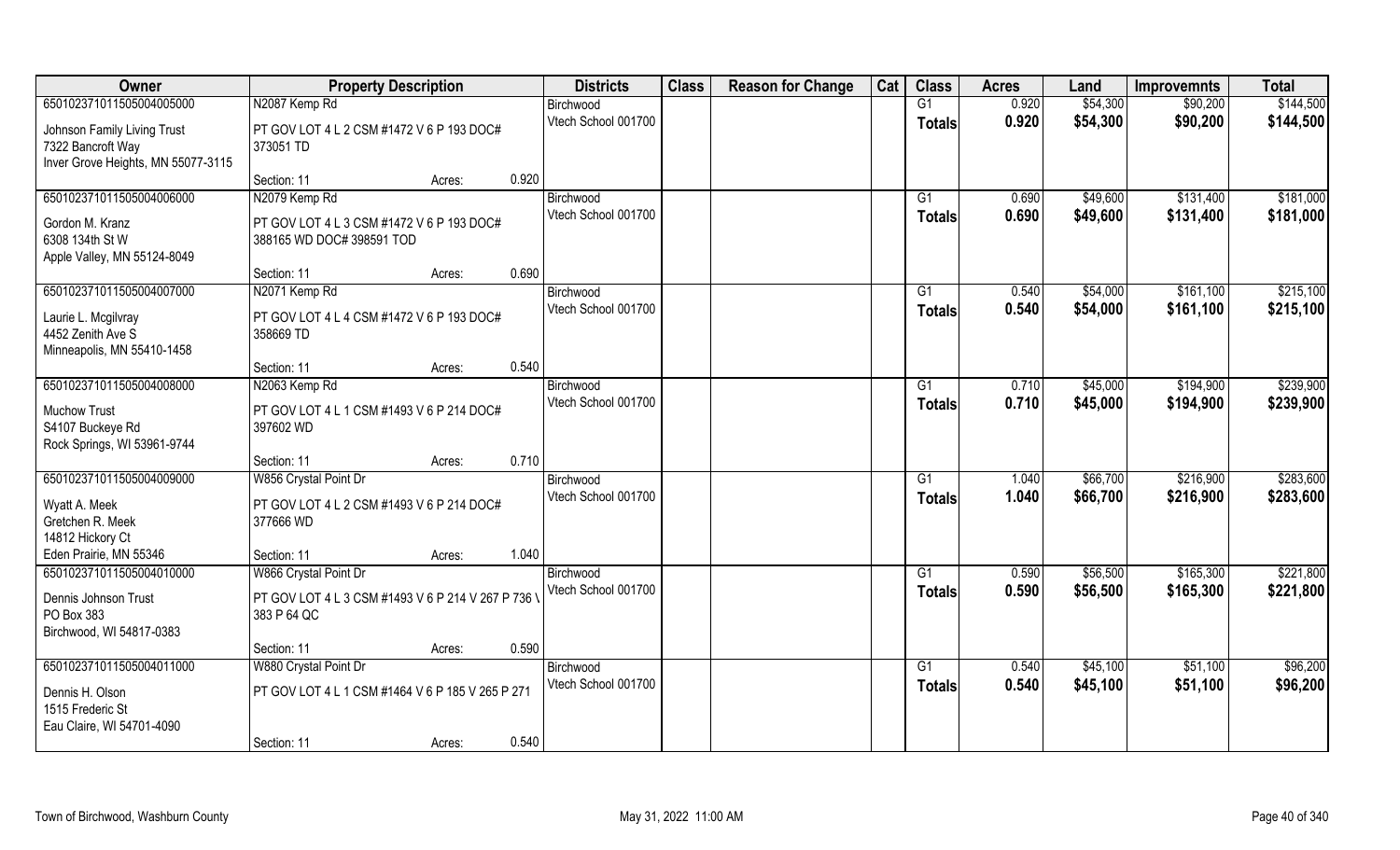| Owner                                             | <b>Property Description</b>                            | <b>Districts</b>    | <b>Class</b> | <b>Reason for Change</b> | Cat | <b>Class</b>   | <b>Acres</b> | Land     | <b>Improvemnts</b> | <b>Total</b> |
|---------------------------------------------------|--------------------------------------------------------|---------------------|--------------|--------------------------|-----|----------------|--------------|----------|--------------------|--------------|
| 650102371011505004012000                          | W750 Crystal Point Dr                                  | Birchwood           |              |                          |     | G1             | 1.000        | \$6,300  | \$99,600           | \$105,900    |
| Spider Pointe LLC                                 | PT GOV LOT 4 DOC# 365505 QC                            | Vtech School 001700 |              |                          |     | G <sub>5</sub> | 5.000        | \$1,700  | \$0                | \$1,700      |
| 2817 Wentworth Dr                                 |                                                        |                     |              |                          |     | G <sub>6</sub> | 11.000       | \$39,500 | \$0                | \$39,500     |
| Madison, WI 53719-3419                            |                                                        |                     |              |                          |     | <b>Totals</b>  | 17.000       | \$47,500 | \$99,600           | \$147,100    |
|                                                   | Section: 11<br>Acres:                                  | 17.000              |              |                          |     |                |              |          |                    |              |
| 650102371011505004013000                          | W892 Crystal Point Dr                                  | Birchwood           |              |                          |     | G1             | 0.510        | \$49,100 | \$130,900          | \$180,000    |
| Craig A. Walkey                                   | PT GOV LOT 4 L 1 CSM #2018 V 8 P 179 V 354 P 247       | Vtech School 001700 |              |                          |     | <b>Totals</b>  | 0.510        | \$49,100 | \$130,900          | \$180,000    |
| PO Box 381                                        | <b>WD</b>                                              |                     |              |                          |     |                |              |          |                    |              |
| Birchwood, WI 54817-0381                          |                                                        |                     |              |                          |     |                |              |          |                    |              |
|                                                   | Section: 11<br>Acres:                                  | 0.510               |              |                          |     |                |              |          |                    |              |
| 650102371011505004014000                          | W886 Crystal Point Dr                                  | Birchwood           |              |                          |     | G1             | 0.530        | \$39,800 | \$73,700           | \$113,500    |
| Duane M. Manor                                    | PT GOV LOT 4 L 2 CSM #2018 V 8 P 179 V 345 P 103       | Vtech School 001700 |              |                          |     | <b>Totals</b>  | 0.530        | \$39,800 | \$73,700           | \$113,500    |
| N5718 County Rd K                                 | <b>WD</b>                                              |                     |              |                          |     |                |              |          |                    |              |
| Menomonie, WI 54751-5376                          |                                                        |                     |              |                          |     |                |              |          |                    |              |
|                                                   | Section: 11<br>Acres:                                  | 0.530               |              |                          |     |                |              |          |                    |              |
| 650102371011505004015000                          | W877 Crystal Point Dr                                  | Birchwood           |              |                          |     | G6             | 3.000        | \$3,000  | $\sqrt[6]{30}$     | \$3,000      |
| Bridget A Jorgensen Trust                         | PT GOV LOT 4 L 1 CSM #3081 V 14 P 61 DOC#              | Vtech School 001700 |              |                          |     | <b>Totals</b>  | 3.000        | \$3,000  | \$0                | \$3,000      |
| 3666 Williamsburg Pkwy                            | 395118 TD                                              |                     |              |                          |     |                |              |          |                    |              |
| Woodbury, MN 55129-9386                           |                                                        |                     |              |                          |     |                |              |          |                    |              |
|                                                   | Section: 11<br>Acres:                                  | 3.000               |              |                          |     |                |              |          |                    |              |
| 650102371011505004016000                          | W835 Crystal Point Dr                                  | Birchwood           |              |                          |     | G1             | 3.000        | \$15,200 | \$260,100          | \$275,300    |
| Bridget A Jorgensen Trust                         | PT GOV LOT 4 L 2 CSM #3081 V 14 P 61 DOC#              | Vtech School 001700 |              |                          |     | <b>Totals</b>  | 3.000        | \$15,200 | \$260,100          | \$275,300    |
| 3666 Williamsburg Pkwy                            | 395118 TD                                              |                     |              |                          |     |                |              |          |                    |              |
| Woodbury, MN 55129-9386                           |                                                        |                     |              |                          |     |                |              |          |                    |              |
|                                                   | Section: 11<br>Acres:                                  | 3.000               |              |                          |     |                |              |          |                    |              |
| 650102371011505004017000                          |                                                        | Birchwood           |              |                          |     | G6             | 3.010        | \$3,000  | $\sqrt{6}$         | \$3,000      |
|                                                   |                                                        | Vtech School 001700 |              |                          |     | <b>Totals</b>  | 3.010        | \$3,000  | \$0                | \$3,000      |
| Bridget A Jorgensen Trust                         | PT GOV LOT 4 L 3 CSM #3081 V 14 P 61 DOC#<br>395118 TD |                     |              |                          |     |                |              |          |                    |              |
| 3666 Williamsburg Pkwy<br>Woodbury, MN 55129-9386 |                                                        |                     |              |                          |     |                |              |          |                    |              |
|                                                   | Section: 11<br>Acres:                                  | 3.010               |              |                          |     |                |              |          |                    |              |
| 650102371011505004018000                          |                                                        | Birchwood           |              |                          |     | G6             | 5.000        | \$5,000  | \$0                | \$5,000      |
|                                                   |                                                        | Vtech School 001700 |              |                          |     | <b>Totals</b>  | 5.000        | \$5,000  | \$0                | \$5,000      |
| Bridget A Jorgensen Trust                         | PT GOV LOT 4 L 4 CSM #3081 V 14 P 61 DOC#              |                     |              |                          |     |                |              |          |                    |              |
| 3666 Williamsburg Pkwy                            | 395118 TD                                              |                     |              |                          |     |                |              |          |                    |              |
| Woodbury, MN 55129-9386                           |                                                        | 5.000               |              |                          |     |                |              |          |                    |              |
|                                                   | Section: 11<br>Acres:                                  |                     |              |                          |     |                |              |          |                    |              |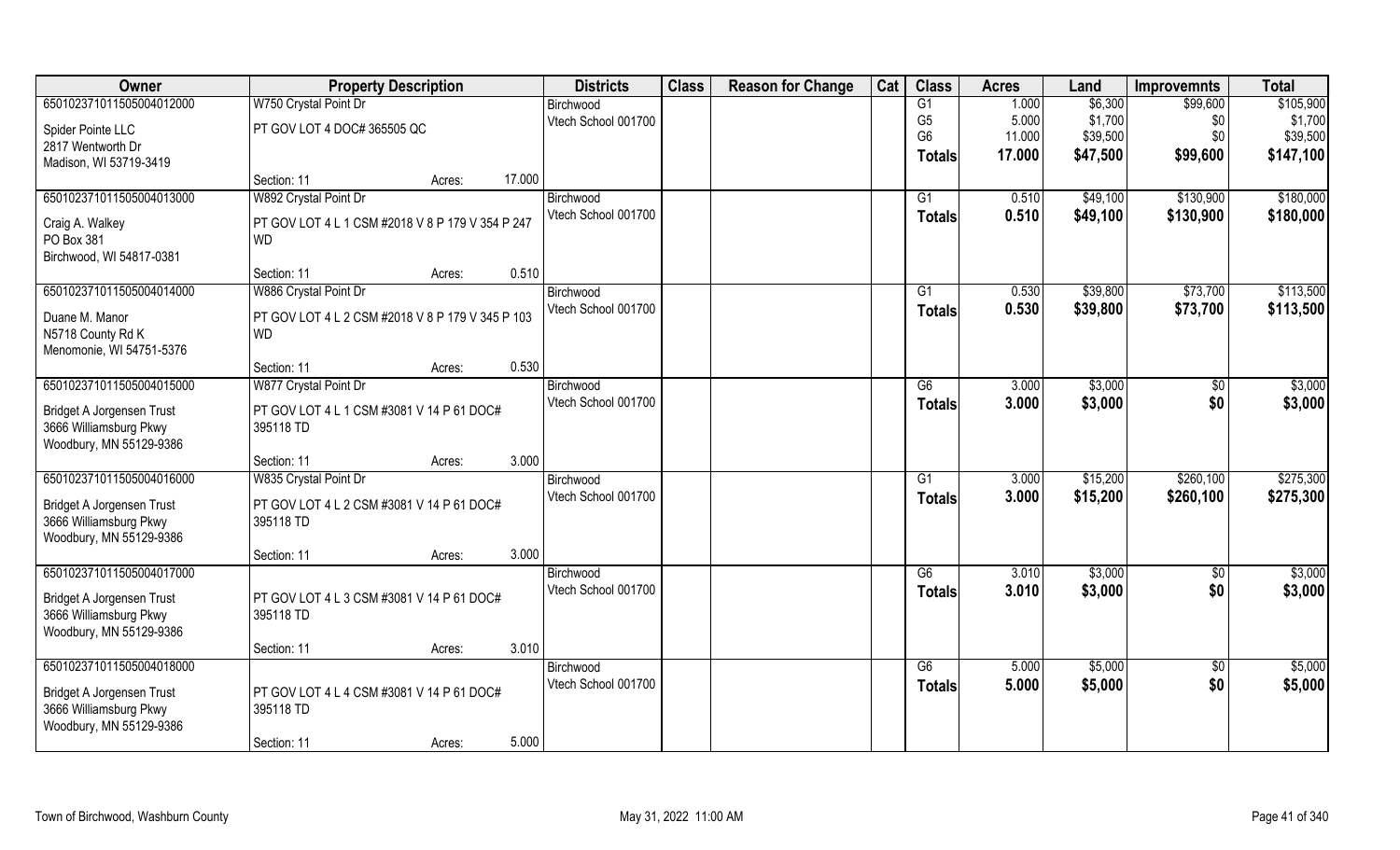| Owner                     | <b>Property Description</b>                      |                  | <b>Districts</b>    | <b>Class</b> | <b>Reason for Change</b> | Cat | <b>Class</b>   | <b>Acres</b> | Land            | <b>Improvemnts</b> | <b>Total</b>    |
|---------------------------|--------------------------------------------------|------------------|---------------------|--------------|--------------------------|-----|----------------|--------------|-----------------|--------------------|-----------------|
| 650102371011505005001000  |                                                  |                  | Birchwood           |              |                          |     | G1             | 1.000        | \$18,700        | $\overline{50}$    | \$18,700        |
| Davis Joint Trust         | GOV LOT 5 DOC# 347079 WD                         |                  | Vtech School 001700 |              |                          |     | G <sub>5</sub> | 8.900        | \$2,900         | \$0                | \$2,900         |
| 6017 Shagbark Ln          |                                                  |                  |                     |              |                          |     | G <sub>6</sub> | 30.000       | \$60,000        | \$0                | \$60,000        |
| Hartford, WI 53027-9487   |                                                  |                  |                     |              |                          |     | <b>Totals</b>  | 39.900       | \$81,600        | \$0                | \$81,600        |
|                           | Section: 11                                      | 39.900<br>Acres: |                     |              |                          |     |                |              |                 |                    |                 |
| 650102371012101000001000  |                                                  |                  | Birchwood           |              |                          |     | $W_5$          | 40.000       | ( \$88,000)     | $\sqrt{$0}$        | $\frac{1}{6}$   |
| Futurewood Corp           | NE NE V 281 P 637 DOC# 365376 MFL-O (W5)         |                  | Vtech School 001700 |              |                          |     | <b>Totals</b>  | 40.000       | \$0             | \$0                | \$0             |
| 9676 Kruger Rd            |                                                  |                  |                     |              |                          |     |                |              |                 |                    |                 |
| Hayward, WI 54843-7189    |                                                  |                  |                     |              |                          |     |                |              |                 |                    |                 |
|                           | Section: 12                                      | 40.000<br>Acres: |                     |              |                          |     |                |              |                 |                    |                 |
| 650102371012102000001000  |                                                  |                  | Birchwood           |              |                          |     | W <sub>5</sub> | 40.000       | $($ \$88,000)   | $\sqrt[6]{30}$     | \$0             |
| Futurewood Corp           | NW NE V 281 P 637 DOC# 365376 MFL-O (W5)         |                  | Vtech School 001700 |              |                          |     | <b>Totals</b>  | 40.000       | \$0             | \$0                | \$0             |
| 9676 Kruger Rd            |                                                  |                  |                     |              |                          |     |                |              |                 |                    |                 |
| Hayward, WI 54843-7189    |                                                  |                  |                     |              |                          |     |                |              |                 |                    |                 |
|                           | Section: 12                                      | 40.000<br>Acres: |                     |              |                          |     |                |              |                 |                    |                 |
| 650102371012103000001000  |                                                  |                  | Birchwood           |              |                          |     | W <sub>5</sub> | 40.000       | ( \$88,000)     | $\sqrt[6]{3}$      | \$0             |
| Futurewood Corp           | SW NE V 281 P 637 DOC# 365376 MFL-O (W5)         |                  | Vtech School 001700 |              |                          |     | <b>Totals</b>  | 40.000       | \$0             | \$0                | \$0             |
| 9676 Kruger Rd            |                                                  |                  |                     |              |                          |     |                |              |                 |                    |                 |
| Hayward, WI 54843-7189    |                                                  |                  |                     |              |                          |     |                |              |                 |                    |                 |
|                           | Section: 12                                      | 40.000<br>Acres: |                     |              |                          |     |                |              |                 |                    |                 |
| 650102371012104000001000  |                                                  |                  | Birchwood           |              |                          |     | W <sub>5</sub> | 40.000       | ( \$88,000)     | $\sqrt[6]{3}$      | \$0             |
| Futurewood Corp           | SE NE V 281 P 637 DOC# 365376 MFL-O (W5)         |                  | Vtech School 001700 |              |                          |     | <b>Totals</b>  | 40.000       | \$0             | \$0                | \$0             |
| 9676 Kruger Rd            |                                                  |                  |                     |              |                          |     |                |              |                 |                    |                 |
| Hayward, WI 54843-7189    |                                                  |                  |                     |              |                          |     |                |              |                 |                    |                 |
|                           | Section: 12                                      | 40.000<br>Acres: |                     |              |                          |     |                |              |                 |                    |                 |
| 650102371012201000001000  |                                                  |                  | Birchwood           |              |                          |     | W <sub>4</sub> | 40.000       | \$0             | \$0                | \$0             |
| Washburn Co Cfl           | NE NW V 20 P 260 MISC V 64 P 212 V 70 P 396 V 18 |                  | Vtech School 001700 |              |                          |     | <b>Totals</b>  | 40.000       | \$0             | \$0                | \$0             |
| 10 4th Ave                | MISC P 248 FCL                                   |                  |                     |              |                          |     |                |              |                 |                    |                 |
| Shell Lake, WI 54871-4457 |                                                  |                  |                     |              |                          |     |                |              |                 |                    |                 |
|                           | Section: 12                                      | 40.000<br>Acres: |                     |              |                          |     |                |              |                 |                    |                 |
| 650102371012202000001000  |                                                  |                  | Birchwood           |              |                          |     | W <sub>4</sub> | 40.000       | $\overline{50}$ | $\overline{50}$    | $\overline{50}$ |
| Washburn Co Cfl           | NW NW V 68 P 331 V 18 MISC P 248 FCL             |                  | Vtech School 001700 |              |                          |     | <b>Totals</b>  | 40.000       | \$0             | \$0                | \$0             |
| 10 4th Ave                |                                                  |                  |                     |              |                          |     |                |              |                 |                    |                 |
| Shell Lake, WI 54871-4457 |                                                  |                  |                     |              |                          |     |                |              |                 |                    |                 |
|                           | Section: 12                                      | 40.000<br>Acres: |                     |              |                          |     |                |              |                 |                    |                 |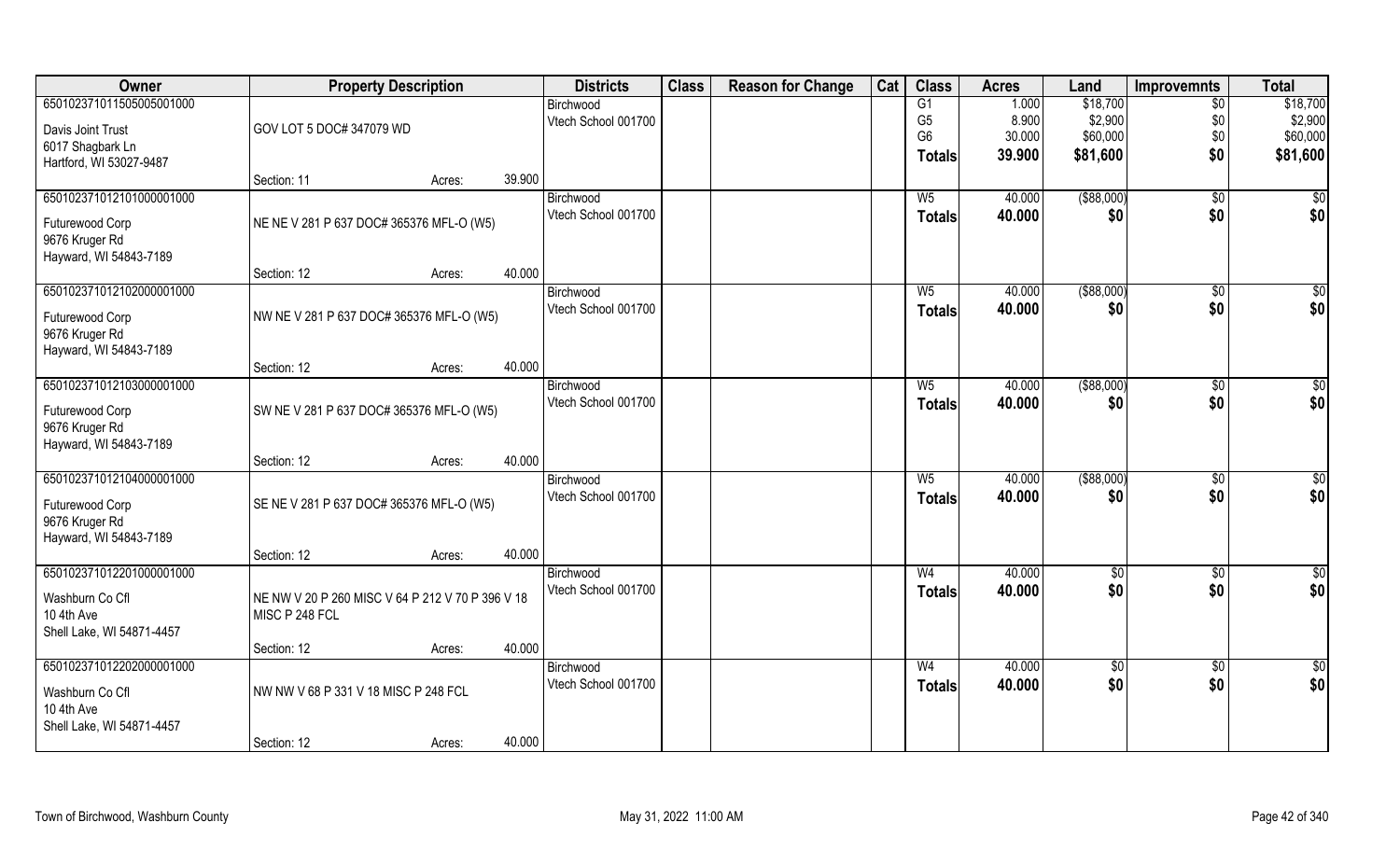| Owner                      | <b>Property Description</b>                     |        |        | <b>Districts</b>    | <b>Class</b> | <b>Reason for Change</b> | Cat  | <b>Class</b>   | <b>Acres</b> | Land        | <b>Improvemnts</b> | <b>Total</b>    |
|----------------------------|-------------------------------------------------|--------|--------|---------------------|--------------|--------------------------|------|----------------|--------------|-------------|--------------------|-----------------|
| 650102371012203000001000   | N1966 Spirit Rd                                 |        |        | Birchwood           |              |                          |      | G1             | 1.000        | \$15,800    | \$85,100           | \$100,900       |
| John E. Jacobson           | SW NW V 303 P 700 WD                            |        |        | Vtech School 001700 |              |                          |      | G4             | 6.000        | \$1,000     | \$0                | \$1,000         |
| 3901 Thomas Ave S          |                                                 |        |        |                     |              |                          |      | G <sub>6</sub> | 33.000       | \$66,000    | \$0                | \$66,000        |
| Minneapolis, MN 55410-1235 |                                                 |        |        |                     |              |                          |      | <b>Totals</b>  | 40.000       | \$82,800    | \$85,100           | \$167,900       |
|                            | Section: 12                                     | Acres: | 40.000 |                     |              |                          |      |                |              |             |                    |                 |
| 650102371012204000001000   |                                                 |        |        | Birchwood           |              |                          |      | G5             | 3.000        | \$1,000     | \$0                | \$1,000         |
| John E. Jacobson           | SE NW V 303 P 700 WD                            |        |        | Vtech School 001700 |              |                          |      | G <sub>6</sub> | 37.000       | \$74,000    | \$0                | \$74,000        |
| 3901 Thomas Ave S          |                                                 |        |        |                     |              |                          |      | <b>Totals</b>  | 40.000       | \$75,000    | \$0                | \$75,000        |
| Minneapolis, MN 55410-1235 |                                                 |        |        |                     |              |                          |      |                |              |             |                    |                 |
|                            | Section: 12                                     | Acres: | 40.000 |                     |              |                          |      |                |              |             |                    |                 |
| 650102371012301000001000   |                                                 |        |        | Birchwood           |              |                          |      | W <sub>5</sub> | 40.000       | ( \$80,000) | $\overline{50}$    | $\overline{50}$ |
| Futurewood Corp            | NE SW V 287 P 106 DOC# 365376 MFL-O (W5)        |        |        | Vtech School 001700 |              |                          |      | <b>Totals</b>  | 40.000       | \$0         | \$0                | \$0             |
| 9676 Kruger Rd             |                                                 |        |        |                     |              |                          |      |                |              |             |                    |                 |
| Hayward, WI 54843-7189     |                                                 |        |        |                     |              |                          |      |                |              |             |                    |                 |
|                            | Section: 12                                     | Acres: | 40.000 |                     |              |                          |      |                |              |             |                    |                 |
| 650102371012302000001000   |                                                 |        |        | Birchwood           |              |                          |      | W <sub>5</sub> | 31.000       | ( \$62,000) | \$0                | \$0             |
| Futurewood Corp            | NW SW EXC N 536' W 732' V 287 P 106 DOC# 365376 |        |        | Vtech School 001700 |              |                          |      | <b>Totals</b>  | 31.000       | \$0         | \$0                | \$0             |
| 9676 Kruger Rd             | MFL-O (W5) EXC V 289 P 95                       |        |        |                     |              |                          |      |                |              |             |                    |                 |
| Hayward, WI 54843-7189     |                                                 |        |        |                     |              |                          |      |                |              |             |                    |                 |
|                            | Section: 12                                     | Acres: | 31.000 |                     |              |                          |      |                |              |             |                    |                 |
| 650102371012302000002000   | N1888 Spirit Rd                                 |        |        | Birchwood           |              |                          |      | G1             | 2.000        | \$7,900     | \$190,400          | \$198,300       |
| <b>Wendy Swirnoff</b>      | N 536' W 732' NW SW DOC# 383337 WD              |        |        | Vtech School 001700 |              |                          |      | G <sub>6</sub> | 7.000        | \$14,000    | \$0                | \$14,000        |
| N1888 Spirit Rd            |                                                 |        |        |                     |              |                          |      | <b>Totals</b>  | 9.000        | \$21,900    | \$190,400          | \$212,300       |
| Birchwood, WI 54817-4409   |                                                 |        |        |                     |              |                          |      |                |              |             |                    |                 |
|                            | Section: 12                                     | Acres: | 9.000  |                     |              |                          |      |                |              |             |                    |                 |
| 650102371012303000001010   | N1760 County Hwy T                              |        |        | Birchwood           | G4           | Ag use land              | $-5$ | G1             | 1.000        | \$6,300     | \$142,900          | \$149,200       |
| Fredrick Gruenhagen        | SW SW EXC N 33' DOC# 379823 WD                  |        |        | Vtech School 001700 |              |                          |      | G4             | 30.000       | \$5,000     | \$0                | \$5,000         |
| N1760 County Hwy T         |                                                 |        |        |                     |              |                          |      | G <sub>5</sub> | 8.000        | \$2,600     | \$0                | \$2,600         |
| Birchwood, WI 54817-9116   |                                                 |        |        |                     |              |                          |      | <b>Totals</b>  | 39,000       | \$13,900    | \$142,900          | \$156,800       |
|                            | Section: 12                                     | Acres: | 39.000 |                     |              |                          |      |                |              |             |                    |                 |
| 650102371012304000001010   |                                                 |        |        | Birchwood           |              |                          |      | G <sub>4</sub> | 3.000        | \$300       | \$0                | \$300           |
| Jerome L Estreen Trust     | SE SW AND N 33' SW SW DOC# 306787 WD DOC#       |        |        | Vtech School 001700 |              |                          |      | G <sub>5</sub> | 8.000        | \$2,600     | \$0                | \$2,600         |
| 2847 27 1/16 St            | 391877 QC DOC# 391878 QC                        |        |        |                     |              |                          |      | G <sub>6</sub> | 30.000       | \$60,000    | \$0                | \$60,000        |
| Birchwood, WI 54817-2037   |                                                 |        |        |                     |              |                          |      | <b>Totals</b>  | 41.000       | \$62,900    | \$0                | \$62,900        |
|                            | Section: 12                                     | Acres: | 41.000 |                     |              |                          |      |                |              |             |                    |                 |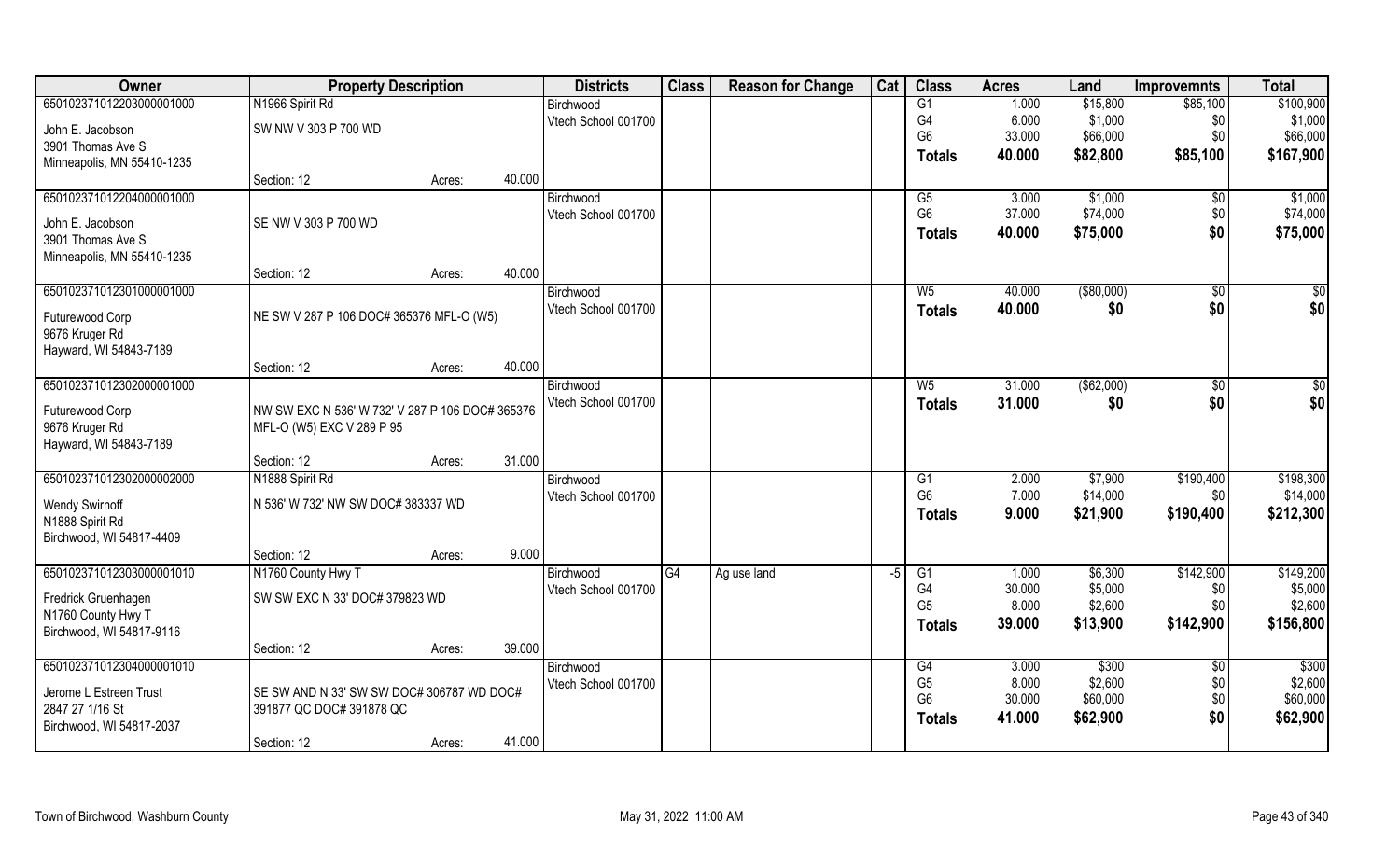| Owner                                    | <b>Property Description</b>              |                  | <b>Districts</b>                 | <b>Class</b> | <b>Reason for Change</b> | Cat | <b>Class</b>   | <b>Acres</b>     | Land               | <b>Improvemnts</b>   | <b>Total</b>     |
|------------------------------------------|------------------------------------------|------------------|----------------------------------|--------------|--------------------------|-----|----------------|------------------|--------------------|----------------------|------------------|
| 650102371012401000001000                 |                                          |                  | Birchwood                        |              |                          |     | W <sub>5</sub> | 40.000           | $($ \$88,000)      | $\overline{50}$      | \$0              |
| Futurewood Corp                          | NE SE V 281 P 637 DOC# 365376 MFL-O (W5) |                  | Vtech School 001700              |              |                          |     | <b>Totals</b>  | 40.000           | \$0                | \$0                  | \$0              |
| 9676 Kruger Rd<br>Hayward, WI 54843-7189 |                                          |                  |                                  |              |                          |     |                |                  |                    |                      |                  |
|                                          | Section: 12                              | 40.000<br>Acres: |                                  |              |                          |     |                |                  |                    |                      |                  |
| 650102371012402000001000                 |                                          |                  | Birchwood                        |              |                          |     | $W_5$          | 40.000           | ( \$88,000)        | $\overline{50}$      | \$0              |
| Futurewood Corp                          | NW SE V 281 P 637 DOC# 365376 MFL-O (W5) |                  | Vtech School 001700              |              |                          |     | <b>Totals</b>  | 40.000           | \$0                | \$0                  | \$0              |
| 9676 Kruger Rd                           |                                          |                  |                                  |              |                          |     |                |                  |                    |                      |                  |
| Hayward, WI 54843-7189                   |                                          |                  |                                  |              |                          |     |                |                  |                    |                      |                  |
| 650102371012403000001000                 | Section: 12                              | 40.000<br>Acres: | Birchwood                        |              |                          |     | W <sub>5</sub> | 40.000           | ( \$88,000)        | \$0                  | $\overline{50}$  |
|                                          |                                          |                  | Vtech School 001700              |              |                          |     | <b>Totals</b>  | 40.000           | \$0                | \$0                  | \$0              |
| Futurewood Corp                          | SW SE V 281 P 637 DOC# 365376 MFL-O (W5) |                  |                                  |              |                          |     |                |                  |                    |                      |                  |
| 9676 Kruger Rd<br>Hayward, WI 54843-7189 |                                          |                  |                                  |              |                          |     |                |                  |                    |                      |                  |
|                                          | Section: 12                              | 40.000<br>Acres: |                                  |              |                          |     |                |                  |                    |                      |                  |
| 650102371012404000001000                 |                                          |                  | Birchwood                        |              |                          |     | $W_5$          | 40.000           | $($ \$88,000)      | $\sqrt[6]{3}$        | $\overline{50}$  |
| Futurewood Corp                          | SE SE V 281 P 637 DOC# 365376 MFL-O (W5) |                  | Vtech School 001700              |              |                          |     | Totals         | 40.000           | \$0                | \$0                  | \$0              |
| 9676 Kruger Rd                           |                                          |                  |                                  |              |                          |     |                |                  |                    |                      |                  |
| Hayward, WI 54843-7189                   |                                          |                  |                                  |              |                          |     |                |                  |                    |                      |                  |
|                                          | Section: 12                              | 40.000<br>Acres: |                                  |              |                          |     |                |                  |                    |                      |                  |
| 650102371013101000001000                 |                                          |                  | Birchwood<br>Vtech School 001700 |              |                          |     | W <sub>5</sub> | 40.000<br>40.000 | ( \$88,000)<br>\$0 | $\sqrt[6]{3}$<br>\$0 | \$0<br>\$0       |
| Futurewood Corp                          | NE NE V 281 P 637 DOC# 365376 MFL-O (W5) |                  |                                  |              |                          |     | <b>Totals</b>  |                  |                    |                      |                  |
| 9676 Kruger Rd                           |                                          |                  |                                  |              |                          |     |                |                  |                    |                      |                  |
| Hayward, WI 54843-7189                   | Section: 13                              | 40.000<br>Acres: |                                  |              |                          |     |                |                  |                    |                      |                  |
| 650102371013102000001000                 |                                          |                  | Birchwood                        |              |                          |     | $W_5$          | 40.000           | ( \$88,000)        | \$0                  | $\frac{6}{3}$    |
| Futurewood Corp                          | NW NE V 281 P 637 DOC# 365376 MFL-O (W5) |                  | Vtech School 001700              |              |                          |     | <b>Totals</b>  | 40.000           | \$0                | \$0                  | \$0              |
| 9676 Kruger Rd                           |                                          |                  |                                  |              |                          |     |                |                  |                    |                      |                  |
| Hayward, WI 54843-7189                   |                                          |                  |                                  |              |                          |     |                |                  |                    |                      |                  |
|                                          | Section: 13                              | 40.000<br>Acres: |                                  |              |                          |     |                |                  |                    |                      |                  |
| 650102371013103000001000                 |                                          |                  | Birchwood                        |              |                          |     | $W_5$          | 40.000           | ( \$88,000)        | $\overline{50}$      | $\overline{\$0}$ |
| <b>Alvarez Trust</b>                     | SW NE DOC# 366283 WD DOC# 370036 MFL-O   |                  | Vtech School 001700              |              |                          |     | <b>Totals</b>  | 40.000           | \$0                | \$0                  | \$0              |
| W180 County Hwy Dd                       |                                          |                  |                                  |              |                          |     |                |                  |                    |                      |                  |
| Birchwood, WI 54817-9130                 | Section: 13                              | 40.000           |                                  |              |                          |     |                |                  |                    |                      |                  |
|                                          |                                          | Acres:           |                                  |              |                          |     |                |                  |                    |                      |                  |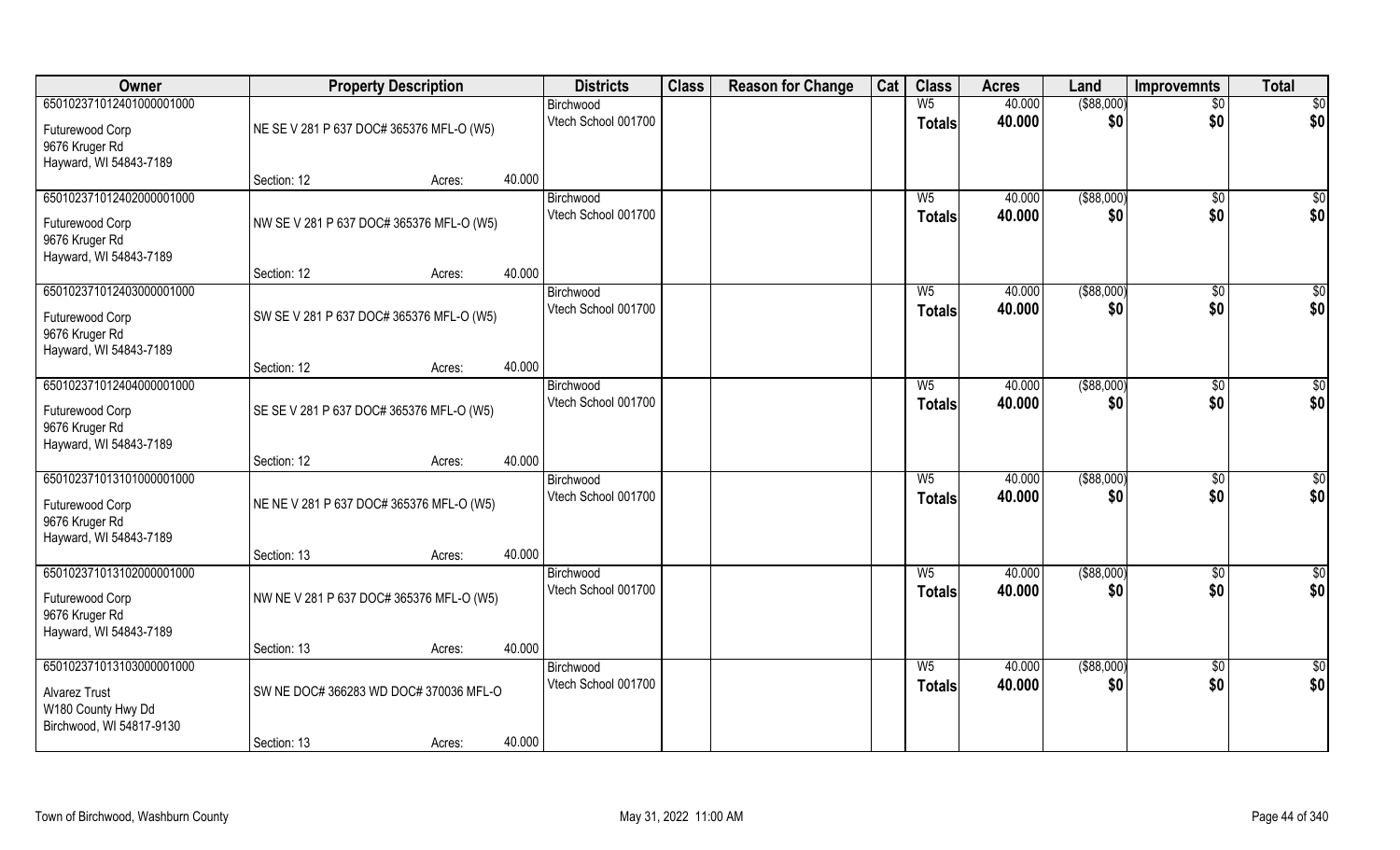| Owner                                          | <b>Property Description</b>                     | <b>Districts</b>                 | <b>Class</b> | <b>Reason for Change</b> | Cat                      | <b>Class</b>    | <b>Acres</b>     | Land                 | <b>Improvemnts</b>    | <b>Total</b>         |
|------------------------------------------------|-------------------------------------------------|----------------------------------|--------------|--------------------------|--------------------------|-----------------|------------------|----------------------|-----------------------|----------------------|
| 650102371013104000001000                       |                                                 | Birchwood                        | G6           | To MFL                   | $\overline{\phantom{a}}$ | $\overline{G6}$ | 4.000            | \$8,000              | $\overline{50}$       | \$8,000              |
| <b>Mcmahon Family Trust</b>                    | SE NE DOC# 385888 QC DOC# 400202 MFL-CL (36     | Vtech School 001700              |              |                          |                          | W <sub>6</sub>  | 36.000           | (\$72,000)           | \$0                   | \$0                  |
| 16782 W County Hwy Dd                          | AC)                                             |                                  |              |                          |                          | <b>Totals</b>   | 40.000           | \$8,000              | \$0                   | \$8,000              |
| Birchwood, WI 54817-4506                       |                                                 |                                  |              |                          |                          |                 |                  |                      |                       |                      |
|                                                | 40.000<br>Section: 13<br>Acres:                 |                                  |              |                          |                          |                 |                  |                      |                       |                      |
| 650102371013201000001000                       |                                                 | Birchwood                        |              |                          |                          | $W_5$           | 40.000           | ( \$88,000)          | $\overline{50}$       | $\frac{1}{6}$        |
| <b>Alvarez Trust</b>                           | NE NW DOC# 366283 WD DOC# 370036 MFL-O          | Vtech School 001700              |              |                          |                          | Totals          | 40.000           | \$0                  | \$0                   | \$0                  |
| W180 County Hwy Dd                             |                                                 |                                  |              |                          |                          |                 |                  |                      |                       |                      |
| Birchwood, WI 54817-9130                       |                                                 |                                  |              |                          |                          |                 |                  |                      |                       |                      |
|                                                | 40.000<br>Section: 13<br>Acres:                 |                                  |              |                          |                          |                 |                  |                      |                       |                      |
| 650102371013202000001000                       |                                                 | Birchwood<br>Vtech School 001700 | G6           | Out of MFL               |                          | G6              | 20.000<br>20.000 | \$44,000<br>\$44,000 | $\sqrt[6]{30}$<br>\$0 | \$44,000<br>\$44,000 |
| David W. Puerner                               | E1/2 NW NW DOC# 332684 LC DOC# 321174 MFL-C     |                                  |              |                          |                          | <b>Totals</b>   |                  |                      |                       |                      |
| N1608 County Hwy T                             | (W8) MFL EXPIRED                                |                                  |              |                          |                          |                 |                  |                      |                       |                      |
| Birchwood, WI 54817-9116                       | 20.000<br>Section: 13<br>Acres:                 |                                  |              |                          |                          |                 |                  |                      |                       |                      |
| 650102371013202000002000                       | N1608 County Hwy T                              | Birchwood                        |              |                          |                          | G1              | 1.000            | \$1,900              | \$47,000              | \$48,900             |
|                                                |                                                 | Vtech School 001700              |              |                          |                          | G <sub>6</sub>  | 9.000            | \$18,000             | \$0                   | \$18,000             |
| David W. Puerner                               | SW1/4 NW NW DOC# 339315 WD                      |                                  |              |                          |                          | <b>Totals</b>   | 10.000           | \$19,900             | \$47,000              | \$66,900             |
| N1608 County Hwy T<br>Birchwood, WI 54817-9116 |                                                 |                                  |              |                          |                          |                 |                  |                      |                       |                      |
|                                                | 10.000<br>Section: 13<br>Acres:                 |                                  |              |                          |                          |                 |                  |                      |                       |                      |
| 650102371013202000003000                       | N1686 County Hwy T                              | Birchwood                        |              |                          |                          | G <sub>1</sub>  | 1.000            | \$6,300              | \$117,100             | \$123,400            |
| <b>Mark Riedell</b>                            | NW1/4 NW NW DOC# 329095 QC DOC# 331208 QC       | Vtech School 001700              |              |                          |                          | G <sub>6</sub>  | 9.000            | \$19,800             | \$0                   | \$19,800             |
| N1686 County Hwy T                             |                                                 |                                  |              |                          |                          | Totals          | 10.000           | \$26,100             | \$117,100             | \$143,200            |
| Birchwood, WI 54817-9116                       |                                                 |                                  |              |                          |                          |                 |                  |                      |                       |                      |
|                                                | 10.000<br>Section: 13<br>Acres:                 |                                  |              |                          |                          |                 |                  |                      |                       |                      |
| 650102371013203000001000                       | N1588 County Hwy T                              | Birchwood                        |              |                          |                          | G1              | 1.000            | \$6,300              | \$97,700              | \$104,000            |
| Jack C. Evitch                                 | NW1/4 SW NW V 181 P 378 QC V 316 P 670 QC EXC V | Vtech School 001700              |              |                          |                          | G <sub>6</sub>  | 9.000            | \$19,800             | \$0                   | \$19,800             |
| N1588 County Hwy T                             | 183 P 741                                       |                                  |              |                          |                          | <b>Totals</b>   | 10.000           | \$26,100             | \$97,700              | \$123,800            |
| Birchwood, WI 54817-9116                       |                                                 |                                  |              |                          |                          |                 |                  |                      |                       |                      |
|                                                | 10.000<br>Section: 13<br>Acres:                 |                                  |              |                          |                          |                 |                  |                      |                       |                      |
| 650102371013203000002000                       | N1530 County Hwy T                              | Birchwood                        |              |                          |                          | G1              | 4.000            | \$17,400             | \$35,400              | \$52,800             |
| Joseph J. Keller                               | PT SW NW V 461 P 332 WD DOC# 333534 TOD         | Vtech School 001700              |              |                          |                          | <b>Totals</b>   | 4.000            | \$17,400             | \$35,400              | \$52,800             |
| N1450 County Hwy T                             |                                                 |                                  |              |                          |                          |                 |                  |                      |                       |                      |
| Birchwood, WI 54817-9115                       |                                                 |                                  |              |                          |                          |                 |                  |                      |                       |                      |
|                                                | 4.000<br>Section: 13<br>Acres:                  |                                  |              |                          |                          |                 |                  |                      |                       |                      |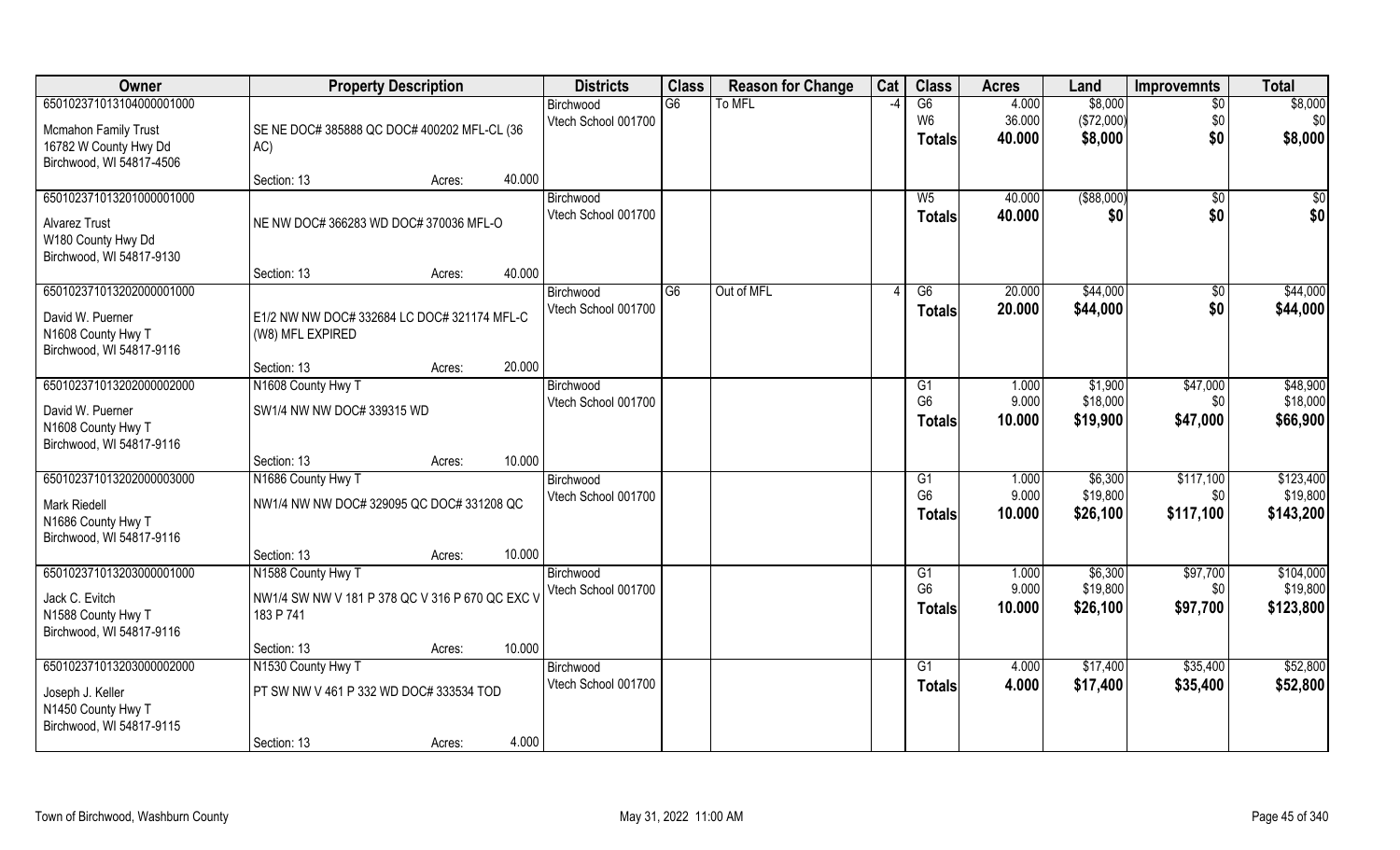| \$13,200<br>\$13,200<br>650102371013203000003000<br>G6<br>6.000<br>$\overline{50}$<br>Birchwood<br>20.000<br>( \$44,000)<br>Vtech School 001700<br>W <sub>6</sub><br>\$0<br>\$0<br>PT SW NW DOC# 343011 QC DOC# 346012 MFL-C (20<br>Ryan Dk Greife<br>\$0<br>\$13,200<br>\$13,200<br>26.000<br><b>Totals</b><br>920 Deleglise St<br>AC)<br>Antigo, WI 54409-1513<br>26.000<br>Section: 13<br>Acres:<br>( \$88,000)<br>650102371013204000001000<br>40.000<br>Birchwood<br>$W_5$<br>\$0<br>\$0<br>\$0<br>Vtech School 001700<br>\$0<br>40.000<br>\$0<br>Totals<br>SE NW DOC# 366283 WD DOC# 370036 MFL-O<br><b>Alvarez Trust</b><br>W180 County Hwy Dd<br>Birchwood, WI 54817-9130<br>40.000<br>Section: 13<br>Acres:<br>650102371013301000001000<br>$($ \$88,000)<br>\$0<br>40.000<br>$\sqrt{6}$<br>$W_5$<br>Birchwood<br>\$0<br>\$0<br>Vtech School 001700<br>\$0<br>40.000<br><b>Totals</b><br>NE SW DOC# 366283 WD DOC# 370036 MFL-O<br><b>Alvarez Trust</b><br>W180 County Hwy Dd<br>Birchwood, WI 54817-9130<br>40.000<br>Section: 13<br>Acres:<br>650102371013302000001000<br>\$96,700<br>\$107,300<br>N1466 County Hwy T<br>1.850<br>\$10,600<br>Birchwood<br>G <sub>1</sub><br>G <sub>6</sub><br>16.000<br>\$32,000<br>\$32,000<br>Vtech School 001700<br>\$0<br>PT NW SW DOC# 344598 ESMT DOC# 397323 WD<br>Joseph Alvarez<br>\$96,700<br>\$139,300<br>17.850<br>\$42,600<br><b>Totals</b><br>N1466 County Hwy T<br>Birchwood, WI 54817-9115<br>17.850<br>Section: 13<br>Acres:<br>\$2,100<br>650102371013302000002000<br>14.750<br>\$2,100<br>G4<br>G4<br>\$0<br>Ag use land<br>-5<br>Birchwood<br>G <sub>5</sub><br>\$700<br>2.000<br>\$700<br>\$0<br>Vtech School 001700<br>Joseph J. Keller<br>PT NW SW DOC# 349141 WD DOC# 344598 ESMT<br>G <sub>6</sub><br>\$0<br>3.000<br>\$6,000<br>\$6,000<br>N1450 County Hwy T<br>DOC#381432 TOD<br>\$0<br>\$8,800<br>19.750<br>\$8,800<br>Totals<br>Birchwood, WI 54817-9115<br>19.750<br>Section: 13<br>Acres: | Owner                    | <b>Property Description</b> | <b>Districts</b> | <b>Class</b> | <b>Reason for Change</b> | Cat | <b>Class</b> | <b>Acres</b> | Land    | <b>Improvemnts</b> | <b>Total</b> |
|---------------------------------------------------------------------------------------------------------------------------------------------------------------------------------------------------------------------------------------------------------------------------------------------------------------------------------------------------------------------------------------------------------------------------------------------------------------------------------------------------------------------------------------------------------------------------------------------------------------------------------------------------------------------------------------------------------------------------------------------------------------------------------------------------------------------------------------------------------------------------------------------------------------------------------------------------------------------------------------------------------------------------------------------------------------------------------------------------------------------------------------------------------------------------------------------------------------------------------------------------------------------------------------------------------------------------------------------------------------------------------------------------------------------------------------------------------------------------------------------------------------------------------------------------------------------------------------------------------------------------------------------------------------------------------------------------------------------------------------------------------------------------------------------------------------------------------------------------------------------------------------------------------------------------------------------------------------------|--------------------------|-----------------------------|------------------|--------------|--------------------------|-----|--------------|--------------|---------|--------------------|--------------|
|                                                                                                                                                                                                                                                                                                                                                                                                                                                                                                                                                                                                                                                                                                                                                                                                                                                                                                                                                                                                                                                                                                                                                                                                                                                                                                                                                                                                                                                                                                                                                                                                                                                                                                                                                                                                                                                                                                                                                                     |                          |                             |                  |              |                          |     |              |              |         |                    |              |
|                                                                                                                                                                                                                                                                                                                                                                                                                                                                                                                                                                                                                                                                                                                                                                                                                                                                                                                                                                                                                                                                                                                                                                                                                                                                                                                                                                                                                                                                                                                                                                                                                                                                                                                                                                                                                                                                                                                                                                     |                          |                             |                  |              |                          |     |              |              |         |                    |              |
|                                                                                                                                                                                                                                                                                                                                                                                                                                                                                                                                                                                                                                                                                                                                                                                                                                                                                                                                                                                                                                                                                                                                                                                                                                                                                                                                                                                                                                                                                                                                                                                                                                                                                                                                                                                                                                                                                                                                                                     |                          |                             |                  |              |                          |     |              |              |         |                    |              |
|                                                                                                                                                                                                                                                                                                                                                                                                                                                                                                                                                                                                                                                                                                                                                                                                                                                                                                                                                                                                                                                                                                                                                                                                                                                                                                                                                                                                                                                                                                                                                                                                                                                                                                                                                                                                                                                                                                                                                                     |                          |                             |                  |              |                          |     |              |              |         |                    |              |
|                                                                                                                                                                                                                                                                                                                                                                                                                                                                                                                                                                                                                                                                                                                                                                                                                                                                                                                                                                                                                                                                                                                                                                                                                                                                                                                                                                                                                                                                                                                                                                                                                                                                                                                                                                                                                                                                                                                                                                     |                          |                             |                  |              |                          |     |              |              |         |                    |              |
|                                                                                                                                                                                                                                                                                                                                                                                                                                                                                                                                                                                                                                                                                                                                                                                                                                                                                                                                                                                                                                                                                                                                                                                                                                                                                                                                                                                                                                                                                                                                                                                                                                                                                                                                                                                                                                                                                                                                                                     |                          |                             |                  |              |                          |     |              |              |         |                    |              |
|                                                                                                                                                                                                                                                                                                                                                                                                                                                                                                                                                                                                                                                                                                                                                                                                                                                                                                                                                                                                                                                                                                                                                                                                                                                                                                                                                                                                                                                                                                                                                                                                                                                                                                                                                                                                                                                                                                                                                                     |                          |                             |                  |              |                          |     |              |              |         |                    |              |
|                                                                                                                                                                                                                                                                                                                                                                                                                                                                                                                                                                                                                                                                                                                                                                                                                                                                                                                                                                                                                                                                                                                                                                                                                                                                                                                                                                                                                                                                                                                                                                                                                                                                                                                                                                                                                                                                                                                                                                     |                          |                             |                  |              |                          |     |              |              |         |                    |              |
|                                                                                                                                                                                                                                                                                                                                                                                                                                                                                                                                                                                                                                                                                                                                                                                                                                                                                                                                                                                                                                                                                                                                                                                                                                                                                                                                                                                                                                                                                                                                                                                                                                                                                                                                                                                                                                                                                                                                                                     |                          |                             |                  |              |                          |     |              |              |         |                    |              |
|                                                                                                                                                                                                                                                                                                                                                                                                                                                                                                                                                                                                                                                                                                                                                                                                                                                                                                                                                                                                                                                                                                                                                                                                                                                                                                                                                                                                                                                                                                                                                                                                                                                                                                                                                                                                                                                                                                                                                                     |                          |                             |                  |              |                          |     |              |              |         |                    |              |
|                                                                                                                                                                                                                                                                                                                                                                                                                                                                                                                                                                                                                                                                                                                                                                                                                                                                                                                                                                                                                                                                                                                                                                                                                                                                                                                                                                                                                                                                                                                                                                                                                                                                                                                                                                                                                                                                                                                                                                     |                          |                             |                  |              |                          |     |              |              |         |                    |              |
|                                                                                                                                                                                                                                                                                                                                                                                                                                                                                                                                                                                                                                                                                                                                                                                                                                                                                                                                                                                                                                                                                                                                                                                                                                                                                                                                                                                                                                                                                                                                                                                                                                                                                                                                                                                                                                                                                                                                                                     |                          |                             |                  |              |                          |     |              |              |         |                    |              |
|                                                                                                                                                                                                                                                                                                                                                                                                                                                                                                                                                                                                                                                                                                                                                                                                                                                                                                                                                                                                                                                                                                                                                                                                                                                                                                                                                                                                                                                                                                                                                                                                                                                                                                                                                                                                                                                                                                                                                                     |                          |                             |                  |              |                          |     |              |              |         |                    |              |
|                                                                                                                                                                                                                                                                                                                                                                                                                                                                                                                                                                                                                                                                                                                                                                                                                                                                                                                                                                                                                                                                                                                                                                                                                                                                                                                                                                                                                                                                                                                                                                                                                                                                                                                                                                                                                                                                                                                                                                     |                          |                             |                  |              |                          |     |              |              |         |                    |              |
|                                                                                                                                                                                                                                                                                                                                                                                                                                                                                                                                                                                                                                                                                                                                                                                                                                                                                                                                                                                                                                                                                                                                                                                                                                                                                                                                                                                                                                                                                                                                                                                                                                                                                                                                                                                                                                                                                                                                                                     |                          |                             |                  |              |                          |     |              |              |         |                    |              |
|                                                                                                                                                                                                                                                                                                                                                                                                                                                                                                                                                                                                                                                                                                                                                                                                                                                                                                                                                                                                                                                                                                                                                                                                                                                                                                                                                                                                                                                                                                                                                                                                                                                                                                                                                                                                                                                                                                                                                                     |                          |                             |                  |              |                          |     |              |              |         |                    |              |
|                                                                                                                                                                                                                                                                                                                                                                                                                                                                                                                                                                                                                                                                                                                                                                                                                                                                                                                                                                                                                                                                                                                                                                                                                                                                                                                                                                                                                                                                                                                                                                                                                                                                                                                                                                                                                                                                                                                                                                     |                          |                             |                  |              |                          |     |              |              |         |                    |              |
|                                                                                                                                                                                                                                                                                                                                                                                                                                                                                                                                                                                                                                                                                                                                                                                                                                                                                                                                                                                                                                                                                                                                                                                                                                                                                                                                                                                                                                                                                                                                                                                                                                                                                                                                                                                                                                                                                                                                                                     |                          |                             |                  |              |                          |     |              |              |         |                    |              |
|                                                                                                                                                                                                                                                                                                                                                                                                                                                                                                                                                                                                                                                                                                                                                                                                                                                                                                                                                                                                                                                                                                                                                                                                                                                                                                                                                                                                                                                                                                                                                                                                                                                                                                                                                                                                                                                                                                                                                                     |                          |                             |                  |              |                          |     |              |              |         |                    |              |
|                                                                                                                                                                                                                                                                                                                                                                                                                                                                                                                                                                                                                                                                                                                                                                                                                                                                                                                                                                                                                                                                                                                                                                                                                                                                                                                                                                                                                                                                                                                                                                                                                                                                                                                                                                                                                                                                                                                                                                     |                          |                             |                  |              |                          |     |              |              |         |                    |              |
|                                                                                                                                                                                                                                                                                                                                                                                                                                                                                                                                                                                                                                                                                                                                                                                                                                                                                                                                                                                                                                                                                                                                                                                                                                                                                                                                                                                                                                                                                                                                                                                                                                                                                                                                                                                                                                                                                                                                                                     |                          |                             |                  |              |                          |     |              |              |         |                    |              |
|                                                                                                                                                                                                                                                                                                                                                                                                                                                                                                                                                                                                                                                                                                                                                                                                                                                                                                                                                                                                                                                                                                                                                                                                                                                                                                                                                                                                                                                                                                                                                                                                                                                                                                                                                                                                                                                                                                                                                                     |                          |                             |                  |              |                          |     |              |              |         |                    |              |
|                                                                                                                                                                                                                                                                                                                                                                                                                                                                                                                                                                                                                                                                                                                                                                                                                                                                                                                                                                                                                                                                                                                                                                                                                                                                                                                                                                                                                                                                                                                                                                                                                                                                                                                                                                                                                                                                                                                                                                     |                          |                             |                  |              |                          |     |              |              |         |                    |              |
|                                                                                                                                                                                                                                                                                                                                                                                                                                                                                                                                                                                                                                                                                                                                                                                                                                                                                                                                                                                                                                                                                                                                                                                                                                                                                                                                                                                                                                                                                                                                                                                                                                                                                                                                                                                                                                                                                                                                                                     | 650102371013302000003000 | N1498 County Hwy T          | Birchwood        |              |                          |     | G1           | 1.000        | \$6,300 | \$81,000           | \$87,300     |
| \$87,300<br>Vtech School 001700<br>1.000<br>\$6,300<br>\$81,000<br><b>Totals</b><br>Anthony H. Siebert<br>PT NW SW DOC# 372013 QC                                                                                                                                                                                                                                                                                                                                                                                                                                                                                                                                                                                                                                                                                                                                                                                                                                                                                                                                                                                                                                                                                                                                                                                                                                                                                                                                                                                                                                                                                                                                                                                                                                                                                                                                                                                                                                   |                          |                             |                  |              |                          |     |              |              |         |                    |              |
| 445 3rd Ave                                                                                                                                                                                                                                                                                                                                                                                                                                                                                                                                                                                                                                                                                                                                                                                                                                                                                                                                                                                                                                                                                                                                                                                                                                                                                                                                                                                                                                                                                                                                                                                                                                                                                                                                                                                                                                                                                                                                                         |                          |                             |                  |              |                          |     |              |              |         |                    |              |
| Clayton, WI 54004-8929                                                                                                                                                                                                                                                                                                                                                                                                                                                                                                                                                                                                                                                                                                                                                                                                                                                                                                                                                                                                                                                                                                                                                                                                                                                                                                                                                                                                                                                                                                                                                                                                                                                                                                                                                                                                                                                                                                                                              |                          |                             |                  |              |                          |     |              |              |         |                    |              |
| 1.000<br>Section: 13<br>Acres:                                                                                                                                                                                                                                                                                                                                                                                                                                                                                                                                                                                                                                                                                                                                                                                                                                                                                                                                                                                                                                                                                                                                                                                                                                                                                                                                                                                                                                                                                                                                                                                                                                                                                                                                                                                                                                                                                                                                      |                          |                             |                  |              |                          |     |              |              |         |                    |              |
| 650102371013302000004000<br>\$180,200<br>\$188,500<br>N1450 County Hwy T<br>G1<br>1.400<br>\$8,300<br>Birchwood                                                                                                                                                                                                                                                                                                                                                                                                                                                                                                                                                                                                                                                                                                                                                                                                                                                                                                                                                                                                                                                                                                                                                                                                                                                                                                                                                                                                                                                                                                                                                                                                                                                                                                                                                                                                                                                     |                          |                             |                  |              |                          |     |              |              |         |                    |              |
| Vtech School 001700<br>\$8,300<br>1.400<br>\$180,200<br>\$188,500<br>Totals<br>Joseph J. Keller<br>PT NW SW DOC# 349141 WD DOC# 344598 ESMT                                                                                                                                                                                                                                                                                                                                                                                                                                                                                                                                                                                                                                                                                                                                                                                                                                                                                                                                                                                                                                                                                                                                                                                                                                                                                                                                                                                                                                                                                                                                                                                                                                                                                                                                                                                                                         |                          |                             |                  |              |                          |     |              |              |         |                    |              |
| N1450 County Hwy T<br>DOC#381432 TOD                                                                                                                                                                                                                                                                                                                                                                                                                                                                                                                                                                                                                                                                                                                                                                                                                                                                                                                                                                                                                                                                                                                                                                                                                                                                                                                                                                                                                                                                                                                                                                                                                                                                                                                                                                                                                                                                                                                                |                          |                             |                  |              |                          |     |              |              |         |                    |              |
| Birchwood, WI 54817-9115<br>1.400<br>Section: 13<br>Acres:                                                                                                                                                                                                                                                                                                                                                                                                                                                                                                                                                                                                                                                                                                                                                                                                                                                                                                                                                                                                                                                                                                                                                                                                                                                                                                                                                                                                                                                                                                                                                                                                                                                                                                                                                                                                                                                                                                          |                          |                             |                  |              |                          |     |              |              |         |                    |              |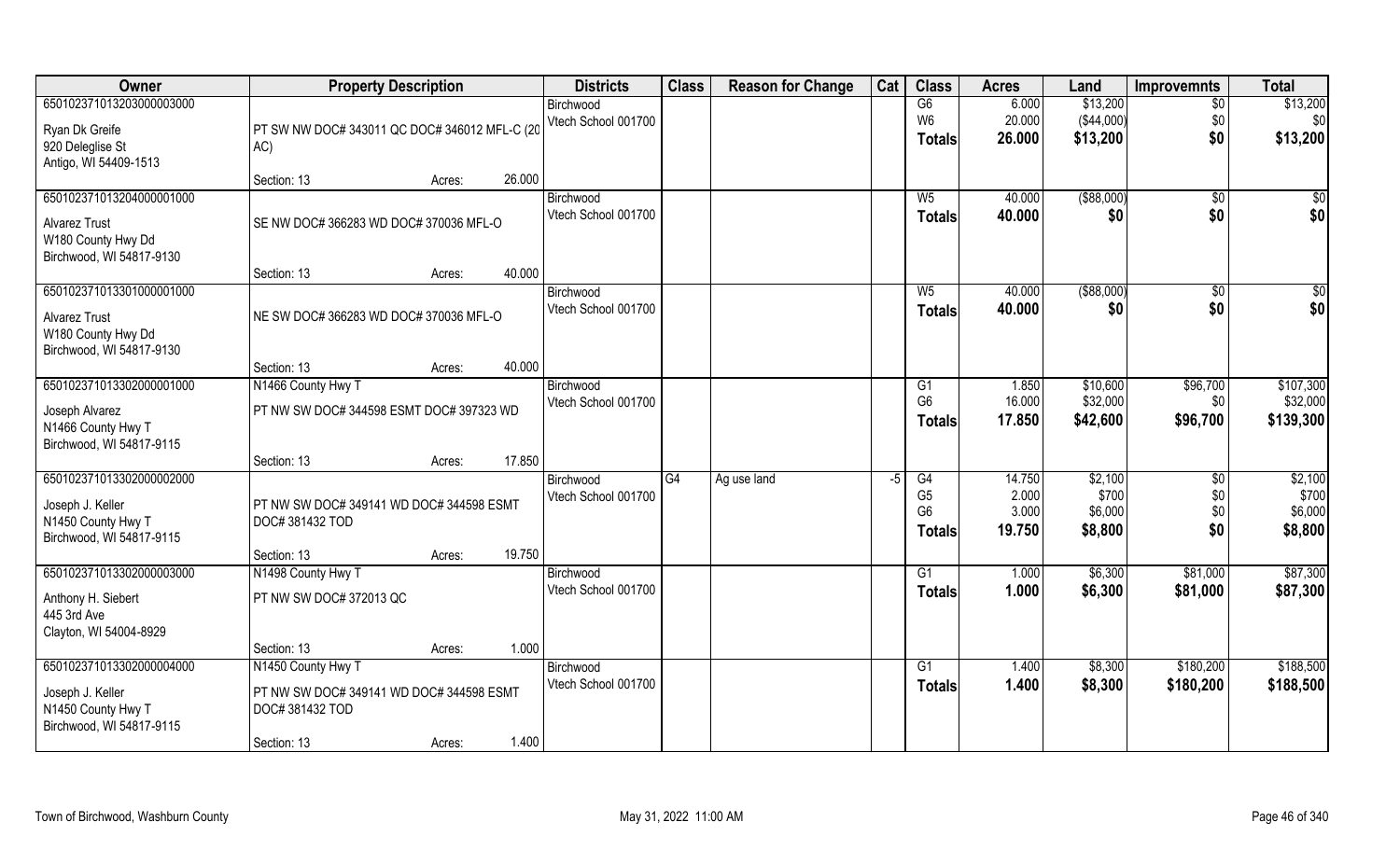| Owner                    | <b>Property Description</b>                   |                  | <b>Districts</b>    | <b>Class</b> | <b>Reason for Change</b> | Cat | <b>Class</b>   | <b>Acres</b> | Land          | <b>Improvemnts</b> | <b>Total</b> |
|--------------------------|-----------------------------------------------|------------------|---------------------|--------------|--------------------------|-----|----------------|--------------|---------------|--------------------|--------------|
| 650102371013303000001000 |                                               |                  | Birchwood           | G4           | Ag use land              | -5  | G4             | 38.000       | \$5,500       | $\overline{50}$    | \$5,500      |
| Stephen R. Widiker       | SW SW V 263 P 693                             |                  | Vtech School 001700 |              |                          |     | G <sub>5</sub> | 2.000        | \$700         | \$0                | \$700        |
| W620 County Hwy D        |                                               |                  |                     |              |                          |     | Totals         | 40.000       | \$6,200       | \$0                | \$6,200      |
| Birchwood, WI 54817-9134 |                                               |                  |                     |              |                          |     |                |              |               |                    |              |
|                          | Section: 13                                   | 40.000<br>Acres: |                     |              |                          |     |                |              |               |                    |              |
| 650102371013304000001000 |                                               |                  | Birchwood           |              |                          |     | $W_5$          | 40.000       | ( \$88,000)   | \$0                | \$0          |
| <b>Alvarez Trust</b>     | SE SW DOC# 366283 WD DOC# 370036 MFL-O        |                  | Vtech School 001700 |              |                          |     | Totals         | 40.000       | \$0           | \$0                | \$0          |
| W180 County Hwy Dd       |                                               |                  |                     |              |                          |     |                |              |               |                    |              |
| Birchwood, WI 54817-9130 |                                               |                  |                     |              |                          |     |                |              |               |                    |              |
|                          | Section: 13                                   | 40.000<br>Acres: |                     |              |                          |     |                |              |               |                    |              |
| 650102371013401000001000 |                                               |                  | Birchwood           |              |                          |     | G6             | 20.000       | \$40,000      | $\sqrt[6]{3}$      | \$40,000     |
| <b>Alvarez Trust</b>     | NE SE DOC# 366283 WD DOC# 371274 MFL-C (20    |                  | Vtech School 001700 |              |                          |     | W <sub>6</sub> | 20.000       | ( \$44,000)   | \$0                | \$0          |
| W180 County Hwy Dd       | AC)                                           |                  |                     |              |                          |     | <b>Totals</b>  | 40.000       | \$40,000      | \$0                | \$40,000     |
| Birchwood, WI 54817-9130 |                                               |                  |                     |              |                          |     |                |              |               |                    |              |
|                          | Section: 13                                   | 40.000<br>Acres: |                     |              |                          |     |                |              |               |                    |              |
| 650102371013402000001000 |                                               |                  | Birchwood           |              |                          |     | $W_5$          | 40.000       | ( \$88,000)   | \$0                | \$0          |
| <b>Alvarez Trust</b>     | NW SE DOC# 366283 WD DOC# 370036 MFL-O        |                  | Vtech School 001700 |              |                          |     | <b>Totals</b>  | 40.000       | \$0           | \$0                | \$0          |
| W180 County Hwy Dd       |                                               |                  |                     |              |                          |     |                |              |               |                    |              |
| Birchwood, WI 54817-9130 |                                               |                  |                     |              |                          |     |                |              |               |                    |              |
|                          | Section: 13                                   | 40.000<br>Acres: |                     |              |                          |     |                |              |               |                    |              |
| 650102371013403000001000 | W160 County Hwy Dd                            |                  | Birchwood           |              |                          |     | W <sub>5</sub> | 40.000       | $($ \$88,000) | \$0                | \$0          |
| <b>Alvarez Trust</b>     | SW SE DOC# 366283 WD DOC# 370036 MFL-O        |                  | Vtech School 001700 |              |                          |     | <b>Totals</b>  | 40.000       | \$0           | \$0                | \$0          |
| W180 County Hwy Dd       |                                               |                  |                     |              |                          |     |                |              |               |                    |              |
| Birchwood, WI 54817-9130 |                                               |                  |                     |              |                          |     |                |              |               |                    |              |
|                          | Section: 13                                   | 40.000<br>Acres: |                     |              |                          |     |                |              |               |                    |              |
| 650102371013404000001000 |                                               |                  | Birchwood           |              |                          |     | G6             | 19.990       | \$40,000      | $\sqrt{$0}$        | \$40,000     |
| <b>Alvarez Trust</b>     | PT SE SE DOC# 366283 WD DOC# 370036 MFL-O (20 |                  | Vtech School 001700 |              |                          |     | W <sub>5</sub> | 20.000       | ( \$44,000)   | \$0                | \$0          |
| W180 County Hwy Dd       | AC) EXC CSM #2874 V 13 P 31                   |                  |                     |              |                          |     | <b>Totals</b>  | 39.990       | \$40,000      | \$0                | \$40,000     |
| Birchwood, WI 54817-9130 |                                               |                  |                     |              |                          |     |                |              |               |                    |              |
|                          | Section: 13                                   | 39.990<br>Acres: |                     |              |                          |     |                |              |               |                    |              |
| 650102371014101000001000 | N1685 County Hwy T                            |                  | Birchwood           |              |                          |     | G1             | 1.000        | \$6,300       | \$57,500           | \$63,800     |
| Irving L. Minnick        | NE1/4 NE NE V 183 P 513 DOC# 345696 ESMT      |                  | Vtech School 001700 |              |                          |     | G <sub>6</sub> | 9.000        | \$19,800      | \$0                | \$19,800     |
| N1685 County Hwy T       |                                               |                  |                     |              |                          |     | <b>Totals</b>  | 10.000       | \$26,100      | \$57,500           | \$83,600     |
| Birchwood, WI 54817-9116 |                                               |                  |                     |              |                          |     |                |              |               |                    |              |
|                          | Section: 14                                   | 10.000<br>Acres: |                     |              |                          |     |                |              |               |                    |              |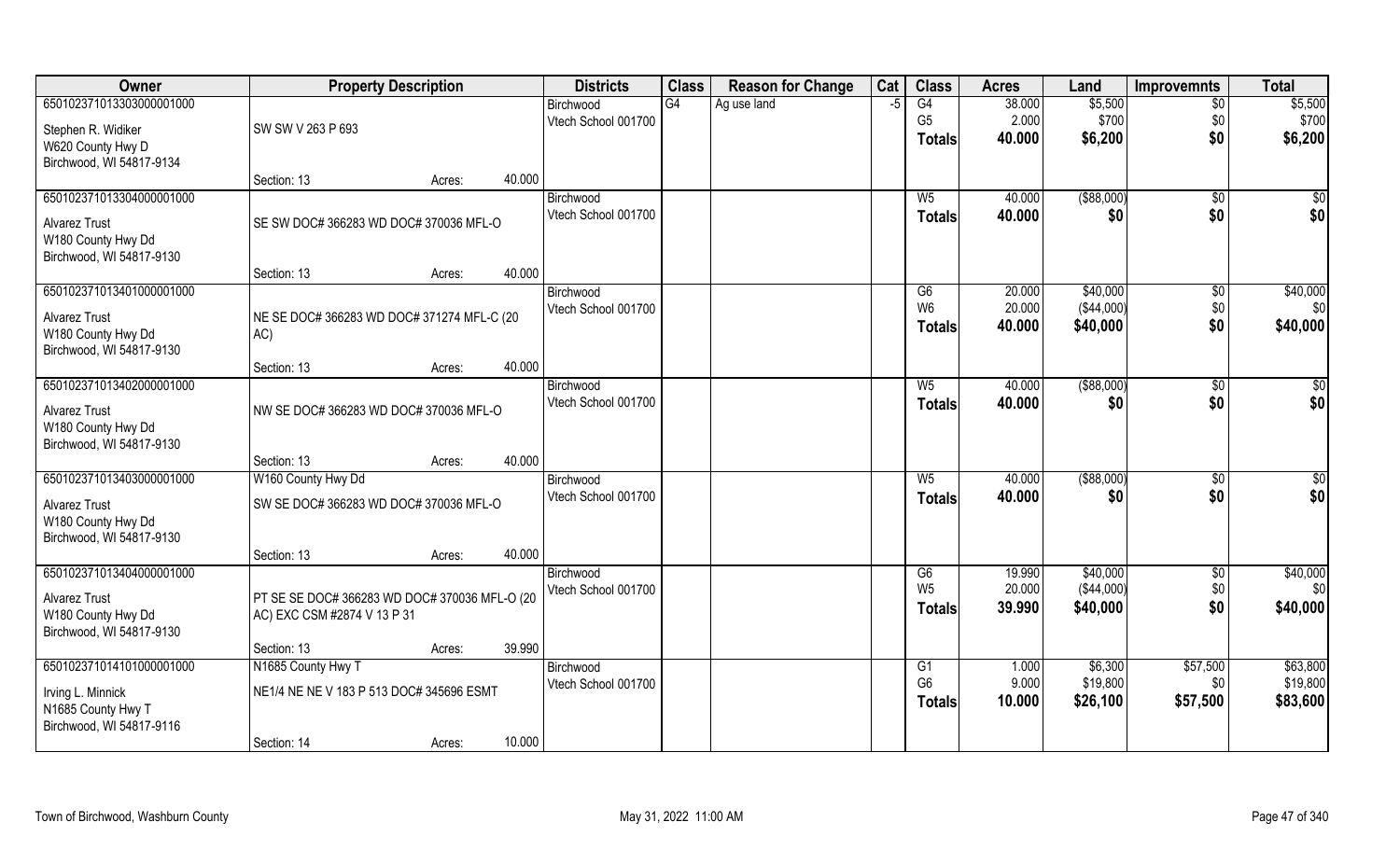| Owner                    | <b>Property Description</b>                 |        |        | <b>Districts</b>    | <b>Class</b> | <b>Reason for Change</b> | Cat  | <b>Class</b>   | <b>Acres</b> | Land     | <b>Improvemnts</b> | <b>Total</b> |
|--------------------------|---------------------------------------------|--------|--------|---------------------|--------------|--------------------------|------|----------------|--------------|----------|--------------------|--------------|
| 650102371014101000002000 | N1691 County Hwy T                          |        |        | Birchwood           |              |                          |      | G1             | 1.000        | \$6,300  | \$99,500           | \$105,800    |
| Nicole S. Minnick        | NW1/4 NE NE DOC# 347045 QC DOC# 345696 ESMT |        |        | Vtech School 001700 |              |                          |      | G <sub>6</sub> | 9.000        | \$18,000 | \$0                | \$18,000     |
| N1691 County Hwy T       |                                             |        |        |                     |              |                          |      | <b>Totals</b>  | 10.000       | \$24,300 | \$99,500           | \$123,800    |
| Birchwood, WI 54817-9116 |                                             |        |        |                     |              |                          |      |                |              |          |                    |              |
|                          | Section: 14                                 | Acres: | 10.000 |                     |              |                          |      |                |              |          |                    |              |
| 650102371014101000003000 |                                             |        |        | Birchwood           |              |                          |      | G4             | 10.000       | \$1,500  | \$0                | \$1,500      |
| Stephen R. Widiker       | SW1/4 NE NE V 263 P 693                     |        |        | Vtech School 001700 |              |                          |      | <b>Totals</b>  | 10.000       | \$1,500  | \$0                | \$1,500      |
| W620 County Hwy D        |                                             |        |        |                     |              |                          |      |                |              |          |                    |              |
| Birchwood, WI 54817-9134 |                                             |        |        |                     |              |                          |      |                |              |          |                    |              |
|                          | Section: 14                                 | Acres: | 10.000 |                     |              |                          |      |                |              |          |                    |              |
| 650102371014101000004000 | N1617 County Hwy T                          |        |        | Birchwood           |              |                          |      | G1             | 1.000        | \$6,300  | \$120,200          | \$126,500    |
| Robert J. Downey III     | SE1/4 NE NE DOC# 399301 WD                  |        |        | Vtech School 001700 |              |                          |      | G <sub>6</sub> | 9.000        | \$18,000 | \$0\$              | \$18,000     |
| N1617 County Hwy T       |                                             |        |        |                     |              |                          |      | <b>Totals</b>  | 10.000       | \$24,300 | \$120,200          | \$144,500    |
| Birchwood, WI 54817-9116 |                                             |        |        |                     |              |                          |      |                |              |          |                    |              |
|                          | Section: 14                                 | Acres: | 10.000 |                     |              |                          |      |                |              |          |                    |              |
| 650102371014102000001000 |                                             |        |        | Birchwood           |              |                          |      | G5             | 10.000       | \$3,300  | \$0                | \$3,300      |
| Pamela J. Minnick        | NW1/4 NW NE DOC# 377214 TD                  |        |        | Vtech School 001700 |              |                          |      | <b>Totals</b>  | 10.000       | \$3,300  | \$0                | \$3,300      |
| N1685 County Hwy T       |                                             |        |        |                     |              |                          |      |                |              |          |                    |              |
| Birchwood, WI 54817-9116 |                                             |        |        |                     |              |                          |      |                |              |          |                    |              |
|                          | Section: 14                                 | Acres: | 10.000 |                     |              |                          |      |                |              |          |                    |              |
| 650102371014102000002000 |                                             |        |        | Birchwood           | G4           | Ag use land              | $-5$ | G4             | 20.000       | \$2,900  | $\sqrt[6]{}$       | \$2,900      |
| Stephen R. Widiker       | S1/2 NW NE V 263 P 693                      |        |        | Vtech School 001700 |              |                          |      | <b>Totals</b>  | 20.000       | \$2,900  | \$0                | \$2,900      |
| W620 County Hwy D        |                                             |        |        |                     |              |                          |      |                |              |          |                    |              |
| Birchwood, WI 54817-9134 |                                             |        |        |                     |              |                          |      |                |              |          |                    |              |
|                          | Section: 14                                 | Acres: | 20.000 |                     |              |                          |      |                |              |          |                    |              |
| 650102371014102000003000 |                                             |        |        | Birchwood           |              |                          |      | G6             | 10.000       | \$20,000 | $\overline{50}$    | \$20,000     |
| Irving L. Minnick        | NE1/4 NW NE DOC# 397833 WD                  |        |        | Vtech School 001700 |              |                          |      | <b>Totals</b>  | 10.000       | \$20,000 | \$0                | \$20,000     |
| N1685 County Hwy T       |                                             |        |        |                     |              |                          |      |                |              |          |                    |              |
| Birchwood, WI 54817-9116 |                                             |        |        |                     |              |                          |      |                |              |          |                    |              |
|                          | Section: 14                                 | Acres: | 10.000 |                     |              |                          |      |                |              |          |                    |              |
| 650102371014103000001000 | W602 Nice Lake Rd                           |        |        | Birchwood           | G4           | Ag use land              | $-5$ | G4             | 38.000       | \$4,500  | $\overline{50}$    | \$4,500      |
| Stephen R. Widiker       | SW NE V 263 P 693                           |        |        | Vtech School 001700 |              |                          |      | G7             | 2.000        | \$6,800  | \$72,500           | \$79,300     |
| W620 County Hwy D        |                                             |        |        |                     |              |                          |      | <b>Totals</b>  | 40.000       | \$11,300 | \$72,500           | \$83,800     |
| Birchwood, WI 54817-9134 |                                             |        |        |                     |              |                          |      |                |              |          |                    |              |
|                          | Section: 14                                 | Acres: | 40.000 |                     |              |                          |      |                |              |          |                    |              |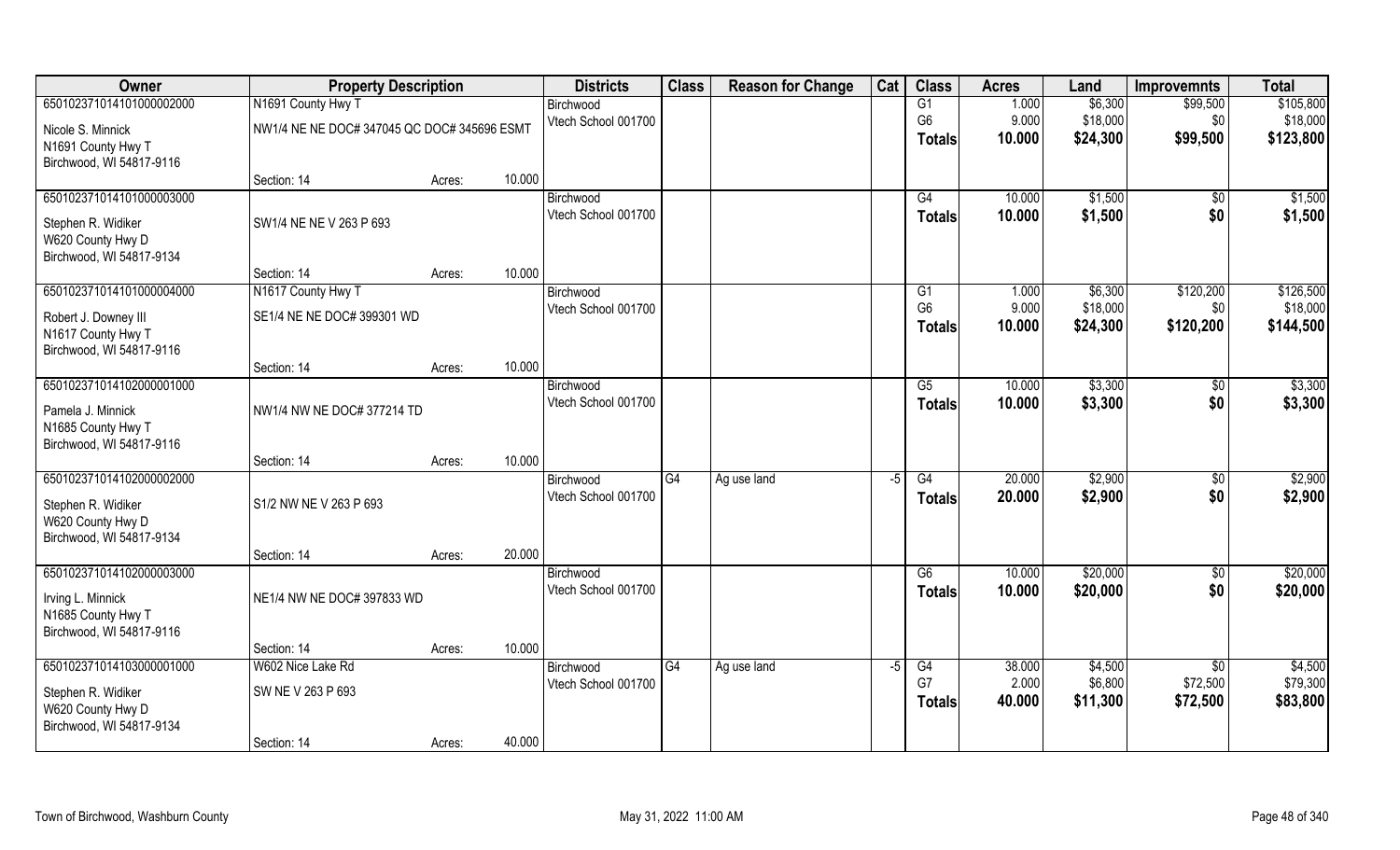| <b>Owner</b>               | <b>Property Description</b>                         | <b>Districts</b> | <b>Class</b>        | <b>Reason for Change</b> | Cat         | <b>Class</b> | <b>Acres</b>   | Land   | <b>Improvemnts</b> | <b>Total</b>    |          |
|----------------------------|-----------------------------------------------------|------------------|---------------------|--------------------------|-------------|--------------|----------------|--------|--------------------|-----------------|----------|
| 650102371014104000001000   |                                                     |                  | Birchwood           | G4                       | Ag use land | -5           | G4             | 20.450 | \$2,800            | $\overline{50}$ | \$2,800  |
| Stephen R. Widiker         | PT SE NE DOC# 203740 QC EXC CSM #2187 V 9 P         |                  | Vtech School 001700 |                          |             |              | G <sub>5</sub> | 4.000  | \$1,300            | \$0             | \$1,300  |
| W620 County Hwy D          | 127 EXC DOC# 376369 QC                              |                  |                     |                          |             |              | G <sub>8</sub> | 10.000 | \$10,000           | \$0             | \$10,000 |
| Birchwood, WI 54817-9134   |                                                     |                  |                     |                          |             |              | <b>Totals</b>  | 34.450 | \$14,100           | \$0             | \$14,100 |
|                            | Section: 14                                         | 34.450<br>Acres: |                     |                          |             |              |                |        |                    |                 |          |
| 650102371014104000002000   | N1549 County Hwy T                                  |                  | Birchwood           |                          |             |              | X4             | 5.550  | \$0                | \$0             | \$0      |
| Town of Birchwood          | PT SE NE & L 1 CSM #2187 V 9 P 127 & W 20' E 350' N |                  | Vtech School 001700 |                          |             |              | Totals         | 5.550  | \$0                | \$0             | \$0      |
| N1549 County Hwy T         | 690' SE NE DOC# 250396 QC DOC# 376369 QC            |                  |                     |                          |             |              |                |        |                    |                 |          |
| Birchwood, WI 54817-9116   |                                                     |                  |                     |                          |             |              |                |        |                    |                 |          |
|                            | Section: 14                                         | 5.550<br>Acres:  |                     |                          |             |              |                |        |                    |                 |          |
| 650102371014201000001000   |                                                     |                  | Birchwood           |                          |             |              | G <sub>5</sub> | 20.000 | \$6,500            | $\sqrt{6}$      | \$6,500  |
| Jeffrey R Zeller Trust     | NE NW DOC# 344349 QC MFL EXPIRE 12/31/2011          |                  | Vtech School 001700 |                          |             |              | G <sub>8</sub> | 20.000 | \$12,400           | \$0             | \$12,400 |
| W290 N8241 Florencetta Hts |                                                     |                  |                     |                          |             |              | <b>Totals</b>  | 40.000 | \$18,900           | \$0             | \$18,900 |
| Hartland, WI 53029-9537    |                                                     |                  |                     |                          |             |              |                |        |                    |                 |          |
|                            | Section: 14                                         | 40.000<br>Acres: |                     |                          |             |              |                |        |                    |                 |          |
| 650102371014203000001000   |                                                     |                  | Birchwood           |                          |             |              | G8             | 34.250 | \$37,700           | \$0             | \$37,700 |
| Jeffrey R Zeller Trust     | PT SW NW N OF TN RD DOC# 344349 QC                  |                  | Vtech School 001700 |                          |             |              | <b>Totals</b>  | 34.250 | \$37,700           | \$0             | \$37,700 |
| W290 N8241 Florencetta Hts |                                                     |                  |                     |                          |             |              |                |        |                    |                 |          |
| Hartland, WI 53029-9537    |                                                     |                  |                     |                          |             |              |                |        |                    |                 |          |
|                            | Section: 14                                         | 34.250<br>Acres: |                     |                          |             |              |                |        |                    |                 |          |
| 650102371014203000002000   |                                                     |                  | Birchwood           |                          |             |              | W <sub>5</sub> | 5.750  | (\$11,500)         | \$0             | \$0      |
| Gerald E. Kottke           | PT SW NW S OF RD V 314 P 331 WD DOC# 334086         |                  | Vtech School 001700 |                          |             |              | <b>Totals</b>  | 5.750  | \$0                | \$0             | \$0      |
| 4745 N 148th St            | MFL-O                                               |                  |                     |                          |             |              |                |        |                    |                 |          |
| Brookfield, WI 53005-1566  |                                                     |                  |                     |                          |             |              |                |        |                    |                 |          |
|                            | Section: 14                                         | 5.750<br>Acres:  |                     |                          |             |              |                |        |                    |                 |          |
| 650102371014204000001000   |                                                     |                  | Birchwood           | G4                       | Ag use land | $-5$         | G4             | 29.500 | \$4,300            | \$0             | \$4,300  |
|                            |                                                     |                  | Vtech School 001700 |                          |             |              | <b>Totals</b>  | 29.500 | \$4,300            | \$0             | \$4,300  |
| Jeffrey R Zeller Trust     | PT SE NW DOC# 344349 QC                             |                  |                     |                          |             |              |                |        |                    |                 |          |
| W290 N8241 Florencetta Hts |                                                     |                  |                     |                          |             |              |                |        |                    |                 |          |
| Hartland, WI 53029-9537    | Section: 14                                         | 29.500<br>Acres: |                     |                          |             |              |                |        |                    |                 |          |
| 650102371014204000002000   | W736 Nice Lake Rd                                   |                  | Birchwood           | G4                       | Ag use land | $-5$         | G <sub>1</sub> | 1.000  | \$6,300            | \$2,400         | \$8,700  |
|                            |                                                     |                  | Vtech School 001700 |                          |             |              | G <sub>4</sub> | 9.000  | \$1,000            | \$0             | \$1,000  |
| Joyce E. Matts             | W 675' E 1062' S 650' SE NW V 305 P 71 TERM V 316   |                  |                     |                          |             |              | <b>Totals</b>  | 10.000 | \$7,300            | \$2,400         | \$9,700  |
| 125 Lee St W               | 743 WD                                              |                  |                     |                          |             |              |                |        |                    |                 |          |
| Dallas, WI 54733-9684      |                                                     |                  |                     |                          |             |              |                |        |                    |                 |          |
|                            | Section: 14                                         | 10.000<br>Acres: |                     |                          |             |              |                |        |                    |                 |          |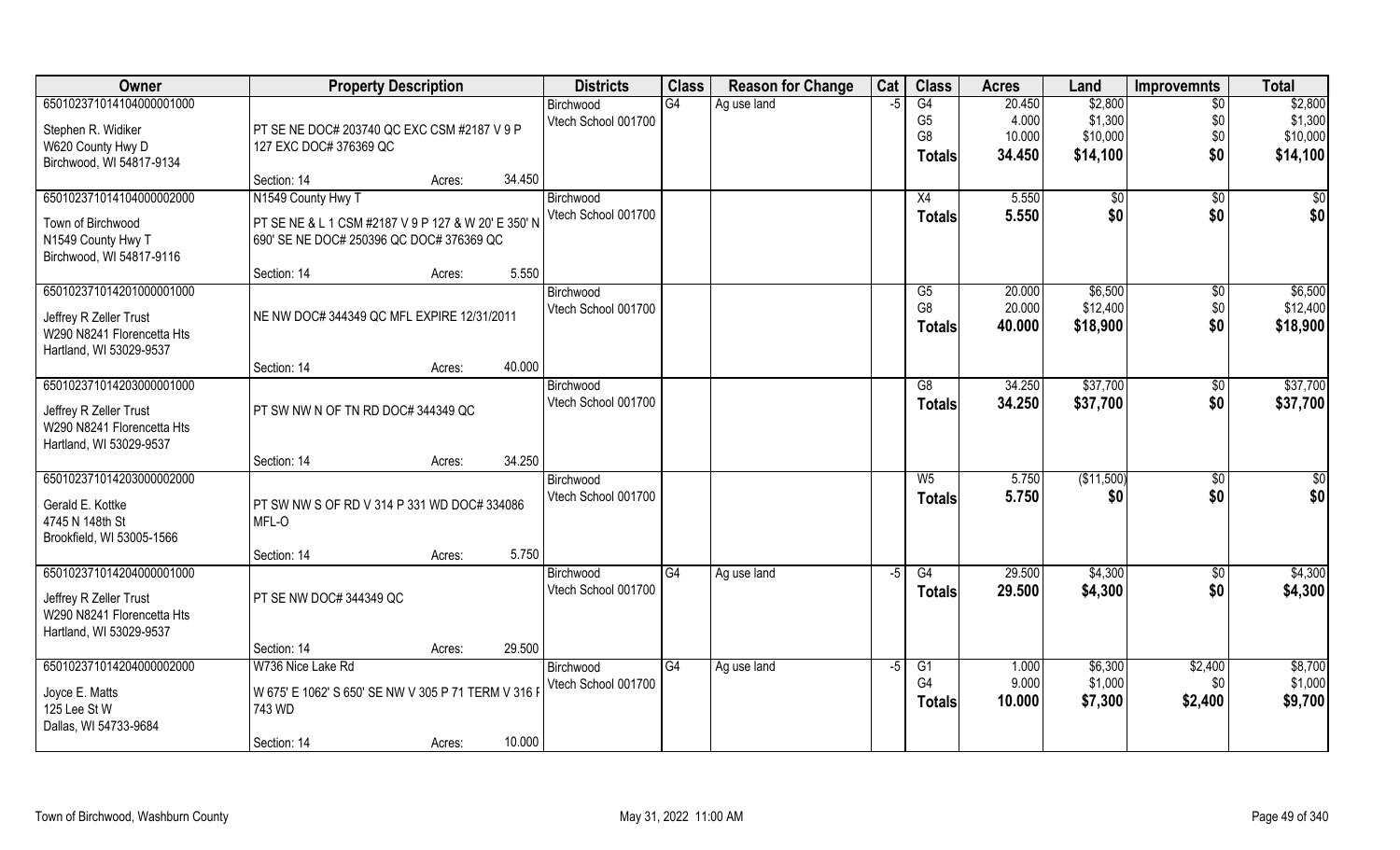| Owner                     | <b>Property Description</b>                    |                                                               |        | <b>Districts</b>    | <b>Class</b> | <b>Reason for Change</b> | Cat | <b>Class</b>   | <b>Acres</b> | Land        | <b>Improvemnts</b> | <b>Total</b>  |
|---------------------------|------------------------------------------------|---------------------------------------------------------------|--------|---------------------|--------------|--------------------------|-----|----------------|--------------|-------------|--------------------|---------------|
| 650102371014401000001000  | N1425 County Hwy T                             |                                                               |        | Birchwood           |              |                          |     | G1             | 1.000        | \$6,300     | \$15,800           | \$22,100      |
| Robin D. Hicks            | PT NE SE DOC# 382032 QC                        |                                                               |        | Vtech School 001700 |              |                          |     | G4             | 10.000       | \$1,500     | \$0                | \$1,500       |
| 726 S 130th Ave           |                                                |                                                               |        |                     |              |                          |     | G <sub>5</sub> | 5.000        | \$1,700     | \$0                | \$1,700       |
| Fall Creek, WI 54742-9480 |                                                |                                                               |        |                     |              |                          |     | G <sub>6</sub> | 18.000       | \$36,000    | \$0                | \$36,000      |
|                           | Section: 14                                    | Acres:                                                        | 34.000 |                     |              |                          |     | <b>Totals</b>  | 34.000       | \$45,500    | \$15,800           | \$61,300      |
| 650102371014401000002000  | W553 Nice Lake Rd                              |                                                               |        | Birchwood           |              |                          |     | G1             | 3.000        | \$15,000    | \$27,000           | \$42,000      |
| Daniel P. Lewein          | E 312' W 624' N 420' NE SE DOC# 360440 WD DOC# |                                                               |        | Vtech School 001700 |              |                          |     | <b>Totals</b>  | 3.000        | \$15,000    | \$27,000           | \$42,000      |
| 1204 Evergreen Dr         | 360441 WD                                      |                                                               |        |                     |              |                          |     |                |              |             |                    |               |
| Waukesha, WI 53188-2320   |                                                |                                                               |        |                     |              |                          |     |                |              |             |                    |               |
|                           | Section: 14                                    | Acres:                                                        | 3.000  |                     |              |                          |     |                |              |             |                    |               |
| 650102371014401000003000  | W599 Nice Lake Rd                              |                                                               |        | Birchwood           |              |                          |     | G1             | 3.000        | \$15,000    | \$96,100           | \$111,100     |
| Alex Stoeberl             | W 312' N 420' NE SE DOC# 386778 TD             |                                                               |        | Vtech School 001700 |              |                          |     | <b>Totals</b>  | 3.000        | \$15,000    | \$96,100           | \$111,100     |
| W599 Nice Lake Rd         |                                                |                                                               |        |                     |              |                          |     |                |              |             |                    |               |
| Birchwood, WI 54817-9137  |                                                |                                                               |        |                     |              |                          |     |                |              |             |                    |               |
|                           | Section: 14                                    | Acres:                                                        | 3.000  |                     |              |                          |     |                |              |             |                    |               |
| 650102371014402000001000  |                                                |                                                               |        | Birchwood           |              |                          |     | G4             | 16.250       | \$2,400     | $\sqrt[6]{}$       | \$2,400       |
| Stephen R. Widiker        | N 40 RODS E 65 RODS NW SE V 263 P 693          |                                                               |        | Vtech School 001700 |              |                          |     | <b>Totals</b>  | 16.250       | \$2,400     | \$0                | \$2,400       |
| W620 County Hwy D         |                                                |                                                               |        |                     |              |                          |     |                |              |             |                    |               |
| Birchwood, WI 54817-9134  |                                                |                                                               |        |                     |              |                          |     |                |              |             |                    |               |
|                           | Section: 14                                    | Acres:                                                        | 16.250 |                     |              |                          |     |                |              |             |                    |               |
| 650102371014402000002000  | W683 Nice Lake Rd                              |                                                               |        | Birchwood           |              |                          |     | G1             | 3.750        | \$16,800    | \$93,500           | \$110,300     |
| Lisa M. Rieper            | PT NW SE V 392 P 615 QC                        |                                                               |        | Vtech School 001700 |              |                          |     | <b>Totals</b>  | 3.750        | \$16,800    | \$93,500           | \$110,300     |
| W683 Nice Lake Rd         |                                                |                                                               |        |                     |              |                          |     |                |              |             |                    |               |
| Birchwood, WI 54817-9137  |                                                |                                                               |        |                     |              |                          |     |                |              |             |                    |               |
|                           | Section: 14                                    | Acres:                                                        | 3.750  |                     |              |                          |     |                |              |             |                    |               |
| 650102371014402000003000  |                                                |                                                               |        | Birchwood           |              |                          |     | W8             | 20.000       | (\$44,000)  | $\sqrt{6}$         | $\frac{1}{2}$ |
| Justin Pendleton          | PT NW SE DOC# 376416 WD DOC# 380163 MFL-C      |                                                               |        | Vtech School 001700 |              |                          |     | <b>Totals</b>  | 20.000       | \$0         | \$0                | \$0           |
| N1321 County Hwy T        |                                                |                                                               |        |                     |              |                          |     |                |              |             |                    |               |
| Birchwood, WI 54817-9115  |                                                |                                                               |        |                     |              |                          |     |                |              |             |                    |               |
|                           | Section: 14                                    | Acres:                                                        | 20.000 |                     |              |                          |     |                |              |             |                    |               |
| 650102371014403000001000  |                                                |                                                               |        | Birchwood           |              |                          |     | W8             | 40.000       | ( \$88,000) | $\overline{50}$    | $\frac{1}{2}$ |
| Justin Pendleton          |                                                | Vtech School 001700<br>SW SE DOC# 376416 WD DOC# 380166 MFL-C |        |                     |              |                          |     | <b>Totals</b>  | 40.000       | \$0         | \$0                | \$0           |
| N1321 County Hwy T        |                                                |                                                               |        |                     |              |                          |     |                |              |             |                    |               |
| Birchwood, WI 54817-9115  |                                                |                                                               |        |                     |              |                          |     |                |              |             |                    |               |
|                           | Section: 14                                    | Acres:                                                        | 40.000 |                     |              |                          |     |                |              |             |                    |               |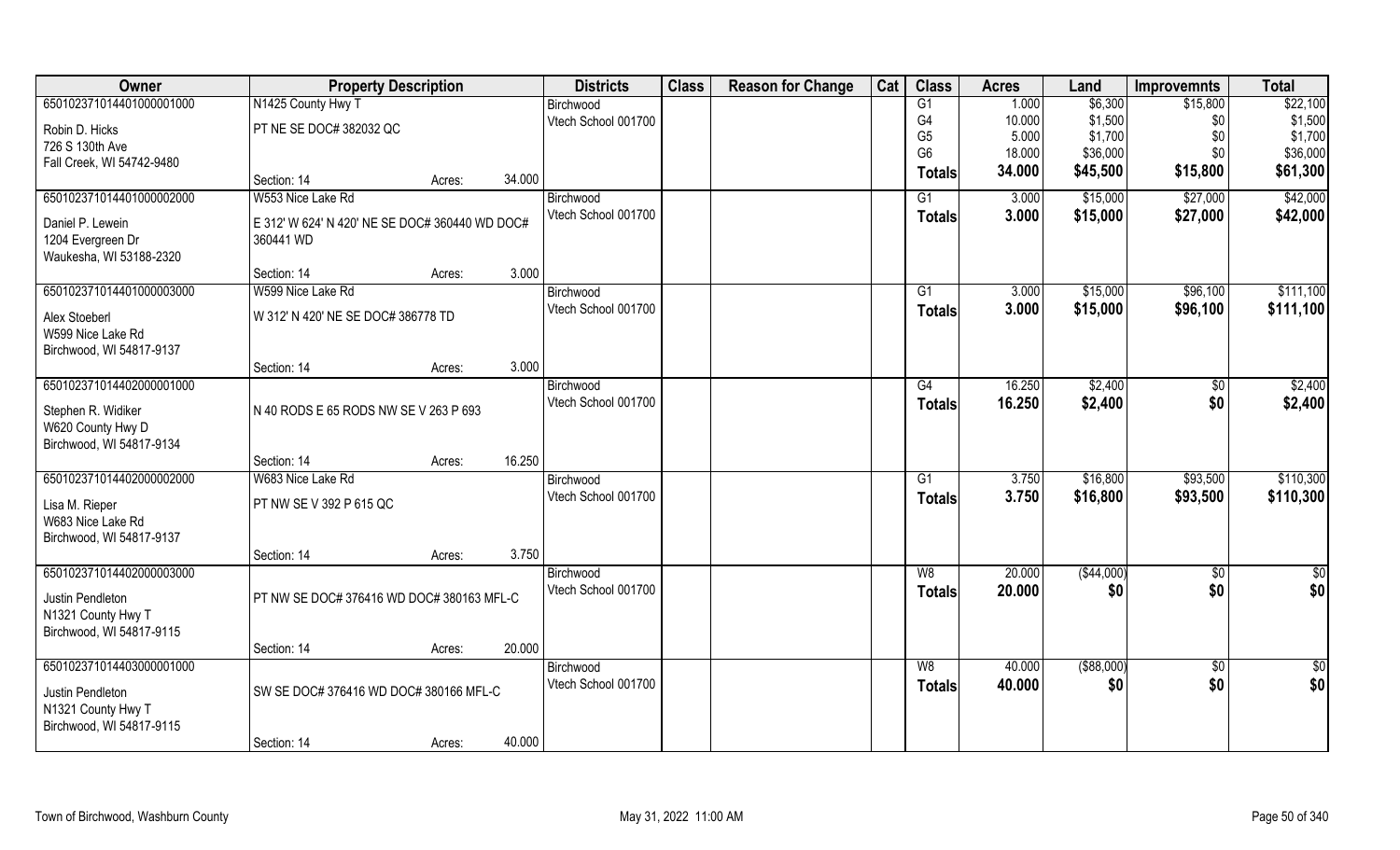| Owner                       | <b>Property Description</b>                     |                             |        | <b>Districts</b>    | <b>Class</b> | <b>Reason for Change</b> | Cat | <b>Class</b>   | <b>Acres</b> | Land         | <b>Improvemnts</b> | <b>Total</b> |
|-----------------------------|-------------------------------------------------|-----------------------------|--------|---------------------|--------------|--------------------------|-----|----------------|--------------|--------------|--------------------|--------------|
| 650102371014404000001000    | N1397 County Hwy T                              |                             |        | Birchwood           |              |                          |     | G1             | 1.000        | \$6,300      | \$234,300          | \$240,600    |
| Michael B Paul Trust        | PT SE SE V 397 P 14 WD                          |                             |        | Vtech School 001700 |              |                          |     | G <sub>6</sub> | 14.000       | \$30,800     | \$0                | \$30,800     |
| N1397 County Hwy T          |                                                 |                             |        |                     |              |                          |     | <b>Totals</b>  | 15.000       | \$37,100     | \$234,300          | \$271,400    |
| Birchwood, WI 54817-9115    |                                                 |                             |        |                     |              |                          |     |                |              |              |                    |              |
|                             | Section: 14                                     | Acres:                      | 15.000 |                     |              |                          |     |                |              |              |                    |              |
| 650102371014404000002000    |                                                 |                             |        | Birchwood           | G6           | Out of MFL               |     | G6             | 20.000       | \$44,000     | \$0                | \$44,000     |
| Justin Pendleton            | PT SE SE DOC# 376416 WD MFL EXPIRED             |                             |        | Vtech School 001700 |              |                          |     | <b>Totals</b>  | 20.000       | \$44,000     | \$0                | \$44,000     |
| N1321 County Hwy T          |                                                 |                             |        |                     |              |                          |     |                |              |              |                    |              |
| Birchwood, WI 54817-9115    |                                                 |                             |        |                     |              |                          |     |                |              |              |                    |              |
|                             | Section: 14                                     | Acres:                      | 20.000 |                     |              |                          |     |                |              |              |                    |              |
| 650102371014404000003000    | N1321 County Hwy T                              |                             |        | Birchwood           |              |                          |     | G1             | 5.000        | \$19,800     | \$235,500          | \$255,300    |
| Justin Pendelton            | PT SE SE L 1 CSM #2562 V 11 P 85 DOC# 367915 WD |                             |        | Vtech School 001700 |              |                          |     | <b>Totals</b>  | 5.000        | \$19,800     | \$235,500          | \$255,300    |
| N1321 County Hwy T          |                                                 |                             |        |                     |              |                          |     |                |              |              |                    |              |
| Birchwood, WI 54817-9115    |                                                 |                             |        |                     |              |                          |     |                |              |              |                    |              |
|                             | Section: 14                                     | Acres:                      | 5.000  |                     |              |                          |     |                |              |              |                    |              |
| 650102371014505001001000    |                                                 |                             |        | Birchwood           |              |                          |     | G8             | 39.750       | \$32,500     | \$0                | \$32,500     |
| Jeffrey R Zeller Trust      | PT GOV LOT 1 DOC# 344349 QC                     |                             |        | Vtech School 001700 |              |                          |     | <b>Totals</b>  | 39.750       | \$32,500     | \$0                | \$32,500     |
| W290 N8241 Florencetta Hts  |                                                 |                             |        |                     |              |                          |     |                |              |              |                    |              |
| Hartland, WI 53029-9537     |                                                 |                             |        |                     |              |                          |     |                |              |              |                    |              |
|                             | Section: 14                                     | Acres:                      | 39.750 |                     |              |                          |     |                |              |              |                    |              |
| 650102371014505002001000    | W859 Nice Lake Rd                               |                             |        | Birchwood           |              |                          |     | W <sub>5</sub> | 38.660       | ( \$85, 100) | \$0                | \$0          |
| Gerald E. Kottke            | GOV L 2 V 314 P 331 WD DOC# 334086 MFL-O        |                             |        | Vtech School 001700 |              |                          |     | <b>Totals</b>  | 38.660       | \$0          | \$0                | \$0          |
| 4745 N 148th St             |                                                 |                             |        |                     |              |                          |     |                |              |              |                    |              |
| Brookfield, WI 53005-1566   |                                                 |                             |        |                     |              |                          |     |                |              |              |                    |              |
|                             | Section: 14                                     | Acres:                      | 38.660 |                     |              |                          |     |                |              |              |                    |              |
| 650102371014505003001000    | W705 Nice Lake Rd                               |                             |        | Birchwood           |              |                          |     | G1             | 1.000        | \$6,300      | \$274,100          | \$280,400    |
| Kevin W Miller Trust        | PT GOV LOT 3 DOC# 384582 QC                     |                             |        | Vtech School 001700 |              |                          |     | G <sub>6</sub> | 18.000       | \$36,000     | \$0                | \$36,000     |
| 224 S Walnut St             |                                                 |                             |        |                     |              |                          |     | <b>Totals</b>  | 19.000       | \$42,300     | \$274,100          | \$316,400    |
| Belle Plaine, MN 56011-2129 |                                                 |                             |        |                     |              |                          |     |                |              |              |                    |              |
|                             | Section: 14                                     | Acres:                      | 19.000 |                     |              |                          |     |                |              |              |                    |              |
| 650102371014505003002000    |                                                 |                             |        | Birchwood           |              |                          |     | G8             | 14.550       | \$29,300     | $\overline{50}$    | \$29,300     |
| Jeffrey R Zeller Trust      |                                                 | PT GOV LOT 3 DOC# 344349 QC |        | Vtech School 001700 |              |                          |     | <b>Totals</b>  | 14.550       | \$29,300     | \$0                | \$29,300     |
| W290 N8241 Florencetta Hts  |                                                 |                             |        |                     |              |                          |     |                |              |              |                    |              |
| Hartland, WI 53029-9537     |                                                 |                             |        |                     |              |                          |     |                |              |              |                    |              |
|                             | Section: 14                                     | Acres:                      | 14.550 |                     |              |                          |     |                |              |              |                    |              |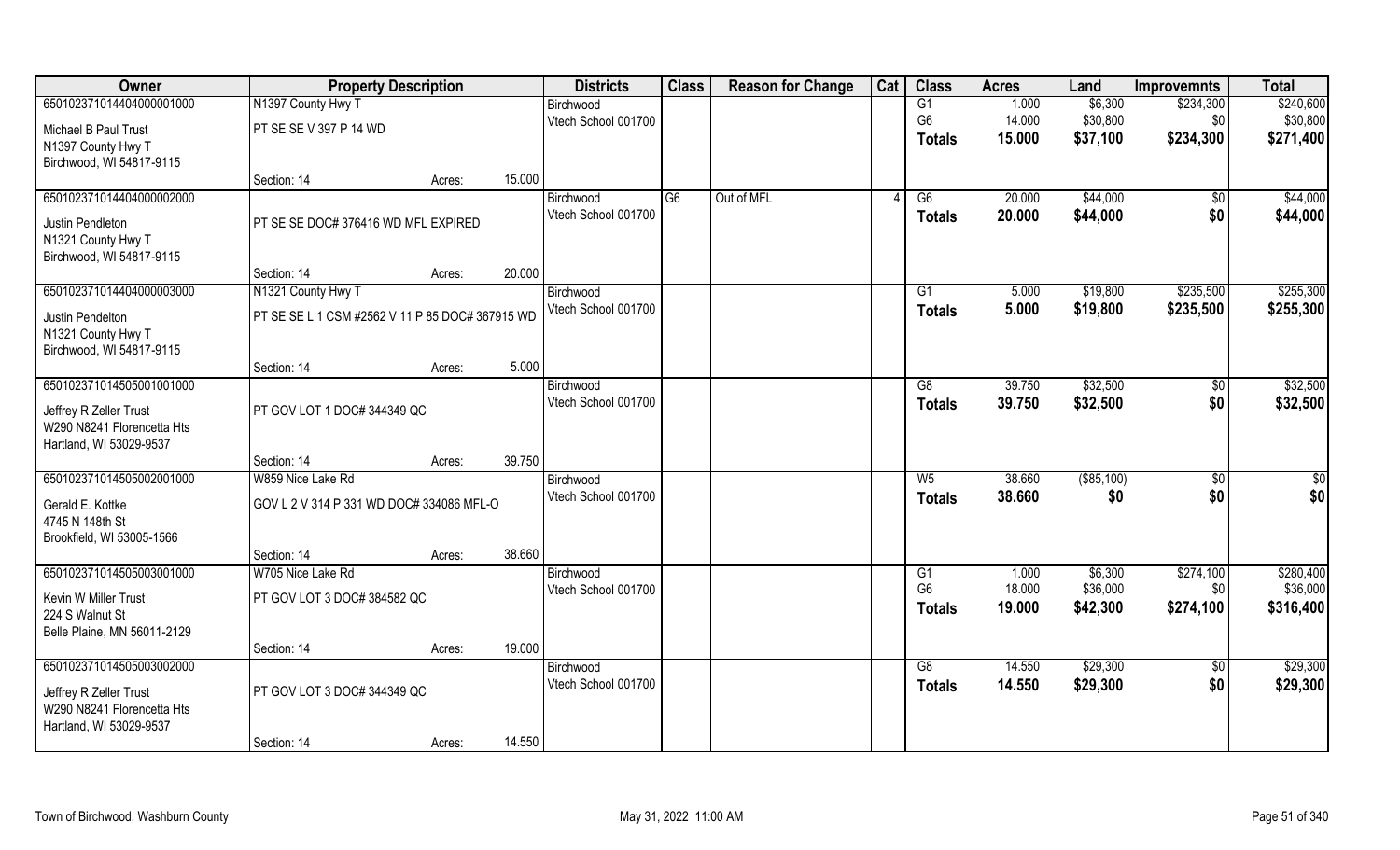| Owner                     | <b>Property Description</b>                       |                  | <b>Districts</b>    | <b>Class</b> | <b>Reason for Change</b> | Cat | <b>Class</b>   | <b>Acres</b> | Land                | <b>Improvemnts</b> | <b>Total</b> |
|---------------------------|---------------------------------------------------|------------------|---------------------|--------------|--------------------------|-----|----------------|--------------|---------------------|--------------------|--------------|
| 650102371014505003003000  |                                                   |                  | Birchwood           |              |                          |     | $W_5$          | 0.750        | ( \$4,700)          | \$0                | \$0          |
| Gerald E. Kottke          | PT GOV LOT 3 & PT SE NW V 314 P 331 WD DOC#       |                  | Vtech School 001700 |              |                          |     | <b>Totals</b>  | 0.750        | \$0                 | \$0                | \$0          |
| 4745 N 148th St           | 334086 MFL-O                                      |                  |                     |              |                          |     |                |              |                     |                    |              |
| Brookfield, WI 53005-1566 |                                                   |                  |                     |              |                          |     |                |              |                     |                    |              |
|                           | Section: 14                                       | 0.750<br>Acres:  |                     |              |                          |     |                |              |                     |                    |              |
| 650102371014505004001000  | W735 Nice Lake Rd                                 |                  | Birchwood           |              |                          |     | G1             | 1.700        | \$9,800             | \$85,400           | \$95,200     |
| Jack C. Frisinger Le      | GOV LOT 4 DOC# 373595 TERM                        |                  | Vtech School 001700 |              |                          |     | G <sub>6</sub> | 35.000       | \$70,000            | \$0                | \$70,000     |
| W735 Nice Lake Rd         |                                                   |                  |                     |              |                          |     | <b>Totals</b>  | 36.700       | \$79,800            | \$85,400           | \$165,200    |
| Birchwood, WI 54817-9137  |                                                   |                  |                     |              |                          |     |                |              |                     |                    |              |
|                           | Section: 14                                       | 36.700<br>Acres: |                     |              |                          |     |                |              |                     |                    |              |
| 650102371014505005001000  | N1350 Sugar Bush Rd                               |                  | Birchwood           |              |                          |     | G1             | 1.000        | \$15,800            | \$299,700          | \$315,500    |
| Steven D. Dulian          | GOV LOT 5 V 263 P 550 V 322 P 532 ENC V 427 P 409 |                  | Vtech School 001700 |              |                          |     | G <sub>6</sub> | 22.850       | \$45,700            | \$0                | \$45,700     |
| N1350 Sugar Bush Ln       | <b>WD</b>                                         |                  |                     |              |                          |     | <b>Totals</b>  | 23.850       | \$61,500            | \$299,700          | \$361,200    |
| Birchwood, WI 54817-3500  |                                                   |                  |                     |              |                          |     |                |              |                     |                    |              |
|                           | Section: 14                                       | 23.850<br>Acres: |                     |              |                          |     |                |              |                     |                    |              |
| 650102371015101000001000  |                                                   |                  | Birchwood           |              |                          |     | G5             | 35.000       | \$11,400            | \$0                | \$11,400     |
|                           |                                                   |                  | Vtech School 001700 |              |                          |     | G <sub>6</sub> | 5.000        | \$10,000            | \$0                | \$10,000     |
| Daniel D. Mattoon         | NE NE DOC# 358714 QC DOC# 359326 ESMT             |                  |                     |              |                          |     | <b>Totals</b>  | 40.000       | \$21,400            | \$0                | \$21,400     |
| 105 Skyline Dr            |                                                   |                  |                     |              |                          |     |                |              |                     |                    |              |
| Eau Claire, WI 54703-5920 | Section: 15                                       | 40.000           |                     |              |                          |     |                |              |                     |                    |              |
| 650102371015102000001000  | W990 Nice Lake Rd                                 | Acres:           | Birchwood           |              |                          |     | G1             | 1.000        | \$6,300             | \$179,400          | \$185,700    |
|                           |                                                   |                  | Vtech School 001700 |              |                          |     | G <sub>5</sub> | 10.000       | \$200               | \$0                | \$200        |
| Daniel D. Mattoon         | PT NW NE DOC# 358714 QC DOC# 359326 ESMT          |                  |                     |              |                          |     | G <sub>6</sub> | 26.550       | \$53,100            | \$0                | \$53,100     |
| 105 Skyline Dr            |                                                   |                  |                     |              |                          |     | <b>Totals</b>  | 37.550       | \$59,600            | \$179,400          | \$239,000    |
| Eau Claire, WI 54703-5920 |                                                   |                  |                     |              |                          |     |                |              |                     |                    |              |
|                           | Section: 15                                       | 37.550<br>Acres: |                     |              |                          |     |                |              |                     |                    |              |
| 650102371015103000001000  |                                                   |                  | Birchwood           |              |                          |     | G5             | 10.000       | $$200$ <sup>T</sup> | $\overline{50}$    | \$200        |
| Daniel D. Mattoon         | PT SW NE NORTH OF RD DOC# 358714 QC DOC#          |                  | Vtech School 001700 |              |                          |     | G <sub>6</sub> | 4.000        | \$8,800             | \$0                | \$8,800      |
| 105 Skyline Dr            | 359326 ESMT                                       |                  |                     |              |                          |     | <b>Totals</b>  | 14.000       | \$9,000             | \$0                | \$9,000      |
| Eau Claire, WI 54703-5920 |                                                   |                  |                     |              |                          |     |                |              |                     |                    |              |
|                           | Section: 15                                       | 14.000<br>Acres: |                     |              |                          |     |                |              |                     |                    |              |
| 650102371015103000003000  |                                                   |                  | Birchwood           |              |                          |     | G5             | 2.000        | \$700               | $\overline{60}$    | \$700        |
| Marybeth B. Kottke        | PT SW NE DOC# 325000 QC DOC# 396410 QC            |                  | Vtech School 001700 |              |                          |     | G <sub>6</sub> | 3.000        | \$4,000             | \$0                | \$4,000      |
| 4618 Division Rd          |                                                   |                  |                     |              |                          |     | <b>Totals</b>  | 5.000        | \$4,700             | \$0                | \$4,700      |
| West Bend, WI 53095-9723  |                                                   |                  |                     |              |                          |     |                |              |                     |                    |              |
|                           | Section: 15                                       | 5.000<br>Acres:  |                     |              |                          |     |                |              |                     |                    |              |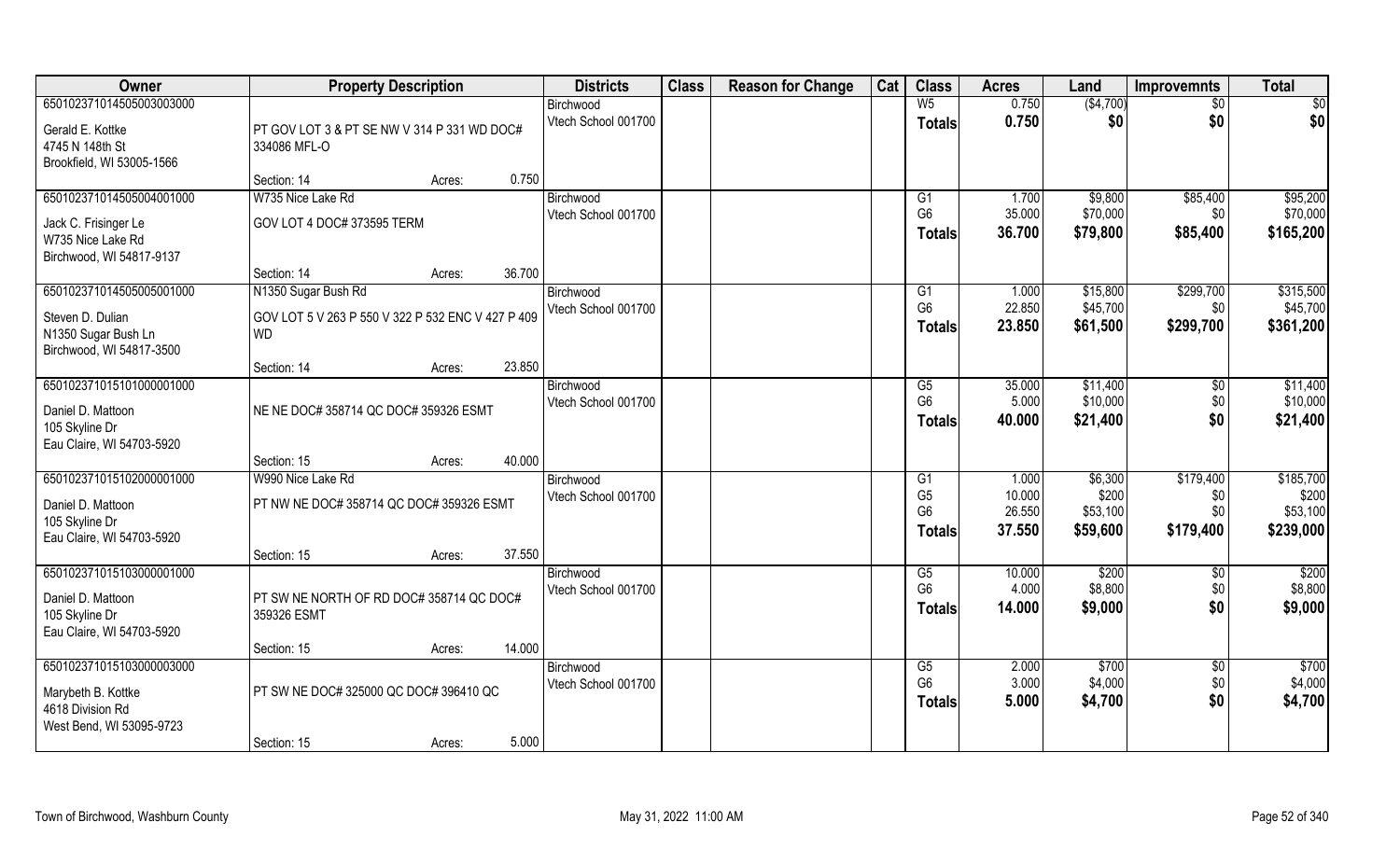| <b>Owner</b>                        | <b>Property Description</b>                                       |        |        | <b>Districts</b>                 | <b>Class</b> | <b>Reason for Change</b> | Cat | <b>Class</b>                     | <b>Acres</b>   | Land             | <b>Improvemnts</b> | <b>Total</b>     |
|-------------------------------------|-------------------------------------------------------------------|--------|--------|----------------------------------|--------------|--------------------------|-----|----------------------------------|----------------|------------------|--------------------|------------------|
| 650102371015104000001000            |                                                                   |        |        | Birchwood                        |              |                          |     | G5                               | 5.000          | \$1,700          | $\overline{50}$    | \$1,700          |
| Daniel D. Mattoon                   | PT SE NE NORTH OF RD DOC# 358714 QC DOC#                          |        |        | Vtech School 001700              |              |                          |     | G <sub>6</sub>                   | 13.000         | \$28,600         | \$0                | \$28,600         |
| 105 Skyline Dr                      | 359326 ESMT                                                       |        |        |                                  |              |                          |     | <b>Totals</b>                    | 18.000         | \$30,300         | \$0                | \$30,300         |
| Eau Claire, WI 54703-5920           |                                                                   |        |        |                                  |              |                          |     |                                  |                |                  |                    |                  |
|                                     | Section: 15                                                       | Acres: | 18.000 |                                  |              |                          |     |                                  |                |                  |                    |                  |
| 650102371015104000002000            | W969 Nice Lake Rd                                                 |        |        | Birchwood                        |              |                          |     | G <sub>1</sub>                   | 1.060          | \$15,800         | \$247,600          | \$263,400        |
| Marybeth B. Kottke                  | PT SE NE V 280 P 671-672 V 443 P 675 TRST DOC#                    |        |        | Vtech School 001700              |              |                          |     | G <sub>5</sub><br>G <sub>6</sub> | 9.000<br>7.000 | \$500<br>\$9,000 | \$0<br>\$0         | \$500<br>\$9,000 |
| 4618 Division Rd                    | 325000 QC DOC# 396410 QC                                          |        |        |                                  |              |                          |     | <b>Totals</b>                    | 17.060         | \$25,300         | \$247,600          | \$272,900        |
| West Bend, WI 53095-9723            |                                                                   |        |        |                                  |              |                          |     |                                  |                |                  |                    |                  |
| 650102371015104000003000            | Section: 15<br>W909 Nice Lake Rd                                  | Acres: | 17.060 |                                  |              |                          |     | G1                               | 2.100          | \$11,700         | \$195,900          | \$207,600        |
|                                     |                                                                   |        |        | Birchwood<br>Vtech School 001700 |              |                          |     | <b>Totals</b>                    | 2.100          | \$11,700         | \$195,900          | \$207,600        |
| Patricia K. Swanke                  | PT SE NE V 295 P 639 WD                                           |        |        |                                  |              |                          |     |                                  |                |                  |                    |                  |
| 5220 Eden Ave Apt 626               |                                                                   |        |        |                                  |              |                          |     |                                  |                |                  |                    |                  |
| Edina, MN 55436-3116                | Section: 15                                                       | Acres: | 2.100  |                                  |              |                          |     |                                  |                |                  |                    |                  |
| 650102371015303000001000            |                                                                   |        |        | Birchwood                        |              |                          |     | G6                               | 2.000          | \$4,000          | \$0                | \$4,000          |
|                                     |                                                                   |        |        | Vtech School 001700              |              |                          |     | W <sub>6</sub>                   | 38.000         | ( \$63,400)      | \$0                | \$0              |
| Gary H. Wathke<br>2824 Crestwood Rd | SW SW DOC# 303703 WD DOC# 304515 ESMT DOC#<br>314880 MFL-CL(38AC) |        |        |                                  |              |                          |     | <b>Totals</b>                    | 40.000         | \$4,000          | \$0                | \$4,000          |
| Eau Claire, WI 54703-2520           |                                                                   |        |        |                                  |              |                          |     |                                  |                |                  |                    |                  |
|                                     | Section: 15                                                       | Acres: | 40.000 |                                  |              |                          |     |                                  |                |                  |                    |                  |
| 650102371015304000001000            | Nice Lake Rd                                                      |        |        | Birchwood                        |              |                          |     | W8                               | 40.000         | ( \$80,000)      | $\sqrt[6]{30}$     | \$0              |
| Richard D. Koger                    | SE SW DOC# 381402 MFL-C (W8) DOC# 304515                          |        |        | Vtech School 001700              |              |                          |     | <b>Totals</b>                    | 40.000         | \$0              | \$0                | \$0              |
| N1350 Berry Rd                      | ESMT DOC# 379589 WD                                               |        |        |                                  |              |                          |     |                                  |                |                  |                    |                  |
| Birchwood, WI 54817-2200            |                                                                   |        |        |                                  |              |                          |     |                                  |                |                  |                    |                  |
|                                     | Section: 15                                                       | Acres: | 40.000 |                                  |              |                          |     |                                  |                |                  |                    |                  |
| 650102371015402000001000            |                                                                   |        |        | Birchwood                        |              |                          |     | $W_5$                            | 40.000         | ( \$88,000)      | \$0                | $\frac{6}{3}$    |
| Patricia K. Swanke                  | NW SE V 295 P 639 WD DOC# 361137 MFL-O (W5)                       |        |        | Vtech School 001700              |              |                          |     | <b>Totals</b>                    | 40.000         | \$0              | \$0                | \$0              |
| 5220 Eden Ave Apt 626               |                                                                   |        |        |                                  |              |                          |     |                                  |                |                  |                    |                  |
| Edina, MN 55436-3116                |                                                                   |        |        |                                  |              |                          |     |                                  |                |                  |                    |                  |
|                                     | Section: 15                                                       | Acres: | 40.000 |                                  |              |                          |     |                                  |                |                  |                    |                  |
| 650102371015403000001000            |                                                                   |        |        | Birchwood                        |              |                          |     | $W_5$                            | 40.000         | ( \$88,000)      | $\sqrt{$0}$        | $\overline{50}$  |
| Patricia K. Swanke                  | SW SE V 295 P 639 WD DOC# 361137 MFL-O (W5)                       |        |        | Vtech School 001700              |              |                          |     | <b>Totals</b>                    | 40.000         | \$0              | \$0                | \$0              |
| 5220 Eden Ave Apt 626               |                                                                   |        |        |                                  |              |                          |     |                                  |                |                  |                    |                  |
| Edina, MN 55436-3116                |                                                                   |        |        |                                  |              |                          |     |                                  |                |                  |                    |                  |
|                                     | Section: 15                                                       | Acres: | 40.000 |                                  |              |                          |     |                                  |                |                  |                    |                  |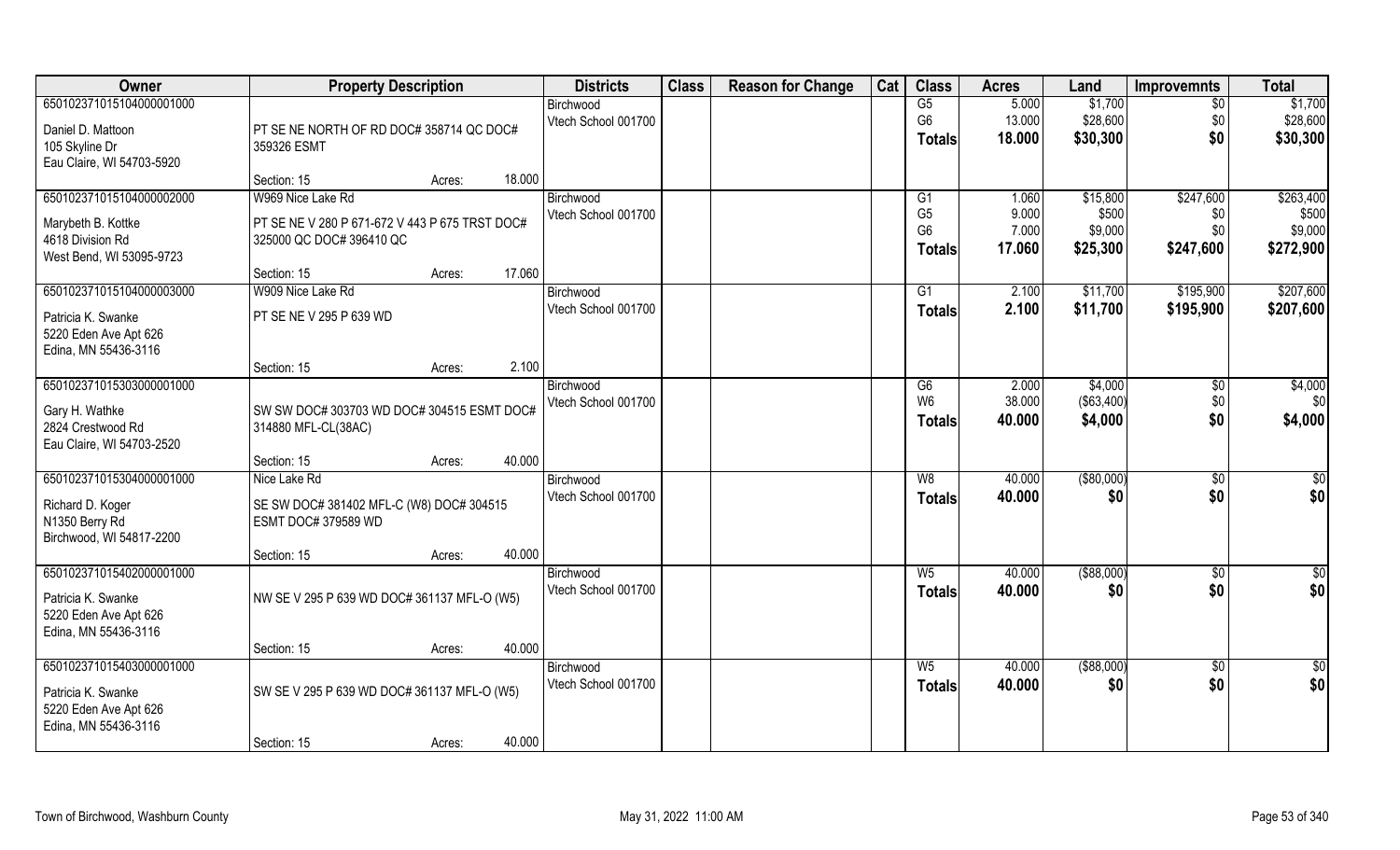| Owner                                                                                           | <b>Property Description</b>                                                                                   | <b>Districts</b> | <b>Class</b>                     | <b>Reason for Change</b> | Cat              | <b>Class</b> | <b>Acres</b>                          | Land                      | <b>Improvemnts</b>               | <b>Total</b>                  |                                    |
|-------------------------------------------------------------------------------------------------|---------------------------------------------------------------------------------------------------------------|------------------|----------------------------------|--------------------------|------------------|--------------|---------------------------------------|---------------------------|----------------------------------|-------------------------------|------------------------------------|
| 650102371015505001001000<br>Patricia K. Swanke<br>5220 Eden Ave Apt 626                         | GOV LOT 1 V 295 P 639 WD DOC# 361137 MFL-O (W5                                                                |                  | Birchwood<br>Vtech School 001700 |                          |                  |              | $W_5$<br><b>Totals</b>                | 33.500<br>33.500          | (\$73,700)<br>\$0                | $\sqrt{$0}$<br>\$0            | \$0<br>\$0                         |
| Edina, MN 55436-3116                                                                            | Section: 15                                                                                                   | 33.500<br>Acres: |                                  |                          |                  |              |                                       |                           |                                  |                               |                                    |
| 650102371015505002001000<br>Patricia K. Swanke<br>5220 Eden Ave Apt 626<br>Edina, MN 55436-3116 | GOV LOT 2 V 295 P 639 WD DOC# 361137 MFL-O (W5)                                                               |                  | Birchwood<br>Vtech School 001700 |                          |                  |              | $W_5$<br>Totals                       | 34.500<br>34.500          | (\$75,900)<br>\$0                | \$0<br>\$0                    | \$0<br>\$0                         |
|                                                                                                 | Section: 15                                                                                                   | 34.500<br>Acres: |                                  |                          |                  |              |                                       |                           |                                  |                               |                                    |
| 650102371015505003001000<br>Jeffrey Michelson<br>W1210 Nice Lake Rd<br>Birchwood, WI 54817-9138 | W1210 Nice Lake Rd<br>PT GOV LOT 3 & PT NW NE DOC# 377874 WD                                                  |                  | Birchwood<br>Vtech School 001700 | G1                       | Garage           |              | G1<br>G <sub>6</sub><br><b>Totals</b> | 2.900<br>18.000<br>20.900 | \$14,600<br>\$39,600<br>\$54,200 | \$184,700<br>\$0<br>\$184,700 | \$199,300<br>\$39,600<br>\$238,900 |
|                                                                                                 | Section: 15                                                                                                   | 20.900<br>Acres: |                                  |                          |                  |              |                                       |                           |                                  |                               |                                    |
| 650102371015505003001010<br>Judith J. Schmidt<br>6475 Jamaca Ave N<br>Stillwater, MN 55082-9342 | PT GOV LOTS 3 & 4 L 7 CSM #1564 V 6 P 285 DOC#<br>370602 WD                                                   |                  | Birchwood<br>Vtech School 001700 |                          |                  |              | G1<br><b>Totals</b>                   | 0.830<br>0.830            | \$57,200<br>\$57,200             | \$0<br>\$0                    | \$57,200<br>\$57,200               |
|                                                                                                 | Section: 15                                                                                                   | 0.830<br>Acres:  |                                  |                          |                  |              |                                       |                           |                                  |                               |                                    |
| 650102371015505003002000<br>Judith J. Schmidt<br>6475 Jamaca Ave N<br>Stillwater, MN 55082-9342 | W1105 Cutter Rd<br>PT GOV L OTS3 & 4 L 8 CSM #1564 V 6 P 285 DOC#<br>353665 WD                                |                  | Birchwood<br>Vtech School 001700 |                          |                  |              | G1<br><b>Totals</b>                   | 0.870<br>0.870            | \$59,800<br>\$59,800             | \$161,200<br>\$161,200        | \$221,000<br>\$221,000             |
|                                                                                                 | Section: 15                                                                                                   | 0.870<br>Acres:  |                                  |                          |                  |              |                                       |                           |                                  |                               |                                    |
| 650102371015505003002010<br>Mason G Bay LLC<br>2943 27 1/4 St<br>Birchwood, WI 54817-2033       | W1132 Nice Lake Rd<br>PT GOV LOTS 3 & 4 DOC# 367712 WD                                                        |                  | Birchwood<br>Vtech School 001700 | G1                       | Pole barn at 25% |              | G1<br>G <sub>6</sub><br>Totals        | 1.920<br>19.000<br>20.920 | \$10,900<br>\$41,800<br>\$52,700 | \$19,000<br>\$0<br>\$19,000   | \$29,900<br>\$41,800<br>\$71,700   |
|                                                                                                 | Section: 15                                                                                                   | 20.920<br>Acres: |                                  |                          |                  |              |                                       |                           |                                  |                               |                                    |
| 650102371015505003003000<br>Thomas C. Peterson<br>640 196th Ave<br>Somerset, WI 54025-6930      | W1129 Cutter Rd<br>PT GOV LOTS 3 & 4 L 6 CSM #1564 V 6 P 285 DOC#<br>386852 WD DOC# 396012 TOD<br>Section: 15 | 0.770<br>Acres:  | Birchwood<br>Vtech School 001700 |                          |                  |              | G1<br><b>Totals</b>                   | 0.770<br>0.770            | \$55,600<br>\$55,600             | \$100,600<br>\$100,600        | \$156,200<br>\$156,200             |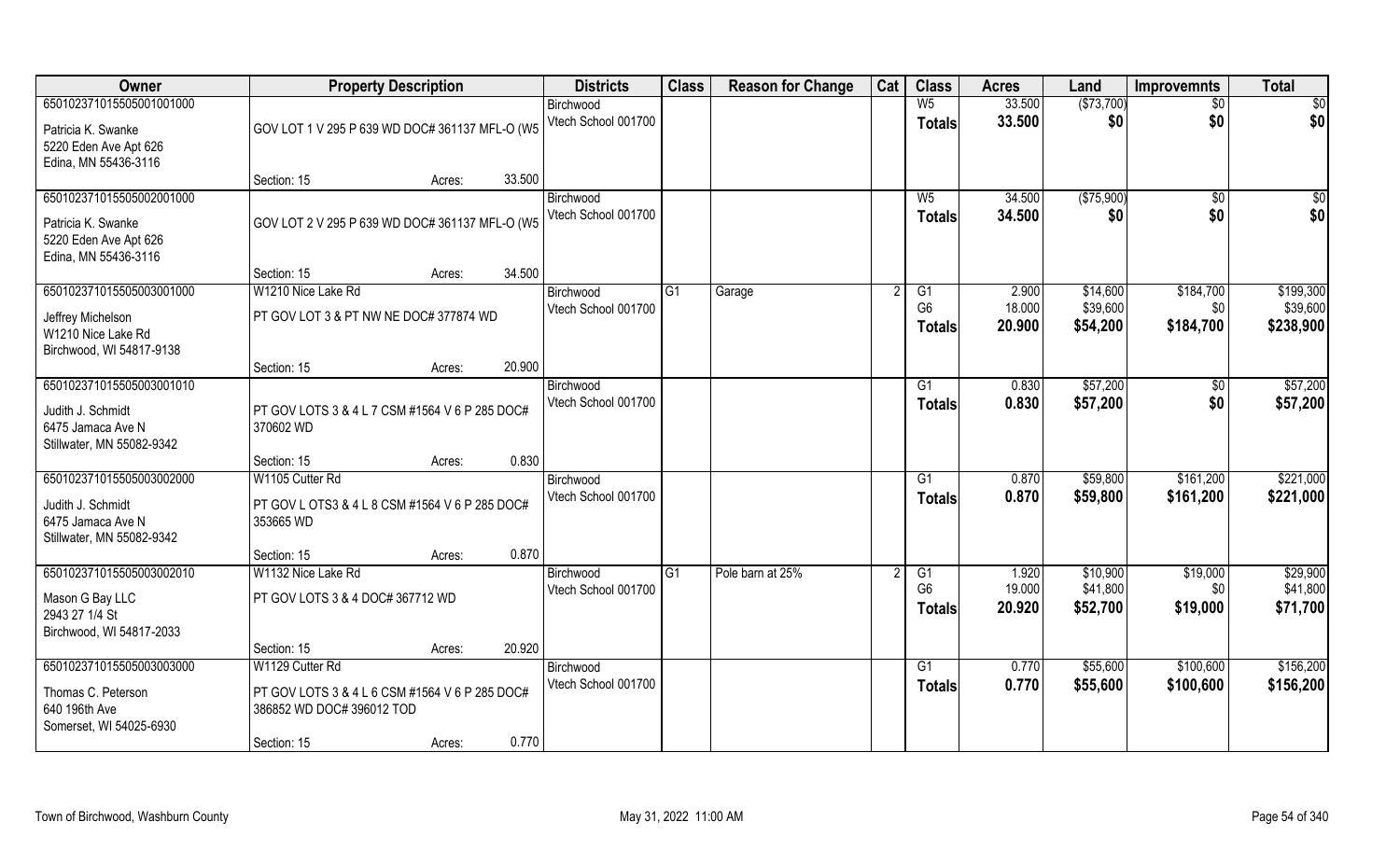| Owner                        | <b>Property Description</b>                   | <b>Districts</b>    | <b>Class</b> | <b>Reason for Change</b> | Cat | <b>Class</b>         | <b>Acres</b>     | Land        | <b>Improvemnts</b> | <b>Total</b>   |
|------------------------------|-----------------------------------------------|---------------------|--------------|--------------------------|-----|----------------------|------------------|-------------|--------------------|----------------|
| 650102371015505003003010     | W1093 Cutter Rd                               | Birchwood           |              |                          |     | G1                   | 1.180            | \$68,600    | \$108,200          | \$176,800      |
| Jeffrey J. Cowmeadow         | PT GOV LOT 3 & 4 L 9 CSM #1564 V 6 P 285 DOC# | Vtech School 001700 |              |                          |     | <b>Totals</b>        | 1.180            | \$68,600    | \$108,200          | \$176,800      |
| 7640 Mississippi Ln          | 398317 WD                                     |                     |              |                          |     |                      |                  |             |                    |                |
| Minneapolis, MN 55444-2504   |                                               |                     |              |                          |     |                      |                  |             |                    |                |
|                              | 1.180<br>Section: 15<br>Acres:                |                     |              |                          |     |                      |                  |             |                    |                |
| 650102371015505004002000     | W1059 Nice Lake Rd                            | Birchwood           |              |                          |     | G5                   | 10.000           | \$200       | \$0                | \$200          |
| David M. Shervey             | PT SW NE & PT GOV LOT 4 DOC# 379796 WD        | Vtech School 001700 |              |                          |     | G <sub>6</sub>       | 10.300           | \$20,600    | \$0                | \$20,600       |
| 11800 200th St               |                                               |                     |              |                          |     | <b>Totals</b>        | 20.300           | \$20,800    | \$0                | \$20,800       |
| Jim Falls, WI 54748-1733     |                                               |                     |              |                          |     |                      |                  |             |                    |                |
|                              | 20.300<br>Section: 15<br>Acres:               |                     |              |                          |     |                      |                  |             |                    |                |
| 650102371015505005001000     | N1419 Fuller Rd                               | Birchwood           |              |                          |     | G1                   | 1.920            | \$10,900    | \$2,300            | \$13,200       |
| Donald L. Fuller Le          | GOV LOT 5 V 431 P 357 QC DOC# 289853          | Vtech School 001700 |              |                          |     | G <sub>6</sub><br>W8 | 3.080            | \$6,200     | \$0                | \$6,200<br>\$0 |
| 410 Moon Lake Dr Apt 12      | MFL-CL(34.92AC) DOC# 304515 ESMT DOC# 397322  |                     |              |                          |     |                      | 34.920<br>39.920 | (\$76,800)  | \$0                |                |
| Rice Lake, WI 54868-1583     | <b>COR</b>                                    |                     |              |                          |     | <b>Totals</b>        |                  | \$17,100    | \$2,300            | \$19,400       |
|                              | 39.920<br>Section: 15<br>Acres:               |                     |              |                          |     |                      |                  |             |                    |                |
| 650102371015505006001000     |                                               | Birchwood           |              |                          |     | W8                   | 38.200           | ( \$84,000) | $\sqrt{50}$        | $\frac{6}{3}$  |
| Donald L. Fuller Le          | GOV LOT 6 V 431 P 357 QC DOC# 289853 MFL-CL   | Vtech School 001700 |              |                          |     | <b>Totals</b>        | 38.200           | \$0         | \$0                | \$0            |
| 410 Moon Lake Dr Apt 12      | DOC# 397322 COR                               |                     |              |                          |     |                      |                  |             |                    |                |
| Rice Lake, WI 54868-1583     |                                               |                     |              |                          |     |                      |                  |             |                    |                |
|                              | 38.200<br>Section: 15<br>Acres:               |                     |              |                          |     |                      |                  |             |                    |                |
| 650102371015515494500000     | W1213 Nice Lake Rd                            | Birchwood           |              |                          |     | G1                   | 1.850            | \$63,700    | \$263,900          | \$327,600      |
| William G. Brown             | NICE LAKE SANDY SHORES LOT 1 BLOCK 1 DOC#     | Vtech School 001700 |              |                          |     | <b>Totals</b>        | 1.850            | \$63,700    | \$263,900          | \$327,600      |
| W1213 Nice Lake Rd           | 349554 TD                                     |                     |              |                          |     |                      |                  |             |                    |                |
| Birchwood, WI 54817-9138     |                                               |                     |              |                          |     |                      |                  |             |                    |                |
|                              | 1.850<br>Section: 15<br>Acres:                |                     |              |                          |     |                      |                  |             |                    |                |
| 650102371015515494500500     | W1177 Nice Lake Rd                            | Birchwood           |              |                          |     | $\overline{G1}$      | 1.120            | \$63,900    | \$206,900          | \$270,800      |
| Scott P. Carpenter           | NICE LAKE SANDY SHORES LOT 2 BLOCK 1 DOC#     | Vtech School 001700 |              |                          |     | <b>Totals</b>        | 1.120            | \$63,900    | \$206,900          | \$270,800      |
| W1177 Nice Lake Rd           | 364835 WD                                     |                     |              |                          |     |                      |                  |             |                    |                |
| Birchwood, WI 54817-9155     |                                               |                     |              |                          |     |                      |                  |             |                    |                |
|                              | 1.120<br>Section: 15<br>Acres:                |                     |              |                          |     |                      |                  |             |                    |                |
| 650102371015515494501000     | Sign Not Reg'd                                | Birchwood           |              |                          |     | G1                   | 1.330            | \$60,000    | \$13,600           | \$73,600       |
| <b>Richard Kastner Trust</b> | NICE LAKE SANDY SHORES LOT 3 BLOCK 1 DOC#     | Vtech School 001700 |              |                          |     | <b>Totals</b>        | 1.330            | \$60,000    | \$13,600           | \$73,600       |
| N3055 County Hwy W           | 335998 QC                                     |                     |              |                          |     |                      |                  |             |                    |                |
| Weyerhaeuser, WI 54895-9734  |                                               |                     |              |                          |     |                      |                  |             |                    |                |
|                              | 1.330<br>Section: 15<br>Acres:                |                     |              |                          |     |                      |                  |             |                    |                |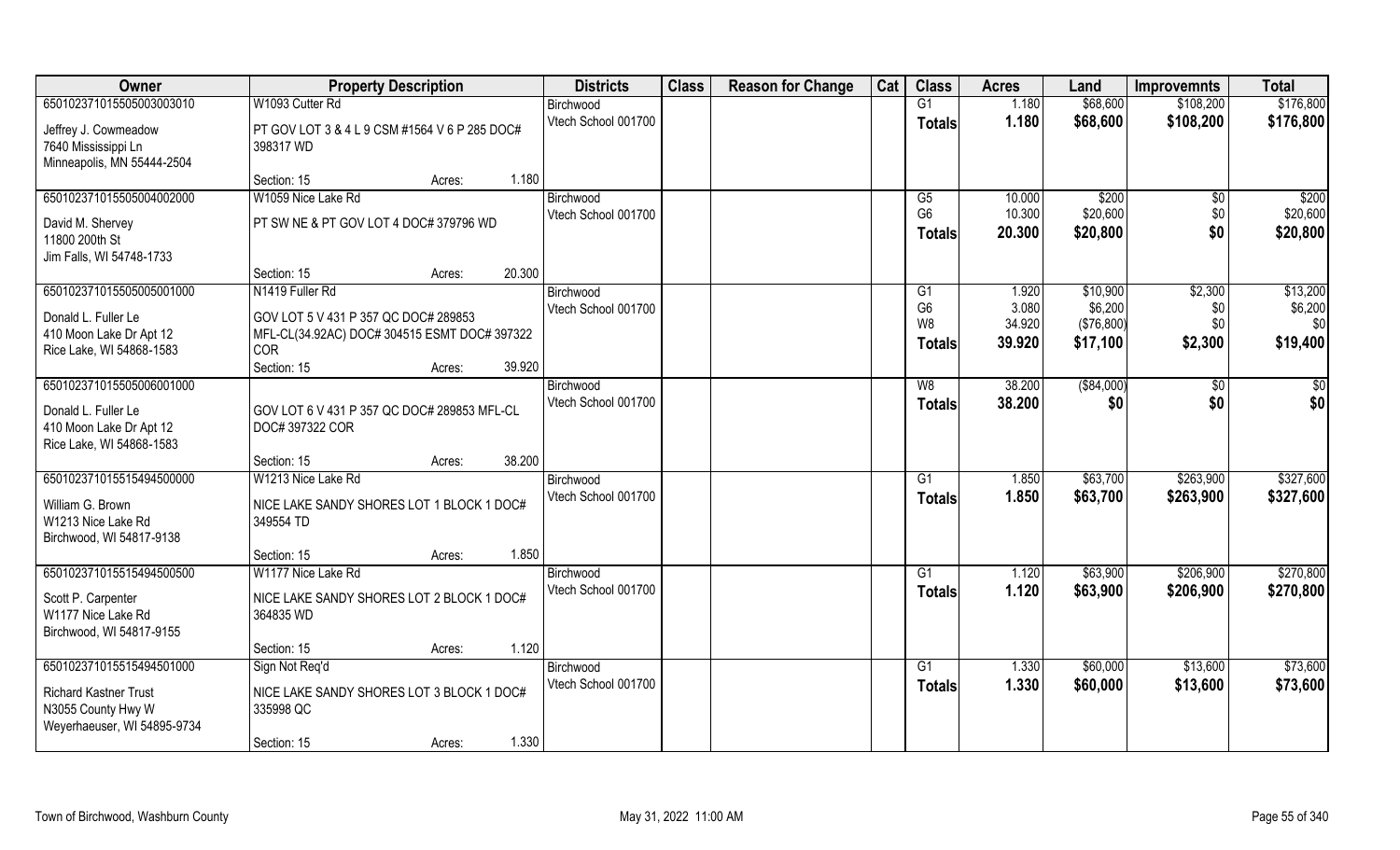| Owner                     | <b>Property Description</b>                   | <b>Districts</b>    | <b>Class</b> | <b>Reason for Change</b> | Cat | <b>Class</b>    | <b>Acres</b> | Land      | <b>Improvemnts</b> | <b>Total</b> |
|---------------------------|-----------------------------------------------|---------------------|--------------|--------------------------|-----|-----------------|--------------|-----------|--------------------|--------------|
| 650102371015515494501500  | W1155 Nice Lake Rd                            | Birchwood           |              |                          |     | G1              | 0.990        | \$59,300  | \$239,200          | \$298,500    |
| Cozy Retreats, LLC        | NICE LAKE SANDY SHORES LOT 4 BLOCK 1 DOC#     | Vtech School 001700 |              |                          |     | <b>Totals</b>   | 0.990        | \$59,300  | \$239,200          | \$298,500    |
| 1701 Oakland Rd           | 394737 QC                                     |                     |              |                          |     |                 |              |           |                    |              |
| Hopkins, MN 55305-1724    |                                               |                     |              |                          |     |                 |              |           |                    |              |
|                           | 0.990<br>Section: 15<br>Acres:                |                     |              |                          |     |                 |              |           |                    |              |
| 650102371015515494502000  | W1141 Cutter Rd                               | Birchwood           |              |                          |     | G <sub>1</sub>  | 0.890        | \$59,600  | \$119,900          | \$179,500    |
| Dianne P. Brier           | NICE LAKE SANDY SHORES LOT 5 BLOCK 1 V 279 P  | Vtech School 001700 |              |                          |     | <b>Totals</b>   | 0.890        | \$59,600  | \$119,900          | \$179,500    |
| 1672 Watson Ave           | 509 DOC# 387649 TOD DOC# 389518 TOD           |                     |              |                          |     |                 |              |           |                    |              |
| Saint Paul, MN 55116-1432 |                                               |                     |              |                          |     |                 |              |           |                    |              |
|                           | 0.890<br>Section: 15<br>Acres:                |                     |              |                          |     |                 |              |           |                    |              |
| 650102371015515494502500  | W1083 Cutter Rd                               | Birchwood           |              |                          |     | G1              | 2.160        | \$79,900  | \$136,700          | \$216,600    |
| Benjamin G. Cutter        | NICE LAKE SANDY SHORES LOT 10 BLOCK 2 V 278 F | Vtech School 001700 |              |                          |     | <b>Totals</b>   | 2.160        | \$79,900  | \$136,700          | \$216,600    |
| 1193 Wildwood Ct          | 694                                           |                     |              |                          |     |                 |              |           |                    |              |
| Chaska, MN 55318-9700     |                                               |                     |              |                          |     |                 |              |           |                    |              |
|                           | 2.160<br>Section: 15<br>Acres:                |                     |              |                          |     |                 |              |           |                    |              |
| 650102371015515494503000  | W1069 Cutter Rd                               | Birchwood           |              |                          |     | G1              | 2.310        | \$87,000  | \$154,500          | \$241,500    |
| Thomas M. Gomach          | NICE LAKE SANDY SHORES LOT 11 BLOCK 2 DOC#    | Vtech School 001700 |              |                          |     | <b>Totals</b>   | 2.310        | \$87,000  | \$154,500          | \$241,500    |
| 1018 Brynhill Dr          | 356447 WD                                     |                     |              |                          |     |                 |              |           |                    |              |
| Oregon, WI 53575-3894     |                                               |                     |              |                          |     |                 |              |           |                    |              |
|                           | 2.310<br>Section: 15<br>Acres:                |                     |              |                          |     |                 |              |           |                    |              |
| 650102371015515494503500  | <b>Cutter Rd</b>                              | Birchwood           |              |                          |     | G1              | 3.720        | \$14,400  | \$0                | \$14,400     |
| Michael J. Widiker        | NICE LAKE SANDY SHORES LOT 12 BLOCK 2 DOC#    | Vtech School 001700 |              |                          |     | <b>Totals</b>   | 3.720        | \$14,400  | \$0                | \$14,400     |
| N965 County Hwy T         | 377327 WD                                     |                     |              |                          |     |                 |              |           |                    |              |
| Birchwood, WI 54817-9171  |                                               |                     |              |                          |     |                 |              |           |                    |              |
|                           | 3.720<br>Section: 15<br>Acres:                |                     |              |                          |     |                 |              |           |                    |              |
| 650102371015515494504000  | N1515 Fuller Rd                               | Birchwood           |              |                          |     | $\overline{G1}$ | 3.630        | \$103,100 | \$174,800          | \$277,900    |
| Kenneth W. Bragee         | NICE LAKE SANDY SHORES LOT 13 BLOCK 2 V 330 F | Vtech School 001700 |              |                          |     | <b>Totals</b>   | 3.630        | \$103,100 | \$174,800          | \$277,900    |
| N1515 Fuller Rd           | 56 WD DOC# 359856 TOD                         |                     |              |                          |     |                 |              |           |                    |              |
| Birchwood, WI 54817-1942  |                                               |                     |              |                          |     |                 |              |           |                    |              |
|                           | 3.630<br>Section: 15<br>Acres:                |                     |              |                          |     |                 |              |           |                    |              |
| 650102371015515494504500  | N1501 Fuller Rd                               | Birchwood           | G1           | Garage                   |     | G1              | 1.520        | \$112,600 | \$114,900          | \$227,500    |
| Terrence P. Higgins       | NICE LAKE SANDY SHORES LOT 14 BLOCK 2 DOC#    | Vtech School 001700 |              |                          |     | <b>Totals</b>   | 1.520        | \$112,600 | \$114,900          | \$227,500    |
| 5024 Sundial Ln           | 391484 TD                                     |                     |              |                          |     |                 |              |           |                    |              |
| Woodbury, MN 55129-5525   |                                               |                     |              |                          |     |                 |              |           |                    |              |
|                           | 1.520<br>Section: 15<br>Acres:                |                     |              |                          |     |                 |              |           |                    |              |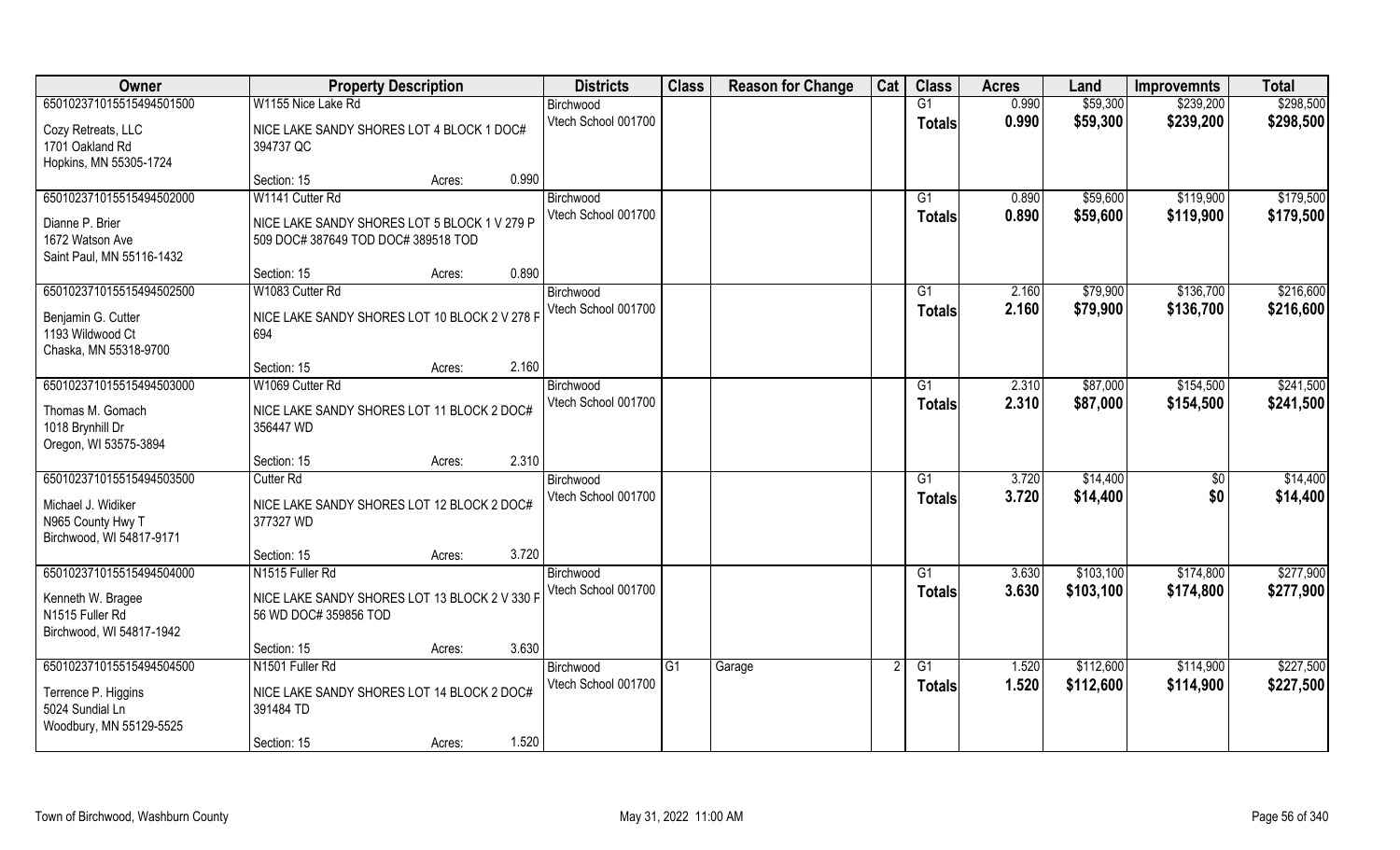| Owner                           | <b>Property Description</b>                  |        |        | <b>Districts</b>    | <b>Class</b> | <b>Reason for Change</b> | Cat  | <b>Class</b>                     | <b>Acres</b>   | Land                | <b>Improvemnts</b> | <b>Total</b>        |
|---------------------------------|----------------------------------------------|--------|--------|---------------------|--------------|--------------------------|------|----------------------------------|----------------|---------------------|--------------------|---------------------|
| 650102371016201000001000        |                                              |        |        | Birchwood           | G4           | Ag use land              | $-5$ | G4                               | 20.000         | \$800               | $\sqrt{6}$         | \$800               |
| <b>Burnett Cook Trust</b>       | PT NE NW V 364 P 783 WD V 395 P 659-660 QC   |        |        | Vtech School 001700 |              |                          |      | G <sub>8</sub>                   | 6.930          | \$3,500             | \$0                | \$3,500             |
| PO Box 99                       |                                              |        |        |                     |              |                          |      | <b>Totals</b>                    | 26.930         | \$4,300             | \$0                | \$4,300             |
| Birchwood, WI 54817-0099        |                                              |        |        |                     |              |                          |      |                                  |                |                     |                    |                     |
|                                 | Section: 16                                  | Acres: | 26.930 |                     |              |                          |      |                                  |                |                     |                    |                     |
| 650102371016201000002000        |                                              |        |        | Birchwood           |              |                          |      | G6                               | 9.820          | \$9,800             | $\sqrt{$0}$        | \$9,800             |
| <b>Asmus Living Trust</b>       | PT NE NW DOC# 364823 QC                      |        |        | Vtech School 001700 |              |                          |      | <b>Totals</b>                    | 9.820          | \$9,800             | \$0                | \$9,800             |
| 2608 Joppa Ave S                |                                              |        |        |                     |              |                          |      |                                  |                |                     |                    |                     |
| Saint Louis Park, MN 55416-3932 |                                              |        |        |                     |              |                          |      |                                  |                |                     |                    |                     |
|                                 | Section: 16                                  | Acres: | 9.820  |                     |              |                          |      |                                  |                |                     |                    |                     |
| 650102371016202000001000        | W1641 Nice Lake Rd                           |        |        | Birchwood           |              |                          |      | G4                               | 30.000         | \$4,300             | \$0                | \$4,300             |
| Richard A. Zemaitis             | NW NW V 291 P 774 WD DOC# 356646 QC          |        |        | Vtech School 001700 |              |                          |      | G <sub>5</sub>                   | 10.000         | \$3,300             | \$0                | \$3,300             |
| PO Box 92                       |                                              |        |        |                     |              |                          |      | Totals                           | 40.000         | \$7,600             | \$0                | \$7,600             |
| Birchwood, WI 54817-0092        |                                              |        |        |                     |              |                          |      |                                  |                |                     |                    |                     |
|                                 | Section: 16                                  | Acres: | 40.000 |                     |              |                          |      |                                  |                |                     |                    |                     |
| 650102371016303000001010        |                                              |        |        | Birchwood           |              |                          |      | G5                               | 2.500          | \$800               | $\sqrt[6]{3}$      | \$800               |
| Deacon L. Jones                 | PT SW SW EXC CSM #2792 V 12 P 135 EXC CSM    |        |        | Vtech School 001700 |              |                          |      | G <sub>6</sub>                   | 7.300          | \$16,100            | \$0                | \$16,100            |
| 869 Mills St N                  | #2793 V 12 P 136 EXC DOC# 304284 DOC# 313659 |        |        |                     |              |                          |      | <b>Totals</b>                    | 9.800          | \$16,900            | \$0                | \$16,900            |
| West Salem, WI 54669-2210       | <b>WD</b>                                    |        |        |                     |              |                          |      |                                  |                |                     |                    |                     |
|                                 | Section: 16                                  | Acres: | 9.800  |                     |              |                          |      |                                  |                |                     |                    |                     |
| 650102371016303000007000        | N1350 Berry Rd                               |        |        | Birchwood           |              |                          |      | G1                               | 1.000          | \$6,300             | \$211,500          | \$217,800           |
| Richard D. Koger                | PT SW SW DOC# 304284 WD                      |        |        | Vtech School 001700 |              |                          |      | G <sub>5</sub><br>G <sub>6</sub> | 3.000<br>6.000 | \$1,000<br>\$13,200 | \$0<br>\$0         | \$1,000<br>\$13,200 |
| N1350 Berry Rd                  |                                              |        |        |                     |              |                          |      | <b>Totals</b>                    | 10.000         | \$20,500            | \$211,500          | \$232,000           |
| Birchwood, WI 54817-2200        |                                              |        |        |                     |              |                          |      |                                  |                |                     |                    |                     |
|                                 | Section: 16                                  | Acres: | 10.000 |                     |              |                          |      |                                  |                |                     |                    |                     |
| 650102371016401000001000        |                                              |        |        | Birchwood           |              |                          |      | G5                               | 30.000         | \$9,800             | \$0                | \$9,800             |
| Paul Anderson                   | NE SE V 354 P 337 PR                         |        |        | Vtech School 001700 |              |                          |      | G <sub>6</sub>                   | 10.000         | \$10,000            | \$0                | \$10,000            |
| 4225 Revere Ln                  |                                              |        |        |                     |              |                          |      | <b>Totals</b>                    | 40.000         | \$19,800            | \$0                | \$19,800            |
| Plymouth, MN 55441-1649         |                                              |        |        |                     |              |                          |      |                                  |                |                     |                    |                     |
|                                 | Section: 16                                  | Acres: | 40.000 |                     |              |                          |      |                                  |                |                     |                    |                     |
| 650102371016404000001000        |                                              |        |        | Birchwood           |              |                          |      | G5                               | 39.000         | \$10,200            | $\sqrt{$0}$        | \$10,200            |
| Richard D. Koger                | SE SE DOC# 391333 WD                         |        |        | Vtech School 001700 |              |                          |      | G <sub>6</sub>                   | 1.000          | \$600               | \$0                | \$600               |
| N1350 Berry Rd                  |                                              |        |        |                     |              |                          |      | <b>Totals</b>                    | 40.000         | \$10,800            | \$0                | \$10,800            |
| Birchwood, WI 54817-2200        |                                              |        |        |                     |              |                          |      |                                  |                |                     |                    |                     |
|                                 | Section: 16                                  | Acres: | 40.000 |                     |              |                          |      |                                  |                |                     |                    |                     |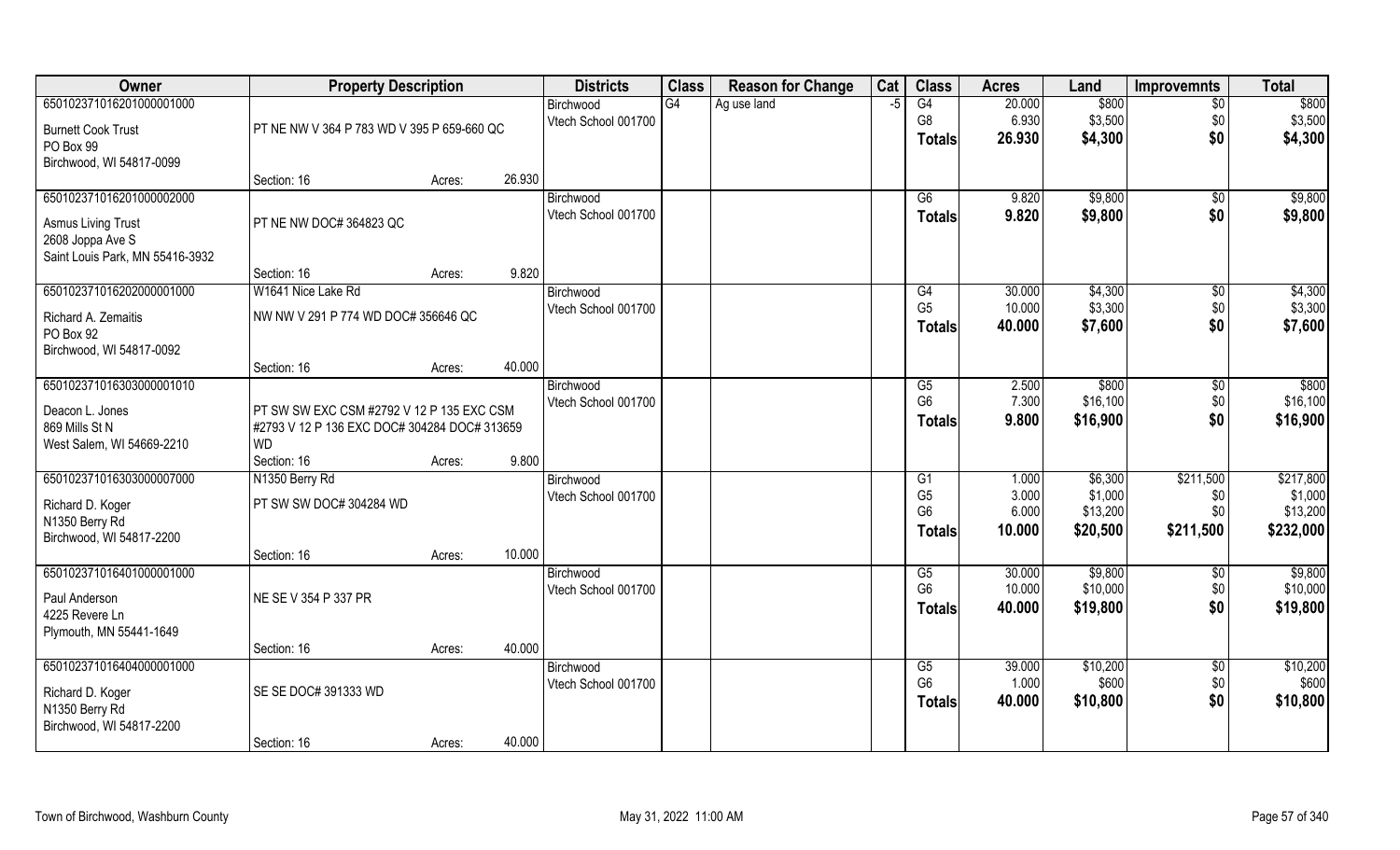| Owner                     | <b>Property Description</b>                        |                                                 |        | <b>Districts</b>                 | <b>Class</b> | <b>Reason for Change</b> | Cat | <b>Class</b>                     | <b>Acres</b>     | Land                 | <b>Improvemnts</b> | <b>Total</b>         |
|---------------------------|----------------------------------------------------|-------------------------------------------------|--------|----------------------------------|--------------|--------------------------|-----|----------------------------------|------------------|----------------------|--------------------|----------------------|
| 650102371016505001001000  |                                                    |                                                 |        | Birchwood                        |              |                          |     | G4                               | 5.000            | \$200                | $\overline{50}$    | \$200                |
| Richard A. Zemaitis       | GOV LOT 1 V 291 P 774 WD DOC# 356646 QC            |                                                 |        | Vtech School 001700              |              |                          |     | G <sub>5</sub>                   | 45.200           | \$14,700             | \$0                | \$14,700             |
| PO Box 92                 |                                                    |                                                 |        |                                  |              |                          |     | <b>Totals</b>                    | 50.200           | \$14,900             | \$0                | \$14,900             |
| Birchwood, WI 54817-0092  |                                                    |                                                 |        |                                  |              |                          |     |                                  |                  |                      |                    |                      |
|                           | Section: 16                                        | Acres:                                          | 50.200 |                                  |              |                          |     |                                  |                  |                      |                    |                      |
| 650102371016505002001000  | N1570 Loon Lake Dr                                 |                                                 |        | Birchwood                        |              |                          |     | G1                               | 1.180            | \$7,200              | \$31,900           | \$39,100             |
| Paul Anderson             | GOV LOT 2 V 354 P 337 PR                           |                                                 |        | Vtech School 001700              |              |                          |     | G <sub>5</sub><br>G <sub>6</sub> | 50.000<br>13.000 | \$16,300<br>\$26,000 | \$0<br>\$0         | \$16,300<br>\$26,000 |
| 4225 Revere Ln            |                                                    |                                                 |        |                                  |              |                          |     | <b>Totals</b>                    | 64.180           | \$49,500             | \$31,900           | \$81,400             |
| Plymouth, MN 55441-1649   |                                                    |                                                 |        |                                  |              |                          |     |                                  |                  |                      |                    |                      |
|                           | Section: 16                                        | Acres:                                          | 64.180 |                                  |              |                          |     |                                  |                  |                      |                    |                      |
| 650102371016505003001000  |                                                    |                                                 |        | Birchwood                        |              |                          |     | G5                               | 38.100           | \$12,400             | $\sqrt[6]{30}$     | \$12,400             |
| Brenda J Bray Trust       | PT GOV LOT 3 E OF RD DOC#364676 WD                 |                                                 |        | Vtech School 001700              |              |                          |     | <b>Totals</b>                    | 38.100           | \$12,400             | \$0                | \$12,400             |
| 1041 65th Ave             |                                                    |                                                 |        |                                  |              |                          |     |                                  |                  |                      |                    |                      |
| Roberts, WI 54023-8319    |                                                    |                                                 |        |                                  |              |                          |     |                                  |                  |                      |                    |                      |
|                           | Section: 16                                        | Acres:                                          | 38.100 |                                  |              |                          |     |                                  |                  |                      |                    |                      |
| 650102371016505003001010  |                                                    |                                                 |        | Birchwood<br>Vtech School 001700 |              |                          |     | G5<br>G <sub>6</sub>             | 3.080<br>3.320   | \$1,000<br>\$5,300   | \$0<br>\$0         | \$1,000              |
| Catherine M. Hallstrom    |                                                    | PT GOV LOTS 3, 4 & 5 L 14 CSM #1943 V 8 P 104 V |        |                                  |              |                          |     |                                  | 6.400            | \$6,300              | \$0                | \$5,300<br>\$6,300   |
| N1395 Loon Lake Dr        | 320 P 668 WD                                       |                                                 |        |                                  |              |                          |     | <b>Totals</b>                    |                  |                      |                    |                      |
| Birchwood, WI 54817-9123  |                                                    |                                                 |        |                                  |              |                          |     |                                  |                  |                      |                    |                      |
|                           | Section: 16                                        | Acres:                                          | 6.400  |                                  |              |                          |     |                                  |                  |                      |                    |                      |
| 650102371016505003003000  | N1489 Loon Lake Dr                                 |                                                 |        | Birchwood                        |              |                          |     | G <sub>1</sub>                   | 1.700            | \$46,100             | \$77,700           | \$123,800            |
| Mark Bartholomew          | PT GOV LOTS 3, 8 L 7 CSM #1328 V 6 P 45 V 334 P 61 |                                                 |        | Vtech School 001700              |              |                          |     | <b>Totals</b>                    | 1.700            | \$46,100             | \$77,700           | \$123,800            |
| 7116 Sunset Ave NE        | <b>WD</b>                                          |                                                 |        |                                  |              |                          |     |                                  |                  |                      |                    |                      |
| Lino Lakes, MN 55014-1237 |                                                    |                                                 |        |                                  |              |                          |     |                                  |                  |                      |                    |                      |
|                           | Section: 16                                        | Acres:                                          | 1.700  |                                  |              |                          |     |                                  |                  |                      |                    |                      |
| 650102371016505003004000  | N1469 Loon Lake Dr                                 |                                                 |        | Birchwood<br>Vtech School 001700 |              |                          |     | G1                               | 1.510            | \$52,900             | \$1,400            | \$54,300             |
| Duwayne A. Swan           | PT GOV LOT 3 L 8 CSM #1328 V 6 P 45 DOC# 330272    |                                                 |        |                                  |              |                          |     | <b>Totals</b>                    | 1.510            | \$52,900             | \$1,400            | \$54,300             |
| 212750 Karen Ln           | QC                                                 |                                                 |        |                                  |              |                          |     |                                  |                  |                      |                    |                      |
| Stratford, WI 54484-5335  |                                                    |                                                 |        |                                  |              |                          |     |                                  |                  |                      |                    |                      |
|                           | Section: 16                                        | Acres:                                          | 1.510  |                                  |              |                          |     |                                  |                  |                      |                    |                      |
| 650102371016505003005000  | N1455 Loon Lake Dr                                 |                                                 |        | Birchwood                        |              |                          |     | G1                               | 1.510            | \$61,800             | \$118,400          | \$180,200            |
| Kevin L. Wald             | PT GOV LOT 3 L 9 CSM #1432 V 6 P 153 V 466 P 845   |                                                 |        | Vtech School 001700              |              |                          |     | <b>Totals</b>                    | 1.510            | \$61,800             | \$118,400          | \$180,200            |
| 12515 Skye Dr             | QC DOC# 297955 QC                                  |                                                 |        |                                  |              |                          |     |                                  |                  |                      |                    |                      |
| Loves Park, IL 61111-9820 |                                                    |                                                 |        |                                  |              |                          |     |                                  |                  |                      |                    |                      |
|                           | Section: 16                                        | Acres:                                          | 1.510  |                                  |              |                          |     |                                  |                  |                      |                    |                      |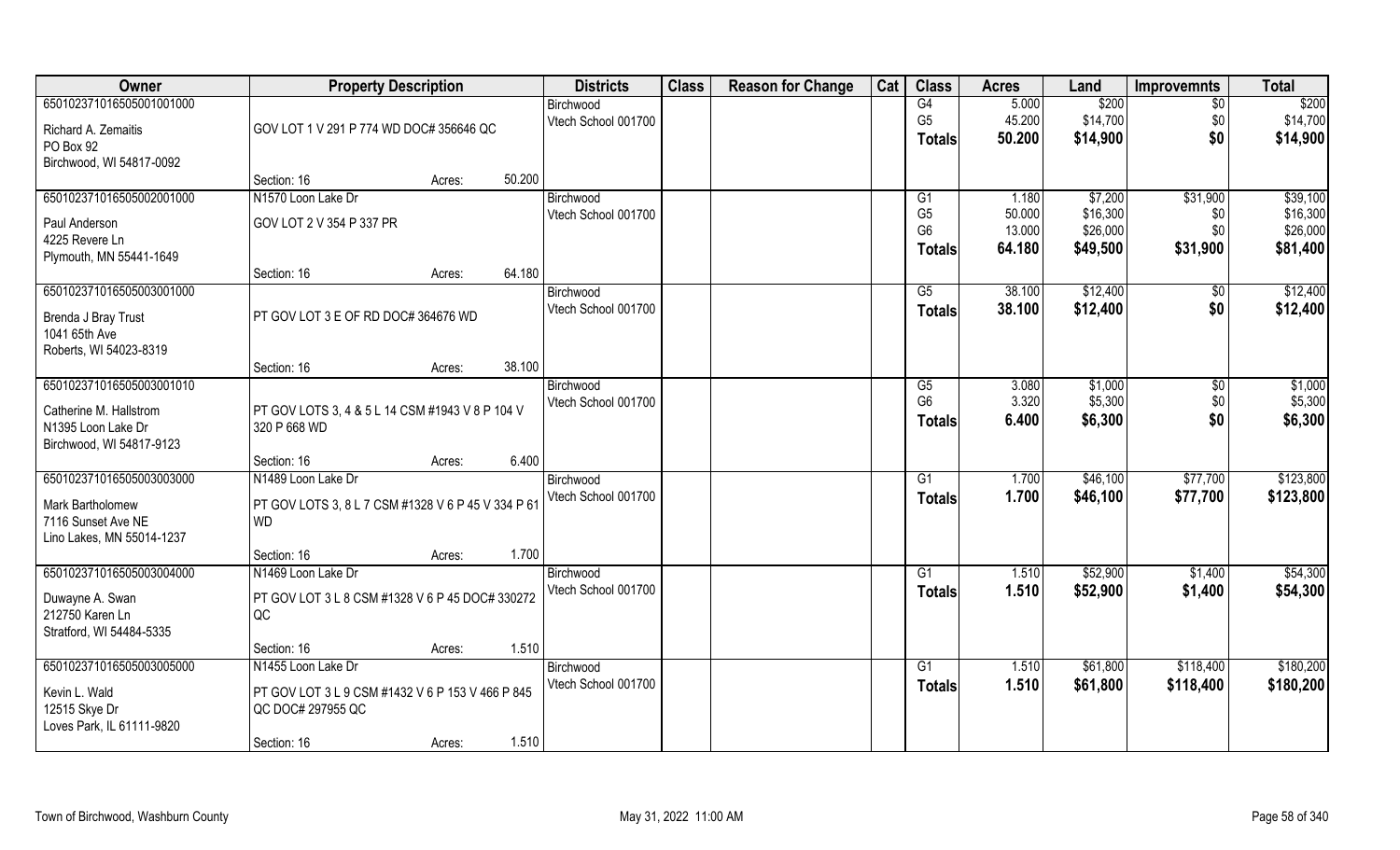| 650102371016505003006000<br>N1443 Loon Lake Dr<br>G1<br>1.500<br>\$58,100<br>\$92,300<br>\$150,400<br>Birchwood<br>Vtech School 001700<br>1.500<br>\$58,100<br>\$92,300<br>\$150,400<br><b>Totals</b><br>Patrick J. Denison<br>PT GOV LOT 3 L 10 CSM #1432 V 6 P 153 V 343 P 523<br>1884 22 5/8 St<br>WD DOC#369149 TOD<br>Rice Lake, WI 54868-8806<br>1.500<br>Section: 16<br>Acres:<br>650102371016505003007000<br>N 1521 Loon Lake Dr<br>\$53,000<br>Birchwood<br>G1<br>1.970<br>$\overline{50}$<br>\$53,000<br>\$0<br>Vtech School 001700<br>1.970<br><b>Totals</b><br>Andrew Denison<br>PT GOV LOTS 3, 8 L 6 CSM #1328 V 6 P 45 V 399 P<br>2342 20 1/4 St<br>323 WD<br>Rice Lake, WI 54868-9713<br>1.970<br>Section: 16<br>Acres:<br>650102371016505003007030<br>\$23,700<br>\$70,600<br>N 1437 Loon Lake Dr<br>G1<br>0.870<br>Birchwood<br>Vtech School 001700<br>0.870<br>\$23,700<br>\$70,600<br><b>Totals</b><br>Randall J. Couey<br>PT GOV LOT 3 L 1 CSM #4054 V 20 P 55 DOC#<br>348861 WD<br>N1427 Loon Lake Dr<br>Birchwood, WI 54817-9123<br>0.870<br>Section: 16<br>Acres:<br>650102371016505003007040<br>N1427 Loon Lake Dr<br>\$29,000<br>\$183,500<br>G1<br>0.940<br>Birchwood<br>Vtech School 001700<br>0.940<br>\$29,000<br>\$183,500<br><b>Totals</b><br>PT GOV LOT 3 L 2 CSM #4054 V 20 P 55 DOC#<br>Randall J. Couey<br>N1427 Loon Lake Dr<br>348861 WD<br>Birchwood, WI 54817-9123<br>0.940<br>Section: 16<br>Acres:<br>650102371016505003008000<br>N1415 Loon Lake Dr<br>G1<br>1.510<br>\$51,700<br>\$600<br>Birchwood<br>Vtech School 001700<br>1.510<br>\$51,700<br>\$600<br><b>Totals</b><br>Fairbert Trust Agmt<br>PT GOV LOT 3 L 12 CSM #1432 V 6 P 153 DOC#<br>939 Lincoln Ave<br>354891 WD<br>Beloit, WI 53511-5019<br>1.510<br>Section: 16<br>Acres:<br>650102371016505003009000<br>N1395 Loon Lake Dr<br>G1<br>Garage @c 45%, NSF 100%<br>G1<br>2.330<br>\$61,700<br>\$149,400<br>Birchwood<br>Vtech School 001700<br>2.330<br>\$61,700<br>\$149,400<br><b>Totals</b><br>Catherine M. Hallstrom<br>PT GOV LOTS 3, 4 & 5 L 13 CSM #1943 V 8 P 104<br>N1395 Loon Lake Dr<br>DOC# 396893 WD<br>Birchwood, WI 54817-9123<br>2.330<br>Section: 16<br>Acres: | Owner | <b>Property Description</b> | <b>Districts</b> | <b>Class</b> | <b>Reason for Change</b> | Cat | <b>Class</b> | <b>Acres</b> | Land | <b>Improvemnts</b> | <b>Total</b> |
|-----------------------------------------------------------------------------------------------------------------------------------------------------------------------------------------------------------------------------------------------------------------------------------------------------------------------------------------------------------------------------------------------------------------------------------------------------------------------------------------------------------------------------------------------------------------------------------------------------------------------------------------------------------------------------------------------------------------------------------------------------------------------------------------------------------------------------------------------------------------------------------------------------------------------------------------------------------------------------------------------------------------------------------------------------------------------------------------------------------------------------------------------------------------------------------------------------------------------------------------------------------------------------------------------------------------------------------------------------------------------------------------------------------------------------------------------------------------------------------------------------------------------------------------------------------------------------------------------------------------------------------------------------------------------------------------------------------------------------------------------------------------------------------------------------------------------------------------------------------------------------------------------------------------------------------------------------------------------------------------------------------------------------------------------------------------------------------------------------------------------------------------------------------------------------------------|-------|-----------------------------|------------------|--------------|--------------------------|-----|--------------|--------------|------|--------------------|--------------|
|                                                                                                                                                                                                                                                                                                                                                                                                                                                                                                                                                                                                                                                                                                                                                                                                                                                                                                                                                                                                                                                                                                                                                                                                                                                                                                                                                                                                                                                                                                                                                                                                                                                                                                                                                                                                                                                                                                                                                                                                                                                                                                                                                                                         |       |                             |                  |              |                          |     |              |              |      |                    |              |
| \$53,000<br>\$53,000<br>\$94,300<br>\$94,300<br>\$212,500<br>\$212,500                                                                                                                                                                                                                                                                                                                                                                                                                                                                                                                                                                                                                                                                                                                                                                                                                                                                                                                                                                                                                                                                                                                                                                                                                                                                                                                                                                                                                                                                                                                                                                                                                                                                                                                                                                                                                                                                                                                                                                                                                                                                                                                  |       |                             |                  |              |                          |     |              |              |      |                    |              |
|                                                                                                                                                                                                                                                                                                                                                                                                                                                                                                                                                                                                                                                                                                                                                                                                                                                                                                                                                                                                                                                                                                                                                                                                                                                                                                                                                                                                                                                                                                                                                                                                                                                                                                                                                                                                                                                                                                                                                                                                                                                                                                                                                                                         |       |                             |                  |              |                          |     |              |              |      |                    |              |
|                                                                                                                                                                                                                                                                                                                                                                                                                                                                                                                                                                                                                                                                                                                                                                                                                                                                                                                                                                                                                                                                                                                                                                                                                                                                                                                                                                                                                                                                                                                                                                                                                                                                                                                                                                                                                                                                                                                                                                                                                                                                                                                                                                                         |       |                             |                  |              |                          |     |              |              |      |                    |              |
|                                                                                                                                                                                                                                                                                                                                                                                                                                                                                                                                                                                                                                                                                                                                                                                                                                                                                                                                                                                                                                                                                                                                                                                                                                                                                                                                                                                                                                                                                                                                                                                                                                                                                                                                                                                                                                                                                                                                                                                                                                                                                                                                                                                         |       |                             |                  |              |                          |     |              |              |      |                    |              |
|                                                                                                                                                                                                                                                                                                                                                                                                                                                                                                                                                                                                                                                                                                                                                                                                                                                                                                                                                                                                                                                                                                                                                                                                                                                                                                                                                                                                                                                                                                                                                                                                                                                                                                                                                                                                                                                                                                                                                                                                                                                                                                                                                                                         |       |                             |                  |              |                          |     |              |              |      |                    |              |
|                                                                                                                                                                                                                                                                                                                                                                                                                                                                                                                                                                                                                                                                                                                                                                                                                                                                                                                                                                                                                                                                                                                                                                                                                                                                                                                                                                                                                                                                                                                                                                                                                                                                                                                                                                                                                                                                                                                                                                                                                                                                                                                                                                                         |       |                             |                  |              |                          |     |              |              |      |                    |              |
|                                                                                                                                                                                                                                                                                                                                                                                                                                                                                                                                                                                                                                                                                                                                                                                                                                                                                                                                                                                                                                                                                                                                                                                                                                                                                                                                                                                                                                                                                                                                                                                                                                                                                                                                                                                                                                                                                                                                                                                                                                                                                                                                                                                         |       |                             |                  |              |                          |     |              |              |      |                    |              |
|                                                                                                                                                                                                                                                                                                                                                                                                                                                                                                                                                                                                                                                                                                                                                                                                                                                                                                                                                                                                                                                                                                                                                                                                                                                                                                                                                                                                                                                                                                                                                                                                                                                                                                                                                                                                                                                                                                                                                                                                                                                                                                                                                                                         |       |                             |                  |              |                          |     |              |              |      |                    |              |
|                                                                                                                                                                                                                                                                                                                                                                                                                                                                                                                                                                                                                                                                                                                                                                                                                                                                                                                                                                                                                                                                                                                                                                                                                                                                                                                                                                                                                                                                                                                                                                                                                                                                                                                                                                                                                                                                                                                                                                                                                                                                                                                                                                                         |       |                             |                  |              |                          |     |              |              |      |                    |              |
|                                                                                                                                                                                                                                                                                                                                                                                                                                                                                                                                                                                                                                                                                                                                                                                                                                                                                                                                                                                                                                                                                                                                                                                                                                                                                                                                                                                                                                                                                                                                                                                                                                                                                                                                                                                                                                                                                                                                                                                                                                                                                                                                                                                         |       |                             |                  |              |                          |     |              |              |      |                    |              |
|                                                                                                                                                                                                                                                                                                                                                                                                                                                                                                                                                                                                                                                                                                                                                                                                                                                                                                                                                                                                                                                                                                                                                                                                                                                                                                                                                                                                                                                                                                                                                                                                                                                                                                                                                                                                                                                                                                                                                                                                                                                                                                                                                                                         |       |                             |                  |              |                          |     |              |              |      |                    |              |
|                                                                                                                                                                                                                                                                                                                                                                                                                                                                                                                                                                                                                                                                                                                                                                                                                                                                                                                                                                                                                                                                                                                                                                                                                                                                                                                                                                                                                                                                                                                                                                                                                                                                                                                                                                                                                                                                                                                                                                                                                                                                                                                                                                                         |       |                             |                  |              |                          |     |              |              |      |                    |              |
|                                                                                                                                                                                                                                                                                                                                                                                                                                                                                                                                                                                                                                                                                                                                                                                                                                                                                                                                                                                                                                                                                                                                                                                                                                                                                                                                                                                                                                                                                                                                                                                                                                                                                                                                                                                                                                                                                                                                                                                                                                                                                                                                                                                         |       |                             |                  |              |                          |     |              |              |      |                    |              |
|                                                                                                                                                                                                                                                                                                                                                                                                                                                                                                                                                                                                                                                                                                                                                                                                                                                                                                                                                                                                                                                                                                                                                                                                                                                                                                                                                                                                                                                                                                                                                                                                                                                                                                                                                                                                                                                                                                                                                                                                                                                                                                                                                                                         |       |                             |                  |              |                          |     |              |              |      |                    |              |
|                                                                                                                                                                                                                                                                                                                                                                                                                                                                                                                                                                                                                                                                                                                                                                                                                                                                                                                                                                                                                                                                                                                                                                                                                                                                                                                                                                                                                                                                                                                                                                                                                                                                                                                                                                                                                                                                                                                                                                                                                                                                                                                                                                                         |       |                             |                  |              |                          |     |              |              |      |                    |              |
|                                                                                                                                                                                                                                                                                                                                                                                                                                                                                                                                                                                                                                                                                                                                                                                                                                                                                                                                                                                                                                                                                                                                                                                                                                                                                                                                                                                                                                                                                                                                                                                                                                                                                                                                                                                                                                                                                                                                                                                                                                                                                                                                                                                         |       |                             |                  |              |                          |     |              |              |      |                    |              |
|                                                                                                                                                                                                                                                                                                                                                                                                                                                                                                                                                                                                                                                                                                                                                                                                                                                                                                                                                                                                                                                                                                                                                                                                                                                                                                                                                                                                                                                                                                                                                                                                                                                                                                                                                                                                                                                                                                                                                                                                                                                                                                                                                                                         |       |                             |                  |              |                          |     |              |              |      |                    |              |
| \$52,300<br>\$52,300<br>\$211,100<br>\$211,100                                                                                                                                                                                                                                                                                                                                                                                                                                                                                                                                                                                                                                                                                                                                                                                                                                                                                                                                                                                                                                                                                                                                                                                                                                                                                                                                                                                                                                                                                                                                                                                                                                                                                                                                                                                                                                                                                                                                                                                                                                                                                                                                          |       |                             |                  |              |                          |     |              |              |      |                    |              |
|                                                                                                                                                                                                                                                                                                                                                                                                                                                                                                                                                                                                                                                                                                                                                                                                                                                                                                                                                                                                                                                                                                                                                                                                                                                                                                                                                                                                                                                                                                                                                                                                                                                                                                                                                                                                                                                                                                                                                                                                                                                                                                                                                                                         |       |                             |                  |              |                          |     |              |              |      |                    |              |
|                                                                                                                                                                                                                                                                                                                                                                                                                                                                                                                                                                                                                                                                                                                                                                                                                                                                                                                                                                                                                                                                                                                                                                                                                                                                                                                                                                                                                                                                                                                                                                                                                                                                                                                                                                                                                                                                                                                                                                                                                                                                                                                                                                                         |       |                             |                  |              |                          |     |              |              |      |                    |              |
|                                                                                                                                                                                                                                                                                                                                                                                                                                                                                                                                                                                                                                                                                                                                                                                                                                                                                                                                                                                                                                                                                                                                                                                                                                                                                                                                                                                                                                                                                                                                                                                                                                                                                                                                                                                                                                                                                                                                                                                                                                                                                                                                                                                         |       |                             |                  |              |                          |     |              |              |      |                    |              |
|                                                                                                                                                                                                                                                                                                                                                                                                                                                                                                                                                                                                                                                                                                                                                                                                                                                                                                                                                                                                                                                                                                                                                                                                                                                                                                                                                                                                                                                                                                                                                                                                                                                                                                                                                                                                                                                                                                                                                                                                                                                                                                                                                                                         |       |                             |                  |              |                          |     |              |              |      |                    |              |
|                                                                                                                                                                                                                                                                                                                                                                                                                                                                                                                                                                                                                                                                                                                                                                                                                                                                                                                                                                                                                                                                                                                                                                                                                                                                                                                                                                                                                                                                                                                                                                                                                                                                                                                                                                                                                                                                                                                                                                                                                                                                                                                                                                                         |       |                             |                  |              |                          |     |              |              |      |                    |              |
|                                                                                                                                                                                                                                                                                                                                                                                                                                                                                                                                                                                                                                                                                                                                                                                                                                                                                                                                                                                                                                                                                                                                                                                                                                                                                                                                                                                                                                                                                                                                                                                                                                                                                                                                                                                                                                                                                                                                                                                                                                                                                                                                                                                         |       |                             |                  |              |                          |     |              |              |      |                    |              |
|                                                                                                                                                                                                                                                                                                                                                                                                                                                                                                                                                                                                                                                                                                                                                                                                                                                                                                                                                                                                                                                                                                                                                                                                                                                                                                                                                                                                                                                                                                                                                                                                                                                                                                                                                                                                                                                                                                                                                                                                                                                                                                                                                                                         |       |                             |                  |              |                          |     |              |              |      |                    |              |
|                                                                                                                                                                                                                                                                                                                                                                                                                                                                                                                                                                                                                                                                                                                                                                                                                                                                                                                                                                                                                                                                                                                                                                                                                                                                                                                                                                                                                                                                                                                                                                                                                                                                                                                                                                                                                                                                                                                                                                                                                                                                                                                                                                                         |       |                             |                  |              |                          |     |              |              |      |                    |              |
|                                                                                                                                                                                                                                                                                                                                                                                                                                                                                                                                                                                                                                                                                                                                                                                                                                                                                                                                                                                                                                                                                                                                                                                                                                                                                                                                                                                                                                                                                                                                                                                                                                                                                                                                                                                                                                                                                                                                                                                                                                                                                                                                                                                         |       |                             |                  |              |                          |     |              |              |      |                    |              |
|                                                                                                                                                                                                                                                                                                                                                                                                                                                                                                                                                                                                                                                                                                                                                                                                                                                                                                                                                                                                                                                                                                                                                                                                                                                                                                                                                                                                                                                                                                                                                                                                                                                                                                                                                                                                                                                                                                                                                                                                                                                                                                                                                                                         |       |                             |                  |              |                          |     |              |              |      |                    |              |
| 650102371016505003010000<br>N1525 Loon Lake Dr<br>\$38,200<br>G1<br>2.560<br>\$38,200<br>$\sqrt{6}$<br>Birchwood                                                                                                                                                                                                                                                                                                                                                                                                                                                                                                                                                                                                                                                                                                                                                                                                                                                                                                                                                                                                                                                                                                                                                                                                                                                                                                                                                                                                                                                                                                                                                                                                                                                                                                                                                                                                                                                                                                                                                                                                                                                                        |       |                             |                  |              |                          |     |              |              |      |                    |              |
| \$0<br>Vtech School 001700<br>2.560<br>\$38,200<br>\$38,200<br><b>Totals</b>                                                                                                                                                                                                                                                                                                                                                                                                                                                                                                                                                                                                                                                                                                                                                                                                                                                                                                                                                                                                                                                                                                                                                                                                                                                                                                                                                                                                                                                                                                                                                                                                                                                                                                                                                                                                                                                                                                                                                                                                                                                                                                            |       |                             |                  |              |                          |     |              |              |      |                    |              |
| PT GOV LOT 3 L 14 CSM #2074 V 9 P 15 V 451 P 884<br>Thomas R. Sapp                                                                                                                                                                                                                                                                                                                                                                                                                                                                                                                                                                                                                                                                                                                                                                                                                                                                                                                                                                                                                                                                                                                                                                                                                                                                                                                                                                                                                                                                                                                                                                                                                                                                                                                                                                                                                                                                                                                                                                                                                                                                                                                      |       |                             |                  |              |                          |     |              |              |      |                    |              |
| 13343 Glenhaven Ct<br>QC                                                                                                                                                                                                                                                                                                                                                                                                                                                                                                                                                                                                                                                                                                                                                                                                                                                                                                                                                                                                                                                                                                                                                                                                                                                                                                                                                                                                                                                                                                                                                                                                                                                                                                                                                                                                                                                                                                                                                                                                                                                                                                                                                                |       |                             |                  |              |                          |     |              |              |      |                    |              |
| Apple Valley, MN 55124-3342<br>2.560<br>Section: 16<br>Acres:                                                                                                                                                                                                                                                                                                                                                                                                                                                                                                                                                                                                                                                                                                                                                                                                                                                                                                                                                                                                                                                                                                                                                                                                                                                                                                                                                                                                                                                                                                                                                                                                                                                                                                                                                                                                                                                                                                                                                                                                                                                                                                                           |       |                             |                  |              |                          |     |              |              |      |                    |              |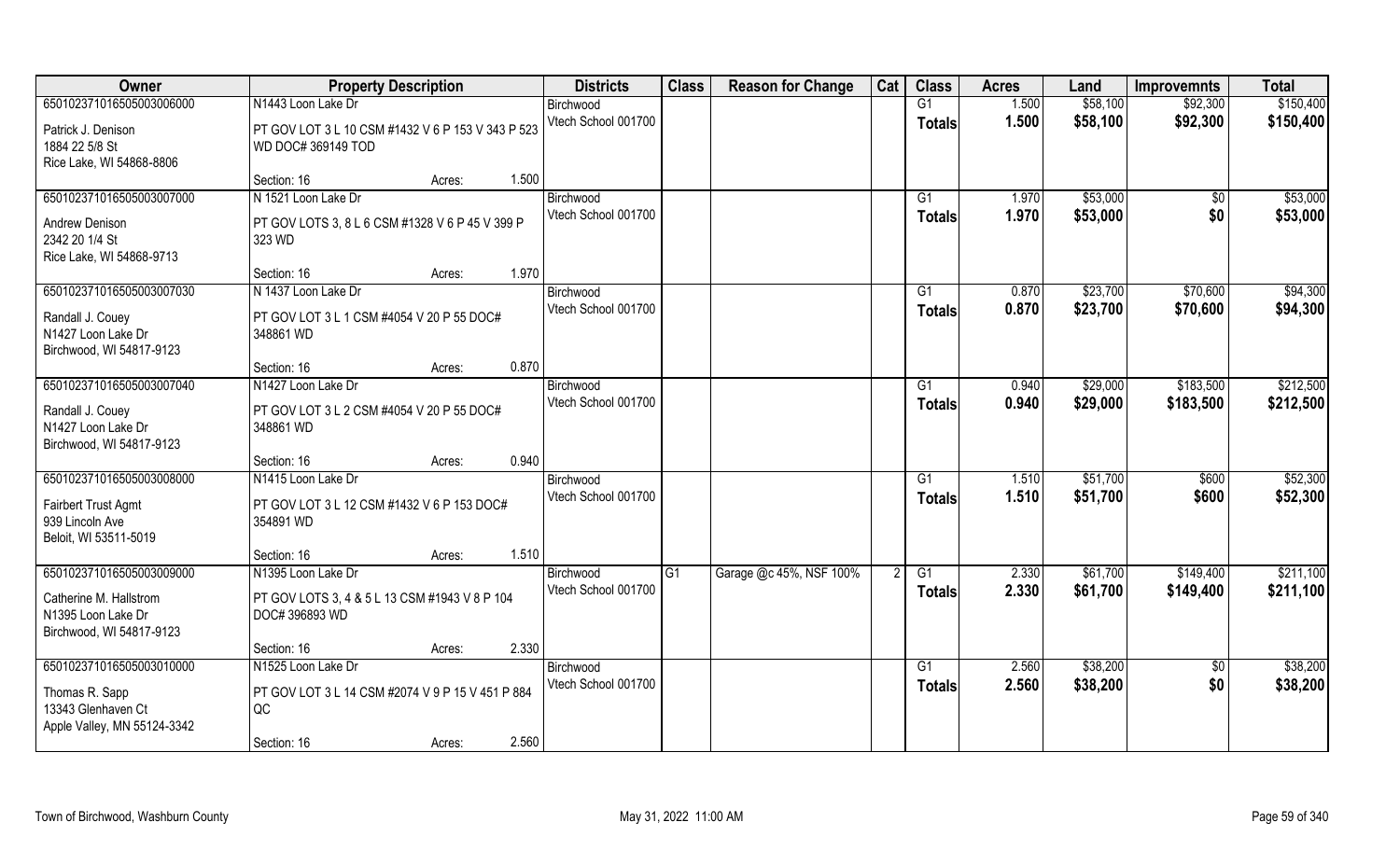| Owner                    | <b>Property Description</b>                      |        | <b>Districts</b> | <b>Class</b>                     | <b>Reason for Change</b> | Cat | <b>Class</b> | <b>Acres</b>                     | Land           | <b>Improvemnts</b> | <b>Total</b> |                   |
|--------------------------|--------------------------------------------------|--------|------------------|----------------------------------|--------------------------|-----|--------------|----------------------------------|----------------|--------------------|--------------|-------------------|
| 650102371016505004002000 | N1360 Loon Lake Dr                               |        |                  | Birchwood                        |                          |     |              | G1                               | 1.000          | \$6,300            | \$146,200    | \$152,500         |
| Rebecca J. Christensen   | PT GOV LOT 4 DOC# 375537 QC                      |        |                  | Vtech School 001700              |                          |     |              | G <sub>6</sub>                   | 19.000         | \$41,800           | \$0          | \$41,800          |
| N1360 Loon Lake Dr       |                                                  |        |                  |                                  |                          |     |              | <b>Totals</b>                    | 20.000         | \$48,100           | \$146,200    | \$194,300         |
| Birchwood, WI 54817-9123 |                                                  |        |                  |                                  |                          |     |              |                                  |                |                    |              |                   |
|                          | Section: 16                                      | Acres: | 20.000           |                                  |                          |     |              |                                  |                |                    |              |                   |
| 650102371016505004003000 | 1350 N Loon Lake Dr                              |        |                  | Birchwood                        |                          |     |              | G5                               | 5.000          | \$1,700            | $\sqrt{$0}$  | \$1,700           |
| Brenda J Bray Trust      | PT GOV LOT 4 DOC# 364676 WD                      |        |                  | Vtech School 001700              |                          |     |              | G <sub>6</sub>                   | 5.000          | \$11,000           | \$0          | \$11,000          |
| 1041 65th Ave            |                                                  |        |                  |                                  |                          |     |              | <b>Totals</b>                    | 10.000         | \$12,700           | \$0          | \$12,700          |
| Roberts, WI 54023-8319   |                                                  |        |                  |                                  |                          |     |              |                                  |                |                    |              |                   |
|                          | Section: 16                                      | Acres: | 10.000           |                                  |                          |     |              |                                  |                |                    |              |                   |
| 650102371016505004007000 | N1351 Loon Lake Dr                               |        |                  | Birchwood                        |                          |     |              | G1                               | 5.070          | \$86,600           | \$207,600    | \$294,200         |
| Daniel P. Berekvam       | PT GOV LOTS 4, 5 L 15 CSM #1075 V 5 P 60 DOC#    |        |                  | Vtech School 001700              |                          |     |              | <b>Totals</b>                    | 5.070          | \$86,600           | \$207,600    | \$294,200         |
| N1351 Loon Lake Dr       | 363450 WD                                        |        |                  |                                  |                          |     |              |                                  |                |                    |              |                   |
| Birchwood, WI 54817-9123 |                                                  |        |                  |                                  |                          |     |              |                                  |                |                    |              |                   |
|                          | Section: 16                                      | Acres: | 5.070            |                                  |                          |     |              |                                  |                |                    |              |                   |
| 650102371016505005003010 | N 1374 Berry Rd                                  |        |                  | Birchwood                        |                          |     |              | G <sub>1</sub>                   | 1.000          | \$6,300            | \$13,100     | \$19,400          |
| Robert B Grabarski Trust | PT SW SW & PT GOV LOT 5 L 2 CSM #2792 V 12 P 13  |        |                  | Vtech School 001700              |                          |     |              | G <sub>5</sub><br>G <sub>6</sub> | 1.000<br>3.830 | \$400<br>\$16,100  | \$0<br>\$0   | \$400<br>\$16,100 |
| 1770 State Rd 21         | DOC# 354848 WD                                   |        |                  |                                  |                          |     |              | <b>Totals</b>                    | 5.830          | \$22,800           | \$13,100     | \$35,900          |
| Arkdale, WI 54613-9749   |                                                  |        |                  |                                  |                          |     |              |                                  |                |                    |              |                   |
|                          | Section: 16                                      | Acres: | 5.830            |                                  |                          |     |              |                                  |                |                    |              |                   |
| 650102371016505005004000 | N 1368 Berry Rd                                  |        |                  | Birchwood                        |                          |     |              | G5<br>G <sub>6</sub>             | 0.500<br>3.520 | \$200<br>\$7,700   | \$0          | \$200<br>\$7,700  |
| Alan B. Dirkes           | PT SW SW & PT GOV LOT 5 L 3 CSM #2793 V 12 P 136 |        |                  | Vtech School 001700              |                          |     |              |                                  | 4.020          | \$7,900            | \$0<br>\$0   | \$7,900           |
| 2348 26th St             | DOC# 389785 WD                                   |        |                  |                                  |                          |     |              | Totals                           |                |                    |              |                   |
| Rice Lake, WI 54868-9741 |                                                  |        |                  |                                  |                          |     |              |                                  |                |                    |              |                   |
|                          | Section: 16                                      | Acres: | 4.020            |                                  |                          |     |              |                                  |                |                    |              |                   |
| 650102371016505005004010 | N1315 Loon Lake Dr                               |        |                  | Birchwood                        |                          |     |              | G1                               | 6.270          | \$60,400           | \$48,100     | \$108,500         |
| Regine J. Klein          | PT GOV LOT 5 L 17 - 19 CSM #1380 V 6 P 97 DOC#   |        |                  | Vtech School 001700              |                          |     |              | <b>Totals</b>                    | 6.270          | \$60,400           | \$48,100     | \$108,500         |
| N1315 Loon Lake Dr       | 397852 TERM                                      |        |                  |                                  |                          |     |              |                                  |                |                    |              |                   |
| Birchwood, WI 54817-9123 |                                                  |        |                  |                                  |                          |     |              |                                  |                |                    |              |                   |
|                          | Section: 16                                      | Acres: | 6.270            |                                  |                          |     |              |                                  |                |                    |              |                   |
| 650102371016505005005000 | N1332 Loon Lake Dr                               |        |                  | Birchwood<br>Vtech School 001700 |                          |     |              | G1                               | 3.200          | \$15,500           | \$24,400     | \$39,900          |
| Brenda J Bray Trust      | PT GOV LOT 5 SE OF RD DOC# 364676 WD             |        |                  |                                  |                          |     |              | <b>Totals</b>                    | 3.200          | \$15,500           | \$24,400     | \$39,900          |
| 1041 65th Ave            |                                                  |        |                  |                                  |                          |     |              |                                  |                |                    |              |                   |
| Roberts, WI 54023-8319   |                                                  |        |                  |                                  |                          |     |              |                                  |                |                    |              |                   |
|                          | Section: 16                                      | Acres: | 3.200            |                                  |                          |     |              |                                  |                |                    |              |                   |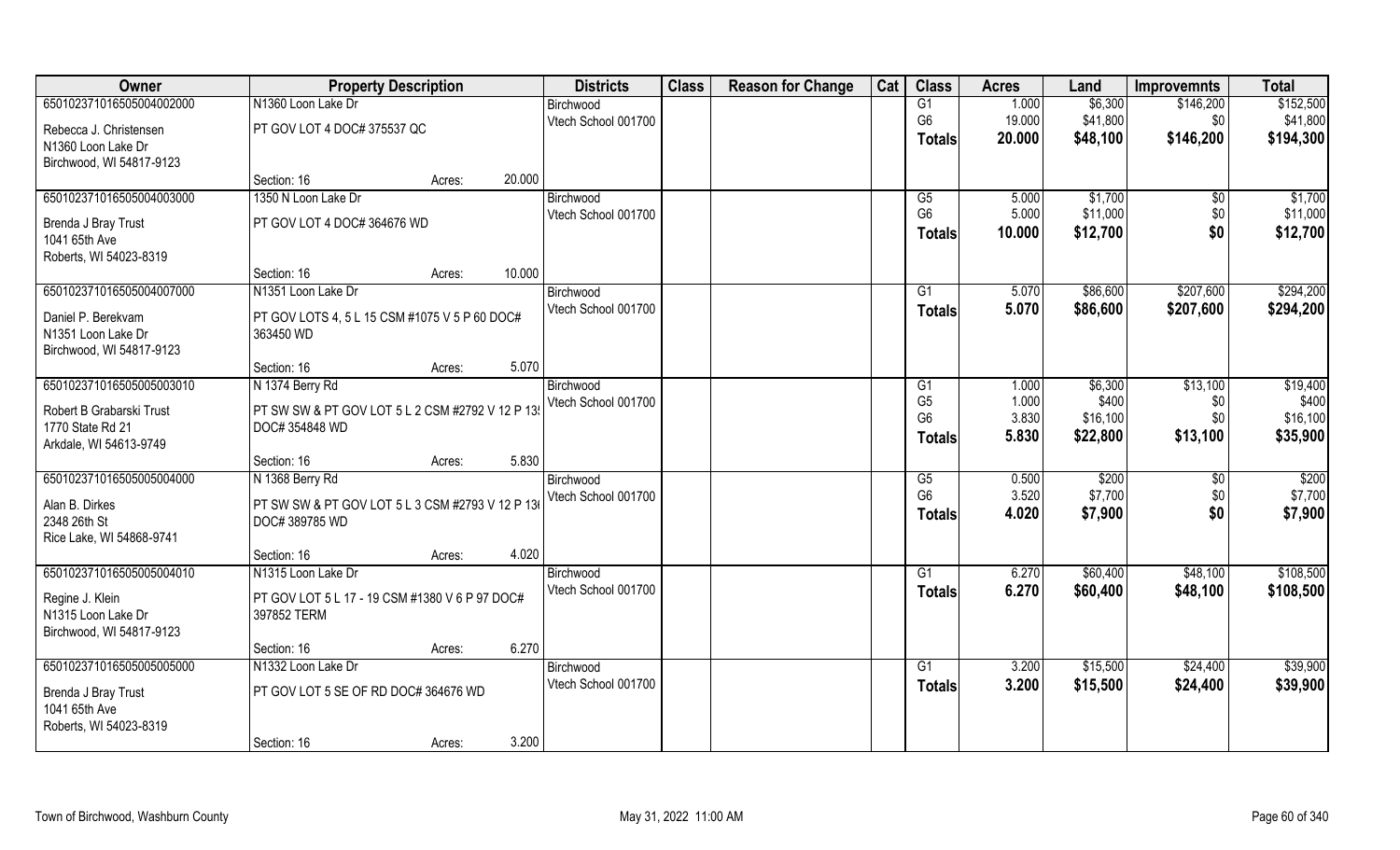| Owner                        | <b>Property Description</b>                     | <b>Districts</b>    | <b>Class</b> | <b>Reason for Change</b> | Cat | <b>Class</b>                     | <b>Acres</b>    | Land                | <b>Improvemnts</b> | <b>Total</b>        |
|------------------------------|-------------------------------------------------|---------------------|--------------|--------------------------|-----|----------------------------------|-----------------|---------------------|--------------------|---------------------|
| 650102371016505005005010     |                                                 | Birchwood           |              |                          |     | G1                               | 3.130           | \$41,100            | \$0                | \$41,100            |
| Alan B. Dirkes               | PT SW SW & PT GOV LOT 5 L 4 CSM #2793 V 12 P 13 | Vtech School 001700 |              |                          |     | <b>Totals</b>                    | 3.130           | \$41,100            | \$0                | \$41,100            |
| 2348 26th St                 | DOC# 385993 WD                                  |                     |              |                          |     |                                  |                 |                     |                    |                     |
| Rice Lake, WI 54868-9741     |                                                 |                     |              |                          |     |                                  |                 |                     |                    |                     |
|                              | 3.130<br>Section: 16<br>Acres:                  |                     |              |                          |     |                                  |                 |                     |                    |                     |
| 650102371016505005006000     | N 1360 Berry Rd                                 | Birchwood           |              |                          |     | G <sub>1</sub>                   | 1.000           | \$18,900            | \$169,100          | \$188,000           |
| Jay R. Lisius                | PT SW SW & PT GOV LOT 5 L 5 CSM #2793 V 12 P 13 | Vtech School 001700 |              |                          |     | G <sub>6</sub>                   | 2.170           | \$14,800            | \$0                | \$14,800            |
| PO Box 251                   | DOC# 323021 WD                                  |                     |              |                          |     | <b>Totals</b>                    | 3.170           | \$33,700            | \$169,100          | \$202,800           |
| Birchwood, WI 54817-0251     |                                                 |                     |              |                          |     |                                  |                 |                     |                    |                     |
|                              | 3.170<br>Section: 16<br>Acres:                  |                     |              |                          |     |                                  |                 |                     |                    |                     |
| 650102371016505005006010     | N1333 Loon Lake Dr Unit 248A                    | Birchwood           |              |                          |     | G1                               | 2.160           | \$69,000            | \$131,200          | \$200,200           |
| Brenda J Bray Trust          | PT GOV LOT 5 L 1 CSM #787 V 4 P 72 DOC# 364676  | Vtech School 001700 |              |                          |     | <b>Totals</b>                    | 2.160           | \$69,000            | \$131,200          | \$200,200           |
| 1041 65th Ave                | <b>WD</b>                                       |                     |              |                          |     |                                  |                 |                     |                    |                     |
| Roberts, WI 54023-8319       |                                                 |                     |              |                          |     |                                  |                 |                     |                    |                     |
|                              | 2.160<br>Section: 16<br>Acres:                  |                     |              |                          |     |                                  |                 |                     |                    |                     |
| 650102371016505005008000     |                                                 | Birchwood           |              |                          |     | X <sub>2</sub>                   | 0.200           | \$0                 | $\sqrt{50}$        | $\frac{6}{3}$       |
| Wisconsin Dnr                | PT GOV LOT 5 (ISLAND) V 332 P 141-142 AFFD      | Vtech School 001700 |              |                          |     | <b>Totals</b>                    | 0.200           | \$0                 | \$0                | \$0                 |
| 101 S Webster St             |                                                 |                     |              |                          |     |                                  |                 |                     |                    |                     |
| Madison, WI 53703-3474       |                                                 |                     |              |                          |     |                                  |                 |                     |                    |                     |
|                              | 0.200<br>Section: 16<br>Acres:                  |                     |              |                          |     |                                  |                 |                     |                    |                     |
| 650102371016505006001000     | N1484 Berry Rd                                  | Birchwood           |              |                          |     | G1                               | 1.700           | \$113,400           | \$75,700           | \$189,100           |
| Fred William Gurber Jr       | PT GOV LOT 6 L 1 CSM #801 V 4 P 86 DOC# 400747  | Vtech School 001700 |              |                          |     | G <sub>5</sub><br>G <sub>6</sub> | 5.000<br>13.000 | \$1,700<br>\$26,000 | \$0<br>\$0         | \$1,700<br>\$26,000 |
| 806 Saint Charles Ave        | <b>WD</b>                                       |                     |              |                          |     | <b>Totals</b>                    | 19.700          | \$141,100           | \$75,700           | \$216,800           |
| Saint Charles, MN 55972-1113 |                                                 |                     |              |                          |     |                                  |                 |                     |                    |                     |
|                              | 19.700<br>Section: 16<br>Acres:                 |                     |              |                          |     |                                  |                 |                     |                    |                     |
| 650102371016505006002000     | N1424 Berry Rd                                  | Birchwood           |              |                          |     | G1                               | 1.970           | \$87,500            | \$600              | \$88,100            |
| Johnson Family Forests,, LLC | PT GOV LOT 6 L 2 CSM #801 V 4 P 86 DOC# 362706  | Vtech School 001700 |              |                          |     | G <sub>5</sub><br>G <sub>6</sub> | 5.000<br>13.000 | \$1,700<br>\$26,000 | \$0<br>\$0         | \$1,700<br>\$26,000 |
| 230 W Coleman St             | <b>WD</b>                                       |                     |              |                          |     | <b>Totals</b>                    | 19.970          | \$115,200           | \$600              | \$115,800           |
| Rice Lake, WI 54868          |                                                 |                     |              |                          |     |                                  |                 |                     |                    |                     |
|                              | 19.970<br>Section: 16<br>Acres:                 |                     |              |                          |     |                                  |                 |                     |                    |                     |
| 650102371016505006002010     | N 1380 Berry Rd                                 | Birchwood           |              |                          |     | G5<br>G <sub>6</sub>             | 1.000<br>4.450  | \$400               | $\overline{60}$    | \$400<br>\$29,400   |
| John F. Ausman               | PT SW SW & PT GOV LOT 5 L 1 CSM #2792 V 12 P 13 | Vtech School 001700 |              |                          |     |                                  |                 | \$29,400            | \$0                |                     |
| E10023 331st Ave             | DOC# 373303 WD DOC# 382228 TOD                  |                     |              |                          |     | <b>Totals</b>                    | 5.450           | \$29,800            | \$0                | \$29,800            |
| Eau Claire, WI 54703-7117    |                                                 |                     |              |                          |     |                                  |                 |                     |                    |                     |
|                              | 5.450<br>Section: 16<br>Acres:                  |                     |              |                          |     |                                  |                 |                     |                    |                     |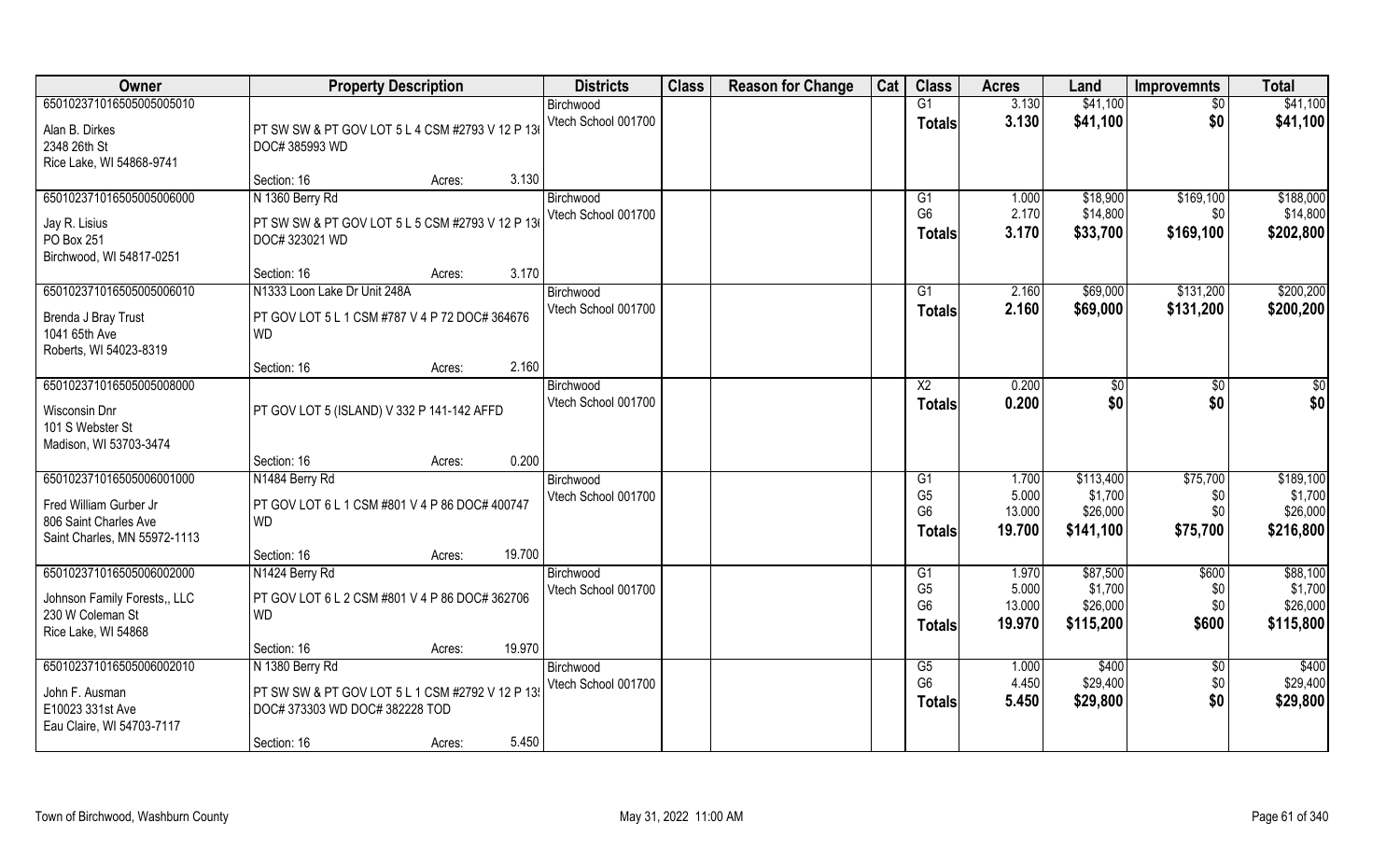| Owner                                          | <b>Property Description</b>                                   |        |        | <b>Districts</b>                 | <b>Class</b> | <b>Reason for Change</b> | Cat | <b>Class</b>         | <b>Acres</b>   | Land                 | <b>Improvemnts</b>    | <b>Total</b>         |
|------------------------------------------------|---------------------------------------------------------------|--------|--------|----------------------------------|--------------|--------------------------|-----|----------------------|----------------|----------------------|-----------------------|----------------------|
| 650102371016505006003000                       |                                                               |        |        | Birchwood                        |              |                          |     | G1                   | 0.080          | \$500                | $\overline{50}$       | \$500                |
| Mark O. Johnson Sr                             | PT GOV LOT 6 DOC# 305070 WD                                   |        |        | Vtech School 001700              |              |                          |     | <b>Totals</b>        | 0.080          | \$500                | \$0                   | \$500                |
| 230 W Coleman St                               |                                                               |        |        |                                  |              |                          |     |                      |                |                      |                       |                      |
| Rice Lake, WI 54868-2404                       |                                                               |        |        |                                  |              |                          |     |                      |                |                      |                       |                      |
|                                                | Section: 16                                                   | Acres: | 0.080  |                                  |              |                          |     |                      |                |                      |                       |                      |
| 650102371016505007001000                       |                                                               |        |        | Birchwood                        |              |                          |     | G6                   | 36.460         | \$106,900            | $\sqrt{$0}$           | \$106,900            |
| Richard A. Zemaitis                            | GOV LOT 7 V 291 P 774 WD DOC# 356646 QC                       |        |        | Vtech School 001700              |              |                          |     | Totals               | 36.460         | \$106,900            | \$0                   | \$106,900            |
| PO Box 92                                      |                                                               |        |        |                                  |              |                          |     |                      |                |                      |                       |                      |
| Birchwood, WI 54817-0092                       |                                                               |        |        |                                  |              |                          |     |                      |                |                      |                       |                      |
|                                                | Section: 16                                                   | Acres: | 36.460 |                                  |              |                          |     |                      |                |                      |                       |                      |
| 650102371016505008001000                       | N1607 Loon Lake Dr                                            |        |        | Birchwood                        |              |                          |     | G1                   | 5.210          | \$81,200             | \$64,000              | \$145,200            |
| <b>Asmus Living Trust</b>                      | PT GOV L 8 & PT NE NW L 1 CSM #1327 V 6 P 44                  |        |        | Vtech School 001700              |              |                          |     | <b>Totals</b>        | 5.210          | \$81,200             | \$64,000              | \$145,200            |
| 2608 Joppa Ave S                               | DOC# 364822 QC V 365 P 768 ESMT                               |        |        |                                  |              |                          |     |                      |                |                      |                       |                      |
| Saint Louis Park, MN 55416-3932                |                                                               |        |        |                                  |              |                          |     |                      |                |                      |                       |                      |
|                                                | Section: 16                                                   | Acres: | 5.210  |                                  |              |                          |     |                      |                |                      |                       |                      |
| 650102371016505008002000                       | N1599 Loon Lake Dr                                            |        |        | Birchwood<br>Vtech School 001700 |              |                          |     | G1<br>G <sub>4</sub> | 2.000<br>8.800 | \$72,800<br>\$400    | \$141,400             | \$214,200<br>\$400   |
| <b>Burnett Cook Trust</b>                      | PT GOV LOT 8 & PT NE NW L 1 & 2 CSM #800 V 4 P 8              |        |        |                                  |              |                          |     |                      | 10.800         | \$73,200             | \$0<br>\$141,400      | \$214,600            |
| PO Box 99                                      | V 252 P 622 V 395 P 661 QC EXC L 1 CSM #1327 V 6 P            |        |        |                                  |              |                          |     | <b>Totals</b>        |                |                      |                       |                      |
| Birchwood, WI 54817-0099                       | 44                                                            |        |        |                                  |              |                          |     |                      |                |                      |                       |                      |
|                                                | Section: 16                                                   | Acres: | 10.800 |                                  |              |                          |     |                      |                |                      |                       |                      |
| 650102371016505008003000                       |                                                               |        |        | Birchwood<br>Vtech School 001700 |              |                          |     | G1                   | 4.820<br>4.820 | \$19,400<br>\$19,400 | $\sqrt[6]{30}$<br>\$0 | \$19,400<br>\$19,400 |
| John Young                                     | PT GOV LOT 8 V 363 P 788                                      |        |        |                                  |              |                          |     | <b>Totals</b>        |                |                      |                       |                      |
| 6728 Maple Ter                                 |                                                               |        |        |                                  |              |                          |     |                      |                |                      |                       |                      |
| Wauwatosa, WI 53213-3259                       |                                                               |        | 4.820  |                                  |              |                          |     |                      |                |                      |                       |                      |
| 650102371016505008004000                       | Section: 16<br>N1553 Loon Lake Dr                             | Acres: |        | Birchwood                        |              |                          |     | G1                   | 1.460          | \$60,500             | $\sqrt{6}$            | \$60,500             |
|                                                |                                                               |        |        | Vtech School 001700              |              |                          |     | <b>Totals</b>        | 1.460          | \$60,500             | \$0                   | \$60,500             |
| John E. Young                                  | PT GOV LOT 8 L 23 CSM #1461 V 6 P 182 V 361 P 72              |        |        |                                  |              |                          |     |                      |                |                      |                       |                      |
| 6728 Maple Ter                                 | <b>WD</b>                                                     |        |        |                                  |              |                          |     |                      |                |                      |                       |                      |
| Wauwatosa, WI 53213-3259                       | Section: 16                                                   |        | 1.460  |                                  |              |                          |     |                      |                |                      |                       |                      |
| 650102371016505008006500                       | N 1539 Loon Lake Dr                                           | Acres: |        | Birchwood                        |              |                          |     | G1                   | 5.460          | \$90,800             | \$192,300             | \$283,100            |
|                                                |                                                               |        |        | Vtech School 001700              |              |                          |     | Totals               | 5.460          | \$90,800             | \$192,300             | \$283,100            |
| Rodney M. Bauer                                | PT GOV LOTS 3 & 8 L 1 CSM #4084 V 20 P 85 V 324 P             |        |        |                                  |              |                          |     |                      |                |                      |                       |                      |
| N1539 Loon Lake Dr<br>Birchwood, WI 54817-9123 | 714 WD V 325 P 195 WD V 337 P 519 WD V 377 P 272<br><b>WD</b> |        |        |                                  |              |                          |     |                      |                |                      |                       |                      |
|                                                | Section: 16                                                   | Acres: | 5.460  |                                  |              |                          |     |                      |                |                      |                       |                      |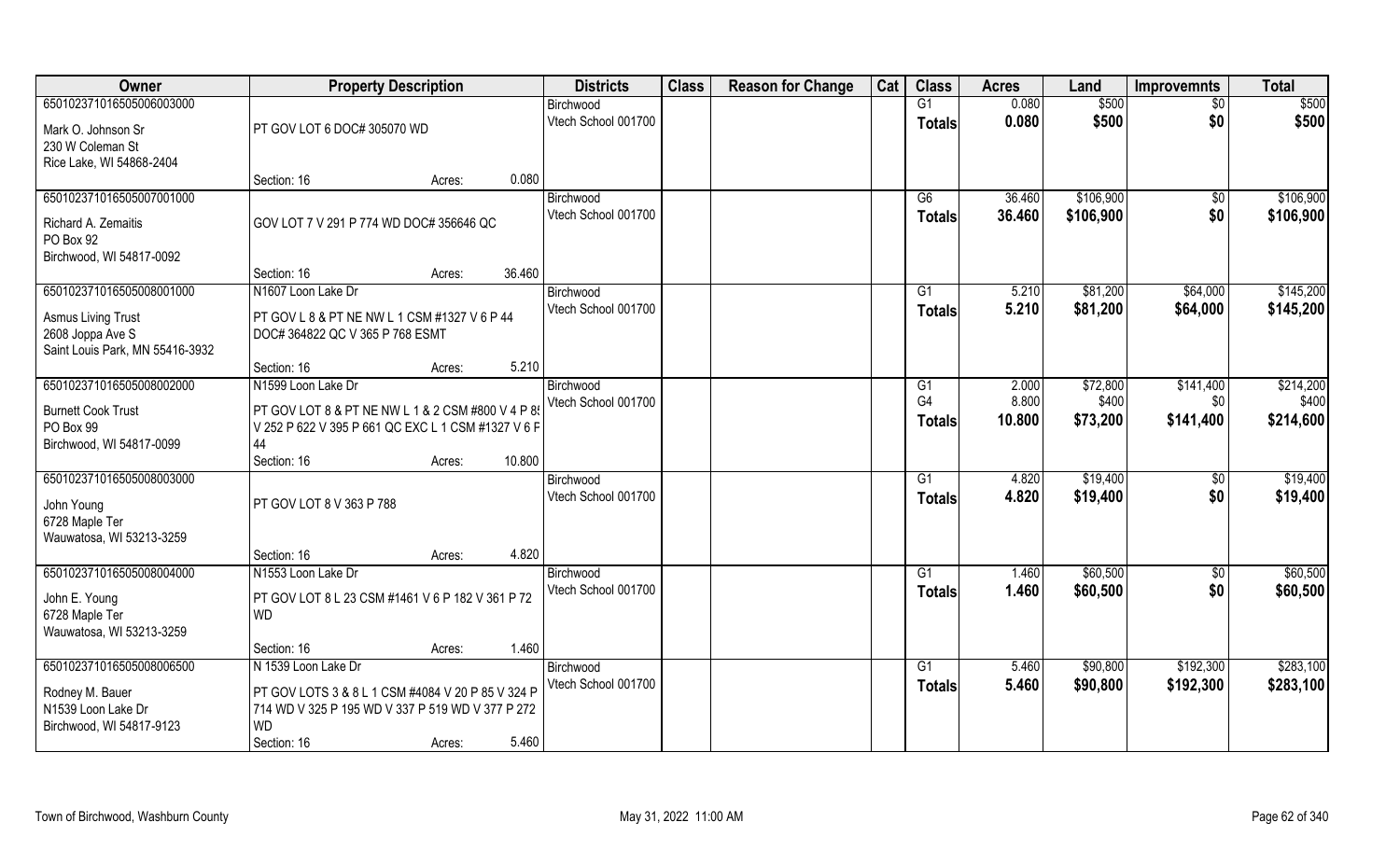| Owner                                          | <b>Property Description</b>                    |                  | <b>Districts</b>                 | <b>Class</b> | <b>Reason for Change</b> | Cat  | <b>Class</b>    | <b>Acres</b> | Land     | <b>Improvemnts</b> | <b>Total</b> |
|------------------------------------------------|------------------------------------------------|------------------|----------------------------------|--------------|--------------------------|------|-----------------|--------------|----------|--------------------|--------------|
| 650102371016505008007000                       |                                                |                  | Birchwood                        |              |                          |      | G1              | 1.650        | \$25,900 | $\overline{50}$    | \$25,900     |
| Darrin E. Bauer                                | PT GOV LOTS 3 & 8 L 2 CSM #4084 V 20 P 85 DOC# |                  | Vtech School 001700              |              |                          |      | <b>Totals</b>   | 1.650        | \$25,900 | \$0                | \$25,900     |
| E2302 County Rd V                              | 391265 QC                                      |                  |                                  |              |                          |      |                 |              |          |                    |              |
| Prairie Farm, WI 54762-9627                    |                                                |                  |                                  |              |                          |      |                 |              |          |                    |              |
|                                                | Section: 16                                    | 1.650<br>Acres:  |                                  |              |                          |      |                 |              |          |                    |              |
| 650102371016505008008000                       | N1557 Loon Lake Dr                             |                  | Birchwood                        |              |                          |      | G1              | 1.540        | \$61,200 | \$152,400          | \$213,600    |
| Rodney W. Morrissette                          | PT GOV LOT 8 L 21 CSM #1954 V 8 P 115 DOC#     |                  | Vtech School 001700              |              |                          |      | <b>Totals</b>   | 1.540        | \$61,200 | \$152,400          | \$213,600    |
| N1557 Loon Lake Dr                             | 343738 WD                                      |                  |                                  |              |                          |      |                 |              |          |                    |              |
| Birchwood, WI 54817-9123                       |                                                |                  |                                  |              |                          |      |                 |              |          |                    |              |
|                                                | Section: 16                                    | 1.540<br>Acres:  |                                  |              |                          |      |                 |              |          |                    |              |
| 650102371016505008009000                       |                                                |                  | Birchwood<br>Vtech School 001700 |              |                          |      | G1              | 1.650        | \$32,700 | \$0                | \$32,700     |
| Rodney W. Morrissette                          | PT GOV LOT 8 L 22 CSM #1954 V 8 P 115 DOC#     |                  |                                  |              |                          |      | <b>Totals</b>   | 1.650        | \$32,700 | \$0                | \$32,700     |
| N1557 Loon Lake Dr                             | 343738 WD                                      |                  |                                  |              |                          |      |                 |              |          |                    |              |
| Birchwood, WI 54817-9123                       |                                                | 1.650            |                                  |              |                          |      |                 |              |          |                    |              |
| 650102371017101000001000                       | Section: 16                                    | Acres:           | Birchwood                        | G4           | Ag use land              | -5   | G4              | 20.000       | \$2,900  | \$0                | \$2,900      |
|                                                |                                                |                  | Vtech School 001700              |              |                          |      | G <sub>8</sub>  | 20.000       | \$22,000 | \$0                | \$22,000     |
| Johnson Family Forests LLC                     | NE NE DOC# 286337 WD                           |                  |                                  |              |                          |      | <b>Totals</b>   | 40.000       | \$24,900 | \$0                | \$24,900     |
| 230 W Coleman St                               |                                                |                  |                                  |              |                          |      |                 |              |          |                    |              |
| Rice Lake, WI 54868-2404                       | Section: 17                                    | 40.000<br>Acres: |                                  |              |                          |      |                 |              |          |                    |              |
| 650102371017102000001000                       |                                                |                  | Birchwood                        | G4           | Ag use land              | -5   | $\overline{G4}$ | 15.400       | \$2,300  | $\overline{50}$    | \$2,300      |
|                                                |                                                |                  | Vtech School 001700              |              |                          |      | G <sub>8</sub>  | 24.600       | \$24,600 | \$0                | \$24,600     |
| Johnson Family Forests LLC<br>230 W Coleman St | NW NE DOC# 286337 WD                           |                  |                                  |              |                          |      | <b>Totals</b>   | 40.000       | \$26,900 | \$0                | \$26,900     |
| Rice Lake, WI 54868-2404                       |                                                |                  |                                  |              |                          |      |                 |              |          |                    |              |
|                                                | Section: 17                                    | 40.000<br>Acres: |                                  |              |                          |      |                 |              |          |                    |              |
| 650102371017103000001000                       |                                                |                  | Birchwood                        | G4           | Ag use land              | $-5$ | G4              | 23.000       | \$3,500  | \$0                | \$3,500      |
| Johnson Family Forests LLC                     | SW NE DOC# 286337 WD                           |                  | Vtech School 001700   G4         |              | Ag use land              | $-5$ | G <sub>8</sub>  | 17.000       | \$17,000 | \$0                | \$17,000     |
| 230 W Coleman St                               |                                                |                  |                                  |              |                          |      | <b>Totals</b>   | 40.000       | \$20,500 | \$0                | \$20,500     |
| Rice Lake, WI 54868-2404                       |                                                |                  |                                  |              |                          |      |                 |              |          |                    |              |
|                                                | Section: 17                                    | 40.000<br>Acres: |                                  |              |                          |      |                 |              |          |                    |              |
| 650102371017104000001000                       |                                                |                  | Birchwood                        | G4           | Ag use land              | -5   | G4              | 12.100       | \$1,800  | $\overline{50}$    | \$1,800      |
| Johnson Family Forests LLC                     | SE NE DOC# 286337 WD                           |                  | Vtech School 001700 G4           |              | Ag use land              | $-5$ | G <sub>5</sub>  | 5.000        | \$1,700  | \$0                | \$1,700      |
| 230 W Coleman St                               |                                                |                  |                                  |              |                          |      | G <sub>8</sub>  | 22.900       | \$22,900 | \$0                | \$22,900     |
| Rice Lake, WI 54868-2404                       |                                                |                  |                                  |              |                          |      | <b>Totals</b>   | 40.000       | \$26,400 | \$0                | \$26,400     |
|                                                | Section: 17                                    | 40.000<br>Acres: |                                  |              |                          |      |                 |              |          |                    |              |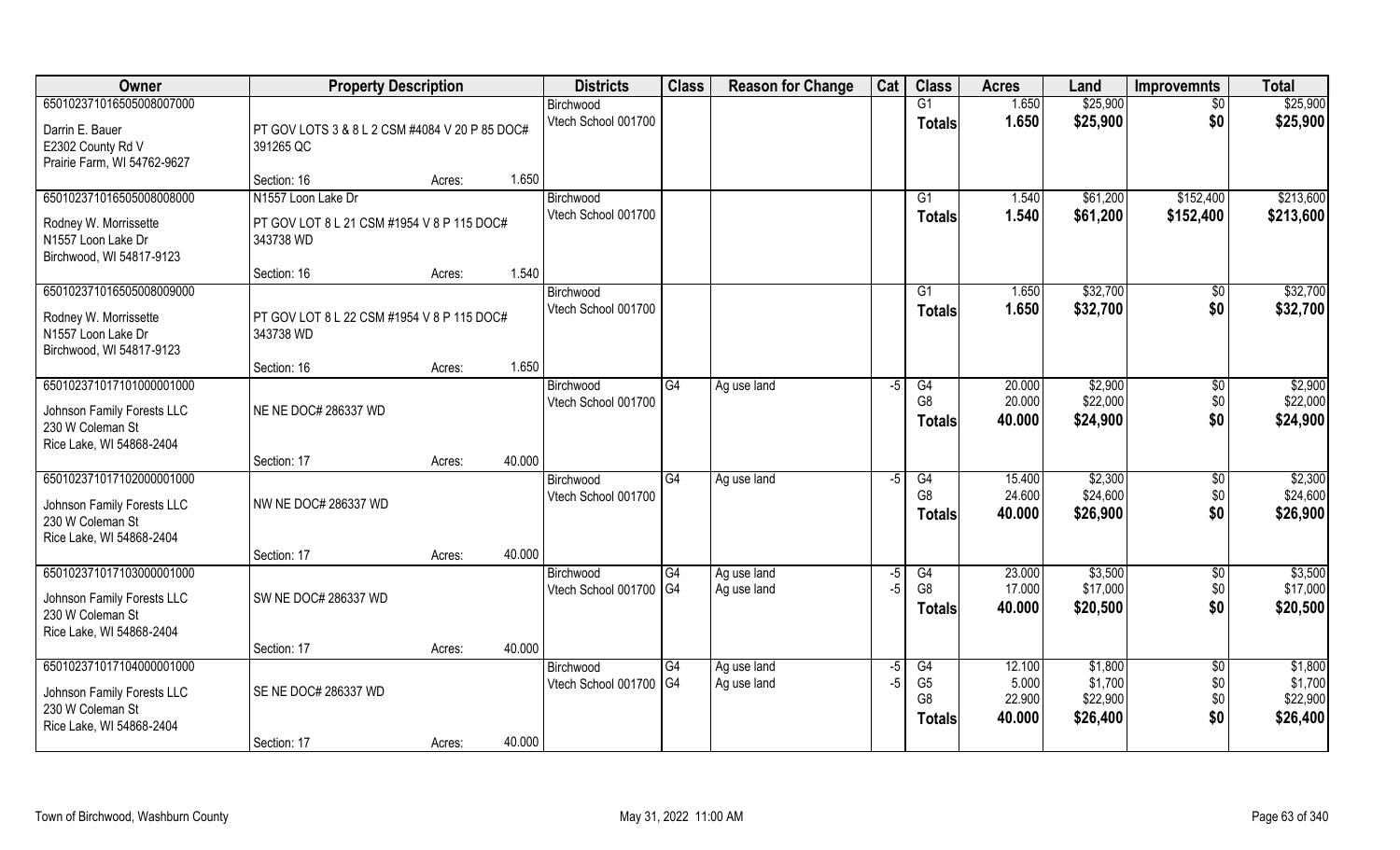| Owner                      | <b>Property Description</b> |        |        | <b>Districts</b>    | <b>Class</b> | <b>Reason for Change</b> | Cat | <b>Class</b>   | <b>Acres</b> | Land     | <b>Improvemnts</b> | <b>Total</b> |
|----------------------------|-----------------------------|--------|--------|---------------------|--------------|--------------------------|-----|----------------|--------------|----------|--------------------|--------------|
| 650102371017201000001000   |                             |        |        | Birchwood           |              |                          |     | G4             | 0.500        | \$100    | $\sqrt{6}$         | \$100        |
| Johnson Family Forests LLC | NE NW DOC# 286337 WD        |        |        | Vtech School 001700 |              |                          |     | G <sub>5</sub> | 10.000       | \$3,300  | \$0                | \$3,300      |
| 230 W Coleman St           |                             |        |        |                     |              |                          |     | G8             | 29.500       | \$29,500 | \$0                | \$29,500     |
| Rice Lake, WI 54868-2404   |                             |        |        |                     |              |                          |     | <b>Totals</b>  | 40.000       | \$32,900 | \$0                | \$32,900     |
|                            | Section: 17                 | Acres: | 40.000 |                     |              |                          |     |                |              |          |                    |              |
| 650102371017202000001000   |                             |        |        | Birchwood           |              |                          |     | G5             | 15.000       | \$4,900  | $\sqrt{$0}$        | \$4,900      |
| Johnson Family Forests LLC | NW NW DOC# 286337 WD        |        |        | Vtech School 001700 |              |                          |     | G <sub>6</sub> | 25.000       | \$50,000 | \$0                | \$50,000     |
| 230 W Coleman St           |                             |        |        |                     |              |                          |     | <b>Totals</b>  | 40.000       | \$54,900 | \$0                | \$54,900     |
| Rice Lake, WI 54868-2404   |                             |        |        |                     |              |                          |     |                |              |          |                    |              |
|                            | Section: 17                 | Acres: | 40.000 |                     |              |                          |     |                |              |          |                    |              |
| 650102371017203000001000   |                             |        |        | Birchwood           |              |                          |     | G5             | 10.000       | \$3,300  | $\sqrt{50}$        | \$3,300      |
| Johnson Family Forests LLC | SW NW DOC# 286337 WD        |        |        | Vtech School 001700 |              |                          |     | G <sub>6</sub> | 30.000       | \$86,500 | \$0                | \$86,500     |
| 230 W Coleman St           |                             |        |        |                     |              |                          |     | Totals         | 40.000       | \$89,800 | \$0                | \$89,800     |
| Rice Lake, WI 54868-2404   |                             |        |        |                     |              |                          |     |                |              |          |                    |              |
|                            | Section: 17                 | Acres: | 40.000 |                     |              |                          |     |                |              |          |                    |              |
| 650102371017204000001000   | N1551 Berry Rd              |        |        | Birchwood           | G4           | Ag use land              | -5  | G4             | 10.500       | \$1,700  | \$0                | \$1,700      |
| Johnson Family Forests LLC | SE NW DOC# 286337 WD        |        |        | Vtech School 001700 |              |                          |     | G <sub>5</sub> | 10.000       | \$3,300  | \$0                | \$3,300      |
| 230 W Coleman St           |                             |        |        |                     |              |                          |     | G8             | 19.500       | \$21,500 | \$0                | \$21,500     |
| Rice Lake, WI 54868-2404   |                             |        |        |                     |              |                          |     | <b>Totals</b>  | 40.000       | \$26,500 | \$0                | \$26,500     |
|                            | Section: 17                 | Acres: | 40.000 |                     |              |                          |     |                |              |          |                    |              |
| 650102371017301000001000   |                             |        |        | Birchwood           |              |                          |     | G6             | 20.000       | \$40,000 | $\sqrt[6]{30}$     | \$40,000     |
| Johnson Family Forests LLC | N1/2 NE SW DOC# 286337 WD   |        |        | Vtech School 001700 |              |                          |     | <b>Totals</b>  | 20.000       | \$40,000 | \$0                | \$40,000     |
| 230 W Coleman St           |                             |        |        |                     |              |                          |     |                |              |          |                    |              |
| Rice Lake, WI 54868-2404   |                             |        |        |                     |              |                          |     |                |              |          |                    |              |
|                            | Section: 17                 | Acres: | 20.000 |                     |              |                          |     |                |              |          |                    |              |
| 650102371017301000002000   |                             |        |        | Birchwood           |              |                          |     | G4             | 1.000        | \$200    | \$0                | \$200        |
| Johnson Family Forests LLC | S1/2 NE SW DOC# 339897 TD   |        |        | Vtech School 001700 |              |                          |     | G <sub>5</sub> | 8.000        | \$2,600  | \$0                | \$2,600      |
| 230 W Coleman St           |                             |        |        |                     |              |                          |     | G <sub>8</sub> | 11.000       | \$10,000 | \$0                | \$10,000     |
| Rice Lake, WI 54868-2404   |                             |        |        |                     |              |                          |     | <b>Totals</b>  | 20.000       | \$12,800 | \$0                | \$12,800     |
|                            | Section: 17                 | Acres: | 20.000 |                     |              |                          |     |                |              |          |                    |              |
| 650102371017505001001000   |                             |        |        | Birchwood           |              |                          |     | G6             | 14.700       | \$77,100 | $\sqrt{$0}$        | \$77,100     |
| Mark O. Johnson Sr         | GOV LOT 1 DOC# 305070 WD    |        |        | Vtech School 001700 |              |                          |     | <b>Totals</b>  | 14.700       | \$77,100 | \$0                | \$77,100     |
| 230 W Coleman St           |                             |        |        |                     |              |                          |     |                |              |          |                    |              |
| Rice Lake, WI 54868-2404   |                             |        |        |                     |              |                          |     |                |              |          |                    |              |
|                            | Section: 17                 | Acres: | 14.700 |                     |              |                          |     |                |              |          |                    |              |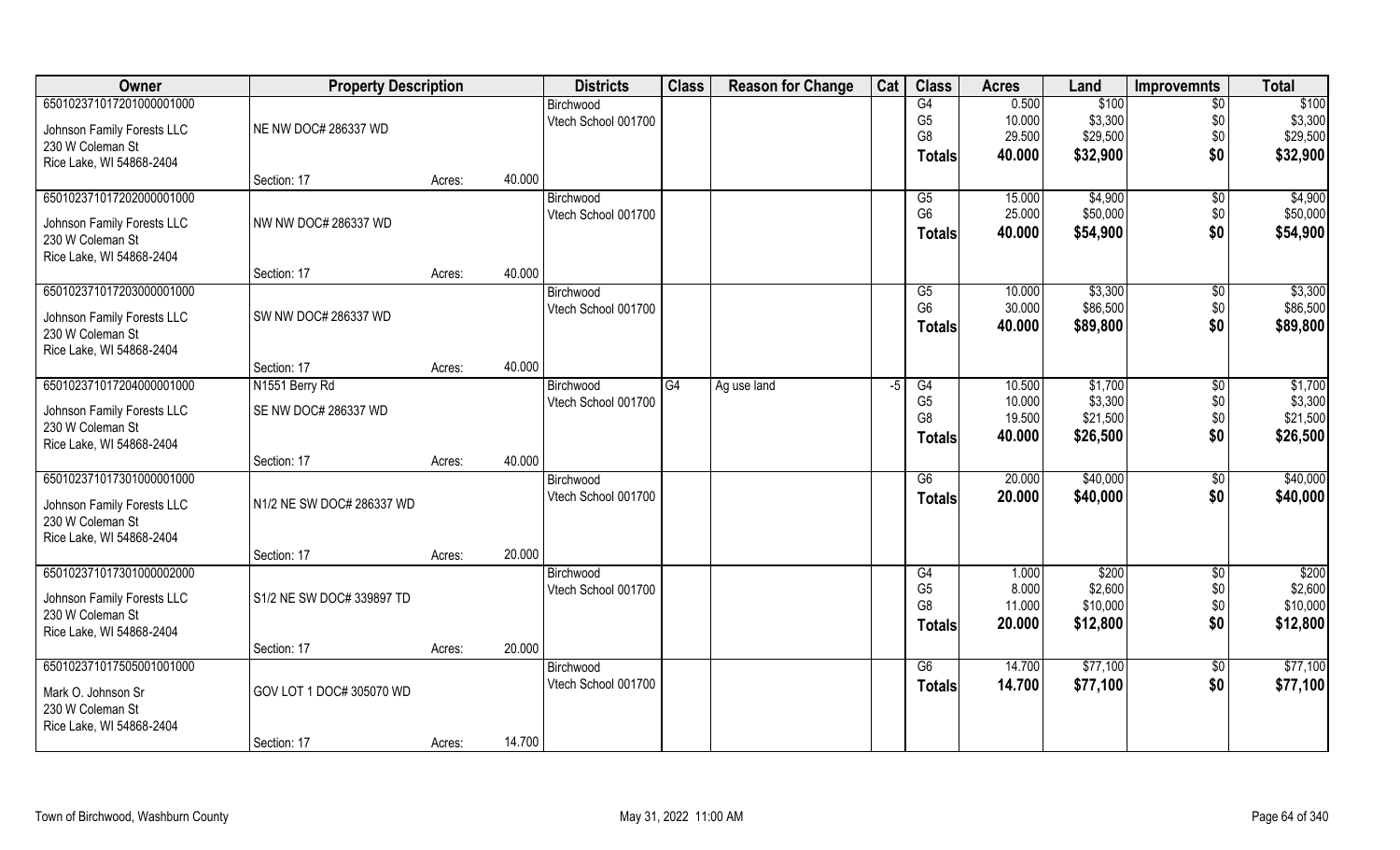| Owner                                        | <b>Property Description</b>                 |                  | <b>Districts</b>                 | <b>Class</b> | <b>Reason for Change</b> | Cat | <b>Class</b>        | <b>Acres</b>     | Land                   | <b>Improvemnts</b>     | <b>Total</b>         |
|----------------------------------------------|---------------------------------------------|------------------|----------------------------------|--------------|--------------------------|-----|---------------------|------------------|------------------------|------------------------|----------------------|
| 650102371017505002001000                     |                                             |                  | Birchwood                        |              |                          |     | G5                  | 3.170            | \$1,100                | $\overline{50}$        | \$1,100              |
| Mark O. Johnson Sr                           | GOV LOT 2 DOC# 305070 WD DOC# 394017 MFL-CL |                  | Vtech School 001700              |              |                          |     | W6<br><b>Totals</b> | 30.000<br>33.170 | ( \$66,000)<br>\$1,100 | \$0<br>\$0             | \$0<br>\$1,100       |
| 230 W Coleman St                             | (30 AC)                                     |                  |                                  |              |                          |     |                     |                  |                        |                        |                      |
| Rice Lake, WI 54868-2404                     | Section: 17                                 | 33.170<br>Acres: |                                  |              |                          |     |                     |                  |                        |                        |                      |
| 650102371017505003001000                     |                                             |                  | Birchwood                        |              |                          |     | G4                  | 1.000            | \$200                  | \$0                    | \$200                |
| Mark O. Johnson Sr                           | PT GOV LOT 3 DOC# 305070 WD                 |                  | Vtech School 001700              |              |                          |     | G <sub>5</sub>      | 7.920            | \$2,600                | \$0                    | \$2,600              |
| 230 W Coleman St                             |                                             |                  |                                  |              |                          |     | G <sub>8</sub>      | 22.000<br>30.920 | \$22,000<br>\$24,800   | \$0<br>\$0             | \$22,000<br>\$24,800 |
| Rice Lake, WI 54868-2404                     |                                             |                  |                                  |              |                          |     | <b>Totals</b>       |                  |                        |                        |                      |
|                                              | Section: 17                                 | 30.920<br>Acres: |                                  |              |                          |     |                     |                  |                        |                        |                      |
| 650102371017505003002000                     |                                             |                  | Birchwood<br>Vtech School 001700 |              |                          |     | G5<br><b>Totals</b> | 7.750<br>7.750   | \$2,500<br>\$2,500     | $\sqrt[6]{3}$<br>\$0   | \$2,500<br>\$2,500   |
| Johnson Family Forests LLC                   | S 660' W 511.5' GOV LOT 3 DOC# 339897 TD    |                  |                                  |              |                          |     |                     |                  |                        |                        |                      |
| 230 W Coleman St<br>Rice Lake, WI 54868-2404 |                                             |                  |                                  |              |                          |     |                     |                  |                        |                        |                      |
|                                              | Section: 17                                 | Acres:           | 7.750                            |              |                          |     |                     |                  |                        |                        |                      |
| 650102371017505004001000                     |                                             |                  | Birchwood                        |              |                          |     | G6                  | 15.500           | \$31,000               | \$0                    | \$31,000             |
| Johnson Family Forests LLC                   | W 511.5' GOV LOT 4 DOC# 339897 TD           |                  | Vtech School 001700              |              |                          |     | <b>Totals</b>       | 15.500           | \$31,000               | \$0                    | \$31,000             |
| 230 W Coleman St                             |                                             |                  |                                  |              |                          |     |                     |                  |                        |                        |                      |
| Rice Lake, WI 54868-2404                     |                                             |                  |                                  |              |                          |     |                     |                  |                        |                        |                      |
| 650102371017505004002000                     | Section: 17                                 | 15.500<br>Acres: |                                  |              |                          |     | G6                  | 11.600           | \$61,200               |                        | \$61,200             |
|                                              |                                             |                  | Birchwood<br>Vtech School 001700 |              |                          |     | <b>Totals</b>       | 11.600           | \$61,200               | $\sqrt[6]{30}$<br>\$0  | \$61,200             |
| Mark O. Johnson Sr                           | PT GOV LOT 4 DOC# 305070 WD                 |                  |                                  |              |                          |     |                     |                  |                        |                        |                      |
| 230 W Coleman St<br>Rice Lake, WI 54868-2404 |                                             |                  |                                  |              |                          |     |                     |                  |                        |                        |                      |
|                                              | Section: 17                                 | 11.600<br>Acres: |                                  |              |                          |     |                     |                  |                        |                        |                      |
| 650102371017505005001000                     |                                             |                  | Birchwood                        |              |                          |     | G5                  | 8.000            | \$2,600                | $\overline{50}$        | \$2,600              |
| Johnson Family Forests LLC                   | GOV LOT 5 DOC# 350722 TD                    |                  | Vtech School 001700              |              |                          |     | G <sub>6</sub>      | 27.080           | \$81,100               | \$0                    | \$81,100             |
| 230 W Coleman St                             |                                             |                  |                                  |              |                          |     | <b>Totals</b>       | 35.080           | \$83,700               | \$0                    | \$83,700             |
| Rice Lake, WI 54868-2404                     |                                             |                  |                                  |              |                          |     |                     |                  |                        |                        |                      |
|                                              | Section: 17                                 | 35.080<br>Acres: |                                  |              |                          |     |                     |                  |                        |                        |                      |
| 650102371017505006001000                     |                                             |                  | Birchwood<br>Vtech School 001700 |              |                          |     | G6<br><b>Totals</b> | 21.700<br>21.700 | \$85,800<br>\$85,800   | $\overline{50}$<br>\$0 | \$85,800<br>\$85,800 |
| Johnson Family Forests LLC                   | PT GOV LOT 6 DOC# 350722 TD                 |                  |                                  |              |                          |     |                     |                  |                        |                        |                      |
| 230 W Coleman St<br>Rice Lake, WI 54868-2404 |                                             |                  |                                  |              |                          |     |                     |                  |                        |                        |                      |
|                                              | Section: 17                                 | 21.700<br>Acres: |                                  |              |                          |     |                     |                  |                        |                        |                      |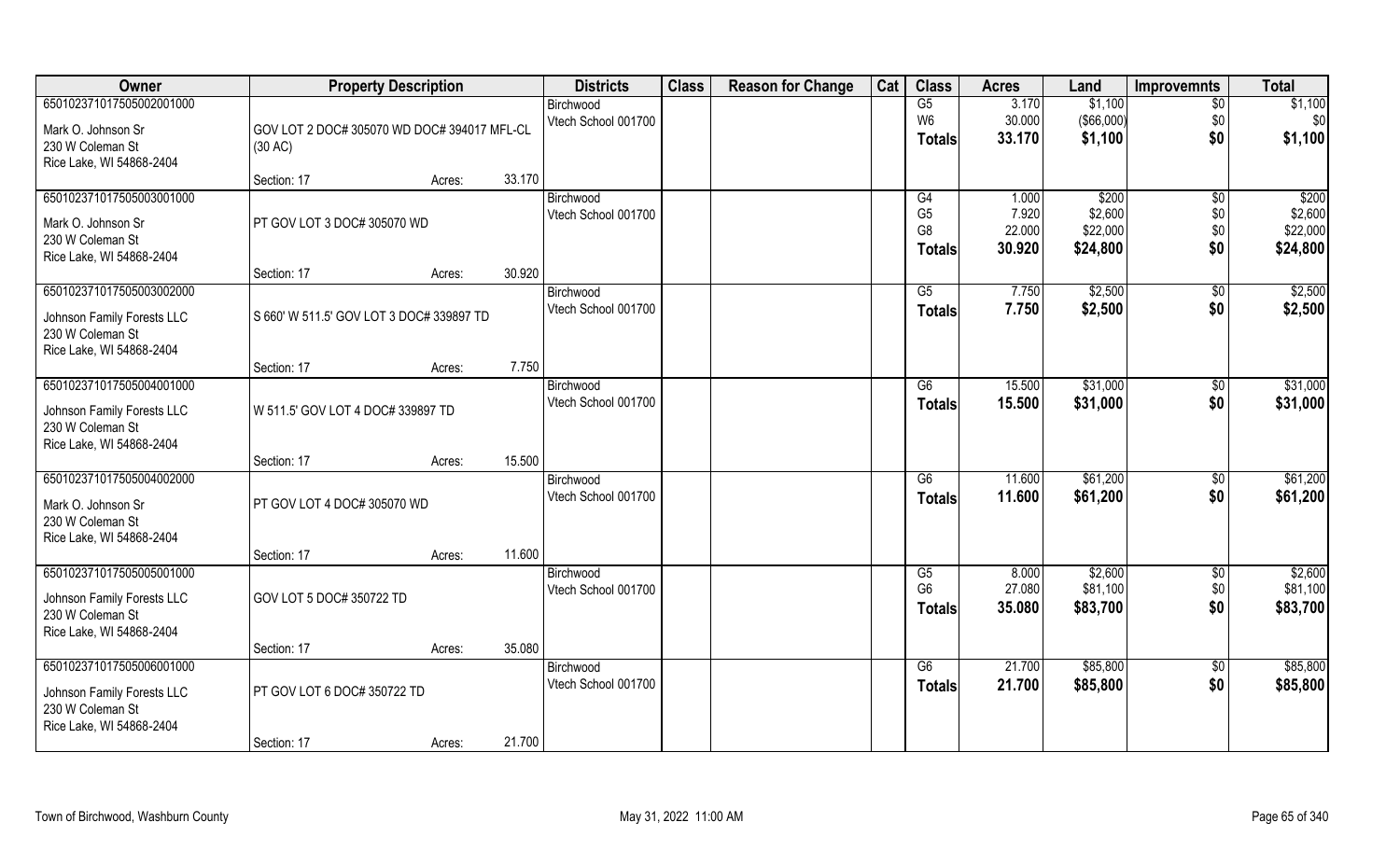| Owner                      | <b>Property Description</b>        |        |           | <b>Districts</b>    | <b>Class</b> | <b>Reason for Change</b> | Cat | <b>Class</b>   | <b>Acres</b> | Land      | <b>Improvemnts</b> | <b>Total</b> |
|----------------------------|------------------------------------|--------|-----------|---------------------|--------------|--------------------------|-----|----------------|--------------|-----------|--------------------|--------------|
| 650102371017505006002000   |                                    |        | Birchwood |                     | G4           | Ag use land              | -5  | G4             | 9.750        | \$1,600   | $\sqrt{6}$         | \$1,600      |
| Johnson Family Forests LLC | PT GOV LOT 6 DOC# 339897 TD        |        |           | Vtech School 001700 |              |                          |     | G <sub>5</sub> | 20.000       | \$6,500   | \$0                | \$6,500      |
| 230 W Coleman St           |                                    |        |           |                     |              |                          |     | G8             | 10.250       | \$10,300  | \$0                | \$10,300     |
| Rice Lake, WI 54868-2404   |                                    |        |           |                     |              |                          |     | Totals         | 40.000       | \$18,400  | \$0                | \$18,400     |
|                            | Section: 17                        | Acres: | 40.000    |                     |              |                          |     |                |              |           |                    |              |
| 650102371018101000001000   |                                    |        | Birchwood |                     |              |                          |     | G6             | 40.000       | \$80,000  | $\overline{50}$    | \$80,000     |
| Donald P Kuhns Trust       | NE NE DOC# 347066 QC               |        |           | Vtech School 001700 |              |                          |     | <b>Totals</b>  | 40.000       | \$80,000  | \$0                | \$80,000     |
| 3258 Pleasant run          |                                    |        |           |                     |              |                          |     |                |              |           |                    |              |
| Northbrook, IL 60062-7412  |                                    |        |           |                     |              |                          |     |                |              |           |                    |              |
|                            | Section: 18                        | Acres: | 40.000    |                     |              |                          |     |                |              |           |                    |              |
| 650102371018102000001000   |                                    |        | Birchwood |                     |              |                          |     | G5             | 5.000        | \$1,700   | $\sqrt{50}$        | \$1,700      |
| Donald P Kuhns Trust       | NW NE DOC# 347066 QC               |        |           | Vtech School 001700 |              |                          |     | G <sub>6</sub> | 35.000       | \$65,000  | \$0                | \$65,000     |
| 3258 Pleasant run          |                                    |        |           |                     |              |                          |     | Totals         | 40.000       | \$66,700  | \$0                | \$66,700     |
| Northbrook, IL 60062-7412  |                                    |        |           |                     |              |                          |     |                |              |           |                    |              |
|                            | Section: 18                        | Acres: | 40.000    |                     |              |                          |     |                |              |           |                    |              |
| 650102371018103000001000   |                                    |        | Birchwood |                     |              |                          |     | G6             | 40.000       | \$159,500 | \$0                | \$159,500    |
| Donald P Kuhns Trust       | SW NE DOC# 347066 QC               |        |           | Vtech School 001700 |              |                          |     | Totals         | 40.000       | \$159,500 | \$0                | \$159,500    |
| 3258 Pleasant run          |                                    |        |           |                     |              |                          |     |                |              |           |                    |              |
| Northbrook, IL 60062-7412  |                                    |        |           |                     |              |                          |     |                |              |           |                    |              |
|                            | Section: 18                        | Acres: | 40.000    |                     |              |                          |     |                |              |           |                    |              |
| 650102371018104000001000   | N <sub>1531</sub> Vincent Rd       |        | Birchwood |                     |              |                          |     | G1             | 1.000        | \$15,800  | \$53,600           | \$69,400     |
| Donald P Kuhns Trust       | SE NE DOC# 347066 QC               |        |           | Vtech School 001700 |              |                          |     | G <sub>5</sub> | 8.000        | \$2,600   | \$0                | \$2,600      |
| 3258 Pleasant run          |                                    |        |           |                     |              |                          |     | G <sub>6</sub> | 31.000       | \$93,800  | \$0                | \$93,800     |
| Northbrook, IL 60062-7412  |                                    |        |           |                     |              |                          |     | Totals         | 40.000       | \$112,200 | \$53,600           | \$165,800    |
|                            | Section: 18                        | Acres: | 40.000    |                     |              |                          |     |                |              |           |                    |              |
| 650102371018201000001000   |                                    |        | Birchwood |                     |              |                          |     | G5             | 2.000        | \$700     | \$0                | \$700        |
| Donald P Kuhns Trust       | NE NW FRL1/4 DOC# 347066 QC        |        |           | Vtech School 001700 |              |                          |     | G <sub>6</sub> | 38.000       | \$75,000  | \$0                | \$75,000     |
| 3258 Pleasant run          |                                    |        |           |                     |              |                          |     | <b>Totals</b>  | 40.000       | \$75,700  | \$0                | \$75,700     |
| Northbrook, IL 60062-7412  |                                    |        |           |                     |              |                          |     |                |              |           |                    |              |
|                            | Section: 18                        | Acres: | 40.000    |                     |              |                          |     |                |              |           |                    |              |
| 650102371018202000001000   |                                    |        | Birchwood |                     |              |                          |     | G6             | 35.100       | \$70,200  | $\overline{50}$    | \$70,200     |
| Donald P Kuhns Trust       | NW FRL1/4 NW FRL1/4 DOC# 347066 QC |        |           | Vtech School 001700 |              |                          |     | <b>Totals</b>  | 35.100       | \$70,200  | \$0                | \$70,200     |
| 3258 Pleasant run          |                                    |        |           |                     |              |                          |     |                |              |           |                    |              |
| Northbrook, IL 60062-7412  |                                    |        |           |                     |              |                          |     |                |              |           |                    |              |
|                            | Section: 18                        | Acres: | 35.100    |                     |              |                          |     |                |              |           |                    |              |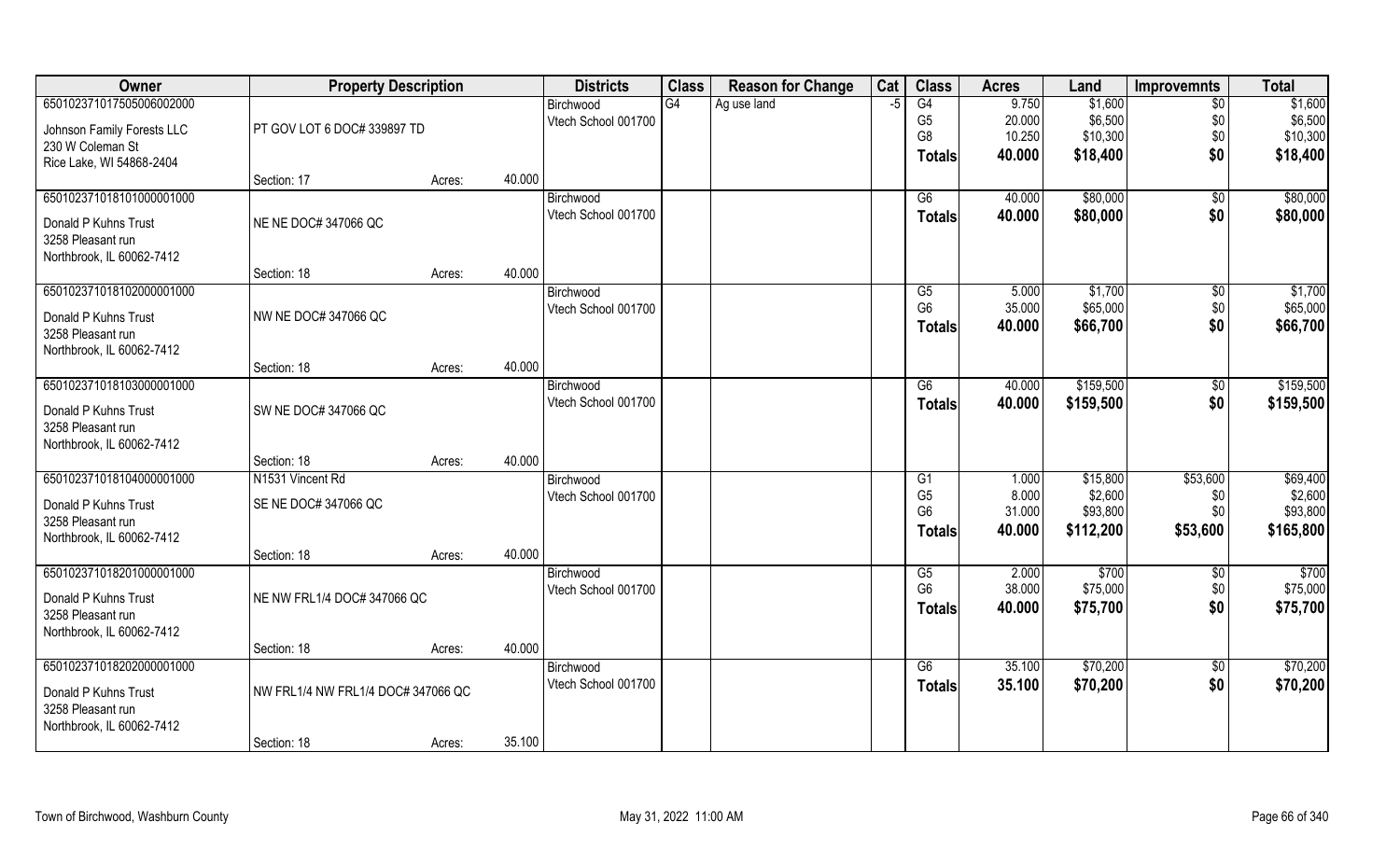| Owner                                        | <b>Property Description</b>            |        |        | <b>Districts</b>                 | <b>Class</b> | <b>Reason for Change</b> | Cat | <b>Class</b>         | <b>Acres</b>    | Land                | <b>Improvemnts</b> | <b>Total</b>        |
|----------------------------------------------|----------------------------------------|--------|--------|----------------------------------|--------------|--------------------------|-----|----------------------|-----------------|---------------------|--------------------|---------------------|
| 650102371018203000001000                     |                                        |        |        | Birchwood                        |              |                          |     | G6                   | 34.710          | \$117,100           | $\sqrt{$0}$        | \$117,100           |
| Donald P Kuhns Trust<br>3258 Pleasant run    | SW FRL1/4 NW FRL1/4 DOC# 347066 QC     |        |        | Vtech School 001700              |              |                          |     | <b>Totals</b>        | 34.710          | \$117,100           | \$0                | \$117,100           |
| Northbrook, IL 60062-7412                    |                                        |        |        |                                  |              |                          |     |                      |                 |                     |                    |                     |
|                                              | Section: 18                            | Acres: | 34.710 |                                  |              |                          |     |                      |                 |                     |                    |                     |
| 650102371018204000001000                     |                                        |        |        | Birchwood                        |              |                          |     | G6                   | 40.000          | \$130,600           | $\sqrt{$0}$        | \$130,600           |
| Donald P Kuhns Trust                         | SE NW FRL1/4 DOC# 347066 QC            |        |        | Vtech School 001700              |              |                          |     | Totals               | 40.000          | \$130,600           | \$0                | \$130,600           |
| 3258 Pleasant run                            |                                        |        |        |                                  |              |                          |     |                      |                 |                     |                    |                     |
| Northbrook, IL 60062-7412                    |                                        |        |        |                                  |              |                          |     |                      |                 |                     |                    |                     |
|                                              | Section: 18                            | Acres: | 40.000 |                                  |              |                          |     |                      |                 |                     |                    |                     |
| 650102371018301000001010                     |                                        |        |        | Birchwood                        |              |                          |     | G5                   | 10.000          | \$3,300             | \$0                | \$3,300             |
| Dennis C. Solie                              | NE SW FRL1/4 EXC E 660' DOC# 329318 LC |        |        | Vtech School 001700              |              |                          |     | G <sub>6</sub>       | 10.000          | \$20,000            | \$0                | \$20,000            |
| N1419 Vincent Rd                             |                                        |        |        |                                  |              |                          |     | Totals               | 20.000          | \$23,300            | \$0                | \$23,300            |
| Birchwood, WI 54817-9128                     |                                        |        |        |                                  |              |                          |     |                      |                 |                     |                    |                     |
|                                              | Section: 18                            | Acres: | 20.000 |                                  |              |                          |     |                      |                 |                     |                    |                     |
| 650102371018301000002000                     |                                        |        |        | Birchwood                        |              |                          |     | G6                   | 20.000          | \$40,000            | $\sqrt[6]{3}$      | \$40,000            |
| Dennis C. Solie                              | E 660' NE SW FRL1/4 DOC# 315873 LC     |        |        | Vtech School 001700              |              |                          |     | <b>Totals</b>        | 20.000          | \$40,000            | \$0                | \$40,000            |
| N1419 Vincent Rd                             |                                        |        |        |                                  |              |                          |     |                      |                 |                     |                    |                     |
| Birchwood, WI 54817-9128                     |                                        |        |        |                                  |              |                          |     |                      |                 |                     |                    |                     |
|                                              | Section: 18                            | Acres: | 20.000 |                                  |              |                          |     |                      |                 |                     |                    |                     |
| 650102371018302000001000                     |                                        |        |        | Birchwood<br>Vtech School 001700 |              |                          |     | G5<br>G <sub>6</sub> | 8.550<br>25.680 | \$2,800<br>\$51,400 | \$0<br>\$0         | \$2,800<br>\$51,400 |
| Johnson Family Forests LLC                   | NW FRL1/4 SW FRL1/4 DOC# 350711 TD     |        |        |                                  |              |                          |     | Totals               | 34.230          | \$54,200            | \$0                | \$54,200            |
| 230 W Coleman St                             |                                        |        |        |                                  |              |                          |     |                      |                 |                     |                    |                     |
| Rice Lake, WI 54868-2404                     |                                        |        |        |                                  |              |                          |     |                      |                 |                     |                    |                     |
| 650102371018303000001000                     | Section: 18                            | Acres: | 34.230 |                                  |              |                          |     | G5                   | 10.000          | \$3,300             |                    | \$3,300             |
|                                              |                                        |        |        | Birchwood<br>Vtech School 001700 |              |                          |     | G <sub>6</sub>       | 24.000          | \$48,000            | $\sqrt{$0}$<br>\$0 | \$48,000            |
| Johnson Family Forests LLC                   | SW FRL1/4 SW FRL1/4 DOC# 350722 TD     |        |        |                                  |              |                          |     | Totals               | 34.000          | \$51,300            | \$0                | \$51,300            |
| 230 W Coleman St                             |                                        |        |        |                                  |              |                          |     |                      |                 |                     |                    |                     |
| Rice Lake, WI 54868-2404                     | Section: 18                            |        | 34.000 |                                  |              |                          |     |                      |                 |                     |                    |                     |
| 650102371018304000001000                     |                                        | Acres: |        | Birchwood                        |              |                          |     | G5                   | 10.000          | \$3,300             | $\sqrt{$0}$        | \$3,300             |
|                                              |                                        |        |        | Vtech School 001700              |              |                          |     | G <sub>6</sub>       | 30.000          | \$60,000            | \$0                | \$60,000            |
| Johnson Family Forests LLC                   | SE SW FRL1/4 DOC# 350722 TD            |        |        |                                  |              |                          |     | <b>Totals</b>        | 40.000          | \$63,300            | \$0                | \$63,300            |
| 230 W Coleman St<br>Rice Lake, WI 54868-2404 |                                        |        |        |                                  |              |                          |     |                      |                 |                     |                    |                     |
|                                              | Section: 18                            | Acres: | 40.000 |                                  |              |                          |     |                      |                 |                     |                    |                     |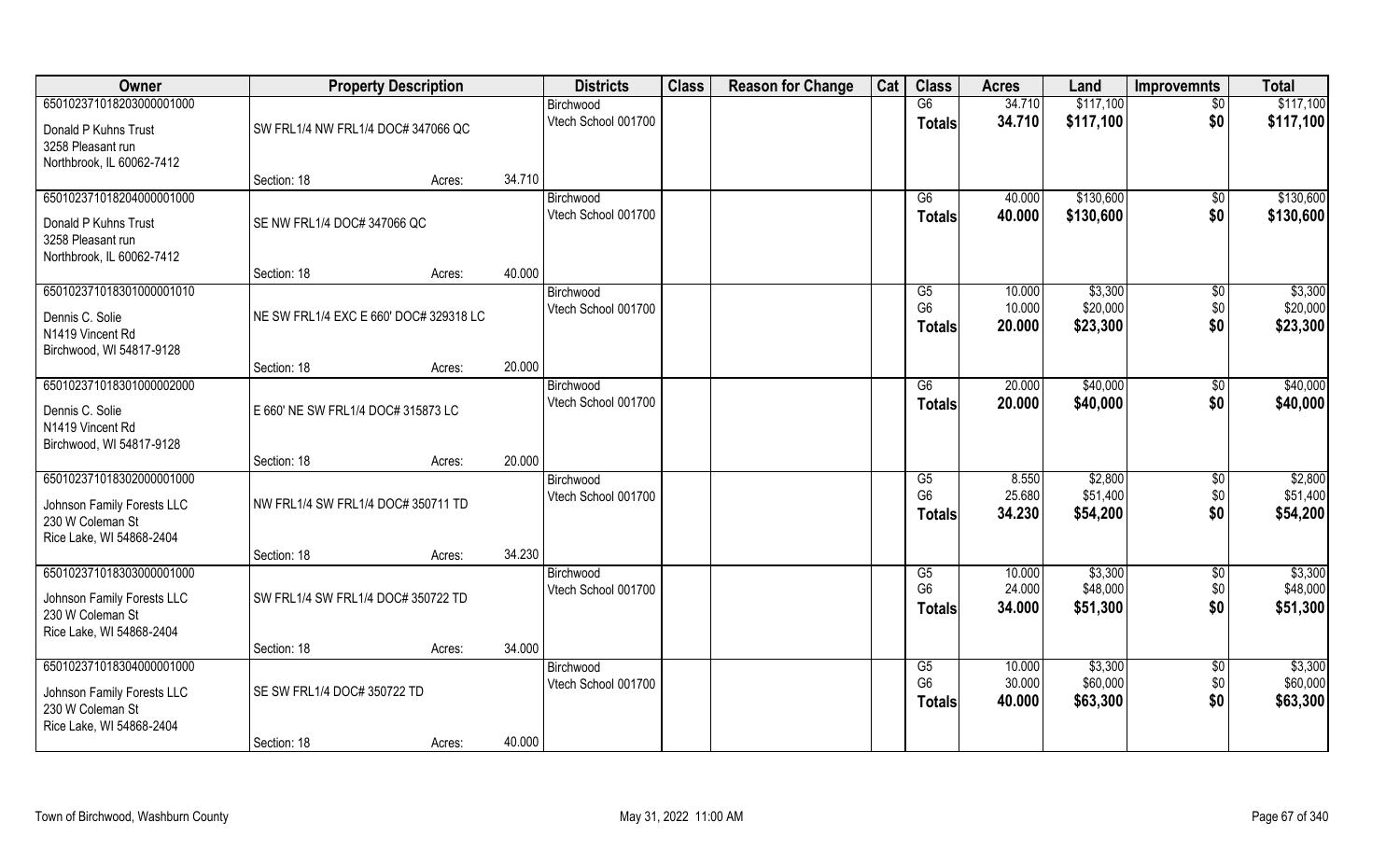| Owner                      | <b>Property Description</b>                    |        |        | <b>Districts</b>    | <b>Class</b> | <b>Reason for Change</b> | Cat | <b>Class</b>                     | <b>Acres</b>    | Land                 | <b>Improvemnts</b> | <b>Total</b>          |
|----------------------------|------------------------------------------------|--------|--------|---------------------|--------------|--------------------------|-----|----------------------------------|-----------------|----------------------|--------------------|-----------------------|
| 650102371018401000003000   | <b>Vincent Rd</b>                              |        |        | Birchwood           |              |                          |     | G6                               | 2.270           | \$4,500              | \$0                | \$4,500               |
| Dennis C. Solie            | PT GOV L 1 DOC# 315873 LC DOC# 355188 ESMT     |        |        | Vtech School 001700 |              |                          |     | <b>Totals</b>                    | 2.270           | \$4,500              | \$0                | \$4,500               |
| N1419 Vincent Rd           |                                                |        |        |                     |              |                          |     |                                  |                 |                      |                    |                       |
| Birchwood, WI 54817-9128   |                                                |        |        |                     |              |                          |     |                                  |                 |                      |                    |                       |
|                            | Section: 18                                    | Acres: | 2.270  |                     |              |                          |     |                                  |                 |                      |                    |                       |
| 650102371018402000001000   | N1419 Vincent Rd                               |        |        | Birchwood           |              |                          |     | G1                               | 1.000           | \$15,800             | \$273,200          | \$289,000             |
| Dennis C. Solie            | NW SE V 401 P 203 WD DOC# 355188 ESMT          |        |        | Vtech School 001700 |              |                          |     | G <sub>5</sub><br>G <sub>6</sub> | 8.000<br>31.000 | \$2,600              | \$0<br>\$0         | \$2,600               |
| N1419 Vincent Rd           |                                                |        |        |                     |              |                          |     |                                  |                 | \$104,400            |                    | \$104,400             |
| Birchwood, WI 54817-9128   |                                                |        |        |                     |              |                          |     | <b>Totals</b>                    | 40.000          | \$122,800            | \$273,200          | \$396,000             |
|                            | Section: 18                                    | Acres: | 40.000 |                     |              |                          |     |                                  |                 |                      |                    |                       |
| 650102371018505001001000   | N1483 Vincent Rd                               |        |        | Birchwood           |              |                          |     | G1                               | 2.000           | \$22,400             | \$583,300          | \$605,700             |
| <b>Crawford Trust</b>      | N 950' GOV L 1 EXC E 220' V 392 P 339-343 ESMT |        |        | Vtech School 001700 |              |                          |     | G <sub>5</sub><br>G <sub>6</sub> | 15.000          | \$2,400              | \$0<br>\$0         | \$2,400               |
| 2911 Avenida De Autlan     | DOC# 318756 WD DOC# 318757 WD DOC# 355188      |        |        |                     |              |                          |     |                                  | 7.000<br>24.000 | \$10,500             |                    | \$10,500              |
| Camarillo, CA 93010-7472   | <b>ESMT</b>                                    |        |        |                     |              |                          |     | <b>Totals</b>                    |                 | \$35,300             | \$583,300          | \$618,600             |
|                            | Section: 18                                    | Acres: | 24.000 |                     |              |                          |     |                                  |                 |                      |                    |                       |
| 650102371018505001004000   | N1394 Vincent Rd                               |        |        | Birchwood           |              |                          |     | G1                               | 2.000           | \$11,300             | \$183,700          | \$195,000             |
| Mark O. Johnson Sr         | PT GOV L 1 DOC# 374199 QC                      |        |        | Vtech School 001700 |              |                          |     | G <sub>5</sub><br>G <sub>6</sub> | 4.760<br>15.580 | \$1,600              | \$0                | \$1,600               |
| 230 W Coleman St           |                                                |        |        |                     |              |                          |     |                                  | 22.340          | \$31,200<br>\$44,100 | \$0<br>\$183,700   | \$31,200<br>\$227,800 |
| Rice Lake, WI 54868-2404   |                                                |        |        |                     |              |                          |     | <b>Totals</b>                    |                 |                      |                    |                       |
|                            | Section: 18                                    | Acres: | 22.340 |                     |              |                          |     |                                  |                 |                      |                    |                       |
| 650102371018505001005000   | N1372 Vincent Rd                               |        |        | Birchwood           |              |                          |     | G1                               | 5.000           | \$19,800             | \$466,800          | \$486,600             |
| Mark O. Johnson Sr         | GOV L 1 EXC N 1604' DOC# 350721 TD DOC# 355188 |        |        | Vtech School 001700 |              |                          |     | G <sub>5</sub><br>G <sub>6</sub> | 3.240<br>2.000  | \$1,100<br>\$4,000   | \$0<br>\$0         | \$1,100<br>\$4,000    |
| 230 W Coleman St           | ESMT EXC DOC# 374199 QC                        |        |        |                     |              |                          |     | <b>Totals</b>                    | 10.240          | \$24,900             | \$466,800          | \$491,700             |
| Rice Lake, WI 54868-2404   |                                                |        |        |                     |              |                          |     |                                  |                 |                      |                    |                       |
|                            | Section: 18                                    | Acres: | 10.240 |                     |              |                          |     |                                  |                 |                      |                    |                       |
| 650102371018505002001000   |                                                |        |        | Birchwood           |              |                          |     | G5                               | 12.000          | \$3,900              | $\sqrt{6}$         | \$3,900               |
| Johnson Family Forests LLC | GOV L 2 DOC# 350722 TD DOC# 355188 ESMT        |        |        | Vtech School 001700 |              |                          |     | G <sub>6</sub>                   | 32.320          | \$64,600             | \$0                | \$64,600              |
| 230 W Coleman St           |                                                |        |        |                     |              |                          |     | <b>Totals</b>                    | 44.320          | \$68,500             | \$0                | \$68,500              |
| Rice Lake, WI 54868-2404   |                                                |        |        |                     |              |                          |     |                                  |                 |                      |                    |                       |
|                            | Section: 18                                    | Acres: | 44.320 |                     |              |                          |     |                                  |                 |                      |                    |                       |
| 650102371019103000001000   |                                                |        |        | Birchwood           |              |                          |     | G5                               | 13.000          | \$4,300              | $\overline{50}$    | \$4,300               |
| Johnson Family Farms, LLC  | SW NE DOC# 396842 QC                           |        |        | Vtech School 001700 |              |                          |     | G <sub>6</sub>                   | 27.000          | \$59,400             | \$0                | \$59,400              |
| 230 W Coleman St           |                                                |        |        |                     |              |                          |     | <b>Totals</b>                    | 40.000          | \$63,700             | \$0                | \$63,700              |
| Rice Lake, WI 54868-2404   |                                                |        |        |                     |              |                          |     |                                  |                 |                      |                    |                       |
|                            | Section: 19                                    | Acres: | 40.000 |                     |              |                          |     |                                  |                 |                      |                    |                       |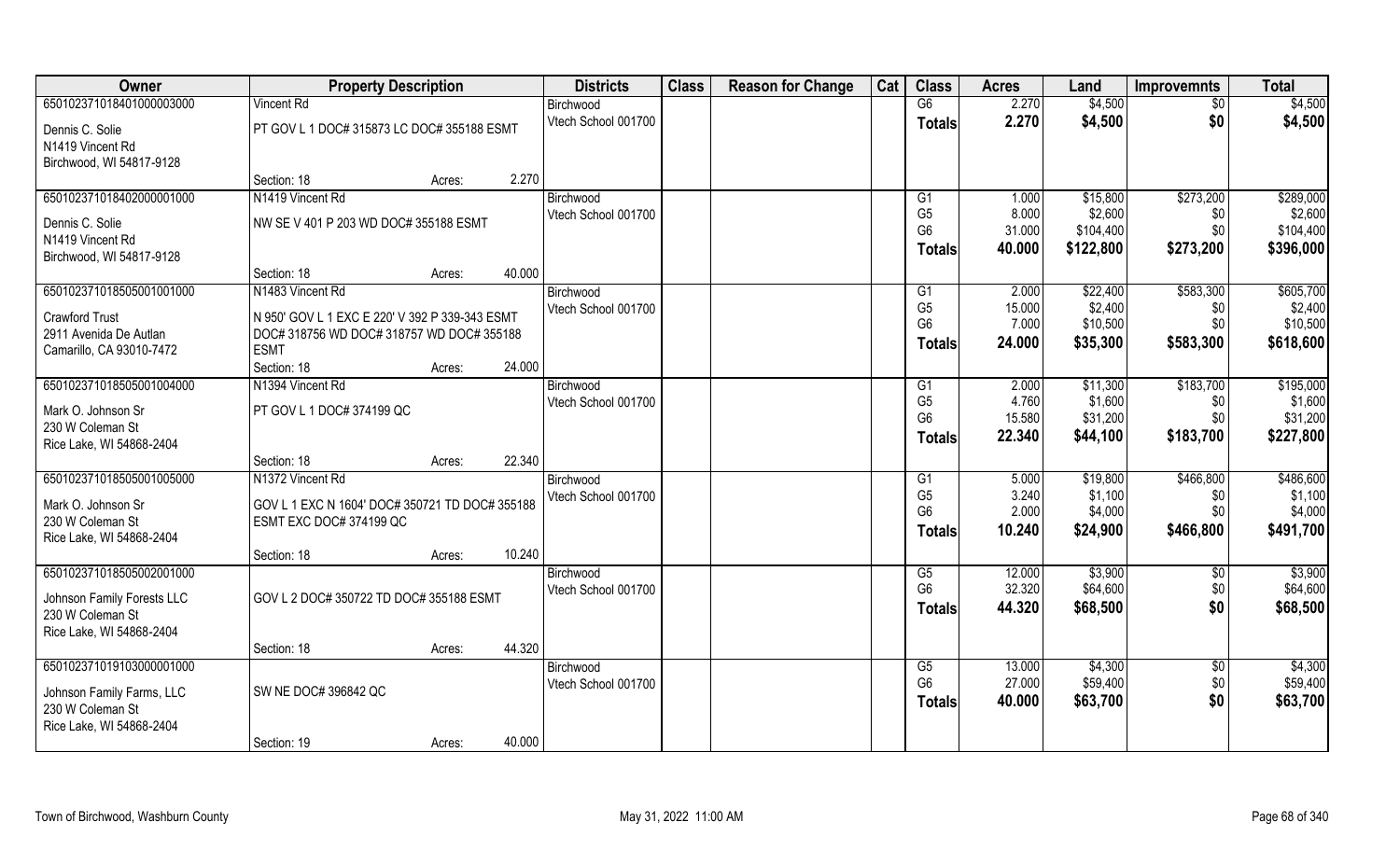| Owner                                                                                                 | <b>Property Description</b>                                   |        |        | <b>Districts</b>                 | <b>Class</b> | <b>Reason for Change</b> | Cat | <b>Class</b>                          | <b>Acres</b>               | Land                            | <b>Improvemnts</b>            | <b>Total</b>                    |
|-------------------------------------------------------------------------------------------------------|---------------------------------------------------------------|--------|--------|----------------------------------|--------------|--------------------------|-----|---------------------------------------|----------------------------|---------------------------------|-------------------------------|---------------------------------|
| 650102371019201000001000<br>Johnson Family Farms, LLC<br>230 W Coleman St                             | NE NW FRL1/4 DOC# 396842 QC                                   |        |        | Birchwood<br>Vtech School 001700 |              |                          |     | G5<br>G <sub>6</sub><br><b>Totals</b> | 10.000<br>30.000<br>40.000 | \$3,300<br>\$50,000<br>\$53,300 | $\overline{50}$<br>\$0<br>\$0 | \$3,300<br>\$50,000<br>\$53,300 |
| Rice Lake, WI 54868-2404                                                                              | Section: 19                                                   | Acres: | 40.000 |                                  |              |                          |     |                                       |                            |                                 |                               |                                 |
| 650102371019202000001000<br>Johnson Family Farms, LLC<br>230 W Coleman St<br>Rice Lake, WI 54868-2404 | NW FRL1/4 NW FRL1/4 DOC# 396842 QC                            |        |        | Birchwood<br>Vtech School 001700 |              |                          |     | G5<br>G <sub>6</sub><br><b>Totals</b> | 8.000<br>25.550<br>33.550  | \$2,600<br>\$51,100<br>\$53,700 | $\overline{50}$<br>\$0<br>\$0 | \$2,600<br>\$51,100<br>\$53,700 |
|                                                                                                       | Section: 19                                                   | Acres: | 33.550 |                                  |              |                          |     |                                       |                            |                                 |                               |                                 |
| 650102371019203000001000<br>Washburn Co Cfl<br>10 4th Ave<br>Shell Lake, WI 54871-4457                | SW FRL1/4 NW FRL1/4 V 70 P 336 V 18 MISC P 314<br><b>FCL</b>  |        |        | Birchwood<br>Vtech School 001700 |              |                          |     | W <sub>4</sub><br><b>Totals</b>       | 33.540<br>33.540           | \$0<br>\$0                      | \$0<br>\$0                    | \$0<br>\$0                      |
|                                                                                                       | Section: 19                                                   | Acres: | 33.540 |                                  |              |                          |     |                                       |                            |                                 |                               |                                 |
| 650102371019204000001000<br>Washburn Co Cfl<br>10 4th Ave<br>Shell Lake, WI 54871-4457                | SE NW FRL1/4 V 70 P 336 V 19 MISC P 314 FCL                   |        |        | Birchwood<br>Vtech School 001700 |              |                          |     | W4<br><b>Totals</b>                   | 40.000<br>40.000           | $\sqrt[6]{3}$<br>\$0            | $\sqrt[6]{30}$<br>\$0         | \$0<br>\$0                      |
|                                                                                                       | Section: 19                                                   | Acres: | 40.000 |                                  |              |                          |     |                                       |                            |                                 |                               |                                 |
| 650102371019301000001000<br>Washburn Co Cfl<br>10 4th Ave<br>Shell Lake, WI 54871-4457                | NE SW FRL1/4 V 70 P 336 V 19 MISC P 314 FCL                   |        |        | Birchwood<br>Vtech School 001700 |              |                          |     | W <sub>4</sub><br><b>Totals</b>       | 40.000<br>40.000           | \$0<br>\$0                      | $\sqrt[6]{30}$<br>\$0         | $\overline{50}$<br>\$0          |
|                                                                                                       | Section: 19                                                   | Acres: | 40.000 |                                  |              |                          |     |                                       |                            |                                 |                               |                                 |
| 650102371019302000001000<br>Washburn Co Cfl<br>10 4th Ave<br>Shell Lake, WI 54871-4457                | NW FRL1/4 SW FRL1/4 V 70 P 336 V 19 MISC P 314<br><b>FCL</b>  |        |        | Birchwood<br>Vtech School 001700 |              |                          |     | W <sub>4</sub><br><b>Totals</b>       | 33.200<br>33.200           | \$0<br>\$0                      | \$0<br>\$0                    | \$0<br>\$0                      |
|                                                                                                       | Section: 19                                                   | Acres: | 33.200 |                                  |              |                          |     |                                       |                            |                                 |                               |                                 |
| 650102371019303000001000<br>Washburn Co Cfl<br>10 4th Ave<br>Shell Lake, WI 54871-4457                | SW F1/4 SW F1/4 V 70 P 336 V 19 MISC P 314 FCL<br>Section: 19 | Acres: | 33.190 | Birchwood<br>Vtech School 001700 |              |                          |     | W <sub>4</sub><br><b>Totals</b>       | 33.190<br>33.190           | $\overline{50}$<br>\$0          | $\overline{50}$<br>\$0        | $\overline{50}$<br>\$0          |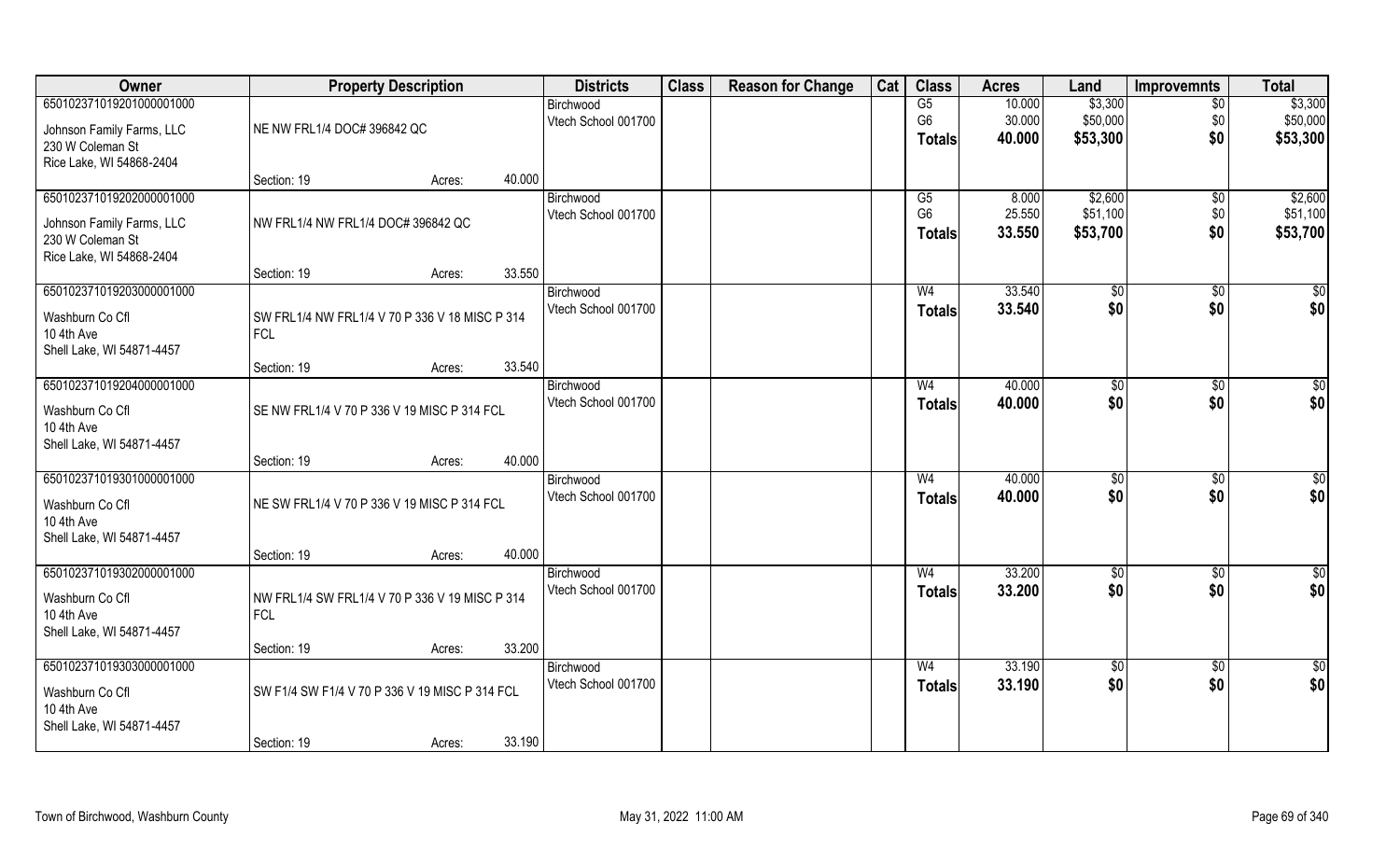| Owner                       | <b>Property Description</b>                  |        |        | <b>Districts</b>                 | <b>Class</b> | <b>Reason for Change</b> | Cat | <b>Class</b>                     | <b>Acres</b>     | Land                 | <b>Improvemnts</b> | <b>Total</b>         |
|-----------------------------|----------------------------------------------|--------|--------|----------------------------------|--------------|--------------------------|-----|----------------------------------|------------------|----------------------|--------------------|----------------------|
| 650102371019304000001000    |                                              |        |        | Birchwood                        |              |                          |     | W <sub>4</sub>                   | 40.000           | \$0                  | $\sqrt{$0}$        | \$0                  |
| Washburn Co Cfl             | SE SW FRL1/4 V 70 P 336 V 19 MISC P314 FCL   |        |        | Vtech School 001700              |              |                          |     | <b>Totals</b>                    | 40.000           | \$0                  | \$0                | \$0                  |
| 10 4th Ave                  |                                              |        |        |                                  |              |                          |     |                                  |                  |                      |                    |                      |
| Shell Lake, WI 54871-4457   |                                              |        |        |                                  |              |                          |     |                                  |                  |                      |                    |                      |
|                             | Section: 19                                  | Acres: | 40.000 |                                  |              |                          |     |                                  |                  |                      |                    |                      |
| 650102371019401000001000    | N1037 Vincent Rd                             |        |        | Birchwood                        |              |                          |     | G1                               | 1.000            | \$6,300              | \$2,700            | \$9,000              |
| Johnson Family Forests, LLC | NE SE DOC# 396456 WD SUBJ TO ESMT N 20' W OF |        |        | Vtech School 001700              |              |                          |     | G <sub>6</sub>                   | 39.000           | \$78,000             | \$0 <sub>1</sub>   | \$78,000             |
| 104 Gerland Rd              | <b>RD</b>                                    |        |        |                                  |              |                          |     | <b>Totals</b>                    | 40.000           | \$84,300             | \$2,700            | \$87,000             |
| Rice Lake, WI 54868-1320    |                                              |        |        |                                  |              |                          |     |                                  |                  |                      |                    |                      |
|                             | Section: 19                                  | Acres: | 40.000 |                                  |              |                          |     |                                  |                  |                      |                    |                      |
| 650102371019402000001000    |                                              |        |        | Birchwood                        |              |                          |     | G5                               | 15.000           | \$4,900              | $\sqrt[6]{30}$     | \$4,900              |
| Johnson Family Farms, LLC   | NW SE W OF RD INCL ESMT N 20' NE SE DOC#     |        |        | Vtech School 001700              |              |                          |     | G <sub>6</sub>                   | 25.000           | \$50,000             | \$0                | \$50,000             |
| 230 W Coleman St            | 396842 QC                                    |        |        |                                  |              |                          |     | <b>Totals</b>                    | 40.000           | \$54,900             | \$0                | \$54,900             |
| Rice Lake, WI 54868-2404    |                                              |        |        |                                  |              |                          |     |                                  |                  |                      |                    |                      |
|                             | Section: 19                                  | Acres: | 40.000 |                                  |              |                          |     |                                  |                  |                      |                    |                      |
| 650102371019403000001000    | N903 Vincent Rd                              |        |        | Birchwood                        |              |                          |     | G1                               | 1.000            | \$6,300              | \$199,800          | \$206,100            |
| Eric A. Hrdlicka            | SW SE DOC# 393102 WD                         |        |        | Vtech School 001700              |              |                          |     | G <sub>5</sub><br>G <sub>6</sub> | 5.000<br>34.000  | \$1,700<br>\$68,000  | \$0<br>\$0\$       | \$1,700<br>\$68,000  |
| N903 Vincent Rd             |                                              |        |        |                                  |              |                          |     | <b>Totals</b>                    | 40.000           | \$76,000             | \$199,800          | \$275,800            |
| Birchwood, WI 54817-9167    |                                              |        |        |                                  |              |                          |     |                                  |                  |                      |                    |                      |
|                             | Section: 19                                  | Acres: | 40.000 |                                  |              |                          |     |                                  |                  |                      |                    |                      |
| 650102371019404000001000    |                                              |        |        | Birchwood                        |              |                          |     | $\overline{G6}$                  | 40.000           | \$88,000             | \$0                | \$88,000             |
| Johnson Family Forests, LLC | SE SE DOC# 396456 WD DOC# 309958 ESMT        |        |        | Vtech School 001700              |              |                          |     | <b>Totals</b>                    | 40.000           | \$88,000             | \$0                | \$88,000             |
| 104 Gerland Rd              |                                              |        |        |                                  |              |                          |     |                                  |                  |                      |                    |                      |
| Rice Lake, WI 54868-1320    |                                              |        |        |                                  |              |                          |     |                                  |                  |                      |                    |                      |
|                             | Section: 19                                  | Acres: | 40.000 |                                  |              |                          |     |                                  |                  |                      |                    |                      |
| 650102371019505001001000    |                                              |        |        | Birchwood                        |              |                          |     | G5<br>G <sub>6</sub>             | 10.000<br>38.930 | \$3,300<br>\$146,500 | $\sqrt{$0}$<br>\$0 | \$3,300<br>\$146,500 |
| Johnson Family Farms, LLC   | GOV LOT 1 DOC# 396842 QC                     |        |        | Vtech School 001700              |              |                          |     |                                  | 48.930           | \$149,800            | \$0                | \$149,800            |
| 230 W Coleman St            |                                              |        |        |                                  |              |                          |     | <b>Totals</b>                    |                  |                      |                    |                      |
| Rice Lake, WI 54868-2404    |                                              |        |        |                                  |              |                          |     |                                  |                  |                      |                    |                      |
|                             | Section: 19                                  | Acres: | 48.930 |                                  |              |                          |     |                                  |                  |                      |                    |                      |
| 650102371019505002001000    |                                              |        |        | Birchwood<br>Vtech School 001700 |              |                          |     | G6                               | 47.040           | \$175,100            | $\sqrt{$0}$        | \$175,100            |
| Johnson Family Farms, LLC   | GOV LOT 2 DOC# 396842 QC                     |        |        |                                  |              |                          |     | <b>Totals</b>                    | 47.040           | \$175,100            | \$0                | \$175,100            |
| 230 W Coleman St            |                                              |        |        |                                  |              |                          |     |                                  |                  |                      |                    |                      |
| Rice Lake, WI 54868-2404    |                                              |        |        |                                  |              |                          |     |                                  |                  |                      |                    |                      |
|                             | Section: 19                                  | Acres: | 47.040 |                                  |              |                          |     |                                  |                  |                      |                    |                      |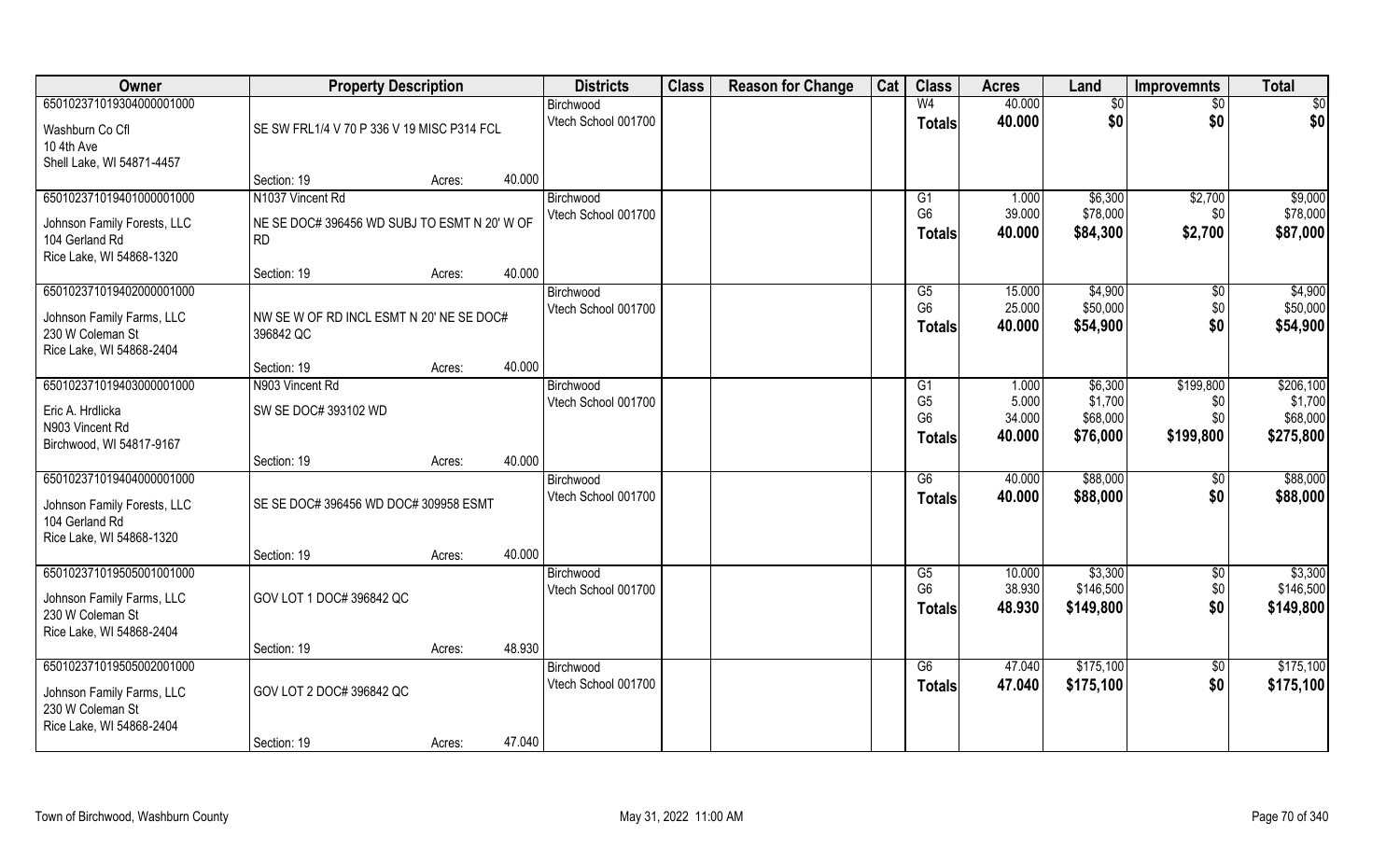| Owner                     | <b>Property Description</b>                 |        |        | <b>Districts</b>                 | <b>Class</b> | <b>Reason for Change</b> | Cat | <b>Class</b>                     | <b>Acres</b>     | Land                | <b>Improvemnts</b> | <b>Total</b>           |
|---------------------------|---------------------------------------------|--------|--------|----------------------------------|--------------|--------------------------|-----|----------------------------------|------------------|---------------------|--------------------|------------------------|
| 650102371020102000001000  | <b>Adjoining Pcl</b>                        |        |        | Birchwood                        |              |                          |     | G4                               | 10.000           | \$1,500             | $\sqrt{6}$         | \$1,500                |
| Wayne Walters             | NW NE V 126 P 643                           |        |        | Vtech School 001700              |              |                          |     | G <sub>5</sub>                   | 15.000           | \$4,900             | \$0                | \$4,900                |
| N1121 Berry Rd            |                                             |        |        |                                  |              |                          |     | G <sub>6</sub>                   | 15.000           | \$30,000            | \$0                | \$30,000               |
| Birchwood, WI 54817-9124  |                                             |        |        |                                  |              |                          |     | <b>Totals</b>                    | 40.000           | \$36,400            | \$0                | \$36,400               |
|                           | Section: 20                                 | Acres: | 40.000 |                                  |              |                          |     |                                  |                  |                     |                    |                        |
| 650102371020103000001000  |                                             |        |        | Birchwood                        | G4           | Ag use land              | -5  | G4                               | 5.000            | \$700               | $\sqrt{$0}$        | \$700                  |
| Wayne Walters             | SW NE V 126 P 643                           |        |        | Vtech School 001700              |              |                          |     | G <sub>6</sub>                   | 35.000           | \$70,000            | \$0                | \$70,000               |
| N1121 Berry Rd            |                                             |        |        |                                  |              |                          |     | <b>Totals</b>                    | 40.000           | \$70,700            | \$0                | \$70,700               |
| Birchwood, WI 54817-9124  |                                             |        |        |                                  |              |                          |     |                                  |                  |                     |                    |                        |
|                           | Section: 20                                 | Acres: | 40.000 |                                  |              |                          |     |                                  |                  |                     |                    |                        |
| 650102371020104000001000  | N1121 Berry Rd                              |        |        | Birchwood                        |              |                          |     | G1                               | 1.000            | \$6,300             | \$179,700          | \$186,000              |
| Wayne Walters             | SE NE V 126 P 643                           |        |        | Vtech School 001700              |              |                          |     | G <sub>5</sub><br>G <sub>6</sub> | 6.000<br>33.000  | \$2,000<br>\$85,700 | \$0<br>\$0         | \$2,000<br>\$85,700    |
| N1121 Berry Rd            |                                             |        |        |                                  |              |                          |     |                                  | 40,000           | \$94,000            | \$179,700          | \$273,700              |
| Birchwood, WI 54817-9124  |                                             |        |        |                                  |              |                          |     | <b>Totals</b>                    |                  |                     |                    |                        |
|                           | Section: 20                                 | Acres: | 40.000 |                                  |              |                          |     |                                  |                  |                     |                    |                        |
| 650102371020201000001000  |                                             |        |        | Birchwood                        |              |                          |     | G5                               | 26.000           | \$8,500             | $\sqrt[6]{3}$      | \$8,500                |
| Johnson Family Farms, LLC | NE NW DOC# 396842 QC                        |        |        | Vtech School 001700              |              |                          |     | G <sub>6</sub>                   | 14.000<br>40.000 | \$28,000            | \$0<br>\$0         | \$28,000               |
| 230 W Coleman St          |                                             |        |        |                                  |              |                          |     | <b>Totals</b>                    |                  | \$36,500            |                    | \$36,500               |
| Rice Lake, WI 54868-2404  |                                             |        |        |                                  |              |                          |     |                                  |                  |                     |                    |                        |
|                           | Section: 20                                 | Acres: | 40.000 |                                  |              |                          |     |                                  |                  |                     |                    |                        |
| 650102371020203000001000  |                                             |        |        | Birchwood                        |              |                          |     | $\overline{W8}$                  | 40.000           | $($ \$80,000)       | $\overline{50}$    | $\sqrt{50}$            |
| Johnson Family Farms LLC  | SW NW DOC# 345420 WD DOC# 321172 MFL-C (W8) |        |        | Vtech School 001700              |              |                          |     | <b>Totals</b>                    | 40.000           | \$0                 | \$0                | \$0                    |
| 104 Gerland Rd            |                                             |        |        |                                  |              |                          |     |                                  |                  |                     |                    |                        |
| Rice Lake, WI 54868-1320  |                                             |        |        |                                  |              |                          |     |                                  |                  |                     |                    |                        |
|                           | Section: 20                                 | Acres: | 40.000 |                                  |              |                          |     |                                  |                  |                     |                    |                        |
| 650102371020204000001000  |                                             |        |        | Birchwood<br>Vtech School 001700 |              |                          |     | W8                               | 40.000           | ( \$80,000)         | $\sqrt{$0}$        | \$0<br>\$0             |
| Johnson Family Farms LLC  | SE NW DOC# 345420 WD DOC# 321172 MFL-C (W8) |        |        |                                  |              |                          |     | <b>Totals</b>                    | 40.000           | \$0                 | \$0                |                        |
| 104 Gerland Rd            |                                             |        |        |                                  |              |                          |     |                                  |                  |                     |                    |                        |
| Rice Lake, WI 54868-1320  |                                             |        |        |                                  |              |                          |     |                                  |                  |                     |                    |                        |
| 650102371020301000001000  | Section: 20                                 | Acres: | 40.000 |                                  |              |                          |     | W <sub>4</sub>                   | 40.000           |                     |                    |                        |
|                           |                                             |        |        | Birchwood<br>Vtech School 001700 |              |                          |     |                                  | 40.000           | $\sqrt{$0}$<br>\$0  | $\sqrt{$0}$<br>\$0 | $\overline{50}$<br>\$0 |
| Washburn Co Cfl           | NE SW V 72 P 244 V 18 MISC P 248 FCL        |        |        |                                  |              |                          |     | <b>Totals</b>                    |                  |                     |                    |                        |
| 10 4th Ave                |                                             |        |        |                                  |              |                          |     |                                  |                  |                     |                    |                        |
| Shell Lake, WI 54871-4457 | Section: 20                                 |        | 40.000 |                                  |              |                          |     |                                  |                  |                     |                    |                        |
|                           |                                             | Acres: |        |                                  |              |                          |     |                                  |                  |                     |                    |                        |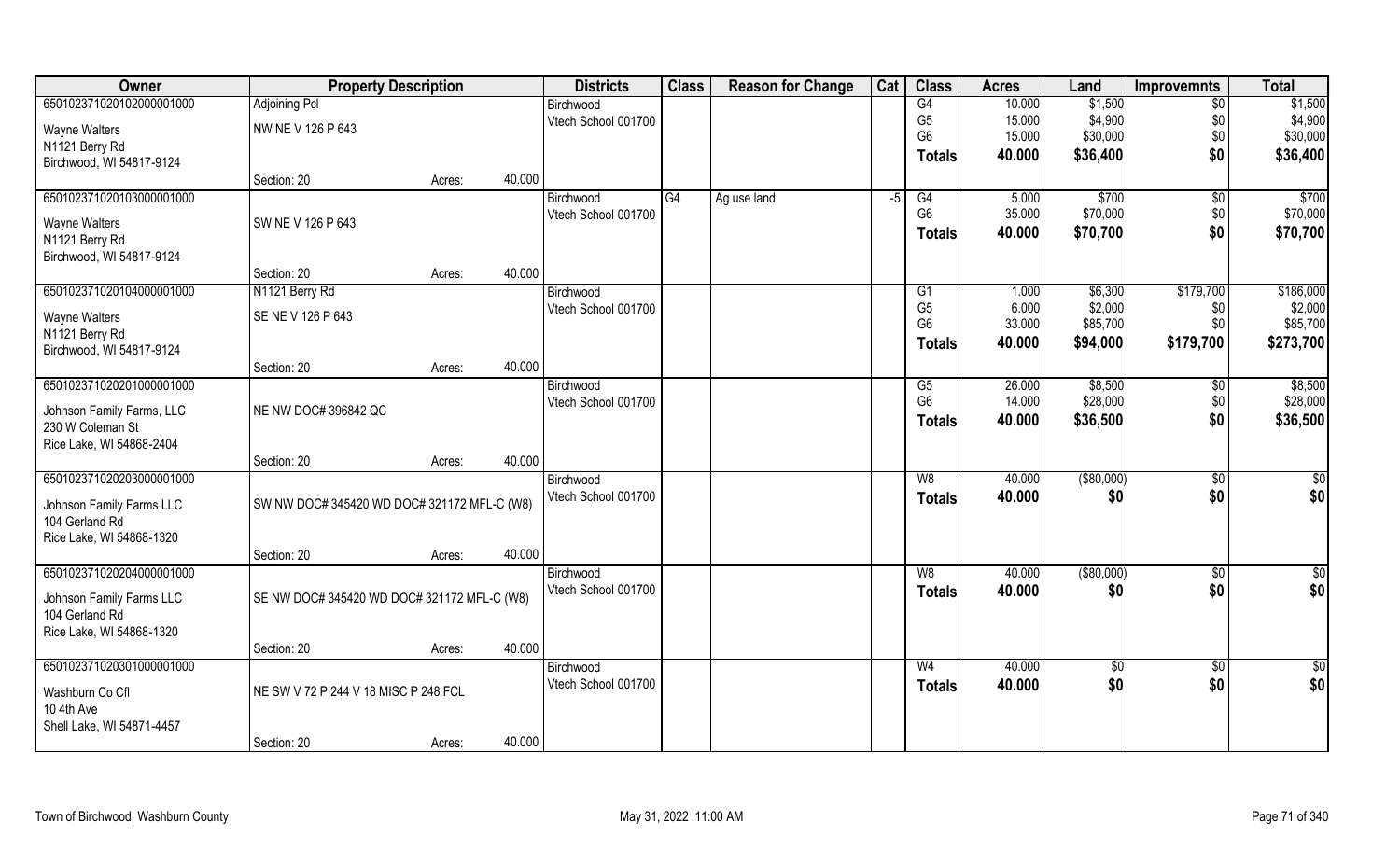| Owner                     |                                               | <b>Property Description</b> |        | <b>Districts</b>                 | <b>Class</b> | <b>Reason for Change</b> | Cat | <b>Class</b>         | <b>Acres</b>    | Land                | <b>Improvemnts</b> | <b>Total</b>         |
|---------------------------|-----------------------------------------------|-----------------------------|--------|----------------------------------|--------------|--------------------------|-----|----------------------|-----------------|---------------------|--------------------|----------------------|
| 650102371020302000001000  |                                               |                             |        | Birchwood                        |              |                          |     | W <sub>4</sub>       | 40.000          | \$0                 | $\overline{50}$    | \$0                  |
| Washburn Co Cfl           | NW SW V 72 P 244 V 18 MISC P 248 FCL          |                             |        | Vtech School 001700              |              |                          |     | <b>Totals</b>        | 40.000          | \$0                 | \$0                | \$0                  |
| 10 4th Ave                |                                               |                             |        |                                  |              |                          |     |                      |                 |                     |                    |                      |
| Shell Lake, WI 54871-4457 |                                               |                             |        |                                  |              |                          |     |                      |                 |                     |                    |                      |
|                           | Section: 20                                   | Acres:                      | 40.000 |                                  |              |                          |     |                      |                 |                     |                    |                      |
| 650102371020303000001000  |                                               |                             |        | Birchwood                        |              |                          |     | W <sub>4</sub>       | 40.000          | \$0                 | \$0                | $\sqrt{50}$          |
| Washburn Co Cfl           | SW SW V 70 P 336 V 19 MISC P 314 FCL          |                             |        | Vtech School 001700              |              |                          |     | <b>Totals</b>        | 40.000          | \$0                 | \$0                | \$0                  |
| 10 4th Ave                |                                               |                             |        |                                  |              |                          |     |                      |                 |                     |                    |                      |
| Shell Lake, WI 54871-4457 |                                               |                             |        |                                  |              |                          |     |                      |                 |                     |                    |                      |
|                           | Section: 20                                   | Acres:                      | 40.000 |                                  |              |                          |     |                      |                 |                     |                    |                      |
| 650102371020304000001000  |                                               |                             |        | Birchwood                        |              |                          |     | W <sub>4</sub>       | 40.000          | \$0                 | $\sqrt[6]{3}$      | \$0                  |
| Washburn Co Cfl           | SE SW V 70 P 336 V 19 MISC P 314 FCL          |                             |        | Vtech School 001700              |              |                          |     | <b>Totals</b>        | 40.000          | \$0                 | \$0                | \$0                  |
| 10 4th Ave                |                                               |                             |        |                                  |              |                          |     |                      |                 |                     |                    |                      |
| Shell Lake, WI 54871-4457 |                                               |                             |        |                                  |              |                          |     |                      |                 |                     |                    |                      |
|                           | Section: 20                                   | Acres:                      | 40.000 |                                  |              |                          |     |                      |                 |                     |                    |                      |
| 650102371020401000001000  |                                               |                             |        | Birchwood                        |              |                          |     | W <sub>4</sub>       | 40.000          | $\frac{1}{20}$      | \$0                | \$0                  |
| Washburn Co Cfl           | NE SE V 64 P 212 V 17 MISC P 349 FCL          |                             |        | Vtech School 001700              |              |                          |     | <b>Totals</b>        | 40.000          | \$0                 | \$0                | \$0                  |
| 10 4th Ave                |                                               |                             |        |                                  |              |                          |     |                      |                 |                     |                    |                      |
| Shell Lake, WI 54871-4457 |                                               |                             |        |                                  |              |                          |     |                      |                 |                     |                    |                      |
|                           | Section: 20                                   | Acres:                      | 40.000 |                                  |              |                          |     |                      |                 |                     |                    |                      |
| 650102371020402000001000  |                                               |                             |        | Birchwood                        |              |                          |     | W <sub>4</sub>       | 40.000          | $\sqrt[6]{3}$       | $\sqrt[6]{30}$     | \$0                  |
| Washburn Co Cfl           | NW SE V 70 P 280 V 19 MISC P 454 FCL          |                             |        | Vtech School 001700              |              |                          |     | <b>Totals</b>        | 40.000          | \$0                 | \$0                | \$0                  |
| 10 4th Ave                |                                               |                             |        |                                  |              |                          |     |                      |                 |                     |                    |                      |
| Shell Lake, WI 54871-4457 |                                               |                             |        |                                  |              |                          |     |                      |                 |                     |                    |                      |
|                           | Section: 20                                   | Acres:                      | 40.000 |                                  |              |                          |     |                      |                 |                     |                    |                      |
| 650102371020403000001000  |                                               |                             |        | Birchwood<br>Vtech School 001700 |              |                          |     | W <sub>4</sub>       | 40.000          | $\overline{60}$     | \$0                | \$0<br>\$0           |
| Washburn Co Cfl           | SW SE V 70 P 280 V 19 MISC P 454 FCL          |                             |        |                                  |              |                          |     | <b>Totals</b>        | 40.000          | \$0                 | \$0                |                      |
| 10 4th Ave                |                                               |                             |        |                                  |              |                          |     |                      |                 |                     |                    |                      |
| Shell Lake, WI 54871-4457 |                                               |                             |        |                                  |              |                          |     |                      |                 |                     |                    |                      |
|                           | Section: 20                                   | Acres:                      | 40.000 |                                  |              |                          |     |                      |                 |                     |                    |                      |
| 650102371020404000001000  | N951 Berry Rd                                 |                             |        | Birchwood<br>Vtech School 001700 |              |                          |     | G1<br>G <sub>6</sub> | 1.000<br>39.000 | \$6,300<br>\$78,000 | \$67,600<br>\$0    | \$73,900<br>\$78,000 |
| Bernice J Nichols Trust   | SE SE DOC# 217478 R/W - .31 AC DOC# 381175 QC |                             |        |                                  |              |                          |     | <b>Totals</b>        | 40.000          | \$84,300            | \$67,600           | \$151,900            |
| 3727 E Ryan Rd            |                                               |                             |        |                                  |              |                          |     |                      |                 |                     |                    |                      |
| Oak Creek, WI 53154-4844  |                                               |                             |        |                                  |              |                          |     |                      |                 |                     |                    |                      |
|                           | Section: 20                                   | Acres:                      | 40.000 |                                  |              |                          |     |                      |                 |                     |                    |                      |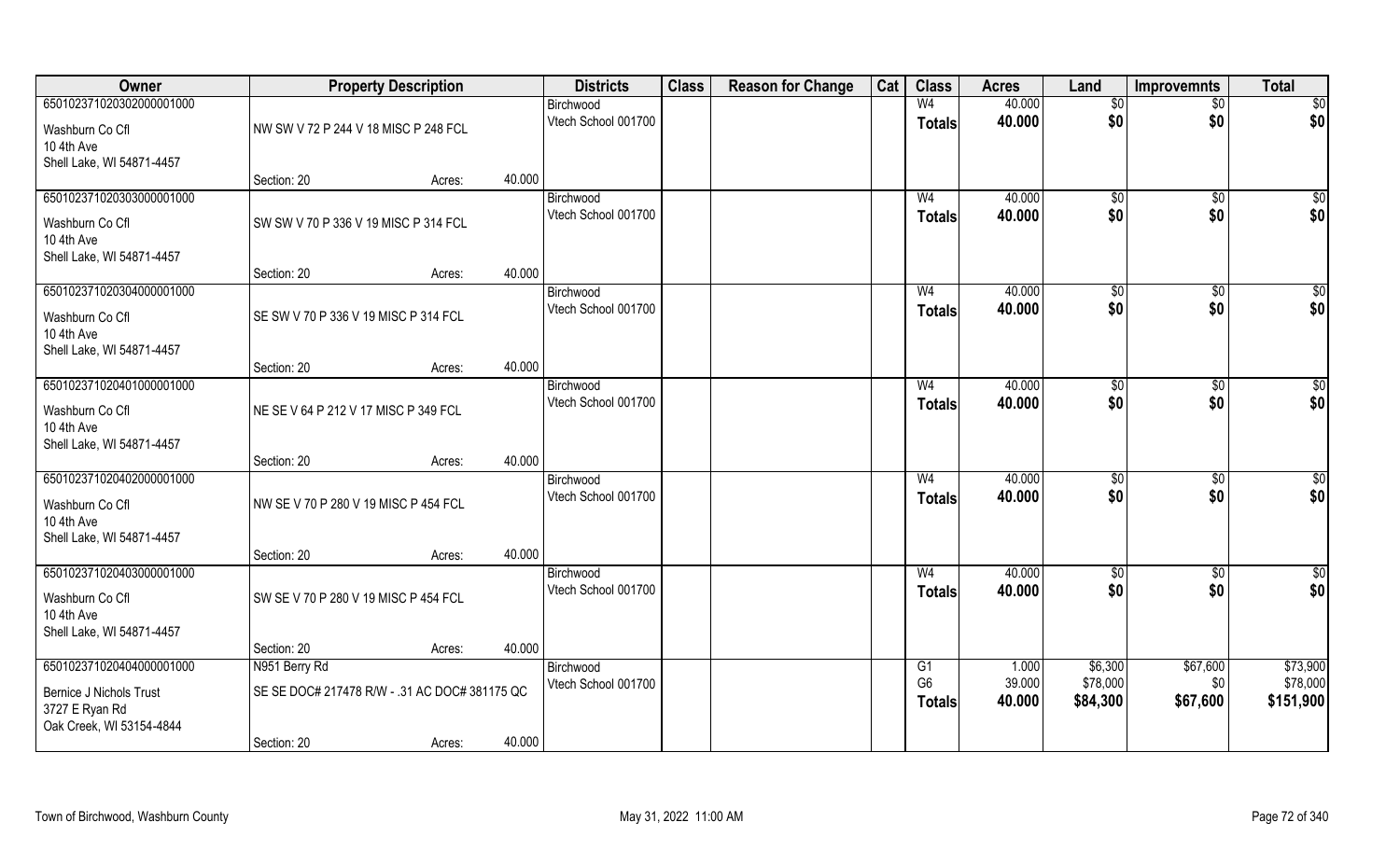| Owner                      | <b>Property Description</b>                    |                  | <b>Districts</b>    | <b>Class</b> | <b>Reason for Change</b> | Cat  | <b>Class</b>   | <b>Acres</b> | Land     | <b>Improvemnts</b> | <b>Total</b> |
|----------------------------|------------------------------------------------|------------------|---------------------|--------------|--------------------------|------|----------------|--------------|----------|--------------------|--------------|
| 650102371020505001002000   |                                                |                  | Birchwood           |              |                          |      | G5             | 5.000        | \$1,700  | $\overline{50}$    | \$1,700      |
| Johnson Family Farms, LLC  | PT GOV LOT 1 DOC# 396842 QC                    |                  | Vtech School 001700 |              |                          |      | G <sub>6</sub> | 14.890       | \$29,800 | \$0                | \$29,800     |
| 230 W Coleman St           |                                                |                  |                     |              |                          |      | <b>Totals</b>  | 19.890       | \$31,500 | \$0                | \$31,500     |
| Rice Lake, WI 54868-2404   |                                                |                  |                     |              |                          |      |                |              |          |                    |              |
|                            | Section: 20                                    | 19.890<br>Acres: |                     |              |                          |      |                |              |          |                    |              |
| 650102371020505001003000   |                                                |                  | Birchwood           |              |                          |      | G5             | 15.000       | \$4,900  | \$0                | \$4,900      |
| Johnson Family Forests LLC | PT GOV LOT 1 DOC# 339897 TD                    |                  | Vtech School 001700 |              |                          |      | G <sub>6</sub> | 5.000        | \$10,000 | \$0                | \$10,000     |
| 230 W Coleman St           |                                                |                  |                     |              |                          |      | <b>Totals</b>  | 20.000       | \$14,900 | \$0                | \$14,900     |
| Rice Lake, WI 54868-2404   |                                                |                  |                     |              |                          |      |                |              |          |                    |              |
|                            | Section: 20                                    | 20.000<br>Acres: |                     |              |                          |      |                |              |          |                    |              |
| 650102371020505002001000   |                                                |                  | Birchwood           | G4           | Ag use land              | $-5$ | G4             | 28.400       | \$3,200  | $\sqrt[6]{3}$      | \$3,200      |
| <b>Wayne Walters</b>       | GOV LOT 2 V 126 P 643                          |                  | Vtech School 001700 |              |                          |      | G <sub>5</sub> | 10.000       | \$3,300  | \$0                | \$3,300      |
| N1121 Berry Rd             |                                                |                  |                     |              |                          |      | <b>Totals</b>  | 38.400       | \$6,500  | \$0                | \$6,500      |
| Birchwood, WI 54817-9124   |                                                |                  |                     |              |                          |      |                |              |          |                    |              |
|                            | Section: 20                                    | 38.400<br>Acres: |                     |              |                          |      |                |              |          |                    |              |
| 650102371021101000001500   |                                                |                  | Birchwood           |              |                          |      | G5             | 77.500       | \$25,200 | \$0                | \$25,200     |
| Richard D. Koger           | N1/2 NE1/4 L 1 CSM #3583 V 17 P 85 DOC# 391333 |                  | Vtech School 001700 |              |                          |      | G <sub>6</sub> | 1.000        | \$1,000  | \$0                | \$1,000      |
| N1350 Berry Rd             | <b>WD</b>                                      |                  |                     |              |                          |      | <b>Totals</b>  | 78.500       | \$26,200 | \$0                | \$26,200     |
| Birchwood, WI 54817-2200   |                                                |                  |                     |              |                          |      |                |              |          |                    |              |
|                            | Section: 21                                    | 78.500<br>Acres: |                     |              |                          |      |                |              |          |                    |              |
| 650102371021103000001000   |                                                |                  | Birchwood           |              |                          |      | G5             | 4.000        | \$1,300  | $\sqrt[6]{30}$     | \$1,300      |
| <b>Wayne Walters</b>       | SW NE V 173 P 692                              |                  | Vtech School 001700 |              |                          |      | G <sub>6</sub> | 36.000       | \$72,000 | \$0                | \$72,000     |
| N1121 Berry Rd             |                                                |                  |                     |              |                          |      | <b>Totals</b>  | 40.000       | \$73,300 | \$0                | \$73,300     |
| Birchwood, WI 54817-9124   |                                                |                  |                     |              |                          |      |                |              |          |                    |              |
|                            | Section: 21                                    | 40.000<br>Acres: |                     |              |                          |      |                |              |          |                    |              |
| 650102371021104000001000   |                                                |                  | Birchwood           |              |                          |      | G5             | 20.000       | \$6,500  | $\overline{50}$    | \$6,500      |
| Wayne Walters              | SE NE V 173 P 692                              |                  | Vtech School 001700 |              |                          |      | G <sub>6</sub> | 20.000       | \$20,000 | \$0                | \$20,000     |
| N1121 Berry Rd             |                                                |                  |                     |              |                          |      | <b>Totals</b>  | 40.000       | \$26,500 | \$0                | \$26,500     |
| Birchwood, WI 54817-9124   |                                                |                  |                     |              |                          |      |                |              |          |                    |              |
|                            | Section: 21                                    | 40.000<br>Acres: |                     |              |                          |      |                |              |          |                    |              |
| 650102371021201000001000   |                                                |                  | Birchwood           | G4           | Ag use land              | $-5$ | G4             | 18.000       | \$2,600  | $\overline{50}$    | \$2,600      |
| Wayne Walters              | NE NW V 126 P 643                              |                  | Vtech School 001700 |              |                          |      | G <sub>6</sub> | 22.000       | \$41,000 | \$0                | \$41,000     |
| N1121 Berry Rd             |                                                |                  |                     |              |                          |      | <b>Totals</b>  | 40.000       | \$43,600 | \$0                | \$43,600     |
| Birchwood, WI 54817-9124   |                                                |                  |                     |              |                          |      |                |              |          |                    |              |
|                            | Section: 21                                    | 40.000<br>Acres: |                     |              |                          |      |                |              |          |                    |              |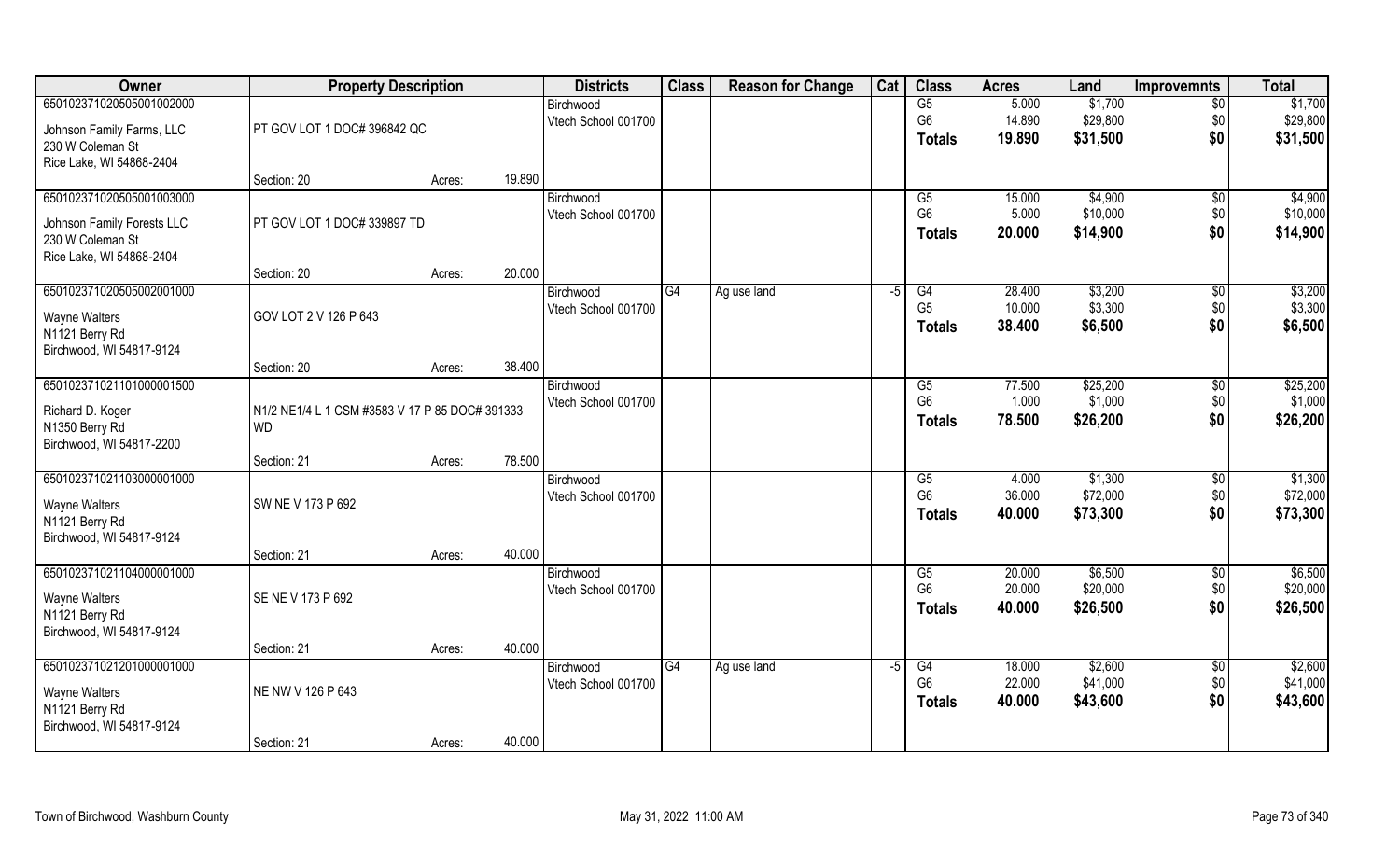| Owner                         | <b>Property Description</b>                    |                                                    |        | <b>Districts</b>                 | <b>Class</b> | <b>Reason for Change</b> | Cat  | <b>Class</b>         | <b>Acres</b>    | Land               | <b>Improvemnts</b> | <b>Total</b>        |
|-------------------------------|------------------------------------------------|----------------------------------------------------|--------|----------------------------------|--------------|--------------------------|------|----------------------|-----------------|--------------------|--------------------|---------------------|
| 650102371021202000001000      |                                                |                                                    |        | Birchwood                        |              |                          |      | G5                   | 22.000          | \$6,000            | $\sqrt{6}$         | \$6,000             |
| <b>Wayne Walters</b>          | NW NW V 126 P 643                              |                                                    |        | Vtech School 001700              |              |                          |      | G <sub>6</sub>       | 18.000          | \$39,600           | \$0                | \$39,600            |
| N1121 Berry Rd                |                                                |                                                    |        |                                  |              |                          |      | <b>Totals</b>        | 40.000          | \$45,600           | \$0                | \$45,600            |
| Birchwood, WI 54817-9124      |                                                |                                                    |        |                                  |              |                          |      |                      |                 |                    |                    |                     |
|                               | Section: 21                                    | Acres:                                             | 40.000 |                                  |              |                          |      |                      |                 |                    |                    |                     |
| 650102371021203000001000      |                                                |                                                    |        | Birchwood                        |              |                          |      | G4                   | 2.000           | \$300              | \$0                | \$300               |
| Wayne Walters                 | SW NW V 126 P 643                              |                                                    |        | Vtech School 001700              |              |                          |      | G <sub>6</sub>       | 38.000          | \$83,600           | \$0                | \$83,600            |
| N1121 Berry Rd                |                                                |                                                    |        |                                  |              |                          |      | <b>Totals</b>        | 40.000          | \$83,900           | \$0                | \$83,900            |
| Birchwood, WI 54817-9124      |                                                |                                                    |        |                                  |              |                          |      |                      |                 |                    |                    |                     |
|                               | Section: 21                                    | Acres:                                             | 40.000 |                                  |              |                          |      |                      |                 |                    |                    |                     |
| 650102371021204000001000      |                                                |                                                    |        | Birchwood                        | G4           | Ag use land              | $-5$ | G4                   | 20.000          | \$2,900            | $\sqrt[6]{3}$      | \$2,900             |
| <b>Wayne Walters</b>          | SE NW V 126 P 643                              |                                                    |        | Vtech School 001700              |              |                          |      | G <sub>8</sub>       | 20.000          | \$20,000           | \$0                | \$20,000            |
| N1121 Berry Rd                |                                                |                                                    |        |                                  |              |                          |      | <b>Totals</b>        | 40.000          | \$22,900           | \$0                | \$22,900            |
| Birchwood, WI 54817-9124      |                                                |                                                    |        |                                  |              |                          |      |                      |                 |                    |                    |                     |
|                               | Section: 21                                    | Acres:                                             | 40.000 |                                  |              |                          |      |                      |                 |                    |                    |                     |
| 650102371021301000001000      |                                                |                                                    |        | Birchwood                        |              |                          |      | G6                   | 40.000          | \$40,000           | $\sqrt[6]{3}$      | \$40,000            |
| Bruce L. Taylor               | NE SW DOC# 374736 WD                           |                                                    |        | Vtech School 001700              |              |                          |      | <b>Totals</b>        | 40.000          | \$40,000           | \$0                | \$40,000            |
| 1614 Case Ln                  |                                                |                                                    |        |                                  |              |                          |      |                      |                 |                    |                    |                     |
| Saint Cloud, MN 56303-1145    |                                                |                                                    |        |                                  |              |                          |      |                      |                 |                    |                    |                     |
|                               | Section: 21                                    | Acres:                                             | 40.000 |                                  |              |                          |      |                      |                 |                    |                    |                     |
| 650102371021302000001000      |                                                |                                                    |        | Birchwood                        |              |                          |      | $\overline{G6}$      | 40.000          | \$40,000           | \$0                | \$40,000            |
| Bruce L. Taylor               | NW SW DOC# 374736 WD                           |                                                    |        | Vtech School 001700              |              |                          |      | <b>Totals</b>        | 40.000          | \$40,000           | \$0                | \$40,000            |
| 1614 Case Ln                  |                                                |                                                    |        |                                  |              |                          |      |                      |                 |                    |                    |                     |
| Saint Cloud, MN 56303-1145    |                                                |                                                    |        |                                  |              |                          |      |                      |                 |                    |                    |                     |
|                               | Section: 21                                    | Acres:                                             | 40.000 |                                  |              |                          |      |                      |                 |                    |                    |                     |
| 650102371021303000001000      | N950 Berry Rd                                  |                                                    |        | Birchwood<br>Vtech School 001700 |              |                          |      | G1<br>G <sub>5</sub> | 1.000<br>10.000 | \$6,300<br>\$3,300 | \$19,000<br>\$0    | \$25,300<br>\$3,300 |
| Bruce L. Taylor               | SW SW DOC# 323446 LC V 290 P 502 R/W - 1.70 AC |                                                    |        |                                  |              |                          |      | G <sub>6</sub>       | 27.300          | \$44,600           | \$0\$              | \$44,600            |
| 1614 Case Ln                  |                                                |                                                    |        |                                  |              |                          |      | <b>Totals</b>        | 38.300          | \$54,200           | \$19,000           | \$73,200            |
| Saint Cloud, MN 56303-1145    |                                                |                                                    |        |                                  |              |                          |      |                      |                 |                    |                    |                     |
| 650102371021304000001000      | Section: 21<br>W1523 County Hwy D              | Acres:                                             | 38.300 | Birchwood                        |              |                          |      | G1                   | 1.790           | \$10,300           | \$258,900          | \$269,200           |
|                               |                                                |                                                    |        | Vtech School 001700              |              |                          |      | G <sub>5</sub>       | 7.000           | \$2,300            | \$0                | \$2,300             |
| <b>Mcdaniels Family Trust</b> |                                                | SE SW V 290 P 503-504 R/W - 2.21 AC V 299 P 8 TRST |        |                                  |              |                          |      | G <sub>6</sub>       | 29.000          | \$63,800           | \$0                | \$63,800            |
| 7914 Wyoming Ave S            |                                                |                                                    |        |                                  |              |                          |      | Totals               | 37.790          | \$76,400           | \$258,900          | \$335,300           |
| Bloomington, MN 55438-1042    |                                                |                                                    | 37.790 |                                  |              |                          |      |                      |                 |                    |                    |                     |
|                               | Section: 21                                    | Acres:                                             |        |                                  |              |                          |      |                      |                 |                    |                    |                     |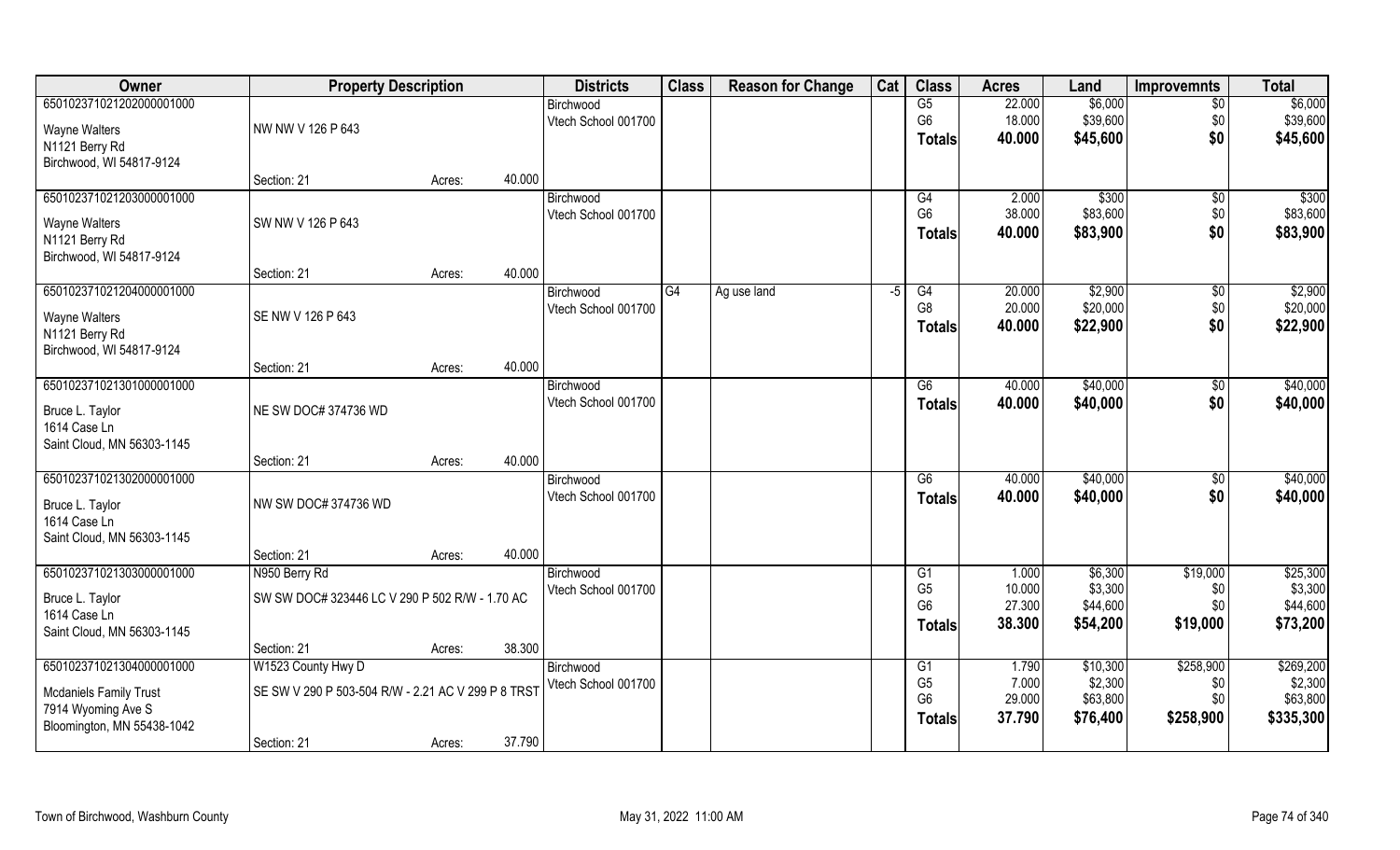| Owner                                                                                              | <b>Property Description</b>                                      | <b>Districts</b>                 | <b>Class</b> | <b>Reason for Change</b> | Cat | <b>Class</b>                               | <b>Acres</b>              | Land                           | <b>Improvemnts</b>          | <b>Total</b>                    |
|----------------------------------------------------------------------------------------------------|------------------------------------------------------------------|----------------------------------|--------------|--------------------------|-----|--------------------------------------------|---------------------------|--------------------------------|-----------------------------|---------------------------------|
| 650102371021401000001000                                                                           |                                                                  | Birchwood                        |              |                          |     | W6                                         | 40.000                    | (\$48,700)                     | $\sqrt{$0}$                 | $\overline{50}$                 |
| Mark Sturtevant Trust<br>192 Starrwood<br>Hudson, WI 54016-7173                                    | NE SE DOC# 389274 MFL-CL DOC# 388456 WD                          | Vtech School 001700              |              |                          |     | <b>Totals</b>                              | 40.000                    | \$0                            | \$0                         | \$0                             |
|                                                                                                    | 40.000<br>Section: 21<br>Acres:                                  |                                  |              |                          |     |                                            |                           |                                |                             |                                 |
| 650102371021402000001000                                                                           |                                                                  | Birchwood                        |              |                          |     | $\overline{G5}$                            | 3.000                     | \$1,000                        | $\sqrt[6]{}$                | \$1,000                         |
| <b>Mark Sturtevant Trust</b><br>192 Starrwood<br>Hudson, WI 54016-7173                             | NW SE DOC# 389274 MFL-CL (37 AC) DOC# 388456<br><b>WD</b>        | Vtech School 001700              |              |                          |     | W <sub>6</sub><br><b>Totals</b>            | 37.000<br>40.000          | (\$46,700)<br>\$1,000          | \$0<br>\$0                  | \$0<br>\$1,000                  |
|                                                                                                    | 40.000<br>Section: 21<br>Acres:                                  |                                  |              |                          |     |                                            |                           |                                |                             |                                 |
| 650102371021403000001000                                                                           | W1440 County Hwy D                                               | Birchwood                        |              |                          |     | G1                                         | 13.000                    | \$28,800                       | \$213,100                   | \$241,900                       |
| Steven R. Jensen<br>W1440 County Hwy D<br>Birchwood, WI 54817-9136                                 | SW SE DOC# 286511 WD HWY R/W - .92AC DOC#<br>389244 MFL WITHDRAW | Vtech School 001700              |              |                          |     | G <sub>5</sub><br>G <sub>6</sub><br>Totals | 18.080<br>8.000<br>39.080 | \$5,900<br>\$8,000<br>\$42,700 | \$0<br>\$0<br>\$213,100     | \$5,900<br>\$8,000<br>\$255,800 |
|                                                                                                    | 39.080<br>Section: 21<br>Acres:                                  |                                  |              |                          |     |                                            |                           |                                |                             |                                 |
| 650102371021404000001000<br><b>Mark Sturtevant Trust</b><br>192 Starrwood<br>Hudson, WI 54016-7173 | SE SE DOC# 389274 MFL-CL (39AC) DOC# 388456<br><b>WD</b>         | Birchwood<br>Vtech School 001700 |              |                          |     | G5<br>W <sub>6</sub><br><b>Totals</b>      | 1.000<br>39.000<br>40.000 | \$400<br>(\$85,800)<br>\$400   | $\sqrt[6]{3}$<br>\$0<br>\$0 | \$400<br>\$0<br>\$400           |
|                                                                                                    | 40.000<br>Section: 21<br>Acres:                                  |                                  |              |                          |     |                                            |                           |                                |                             |                                 |
| 650102371022101000001000                                                                           | <b>BI</b> 333                                                    | Birchwood                        |              |                          |     | $W_5$                                      | 40.000                    | $($ \$88,000)                  | \$0                         | $\overline{50}$                 |
| Sanny E Anderson Trust<br>9120 Rich Valley Blvd<br>Inver Grove Heights, MN 55077-4425              | NE NE DOC# 337774 QC DOC# 340084 MFL-O                           | Vtech School 001700              |              |                          |     | <b>Totals</b>                              | 40.000                    | \$0                            | \$0                         | \$0                             |
|                                                                                                    | 40.000<br>Section: 22<br>Acres:                                  |                                  |              |                          |     |                                            |                           |                                |                             |                                 |
| 650102371022102000001000                                                                           | N1199 Sugar Bush Rd BI 334                                       | Birchwood                        |              |                          |     | $W_5$                                      | 40.000                    | ( \$88,000)                    | \$0                         | \$0                             |
| Sanny E Anderson Trust<br>9120 Rich Valley Blvd<br>Inver Grove Heights, MN 55077-4425              | NW NE DOC# 340084 MFL-O DOC# 337774 QC                           | Vtech School 001700              |              |                          |     | <b>Totals</b>                              | 40.000                    | \$0                            | \$0                         | \$0                             |
|                                                                                                    | 40.000<br>Section: 22<br>Acres:                                  |                                  |              |                          |     |                                            |                           |                                |                             |                                 |
| 650102371022103000001000                                                                           | <b>BI</b> 335                                                    | Birchwood                        |              |                          |     | $W_5$                                      | 40.000                    | $($ \$88,000)                  | $\sqrt{$0}$                 | \$0                             |
| Sanny E Anderson Trust<br>9120 Rich Valley Blvd<br>Inver Grove Heights, MN 55077-4425              | SW NE DOC# 337774 QC DOC# 340084 MFL-O                           | Vtech School 001700              |              |                          |     | <b>Totals</b>                              | 40.000                    | \$0                            | \$0                         | \$0                             |
|                                                                                                    | 40.000<br>Section: 22<br>Acres:                                  |                                  |              |                          |     |                                            |                           |                                |                             |                                 |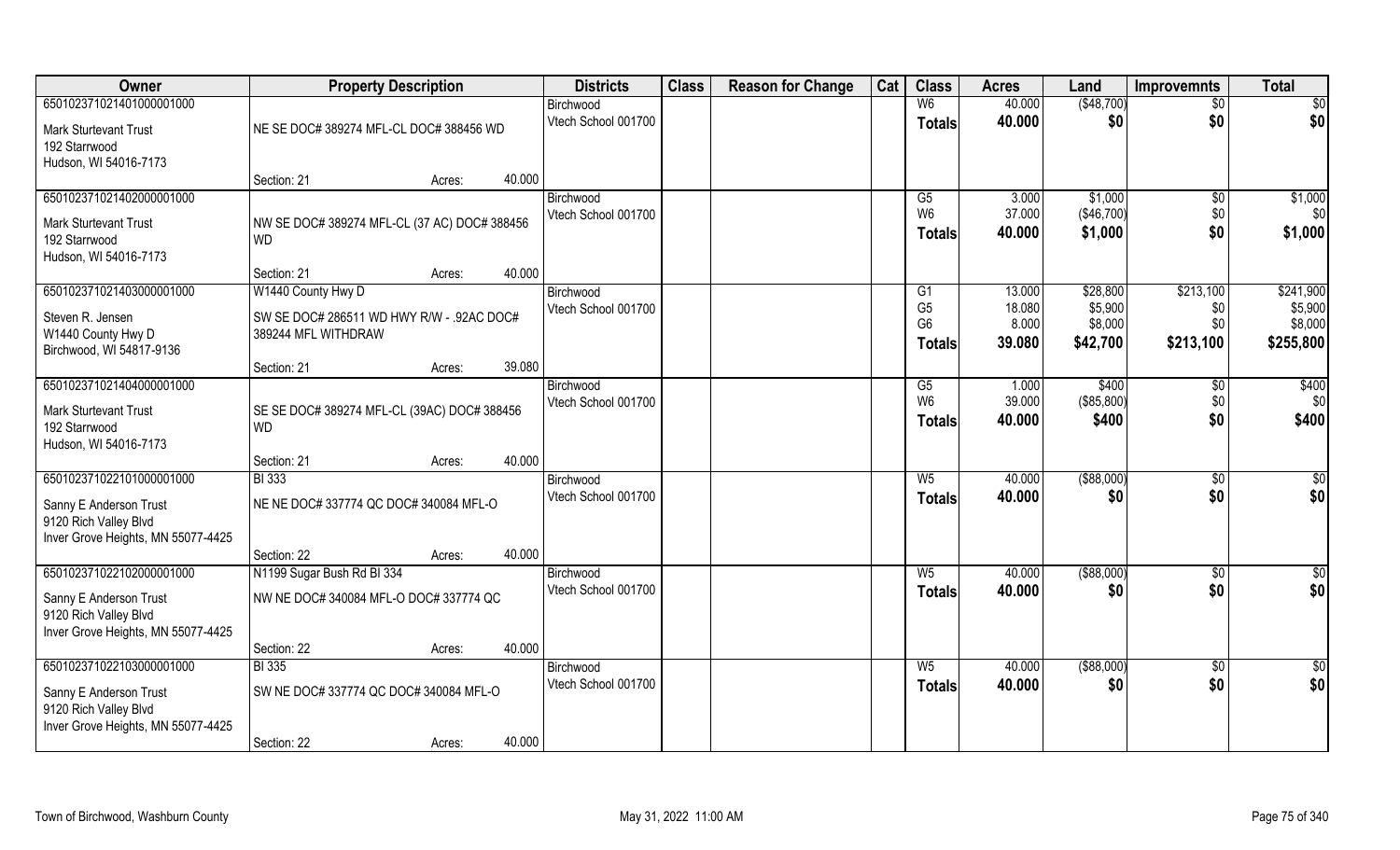| Owner                                | <b>Property Description</b>              |        |        | <b>Districts</b>    | <b>Class</b> | <b>Reason for Change</b> | Cat | <b>Class</b>         | <b>Acres</b>   | Land               | <b>Improvemnts</b> | <b>Total</b>       |
|--------------------------------------|------------------------------------------|--------|--------|---------------------|--------------|--------------------------|-----|----------------------|----------------|--------------------|--------------------|--------------------|
| 650102371022104000001000             | <b>BI</b> 336                            |        |        | Birchwood           |              |                          |     | $W_5$                | 40.000         | $($ \$88,000)      | $\overline{50}$    | $\overline{50}$    |
| Sanny E Anderson Trust               | SE NE DOC# 337774 QC DOC# 340084 MFL-O   |        |        | Vtech School 001700 |              |                          |     | <b>Totals</b>        | 40.000         | \$0                | \$0                | \$0                |
| 9120 Rich Valley Blvd                |                                          |        |        |                     |              |                          |     |                      |                |                    |                    |                    |
| Inver Grove Heights, MN 55077-4425   |                                          |        |        |                     |              |                          |     |                      |                |                    |                    |                    |
|                                      | Section: 22                              | Acres: | 40.000 |                     |              |                          |     |                      |                |                    |                    |                    |
| 650102371022201000001000             | <b>BI</b> 337                            |        |        | Birchwood           |              |                          |     | $W_5$                | 40.000         | ( \$88,000)        | $\overline{50}$    | $\frac{1}{6}$      |
| Sanny E Anderson Trust               | NE NW DOC# 337774 QC DOC# 340084 MFL-O   |        |        | Vtech School 001700 |              |                          |     | Totals               | 40.000         | \$0                | \$0                | \$0                |
| 9120 Rich Valley Blvd                |                                          |        |        |                     |              |                          |     |                      |                |                    |                    |                    |
| Inver Grove Heights, MN 55077-4425   |                                          |        |        |                     |              |                          |     |                      |                |                    |                    |                    |
| 650102371022202000001000             | Section: 22                              | Acres: | 40.000 | Birchwood           |              |                          |     | G5                   | 20.000         | \$6,500            | $\sqrt{6}$         | \$6,500            |
|                                      |                                          |        |        | Vtech School 001700 |              |                          |     | G <sub>6</sub>       | 20.000         | \$40,000           | \$0                | \$40,000           |
| Brenda J Bray Trust                  | NW NW DOC# 364676 WD                     |        |        |                     |              |                          |     | <b>Totals</b>        | 40.000         | \$46,500           | \$0                | \$46,500           |
| 1041 65th Ave                        |                                          |        |        |                     |              |                          |     |                      |                |                    |                    |                    |
| Roberts, WI 54023-8319               | Section: 22                              | Acres: | 40.000 |                     |              |                          |     |                      |                |                    |                    |                    |
| 650102371022203000001000             |                                          |        |        | Birchwood           |              |                          |     | G5                   | 4.000          | \$1,300            | $\sqrt[6]{3}$      | \$1,300            |
|                                      |                                          |        |        | Vtech School 001700 |              |                          |     | G <sub>6</sub>       | 36.000         | \$62,000           | \$0                | \$62,000           |
| Brenda J Bray Trust<br>1041 65th Ave | SW NW DOC# 364676 WD                     |        |        |                     |              |                          |     | <b>Totals</b>        | 40.000         | \$63,300           | \$0                | \$63,300           |
| Roberts, WI 54023-8319               |                                          |        |        |                     |              |                          |     |                      |                |                    |                    |                    |
|                                      | Section: 22                              | Acres: | 40.000 |                     |              |                          |     |                      |                |                    |                    |                    |
| 650102371022204000001000             | <b>BI</b> 340                            |        |        | Birchwood           |              |                          |     | $W_5$                | 40.000         | $($ \$88,000)      | \$0                | \$0                |
| Sanny E Anderson Trust               | SE NW DOC# 337774 QC DOC# 340084 MFL-O   |        |        | Vtech School 001700 |              |                          |     | <b>Totals</b>        | 40.000         | \$0                | \$0                | \$0                |
| 9120 Rich Valley Blvd                |                                          |        |        |                     |              |                          |     |                      |                |                    |                    |                    |
| Inver Grove Heights, MN 55077-4425   |                                          |        |        |                     |              |                          |     |                      |                |                    |                    |                    |
|                                      | Section: 22                              | Acres: | 40.000 |                     |              |                          |     |                      |                |                    |                    |                    |
| 650102371022301000001000             |                                          |        |        | Birchwood           |              |                          |     | G5                   | 10.000         | \$3,300            | \$0                | \$3,300            |
| Steven G. Roux                       | E1/2 NE SW DOC# 322638 QC DOC# 329016 WD |        |        | Vtech School 001700 |              |                          |     | G <sub>8</sub>       | 10.000         | \$10,000           | \$0                | \$10,000           |
| 1515 Haugen Ave                      |                                          |        |        |                     |              |                          |     | <b>Totals</b>        | 20.000         | \$13,300           | \$0                | \$13,300           |
| Rice Lake, WI 54868-1141             |                                          |        |        |                     |              |                          |     |                      |                |                    |                    |                    |
|                                      | Section: 22                              | Acres: | 20.000 |                     |              |                          |     |                      |                |                    |                    |                    |
| 650102371022301000002000             |                                          |        |        | Birchwood           |              |                          |     | G5<br>G <sub>6</sub> | 8.000<br>4.490 | \$2,600<br>\$9,000 | $\overline{50}$    | \$2,600<br>\$9,000 |
| Brenda J Bray Trust                  | PT NE SW DOC# 364676 WD                  |        |        | Vtech School 001700 |              |                          |     | <b>Totals</b>        | 12.490         | \$11,600           | \$0<br>\$0         | \$11,600           |
| 1041 65th Ave                        |                                          |        |        |                     |              |                          |     |                      |                |                    |                    |                    |
| Roberts, WI 54023-8319               |                                          |        |        |                     |              |                          |     |                      |                |                    |                    |                    |
|                                      | Section: 22                              | Acres: | 12.490 |                     |              |                          |     |                      |                |                    |                    |                    |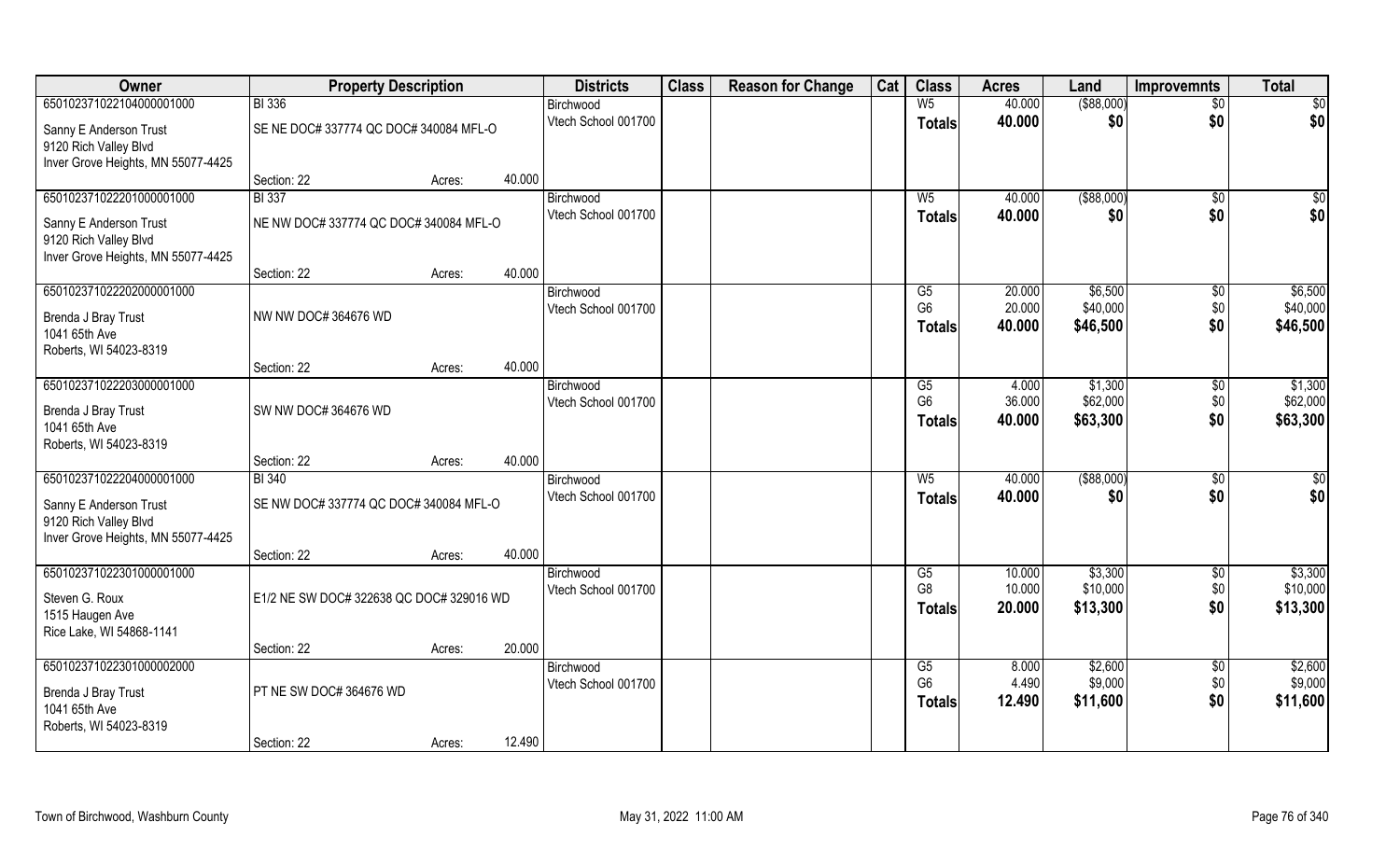| Owner                                     | <b>Property Description</b>                                                                          |                                          | <b>Districts</b>                 | <b>Class</b> | <b>Reason for Change</b> | Cat | <b>Class</b>   | <b>Acres</b>     | Land           | <b>Improvemnts</b> | <b>Total</b>   |
|-------------------------------------------|------------------------------------------------------------------------------------------------------|------------------------------------------|----------------------------------|--------------|--------------------------|-----|----------------|------------------|----------------|--------------------|----------------|
| 650102371022302000001000                  |                                                                                                      |                                          | Birchwood                        |              |                          |     | G5             | 7.900            | \$2,600        | $\overline{50}$    | \$2,600        |
| Brenda J Bray Trust                       | PT NW SW DOC# 364676 WD                                                                              |                                          | Vtech School 001700              |              |                          |     | G <sub>6</sub> | 30.000           | \$45,000       | \$0                | \$45,000       |
| 1041 65th Ave                             |                                                                                                      |                                          |                                  |              |                          |     | Totals         | 37.900           | \$47,600       | \$0                | \$47,600       |
| Roberts, WI 54023-8319                    |                                                                                                      |                                          |                                  |              |                          |     |                |                  |                |                    |                |
|                                           | Section: 22                                                                                          | 37.900<br>Acres:                         |                                  |              |                          |     |                |                  |                |                    |                |
| 650102371022303000001000                  |                                                                                                      |                                          | Birchwood<br>Vtech School 001700 |              |                          |     | G4             | 21.250<br>21.250 | \$900<br>\$900 | \$0<br>\$0         | \$900<br>\$900 |
| Hg2 Holdings, LLC                         | PT W1/2 SW1/4 DOC# 396961 TD                                                                         |                                          |                                  |              |                          |     | <b>Totals</b>  |                  |                |                    |                |
| 1938 28th Ave                             |                                                                                                      |                                          |                                  |              |                          |     |                |                  |                |                    |                |
| Rice Lake, WI 54868-9378                  | Section: 22                                                                                          | 21.250<br>Acres:                         |                                  |              |                          |     |                |                  |                |                    |                |
| 650102371022303000002000                  |                                                                                                      |                                          | Birchwood                        |              |                          |     | G1             | 3.240            | \$15,600       | $\sqrt[6]{3}$      | \$15,600       |
|                                           |                                                                                                      |                                          | Vtech School 001700              |              |                          |     | <b>Totals</b>  | 3.240            | \$15,600       | \$0                | \$15,600       |
| Brenda J Bray Trust<br>1041 65th Ave      | E 300' W 343.57' S 470' SW SW L 1 CSM #1468 V 6 P<br>189 DOC# 364676 WD EXC V 398 P 544 R/W - .34 AC |                                          |                                  |              |                          |     |                |                  |                |                    |                |
| Roberts, WI 54023-8319                    |                                                                                                      |                                          |                                  |              |                          |     |                |                  |                |                    |                |
|                                           | Section: 22                                                                                          | 3.240<br>Acres:                          |                                  |              |                          |     |                |                  |                |                    |                |
| 650102371022303000003000                  | W1250 County Hwy D                                                                                   |                                          | Birchwood<br>Vtech School 001700 |              |                          |     | G <sub>1</sub> | 5.000            | \$19,800       | \$174,700          | \$194,500      |
| James G. Carson                           |                                                                                                      | PT SW SW L 1 CSM #1411 V 6 P 130 EXC HWY |                                  |              |                          |     | <b>Totals</b>  | 5.000            | \$19,800       | \$174,700          | \$194,500      |
| W1250 County Hwy D                        | ROW-.73AC V398 P146 DOC# 398879 WD                                                                   |                                          |                                  |              |                          |     |                |                  |                |                    |                |
| Birchwood, WI 54817-9135                  |                                                                                                      |                                          |                                  |              |                          |     |                |                  |                |                    |                |
|                                           | Section: 22                                                                                          | 5.000<br>Acres:                          |                                  |              |                          |     |                |                  |                |                    |                |
| 650102371022303000004000                  | W1226 County Hwy D                                                                                   |                                          | Birchwood<br>Vtech School 001700 |              |                          |     | G1             | 1.180            | \$7,200        | \$74,600           | \$81,800       |
| Patrick G. Curley                         | PT SW SW DOC# 368032 QC LESS HWY ROW-.19 AC                                                          |                                          |                                  |              |                          |     | <b>Totals</b>  | 1.180            | \$7,200        | \$74,600           | \$81,800       |
| W1226 County Hwy D                        |                                                                                                      |                                          |                                  |              |                          |     |                |                  |                |                    |                |
| Birchwood, WI 54817-9135                  | Section: 22                                                                                          | 1.180                                    |                                  |              |                          |     |                |                  |                |                    |                |
| 650102371022303000005000                  |                                                                                                      | Acres:                                   | Birchwood                        |              |                          |     | G4             | 3.190            | \$100          | \$0                | \$100          |
|                                           |                                                                                                      |                                          | Vtech School 001700              |              |                          |     | <b>Totals</b>  | 3.190            | \$100          | \$0                | \$100          |
| Hg2 Holdings, LLC                         | E 250' W 1446.80' S 556' S1/2 SW1/4 L 2 CSM #1468 V                                                  |                                          |                                  |              |                          |     |                |                  |                |                    |                |
| 1938 28th Ave<br>Rice Lake, WI 54868-9378 | 6 P 189 V 398 P 549-555 R/W - .29 AC DOC# 396961<br><b>TD</b>                                        |                                          |                                  |              |                          |     |                |                  |                |                    |                |
|                                           | Section: 22                                                                                          | 3.190<br>Acres:                          |                                  |              |                          |     |                |                  |                |                    |                |
| 650102371022303000006000                  |                                                                                                      |                                          | Birchwood                        |              |                          |     | G6             | 10.380           | \$20,800       | $\overline{50}$    | \$20,800       |
| Brenda J Bray Trust                       | PT SW SW DOC# 364676 WD V 398 P 544-546 R/W -                                                        |                                          | Vtech School 001700              |              |                          |     | Totals         | 10.380           | \$20,800       | \$0                | \$20,800       |
| 1041 65th Ave                             | .05 AC                                                                                               |                                          |                                  |              |                          |     |                |                  |                |                    |                |
| Roberts, WI 54023-8319                    |                                                                                                      |                                          |                                  |              |                          |     |                |                  |                |                    |                |
|                                           | Section: 22                                                                                          | 10.380<br>Acres:                         |                                  |              |                          |     |                |                  |                |                    |                |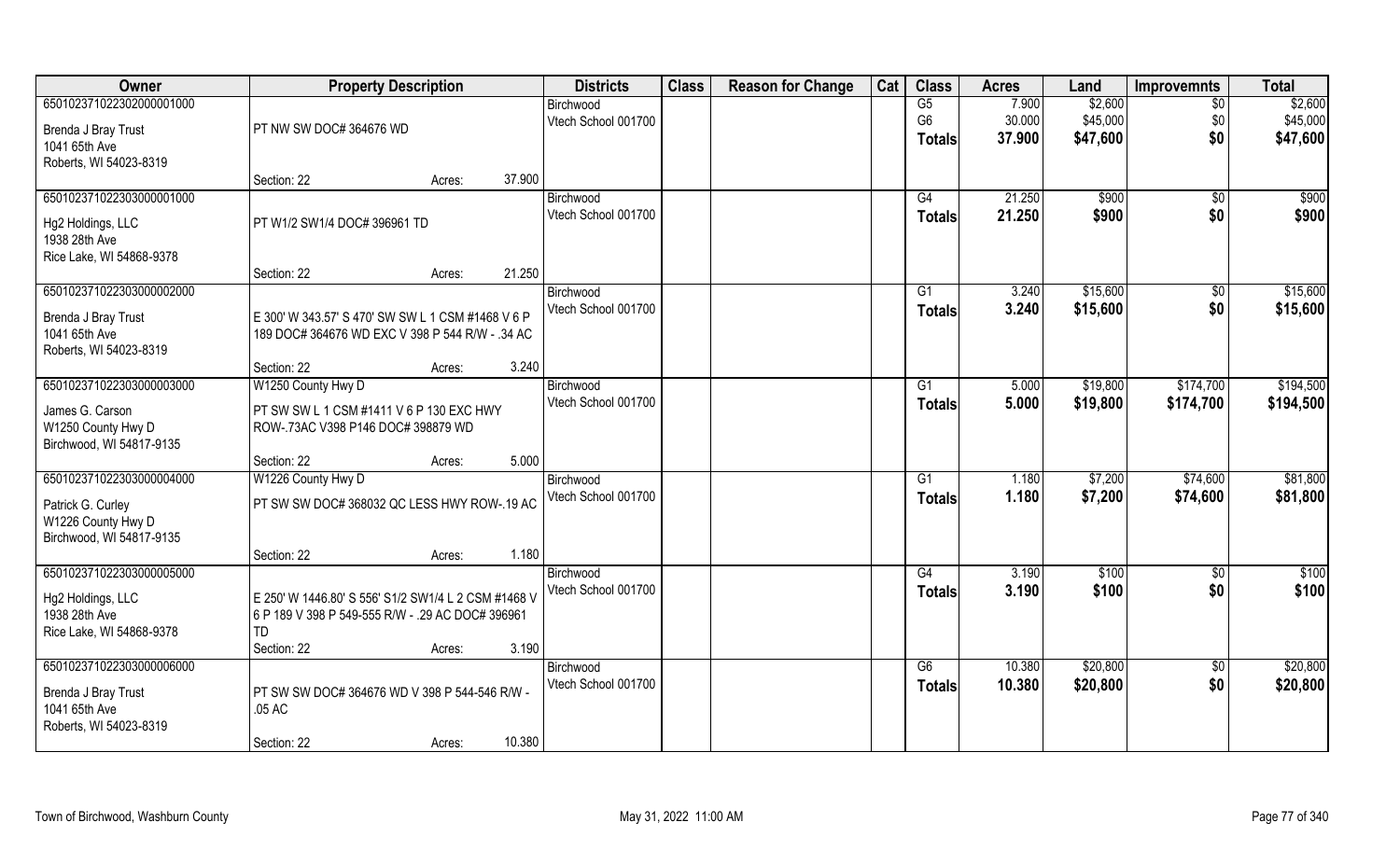| Owner                              | <b>Property Description</b>                                  |                  | <b>Districts</b>    | <b>Class</b> | <b>Reason for Change</b> | Cat | <b>Class</b>    | <b>Acres</b> | Land     | <b>Improvemnts</b> | <b>Total</b> |
|------------------------------------|--------------------------------------------------------------|------------------|---------------------|--------------|--------------------------|-----|-----------------|--------------|----------|--------------------|--------------|
| 650102371022304000001000           |                                                              |                  | Birchwood           | G4           | Ag use land              | -5  | G4              | 19.700       | \$800    | $\overline{30}$    | \$800        |
| Hg2 Holdings, LLC<br>1938 28th Ave | PT E1/2 SW1/4 EXC V 398 P 549 R/W - .06 AC DOC#<br>396961 TD |                  | Vtech School 001700 |              |                          |     | <b>Totals</b>   | 19.700       | \$800    | \$0                | \$800        |
| Rice Lake, WI 54868-9378           |                                                              |                  |                     |              |                          |     |                 |              |          |                    |              |
|                                    | Section: 22                                                  | 19.700<br>Acres: |                     |              |                          |     |                 |              |          |                    |              |
| 650102371022304000002000           |                                                              |                  | Birchwood           |              |                          |     | G4              | 3.190        | \$100    | $\overline{50}$    | \$100        |
| Hg2 Holdings, LLC                  | E 250' W 1696.80' S 556' S1/2 SW1/4 L 3 CSM #1468 V          |                  | Vtech School 001700 |              |                          |     | Totals          | 3.190        | \$100    | \$0                | \$100        |
| 1938 28th Ave                      | 6 P 189 EXC V 398 P 549 R/W - .29 AC DOC# 396961             |                  |                     |              |                          |     |                 |              |          |                    |              |
| Rice Lake, WI 54868-9378           | TD                                                           |                  |                     |              |                          |     |                 |              |          |                    |              |
|                                    | Section: 22                                                  | 3.190<br>Acres:  |                     |              |                          |     |                 |              |          |                    |              |
| 650102371022304000003000           |                                                              |                  | Birchwood           |              |                          |     | G4              | 3.190        | \$100    | $\sqrt[6]{30}$     | \$100        |
| Hg2 Holdings, LLC                  | E 250' W 1946.80' S 556' S1/2 SW1/4 L 4 CSM #1468 V          |                  | Vtech School 001700 |              |                          |     | <b>Totals</b>   | 3.190        | \$100    | \$0                | \$100        |
| 1938 28th Ave                      | 6 P 189 EXC V 398 P 549 R/W - .29AC DOC# 396961              |                  |                     |              |                          |     |                 |              |          |                    |              |
| Rice Lake, WI 54868-9378           | <b>TD</b>                                                    |                  |                     |              |                          |     |                 |              |          |                    |              |
|                                    | Section: 22                                                  | 3.190<br>Acres:  |                     |              |                          |     |                 |              |          |                    |              |
| 650102371022304000004000           | W1118 County Hwy D                                           |                  | Birchwood           |              |                          |     | G <sub>1</sub>  | 0.500        | \$3,200  | \$10,600           | \$13,800     |
| Steven G. Roux                     | PT SE SW DOC# 322638 QC DOC# 329016 WD                       |                  | Vtech School 001700 |              |                          |     | G <sub>4</sub>  | 15.620       | \$2,300  | \$0                | \$2,300      |
| 1515 Haugen Ave                    |                                                              |                  |                     |              |                          |     | G7              | 2.500        | \$5,000  | \$0                | \$5,000      |
| Rice Lake, WI 54868-1141           |                                                              |                  |                     |              |                          |     | <b>Totals</b>   | 18.620       | \$10,500 | \$10,600           | \$21,100     |
|                                    | Section: 22                                                  | 18.620<br>Acres: |                     |              |                          |     |                 |              |          |                    |              |
| 650102371022304000005000           | W1110 County Hwy D                                           |                  | Birchwood           |              |                          |     | G1              | 1.000        | \$6,300  | \$65,100           | \$71,400     |
| <b>Zachary Nispel</b>              | PT SE SW L 1 CSM #2807 V 12 P 150 DOC# 398843                |                  | Vtech School 001700 |              |                          |     | G <sub>4</sub>  | 0.380        | \$100    | \$0                | \$100        |
| W1110 County Hwy D                 | <b>WD</b>                                                    |                  |                     |              |                          |     | Totals          | 1.380        | \$6,400  | \$65,100           | \$71,500     |
| Birchwood, WI 54817-9135           |                                                              |                  |                     |              |                          |     |                 |              |          |                    |              |
|                                    | Section: 22                                                  | 1.380<br>Acres:  |                     |              |                          |     |                 |              |          |                    |              |
| 650102371022401000001000           |                                                              |                  | Birchwood           |              |                          |     | G1              | 5.000        | \$1,200  | \$0                | \$1,200      |
| Steven D. Dulian                   | N1/2 E1/2 E1/2 NE SE DOC# 315774 WD                          |                  | Vtech School 001700 |              |                          |     | <b>Totals</b>   | 5.000        | \$1,200  | \$0                | \$1,200      |
| N1350 Sugar Bush Ln                |                                                              |                  |                     |              |                          |     |                 |              |          |                    |              |
| Birchwood, WI 54817-3500           |                                                              |                  |                     |              |                          |     |                 |              |          |                    |              |
|                                    | Section: 22                                                  | 5.000<br>Acres:  |                     |              |                          |     |                 |              |          |                    |              |
| 650102371022401000002000           |                                                              |                  | Birchwood           |              |                          |     | $\overline{G1}$ | 5.000        | \$6,300  | $\overline{50}$    | \$6,300      |
| Steven D. Dulian                   | N1/2 W1/2 E1/2 NE SE DOC# 321625 WD                          |                  | Vtech School 001700 |              |                          |     | <b>Totals</b>   | 5.000        | \$6,300  | \$0                | \$6,300      |
| N1350 Sugar Bush Ln                |                                                              |                  |                     |              |                          |     |                 |              |          |                    |              |
| Birchwood, WI 54817-3500           |                                                              |                  |                     |              |                          |     |                 |              |          |                    |              |
|                                    | Section: 22                                                  | 5.000<br>Acres:  |                     |              |                          |     |                 |              |          |                    |              |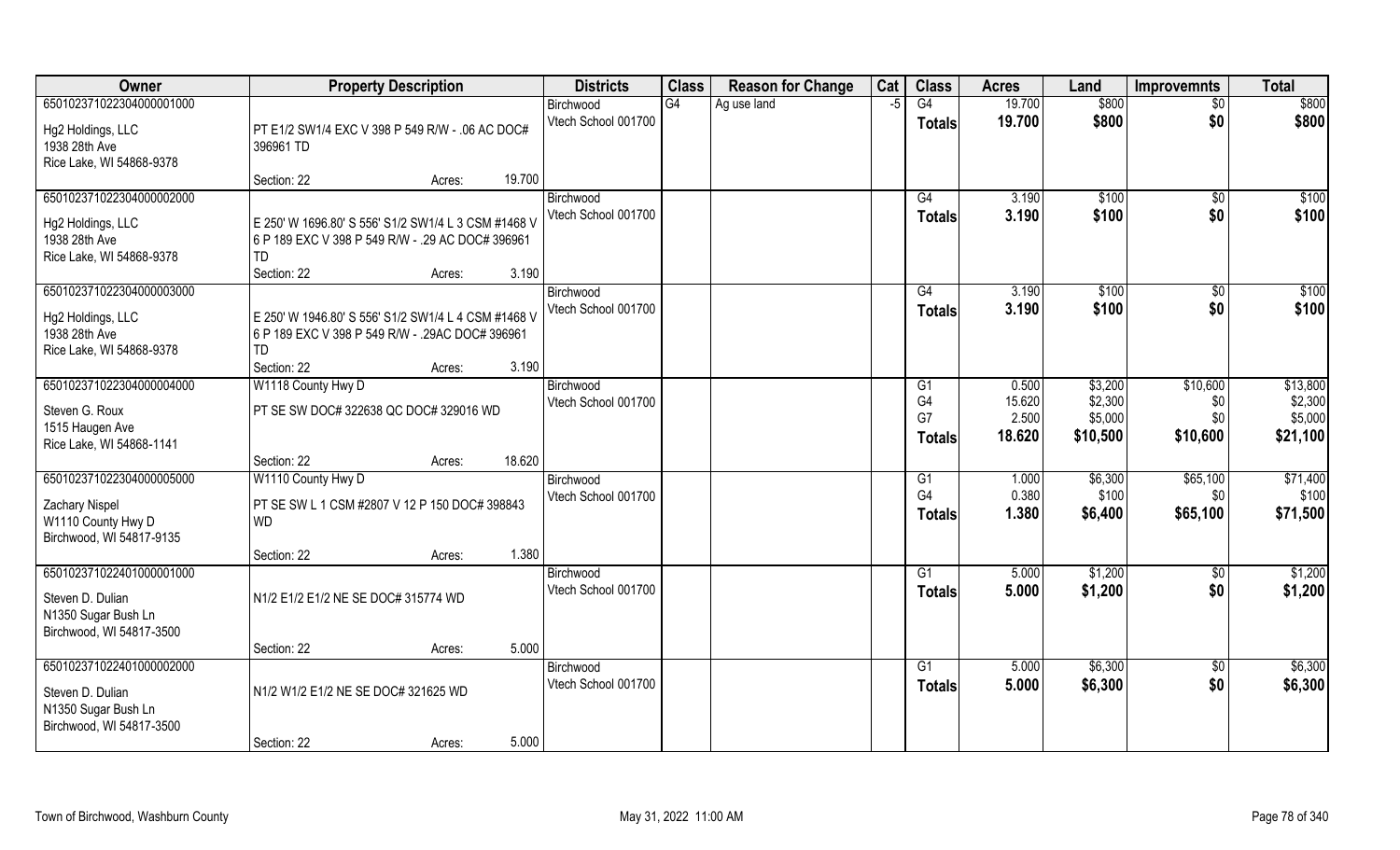| 650102371022401000003000<br>5.000<br>\$7,900<br>G1<br>$\sqrt{$0}$<br>Birchwood<br>Vtech School 001700<br>5.000<br>\$7,900<br>\$0<br>\$7,900<br>Totals<br>N1/2 E1/2 W1/2 NE SE DOC# 315774 WD<br>Steven D. Dulian<br>N1350 Sugar Bush Ln<br>Birchwood, WI 54817-3500<br>5.000<br>Section: 22<br>Acres:<br>650102371022401000004000<br>5.000<br>\$19,800<br>G1<br>$\sqrt{$0}$<br>Birchwood<br>Vtech School 001700<br>5.000<br>\$19,800<br>\$0<br>\$19,800<br>Totals<br>N1/2 W1/2 W1/2 NE SE V 143 P 653 DOC# 310862 QC<br>Anne D. Walker<br>416 S Seymour St<br>Mundelein, IL 60060-2865<br>5.000<br>Section: 22<br>Acres:<br>650102371022401000005000<br>\$5,000<br>G1<br>5.000<br>\$0<br>Birchwood<br>Vtech School 001700<br>\$0<br>5.000<br>\$5,000<br><b>Totals</b><br>S1/2 W1/2 W1/2 NE SE V 163 P 512<br>Phyllis Mazurek<br>5230 N Latrobe Ave<br>Chicago, IL 60630-2215<br>5.000<br>Section: 22<br>Acres:<br>650102371022401000006000<br>\$4,000<br>G1<br>5.000<br>$\sqrt[6]{3}$<br>Birchwood<br>Vtech School 001700<br>5.000<br>\$4,000<br>\$0<br>Totals<br>S1/2 E1/2 W1/2 NE SE DOC# 320405 WD<br>Steven D. Dulian<br>N1350 Sugar Bush Ln<br>Birchwood, WI 54817-3500<br>5.000<br>Section: 22<br>Acres:<br>650102371022401000007000<br>5.000<br>\$5,000<br>G1<br>$\sqrt[6]{30}$<br>Birchwood<br>5.000<br>\$5,000<br>\$0<br>Vtech School 001700<br><b>Totals</b><br>S1/2 W1/2 E1/2 NE SE V 163 P 512<br>Phyllis Mazurek<br>5230 N Latrobe Ave<br>Chicago, IL 60630-2215<br>5.000<br>Section: 22<br>Acres: | Owner                    | <b>Property Description</b> |                                              |  | <b>Districts</b> | <b>Class</b> | <b>Reason for Change</b> | Cat | <b>Class</b> | <b>Acres</b> | Land    | <b>Improvemnts</b> | <b>Total</b> |
|-----------------------------------------------------------------------------------------------------------------------------------------------------------------------------------------------------------------------------------------------------------------------------------------------------------------------------------------------------------------------------------------------------------------------------------------------------------------------------------------------------------------------------------------------------------------------------------------------------------------------------------------------------------------------------------------------------------------------------------------------------------------------------------------------------------------------------------------------------------------------------------------------------------------------------------------------------------------------------------------------------------------------------------------------------------------------------------------------------------------------------------------------------------------------------------------------------------------------------------------------------------------------------------------------------------------------------------------------------------------------------------------------------------------------------------------------------------------------------------------------------------------|--------------------------|-----------------------------|----------------------------------------------|--|------------------|--------------|--------------------------|-----|--------------|--------------|---------|--------------------|--------------|
|                                                                                                                                                                                                                                                                                                                                                                                                                                                                                                                                                                                                                                                                                                                                                                                                                                                                                                                                                                                                                                                                                                                                                                                                                                                                                                                                                                                                                                                                                                                 |                          |                             |                                              |  |                  |              |                          |     |              |              |         |                    | \$7,900      |
|                                                                                                                                                                                                                                                                                                                                                                                                                                                                                                                                                                                                                                                                                                                                                                                                                                                                                                                                                                                                                                                                                                                                                                                                                                                                                                                                                                                                                                                                                                                 |                          |                             |                                              |  |                  |              |                          |     |              |              |         |                    |              |
| \$19,800<br>\$5,000<br>\$5,000<br>\$4,000<br>\$4,000<br>\$5,000<br>\$5,000                                                                                                                                                                                                                                                                                                                                                                                                                                                                                                                                                                                                                                                                                                                                                                                                                                                                                                                                                                                                                                                                                                                                                                                                                                                                                                                                                                                                                                      |                          |                             |                                              |  |                  |              |                          |     |              |              |         |                    |              |
|                                                                                                                                                                                                                                                                                                                                                                                                                                                                                                                                                                                                                                                                                                                                                                                                                                                                                                                                                                                                                                                                                                                                                                                                                                                                                                                                                                                                                                                                                                                 |                          |                             |                                              |  |                  |              |                          |     |              |              |         |                    |              |
|                                                                                                                                                                                                                                                                                                                                                                                                                                                                                                                                                                                                                                                                                                                                                                                                                                                                                                                                                                                                                                                                                                                                                                                                                                                                                                                                                                                                                                                                                                                 |                          |                             |                                              |  |                  |              |                          |     |              |              |         |                    |              |
|                                                                                                                                                                                                                                                                                                                                                                                                                                                                                                                                                                                                                                                                                                                                                                                                                                                                                                                                                                                                                                                                                                                                                                                                                                                                                                                                                                                                                                                                                                                 |                          |                             |                                              |  |                  |              |                          |     |              |              |         |                    |              |
|                                                                                                                                                                                                                                                                                                                                                                                                                                                                                                                                                                                                                                                                                                                                                                                                                                                                                                                                                                                                                                                                                                                                                                                                                                                                                                                                                                                                                                                                                                                 |                          |                             |                                              |  |                  |              |                          |     |              |              |         |                    |              |
|                                                                                                                                                                                                                                                                                                                                                                                                                                                                                                                                                                                                                                                                                                                                                                                                                                                                                                                                                                                                                                                                                                                                                                                                                                                                                                                                                                                                                                                                                                                 |                          |                             |                                              |  |                  |              |                          |     |              |              |         |                    |              |
|                                                                                                                                                                                                                                                                                                                                                                                                                                                                                                                                                                                                                                                                                                                                                                                                                                                                                                                                                                                                                                                                                                                                                                                                                                                                                                                                                                                                                                                                                                                 |                          |                             |                                              |  |                  |              |                          |     |              |              |         |                    |              |
|                                                                                                                                                                                                                                                                                                                                                                                                                                                                                                                                                                                                                                                                                                                                                                                                                                                                                                                                                                                                                                                                                                                                                                                                                                                                                                                                                                                                                                                                                                                 |                          |                             |                                              |  |                  |              |                          |     |              |              |         |                    |              |
|                                                                                                                                                                                                                                                                                                                                                                                                                                                                                                                                                                                                                                                                                                                                                                                                                                                                                                                                                                                                                                                                                                                                                                                                                                                                                                                                                                                                                                                                                                                 |                          |                             |                                              |  |                  |              |                          |     |              |              |         |                    |              |
|                                                                                                                                                                                                                                                                                                                                                                                                                                                                                                                                                                                                                                                                                                                                                                                                                                                                                                                                                                                                                                                                                                                                                                                                                                                                                                                                                                                                                                                                                                                 |                          |                             |                                              |  |                  |              |                          |     |              |              |         |                    |              |
|                                                                                                                                                                                                                                                                                                                                                                                                                                                                                                                                                                                                                                                                                                                                                                                                                                                                                                                                                                                                                                                                                                                                                                                                                                                                                                                                                                                                                                                                                                                 |                          |                             |                                              |  |                  |              |                          |     |              |              |         |                    |              |
|                                                                                                                                                                                                                                                                                                                                                                                                                                                                                                                                                                                                                                                                                                                                                                                                                                                                                                                                                                                                                                                                                                                                                                                                                                                                                                                                                                                                                                                                                                                 |                          |                             |                                              |  |                  |              |                          |     |              |              |         |                    |              |
|                                                                                                                                                                                                                                                                                                                                                                                                                                                                                                                                                                                                                                                                                                                                                                                                                                                                                                                                                                                                                                                                                                                                                                                                                                                                                                                                                                                                                                                                                                                 |                          |                             |                                              |  |                  |              |                          |     |              |              |         |                    |              |
|                                                                                                                                                                                                                                                                                                                                                                                                                                                                                                                                                                                                                                                                                                                                                                                                                                                                                                                                                                                                                                                                                                                                                                                                                                                                                                                                                                                                                                                                                                                 |                          |                             |                                              |  |                  |              |                          |     |              |              |         |                    |              |
|                                                                                                                                                                                                                                                                                                                                                                                                                                                                                                                                                                                                                                                                                                                                                                                                                                                                                                                                                                                                                                                                                                                                                                                                                                                                                                                                                                                                                                                                                                                 |                          |                             |                                              |  |                  |              |                          |     |              |              |         |                    |              |
|                                                                                                                                                                                                                                                                                                                                                                                                                                                                                                                                                                                                                                                                                                                                                                                                                                                                                                                                                                                                                                                                                                                                                                                                                                                                                                                                                                                                                                                                                                                 |                          |                             |                                              |  |                  |              |                          |     |              |              |         |                    |              |
|                                                                                                                                                                                                                                                                                                                                                                                                                                                                                                                                                                                                                                                                                                                                                                                                                                                                                                                                                                                                                                                                                                                                                                                                                                                                                                                                                                                                                                                                                                                 |                          |                             |                                              |  |                  |              |                          |     |              |              |         |                    |              |
|                                                                                                                                                                                                                                                                                                                                                                                                                                                                                                                                                                                                                                                                                                                                                                                                                                                                                                                                                                                                                                                                                                                                                                                                                                                                                                                                                                                                                                                                                                                 |                          |                             |                                              |  |                  |              |                          |     |              |              |         |                    |              |
|                                                                                                                                                                                                                                                                                                                                                                                                                                                                                                                                                                                                                                                                                                                                                                                                                                                                                                                                                                                                                                                                                                                                                                                                                                                                                                                                                                                                                                                                                                                 |                          |                             |                                              |  |                  |              |                          |     |              |              |         |                    |              |
|                                                                                                                                                                                                                                                                                                                                                                                                                                                                                                                                                                                                                                                                                                                                                                                                                                                                                                                                                                                                                                                                                                                                                                                                                                                                                                                                                                                                                                                                                                                 |                          |                             |                                              |  |                  |              |                          |     |              |              |         |                    |              |
|                                                                                                                                                                                                                                                                                                                                                                                                                                                                                                                                                                                                                                                                                                                                                                                                                                                                                                                                                                                                                                                                                                                                                                                                                                                                                                                                                                                                                                                                                                                 | 650102371022401000008000 |                             |                                              |  | Birchwood        |              |                          |     | G1           | 5.000        | \$7,900 | $\sqrt{$0}$        | \$7,900      |
| \$7,900<br>\$0<br>\$7,900<br>Vtech School 001700<br>5.000<br><b>Totals</b>                                                                                                                                                                                                                                                                                                                                                                                                                                                                                                                                                                                                                                                                                                                                                                                                                                                                                                                                                                                                                                                                                                                                                                                                                                                                                                                                                                                                                                      |                          |                             |                                              |  |                  |              |                          |     |              |              |         |                    |              |
| Steven D. Dulian<br>S1/2 E1/2 E1/2 NE SE DOC# 315774 WD                                                                                                                                                                                                                                                                                                                                                                                                                                                                                                                                                                                                                                                                                                                                                                                                                                                                                                                                                                                                                                                                                                                                                                                                                                                                                                                                                                                                                                                         |                          |                             |                                              |  |                  |              |                          |     |              |              |         |                    |              |
| N1350 Sugar Bush Ln                                                                                                                                                                                                                                                                                                                                                                                                                                                                                                                                                                                                                                                                                                                                                                                                                                                                                                                                                                                                                                                                                                                                                                                                                                                                                                                                                                                                                                                                                             |                          |                             |                                              |  |                  |              |                          |     |              |              |         |                    |              |
| Birchwood, WI 54817-3500<br>5.000<br>Section: 22<br>Acres:                                                                                                                                                                                                                                                                                                                                                                                                                                                                                                                                                                                                                                                                                                                                                                                                                                                                                                                                                                                                                                                                                                                                                                                                                                                                                                                                                                                                                                                      |                          |                             |                                              |  |                  |              |                          |     |              |              |         |                    |              |
| 650102371022402000001000<br>\$19,800<br>$\overline{G1}$<br>5.000<br>\$19,800<br>$\sqrt{$0}$<br>Birchwood                                                                                                                                                                                                                                                                                                                                                                                                                                                                                                                                                                                                                                                                                                                                                                                                                                                                                                                                                                                                                                                                                                                                                                                                                                                                                                                                                                                                        |                          |                             |                                              |  |                  |              |                          |     |              |              |         |                    |              |
| Vtech School 001700<br>\$0<br>5.000<br>\$19,800<br>\$19,800<br>Totals                                                                                                                                                                                                                                                                                                                                                                                                                                                                                                                                                                                                                                                                                                                                                                                                                                                                                                                                                                                                                                                                                                                                                                                                                                                                                                                                                                                                                                           |                          |                             |                                              |  |                  |              |                          |     |              |              |         |                    |              |
| Katherine G Thery Trust                                                                                                                                                                                                                                                                                                                                                                                                                                                                                                                                                                                                                                                                                                                                                                                                                                                                                                                                                                                                                                                                                                                                                                                                                                                                                                                                                                                                                                                                                         |                          |                             | N1/2 E1/2 E1/2 NW SE V 162 P 110 DOC# 326169 |  |                  |              |                          |     |              |              |         |                    |              |
| 728 Kirkwood Ave<br><b>TRUST</b>                                                                                                                                                                                                                                                                                                                                                                                                                                                                                                                                                                                                                                                                                                                                                                                                                                                                                                                                                                                                                                                                                                                                                                                                                                                                                                                                                                                                                                                                                |                          |                             |                                              |  |                  |              |                          |     |              |              |         |                    |              |
| Winthrop Harbor, IL 60096-1557<br>5.000<br>Section: 22<br>Acres:                                                                                                                                                                                                                                                                                                                                                                                                                                                                                                                                                                                                                                                                                                                                                                                                                                                                                                                                                                                                                                                                                                                                                                                                                                                                                                                                                                                                                                                |                          |                             |                                              |  |                  |              |                          |     |              |              |         |                    |              |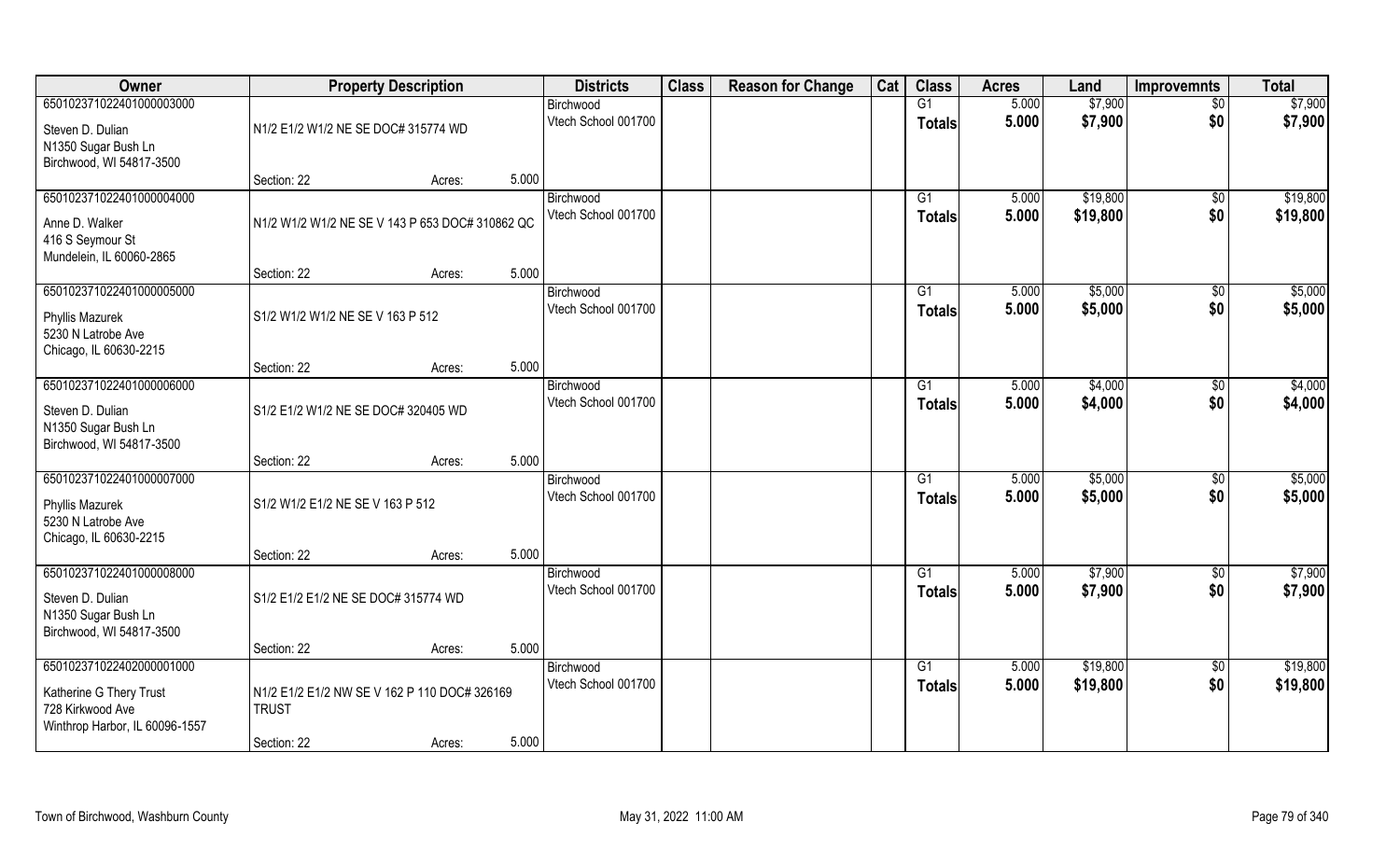| Owner                                                                                       | <b>Property Description</b>                                            |                 | <b>Districts</b>                 | <b>Class</b>                                       | <b>Reason for Change</b>                             | Cat            | <b>Class</b>                     | <b>Acres</b>   | Land                 | <b>Improvemnts</b>     | <b>Total</b>         |
|---------------------------------------------------------------------------------------------|------------------------------------------------------------------------|-----------------|----------------------------------|----------------------------------------------------|------------------------------------------------------|----------------|----------------------------------|----------------|----------------------|------------------------|----------------------|
| 650102371022402000002000<br>Ryan Liermann                                                   | N1/2 W1/2 E1/2 NW SE DOC# 329299 AFFD                                  |                 | Birchwood<br>Vtech School 001700 |                                                    |                                                      |                | $\overline{G1}$<br>Totals        | 5.000<br>5.000 | \$19,800<br>\$19,800 | $\overline{50}$<br>\$0 | \$19,800<br>\$19,800 |
| W1040 County Hwy D<br>Birchwood, WI 54817-9135                                              | Section: 22                                                            | 5.000<br>Acres: |                                  |                                                    |                                                      |                |                                  |                |                      |                        |                      |
| 650102371022402000003000<br>Steven G. Roux<br>1515 Haugen Ave                               | N1/2 E1/2 W1/2 NW SE DOC# 329100 WD                                    |                 | Birchwood<br>Vtech School 001700 |                                                    |                                                      |                | $\overline{G1}$<br>Totals        | 5.000<br>5.000 | \$7,100<br>\$7,100   | \$0<br>\$0             | \$7,100<br>\$7,100   |
| Rice Lake, WI 54868-1141                                                                    | Section: 22                                                            | 5.000<br>Acres: |                                  |                                                    |                                                      |                |                                  |                |                      |                        |                      |
| 650102371022402000004000<br>Steven G. Roux<br>1515 Haugen Ave<br>Rice Lake, WI 54868-1141   | N1/2 W1/2 W1/2 NW SE DOC# 322638 QC DOC#<br>323480 AFFD DOC# 329016 WD |                 | Birchwood<br>Vtech School 001700 |                                                    |                                                      |                | G1<br><b>Totals</b>              | 5.000<br>5.000 | \$19,800<br>\$19,800 | \$0<br>\$0             | \$19,800<br>\$19,800 |
|                                                                                             | Section: 22                                                            | 5.000<br>Acres: |                                  |                                                    |                                                      |                |                                  |                |                      |                        |                      |
| 650102371022402000005000<br>Steven G. Roux<br>1515 Haugen Ave<br>Rice Lake, WI 54868-1141   | S1/2 W1/2 W1/2 NW SE V 143 P 554 DOC# 397725 WD                        |                 | Birchwood<br>Vtech School 001700 | G <sub>1</sub><br>G <sub>6</sub><br>G <sub>6</sub> | Shift to forest<br>Revalue<br>Shift from residential | -5<br>$\Omega$ | G6<br><b>Totals</b>              | 5.000<br>5.000 | \$10,000<br>\$10,000 | $\sqrt[6]{3}$<br>\$0   | \$10,000<br>\$10,000 |
|                                                                                             | Section: 22                                                            | 5.000<br>Acres: |                                  |                                                    |                                                      |                |                                  |                |                      |                        |                      |
| 650102371022402000006000<br>Steven G. Roux<br>1515 Haugen Ave<br>Rice Lake, WI 54868-1141   | S1/2 E1/2 W1/2 NW SE V 143 P 554 DOC# 397725 WD                        |                 | Birchwood<br>Vtech School 001700 | G1<br>G <sub>6</sub><br>G <sub>6</sub>             | Shift to forest<br>Revalue<br>Shift from residential | $-5$           | $\overline{G6}$<br><b>Totals</b> | 5.000<br>5.000 | \$10,000<br>\$10,000 | $\sqrt[6]{30}$<br>\$0  | \$10,000<br>\$10,000 |
|                                                                                             | Section: 22                                                            | 5.000<br>Acres: |                                  |                                                    |                                                      |                |                                  |                |                      |                        |                      |
| 650102371022402000007000<br>Ryan Liermann<br>W1040 County Hwy D<br>Birchwood, WI 54817-9135 | S1/2 W1/2 E1/2 NW SE DOC# 329299 WD                                    |                 | Birchwood<br>Vtech School 001700 |                                                    |                                                      |                | G1<br><b>Totals</b>              | 5.000<br>5.000 | \$19,800<br>\$19,800 | \$0<br>\$0             | \$19,800<br>\$19,800 |
|                                                                                             | Section: 22                                                            | 5.000<br>Acres: |                                  |                                                    |                                                      |                |                                  |                |                      |                        |                      |
| 650102371022402000008000<br>Ryan Liermann<br>W1040 County Hwy D<br>Birchwood, WI 54817-9135 | S1/2 E1/2 E1/2 NW SE DOC# 329299 AFFD                                  |                 | Birchwood<br>Vtech School 001700 |                                                    |                                                      |                | G1<br>Totals                     | 5.000<br>5.000 | \$19,800<br>\$19,800 | $\overline{50}$<br>\$0 | \$19,800<br>\$19,800 |
|                                                                                             | Section: 22                                                            | 5.000<br>Acres: |                                  |                                                    |                                                      |                |                                  |                |                      |                        |                      |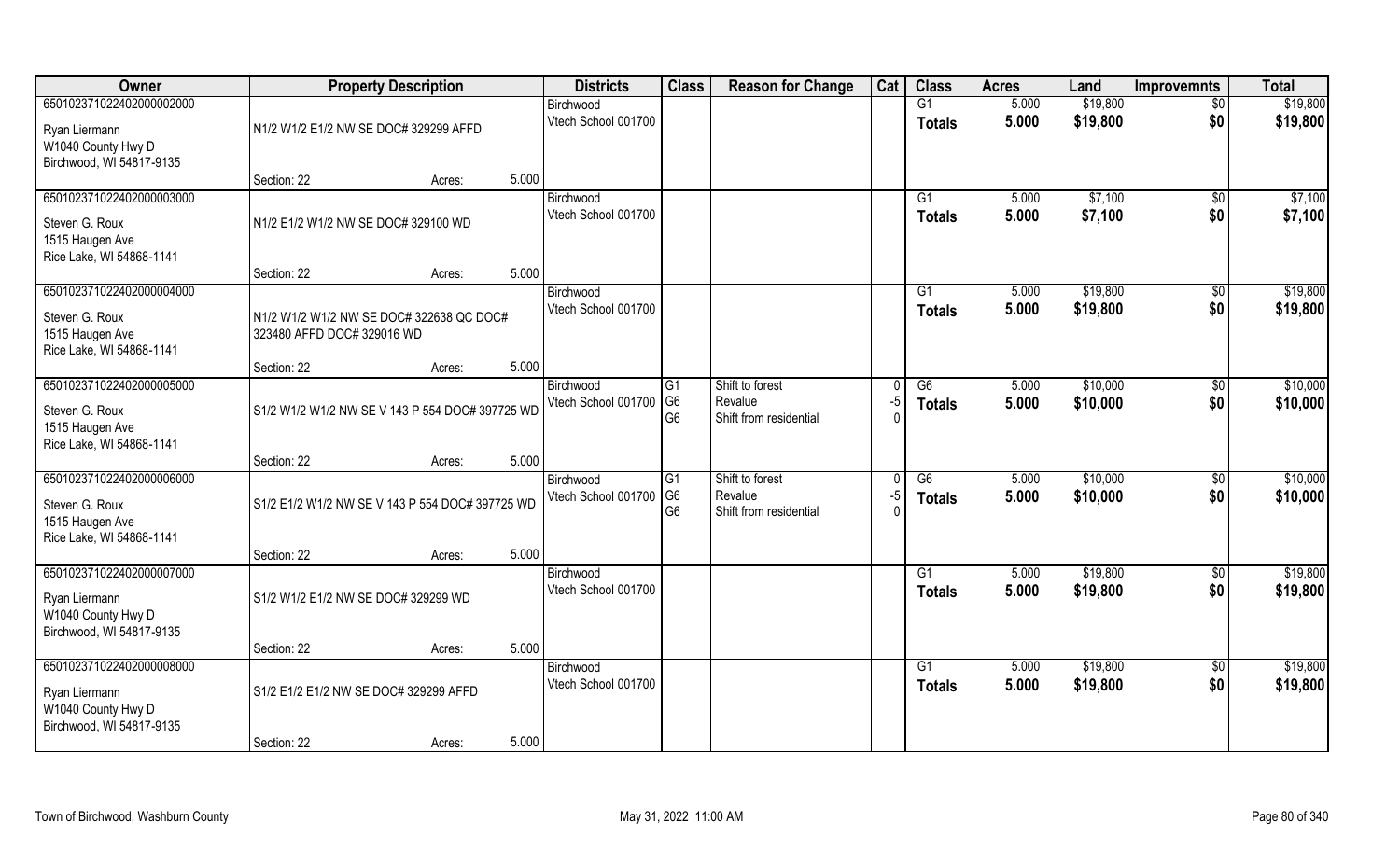| Owner                                                                                            | <b>Property Description</b>                                                  |        | <b>Districts</b>                 | <b>Class</b> | <b>Reason for Change</b> | Cat | <b>Class</b>                          | <b>Acres</b>              | Land                            | <b>Improvemnts</b>            | <b>Total</b>                     |
|--------------------------------------------------------------------------------------------------|------------------------------------------------------------------------------|--------|----------------------------------|--------------|--------------------------|-----|---------------------------------------|---------------------------|---------------------------------|-------------------------------|----------------------------------|
| 650102371022403000001000                                                                         | W1096 County Hwy D                                                           |        | Birchwood                        |              |                          |     | G1                                    | 5.000                     | \$11,900                        | \$13,200                      | \$25,100                         |
| K2 Concrete LLC<br>2012 Strand Ln<br>Mosinee, WI 54455-9382                                      | W1/2 W1/2 W1/2 SW SE V 398 P 547-548 R/W - .38 AC<br>DOC# 365241 WD          |        | Vtech School 001700              |              |                          |     | <b>Totals</b>                         | 5.000                     | \$11,900                        | \$13,200                      | \$25,100                         |
|                                                                                                  | Section: 22<br>Acres:                                                        | 5.000  |                                  |              |                          |     |                                       |                           |                                 |                               |                                  |
| 650102371022403000002000<br>K2 Concrete LLC<br>2012 Strand Ln<br>Mosinee, WI 54455-9382          | E1/2 W1/2 W1/2 SW SE DOC# 366792 AFFD CORR                                   |        | Birchwood<br>Vtech School 001700 |              |                          |     | G1<br>Totals                          | 5.000<br>5.000            | \$9,900<br>\$9,900              | $\overline{50}$<br>\$0        | \$9,900<br>\$9,900               |
|                                                                                                  | Section: 22<br>Acres:                                                        | 5.000  |                                  |              |                          |     |                                       |                           |                                 |                               |                                  |
| 650102371022403000003000<br>Steven G. Roux<br>1515 Haugen Ave<br>Rice Lake, WI 54868-1141        | W1/2 E1/2 W1/2 SW SE DOC# 360194 WD V 400 P 752<br>R/W - .23 AC              |        | Birchwood<br>Vtech School 001700 |              |                          |     | G1<br><b>Totals</b>                   | 5.000<br>5.000            | \$6,500<br>\$6,500              | $\overline{50}$<br>\$0        | \$6,500<br>\$6,500               |
|                                                                                                  | Section: 22<br>Acres:                                                        | 5.000  |                                  |              |                          |     |                                       |                           |                                 |                               |                                  |
| 650102371022403000004000<br>Cynthia M. Merchen<br>W1040 County Hwy D<br>Birchwood, WI 54817-9135 | E1/2 E1/2 W1/2 SW SE V 399 P 628-629 R/W - .38 AC<br>DOC# 382676 WD          |        | Birchwood<br>Vtech School 001700 |              |                          |     | G1<br><b>Totals</b>                   | 5.000<br>5.000            | \$19,800<br>\$19,800            | \$0<br>\$0                    | \$19,800<br>\$19,800             |
|                                                                                                  | Section: 22<br>Acres:                                                        | 5.000  |                                  |              |                          |     |                                       |                           |                                 |                               |                                  |
| 650102371022403000005000<br>Ryan Liermann<br>W1040 County Hwy D<br>Birchwood, WI 54817-9135      | W1040 County Hwy D<br>W1/2 E1/2 SW SE DOC# 329299 AFFD HWY R/W -<br>.75AC    |        | Birchwood<br>Vtech School 001700 |              |                          |     | G1<br><b>Totals</b>                   | 10.000<br>10.000          | \$55,700<br>\$55,700            | \$38,500<br>\$38,500          | \$94,200<br>\$94,200             |
|                                                                                                  | Section: 22<br>Acres:                                                        | 10.000 |                                  |              |                          |     |                                       |                           |                                 |                               |                                  |
| 650102371022403000006000<br>Kevin J. Lusson<br>W1020 County Hwy D<br>Birchwood, WI 54817-9135    | W 1020 County Hwy D<br>E1/2 E1/2 SW SE LESS HWY ROW-.75 AC DOC#<br>383571 PR |        | Birchwood<br>Vtech School 001700 | G1           | Patio                    |     | G1<br>Totals                          | 10.000<br>10.000          | \$30,400<br>\$30,400            | \$86,600<br>\$86,600          | \$117,000<br>\$117,000           |
|                                                                                                  | Section: 22<br>Acres:                                                        | 10.000 |                                  |              |                          |     |                                       |                           |                                 |                               |                                  |
| 650102371022404000001000<br>Patrick G. Arndt<br>12710 31st Ave N<br>Plymouth, MN 55441-2868      | W980 County Hwy D<br>PT SE SE DOC# 378723 WD<br>Section: 22<br>Acres:        | 14.440 | Birchwood<br>Vtech School 001700 |              |                          |     | G1<br>G <sub>6</sub><br><b>Totals</b> | 1.000<br>13.440<br>14.440 | \$6,300<br>\$26,900<br>\$33,200 | \$10,100<br>\$0\$<br>\$10,100 | \$16,400<br>\$26,900<br>\$43,300 |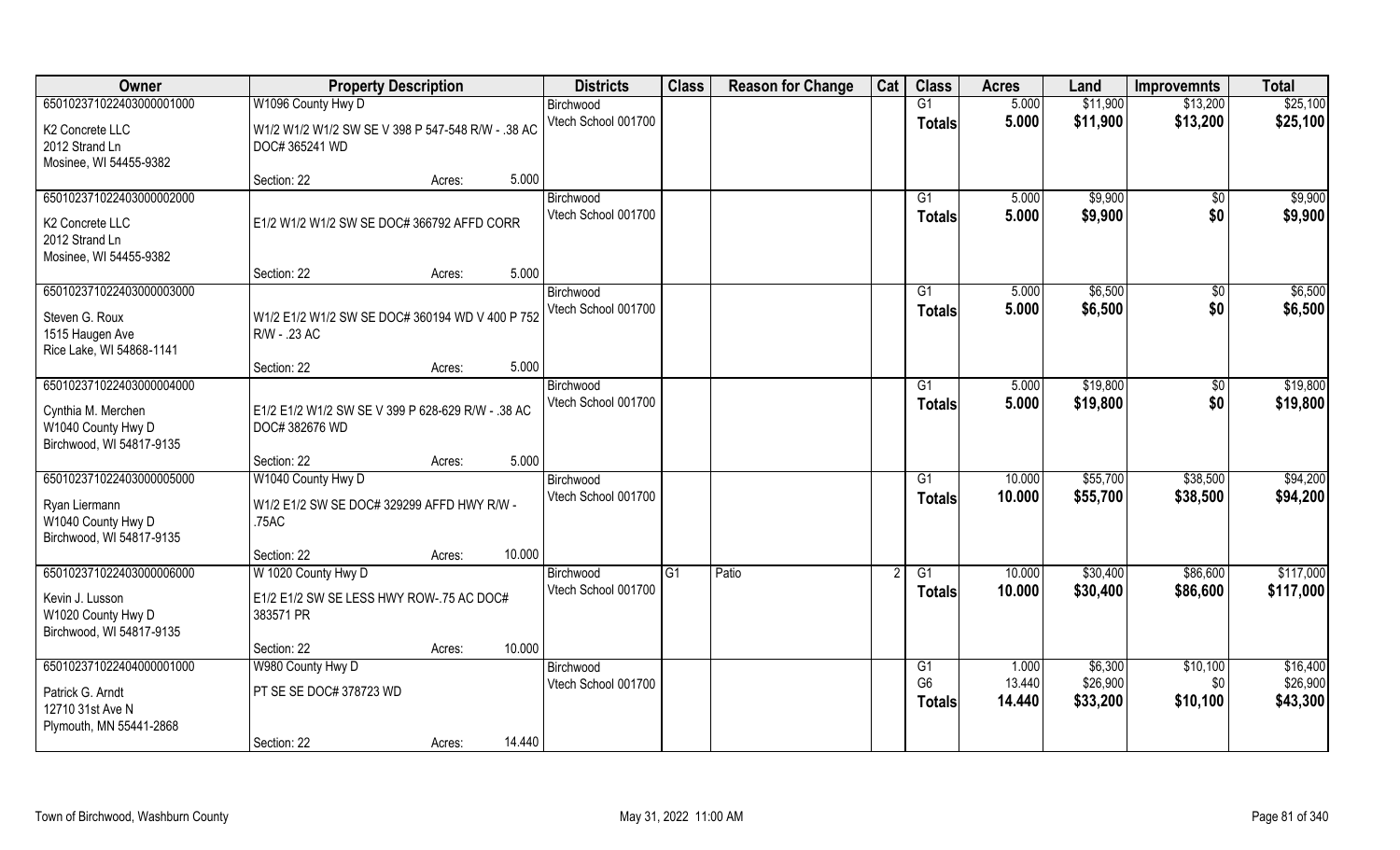| Owner                    | <b>Property Description</b>                       |        | <b>Districts</b>                 | <b>Class</b> | <b>Reason for Change</b> | Cat | <b>Class</b>                     | <b>Acres</b>     | Land                | <b>Improvemnts</b> | <b>Total</b>         |
|--------------------------|---------------------------------------------------|--------|----------------------------------|--------------|--------------------------|-----|----------------------------------|------------------|---------------------|--------------------|----------------------|
| 650102371022404000002000 | W968 County Hwy D                                 |        | Birchwood                        |              |                          |     | G1                               | 3.000            | \$15,000            | \$77,400           | \$92,400             |
| Sharon R. Bemis          | W 422.01' S 310' SE SE DOC# 333474 WD EXC V 398 I |        | Vtech School 001700              |              |                          |     | <b>Totals</b>                    | 3.000            | \$15,000            | \$77,400           | \$92,400             |
| 2060 Club House Dr       | 141-143 ROW-.48 AC V 406 P 614-315 ESMT           |        |                                  |              |                          |     |                                  |                  |                     |                    |                      |
| Lillian, AL 36549-5400   |                                                   |        |                                  |              |                          |     |                                  |                  |                     |                    |                      |
|                          | Section: 22<br>Acres:                             | 3.000  |                                  |              |                          |     |                                  |                  |                     |                    |                      |
| 650102371022404000003000 | W928 County Hwy D                                 |        | Birchwood                        |              |                          |     | G1                               | 1.000            | \$6,300             | \$125,300          | \$131,600            |
| Steven D. Dulian         | PT SE SE DOC# 366894 WD V 398 P 148-149 R/W - .77 |        | Vtech School 001700              |              |                          |     | G <sub>5</sub><br>G <sub>6</sub> | 3.000<br>17.000  | \$1,000<br>\$34,000 | \$0<br>\$0         | \$1,000<br>\$34,000  |
| N1350 Sugar Bush Ln      | AC DOC# 319877 ESMT                               |        |                                  |              |                          |     |                                  | 21.000           | \$41,300            | \$125,300          | \$166,600            |
| Birchwood, WI 54817-3500 |                                                   |        |                                  |              |                          |     | Totals                           |                  |                     |                    |                      |
|                          | Section: 22<br>Acres:                             | 21.000 |                                  |              |                          |     |                                  |                  |                     |                    |                      |
| 650102371022404000004000 | W956 County Hwy D                                 |        | Birchwood                        |              |                          |     | G1                               | 1.000            | \$6,300             | \$75,700           | \$82,000             |
| Tia L. Elliott           | PT SE SE L 1 CSM #2549 V 11 P 72 DOC# 380919 WD   |        | Vtech School 001700              |              |                          |     | G <sub>6</sub>                   | 0.560            | \$1,100             | \$0                | \$1,100              |
| W956 County Hwy D        |                                                   |        |                                  |              |                          |     | <b>Totals</b>                    | 1.560            | \$7,400             | \$75,700           | \$83,100             |
| Birchwood, WI 54817-9135 |                                                   |        |                                  |              |                          |     |                                  |                  |                     |                    |                      |
|                          | Section: 22<br>Acres:                             | 1.560  |                                  |              |                          |     |                                  |                  |                     |                    |                      |
| 650102371023101000001000 | N1177 County Hwy T                                |        | Birchwood                        |              |                          |     | G1<br>G <sub>5</sub>             | 1.000            | \$6,300             | \$115,000          | \$121,300            |
| Roberta L. Cyr           | NE NE DOC# 391883 TERM                            |        | Vtech School 001700              |              |                          |     | G <sub>6</sub>                   | 20.000<br>19.000 | \$6,500<br>\$41,800 | \$0<br>\$0         | \$6,500<br>\$41,800  |
| N1173 County Hwy T       |                                                   |        |                                  |              |                          |     | <b>Totals</b>                    | 40.000           | \$54,600            | \$115,000          | \$169,600            |
| Birchwood, WI 54817-9114 |                                                   |        |                                  |              |                          |     |                                  |                  |                     |                    |                      |
|                          | Section: 23<br>Acres:                             | 40.000 |                                  |              |                          |     |                                  |                  |                     |                    |                      |
| 650102371023102000001000 |                                                   |        | Birchwood                        |              |                          |     | W8                               | 40.000           | $($ \$88,000)       | \$0                | \$0                  |
| Roberta L. Cyr           | NW NE DOC# 391883 TERM V 413 P 356-358 MFL-CL     |        | Vtech School 001700              |              |                          |     | <b>Totals</b>                    | 40.000           | \$0                 | \$0                | \$0                  |
| N1173 County Hwy T       |                                                   |        |                                  |              |                          |     |                                  |                  |                     |                    |                      |
| Birchwood, WI 54817-9114 |                                                   |        |                                  |              |                          |     |                                  |                  |                     |                    |                      |
|                          | Section: 23<br>Acres:                             | 40.000 |                                  |              |                          |     |                                  |                  |                     |                    |                      |
| 650102371023103000001000 |                                                   |        | Birchwood<br>Vtech School 001700 |              |                          |     | W8                               | 40.000           | ( \$88,000)         | \$0<br>\$0         | $\frac{6}{3}$<br>\$0 |
| Roberta L. Cyr           | SW NE DOC# 391883 TERM V 413 P 356-358 MFL-CL     |        |                                  |              |                          |     | <b>Totals</b>                    | 40.000           | \$0                 |                    |                      |
| N1173 County Hwy T       |                                                   |        |                                  |              |                          |     |                                  |                  |                     |                    |                      |
| Birchwood, WI 54817-9114 |                                                   |        |                                  |              |                          |     |                                  |                  |                     |                    |                      |
|                          | Section: 23<br>Acres:                             | 40.000 |                                  |              |                          |     |                                  |                  |                     |                    |                      |
| 650102371023104000001000 | N1173 County Hwy T                                |        | Birchwood<br>Vtech School 001700 |              |                          |     | G2<br>G <sub>4</sub>             | 20.000<br>20.000 | \$40,700<br>\$2,300 | \$27,100<br>\$0    | \$67,800<br>\$2,300  |
| Roberta L. Cyr           | SE NE DOC# 391883 TERM                            |        |                                  |              |                          |     | Totals                           | 40.000           | \$43,000            | \$27,100           | \$70,100             |
| N1173 County Hwy T       |                                                   |        |                                  |              |                          |     |                                  |                  |                     |                    |                      |
| Birchwood, WI 54817-9114 |                                                   |        |                                  |              |                          |     |                                  |                  |                     |                    |                      |
|                          | Section: 23<br>Acres:                             | 40.000 |                                  |              |                          |     |                                  |                  |                     |                    |                      |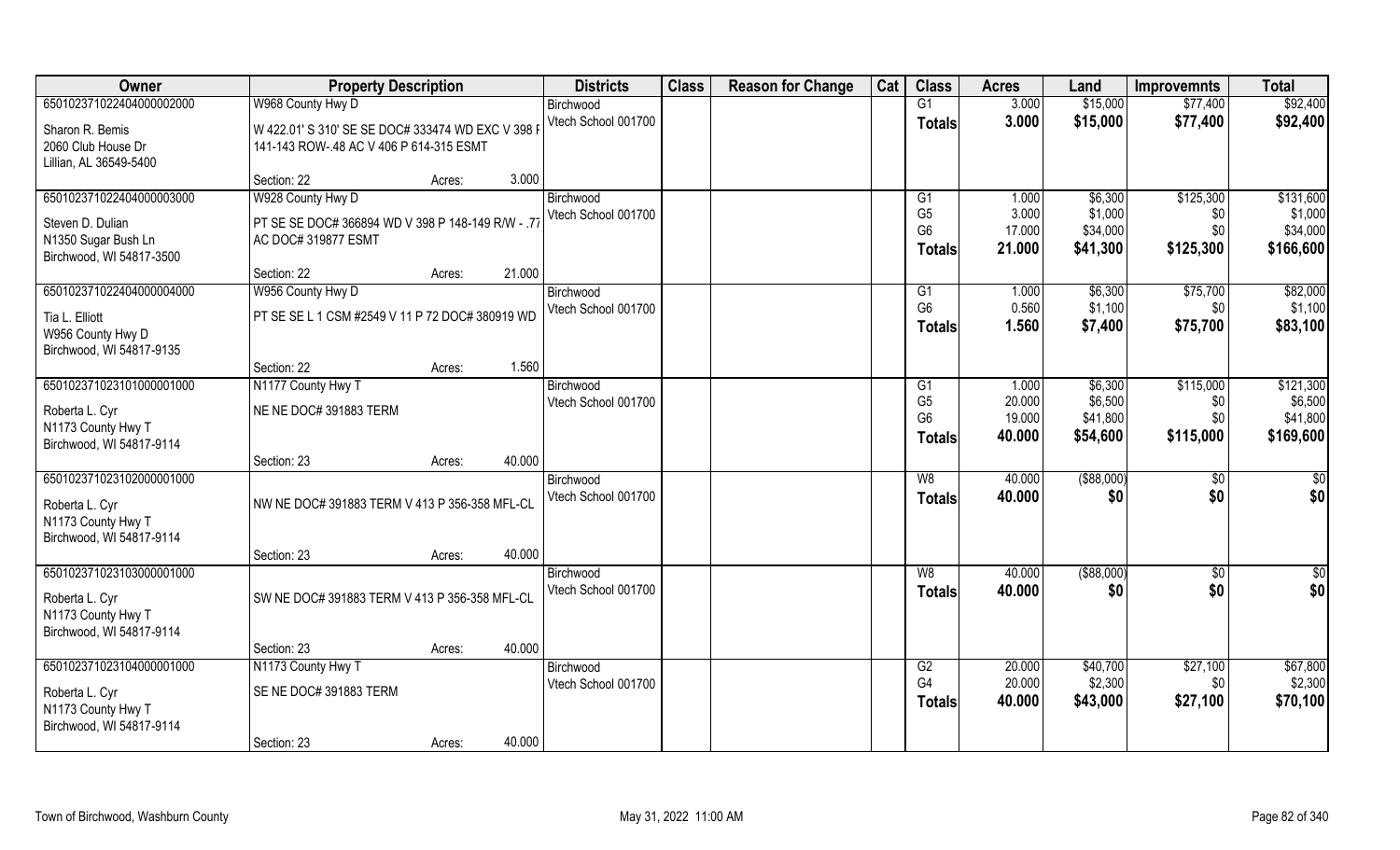| Owner                                           | <b>Property Description</b>                       |        |        | <b>Districts</b>    | <b>Class</b> | <b>Reason for Change</b> | Cat  | <b>Class</b>    | <b>Acres</b> | Land     | <b>Improvemnts</b> | <b>Total</b> |
|-------------------------------------------------|---------------------------------------------------|--------|--------|---------------------|--------------|--------------------------|------|-----------------|--------------|----------|--------------------|--------------|
| 650102371023201000001000                        |                                                   |        |        | Birchwood           |              |                          |      | G6              | 40.000       | \$88,000 | $\overline{50}$    | \$88,000     |
| Steven D. Dulian                                | NE NW V 265 P 58 V 427 P 409 WD MFL EXPIRED       |        |        | Vtech School 001700 |              |                          |      | <b>Totals</b>   | 40.000       | \$88,000 | \$0                | \$88,000     |
| N1350 Sugar Bush Ln<br>Birchwood, WI 54817-3500 | 12/31/13                                          |        |        |                     |              |                          |      |                 |              |          |                    |              |
|                                                 | Section: 23                                       | Acres: | 40.000 |                     |              |                          |      |                 |              |          |                    |              |
| 650102371023202000001000                        |                                                   |        |        | Birchwood           |              |                          |      | G6              | 20.000       | \$35,000 | $\overline{50}$    | \$35,000     |
| Steven D. Dulian                                | N1/2 NW NW V 263 P 550 V 322 P 531 ENC V 427 P    |        |        | Vtech School 001700 |              |                          |      | <b>Totals</b>   | 20.000       | \$35,000 | \$0                | \$35,000     |
| N1350 Sugar Bush Ln                             | 409 WD                                            |        |        |                     |              |                          |      |                 |              |          |                    |              |
| Birchwood, WI 54817-3500                        |                                                   |        |        |                     |              |                          |      |                 |              |          |                    |              |
|                                                 | Section: 23                                       | Acres: | 20.000 |                     |              |                          |      |                 |              |          |                    |              |
| 650102371023202000002000                        |                                                   |        |        | Birchwood           |              |                          |      | G6              | 20.000       | \$35,000 | \$0                | \$35,000     |
| Steven D. Dulian                                | S1/2 NW NW V 263 P 549 V 322 P 531 ENC V 427 P 40 |        |        | Vtech School 001700 |              |                          |      | <b>Totals</b>   | 20.000       | \$35,000 | \$0                | \$35,000     |
| N1350 Sugar Bush Ln                             | <b>WD</b>                                         |        |        |                     |              |                          |      |                 |              |          |                    |              |
| Birchwood, WI 54817-3500                        |                                                   |        |        |                     |              |                          |      |                 |              |          |                    |              |
|                                                 | Section: 23                                       | Acres: | 20.000 |                     |              |                          |      |                 |              |          |                    |              |
| 650102371023203000001000                        |                                                   |        |        | Birchwood           |              |                          |      | G6              | 40.000       | \$88,000 | $\sqrt[6]{30}$     | \$88,000     |
| Steven D. Dulian                                | SW NW V 263 P 549 V 427 P 409 WD MFL EXPIRED      |        |        | Vtech School 001700 |              |                          |      | <b>Totals</b>   | 40.000       | \$88,000 | \$0                | \$88,000     |
| N1350 Sugar Bush Ln                             | 12/31/13                                          |        |        |                     |              |                          |      |                 |              |          |                    |              |
| Birchwood, WI 54817-3500                        |                                                   |        |        |                     |              |                          |      |                 |              |          |                    |              |
|                                                 | Section: 23                                       | Acres: | 40.000 |                     |              |                          |      |                 |              |          |                    |              |
| 650102371023204000001000                        |                                                   |        |        | Birchwood           |              |                          |      | $\overline{G6}$ | 40.000       | \$88,000 | \$0                | \$88,000     |
| Steven D. Dulian                                | SE NW V 265 P 58 V 427 P 409 WD MFL EXPIRED       |        |        | Vtech School 001700 |              |                          |      | <b>Totals</b>   | 40.000       | \$88,000 | \$0                | \$88,000     |
| N1350 Sugar Bush Ln                             | 12/31/13                                          |        |        |                     |              |                          |      |                 |              |          |                    |              |
| Birchwood, WI 54817-3500                        |                                                   |        |        |                     |              |                          |      |                 |              |          |                    |              |
|                                                 | Section: 23                                       | Acres: | 40.000 |                     |              |                          |      |                 |              |          |                    |              |
| 650102371023301000001000                        |                                                   |        |        | Birchwood           | G4           | Ag use land              | $-5$ | G4              | 30.000       | \$4,400  | $\sqrt{6}$         | \$4,400      |
| Dennis M. Rohlik                                | NE SW V 339 P 226 QC DOC# 353957 TERM DOC#        |        |        | Vtech School 001700 |              |                          |      | G <sub>5</sub>  | 10.000       | \$3,300  | \$0                | \$3,300      |
| 2952 29th Ave                                   | 372003 QC                                         |        |        |                     |              |                          |      | <b>Totals</b>   | 40.000       | \$7,700  | \$0                | \$7,700      |
| Birchwood, WI 54817-9207                        |                                                   |        |        |                     |              |                          |      |                 |              |          |                    |              |
|                                                 | Section: 23                                       | Acres: | 40.000 |                     |              |                          |      |                 |              |          |                    |              |
| 650102371023302000001000                        |                                                   |        |        | Birchwood           | G4           | Ag use land              | $-5$ | G4              | 30.970       | \$4,500  | $\overline{50}$    | \$4,500      |
| Steven D. Dulian                                | PT NW SW DOC# 397242 TD                           |        |        | Vtech School 001700 |              |                          |      | <b>Totals</b>   | 30.970       | \$4,500  | \$0                | \$4,500      |
| N1350 Sugar Bush Ln                             |                                                   |        |        |                     |              |                          |      |                 |              |          |                    |              |
| Birchwood, WI 54817-3500                        |                                                   |        |        |                     |              |                          |      |                 |              |          |                    |              |
|                                                 | Section: 23                                       | Acres: | 30.970 |                     |              |                          |      |                 |              |          |                    |              |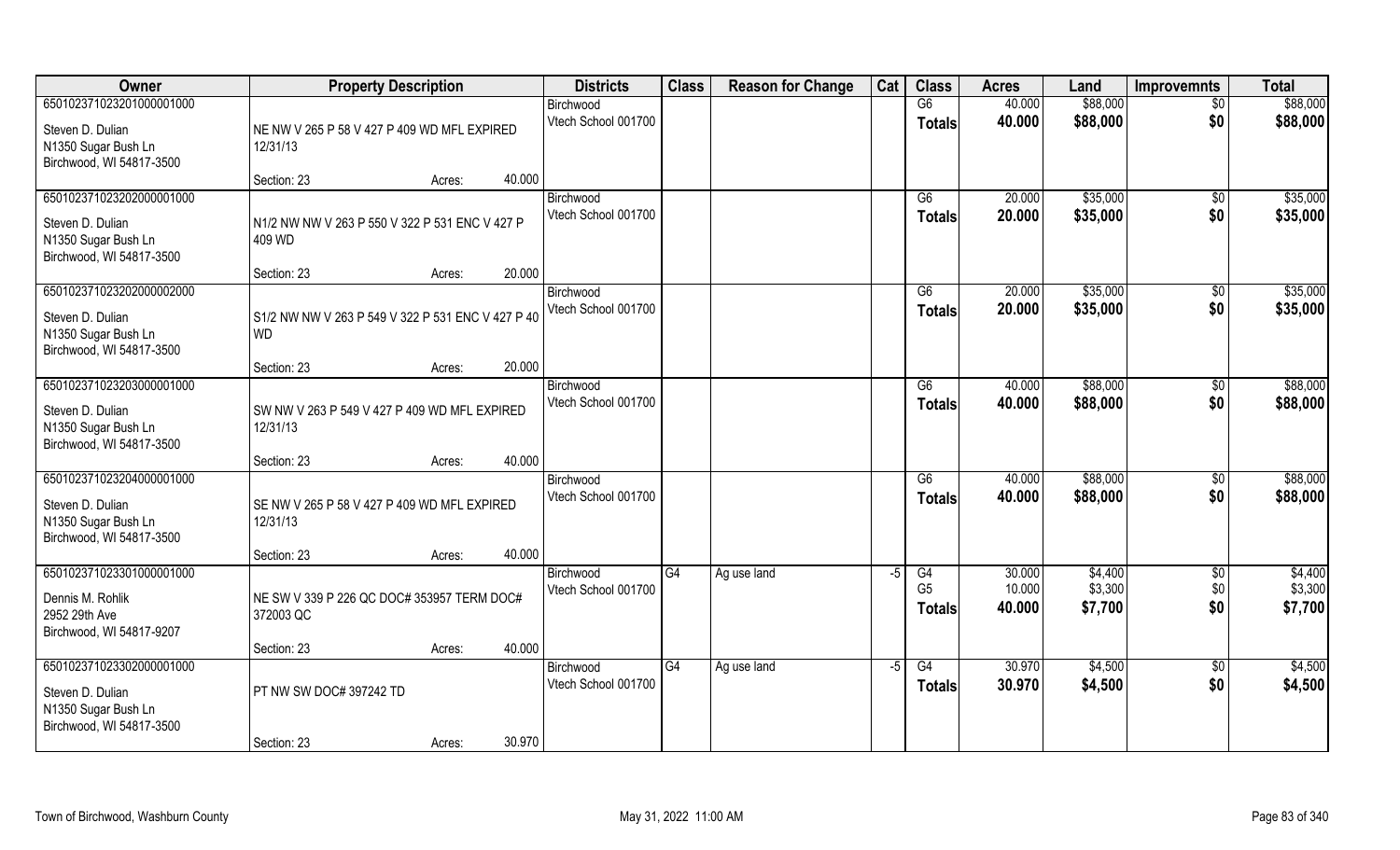| Owner                    | <b>Property Description</b>                       |                  | <b>Districts</b>    | <b>Class</b> | <b>Reason for Change</b> | Cat  | <b>Class</b>   | <b>Acres</b> | Land     | <b>Improvemnts</b> | <b>Total</b> |
|--------------------------|---------------------------------------------------|------------------|---------------------|--------------|--------------------------|------|----------------|--------------|----------|--------------------|--------------|
| 650102371023302000002000 |                                                   |                  | Birchwood           |              |                          |      | G5             | 3.600        | \$1,000  | $\sqrt{6}$         | \$1,000      |
| Steven D. Dulian         | PT NW SW DOC# 397242 TD                           |                  | Vtech School 001700 |              |                          |      | G <sub>6</sub> | 5.430        | \$6,900  | \$0                | \$6,900      |
| N1350 Sugar Bush Ln      |                                                   |                  |                     |              |                          |      | <b>Totals</b>  | 9.030        | \$7,900  | \$0                | \$7,900      |
| Birchwood, WI 54817-3500 |                                                   |                  |                     |              |                          |      |                |              |          |                    |              |
|                          | Section: 23                                       | 9.030<br>Acres:  |                     |              |                          |      |                |              |          |                    |              |
| 650102371023303000001000 | Sign Not Req'd                                    |                  | Birchwood           | G4           | Ag use land              | $-5$ | G4             | 35.000       | \$5,800  | \$0                | \$5,800      |
| Steven D. Dulian         | PT SW SW EXC V 398 P 549 R/W - 1.51 AC DOC#       |                  | Vtech School 001700 |              |                          |      | G7             | 2.000        | \$6,800  | \$6,300            | \$13,100     |
| N1350 Sugar Bush Ln      | 397242 TD                                         |                  |                     |              |                          |      | <b>Totals</b>  | 37.000       | \$12,600 | \$6,300            | \$18,900     |
| Birchwood, WI 54817-3500 |                                                   |                  |                     |              |                          |      |                |              |          |                    |              |
|                          | Section: 23                                       | 37.000<br>Acres: |                     |              |                          |      |                |              |          |                    |              |
| 650102371023303000002000 | W826 County Hwy D                                 |                  | Birchwood           |              |                          |      | G1             | 3.000        | \$15,000 | \$99,900           | \$114,900    |
| Allen L. Widiker         | PT SW SW V 177 P 380 V 398 P 150-151 R/W - .40 AC |                  | Vtech School 001700 |              |                          |      | <b>Totals</b>  | 3.000        | \$15,000 | \$99,900           | \$114,900    |
| W826 County Hwy D        |                                                   |                  |                     |              |                          |      |                |              |          |                    |              |
| Birchwood, WI 54817-9156 |                                                   |                  |                     |              |                          |      |                |              |          |                    |              |
|                          | Section: 23                                       | 3.000<br>Acres:  |                     |              |                          |      |                |              |          |                    |              |
| 650102371023304000001000 | W750 County Hwy D                                 |                  | Birchwood           | G4           | Ag use land              | -5   | G1             | 1.000        | \$6,300  | \$27,300           | \$33,600     |
| Dennis M. Rohlik         | SE SW V 339 P 226 QC DOC# 353957 TERM V 398 P     |                  | Vtech School 001700 |              |                          |      | G <sub>4</sub> | 29.000       | \$4,200  | \$0                | \$4,200      |
| 2952 29th Ave            | 556-557 R/W-1.51 AC DOC# 372003 QC                |                  |                     |              |                          |      | G <sub>5</sub> | 10.000       | \$3,300  | \$0\$              | \$3,300      |
| Birchwood, WI 54817-9207 |                                                   |                  |                     |              |                          |      | <b>Totals</b>  | 40.000       | \$13,800 | \$27,300           | \$41,100     |
|                          | Section: 23                                       | 40.000<br>Acres: |                     |              |                          |      |                |              |          |                    |              |
| 650102371023401000001000 |                                                   |                  | Birchwood           |              |                          |      | G5             | 35.000       | \$11,400 | \$0                | \$11,400     |
| Mary L. Palcic Le        | NE SE DOC# 348064 WD                              |                  | Vtech School 001700 |              |                          |      | G <sub>6</sub> | 5.000        | \$5,000  | \$0                | \$5,000      |
| PO Box 215               |                                                   |                  |                     |              |                          |      | Totals         | 40.000       | \$16,400 | \$0                | \$16,400     |
| Birchwood, WI 54817-0215 |                                                   |                  |                     |              |                          |      |                |              |          |                    |              |
|                          | Section: 23                                       | 40.000<br>Acres: |                     |              |                          |      |                |              |          |                    |              |
| 650102371023402000001000 |                                                   |                  | Birchwood           |              |                          |      | G5             | 5.000        | \$1,700  | $\sqrt{$0}$        | \$1,700      |
| Dennis M. Rohlik         | NW SE V 339 P 226 QC DOC# 353957 TERM DOC#        |                  | Vtech School 001700 |              |                          |      | G <sub>6</sub> | 35.000       | \$70,000 | \$0                | \$70,000     |
| 2952 29th Ave            | 372003 QC                                         |                  |                     |              |                          |      | <b>Totals</b>  | 40,000       | \$71,700 | \$0                | \$71,700     |
| Birchwood, WI 54817-9207 |                                                   |                  |                     |              |                          |      |                |              |          |                    |              |
|                          | Section: 23                                       | 40.000<br>Acres: |                     |              |                          |      |                |              |          |                    |              |
| 650102371023403000001000 | W620 County Hwy D                                 |                  | Birchwood           | G4           | Ag use land              | $-5$ | G4             | 38.000       | \$6,300  | $\overline{30}$    | \$6,300      |
| Stephen R. Widiker       | SW SE V 166 P 459 V 398 P 152-154 R/W - 1.51 AC   |                  | Vtech School 001700 |              |                          |      | G7             | 2.000        | \$6,800  | \$113,000          | \$119,800    |
| W620 County Hwy D        |                                                   |                  |                     |              |                          |      | <b>Totals</b>  | 40.000       | \$13,100 | \$113,000          | \$126,100    |
| Birchwood, WI 54817-9134 |                                                   |                  |                     |              |                          |      |                |              |          |                    |              |
|                          | Section: 23                                       | 40.000<br>Acres: |                     |              |                          |      |                |              |          |                    |              |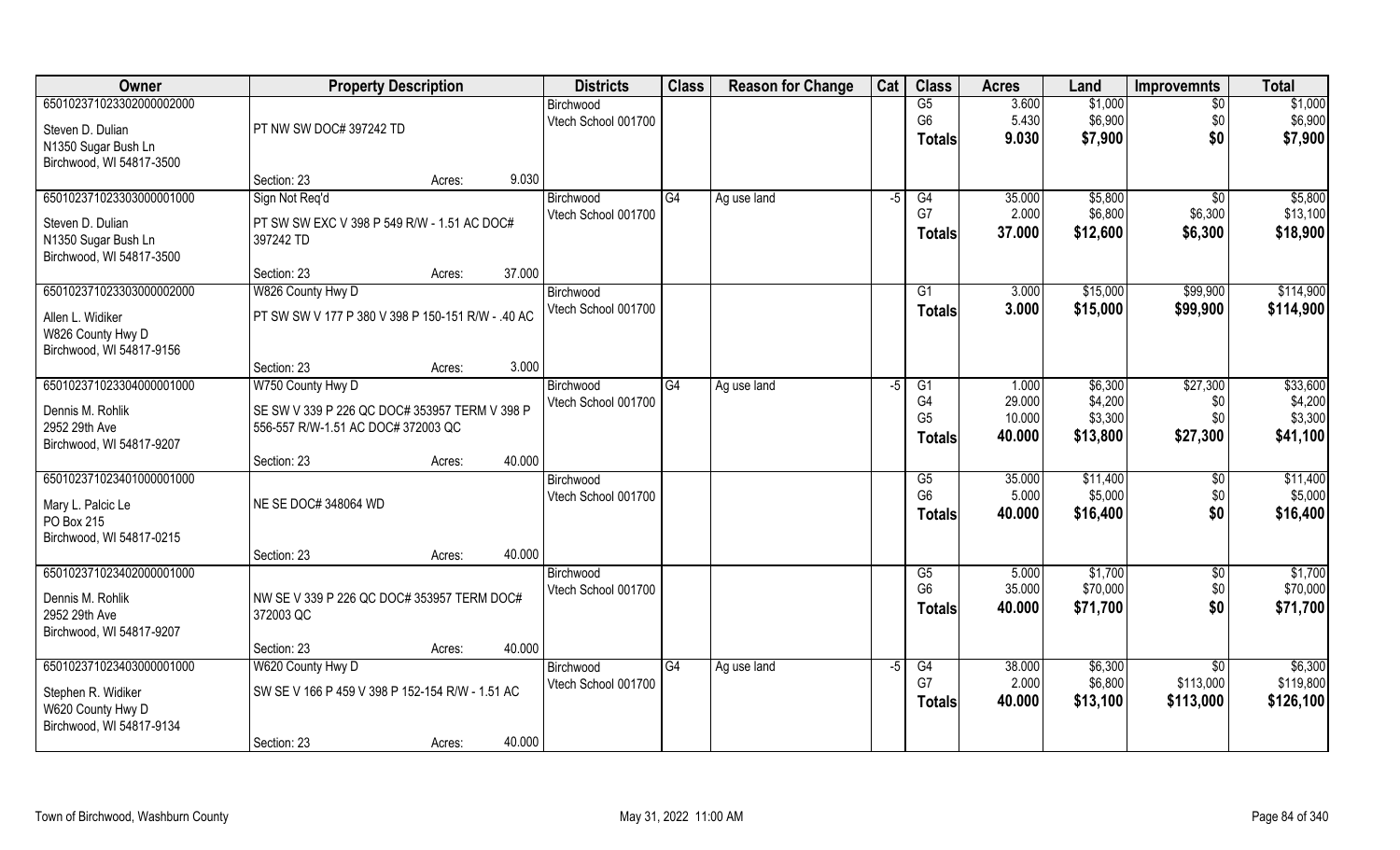| Owner                     | <b>Property Description</b>                      | <b>Districts</b>    | <b>Class</b> | <b>Reason for Change</b> | Cat | <b>Class</b>    | <b>Acres</b> | Land       | <b>Improvemnts</b> | <b>Total</b> |
|---------------------------|--------------------------------------------------|---------------------|--------------|--------------------------|-----|-----------------|--------------|------------|--------------------|--------------|
| 650102371023404000001000  | W550 County Hwy D                                | Birchwood           |              |                          |     | G1              | 1.000        | \$6,300    | \$59,200           | \$65,500     |
| Stephen R. Widiker        | S1/2 SE SE V 357 P 687 WD V 398 P 152-154 R/W -  | Vtech School 001700 |              |                          |     | G4              | 19.000       | \$800      | \$0                | \$800        |
| W620 County Hwy D         | 1.86 AC EXC V 468 P 382 QC                       |                     |              |                          |     | <b>Totals</b>   | 20.000       | \$7,100    | \$59,200           | \$66,300     |
| Birchwood, WI 54817-9134  |                                                  |                     |              |                          |     |                 |              |            |                    |              |
|                           | 20.000<br>Section: 23<br>Acres:                  |                     |              |                          |     |                 |              |            |                    |              |
| 650102371023404000002000  | N965 County Hwy T                                | Birchwood           |              |                          |     | G1              | 1.000        | \$6,300    | \$194,900          | \$201,200    |
| Michael J. Widiker        | N1/2 SE SE DOC# 385948 WD                        | Vtech School 001700 |              |                          |     | G <sub>4</sub>  | 19.000       | \$800      | \$0 <sub>1</sub>   | \$800        |
| N965 County Hwy T         |                                                  |                     |              |                          |     | <b>Totals</b>   | 20.000       | \$7,100    | \$194,900          | \$202,000    |
| Birchwood, WI 54817-9171  |                                                  |                     |              |                          |     |                 |              |            |                    |              |
|                           | 20.000<br>Section: 23<br>Acres:                  |                     |              |                          |     |                 |              |            |                    |              |
| 650102371024101000001000  |                                                  | Birchwood           |              |                          |     | G6              | 11.850       | \$11,900   | $\sqrt[6]{30}$     | \$11,900     |
| <b>Alvarez Trust</b>      | PT NE NE DOC# 366283 WD DOC# 370036 MFL-C (20    | Vtech School 001700 |              |                          |     | W <sub>6</sub>  | 20.000       | (\$44,000) | \$0                | \$0          |
| W180 County Hwy Dd        | AC) EXC CSM #2874 V 13 P 31 EXC CSM #2875 V 13   |                     |              |                          |     | Totals          | 31.850       | \$11,900   | \$0                | \$11,900     |
| Birchwood, WI 54817-9130  | P 32                                             |                     |              |                          |     |                 |              |            |                    |              |
|                           | 31.850<br>Section: 24<br>Acres:                  |                     |              |                          |     |                 |              |            |                    |              |
| 650102371024101000002000  | N1280 Bennett Bay Tr                             | Birchwood           |              |                          |     | G6              | 1.450        | \$1,500    | $\sqrt[6]{3}$      | \$1,500      |
| Steven C. Blumke          | PT NE NE SEC 24 & PT SE SE SEC 13 L 1 CSM #2874  | Vtech School 001700 |              |                          |     | <b>Totals</b>   | 1.450        | \$1,500    | \$0                | \$1,500      |
| 999 Cross Rd              | V 13 P 31 LESS .98 AC-LOC IN SAWYER CO SEC 18 &  |                     |              |                          |     |                 |              |            |                    |              |
| Eagan, MN 55123-2251      | 19-37-9 DOC# 288923 WD DOC# 395872 TOD           |                     |              |                          |     |                 |              |            |                    |              |
|                           | 1.450<br>Section: 24<br>Acres:                   |                     |              |                          |     |                 |              |            |                    |              |
| 650102371024101000003000  | N1272 Bennett Bay Tr                             | Birchwood           |              |                          |     | $\overline{G6}$ | 1.260        | \$1,300    | \$0                | \$1,300      |
| Michael J. Werch          | PT NE NE L 2 CSM #2874 V 13 P 31 LESS 1.12       | Vtech School 001700 |              |                          |     | <b>Totals</b>   | 1.260        | \$1,300    | \$0                | \$1,300      |
| 3333 Pete Miller Ln N     | AC-LOC IN SAWYER CO SEC 19-37-9 DOC# 296408      |                     |              |                          |     |                 |              |            |                    |              |
| Stillwater, MN 55082-2405 | WD DOC# 301492 WD DOC# 336008 QC                 |                     |              |                          |     |                 |              |            |                    |              |
|                           | 1.260<br>Section: 24<br>Acres:                   |                     |              |                          |     |                 |              |            |                    |              |
| 650102371024101000004000  | N1260 Bennett Bay Tr                             | Birchwood           | G1           | Addition complete        |     | G1              | 1.000        | \$6,300    | \$245,600          | \$251,900    |
| Mark F. Nelson            | PT NE NE L 3 CSM #2874 V 13 P 31 LESS .40 AC-LOC | Vtech School 001700 |              |                          |     | G <sub>6</sub>  | 1.020        | \$1,000    | \$0                | \$1,000      |
| 4874 Copper Ridge Dr      | IN SAWYER CO SEC 19-37-9 DOC# 313461 WD          |                     |              |                          |     | <b>Totals</b>   | 2.020        | \$7,300    | \$245,600          | \$252,900    |
| Woodbury, MN 55129-2231   |                                                  |                     |              |                          |     |                 |              |            |                    |              |
|                           | 2.020<br>Section: 24<br>Acres:                   |                     |              |                          |     |                 |              |            |                    |              |
| 650102371024101000005000  | N1244 Bennett Bay Tr                             | Birchwood           |              |                          |     | $\overline{G1}$ | 1.840        | \$10,500   | \$246,000          | \$256,500    |
| Eric P. Loukas            | PT NE NE L 4 CSM #2874 V 13 P 31 DOC# 301936 WD  | Vtech School 001700 |              |                          |     | <b>Totals</b>   | 1.840        | \$10,500   | \$246,000          | \$256,500    |
| 1738 Tamberwood Echo      |                                                  |                     |              |                          |     |                 |              |            |                    |              |
| Woodbury, MN 55125-3355   |                                                  |                     |              |                          |     |                 |              |            |                    |              |
|                           | 1.840<br>Section: 24<br>Acres:                   |                     |              |                          |     |                 |              |            |                    |              |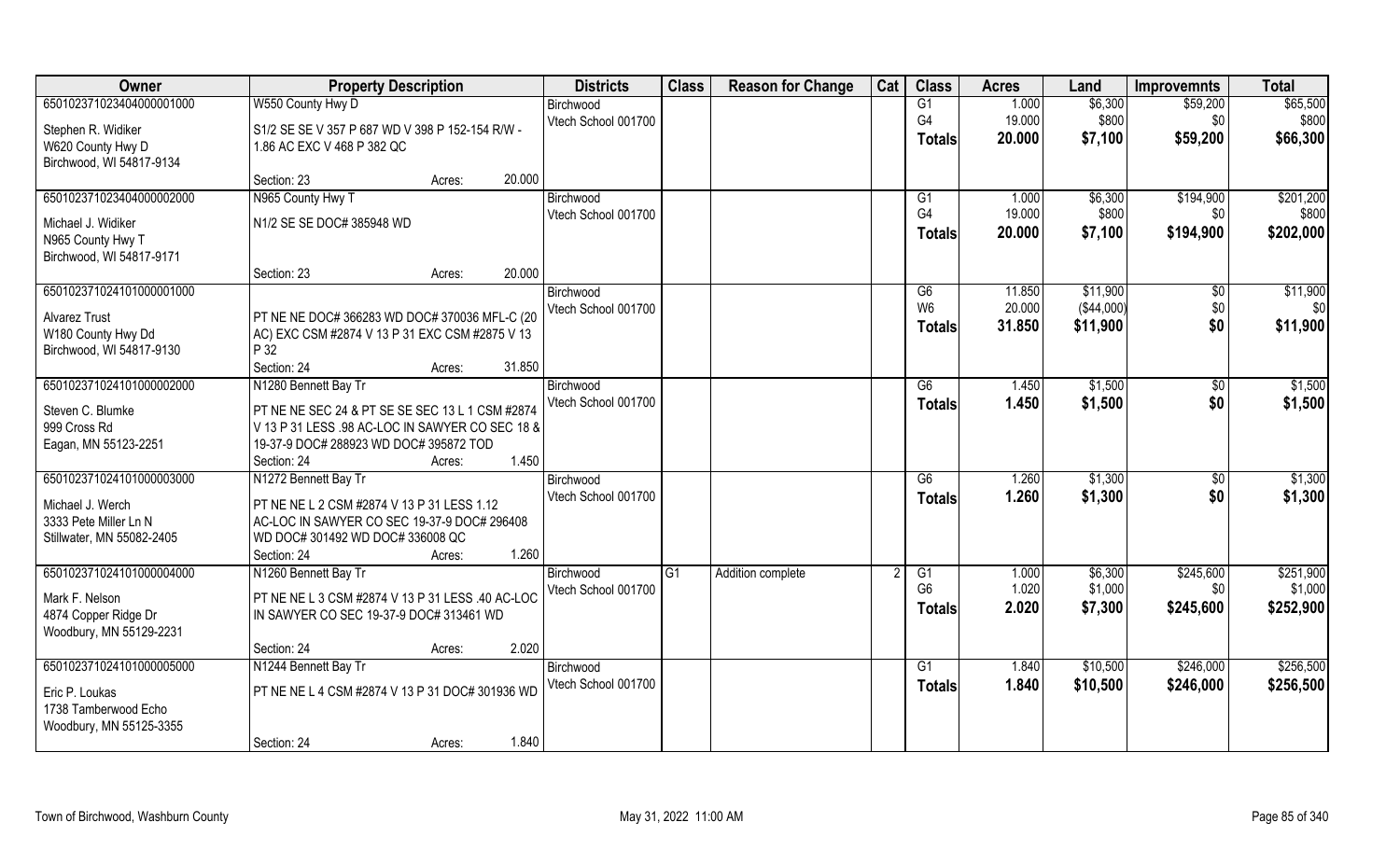| Owner                                          | <b>Property Description</b>                | <b>Districts</b> | <b>Class</b>                     | <b>Reason for Change</b> | Cat         | <b>Class</b> | <b>Acres</b>                     | Land             | <b>Improvemnts</b>  | <b>Total</b>      |                     |
|------------------------------------------------|--------------------------------------------|------------------|----------------------------------|--------------------------|-------------|--------------|----------------------------------|------------------|---------------------|-------------------|---------------------|
| 650102371024102000001000                       |                                            |                  | Birchwood                        |                          |             |              | W <sub>6</sub>                   | 40.000           | $($ \$88,000)       | $\overline{50}$   | \$0                 |
| <b>Alvarez Trust</b>                           | NW NE DOC# 366283 WD DOC# 370036 MFL-C     |                  | Vtech School 001700              |                          |             |              | <b>Totals</b>                    | 40.000           | \$0                 | \$0               | \$0                 |
| W180 County Hwy Dd<br>Birchwood, WI 54817-9130 |                                            |                  |                                  |                          |             |              |                                  |                  |                     |                   |                     |
|                                                | Section: 24                                | Acres:           | 40.000                           |                          |             |              |                                  |                  |                     |                   |                     |
| 650102371024201000001000                       |                                            |                  | Birchwood                        |                          |             |              | G4                               | 5.000            | \$600               | $\overline{50}$   | \$600               |
| Stephen R. Widiker                             | NE NW V 263 P 693                          |                  | Vtech School 001700              |                          |             |              | G <sub>5</sub><br>G <sub>6</sub> | 25.000<br>10.000 | \$8,200<br>\$10,000 | \$0<br>\$0        | \$8,200<br>\$10,000 |
| W620 County Hwy D<br>Birchwood, WI 54817-9134  |                                            |                  |                                  |                          |             |              | <b>Totals</b>                    | 40.000           | \$18,800            | \$0               | \$18,800            |
|                                                | Section: 24                                | Acres:           | 40.000                           |                          |             |              |                                  |                  |                     |                   |                     |
| 650102371024202000001000                       |                                            |                  | Birchwood                        | G4                       | Ag use land | -5           | G4                               | 16.000           | \$2,300             | $\sqrt[6]{}$      | \$2,300             |
| Stephen R. Widiker                             | S1/2 NW NW V 263 P 693 EXC V 469 P 309     |                  | Vtech School 001700              |                          |             |              | G <sub>5</sub>                   | 4.000<br>20.000  | \$1,300<br>\$3,600  | \$0<br>\$0        | \$1,300<br>\$3,600  |
| W620 County Hwy D                              |                                            |                  |                                  |                          |             |              | Totals                           |                  |                     |                   |                     |
| Birchwood, WI 54817-9134                       | Section: 24                                | Acres:           | 20.000                           |                          |             |              |                                  |                  |                     |                   |                     |
| 650102371024202000002000                       | N1274 County Hwy T                         |                  | Birchwood                        |                          |             |              | G <sub>1</sub>                   | 1.000            | \$6,300             | \$107,200         | \$113,500           |
| Lisa Kipp                                      | S 165' N 365' W 264' NW NW DOC# 382334 WD  |                  | Vtech School 001700              |                          |             |              | <b>Totals</b>                    | 1.000            | \$6,300             | \$107,200         | \$113,500           |
| N1274 County Hwy T                             |                                            |                  |                                  |                          |             |              |                                  |                  |                     |                   |                     |
| Birchwood, WI 54817-9114                       | Section: 24                                | Acres:           | 1.000                            |                          |             |              |                                  |                  |                     |                   |                     |
| 650102371024202000003000                       | N1268 County Hwy T                         |                  | Birchwood                        | G4                       | Ag use land | -5           | G1                               | 1.000            | \$6,300             | \$4,900           | \$11,200            |
| Michael J. Widiker                             | PT NW NW V 469 P 309 QC                    |                  | Vtech School 001700              |                          |             |              | G <sub>4</sub>                   | 14.000           | \$2,000             | \$0               | \$2,000             |
| N965 County Hwy T                              |                                            |                  |                                  |                          |             |              | G <sub>6</sub>                   | 4.000<br>19.000  | \$4,000             | \$0<br>\$4,900    | \$4,000<br>\$17,200 |
| Birchwood, WI 54817-9171                       |                                            |                  |                                  |                          |             |              | <b>Totals</b>                    |                  | \$12,300            |                   |                     |
| 650102371024203000001000                       | Section: 24<br>N1114 County Hwy T Unit 398 | Acres:           | 19.000<br>Birchwood              | G4                       | Ag use land | -5           | G4                               | 39.000           | \$5,700             | \$0               | \$5,700             |
|                                                |                                            |                  | Vtech School 001700              |                          |             |              | G7                               | 1.000            | \$3,600             | \$32,500          | \$36,100            |
| Jeremy Humphrey<br>N1114 County Hwy T          | SW NW V 321 P 209-210 LC                   |                  |                                  |                          |             |              | <b>Totals</b>                    | 40.000           | \$9,300             | \$32,500          | \$41,800            |
| Birchwood, WI 54817-9114                       |                                            |                  |                                  |                          |             |              |                                  |                  |                     |                   |                     |
|                                                | Section: 24                                | Acres:           | 40.000                           |                          |             |              |                                  |                  |                     |                   |                     |
| 650102371024204000001000                       |                                            |                  | Birchwood<br>Vtech School 001700 | G4                       | Ag use land | -5           | G4                               | 40.000           | \$1,700             | $\sqrt{6}$<br>\$0 | \$1,700             |
| Jeremy Humphrey                                | SE NW V 321 P 209-210 LC                   |                  |                                  |                          |             |              | <b>Totals</b>                    | 40.000           | \$1,700             |                   | \$1,700             |
| N1114 County Hwy T<br>Birchwood, WI 54817-9114 |                                            |                  |                                  |                          |             |              |                                  |                  |                     |                   |                     |
|                                                | Section: 24                                | Acres:           | 40.000                           |                          |             |              |                                  |                  |                     |                   |                     |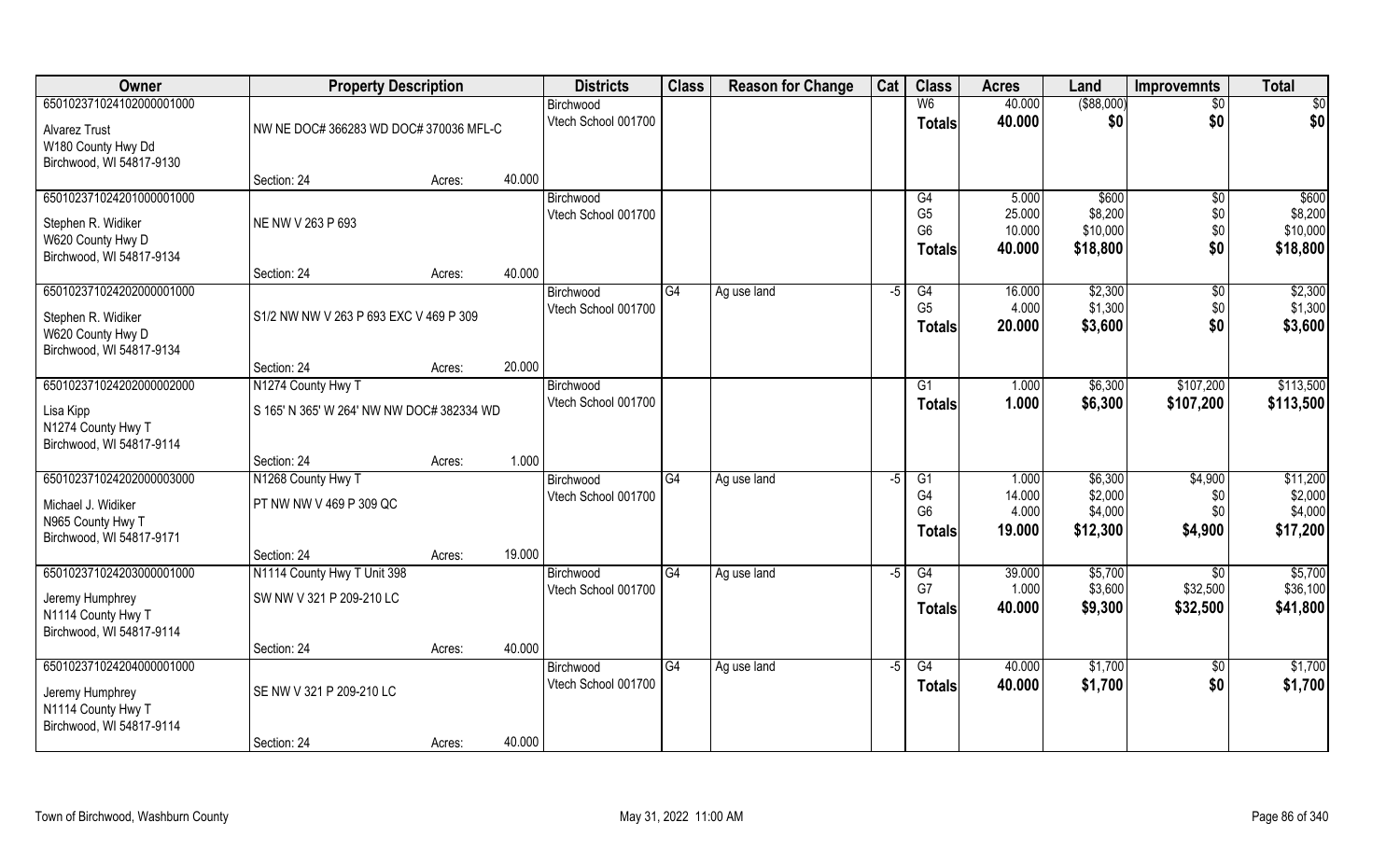| 650102371024302000001000<br>N1008 County Hwy T<br>$\overline{G1}$<br>1.000<br>\$6,300<br>\$184,500<br>Birchwood<br>\$178,200<br>G <sub>4</sub><br>19.000<br>\$2,200<br>\$2,200<br>Vtech School 001700<br>\$0<br>W1/2 NW SW V 443 P 693 WD EXC V 440 P 544<br>Edward G. Rabehl<br>\$178,200<br>20.000<br>\$8,500<br>\$186,700<br><b>Totals</b><br>N1008 County Hwy T<br>Birchwood, WI 54817-9114<br>20.000<br>Section: 24<br>Acres:<br>650102371024302000002000<br>N1096 County Hwy T<br>1.000<br>\$6,300<br>\$151,700<br>\$158,000<br>G1<br>Birchwood<br>G <sub>4</sub><br>19.000<br>\$2,200<br>\$2,200<br>Vtech School 001700<br>\$0<br>E1/2 NW SW DOC# 385595 WD<br>Michael E. Bloom<br>20.000<br>\$8,500<br>\$151,700<br>\$160,200<br><b>Totals</b><br>N1096 County Hwy T<br>Birchwood, WI 54817-9114<br>20.000<br>Section: 24<br>Acres:<br>\$15,600<br>650102371024303000015000<br>\$15,600<br>G1<br>3.230<br>$\sqrt[6]{30}$<br>Birchwood<br>Vtech School 001700<br>\$0<br>3.230<br>\$15,600<br>\$15,600<br><b>Totals</b><br>PT GOV L 5 L 2 CSM #3412 V 16 P 76 DOC# 363496<br>Jennifer Jacobs Schiller<br>1005 Golden Meadow Glen<br>QC DOC#388111 AGMT<br>Brookfield, WI 53045-4616<br>3.230<br>Section: 24<br>Acres:<br>650102371024505002001000<br>\$7,600<br>\$7,600<br>20.480<br>G5<br>\$0<br>Birchwood<br>Vtech School 001700<br>\$7,600<br>\$0<br>20.480<br>\$7,600<br><b>Totals</b><br>PT GOV LOT 2 DOC# 379552 WD<br><b>Alvarez Trust</b><br>W180 County Hwy Dd<br>Birchwood, WI 54817-9130<br>20.480<br>Section: 24<br>Acres:<br>650102371024505002002000<br>\$98,100<br>\$338,000<br>\$436,100<br>W125 County Hwy Dd<br>G1<br>1.160<br>Birchwood<br>Vtech School 001700<br>1.160<br>\$98,100<br>\$338,000<br>\$436,100<br><b>Totals</b><br>PT GOV LOT 2 L 4 CSM #2925 V 13 P 82 DOC#<br>Jesse Jacob Fletcher Jr<br>W125 County Hwy Dd<br>398491 WD<br>Birchwood, WI 54817-9130<br>1.160<br>Section: 24<br>Acres:<br>\$90,200<br>W102 Polish Park Rd<br>\$39,700<br>\$50,500<br>650102371024505002003000<br>G1<br>0.500<br>Birchwood<br>Vtech School 001700<br>0.500<br>\$39,700<br>\$50,500<br>\$90,200<br><b>Totals</b><br>PT GOV LOT 2 L 1 CSM V 2 P 66 DOC# 343683 WD<br>Dennis W. Sterner<br>PO Box 13<br>Birchwood, WI 54817-0013 | Owner | <b>Property Description</b> |                                              |       | <b>Districts</b> | <b>Class</b> | <b>Reason for Change</b> | Cat | <b>Class</b> | <b>Acres</b> | Land | <b>Improvemnts</b> | <b>Total</b> |
|--------------------------------------------------------------------------------------------------------------------------------------------------------------------------------------------------------------------------------------------------------------------------------------------------------------------------------------------------------------------------------------------------------------------------------------------------------------------------------------------------------------------------------------------------------------------------------------------------------------------------------------------------------------------------------------------------------------------------------------------------------------------------------------------------------------------------------------------------------------------------------------------------------------------------------------------------------------------------------------------------------------------------------------------------------------------------------------------------------------------------------------------------------------------------------------------------------------------------------------------------------------------------------------------------------------------------------------------------------------------------------------------------------------------------------------------------------------------------------------------------------------------------------------------------------------------------------------------------------------------------------------------------------------------------------------------------------------------------------------------------------------------------------------------------------------------------------------------------------------------------------------------------------------------------------------------------------------------------------------------------------------------------------------------------------------------------------------------------------------------------------------------------------------------------------------------------------------------------------------------------------|-------|-----------------------------|----------------------------------------------|-------|------------------|--------------|--------------------------|-----|--------------|--------------|------|--------------------|--------------|
|                                                                                                                                                                                                                                                                                                                                                                                                                                                                                                                                                                                                                                                                                                                                                                                                                                                                                                                                                                                                                                                                                                                                                                                                                                                                                                                                                                                                                                                                                                                                                                                                                                                                                                                                                                                                                                                                                                                                                                                                                                                                                                                                                                                                                                                        |       |                             |                                              |       |                  |              |                          |     |              |              |      |                    |              |
|                                                                                                                                                                                                                                                                                                                                                                                                                                                                                                                                                                                                                                                                                                                                                                                                                                                                                                                                                                                                                                                                                                                                                                                                                                                                                                                                                                                                                                                                                                                                                                                                                                                                                                                                                                                                                                                                                                                                                                                                                                                                                                                                                                                                                                                        |       |                             |                                              |       |                  |              |                          |     |              |              |      |                    |              |
|                                                                                                                                                                                                                                                                                                                                                                                                                                                                                                                                                                                                                                                                                                                                                                                                                                                                                                                                                                                                                                                                                                                                                                                                                                                                                                                                                                                                                                                                                                                                                                                                                                                                                                                                                                                                                                                                                                                                                                                                                                                                                                                                                                                                                                                        |       |                             |                                              |       |                  |              |                          |     |              |              |      |                    |              |
|                                                                                                                                                                                                                                                                                                                                                                                                                                                                                                                                                                                                                                                                                                                                                                                                                                                                                                                                                                                                                                                                                                                                                                                                                                                                                                                                                                                                                                                                                                                                                                                                                                                                                                                                                                                                                                                                                                                                                                                                                                                                                                                                                                                                                                                        |       |                             |                                              |       |                  |              |                          |     |              |              |      |                    |              |
|                                                                                                                                                                                                                                                                                                                                                                                                                                                                                                                                                                                                                                                                                                                                                                                                                                                                                                                                                                                                                                                                                                                                                                                                                                                                                                                                                                                                                                                                                                                                                                                                                                                                                                                                                                                                                                                                                                                                                                                                                                                                                                                                                                                                                                                        |       |                             |                                              |       |                  |              |                          |     |              |              |      |                    |              |
|                                                                                                                                                                                                                                                                                                                                                                                                                                                                                                                                                                                                                                                                                                                                                                                                                                                                                                                                                                                                                                                                                                                                                                                                                                                                                                                                                                                                                                                                                                                                                                                                                                                                                                                                                                                                                                                                                                                                                                                                                                                                                                                                                                                                                                                        |       |                             |                                              |       |                  |              |                          |     |              |              |      |                    |              |
|                                                                                                                                                                                                                                                                                                                                                                                                                                                                                                                                                                                                                                                                                                                                                                                                                                                                                                                                                                                                                                                                                                                                                                                                                                                                                                                                                                                                                                                                                                                                                                                                                                                                                                                                                                                                                                                                                                                                                                                                                                                                                                                                                                                                                                                        |       |                             |                                              |       |                  |              |                          |     |              |              |      |                    |              |
|                                                                                                                                                                                                                                                                                                                                                                                                                                                                                                                                                                                                                                                                                                                                                                                                                                                                                                                                                                                                                                                                                                                                                                                                                                                                                                                                                                                                                                                                                                                                                                                                                                                                                                                                                                                                                                                                                                                                                                                                                                                                                                                                                                                                                                                        |       |                             |                                              |       |                  |              |                          |     |              |              |      |                    |              |
|                                                                                                                                                                                                                                                                                                                                                                                                                                                                                                                                                                                                                                                                                                                                                                                                                                                                                                                                                                                                                                                                                                                                                                                                                                                                                                                                                                                                                                                                                                                                                                                                                                                                                                                                                                                                                                                                                                                                                                                                                                                                                                                                                                                                                                                        |       |                             |                                              |       |                  |              |                          |     |              |              |      |                    |              |
|                                                                                                                                                                                                                                                                                                                                                                                                                                                                                                                                                                                                                                                                                                                                                                                                                                                                                                                                                                                                                                                                                                                                                                                                                                                                                                                                                                                                                                                                                                                                                                                                                                                                                                                                                                                                                                                                                                                                                                                                                                                                                                                                                                                                                                                        |       |                             |                                              |       |                  |              |                          |     |              |              |      |                    |              |
|                                                                                                                                                                                                                                                                                                                                                                                                                                                                                                                                                                                                                                                                                                                                                                                                                                                                                                                                                                                                                                                                                                                                                                                                                                                                                                                                                                                                                                                                                                                                                                                                                                                                                                                                                                                                                                                                                                                                                                                                                                                                                                                                                                                                                                                        |       |                             |                                              |       |                  |              |                          |     |              |              |      |                    |              |
|                                                                                                                                                                                                                                                                                                                                                                                                                                                                                                                                                                                                                                                                                                                                                                                                                                                                                                                                                                                                                                                                                                                                                                                                                                                                                                                                                                                                                                                                                                                                                                                                                                                                                                                                                                                                                                                                                                                                                                                                                                                                                                                                                                                                                                                        |       |                             |                                              |       |                  |              |                          |     |              |              |      |                    |              |
|                                                                                                                                                                                                                                                                                                                                                                                                                                                                                                                                                                                                                                                                                                                                                                                                                                                                                                                                                                                                                                                                                                                                                                                                                                                                                                                                                                                                                                                                                                                                                                                                                                                                                                                                                                                                                                                                                                                                                                                                                                                                                                                                                                                                                                                        |       |                             |                                              |       |                  |              |                          |     |              |              |      |                    |              |
|                                                                                                                                                                                                                                                                                                                                                                                                                                                                                                                                                                                                                                                                                                                                                                                                                                                                                                                                                                                                                                                                                                                                                                                                                                                                                                                                                                                                                                                                                                                                                                                                                                                                                                                                                                                                                                                                                                                                                                                                                                                                                                                                                                                                                                                        |       |                             |                                              |       |                  |              |                          |     |              |              |      |                    |              |
|                                                                                                                                                                                                                                                                                                                                                                                                                                                                                                                                                                                                                                                                                                                                                                                                                                                                                                                                                                                                                                                                                                                                                                                                                                                                                                                                                                                                                                                                                                                                                                                                                                                                                                                                                                                                                                                                                                                                                                                                                                                                                                                                                                                                                                                        |       |                             |                                              |       |                  |              |                          |     |              |              |      |                    |              |
|                                                                                                                                                                                                                                                                                                                                                                                                                                                                                                                                                                                                                                                                                                                                                                                                                                                                                                                                                                                                                                                                                                                                                                                                                                                                                                                                                                                                                                                                                                                                                                                                                                                                                                                                                                                                                                                                                                                                                                                                                                                                                                                                                                                                                                                        |       |                             |                                              |       |                  |              |                          |     |              |              |      |                    |              |
|                                                                                                                                                                                                                                                                                                                                                                                                                                                                                                                                                                                                                                                                                                                                                                                                                                                                                                                                                                                                                                                                                                                                                                                                                                                                                                                                                                                                                                                                                                                                                                                                                                                                                                                                                                                                                                                                                                                                                                                                                                                                                                                                                                                                                                                        |       |                             |                                              |       |                  |              |                          |     |              |              |      |                    |              |
|                                                                                                                                                                                                                                                                                                                                                                                                                                                                                                                                                                                                                                                                                                                                                                                                                                                                                                                                                                                                                                                                                                                                                                                                                                                                                                                                                                                                                                                                                                                                                                                                                                                                                                                                                                                                                                                                                                                                                                                                                                                                                                                                                                                                                                                        |       |                             |                                              |       |                  |              |                          |     |              |              |      |                    |              |
|                                                                                                                                                                                                                                                                                                                                                                                                                                                                                                                                                                                                                                                                                                                                                                                                                                                                                                                                                                                                                                                                                                                                                                                                                                                                                                                                                                                                                                                                                                                                                                                                                                                                                                                                                                                                                                                                                                                                                                                                                                                                                                                                                                                                                                                        |       |                             |                                              |       |                  |              |                          |     |              |              |      |                    |              |
|                                                                                                                                                                                                                                                                                                                                                                                                                                                                                                                                                                                                                                                                                                                                                                                                                                                                                                                                                                                                                                                                                                                                                                                                                                                                                                                                                                                                                                                                                                                                                                                                                                                                                                                                                                                                                                                                                                                                                                                                                                                                                                                                                                                                                                                        |       |                             |                                              |       |                  |              |                          |     |              |              |      |                    |              |
|                                                                                                                                                                                                                                                                                                                                                                                                                                                                                                                                                                                                                                                                                                                                                                                                                                                                                                                                                                                                                                                                                                                                                                                                                                                                                                                                                                                                                                                                                                                                                                                                                                                                                                                                                                                                                                                                                                                                                                                                                                                                                                                                                                                                                                                        |       |                             |                                              |       |                  |              |                          |     |              |              |      |                    |              |
|                                                                                                                                                                                                                                                                                                                                                                                                                                                                                                                                                                                                                                                                                                                                                                                                                                                                                                                                                                                                                                                                                                                                                                                                                                                                                                                                                                                                                                                                                                                                                                                                                                                                                                                                                                                                                                                                                                                                                                                                                                                                                                                                                                                                                                                        |       |                             |                                              |       |                  |              |                          |     |              |              |      |                    |              |
|                                                                                                                                                                                                                                                                                                                                                                                                                                                                                                                                                                                                                                                                                                                                                                                                                                                                                                                                                                                                                                                                                                                                                                                                                                                                                                                                                                                                                                                                                                                                                                                                                                                                                                                                                                                                                                                                                                                                                                                                                                                                                                                                                                                                                                                        |       |                             |                                              |       |                  |              |                          |     |              |              |      |                    |              |
|                                                                                                                                                                                                                                                                                                                                                                                                                                                                                                                                                                                                                                                                                                                                                                                                                                                                                                                                                                                                                                                                                                                                                                                                                                                                                                                                                                                                                                                                                                                                                                                                                                                                                                                                                                                                                                                                                                                                                                                                                                                                                                                                                                                                                                                        |       |                             |                                              |       |                  |              |                          |     |              |              |      |                    |              |
|                                                                                                                                                                                                                                                                                                                                                                                                                                                                                                                                                                                                                                                                                                                                                                                                                                                                                                                                                                                                                                                                                                                                                                                                                                                                                                                                                                                                                                                                                                                                                                                                                                                                                                                                                                                                                                                                                                                                                                                                                                                                                                                                                                                                                                                        |       |                             |                                              |       |                  |              |                          |     |              |              |      |                    |              |
|                                                                                                                                                                                                                                                                                                                                                                                                                                                                                                                                                                                                                                                                                                                                                                                                                                                                                                                                                                                                                                                                                                                                                                                                                                                                                                                                                                                                                                                                                                                                                                                                                                                                                                                                                                                                                                                                                                                                                                                                                                                                                                                                                                                                                                                        |       |                             |                                              |       |                  |              |                          |     |              |              |      |                    |              |
|                                                                                                                                                                                                                                                                                                                                                                                                                                                                                                                                                                                                                                                                                                                                                                                                                                                                                                                                                                                                                                                                                                                                                                                                                                                                                                                                                                                                                                                                                                                                                                                                                                                                                                                                                                                                                                                                                                                                                                                                                                                                                                                                                                                                                                                        |       |                             |                                              |       |                  |              |                          |     |              |              |      |                    |              |
|                                                                                                                                                                                                                                                                                                                                                                                                                                                                                                                                                                                                                                                                                                                                                                                                                                                                                                                                                                                                                                                                                                                                                                                                                                                                                                                                                                                                                                                                                                                                                                                                                                                                                                                                                                                                                                                                                                                                                                                                                                                                                                                                                                                                                                                        |       |                             |                                              |       |                  |              |                          |     |              |              |      |                    |              |
|                                                                                                                                                                                                                                                                                                                                                                                                                                                                                                                                                                                                                                                                                                                                                                                                                                                                                                                                                                                                                                                                                                                                                                                                                                                                                                                                                                                                                                                                                                                                                                                                                                                                                                                                                                                                                                                                                                                                                                                                                                                                                                                                                                                                                                                        |       | Section: 24                 | Acres:                                       | 0.500 |                  |              |                          |     |              |              |      |                    |              |
| 650102371024505002004000<br>\$210,000<br>W106 Polish Park Rd<br>Birchwood<br>G1<br>0.450<br>\$90,900<br>\$119,100                                                                                                                                                                                                                                                                                                                                                                                                                                                                                                                                                                                                                                                                                                                                                                                                                                                                                                                                                                                                                                                                                                                                                                                                                                                                                                                                                                                                                                                                                                                                                                                                                                                                                                                                                                                                                                                                                                                                                                                                                                                                                                                                      |       |                             |                                              |       |                  |              |                          |     |              |              |      |                    |              |
| Vtech School 001700<br>0.450<br>\$210,000<br>\$90,900<br>\$119,100<br><b>Totals</b>                                                                                                                                                                                                                                                                                                                                                                                                                                                                                                                                                                                                                                                                                                                                                                                                                                                                                                                                                                                                                                                                                                                                                                                                                                                                                                                                                                                                                                                                                                                                                                                                                                                                                                                                                                                                                                                                                                                                                                                                                                                                                                                                                                    |       |                             |                                              |       |                  |              |                          |     |              |              |      |                    |              |
| <b>Stapek Family Trust</b>                                                                                                                                                                                                                                                                                                                                                                                                                                                                                                                                                                                                                                                                                                                                                                                                                                                                                                                                                                                                                                                                                                                                                                                                                                                                                                                                                                                                                                                                                                                                                                                                                                                                                                                                                                                                                                                                                                                                                                                                                                                                                                                                                                                                                             |       |                             | PT GOV LOT 2 L 2 CSM V 2 P 66 DOC# 373970 QC |       |                  |              |                          |     |              |              |      |                    |              |
| 39813 N River Bend Rd                                                                                                                                                                                                                                                                                                                                                                                                                                                                                                                                                                                                                                                                                                                                                                                                                                                                                                                                                                                                                                                                                                                                                                                                                                                                                                                                                                                                                                                                                                                                                                                                                                                                                                                                                                                                                                                                                                                                                                                                                                                                                                                                                                                                                                  |       |                             |                                              |       |                  |              |                          |     |              |              |      |                    |              |
| Anthem, AZ 85086-4604<br>0.450<br>Section: 24<br>Acres:                                                                                                                                                                                                                                                                                                                                                                                                                                                                                                                                                                                                                                                                                                                                                                                                                                                                                                                                                                                                                                                                                                                                                                                                                                                                                                                                                                                                                                                                                                                                                                                                                                                                                                                                                                                                                                                                                                                                                                                                                                                                                                                                                                                                |       |                             |                                              |       |                  |              |                          |     |              |              |      |                    |              |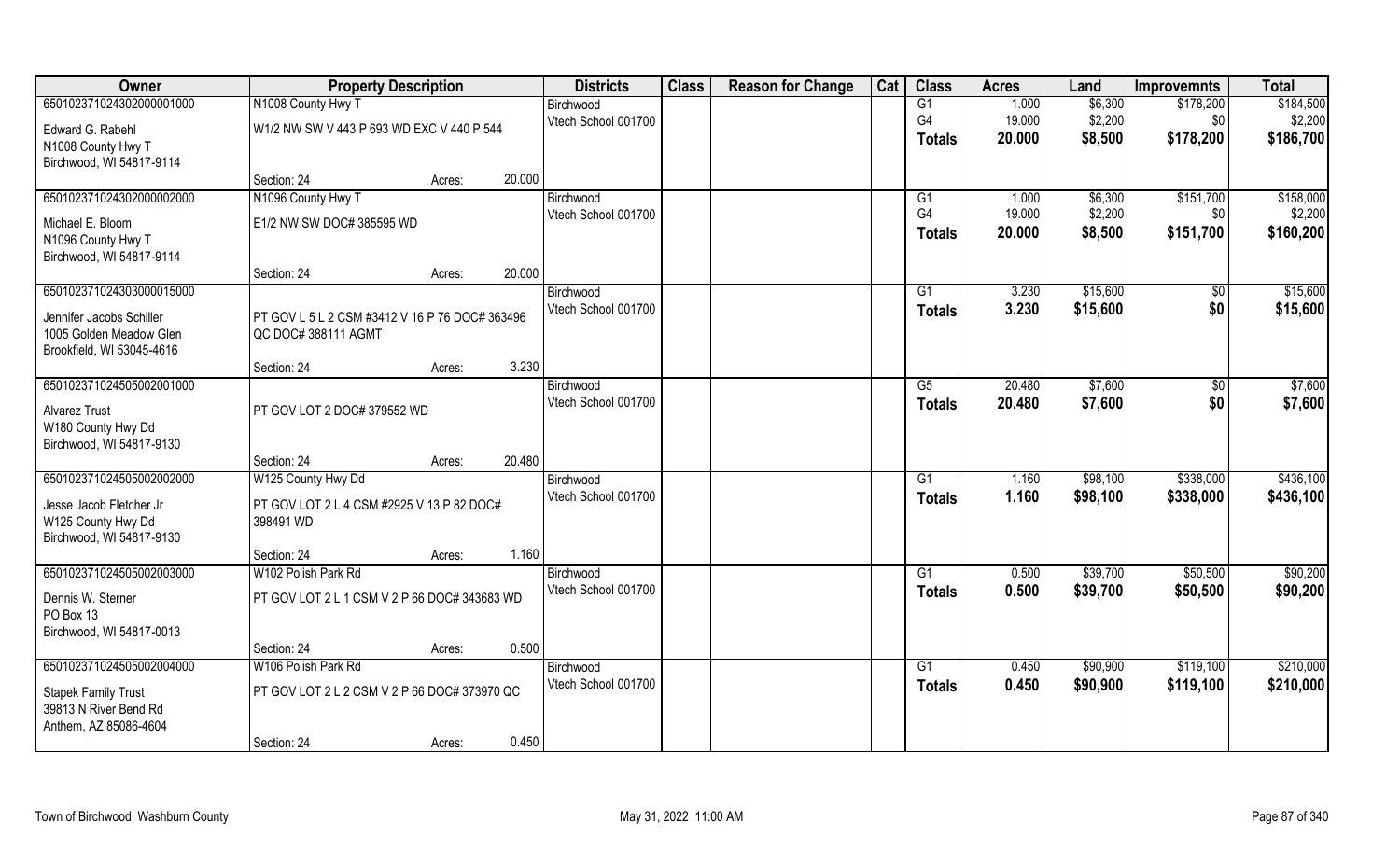| Owner                        | <b>Property Description</b>                     | <b>Districts</b>    | <b>Class</b> | <b>Reason for Change</b> | Cat | <b>Class</b>         | <b>Acres</b>   | Land             | <b>Improvemnts</b> | <b>Total</b>       |
|------------------------------|-------------------------------------------------|---------------------|--------------|--------------------------|-----|----------------------|----------------|------------------|--------------------|--------------------|
| 650102371024505002005000     | W110 Polish Park Rd                             | Birchwood           |              |                          |     | G1                   | 0.500          | \$100,600        | \$182,600          | \$283,200          |
| Lynnette M. Brevig           | PT GOV LOT 2 L 3 CSM V 2 P 66 DOC# 393705 WD    | Vtech School 001700 |              |                          |     | Totals               | 0.500          | \$100,600        | \$182,600          | \$283,200          |
| 396 22nd Ave SW              |                                                 |                     |              |                          |     |                      |                |                  |                    |                    |
| Rochester, MN 55902-2493     |                                                 |                     |              |                          |     |                      |                |                  |                    |                    |
|                              | 0.500<br>Section: 24<br>Acres:                  |                     |              |                          |     |                      |                |                  |                    |                    |
| 650102371024505002006000     | N1226 Bennett Bay Tr                            | Birchwood           |              |                          |     | G <sub>1</sub>       | 1.850          | \$10,600         | \$292,000          | \$302,600          |
| Eric Dall-Winther            | PT NE NE & PT GOV LOT 2 L 5 CSM #2914 V 13 P 71 | Vtech School 001700 |              |                          |     | Totals               | 1.850          | \$10,600         | \$292,000          | \$302,600          |
| N1226 Bennett Bay Tr         | LESS .10 AC-LOC IN SAWYER CO SEC 19-37-9 DOC#   |                     |              |                          |     |                      |                |                  |                    |                    |
| Birchwood, WI 54817-2400     | 380302 WD                                       |                     |              |                          |     |                      |                |                  |                    |                    |
|                              | Section: 24<br>1.850<br>Acres:                  |                     |              |                          |     |                      |                |                  |                    |                    |
| 650102371024505002006010     | W117 Polish Park Rd                             | Birchwood           |              |                          |     | G1                   | 0.500          | \$115,800        | \$69,900           | \$185,700          |
| Darren J. Girdeen            | PT GOV LOT 2 L 4 CSM V 1 P 108 DOC# 364679 WD   | Vtech School 001700 |              |                          |     | <b>Totals</b>        | 0.500          | \$115,800        | \$69,900           | \$185,700          |
| W8108 370th Ave              |                                                 |                     |              |                          |     |                      |                |                  |                    |                    |
| Ellsworth, WI 54011-8213     |                                                 |                     |              |                          |     |                      |                |                  |                    |                    |
|                              | 0.500<br>Section: 24<br>Acres:                  |                     |              |                          |     |                      |                |                  |                    |                    |
| 650102371024505002007000     | W111 Polish Park Rd                             | Birchwood           |              |                          |     | G <sub>1</sub>       | 0.500          | \$78,000         | \$230,000          | \$308,000          |
| Thomas J. Svitak             | PT GOV LOT 2 L 5 CSM V 1 P 108 DOC# 298426 WD   | Vtech School 001700 |              |                          |     | <b>Totals</b>        | 0.500          | \$78,000         | \$230,000          | \$308,000          |
| PO Box 246                   |                                                 |                     |              |                          |     |                      |                |                  |                    |                    |
| Birchwood, WI 54817-0246     |                                                 |                     |              |                          |     |                      |                |                  |                    |                    |
|                              | 0.500<br>Section: 24<br>Acres:                  |                     |              |                          |     |                      |                |                  |                    |                    |
| 650102371024505002007010     | N1210 Bennett Bay Tr                            | Birchwood           |              |                          |     | G1                   | 2.170          | \$12,000         | \$225,500          | \$237,500          |
| Robert W. Smith              | PT NE NE & PT GOV LOT 2 L 6 CSM #2914 V 13 P 71 | Vtech School 001700 |              |                          |     | <b>Totals</b>        | 2.170          | \$12,000         | \$225,500          | \$237,500          |
| N1210 Bennett Bay Tr         | LESS .15 AC-LOC IN SAWYER CO SEC 19-37-9 DOC#   |                     |              |                          |     |                      |                |                  |                    |                    |
| Birchwood, WI 54817-2400     | 382237 TD                                       |                     |              |                          |     |                      |                |                  |                    |                    |
|                              | 2.170<br>Section: 24<br>Acres:                  |                     |              |                          |     |                      |                |                  |                    |                    |
| 650102371024505002008000     | N1196 Bennett Bay Tr                            | Birchwood           |              |                          |     | G1<br>G <sub>5</sub> | 1.000<br>1.010 | \$6,300<br>\$400 | \$175,900          | \$182,200<br>\$400 |
| Steven S. Bauer              | PT NE NE & PT GOV LOT 2 L 7 CSM #2914 V 13 P 71 | Vtech School 001700 |              |                          |     |                      | 2.010          | \$6,700          | \$0<br>\$175,900   | \$182,600          |
| 556 lvy Ln                   | LESS .11 AC-LOC IN SAWYER CO SEC 19-37-9 DOC#   |                     |              |                          |     | <b>Totals</b>        |                |                  |                    |                    |
| North Mankato, MN 56003-3211 | 397736 WD                                       |                     |              |                          |     |                      |                |                  |                    |                    |
|                              | 2.010<br>Section: 24<br>Acres:                  |                     |              |                          |     |                      |                |                  |                    |                    |
| 650102371024505002008010     | W105 Polish Park Rd                             | Birchwood           |              |                          |     | G1                   | 0.500          | \$88,500         | \$159,000          | \$247,500          |
| Charles S. Marsh             | PT GOV LOT 2 L 6 CSM V 1 P 108 V 285 P 36       | Vtech School 001700 |              |                          |     | <b>Totals</b>        | 0.500          | \$88,500         | \$159,000          | \$247,500          |
| PO Box 64                    |                                                 |                     |              |                          |     |                      |                |                  |                    |                    |
| Birchwood, WI 54817-0064     |                                                 |                     |              |                          |     |                      |                |                  |                    |                    |
|                              | 0.500<br>Section: 24<br>Acres:                  |                     |              |                          |     |                      |                |                  |                    |                    |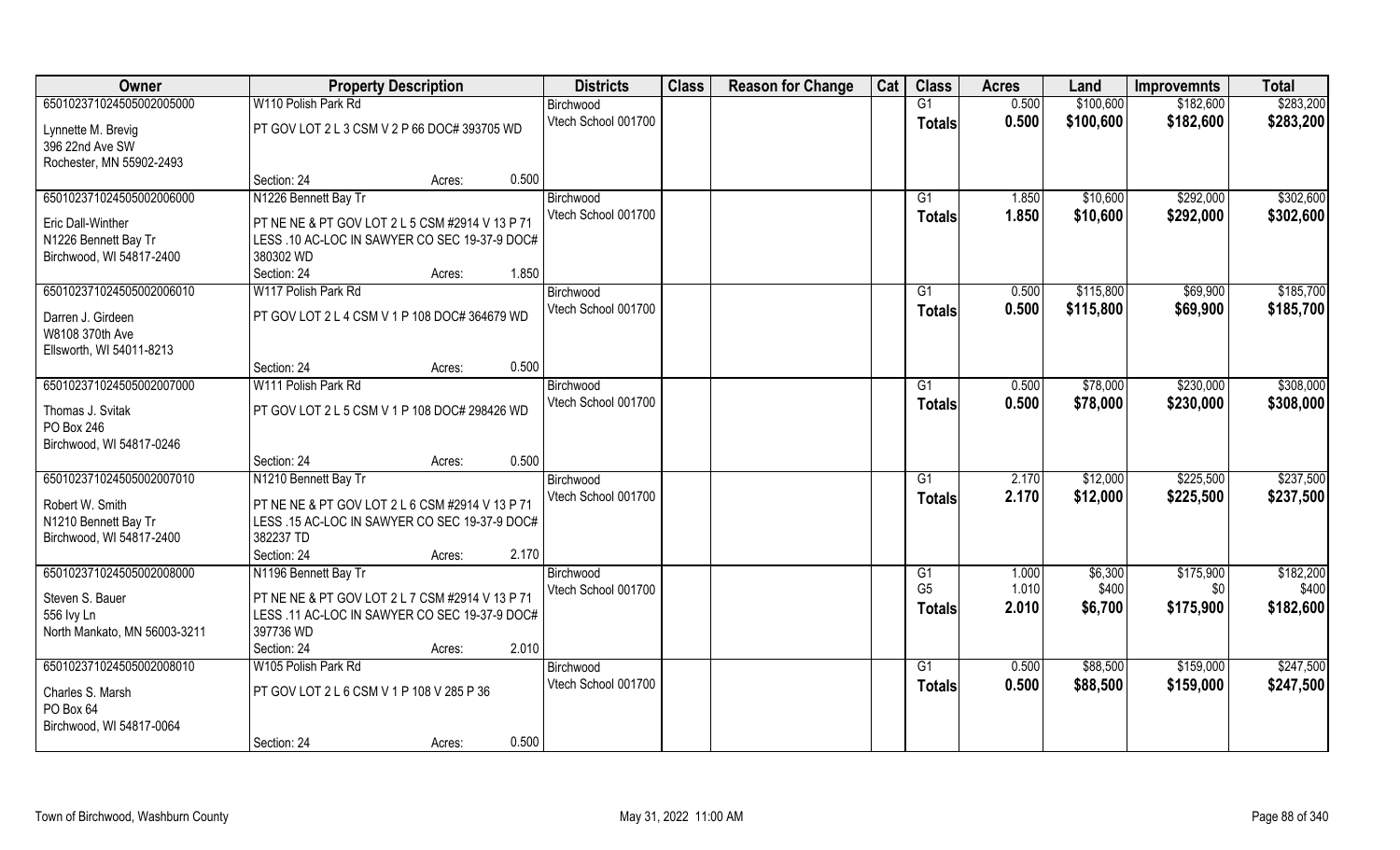| Owner                    | <b>Property Description</b>                     | <b>Districts</b>                 | <b>Class</b> | <b>Reason for Change</b> | Cat | <b>Class</b>    | <b>Acres</b>   | Land                   | <b>Improvemnts</b>     | <b>Total</b> |
|--------------------------|-------------------------------------------------|----------------------------------|--------------|--------------------------|-----|-----------------|----------------|------------------------|------------------------|--------------|
| 650102371024505002009000 | W101 Polish Park Rd                             | Birchwood                        |              |                          |     | G1              | 0.500          | \$93,200               | \$127,100              | \$220,300    |
| James G. Myer            | PT GOV LOT 2 L 7 CSM V 1 P 108 DOC# 304528 WD   | Vtech School 001700              |              |                          |     | <b>Totals</b>   | 0.500          | \$93,200               | \$127,100              | \$220,300    |
| 2409 110th Ave           |                                                 |                                  |              |                          |     |                 |                |                        |                        |              |
| Woodville, WI 54028-7017 |                                                 |                                  |              |                          |     |                 |                |                        |                        |              |
|                          | Section: 24<br>0.500<br>Acres:                  |                                  |              |                          |     |                 |                |                        |                        |              |
| 650102371024505002009010 | N1164 Bennett Bay Tr                            | Birchwood                        |              |                          |     | G1              | 1.000          | \$6,300                | \$168,300              | \$174,600    |
| Marvin C Tody Trust      | PT NE NE & PT GOV LOT 2 L 8 CSM #2914 V 13 P 71 | Vtech School 001700              |              |                          |     | G <sub>5</sub>  | 1.590          | \$500                  | \$0                    | \$500        |
| 2517 Eyrie Dr            | LESS .75 AC-LOC IN SAWYER CO SEC 19-37-9 DOC#   |                                  |              |                          |     | <b>Totals</b>   | 2.590          | \$6,800                | \$168,300              | \$175,100    |
| Woodbury, MN 55129-4211  | 395759 QC                                       |                                  |              |                          |     |                 |                |                        |                        |              |
|                          | 2.590<br>Section: 24<br>Acres:                  |                                  |              |                          |     |                 |                |                        |                        |              |
| 650102371024505002010010 | W133 County Hwy Dd                              | Birchwood                        |              |                          |     | G1              | 1.780          | \$75,700               | \$289,100              | \$364,800    |
| Thomas G. Merritt        | PT GOV LOT 2 L 1 CSM #3479 V 16 P 143 DOC#      | Vtech School 001700              |              |                          |     | <b>Totals</b>   | 1.780          | \$75,700               | \$289,100              | \$364,800    |
| 531 Majestic Oaks Cir    | 290857 WD DOC# 315293 WD                        |                                  |              |                          |     |                 |                |                        |                        |              |
| Eagan, MN 55123-3069     |                                                 |                                  |              |                          |     |                 |                |                        |                        |              |
|                          | 1.780<br>Section: 24<br>Acres:                  |                                  |              |                          |     |                 |                |                        |                        |              |
| 650102371024505002011010 | W180 County Hwy Dd                              | Birchwood                        |              |                          |     | G1              | 2.150          | \$11,900               | \$257,800              | \$269,700    |
| <b>Arthur Alvarez</b>    | PT GOV LOT 2 L 1 CSM #3273 V 15 P 100 DOC#      | Vtech School 001700              |              |                          |     | <b>Totals</b>   | 2.150          | \$11,900               | \$257,800              | \$269,700    |
| W180 County Hwy Dd       | 379551 TD DOC# 379640 TOD                       |                                  |              |                          |     |                 |                |                        |                        |              |
| Birchwood, WI 54817-9130 |                                                 |                                  |              |                          |     |                 |                |                        |                        |              |
|                          | 2.150<br>Section: 24<br>Acres:                  |                                  |              |                          |     |                 |                |                        |                        |              |
| 650102371024505002012000 |                                                 | Birchwood<br>Vtech School 001700 |              |                          |     | G1              | 0.900          | \$96,400               | \$0                    | \$96,400     |
| Jesse Jacob Fletcher Jr  | PT GOV LOT 2 L 1 CSM #2871 V 13 P 28 DOC#       |                                  |              |                          |     | <b>Totals</b>   | 0.900          | \$96,400               | \$0                    | \$96,400     |
| W125 County Hwy Dd       | 398491 WD                                       |                                  |              |                          |     |                 |                |                        |                        |              |
| Birchwood, WI 54817-9130 |                                                 |                                  |              |                          |     |                 |                |                        |                        |              |
| 650102371024505002013010 | 0.900<br>Section: 24<br>Acres:                  |                                  |              |                          |     |                 |                |                        |                        | \$302,500    |
|                          | W129 County Hwy Dd                              | Birchwood<br>Vtech School 001700 |              |                          |     | G1              | 1.070<br>1.070 | \$134,300<br>\$134,300 | \$168,200<br>\$168,200 | \$302,500    |
| Susan M Mccormick Trust  | PT GOV LOT 2 L 2 CSM #3479 V 16 P 143 DOC#      |                                  |              |                          |     | <b>Totals</b>   |                |                        |                        |              |
| 425 Nevada St Unit b     | 298511 WD DOC# 320845 WD DOC# 384329 QC         |                                  |              |                          |     |                 |                |                        |                        |              |
| Frankfort, IL 60423-1566 | 1.070                                           |                                  |              |                          |     |                 |                |                        |                        |              |
| 650102371024505003002000 | Section: 24<br>Acres:                           | Birchwood                        |              |                          |     | $\overline{G1}$ | 2.370          | \$12,700               | $\overline{50}$        | \$12,700     |
|                          |                                                 | Vtech School 001700              |              |                          |     | <b>Totals</b>   | 2.370          | \$12,700               | \$0                    | \$12,700     |
| <b>Alvarez Trust</b>     | PT GOV LOT 3 DOC# 366283 WD                     |                                  |              |                          |     |                 |                |                        |                        |              |
| W180 County Hwy Dd       |                                                 |                                  |              |                          |     |                 |                |                        |                        |              |
| Birchwood, WI 54817-9130 | 2.370                                           |                                  |              |                          |     |                 |                |                        |                        |              |
|                          | Section: 24<br>Acres:                           |                                  |              |                          |     |                 |                |                        |                        |              |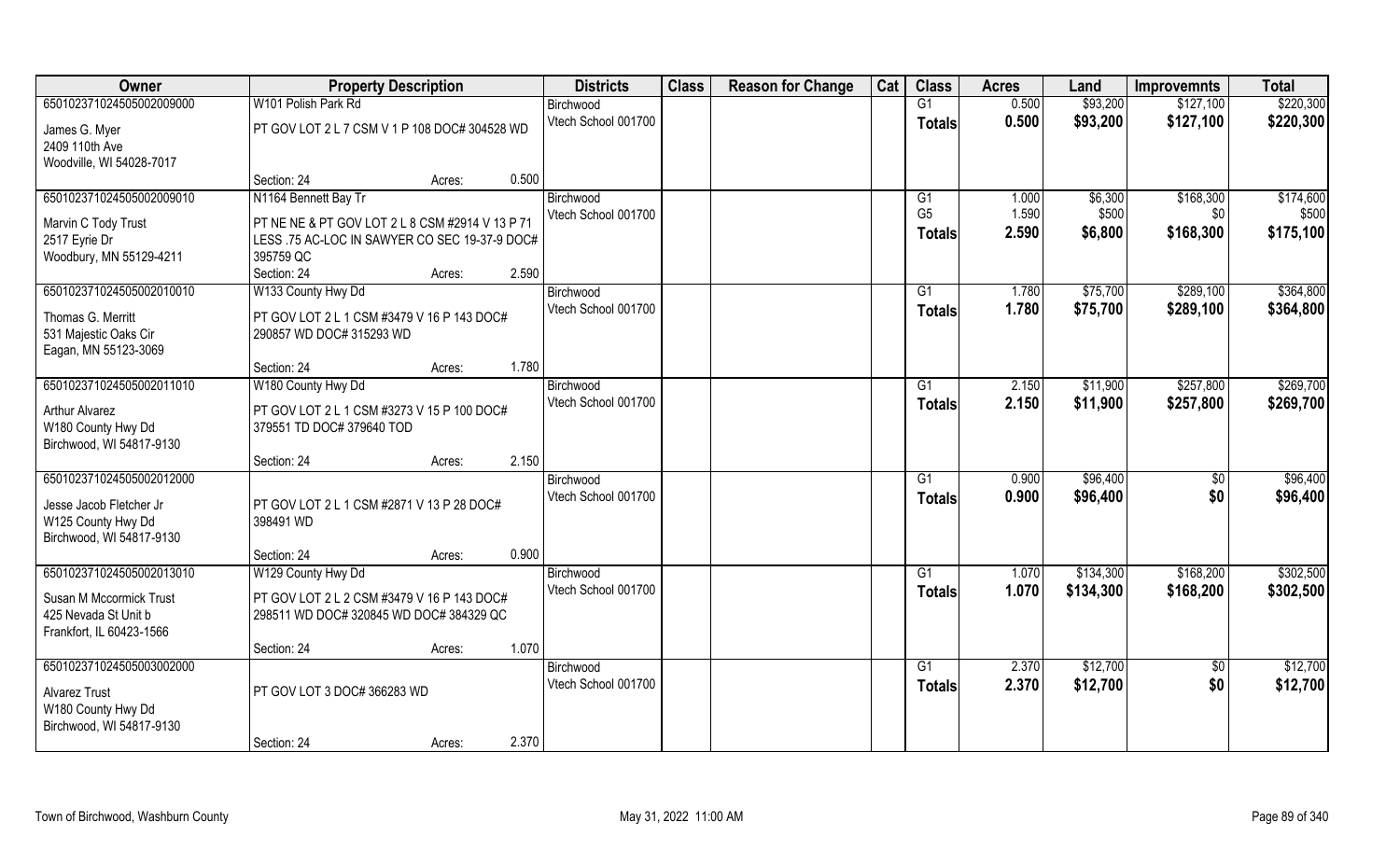| Owner                    | <b>Property Description</b>                        |                  | <b>Districts</b>    | <b>Class</b> | <b>Reason for Change</b> | Cat | <b>Class</b>    | <b>Acres</b> | Land      | <b>Improvemnts</b> | <b>Total</b> |
|--------------------------|----------------------------------------------------|------------------|---------------------|--------------|--------------------------|-----|-----------------|--------------|-----------|--------------------|--------------|
| 650102371024505003002020 | W 270 County Hwy Dd                                |                  | Birchwood           |              |                          |     | $\overline{G1}$ | 1.000        | \$6,300   | \$152,600          | \$158,900    |
| <b>Patrick Pierce</b>    | PT GOV LOT 3 L 1 CSM #4050 V 20 P 51 DOC#          |                  | Vtech School 001700 |              |                          |     | G <sub>5</sub>  | 2.000        | \$700     | \$0                | \$700        |
| W270 County Hwy Dd       | 298457 ESMT DOC# 391115 WD                         |                  |                     |              |                          |     | G <sub>6</sub>  | 4.540        | \$9,100   | \$0\$              | \$9,100      |
| Birchwood, WI 54817-9131 |                                                    |                  |                     |              |                          |     | <b>Totals</b>   | 7.540        | \$16,100  | \$152,600          | \$168,700    |
|                          | Section: 24                                        | 7.540<br>Acres:  |                     |              |                          |     |                 |              |           |                    |              |
| 650102371024505003003000 |                                                    |                  | Birchwood           |              |                          |     | G <sub>1</sub>  | 0.410        | \$14,300  | \$0                | \$14,300     |
| <b>Alvarez Trust</b>     | PT GOV LOT 3 DOC# 366283 WD                        |                  | Vtech School 001700 |              |                          |     | <b>Totals</b>   | 0.410        | \$14,300  | \$0                | \$14,300     |
| W180 County Hwy Dd       |                                                    |                  |                     |              |                          |     |                 |              |           |                    |              |
| Birchwood, WI 54817-9130 |                                                    |                  |                     |              |                          |     |                 |              |           |                    |              |
|                          | Section: 24                                        | 0.410<br>Acres:  |                     |              |                          |     |                 |              |           |                    |              |
| 650102371024505003003030 |                                                    |                  | Birchwood           | G4           | Ag use land              | -5  | G4              | 13.000       | \$700     | $\sqrt[6]{}$       | \$700        |
| Ray Vanacker             | PT GOV LOT 3 DOC# 197851 WD DOC# 206955 QC         |                  | Vtech School 001700 |              |                          |     | G <sub>5</sub>  | 9.000        | \$3,000   | \$0\$              | \$3,000      |
| N9676 County Hwy F       | DOC# 298457 ESMT EXC DOC# 314323 WD EXC CSM        |                  |                     |              |                          |     | G <sub>6</sub>  | 7.140        | \$14,300  | \$0                | \$14,300     |
| Birchwood, WI 54817-9520 | #4050 V 20 P 51                                    |                  |                     |              |                          |     | <b>Totals</b>   | 29.140       | \$18,000  | \$0                | \$18,000     |
|                          | Section: 24                                        | 29.140<br>Acres: |                     |              |                          |     |                 |              |           |                    |              |
| 650102371024505003004000 |                                                    |                  | Birchwood           |              |                          |     | G1              | 0.270        | \$20,900  | \$0                | \$20,900     |
| Richard N. Cyr           | PT GOV LOT 3 L 1 CSM #1443 V 6 P 164 V 263 P 344 V |                  | Vtech School 001700 |              |                          |     | <b>Totals</b>   | 0.270        | \$20,900  | \$0                | \$20,900     |
| W187 County Hwy Dd       | 332 P 232 QC                                       |                  |                     |              |                          |     |                 |              |           |                    |              |
| Birchwood, WI 54817-9130 |                                                    |                  |                     |              |                          |     |                 |              |           |                    |              |
|                          | Section: 24                                        | 0.270<br>Acres:  |                     |              |                          |     |                 |              |           |                    |              |
| 650102371024505003005000 | W194 County Hwy Dd                                 |                  | Birchwood           |              |                          |     | G1              | 0.740        | \$4,700   | \$20,400           | \$25,100     |
| <b>Alvarez Trust</b>     | PT GOV LOT 3 L 2 EXC W 20' CSM #1585 V 7 P 6       |                  | Vtech School 001700 |              |                          |     | <b>Totals</b>   | 0.740        | \$4,700   | \$20,400           | \$25,100     |
| W180 County Hwy Dd       | DOC# 366282 WD                                     |                  |                     |              |                          |     |                 |              |           |                    |              |
| Birchwood, WI 54817-9130 |                                                    |                  |                     |              |                          |     |                 |              |           |                    |              |
|                          | Section: 24                                        | 0.740<br>Acres:  |                     |              |                          |     |                 |              |           |                    |              |
| 650102371024505003006000 | W187 County Hwy Dd                                 |                  | Birchwood           |              |                          |     | $\overline{G1}$ | 0.900        | \$116,900 | \$130,900          | \$247,800    |
| Richard N. Cyr           | PT GOV LOT 3 L 2 CSM #1443 V 6 P 164 V 187 P 672 V |                  | Vtech School 001700 |              |                          |     | <b>Totals</b>   | 0.900        | \$116,900 | \$130,900          | \$247,800    |
| W187 County Hwy Dd       | 332 P 232 QC                                       |                  |                     |              |                          |     |                 |              |           |                    |              |
| Birchwood, WI 54817-9130 |                                                    |                  |                     |              |                          |     |                 |              |           |                    |              |
|                          | Section: 24                                        | 0.900<br>Acres:  |                     |              |                          |     |                 |              |           |                    |              |
| 650102371024505003007000 | W206 County Hwy Dd                                 |                  | Birchwood           |              |                          |     | G1              | 1.040        | \$6,500   | \$127,400          | \$133,900    |
| <b>Alvarez Trust</b>     | PT GOV LOT 3 W 20' L 2 CSM #1585 V 7 P 6 & L 1 CSM |                  | Vtech School 001700 |              |                          |     | <b>Totals</b>   | 1.040        | \$6,500   | \$127,400          | \$133,900    |
| W180 County Hwy Dd       | #1585 V 7 P 6 DOC# 363470 WD                       |                  |                     |              |                          |     |                 |              |           |                    |              |
| Birchwood, WI 54817-9130 |                                                    |                  |                     |              |                          |     |                 |              |           |                    |              |
|                          | Section: 24                                        | 1.040<br>Acres:  |                     |              |                          |     |                 |              |           |                    |              |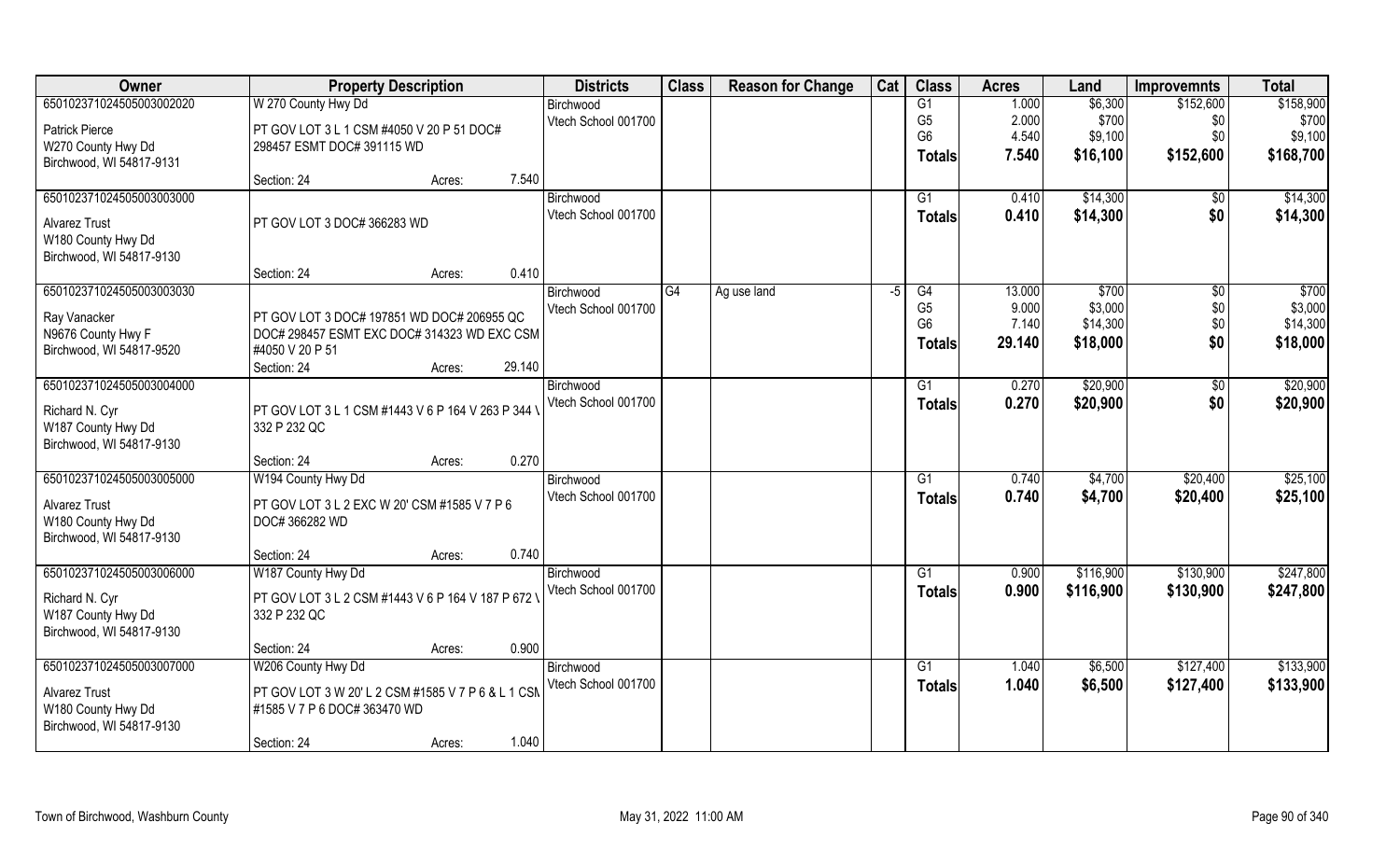| Owner                                                               | <b>Property Description</b>                                           |        | <b>Districts</b>    | <b>Class</b> | <b>Reason for Change</b> | Cat | <b>Class</b>    | <b>Acres</b> | Land      | <b>Improvemnts</b> | <b>Total</b> |
|---------------------------------------------------------------------|-----------------------------------------------------------------------|--------|---------------------|--------------|--------------------------|-----|-----------------|--------------|-----------|--------------------|--------------|
| 650102371024505003008000                                            | W215 County Hwy Dd                                                    |        | Birchwood           |              |                          |     | G1              | 0.490        | \$98,300  | \$8,800            | \$107,100    |
| Terrance A. Fisher<br>4231 Kenyon Rd                                | PT GOV LOT 3 L 1 CSM #2054 V 8 P 215 V 344 P 533<br>WD DOC# 330742 QC |        | Vtech School 001700 |              |                          |     | <b>Totals</b>   | 0.490        | \$98,300  | \$8,800            | \$107,100    |
| Owatonna, MN 55060-6130                                             |                                                                       |        |                     |              |                          |     |                 |              |           |                    |              |
|                                                                     | Section: 24                                                           | Acres: | 0.490               |              |                          |     |                 |              |           |                    |              |
| 650102371024505003009000                                            | W229 County Hwy Dd                                                    |        | Birchwood           |              |                          |     | G1              | 0.540        | \$88,600  | \$171,400          | \$260,000    |
| James M. Stiener                                                    | PT GOV LOT 3 L 4 CSM #1777 V 7 P 198 DOC#                             |        | Vtech School 001700 |              |                          |     | <b>Totals</b>   | 0.540        | \$88,600  | \$171,400          | \$260,000    |
| 6820 Karolina Way                                                   | 353006 WD                                                             |        |                     |              |                          |     |                 |              |           |                    |              |
| Sun Prairie, WI 53590-9513                                          |                                                                       |        |                     |              |                          |     |                 |              |           |                    |              |
|                                                                     | Section: 24                                                           | Acres: | 0.540               |              |                          |     |                 |              |           |                    |              |
| 650102371024505003010000                                            | W241 County Hwy Dd                                                    |        | Birchwood           |              |                          |     | G1              | 0.570        | \$97,100  | \$97,400           | \$194,500    |
| Dennis J. Kartman                                                   | PT GOV LOT 3 L 3 CSM #1280 V 5 P 264 V 286 P 617 \                    |        | Vtech School 001700 |              |                          |     | <b>Totals</b>   | 0.570        | \$97,100  | \$97,400           | \$194,500    |
| 2125 Springdale Center Rd                                           | 433 P 35 QC                                                           |        |                     |              |                          |     |                 |              |           |                    |              |
| Vierona, WI 53593-8983                                              |                                                                       |        |                     |              |                          |     |                 |              |           |                    |              |
|                                                                     | Section: 24                                                           | Acres: | 0.570               |              |                          |     |                 |              |           |                    |              |
| 650102371024505003011000                                            | W249 County Hwy Dd                                                    |        | Birchwood           |              |                          |     | G1              | 1.180        | \$110,800 | \$188,800          | \$299,600    |
| Jeremiah J. Buchholtz<br>N6428 906th St<br>Elk Mound, WI 54739-9342 | PT GOV LOT 3 L 1 CSM #2636 V 11 P 159 DOC#<br>391587 WD               |        | Vtech School 001700 |              |                          |     | <b>Totals</b>   | 1.180        | \$110,800 | \$188,800          | \$299,600    |
|                                                                     | Section: 24                                                           | Acres: | 1.180               |              |                          |     |                 |              |           |                    |              |
| 650102371024505003011500                                            | W255 County Hwy Dd                                                    |        | Birchwood           |              |                          |     | G1              | 0.960        | \$110,400 | \$140,300          | \$250,700    |
|                                                                     |                                                                       |        | Vtech School 001700 |              |                          |     | <b>Totals</b>   | 0.960        | \$110,400 | \$140,300          | \$250,700    |
| Chad E. Thompson<br>1111 Ness Dr                                    | PT GOV LOT 3 L 2 CSM #2636 V 11 P 159 DOC#<br>390678 WD               |        |                     |              |                          |     |                 |              |           |                    |              |
| Mondovi, WI 54755-1374                                              |                                                                       |        |                     |              |                          |     |                 |              |           |                    |              |
|                                                                     | Section: 24                                                           | Acres: | 0.960               |              |                          |     |                 |              |           |                    |              |
| 650102371024505003012000                                            | W 265 County Hwy Dd                                                   |        | Birchwood           |              |                          |     | G1              | 0.460        | \$95,700  | \$225,600          | \$321,300    |
|                                                                     |                                                                       |        | Vtech School 001700 |              |                          |     | <b>Totals</b>   | 0.460        | \$95,700  | \$225,600          | \$321,300    |
| Bruce A. Bondow<br>6616 Central Ave NE                              | PT GOV LOT 3 DOC# 400409 QC                                           |        |                     |              |                          |     |                 |              |           |                    |              |
| Fridley, MN 55432                                                   |                                                                       |        |                     |              |                          |     |                 |              |           |                    |              |
|                                                                     | Section: 24                                                           | Acres: | 0.460               |              |                          |     |                 |              |           |                    |              |
| 650102371024505003013000                                            | County Hwy Dd                                                         |        | Birchwood           |              |                          |     | $\overline{G1}$ | 0.460        | \$97,800  | $\overline{50}$    | \$97,800     |
|                                                                     |                                                                       |        | Vtech School 001700 |              |                          |     | <b>Totals</b>   | 0.460        | \$97,800  | \$0                | \$97,800     |
| Bruce A. Bondow<br>6616 Central Ave NE                              | PT GOV LOT 3 DOC# 400409 QC                                           |        |                     |              |                          |     |                 |              |           |                    |              |
| Fridley, MN 55432                                                   |                                                                       |        |                     |              |                          |     |                 |              |           |                    |              |
|                                                                     | Section: 24                                                           | Acres: | 0.460               |              |                          |     |                 |              |           |                    |              |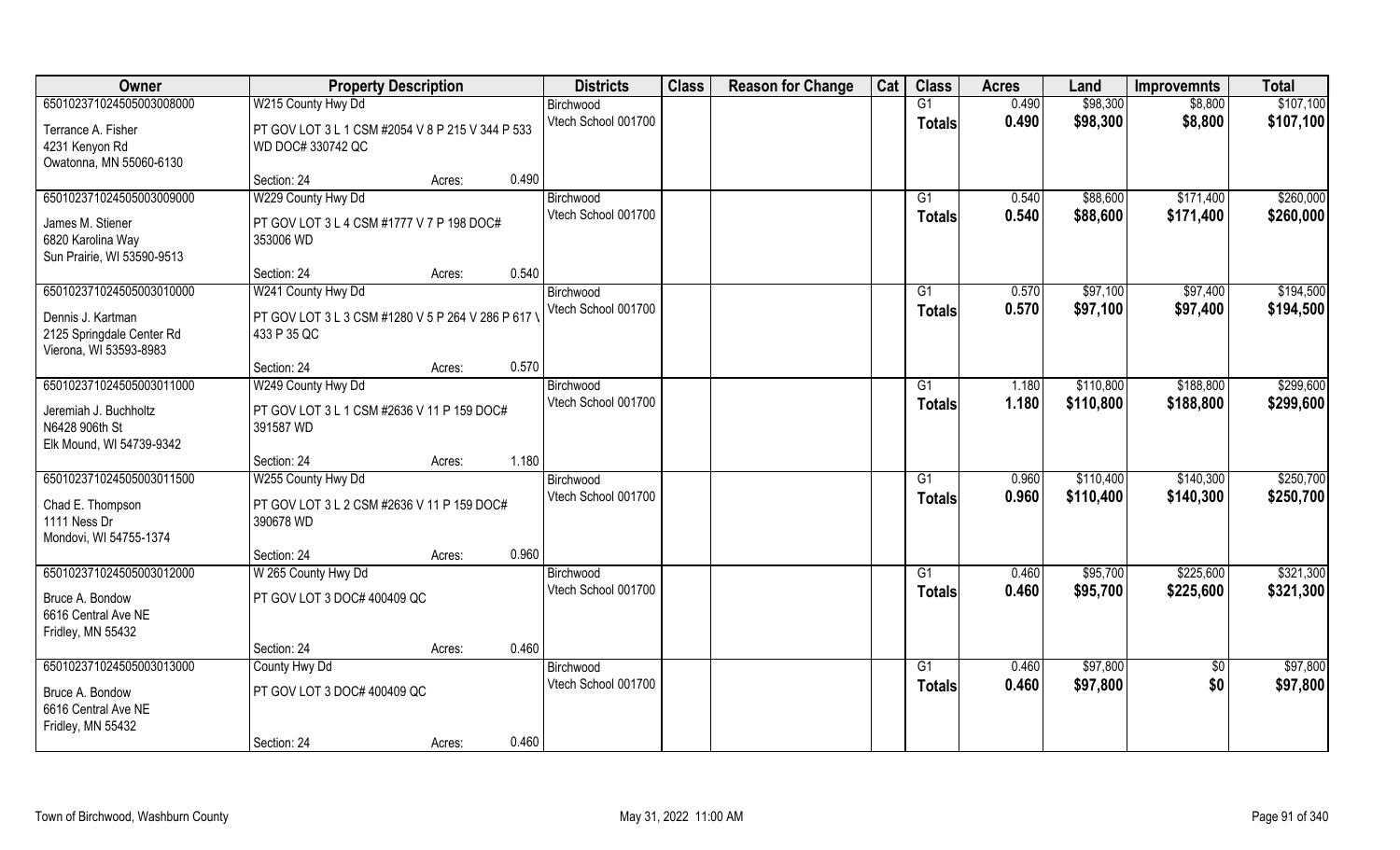| Owner                                                             | <b>Property Description</b>                                           |        |        | <b>Districts</b>                 | <b>Class</b> | <b>Reason for Change</b> | Cat | <b>Class</b>        | <b>Acres</b>   | Land                   | <b>Improvemnts</b> | <b>Total</b>           |
|-------------------------------------------------------------------|-----------------------------------------------------------------------|--------|--------|----------------------------------|--------------|--------------------------|-----|---------------------|----------------|------------------------|--------------------|------------------------|
| 650102371024505003014000                                          | W273 County Hwy Dd                                                    |        |        | Birchwood                        |              |                          |     | G1                  | 0.460          | \$84,100               | \$252,700          | \$336,800              |
| Foster F. Soper<br>PO Box 267<br>Birchwood, WI 54817-0267         | PT GOV LOT 3 L 2 CSM #770 V 4 P 55 DOC# 287618<br>WD DOC# 341906 TOD  |        |        | Vtech School 001700              |              |                          |     | <b>Totals</b>       | 0.460          | \$84,100               | \$252,700          | \$336,800              |
|                                                                   | Section: 24                                                           | Acres: | 0.460  |                                  |              |                          |     |                     |                |                        |                    |                        |
| 650102371024505003015000<br>Foster F. Soper                       | PT GOV LOT 3 L 1 CSM #770 V 4 P 55 DOC# 287618                        |        |        | Birchwood<br>Vtech School 001700 |              |                          |     | G1<br><b>Totals</b> | 0.460<br>0.460 | \$118,500<br>\$118,500 | $\sqrt{$0}$<br>\$0 | \$118,500<br>\$118,500 |
| PO Box 267<br>Birchwood, WI 54817-0267                            | WD DOC# 341906 TOD                                                    |        |        |                                  |              |                          |     |                     |                |                        |                    |                        |
|                                                                   | Section: 24                                                           | Acres: | 0.460  |                                  |              |                          |     |                     |                |                        |                    |                        |
| 650102371024505003016000                                          | W227 County Hwy Dd                                                    |        |        | Birchwood                        |              |                          |     | G1                  | 0.540          | \$78,500               | \$82,700           | \$161,200              |
| Shawn D. Gray<br>W16068 Rainbow Trout Trl<br>Osseo, WI 54758-7979 | PT GOV LOT 3 L 5 CSM #1777 V 7 P 198 DOC#<br>382219 WD                |        |        | Vtech School 001700              |              |                          |     | <b>Totals</b>       | 0.540          | \$78,500               | \$82,700           | \$161,200              |
|                                                                   | Section: 24                                                           | Acres: | 0.540  |                                  |              |                          |     |                     |                |                        |                    |                        |
| 650102371024505003017000                                          |                                                                       |        |        | Birchwood                        |              |                          |     | G1                  | 0.470          | \$106,400              | \$200              | \$106,600              |
| Terrance A. Fisher<br>4231 Kenyon Rd<br>Owatonna, MN 55060-6130   | PT GOV LOT 3 L 2 CSM #2054 V 8 P 215 V 344 P 533<br>WD DOC# 330742 QC |        |        | Vtech School 001700              |              |                          |     | <b>Totals</b>       | 0.470          | \$106,400              | \$200              | \$106,600              |
|                                                                   | Section: 24                                                           | Acres: | 0.470  |                                  |              |                          |     |                     |                |                        |                    |                        |
| 650102371024505003018000                                          | W 276 County Hwy Dd                                                   |        |        | Birchwood                        |              |                          |     | G1                  | 1.680          | \$9,700                | \$26,200           | \$35,900               |
| Alvarez Trust                                                     | PT GOV LOT 3 DOC# 363470 WD                                           |        |        | Vtech School 001700              |              |                          |     | G <sub>5</sub>      | 4.000          | \$1,300                | \$0                | \$1,300                |
| W180 County Hwy Dd                                                |                                                                       |        |        |                                  |              |                          |     | G <sub>6</sub>      | 4.320          | \$8,600                | \$0                | \$8,600                |
| Birchwood, WI 54817-9130                                          |                                                                       |        |        |                                  |              |                          |     | <b>Totals</b>       | 10.000         | \$19,600               | \$26,200           | \$45,800               |
|                                                                   | Section: 24                                                           | Acres: | 10.000 |                                  |              |                          |     |                     |                |                        |                    |                        |
| 650102371024505004001000                                          | W293 County Hwy Dd                                                    |        |        | Birchwood                        |              |                          |     | G1                  | 1.000          | \$52,500               | \$67,900           | \$120,400              |
| David Wagner<br>631 Morningside Ct<br>Saukville, WI 53080-2227    | PT GOV LOT 4 V 437 P 822-823 WD DOC# 326587 TD                        |        |        | Vtech School 001700              |              |                          |     | <b>Totals</b>       | 1.000          | \$52,500               | \$67,900           | \$120,400              |
|                                                                   | Section: 24                                                           | Acres: | 1.000  |                                  |              |                          |     |                     |                |                        |                    |                        |
| 650102371024505004002000                                          |                                                                       |        |        | Birchwood                        |              |                          |     | G5                  | 2.000          | \$700                  | $\sqrt{$0}$        | $\sqrt{3700}$          |
| Albert F. Marcon<br>2731 Yosemite Ct<br>Atwater, CA 95301-2029    | PT GOV LOT 4 DOC# 332135 QC                                           |        |        | Vtech School 001700              |              |                          |     | Totals              | 2.000          | \$700                  | \$0                | \$700                  |
|                                                                   | Section: 24                                                           | Acres: | 2.000  |                                  |              |                          |     |                     |                |                        |                    |                        |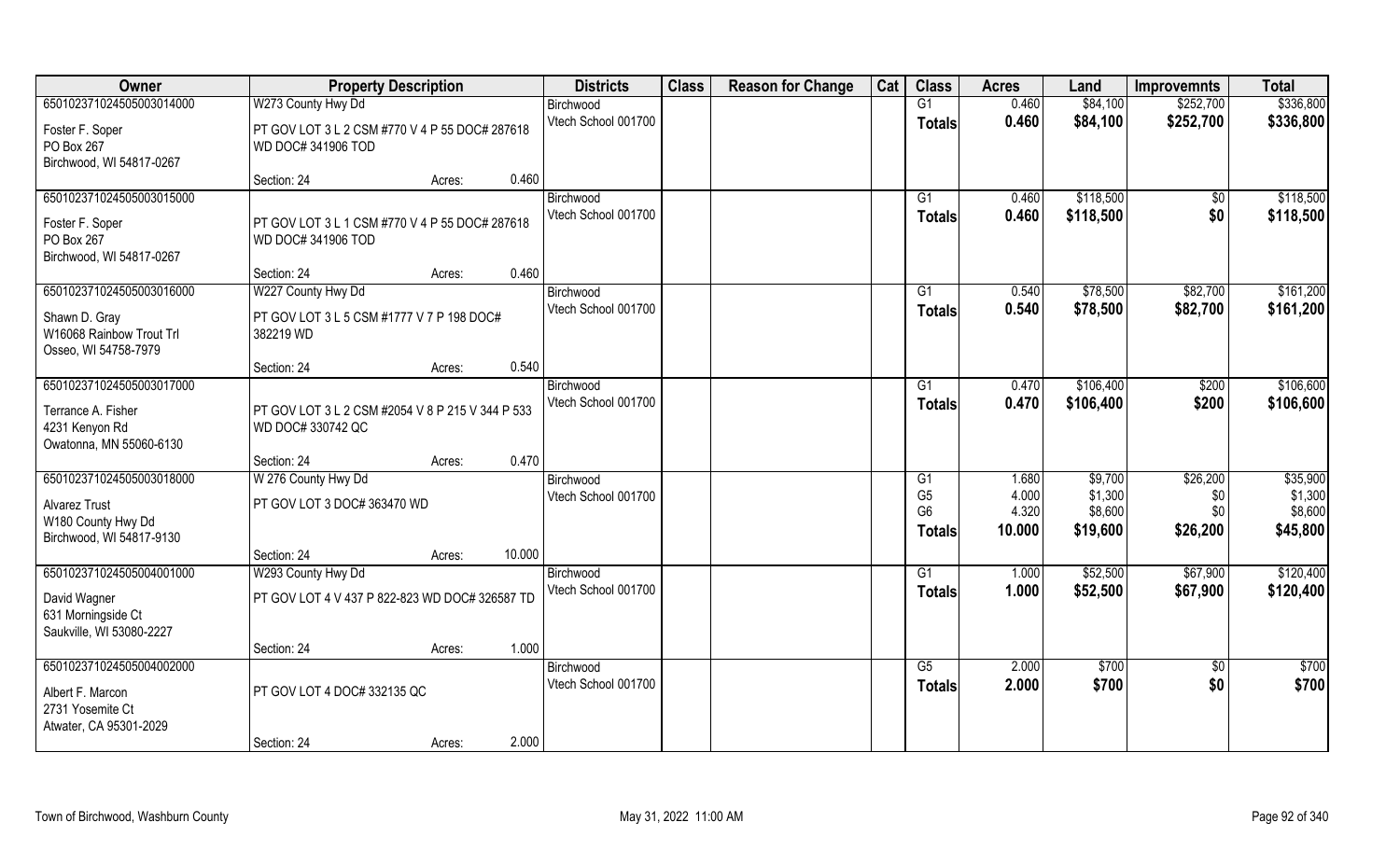| Owner                              | <b>Property Description</b>                      |                  | <b>Districts</b>    | <b>Class</b> | <b>Reason for Change</b> | Cat | <b>Class</b>    | <b>Acres</b> | Land     | <b>Improvemnts</b> | <b>Total</b> |
|------------------------------------|--------------------------------------------------|------------------|---------------------|--------------|--------------------------|-----|-----------------|--------------|----------|--------------------|--------------|
| 650102371024505004003000           | W290 County Hwy Dd                               |                  | Birchwood           |              |                          |     | $\overline{G1}$ | 1.000        | \$6,300  | \$205,300          | \$211,600    |
| <b>Stuart Olson</b>                | PT GOV LOT 4 L 1 CSM #2546 V 11 P 69 V 417 P 572 |                  | Vtech School 001700 |              |                          |     | G <sub>5</sub>  | 6.600        | \$100    | \$0                | \$100        |
| W290 County Hwy Dd                 | WD 6.6 AC LAKE BED                               |                  |                     |              |                          |     | G <sub>6</sub>  | 9.120        | \$45,600 | \$0                | \$45,600     |
| Birchwood, WI 54817-9131           |                                                  |                  |                     |              |                          |     | <b>Totals</b>   | 16.720       | \$52,000 | \$205,300          | \$257,300    |
|                                    | Section: 24                                      | 16.720<br>Acres: |                     |              |                          |     |                 |              |          |                    |              |
| 650102371024505004004000           | N1102 County Hwy T                               |                  | Birchwood           | G4           | Ag use land              | -5  | G1              | 2.000        | \$11,300 | \$2,100            | \$13,400     |
| Juan Ramirez                       | PT GOV LOT 4 DOC# 298457 ESMT DOC# 397991 WD     |                  | Vtech School 001700 |              |                          |     | G <sub>4</sub>  | 21.000       | \$2,400  | \$0                | \$2,400      |
| 905 River Heights Rd               |                                                  |                  |                     |              |                          |     | <b>Totals</b>   | 23.000       | \$13,700 | \$2,100            | \$15,800     |
| Menomonie, WI 54751-3752           |                                                  |                  |                     |              |                          |     |                 |              |          |                    |              |
|                                    | Section: 24                                      | 23.000<br>Acres: |                     |              |                          |     |                 |              |          |                    |              |
| 650102371024505005001000           | N964 County Hwy T                                |                  | Birchwood           |              |                          |     | G4              | 4.060        | \$500    | $\overline{50}$    | \$500        |
| Ami N. Iverson                     | PT GOV LOT 5 L 1 CSM #2677 V 12 P 120 DOC#       |                  | Vtech School 001700 |              |                          |     | G7              | 1.000        | \$3,600  | \$211,800          | \$215,400    |
| N964 County Hwy T                  | 361611 QC                                        |                  |                     |              |                          |     | <b>Totals</b>   | 5.060        | \$4,100  | \$211,800          | \$215,900    |
| Birchwood, WI 54817-9171           |                                                  |                  |                     |              |                          |     |                 |              |          |                    |              |
|                                    | Section: 24                                      | 5.060<br>Acres:  |                     |              |                          |     |                 |              |          |                    |              |
| 650102371024505005002000           | W387 County Hwy Dd                               |                  | Birchwood           |              |                          |     | G2              | 1.100        | \$59,300 | \$130,600          | \$189,900    |
| Fernwood Inc                       | PT GOV LOT 5 V 214 P 639 L 1 CSM #1083 V 5 P 68  |                  | Vtech School 001700 |              |                          |     | <b>Totals</b>   | 1.100        | \$59,300 | \$130,600          | \$189,900    |
| W387 County Hwy Dd                 | EXC V 225 P 611                                  |                  |                     |              |                          |     |                 |              |          |                    |              |
| Birchwood, WI 54817-9132           |                                                  |                  |                     |              |                          |     |                 |              |          |                    |              |
|                                    | Section: 24                                      | 1.100<br>Acres:  |                     |              |                          |     |                 |              |          |                    |              |
| 650102371024505005003000           | W391 County Hwy Dd                               |                  | Birchwood           |              |                          |     | G1              | 0.460        | \$55,300 | \$73,000           | \$128,300    |
| Brennon T. Path                    | PT GOV LOT 5 L 4 CSM #686 V 3 P 259 DOC# 385274  |                  | Vtech School 001700 |              |                          |     | <b>Totals</b>   | 0.460        | \$55,300 | \$73,000           | \$128,300    |
| 9458 Ellsworth Rd                  | <b>WD</b>                                        |                  |                     |              |                          |     |                 |              |          |                    |              |
| Tomah, WI 54660-4245               |                                                  |                  |                     |              |                          |     |                 |              |          |                    |              |
|                                    | Section: 24                                      | 0.460<br>Acres:  |                     |              |                          |     |                 |              |          |                    |              |
| 650102371024505005004000           | W393 County Hwy Dd                               |                  | Birchwood           |              |                          |     | $\overline{G1}$ | 0.480        | \$72,700 | \$52,400           | \$125,100    |
| Jeffrey C. Gould                   | PT GOV LOT 5 L 3 CSM #686 V 3 P 259 DOC# 394741  |                  | Vtech School 001700 |              |                          |     | <b>Totals</b>   | 0.480        | \$72,700 | \$52,400           | \$125,100    |
| 5900 Bryant Ln                     | <b>WD</b>                                        |                  |                     |              |                          |     |                 |              |          |                    |              |
| Inver Grove Heights, MN 55076-1577 |                                                  |                  |                     |              |                          |     |                 |              |          |                    |              |
|                                    | Section: 24                                      | 0.480<br>Acres:  |                     |              |                          |     |                 |              |          |                    |              |
| 650102371024505005005000           | W395 County Hwy Dd                               |                  | Birchwood           |              |                          |     | G1              | 0.480        | \$86,200 | \$33,800           | \$120,000    |
| Raymond A. Hom                     | PT GOV LOT 5 L 6 CSM #687 V 3 P 260 DOC# 360779  |                  | Vtech School 001700 |              |                          |     | <b>Totals</b>   | 0.480        | \$86,200 | \$33,800           | \$120,000    |
| 850 21st St                        | WD DOC# 386769 TOD                               |                  |                     |              |                          |     |                 |              |          |                    |              |
| Cameron, WI 54822-9538             |                                                  |                  |                     |              |                          |     |                 |              |          |                    |              |
|                                    | Section: 24                                      | 0.480<br>Acres:  |                     |              |                          |     |                 |              |          |                    |              |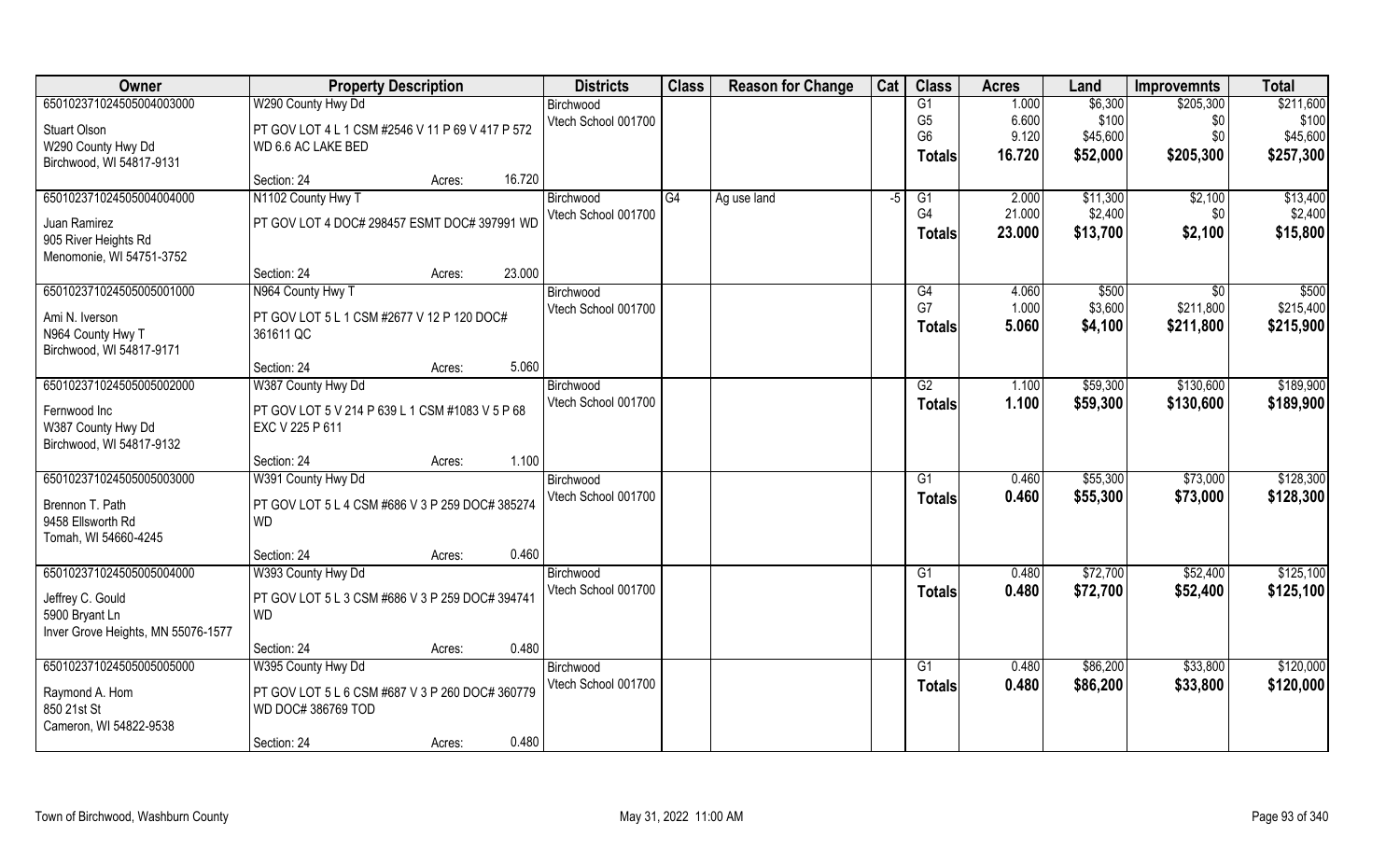| Owner                             | <b>Property Description</b>                                           |                 | <b>Districts</b>    | <b>Class</b> | <b>Reason for Change</b> | Cat | <b>Class</b>    | <b>Acres</b> | Land      | <b>Improvemnts</b> | <b>Total</b> |
|-----------------------------------|-----------------------------------------------------------------------|-----------------|---------------------|--------------|--------------------------|-----|-----------------|--------------|-----------|--------------------|--------------|
| 650102371024505005006000          | W397 County Hwy Dd Unit 407A3                                         |                 | Birchwood           |              |                          |     | G1              | 0.620        | \$91,700  | \$108,800          | \$200,500    |
| Raymond A. Hom<br>850 21st St     | PT GOV LOT 5 L 7 CSM #702 V 3 P 275 DOC# 333216<br>WD DOC# 386769 TOD |                 | Vtech School 001700 |              |                          |     | <b>Totals</b>   | 0.620        | \$91,700  | \$108,800          | \$200,500    |
| Cameron, WI 54822-9538            | Section: 24                                                           | 0.620<br>Acres: |                     |              |                          |     |                 |              |           |                    |              |
| 650102371024505005007000          | W399 County Hwy Dd                                                    |                 | Birchwood           |              |                          |     | G <sub>1</sub>  | 0.900        | \$128,000 | \$334,600          | \$462,600    |
|                                   |                                                                       |                 | Vtech School 001700 |              |                          |     | <b>Totals</b>   | 0.900        | \$128,000 | \$334,600          | \$462,600    |
| <b>Goulette Trust</b>             | PT GOV LOT 5 L 8 CSM #702 V 3 P 275 DOC# 328493                       |                 |                     |              |                          |     |                 |              |           |                    |              |
| 592 Boundary Rd                   | QC                                                                    |                 |                     |              |                          |     |                 |              |           |                    |              |
| Hudson, WI 54016-8209             | Section: 24                                                           | 0.900<br>Acres: |                     |              |                          |     |                 |              |           |                    |              |
| 650102371024505005008000          | W374 County Hwy Dd                                                    |                 | Birchwood           |              |                          |     | G2              | 0.850        | \$121,000 | \$70,700           | \$191,700    |
|                                   |                                                                       |                 | Vtech School 001700 |              |                          |     | <b>Totals</b>   | 0.850        | \$121,000 | \$70,700           | \$191,700    |
| Mark B. Kraske                    | PT GOV LOT 5 EXC CSM #2944 V 13 P 101 DOC#                            |                 |                     |              |                          |     |                 |              |           |                    |              |
| PO Box 106                        | 327951 WD                                                             |                 |                     |              |                          |     |                 |              |           |                    |              |
| Marine Saint Croix, MN 55047-0106 |                                                                       | 0.850           |                     |              |                          |     |                 |              |           |                    |              |
| 650102371024505005009000          | Section: 24<br>W321 County Hwy Dd                                     | Acres:          | Birchwood           |              |                          |     | G1              | 0.950        | \$49,400  | \$90,400           | \$139,800    |
|                                   |                                                                       |                 | Vtech School 001700 |              |                          |     |                 | 0.950        | \$49,400  |                    |              |
| Sam P. Vaccaro                    | PT GOV LOT 5 L 1 CSM #2944 V 13 P 101 DOC#                            |                 |                     |              |                          |     | <b>Totals</b>   |              |           | \$90,400           | \$139,800    |
| W321 County Hwy Dd                | 389033 COR DOC# 389034 COR DOC# 388621 TOD                            |                 |                     |              |                          |     |                 |              |           |                    |              |
| Birchwood, WI 54817-9132          |                                                                       |                 |                     |              |                          |     |                 |              |           |                    |              |
|                                   | Section: 24                                                           | 0.950<br>Acres: |                     |              |                          |     |                 |              |           |                    |              |
| 650102371024505005010000          | W456 County Hwy D                                                     |                 | Birchwood           |              |                          |     | G1              | 7.800        | \$22,900  | \$134,900          | \$157,800    |
| Paul N. Jacobs                    | PT GOV LOT 5 L 1 CSM #2080 V 9 P 21 V 379 P 583                       |                 | Vtech School 001700 |              |                          |     | <b>Totals</b>   | 7.800        | \$22,900  | \$134,900          | \$157,800    |
| W456 County Hwy D                 | <b>WD</b>                                                             |                 |                     |              |                          |     |                 |              |           |                    |              |
| Birchwood, WI 54817-9133          |                                                                       |                 |                     |              |                          |     |                 |              |           |                    |              |
|                                   | Section: 24                                                           | 7.800<br>Acres: |                     |              |                          |     |                 |              |           |                    |              |
| 650102371024505005012000          | W330 County Hwy Dd                                                    |                 | Birchwood           |              |                          |     | $\overline{G1}$ | 4.660        | \$19,000  | \$147,400          | \$166,400    |
| Grant E. Ehlers                   | PT GOV LOT 5 L 3 CSM #2143 V 9 P 83 DOC# 360784                       |                 | Vtech School 001700 |              |                          |     | <b>Totals</b>   | 4.660        | \$19,000  | \$147,400          | \$166,400    |
| PO Box 85                         | <b>WD</b>                                                             |                 |                     |              |                          |     |                 |              |           |                    |              |
| Birchwood, WI 54817-0085          |                                                                       |                 |                     |              |                          |     |                 |              |           |                    |              |
|                                   | Section: 24                                                           | 4.660<br>Acres: |                     |              |                          |     |                 |              |           |                    |              |
| 650102371024505005013010          | N 944 County Hwy T                                                    |                 | Birchwood           | G1           | Addition                 |     | G1              | 4.880        | \$15,600  | \$216,100          | \$231,700    |
| Larry Loew                        | PT GOV LOT 5 L 1 CSM #3412 V 16 P 76 DOC#                             |                 | Vtech School 001700 |              |                          |     | <b>Totals</b>   | 4.880        | \$15,600  | \$216,100          | \$231,700    |
| N944 County Hwy T                 | 392993 WD DOC# 388111 AGMT                                            |                 |                     |              |                          |     |                 |              |           |                    |              |
| Birchwood, WI 54817-9171          |                                                                       |                 |                     |              |                          |     |                 |              |           |                    |              |
|                                   | Section: 24                                                           | 4.880<br>Acres: |                     |              |                          |     |                 |              |           |                    |              |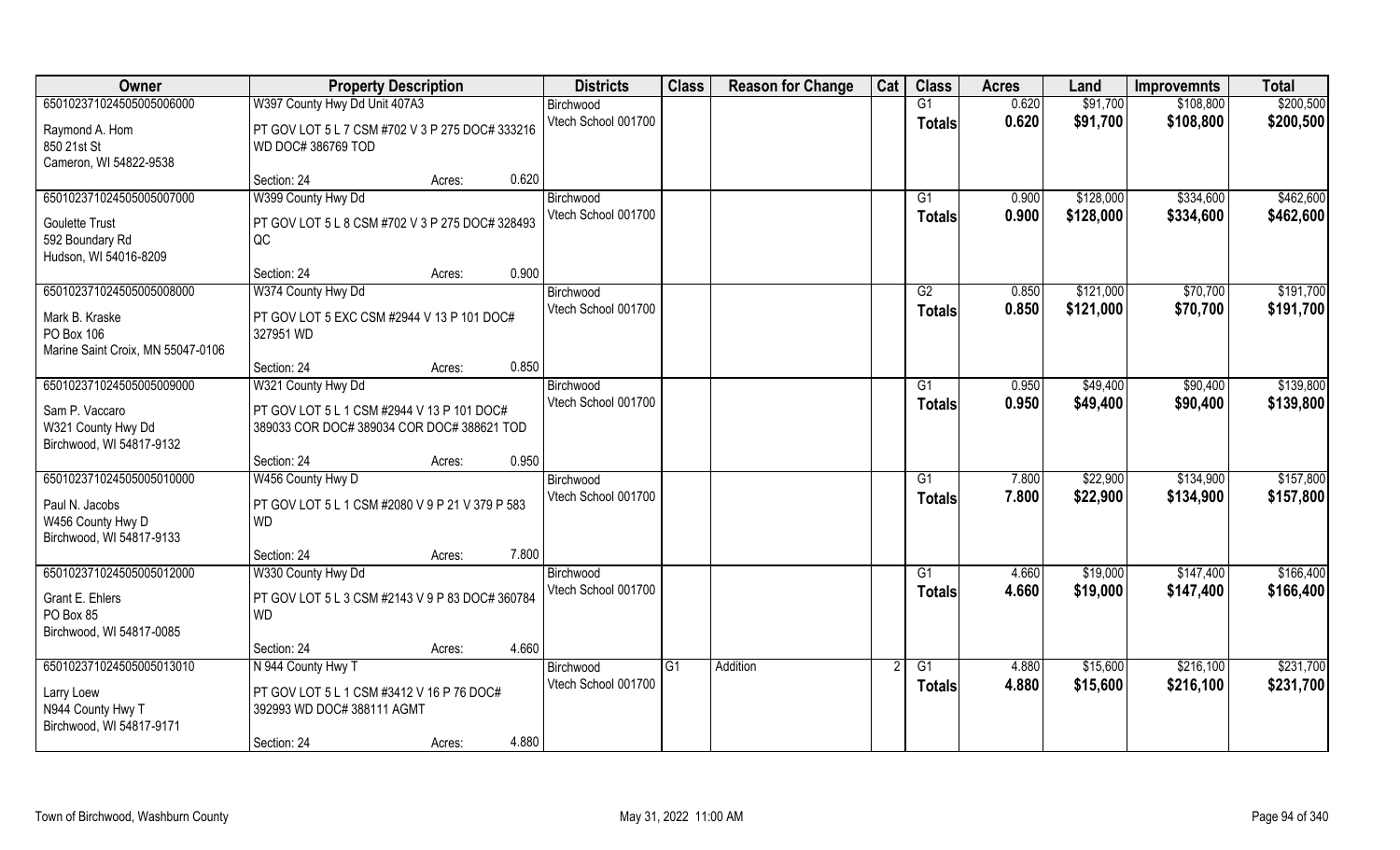| Owner                                       | <b>Property Description</b>                   |        |        | <b>Districts</b>                 | <b>Class</b> | <b>Reason for Change</b> | Cat  | <b>Class</b>   | <b>Acres</b>   | Land     | <b>Improvemnts</b>    | <b>Total</b> |
|---------------------------------------------|-----------------------------------------------|--------|--------|----------------------------------|--------------|--------------------------|------|----------------|----------------|----------|-----------------------|--------------|
| 650102371024505005014000                    | N970 County Hwy T                             |        |        | Birchwood                        | G1           | <b>NSF 100%</b>          |      | G1             | 1.000          | \$6,300  | \$48,500              | \$54,800     |
| James L. Heaviland                          | PT GOV LOT 5 L 2 CSM #2777 V 12 P 120 DOC#    |        |        | Vtech School 001700              |              |                          |      | G4             | 4.060          | \$500    | \$0                   | \$500        |
| 11419 W Wisconsin Ave                       | 344087 WD                                     |        |        |                                  |              |                          |      | <b>Totals</b>  | 5.060          | \$6,800  | \$48,500              | \$55,300     |
| Wauwatosa, WI 53226-3735                    |                                               |        |        |                                  |              |                          |      |                |                |          |                       |              |
|                                             | Section: 24                                   | Acres: | 5.060  |                                  |              |                          |      |                |                |          |                       |              |
| 650102371024516915601000                    | W414 County Hwy Dd                            |        |        | Birchwood                        |              |                          |      | G <sub>1</sub> | 5.570          | \$13,700 | \$1,900               | \$15,600     |
| Paul N. Jacobs                              | DEL BOCA VISTA CONDO UNIT 1 & 1/2 INT IN      |        |        | Vtech School 001700              |              |                          |      | <b>Totals</b>  | 5.570          | \$13,700 | \$1,900               | \$15,600     |
| W456 County Hwy D                           | COMMON GROUNDS DOC# 344749 CONDO              |        |        |                                  |              |                          |      |                |                |          |                       |              |
| Birchwood, WI 54817-9133                    |                                               |        |        |                                  |              |                          |      |                |                |          |                       |              |
| 650102371024516915602000                    | Section: 24                                   | Acres: | 5.570  |                                  |              |                          |      |                |                | \$13,700 |                       | \$13,700     |
|                                             |                                               |        |        | Birchwood<br>Vtech School 001700 |              |                          |      | G1             | 5.570<br>5.570 | \$13,700 | $\sqrt[6]{30}$<br>\$0 | \$13,700     |
| James L. Heaviland                          | DEL BOCA VISTA CONDO UNIT 2 & 1/2 INT IN      |        |        |                                  |              |                          |      | <b>Totals</b>  |                |          |                       |              |
| 11419 W Wisconsin Ave                       | COMMON GROUNDS DOC# 344750 CONDO              |        |        |                                  |              |                          |      |                |                |          |                       |              |
| Wauwatosa, WI 53226-3735                    |                                               |        | 5.570  |                                  |              |                          |      |                |                |          |                       |              |
| 650102371026104000001000                    | Section: 24                                   | Acres: |        | Birchwood                        | G4           | Ag use land              | -5   | G4             | 20.000         | \$800    | \$0                   | \$800        |
|                                             |                                               |        |        | Vtech School 001700              |              |                          |      | G <sub>5</sub> | 20.000         | \$6,500  | \$0                   | \$6,500      |
| William J Petersen Trust                    | SE NE DOC# 297330 QC                          |        |        |                                  |              |                          |      | <b>Totals</b>  | 40.000         | \$7,300  | \$0                   | \$7,300      |
| 110 Jenson Blvd                             |                                               |        |        |                                  |              |                          |      |                |                |          |                       |              |
| Luck, WI 54853-9075                         | Section: 26                                   | Acres: | 40.000 |                                  |              |                          |      |                |                |          |                       |              |
| 650102371026304000001000                    |                                               |        |        | Birchwood                        | G4           | Ag use land              | -5   | G4             | 20.000         | \$800    | $\sqrt{6}$            | \$800        |
|                                             |                                               |        |        | Vtech School 001700              |              |                          |      | <b>Totals</b>  | 20.000         | \$800    | \$0                   | \$800        |
| William J Petersen Trust<br>110 Jenson Blvd | E1/2 SE SW EXC V 386 P 507-508 DOC# 297330 QC |        |        |                                  |              |                          |      |                |                |          |                       |              |
| Luck, WI 54853-9075                         |                                               |        |        |                                  |              |                          |      |                |                |          |                       |              |
|                                             | Section: 26                                   | Acres: | 20.000 |                                  |              |                          |      |                |                |          |                       |              |
| 650102371026304000002000                    |                                               |        |        | Birchwood                        | G4           | Ag use land              | $-5$ | G4             | 20.000         | \$800    | $\sqrt{$0}$           | \$800        |
| Petersen Farm Land Trust                    | W1/2 SE SW DOC# 393137 TD                     |        |        | Vtech School 001700              |              |                          |      | <b>Totals</b>  | 20.000         | \$800    | \$0                   | \$800        |
| 110 Jensen Blvd                             |                                               |        |        |                                  |              |                          |      |                |                |          |                       |              |
| Luck, WI 54853-9075                         |                                               |        |        |                                  |              |                          |      |                |                |          |                       |              |
|                                             | Section: 26                                   | Acres: | 20.000 |                                  |              |                          |      |                |                |          |                       |              |
| 650102371026401000001000                    | W401 County Hwy D                             |        |        | Birchwood                        | G4           | Ag use land              | -5   | G4             | 38.000         | \$1,600  | \$0                   | \$1,600      |
| William J Petersen Trust                    | NE SE LESS RR R/W DOC# 297330 QC DOC# 356314  |        |        | Vtech School 001700              |              |                          |      | G7             | 2.000          | \$6,800  | \$107,500             | \$114,300    |
| 110 Jenson Blvd                             | <b>ESMT</b>                                   |        |        |                                  |              |                          |      | <b>Totals</b>  | 40.000         | \$8,400  | \$107,500             | \$115,900    |
| Luck, WI 54853-9075                         |                                               |        |        |                                  |              |                          |      |                |                |          |                       |              |
|                                             | Section: 26                                   | Acres: | 40.000 |                                  |              |                          |      |                |                |          |                       |              |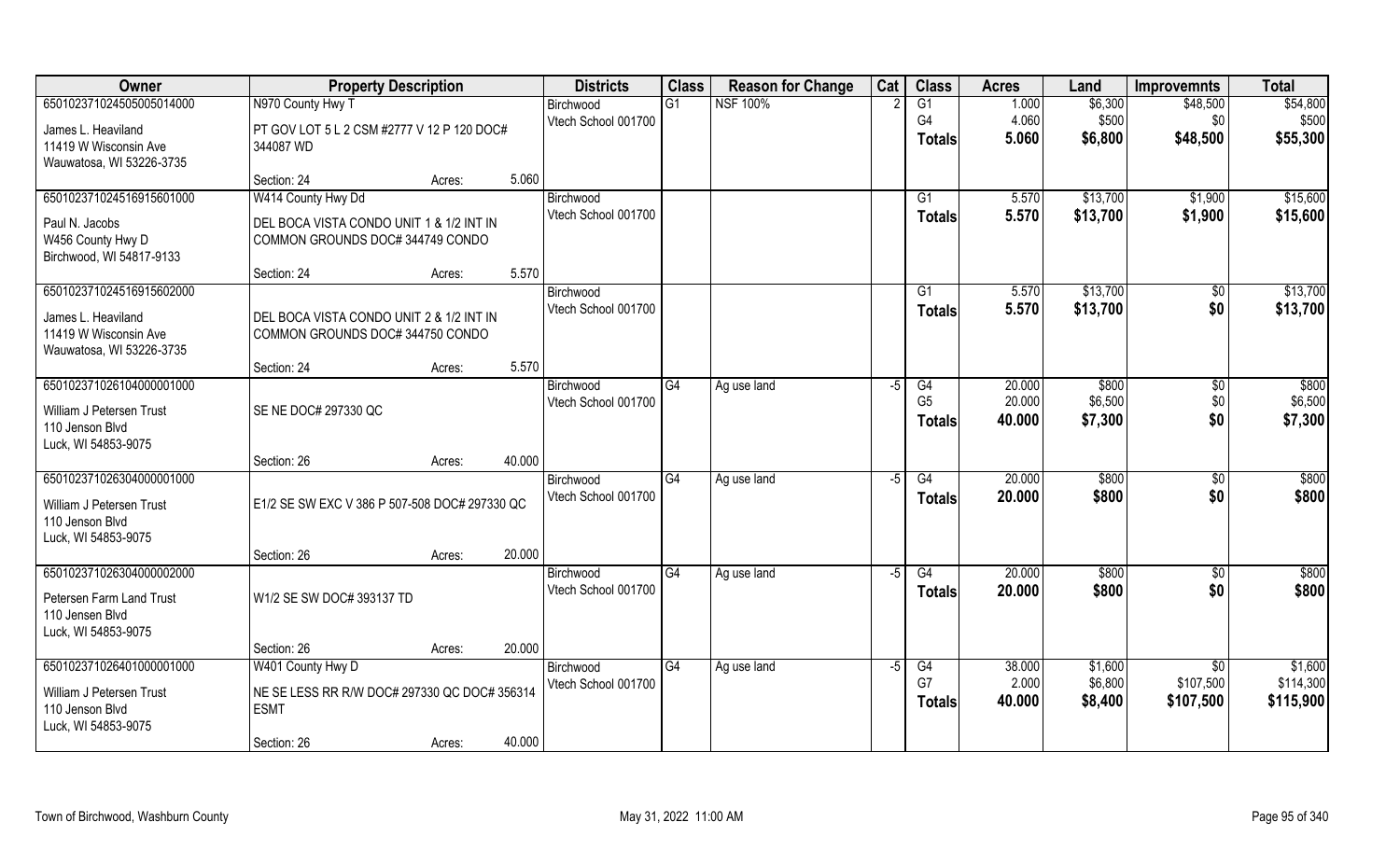| Owner                            | <b>Property Description</b>                                                    |        |        | <b>Districts</b>                 | <b>Class</b> | <b>Reason for Change</b> | Cat  | <b>Class</b>    | <b>Acres</b>     | Land           | <b>Improvemnts</b> | <b>Total</b>    |
|----------------------------------|--------------------------------------------------------------------------------|--------|--------|----------------------------------|--------------|--------------------------|------|-----------------|------------------|----------------|--------------------|-----------------|
| 650102371026402000001000         |                                                                                |        |        | Birchwood                        | G4           | Ag use land              | $-5$ | G4              | 40.000           | \$1,700        | $\sqrt{$0}$        | \$1,700         |
| William J Petersen Trust         | NW SE DOC# 297330 QC                                                           |        |        | Vtech School 001700              |              |                          |      | <b>Totals</b>   | 40.000           | \$1,700        | \$0                | \$1,700         |
| 110 Jenson Blvd                  |                                                                                |        |        |                                  |              |                          |      |                 |                  |                |                    |                 |
| Luck, WI 54853-9075              |                                                                                |        |        |                                  |              |                          |      |                 |                  |                |                    |                 |
|                                  | Section: 26                                                                    | Acres: | 40.000 |                                  |              |                          |      |                 |                  |                |                    |                 |
| 650102371026403000001000         |                                                                                |        |        | Birchwood                        | G4           | Ag use land              | -5   | G4              | 40.000           | \$1,700        | $\sqrt{$0}$        | \$1,700         |
| William J Petersen Trust         | SW SE DOC# 297330 QC                                                           |        |        | Vtech School 001700              |              |                          |      | Totals          | 40.000           | \$1,700        | \$0                | \$1,700         |
| 110 Jenson Blvd                  |                                                                                |        |        |                                  |              |                          |      |                 |                  |                |                    |                 |
| Luck, WI 54853-9075              |                                                                                |        |        |                                  |              |                          |      |                 |                  |                |                    |                 |
|                                  | Section: 26                                                                    | Acres: | 40.000 |                                  |              |                          |      |                 |                  |                |                    |                 |
| 650102371026404000001000         |                                                                                |        |        | Birchwood<br>Vtech School 001700 | G4           | Ag use land              | -5   | G4              | 17.480<br>17.480 | \$700<br>\$700 | $\sqrt{50}$<br>\$0 | \$700<br>\$700  |
| William J Petersen Trust         | PT SE SE DOC# 297330 QC DOC# 356312 ESMT EXC                                   |        |        |                                  |              |                          |      | <b>Totals</b>   |                  |                |                    |                 |
| 110 Jenson Blvd                  | V 217 P 474 EXC V 240 P 417 EXC DOC# 351576                                    |        |        |                                  |              |                          |      |                 |                  |                |                    |                 |
| Luck, WI 54853-9075              | Section: 26                                                                    | Acres: | 17.480 |                                  |              |                          |      |                 |                  |                |                    |                 |
| 650102371026404000002000         |                                                                                |        |        | Birchwood                        |              |                          |      | X4              | 11.250           | \$0            | $\sqrt[6]{3}$      | $\sqrt{50}$     |
|                                  |                                                                                |        |        | Vtech School 001700              |              |                          |      | <b>Totals</b>   | 11.250           | \$0            | \$0                | \$0             |
| Village of Birchwood<br>PO Box 6 | PT SE SE V 109 P 481 V 217 P 474 V 240 P 417 DOC#<br>351576 QC EXC V 240 P 418 |        |        |                                  |              |                          |      |                 |                  |                |                    |                 |
| Birchwood, WI 54817-0006         |                                                                                |        |        |                                  |              |                          |      |                 |                  |                |                    |                 |
|                                  | Section: 26                                                                    | Acres: | 11.250 |                                  |              |                          |      |                 |                  |                |                    |                 |
| 650102371026404000003010         |                                                                                |        |        | Birchwood                        |              |                          |      | X <sub>2</sub>  | 3.500            | \$0            | $\sqrt[6]{30}$     | \$0             |
| Wisconsin Dot                    | PT SE SE V 126 P 15 EXC DOC# 306070                                            |        |        | Vtech School 001700              |              |                          |      | <b>Totals</b>   | 3.500            | \$0            | \$0                | \$0             |
| PO Box 429                       |                                                                                |        |        |                                  |              |                          |      |                 |                  |                |                    |                 |
| Superior, WI 54880-0429          |                                                                                |        |        |                                  |              |                          |      |                 |                  |                |                    |                 |
|                                  | Section: 26                                                                    | Acres: | 3.500  |                                  |              |                          |      |                 |                  |                |                    |                 |
| 650102371026404000004000         |                                                                                |        |        | Birchwood                        |              |                          |      | G4              | 3.870            | \$600          | $\overline{60}$    | \$600           |
| Allen J. Middendorp              | PT SE SE V 205 P 187 R/W V 277 P 283 R/W - .40 AC \                            |        |        | Vtech School 001700              |              |                          |      | <b>Totals</b>   | 3.870            | \$600          | \$0                | \$600           |
| 13211 155th Ave                  | 398 P 768 PR DOC# 359359 TOD                                                   |        |        |                                  |              |                          |      |                 |                  |                |                    |                 |
| Bloomer, WI 54724-4514           |                                                                                |        |        |                                  |              |                          |      |                 |                  |                |                    |                 |
|                                  | Section: 26                                                                    | Acres: | 3.870  |                                  |              |                          |      |                 |                  |                |                    |                 |
| 650102371026404000005000         |                                                                                |        |        | Birchwood<br>Vtech School 001700 |              |                          |      | $\overline{X2}$ | 1.000            | $\sqrt{50}$    | $\overline{50}$    | $\overline{50}$ |
| Wisconsin Dnr                    | PT OF SEC 26 ABAND RR ROW (TUSCOBIA TR)                                        |        |        |                                  |              |                          |      | Totals          | 1.000            | \$0            | \$0                | \$0             |
| PO Box 7921                      | DOC# 306070 QC                                                                 |        |        |                                  |              |                          |      |                 |                  |                |                    |                 |
| Madison, WI 53707-7921           | Section: 26                                                                    |        | 1.000  |                                  |              |                          |      |                 |                  |                |                    |                 |
|                                  |                                                                                | Acres: |        |                                  |              |                          |      |                 |                  |                |                    |                 |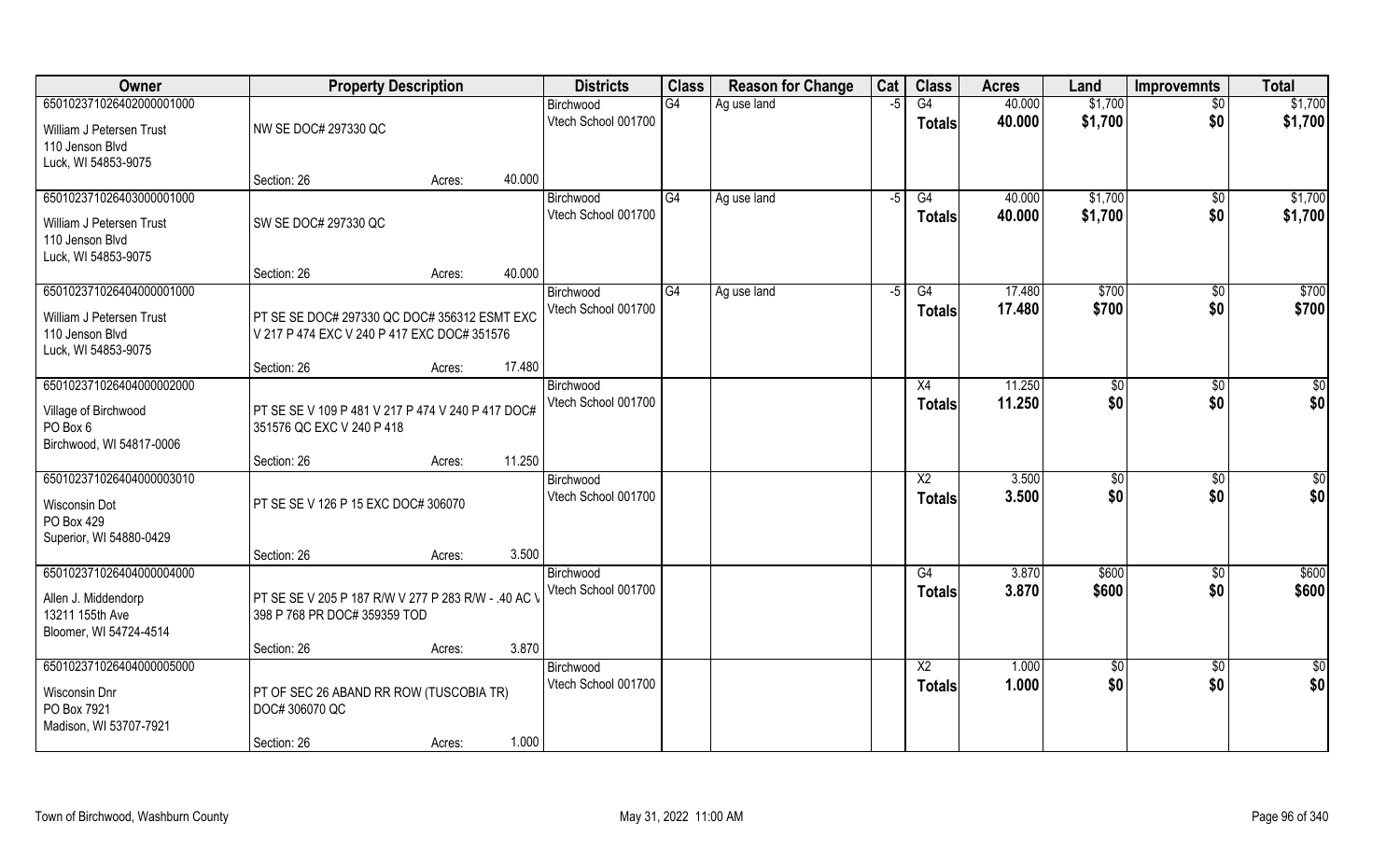| Owner                      | <b>Property Description</b>                        |        |        | <b>Districts</b>    | <b>Class</b> | <b>Reason for Change</b> | Cat | <b>Class</b>   | <b>Acres</b> | Land      | <b>Improvemnts</b> | <b>Total</b> |
|----------------------------|----------------------------------------------------|--------|--------|---------------------|--------------|--------------------------|-----|----------------|--------------|-----------|--------------------|--------------|
| 650102371026505001001000   | <b>Adjoining Pcl</b>                               |        |        | Birchwood           |              |                          |     | G6             | 25.240       | \$75,900  | $\sqrt{6}$         | \$75,900     |
| Catherine Grilli           | E1/2 GOV LOT 1 V 272 P 10 V 273 P 37 V 281 P 603 V |        |        | Vtech School 001700 |              |                          |     | <b>Totals</b>  | 25.240       | \$75,900  | \$0                | \$75,900     |
| 3070 E Gleneagle Dr        | 316 P 197 ESMT V 399 P 624-627 R/W - .76 AC        |        |        |                     |              |                          |     |                |              |           |                    |              |
| Chandler, AZ 58249-9070    |                                                    |        |        |                     |              |                          |     |                |              |           |                    |              |
|                            | Section: 26                                        | Acres: | 25.240 |                     |              |                          |     |                |              |           |                    |              |
| 650102371026505001002000   | W893 County Hwy D                                  |        |        | Birchwood           |              |                          |     | G1             | 1.000        | \$129,200 | \$277,700          | \$406,900    |
| Catherine I. Grilli        | W1/2 GOV LOT 1 V 316 P 197 ESMT V 369 P 591-592    |        |        | Vtech School 001700 |              |                          |     | G <sub>6</sub> | 33.080       | \$62,600  | \$0                | \$62,600     |
| 3070 E Gleneagle Dr        | QC V 376 P 740 QC EXC V 272 P 10 V 399 P 624-627   |        |        |                     |              |                          |     | <b>Totals</b>  | 34.080       | \$191,800 | \$277,700          | \$469,500    |
| Chandler, AZ 58249-9070    | R/W - .76 AC                                       |        |        |                     |              |                          |     |                |              |           |                    |              |
|                            | Section: 26                                        | Acres: | 34.080 |                     |              |                          |     |                |              |           |                    |              |
| 650102371026505002001000   | W715 County Hwy D                                  |        |        | Birchwood           |              |                          |     | G1             | 1.000        | \$158,100 | \$267,700          | \$425,800    |
| William C. Rieman Jr       | PT GOV LOT 2 L 1 CSM #1922 V 8 P 83 V 316 P 573    |        |        | Vtech School 001700 |              |                          |     | G <sub>6</sub> | 1.800        | \$3,600   | \$0                | \$3,600      |
| PO Box 367                 | WD DOC# 382260 AGMT                                |        |        |                     |              |                          |     | <b>Totals</b>  | 2.800        | \$161,700 | \$267,700          | \$429,400    |
| Birchwood, WI 54817-0367   |                                                    |        |        |                     |              |                          |     |                |              |           |                    |              |
|                            | Section: 26                                        | Acres: | 2.800  |                     |              |                          |     |                |              |           |                    |              |
| 650102371026505002002000   | W725 County Hwy D                                  |        |        | Birchwood           |              |                          |     | G1             | 1.000        | \$149,000 | \$405,300          | \$554,300    |
| <b>Todd Hansen</b>         | PT GOV LOT 2 L 2 CSM #1922 V 8 P 83 DOC# 382259    |        |        | Vtech School 001700 |              |                          |     | G <sub>6</sub> | 1.980        | \$4,000   | \$0                | \$4,000      |
| PO Box 217                 | <b>WD DOC# 382260 AGMT</b>                         |        |        |                     |              |                          |     | <b>Totals</b>  | 2.980        | \$153,000 | \$405,300          | \$558,300    |
| Birchwood, WI 54817-0217   |                                                    |        |        |                     |              |                          |     |                |              |           |                    |              |
|                            | Section: 26                                        | Acres: | 2.980  |                     |              |                          |     |                |              |           |                    |              |
| 650102371026505002003000   | W735 County Hwy D                                  |        |        | Birchwood           |              |                          |     | G1             | 1.000        | \$127,300 | \$580,000          | \$707,300    |
| Ronald E. Farley           | PT GOV LOT 2 L 3 CSM #1922 V 8 P 83 DOC# 375810    |        |        | Vtech School 001700 |              |                          |     | G <sub>6</sub> | 2.460        | \$4,300   | \$0                | \$4,300      |
| 650 Foxmoor Ln             | WD DOC# 382260 AGMT                                |        |        |                     |              |                          |     | Totals         | 3.460        | \$131,600 | \$580,000          | \$711,600    |
| Eau Claire, WI 54701-7492  |                                                    |        |        |                     |              |                          |     |                |              |           |                    |              |
|                            | Section: 26                                        | Acres: | 3.460  |                     |              |                          |     |                |              |           |                    |              |
| 650102371026505002004000   | W747 County Hwy D                                  |        |        | Birchwood           | G1           | Garage                   |     | G1             | 1.000        | \$154,700 | \$235,400          | \$390,100    |
| David L. Brekken           | PT GOV LOT 2 L 4 CSM #1922 V 8 P 83 V 320 P 190    |        |        | Vtech School 001700 |              |                          |     | G <sub>6</sub> | 2.960        | \$5,900   | \$0                | \$5,900      |
| PO Box 368                 | WD DOC# 382260 AGMT                                |        |        |                     |              |                          |     | <b>Totals</b>  | 3.960        | \$160,600 | \$235,400          | \$396,000    |
| Birchwood, WI 54817-0368   |                                                    |        |        |                     |              |                          |     |                |              |           |                    |              |
|                            | Section: 26                                        | Acres: | 3.960  |                     |              |                          |     |                |              |           |                    |              |
| 650102371026505002005000   | W765 County Hwy D                                  |        |        | Birchwood           |              |                          |     | G1             | 1.000        | \$157,000 | \$12,500           | \$169,500    |
| Steven J. Luniewski        | PT GOV LOT 2 L 5 CSM #1923 V 8 P 84 DOC# 340694    |        |        | Vtech School 001700 |              |                          |     | G <sub>6</sub> | 3.550        | \$7,800   | \$0\$              | \$7,800      |
| 9631 Foley Blvd NW         | QC DOC# 392152 TOD                                 |        |        |                     |              |                          |     | Totals         | 4.550        | \$164,800 | \$12,500           | \$177,300    |
| Coon Rapids, MN 55433-5526 |                                                    |        |        |                     |              |                          |     |                |              |           |                    |              |
|                            | Section: 26                                        | Acres: | 4.550  |                     |              |                          |     |                |              |           |                    |              |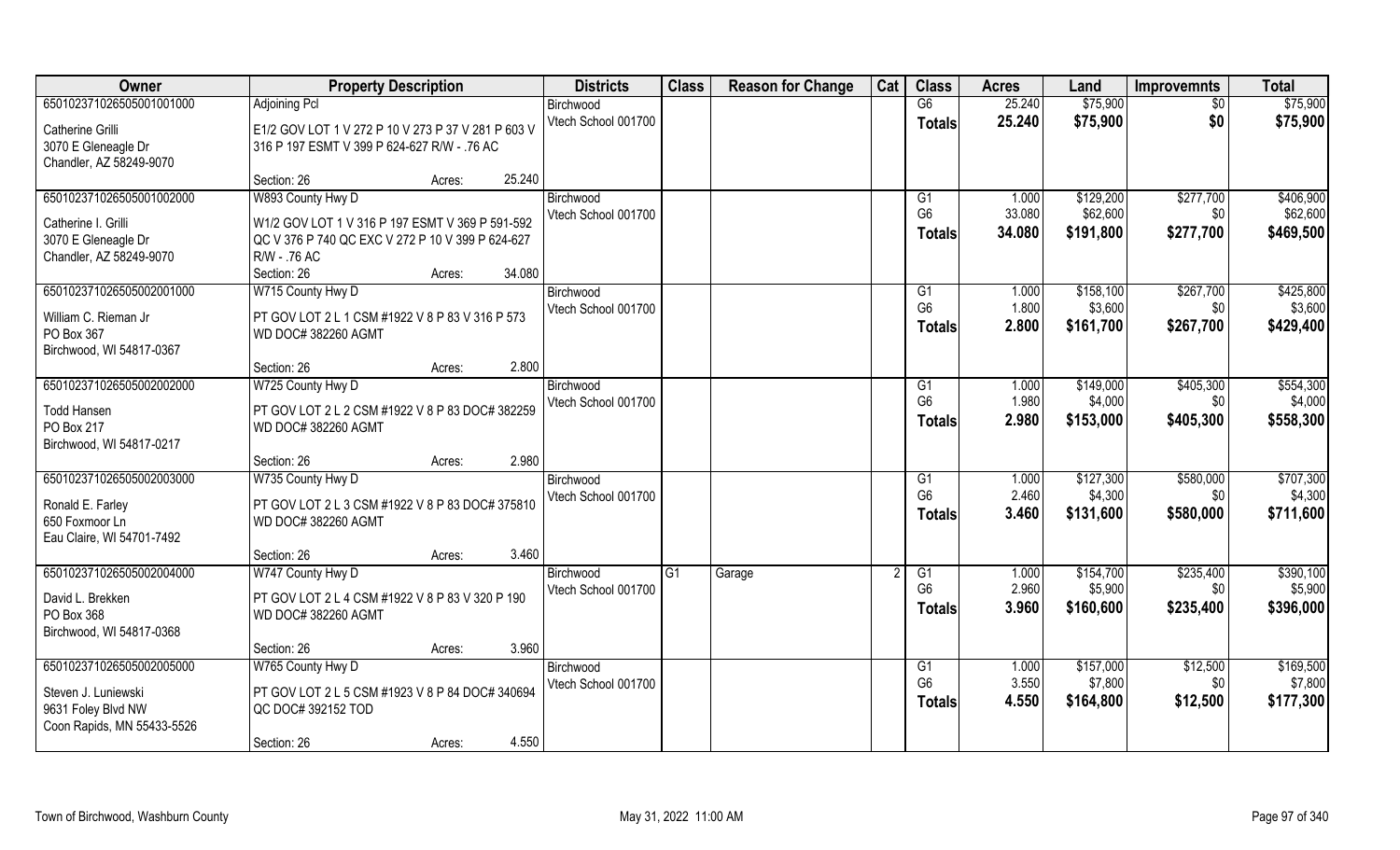| Owner                                    | <b>Property Description</b>                             |                  | <b>Districts</b>    | <b>Class</b> | <b>Reason for Change</b> | Cat | <b>Class</b>    | <b>Acres</b> | Land      | <b>Improvemnts</b> | <b>Total</b> |
|------------------------------------------|---------------------------------------------------------|------------------|---------------------|--------------|--------------------------|-----|-----------------|--------------|-----------|--------------------|--------------|
| 650102371026505002006000                 | W783 County Hwy D                                       |                  | Birchwood           |              |                          |     | G1              | 1.000        | \$142,700 | \$18,000           | \$160,700    |
| David Kaltenberg                         | PT GOV LOT 2 L 6 CSM #1923 V 8 P 84 DOC# 393409         |                  | Vtech School 001700 |              |                          |     | G <sub>6</sub>  | 4.260        | \$4,300   | \$0                | \$4,300      |
| 409 Rita Ave                             | <b>WD</b>                                               |                  |                     |              |                          |     | <b>Totals</b>   | 5.260        | \$147,000 | \$18,000           | \$165,000    |
| Verona, WI 53593-1039                    |                                                         |                  |                     |              |                          |     |                 |              |           |                    |              |
|                                          | Section: 26                                             | 5.260<br>Acres:  |                     |              |                          |     |                 |              |           |                    |              |
| 650102371026505002007000                 | W795 County Hwy D                                       |                  | Birchwood           |              |                          |     | $\overline{G1}$ | 5.250        | \$169,700 | \$331,800          | \$501,500    |
| Elizabeth A Pickerill Trust              | PT GOV LOT 2 L 7 CSM #1923 V 8 P 84 DOC# 386400         |                  | Vtech School 001700 |              |                          |     | Totals          | 5.250        | \$169,700 | \$331,800          | \$501,500    |
| 18515 20th Ave N                         | <b>WD</b>                                               |                  |                     |              |                          |     |                 |              |           |                    |              |
| Plymouth, MN 55447-2003                  |                                                         |                  |                     |              |                          |     |                 |              |           |                    |              |
|                                          | Section: 26                                             | 5.250<br>Acres:  |                     |              |                          |     |                 |              |           |                    |              |
| 650102371026505003001000                 | W545 County Hwy D                                       |                  | Birchwood           | G1           | NSF@ 85%                 |     | G1              | 1.000        | \$6,300   | \$225,400          | \$231,700    |
| Patrick M. Blackaller                    | GOV LOT 3 EXC W 800' V 414 P 355 WD EXC CSM             |                  | Vtech School 001700 |              |                          |     | G <sub>5</sub>  | 5.000        | \$1,700   | \$0                | \$1,700      |
| W545 County Hwy D                        | #1444 V 6 P 165 V 398 P 136-138 R/W - 2.17 AC           |                  |                     |              |                          |     | G <sub>6</sub>  | 38.400       | \$84,500  | \$0                | \$84,500     |
| Birchwood, WI 54817-9134                 |                                                         |                  |                     |              |                          |     | <b>Totals</b>   | 44.400       | \$92,500  | \$225,400          | \$317,900    |
|                                          | Section: 26                                             | 44.400<br>Acres: |                     |              |                          |     |                 |              |           |                    |              |
| 650102371026505003002000                 | W601 County Hwy D                                       |                  | Birchwood           |              |                          |     | G1              | 6.350        | \$21,300  | \$118,700          | \$140,000    |
| Jason A. Johnson                         | PT GOV LOT 3 L 1 CSM #1444 V 6 P 165 EXC V 398 P        |                  | Vtech School 001700 |              |                          |     | <b>Totals</b>   | 6.350        | \$21,300  | \$118,700          | \$140,000    |
| W601 County Hwy D                        | 136 R/W - .42 AC DOC# 372101 QC                         |                  |                     |              |                          |     |                 |              |           |                    |              |
| Birchwood, WI 54817-9134                 |                                                         |                  |                     |              |                          |     |                 |              |           |                    |              |
|                                          | Section: 26                                             | 6.350<br>Acres:  |                     |              |                          |     |                 |              |           |                    |              |
| 650102371026505003003000                 | W681 County Hwy D                                       |                  | Birchwood           |              |                          |     | G1              | 5.450        | \$215,200 | \$280,000          | \$495,200    |
| Ann C Gleichert Trust                    | PT GOV LOT 3 DOC# 295519 WD LESS HWY ROW-.92            |                  | Vtech School 001700 |              |                          |     | <b>Totals</b>   | 5.450        | \$215,200 | \$280,000          | \$495,200    |
| W681 County Hwy D                        | <b>AC</b>                                               |                  |                     |              |                          |     |                 |              |           |                    |              |
| Birchwood, WI 54817-9134                 |                                                         |                  |                     |              |                          |     |                 |              |           |                    |              |
|                                          | Section: 26                                             | 5.450<br>Acres:  |                     |              |                          |     |                 |              |           |                    |              |
| 650102371026505003004000                 |                                                         |                  | Birchwood           |              |                          |     | G1              | 1.000        | \$197,600 | \$0                | \$197,600    |
|                                          | PT GOV LOT 3 L 2 CSM #2818 V 12 P 161 DOC#              |                  | Vtech School 001700 |              |                          |     | G <sub>6</sub>  | 2.320        | \$4,600   | \$0                | \$4,600      |
| Jerry D. Gargulak<br>R6081 Arrowhead Trl | 285377 TD                                               |                  |                     |              |                          |     | <b>Totals</b>   | 3.320        | \$202,200 | \$0                | \$202,200    |
| Ringle, WI 54471-9555                    |                                                         |                  |                     |              |                          |     |                 |              |           |                    |              |
|                                          | Section: 26                                             | 3.320<br>Acres:  |                     |              |                          |     |                 |              |           |                    |              |
| 650102371026505003005000                 |                                                         |                  | Birchwood           |              |                          |     | G1              | 1.000        | \$174,900 | $\overline{50}$    | \$174,900    |
|                                          |                                                         |                  | Vtech School 001700 |              |                          |     | G <sub>6</sub>  | 1.980        | \$4,000   | \$0                | \$4,000      |
| Susan J. Rohlik<br>2952 29th Ave         | PT GOV LOT 3 L 1 CSM #2833 V 12 P 176 DOC#<br>285434 TD |                  |                     |              |                          |     | <b>Totals</b>   | 2.980        | \$178,900 | \$0                | \$178,900    |
| Birchwood, WI 54817-9207                 |                                                         |                  |                     |              |                          |     |                 |              |           |                    |              |
|                                          | Section: 26                                             | 2.980<br>Acres:  |                     |              |                          |     |                 |              |           |                    |              |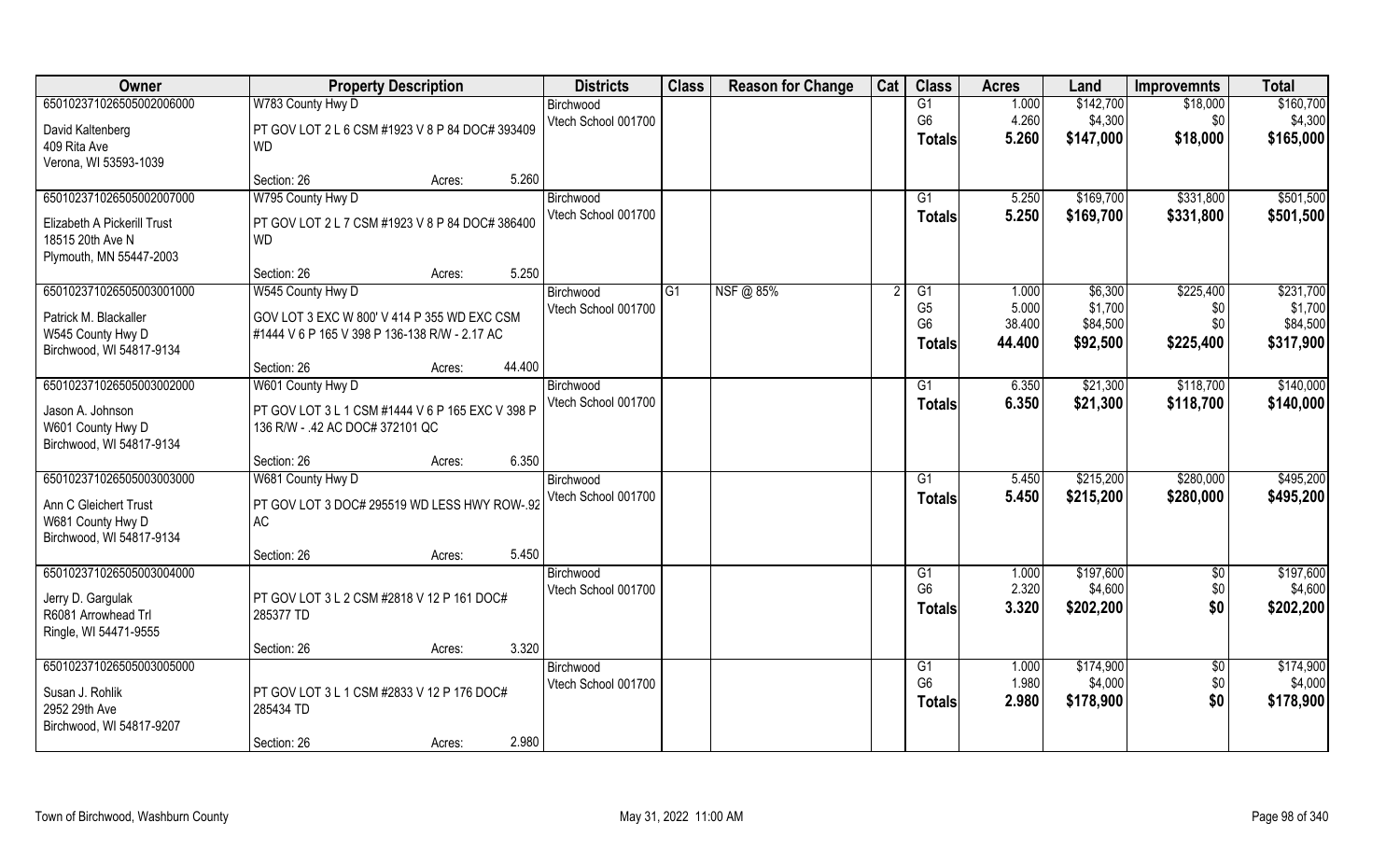| Owner                                    | <b>Property Description</b>                                                         |        | <b>Districts</b>                 | <b>Class</b> | <b>Reason for Change</b> | Cat  | <b>Class</b>   | <b>Acres</b> | Land        | <b>Improvemnts</b> | <b>Total</b> |
|------------------------------------------|-------------------------------------------------------------------------------------|--------|----------------------------------|--------------|--------------------------|------|----------------|--------------|-------------|--------------------|--------------|
| 650102371026505004001000                 |                                                                                     |        | Birchwood                        | G4           | Ag use land              | $-5$ | G4             | 26.820       | \$1,100     | $\sqrt{6}$         | \$1,100      |
| William J Petersen Trust                 | GOV LOT 4 DOC# 297330 QC                                                            |        | Vtech School 001700              |              |                          |      | Totals         | 26.820       | \$1,100     | \$0                | \$1,100      |
| 110 Jenson Blvd                          |                                                                                     |        |                                  |              |                          |      |                |              |             |                    |              |
| Luck, WI 54853-9075                      |                                                                                     |        |                                  |              |                          |      |                |              |             |                    |              |
|                                          | Section: 26                                                                         | Acres: | 26.820                           |              |                          |      |                |              |             |                    |              |
| 650102371026505005001000                 |                                                                                     |        | Birchwood                        | G4           | Ag use land              | -5   | G4             | 38.000       | \$1,600     | \$0                | \$1,600      |
| William J Petersen Trust                 | GOV LOT 5 DOC# 297330 QC                                                            |        | Vtech School 001700              |              |                          |      | G <sub>5</sub> | 2.500        | \$800       | \$0                | \$800        |
| 110 Jenson Blvd                          |                                                                                     |        |                                  |              |                          |      | <b>Totals</b>  | 40.500       | \$2,400     | \$0                | \$2,400      |
| Luck, WI 54853-9075                      |                                                                                     |        |                                  |              |                          |      |                |              |             |                    |              |
|                                          | Section: 26                                                                         | Acres: | 40.500                           |              |                          |      |                |              |             |                    |              |
| 650102371026505006001000                 |                                                                                     |        | Birchwood<br>Vtech School 001700 |              |                          |      | G4             | 27.500       | \$1,200     | \$0                | \$1,200      |
| Petersen Farm Land Trust                 | GOV LOT 6 DOC# 393137 TD                                                            |        |                                  |              |                          |      | <b>Totals</b>  | 27.500       | \$1,200     | \$0                | \$1,200      |
| 110 Jensen Blvd                          |                                                                                     |        |                                  |              |                          |      |                |              |             |                    |              |
| Luck, WI 54853-9075                      |                                                                                     |        | 27.500                           |              |                          |      |                |              |             |                    |              |
| 650102371027101000001000                 | Section: 26                                                                         | Acres: | Birchwood                        |              |                          |      | G6             | 38.490       | \$77,000    | $\sqrt[6]{3}$      | \$77,000     |
|                                          |                                                                                     |        | Vtech School 001700              |              |                          |      | <b>Totals</b>  | 38.490       | \$77,000    | \$0                | \$77,000     |
| Catherine I. Grilli                      | NE NE V 369 P 591-592 QC V 399 P 624-627 R/W - 1.5                                  |        |                                  |              |                          |      |                |              |             |                    |              |
| 3070 E Gleneagle Dr                      | <b>AC</b>                                                                           |        |                                  |              |                          |      |                |              |             |                    |              |
| Chandler, AZ 58249-9070                  | Section: 27                                                                         | Acres: | 38.490                           |              |                          |      |                |              |             |                    |              |
| 650102371027102000001000                 |                                                                                     |        | Birchwood                        |              |                          |      | G6             | 10.490       | \$23,100    | \$0                | \$23,100     |
|                                          |                                                                                     |        | Vtech School 001700              |              |                          |      | W <sub>8</sub> | 28.000       | (\$61,600)  | \$0                | \$0          |
| William F. Dunwiddie<br>10322 Little Cir | NW NE V 369 P 587-588 QC DOC# 289848 MFL-CL(28<br>AC) V 400 P 448-449 R/W - 1.51 AC |        |                                  |              |                          |      | <b>Totals</b>  | 38.490       | \$23,100    | \$0                | \$23,100     |
| Bloomington, MN 55437-2821               |                                                                                     |        |                                  |              |                          |      |                |              |             |                    |              |
|                                          | Section: 27                                                                         | Acres: | 38.490                           |              |                          |      |                |              |             |                    |              |
| 650102371027103000001000                 |                                                                                     |        | Birchwood                        |              |                          |      | W8             | 40.000       | ( \$88,000) | $\sqrt{$0}$        | \$0          |
| William F. Dunwiddie                     | SW NE V 369 P 587-588 QC DOC# 289848 MFL-CL                                         |        | Vtech School 001700              |              |                          |      | <b>Totals</b>  | 40.000       | \$0         | \$0                | \$0          |
| 10322 Little Cir                         |                                                                                     |        |                                  |              |                          |      |                |              |             |                    |              |
| Bloomington, MN 55437-2821               |                                                                                     |        |                                  |              |                          |      |                |              |             |                    |              |
|                                          | Section: 27                                                                         | Acres: | 40.000                           |              |                          |      |                |              |             |                    |              |
| 650102371027201000001000                 | W1123 County Hwy D                                                                  |        | Birchwood                        | G4           | Ag use land              | $-5$ | G1             | 5.000        | \$19,800    | \$163,800          | \$183,600    |
| Jeff Byrum                               | E1/2 NE NW & E1/2 W1/2 NE NW V 265 P 611 V 399 P                                    |        | Vtech School 001700              |              |                          |      | G <sub>4</sub> | 23.840       | \$3,500     | \$0                | \$3,500      |
| W1123 County Hwy D                       | 622-623 R/W - 1.16 AC                                                               |        |                                  |              |                          |      | <b>Totals</b>  | 28.840       | \$23,300    | \$163,800          | \$187,100    |
| Birchwood, WI 54817-9135                 |                                                                                     |        |                                  |              |                          |      |                |              |             |                    |              |
|                                          | Section: 27                                                                         | Acres: | 28.840                           |              |                          |      |                |              |             |                    |              |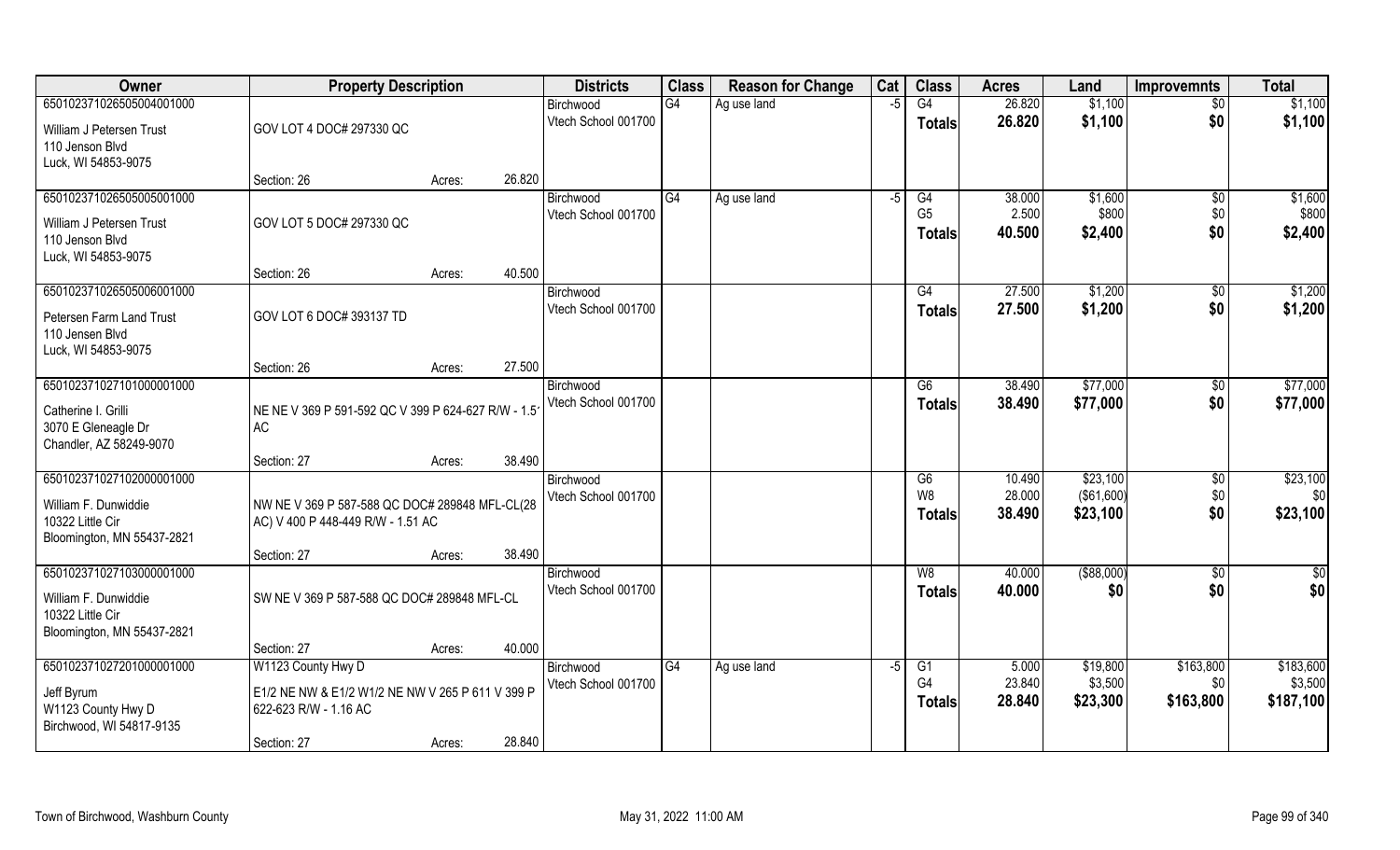| Owner                                                                                          | <b>Property Description</b>                                                    |        |        | <b>Districts</b>                 | <b>Class</b> | <b>Reason for Change</b> | Cat | <b>Class</b>                     | <b>Acres</b>     | Land                  | <b>Improvemnts</b>     | <b>Total</b>          |
|------------------------------------------------------------------------------------------------|--------------------------------------------------------------------------------|--------|--------|----------------------------------|--------------|--------------------------|-----|----------------------------------|------------------|-----------------------|------------------------|-----------------------|
| 650102371027201000002000                                                                       | W1183 County Hwy D                                                             |        |        | Birchwood                        |              |                          |     | G1                               | 9.630            | \$24,900              | \$121,100              | \$146,000             |
| Michelle L. Mosansky<br>W1183 County Hwy D<br>Birchwood, WI 54817-9135                         | W 10 AC NE NW DOC# 353631 QC V 398 P 157-158<br>R/W - .37 AC                   |        |        | Vtech School 001700              |              |                          |     | <b>Totals</b>                    | 9.630            | \$24,900              | \$121,100              | \$146,000             |
|                                                                                                | Section: 27                                                                    | Acres: | 9.630  |                                  |              |                          |     |                                  |                  |                       |                        |                       |
| 650102371027202000001000                                                                       | W1229 County Hwy D                                                             |        |        | Birchwood<br>Vtech School 001700 |              |                          |     | G <sub>1</sub><br>G <sub>6</sub> | 1.000<br>20.810  | \$6,300<br>\$45,800   | \$184,300<br>\$0       | \$190,600<br>\$45,800 |
| Michael D. Partridge<br>W1229 County Hwy D<br>Birchwood, WI 54817-9135                         | PT NW NW L 1 CSM #699 V 3 P 272 V 341 P 69 WD V<br>398 P 155-156 R/W - 1.62 AC |        |        |                                  |              |                          |     | <b>Totals</b>                    | 21.810           | \$52,100              | \$184,300              | \$236,400             |
|                                                                                                | Section: 27                                                                    | Acres: | 21.810 |                                  |              |                          |     |                                  |                  |                       |                        |                       |
| 650102371027202000002000                                                                       | N 864 County Hwy T                                                             |        |        | Birchwood                        |              |                          |     | G1                               | 5.000            | \$20,000              | \$15,400               | \$35,400              |
| Timothy J. Lee<br>PO Box 232<br>Birchwood, WI 54817-0232                                       | PT NW NW DOC# 320197 WD                                                        |        |        | Vtech School 001700              |              |                          |     | <b>Totals</b>                    | 5.000            | \$20,000              | \$15,400               | \$35,400              |
|                                                                                                | Section: 27                                                                    | Acres: | 5.000  |                                  |              |                          |     |                                  |                  |                       |                        |                       |
| 650102371027202000003000                                                                       |                                                                                |        |        | Birchwood                        |              |                          |     | G1                               | 5.000            | \$20,000              | \$0                    | \$20,000              |
| Victoria D. Kerian<br>N802 County Hwy T<br>Birchwood, WI 54817-9113                            | PT NW NW DOC# 392605 WD                                                        |        |        | Vtech School 001700              |              |                          |     | <b>Totals</b>                    | 5.000            | \$20,000              | \$0                    | \$20,000              |
|                                                                                                | Section: 27                                                                    | Acres: | 5.000  |                                  |              |                          |     |                                  |                  |                       |                        |                       |
| 650102371027202000004000                                                                       | N802 County Hwy T                                                              |        |        | Birchwood                        |              |                          |     | G1                               | 6.570            | \$21,500              | \$111,400              | \$132,900             |
| Victoria D. Kerian<br>N802 County Hwy T                                                        | PT NW NW DOC# 392605 WD                                                        |        |        | Vtech School 001700              |              |                          |     | <b>Totals</b>                    | 6.570            | \$21,500              | \$111,400              | \$132,900             |
| Birchwood, WI 54817-9113                                                                       |                                                                                |        |        |                                  |              |                          |     |                                  |                  |                       |                        |                       |
|                                                                                                | Section: 27                                                                    | Acres: | 6.570  |                                  |              |                          |     |                                  |                  |                       |                        |                       |
| 650102371027203000001000                                                                       | N754 County Hwy T                                                              |        |        | Birchwood                        |              |                          |     | G1                               | 1.000            | \$6,300               | \$298,700              | \$305,000             |
| Michael T. Nelson                                                                              | SW NW DOC# 348146 QC DOC# 322062 MFL-C (35                                     |        |        | Vtech School 001700              |              |                          |     | G <sub>6</sub><br>W <sub>6</sub> | 4.000<br>35.000  | \$8,800<br>(\$77,000) | \$0<br>\$0             | \$8,800<br>\$0        |
| N754 County Hwy T                                                                              | AC)                                                                            |        |        |                                  |              |                          |     | <b>Totals</b>                    | 40.000           | \$15,100              | \$298,700              | \$313,800             |
| Birchwood, WI 54817-9113                                                                       |                                                                                |        |        |                                  |              |                          |     |                                  |                  |                       |                        |                       |
|                                                                                                | Section: 27                                                                    | Acres: | 40.000 |                                  |              |                          |     |                                  |                  |                       |                        |                       |
| 650102371027204000001000<br>Michael T. Nelson<br>N754 County Hwy T<br>Birchwood, WI 54817-9113 | SE NW V 370 P 215 WD DOC# 290125 QC DOC#<br>322062 MFL-C                       |        |        | Birchwood<br>Vtech School 001700 |              |                          |     | W6<br><b>Totals</b>              | 40.000<br>40.000 | ( \$80,000)<br>\$0    | $\overline{60}$<br>\$0 | \$0<br>\$0            |
|                                                                                                | Section: 27                                                                    | Acres: | 40.000 |                                  |              |                          |     |                                  |                  |                       |                        |                       |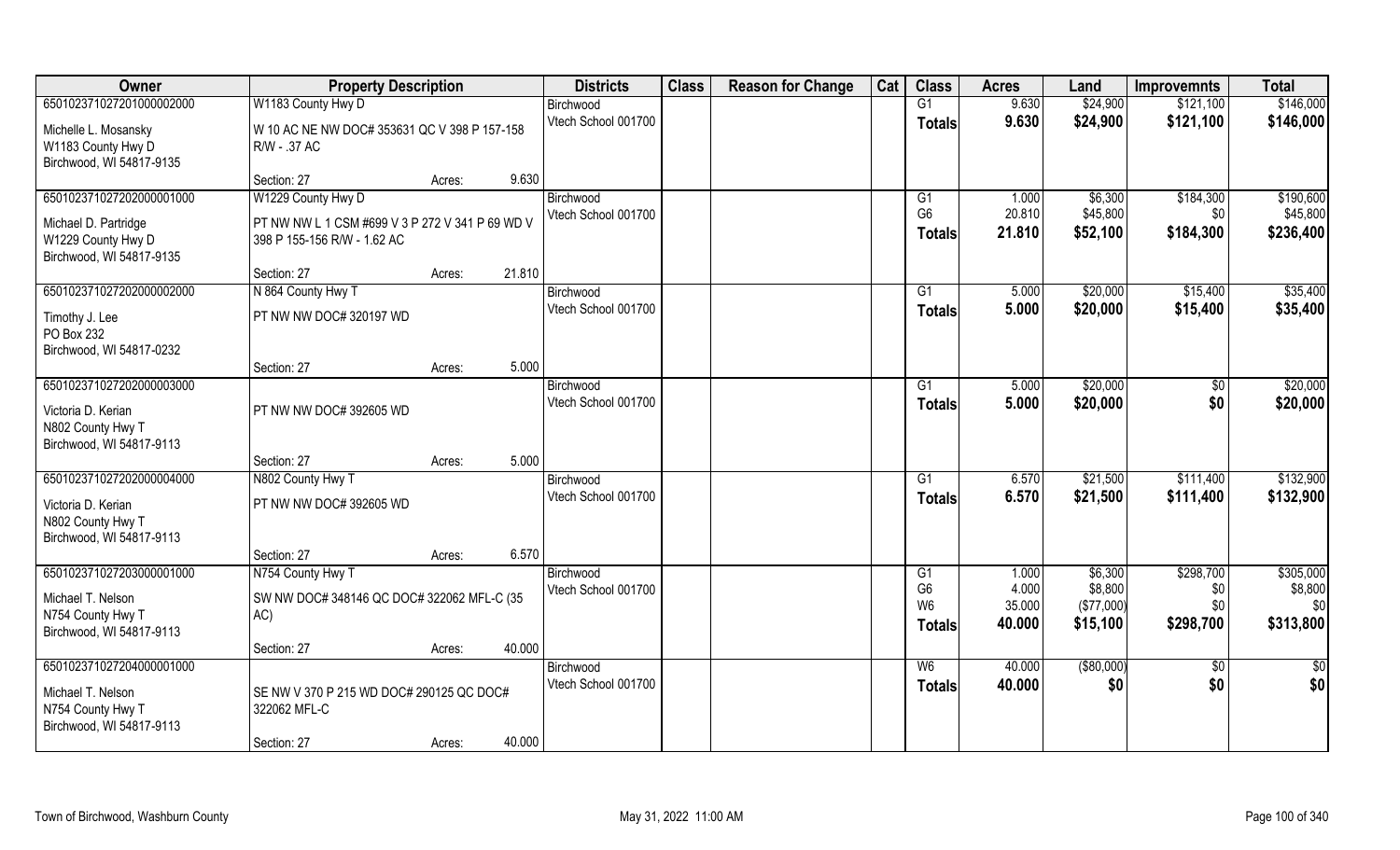| Owner                         | <b>Property Description</b>                    |        | <b>Districts</b>    | <b>Class</b> | <b>Reason for Change</b> | Cat | <b>Class</b>                     | <b>Acres</b>     | Land                   | <b>Improvemnts</b> | <b>Total</b>    |
|-------------------------------|------------------------------------------------|--------|---------------------|--------------|--------------------------|-----|----------------------------------|------------------|------------------------|--------------------|-----------------|
| 650102371027301000001000      |                                                |        | Birchwood           |              |                          |     | W6                               | 40.000           | ( \$88,000)            | \$0                | \$0             |
| Michael T. Nelson             | NE SW DOC# 379156 MFL-CL DOC# 343909 WD        |        | Vtech School 001700 |              |                          |     | <b>Totals</b>                    | 40.000           | \$0                    | \$0                | \$0             |
| N754 County Hwy T             |                                                |        |                     |              |                          |     |                                  |                  |                        |                    |                 |
| Birchwood, WI 54817-9113      |                                                |        |                     |              |                          |     |                                  |                  |                        |                    |                 |
|                               | Section: 27                                    | Acres: | 40.000              |              |                          |     |                                  |                  |                        |                    |                 |
| 650102371027302000001000      | N624 County Hwy T                              |        | Birchwood           |              |                          |     | G1                               | 1.000            | \$6,300                | \$26,700           | \$33,000        |
| Michael T. Nelson             | NW SW DOC# 379156 MFL-CL (39 AC) DOC# 343909   |        | Vtech School 001700 |              |                          |     | W <sub>6</sub>                   | 39.000           | (\$85,800)             | \$0                | \$0             |
| N754 County Hwy T             | <b>WD</b>                                      |        |                     |              |                          |     | <b>Totals</b>                    | 40,000           | \$6,300                | \$26,700           | \$33,000        |
| Birchwood, WI 54817-9113      |                                                |        |                     |              |                          |     |                                  |                  |                        |                    |                 |
|                               | Section: 27                                    | Acres: | 40.000              |              |                          |     |                                  |                  |                        |                    |                 |
| 650102371027303000001000      | N502 County Hwy T                              |        | Birchwood           |              |                          |     | G1                               | 1.000            | \$6,300                | \$186,200          | \$192,500       |
| Joanne L. Schilling           | SW SW DOC# 313334 WD DOC# 379155 MFL-CL(30     |        | Vtech School 001700 |              |                          |     | G4                               | 4.000            | \$600                  | \$0                | \$600           |
| N502 County Hwy T             | AC) DOC# 395930 TERM DOC# 398852 TOD           |        |                     |              |                          |     | G <sub>5</sub><br>W <sub>6</sub> | 5.000<br>30.000  | \$1,700<br>(\$66,000)  | \$0<br>\$0         | \$1,700<br>\$0  |
| Birchwood, WI 54817-9159      |                                                |        |                     |              |                          |     |                                  | 40.000           | \$8,600                | \$186,200          | \$194,800       |
|                               | Section: 27                                    | Acres: | 40.000              |              |                          |     | <b>Totals</b>                    |                  |                        |                    |                 |
| 650102371027304000001000      |                                                |        | Birchwood           |              |                          |     | G4                               | 1.000            | \$100                  | \$0                | \$100           |
| Joanne L. Schilling           | SE SW DOC# 313334 WD DOC# 379155 MFL-CL(39     |        | Vtech School 001700 |              |                          |     | W <sub>6</sub>                   | 39.000           | (\$73,000)             | \$0                | \$0             |
| N502 County Hwy T             | AC) DOC# 395930 TERM DOC# 398852 TOD           |        |                     |              |                          |     | <b>Totals</b>                    | 40.000           | \$100                  | \$0                | \$100           |
| Birchwood, WI 54817-9159      |                                                |        |                     |              |                          |     |                                  |                  |                        |                    |                 |
|                               | Section: 27                                    | Acres: | 40.000              |              |                          |     |                                  |                  |                        |                    |                 |
| 650102371027505001001000      |                                                |        | Birchwood           |              |                          |     | G5                               | 5.000            | \$1,700                | $\sqrt[6]{30}$     | \$1,700         |
| Catherine I. Grilli           | GOV LOT 1 V 369 P 591-592 QC                   |        | Vtech School 001700 |              |                          |     | G <sub>6</sub>                   | 31.250           | \$95,600               | \$0                | \$95,600        |
| 3070 E Gleneagle Dr           |                                                |        |                     |              |                          |     | <b>Totals</b>                    | 36.250           | \$97,300               | \$0                | \$97,300        |
| Chandler, AZ 58249-9070       |                                                |        |                     |              |                          |     |                                  |                  |                        |                    |                 |
|                               | Section: 27                                    | Acres: | 36.250              |              |                          |     |                                  |                  |                        |                    |                 |
| 650102371027505002001000      |                                                |        | Birchwood           |              |                          |     | G5                               | 5.000            | \$1,700                | $\overline{50}$    | \$1,700         |
| William F. Dunwiddie          | GOV LOT 2 V 369 P 587-588 QC DOC# 322060 MFL-C |        | Vtech School 001700 |              |                          |     | G <sub>6</sub><br>W <sub>6</sub> | 12.100<br>40.000 | \$88,300               | \$0\$              | \$88,300<br>\$0 |
| 10322 Little Cir              | (40 AC)                                        |        |                     |              |                          |     |                                  | 57.100           | (\$66,500)<br>\$90,000 | \$0<br>\$0         | \$90,000        |
| Bloomington, MN 55437-2821    |                                                |        |                     |              |                          |     | <b>Totals</b>                    |                  |                        |                    |                 |
|                               | Section: 27                                    | Acres: | 57.100              |              |                          |     |                                  |                  |                        |                    |                 |
| 650102371027505003001000      |                                                |        | Birchwood           |              |                          |     | G5                               | 2.000            | \$700                  | $\overline{60}$    | \$700           |
| Gerald L. Chasteen            | PT GOV LOT 3 DOC# 306886 WD                    |        | Vtech School 001700 |              |                          |     | G <sub>6</sub>                   | 18.580           | \$72,000               | \$0                | \$72,000        |
| 241 Pumphouse Rd              |                                                |        |                     |              |                          |     | <b>Totals</b>                    | 20.580           | \$72,700               | \$0                | \$72,700        |
| Chippewa Falls, WI 54729-3814 |                                                |        |                     |              |                          |     |                                  |                  |                        |                    |                 |
|                               | Section: 27                                    | Acres: | 20.580              |              |                          |     |                                  |                  |                        |                    |                 |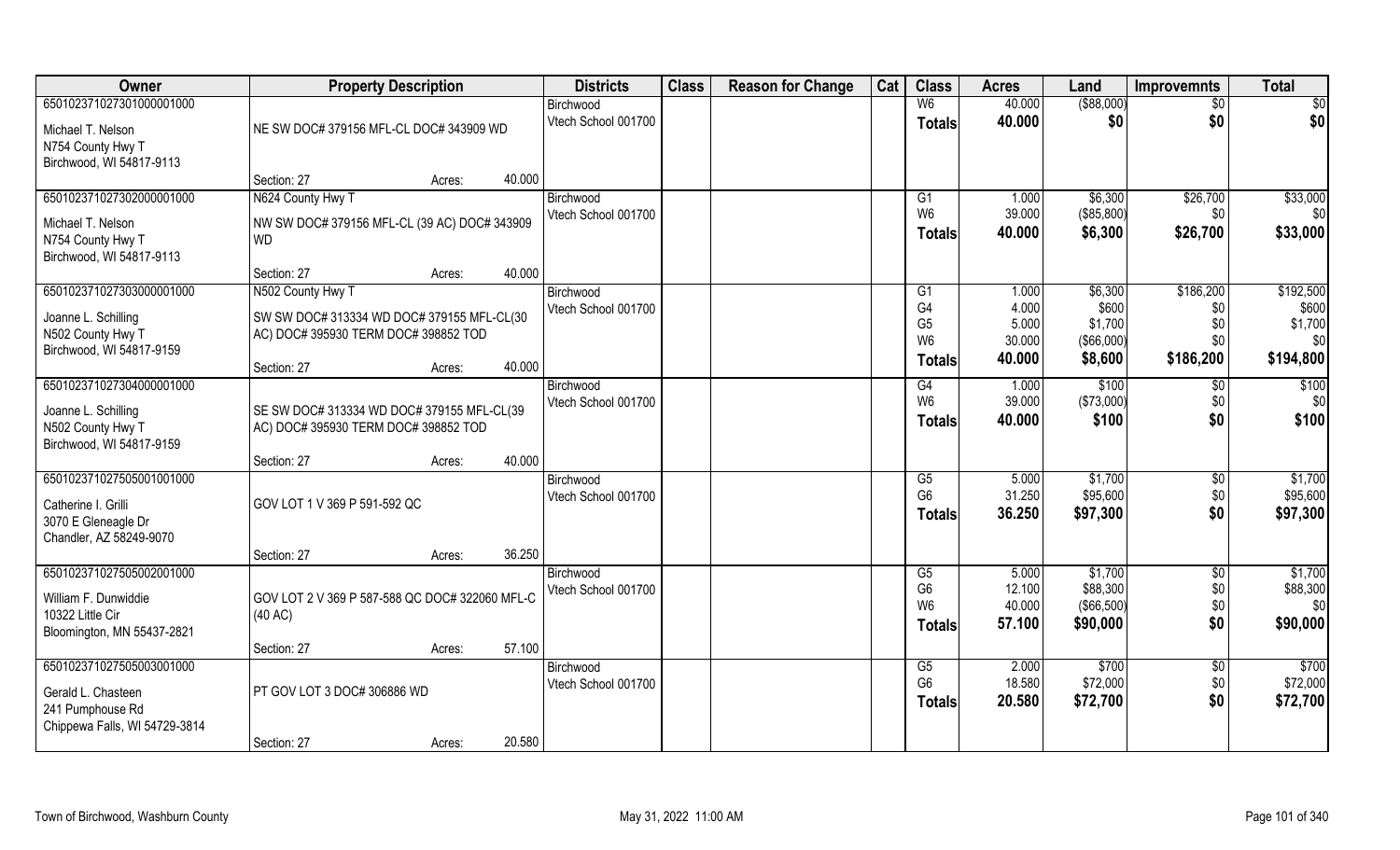| Owner                                             |                                              | <b>Property Description</b> |        | <b>Districts</b>    | <b>Class</b> | <b>Reason for Change</b> | Cat | <b>Class</b>   | <b>Acres</b> | Land          | <b>Improvemnts</b> | <b>Total</b>    |
|---------------------------------------------------|----------------------------------------------|-----------------------------|--------|---------------------|--------------|--------------------------|-----|----------------|--------------|---------------|--------------------|-----------------|
| 650102371027505003002000                          |                                              |                             |        | Birchwood           |              |                          |     | G6             | 20.370       | \$74,500      | $\overline{50}$    | \$74,500        |
| Gerald L. Chasteen                                | S 673' GOV LOT 3 DOC# 306886 WD              |                             |        | Vtech School 001700 |              |                          |     | <b>Totals</b>  | 20.370       | \$74,500      | \$0                | \$74,500        |
| 241 Pumphouse Rd<br>Chippewa Falls, WI 54729-3814 |                                              |                             |        |                     |              |                          |     |                |              |               |                    |                 |
|                                                   | Section: 27                                  | Acres:                      | 20.370 |                     |              |                          |     |                |              |               |                    |                 |
| 650102371028101000001000                          |                                              |                             |        | Birchwood           |              |                          |     | W <sub>4</sub> | 39.080       | $\sqrt[6]{}$  | $\overline{50}$    | $\sqrt{50}$     |
| Washburn Co Cfl                                   | NE NE V 70 P 418 V 20 MISC P 260 FCL V 285 P |                             |        | Vtech School 001700 |              |                          |     | X3             | 0.920        | \$0<br>\$0    | \$0                | $$0$<br>\$0     |
| 10 4th Ave                                        | 319-322 .92 AC FCL WITHDRAW (HWY ROW)        |                             |        |                     |              |                          |     | <b>Totals</b>  | 40.000       |               | \$0                |                 |
| Shell Lake, WI 54871-4457                         |                                              |                             |        |                     |              |                          |     |                |              |               |                    |                 |
| 650102371028102000001000                          | Section: 28                                  | Acres:                      | 40.000 | Birchwood           |              |                          |     | W <sub>4</sub> | 39.080       | \$0           | \$0                | \$0             |
|                                                   |                                              |                             |        | Vtech School 001700 |              |                          |     | X3             | 0.920        | \$0           | \$0                | \$0             |
| Washburn Co Cfl<br>10 4th Ave                     | NW NE V 70 P 418 V 20 MISC P 260 FCL V 285 P |                             |        |                     |              |                          |     | <b>Totals</b>  | 40.000       | \$0           | \$0                | \$0             |
| Shell Lake, WI 54871-4457                         | 31-322-.92 AC FCL WITHDRAW (HWY ROW)         |                             |        |                     |              |                          |     |                |              |               |                    |                 |
|                                                   | Section: 28                                  | Acres:                      | 40.000 |                     |              |                          |     |                |              |               |                    |                 |
| 650102371028103000001000                          |                                              |                             |        | Birchwood           |              |                          |     | W <sub>4</sub> | 40.000       | $\sqrt[6]{3}$ | $\sqrt[6]{30}$     | \$0             |
| Washburn Co Cfl<br>10 4th Ave                     | SW NE V 70 P 418 V 20 MISC P 260 FCL         |                             |        | Vtech School 001700 |              |                          |     | <b>Totals</b>  | 40.000       | \$0           | \$0                | \$0             |
| Shell Lake, WI 54871-4457                         | Section: 28                                  | Acres:                      | 40.000 |                     |              |                          |     |                |              |               |                    |                 |
| 650102371028104000001000                          |                                              |                             |        | Birchwood           |              |                          |     | W <sub>4</sub> | 40.000       | \$0           | $\sqrt[6]{30}$     | \$0             |
| Washburn Co Cfl                                   | SE NE V 70 P 418 V 20 MISC P 260 FCL         |                             |        | Vtech School 001700 |              |                          |     | <b>Totals</b>  | 40.000       | \$0           | \$0                | \$0             |
| 10 4th Ave                                        |                                              |                             |        |                     |              |                          |     |                |              |               |                    |                 |
| Shell Lake, WI 54871-4457                         |                                              |                             |        |                     |              |                          |     |                |              |               |                    |                 |
|                                                   | Section: 28                                  | Acres:                      | 40.000 |                     |              |                          |     |                |              |               |                    |                 |
| 650102371028201000001000                          |                                              |                             |        | Birchwood           |              |                          |     | W <sub>4</sub> | 40.000       | \$0           | \$0                | $\overline{50}$ |
| Washburn Co Cfl                                   | NE NW V 70 P 126 V 18 MISC P 375 FCL         |                             |        | Vtech School 001700 |              |                          |     | <b>Totals</b>  | 40.000       | \$0           | \$0                | \$0             |
| 10 4th Ave                                        |                                              |                             |        |                     |              |                          |     |                |              |               |                    |                 |
| Shell Lake, WI 54871-4457                         | Section: 28                                  | Acres:                      | 40.000 |                     |              |                          |     |                |              |               |                    |                 |
| 650102371028202000001000                          |                                              |                             |        | Birchwood           |              |                          |     | W <sub>4</sub> | 40.000       | \$0           | $\overline{30}$    | \$0             |
|                                                   | NW NW V 70 P 126 V 18 MISC P 375 FCL         |                             |        | Vtech School 001700 |              |                          |     | Totals         | 40.000       | \$0           | \$0                | \$0             |
| Washburn Co Cfl<br>10 4th Ave                     |                                              |                             |        |                     |              |                          |     |                |              |               |                    |                 |
| Shell Lake, WI 54871-4457                         |                                              |                             |        |                     |              |                          |     |                |              |               |                    |                 |
|                                                   | Section: 28                                  | Acres:                      | 40.000 |                     |              |                          |     |                |              |               |                    |                 |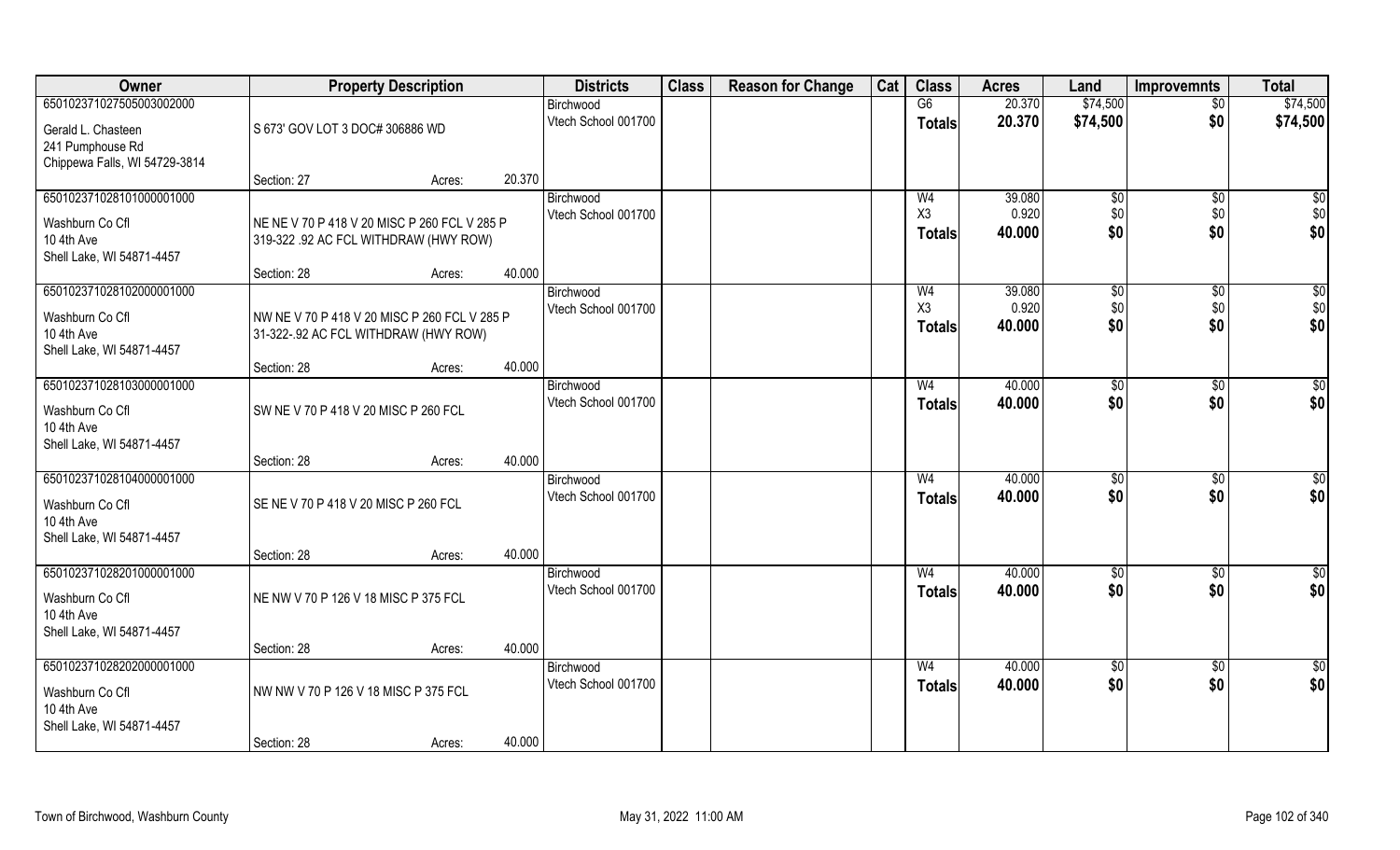| Owner                         |                                      | <b>Property Description</b> |        | <b>Districts</b>                 | <b>Class</b> | <b>Reason for Change</b> | Cat | <b>Class</b>   | <b>Acres</b> | Land            | Improvemnts     | <b>Total</b>    |
|-------------------------------|--------------------------------------|-----------------------------|--------|----------------------------------|--------------|--------------------------|-----|----------------|--------------|-----------------|-----------------|-----------------|
| 650102371028203000001000      |                                      |                             |        | Birchwood                        |              |                          |     | W <sub>4</sub> | 40.000       | \$0             | $\overline{50}$ | $\overline{50}$ |
| Washburn Co Cfl               | SW NW V 70 P 126 V 18 MISC P 375 FCL |                             |        | Vtech School 001700              |              |                          |     | <b>Totals</b>  | 40.000       | \$0             | \$0             | \$0             |
| 10 4th Ave                    |                                      |                             |        |                                  |              |                          |     |                |              |                 |                 |                 |
| Shell Lake, WI 54871-4457     |                                      |                             |        |                                  |              |                          |     |                |              |                 |                 |                 |
|                               | Section: 28                          | Acres:                      | 40.000 |                                  |              |                          |     |                |              |                 |                 |                 |
| 650102371028204000001000      |                                      |                             |        | Birchwood                        |              |                          |     | W <sub>4</sub> | 40.000       | $\sqrt[6]{}$    | $\sqrt{$0}$     | $\sqrt{50}$     |
| Washburn Co Cfl               | SE NW V 70 P 126 V 18 MISC P 375 FCL |                             |        | Vtech School 001700              |              |                          |     | <b>Totals</b>  | 40.000       | \$0             | \$0             | \$0             |
| 10 4th Ave                    |                                      |                             |        |                                  |              |                          |     |                |              |                 |                 |                 |
| Shell Lake, WI 54871-4457     |                                      |                             | 40.000 |                                  |              |                          |     |                |              |                 |                 |                 |
| 650102371028301000001000      | Section: 28                          | Acres:                      |        | Birchwood                        |              |                          |     | W <sub>4</sub> | 40.000       | \$0             | $\sqrt[6]{30}$  | $\sqrt{50}$     |
|                               |                                      |                             |        | Vtech School 001700              |              |                          |     | <b>Totals</b>  | 40.000       | \$0             | \$0             | \$0             |
| Washburn Co Cfl               | NE SW V 70 P 126 V 18 MISC P 375 FCL |                             |        |                                  |              |                          |     |                |              |                 |                 |                 |
| 10 4th Ave                    |                                      |                             |        |                                  |              |                          |     |                |              |                 |                 |                 |
| Shell Lake, WI 54871-4457     | Section: 28                          | Acres:                      | 40.000 |                                  |              |                          |     |                |              |                 |                 |                 |
| 650102371028302000001000      |                                      |                             |        | Birchwood                        |              |                          |     | W <sub>4</sub> | 40.000       | $\frac{1}{20}$  | $\sqrt[6]{3}$   | \$0             |
|                               |                                      |                             |        | Vtech School 001700              |              |                          |     | <b>Totals</b>  | 40.000       | \$0             | \$0             | \$0             |
| Washburn Co Cfl<br>10 4th Ave | NW SW V 70 P 126 V 18 MISC P 375 FCL |                             |        |                                  |              |                          |     |                |              |                 |                 |                 |
| Shell Lake, WI 54871-4457     |                                      |                             |        |                                  |              |                          |     |                |              |                 |                 |                 |
|                               | Section: 28                          | Acres:                      | 40.000 |                                  |              |                          |     |                |              |                 |                 |                 |
| 650102371028303000001000      |                                      |                             |        | Birchwood                        |              |                          |     | W <sub>4</sub> | 40.000       | $\sqrt[6]{3}$   | $\sqrt[6]{3}$   | \$0             |
| Washburn Co Cfl               | SW SW V 70 P 126 V 18 MISC P 375 FCL |                             |        | Vtech School 001700              |              |                          |     | <b>Totals</b>  | 40.000       | \$0             | \$0             | \$0             |
| 10 4th Ave                    |                                      |                             |        |                                  |              |                          |     |                |              |                 |                 |                 |
| Shell Lake, WI 54871-4457     |                                      |                             |        |                                  |              |                          |     |                |              |                 |                 |                 |
|                               | Section: 28                          | Acres:                      | 40.000 |                                  |              |                          |     |                |              |                 |                 |                 |
| 650102371028304000001000      |                                      |                             |        | Birchwood                        |              |                          |     | W <sub>4</sub> | 40.000       | \$0             | \$0             | $\frac{6}{3}$   |
| Washburn Co Cfl               | SE SW V 70 P 126 V 18 MISC P 375 FCL |                             |        | Vtech School 001700              |              |                          |     | <b>Totals</b>  | 40.000       | \$0             | \$0             | \$0             |
| 10 4th Ave                    |                                      |                             |        |                                  |              |                          |     |                |              |                 |                 |                 |
| Shell Lake, WI 54871-4457     |                                      |                             |        |                                  |              |                          |     |                |              |                 |                 |                 |
|                               | Section: 28                          | Acres:                      | 40.000 |                                  |              |                          |     |                |              |                 |                 |                 |
| 650102371028401000001000      |                                      |                             |        | Birchwood<br>Vtech School 001700 |              |                          |     | W <sub>4</sub> | 40.000       | $\overline{50}$ | $\sqrt{$0}$     | \$0             |
| Washburn Co Cfl               | NE SE V 70 P 418 V 20 MISC P 260 FCL |                             |        |                                  |              |                          |     | <b>Totals</b>  | 40.000       | \$0             | \$0             | \$0             |
| 10 4th Ave                    |                                      |                             |        |                                  |              |                          |     |                |              |                 |                 |                 |
| Shell Lake, WI 54871-4457     |                                      |                             |        |                                  |              |                          |     |                |              |                 |                 |                 |
|                               | Section: 28                          | Acres:                      | 40.000 |                                  |              |                          |     |                |              |                 |                 |                 |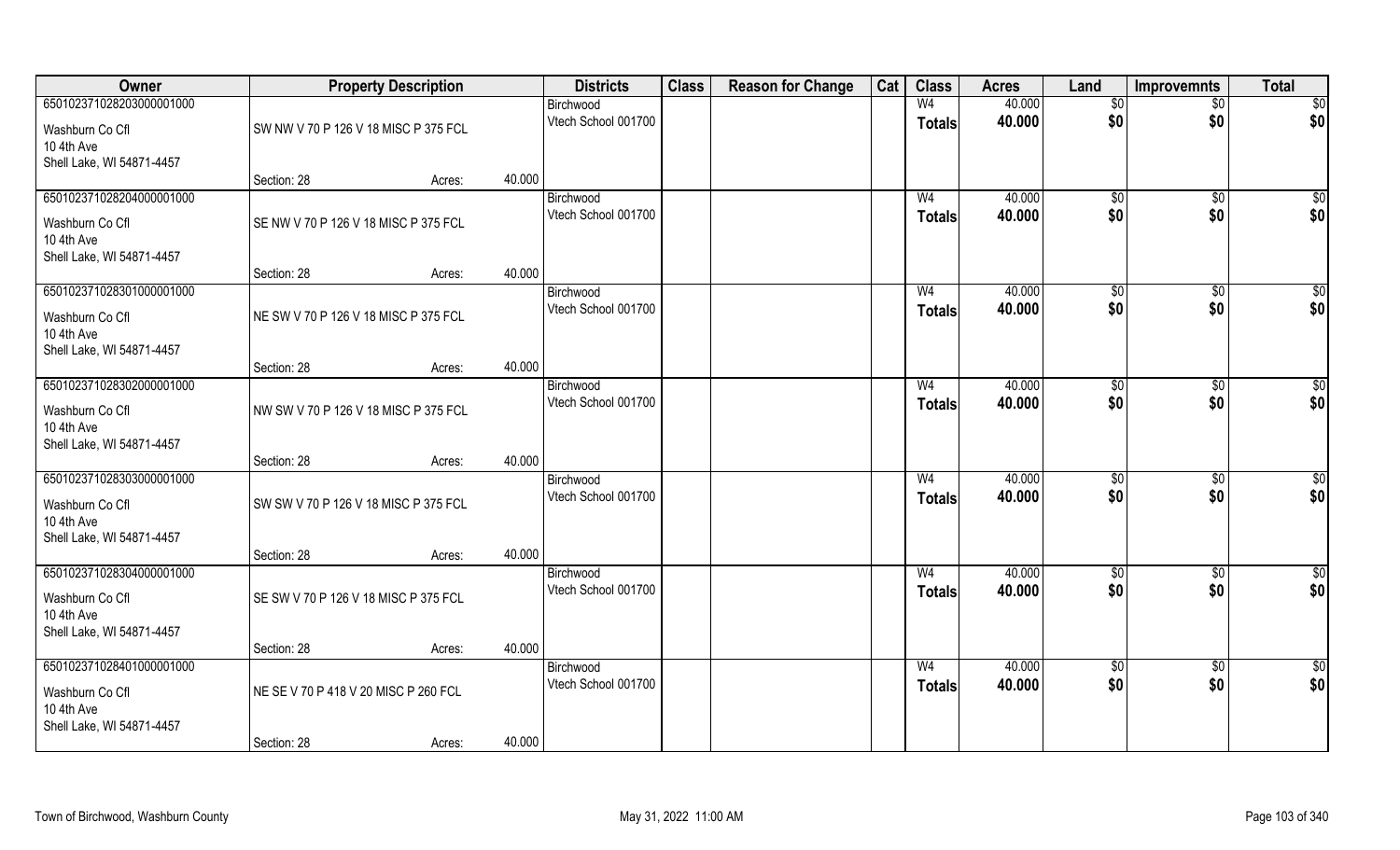| Owner                                   | <b>Property Description</b>          |        |        | <b>Districts</b>                 | <b>Class</b> | <b>Reason for Change</b> | Cat | <b>Class</b>         | <b>Acres</b>     | Land               | <b>Improvemnts</b> | <b>Total</b>         |
|-----------------------------------------|--------------------------------------|--------|--------|----------------------------------|--------------|--------------------------|-----|----------------------|------------------|--------------------|--------------------|----------------------|
| 650102371028402000001000                |                                      |        |        | Birchwood                        |              |                          |     | W <sub>4</sub>       | 40.000           | \$0                | $\sqrt{$0}$        | \$0                  |
| Washburn Co Cfl                         | NW SE V 70 P 336 V 19 MISC P 314 FCL |        |        | Vtech School 001700              |              |                          |     | <b>Totals</b>        | 40.000           | \$0                | \$0                | \$0                  |
| 10 4th Ave                              |                                      |        |        |                                  |              |                          |     |                      |                  |                    |                    |                      |
| Shell Lake, WI 54871-4457               |                                      |        |        |                                  |              |                          |     |                      |                  |                    |                    |                      |
|                                         | Section: 28                          | Acres: | 40.000 |                                  |              |                          |     |                      |                  |                    |                    |                      |
| 650102371028403000001000                |                                      |        |        | Birchwood                        |              |                          |     | W <sub>4</sub>       | 40.000           | $\sqrt[6]{}$       | $\sqrt{$0}$        | \$0                  |
| Washburn Co Cfl                         | SW SE V 70 P 336 V 19 MISC P 314 FCL |        |        | Vtech School 001700              |              |                          |     | Totals               | 40.000           | \$0                | \$0                | \$0                  |
| 10 4th Ave                              |                                      |        |        |                                  |              |                          |     |                      |                  |                    |                    |                      |
| Shell Lake, WI 54871-4457               |                                      |        |        |                                  |              |                          |     |                      |                  |                    |                    |                      |
|                                         | Section: 28                          | Acres: | 40.000 |                                  |              |                          |     |                      |                  |                    |                    |                      |
| 650102371028404000001000                | N505 County Hwy T                    |        |        | Birchwood                        |              |                          |     | G1<br>G <sub>5</sub> | 1.000<br>14.000  | \$6,300<br>\$4,600 | \$120,700          | \$127,000<br>\$4,600 |
| Sd Lake LLC                             | SE SE DOC# 384090 WD                 |        |        | Vtech School 001700              |              |                          |     | G <sub>6</sub>       | 25.000           | \$48,200           | \$0<br>\$0         | \$48,200             |
| 12736 Dover Dr                          |                                      |        |        |                                  |              |                          |     | Totals               | 40.000           | \$59,100           | \$120,700          | \$179,800            |
| Apple Valley, MN 55124-8652             |                                      |        |        |                                  |              |                          |     |                      |                  |                    |                    |                      |
|                                         | Section: 28                          | Acres: | 40.000 |                                  |              |                          |     |                      |                  |                    |                    |                      |
| 650102371029101000001000                |                                      |        |        | Birchwood<br>Vtech School 001700 |              |                          |     | W <sub>4</sub>       | 40.000<br>40.000 | \$0<br>\$0         | \$0<br>\$0         | \$0                  |
| Washburn Co Cfl                         | NE NE V 70 P 126 V 18 MISC P 375 FCL |        |        |                                  |              |                          |     | <b>Totals</b>        |                  |                    |                    | \$0                  |
| 10 4th Ave                              |                                      |        |        |                                  |              |                          |     |                      |                  |                    |                    |                      |
| Shell Lake, WI 54871-4457               | Section: 29                          |        | 40.000 |                                  |              |                          |     |                      |                  |                    |                    |                      |
| 650102371029102000001000                |                                      | Acres: |        | Birchwood                        |              |                          |     | W <sub>4</sub>       | 40.000           | \$0                | $\overline{50}$    | $\sqrt{50}$          |
|                                         |                                      |        |        | Vtech School 001700              |              |                          |     | <b>Totals</b>        | 40.000           | \$0                | \$0                | \$0                  |
| Washburn Co Cfl                         | NW NE V 70 P 126 V 18 MISC P 375 FCL |        |        |                                  |              |                          |     |                      |                  |                    |                    |                      |
| 10 4th Ave<br>Shell Lake, WI 54871-4457 |                                      |        |        |                                  |              |                          |     |                      |                  |                    |                    |                      |
|                                         | Section: 29                          | Acres: | 40.000 |                                  |              |                          |     |                      |                  |                    |                    |                      |
| 650102371029103000001000                |                                      |        |        | Birchwood                        |              |                          |     | W <sub>4</sub>       | 40.000           | \$0                | $\sqrt{$0}$        | \$0                  |
|                                         |                                      |        |        | Vtech School 001700              |              |                          |     | <b>Totals</b>        | 40.000           | \$0                | \$0                | \$0                  |
| Washburn Co Cfl<br>10 4th Ave           | SW NE V 70 P 126 V 18 MISC P 375 FCL |        |        |                                  |              |                          |     |                      |                  |                    |                    |                      |
| Shell Lake, WI 54871-4457               |                                      |        |        |                                  |              |                          |     |                      |                  |                    |                    |                      |
|                                         | Section: 29                          | Acres: | 40.000 |                                  |              |                          |     |                      |                  |                    |                    |                      |
| 650102371029104000001000                |                                      |        |        | Birchwood                        |              |                          |     | W <sub>4</sub>       | 40.000           | $\sqrt{6}$         | $\sqrt{$0}$        | $\overline{50}$      |
|                                         | SE NE V 70 P 126 V 18 MISC P 375 FCL |        |        | Vtech School 001700              |              |                          |     | <b>Totals</b>        | 40.000           | \$0                | \$0                | \$0                  |
| Washburn Co Cfl<br>10 4th Ave           |                                      |        |        |                                  |              |                          |     |                      |                  |                    |                    |                      |
| Shell Lake, WI 54871-4457               |                                      |        |        |                                  |              |                          |     |                      |                  |                    |                    |                      |
|                                         | Section: 29                          | Acres: | 40.000 |                                  |              |                          |     |                      |                  |                    |                    |                      |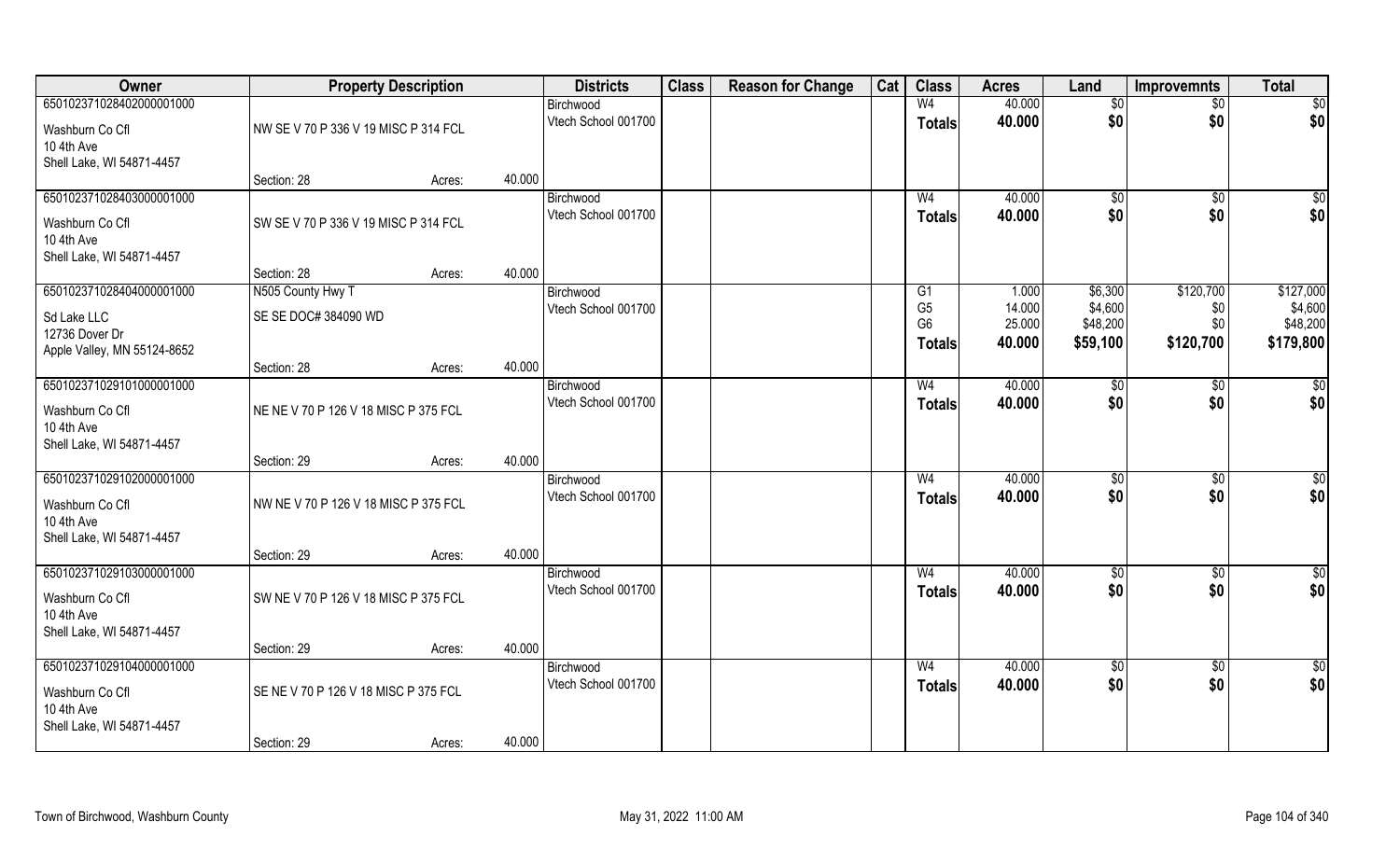| Owner                                   | <b>Property Description</b>          |        |        | <b>Districts</b>                 | <b>Class</b> | <b>Reason for Change</b> | Cat | <b>Class</b>   | <b>Acres</b>     | Land        | <b>Improvemnts</b>   | <b>Total</b>       |
|-----------------------------------------|--------------------------------------|--------|--------|----------------------------------|--------------|--------------------------|-----|----------------|------------------|-------------|----------------------|--------------------|
| 650102371029201000001000                |                                      |        |        | Birchwood                        |              |                          |     | W <sub>4</sub> | 40.000           | $\sqrt{6}$  | $\sqrt{$0}$          | \$0                |
| Washburn Co Cfl                         | NE NW V 70 P 418 V 20 MISC P 260 FCL |        |        | Vtech School 001700              |              |                          |     | <b>Totals</b>  | 40.000           | \$0         | \$0                  | \$0                |
| 10 4th Ave                              |                                      |        |        |                                  |              |                          |     |                |                  |             |                      |                    |
| Shell Lake, WI 54871-4457               |                                      |        | 40.000 |                                  |              |                          |     |                |                  |             |                      |                    |
| 650102371029202000001000                | Section: 29                          | Acres: |        | Birchwood                        |              |                          |     | W <sub>4</sub> | 40.000           | $\sqrt{50}$ | \$0                  | $\overline{50}$    |
|                                         |                                      |        |        | Vtech School 001700              |              |                          |     | <b>Totals</b>  | 40.000           | \$0         | \$0                  | \$0                |
| Washburn Co Cfl<br>10 4th Ave           | NW NW V 64 P 638 V 18 MISC P 375 FCL |        |        |                                  |              |                          |     |                |                  |             |                      |                    |
| Shell Lake, WI 54871-4457               |                                      |        |        |                                  |              |                          |     |                |                  |             |                      |                    |
|                                         | Section: 29                          | Acres: | 40.000 |                                  |              |                          |     |                |                  |             |                      |                    |
| 650102371029203000001000                |                                      |        |        | Birchwood                        |              |                          |     | W <sub>4</sub> | 40.000           | \$0         | $\overline{50}$      | $\sqrt{50}$        |
| Washburn Co Cfl                         | SW NW V 64 P 638 V 18 MISC P 375 FCL |        |        | Vtech School 001700              |              |                          |     | <b>Totals</b>  | 40.000           | \$0         | \$0                  | \$0                |
| 10 4th Ave                              |                                      |        |        |                                  |              |                          |     |                |                  |             |                      |                    |
| Shell Lake, WI 54871-4457               |                                      |        |        |                                  |              |                          |     |                |                  |             |                      |                    |
|                                         | Section: 29                          | Acres: | 40.000 |                                  |              |                          |     |                |                  |             |                      |                    |
| 650102371029204000001000                |                                      |        |        | Birchwood<br>Vtech School 001700 |              |                          |     | W <sub>4</sub> | 40.000<br>40.000 | \$0<br>\$0  | $\sqrt[6]{3}$<br>\$0 | $\sqrt{50}$<br>\$0 |
| Washburn Co Cfl                         | SE NW V 64 P 314 V 18 MISC P 248 FCL |        |        |                                  |              |                          |     | <b>Totals</b>  |                  |             |                      |                    |
| 10 4th Ave<br>Shell Lake, WI 54871-4457 |                                      |        |        |                                  |              |                          |     |                |                  |             |                      |                    |
|                                         | Section: 29                          | Acres: | 40.000 |                                  |              |                          |     |                |                  |             |                      |                    |
| 650102371029301000001000                | N696 Hoover Rd                       |        |        | Birchwood                        |              |                          |     | G1             | 2.000            | \$11,300    | \$482,000            | \$493,300          |
| Ryan C. Hoover                          | NE SW DOC# 378008 QC                 |        |        | Vtech School 001700              |              |                          |     | G <sub>4</sub> | 38.000           | \$2,700     | \$0                  | \$2,700            |
| N696 Hoover Rd                          |                                      |        |        |                                  |              |                          |     | <b>Totals</b>  | 40.000           | \$14,000    | \$482,000            | \$496,000          |
| Birchwood, WI 54817-9148                |                                      |        |        |                                  |              |                          |     |                |                  |             |                      |                    |
|                                         | Section: 29                          | Acres: | 40.000 |                                  |              |                          |     |                |                  |             |                      |                    |
| 650102371029302000001000                |                                      |        |        | Birchwood                        |              |                          |     | W <sub>4</sub> | 40.000           | \$0         | \$0                  | \$0                |
| Washburn Co Cfl                         | NW SW V 70 P 463 V 15 MISC P 435 FCL |        |        | Vtech School 001700              |              |                          |     | <b>Totals</b>  | 40.000           | \$0         | \$0                  | \$0                |
| 10 4th Ave                              |                                      |        |        |                                  |              |                          |     |                |                  |             |                      |                    |
| Shell Lake, WI 54871-4457               |                                      |        |        |                                  |              |                          |     |                |                  |             |                      |                    |
| 650102371029303000001000                | Section: 29                          | Acres: | 40.000 | Birchwood                        |              |                          |     | W <sub>4</sub> | 40.000           | $\sqrt{6}$  | $\sqrt{$0}$          | $\overline{50}$    |
|                                         |                                      |        |        | Vtech School 001700              |              |                          |     | <b>Totals</b>  | 40.000           | \$0         | \$0                  | \$0                |
| Washburn Co Cfl<br>10 4th Ave           | SW SW V 70 P 418 V 20 MISC P 260 FCL |        |        |                                  |              |                          |     |                |                  |             |                      |                    |
| Shell Lake, WI 54871-4457               |                                      |        |        |                                  |              |                          |     |                |                  |             |                      |                    |
|                                         | Section: 29                          | Acres: | 40.000 |                                  |              |                          |     |                |                  |             |                      |                    |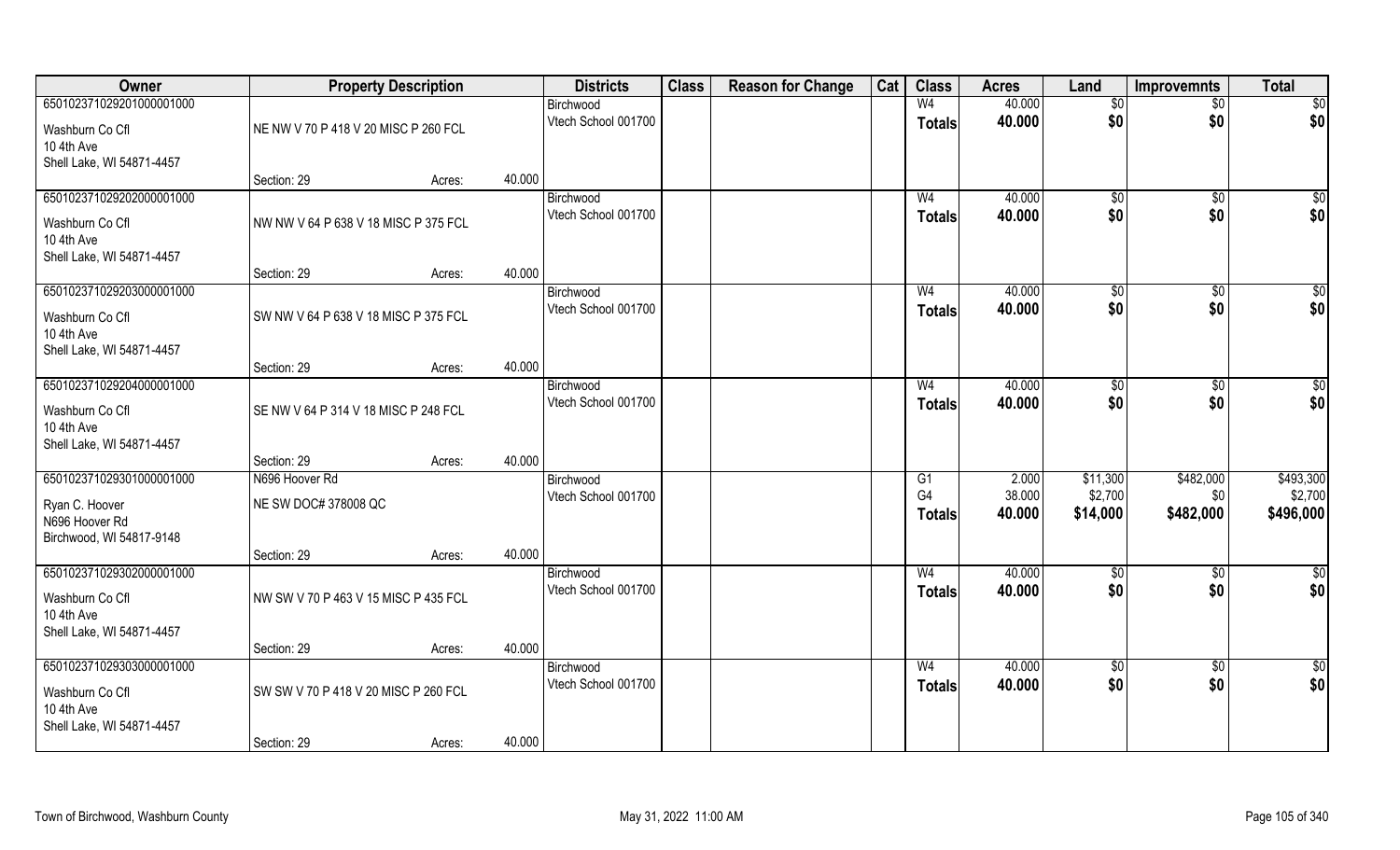| Owner                         |                                      | <b>Property Description</b> |        | <b>Districts</b>                        | <b>Class</b> | <b>Reason for Change</b> | Cat | <b>Class</b>   | <b>Acres</b>     | Land                   | <b>Improvemnts</b> | <b>Total</b> |
|-------------------------------|--------------------------------------|-----------------------------|--------|-----------------------------------------|--------------|--------------------------|-----|----------------|------------------|------------------------|--------------------|--------------|
| 650102371029304000001000      |                                      |                             |        | Birchwood                               |              |                          |     | G5             | 2.000            | \$700                  | $\overline{50}$    | \$700        |
| Ryan C. Hoover                | SE SW DOC# 378008 QC                 |                             |        | Vtech School 001700                     |              |                          |     | G <sub>6</sub> | 38.000           | \$72,000               | \$0                | \$72,000     |
| N696 Hoover Rd                |                                      |                             |        |                                         |              |                          |     | <b>Totals</b>  | 40.000           | \$72,700               | \$0                | \$72,700     |
| Birchwood, WI 54817-9148      |                                      |                             |        |                                         |              |                          |     |                |                  |                        |                    |              |
|                               | Section: 29                          | Acres:                      | 40.000 |                                         |              |                          |     |                |                  |                        |                    |              |
| 650102371029401000001000      |                                      |                             |        | Birchwood                               |              |                          |     | W <sub>4</sub> | 40.000           | $\sqrt[6]{}$           | $\sqrt{$0}$        | \$0          |
| Washburn Co Cfl               | NE SE V 70 P 126 V 18 MISC P 375 FCL |                             |        | Vtech School 001700                     |              |                          |     | <b>Totals</b>  | 40.000           | \$0                    | \$0                | \$0          |
| 10 4th Ave                    |                                      |                             |        |                                         |              |                          |     |                |                  |                        |                    |              |
| Shell Lake, WI 54871-4457     |                                      |                             | 40.000 |                                         |              |                          |     |                |                  |                        |                    |              |
| 650102371029402000001000      | Section: 29                          | Acres:                      |        | Birchwood                               |              |                          |     | W <sub>4</sub> | 40.000           | \$0                    | $\sqrt[6]{30}$     | $\sqrt{50}$  |
|                               |                                      |                             |        | Vtech School 001700                     |              |                          |     | <b>Totals</b>  | 40.000           | \$0                    | \$0                | \$0          |
| Washburn Co Cfl               | NW SE V 70 P 126 V 18 MISC P 375 FCL |                             |        |                                         |              |                          |     |                |                  |                        |                    |              |
| 10 4th Ave                    |                                      |                             |        |                                         |              |                          |     |                |                  |                        |                    |              |
| Shell Lake, WI 54871-4457     | Section: 29                          | Acres:                      | 40.000 |                                         |              |                          |     |                |                  |                        |                    |              |
| 650102371029403000001000      |                                      |                             |        | Birchwood                               |              |                          |     | W <sub>4</sub> | 40.000           | $\frac{1}{20}$         | $\sqrt[6]{3}$      | \$0          |
|                               | SW SE V 70 P 126 V 18 MISC P 375 FCL |                             |        | Vtech School 001700                     |              |                          |     | <b>Totals</b>  | 40.000           | \$0                    | \$0                | \$0          |
| Washburn Co Cfl<br>10 4th Ave |                                      |                             |        |                                         |              |                          |     |                |                  |                        |                    |              |
| Shell Lake, WI 54871-4457     |                                      |                             |        |                                         |              |                          |     |                |                  |                        |                    |              |
|                               | Section: 29                          | Acres:                      | 40.000 |                                         |              |                          |     |                |                  |                        |                    |              |
| 650102371029404000001000      |                                      |                             |        | Birchwood                               |              |                          |     | W <sub>4</sub> | 40.000           | $\sqrt[6]{3}$          | $\sqrt[6]{3}$      | \$0          |
| Washburn Co Cfl               | SE SE V 70 P 126 V 18 MISC P 375 FCL |                             |        | Vtech School 001700                     |              |                          |     | <b>Totals</b>  | 40.000           | \$0                    | \$0                | \$0          |
| 10 4th Ave                    |                                      |                             |        |                                         |              |                          |     |                |                  |                        |                    |              |
| Shell Lake, WI 54871-4457     |                                      |                             |        |                                         |              |                          |     |                |                  |                        |                    |              |
|                               | Section: 29                          | Acres:                      | 40.000 |                                         |              |                          |     |                |                  |                        |                    |              |
| 650102371030101000001000      |                                      |                             |        | <b>Rice Lake</b>                        |              |                          |     | W <sub>4</sub> | 40.000           | \$0                    | \$0                | \$0          |
| Washburn Co Cfl               | NE NE V 72 P 244 V 18 MISC P 248 FCL |                             |        | Vtech School 001700                     |              |                          |     | <b>Totals</b>  | 40.000           | \$0                    | \$0                | \$0          |
| 10 4th Ave                    |                                      |                             |        |                                         |              |                          |     |                |                  |                        |                    |              |
| Shell Lake, WI 54871-4457     |                                      |                             |        |                                         |              |                          |     |                |                  |                        |                    |              |
|                               | Section: 30                          | Acres:                      | 40.000 |                                         |              |                          |     |                |                  |                        |                    |              |
| 650102371030102000001000      |                                      |                             |        | <b>Rice Lake</b><br>Vtech School 001700 |              |                          |     | W <sub>4</sub> | 40.000<br>40.000 | $\overline{50}$<br>\$0 | $\sqrt{$0}$<br>\$0 | \$0<br>\$0   |
| Washburn Co Cfl               | NW NE V 72 P 244 V 18 MISC P 248 FCL |                             |        |                                         |              |                          |     | <b>Totals</b>  |                  |                        |                    |              |
| 10 4th Ave                    |                                      |                             |        |                                         |              |                          |     |                |                  |                        |                    |              |
| Shell Lake, WI 54871-4457     | Section: 30                          | Acres:                      | 40.000 |                                         |              |                          |     |                |                  |                        |                    |              |
|                               |                                      |                             |        |                                         |              |                          |     |                |                  |                        |                    |              |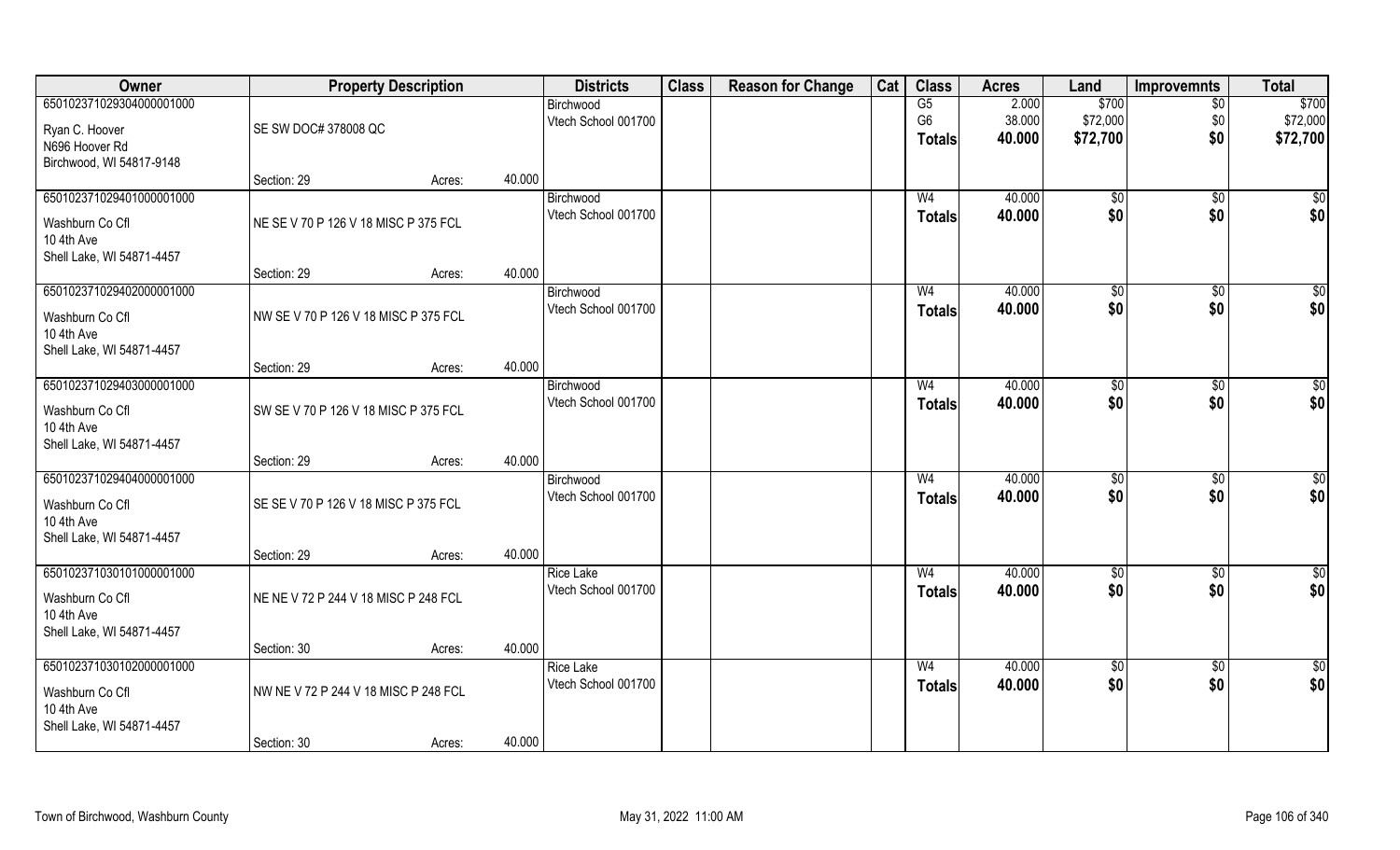| Owner                                                         | <b>Property Description</b>                                  |        |        | <b>Districts</b>    | <b>Class</b> | <b>Reason for Change</b> | Cat  | <b>Class</b>                    | <b>Acres</b>     | Land                  | <b>Improvemnts</b> | <b>Total</b>    |
|---------------------------------------------------------------|--------------------------------------------------------------|--------|--------|---------------------|--------------|--------------------------|------|---------------------------------|------------------|-----------------------|--------------------|-----------------|
| 650102371030103000001000                                      |                                                              |        |        | <b>Rice Lake</b>    |              |                          |      | W <sub>4</sub>                  | 40.000           | $\sqrt{6}$            | $\overline{50}$    | $\overline{50}$ |
| Washburn Co Cfl<br>10 4th Ave                                 | SW NE V 70 P 1 V 18 MISC P 248 FCL                           |        |        | Vtech School 001700 |              |                          |      | <b>Totals</b>                   | 40.000           | \$0                   | \$0                | \$0             |
| Shell Lake, WI 54871-4457                                     |                                                              |        |        |                     |              |                          |      |                                 |                  |                       |                    |                 |
|                                                               | Section: 30                                                  | Acres: | 40.000 |                     |              |                          |      |                                 |                  |                       |                    |                 |
| 650102371030104000001000                                      |                                                              |        |        | <b>Rice Lake</b>    |              |                          |      | W <sub>4</sub>                  | 40.000           | \$0                   | \$0                | $\sqrt{50}$     |
| Washburn Co Cfl                                               | SE NE V 72 P 244 V 18 MISC P 248 FCL                         |        |        | Vtech School 001700 |              |                          |      | <b>Totals</b>                   | 40.000           | \$0                   | \$0                | \$0             |
| 10 4th Ave                                                    |                                                              |        |        |                     |              |                          |      |                                 |                  |                       |                    |                 |
| Shell Lake, WI 54871-4457                                     |                                                              |        |        |                     |              |                          |      |                                 |                  |                       |                    |                 |
|                                                               | Section: 30                                                  | Acres: | 40.000 |                     |              |                          |      |                                 |                  |                       |                    |                 |
| 650102371030201000001000                                      |                                                              |        |        | <b>Rice Lake</b>    |              |                          |      | W <sub>4</sub>                  | 40.000           | \$0                   | \$0                | \$0             |
| Washburn Co Cfl                                               | NE NW FRL1/4 V 109 P 35 V 118 P 462 FCL                      |        |        | Vtech School 001700 |              |                          |      | <b>Totals</b>                   | 40.000           | \$0                   | \$0                | \$0             |
| 10 4th Ave                                                    |                                                              |        |        |                     |              |                          |      |                                 |                  |                       |                    |                 |
| Shell Lake, WI 54871-4457                                     |                                                              |        |        |                     |              |                          |      |                                 |                  |                       |                    |                 |
|                                                               | Section: 30                                                  | Acres: | 40.000 |                     |              |                          |      |                                 |                  |                       |                    |                 |
| 650102371030202000001000                                      |                                                              |        |        | <b>Rice Lake</b>    |              |                          |      | W4                              | 32.660           | $\sqrt[6]{3}$         | \$0                | \$0             |
| Washburn Co Cfl<br>10 4th Ave<br>Shell Lake, WI 54871-4457    | NW FRL1/4 NW FRL1/4 V 70 P 212 V 19 MISC P 314<br><b>FCL</b> |        |        | Vtech School 001700 |              |                          |      | <b>Totals</b>                   | 32.660           | \$0                   | \$0                | \$0             |
|                                                               | Section: 30                                                  | Acres: | 32.660 |                     |              |                          |      |                                 |                  |                       |                    |                 |
| 650102371030203000001000                                      |                                                              |        |        | <b>Rice Lake</b>    |              |                          |      | W <sub>4</sub>                  | 32.670           | \$0                   | \$0                | $\overline{50}$ |
|                                                               |                                                              |        |        | Vtech School 001700 |              |                          |      | <b>Totals</b>                   | 32.670           | \$0                   | \$0                | \$0             |
| Washburn Co Cfl<br>10 4th Ave                                 | SW FRL1/4 NW FRL1/4 V 72 P 244 V 18 MISC P 248<br><b>FCL</b> |        |        |                     |              |                          |      |                                 |                  |                       |                    |                 |
| Shell Lake, WI 54871-4457                                     |                                                              |        |        |                     |              |                          |      |                                 |                  |                       |                    |                 |
|                                                               | Section: 30                                                  | Acres: | 32.670 |                     |              |                          |      |                                 |                  |                       |                    |                 |
| 650102371030204000001000                                      |                                                              |        |        | <b>Rice Lake</b>    |              |                          |      | W8                              | 40.000           | (\$66,900)            | \$0                | \$0             |
| H4s Company LLC<br>W2706 30th Ave<br>Birchwood, WI 54817-8901 | SE NW FRL1/4 DOC# 328305 WD DOC# 332359<br>MFL-C             |        |        | Vtech School 001700 |              |                          |      | <b>Totals</b>                   | 40.000           | \$0                   | \$0                | \$0             |
|                                                               | Section: 30                                                  | Acres: | 40.000 |                     |              |                          |      |                                 |                  |                       |                    |                 |
| 650102371030301000001000                                      |                                                              |        |        | <b>Rice Lake</b>    | G4           | Ag use land              | $-5$ | G4                              | 7.000            | \$1,000               | \$0                | \$1,000         |
| H4s Company LLC<br>W2706 30th Ave<br>Birchwood, WI 54817-8901 | NE SW FRL1/4 DOC# 328305 WD DOC# 334105<br>MFL-C (33 AC)     |        |        | Vtech School 001700 |              |                          |      | W <sub>6</sub><br><b>Totals</b> | 33.000<br>40.000 | (\$45,400)<br>\$1,000 | \$0<br>\$0         | \$0<br>\$1,000  |
|                                                               | Section: 30                                                  | Acres: | 40.000 |                     |              |                          |      |                                 |                  |                       |                    |                 |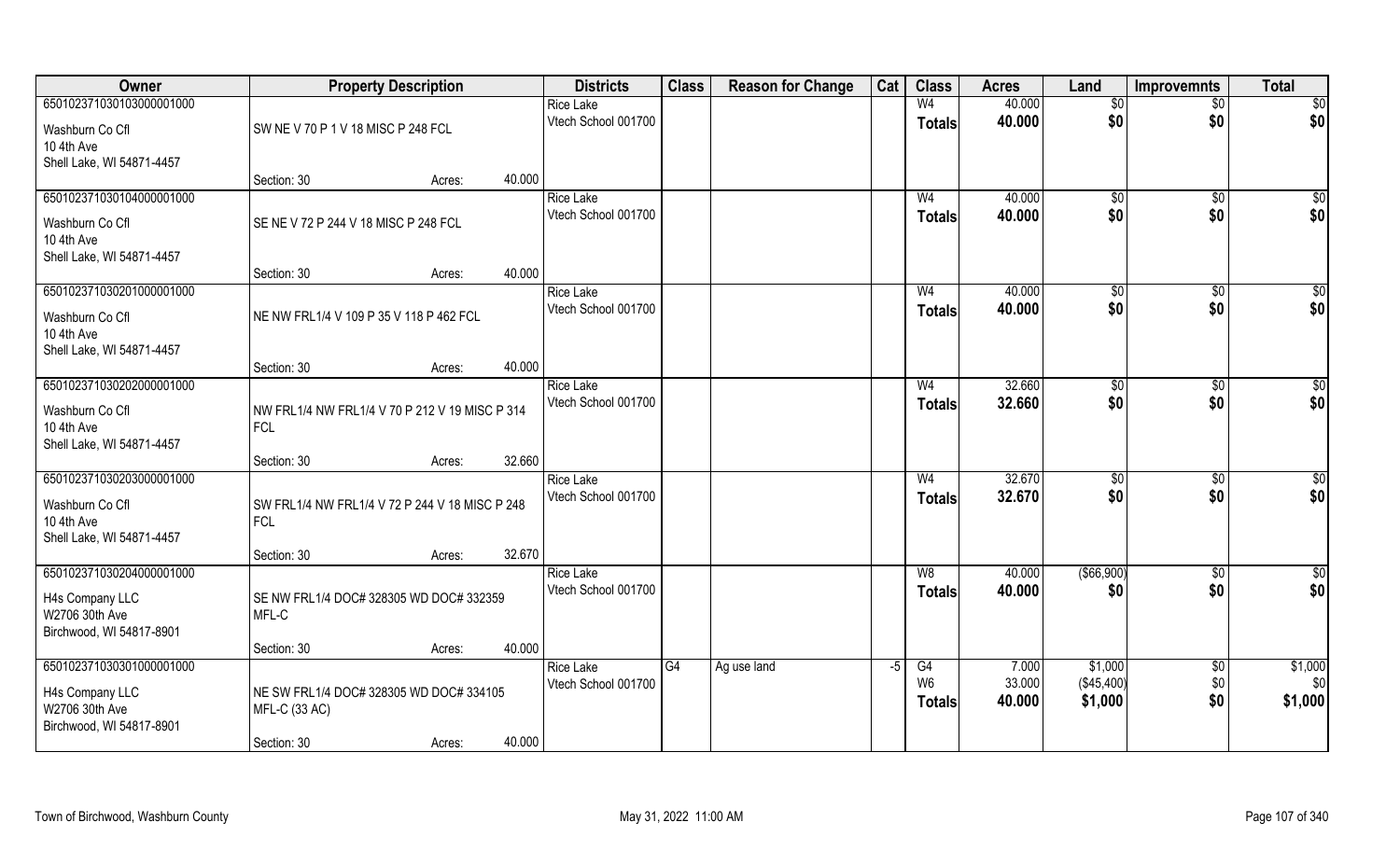| Owner                     | <b>Property Description</b>                    |                  | <b>Districts</b>    | <b>Class</b>    | <b>Reason for Change</b> | Cat | <b>Class</b>    | <b>Acres</b> | Land       | <b>Improvemnts</b> | <b>Total</b> |
|---------------------------|------------------------------------------------|------------------|---------------------|-----------------|--------------------------|-----|-----------------|--------------|------------|--------------------|--------------|
| 650102371030302000002000  | N 506 Brill Rd                                 |                  | <b>Rice Lake</b>    | $\overline{G4}$ | Ag use land              | -5  | $\overline{G1}$ | 0.950        | \$6,000    | \$242,800          | \$248,800    |
| Jordan D. Wilcox          | PT W FRL1/2 SW FRL1/4 DOC# 399267 WD           |                  | Vtech School 001700 |                 |                          |     | G4              | 5.000        | \$700      | \$0                | \$700        |
| N506 Brill Rd             |                                                |                  |                     |                 |                          |     | G <sub>6</sub>  | 31.960       | \$51,300   | \$0                | \$51,300     |
| Birchwood, WI 54817-4006  |                                                |                  |                     |                 |                          |     | Totals          | 37.910       | \$58,000   | \$242,800          | \$300,800    |
|                           | Section: 30                                    | 37.910<br>Acres: |                     |                 |                          |     |                 |              |            |                    |              |
| 650102371030303000003000  |                                                |                  | <b>Rice Lake</b>    |                 |                          |     | G4              | 0.820        | \$100      | \$0                | \$100        |
| H4s Company LLC           | PT SW FRL1/4 SW FRL1/4 DOC# 328305 WD DOC#     |                  | Vtech School 001700 |                 |                          |     | G <sub>5</sub>  | 1.000        | \$300      | \$0                | \$300        |
| W2706 30th Ave            | 334105 MFL-C (15 AC)                           |                  |                     |                 |                          |     | W <sub>6</sub>  | 15.000       | (\$10,600) | \$0                | \$0          |
| Birchwood, WI 54817-8901  |                                                |                  |                     |                 |                          |     | <b>Totals</b>   | 16.820       | \$400      | \$0                | \$400        |
|                           | Section: 30                                    | 16.820<br>Acres: |                     |                 |                          |     |                 |              |            |                    |              |
| 650102371030303000004000  |                                                |                  | <b>Rice Lake</b>    |                 |                          |     | G6              | 3.920        | \$8,600    | $\sqrt[6]{30}$     | \$8,600      |
| Melissa C. Parham         | PT SW FRL1/4 SW FRL1/4 L 1 CSM #4017 V 20 P 18 |                  | Vtech School 001700 |                 |                          |     | <b>Totals</b>   | 3.920        | \$8,600    | \$0                | \$8,600      |
| N502 Brill Rd             | DOC# 400778 WD                                 |                  |                     |                 |                          |     |                 |              |            |                    |              |
| Birchwood, WI 54817-4006  |                                                |                  |                     |                 |                          |     |                 |              |            |                    |              |
|                           | Section: 30                                    | 3.920<br>Acres:  |                     |                 |                          |     |                 |              |            |                    |              |
| 650102371030303000005000  | N 502 Brill Rd                                 |                  | <b>Rice Lake</b>    |                 |                          |     | G1              | 1.000        | \$6,300    | \$196,800          | \$203,100    |
| Melissa C. Parham         | PT SW FRL1/4 SW FRL1/4 & PT SE SW FRL1/4 L 2   |                  | Vtech School 001700 |                 |                          |     | G4              | 4.080        | \$500      | \$0                | \$500        |
| N502 Brill Rd             | CSM #4017 V 20 P 18 DOC# 400778 WD             |                  |                     |                 |                          |     | G <sub>8</sub>  | 1.000        | \$1,100    | \$0\$              | \$1,100      |
| Birchwood, WI 54817-4006  |                                                |                  |                     |                 |                          |     | <b>Totals</b>   | 6.080        | \$7,900    | \$196,800          | \$204,700    |
|                           | Section: 30                                    | 6.080<br>Acres:  |                     |                 |                          |     |                 |              |            |                    |              |
| 650102371030304000002000  |                                                |                  | <b>Rice Lake</b>    |                 |                          |     | G4              | 8.000        | \$900      | \$0                | \$900        |
| H4s Company LLC           | PT SE SW FRL1/4 DOC# 328305 WD DOC# 334105     |                  | Vtech School 001700 |                 |                          |     | G <sub>6</sub>  | 3.190        | \$3,800    | \$0                | \$3,800      |
| W2706 30th Ave            | <b>MFL-C (18 AC)</b>                           |                  |                     |                 |                          |     | W <sub>6</sub>  | 18.000       | (\$31,700) | \$0                | \$0          |
| Birchwood, WI 54817-8901  |                                                |                  |                     |                 |                          |     | <b>Totals</b>   | 29.190       | \$4,700    | \$0                | \$4,700      |
|                           | Section: 30                                    | 29.190<br>Acres: |                     |                 |                          |     |                 |              |            |                    |              |
| 650102371030304000003000  |                                                |                  | <b>Rice Lake</b>    |                 |                          |     | G4              | 5.000        | \$600      | \$0                | \$600        |
| Melissa C. Parham         | PT SE SW FRL1/4 L 3 CSM #4017 V 20 P 18 DOC#   |                  | Vtech School 001700 |                 |                          |     | G <sub>8</sub>  | 5.000        | \$2,500    | \$0                | \$2,500      |
| N502 Brill Rd             | 400778 WD                                      |                  |                     |                 |                          |     | <b>Totals</b>   | 10.000       | \$3,100    | \$0                | \$3,100      |
| Birchwood, WI 54817-4006  |                                                |                  |                     |                 |                          |     |                 |              |            |                    |              |
|                           | Section: 30                                    | 10.000<br>Acres: |                     |                 |                          |     |                 |              |            |                    |              |
| 650102371030401000001000  |                                                |                  | <b>Rice Lake</b>    |                 |                          |     | W <sub>4</sub>  | 40.000       | \$0        | $\sqrt{$0}$        | \$0          |
| Washburn Co Cfl           | NE SE V 72 P 244 V 18 MISC P 248 FCL           |                  | Vtech School 001700 |                 |                          |     | <b>Totals</b>   | 40.000       | \$0        | \$0                | \$0          |
| 10 4th Ave                |                                                |                  |                     |                 |                          |     |                 |              |            |                    |              |
| Shell Lake, WI 54871-4457 |                                                |                  |                     |                 |                          |     |                 |              |            |                    |              |
|                           | Section: 30                                    | 40.000<br>Acres: |                     |                 |                          |     |                 |              |            |                    |              |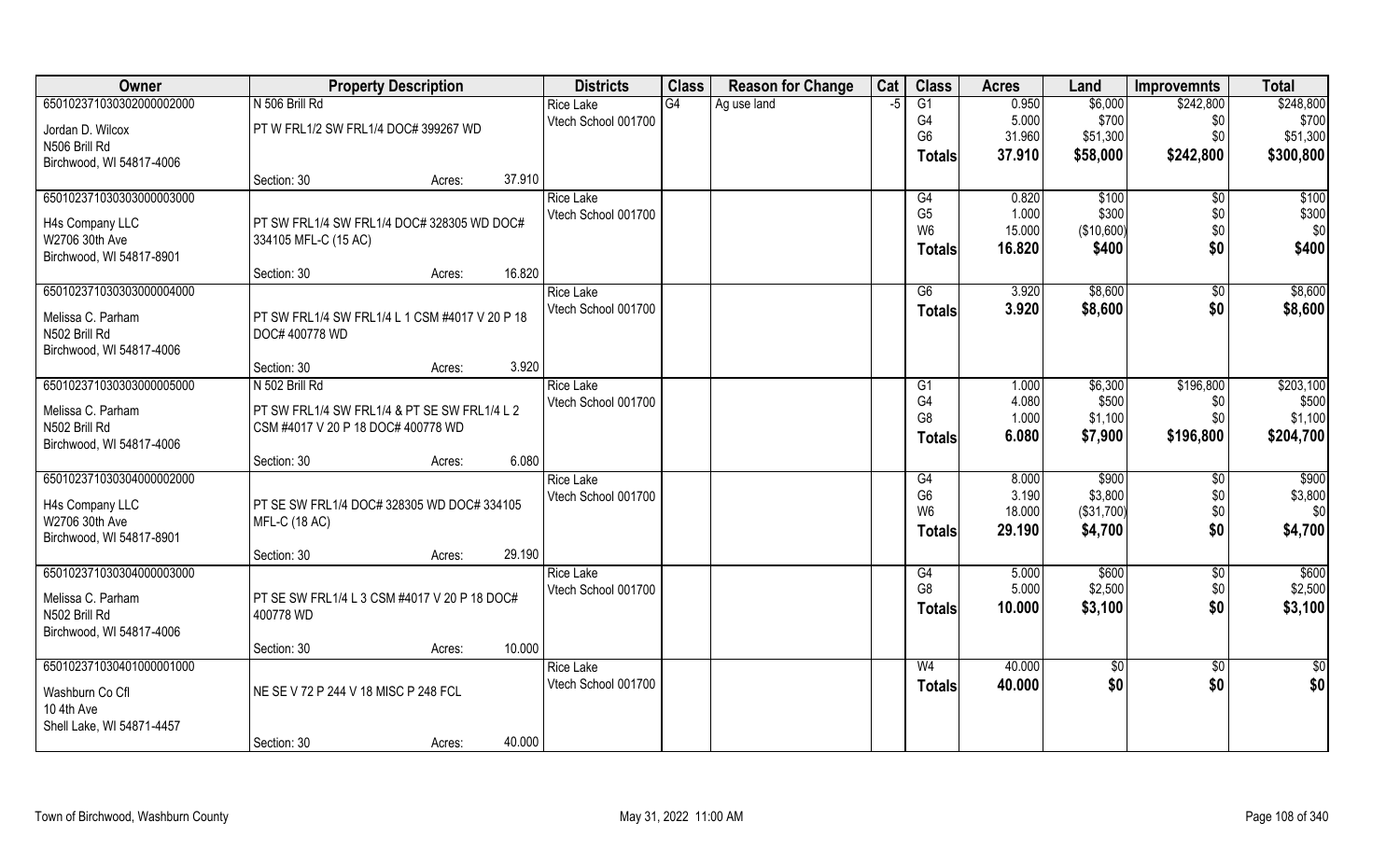| Owner                                                                                                   | <b>Property Description</b>            |        |        | <b>Districts</b>                        | <b>Class</b> | <b>Reason for Change</b> | Cat | <b>Class</b>                                      | <b>Acres</b>               | Land                            | <b>Improvemnts</b>            | <b>Total</b>                    |
|---------------------------------------------------------------------------------------------------------|----------------------------------------|--------|--------|-----------------------------------------|--------------|--------------------------|-----|---------------------------------------------------|----------------------------|---------------------------------|-------------------------------|---------------------------------|
| 650102371030402000001000<br>H4s Company LLC<br>W2706 30th Ave                                           | NW SE DOC# 328305 WD DOC# 334105 MFL-C |        |        | <b>Rice Lake</b><br>Vtech School 001700 |              |                          |     | W <sub>6</sub><br><b>Totals</b>                   | 40.000<br>40.000           | $($ \$67,800)<br>\$0            | $\overline{50}$<br>\$0        | \$0<br>\$0                      |
| Birchwood, WI 54817-8901                                                                                | Section: 30                            | Acres: | 40.000 |                                         |              |                          |     |                                                   |                            |                                 |                               |                                 |
| 650102371030403000001010<br>Chase Lapcinski<br>2274 21st St<br>Rice Lake, WI 54868-8110                 | SW SE DOC# 398563 WD                   |        |        | <b>Rice Lake</b><br>Vtech School 001700 |              |                          |     | G5<br>G <sub>6</sub><br>Totals                    | 10.000<br>29.000<br>39.000 | \$3,300<br>\$49,900<br>\$53,200 | $\overline{50}$<br>\$0<br>\$0 | \$3,300<br>\$49,900<br>\$53,200 |
|                                                                                                         | Section: 30                            | Acres: | 39.000 |                                         |              |                          |     |                                                   |                            |                                 |                               |                                 |
| 650102371030404000001000<br>Washburn Co Cfl<br>10 4th Ave<br>Shell Lake, WI 54871-4457                  | SE SE V 72 P 244 V 18 MISC P 248 FCL   |        |        | <b>Rice Lake</b><br>Vtech School 001700 |              |                          |     | W <sub>4</sub><br><b>Totals</b>                   | 40.000<br>40.000           | \$0<br>\$0                      | $\sqrt[6]{30}$<br>\$0         | \$0<br>\$0                      |
|                                                                                                         | Section: 30                            | Acres: | 40.000 |                                         |              |                          |     |                                                   |                            |                                 |                               |                                 |
| 650102371031101000001000<br><b>Bonesteel Living Trust</b><br>W2060 30th Ave<br>Birchwood, WI 54817-9109 | NE NE V 334 P 79 WD V 423 P 126 QC     |        |        | <b>Rice Lake</b><br>Vtech School 001700 |              |                          |     | G <sub>5</sub><br>G <sub>6</sub><br><b>Totals</b> | 9.000<br>31.000<br>40.000  | \$3,200<br>\$53,200<br>\$56,400 | \$0<br>\$0<br>\$0             | \$3,200<br>\$53,200<br>\$56,400 |
|                                                                                                         | Section: 31                            | Acres: | 40.000 |                                         |              |                          |     |                                                   |                            |                                 |                               |                                 |
| 650102371031102000001000<br>Ed Corbin<br>871 Cameron Bridge Dr<br>Amery, WI 54001-5227                  | NW NE V 420 P 590 WD                   |        |        | <b>Rice Lake</b><br>Vtech School 001700 |              |                          |     | G5<br>G <sub>6</sub><br>Totals                    | 12.000<br>28.000<br>40.000 | \$3,900<br>\$36,000<br>\$39,900 | $\sqrt[6]{30}$<br>\$0<br>\$0  | \$3,900<br>\$36,000<br>\$39,900 |
|                                                                                                         | Section: 31                            | Acres: | 40.000 |                                         |              |                          |     |                                                   |                            |                                 |                               |                                 |
| 650102371031103000001000<br>Ed Corbin<br>871 Cameron Bridge Dr<br>Amery, WI 54001-5227                  | SW NE V 420 P 592 WD                   |        |        | <b>Rice Lake</b><br>Vtech School 001700 |              |                          |     | G5<br>G <sub>6</sub><br><b>Totals</b>             | 25.000<br>15.000<br>40.000 | \$8,200<br>\$15,000<br>\$23,200 | \$0<br>\$0<br>\$0             | \$8,200<br>\$15,000<br>\$23,200 |
|                                                                                                         | Section: 31                            | Acres: | 40.000 |                                         |              |                          |     |                                                   |                            |                                 |                               |                                 |
| 650102371031104000001000<br><b>Bonesteel Living Trust</b><br>W2060 30th Ave<br>Birchwood, WI 54817-9109 | SE NE V 334 P 79 WD V 423 P 126 QC     |        | 40.000 | <b>Rice Lake</b><br>Vtech School 001700 |              |                          |     | G5<br>G <sub>6</sub><br><b>Totals</b>             | 34.250<br>5.750<br>40.000  | \$12,200<br>\$9,000<br>\$21,200 | $\sqrt{6}$<br>\$0<br>\$0      | \$12,200<br>\$9,000<br>\$21,200 |
|                                                                                                         | Section: 31                            | Acres: |        |                                         |              |                          |     |                                                   |                            |                                 |                               |                                 |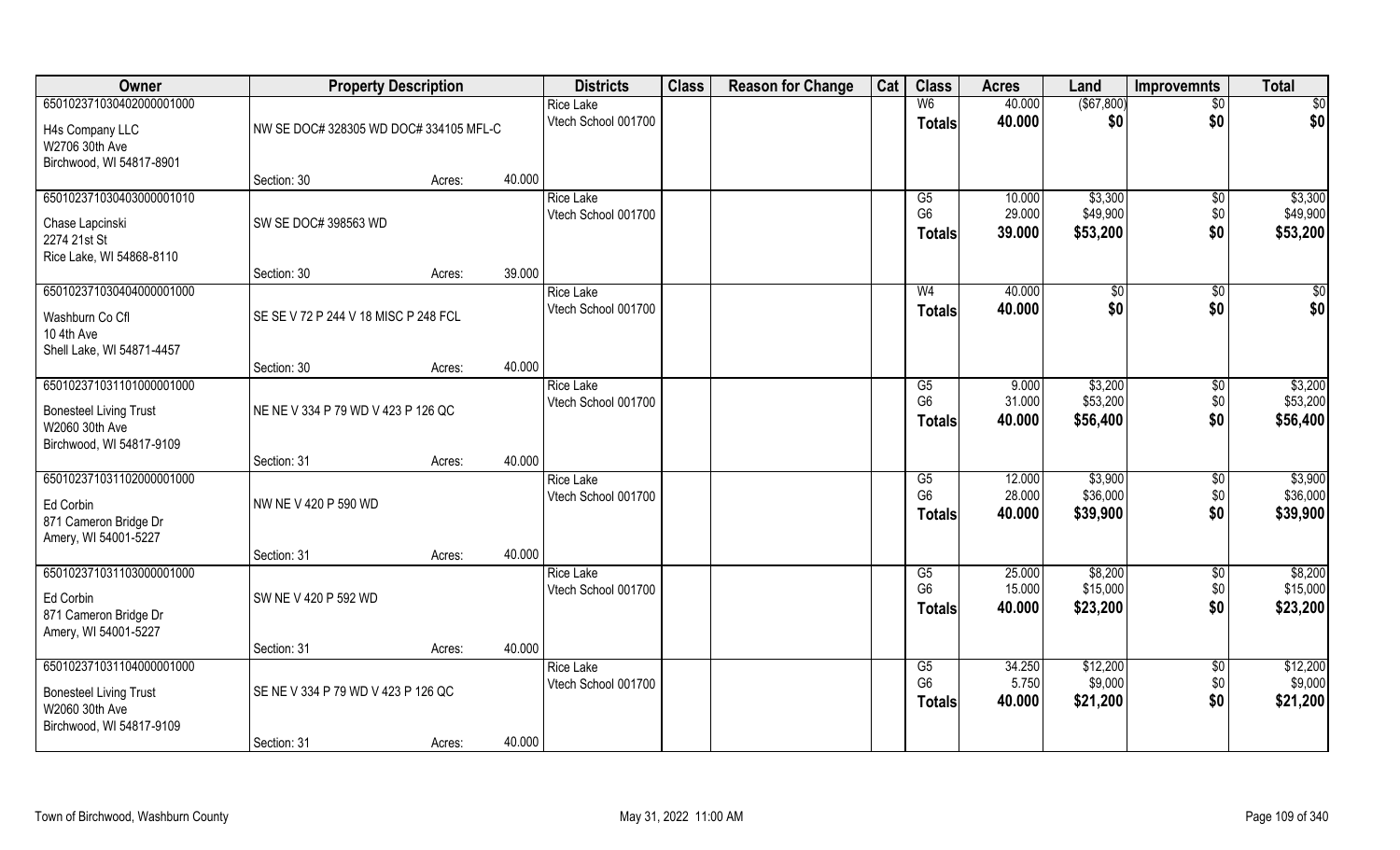| Owner                    | <b>Property Description</b>                     |        |        | <b>Districts</b>    | <b>Class</b> | <b>Reason for Change</b> | Cat | <b>Class</b>           | <b>Acres</b> | Land        | <b>Improvemnts</b> | <b>Total</b> |
|--------------------------|-------------------------------------------------|--------|--------|---------------------|--------------|--------------------------|-----|------------------------|--------------|-------------|--------------------|--------------|
| 650102371031201000001000 |                                                 |        |        | <b>Rice Lake</b>    |              |                          |     | W8                     | 40.000       | ( \$88,000) | $\sqrt{$0}$        | $\sqrt{50}$  |
| <b>Richard Kerber</b>    | NE NW FRL1/4 V 255 P 557 WD DOC# 394018 MFL-CL  |        |        | Vtech School 001700 |              |                          |     | <b>Totals</b>          | 40.000       | \$0         | \$0                | \$0          |
| PO Box 141               |                                                 |        |        |                     |              |                          |     |                        |              |             |                    |              |
| Mikana, WI 54857-0141    |                                                 |        |        |                     |              |                          |     |                        |              |             |                    |              |
|                          | Section: 31                                     | Acres: | 40.000 |                     |              |                          |     |                        |              |             |                    |              |
| 650102371031202000001000 |                                                 |        |        | <b>Rice Lake</b>    |              |                          |     | W8                     | 32.200       | (\$70,800)  | \$0                | \$0          |
| <b>Richard Kerber</b>    | NW FRL1/4 NW FRL1/4 V 255 P 557 V 430 P 543-545 |        |        | Vtech School 001700 |              |                          |     | Totals                 | 32.200       | \$0         | \$0                | \$0          |
| PO Box 141               | MFL-CL                                          |        |        |                     |              |                          |     |                        |              |             |                    |              |
| Mikana, WI 54857-0141    |                                                 |        |        |                     |              |                          |     |                        |              |             |                    |              |
|                          | Section: 31                                     | Acres: | 32.200 |                     |              |                          |     |                        |              |             |                    |              |
| 650102371031203000001000 |                                                 |        |        | <b>Rice Lake</b>    |              |                          |     | G5                     | 15.000       | \$4,900     | $\sqrt[6]{3}$      | \$4,900      |
| Gene T. Lorenz           | SW FRL1/4 NW FRL1/4 V 138 P 53 DOC# 344899 TOD  |        |        | Vtech School 001700 |              |                          |     | G <sub>6</sub>         | 17.320       | \$17,300    | \$0                | \$17,300     |
| 1814 22 1/2 Ave          |                                                 |        |        |                     |              |                          |     | <b>Totals</b>          | 32.320       | \$22,200    | \$0                | \$22,200     |
| Rice Lake, WI 54868-9505 |                                                 |        |        |                     |              |                          |     |                        |              |             |                    |              |
|                          | Section: 31                                     | Acres: | 32.320 |                     |              |                          |     |                        |              |             |                    |              |
| 650102371031204000001000 |                                                 |        |        | <b>Rice Lake</b>    |              |                          |     | G4                     | 8.000        | \$1,200     | $\sqrt[6]{3}$      | \$1,200      |
| Ed Corbin                | SE NW FRL1/4 V 420 P 588 WD                     |        |        | Vtech School 001700 |              |                          |     | G <sub>5</sub>         | 20.000       | \$6,500     | \$0                | \$6,500      |
| 871 Cameron Bridge Dr    |                                                 |        |        |                     |              |                          |     | G <sub>6</sub>         | 12.000       | \$12,000    | \$0                | \$12,000     |
| Amery, WI 54001-5227     |                                                 |        |        |                     |              |                          |     | <b>Totals</b>          | 40.000       | \$19,700    | \$0                | \$19,700     |
|                          | Section: 31                                     | Acres: | 40.000 |                     |              |                          |     |                        |              |             |                    |              |
| 650102371031301000001000 |                                                 |        |        | <b>Rice Lake</b>    |              |                          |     | $\overline{\text{G5}}$ | 25.000       | \$8,200     | \$0                | \$8,200      |
| Craig M. Matter          | NE SW FRL1/4 DOC# 384458 QC                     |        |        | Vtech School 001700 |              |                          |     | G <sub>6</sub>         | 15.000       | \$15,000    | \$0                | \$15,000     |
| 2334 Brooks Ave          |                                                 |        |        |                     |              |                          |     | <b>Totals</b>          | 40.000       | \$23,200    | \$0                | \$23,200     |
| Red Wing, MN 55066-3971  |                                                 |        |        |                     |              |                          |     |                        |              |             |                    |              |
|                          | Section: 31                                     | Acres: | 40.000 |                     |              |                          |     |                        |              |             |                    |              |
| 650102371031302000001000 | N224 Brill Rd                                   |        |        | <b>Rice Lake</b>    |              |                          |     | G1                     | 1.000        | \$6,300     | \$100              | \$6,400      |
| Jeff Rettenmund          | PT NW FRL1/4 SW FRL1/4 L 1 CSM #2937 V 13 P 94  |        |        | Vtech School 001700 |              |                          |     | G <sub>6</sub>         | 4.000        | \$8,000     | \$0                | \$8,000      |
| 2419 23rd Ave            | DOC# 367632 SHER                                |        |        |                     |              |                          |     | <b>Totals</b>          | 5.000        | \$14,300    | \$100              | \$14,400     |
| Rice Lake, WI 54868-9745 |                                                 |        |        |                     |              |                          |     |                        |              |             |                    |              |
|                          | Section: 31                                     | Acres: | 5.000  |                     |              |                          |     |                        |              |             |                    |              |
| 650102371031302000002000 |                                                 |        |        | <b>Rice Lake</b>    |              |                          |     | G5<br>G <sub>6</sub>   | 20.400       | \$6,700     | $\overline{50}$    | \$6,700      |
| Jeffrey J. Rettenmund    | PT NW FRL1/4 SW FRL1/4 DOC# 384425 QC           |        |        | Vtech School 001700 |              |                          |     |                        | 8.000        | \$8,000     | \$0                | \$8,000      |
| 2305 23rd Ave            |                                                 |        |        |                     |              |                          |     | <b>Totals</b>          | 28.400       | \$14,700    | \$0                | \$14,700     |
| Rice Lake, WI 54868-9789 |                                                 |        |        |                     |              |                          |     |                        |              |             |                    |              |
|                          | Section: 31                                     | Acres: | 28.400 |                     |              |                          |     |                        |              |             |                    |              |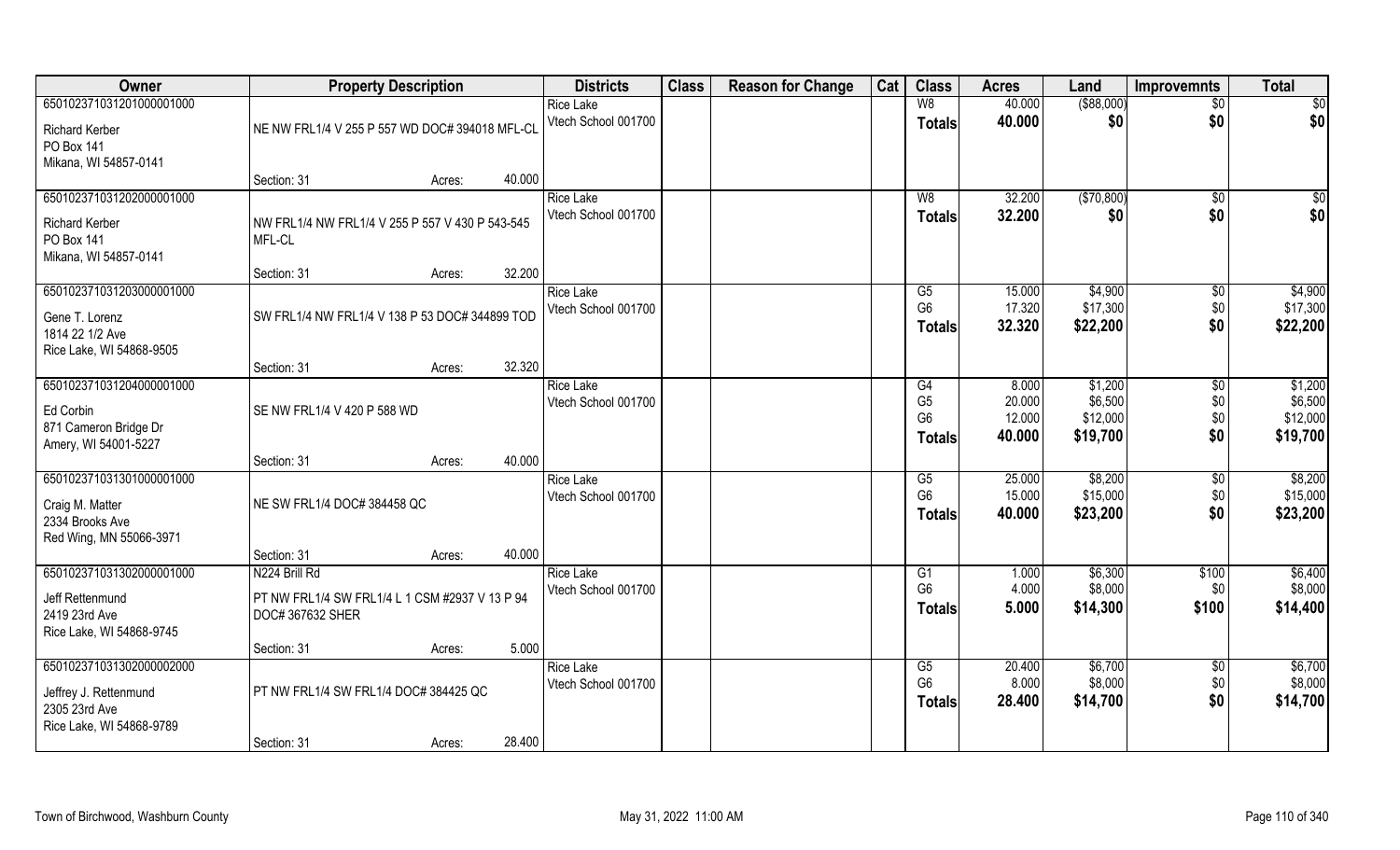| Owner                                                                                           | <b>Property Description</b>                                     |                  | <b>Districts</b>                        | <b>Class</b> | <b>Reason for Change</b> | Cat | <b>Class</b>                                            | <b>Acres</b>                       | Land                                       | <b>Improvemnts</b>                 | <b>Total</b>                                 |
|-------------------------------------------------------------------------------------------------|-----------------------------------------------------------------|------------------|-----------------------------------------|--------------|--------------------------|-----|---------------------------------------------------------|------------------------------------|--------------------------------------------|------------------------------------|----------------------------------------------|
| 650102371031303000001000                                                                        | N122 Brill Rd                                                   |                  | <b>Rice Lake</b>                        |              |                          |     | G1                                                      | 10.000                             | \$25,300                                   | \$100,000                          | \$125,300                                    |
| Joshua C. Carlstrom<br>N122 Brill Rd<br>Birchwood, WI 54817-8931                                | PT SW FRL1/4 SW FRL1/4 L 1 CSM #825 V 4 P 110<br>DOC# 382623 WD |                  | Vtech School 001700                     |              |                          |     | <b>Totals</b>                                           | 10.000                             | \$25,300                                   | \$100,000                          | \$125,300                                    |
|                                                                                                 | Section: 31                                                     | 10.000<br>Acres: |                                         |              |                          |     |                                                         |                                    |                                            |                                    |                                              |
| 650102371031303000002000<br>Jeffrey J. Rettenmund<br>2305 23rd Ave<br>Rice Lake, WI 54868-9789  | PT SW FRL1/4 SW FRL1/4 DOC# 384425 QC                           |                  | <b>Rice Lake</b><br>Vtech School 001700 |              |                          |     | G5<br>G <sub>6</sub><br><b>Totals</b>                   | 20.400<br>3.000<br>23.400          | \$6,700<br>\$3,000<br>\$9,700              | \$0<br>\$0<br>\$0                  | \$6,700<br>\$3,000<br>\$9,700                |
|                                                                                                 | Section: 31                                                     | 23.400<br>Acres: |                                         |              |                          |     |                                                         |                                    |                                            |                                    |                                              |
| 650102371031304000001000<br>Thomas J. Lapcinski<br>2965 24th St<br>Birchwood, WI 54817-9249     | W2370 30th Ave<br>SE SW FRL1/4 V 256 P 656 DOC# 313918 QC       |                  | <b>Rice Lake</b><br>Vtech School 001700 |              |                          |     | G1<br>G <sub>5</sub><br>G <sub>6</sub><br><b>Totals</b> | 1.000<br>7.000<br>32.000<br>40.000 | \$5,700<br>\$2,300<br>\$59,200<br>\$67,200 | \$56,800<br>\$0<br>\$0<br>\$56,800 | \$62,500<br>\$2,300<br>\$59,200<br>\$124,000 |
|                                                                                                 | Section: 31                                                     | 40.000<br>Acres: |                                         |              |                          |     |                                                         |                                    |                                            |                                    |                                              |
| 650102371031401000001000<br>Ed Corbin<br>871 Cameron Bridge Dr<br>Amery, WI 54001-5227          | NE SE V 420 P 592 WD                                            |                  | <b>Rice Lake</b><br>Vtech School 001700 |              |                          |     | G5<br><b>Totals</b>                                     | 40.000<br>40.000                   | \$14,000<br>\$14,000                       | \$0<br>\$0                         | \$14,000<br>\$14,000                         |
|                                                                                                 | Section: 31                                                     | 40.000<br>Acres: |                                         |              |                          |     |                                                         |                                    |                                            |                                    |                                              |
| 650102371031402000001000<br>Jerome E. Matter<br>2330 Sugar Maple Rd<br>Menomonie, WI 54751-3136 | NW SE V 420 P 591 WD DOC# 368230 TOD                            |                  | <b>Rice Lake</b><br>Vtech School 001700 |              |                          |     | G5<br>G <sub>6</sub><br><b>Totals</b>                   | 18.000<br>22.000<br>40.000         | \$5,900<br>\$32,000<br>\$37,900            | $\sqrt[6]{30}$<br>\$0<br>\$0       | \$5,900<br>\$32,000<br>\$37,900              |
|                                                                                                 | Section: 31                                                     | 40.000<br>Acres: |                                         |              |                          |     |                                                         |                                    |                                            |                                    |                                              |
| 650102371031403000001000<br>Jerome E. Matter<br>2330 Sugar Maple Rd<br>Menomonie, WI 54751-3136 | SW SE V 420 P 591 WD DOC# 368230 TOD                            |                  | <b>Rice Lake</b><br>Vtech School 001700 |              |                          |     | G5<br>G <sub>6</sub><br><b>Totals</b>                   | 20.000<br>20.000<br>40.000         | \$6,500<br>\$44,000<br>\$50,500            | $\overline{50}$<br>\$0<br>\$0      | \$6,500<br>\$44,000<br>\$50,500              |
|                                                                                                 | Section: 31                                                     | 40.000<br>Acres: |                                         |              |                          |     |                                                         |                                    |                                            |                                    |                                              |
| 650102371031404000001000<br>Ed Corbin<br>871 Cameron Bridge Dr<br>Amery, WI 54001-5227          | W2112 30th Ave<br>SE SE V 420 P 588 WD<br>Section: 31           | 40.000           | <b>Rice Lake</b><br>Vtech School 001700 |              |                          |     | G4<br>G <sub>5</sub><br><b>Totals</b>                   | 10.000<br>30.000<br>40.000         | \$1,500<br>\$400<br>\$1,900                | $\overline{50}$<br>\$0<br>\$0      | \$1,500<br>\$400<br>\$1,900                  |
|                                                                                                 |                                                                 | Acres:           |                                         |              |                          |     |                                                         |                                    |                                            |                                    |                                              |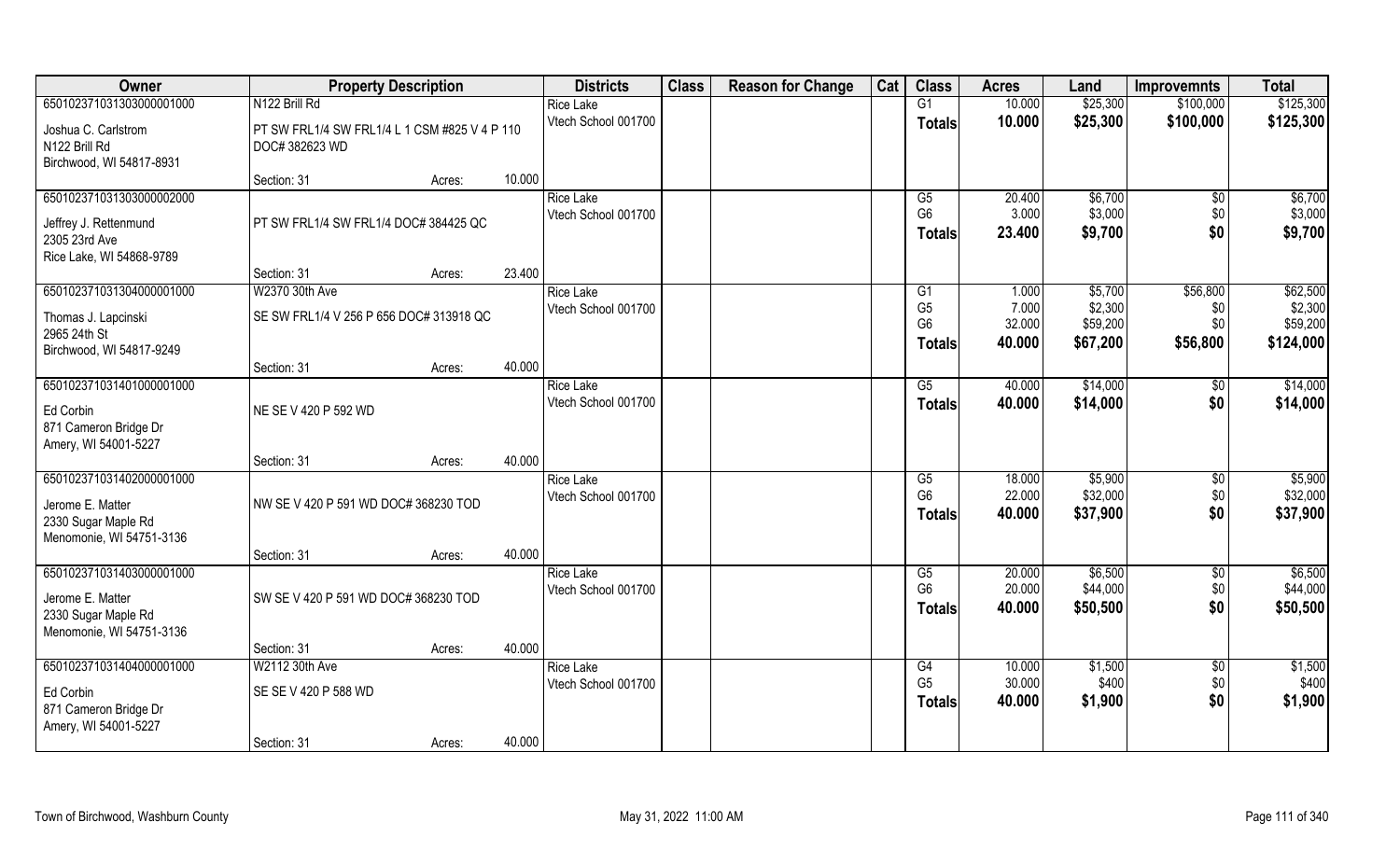| Owner                     | <b>Property Description</b>                       |        |        | <b>Districts</b>    | <b>Class</b> | <b>Reason for Change</b> | Cat | <b>Class</b>                     | <b>Acres</b>    | Land                | <b>Improvemnts</b> | <b>Total</b>        |
|---------------------------|---------------------------------------------------|--------|--------|---------------------|--------------|--------------------------|-----|----------------------------------|-----------------|---------------------|--------------------|---------------------|
| 650102371032101000001000  | N433 Dalen Rd                                     |        |        | Birchwood           |              |                          |     | G1                               | 1.000           | \$6,300             | \$79,400           | \$85,700            |
| Dwight R. Veitch          | NE NE V 299 P 141 ESMT V 299 P 143 WD INCL 66' RD |        |        | Vtech School 001700 |              |                          |     | G <sub>5</sub>                   | 10.000          | \$3,300             | \$0                | \$3,300             |
| N321 Dalen Rd             | <b>ESMT</b>                                       |        |        |                     |              |                          |     | G <sub>6</sub>                   | 29.000          | \$48,000            | \$0                | \$48,000            |
| Birchwood, WI 54817-9111  |                                                   |        |        |                     |              |                          |     | Totals                           | 40.000          | \$57,600            | \$79,400           | \$137,000           |
|                           | Section: 32                                       | Acres: | 40.000 |                     |              |                          |     |                                  |                 |                     |                    |                     |
| 650102371032102000001000  |                                                   |        |        | Birchwood           |              |                          |     | W <sub>4</sub>                   | 40.000          | $\sqrt[6]{}$        | \$0                | \$0                 |
| Washburn Co Cfl           | NW NE V 64 P 212 V 17 MISC P 349 FCL              |        |        | Vtech School 001700 |              |                          |     | <b>Totals</b>                    | 40.000          | \$0                 | \$0                | \$0                 |
| 10 4th Ave                |                                                   |        |        |                     |              |                          |     |                                  |                 |                     |                    |                     |
| Shell Lake, WI 54871-4457 |                                                   |        |        |                     |              |                          |     |                                  |                 |                     |                    |                     |
|                           | Section: 32                                       | Acres: | 40.000 |                     |              |                          |     |                                  |                 |                     |                    |                     |
| 650102371032103000001000  |                                                   |        |        | Birchwood           |              |                          |     | W <sub>4</sub>                   | 40.000          | \$0                 | $\sqrt[6]{30}$     | \$0                 |
| Washburn Co Cfl           | SW NE V 64 P 212 V 17 MISC P 349 FCL              |        |        | Vtech School 001700 |              |                          |     | <b>Totals</b>                    | 40.000          | \$0                 | \$0                | \$0                 |
| 10 4th Ave                |                                                   |        |        |                     |              |                          |     |                                  |                 |                     |                    |                     |
| Shell Lake, WI 54871-4457 |                                                   |        |        |                     |              |                          |     |                                  |                 |                     |                    |                     |
|                           | Section: 32                                       | Acres: | 40.000 |                     |              |                          |     |                                  |                 |                     |                    |                     |
| 650102371032104000001010  | N321 Dalen Rd                                     |        |        | Birchwood           |              |                          |     | G1                               | 1.000           | \$6,300             | \$218,000          | \$224,300           |
| Dwight R. Veitch          | E1/2 SE NE DOC# 305804 WD                         |        |        | Vtech School 001700 |              |                          |     | G <sub>5</sub><br>G <sub>6</sub> | 10.000<br>9.000 | \$3,800<br>\$14,000 | \$0<br>\$0         | \$3,800<br>\$14,000 |
| N321 Dalen Rd             |                                                   |        |        |                     |              |                          |     | <b>Totals</b>                    | 20.000          | \$24,100            | \$218,000          | \$242,100           |
| Birchwood, WI 54817-9111  |                                                   |        |        |                     |              |                          |     |                                  |                 |                     |                    |                     |
|                           | Section: 32                                       | Acres: | 20.000 |                     |              |                          |     |                                  |                 |                     |                    |                     |
| 650102371032104000002000  |                                                   |        |        | Birchwood           |              |                          |     | G5<br>G <sub>6</sub>             | 16.000          | \$6,000             | $\overline{50}$    | \$6,000             |
| Daniel J. Veitch          | W1/2 SE NE DOC# 317429 WD                         |        |        | Vtech School 001700 |              |                          |     |                                  | 4.000<br>20.000 | \$4,000             | \$0<br>\$0         | \$4,000             |
| N8158 954th St            |                                                   |        |        |                     |              |                          |     | Totals                           |                 | \$10,000            |                    | \$10,000            |
| Colfax, WI 54730-5172     |                                                   |        |        |                     |              |                          |     |                                  |                 |                     |                    |                     |
|                           | Section: 32                                       | Acres: | 20.000 |                     |              |                          |     |                                  |                 |                     |                    |                     |
| 650102371032201000001000  |                                                   |        |        | Birchwood           |              |                          |     | W <sub>4</sub>                   | 40.000          | \$0                 | \$0                | \$0                 |
| Washburn Co Cfl           | NE NW V 64 P 212 V 17 MISC P 349 FCL              |        |        | Vtech School 001700 |              |                          |     | <b>Totals</b>                    | 40.000          | \$0                 | \$0                | \$0                 |
| 10 4th Ave                |                                                   |        |        |                     |              |                          |     |                                  |                 |                     |                    |                     |
| Shell Lake, WI 54871-4457 |                                                   |        |        |                     |              |                          |     |                                  |                 |                     |                    |                     |
|                           | Section: 32                                       | Acres: | 40.000 |                     |              |                          |     |                                  |                 |                     |                    |                     |
| 650102371032202000001000  |                                                   |        |        | Birchwood           |              |                          |     | W <sub>4</sub>                   | 40.000          | \$0                 | $\overline{30}$    | \$0                 |
| Washburn Co Cfl           | NW NW V 64 P 212 V 17 MISC P 349 FCL              |        |        | Vtech School 001700 |              |                          |     | <b>Totals</b>                    | 40.000          | \$0                 | \$0                | \$0                 |
| 10 4th Ave                |                                                   |        |        |                     |              |                          |     |                                  |                 |                     |                    |                     |
| Shell Lake, WI 54871-4457 |                                                   |        |        |                     |              |                          |     |                                  |                 |                     |                    |                     |
|                           | Section: 32                                       | Acres: | 40.000 |                     |              |                          |     |                                  |                 |                     |                    |                     |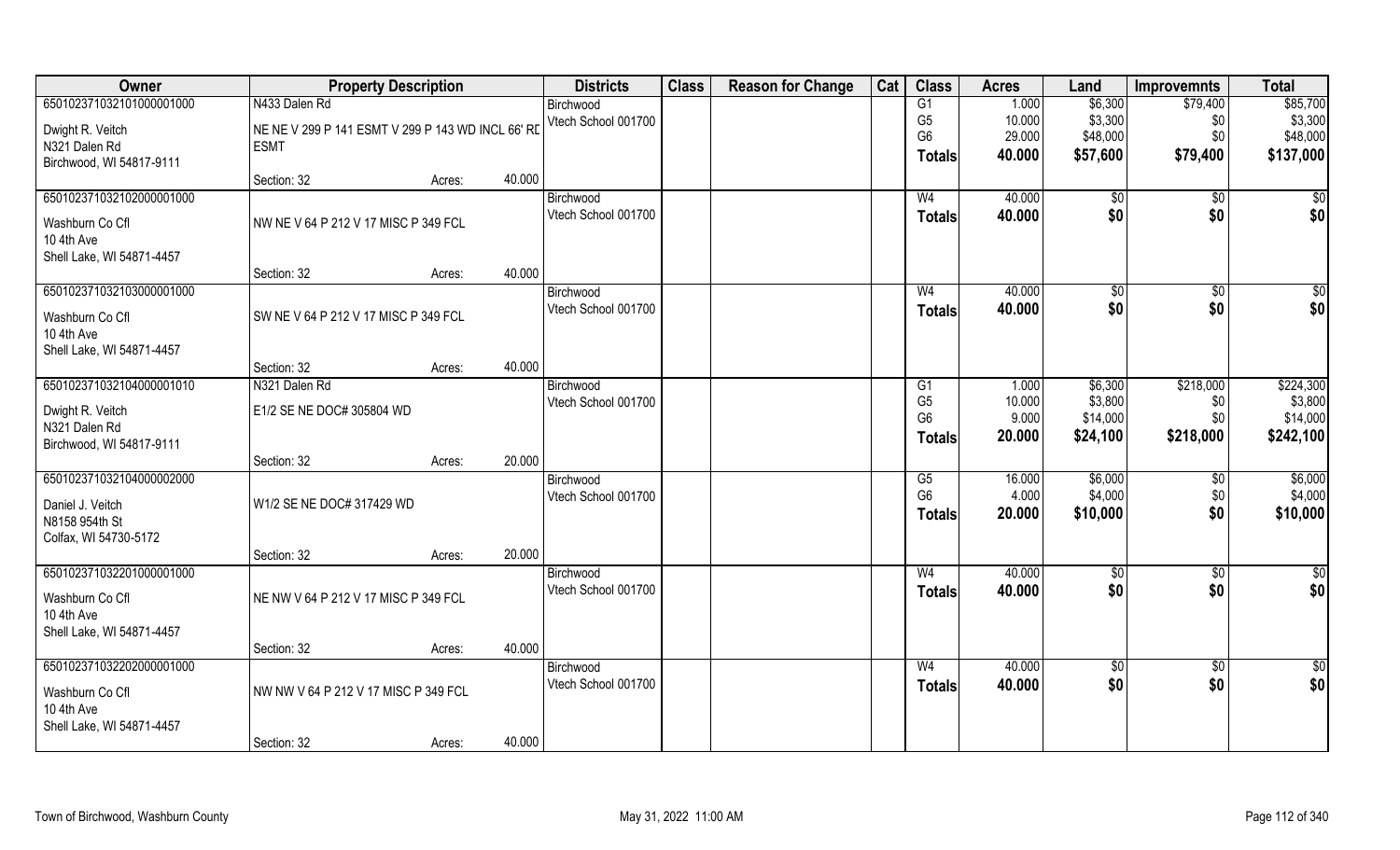| Owner                         | <b>Property Description</b>          |        |        | <b>Districts</b>    | <b>Class</b> | <b>Reason for Change</b> | Cat | <b>Class</b>                     | <b>Acres</b>     | Land     | <b>Improvemnts</b> | <b>Total</b> |
|-------------------------------|--------------------------------------|--------|--------|---------------------|--------------|--------------------------|-----|----------------------------------|------------------|----------|--------------------|--------------|
| 650102371032203000001000      |                                      |        |        | Birchwood           |              |                          |     | G5                               | 23.880           | \$8,300  | $\sqrt{6}$         | \$8,300      |
| <b>Bonesteel Living Trust</b> | SW NW V 334 P 79 WD V 423 P 126 QC   |        |        | Vtech School 001700 |              |                          |     | G <sub>6</sub>                   | 16.120           | \$16,100 | \$0                | \$16,100     |
| W2060 30th Ave                |                                      |        |        |                     |              |                          |     | Totals                           | 40.000           | \$24,400 | \$0                | \$24,400     |
| Birchwood, WI 54817-9109      |                                      |        |        |                     |              |                          |     |                                  |                  |          |                    |              |
|                               | Section: 32                          | Acres: | 40.000 |                     |              |                          |     |                                  |                  |          |                    |              |
| 650102371032204000001000      |                                      |        |        | Birchwood           |              |                          |     | W <sub>4</sub>                   | 40.000           | \$0      | \$0                | \$0          |
| Washburn Co Cfl               | SE NW V 64 P 301 V 18 MISC P 375 FCL |        |        | Vtech School 001700 |              |                          |     | Totals                           | 40.000           | \$0      | \$0                | \$0          |
| 10 4th Ave                    |                                      |        |        |                     |              |                          |     |                                  |                  |          |                    |              |
| Shell Lake, WI 54871-4457     |                                      |        |        |                     |              |                          |     |                                  |                  |          |                    |              |
|                               | Section: 32                          | Acres: | 40.000 |                     |              |                          |     |                                  |                  |          |                    |              |
| 650102371032301000001000      |                                      |        |        | Birchwood           |              |                          |     | G5                               | 18.000           | \$6,200  | $\sqrt[6]{3}$      | \$6,200      |
| Johnson Family Trust          | NE SW DOC# 324170 QC                 |        |        | Vtech School 001700 |              |                          |     | G <sub>6</sub>                   | 22.000           | \$43,000 | \$0                | \$43,000     |
| 1372 Melrose Ave              |                                      |        |        |                     |              |                          |     | <b>Totals</b>                    | 40.000           | \$49,200 | \$0                | \$49,200     |
| Chula Vista, CA 91911-4514    |                                      |        |        |                     |              |                          |     |                                  |                  |          |                    |              |
|                               | Section: 32                          | Acres: | 40.000 |                     |              |                          |     |                                  |                  |          |                    |              |
| 650102371032302000001000      |                                      |        |        | Birchwood           |              |                          |     | G5                               | 29.880           | \$10,500 | $\sqrt[6]{3}$      | \$10,500     |
| <b>Bonesteel Living Trust</b> | NW SW V 334 P 79 WD V 423 P 126 QC   |        |        | Vtech School 001700 |              |                          |     | G <sub>6</sub>                   | 10.120           | \$20,200 | \$0                | \$20,200     |
| W2060 30th Ave                |                                      |        |        |                     |              |                          |     | <b>Totals</b>                    | 40.000           | \$30,700 | \$0                | \$30,700     |
| Birchwood, WI 54817-9109      |                                      |        |        |                     |              |                          |     |                                  |                  |          |                    |              |
|                               | Section: 32                          | Acres: | 40.000 |                     |              |                          |     |                                  |                  |          |                    |              |
| 650102371032303000001000      | W2060 30th Ave                       |        |        | Birchwood           |              |                          |     | G1                               | 1.000            | \$6,300  | \$67,400           | \$73,700     |
| <b>Bonesteel Living Trust</b> | SW SW V 334 P 79 WD V 423 P 126 QC   |        |        | Vtech School 001700 |              |                          |     | G <sub>5</sub>                   | 36.880           | \$13,200 | \$0                | \$13,200     |
| W2060 30th Ave                |                                      |        |        |                     |              |                          |     | G <sub>6</sub>                   | 2.120            | \$2,100  | \$0                | \$2,100      |
| Birchwood, WI 54817-9109      |                                      |        |        |                     |              |                          |     | <b>Totals</b>                    | 40.000           | \$21,600 | \$67,400           | \$89,000     |
|                               | Section: 32                          | Acres: | 40.000 |                     |              |                          |     |                                  |                  |          |                    |              |
| 650102371032304000001000      | W1982 30th Ave                       |        |        | Birchwood           |              |                          |     | G1                               | 1.120            | \$6,900  | \$8,300            | \$15,200     |
| Johnson Family Trust          | SE SW DOC# 324170 QC                 |        |        | Vtech School 001700 |              |                          |     | G <sub>5</sub><br>G <sub>6</sub> | 25.250           | \$9,200  | \$0                | \$9,200      |
| 1372 Melrose Ave              |                                      |        |        |                     |              |                          |     |                                  | 13.630<br>40.000 | \$27,300 | \$0                | \$27,300     |
| Chula Vista, CA 91911-4514    |                                      |        |        |                     |              |                          |     | <b>Totals</b>                    |                  | \$43,400 | \$8,300            | \$51,700     |
|                               | Section: 32                          | Acres: | 40.000 |                     |              |                          |     |                                  |                  |          |                    |              |
| 650102371032401000001000      | N279 Dalen Rd                        |        |        | Birchwood           |              |                          |     | G1                               | 10.000           | \$25,300 | \$12,000           | \$37,300     |
| R Joseph Kuruz                | N1/2 N1/2 NE SE DOC# 348944 WD       |        |        | Vtech School 001700 |              |                          |     | Totals                           | 10.000           | \$25,300 | \$12,000           | \$37,300     |
| 5224 W Glenbrook St           |                                      |        |        |                     |              |                          |     |                                  |                  |          |                    |              |
| Homosassa, FL 34446-2503      |                                      |        |        |                     |              |                          |     |                                  |                  |          |                    |              |
|                               | Section: 32                          | Acres: | 10.000 |                     |              |                          |     |                                  |                  |          |                    |              |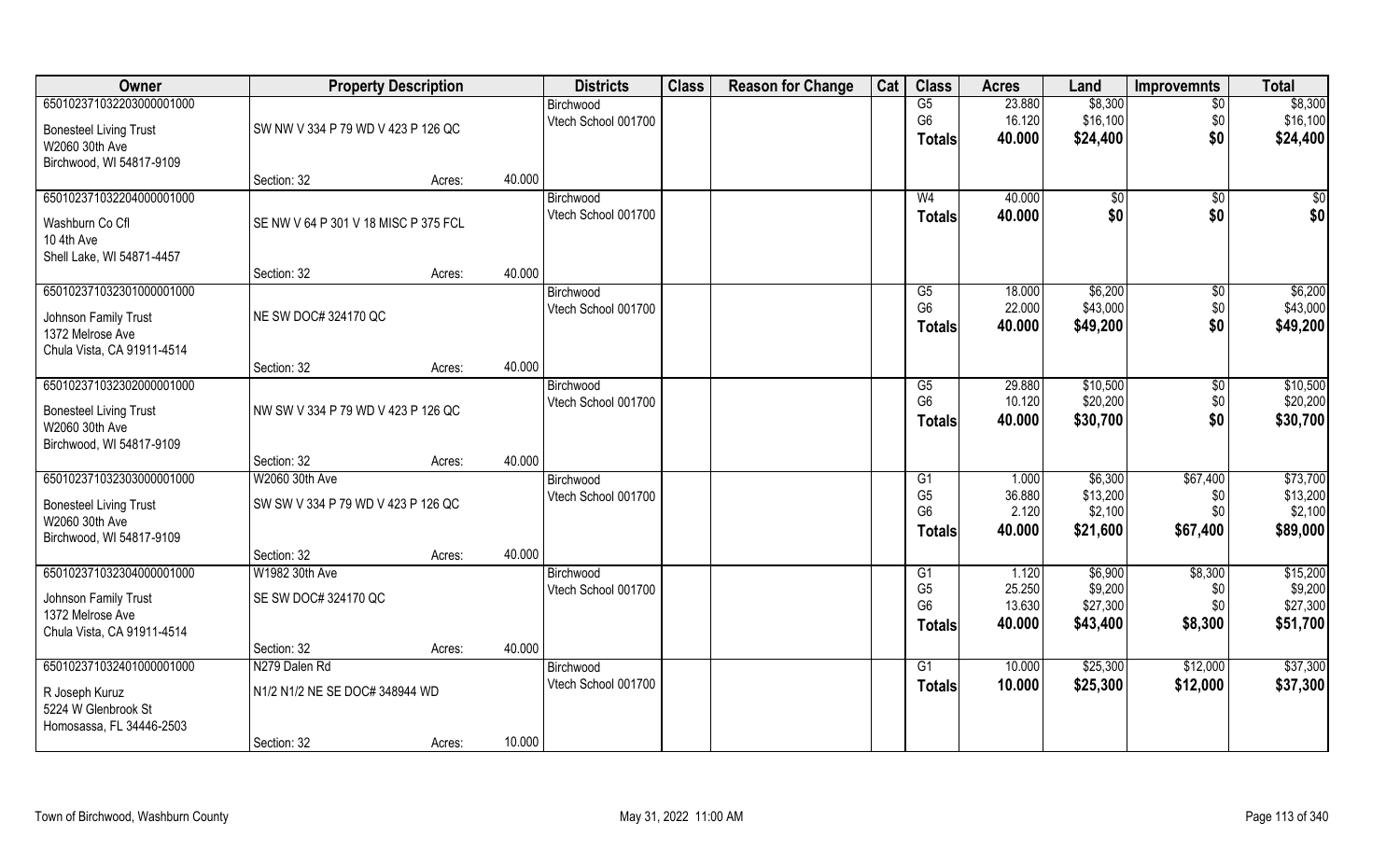| Owner                    | <b>Property Description</b>                      |        |        | <b>Districts</b>    | <b>Class</b> | <b>Reason for Change</b> | Cat | <b>Class</b>   | <b>Acres</b>    | Land     | <b>Improvemnts</b> | <b>Total</b>         |
|--------------------------|--------------------------------------------------|--------|--------|---------------------|--------------|--------------------------|-----|----------------|-----------------|----------|--------------------|----------------------|
| 650102371032401000002010 | N265 Dalen Rd                                    |        |        | Birchwood           |              |                          |     | G1             | 2.000           | \$11,300 | \$307,700          | \$319,000            |
| Steven Rank              | S1/2 N1/2 NE SE & N1/2 S1/2 NE SE DOC# 378927 WD |        |        | Vtech School 001700 |              |                          |     | G <sub>6</sub> | 18.000          | \$39,600 | \$0                | \$39,600             |
| N265 Dalen Rd            |                                                  |        |        |                     |              |                          |     | <b>Totals</b>  | 20.000          | \$50,900 | \$307,700          | \$358,600            |
| Birchwood, WI 54817-9111 |                                                  |        |        |                     |              |                          |     |                |                 |          |                    |                      |
|                          | Section: 32                                      | Acres: | 20.000 |                     |              |                          |     |                |                 |          |                    |                      |
| 650102371032401000004000 | N211 Dalen Rd                                    |        |        | Birchwood           |              |                          |     | G6             | 10.000          | \$22,000 | \$0                | \$22,000             |
| Ajw Investments LLC      | S1/2 S1/2 NE SE DOC# 384581 WD                   |        |        | Vtech School 001700 |              |                          |     | <b>Totals</b>  | 10.000          | \$22,000 | \$0                | \$22,000             |
| 505 W Main St            |                                                  |        |        |                     |              |                          |     |                |                 |          |                    |                      |
| Cameron, WI 54822-4902   |                                                  |        |        |                     |              |                          |     |                |                 |          |                    |                      |
|                          | Section: 32                                      | Acres: | 10.000 |                     |              |                          |     |                |                 |          |                    |                      |
| 650102371032402000001000 |                                                  |        |        | Birchwood           |              |                          |     | G6             | 40.000          | \$70,000 | \$0                | \$70,000             |
| Daniel E. Osterbauer     | NW SE DOC# 372605 QC                             |        |        | Vtech School 001700 |              |                          |     | <b>Totals</b>  | 40.000          | \$70,000 | \$0                | \$70,000             |
| 1330 Lakeshore Dr        |                                                  |        |        |                     |              |                          |     |                |                 |          |                    |                      |
| Rice Lake, WI 54868-1120 |                                                  |        |        |                     |              |                          |     |                |                 |          |                    |                      |
|                          | Section: 32                                      | Acres: | 40.000 |                     |              |                          |     |                |                 |          |                    |                      |
| 650102371032403000001000 | W1834 30th Ave                                   |        |        | Birchwood           |              |                          |     | G <sub>1</sub> | 1.000           | \$6,300  | \$65,000           | \$71,300             |
| Daniel E. Osterbauer     | SW SE DOC# 372605 QC                             |        |        | Vtech School 001700 |              |                          |     | G <sub>5</sub> | 5.000           | \$1,700  | \$0                | \$1,700              |
| 1330 Lakeshore Dr        |                                                  |        |        |                     |              |                          |     | G <sub>6</sub> | 34.000          | \$68,000 | \$0\$              | \$68,000             |
| Rice Lake, WI 54868-1120 |                                                  |        |        |                     |              |                          |     | <b>Totals</b>  | 40.000          | \$76,000 | \$65,000           | \$141,000            |
|                          | Section: 32                                      | Acres: | 40.000 |                     |              |                          |     |                |                 |          |                    |                      |
| 650102371032404000001000 | N181 Dalen Rd                                    |        |        | Birchwood           |              |                          |     | G1             | 1.000           | \$6,300  | \$253,300          | \$259,600            |
| Brent R. Sirinek         | N1/2 N1/2 SE SE DOC# 381917 WD                   |        |        | Vtech School 001700 |              |                          |     | G <sub>6</sub> | 9.000           | \$9,600  | \$0                | \$9,600              |
| 2533 27 1/2 St           |                                                  |        |        |                     |              |                          |     | Totals         | 10.000          | \$15,900 | \$253,300          | \$269,200            |
| Rice Lake, WI 54868-9041 |                                                  |        |        |                     |              |                          |     |                |                 |          |                    |                      |
|                          | Section: 32                                      | Acres: | 10.000 |                     |              |                          |     |                |                 |          |                    |                      |
| 650102371032404000002000 | Dalen Rd                                         |        |        | Birchwood           |              |                          |     | G6             | 10.000          | \$20,000 | $\overline{30}$    | \$20,000             |
| Brent R. Sirinek         | S1/2 N1/2 SE SE DOC# 381917 WD                   |        |        | Vtech School 001700 |              |                          |     | <b>Totals</b>  | 10.000          | \$20,000 | \$0                | \$20,000             |
| 2533 27 1/2 St           |                                                  |        |        |                     |              |                          |     |                |                 |          |                    |                      |
| Rice Lake, WI 54868-9041 |                                                  |        |        |                     |              |                          |     |                |                 |          |                    |                      |
|                          | Section: 32                                      | Acres: | 10.000 |                     |              |                          |     |                |                 |          |                    |                      |
| 650102371032404000003000 | N131 Dalen Rd                                    |        |        | Birchwood           |              |                          |     | G1             | 1.000           | \$6,300  | \$109,700          | \$116,000            |
| Robert A. Knapmiller     | N1/2 S1/2 SE SE DOC# 347864 WD                   |        |        | Vtech School 001700 |              |                          |     | G <sub>5</sub> | 4.500           | \$1,500  | \$0                | \$1,500              |
| N131 Dalen Rd            |                                                  |        |        |                     |              |                          |     | G <sub>6</sub> | 4.500<br>10.000 | \$9,000  | \$0<br>\$109,700   | \$9,000<br>\$126,500 |
| Birchwood, WI 54817-9111 |                                                  |        |        |                     |              |                          |     | Totals         |                 | \$16,800 |                    |                      |
|                          | Section: 32                                      | Acres: | 10.000 |                     |              |                          |     |                |                 |          |                    |                      |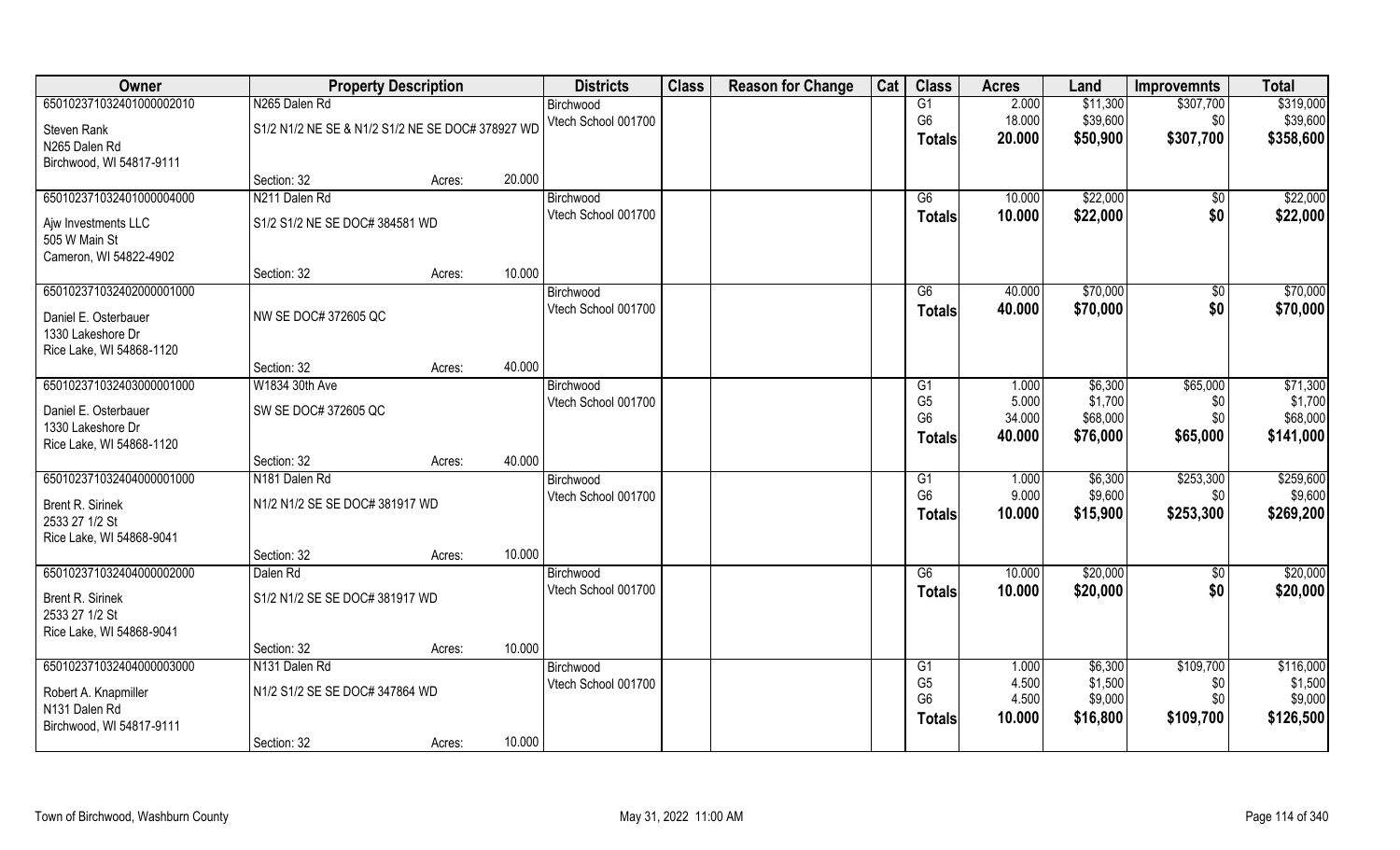| Owner                    | <b>Property Description</b>                | <b>Districts</b> | <b>Class</b>           | <b>Reason for Change</b> | Cat                              | <b>Class</b> | <b>Acres</b>    | Land   | <b>Improvemnts</b> | <b>Total</b>    |           |
|--------------------------|--------------------------------------------|------------------|------------------------|--------------------------|----------------------------------|--------------|-----------------|--------|--------------------|-----------------|-----------|
| 650102371032404000004000 | 1740 W 30th Ave                            |                  | Birchwood              |                          |                                  |              | G1              | 0.500  | \$3,200            | \$6,300         | \$9,500   |
| Luke Randal Luhman       | S1/2 S1/2 SE SE DOC# 349998 WD             |                  | Vtech School 001700    |                          |                                  |              | G <sub>5</sub>  | 5.000  | \$1,700            | \$0             | \$1,700   |
| 42107 228th Ave          |                                            |                  |                        |                          |                                  |              | G <sub>6</sub>  | 4.500  | \$9,000            | \$0             | \$9,000   |
| Mazeppa, MN 55956-7104   |                                            |                  |                        |                          |                                  |              | <b>Totals</b>   | 10.000 | \$13,900           | \$6,300         | \$20,200  |
|                          | Section: 32                                | 10.000<br>Acres: |                        |                          |                                  |              |                 |        |                    |                 |           |
| 650102371033101000001000 | N451 County Hwy T                          |                  | Birchwood              | G4                       | Ag use land                      | -5           | G4              | 25.000 | \$3,300            | \$0             | \$3,300   |
| <b>William Miller</b>    | NE NE V 373 P 159 TOWER LEASE DOC# 358154  |                  | Vtech School 001700 G4 |                          | Ag use land                      | -5           | G <sub>5</sub>  | 5.000  | \$1,700            | \$0             | \$1,700   |
| N349 County Hwy T        | TOWER ESMT DOC# 374156 WD                  |                  |                        |                          |                                  |              | G <sub>6</sub>  | 10.000 | \$22,000           | \$0             | \$22,000  |
| Birchwood, WI 54817-9112 |                                            |                  |                        |                          |                                  |              | <b>Totals</b>   | 40.000 | \$27,000           | \$0             | \$27,000  |
|                          | Section: 33                                | 40.000<br>Acres: |                        |                          |                                  |              |                 |        |                    |                 |           |
| 650102371033102000001000 |                                            |                  | Birchwood              |                          |                                  |              | G5              | 14.000 | \$4,600            | $\sqrt[6]{3}$   | \$4,600   |
| Kraig A. Scribner        | NW NE V 306 P 720 WD                       |                  | Vtech School 001700    |                          |                                  |              | G <sub>6</sub>  | 26.000 | \$52,000           | \$0             | \$52,000  |
| W2612 30th Ave           |                                            |                  |                        |                          |                                  |              | <b>Totals</b>   | 40.000 | \$56,600           | \$0             | \$56,600  |
| Birchwood, WI 54817-8941 |                                            |                  |                        |                          |                                  |              |                 |        |                    |                 |           |
|                          | Section: 33                                | 40.000<br>Acres: |                        |                          |                                  |              |                 |        |                    |                 |           |
| 650102371033103000001000 |                                            |                  | Birchwood              |                          |                                  |              | G5              | 8.000  | \$2,600            | \$0             | \$2,600   |
| Kraig A. Scribner        | SW NE V 306 P 720 WD                       |                  | Vtech School 001700    |                          |                                  |              | G <sub>6</sub>  | 32.000 | \$32,000           | \$0             | \$32,000  |
| W2612 30th Ave           |                                            |                  |                        |                          |                                  |              | <b>Totals</b>   | 40.000 | \$34,600           | \$0             | \$34,600  |
| Birchwood, WI 54817-8941 |                                            |                  |                        |                          |                                  |              |                 |        |                    |                 |           |
|                          | Section: 33                                | 40.000<br>Acres: |                        |                          |                                  |              |                 |        |                    |                 |           |
| 650102371033104000001000 | N349 County Hwy T                          |                  | Birchwood              | G4                       | Revalue                          | $-5$         | $\overline{G4}$ | 38.000 | \$5,500            | \$0             | \$5,500   |
| <b>William Miller</b>    | SE NE DOC# 374156 WD                       |                  | Vtech School 001700    | $\overline{\text{G4}}$   | Storage building start, addition |              | G7              | 2.000  | \$6,800            | \$143,800       | \$150,600 |
| N349 County Hwy T        |                                            |                  |                        | G7                       | Revalue                          |              | <b>Totals</b>   | 40.000 | \$12,300           | \$143,800       | \$156,100 |
| Birchwood, WI 54817-9112 |                                            |                  |                        |                          |                                  |              |                 |        |                    |                 |           |
|                          | Section: 33                                | 40.000<br>Acres: |                        |                          |                                  |              |                 |        |                    |                 |           |
| 650102371033201000001000 |                                            |                  | Birchwood              |                          |                                  |              | G6              | 40.000 | \$70,000           | \$0             | \$70,000  |
| Aiw Investments LLC      | NE NW DOC# 380817 WD                       |                  | Vtech School 001700    |                          |                                  |              | <b>Totals</b>   | 40.000 | \$70,000           | \$0             | \$70,000  |
| 505 W Main St            |                                            |                  |                        |                          |                                  |              |                 |        |                    |                 |           |
| Cameron, WI 54822-4902   |                                            |                  |                        |                          |                                  |              |                 |        |                    |                 |           |
|                          | Section: 33                                | 40.000<br>Acres: |                        |                          |                                  |              |                 |        |                    |                 |           |
| 650102371033202000001000 |                                            |                  | Birchwood              |                          |                                  |              | G5              | 10.000 | \$3,300            | $\overline{50}$ | \$3,300   |
| Ajw Investments LLC      | NW NW DOC#380817 WD SUBJ TO ESMT ALG W 66' |                  | Vtech School 001700    |                          |                                  |              | G <sub>6</sub>  | 30.000 | \$60,000           | \$0             | \$60,000  |
| 505 W Main St            |                                            |                  |                        |                          |                                  |              | <b>Totals</b>   | 40.000 | \$63,300           | \$0             | \$63,300  |
| Cameron, WI 54822-4902   |                                            |                  |                        |                          |                                  |              |                 |        |                    |                 |           |
|                          | Section: 33                                | 40.000<br>Acres: |                        |                          |                                  |              |                 |        |                    |                 |           |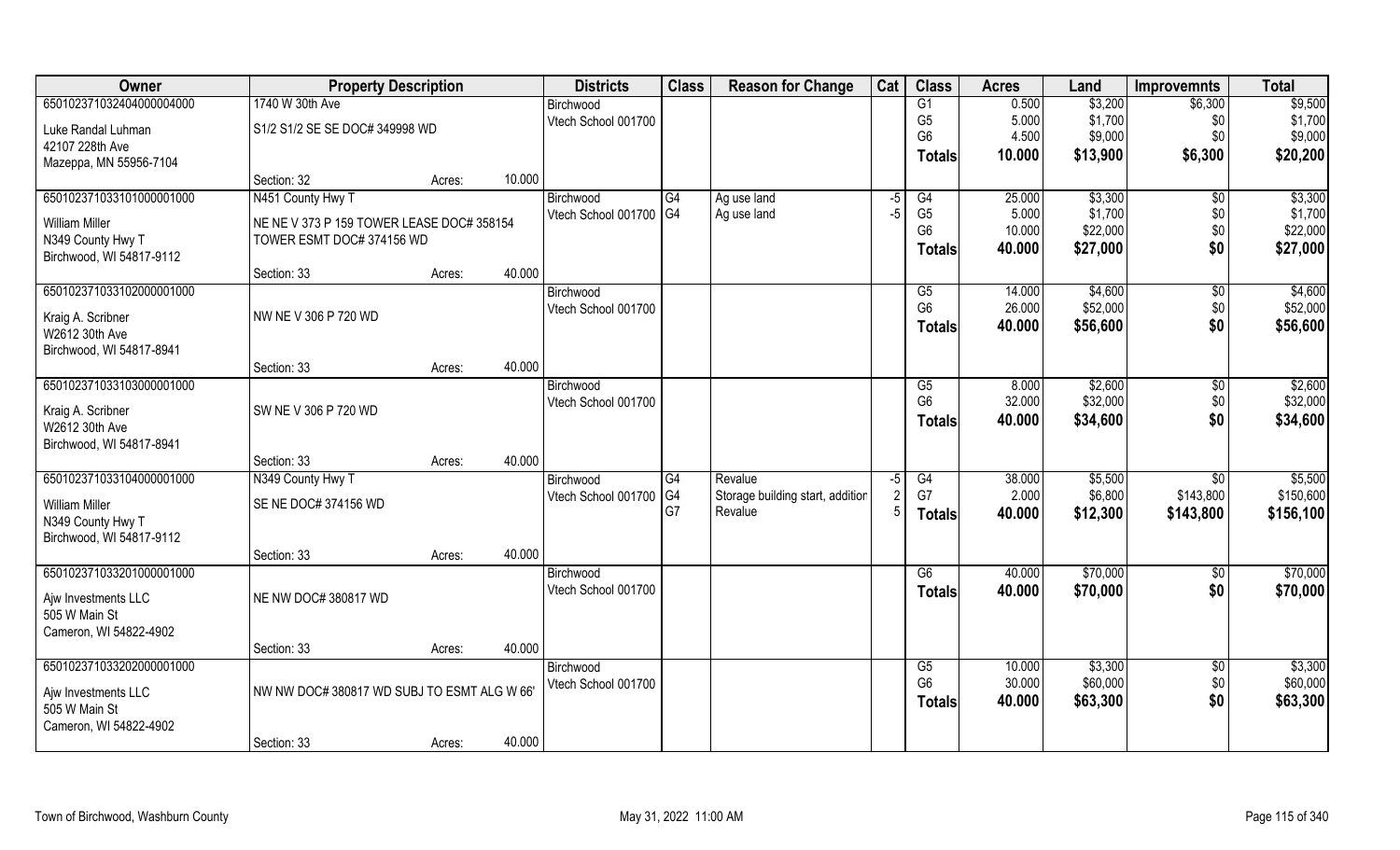| Owner                    | <b>Property Description</b>                   |        |        | <b>Districts</b>    | <b>Class</b> | <b>Reason for Change</b> | Cat | <b>Class</b>   | <b>Acres</b> | Land     | <b>Improvemnts</b> | <b>Total</b> |
|--------------------------|-----------------------------------------------|--------|--------|---------------------|--------------|--------------------------|-----|----------------|--------------|----------|--------------------|--------------|
| 650102371033203000001000 | N308 Dalen Rd                                 |        |        | Birchwood           |              |                          |     | G1             | 1.000        | \$6,300  | \$424,800          | \$431,100    |
| Ajw Investments LLC      | SW NW DOC#380817 WD SUBJ TO ESMT ALG W 66'    |        |        | Vtech School 001700 |              |                          |     | G4             | 25.000       | \$1,100  | \$0                | \$1,100      |
| 505 W Main St            |                                               |        |        |                     |              |                          |     | G <sub>6</sub> | 14.000       | \$30,800 | \$0                | \$30,800     |
| Cameron, WI 54822-4902   |                                               |        |        |                     |              |                          |     | <b>Totals</b>  | 40.000       | \$38,200 | \$424,800          | \$463,000    |
|                          | Section: 33                                   | Acres: | 40.000 |                     |              |                          |     |                |              |          |                    |              |
| 650102371033204000001000 |                                               |        |        | Birchwood           |              |                          |     | G5             | 10.000       | \$3,300  | \$0                | \$3,300      |
| Ajw Investments LLC      | SE NW DOC# 380817 WD                          |        |        | Vtech School 001700 |              |                          |     | G <sub>6</sub> | 30.000       | \$50,000 | \$0                | \$50,000     |
| 505 W Main St            |                                               |        |        |                     |              |                          |     | <b>Totals</b>  | 40.000       | \$53,300 | \$0                | \$53,300     |
| Cameron, WI 54822-4902   |                                               |        |        |                     |              |                          |     |                |              |          |                    |              |
|                          | Section: 33                                   | Acres: | 40.000 |                     |              |                          |     |                |              |          |                    |              |
| 650102371033301000001000 |                                               |        |        | Birchwood           |              |                          |     | G5             | 25.000       | \$8,200  | \$0                | \$8,200      |
| <b>Musil Trust</b>       | NE SW V 318 P 263 ESMT DOC# 320029 QC         |        |        | Vtech School 001700 |              |                          |     | G <sub>6</sub> | 15.000       | \$63,000 | \$0                | \$63,000     |
| 30235 Vercors St         |                                               |        |        |                     |              |                          |     | <b>Totals</b>  | 40.000       | \$71,200 | \$0                | \$71,200     |
| Murrieta, CA 92563-1852  |                                               |        |        |                     |              |                          |     |                |              |          |                    |              |
|                          | Section: 33                                   | Acres: | 40.000 |                     |              |                          |     |                |              |          |                    |              |
| 650102371033302000001000 | N266 Dalen Rd                                 |        |        | Birchwood           |              |                          |     | G5             | 0.500        | \$200    | \$0                | \$200        |
| Nathan J. Welter         | S1/2 NW1/4 NW SW L 1 CSM #3035 V 14 P 15 DOC# |        |        | Vtech School 001700 |              |                          |     | G <sub>6</sub> | 3.460        | \$3,500  | \$0                | \$3,500      |
| W3153 Cook Rd            | 386907 WD                                     |        |        |                     |              |                          |     | G7             | 1.000        | \$3,600  | \$12,800           | \$16,400     |
| Sarona, WI 54870-9323    |                                               |        |        |                     |              |                          |     | <b>Totals</b>  | 4.960        | \$7,300  | \$12,800           | \$20,100     |
|                          | Section: 33                                   | Acres: | 4.960  |                     |              |                          |     |                |              |          |                    |              |
| 650102371033302000002000 | N220 Dalen Rd                                 |        |        | Birchwood           |              |                          |     | G1             | 1.000        | \$6,300  | \$167,000          | \$173,300    |
| Randy T. Darling         | S1/2 NW SW DOC# 287831 WD                     |        |        | Vtech School 001700 |              |                          |     | G <sub>5</sub> | 0.500        | \$200    | \$0                | \$200        |
| N220 Dalen Rd            |                                               |        |        |                     |              |                          |     | G <sub>6</sub> | 18.500       | \$18,500 | \$0                | \$18,500     |
| Birchwood, WI 54817-9111 |                                               |        |        |                     |              |                          |     | <b>Totals</b>  | 20.000       | \$25,000 | \$167,000          | \$192,000    |
|                          | Section: 33                                   | Acres: | 20.000 |                     |              |                          |     |                |              |          |                    |              |
| 650102371033302000003000 |                                               |        |        | Birchwood           |              |                          |     | G6             | 15.000       | \$15,000 | $\sqrt{6}$         | \$15,000     |
| Ajw Investments LLC      | N1/2 NW SW EXC S1/2 NW1/4 NW SW DOC# 380817   |        |        | Vtech School 001700 |              |                          |     | <b>Totals</b>  | 15.000       | \$15,000 | \$0                | \$15,000     |
| 505 W Main St            | <b>WD</b>                                     |        |        |                     |              |                          |     |                |              |          |                    |              |
| Cameron, WI 54822-4902   |                                               |        |        |                     |              |                          |     |                |              |          |                    |              |
|                          | Section: 33                                   | Acres: | 15.000 |                     |              |                          |     |                |              |          |                    |              |
| 650102371033303000001010 | W1664 30th Ave                                |        |        | Birchwood           |              |                          |     | G1             | 1.240        | \$7,500  | \$129,300          | \$136,800    |
| James V. Veit            | PT SW SW DOC# 363672 WD                       |        |        | Vtech School 001700 |              |                          |     | G <sub>5</sub> | 9.490        | \$3,100  | \$0                | \$3,100      |
| W1664 30th Ave           |                                               |        |        |                     |              |                          |     | G <sub>6</sub> | 10.000       | \$10,000 | \$0                | \$10,000     |
| Birchwood, WI 54817-9108 |                                               |        |        |                     |              |                          |     | <b>Totals</b>  | 20.730       | \$20,600 | \$129,300          | \$149,900    |
|                          | Section: 33                                   | Acres: | 20.730 |                     |              |                          |     |                |              |          |                    |              |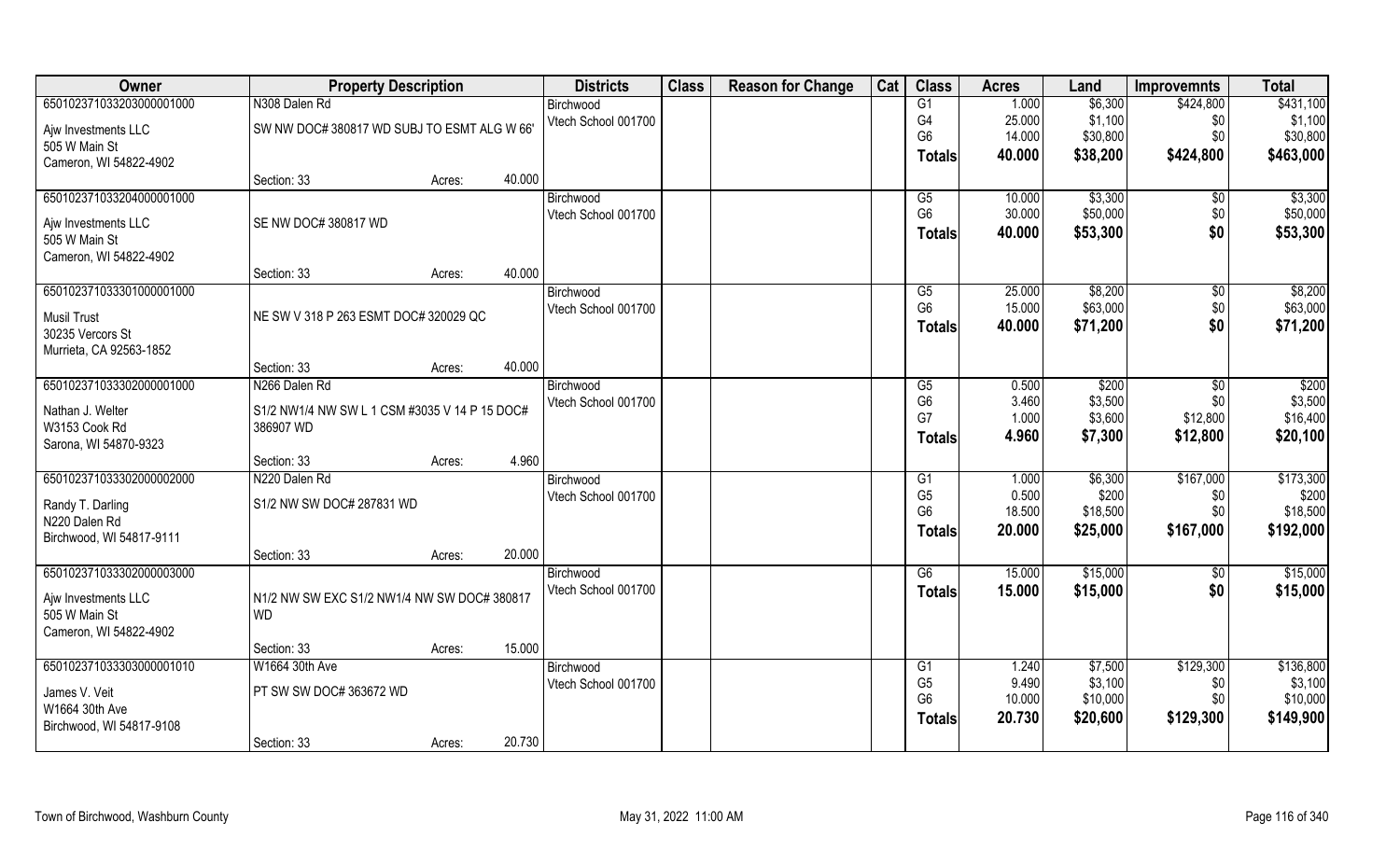| Owner                                      | <b>Property Description</b>                     |                  | <b>Districts</b>    | <b>Class</b> | <b>Reason for Change</b> | Cat | <b>Class</b>                     | <b>Acres</b>    | Land               | <b>Improvemnts</b> | <b>Total</b>        |
|--------------------------------------------|-------------------------------------------------|------------------|---------------------|--------------|--------------------------|-----|----------------------------------|-----------------|--------------------|--------------------|---------------------|
| 650102371033303000002000                   | W1638 30th Ave                                  |                  | Birchwood           |              |                          |     | G1                               | 2.410           | \$12,900           | \$170,100          | \$183,000           |
| James Koepke Le                            | PT SW SW L 1 CSM #805 V 4 P 90 DOC# 384395 QC   |                  | Vtech School 001700 |              |                          |     | <b>Totals</b>                    | 2.410           | \$12,900           | \$170,100          | \$183,000           |
| W1630 30th Ave                             |                                                 |                  |                     |              |                          |     |                                  |                 |                    |                    |                     |
| Birchwood, WI 54817-9108                   |                                                 |                  |                     |              |                          |     |                                  |                 |                    |                    |                     |
|                                            | Section: 33                                     | 2.410<br>Acres:  |                     |              |                          |     |                                  |                 |                    |                    |                     |
| 650102371033303000003000                   | W1630 30th Ave                                  |                  | Birchwood           |              |                          |     | G1                               | 1.390           | \$8,300            | $\sqrt{$0}$        | \$8,300             |
| James Koepke Le                            | PT SW SW DOC# 384395 QC                         |                  | Vtech School 001700 |              |                          |     | Totals                           | 1.390           | \$8,300            | \$0                | \$8,300             |
| W1630 30th Ave                             |                                                 |                  |                     |              |                          |     |                                  |                 |                    |                    |                     |
| Birchwood, WI 54817-9108                   |                                                 |                  |                     |              |                          |     |                                  |                 |                    |                    |                     |
|                                            | Section: 33                                     | 1.390<br>Acres:  |                     |              |                          |     |                                  |                 |                    |                    |                     |
| 650102371033303000004010                   |                                                 |                  | Birchwood           |              |                          |     | G5<br>G <sub>6</sub>             | 7.510           | \$2,500<br>\$8,000 | $\sqrt[6]{30}$     | \$2,500             |
| James Koepke Le                            | PT SW SW DOC# 384395 QC                         |                  | Vtech School 001700 |              |                          |     | <b>Totals</b>                    | 8.000<br>15.510 | \$10,500           | \$0<br>\$0         | \$8,000<br>\$10,500 |
| W1630 30th Ave                             |                                                 |                  |                     |              |                          |     |                                  |                 |                    |                    |                     |
| Birchwood, WI 54817-9108                   |                                                 |                  |                     |              |                          |     |                                  |                 |                    |                    |                     |
| 650102371033304000001000                   | Section: 33<br>W1526 30th Ave                   | 15.510<br>Acres: | Birchwood           |              |                          |     |                                  | 2.970           | \$14,900           | \$80,900           | \$95,800            |
|                                            |                                                 |                  | Vtech School 001700 |              |                          |     | G <sub>1</sub><br>G <sub>5</sub> | 10.000          | \$200              | \$0                | \$200               |
| James E. Everett                           | SE SW EXC E 200' & EXC W 560' V 427 P 514 WD    |                  |                     |              |                          |     | G <sub>6</sub>                   | 4.000           | \$4,000            | \$0                | \$4,000             |
| W1526 30th Ave                             |                                                 |                  |                     |              |                          |     | <b>Totals</b>                    | 16.970          | \$19,100           | \$80,900           | \$100,000           |
| Birchwood, WI 54817-9108                   | Section: 33                                     | 16.970<br>Acres: |                     |              |                          |     |                                  |                 |                    |                    |                     |
| 650102371033304000002000                   | W1510 30th Ave                                  |                  | Birchwood           |              |                          |     | G1                               | 6.060           | \$21,000           | \$139,400          | \$160,400           |
|                                            |                                                 |                  | Vtech School 001700 |              |                          |     | <b>Totals</b>                    | 6.060           | \$21,000           | \$139,400          | \$160,400           |
| Paul W. Manka                              | E 200' SE SW SUBJECT TO ESMT E 30' DOC# 376458  |                  |                     |              |                          |     |                                  |                 |                    |                    |                     |
| W1510 30th Ave<br>Birchwood, WI 54817-9292 | QC DEED IN ERROR                                |                  |                     |              |                          |     |                                  |                 |                    |                    |                     |
|                                            | Section: 33                                     | 6.060<br>Acres:  |                     |              |                          |     |                                  |                 |                    |                    |                     |
| 650102371033304000003000                   | W1596 30th Ave                                  |                  | Birchwood           |              |                          |     | G1                               | 1.970           | \$11,200           | \$87,300           | \$98,500            |
| Daniel T. Glaze                            | W 560' SE SW V 325 P 510 WD                     |                  | Vtech School 001700 |              |                          |     | G <sub>5</sub>                   | 7.000           | \$2,300            | \$0                | \$2,300             |
| W1596 30th Ave                             |                                                 |                  |                     |              |                          |     | G <sub>6</sub>                   | 8.000           | \$16,000           | \$0                | \$16,000            |
| Birchwood, WI 54817-9108                   |                                                 |                  |                     |              |                          |     | Totals                           | 16.970          | \$29,500           | \$87,300           | \$116,800           |
|                                            | Section: 33                                     | 16.970<br>Acres: |                     |              |                          |     |                                  |                 |                    |                    |                     |
| 650102371033401000001000                   | County Hwy T                                    |                  | Birchwood           |              |                          |     | G1                               | 0.840           | \$5,300            | \$3,300            | \$8,600             |
| Dennis B. Snarski                          | PT NE SE L 1 CSM #1946 V 8 P 107 DOC# 378483 WD |                  | Vtech School 001700 |              |                          |     | <b>Totals</b>                    | 0.840           | \$5,300            | \$3,300            | \$8,600             |
| W7488 County Hwy A                         |                                                 |                  |                     |              |                          |     |                                  |                 |                    |                    |                     |
| Spooner, WI 54801-8496                     |                                                 |                  |                     |              |                          |     |                                  |                 |                    |                    |                     |
|                                            | Section: 33                                     | 0.840<br>Acres:  |                     |              |                          |     |                                  |                 |                    |                    |                     |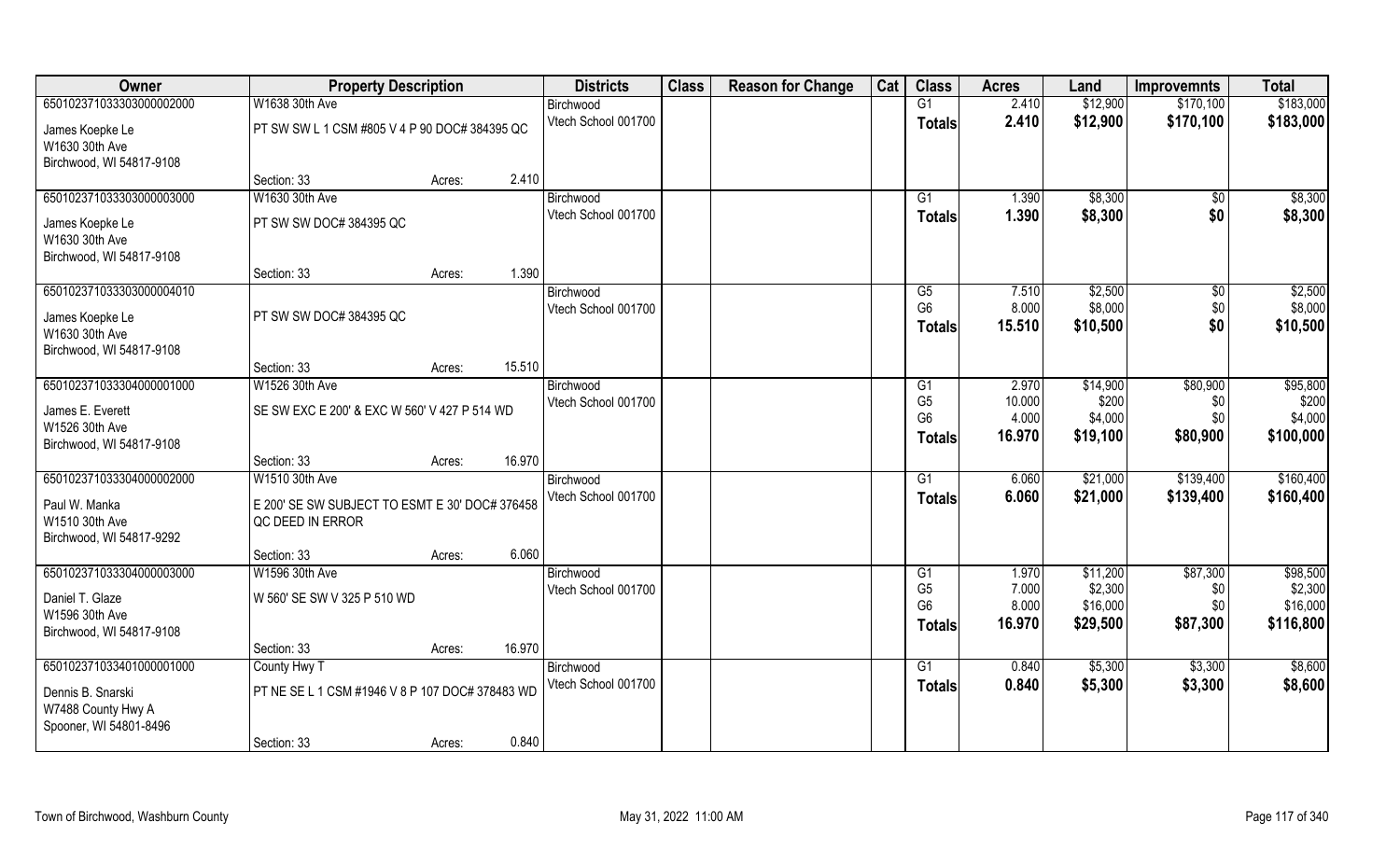| Owner                                      | <b>Property Description</b>                     |        |        | <b>Districts</b>                 | <b>Class</b> | <b>Reason for Change</b> | Cat  | <b>Class</b>         | <b>Acres</b>     | Land               | <b>Improvemnts</b>   | <b>Total</b>         |
|--------------------------------------------|-------------------------------------------------|--------|--------|----------------------------------|--------------|--------------------------|------|----------------------|------------------|--------------------|----------------------|----------------------|
| 650102371033401000002010                   | N 299 County Hwy T                              |        |        | Birchwood                        | G4           | Ag use land              | $-5$ | G4                   | 28.180           | \$4,100            | $\sqrt{6}$           | \$4,100              |
| William C. Borntreger                      | NE SE EXC E 198' & N 30' DOC# 378118 WD EXC     |        |        | Vtech School 001700              |              |                          |      | G <sub>5</sub>       | 5.000            | \$1,700            | \$0                  | \$1,700              |
| W1342 30th Ave                             | DOC# 379077 WD                                  |        |        |                                  |              |                          |      | <b>Totals</b>        | 33.180           | \$5,800            | \$0                  | \$5,800              |
| Birchwood, WI 54817-9108                   |                                                 |        |        |                                  |              |                          |      |                      |                  |                    |                      |                      |
|                                            | Section: 33                                     | Acres: | 33.180 |                                  |              |                          |      |                      |                  |                    |                      |                      |
| 650102371033401000003000                   | N217 County Hwy T                               |        |        | Birchwood<br>Vtech School 001700 |              |                          |      | G1<br><b>Totals</b>  | 1.160<br>1.160   | \$7,100<br>\$7,100 | \$72,200<br>\$72,200 | \$79,300<br>\$79,300 |
| Gwenda Forward                             | PT NE SE L 2 CSM #1946 V 8 P 107 DOC# 314791 WD |        |        |                                  |              |                          |      |                      |                  |                    |                      |                      |
| N217 County Hwy T                          | DOC# 314790 ESMT DOC# 316189 AFFD DOC#          |        |        |                                  |              |                          |      |                      |                  |                    |                      |                      |
| Birchwood, WI 54817-9112                   | 325281 TERM<br>Section: 33                      | Acres: | 1.160  |                                  |              |                          |      |                      |                  |                    |                      |                      |
| 650102371033401000005000                   | N299 County Hwy T                               |        |        | Birchwood                        | G4           | Ag use land              | -5   | G1                   | 1.000            | \$6,300            | \$126,100            | \$132,400            |
|                                            |                                                 |        |        | Vtech School 001700              |              |                          |      | G <sub>4</sub>       | 1.010            | \$100              | \$0                  | \$100                |
| Jeremy G. Lobitz<br>N299 County Hwy T      | PT NE SE L 1 CSM #3880 V 19 P 50 DOC# 385578 WD |        |        |                                  |              |                          |      | <b>Totals</b>        | 2.010            | \$6,400            | \$126,100            | \$132,500            |
| Birchwood, WI 54817-9112                   |                                                 |        |        |                                  |              |                          |      |                      |                  |                    |                      |                      |
|                                            | Section: 33                                     | Acres: | 2.010  |                                  |              |                          |      |                      |                  |                    |                      |                      |
| 650102371033401000006000                   |                                                 |        |        | Birchwood                        |              |                          |      | G4                   | 2.010            | \$300              | \$0                  | \$300                |
| Matthew S. Lobitz                          | PT NE SE L 2 CSM #3880 V 19 P 50 DOC# 320101 QC |        |        | Vtech School 001700              |              |                          |      | <b>Totals</b>        | 2.010            | \$300              | \$0                  | \$300                |
| 15986 W Carol Dr                           |                                                 |        |        |                                  |              |                          |      |                      |                  |                    |                      |                      |
| Hayward, WI 54843-2560                     |                                                 |        |        |                                  |              |                          |      |                      |                  |                    |                      |                      |
|                                            | Section: 33                                     | Acres: | 2.010  |                                  |              |                          |      |                      |                  |                    |                      |                      |
| 650102371033402000001000                   |                                                 |        |        | Birchwood                        |              |                          |      | G4<br>G <sub>5</sub> | 22.800<br>18.000 | \$1,000<br>\$300   | \$0                  | \$1,000<br>\$300     |
| Steven A. Lobitz                           | NW SE DOC# 314789 QC DOC# 379077 WD             |        |        | Vtech School 001700              |              |                          |      | <b>Totals</b>        | 40.800           | \$1,300            | \$0<br>\$0           | \$1,300              |
| W1470 30th Ave                             |                                                 |        |        |                                  |              |                          |      |                      |                  |                    |                      |                      |
| Birchwood, WI 54817-9108                   |                                                 |        |        |                                  |              |                          |      |                      |                  |                    |                      |                      |
| 650102371033403000001000                   | Section: 33<br>W1470 30th Ave                   | Acres: | 40.800 | Birchwood                        | G4           | Ag use land              | $-5$ | G1                   | 1.000            | \$6,300            | \$181,200            | \$187,500            |
|                                            |                                                 |        |        | Vtech School 001700              |              |                          |      | G <sub>4</sub>       | 33.000           | \$3,700            | \$0                  | \$3,700              |
| Steven A. Lobitz                           | SW SE DOC# 314789 QC                            |        |        |                                  |              |                          |      | G <sub>5</sub>       | 6.000            | \$2,000            | \$0                  | \$2,000              |
| W1470 30th Ave<br>Birchwood, WI 54817-9108 |                                                 |        |        |                                  |              |                          |      | <b>Totals</b>        | 40.000           | \$12,000           | \$181,200            | \$193,200            |
|                                            | Section: 33                                     | Acres: | 40.000 |                                  |              |                          |      |                      |                  |                    |                      |                      |
| 650102371033404000001010                   |                                                 |        |        | Birchwood                        | G4           | Ag use land              | $-5$ | G4                   | 38.470           | \$5,600            | $\sqrt[6]{}$         | \$5,600              |
| William C. Borntreger                      | PT SE SE DOC# 378118 WD                         |        |        | Vtech School 001700              |              |                          |      | <b>Totals</b>        | 38.470           | \$5,600            | \$0                  | \$5,600              |
| W1342 30th Ave                             |                                                 |        |        |                                  |              |                          |      |                      |                  |                    |                      |                      |
| Birchwood, WI 54817-9108                   |                                                 |        |        |                                  |              |                          |      |                      |                  |                    |                      |                      |
|                                            | Section: 33                                     | Acres: | 38.470 |                                  |              |                          |      |                      |                  |                    |                      |                      |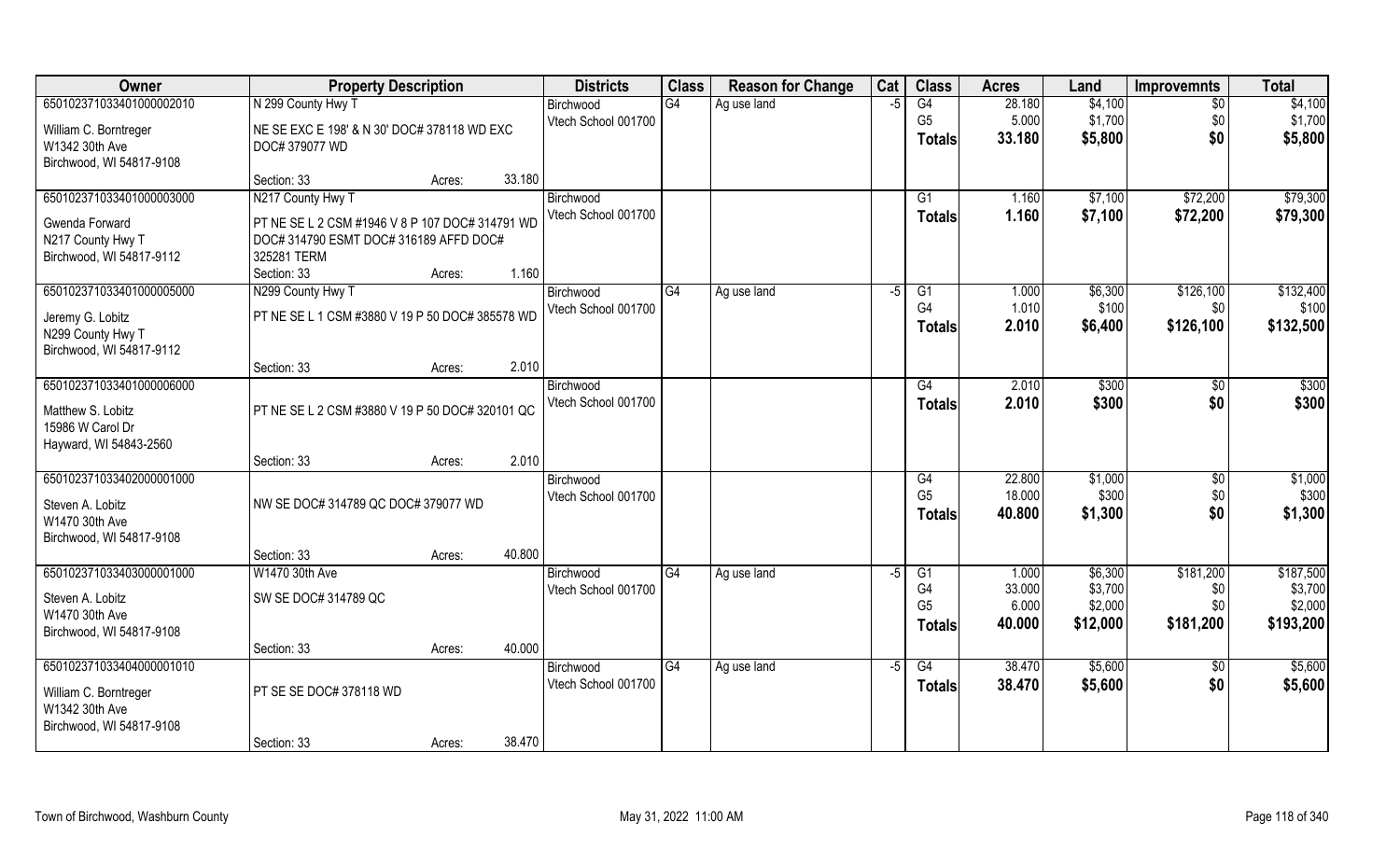| Owner                                                                                                     | <b>Property Description</b>                                                                       | <b>Districts</b>                 | <b>Class</b> | <b>Reason for Change</b> | Cat  | <b>Class</b>                                                  | <b>Acres</b>                         | Land                                        | <b>Improvemnts</b>                             | <b>Total</b>                               |
|-----------------------------------------------------------------------------------------------------------|---------------------------------------------------------------------------------------------------|----------------------------------|--------------|--------------------------|------|---------------------------------------------------------------|--------------------------------------|---------------------------------------------|------------------------------------------------|--------------------------------------------|
| 650102371033404000002000                                                                                  | W1342 30th Ave                                                                                    | Birchwood                        | G7           | Addition complete        |      | $\overline{G7}$                                               | 1.530                                | \$5,300                                     | \$134,500                                      | \$139,800                                  |
| William C. Borntreger<br>W1342 30th Ave<br>Birchwood, WI 54817-9108                                       | SE SE L 1 CSM #3270 V 15 P 98 DOC# 378120 WD                                                      | Vtech School 001700              |              |                          |      | <b>Totals</b>                                                 | 1.530                                | \$5,300                                     | \$134,500                                      | \$139,800                                  |
|                                                                                                           | 1.530<br>Section: 33<br>Acres:                                                                    |                                  |              |                          |      |                                                               |                                      |                                             |                                                |                                            |
| 650102371034201000001000<br><b>Rick Crandall</b><br>3309 Remington Ct<br>Eau Claire, WI 54703-9156        | NE NW DOC# 301295 QC DOC# 366405 QC DOC#<br>365374 MFL-CL (W6)                                    | Birchwood<br>Vtech School 001700 |              |                          |      | W <sub>6</sub><br>Totals                                      | 40.000<br>40.000                     | ( \$88,000)<br>\$0                          | \$0<br>\$0                                     | \$0<br>\$0                                 |
|                                                                                                           | 40.000<br>Section: 34<br>Acres:                                                                   |                                  |              |                          |      |                                                               |                                      |                                             |                                                |                                            |
| 650102371034202000001000<br><b>Rick Crandall</b><br>3309 Remington Ct<br>Eau Claire, WI 54703-9156        | N464 County Hwy T<br>NW NW DOC# 301295 QC DOC# 366405 QC DOC#<br>365374 MFL-C (27 AC)W6           | Birchwood<br>Vtech School 001700 | G4           | Ag use land              | $-5$ | G4<br>G7<br>W <sub>6</sub><br>Totals                          | 11.000<br>2.000<br>27.000<br>40.000  | \$1,600<br>\$6,800<br>(\$59,400)<br>\$8,400 | $\overline{50}$<br>\$69,300<br>\$0<br>\$69,300 | \$1,600<br>\$76,100<br>\$0<br>\$77,700     |
|                                                                                                           | 40.000<br>Section: 34<br>Acres:                                                                   |                                  |              |                          |      |                                                               |                                      |                                             |                                                |                                            |
| 650102371034203000001000<br>Sharon L. Nelson<br>718 Avenida Majorca Unit p<br>Laguna Woods, CA 92637-4406 | N350 County Hwy T<br>SW NW V 336 P 363 WD V 343 P 783 QC DOC# 330176<br><b>TERM</b>               | Birchwood<br>Vtech School 001700 | G4           | Ag use land              | -5   | G1<br>G4<br><b>Totals</b>                                     | 2.000<br>38.000<br>40.000            | \$11,300<br>\$4,300<br>\$15,600             | \$116,400<br>\$0<br>\$116,400                  | \$127,700<br>\$4,300<br>\$132,000          |
|                                                                                                           | 40.000<br>Section: 34<br>Acres:                                                                   |                                  |              |                          |      |                                                               |                                      |                                             |                                                |                                            |
| 650102371034204000001000<br>Sharon L. Nelson<br>718 Avenida Majorca Unit p<br>Laguna Woods, CA 92637-4406 | SE NW V 336 P 372 WD V 343 P 783 QC DOC# 330176<br><b>TERM</b>                                    | Birchwood<br>Vtech School 001700 | G4           | Ag use land              | $-5$ | $\overline{G4}$<br>G <sub>5</sub><br>G <sub>6</sub><br>Totals | 15.000<br>10.000<br>15.000<br>40.000 | \$1,700<br>\$3,300<br>\$30,000<br>\$35,000  | $\sqrt{6}$<br>\$0<br>\$0<br>\$0                | \$1,700<br>\$3,300<br>\$30,000<br>\$35,000 |
|                                                                                                           | 40.000<br>Section: 34<br>Acres:                                                                   |                                  |              |                          |      |                                                               |                                      |                                             |                                                |                                            |
| 650102371034301000001000<br>Bernard S. Snarski Le<br>W1240 30th Ave<br>Birchwood, WI 54817-9107           | NE SW DOC# 332735 WD                                                                              | Birchwood<br>Vtech School 001700 |              |                          |      | G5<br>G <sub>6</sub><br><b>Totals</b>                         | 5.000<br>35.000<br>40.000            | \$1,700<br>\$70,000<br>\$71,700             | \$0<br>\$0<br>\$0                              | \$1,700<br>\$70,000<br>\$71,700            |
|                                                                                                           | 40.000<br>Section: 34<br>Acres:                                                                   |                                  |              |                          |      |                                                               |                                      |                                             |                                                |                                            |
| 650102371034302000001000<br>Sharon L. Nelson<br>718 Avenida Majorca Unit p<br>Laguna Woods, CA 92637-4406 | NW SW V 336 P 372 WD V 343 P 783-QC DOC# 330176<br><b>TERM</b><br>40.000<br>Section: 34<br>Acres: | Birchwood<br>Vtech School 001700 | G4           | Ag use land              | $-5$ | G4<br>G <sub>5</sub><br><b>Totals</b>                         | 35.000<br>5.000<br>40.000            | \$5,100<br>\$1,700<br>\$6,800               | $\overline{50}$<br>\$0<br>\$0                  | \$5,100<br>\$1,700<br>\$6,800              |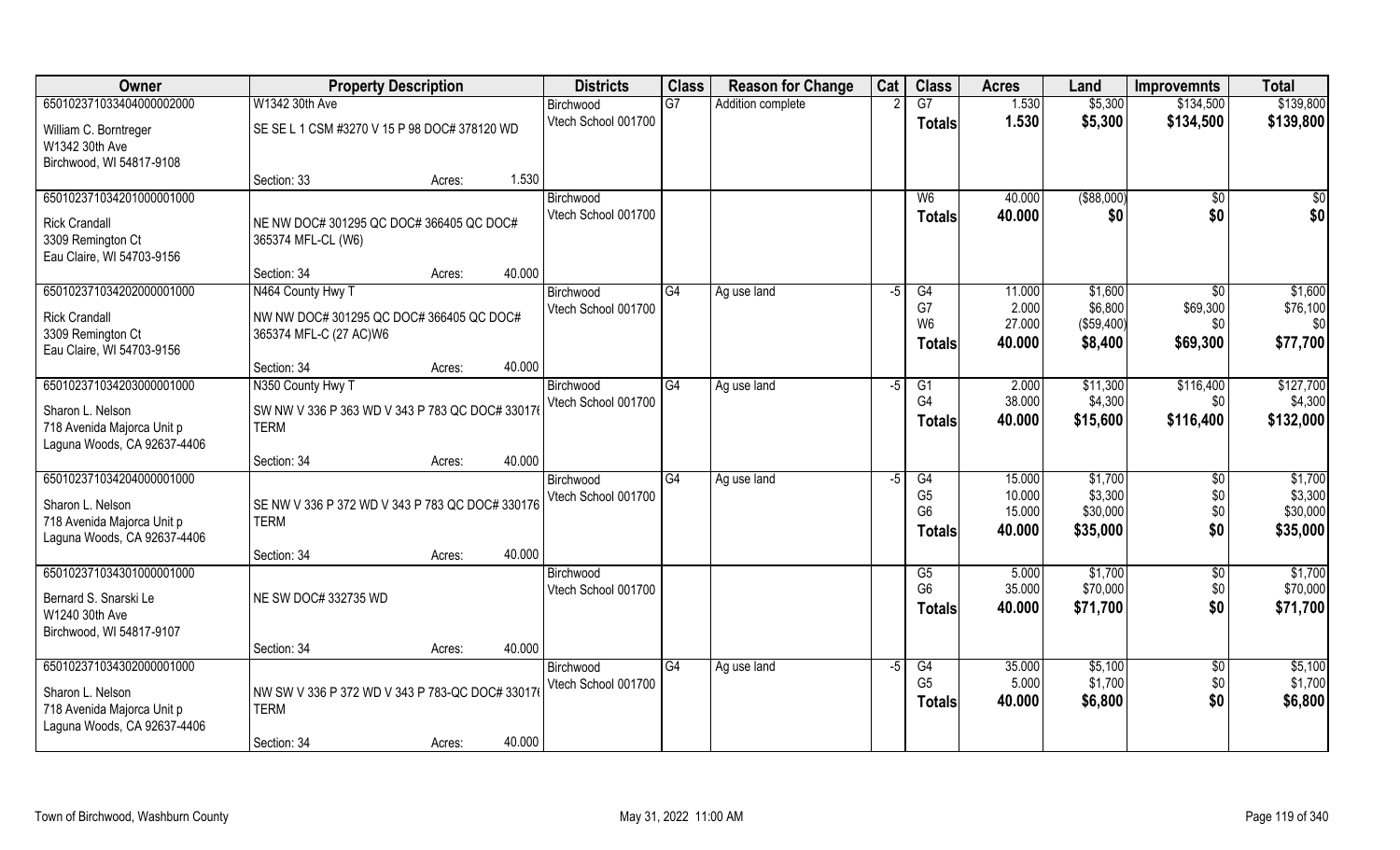| Owner                       | <b>Property Description</b>                        |        |        | <b>Districts</b>                 | <b>Class</b>   | <b>Reason for Change</b> | Cat | <b>Class</b>         | <b>Acres</b>     | Land                | <b>Improvemnts</b> | <b>Total</b>         |
|-----------------------------|----------------------------------------------------|--------|--------|----------------------------------|----------------|--------------------------|-----|----------------------|------------------|---------------------|--------------------|----------------------|
| 650102371034303000002000    |                                                    |        |        | Birchwood                        |                |                          |     | G5                   | 1.000            | \$400               | $\overline{50}$    | \$400                |
| Bernard S. Snarski Le       | PT SW SW DOC# 332735 WD                            |        |        | Vtech School 001700              |                |                          |     | G <sub>6</sub>       | 2.550            | \$5,100             | \$0                | \$5,100              |
| W1240 30th Ave              |                                                    |        |        |                                  |                |                          |     | Totals               | 3.550            | \$5,500             | \$0                | \$5,500              |
| Birchwood, WI 54817-9107    |                                                    |        |        |                                  |                |                          |     |                      |                  |                     |                    |                      |
|                             | Section: 34                                        | Acres: | 3.550  |                                  |                |                          |     |                      |                  |                     |                    |                      |
| 650102371034303000003000    | W1240 30th Ave                                     |        |        | Birchwood                        |                |                          |     | G1                   | 2.500            | \$13,200            | \$79,100           | \$92,300             |
| Bernard S. Snarski Le       | PT SW SW DOC# 332736 WD                            |        |        | Vtech School 001700              |                |                          |     | Totals               | 2.500            | \$13,200            | \$79,100           | \$92,300             |
| W1240 30th Ave              |                                                    |        |        |                                  |                |                          |     |                      |                  |                     |                    |                      |
| Birchwood, WI 54817-9107    |                                                    |        |        |                                  |                |                          |     |                      |                  |                     |                    |                      |
|                             | Section: 34                                        | Acres: | 2.500  |                                  |                |                          |     |                      |                  |                     |                    |                      |
| 650102371034303000004000    |                                                    |        |        | Birchwood                        | G4             | Ag use land              | -5  | G4                   | 24.920           | \$3,600             | \$0                | \$3,600              |
| Sharon L. Nelson            | PT SW SW V 336 P 372 WD V 343 P 783 QC DOC#        |        |        | Vtech School 001700              |                |                          |     | <b>Totals</b>        | 24.920           | \$3,600             | \$0                | \$3,600              |
| 718 Avenida Majorca Unit p  | 330176 TERM EXC DOC# 344850                        |        |        |                                  |                |                          |     |                      |                  |                     |                    |                      |
| Laguna Woods, CA 92637-4406 |                                                    |        |        |                                  |                |                          |     |                      |                  |                     |                    |                      |
|                             | Section: 34                                        | Acres: | 24.920 |                                  |                |                          |     |                      |                  |                     |                    |                      |
| 650102371034303000005000    | N144 County Hwy T                                  |        |        | Birchwood<br>Vtech School 001700 |                |                          |     | G1<br>G <sub>4</sub> | 1.000<br>8.030   | \$6,300<br>\$1,200  | \$168,500          | \$174,800            |
| Michael L. Burchett         | PT SW SW DOC# 344850 QC                            |        |        |                                  |                |                          |     |                      | 9.030            | \$7,500             | \$0<br>\$168,500   | \$1,200<br>\$176,000 |
| N144 County Hwy T           |                                                    |        |        |                                  |                |                          |     | <b>Totals</b>        |                  |                     |                    |                      |
| Birchwood, WI 54817-9112    |                                                    |        |        |                                  |                |                          |     |                      |                  |                     |                    |                      |
|                             | Section: 34                                        | Acres: | 9.030  |                                  |                |                          |     |                      |                  |                     |                    |                      |
| 650102371034304000001000    |                                                    |        |        | Birchwood                        |                |                          |     | G5<br>G <sub>6</sub> | 10.000<br>24.000 | \$3,300<br>\$52,800 | \$0<br>\$0         | \$3,300<br>\$52,800  |
| Bernard S. Snarski Le       | PT SE SW DOC# 332735 WD                            |        |        | Vtech School 001700              |                |                          |     |                      | 34.000           | \$56,100            | \$0                | \$56,100             |
| W1240 30th Ave              |                                                    |        |        |                                  |                |                          |     | <b>Totals</b>        |                  |                     |                    |                      |
| Birchwood, WI 54817-9107    |                                                    |        |        |                                  |                |                          |     |                      |                  |                     |                    |                      |
|                             | Section: 34                                        | Acres: | 34.000 |                                  |                |                          |     |                      |                  |                     |                    |                      |
| 650102371034304000002000    | W1104 Highway 48                                   |        |        | Birchwood<br>Vtech School 001700 |                |                          |     | $\overline{G1}$      | 1.000            | \$6,300             | \$79,500           | \$85,800             |
| Brian N. Jilek              | PT SE SW L 1 CSM #1522 V 6 P 243 V 269 P 370 V 336 |        |        |                                  |                |                          |     | <b>Totals</b>        | 1.000            | \$6,300             | \$79,500           | \$85,800             |
| PO Box 151                  | P 455 QC                                           |        |        |                                  |                |                          |     |                      |                  |                     |                    |                      |
| Birchwood, WI 54817-0151    |                                                    |        |        |                                  |                |                          |     |                      |                  |                     |                    |                      |
|                             | Section: 34                                        | Acres: | 1.000  |                                  |                |                          |     |                      |                  |                     |                    |                      |
| 650102371034304000003000    | N <sub>111</sub> Tamarack Ln                       |        |        | Birchwood<br>Vtech School 001700 | G <sub>1</sub> | Garage addition          |     | G1                   | 5.000            | \$19,800            | \$149,000          | \$168,800            |
| Laura Cutsforth             | PT SE SW DOC# 381850 WD                            |        |        |                                  |                |                          |     | Totals               | 5.000            | \$19,800            | \$149,000          | \$168,800            |
| N111 Tamarack Ln            |                                                    |        |        |                                  |                |                          |     |                      |                  |                     |                    |                      |
| Birchwood, WI 54817-9101    |                                                    |        |        |                                  |                |                          |     |                      |                  |                     |                    |                      |
|                             | Section: 34                                        | Acres: | 5.000  |                                  |                |                          |     |                      |                  |                     |                    |                      |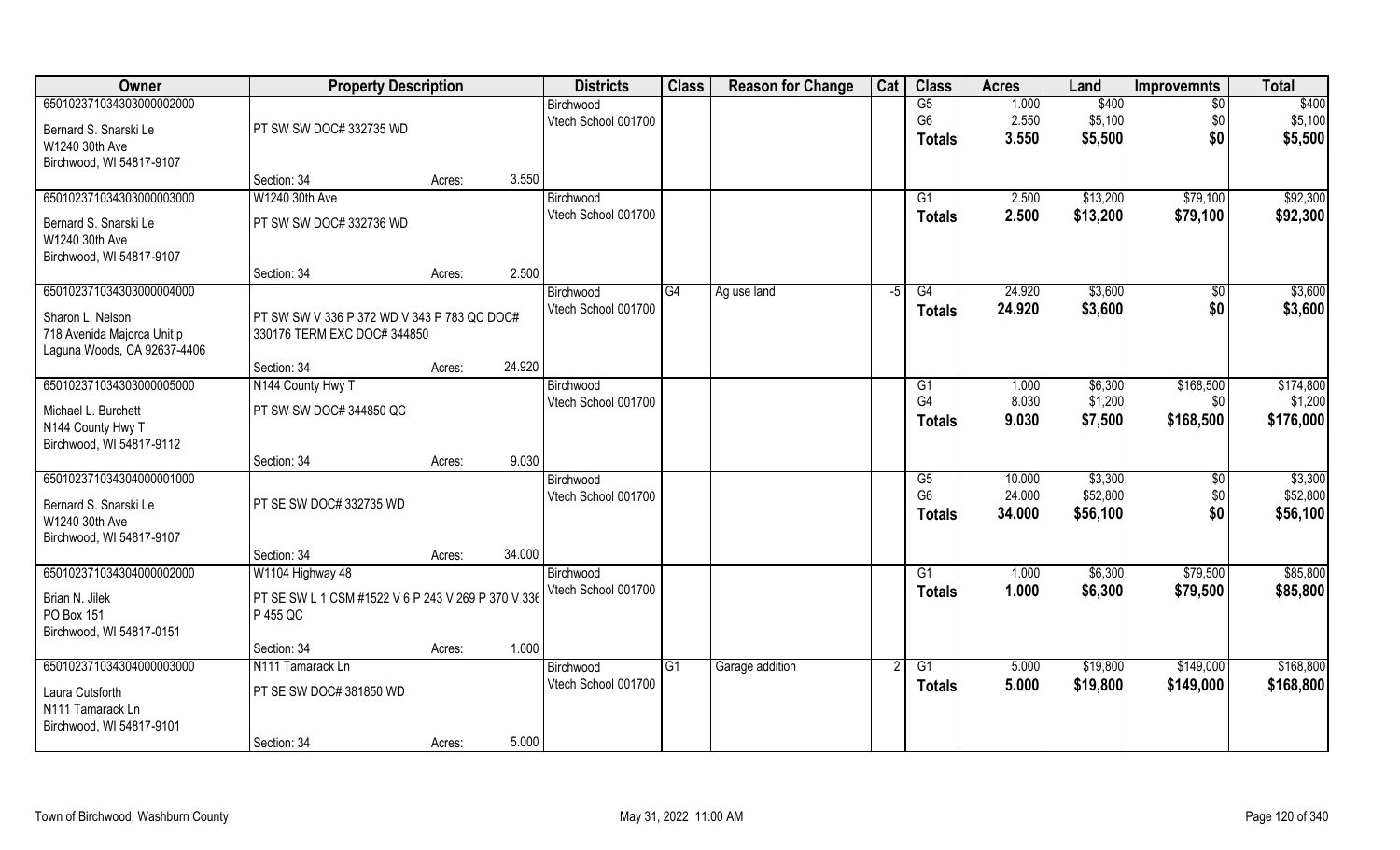| 9.600<br>650102371034404000002000<br>$\overline{X2}$<br>\$0<br>$\overline{50}$<br>$\overline{50}$<br>Birchwood<br>\$0<br>\$0<br>9.600<br>\$0<br>Vtech School 001700<br><b>Totals</b><br>Wisconsin Dnr<br>PART OF SECTION 34 ABAND RR ROW (TUSCOBIA<br>PO Box 7921<br>TRAIL) DOC# 306070 QC<br>Madison, WI 53707-7921<br>9.600<br>Section: 34<br>Acres:<br>650102371034505002001000<br>\$100<br>$\overline{G5}$<br>0.180<br>\$100<br>$\overline{50}$<br>Birchwood<br>G <sub>6</sub><br>2.230<br>\$7,200<br>\$7,200<br>Vtech School 001700<br>\$0<br>S 100' N 889.1' GOV LOT 2 V 158 P 724 V 213 P 150<br>Shirley Dunwiddie<br>\$0<br>2.410<br>\$7,300<br>\$7,300<br><b>Totals</b><br>PO Box 173<br>EXC V 369 P 589-590<br>Birchwood, WI 54817-0173<br>2.410<br>Section: 34<br>Acres:<br>650102371034505002002000<br>\$210,700<br>\$109,100<br>\$319,800<br>N422 Balsam Dr<br>1.000<br>G <sub>1</sub><br>Birchwood<br>G <sub>5</sub><br>0.370<br>Vtech School 001700<br>\$100<br>\$0<br>N 200' S 424' GOV LOT 2 V 185 P 166 V 272 P 9 EXC V<br>Foster Dunwiddie<br>G <sub>6</sub><br>\$5,600<br>2.810<br>\$0<br>\$5,600<br>272 P 121<br>PO Box 173<br>\$325,500<br>4.180<br>\$109,100<br>\$216,400<br><b>Totals</b><br>Birchwood, WI 54817-0173<br>4.180<br>Section: 34<br>Acres:<br>650102371034505002003000<br>N410 Balsam Dr<br>\$142,300<br>\$107,800<br>\$250,100<br>1.000<br>Birchwood<br>G1<br>G <sub>6</sub><br>4.000<br>\$7,000<br>\$7,000<br>Vtech School 001700<br>\$0<br>S 224' GOV LOT 2 & N 26' GOV LOT 3 DOC# 306886<br>Gerald L. Chasteen<br>\$107,800<br>5.000<br>\$149,300<br>\$257,100<br><b>Totals</b><br>WD DOC#395713 RD AGMT<br>241 Pumphouse Rd<br>Chippewa Falls, WI 54729-3814<br>5.000<br>Section: 34<br>Acres:<br>650102371034505002004000<br>\$400<br>1.000<br>\$400<br>G5<br>\$0<br>Birchwood<br>G <sub>6</sub><br>\$68,400<br>13.730<br>\$0<br>\$68,400<br>Vtech School 001700<br>N 789.1' GOV LOT 2 DOC# 306886 WD<br>Gerald L. Chasteen<br>\$0<br>\$68,800<br>14.730<br>\$68,800<br><b>Totals</b><br>241 Pumphouse Rd<br>Chippewa Falls, WI 54729-3814<br>14.730<br>Section: 34<br>Acres:<br>\$247,800<br>650102371034505003001000<br>G1<br>\$138,200<br>\$109,600<br>N396 Balsam Dr<br>1.000<br>Birchwood<br>G <sub>6</sub><br>1.000<br>\$2,200<br>\$2,200<br>\$0<br>Vtech School 001700<br>Paul E. Geilfuss<br>S 150' N 176' GOV LOT 3 V 319 P 41 WD DOC# 395713<br>2.000<br>\$109,600<br>\$250,000<br>\$140,400<br>Totals<br>1010 17th Ave N<br><b>RD AGMT</b><br>South Saint Paul, MN 55075-1206<br>2.000<br>Section: 34<br>Acres:<br>650102371034505003002000<br>\$209,300<br>\$251,100<br>N388 Balsam Dr<br>1.000<br>\$41,800<br>Birchwood<br>G <sub>1</sub><br>G <sub>6</sub><br>\$1,000<br>\$1,000<br>1.000<br>\$0<br>Vtech School 001700<br>William F. Dunwiddie<br>S 150' N 326' GOV LOT 3 V 272 P 11 V 281 P 605<br>2.000<br>\$41,800<br>\$252,100<br>\$210,300<br><b>Totals</b> | Owner            | <b>Property Description</b> | <b>Districts</b> | <b>Class</b> | <b>Reason for Change</b> | Cat | <b>Class</b> | <b>Acres</b> | Land | <b>Improvemnts</b> | Total |
|----------------------------------------------------------------------------------------------------------------------------------------------------------------------------------------------------------------------------------------------------------------------------------------------------------------------------------------------------------------------------------------------------------------------------------------------------------------------------------------------------------------------------------------------------------------------------------------------------------------------------------------------------------------------------------------------------------------------------------------------------------------------------------------------------------------------------------------------------------------------------------------------------------------------------------------------------------------------------------------------------------------------------------------------------------------------------------------------------------------------------------------------------------------------------------------------------------------------------------------------------------------------------------------------------------------------------------------------------------------------------------------------------------------------------------------------------------------------------------------------------------------------------------------------------------------------------------------------------------------------------------------------------------------------------------------------------------------------------------------------------------------------------------------------------------------------------------------------------------------------------------------------------------------------------------------------------------------------------------------------------------------------------------------------------------------------------------------------------------------------------------------------------------------------------------------------------------------------------------------------------------------------------------------------------------------------------------------------------------------------------------------------------------------------------------------------------------------------------------------------------------------------------------------------------------------------------------------------------------------------------------------------------------------------------------------------------------------------------------------------------------------------------------------------------------------------------------------------------------------------------------------------------------------------------|------------------|-----------------------------|------------------|--------------|--------------------------|-----|--------------|--------------|------|--------------------|-------|
|                                                                                                                                                                                                                                                                                                                                                                                                                                                                                                                                                                                                                                                                                                                                                                                                                                                                                                                                                                                                                                                                                                                                                                                                                                                                                                                                                                                                                                                                                                                                                                                                                                                                                                                                                                                                                                                                                                                                                                                                                                                                                                                                                                                                                                                                                                                                                                                                                                                                                                                                                                                                                                                                                                                                                                                                                                                                                                                            |                  |                             |                  |              |                          |     |              |              |      |                    |       |
|                                                                                                                                                                                                                                                                                                                                                                                                                                                                                                                                                                                                                                                                                                                                                                                                                                                                                                                                                                                                                                                                                                                                                                                                                                                                                                                                                                                                                                                                                                                                                                                                                                                                                                                                                                                                                                                                                                                                                                                                                                                                                                                                                                                                                                                                                                                                                                                                                                                                                                                                                                                                                                                                                                                                                                                                                                                                                                                            |                  |                             |                  |              |                          |     |              |              |      |                    |       |
|                                                                                                                                                                                                                                                                                                                                                                                                                                                                                                                                                                                                                                                                                                                                                                                                                                                                                                                                                                                                                                                                                                                                                                                                                                                                                                                                                                                                                                                                                                                                                                                                                                                                                                                                                                                                                                                                                                                                                                                                                                                                                                                                                                                                                                                                                                                                                                                                                                                                                                                                                                                                                                                                                                                                                                                                                                                                                                                            |                  |                             |                  |              |                          |     |              |              |      |                    |       |
|                                                                                                                                                                                                                                                                                                                                                                                                                                                                                                                                                                                                                                                                                                                                                                                                                                                                                                                                                                                                                                                                                                                                                                                                                                                                                                                                                                                                                                                                                                                                                                                                                                                                                                                                                                                                                                                                                                                                                                                                                                                                                                                                                                                                                                                                                                                                                                                                                                                                                                                                                                                                                                                                                                                                                                                                                                                                                                                            |                  |                             |                  |              |                          |     |              |              |      |                    |       |
|                                                                                                                                                                                                                                                                                                                                                                                                                                                                                                                                                                                                                                                                                                                                                                                                                                                                                                                                                                                                                                                                                                                                                                                                                                                                                                                                                                                                                                                                                                                                                                                                                                                                                                                                                                                                                                                                                                                                                                                                                                                                                                                                                                                                                                                                                                                                                                                                                                                                                                                                                                                                                                                                                                                                                                                                                                                                                                                            |                  |                             |                  |              |                          |     |              |              |      |                    |       |
| \$100                                                                                                                                                                                                                                                                                                                                                                                                                                                                                                                                                                                                                                                                                                                                                                                                                                                                                                                                                                                                                                                                                                                                                                                                                                                                                                                                                                                                                                                                                                                                                                                                                                                                                                                                                                                                                                                                                                                                                                                                                                                                                                                                                                                                                                                                                                                                                                                                                                                                                                                                                                                                                                                                                                                                                                                                                                                                                                                      |                  |                             |                  |              |                          |     |              |              |      |                    |       |
|                                                                                                                                                                                                                                                                                                                                                                                                                                                                                                                                                                                                                                                                                                                                                                                                                                                                                                                                                                                                                                                                                                                                                                                                                                                                                                                                                                                                                                                                                                                                                                                                                                                                                                                                                                                                                                                                                                                                                                                                                                                                                                                                                                                                                                                                                                                                                                                                                                                                                                                                                                                                                                                                                                                                                                                                                                                                                                                            |                  |                             |                  |              |                          |     |              |              |      |                    |       |
|                                                                                                                                                                                                                                                                                                                                                                                                                                                                                                                                                                                                                                                                                                                                                                                                                                                                                                                                                                                                                                                                                                                                                                                                                                                                                                                                                                                                                                                                                                                                                                                                                                                                                                                                                                                                                                                                                                                                                                                                                                                                                                                                                                                                                                                                                                                                                                                                                                                                                                                                                                                                                                                                                                                                                                                                                                                                                                                            |                  |                             |                  |              |                          |     |              |              |      |                    |       |
|                                                                                                                                                                                                                                                                                                                                                                                                                                                                                                                                                                                                                                                                                                                                                                                                                                                                                                                                                                                                                                                                                                                                                                                                                                                                                                                                                                                                                                                                                                                                                                                                                                                                                                                                                                                                                                                                                                                                                                                                                                                                                                                                                                                                                                                                                                                                                                                                                                                                                                                                                                                                                                                                                                                                                                                                                                                                                                                            |                  |                             |                  |              |                          |     |              |              |      |                    |       |
|                                                                                                                                                                                                                                                                                                                                                                                                                                                                                                                                                                                                                                                                                                                                                                                                                                                                                                                                                                                                                                                                                                                                                                                                                                                                                                                                                                                                                                                                                                                                                                                                                                                                                                                                                                                                                                                                                                                                                                                                                                                                                                                                                                                                                                                                                                                                                                                                                                                                                                                                                                                                                                                                                                                                                                                                                                                                                                                            |                  |                             |                  |              |                          |     |              |              |      |                    |       |
|                                                                                                                                                                                                                                                                                                                                                                                                                                                                                                                                                                                                                                                                                                                                                                                                                                                                                                                                                                                                                                                                                                                                                                                                                                                                                                                                                                                                                                                                                                                                                                                                                                                                                                                                                                                                                                                                                                                                                                                                                                                                                                                                                                                                                                                                                                                                                                                                                                                                                                                                                                                                                                                                                                                                                                                                                                                                                                                            |                  |                             |                  |              |                          |     |              |              |      |                    |       |
|                                                                                                                                                                                                                                                                                                                                                                                                                                                                                                                                                                                                                                                                                                                                                                                                                                                                                                                                                                                                                                                                                                                                                                                                                                                                                                                                                                                                                                                                                                                                                                                                                                                                                                                                                                                                                                                                                                                                                                                                                                                                                                                                                                                                                                                                                                                                                                                                                                                                                                                                                                                                                                                                                                                                                                                                                                                                                                                            |                  |                             |                  |              |                          |     |              |              |      |                    |       |
|                                                                                                                                                                                                                                                                                                                                                                                                                                                                                                                                                                                                                                                                                                                                                                                                                                                                                                                                                                                                                                                                                                                                                                                                                                                                                                                                                                                                                                                                                                                                                                                                                                                                                                                                                                                                                                                                                                                                                                                                                                                                                                                                                                                                                                                                                                                                                                                                                                                                                                                                                                                                                                                                                                                                                                                                                                                                                                                            |                  |                             |                  |              |                          |     |              |              |      |                    |       |
|                                                                                                                                                                                                                                                                                                                                                                                                                                                                                                                                                                                                                                                                                                                                                                                                                                                                                                                                                                                                                                                                                                                                                                                                                                                                                                                                                                                                                                                                                                                                                                                                                                                                                                                                                                                                                                                                                                                                                                                                                                                                                                                                                                                                                                                                                                                                                                                                                                                                                                                                                                                                                                                                                                                                                                                                                                                                                                                            |                  |                             |                  |              |                          |     |              |              |      |                    |       |
|                                                                                                                                                                                                                                                                                                                                                                                                                                                                                                                                                                                                                                                                                                                                                                                                                                                                                                                                                                                                                                                                                                                                                                                                                                                                                                                                                                                                                                                                                                                                                                                                                                                                                                                                                                                                                                                                                                                                                                                                                                                                                                                                                                                                                                                                                                                                                                                                                                                                                                                                                                                                                                                                                                                                                                                                                                                                                                                            |                  |                             |                  |              |                          |     |              |              |      |                    |       |
|                                                                                                                                                                                                                                                                                                                                                                                                                                                                                                                                                                                                                                                                                                                                                                                                                                                                                                                                                                                                                                                                                                                                                                                                                                                                                                                                                                                                                                                                                                                                                                                                                                                                                                                                                                                                                                                                                                                                                                                                                                                                                                                                                                                                                                                                                                                                                                                                                                                                                                                                                                                                                                                                                                                                                                                                                                                                                                                            |                  |                             |                  |              |                          |     |              |              |      |                    |       |
|                                                                                                                                                                                                                                                                                                                                                                                                                                                                                                                                                                                                                                                                                                                                                                                                                                                                                                                                                                                                                                                                                                                                                                                                                                                                                                                                                                                                                                                                                                                                                                                                                                                                                                                                                                                                                                                                                                                                                                                                                                                                                                                                                                                                                                                                                                                                                                                                                                                                                                                                                                                                                                                                                                                                                                                                                                                                                                                            |                  |                             |                  |              |                          |     |              |              |      |                    |       |
|                                                                                                                                                                                                                                                                                                                                                                                                                                                                                                                                                                                                                                                                                                                                                                                                                                                                                                                                                                                                                                                                                                                                                                                                                                                                                                                                                                                                                                                                                                                                                                                                                                                                                                                                                                                                                                                                                                                                                                                                                                                                                                                                                                                                                                                                                                                                                                                                                                                                                                                                                                                                                                                                                                                                                                                                                                                                                                                            |                  |                             |                  |              |                          |     |              |              |      |                    |       |
|                                                                                                                                                                                                                                                                                                                                                                                                                                                                                                                                                                                                                                                                                                                                                                                                                                                                                                                                                                                                                                                                                                                                                                                                                                                                                                                                                                                                                                                                                                                                                                                                                                                                                                                                                                                                                                                                                                                                                                                                                                                                                                                                                                                                                                                                                                                                                                                                                                                                                                                                                                                                                                                                                                                                                                                                                                                                                                                            |                  |                             |                  |              |                          |     |              |              |      |                    |       |
|                                                                                                                                                                                                                                                                                                                                                                                                                                                                                                                                                                                                                                                                                                                                                                                                                                                                                                                                                                                                                                                                                                                                                                                                                                                                                                                                                                                                                                                                                                                                                                                                                                                                                                                                                                                                                                                                                                                                                                                                                                                                                                                                                                                                                                                                                                                                                                                                                                                                                                                                                                                                                                                                                                                                                                                                                                                                                                                            |                  |                             |                  |              |                          |     |              |              |      |                    |       |
|                                                                                                                                                                                                                                                                                                                                                                                                                                                                                                                                                                                                                                                                                                                                                                                                                                                                                                                                                                                                                                                                                                                                                                                                                                                                                                                                                                                                                                                                                                                                                                                                                                                                                                                                                                                                                                                                                                                                                                                                                                                                                                                                                                                                                                                                                                                                                                                                                                                                                                                                                                                                                                                                                                                                                                                                                                                                                                                            |                  |                             |                  |              |                          |     |              |              |      |                    |       |
|                                                                                                                                                                                                                                                                                                                                                                                                                                                                                                                                                                                                                                                                                                                                                                                                                                                                                                                                                                                                                                                                                                                                                                                                                                                                                                                                                                                                                                                                                                                                                                                                                                                                                                                                                                                                                                                                                                                                                                                                                                                                                                                                                                                                                                                                                                                                                                                                                                                                                                                                                                                                                                                                                                                                                                                                                                                                                                                            |                  |                             |                  |              |                          |     |              |              |      |                    |       |
|                                                                                                                                                                                                                                                                                                                                                                                                                                                                                                                                                                                                                                                                                                                                                                                                                                                                                                                                                                                                                                                                                                                                                                                                                                                                                                                                                                                                                                                                                                                                                                                                                                                                                                                                                                                                                                                                                                                                                                                                                                                                                                                                                                                                                                                                                                                                                                                                                                                                                                                                                                                                                                                                                                                                                                                                                                                                                                                            |                  |                             |                  |              |                          |     |              |              |      |                    |       |
|                                                                                                                                                                                                                                                                                                                                                                                                                                                                                                                                                                                                                                                                                                                                                                                                                                                                                                                                                                                                                                                                                                                                                                                                                                                                                                                                                                                                                                                                                                                                                                                                                                                                                                                                                                                                                                                                                                                                                                                                                                                                                                                                                                                                                                                                                                                                                                                                                                                                                                                                                                                                                                                                                                                                                                                                                                                                                                                            |                  |                             |                  |              |                          |     |              |              |      |                    |       |
|                                                                                                                                                                                                                                                                                                                                                                                                                                                                                                                                                                                                                                                                                                                                                                                                                                                                                                                                                                                                                                                                                                                                                                                                                                                                                                                                                                                                                                                                                                                                                                                                                                                                                                                                                                                                                                                                                                                                                                                                                                                                                                                                                                                                                                                                                                                                                                                                                                                                                                                                                                                                                                                                                                                                                                                                                                                                                                                            |                  |                             |                  |              |                          |     |              |              |      |                    |       |
|                                                                                                                                                                                                                                                                                                                                                                                                                                                                                                                                                                                                                                                                                                                                                                                                                                                                                                                                                                                                                                                                                                                                                                                                                                                                                                                                                                                                                                                                                                                                                                                                                                                                                                                                                                                                                                                                                                                                                                                                                                                                                                                                                                                                                                                                                                                                                                                                                                                                                                                                                                                                                                                                                                                                                                                                                                                                                                                            |                  |                             |                  |              |                          |     |              |              |      |                    |       |
|                                                                                                                                                                                                                                                                                                                                                                                                                                                                                                                                                                                                                                                                                                                                                                                                                                                                                                                                                                                                                                                                                                                                                                                                                                                                                                                                                                                                                                                                                                                                                                                                                                                                                                                                                                                                                                                                                                                                                                                                                                                                                                                                                                                                                                                                                                                                                                                                                                                                                                                                                                                                                                                                                                                                                                                                                                                                                                                            |                  |                             |                  |              |                          |     |              |              |      |                    |       |
|                                                                                                                                                                                                                                                                                                                                                                                                                                                                                                                                                                                                                                                                                                                                                                                                                                                                                                                                                                                                                                                                                                                                                                                                                                                                                                                                                                                                                                                                                                                                                                                                                                                                                                                                                                                                                                                                                                                                                                                                                                                                                                                                                                                                                                                                                                                                                                                                                                                                                                                                                                                                                                                                                                                                                                                                                                                                                                                            |                  |                             |                  |              |                          |     |              |              |      |                    |       |
|                                                                                                                                                                                                                                                                                                                                                                                                                                                                                                                                                                                                                                                                                                                                                                                                                                                                                                                                                                                                                                                                                                                                                                                                                                                                                                                                                                                                                                                                                                                                                                                                                                                                                                                                                                                                                                                                                                                                                                                                                                                                                                                                                                                                                                                                                                                                                                                                                                                                                                                                                                                                                                                                                                                                                                                                                                                                                                                            |                  |                             |                  |              |                          |     |              |              |      |                    |       |
|                                                                                                                                                                                                                                                                                                                                                                                                                                                                                                                                                                                                                                                                                                                                                                                                                                                                                                                                                                                                                                                                                                                                                                                                                                                                                                                                                                                                                                                                                                                                                                                                                                                                                                                                                                                                                                                                                                                                                                                                                                                                                                                                                                                                                                                                                                                                                                                                                                                                                                                                                                                                                                                                                                                                                                                                                                                                                                                            |                  |                             |                  |              |                          |     |              |              |      |                    |       |
|                                                                                                                                                                                                                                                                                                                                                                                                                                                                                                                                                                                                                                                                                                                                                                                                                                                                                                                                                                                                                                                                                                                                                                                                                                                                                                                                                                                                                                                                                                                                                                                                                                                                                                                                                                                                                                                                                                                                                                                                                                                                                                                                                                                                                                                                                                                                                                                                                                                                                                                                                                                                                                                                                                                                                                                                                                                                                                                            |                  |                             |                  |              |                          |     |              |              |      |                    |       |
|                                                                                                                                                                                                                                                                                                                                                                                                                                                                                                                                                                                                                                                                                                                                                                                                                                                                                                                                                                                                                                                                                                                                                                                                                                                                                                                                                                                                                                                                                                                                                                                                                                                                                                                                                                                                                                                                                                                                                                                                                                                                                                                                                                                                                                                                                                                                                                                                                                                                                                                                                                                                                                                                                                                                                                                                                                                                                                                            |                  |                             |                  |              |                          |     |              |              |      |                    |       |
|                                                                                                                                                                                                                                                                                                                                                                                                                                                                                                                                                                                                                                                                                                                                                                                                                                                                                                                                                                                                                                                                                                                                                                                                                                                                                                                                                                                                                                                                                                                                                                                                                                                                                                                                                                                                                                                                                                                                                                                                                                                                                                                                                                                                                                                                                                                                                                                                                                                                                                                                                                                                                                                                                                                                                                                                                                                                                                                            |                  |                             |                  |              |                          |     |              |              |      |                    |       |
|                                                                                                                                                                                                                                                                                                                                                                                                                                                                                                                                                                                                                                                                                                                                                                                                                                                                                                                                                                                                                                                                                                                                                                                                                                                                                                                                                                                                                                                                                                                                                                                                                                                                                                                                                                                                                                                                                                                                                                                                                                                                                                                                                                                                                                                                                                                                                                                                                                                                                                                                                                                                                                                                                                                                                                                                                                                                                                                            | 10322 Little Cir | DOC# 395713 RD AGMT         |                  |              |                          |     |              |              |      |                    |       |
| Bloomington, MN 55437-2821<br>2.000<br>Section: 34<br>Acres:                                                                                                                                                                                                                                                                                                                                                                                                                                                                                                                                                                                                                                                                                                                                                                                                                                                                                                                                                                                                                                                                                                                                                                                                                                                                                                                                                                                                                                                                                                                                                                                                                                                                                                                                                                                                                                                                                                                                                                                                                                                                                                                                                                                                                                                                                                                                                                                                                                                                                                                                                                                                                                                                                                                                                                                                                                                               |                  |                             |                  |              |                          |     |              |              |      |                    |       |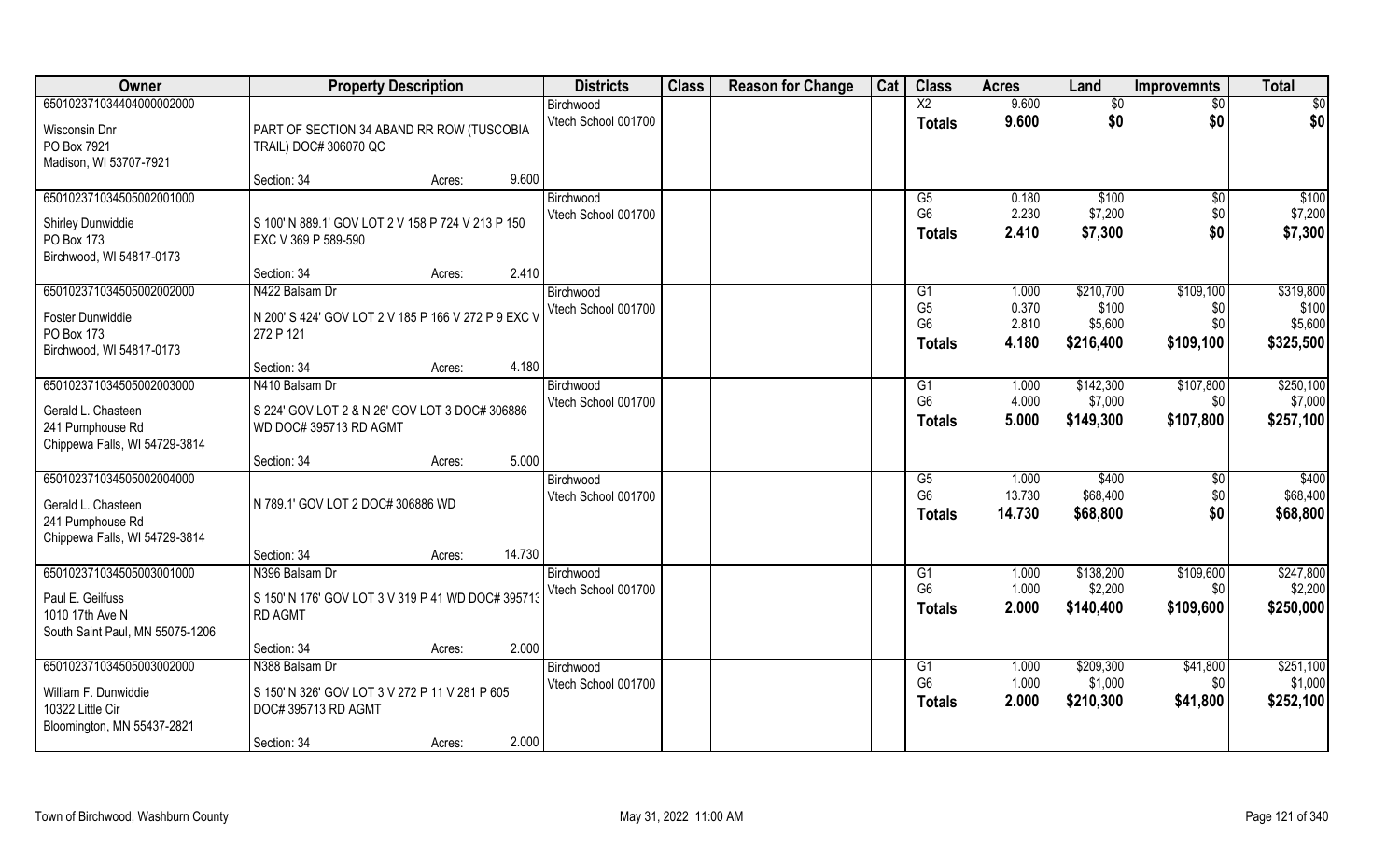| Owner                         | <b>Property Description</b>                       | <b>Districts</b>    | <b>Class</b>   | <b>Reason for Change</b> | Cat | <b>Class</b>   | <b>Acres</b> | Land      | <b>Improvemnts</b> | <b>Total</b> |
|-------------------------------|---------------------------------------------------|---------------------|----------------|--------------------------|-----|----------------|--------------|-----------|--------------------|--------------|
| 650102371034505003003000      |                                                   | Birchwood           |                |                          |     | G5             | 3.000        | \$1,000   | $\overline{50}$    | \$1,000      |
| William F. Dunwiddie          | N 493' S 987.1' GOV LOT 3 V 369 P 587-588 QC DOC# | Vtech School 001700 |                |                          |     | G <sub>6</sub> | 8.320        | \$28,000  | \$0                | \$28,000     |
| 10322 Little Cir              | 395713 RD AGMT                                    |                     |                |                          |     | <b>Totals</b>  | 11.320       | \$29,000  | \$0                | \$29,000     |
| Bloomington, MN 55437-2821    |                                                   |                     |                |                          |     |                |              |           |                    |              |
|                               | 11.320<br>Section: 34<br>Acres:                   |                     |                |                          |     |                |              |           |                    |              |
| 650102371034505003005000      | N 282 Balsam Dr                                   | Birchwood           |                |                          |     | G6             | 9.570        | \$19,200  | \$0                | \$19,200     |
| James J. Goodpaster           | PT GOV LOT 3 LOT 4 OF SRVY E273 DOC# 395714       | Vtech School 001700 |                |                          |     | <b>Totals</b>  | 9.570        | \$19,200  | \$0                | \$19,200     |
| 2057 15th St                  | WD DOC# 395713 RD AGMT                            |                     |                |                          |     |                |              |           |                    |              |
| Rice Lake, WI 54868-9545      |                                                   |                     |                |                          |     |                |              |           |                    |              |
|                               | 9.570<br>Section: 34<br>Acres:                    |                     |                |                          |     |                |              |           |                    |              |
| 650102371034505005001000      | 3004 Stout Rd                                     | Birchwood           |                |                          |     | G <sub>1</sub> | 1.000        | \$6,300   | \$163,000          | \$169,300    |
| Steven H. Ostedt              | PT GOV LOT 5 S OF HWY 48 & E OF TN RD DOC#        | Vtech School 001700 |                |                          |     | G <sub>6</sub> | 17.700       | \$35,400  | \$0                | \$35,400     |
| 3004 28th St                  | 371091 PR                                         |                     |                |                          |     | <b>Totals</b>  | 18.700       | \$41,700  | \$163,000          | \$204,700    |
| Birchwood, WI 54817-2079      |                                                   |                     |                |                          |     |                |              |           |                    |              |
|                               | 18.700<br>Section: 34<br>Acres:                   |                     |                |                          |     |                |              |           |                    |              |
| 650102371034505006001100      | N220 Balsam Dr                                    | Birchwood           | G <sub>1</sub> | NSF@ 25%                 |     | G1             | 1.000        | \$6,300   | \$40,900           | \$47,200     |
| Crs Rental Properties, LLC    | PT GOV LOT 6 LOT 1 OF SRVY E273 DOC# 395713       | Vtech School 001700 | G <sub>1</sub> | Shift from forest        |     | G <sub>6</sub> | 17.330       | \$68,900  | \$0                | \$68,900     |
| 11584 57th Ave                | RD AGMT DOC# 397331 WD                            |                     | G <sub>6</sub> | Shift to residential     |     | <b>Totals</b>  | 18.330       | \$75,200  | \$40,900           | \$116,100    |
| Chippewa Falls, WI 54729-3992 |                                                   |                     |                |                          |     |                |              |           |                    |              |
|                               | 18.330<br>Section: 34<br>Acres:                   |                     |                |                          |     |                |              |           |                    |              |
| 650102371034505006001200      | N238 Balsam Dr                                    | Birchwood           |                |                          |     | G6             | 28.050       | \$87,700  | \$0                | \$87,700     |
| Buffalo Holdings, LP          | PT GOV LOTS 3, 4 & 6 LOT 2 OF SRVY E273 DOC#      | Vtech School 001700 |                |                          |     | <b>Totals</b>  | 28.050       | \$87,700  | \$0                | \$87,700     |
| 40 Ospres Ct                  | 392015 WD                                         |                     |                |                          |     |                |              |           |                    |              |
| North Oaks, MN 55127-6164     |                                                   |                     |                |                          |     |                |              |           |                    |              |
|                               | 28.050<br>Section: 34<br>Acres:                   |                     |                |                          |     |                |              |           |                    |              |
| 650102371034505006001300      | N 278 Balsam Dr                                   | Birchwood           |                |                          |     | G6             | 11.750       | \$44,700  | \$0                | \$44,700     |
| Buffalo Holdings, LP          | PT GOV LOT 3 & 6 LOT 3 OF SRVY E273 DOC#          | Vtech School 001700 |                |                          |     | <b>Totals</b>  | 11.750       | \$44,700  | \$0                | \$44,700     |
| 40 Ospres Ct                  | 392015 WD                                         |                     |                |                          |     |                |              |           |                    |              |
| North Oaks, MN 55127-6164     |                                                   |                     |                |                          |     |                |              |           |                    |              |
|                               | 11.750<br>Section: 34<br>Acres:                   |                     |                |                          |     |                |              |           |                    |              |
| 650102371034505006002000      | W1069 Highway 48                                  | Birchwood           |                |                          |     | G <sub>1</sub> | 2.200        | \$115,600 | \$161,000          | \$276,600    |
| Scott S Nyquist Trust         | PT GOV LOT 6 L 1 CSM #1102 V 5 P 87 V 289 P 710   | Vtech School 001700 |                |                          |     | Totals         | 2.200        | \$115,600 | \$161,000          | \$276,600    |
| 1527 Kirby Dr                 | ESMT DOC# 368659 WD                               |                     |                |                          |     |                |              |           |                    |              |
| Houston, TX 77019-3301        |                                                   |                     |                |                          |     |                |              |           |                    |              |
|                               | 2.200<br>Section: 34<br>Acres:                    |                     |                |                          |     |                |              |           |                    |              |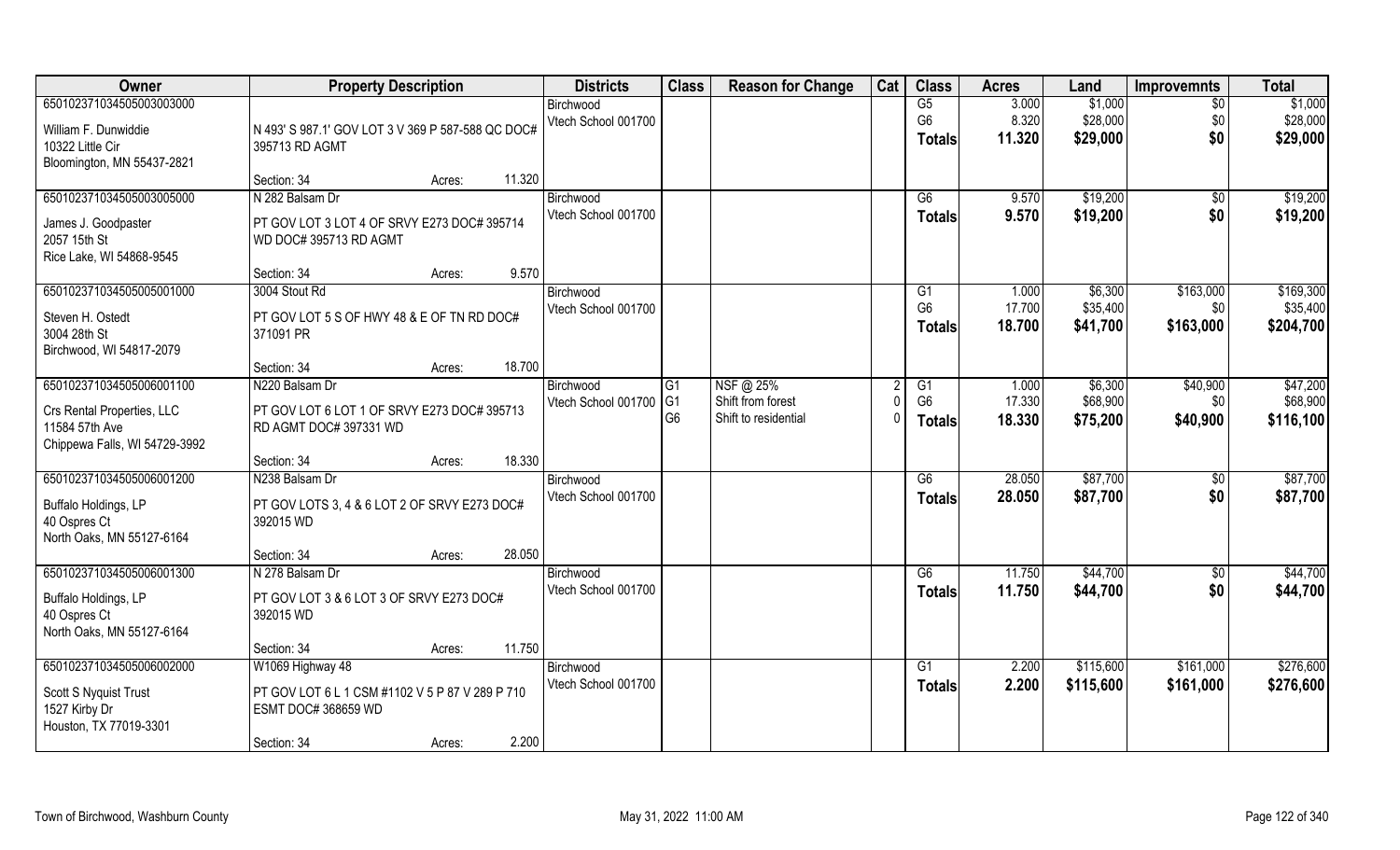| Owner                                                                                                | <b>Property Description</b>                                                                              |       | <b>Districts</b>                 | <b>Class</b> | <b>Reason for Change</b> | Cat | <b>Class</b>                    | <b>Acres</b>   | Land                   | <b>Improvemnts</b>     | <b>Total</b>           |
|------------------------------------------------------------------------------------------------------|----------------------------------------------------------------------------------------------------------|-------|----------------------------------|--------------|--------------------------|-----|---------------------------------|----------------|------------------------|------------------------|------------------------|
| 650102371034505006003000                                                                             |                                                                                                          |       | Birchwood                        |              |                          |     | G1                              | 1.100          | \$6,800                | $\overline{50}$        | \$6,800                |
| Scott S Nyquist Trust<br>1527 Kirby Dr<br>Houston, TX 77019-3301                                     | PT GOV LOT 6 L 4 CSM #1102 V 5 P 87 DOC# 368659<br><b>WD</b>                                             |       | Vtech School 001700              |              |                          |     | <b>Totals</b>                   | 1.100          | \$6,800                | \$0                    | \$6,800                |
|                                                                                                      | Section: 34<br>Acres:                                                                                    | 1.100 |                                  |              |                          |     |                                 |                |                        |                        |                        |
| 650102371034505006004000<br>Scott S Nyquist Trust<br>1527 Kirby Dr<br>Houston, TX 77019-3301         | W1073 Highway 48<br>PT GOV LOT 6 INCL 33' ESMT L 2 CSM #1102 V 5 P 87<br>V 289 P 710 ESMT DOC# 368659 WD |       | Birchwood<br>Vtech School 001700 |              |                          |     | G <sub>1</sub><br>Totals        | 1.100<br>1.100 | \$96,400<br>\$96,400   | \$570,100<br>\$570,100 | \$666,500<br>\$666,500 |
|                                                                                                      | Section: 34<br>Acres:                                                                                    | 1.100 |                                  |              |                          |     |                                 |                |                        |                        |                        |
| 650102371034505006005000                                                                             |                                                                                                          |       | Birchwood                        |              |                          |     | G1                              | 1.940          | \$96,400               | $\sqrt[6]{3}$          | \$96,400               |
| Scott S Nyquist Trust<br>1527 Kirby Dr<br>Houston, TX 77019-3301                                     | PT GOV LOT 6 L 3 CSM #1102 V 5 P 87 DOC# 368659<br><b>WD</b>                                             |       | Vtech School 001700              |              |                          |     | <b>Totals</b>                   | 1.940          | \$96,400               | \$0                    | \$96,400               |
|                                                                                                      | Section: 34<br>Acres:                                                                                    | 1.940 |                                  |              |                          |     |                                 |                |                        |                        |                        |
| 650102371034505006006000<br>Marjorie L. Nyquist<br>15801 Post Rd<br>Wayzata, MN 55391-2159           | N <sub>140</sub> Tamarack Ln<br>PT GOV LOT 6 L 1 CSM #1293 V 6 P 9 DOC# 389931<br><b>TERM</b>            |       | Birchwood<br>Vtech School 001700 |              |                          |     | G <sub>1</sub><br><b>Totals</b> | 4.010<br>4.010 | \$130,700<br>\$130,700 | \$335,300<br>\$335,300 | \$466,000<br>\$466,000 |
|                                                                                                      | Section: 34<br>Acres:                                                                                    | 4.010 |                                  |              |                          |     |                                 |                |                        |                        |                        |
| 650102371034505006007000<br>Michael Erickson<br>N124 Tamarack Ln<br>Birchwood, WI 54817-9101         | N124 Tamarack Ln<br>PT GOV LOT 6 V 251 P 353 DOC# 394931 TOD                                             |       | Birchwood<br>Vtech School 001700 |              |                          |     | G1<br><b>Totals</b>             | 2.250<br>2.250 | \$128,600<br>\$128,600 | \$190,900<br>\$190,900 | \$319,500<br>\$319,500 |
|                                                                                                      | Section: 34<br>Acres:                                                                                    | 2.250 |                                  |              |                          |     |                                 |                |                        |                        |                        |
| 650102371034505006008000<br>Jeremy Pank<br>N45694 County Rd D<br>Strum, WI 54770-7892                | N110 Tamarack Ln<br>PT GOV LOT 6 DOC# 383778 TD                                                          |       | Birchwood<br>Vtech School 001700 |              |                          |     | G1<br><b>Totals</b>             | 2.030<br>2.030 | \$120,500<br>\$120,500 | \$167,900<br>\$167,900 | \$288,400<br>\$288,400 |
|                                                                                                      | Section: 34<br>Acres:                                                                                    | 2.030 |                                  |              |                          |     |                                 |                |                        |                        |                        |
| 650102371034505006009000<br>Robert W. Peterson<br>3140 Harvard Ave Apt 1808<br>Dallas, TX 75205-3735 | PT GOV LOT 6 V 450 P 696-697 WD                                                                          |       | Birchwood<br>Vtech School 001700 |              |                          |     | G1<br>Totals                    | 1.430<br>1.430 | \$103,800<br>\$103,800 | \$0<br>\$0             | \$103,800<br>\$103,800 |
|                                                                                                      | Section: 34<br>Acres:                                                                                    | 1.430 |                                  |              |                          |     |                                 |                |                        |                        |                        |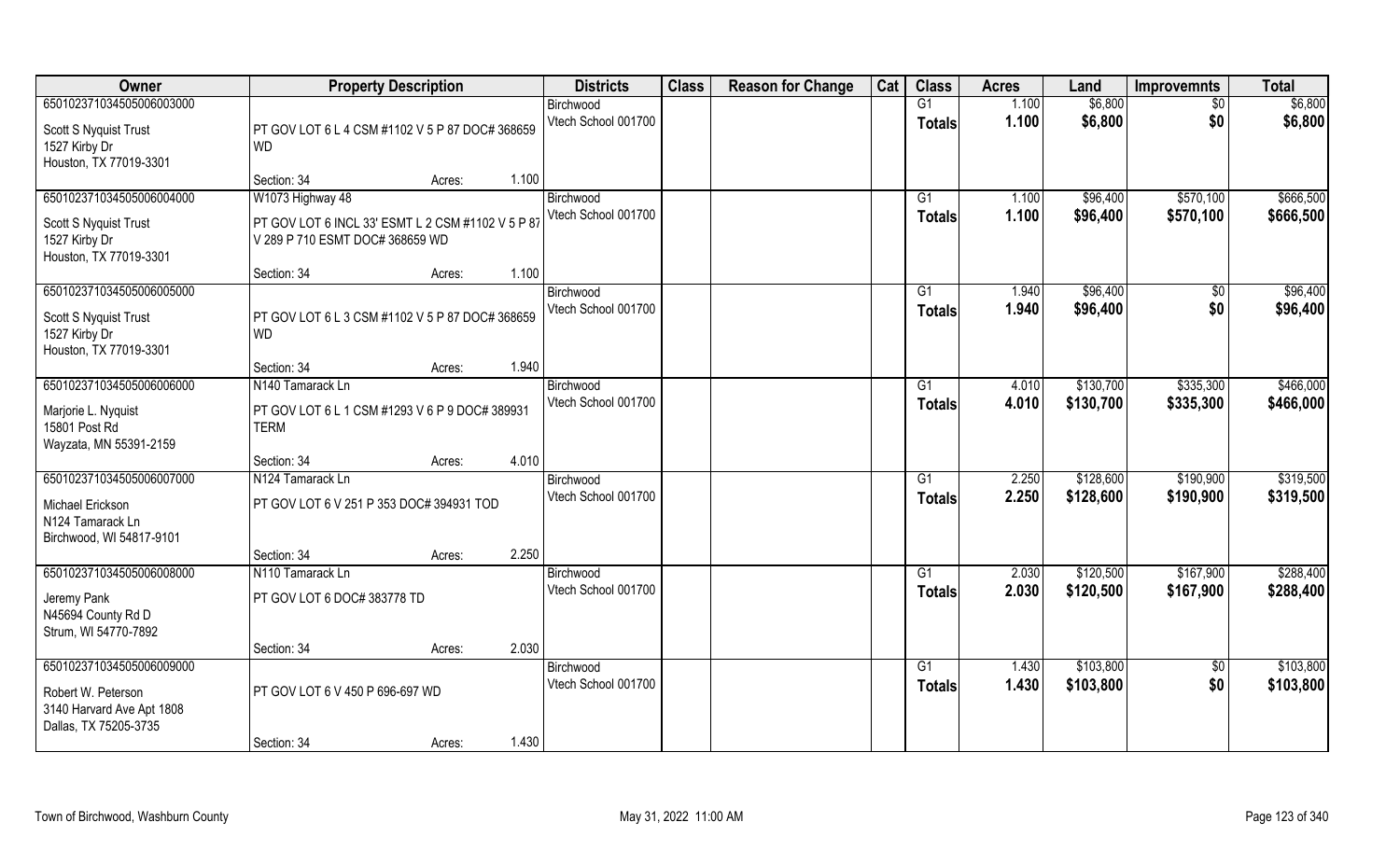| Owner                                    | <b>Property Description</b>                |        |       | <b>Districts</b>                 | <b>Class</b> | <b>Reason for Change</b> | Cat | <b>Class</b>  | <b>Acres</b> | Land      | <b>Improvemnts</b> | <b>Total</b> |
|------------------------------------------|--------------------------------------------|--------|-------|----------------------------------|--------------|--------------------------|-----|---------------|--------------|-----------|--------------------|--------------|
| 650102371034515112500500                 | N209 Balsam Lake Rd                        |        |       | Birchwood                        |              |                          |     | G1            | 1.000        | \$125,300 | \$211,400          | \$336,700    |
| Daniel P. Ross                           | BALSAM LAKE PARK LOTS 1 & 2 DOC# 367810 WD |        |       | Vtech School 001700              |              |                          |     | <b>Totals</b> | 1.000        | \$125,300 | \$211,400          | \$336,700    |
| 19873 Emperor Ct                         |                                            |        |       |                                  |              |                          |     |               |              |           |                    |              |
| Farmington, MN 55024-8431                |                                            |        |       |                                  |              |                          |     |               |              |           |                    |              |
|                                          | Section: 34                                | Acres: | 1.000 |                                  |              |                          |     |               |              |           |                    |              |
| 650102371034515112501000                 | N217 Balsam Lake Rd                        |        |       | Birchwood                        |              |                          |     | G1            | 1.000        | \$69,900  | \$117,200          | \$187,100    |
| Randy J. Kotval                          | BALSAM LAKE PARK LOT 3 DOC# 208905 WD DOC# |        |       | Vtech School 001700              |              |                          |     | <b>Totals</b> | 1.000        | \$69,900  | \$117,200          | \$187,100    |
| 4505 Victor Path Unit 7                  | 386173 TOD                                 |        |       |                                  |              |                          |     |               |              |           |                    |              |
| Hugo, MN 55038-4505                      |                                            |        |       |                                  |              |                          |     |               |              |           |                    |              |
|                                          | Section: 34                                | Acres: | 1.000 |                                  |              |                          |     |               |              |           |                    |              |
| 650102371034515112501500                 | N221 Balsam Lake Rd                        |        |       | Birchwood<br>Vtech School 001700 |              |                          |     | G1            | 1.000        | \$118,200 | \$221,100          | \$339,300    |
| Duane M. Hoffman                         | BALSAM LAKE PARK LOT 4 DOC# 388805 WD      |        |       |                                  |              |                          |     | <b>Totals</b> | 1.000        | \$118,200 | \$221,100          | \$339,300    |
| 18312 Kingsway Path                      |                                            |        |       |                                  |              |                          |     |               |              |           |                    |              |
| Lakeville, MN 55044-5272                 |                                            |        |       |                                  |              |                          |     |               |              |           |                    |              |
| 650102371034515112502000                 | Section: 34<br>N227 Balsam Lake Rd         | Acres: | 1.000 | Birchwood                        |              |                          |     | G1            | 1.000        | \$81,700  | \$113,700          | \$195,400    |
|                                          |                                            |        |       | Vtech School 001700              |              |                          |     | <b>Totals</b> | 1.000        | \$81,700  | \$113,700          | \$195,400    |
| Eric J. Anderholm                        | BALSAM LAKE PARK LOT 5 DOC# 351987 QC      |        |       |                                  |              |                          |     |               |              |           |                    |              |
| N7153 Sunrise Ln                         |                                            |        |       |                                  |              |                          |     |               |              |           |                    |              |
| Holmen, WI 54636-9493                    | Section: 34                                | Acres: | 1.000 |                                  |              |                          |     |               |              |           |                    |              |
| 650102371034515112502500                 | N233 Balsam Lake Rd                        |        |       | Birchwood                        |              |                          |     | G1            | 1.000        | \$103,700 | \$114,500          | \$218,200    |
|                                          |                                            |        |       | Vtech School 001700              |              |                          |     | <b>Totals</b> | 1.000        | \$103,700 | \$114,500          | \$218,200    |
| Dennis J. Zingen<br>2326 W Princeton Ave | BALSAM LAKE PARK LOT 6 V 390 P 14 WD       |        |       |                                  |              |                          |     |               |              |           |                    |              |
| Eau Claire, WI 54703-1376                |                                            |        |       |                                  |              |                          |     |               |              |           |                    |              |
|                                          | Section: 34                                | Acres: | 1.000 |                                  |              |                          |     |               |              |           |                    |              |
| 650102371034515112503000                 | N245 Balsam Lake Rd                        |        |       | Birchwood                        |              |                          |     | G1            | 1.000        | \$100,400 | $\overline{50}$    | \$100,400    |
| Michael A. Klutho                        | BALSAM LAKE PARK LOT 7 DOC# 366144 WD      |        |       | Vtech School 001700              |              |                          |     | <b>Totals</b> | 1.000        | \$100,400 | \$0                | \$100,400    |
| 1527 Osceola Ave                         |                                            |        |       |                                  |              |                          |     |               |              |           |                    |              |
| Saint Paul, MN 55105-2324                |                                            |        |       |                                  |              |                          |     |               |              |           |                    |              |
|                                          | Section: 34                                | Acres: | 1.000 |                                  |              |                          |     |               |              |           |                    |              |
| 650102371034515112503500                 | N255 Balsam Lake Rd                        |        |       | Birchwood                        |              |                          |     | G1            | 1.000        | \$99,400  | \$62,500           | \$161,900    |
| Michael A. Klutho                        | BALSAM LAKE PARK LOT 8 V 411 P 414 WD      |        |       | Vtech School 001700              |              |                          |     | <b>Totals</b> | 1.000        | \$99,400  | \$62,500           | \$161,900    |
| 1527 Osceola Ave                         |                                            |        |       |                                  |              |                          |     |               |              |           |                    |              |
| Saint Paul, MN 55105-2324                |                                            |        |       |                                  |              |                          |     |               |              |           |                    |              |
|                                          | Section: 34                                | Acres: | 1.000 |                                  |              |                          |     |               |              |           |                    |              |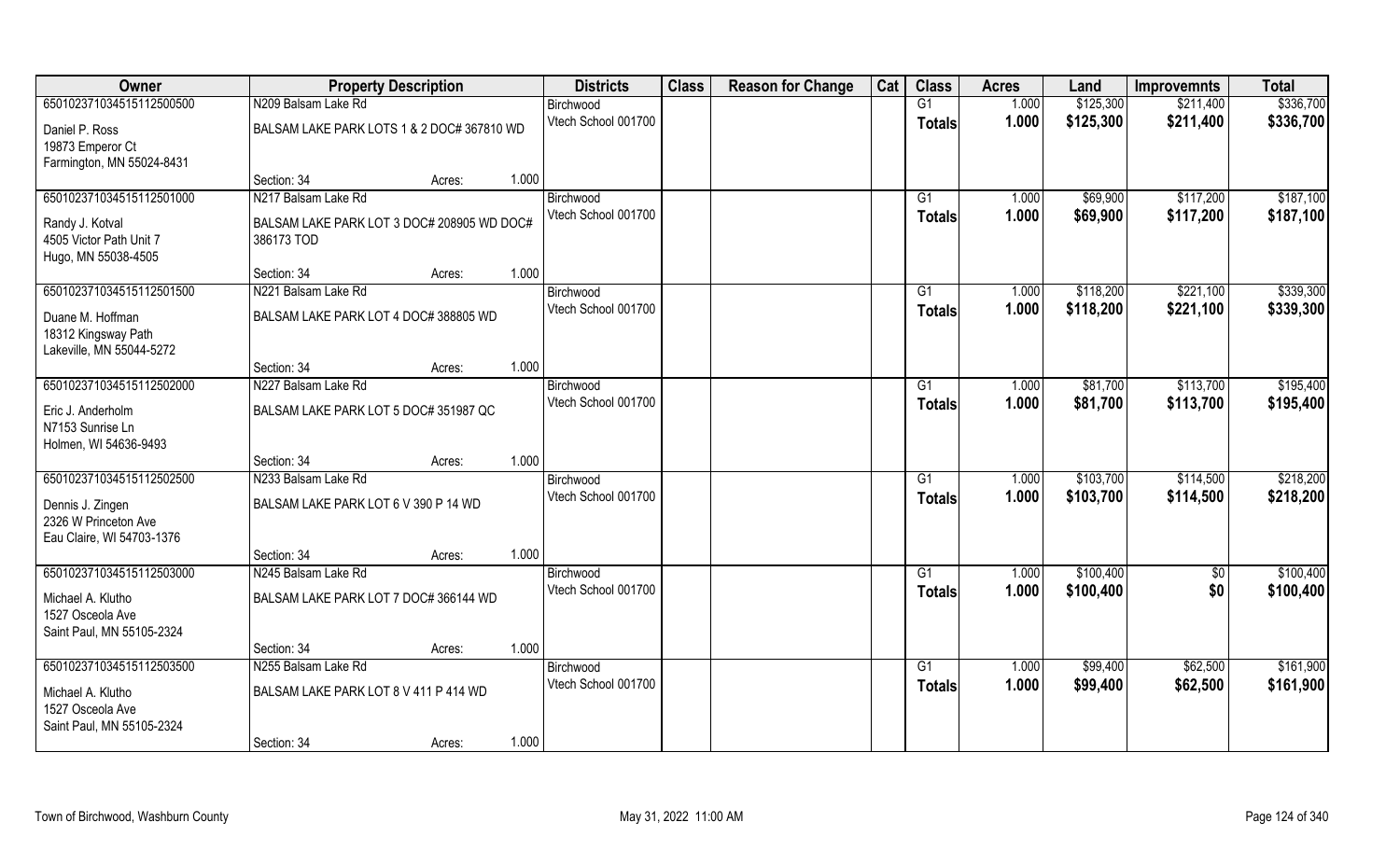| <b>Owner</b>                                                                                          | <b>Property Description</b>                                                                                                                      | <b>Districts</b>                 | <b>Class</b> | <b>Reason for Change</b> | Cat | <b>Class</b>                    | <b>Acres</b>   | Land                   | <b>Improvemnts</b>     | <b>Total</b>           |
|-------------------------------------------------------------------------------------------------------|--------------------------------------------------------------------------------------------------------------------------------------------------|----------------------------------|--------------|--------------------------|-----|---------------------------------|----------------|------------------------|------------------------|------------------------|
| 650102371034515112504000                                                                              |                                                                                                                                                  | Birchwood                        |              |                          |     | G1                              | 1.000          | \$82,400               | $\overline{50}$        | \$82,400               |
| Henry Joseph Simpson<br>1226 River Heights Rd<br>Menomonie, WI 54751-3757                             | BALSAM LAKE PARK LOT 9 DOC# 363055 WD                                                                                                            | Vtech School 001700              |              |                          |     | <b>Totals</b>                   | 1.000          | \$82,400               | \$0                    | \$82,400               |
|                                                                                                       | 1.000<br>Section: 34<br>Acres:                                                                                                                   |                                  |              |                          |     |                                 |                |                        |                        |                        |
| 650102371034515112504500<br>Henry Joseph Simpson<br>1226 River Heights Rd<br>Menomonie, WI 54751-3757 | N267 Balsam Lake Rd<br>BALSAM LAKE PARK LOT 10 DOC# 363055 WD                                                                                    | Birchwood<br>Vtech School 001700 |              |                          |     | G <sub>1</sub><br><b>Totals</b> | 1.000<br>1.000 | \$102,000<br>\$102,000 | \$195,600<br>\$195,600 | \$297,600<br>\$297,600 |
|                                                                                                       | 1.000<br>Section: 34<br>Acres:                                                                                                                   |                                  |              |                          |     |                                 |                |                        |                        |                        |
| 650102371034515112505000                                                                              | N273 Balsam Lake Rd                                                                                                                              | Birchwood                        |              |                          |     | G1                              | 1.000          | \$93,600               | \$57,600               | \$151,200              |
| Robert L. Schwartz<br>4018 Kipling Ave<br>Edina, MN 55416-5068                                        | BALSAM LAKE PARK LOT 11 DOC# 320201 WD INC<br>PUBLIC ACCESS ESMT                                                                                 | Vtech School 001700              |              |                          |     | <b>Totals</b>                   | 1.000          | \$93,600               | \$57,600               | \$151,200              |
|                                                                                                       | 1.000<br>Section: 34<br>Acres:                                                                                                                   |                                  |              |                          |     |                                 |                |                        |                        |                        |
| 650102371034515112505500                                                                              | N291 Balsam Lake Rd                                                                                                                              | Birchwood                        |              |                          |     | G <sub>1</sub>                  | 1.000          | \$95,000               | \$128,500              | \$223,500              |
| Timothy L. Lewis<br>368 Trout Brook Trl<br>Hudson, WI 54016-6728                                      | BALSAM LAKE PARK LOT 12 DOC# 373521 WD                                                                                                           | Vtech School 001700              |              |                          |     | <b>Totals</b>                   | 1.000          | \$95,000               | \$128,500              | \$223,500              |
|                                                                                                       | 1.000<br>Section: 34<br>Acres:                                                                                                                   |                                  |              |                          |     |                                 |                |                        |                        |                        |
| 650102371034515112506000<br>Timothy L. Lewis<br>368 Trout Brook Trl<br>Hudson, WI 54016-6728          | BALSAM LAKE PARK LOT 13 DOC# 383507 WD                                                                                                           | Birchwood<br>Vtech School 001700 |              |                          |     | G1<br><b>Totals</b>             | 1.000<br>1.000 | \$106,800<br>\$106,800 | \$0<br>\$0             | \$106,800<br>\$106,800 |
|                                                                                                       | 1.000<br>Section: 34<br>Acres:                                                                                                                   |                                  |              |                          |     |                                 |                |                        |                        |                        |
| 650102371034515112507250                                                                              |                                                                                                                                                  | Birchwood                        |              |                          |     | G1                              | 1.095          | \$179,500              | $\overline{50}$        | \$179,500              |
| Heath M. Lanctot<br>5801 Bryant Ave S<br>Minneapolis, MN 55419-2101                                   | BALSAM LAKE PARK LOTS 14, 15 & 16 L 1 CSM #4129<br>V 20 P 130 DOC# 387965 TD                                                                     | Vtech School 001700              |              |                          |     | <b>Totals</b>                   | 1.095          | \$179,500              | \$0                    | \$179,500              |
|                                                                                                       | 1.095<br>Section: 34<br>Acres:                                                                                                                   |                                  |              |                          |     |                                 |                |                        |                        |                        |
| 650102371034515112508000                                                                              | N319 Balsam Lake Rd                                                                                                                              | Birchwood<br>Vtech School 001700 |              |                          |     | G <sub>1</sub>                  | 1.000<br>1.000 | \$82,900               | \$12,600               | \$95,500               |
| Tim M. Reali<br>2419 Botsford Ave<br>Altoona, WI 54720-1322                                           | BALSAM LAKE PARK LOT 17 DOC# 352011 WD DOC#<br>352970 AGMT DOC# 352971 ESMT DOC# 380524 QC<br>DOC# 380833 AGMT<br>1.000<br>Section: 34<br>Acres: |                                  |              |                          |     | <b>Totals</b>                   |                | \$82,900               | \$12,600               | \$95,500               |
|                                                                                                       |                                                                                                                                                  |                                  |              |                          |     |                                 |                |                        |                        |                        |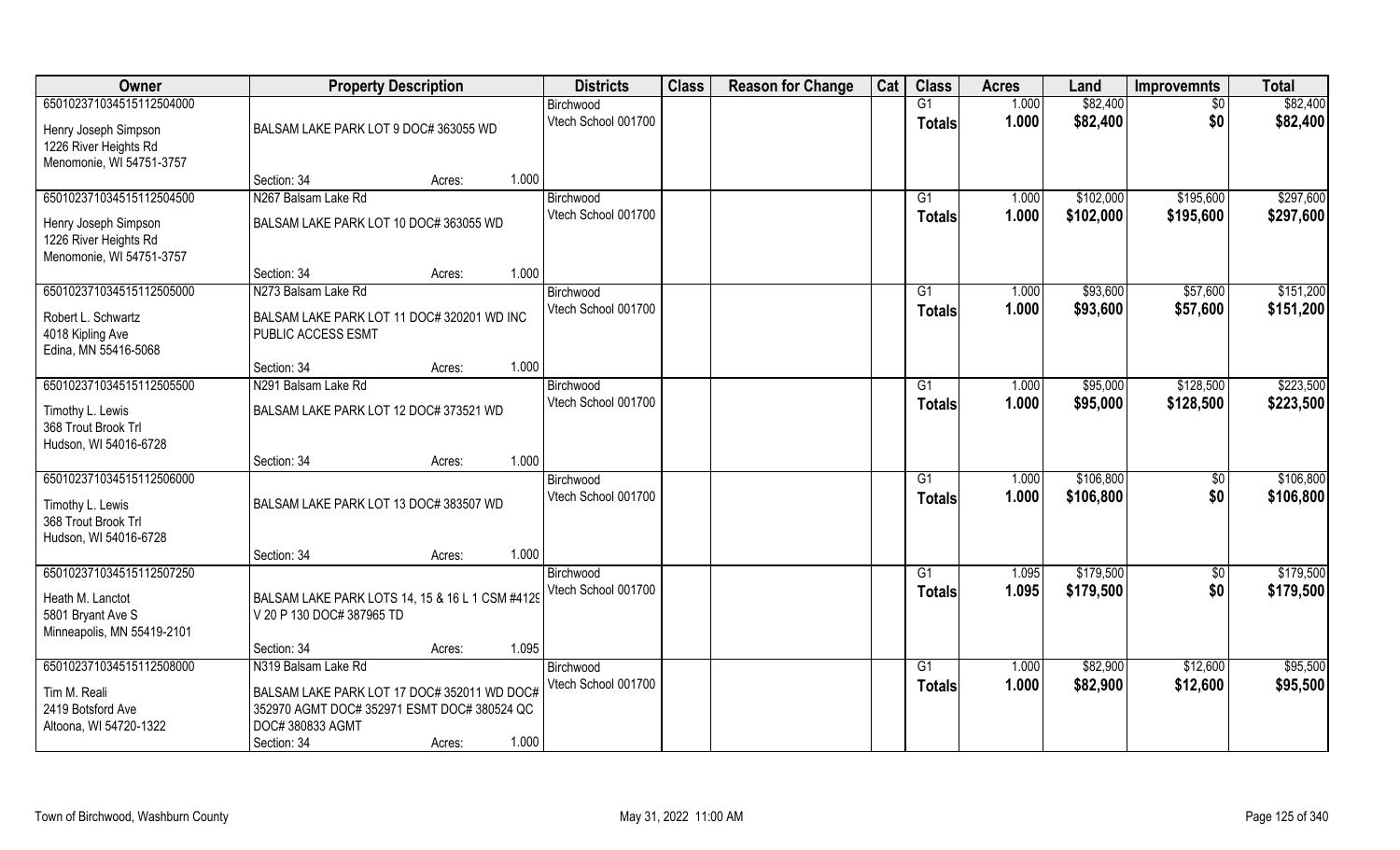| Owner                        | <b>Property Description</b>                    | <b>Districts</b>    | <b>Class</b> | <b>Reason for Change</b> | Cat | <b>Class</b>    | <b>Acres</b> | Land      | <b>Improvemnts</b> | <b>Total</b> |
|------------------------------|------------------------------------------------|---------------------|--------------|--------------------------|-----|-----------------|--------------|-----------|--------------------|--------------|
| 650102371034515112508500     |                                                | Birchwood           |              |                          |     | G1              | 1.000        | \$85,000  | \$2,900            | \$87,900     |
| Nancy L. Groene              | BALSAM LAKE PARK LOT 18 V 347 P 583 WD DOC#    | Vtech School 001700 |              |                          |     | <b>Totals</b>   | 1.000        | \$85,000  | \$2,900            | \$87,900     |
| 5045 W 144th St              | 352971 ESMT                                    |                     |              |                          |     |                 |              |           |                    |              |
| Savage, MN 55378-2742        |                                                |                     |              |                          |     |                 |              |           |                    |              |
|                              | 1.000<br>Section: 34<br>Acres:                 |                     |              |                          |     |                 |              |           |                    |              |
| 650102371034515112509000     | N331 Balsam Lake Rd                            | Birchwood           |              |                          |     | G1              | 1.000        | \$97,300  | \$240,000          | \$337,300    |
| Laura A. Langreck            | BALSAM LAKE PARK LOT 19 DOC# 340013 WD         | Vtech School 001700 |              |                          |     | Totals          | 1.000        | \$97,300  | \$240,000          | \$337,300    |
| N331 Balsam Lake Rd          |                                                |                     |              |                          |     |                 |              |           |                    |              |
| Birchwood, WI 54817-9103     |                                                |                     |              |                          |     |                 |              |           |                    |              |
|                              | 1.000<br>Section: 34<br>Acres:                 |                     |              |                          |     |                 |              |           |                    |              |
| 650102371034515112509500     | <b>Adjoining Pcl</b>                           | Birchwood           |              |                          |     | G1              | 1.000        | \$94,500  | $\sqrt[6]{30}$     | \$94,500     |
| Laura A. Langreck            | BALSAM LAKE PARK LOT 20 DOC# 340013 WD         | Vtech School 001700 |              |                          |     | <b>Totals</b>   | 1.000        | \$94,500  | \$0                | \$94,500     |
| N331 Balsam Lake Rd          |                                                |                     |              |                          |     |                 |              |           |                    |              |
| Birchwood, WI 54817-9103     |                                                |                     |              |                          |     |                 |              |           |                    |              |
|                              | 1.000<br>Section: 34<br>Acres:                 |                     |              |                          |     |                 |              |           |                    |              |
| 650102371034515112510250     | N 349 Balsam Lake Rd                           | Birchwood           |              |                          |     | G <sub>1</sub>  | 0.518        | \$109,200 | \$386,100          | \$495,300    |
| Timothy C. Plaza             | BALSAM LAKE PARK LOT 21 & PT LOT 22 L 1 CSM    | Vtech School 001700 |              |                          |     | <b>Totals</b>   | 0.518        | \$109,200 | \$386,100          | \$495,300    |
| N349 Balsam Lake Rd          | #4117 V 20 P 118 DOC# 349394 WD DOC# 392800 WD |                     |              |                          |     |                 |              |           |                    |              |
| Birchwood, WI 54817-9103     |                                                |                     |              |                          |     |                 |              |           |                    |              |
|                              | 0.518<br>Section: 34<br>Acres:                 |                     |              |                          |     |                 |              |           |                    |              |
| 650102371034515112510750     | N 357 Balsam Lake Rd                           | Birchwood           |              |                          |     | G1              | 0.573        | \$148,200 | \$123,200          | \$271,400    |
| Christopher A. Buergi        | BALSAM LAKE PARK LOT 23 & PT LOT 22 L 2 CSM    | Vtech School 001700 |              |                          |     | <b>Totals</b>   | 0.573        | \$148,200 | \$123,200          | \$271,400    |
| 337 Gerland Rd               | #4117 V 20 P 118 DOC #327030 WD DOC#392799     |                     |              |                          |     |                 |              |           |                    |              |
| Rice Lake, WI 54868-1325     | WD.                                            |                     |              |                          |     |                 |              |           |                    |              |
|                              | 0.573<br>Section: 34<br>Acres:                 |                     |              |                          |     |                 |              |           |                    |              |
| 650102371034515112511500     | N369 Balsam Lake Rd                            | Birchwood           |              |                          |     | G1              | 1.000        | \$82,800  | \$122,600          | \$205,400    |
| Mark D Linderbaum Trust      | BALSAM LAKE PARK LOT 24 DOC# 392496 WD         | Vtech School 001700 |              |                          |     | <b>Totals</b>   | 1.000        | \$82,800  | \$122,600          | \$205,400    |
| 313 Northern Hills Dr        |                                                |                     |              |                          |     |                 |              |           |                    |              |
| Saint Charles, MN 55972-1394 |                                                |                     |              |                          |     |                 |              |           |                    |              |
|                              | 1.000<br>Section: 34<br>Acres:                 |                     |              |                          |     |                 |              |           |                    |              |
| 650102371034515112512000     | N373 Balsam Lake Rd                            | Birchwood           |              |                          |     | $\overline{G1}$ | 1.000        | \$79,900  | \$89,700           | \$169,600    |
| Mitchell J. Leuthard         | BALSAM LAKE PARK LOT 25 DOC# 400089 WD         | Vtech School 001700 |              |                          |     | <b>Totals</b>   | 1.000        | \$79,900  | \$89,700           | \$169,600    |
| 16155 61st Ave N             |                                                |                     |              |                          |     |                 |              |           |                    |              |
| Plymouth, MN 55446-3777      |                                                |                     |              |                          |     |                 |              |           |                    |              |
|                              | 1.000<br>Section: 34<br>Acres:                 |                     |              |                          |     |                 |              |           |                    |              |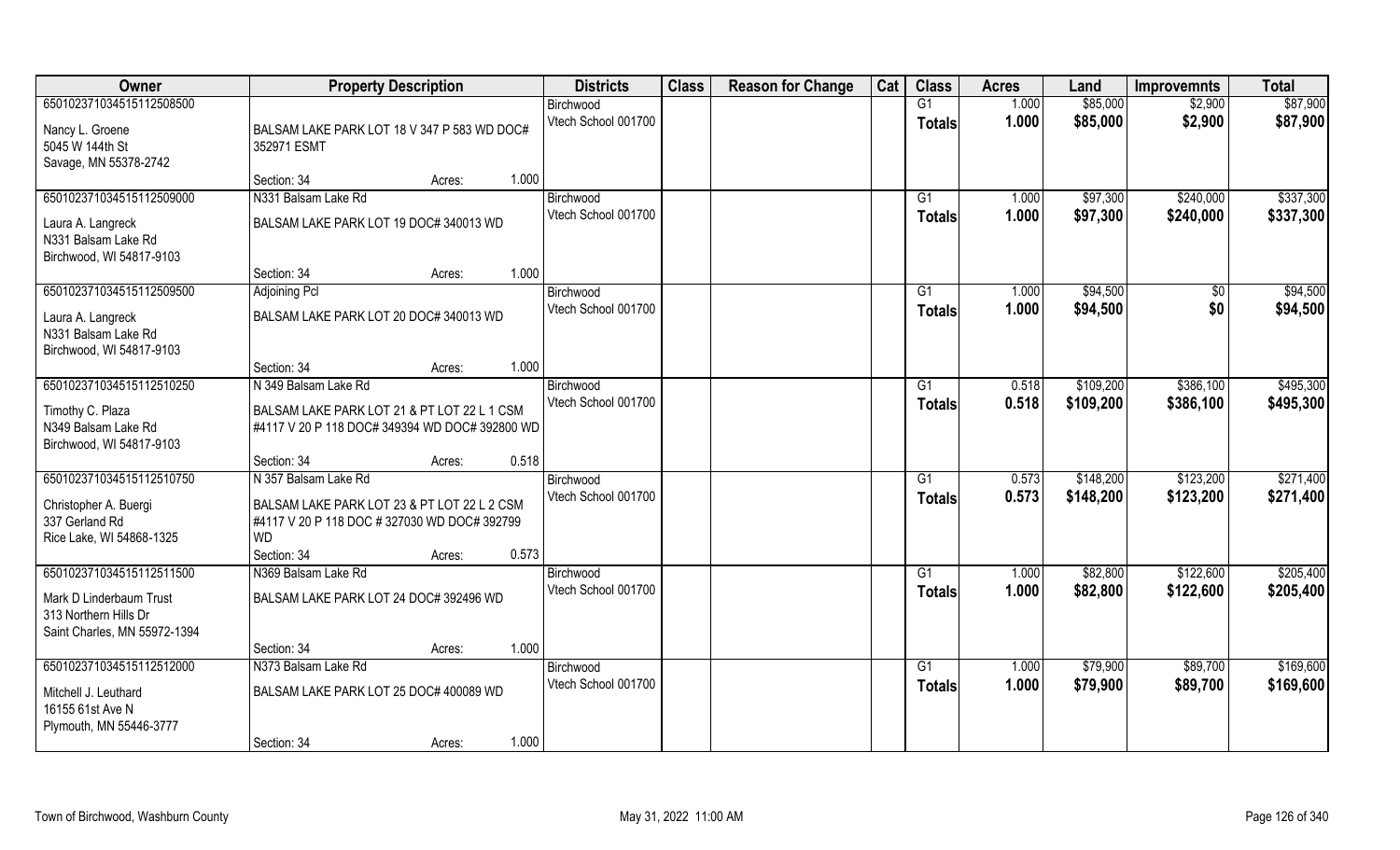| Owner                     | <b>Property Description</b>                           | <b>Districts</b>                 | <b>Class</b> | <b>Reason for Change</b> | Cat | <b>Class</b>  | <b>Acres</b>   | Land                 | <b>Improvemnts</b>     | <b>Total</b> |
|---------------------------|-------------------------------------------------------|----------------------------------|--------------|--------------------------|-----|---------------|----------------|----------------------|------------------------|--------------|
| 650102371034515112512500  | N387 Balsam Lake Rd                                   | Birchwood                        |              |                          |     | G1            | 1.000          | \$118,100            | \$83,700               | \$201,800    |
| Michael A. Pritchard      | BALSAM LAKE PARK LOTS 26 & 27 DOC# 243382 WD          | Vtech School 001700              |              |                          |     | <b>Totals</b> | 1.000          | \$118,100            | \$83,700               | \$201,800    |
| 3455 W Cameron St         | DOC#376574 TOD                                        |                                  |              |                          |     |               |                |                      |                        |              |
| Eau Claire, WI 54703-9138 |                                                       |                                  |              |                          |     |               |                |                      |                        |              |
|                           | 1.000<br>Section: 34<br>Acres:                        |                                  |              |                          |     |               |                |                      |                        |              |
| 650102371034515112513500  | N399 Balsam Lake Rd                                   | Birchwood                        |              |                          |     | G1            | 1.000          | \$84,500             | \$84,600               | \$169,100    |
| Justin David Klander      | BALSAM LAKE PARK LOT 28 DOC# 371966 WD                | Vtech School 001700              |              |                          |     | Totals        | 1.000          | \$84,500             | \$84,600               | \$169,100    |
| 878 Scenic Ct             |                                                       |                                  |              |                          |     |               |                |                      |                        |              |
| Shoreview, MN 55126-9120  |                                                       |                                  |              |                          |     |               |                |                      |                        |              |
|                           | 1.000<br>Section: 34<br>Acres:                        |                                  |              |                          |     |               |                |                      |                        |              |
| 650102371034515112514000  | N405 Balsam Lake Rd                                   | Birchwood                        |              |                          |     | G1            | 1.000          | \$76,000             | \$113,600              | \$189,600    |
| Carolyn A Giles Trust     | BALSAM LAKE PARK LOT 29 V 219 P 432 V 407 P 415       | Vtech School 001700              |              |                          |     | <b>Totals</b> | 1.000          | \$76,000             | \$113,600              | \$189,600    |
| 3766 Stone Point Dr NE    | QC                                                    |                                  |              |                          |     |               |                |                      |                        |              |
| Rochester, MN 55906-5430  |                                                       |                                  |              |                          |     |               |                |                      |                        |              |
|                           | 1.000<br>Section: 34<br>Acres:                        |                                  |              |                          |     |               |                |                      |                        |              |
| 650102371034515112514500  |                                                       | Birchwood                        |              |                          |     | G1            | 1.000          | \$71,500             | $\sqrt[6]{3}$          | \$71,500     |
| Monson Trust              | BALSAM LAKE PARK LOT 30 V 304 P 14 TRST 92            | Vtech School 001700              |              |                          |     | <b>Totals</b> | 1.000          | \$71,500             | \$0                    | \$71,500     |
| 3207 Fawnridge Dr         |                                                       |                                  |              |                          |     |               |                |                      |                        |              |
| Rockford, IL 61114-5409   |                                                       |                                  |              |                          |     |               |                |                      |                        |              |
|                           | 1.000<br>Section: 34<br>Acres:                        |                                  |              |                          |     |               |                |                      |                        |              |
| 650102371034515112515000  | N427 Balsam Lake Rd                                   | Birchwood                        |              |                          |     | G1            | 1.000          | \$74,100             | \$3,700                | \$77,800     |
| Monson Trust              | BALSAM LAKE PARK LOT 31 V 304 P 13 TRST 92            | Vtech School 001700              |              |                          |     | <b>Totals</b> | 1.000          | \$74,100             | \$3,700                | \$77,800     |
| 3207 Fawnridge Dr         |                                                       |                                  |              |                          |     |               |                |                      |                        |              |
| Rockford, IL 61114-5409   |                                                       |                                  |              |                          |     |               |                |                      |                        |              |
|                           | 1.000<br>Section: 34<br>Acres:                        |                                  |              |                          |     |               |                |                      |                        |              |
| 650102371034515112515500  |                                                       | Birchwood<br>Vtech School 001700 |              |                          |     | G1            | 1.000<br>1.000 | \$76,600<br>\$76,600 | $\overline{60}$<br>\$0 | \$76,600     |
| <b>Monson Trust</b>       | BALSAM LAKE PARK LOT 32 V 304 P 15 TRST 92            |                                  |              |                          |     | <b>Totals</b> |                |                      |                        | \$76,600     |
| 3207 Fawnridge Dr         |                                                       |                                  |              |                          |     |               |                |                      |                        |              |
| Rockford, IL 61114-5409   |                                                       |                                  |              |                          |     |               |                |                      |                        |              |
| 650102371034515112516000  | 1.000<br>Section: 34<br>Acres:<br>N435 Balsam Lake Rd |                                  |              |                          |     | G1            | 1.000          | \$87,900             | \$42,100               | \$130,000    |
|                           |                                                       | Birchwood<br>Vtech School 001700 |              |                          |     |               | 1.000          | \$87,900             | \$42,100               | \$130,000    |
| Matthew R. Affeldt        | BALSAM LAKE PARK LOT 33 DOC# 340293 WD DOC#           |                                  |              |                          |     | Totals        |                |                      |                        |              |
| 2116 Cleveland Ave N      | 369631 ESMT                                           |                                  |              |                          |     |               |                |                      |                        |              |
| Roseville, MN 55113-5310  |                                                       |                                  |              |                          |     |               |                |                      |                        |              |
|                           | 1.000<br>Section: 34<br>Acres:                        |                                  |              |                          |     |               |                |                      |                        |              |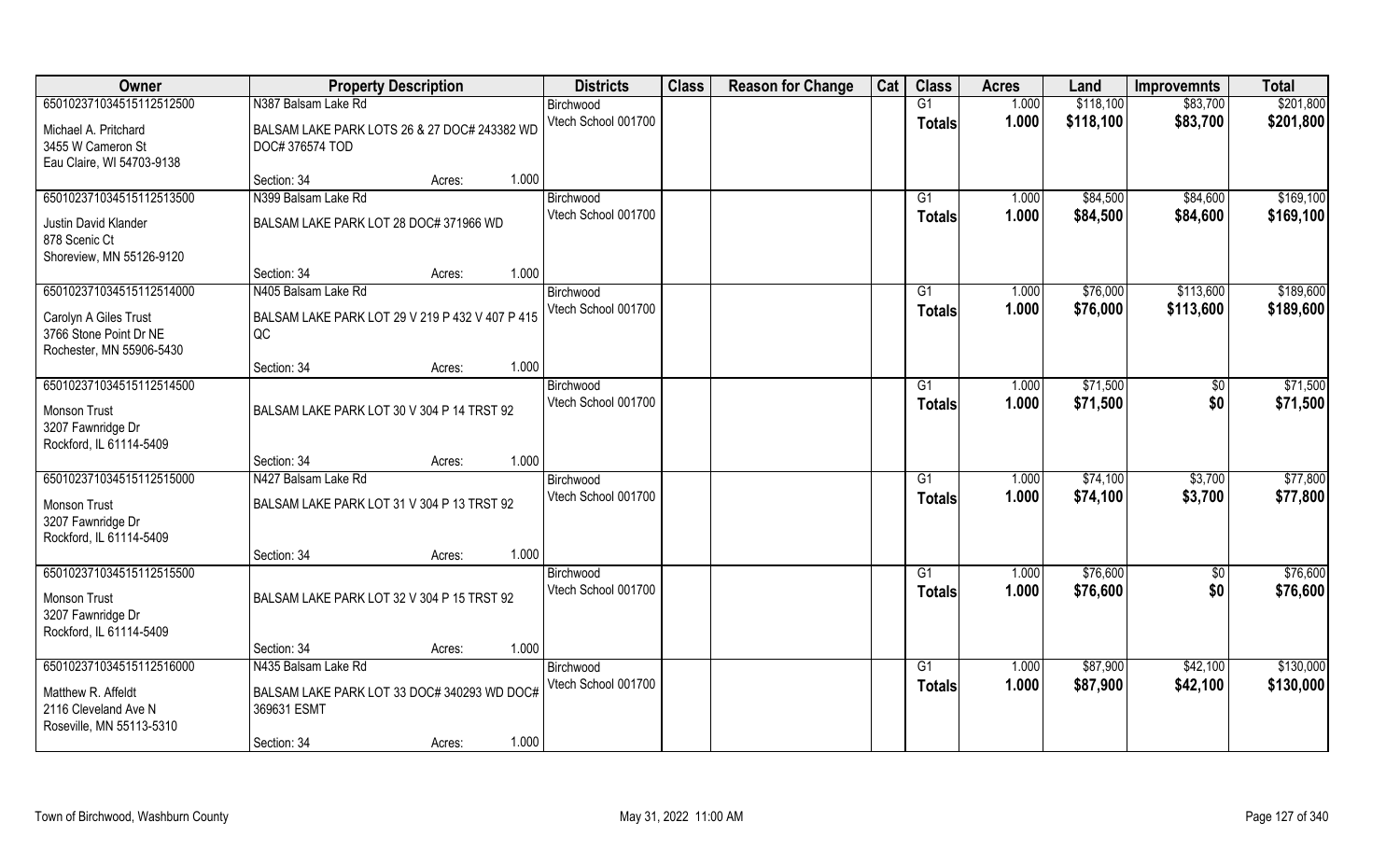| Owner                                   | <b>Property Description</b>                                                                         |       | <b>Districts</b>                 | <b>Class</b> | <b>Reason for Change</b> | Cat | <b>Class</b>    | <b>Acres</b> | Land      | <b>Improvemnts</b> | <b>Total</b> |
|-----------------------------------------|-----------------------------------------------------------------------------------------------------|-------|----------------------------------|--------------|--------------------------|-----|-----------------|--------------|-----------|--------------------|--------------|
| 650102371034515112516500                |                                                                                                     |       | Birchwood                        |              |                          |     | G1              | 0.500        | \$44,900  | \$0                | \$44,900     |
| Matthew R. Affeldt                      | BALSAM LAKE PARK S1/2 LOT 34 DOC# 340293 WD                                                         |       | Vtech School 001700              |              |                          |     | <b>Totals</b>   | 0.500        | \$44,900  | \$0                | \$44,900     |
| 2116 Cleveland Ave N                    | DOC# 369631 ESMT                                                                                    |       |                                  |              |                          |     |                 |              |           |                    |              |
| Roseville, MN 55113-5310                |                                                                                                     |       |                                  |              |                          |     |                 |              |           |                    |              |
|                                         | Section: 34<br>Acres:                                                                               | 0.500 |                                  |              |                          |     |                 |              |           |                    |              |
| 650102371034515112517000                |                                                                                                     |       | Birchwood                        |              |                          |     | G1              | 0.500        | \$46,200  | \$0                | \$46,200     |
| Gary L. Vavrosky                        | BALSAM LAKE PARK N1/2 LOT 34 V 314 P 683 WD                                                         |       | Vtech School 001700              |              |                          |     | Totals          | 0.500        | \$46,200  | \$0                | \$46,200     |
| N449 Balsam Lake Rd                     | DOC# 369631 ESMT                                                                                    |       |                                  |              |                          |     |                 |              |           |                    |              |
| Birchwood, WI 54817-9104                |                                                                                                     |       |                                  |              |                          |     |                 |              |           |                    |              |
|                                         | Section: 34<br>Acres:                                                                               | 0.500 |                                  |              |                          |     |                 |              |           |                    |              |
| 650102371034515112517500                | N449 Balsam Lake Rd                                                                                 |       | Birchwood<br>Vtech School 001700 |              |                          |     | G1              | 1.000        | \$93,400  | \$243,600          | \$337,000    |
| Gary L. Vavrosky                        | BALSAM LAKE PARK LOT 35 V 314 P 683 WD DOC#                                                         |       |                                  |              |                          |     | <b>Totals</b>   | 1.000        | \$93,400  | \$243,600          | \$337,000    |
| N449 Balsam Lake Rd                     | 369631 ESMT                                                                                         |       |                                  |              |                          |     |                 |              |           |                    |              |
| Birchwood, WI 54817-9104                |                                                                                                     |       |                                  |              |                          |     |                 |              |           |                    |              |
| 650102371034515112518000                | Section: 34<br>Acres:<br>N457 Balsam Lake Rd                                                        | 1.000 | Birchwood                        |              |                          |     | G <sub>1</sub>  | 1.000        | \$105,700 | \$161,400          | \$267,100    |
|                                         |                                                                                                     |       | Vtech School 001700              |              |                          |     | <b>Totals</b>   | 1.000        | \$105,700 | \$161,400          | \$267,100    |
| Amanda S. Tiffany                       | BALSAM LAKE PARK LOT 36 & SOUTH PT LOT 37 L 2                                                       |       |                                  |              |                          |     |                 |              |           |                    |              |
| 573 Devin Ln                            | CSM #769 V 4 P 54 DOC# 390914 TD                                                                    |       |                                  |              |                          |     |                 |              |           |                    |              |
| River Falls, WI 54022-3088              | Section: 34<br>Acres:                                                                               | 1.000 |                                  |              |                          |     |                 |              |           |                    |              |
| 650102371034515112518500                | N471 Balsam Lake Rd                                                                                 |       | Birchwood                        |              |                          |     | G1              | 1.000        | \$108,300 | \$160,000          | \$268,300    |
|                                         |                                                                                                     |       | Vtech School 001700              |              |                          |     | <b>Totals</b>   | 1.000        | \$108,300 | \$160,000          | \$268,300    |
| Timothy K. Dillon<br>31241 68th Ave Way | BALSAM LAKE PARK LOT 38 & NORTH PT LOT 37 L 1<br>CSM #769 V 4 P 54 V 165 P 341 V 334 P 118 QC V 347 |       |                                  |              |                          |     |                 |              |           |                    |              |
| Cannon Falls, MN 55009-4256             | P 235 QC                                                                                            |       |                                  |              |                          |     |                 |              |           |                    |              |
|                                         | Section: 34<br>Acres:                                                                               | 1.000 |                                  |              |                          |     |                 |              |           |                    |              |
| 650102371034515112519000                |                                                                                                     |       | Birchwood                        |              |                          |     | G1              | 1.000        | \$98,300  | \$0                | \$98,300     |
| David P. Dillon                         | BALSAM LAKE PARK LOT 39 DOC# 376478 SHER                                                            |       | Vtech School 001700              |              |                          |     | <b>Totals</b>   | 1.000        | \$98,300  | \$0                | \$98,300     |
| 3825 Cedar Grove Pkwy Apt 402           |                                                                                                     |       |                                  |              |                          |     |                 |              |           |                    |              |
| Eagan, MN 55122-1463                    |                                                                                                     |       |                                  |              |                          |     |                 |              |           |                    |              |
|                                         | Section: 34<br>Acres:                                                                               | 1.000 |                                  |              |                          |     |                 |              |           |                    |              |
| 650102371034515112519500                | N489 Balsam Lake Rd                                                                                 |       | Birchwood                        |              |                          |     | $\overline{G1}$ | 1.000        | \$96,600  | \$91,500           | \$188,100    |
| David P. Dillon                         | BALSAM LAKE PARK LOT 40 DOC# 376478 SHER                                                            |       | Vtech School 001700              |              |                          |     | <b>Totals</b>   | 1.000        | \$96,600  | \$91,500           | \$188,100    |
| 3825 Cedar Grove Pkwy Apt 402           |                                                                                                     |       |                                  |              |                          |     |                 |              |           |                    |              |
| Eagan, MN 55122-1463                    |                                                                                                     |       |                                  |              |                          |     |                 |              |           |                    |              |
|                                         | Section: 34<br>Acres:                                                                               | 1.000 |                                  |              |                          |     |                 |              |           |                    |              |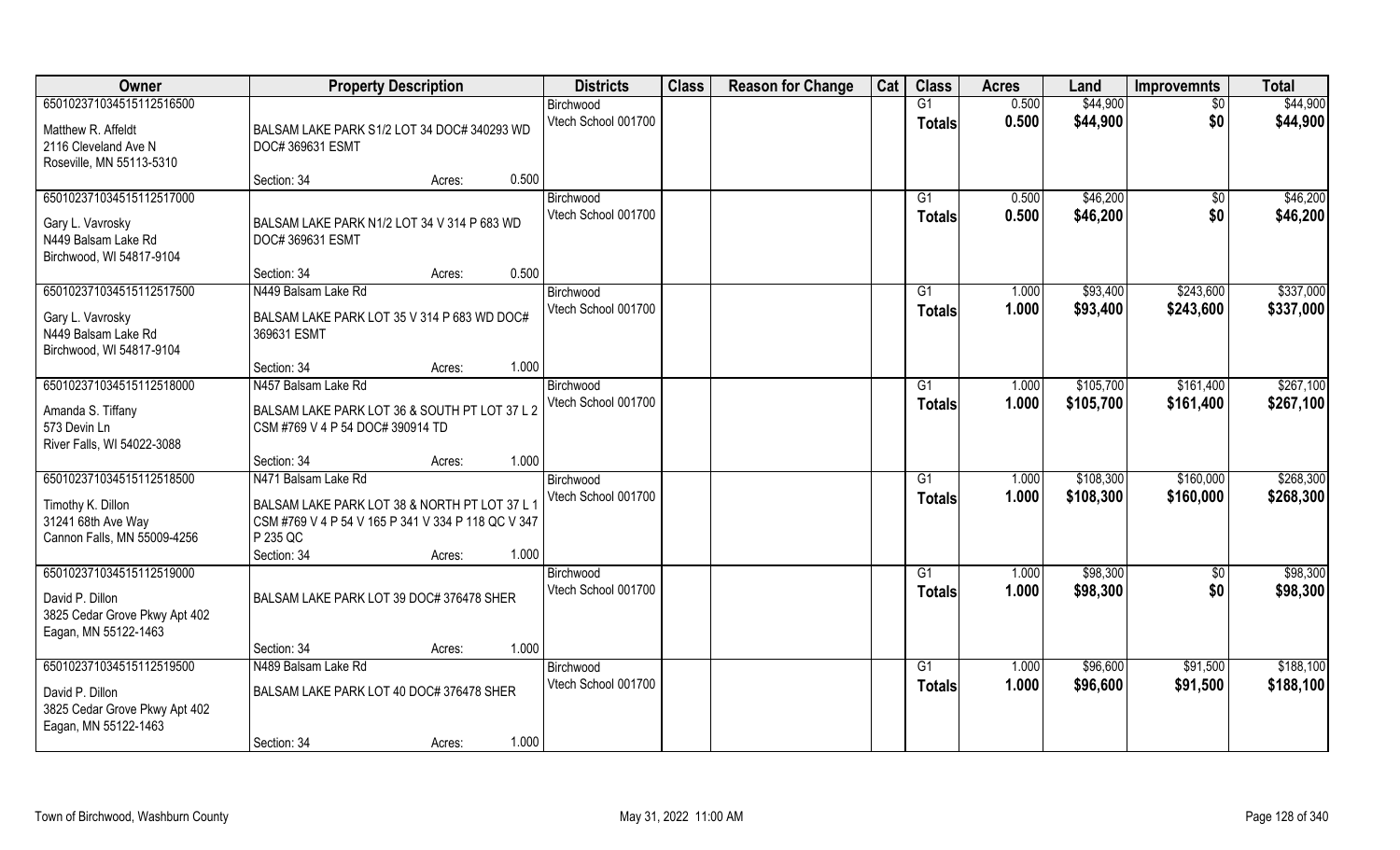| Owner                       | <b>Property Description</b>                    |       | <b>Districts</b>    | <b>Class</b> | <b>Reason for Change</b> | Cat | <b>Class</b>    | <b>Acres</b> | Land      | <b>Improvemnts</b> | <b>Total</b> |
|-----------------------------|------------------------------------------------|-------|---------------------|--------------|--------------------------|-----|-----------------|--------------|-----------|--------------------|--------------|
| 650102371034515112520000    | N505 Balsam Lake Rd                            |       | Birchwood           |              |                          |     | G1              | 1.000        | \$94,500  | \$15,800           | \$110,300    |
| Stephen M Duncan Trust      | BALSAM LAKE PARK LOT 41 V 369 P 532 PR V 370 P |       | Vtech School 001700 |              |                          |     | <b>Totals</b>   | 1.000        | \$94,500  | \$15,800           | \$110,300    |
| 650 Main St N Apt 401       | 643-644 QC V 372 P 67-68 QC V 382 P 518 QC     |       |                     |              |                          |     |                 |              |           |                    |              |
| Stillwater, MN 55082-4384   |                                                |       |                     |              |                          |     |                 |              |           |                    |              |
|                             | Section: 34<br>Acres:                          | 1.000 |                     |              |                          |     |                 |              |           |                    |              |
| 650102371034515112520500    | N511 Balsam Lake Rd                            |       | Birchwood           |              |                          |     | G1              | 1.000        | \$92,700  | \$104,600          | \$197,300    |
| <b>Terry Farley</b>         | BALSAM LAKE PARK LOT 42 DOC# 394562 WD         |       | Vtech School 001700 |              |                          |     | Totals          | 1.000        | \$92,700  | \$104,600          | \$197,300    |
| N511 Balsam Lake Rd         |                                                |       |                     |              |                          |     |                 |              |           |                    |              |
| Birchwood, WI 54817-9105    |                                                |       |                     |              |                          |     |                 |              |           |                    |              |
|                             | Section: 34<br>Acres:                          | 1.000 |                     |              |                          |     |                 |              |           |                    |              |
| 650102371034515112521000    | N517 Balsam Lake Rd                            |       | Birchwood           |              |                          |     | G1              | 1.000        | \$106,300 | \$182,400          | \$288,700    |
| Shane A. Johnson            | BALSAM LAKE PARK LOT 43 DOC# 383896 TD         |       | Vtech School 001700 |              |                          |     | <b>Totals</b>   | 1.000        | \$106,300 | \$182,400          | \$288,700    |
| 505 Elm St                  |                                                |       |                     |              |                          |     |                 |              |           |                    |              |
| Baldwin, WI 54002-9425      |                                                |       |                     |              |                          |     |                 |              |           |                    |              |
|                             | Section: 34<br>Acres:                          | 1.000 |                     |              |                          |     |                 |              |           |                    |              |
| 650102371034515112521500    | N523 Balsam Lake Rd                            |       | Birchwood           |              |                          |     | G1              | 1.000        | \$108,100 | \$171,400          | \$279,500    |
| Terrance Pajerski           | BALSAM LAKE PARK LOT 44 V 387 P 94 WD DOC#     |       | Vtech School 001700 |              |                          |     | <b>Totals</b>   | 1.000        | \$108,100 | \$171,400          | \$279,500    |
| 5140 Brighton Ln            | 394848 TOD                                     |       |                     |              |                          |     |                 |              |           |                    |              |
| Mounds View, MN 55112-4802  |                                                |       |                     |              |                          |     |                 |              |           |                    |              |
|                             | Section: 34<br>Acres:                          | 1.000 |                     |              |                          |     |                 |              |           |                    |              |
| 650102371034515112522000    | N531 Balsam Lake Rd                            |       | Birchwood           |              |                          |     | G1              | 1.000        | \$95,200  | \$146,200          | \$241,400    |
| Charles E. Mickel           | BALSAM LAKE PARK LOT 45 V 165 P 770            |       | Vtech School 001700 |              |                          |     | <b>Totals</b>   | 1.000        | \$95,200  | \$146,200          | \$241,400    |
| 3356 W 126th Dr             |                                                |       |                     |              |                          |     |                 |              |           |                    |              |
| Broomfield, CO 80020-5887   |                                                |       |                     |              |                          |     |                 |              |           |                    |              |
|                             | Section: 34<br>Acres:                          | 1.000 |                     |              |                          |     |                 |              |           |                    |              |
| 650102371034515112523000    | N545 Balsam Lake Rd                            |       | Birchwood           |              |                          |     | G1              | 1.000        | \$186,300 | \$69,100           | \$255,400    |
| Fred G. Friedman            | BALSAM LAKE PARK LOTS 46 & 47 DOC# 306308 WD   |       | Vtech School 001700 |              |                          |     | <b>Totals</b>   | 1.000        | \$186,300 | \$69,100           | \$255,400    |
| 1415 Rosewood Ct            |                                                |       |                     |              |                          |     |                 |              |           |                    |              |
| New Brighton, MN 55112-5583 |                                                |       |                     |              |                          |     |                 |              |           |                    |              |
|                             | Section: 34<br>Acres:                          | 1.000 |                     |              |                          |     |                 |              |           |                    |              |
| 650102371034515112523500    | N551 Balsam Lake Rd                            |       | Birchwood           |              |                          |     | $\overline{G1}$ | 1.000        | \$174,500 | \$229,200          | \$403,700    |
| Paul D. Porisch             | BALSAM LAKE PARK LOT 48 DOC# 346091 WD         |       | Vtech School 001700 |              |                          |     | <b>Totals</b>   | 1.000        | \$174,500 | \$229,200          | \$403,700    |
| 420 Wedgewood Ln N          |                                                |       |                     |              |                          |     |                 |              |           |                    |              |
| Plymouth, MN 55441-5542     |                                                |       |                     |              |                          |     |                 |              |           |                    |              |
|                             | Section: 34<br>Acres:                          | 1.000 |                     |              |                          |     |                 |              |           |                    |              |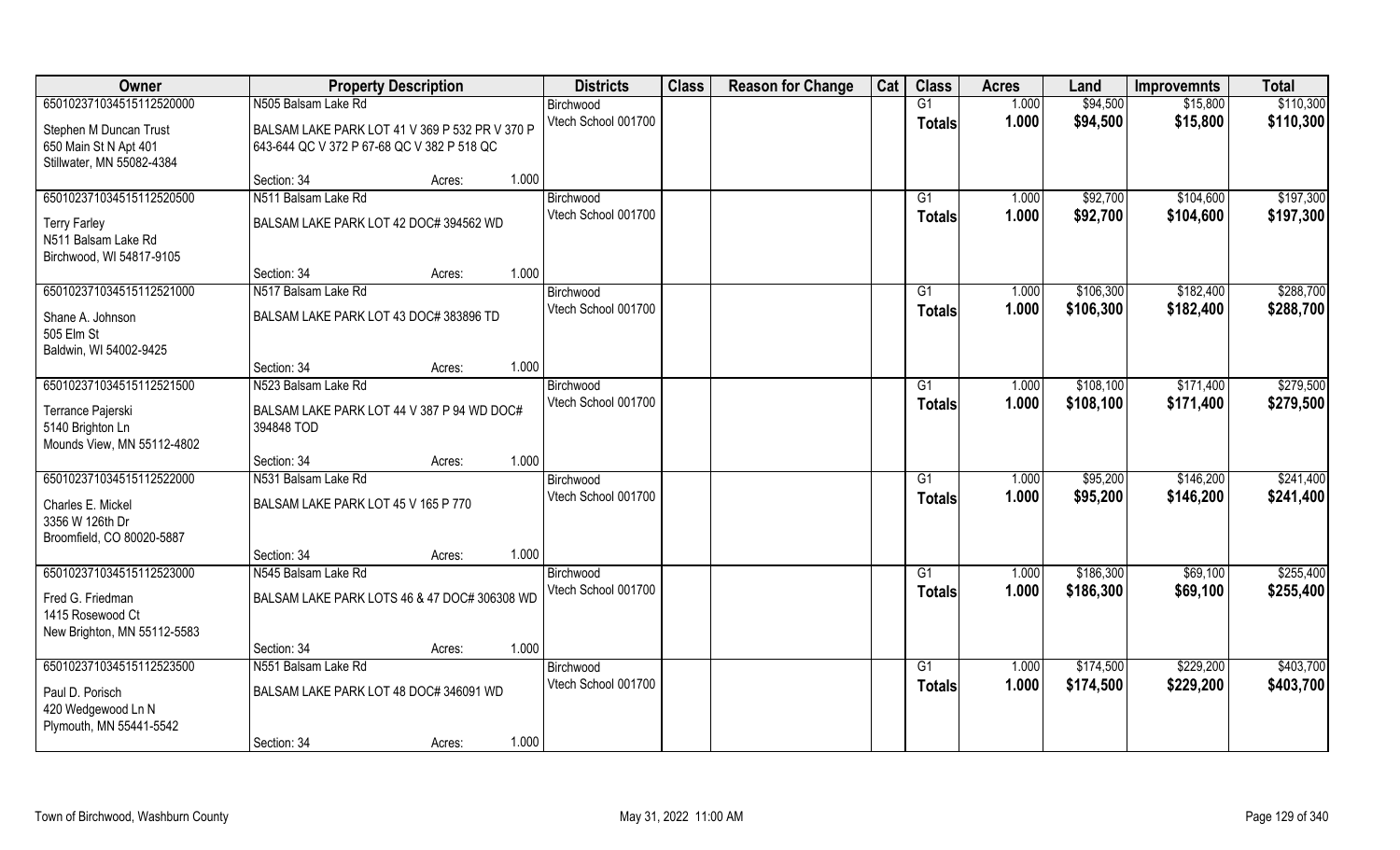| Owner                         | <b>Property Description</b>            |        |       | <b>Districts</b>    | <b>Class</b> | <b>Reason for Change</b> | Cat | <b>Class</b>  | <b>Acres</b> | Land      | <b>Improvemnts</b> | <b>Total</b> |
|-------------------------------|----------------------------------------|--------|-------|---------------------|--------------|--------------------------|-----|---------------|--------------|-----------|--------------------|--------------|
| 650102371034515112524000      | N555 Balsam Lake Rd                    |        |       | Birchwood           |              |                          |     | G1            | 1.000        | \$101,400 | \$81,800           | \$183,200    |
| Laurie A. Brown               | BALSAM LAKE PARK LOT 49 V 331 P 660 WD |        |       | Vtech School 001700 |              |                          |     | <b>Totals</b> | 1.000        | \$101,400 | \$81,800           | \$183,200    |
| W21527 Red Fox Ln             |                                        |        |       |                     |              |                          |     |               |              |           |                    |              |
| Trempealeau, WI 54661-9269    |                                        |        |       |                     |              |                          |     |               |              |           |                    |              |
|                               | Section: 34                            | Acres: | 1.000 |                     |              |                          |     |               |              |           |                    |              |
| 650102371034515112524500      | N563 Balsam Lake Rd                    |        |       | Birchwood           |              |                          |     | G1            | 1.000        | \$100,000 | \$124,800          | \$224,800    |
| Thomas A. Deschane            | BALSAM LAKE PARK LOT 50 V 425 P 328 WD |        |       | Vtech School 001700 |              |                          |     | <b>Totals</b> | 1.000        | \$100,000 | \$124,800          | \$224,800    |
| 7044 Knollwood Dr             |                                        |        |       |                     |              |                          |     |               |              |           |                    |              |
| Mounds View, MN 55112-4419    |                                        |        |       |                     |              |                          |     |               |              |           |                    |              |
|                               | Section: 34                            | Acres: | 1.000 |                     |              |                          |     |               |              |           |                    |              |
| 650102371034515112525000      | N571 Balsam Lake Rd                    |        |       | Birchwood           |              |                          |     | G1            | 1.000        | \$98,700  | \$273,600          | \$372,300    |
| Ronald B. Pace                | BALSAM LAKE PARK LOT 51 DOC# 385606 WD |        |       | Vtech School 001700 |              |                          |     | <b>Totals</b> | 1.000        | \$98,700  | \$273,600          | \$372,300    |
| E6918 Ski Hill Rd             |                                        |        |       |                     |              |                          |     |               |              |           |                    |              |
| Reedsburg, WI 53959-9200      |                                        |        |       |                     |              |                          |     |               |              |           |                    |              |
|                               | Section: 34                            | Acres: | 1.000 |                     |              |                          |     |               |              |           |                    |              |
| 650102371034515112525500      | N581 Balsam Lake Rd                    |        |       | Birchwood           |              |                          |     | G1            | 1.000        | \$97,300  | \$130,700          | \$228,000    |
| Joseph A. Zweber              | BALSAM LAKE PARK LOT 52 V 384 P 222 WD |        |       | Vtech School 001700 |              |                          |     | <b>Totals</b> | 1.000        | \$97,300  | \$130,700          | \$228,000    |
| 6712 Ramsey Rd                |                                        |        |       |                     |              |                          |     |               |              |           |                    |              |
| Middleton, WI 53562-5122      |                                        |        |       |                     |              |                          |     |               |              |           |                    |              |
|                               | Section: 34                            | Acres: | 1.000 |                     |              |                          |     |               |              |           |                    |              |
| 650102371034515112526000      |                                        |        |       | Birchwood           |              |                          |     | G1            | 1.000        | \$95,900  | \$0                | \$95,900     |
| Joseph A. Zweber              | BALSAM LAKE PARK LOT 53 V 384 P 222 WD |        |       | Vtech School 001700 |              |                          |     | <b>Totals</b> | 1.000        | \$95,900  | \$0                | \$95,900     |
| 6712 Ramsey Rd                |                                        |        |       |                     |              |                          |     |               |              |           |                    |              |
| Middleton, WI 53562-5122      |                                        |        |       |                     |              |                          |     |               |              |           |                    |              |
|                               | Section: 34                            | Acres: | 1.000 |                     |              |                          |     |               |              |           |                    |              |
| 650102371034515112526500      | N599 Balsam Lake Rd                    |        |       | Birchwood           |              |                          |     | G1            | 1.000        | \$94,500  | \$132,100          | \$226,600    |
| David M. Kellogg              | BALSAM LAKE PARK LOT 54 DOC# 324762 WD |        |       | Vtech School 001700 |              |                          |     | <b>Totals</b> | 1.000        | \$94,500  | \$132,100          | \$226,600    |
| 6165 Oxford Rd S              |                                        |        |       |                     |              |                          |     |               |              |           |                    |              |
| Shakopee, MN 55379-7086       |                                        |        |       |                     |              |                          |     |               |              |           |                    |              |
|                               | Section: 34                            | Acres: | 1.000 |                     |              |                          |     |               |              |           |                    |              |
| 650102371034515112527000      | N605 Balsam Lake Rd                    |        |       | Birchwood           |              |                          |     | G1            | 1.000        | \$70,500  | \$185,800          | \$256,300    |
| James E. Johnston             | BALSAM LAKE PARK LOT 55 DOC# 364379 WD |        |       | Vtech School 001700 |              |                          |     | <b>Totals</b> | 1.000        | \$70,500  | \$185,800          | \$256,300    |
| 15271 50th Ave                |                                        |        |       |                     |              |                          |     |               |              |           |                    |              |
| Chippewa Falls, WI 54729-7102 |                                        |        |       |                     |              |                          |     |               |              |           |                    |              |
|                               | Section: 34                            | Acres: | 1.000 |                     |              |                          |     |               |              |           |                    |              |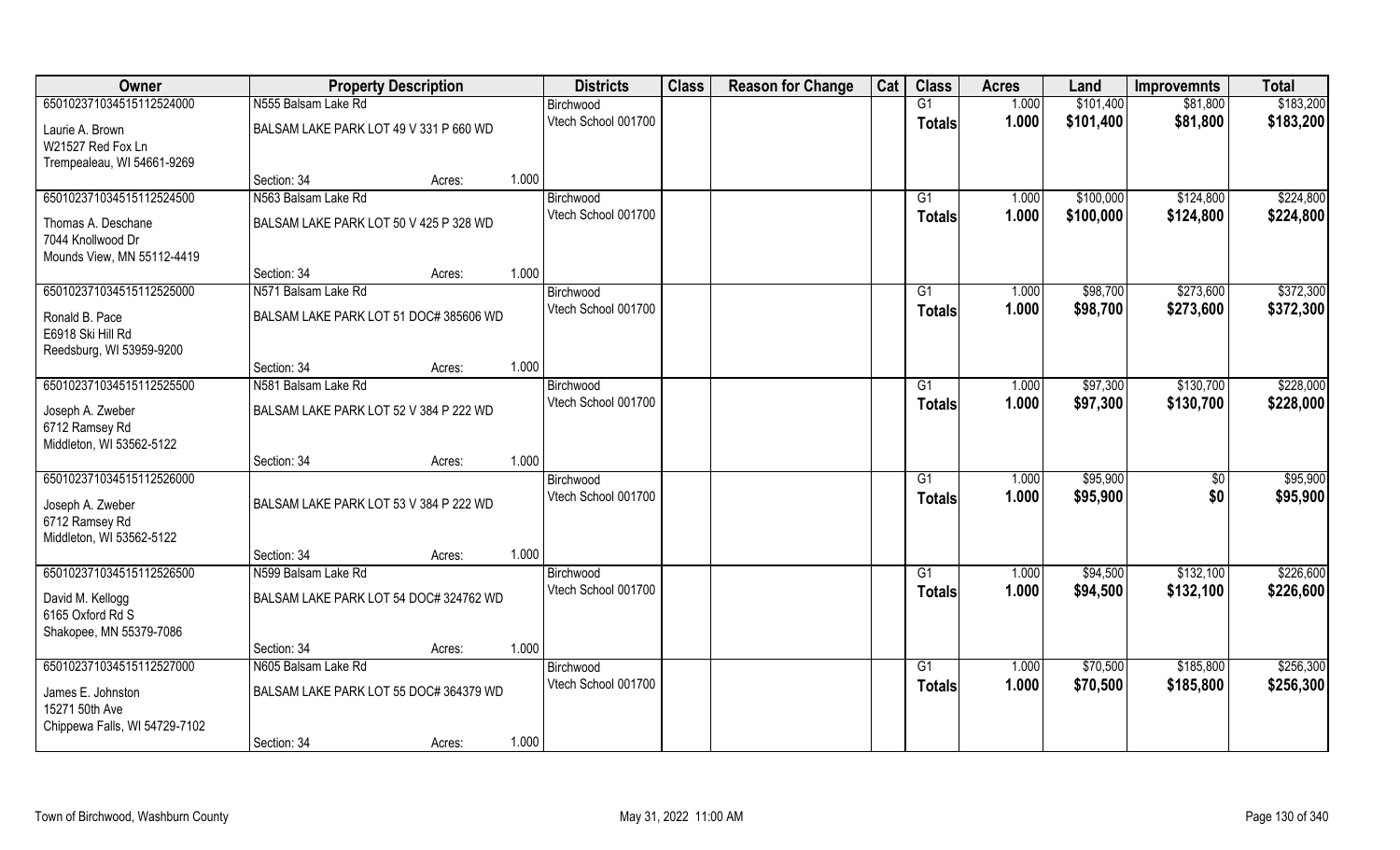| Owner                                       | <b>Property Description</b>                     | <b>Districts</b>                 | <b>Class</b> | <b>Reason for Change</b> | Cat | <b>Class</b>  | <b>Acres</b> | Land      | <b>Improvemnts</b> | <b>Total</b> |
|---------------------------------------------|-------------------------------------------------|----------------------------------|--------------|--------------------------|-----|---------------|--------------|-----------|--------------------|--------------|
| 650102371034515112527500                    | N611 Balsam Lake Rd                             | Birchwood                        |              |                          |     | G1            | 1.000        | \$85,100  | \$92,800           | \$177,900    |
| Douglas J. Geraets                          | BALSAM LAKE PARK LOT 56 DOC# 364134 WD          | Vtech School 001700              |              |                          |     | <b>Totals</b> | 1.000        | \$85,100  | \$92,800           | \$177,900    |
| 136 Center Ave                              |                                                 |                                  |              |                          |     |               |              |           |                    |              |
| Elmwood, WI 54740-8907                      |                                                 |                                  |              |                          |     |               |              |           |                    |              |
|                                             | 1.000<br>Section: 34<br>Acres:                  |                                  |              |                          |     |               |              |           |                    |              |
| 650102371034515112528000                    |                                                 | Birchwood                        |              |                          |     | G1            | 1.000        | \$73,900  | \$0                | \$73,900     |
| Patricia M. Casagrande                      | BALSAM LAKE PARK LOT 57 V 314 P 651 WD DOC#     | Vtech School 001700              |              |                          |     | Totals        | 1.000        | \$73,900  | \$0                | \$73,900     |
| 17235 W Cordova Ct                          | 354229 TERM                                     |                                  |              |                          |     |               |              |           |                    |              |
| Surprise, AZ 85387-7532                     |                                                 |                                  |              |                          |     |               |              |           |                    |              |
|                                             | 1.000<br>Section: 34<br>Acres:                  |                                  |              |                          |     |               |              |           |                    |              |
| 650102371034515112528500                    | N621 Balsam Lake Rd                             | Birchwood<br>Vtech School 001700 |              |                          |     | G1            | 1.000        | \$115,200 | \$141,700          | \$256,900    |
| Patricia M. Casagrande                      | BALSAM LAKE PARK LOT 58 V 314 P 651 WD DOC#     |                                  |              |                          |     | <b>Totals</b> | 1.000        | \$115,200 | \$141,700          | \$256,900    |
| 17235 W Cordova Ct                          | 354229 TERM                                     |                                  |              |                          |     |               |              |           |                    |              |
| Surprise, AZ 85387-7532                     |                                                 |                                  |              |                          |     |               |              |           |                    |              |
| 650102371034515724500000                    | 1.000<br>Section: 34<br>Acres:<br>N105 Stout Rd | Birchwood                        |              |                          |     | G1            | 1.000        | \$91,000  | \$153,900          | \$244,900    |
|                                             |                                                 | Vtech School 001700              |              |                          |     | <b>Totals</b> | 1.000        | \$91,000  | \$153,900          | \$244,900    |
| Rolf D. Kleven                              | THE HEADWATERS COMPANY LOT 1 & 25' VAC LANE     |                                  |              |                          |     |               |              |           |                    |              |
| N105 Stout Rd                               | ALONG SOUTH SIDE OF LOT 1 V 382 P 70 WD         |                                  |              |                          |     |               |              |           |                    |              |
| Birchwood, WI 54817-9100                    | 1.000<br>Section: 34<br>Acres:                  |                                  |              |                          |     |               |              |           |                    |              |
| 650102371034515724500500                    |                                                 | Birchwood                        |              |                          |     | G1            | 1.000        | \$58,100  | \$0                | \$58,100     |
|                                             |                                                 | Vtech School 001700              |              |                          |     | <b>Totals</b> | 1.000        | \$58,100  | \$0                | \$58,100     |
| Donald S. Boutelle                          | THE HEADWATERS COMPANY LOT 2 DOC# 375636        |                                  |              |                          |     |               |              |           |                    |              |
| 522 E Academy St<br>Owatonna, MN 55060-3021 | TD                                              |                                  |              |                          |     |               |              |           |                    |              |
|                                             | 1.000<br>Section: 34<br>Acres:                  |                                  |              |                          |     |               |              |           |                    |              |
| 650102371034515724501000                    | N115 Stout Rd                                   | Birchwood                        |              |                          |     | G1            | 1.000        | \$58,100  | \$116,300          | \$174,400    |
| Donald S. Boutelle                          | THE HEADWATERS COMPANY LOT 3 & SOUTH 5'         | Vtech School 001700              |              |                          |     | <b>Totals</b> | 1.000        | \$58,100  | \$116,300          | \$174,400    |
| 522 E Academy St                            | LOT 4 DOC# 375636 TD                            |                                  |              |                          |     |               |              |           |                    |              |
| Owatonna, MN 55060-3021                     |                                                 |                                  |              |                          |     |               |              |           |                    |              |
|                                             | 1.000<br>Section: 34<br>Acres:                  |                                  |              |                          |     |               |              |           |                    |              |
| 650102371034515724501500                    | N <sub>145</sub> Stout Rd                       | Birchwood                        |              |                          |     | G1            | 1.000        | \$70,700  | \$42,700           | \$113,400    |
| Paul E. Lange                               | THE HEADWATERS COMPANY PT LOTS 4 & 5 L 3        | Vtech School 001700              |              |                          |     | Totals        | 1.000        | \$70,700  | \$42,700           | \$113,400    |
| 810 5th Ave SE                              | CSM #1221 V 5 P 205 DOC# 333286 WD              |                                  |              |                          |     |               |              |           |                    |              |
| Stewartville, MN 55976-1456                 |                                                 |                                  |              |                          |     |               |              |           |                    |              |
|                                             | 1.000<br>Section: 34<br>Acres:                  |                                  |              |                          |     |               |              |           |                    |              |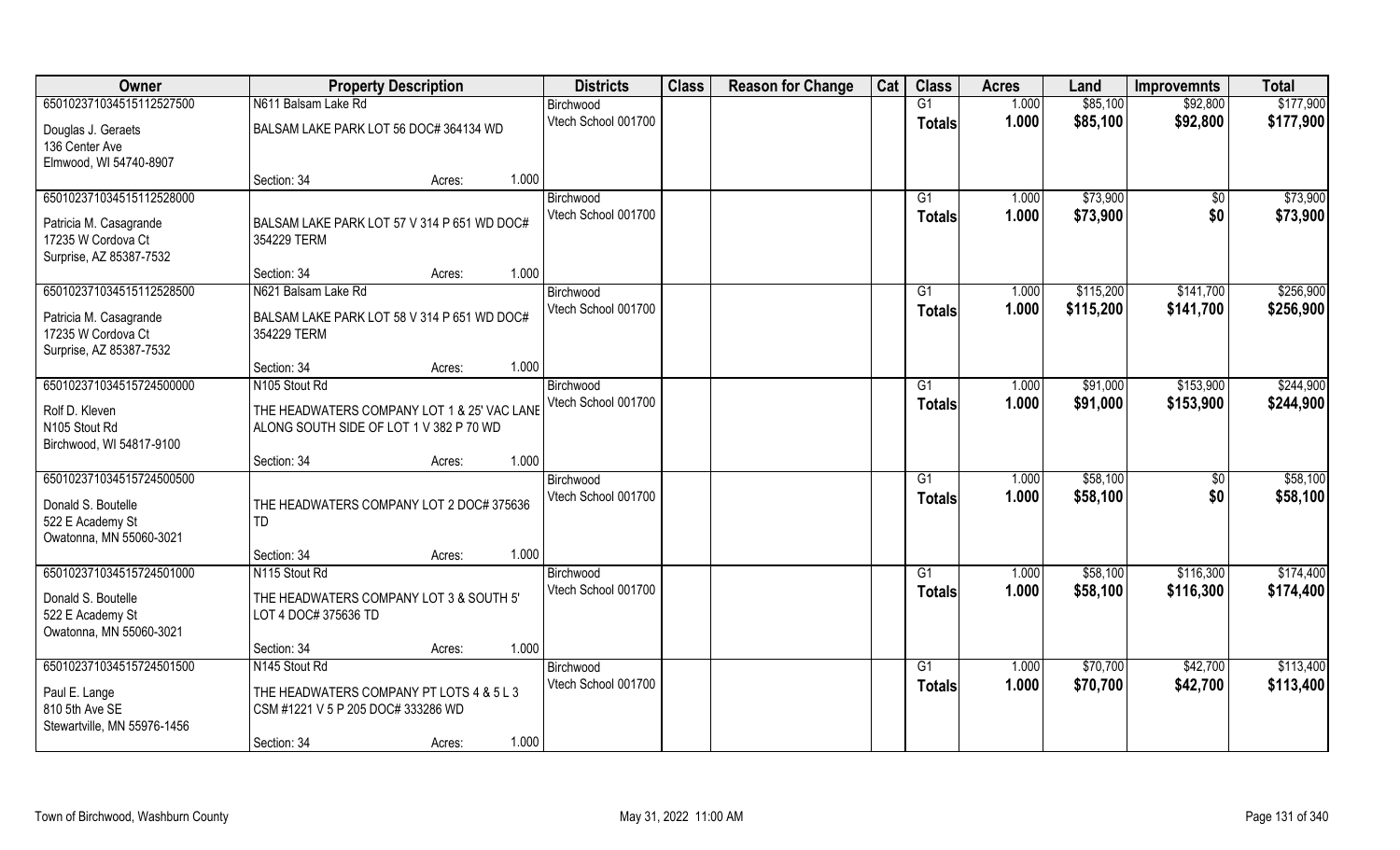| Owner                     | <b>Property Description</b>                      | <b>Districts</b>    | <b>Class</b> | <b>Reason for Change</b> | Cat | <b>Class</b>   | <b>Acres</b> | Land      | <b>Improvemnts</b> | <b>Total</b> |
|---------------------------|--------------------------------------------------|---------------------|--------------|--------------------------|-----|----------------|--------------|-----------|--------------------|--------------|
| 650102371034515724502000  | N151 Stout Rd                                    | Birchwood           |              |                          |     | G1             | 1.000        | \$66,700  | \$73,000           | \$139,700    |
| Robert G. Rude            | THE HEADWATERS COMPANY PT LOTS 5 & 6 L 2         | Vtech School 001700 |              |                          |     | <b>Totals</b>  | 1.000        | \$66,700  | \$73,000           | \$139,700    |
| N151 Stout Rd             | CSM #1221 V 5 P 205 DOC# 286549 QC               |                     |              |                          |     |                |              |           |                    |              |
| Birchwood, WI 54817       |                                                  |                     |              |                          |     |                |              |           |                    |              |
|                           | 1.000<br>Section: 34<br>Acres:                   |                     |              |                          |     |                |              |           |                    |              |
| 650102371034515724502500  | N157 Stout Rd                                    | Birchwood           |              |                          |     | G <sub>1</sub> | 1.000        | \$62,800  | \$97,500           | \$160,300    |
| Richard W. Malaise        | THE HEADWATERS COMPANY LOT 7 & PT LOT 6 L 1      | Vtech School 001700 |              |                          |     | Totals         | 1.000        | \$62,800  | \$97,500           | \$160,300    |
| N157 Stout Rd             | CSM #1221 V 5 P 205 V 343 P 383 WD               |                     |              |                          |     |                |              |           |                    |              |
| Birchwood, WI 54817-9100  |                                                  |                     |              |                          |     |                |              |           |                    |              |
|                           | 1.000<br>Section: 34<br>Acres:                   |                     |              |                          |     |                |              |           |                    |              |
| 650102371034515724503000  |                                                  | Birchwood           |              |                          |     | G1             | 1.000        | \$58,700  | \$0                | \$58,700     |
| Marcia S Jones Trust      | THE HEADWATERS COMPANY LOT 8 L 1 CSM #979 V      | Vtech School 001700 |              |                          |     | <b>Totals</b>  | 1.000        | \$58,700  | \$0                | \$58,700     |
| 4709 W 44th St            | 4 P 264 V 313 P 40 WD V 371 P 537 QC             |                     |              |                          |     |                |              |           |                    |              |
| Edina, MN 55424-1005      |                                                  |                     |              |                          |     |                |              |           |                    |              |
|                           | 1.000<br>Section: 34<br>Acres:                   |                     |              |                          |     |                |              |           |                    |              |
| 650102371034515724503500  |                                                  | Birchwood           |              |                          |     | G <sub>1</sub> | 1.000        | \$63,100  | \$0                | \$63,100     |
| Marcia S Jones Trust      | THE HEADWATERS COMPANY LOT 9 L 1 CSM #893 V      | Vtech School 001700 |              |                          |     | <b>Totals</b>  | 1.000        | \$63,100  | \$0                | \$63,100     |
| 4709 W 44th St            | 4 P 178 V 313 P 40 WD V 371 P 537 QC             |                     |              |                          |     |                |              |           |                    |              |
| Edina, MN 55424-1005      |                                                  |                     |              |                          |     |                |              |           |                    |              |
|                           | 1.000<br>Section: 34<br>Acres:                   |                     |              |                          |     |                |              |           |                    |              |
| 650102371034515724504000  | N173 Stout Rd                                    | Birchwood           |              |                          |     | G1             | 1.000        | \$103,100 | \$154,700          | \$257,800    |
| Marcia S Jones Trust      | THE HEADWATERS COMPANY LOTS 10 & 11 L 1 CSM      | Vtech School 001700 |              |                          |     | <b>Totals</b>  | 1.000        | \$103,100 | \$154,700          | \$257,800    |
| 4709 W 44th St            | #893 V 4 P 178 V 313 P 40 WD V 371 P 537 QC DOC# |                     |              |                          |     |                |              |           |                    |              |
| Edina, MN 55424-1005      | 310753 QC                                        |                     |              |                          |     |                |              |           |                    |              |
|                           | 1.000<br>Section: 34<br>Acres:                   |                     |              |                          |     |                |              |           |                    |              |
| 650102371034515724506000  | N185 Stout Rd                                    | Birchwood           |              |                          |     | G1             | 1.000        | \$111,300 | \$88,700           | \$200,000    |
| Eric J. Getten            | THE HEADWATERS COMPANY LOT 14 DOC# 358873        | Vtech School 001700 |              |                          |     | <b>Totals</b>  | 1.000        | \$111,300 | \$88,700           | \$200,000    |
| 2214 Deblene Ln           | WD LESS HWY R/W                                  |                     |              |                          |     |                |              |           |                    |              |
| Eau Claire, WI 54703-2599 |                                                  |                     |              |                          |     |                |              |           |                    |              |
|                           | 1.000<br>Section: 34<br>Acres:                   |                     |              |                          |     |                |              |           |                    |              |
| 650102371034516904600000  | N179 Stout Rd                                    | Birchwood           |              |                          |     | G1             | 0.000        | \$20,900  | \$64,800           | \$85,700     |
| Troy S. Lavallie          | BREEZEWOOD CONDO UNIT - PINE & 1/5TH UNDIV       | Vtech School 001700 |              |                          |     | <b>Totals</b>  | 0.000        | \$20,900  | \$64,800           | \$85,700     |
| 1625 Judy Ave             | INT IN COMMON ELEMENTS DOC# 392527 WD            |                     |              |                          |     |                |              |           |                    |              |
| Rice Lake, WI 54868-3048  |                                                  |                     |              |                          |     |                |              |           |                    |              |
|                           | 0.000<br>Section: 34<br>Acres:                   |                     |              |                          |     |                |              |           |                    |              |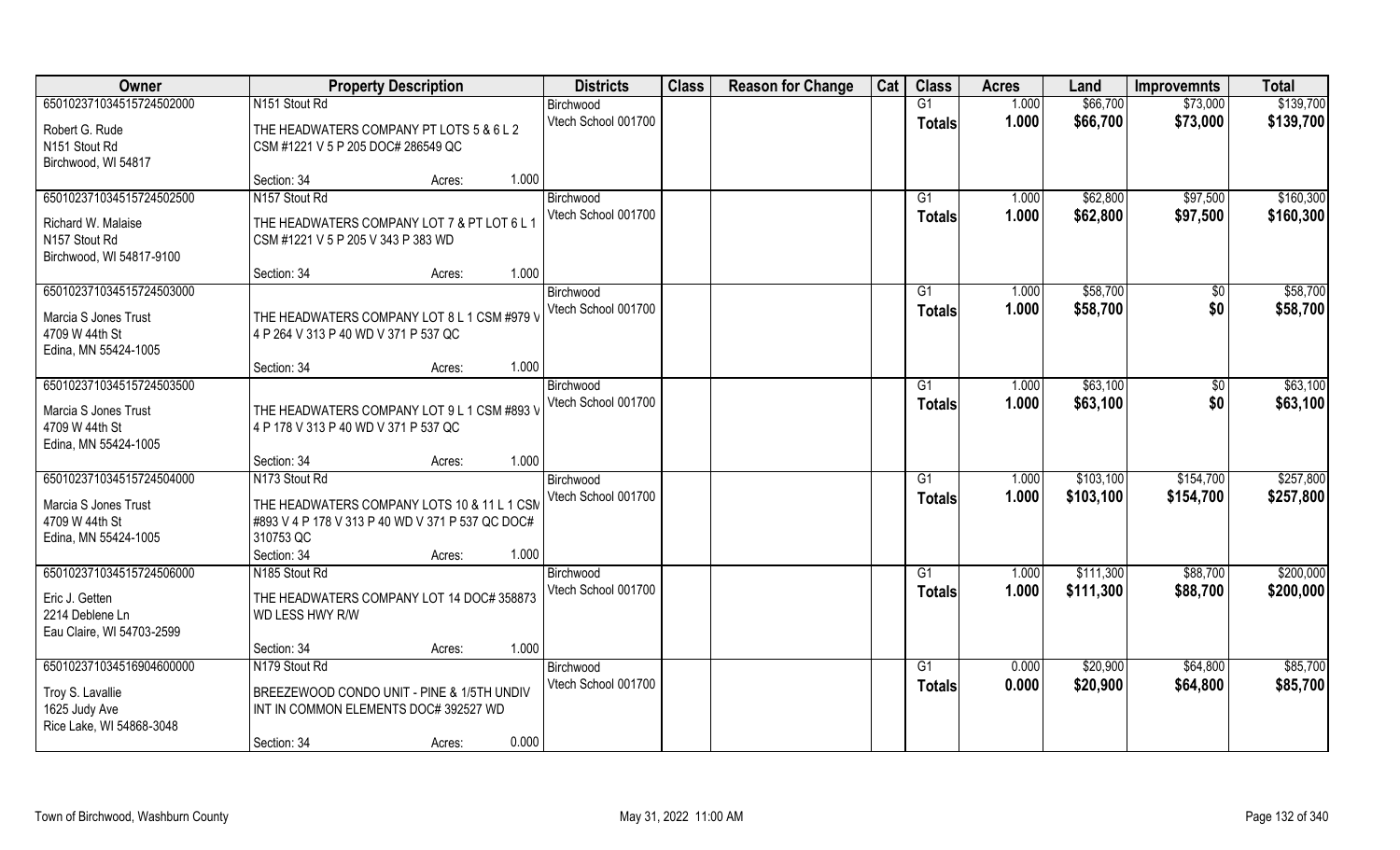| Owner                        | <b>Property Description</b>                    |                  | <b>Districts</b>    | <b>Class</b>   | <b>Reason for Change</b>    | Cat  | <b>Class</b>    | <b>Acres</b> | Land            | <b>Improvemnts</b> | <b>Total</b> |
|------------------------------|------------------------------------------------|------------------|---------------------|----------------|-----------------------------|------|-----------------|--------------|-----------------|--------------------|--------------|
| 650102371034516904600500     | N179 Stout Rd                                  |                  | Birchwood           |                |                             |      | G1              | 0.000        | \$20,900        | \$150,100          | \$171,000    |
| <b>Timothy Howard Becker</b> | BREEZEWOOD CONDO UNIT - BIRCH & 1/5TH UNDIV    |                  | Vtech School 001700 |                |                             |      | <b>Totals</b>   | 0.000        | \$20,900        | \$150,100          | \$171,000    |
| 6919 N Shore Dr              | INT IN COMMON ELEMENTS DOC# 294841 CONDO       |                  |                     |                |                             |      |                 |              |                 |                    |              |
| Eau Claire, WI 54703-2048    |                                                |                  |                     |                |                             |      |                 |              |                 |                    |              |
|                              | Section: 34                                    | 0.000<br>Acres:  |                     |                |                             |      |                 |              |                 |                    |              |
| 650102371034516904601000     | N179 Stout Rd                                  |                  | Birchwood           | G <sub>1</sub> | House burned down 6 years a | $-2$ | G1              | 0.000        | \$20,900        | \$0                | \$20,900     |
| <b>Timothy Howard Becker</b> | BREEZEWOOD CONDO UNIT - ELM & 1/5TH UNDIV      |                  | Vtech School 001700 |                |                             |      | <b>Totals</b>   | 0.000        | \$20,900        | \$0                | \$20,900     |
| 6919 N Shore Dr              | INT IN COMMON ELEMENTS DOC# 382506 CONDO       |                  |                     |                |                             |      |                 |              |                 |                    |              |
| Eau Claire, WI 54703-2048    |                                                |                  |                     |                |                             |      |                 |              |                 |                    |              |
|                              | Section: 34                                    | 0.000<br>Acres:  |                     |                |                             |      |                 |              |                 |                    |              |
| 650102371034516904601500     | N179 Stout Rd                                  |                  | Birchwood           |                |                             |      | G1              | 0.000        | \$20,900        | \$145,800          | \$166,700    |
| Mark John Tufts              | BREEZEWOOD CONDO UNIT - CEDAR & 1/5TH          |                  | Vtech School 001700 |                |                             |      | <b>Totals</b>   | 0.000        | \$20,900        | \$145,800          | \$166,700    |
| 6540 W Shadow Lake Rd        | UNDIV INT IN COMMON ELEMENTS DOC# 371215       |                  |                     |                |                             |      |                 |              |                 |                    |              |
| Lino Lakes, MN 55014-1905    | QC                                             |                  |                     |                |                             |      |                 |              |                 |                    |              |
|                              | Section: 34                                    | 0.000<br>Acres:  |                     |                |                             |      |                 |              |                 |                    |              |
| 650102371034516904602000     | N179 Stout Rd                                  |                  | Birchwood           |                |                             |      | G1              | 0.000        | \$20,900        | \$34,900           | \$55,800     |
| Ronald G. Berg               | BREEZEWOOD CONDO UNIT - OAK & 1/5TH UNDIV      |                  | Vtech School 001700 |                |                             |      | <b>Totals</b>   | 0.000        | \$20,900        | \$34,900           | \$55,800     |
| 519 Churchill St             | INT IN COMMON ELEMENTS V 416 P 432 CONDO       |                  |                     |                |                             |      |                 |              |                 |                    |              |
| Eau Claire, WI 54703-3272    | DOC# 338656 AFFD                               |                  |                     |                |                             |      |                 |              |                 |                    |              |
|                              | Section: 34                                    | 0.000<br>Acres:  |                     |                |                             |      |                 |              |                 |                    |              |
| 650102371035101000001000     | 405 W Cedar Ave                                |                  | Birchwood           | G4             | Ag use land                 | $-5$ | G1              | 1.000        | \$6,300         | \$48,000           | \$54,300     |
| Allen J. Middendorp          | PT NE NE V 205 P 187 R/W - 6 AC V 398 P 768 PR |                  | Vtech School 001700 |                |                             |      | G <sub>4</sub>  | 21.000       | \$3,100         | \$0                | \$3,100      |
| 13211 155th Ave              | DOC# 359359 TOD                                |                  |                     |                |                             |      | <b>Totals</b>   | 22.000       | \$9,400         | \$48,000           | \$57,400     |
| Bloomer, WI 54724-4514       |                                                |                  |                     |                |                             |      |                 |              |                 |                    |              |
|                              | Section: 35                                    | 22.000<br>Acres: |                     |                |                             |      |                 |              |                 |                    |              |
| 650102371035101000002000     |                                                |                  | Birchwood           |                |                             |      | G4              | 8.800        | \$400           | $\sqrt{6}$         | \$400        |
| William J Petersen Trust     | PT NE NE DOC# 297330 QC                        |                  | Vtech School 001700 |                |                             |      | <b>Totals</b>   | 8.800        | \$400           | \$0                | \$400        |
| 110 Jenson Blvd              |                                                |                  |                     |                |                             |      |                 |              |                 |                    |              |
| Luck, WI 54853-9075          |                                                |                  |                     |                |                             |      |                 |              |                 |                    |              |
|                              | Section: 35                                    | 8.800<br>Acres:  |                     |                |                             |      |                 |              |                 |                    |              |
| 650102371035101000003000     |                                                |                  | Birchwood           |                |                             |      | $\overline{X2}$ | 15.900       | $\overline{50}$ | $\overline{60}$    | \$0          |
| Wisconsin Dnr                | PT OF SEC 35 ABAND RR ROW (TUSCOBIA TRAIL)     |                  | Vtech School 001700 |                |                             |      | <b>Totals</b>   | 15.900       | \$0             | \$0                | \$0          |
| PO Box 7921                  | DOC# 306070 QC                                 |                  |                     |                |                             |      |                 |              |                 |                    |              |
| Madison, WI 53707-7921       |                                                |                  |                     |                |                             |      |                 |              |                 |                    |              |
|                              | Section: 35                                    | 15.900<br>Acres: |                     |                |                             |      |                 |              |                 |                    |              |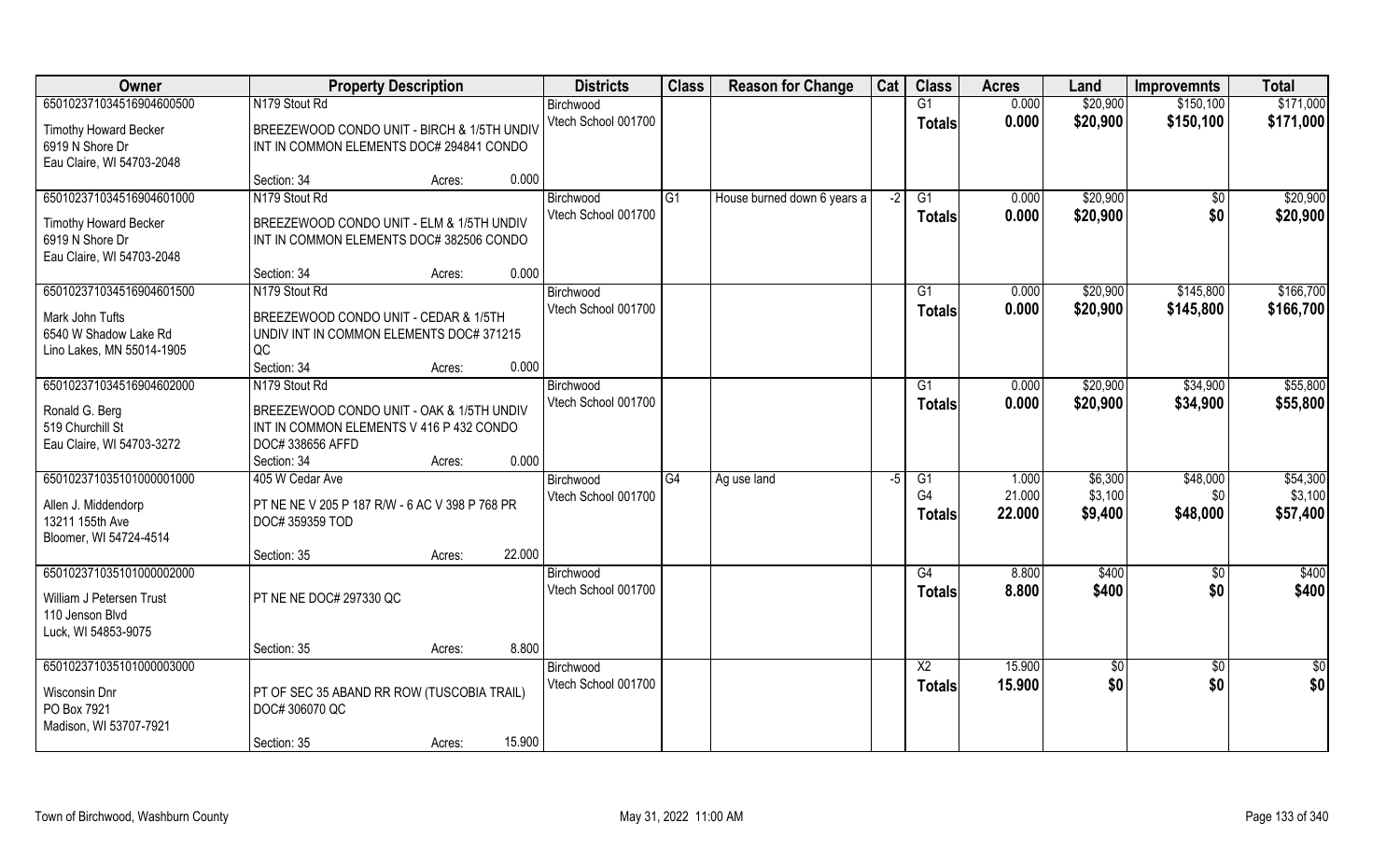| Owner                    | <b>Property Description</b>                       |        | <b>Districts</b> | <b>Class</b>                     | <b>Reason for Change</b> | Cat         | <b>Class</b> | <b>Acres</b>         | Land             | <b>Improvemnts</b>  | <b>Total</b>       |                     |
|--------------------------|---------------------------------------------------|--------|------------------|----------------------------------|--------------------------|-------------|--------------|----------------------|------------------|---------------------|--------------------|---------------------|
| 650102371035102000001000 |                                                   |        |                  | Birchwood                        | G4                       | Ag use land | $-5$         | G4                   | 40.000           | \$1,700             | $\sqrt{$0}$        | \$1,700             |
| William J Petersen Trust | NW NE DOC# 297330 QC                              |        |                  | Vtech School 001700              |                          |             |              | <b>Totals</b>        | 40.000           | \$1,700             | \$0                | \$1,700             |
| 110 Jenson Blvd          |                                                   |        |                  |                                  |                          |             |              |                      |                  |                     |                    |                     |
| Luck, WI 54853-9075      |                                                   |        |                  |                                  |                          |             |              |                      |                  |                     |                    |                     |
|                          | Section: 35                                       | Acres: | 40.000           |                                  |                          |             |              |                      |                  |                     |                    |                     |
| 650102371035103000001000 |                                                   |        |                  | Birchwood                        | G4                       | Ag use land | -5           | G4                   | 32.750           | \$4,800             | $\sqrt{$0}$        | \$4,800             |
| William J Petersen Trust | PT SW NE DOC# 297330 QC LESS HWY R/W              |        |                  | Vtech School 001700              |                          |             |              | Totals               | 32.750           | \$4,800             | \$0                | \$4,800             |
| 110 Jenson Blvd          |                                                   |        |                  |                                  |                          |             |              |                      |                  |                     |                    |                     |
| Luck, WI 54853-9075      |                                                   |        |                  |                                  |                          |             |              |                      |                  |                     |                    |                     |
|                          | Section: 35                                       | Acres: | 32.750           |                                  |                          |             |              |                      |                  |                     |                    |                     |
| 650102371035103000002000 |                                                   |        |                  | Birchwood                        |                          |             |              | X4                   | 0.250            | $\sqrt[6]{2}$       | $\sqrt{50}$        | \$0                 |
| Town of Birchwood        | PT SW NE HWY STRIP 66' WIDE V 138 P 419           |        |                  | Vtech School 001700              |                          |             |              | <b>Totals</b>        | 0.250            | \$0                 | \$0                | \$0                 |
| N1549 County Hwy T       |                                                   |        |                  |                                  |                          |             |              |                      |                  |                     |                    |                     |
| Birchwood, WI 54817-9116 |                                                   |        |                  |                                  |                          |             |              |                      |                  |                     |                    |                     |
|                          | Section: 35                                       | Acres: | 0.250            |                                  |                          |             |              |                      |                  |                     |                    |                     |
| 650102371035103000003000 |                                                   |        |                  | Birchwood                        |                          |             |              | G6                   | 2.500            | \$5,000             | $\sqrt[6]{3}$      | \$5,000             |
| Allen J. Middendorp      | PT SW NE V 205 P 187 R/W - 3 AC V 398 P 768 PR    |        |                  | Vtech School 001700              |                          |             |              | <b>Totals</b>        | 2.500            | \$5,000             | \$0                | \$5,000             |
| 13211 155th Ave          | DOC# 359359 TOD                                   |        |                  |                                  |                          |             |              |                      |                  |                     |                    |                     |
| Bloomer, WI 54724-4514   |                                                   |        |                  |                                  |                          |             |              |                      |                  |                     |                    |                     |
|                          | Section: 35                                       | Acres: | 2.500            |                                  |                          |             |              |                      |                  |                     |                    |                     |
| 650102371035104000001000 |                                                   |        |                  | Birchwood                        |                          |             |              | G8                   | 0.500            | \$300               | $\sqrt[6]{30}$     | \$300               |
| William J Petersen Trust | PT SE NE DOC# 297330 QC                           |        |                  | Vtech School 001700              |                          |             |              | <b>Totals</b>        | 0.500            | \$300               | \$0                | \$300               |
| 110 Jenson Blvd          |                                                   |        |                  |                                  |                          |             |              |                      |                  |                     |                    |                     |
| Luck, WI 54853-9075      |                                                   |        |                  |                                  |                          |             |              |                      |                  |                     |                    |                     |
|                          | Section: 35                                       | Acres: | 0.500            |                                  |                          |             |              |                      |                  |                     |                    |                     |
| 650102371035104000002000 |                                                   |        |                  | Birchwood                        |                          |             |              | G5<br>G <sub>6</sub> | 23.990<br>13.000 | \$7,800<br>\$13,000 | $\sqrt{$0}$<br>\$0 | \$7,800<br>\$13,000 |
| Allen J. Middendorp      | PT SE NE V 205 P 187 R/W - 1.77 AC V 398 P 768 PR |        |                  | Vtech School 001700              |                          |             |              |                      | 36.990           | \$20,800            | \$0                | \$20,800            |
| 13211 155th Ave          | DOC# 359359 TOD                                   |        |                  |                                  |                          |             |              | Totals               |                  |                     |                    |                     |
| Bloomer, WI 54724-4514   |                                                   |        |                  |                                  |                          |             |              |                      |                  |                     |                    |                     |
|                          | Section: 35                                       | Acres: | 36.990           |                                  |                          |             |              |                      |                  |                     |                    |                     |
| 650102371035201000001000 |                                                   |        |                  | Birchwood<br>Vtech School 001700 | G4                       | Ag use land | $-5$         | G4                   | 20.000           | \$800               | $\overline{50}$    | \$800               |
| William J Petersen Trust | E1/2 NE NW EXC V 386 P 507-508 DOC# 297330 QC     |        |                  |                                  |                          |             |              | Totals               | 20.000           | \$800               | \$0                | \$800               |
| 110 Jenson Blvd          |                                                   |        |                  |                                  |                          |             |              |                      |                  |                     |                    |                     |
| Luck, WI 54853-9075      |                                                   |        |                  |                                  |                          |             |              |                      |                  |                     |                    |                     |
|                          | Section: 35                                       | Acres: | 20.000           |                                  |                          |             |              |                      |                  |                     |                    |                     |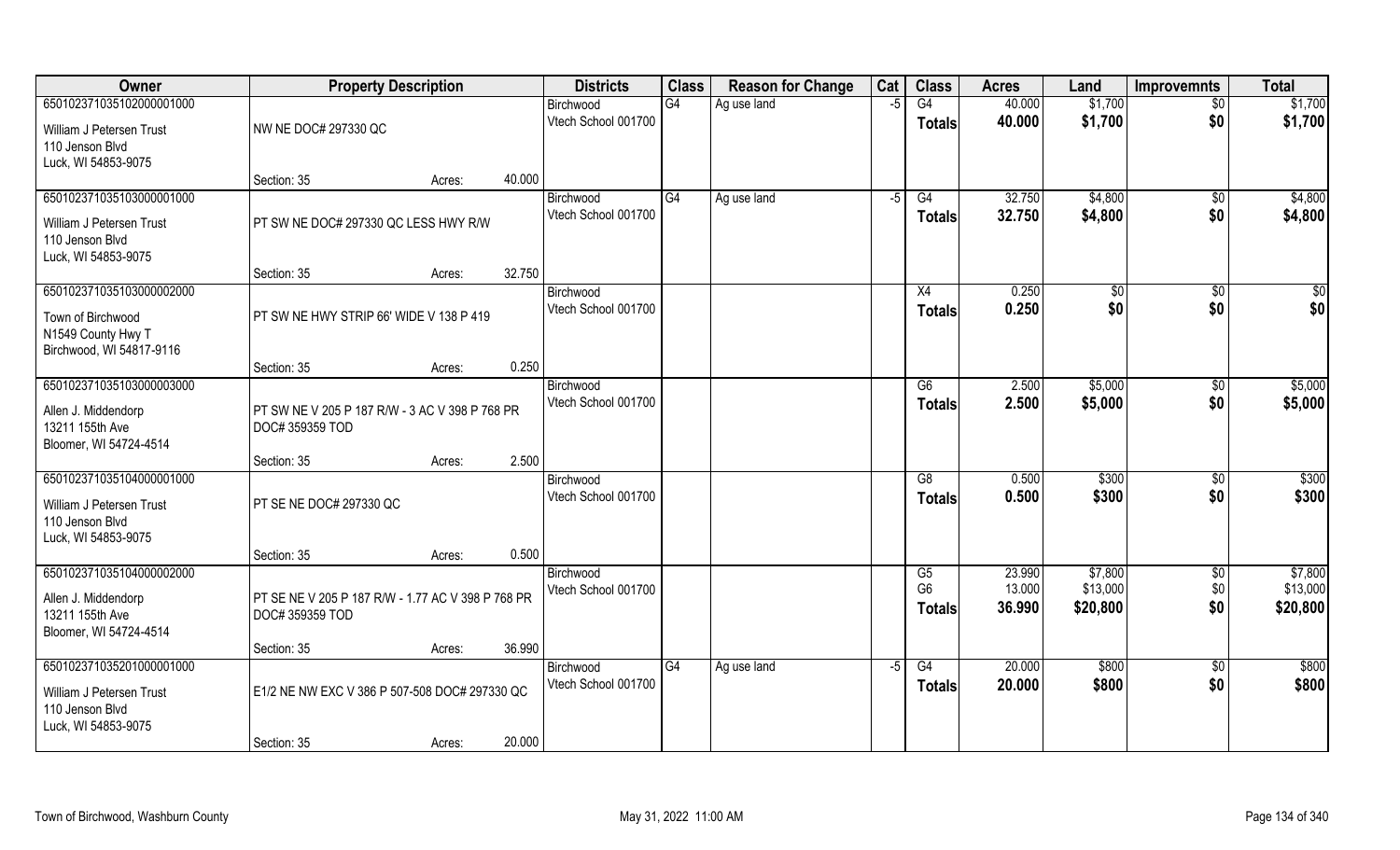| Owner                                   | <b>Property Description</b>                    |        |        | <b>Districts</b>                 | <b>Class</b> | <b>Reason for Change</b> | Cat | <b>Class</b>   | <b>Acres</b> | Land     | <b>Improvemnts</b> | <b>Total</b> |
|-----------------------------------------|------------------------------------------------|--------|--------|----------------------------------|--------------|--------------------------|-----|----------------|--------------|----------|--------------------|--------------|
| 650102371035201000002000                |                                                |        |        | Birchwood                        |              |                          |     | G5             | 20.000       | \$300    | $\sqrt{6}$         | \$300        |
| Petersen Farm Land Trust                | W1/2 NE NW DOC# 393137 TD                      |        |        | Vtech School 001700              |              |                          |     | <b>Totals</b>  | 20.000       | \$300    | \$0                | \$300        |
| 110 Jensen Blvd                         |                                                |        |        |                                  |              |                          |     |                |              |          |                    |              |
| Luck, WI 54853-9075                     |                                                |        |        |                                  |              |                          |     |                |              |          |                    |              |
|                                         | Section: 35                                    | Acres: | 20.000 |                                  |              |                          |     |                |              |          |                    |              |
| 650102371035203000001000                | N366 Fawn Ln                                   |        |        | Birchwood                        | G1           | NSf@90%                  |     | G1             | 1.000        | \$6,300  | \$158,500          | \$164,800    |
| Randy James Kuznar                      | PT SW NW L 3 CSM #3023 V 14 P 3 DOC# 384219 WD |        |        | Vtech School 001700              |              |                          |     | G <sub>6</sub> | 4.500        | \$9,000  | \$0                | \$9,000      |
| 2724 28 1/4 St                          |                                                |        |        |                                  |              |                          |     | <b>Totals</b>  | 5.500        | \$15,300 | \$158,500          | \$173,800    |
| Birchwood, WI 54817-2044                |                                                |        |        |                                  |              |                          |     |                |              |          |                    |              |
|                                         | Section: 35                                    | Acres: | 5.500  |                                  |              |                          |     |                |              |          |                    |              |
| 650102371035203000002000                |                                                |        |        | Birchwood<br>Vtech School 001700 |              |                          |     | G5             | 8.500        | \$100    | $\sqrt{50}$        | \$100        |
| Petersen Farm Land Trust                | PT SW NW DOC# 393137 TD                        |        |        |                                  |              |                          |     | <b>Totals</b>  | 8.500        | \$100    | \$0                | \$100        |
| 110 Jensen Blvd                         |                                                |        |        |                                  |              |                          |     |                |              |          |                    |              |
| Luck, WI 54853-9075                     |                                                |        |        |                                  |              |                          |     |                |              |          |                    |              |
| 650102371035203000003000                | Section: 35                                    | Acres: | 8.500  | Birchwood                        |              |                          |     | G6             | 5.530        | \$12,200 | $\sqrt[6]{3}$      | \$12,200     |
|                                         |                                                |        |        | Vtech School 001700              |              |                          |     | <b>Totals</b>  | 5.530        | \$12,200 | \$0                | \$12,200     |
| Laura A. Woodward                       | PT SW NW L 4 CSM #3023 V 14 P 3 DOC# 383367 WD |        |        |                                  |              |                          |     |                |              |          |                    |              |
| 11221 Halstead Trl                      |                                                |        |        |                                  |              |                          |     |                |              |          |                    |              |
| Woodbury, MN 55129-4300                 | Section: 35                                    | Acres: | 5.530  |                                  |              |                          |     |                |              |          |                    |              |
| 650102371035203000004000                | N322 Fawn Ln                                   |        |        | Birchwood                        |              |                          |     | G1             | 1.000        | \$6,300  | \$284,700          | \$291,000    |
|                                         |                                                |        |        | Vtech School 001700              |              |                          |     | G <sub>6</sub> | 4.690        | \$10,300 | \$0                | \$10,300     |
| Laura A. Woodward<br>11221 Halstead Trl | PT SW NW L 5 CSM #3023 V 14 P 3 DOC# 319600 WD |        |        |                                  |              |                          |     | <b>Totals</b>  | 5.690        | \$16,600 | \$284,700          | \$301,300    |
| Woodbury, MN 55129-4300                 |                                                |        |        |                                  |              |                          |     |                |              |          |                    |              |
|                                         | Section: 35                                    | Acres: | 5.690  |                                  |              |                          |     |                |              |          |                    |              |
| 650102371035204000001000                |                                                |        |        | Birchwood                        |              |                          |     | G4             | 10.000       | \$1,500  | \$0                | \$1,500      |
| William J Petersen Trust                | E1/4 SE NW EXC V 386 P 507-508 DOC# 297330 QC  |        |        | Vtech School 001700              |              |                          |     | <b>Totals</b>  | 10.000       | \$1,500  | \$0                | \$1,500      |
| 110 Jenson Blvd                         |                                                |        |        |                                  |              |                          |     |                |              |          |                    |              |
| Luck, WI 54853-9075                     |                                                |        |        |                                  |              |                          |     |                |              |          |                    |              |
|                                         | Section: 35                                    | Acres: | 10.000 |                                  |              |                          |     |                |              |          |                    |              |
| 650102371035204000002000                |                                                |        |        | Birchwood                        |              |                          |     | G4             | 30.000       | \$1,300  | $\sqrt{$0}$        | \$1,300      |
| Petersen Farm Land Trust                | W3/4 SE NW DOC# 393137 TD                      |        |        | Vtech School 001700              |              |                          |     | <b>Totals</b>  | 30.000       | \$1,300  | \$0                | \$1,300      |
| 110 Jensen Blvd                         |                                                |        |        |                                  |              |                          |     |                |              |          |                    |              |
| Luck, WI 54853-9075                     |                                                |        |        |                                  |              |                          |     |                |              |          |                    |              |
|                                         | Section: 35                                    | Acres: | 30.000 |                                  |              |                          |     |                |              |          |                    |              |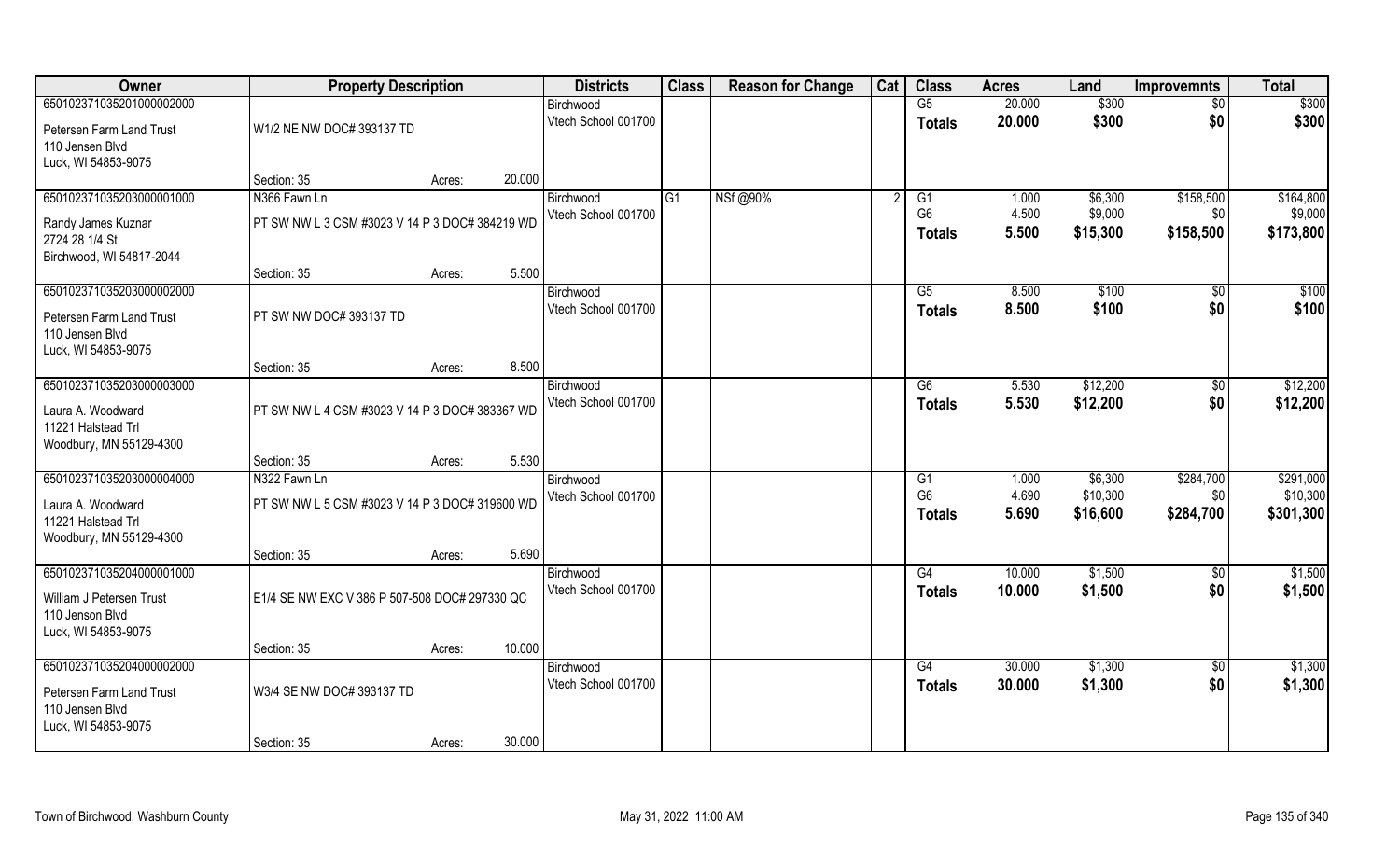| Owner                       | <b>Property Description</b>                   |                  | <b>Districts</b>    | <b>Class</b> | <b>Reason for Change</b> | Cat | <b>Class</b>    | <b>Acres</b> | Land     | <b>Improvemnts</b> | <b>Total</b> |
|-----------------------------|-----------------------------------------------|------------------|---------------------|--------------|--------------------------|-----|-----------------|--------------|----------|--------------------|--------------|
| 650102371035301000002000    |                                               |                  | Birchwood           |              |                          |     | G5              | 20.500       | \$7,700  | $\overline{50}$    | \$7,700      |
| William J Petersen Trust    | PT NE SW EXC V 386 P 507-508 DOC# 297330 QC   |                  | Vtech School 001700 |              |                          |     | <b>Totals</b>   | 20.500       | \$7,700  | \$0                | \$7,700      |
| 110 Jenson Blvd             |                                               |                  |                     |              |                          |     |                 |              |          |                    |              |
| Luck, WI 54853-9075         |                                               |                  |                     |              |                          |     |                 |              |          |                    |              |
|                             | Section: 35                                   | 20.500<br>Acres: |                     |              |                          |     |                 |              |          |                    |              |
| 650102371035302000001000    | Whitetail Unit 585A                           |                  | Birchwood           |              |                          |     | $\overline{G5}$ | 10.000       | \$200    | \$0                | \$200        |
| Petersen Farm Land Trust    | N1/2 SW1/4 DOC# 393137 TD (LAKE BOTTOM)       |                  | Vtech School 001700 |              |                          |     | <b>Totals</b>   | 10.000       | \$200    | \$0                | \$200        |
| 110 Jensen Blvd             |                                               |                  |                     |              |                          |     |                 |              |          |                    |              |
| Luck, WI 54853-9075         |                                               |                  |                     |              |                          |     |                 |              |          |                    |              |
|                             | Section: 35                                   | 10.000<br>Acres: |                     |              |                          |     |                 |              |          |                    |              |
| 650102371035302000005000    | N206 Whitetail Rd                             |                  | Birchwood           | G1           | Pole shed                |     | G1              | 6.430        | \$71,600 | \$260,400          | \$332,000    |
| Lynne M. Ware               | PT NW SW & NE SW L 9 CSM #3025 V 14 P 5 DOC#  |                  | Vtech School 001700 |              |                          |     | <b>Totals</b>   | 6.430        | \$71,600 | \$260,400          | \$332,000    |
| PO Box 148                  | 390754 TERM                                   |                  |                     |              |                          |     |                 |              |          |                    |              |
| Birchwood, WI 54817         |                                               |                  |                     |              |                          |     |                 |              |          |                    |              |
|                             | Section: 35                                   | 6.430<br>Acres:  |                     |              |                          |     |                 |              |          |                    |              |
| 650102371035302000006000    | Whitetail Unit 585E                           |                  | Birchwood           |              |                          |     | G6              | 7.160        | \$15,800 | $\sqrt[6]{3}$      | \$15,800     |
| <b>Piontek Family Trust</b> | PT NW SW & NE SW L 10 CSM #3025 V 14 P 5 DOC# |                  | Vtech School 001700 |              |                          |     | <b>Totals</b>   | 7.160        | \$15,800 | \$0                | \$15,800     |
| E7211 680th Ave             | 365899 QC                                     |                  |                     |              |                          |     |                 |              |          |                    |              |
| Menomonie, WI 54751-5010    |                                               |                  |                     |              |                          |     |                 |              |          |                    |              |
|                             | Section: 35                                   | 7.160<br>Acres:  |                     |              |                          |     |                 |              |          |                    |              |
| 650102371035303000001000    |                                               |                  | Birchwood           |              |                          |     | $\overline{G6}$ | 20.000       | \$44,000 | $\sqrt[6]{30}$     | \$44,000     |
| Andrea H. Lapacinski        | PT SW SW V 407 P 161 QC EXC V 370 P 431 EXC V |                  | Vtech School 001700 |              |                          |     | <b>Totals</b>   | 20.000       | \$44,000 | \$0                | \$44,000     |
| 2905 25 1/2 Ave             | 387 P 780                                     |                  |                     |              |                          |     |                 |              |          |                    |              |
| Birchwood, WI 54817-9276    |                                               |                  |                     |              |                          |     |                 |              |          |                    |              |
|                             | Section: 35                                   | 20.000<br>Acres: |                     |              |                          |     |                 |              |          |                    |              |
| 650102371035303000002000    | N150 Limestone Ln                             |                  | Birchwood           |              |                          |     | G1              | 1.000        | \$6,300  | \$258,700          | \$265,000    |
| Jerry Wilder                | PT SW SW DOC# 305382 WD                       |                  | Vtech School 001700 |              |                          |     | G <sub>6</sub>  | 11.000       | \$24,200 | \$0                | \$24,200     |
| N150 Limestone Ln           |                                               |                  |                     |              |                          |     | <b>Totals</b>   | 12.000       | \$30,500 | \$258,700          | \$289,200    |
| Birchwood, WI 54817-9228    |                                               |                  |                     |              |                          |     |                 |              |          |                    |              |
|                             | Section: 35                                   | 12.000<br>Acres: |                     |              |                          |     |                 |              |          |                    |              |
| 650102371035303000003000    |                                               |                  | Birchwood           |              |                          |     | G6              | 8.000        | \$17,600 | \$0                | \$17,600     |
| Andrea H. Lapacinski        | PT SW SW V 387 P 780 QC DOC# 391399 ESMT      |                  | Vtech School 001700 |              |                          |     | Totals          | 8.000        | \$17,600 | \$0                | \$17,600     |
| 2905 25 1/2 Ave             |                                               |                  |                     |              |                          |     |                 |              |          |                    |              |
| Birchwood, WI 54817-9276    |                                               |                  |                     |              |                          |     |                 |              |          |                    |              |
|                             | Section: 35                                   | 8.000<br>Acres:  |                     |              |                          |     |                 |              |          |                    |              |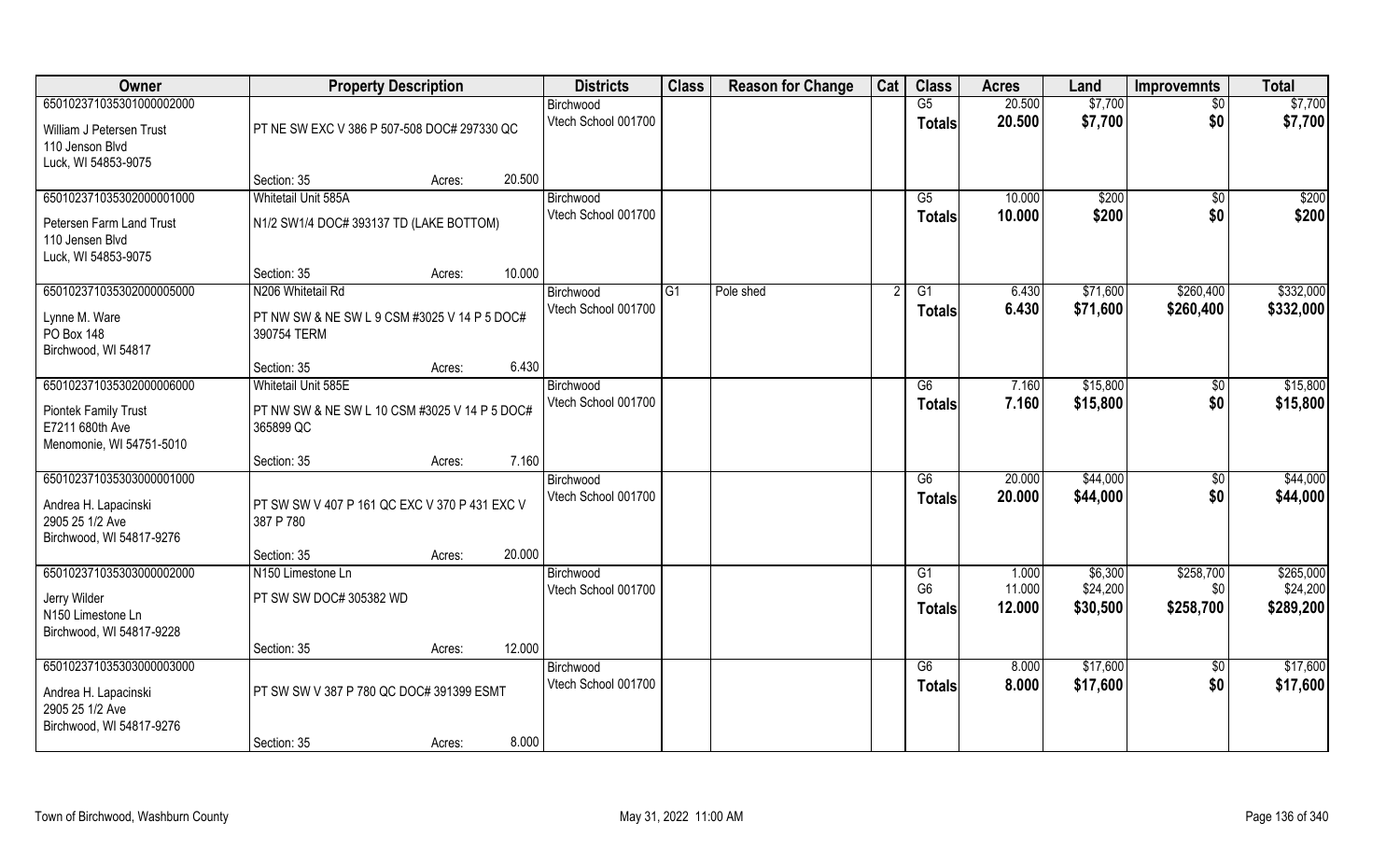| Owner                                                                      | <b>Property Description</b>                            |        | <b>Districts</b>    | <b>Class</b> | <b>Reason for Change</b> | Cat | <b>Class</b>   | <b>Acres</b> | Land     | <b>Improvemnts</b> | <b>Total</b> |
|----------------------------------------------------------------------------|--------------------------------------------------------|--------|---------------------|--------------|--------------------------|-----|----------------|--------------|----------|--------------------|--------------|
| 650102371035304000001000                                                   |                                                        |        | Birchwood           |              |                          |     | G6             | 20.000       | \$44,000 | $\overline{50}$    | \$44,000     |
| Daniel R. Marcon Sr<br>PO Box 213                                          | W1/2 SE SW V 423 P 189 QC DOC# 339984 QC               |        | Vtech School 001700 |              |                          |     | <b>Totals</b>  | 20.000       | \$44,000 | \$0                | \$44,000     |
| Birchwood, WI 54817-0213                                                   |                                                        |        |                     |              |                          |     |                |              |          |                    |              |
|                                                                            | Section: 35                                            | Acres: | 20.000              |              |                          |     |                |              |          |                    |              |
| 650102371035304000002000                                                   |                                                        |        | Birchwood           |              |                          |     | G6             | 10.000       | \$22,000 | $\sqrt{$0}$        | \$22,000     |
| Yooper Family Trust<br>PO Box 207                                          | SE1/4 SE SW DOC# 379828 QC                             |        | Vtech School 001700 |              |                          |     | <b>Totals</b>  | 10.000       | \$22,000 | \$0                | \$22,000     |
| Birchwood, WI 54817-0207                                                   | Section: 35                                            | Acres: | 10.000              |              |                          |     |                |              |          |                    |              |
| 650102371035304000003000                                                   |                                                        |        | Birchwood           |              |                          |     | G6             | 10.000       | \$22,000 | $\sqrt[6]{3}$      | \$22,000     |
| Yooper Family Trust<br>PO Box 207                                          | PT E1/2 SW1/4 DOC# 379828 QC                           |        | Vtech School 001700 |              |                          |     | <b>Totals</b>  | 10.000       | \$22,000 | \$0                | \$22,000     |
| Birchwood, WI 54817-0207                                                   | Section: 35                                            | Acres: | 10.000              |              |                          |     |                |              |          |                    |              |
| 650102371035401000001000                                                   |                                                        |        | Birchwood           | G4           | Ag use land              | -5  | G4             | 40.000       | \$1,700  | \$0                | \$1,700      |
| Gloria H Johnson Family Trust<br>718 S Main St<br>Birchwood, WI 54817-8828 | NE SE DOC# 356150 WD DOC# 357656 QC DOC#<br>383474 TOD |        | Vtech School 001700 |              |                          |     | <b>Totals</b>  | 40.000       | \$1,700  | \$0                | \$1,700      |
|                                                                            | Section: 35                                            | Acres: | 40.000              |              |                          |     |                |              |          |                    |              |
| 650102371035402000001000                                                   | N204 Loch Lomond Rd                                    |        | Birchwood           |              |                          |     | G1             | 1.000        | \$6,300  | \$150,600          | \$156,900    |
| Gail Edwardson                                                             | PT NW SE V 390 P 67 QC DOC# 347878 TOD                 |        | Vtech School 001700 |              |                          |     | G <sub>2</sub> | 5.000        | \$19,800 | \$52,100           | \$71,900     |
| W650 Granite Rd                                                            |                                                        |        |                     |              |                          |     | G <sub>6</sub> | 3.000        | \$6,600  | \$0                | \$6,600      |
| Birchwood, WI 54817-4019                                                   |                                                        |        |                     |              |                          |     | <b>Totals</b>  | 9.000        | \$32,700 | \$202,700          | \$235,400    |
|                                                                            | Section: 35                                            | Acres: | 9.000               |              |                          |     |                |              |          |                    |              |
| 650102371035402000002000                                                   |                                                        |        | Birchwood           | G4           | Ag use land              | -5  | G4             | 10.000       | \$1,100  | \$0                | \$1,100      |
| William J Petersen Trust<br>110 Jenson Blvd<br>Luck, WI 54853-9075         | PT NW SE DOC# 297330 QC                                |        | Vtech School 001700 |              |                          |     | <b>Totals</b>  | 10.000       | \$1,100  | \$0                | \$1,100      |
|                                                                            | Section: 35                                            | Acres: | 10.000              |              |                          |     |                |              |          |                    |              |
| 650102371035402000003000                                                   |                                                        |        | Birchwood           |              |                          |     | G6             | 10.000       | \$22,000 | $\sqrt{$0}$        | \$22,000     |
| Yooper Family Trust<br>PO Box 207<br>Birchwood, WI 54817-0207              | PT NW SE DOC# 379828 QC                                |        | Vtech School 001700 |              |                          |     | <b>Totals</b>  | 10.000       | \$22,000 | \$0                | \$22,000     |
|                                                                            | Section: 35                                            | Acres: | 10.000              |              |                          |     |                |              |          |                    |              |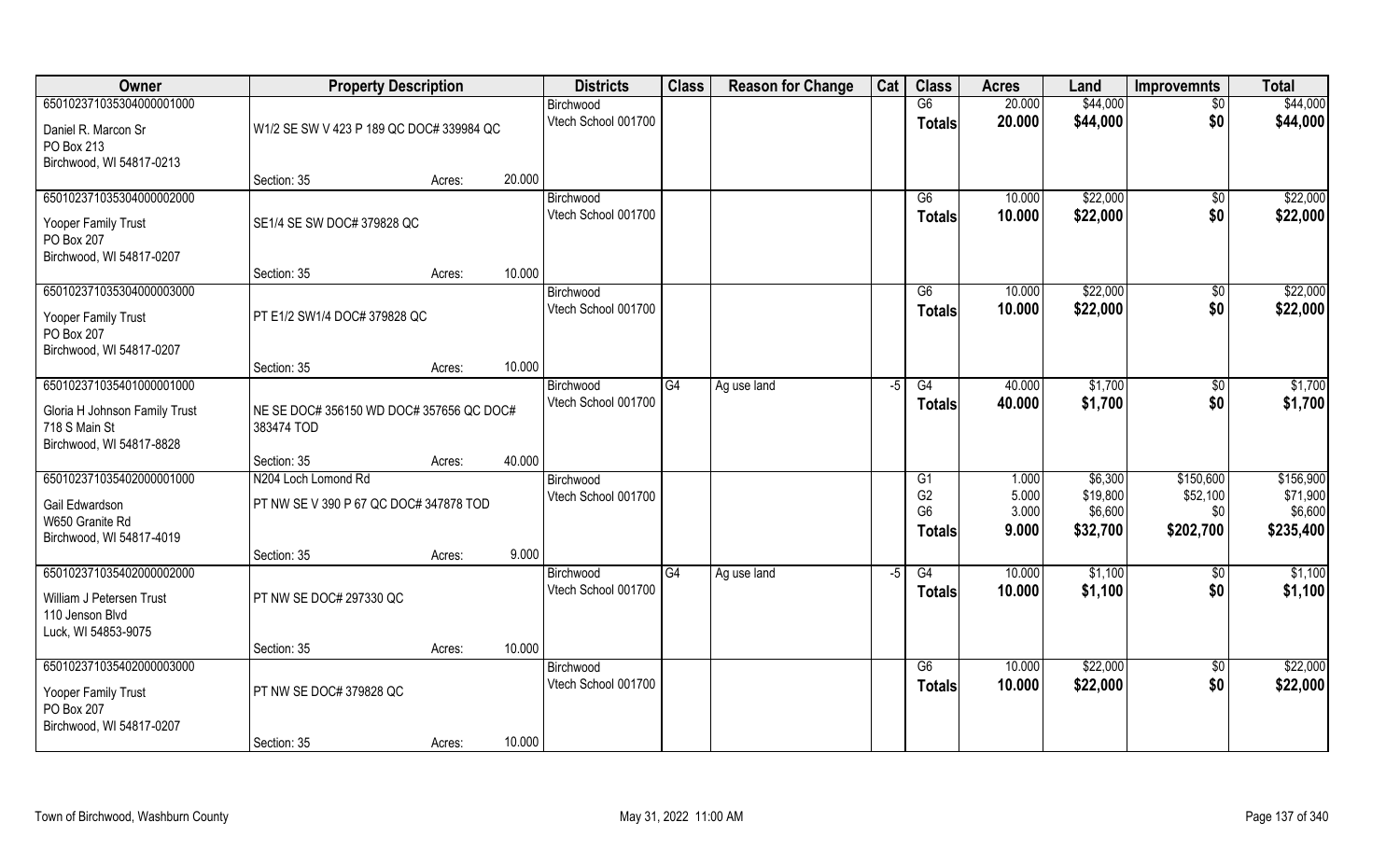| Owner                      | <b>Property Description</b>                     |                                                 | <b>Districts</b>                 | <b>Class</b> | <b>Reason for Change</b> | Cat  | <b>Class</b>         | <b>Acres</b>   | Land               | <b>Improvemnts</b> | <b>Total</b>        |
|----------------------------|-------------------------------------------------|-------------------------------------------------|----------------------------------|--------------|--------------------------|------|----------------------|----------------|--------------------|--------------------|---------------------|
| 650102371035403000001000   |                                                 |                                                 | Birchwood                        |              |                          |      | G6                   | 21.350         | \$47,000           | $\sqrt{6}$         | \$47,000            |
| Mary A. Bodis              | PT W1/2 SE1/4 DOC# 378338 TERM                  |                                                 | Vtech School 001700              |              |                          |      | <b>Totals</b>        | 21.350         | \$47,000           | \$0                | \$47,000            |
| 260 N 3rd St               |                                                 |                                                 |                                  |              |                          |      |                      |                |                    |                    |                     |
| Driggs, ID 83422-5145      |                                                 |                                                 |                                  |              |                          |      |                      |                |                    |                    |                     |
|                            | Section: 35                                     | 21.350<br>Acres:                                |                                  |              |                          |      |                      |                |                    |                    |                     |
| 650102371035403000002000   | W667 Kerry Dr                                   |                                                 | Birchwood                        |              |                          |      | G1                   | 11.500         | \$27,000           | \$171,900          | \$198,900           |
| Paul Norman Wisti          | PT SW SE LESS RD ROW DOC# 384717 WD             |                                                 | Vtech School 001700              |              |                          |      | Totals               | 11.500         | \$27,000           | \$171,900          | \$198,900           |
| W667 Kerry Dr              |                                                 |                                                 |                                  |              |                          |      |                      |                |                    |                    |                     |
| Birchwood, WI 54817-2078   |                                                 |                                                 |                                  |              |                          |      |                      |                |                    |                    |                     |
|                            | Section: 35                                     | 11.500<br>Acres:                                |                                  |              |                          |      |                      |                |                    |                    |                     |
| 650102371035403000003100   |                                                 |                                                 | Birchwood                        |              |                          |      | G6                   | 9.540          | \$21,000           | \$0                | \$21,000            |
| Yooper Family Trust        | SE1/4 SW SE EXC CSM #3852 V 19 P 23 DOC# 279673 |                                                 | Vtech School 001700              |              |                          |      | <b>Totals</b>        | 9.540          | \$21,000           | \$0                | \$21,000            |
| PO Box 207                 | ESMT DOC# 379828 QC                             |                                                 |                                  |              |                          |      |                      |                |                    |                    |                     |
| Birchwood, WI 54817-0207   |                                                 |                                                 |                                  |              |                          |      |                      |                |                    |                    |                     |
|                            | Section: 35                                     | Acres:                                          | 9.540                            |              |                          |      |                      |                |                    |                    |                     |
| 650102371035403000003200   |                                                 |                                                 | Birchwood<br>Vtech School 001700 |              |                          |      | G6                   | 0.460          | \$1,000            | $\sqrt[6]{3}$      | \$1,000             |
| Kenneth W. Drebenstedt     |                                                 | PT SW SE L 1 CSM #3852 V 19 P 23 DOC# 358796 WD |                                  |              |                          |      | <b>Totals</b>        | 0.460          | \$1,000            | \$0                | \$1,000             |
| 9144 Queen Ave S           | V 449 P 738-740 ESMT                            |                                                 |                                  |              |                          |      |                      |                |                    |                    |                     |
| Bloomington, MN 55431-2114 |                                                 |                                                 |                                  |              |                          |      |                      |                |                    |                    |                     |
|                            | Section: 35                                     | Acres:                                          | 0.460                            |              |                          |      |                      |                |                    |                    |                     |
| 650102371035404000001000   |                                                 |                                                 | Birchwood                        | G4           | Ag use land              | $-5$ | G4                   | 40.000         | \$1,700            | \$0                | \$1,700             |
| Thomas A. Scott            | SE SE DOC# 400052 QC                            |                                                 | Vtech School 001700              |              |                          |      | Totals               | 40.000         | \$1,700            | \$0                | \$1,700             |
| N207 Sucker Creek Rd       |                                                 |                                                 |                                  |              |                          |      |                      |                |                    |                    |                     |
| Birchwood, WI 54817-9500   |                                                 |                                                 |                                  |              |                          |      |                      |                |                    |                    |                     |
|                            | Section: 35                                     | 40.000<br>Acres:                                |                                  |              |                          |      |                      |                |                    |                    |                     |
| 650102371035505001001000   |                                                 |                                                 | Birchwood                        |              |                          |      | G5                   | 14.600         | \$4,800            | $\sqrt{6}$         | \$4,800             |
| Petersen Farm Land Trust   | PT GOV LOT 1 DOC# 393137 TD                     |                                                 | Vtech School 001700              |              |                          |      | <b>Totals</b>        | 14.600         | \$4,800            | \$0                | \$4,800             |
| 110 Jensen Blvd            |                                                 |                                                 |                                  |              |                          |      |                      |                |                    |                    |                     |
| Luck, WI 54853-9075        |                                                 |                                                 |                                  |              |                          |      |                      |                |                    |                    |                     |
|                            | Section: 35                                     | 14.600<br>Acres:                                |                                  |              |                          |      |                      |                |                    |                    |                     |
| 650102371035505001002000   | N 450 Balsam Lake Rd                            |                                                 | Birchwood<br>Vtech School 001700 |              |                          |      | G1<br>G <sub>6</sub> | 1.000<br>6.970 | \$6,300<br>\$7,000 | \$7,300            | \$13,600<br>\$7,000 |
| James G. Willis            |                                                 | PT GOV LOT 1 & SW NE SEC 35, PT GOV LOT 1 SEC   |                                  |              |                          |      |                      | 7.970          |                    | \$0                |                     |
| 2578 28 1/4 St             | 34 & PT GOV LOT 6 SEC 26 L 1 CSM #3022 V 14 P 2 |                                                 |                                  |              |                          |      | Totals               |                | \$13,300           | \$7,300            | \$20,600            |
| Birchwood, WI 54817-2018   | DOC# 299146 WD                                  |                                                 |                                  |              |                          |      |                      |                |                    |                    |                     |
|                            | Section: 35                                     | Acres:                                          | 7.970                            |              |                          |      |                      |                |                    |                    |                     |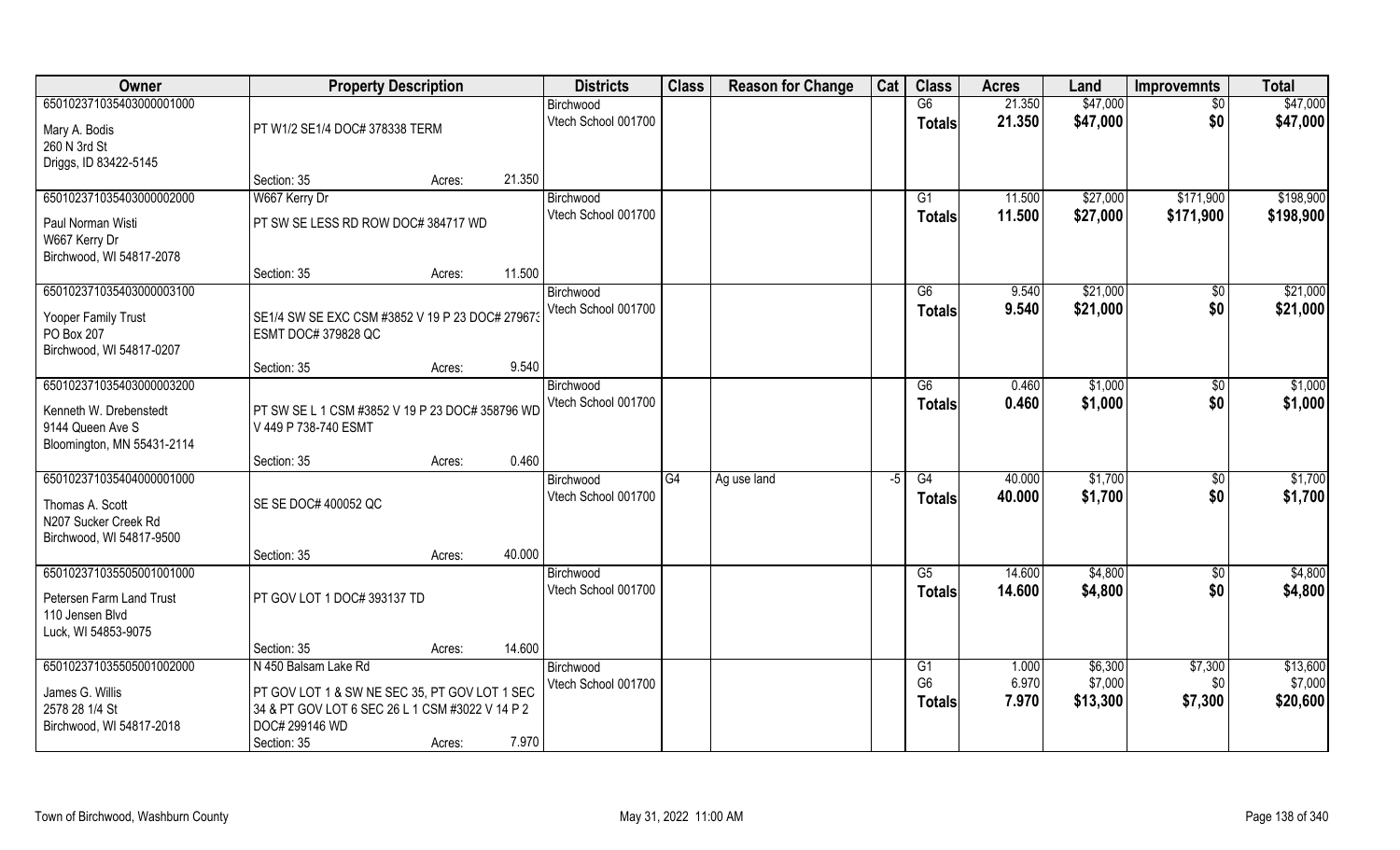| Owner                     | <b>Property Description</b>                     | <b>Districts</b>    | <b>Class</b>   | <b>Reason for Change</b> | Cat | <b>Class</b>   | <b>Acres</b> | Land     | <b>Improvemnts</b> | <b>Total</b> |
|---------------------------|-------------------------------------------------|---------------------|----------------|--------------------------|-----|----------------|--------------|----------|--------------------|--------------|
| 650102371035505001002010  | N288 Whitetail Rd                               | Birchwood           |                |                          |     | G1             | 1.000        | \$6,300  | \$245,700          | \$252,000    |
| Ricky J. Labandz          | PT SW NW & NW SW SEC 35, PT GOV LOT 1 & 4 SEC   | Vtech School 001700 |                |                          |     | G <sub>6</sub> | 6.750        | \$14,900 | \$0                | \$14,900     |
| PO Box 223                | 34 L 6 CSM #3024 V 14 P 4 DOC# 371891 WD        |                     |                |                          |     | <b>Totals</b>  | 7.750        | \$21,200 | \$245,700          | \$266,900    |
| Birchwood, WI 54817-0223  |                                                 |                     |                |                          |     |                |              |          |                    |              |
|                           | 7.750<br>Section: 35<br>Acres:                  |                     |                |                          |     |                |              |          |                    |              |
| 650102371035505001003000  | N262 Whitetail Rd                               | Birchwood           |                |                          |     | G <sub>1</sub> | 5.630        | \$20,500 | \$191,000          | \$211,500    |
| Dianne M. Hayle           | PT SW NW & NW SW SEC 35, PT GOV LOT 1 & 4 SEC   | Vtech School 001700 |                |                          |     | <b>Totals</b>  | 5.630        | \$20,500 | \$191,000          | \$211,500    |
| 13523 Dellwood Way        | 34 L 7 CSM #3024 V 14 P 4 DOC# 316243 WD DOC#   |                     |                |                          |     |                |              |          |                    |              |
| Rosemount, MN 55068       | 353432 TERM DOC# 399265 QC                      |                     |                |                          |     |                |              |          |                    |              |
|                           | 5.630<br>Section: 35<br>Acres:                  |                     |                |                          |     |                |              |          |                    |              |
| 650102371035505001003010  |                                                 | Birchwood           |                |                          |     | G6             | 8.030        | \$17,500 | $\sqrt[6]{30}$     | \$17,500     |
|                           |                                                 | Vtech School 001700 |                |                          |     | <b>Totals</b>  | 8.030        | \$17,500 | \$0                | \$17,500     |
| Thomas P. Collins         | PT GOV LOT 1 & SW NE SEC 35, PT GOV LOT 1 SEC   |                     |                |                          |     |                |              |          |                    |              |
| 1371 120th Ave            | 34 & PT GOV LOT 6 SEC 26 L 2 CSM #3022 V 14 P 2 |                     |                |                          |     |                |              |          |                    |              |
| Amery, WI 54001-4801      | DOC# 303803 WD<br>8.030<br>Section: 35          |                     |                |                          |     |                |              |          |                    |              |
| 650102371035505001004000  | Acres:<br>N240 Whitetail Rd Unit 585C           | Birchwood           |                |                          |     | G1             | 1.000        | \$6,300  | \$16,300           | \$22,600     |
|                           |                                                 | Vtech School 001700 |                |                          |     | G <sub>6</sub> | 4.380        | \$9,600  | \$0                | \$9,600      |
| Michael E. Bloom          | PT SW NW & NW SW SEC 35, PT GOV LOT 1 & 4 SEC   |                     |                |                          |     |                | 5.380        | \$15,900 | \$16,300           | \$32,200     |
| N1096 County Hwy T        | 34 L 8 CSM #3024 V 14 P 4 DOC# 325248 WD        |                     |                |                          |     | <b>Totals</b>  |              |          |                    |              |
| Birchwood, WI 54817-9114  |                                                 |                     |                |                          |     |                |              |          |                    |              |
|                           | 5.380<br>Section: 35<br>Acres:                  |                     |                |                          |     |                |              |          |                    |              |
| 650102371035505001005000  |                                                 | Birchwood           |                |                          |     | G1             | 0.500        | \$3,200  | \$5,900            | \$9,100      |
| Mark D. Smith             | PT SW NW SEC 35, PT GOV LOT 1 & 4 SEC 34 L 11   | Vtech School 001700 |                |                          |     | G <sub>6</sub> | 8.860        | \$18,400 | \$0                | \$18,400     |
| N331 Balsam Lake Rd       | CSM #3026 V 14 P 6 DOC# 352964 WD               |                     |                |                          |     | <b>Totals</b>  | 9.360        | \$21,600 | \$5,900            | \$27,500     |
| Birchwood, WI 54817-9103  |                                                 |                     |                |                          |     |                |              |          |                    |              |
|                           | 9.360<br>Section: 35<br>Acres:                  |                     |                |                          |     |                |              |          |                    |              |
| 650102371035505004007000  |                                                 | Birchwood           |                |                          |     | G6             | 5.840        | \$22,500 | \$0                | \$22,500     |
| <b>Robert Schwartz</b>    | PT NW SW SEC 35, PT GOV LOT 4 SEC 34 L 12 CSM   | Vtech School 001700 |                |                          |     | <b>Totals</b>  | 5.840        | \$22,500 | \$0                | \$22,500     |
| 4018 Kipling Ave          | #3027 V 14 P 7 DOC# 316614 WD                   |                     |                |                          |     |                |              |          |                    |              |
| Edina, MN 55416-5068      |                                                 |                     |                |                          |     |                |              |          |                    |              |
|                           | 5.840<br>Section: 35<br>Acres:                  |                     |                |                          |     |                |              |          |                    |              |
| 650102371035505004008000  | Balsam Lake Rd                                  | Birchwood           | G1             | Shift from forest        |     | G1             | 0.500        | \$3,200  | \$9,600            | \$12,800     |
|                           |                                                 | Vtech School 001700 | G <sub>1</sub> | Pole shed                |     | G <sub>6</sub> | 5.060        | \$19,800 | \$0                | \$19,800     |
| Michael A. Klutho         | PT NW SW SEC 35, PT GOV LOT 4 SEC 34 L 13 CSM   |                     | G <sub>6</sub> | Shift to residential     |     | Totals         | 5.560        | \$23,000 | \$9,600            | \$32,600     |
| 1527 Osceola Ave          | #3027 V 14 P 7 DOC# 309539 WD                   |                     |                |                          |     |                |              |          |                    |              |
| Saint Paul, MN 55105-2324 | 5.560                                           |                     |                |                          |     |                |              |          |                    |              |
|                           | Section: 35<br>Acres:                           |                     |                |                          |     |                |              |          |                    |              |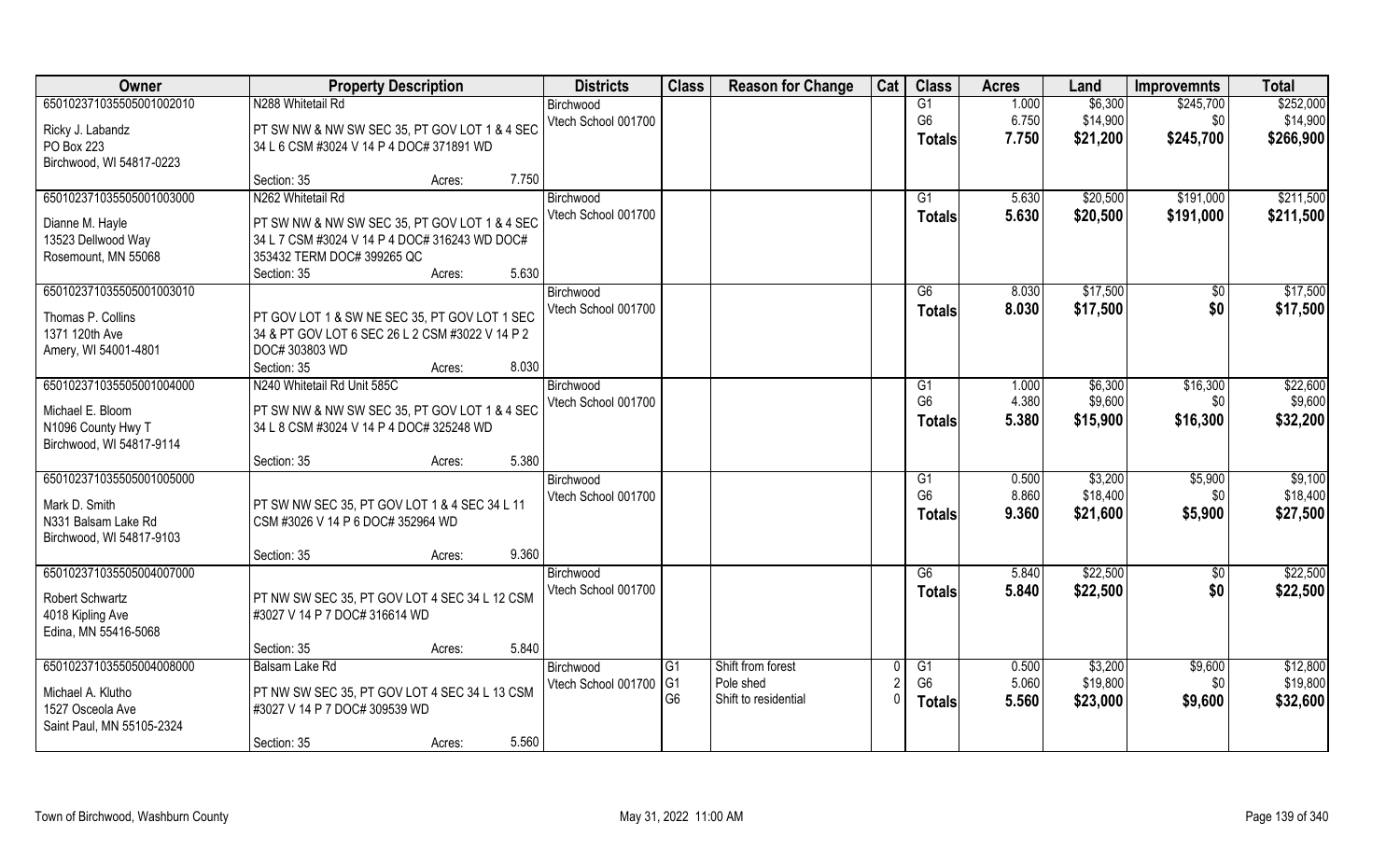| <b>Owner</b>                                                                                           | <b>Property Description</b>                            |                  | <b>Districts</b>                 | <b>Class</b> | <b>Reason for Change</b> | Cat  | <b>Class</b>                          | <b>Acres</b>              | Land                        | <b>Improvemnts</b>           | <b>Total</b>                |
|--------------------------------------------------------------------------------------------------------|--------------------------------------------------------|------------------|----------------------------------|--------------|--------------------------|------|---------------------------------------|---------------------------|-----------------------------|------------------------------|-----------------------------|
| 650102371035505004009000<br>Eric J. Anderholm                                                          | PT NW SW SEC 35, PT GOV LOT 4 SEC 34 L 14 CSM          |                  | Birchwood<br>Vtech School 001700 |              |                          |      | G1<br><b>Totals</b>                   | 5.710<br>5.710            | \$20,800<br>\$20,800        | $\overline{50}$<br>\$0       | \$20,800<br>\$20,800        |
| N7153 Sunrise Ln<br>Holmen, WI 54636-9493                                                              | #3027 V 14 P 7 DOC# 369470 WD                          | 5.710            |                                  |              |                          |      |                                       |                           |                             |                              |                             |
| 650102371036103000001000                                                                               | Section: 35                                            | Acres:           |                                  | G4           |                          |      | G4                                    | 40.000                    | \$5,300                     |                              |                             |
| Bradley J. Scott<br>615 E Cedar Ave<br>Birchwood, WI 54817-8809                                        | SW NE V 325 P 629 PR                                   |                  | Birchwood<br>Vtech School 001700 |              | Ag use land              | $-5$ | <b>Totals</b>                         | 40.000                    | \$5,300                     | $\overline{50}$<br>\$0       | \$5,300<br>\$5,300          |
|                                                                                                        | Section: 36                                            | 40.000<br>Acres: |                                  |              |                          |      |                                       |                           |                             |                              |                             |
| 650102371036104000001000<br>Bradley J. Scott<br>615 E Cedar Ave<br>Birchwood, WI 54817-8809            | SE NE V 325 P 629 PR                                   |                  | Birchwood<br>Vtech School 001700 | G4           | Ag use land              | $-5$ | G4<br>G <sub>5</sub><br><b>Totals</b> | 39.000<br>1.000<br>40.000 | \$4,600<br>\$400<br>\$5,000 | $\sqrt[6]{30}$<br>\$0<br>\$0 | \$4,600<br>\$400<br>\$5,000 |
|                                                                                                        | Section: 36                                            | 40.000<br>Acres: |                                  |              |                          |      |                                       |                           |                             |                              |                             |
| 650102371036203000001000<br>Gloria H Johnson Family Trust<br>718 S Main St                             | SW NW DOC# 356150 WD DOC# 357656 QC                    |                  | Birchwood<br>Vtech School 001700 | G4           | Ag use land              | $-5$ | G4<br>G <sub>5</sub><br><b>Totals</b> | 39.000<br>1.000<br>40.000 | \$5,700<br>\$400<br>\$6,100 | \$0<br>\$0<br>\$0            | \$5,700<br>\$400<br>\$6,100 |
| Birchwood, WI 54817-8828                                                                               | Section: 36                                            | 40.000<br>Acres: |                                  |              |                          |      |                                       |                           |                             |                              |                             |
| 650102371036204000001000<br>Gloria H Johnson Family Trust<br>718 S Main St<br>Birchwood, WI 54817-8828 | SE NW DOC# 356150 WD DOC# 357656 QC DOC#<br>383474 TOD |                  | Birchwood<br>Vtech School 001700 | G4           | Ag use land              | $-5$ | G4<br>G <sub>5</sub><br>Totals        | 39.000<br>1.000<br>40.000 | \$4,600<br>\$400<br>\$5,000 | \$0<br>\$0<br>\$0            | \$4,600<br>\$400<br>\$5,000 |
|                                                                                                        | Section: 36                                            | 40.000<br>Acres: |                                  |              |                          |      |                                       |                           |                             |                              |                             |
| 650102371036301000001000                                                                               |                                                        |                  | Birchwood                        |              |                          |      | X4                                    | 10.000                    | \$0                         | \$0                          | $\frac{6}{3}$               |
| <b>Birchwood Cemetery Association</b><br>RT <sub>1</sub><br>Birchwood, WI 54817                        | PT NE SW V 62 P 592                                    |                  | Vtech School 001700              |              |                          |      | <b>Totals</b>                         | 10.000                    | \$0                         | \$0                          | \$0                         |
|                                                                                                        | Section: 36                                            | 10.000<br>Acres: |                                  |              |                          |      |                                       |                           |                             |                              |                             |
| 650102371036301000002000                                                                               | N276 Sucker Creek Rd                                   |                  | Birchwood                        | G4           | Ag use land              | -5   | G1                                    | 1.000                     | \$6,300                     | \$85,300                     | \$91,600                    |
| Bette D. Gray<br>N276 Sucker Creek Rd<br>Birchwood, WI 54817-9500                                      | PT NE SW V 325 P 24 WD V 383 P 741 QC                  |                  | Vtech School 001700              |              |                          |      | G4<br><b>Totals</b>                   | 29.000<br>30.000          | \$4,200<br>\$10,500         | \$0<br>\$85,300              | \$4,200<br>\$95,800         |
|                                                                                                        | Section: 36                                            | 30.000<br>Acres: |                                  |              |                          |      |                                       |                           |                             |                              |                             |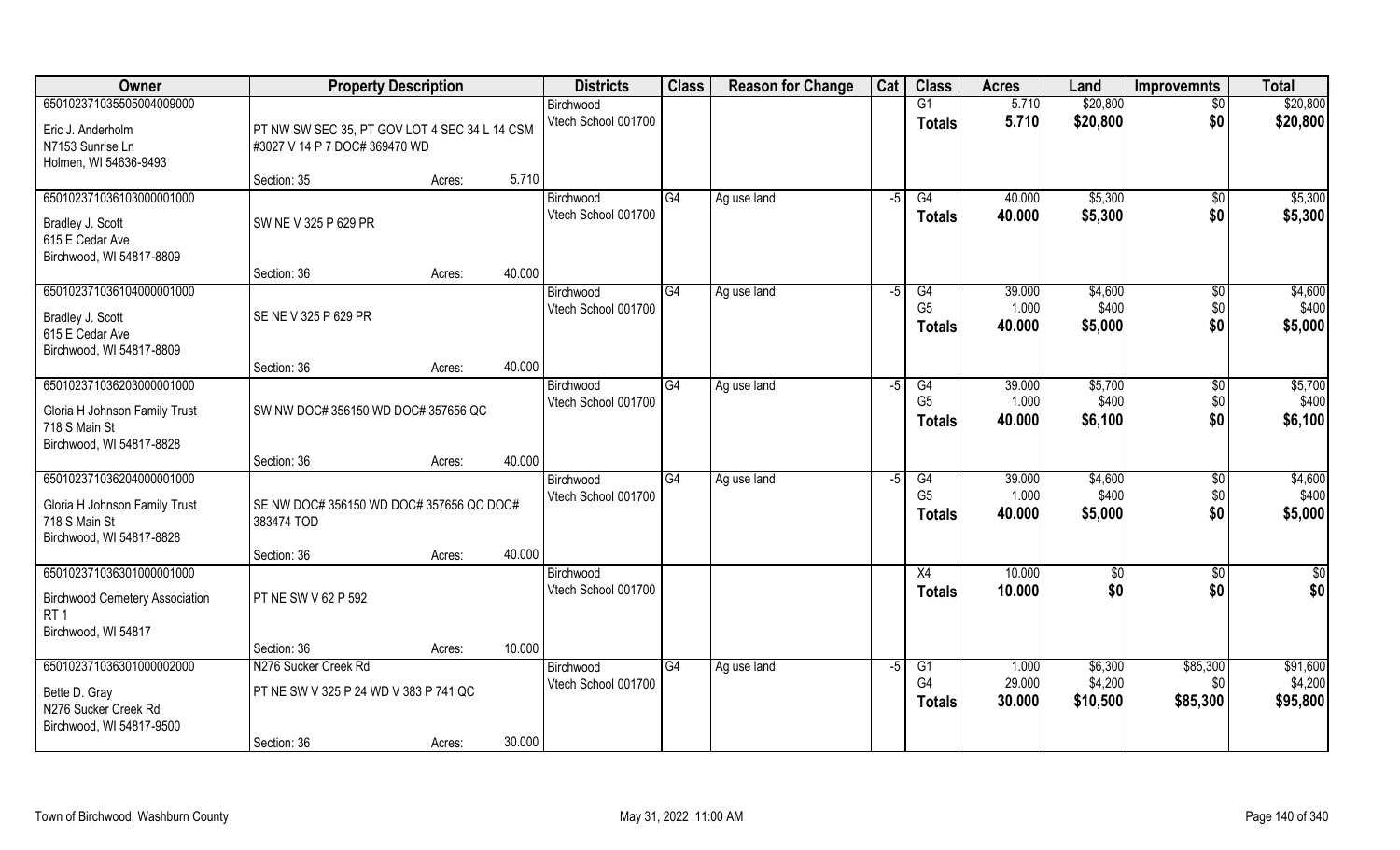| Owner                                 | <b>Property Description</b>           |        |        | <b>Districts</b>                    | <b>Class</b> | <b>Reason for Change</b>   | Cat          | <b>Class</b>         | <b>Acres</b>    | Land             | <b>Improvemnts</b> | <b>Total</b>     |
|---------------------------------------|---------------------------------------|--------|--------|-------------------------------------|--------------|----------------------------|--------------|----------------------|-----------------|------------------|--------------------|------------------|
| 650102371036302000001000              | N207 Sucker Creek Rd                  |        |        | Birchwood                           | G4           | Ag use land                | -5           | G4                   | 38.000          | \$4,300          | \$0                | \$4,300          |
| Thomas A. Scott                       | NW SW DOC# 305786 QC DOC# 378417 ESMT |        |        | Vtech School 001700                 |              |                            |              | G7                   | 2.000           | \$6,800          | \$55,300           | \$62,100         |
| N207 Sucker Creek Rd                  |                                       |        |        |                                     |              |                            |              | Totals               | 40.000          | \$11,100         | \$55,300           | \$66,400         |
| Birchwood, WI 54817-9500              |                                       |        |        |                                     |              |                            |              |                      |                 |                  |                    |                  |
|                                       | Section: 36                           | Acres: | 40.000 |                                     |              |                            |              |                      |                 |                  |                    |                  |
| 650102371036303000001000              |                                       |        |        | Birchwood                           | G4           | Ag use land                | -5           | G4<br>G <sub>5</sub> | 38.000          | \$5,000<br>\$700 | $\overline{50}$    | \$5,000<br>\$700 |
| Bradley J. Scott                      | SW SW DOC# 400054 QC                  |        |        | Vtech School 001700                 |              |                            |              | <b>Totals</b>        | 2.000<br>40.000 | \$5,700          | \$0<br>\$0         | \$5,700          |
| 615 E Cedar Ave                       |                                       |        |        |                                     |              |                            |              |                      |                 |                  |                    |                  |
| Birchwood, WI 54817-8809              |                                       |        | 40.000 |                                     |              |                            |              |                      |                 |                  |                    |                  |
| 650102371036304000001000              | Section: 36<br>N196 Sucker Creek Rd   | Acres: |        | Birchwood                           | G4           | Ag use land                | -5           | G4                   | 38.000          | \$1,600          | $\sqrt{6}$         | \$1,600          |
|                                       |                                       |        |        | Vtech School 001700                 |              |                            |              | G7                   | 2.000           | \$6,800          | \$90,000           | \$96,800         |
| Thomas A. Scott                       | SE SW DOC# 400052 QC                  |        |        |                                     |              |                            |              | <b>Totals</b>        | 40.000          | \$8,400          | \$90,000           | \$98,400         |
| N207 Sucker Creek Rd                  |                                       |        |        |                                     |              |                            |              |                      |                 |                  |                    |                  |
| Birchwood, WI 54817-9500              | Section: 36                           | Acres: | 40.000 |                                     |              |                            |              |                      |                 |                  |                    |                  |
| 650102371036401000001000              |                                       |        |        | Birchwood                           | G4           | Ag use land                | -5           | G4                   | 33.000          | \$4,500          | \$0                | \$4,500          |
|                                       |                                       |        |        | Vtech School 001700                 |              |                            |              | G <sub>5</sub>       | 7.000           | \$2,300          | \$0                | \$2,300          |
| Bradley J. Scott<br>615 E Cedar Ave   | NE SE V 325 P 629 PR                  |        |        |                                     |              |                            |              | <b>Totals</b>        | 40.000          | \$6,800          | \$0                | \$6,800          |
| Birchwood, WI 54817-8809              |                                       |        |        |                                     |              |                            |              |                      |                 |                  |                    |                  |
|                                       | Section: 36                           | Acres: | 40.000 |                                     |              |                            |              |                      |                 |                  |                    |                  |
| 650102371036402000001000              |                                       |        |        | Birchwood                           | G4           | Ag use land                | -5           | $\overline{G4}$      | 39.000          | \$2,800          | $\sqrt[6]{3}$      | \$2,800          |
| Bradley J. Scott                      | NW SE EXC W 64' N 680' DOC# 400054 QC |        |        | Vtech School 001700 G4              |              | Ag use land                | -5           | <b>Totals</b>        | 39.000          | \$2,800          | \$0                | \$2,800          |
| 615 E Cedar Ave                       |                                       |        |        |                                     |              |                            |              |                      |                 |                  |                    |                  |
| Birchwood, WI 54817-8809              |                                       |        |        |                                     |              |                            |              |                      |                 |                  |                    |                  |
|                                       | Section: 36                           | Acres: | 39.000 |                                     |              |                            |              |                      |                 |                  |                    |                  |
| 650102371036402000002000              |                                       |        |        | Birchwood                           |              |                            |              | X4                   | 1.000           | \$0              | \$0                | \$0              |
| <b>Birchwood Cemetery Association</b> | W 64' N 680' NW SE V 314 P 710 WD     |        |        | Vtech School 001700                 |              |                            |              | <b>Totals</b>        | 1.000           | \$0              | \$0                | \$0              |
| RT <sub>1</sub>                       |                                       |        |        |                                     |              |                            |              |                      |                 |                  |                    |                  |
| Birchwood, WI 54817                   |                                       |        |        |                                     |              |                            |              |                      |                 |                  |                    |                  |
|                                       | Section: 36                           | Acres: | 1.000  |                                     |              |                            |              |                      |                 |                  |                    |                  |
| 650102371036403000001000              |                                       |        |        | Birchwood<br>Vtech School 001700 G4 | G4           | Ag use land<br>Ag use land | $-5$<br>$-5$ | G4                   | 40.000          | \$3,700          | $\overline{50}$    | \$3,700          |
| Bradley J. Scott                      | SW SE DOC# 400054 QC                  |        |        |                                     |              |                            |              | <b>Totals</b>        | 40.000          | \$3,700          | \$0                | \$3,700          |
| 615 E Cedar Ave                       |                                       |        |        |                                     |              |                            |              |                      |                 |                  |                    |                  |
| Birchwood, WI 54817-8809              |                                       |        | 40.000 |                                     |              |                            |              |                      |                 |                  |                    |                  |
|                                       | Section: 36                           | Acres: |        |                                     |              |                            |              |                      |                 |                  |                    |                  |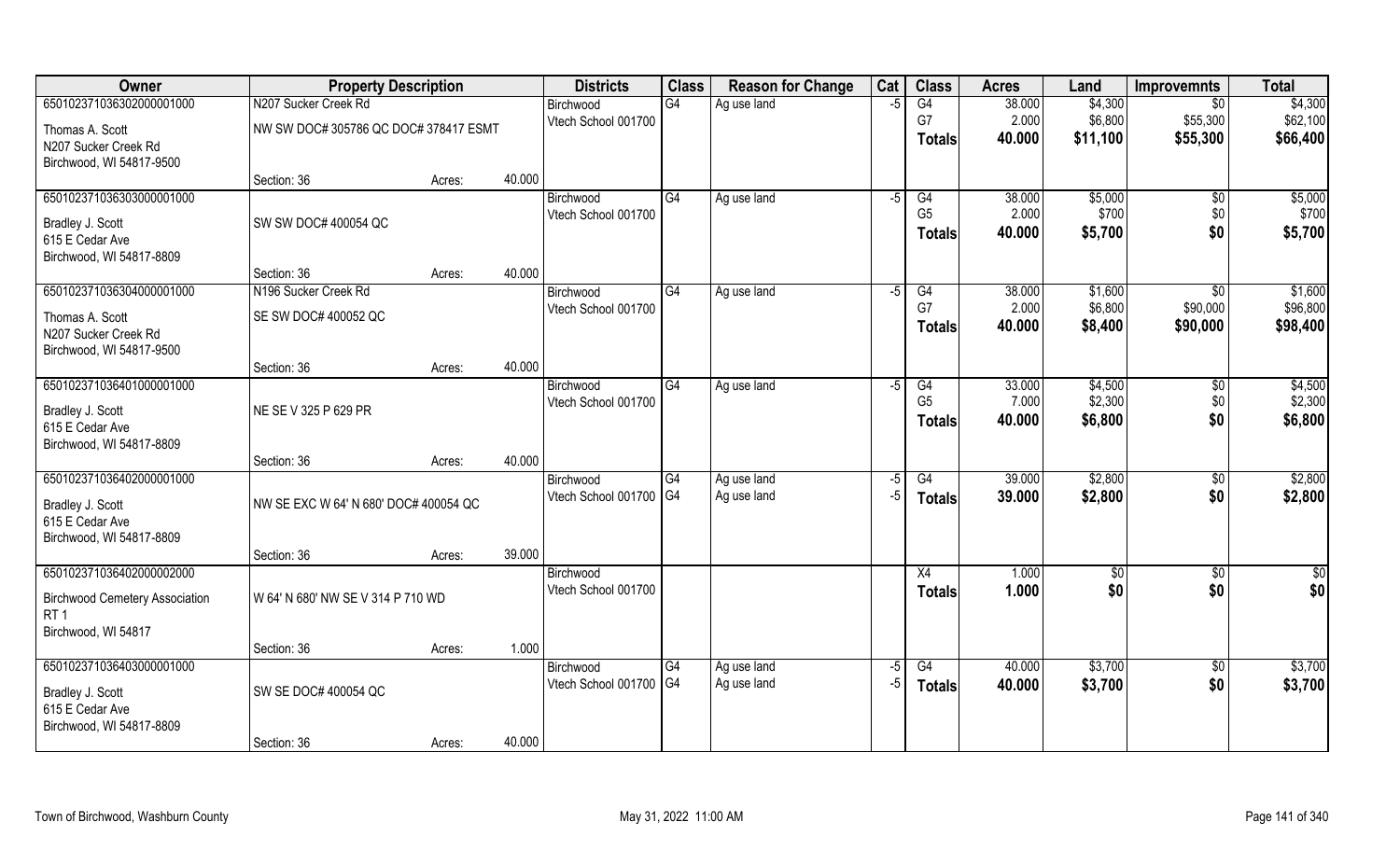| Owner                     | <b>Property Description</b>                     |        | <b>Districts</b>    | <b>Class</b> | <b>Reason for Change</b> | Cat | <b>Class</b>   | <b>Acres</b> | Land     | <b>Improvemnts</b> | <b>Total</b> |
|---------------------------|-------------------------------------------------|--------|---------------------|--------------|--------------------------|-----|----------------|--------------|----------|--------------------|--------------|
| 650102371036404000001000  |                                                 |        | Birchwood           |              |                          |     | G5             | 40.000       | \$13,000 | $\sqrt{6}$         | \$13,000     |
| Bradley J. Scott          | SE SE DOC# 400054 QC DOC# 354265 TERM DOC#      |        | Vtech School 001700 |              |                          |     | <b>Totals</b>  | 40.000       | \$13,000 | \$0                | \$13,000     |
| 615 E Cedar Ave           | 354266 QC                                       |        |                     |              |                          |     |                |              |          |                    |              |
| Birchwood, WI 54817-8809  |                                                 |        |                     |              |                          |     |                |              |          |                    |              |
|                           | Section: 36<br>Acres:                           | 40.000 |                     |              |                          |     |                |              |          |                    |              |
| 650102381001404000001000  |                                                 |        | Spooner             |              |                          |     | G6             | 5.100        | \$11,200 | \$0                | \$11,200     |
| Kerry A. Merrill          | PT SE SE L 1 CSM #2137 V 9 P 77 V 380 P 636 WD  |        | Vtech School 001700 |              |                          |     | Totals         | 5.100        | \$11,200 | \$0                | \$11,200     |
| N4513 Ranch Rd            |                                                 |        |                     |              |                          |     |                |              |          |                    |              |
| Stone Lake, WI 54876-8752 |                                                 |        |                     |              |                          |     |                |              |          |                    |              |
|                           | Section: 1<br>Acres:                            | 5.100  |                     |              |                          |     |                |              |          |                    |              |
| 650102381001404000002000  | W204 Slim Lake Rd                               |        | Spooner             |              |                          |     | G1             | 5.000        | \$19,800 | \$134,200          | \$154,000    |
| Slim Lake Properties LLC  | PT SE SE L 4 CSM #2057 V 8 P 218 DOC# 338724 WD |        | Vtech School 001700 |              |                          |     | <b>Totals</b>  | 5.000        | \$19,800 | \$134,200          | \$154,000    |
| W273 Bar H Rd             |                                                 |        |                     |              |                          |     |                |              |          |                    |              |
| Stone Lake, WI 54876-8713 |                                                 |        |                     |              |                          |     |                |              |          |                    |              |
|                           | Section: 1<br>Acres:                            | 5.000  |                     |              |                          |     |                |              |          |                    |              |
| 650102381001404000003000  | W150 Slim Lake Rd                               |        | Spooner             |              |                          |     | G1             | 4.750        | \$19,200 | \$9,400            | \$28,600     |
| Linda Lea Paulson         | PT SE SE L 5 CSM #2057 V 8 P 218 V 339 P 785 WD |        | Vtech School 001700 |              |                          |     | <b>Totals</b>  | 4.750        | \$19,200 | \$9,400            | \$28,600     |
| 2037 21 1/4 St            | DOC# 296634 QC                                  |        |                     |              |                          |     |                |              |          |                    |              |
| Rice Lake, WI 54868-8809  |                                                 |        |                     |              |                          |     |                |              |          |                    |              |
|                           | Section: 1<br>Acres:                            | 4.750  |                     |              |                          |     |                |              |          |                    |              |
| 650102381001404000004000  | W128 Slim Lake Rd                               |        | Spooner             |              |                          |     | G1             | 4.650        | \$19,000 | \$166,500          | \$185,500    |
| Edward R. Turk            | PT SE SE L 6 CSM #2057 V 8 P 218 DOC# 240009 WD |        | Vtech School 001700 |              |                          |     | <b>Totals</b>  | 4.650        | \$19,000 | \$166,500          | \$185,500    |
| W128 Slim Lake Rd         | DOC#377674 TOD                                  |        |                     |              |                          |     |                |              |          |                    |              |
| Stone Lake, WI 54876-8779 |                                                 |        |                     |              |                          |     |                |              |          |                    |              |
|                           | Section: 1<br>Acres:                            | 4.650  |                     |              |                          |     |                |              |          |                    |              |
| 650102381001404000005000  | N4599 Ranch Dr                                  |        | Spooner             |              |                          |     | G1             | 1.840        | \$10,500 | \$132,700          | \$143,200    |
| Daniel Hendricks          | PT SE SE L 1 CSM #2058 V 8 P 219 DOC# 361868 TD |        | Vtech School 001700 |              |                          |     | <b>Totals</b>  | 1.840        | \$10,500 | \$132,700          | \$143,200    |
| N4599 Ranch Rd            |                                                 |        |                     |              |                          |     |                |              |          |                    |              |
| Stone Lake, WI 54876-8752 |                                                 |        |                     |              |                          |     |                |              |          |                    |              |
|                           | Section: 1<br>Acres:                            | 1.840  |                     |              |                          |     |                |              |          |                    |              |
| 650102381001404000006000  | N4513 Ranch Dr                                  |        | Spooner             |              |                          |     | G1             | 1.000        | \$6,300  | \$130,800          | \$137,100    |
| Kerry A. Merrill          | PT SE SE L 2 CSM #2137 V 9 P 77 V 355 P 328 WD  |        | Vtech School 001700 |              |                          |     | G <sub>6</sub> | 4.020        | \$8,800  | \$0                | \$8,800      |
| N4513 Ranch Rd            |                                                 |        |                     |              |                          |     | <b>Totals</b>  | 5.020        | \$15,100 | \$130,800          | \$145,900    |
| Stone Lake, WI 54876-8752 |                                                 |        |                     |              |                          |     |                |              |          |                    |              |
|                           | Section: 1<br>Acres:                            | 5.020  |                     |              |                          |     |                |              |          |                    |              |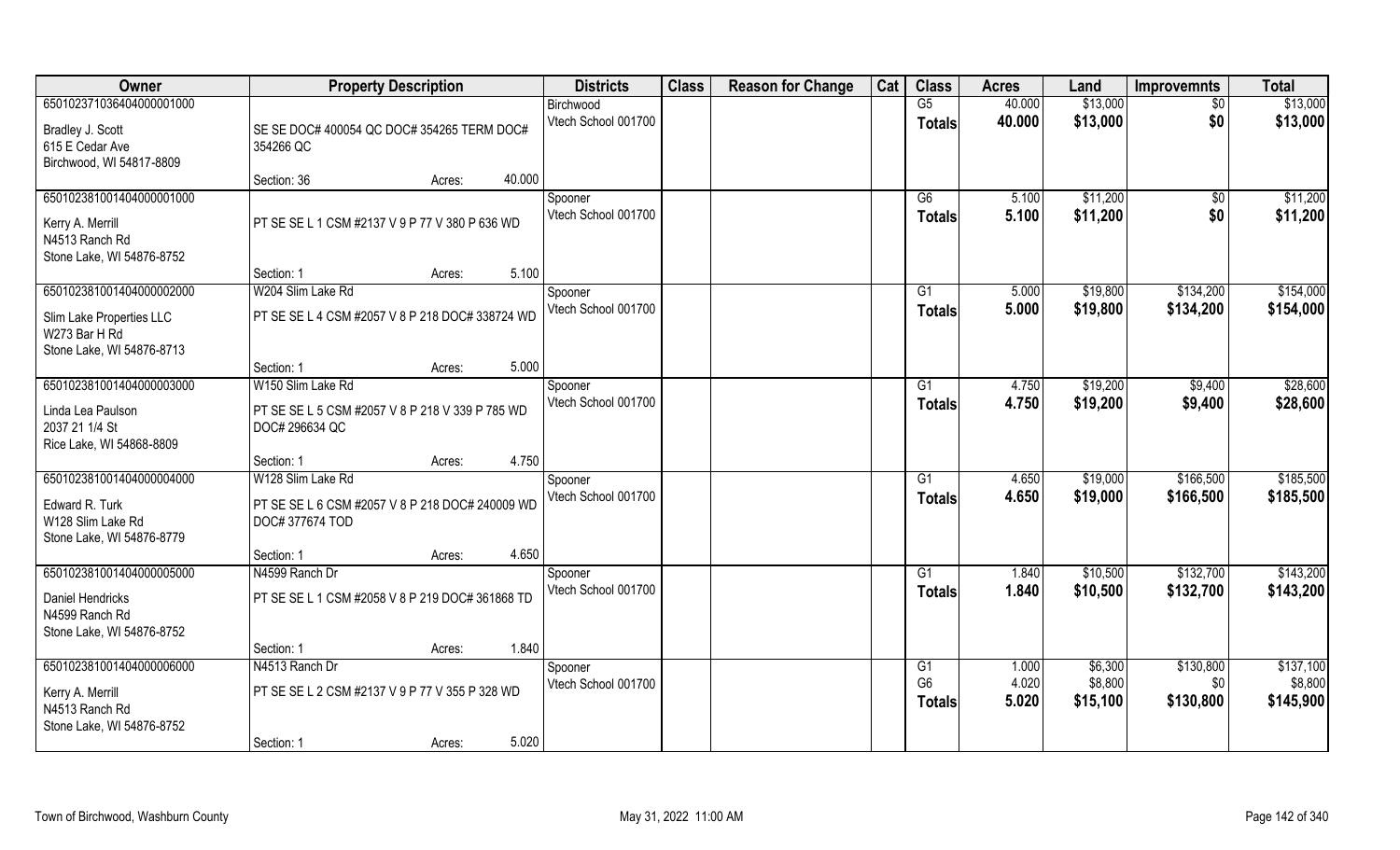| Owner                     | <b>Property Description</b>                         |                   | <b>Districts</b>               | <b>Class</b> | <b>Reason for Change</b> | Cat  | <b>Class</b>                     | <b>Acres</b>     | Land                | <b>Improvemnts</b> | <b>Total</b>        |
|---------------------------|-----------------------------------------------------|-------------------|--------------------------------|--------------|--------------------------|------|----------------------------------|------------------|---------------------|--------------------|---------------------|
| 650102381001404000007000  |                                                     |                   | Spooner                        |              |                          |      | G6                               | 5.050            | \$11,100            | $\sqrt{6}$         | \$11,100            |
| Kerry A. Merrill          | PT SE SE L 3 CSM #2137 V 9 P 77 V 361 P 237 WD      |                   | Vtech School 001700            |              |                          |      | <b>Totals</b>                    | 5.050            | \$11,100            | \$0                | \$11,100            |
| N4513 Ranch Rd            |                                                     |                   |                                |              |                          |      |                                  |                  |                     |                    |                     |
| Stone Lake, WI 54876-8752 |                                                     |                   |                                |              |                          |      |                                  |                  |                     |                    |                     |
|                           | Section: 1                                          | Acres:            | 5.050                          |              |                          |      |                                  |                  |                     |                    |                     |
| 650102381001404000008000  |                                                     |                   | Spooner                        |              |                          |      | G6                               | 5.370            | \$11,800            | \$0                | \$11,800            |
| Kerry A. Merrill          | PT SE SE L 4 CSM #2137 V 9 P 77 V 380 P 636 WD      |                   | Vtech School 001700            |              |                          |      | <b>Totals</b>                    | 5.370            | \$11,800            | \$0                | \$11,800            |
| N4513 Ranch Rd            |                                                     |                   |                                |              |                          |      |                                  |                  |                     |                    |                     |
| Stone Lake, WI 54876-8752 |                                                     |                   |                                |              |                          |      |                                  |                  |                     |                    |                     |
|                           | Section: 1                                          | Acres:            | 5.370                          |              |                          |      |                                  |                  |                     |                    |                     |
| 650102381001505001003000  |                                                     |                   | Spooner                        | G4           | Ag use land              | $-5$ | G4                               | 27.470           | \$3,100             | $\sqrt[6]{30}$     | \$3,100             |
| Steven M. Mickelson       | PT GOV LOT 1 & PT GOV LOT 8 L 3 CSM #3017 V 13 F    |                   | Vtech School 001700            |              |                          |      | G <sub>8</sub>                   | 6.200            | \$3,100             | \$0                | \$3,100             |
| N12272 Brooklyn Rd        | 175, 175A DOC# 296580 QC                            |                   |                                |              |                          |      | <b>Totals</b>                    | 33.670           | \$6,200             | \$0                | \$6,200             |
| Minong, WI 54859-9250     |                                                     |                   |                                |              |                          |      |                                  |                  |                     |                    |                     |
|                           | Section: 1                                          | 33.670<br>Acres:  |                                |              |                          |      |                                  |                  |                     |                    |                     |
| 650102381001505002001030  | W235 County Hwy B                                   |                   | Spooner                        |              |                          |      | G1                               | 1.000            | \$6,300             | \$192,000          | \$198,300           |
| Michael C. Clamer         | E 739.97' W 1095' GOV LOT 2 DOC# 326958 WD          |                   | Vtech School 001700            |              |                          |      | G <sub>5</sub><br>G <sub>6</sub> | 4.000<br>16.000  | \$1,000<br>\$32,000 | \$0<br>\$0         | \$1,000<br>\$32,000 |
| PO Box 339                |                                                     |                   |                                |              |                          |      | <b>Totals</b>                    | 21.000           | \$39,300            | \$192,000          | \$231,300           |
| Stone Lake, WI 54876-0339 |                                                     |                   |                                |              |                          |      |                                  |                  |                     |                    |                     |
|                           | Section: 1                                          | 21.000<br>Acres:  |                                |              |                          |      |                                  |                  |                     |                    |                     |
| 650102381001505002006000  |                                                     |                   | Stone Lake fire                | G4           | Ag use land              | $-5$ | G4                               | 94.830           | \$10,800            | $\sqrt[6]{30}$     | \$10,800            |
| Suzanne J. Henk           | PT GOV LOTS 3, 6, 11, 12, & 14 L 6 CSM #4158 V 21 P |                   | Spooner<br>Vtech School 001700 |              |                          |      | Totals                           | 94.830           | \$10,800            | \$0                | \$10,800            |
| 16573 W Henks Rd          | 22 DOC# 400690 WD                                   |                   |                                |              |                          |      |                                  |                  |                     |                    |                     |
| Hayward, WI 54843-2562    |                                                     |                   |                                |              |                          |      |                                  |                  |                     |                    |                     |
|                           | Section: 1                                          | 94.830<br>Acres:  |                                |              |                          |      |                                  |                  |                     |                    |                     |
| 650102381001505002007000  |                                                     |                   | Stone Lake fire                |              |                          |      | G4                               | 12.330           | \$1,400             | $\sqrt{$0}$        | \$1,400             |
| Michael C. Clamer         | PT GOV LOTS 1 - 3, 6 - 8 L 7 CSM #4158 V 21 P 22    |                   | Spooner<br>Vtech School 001700 |              |                          |      | G <sub>5</sub><br>G <sub>6</sub> | 20.990<br>69.370 | \$4,700<br>\$69,800 | \$0<br>\$0         | \$4,700<br>\$69,800 |
| PO Box 339                | DOC# 399815 WD                                      |                   |                                |              |                          |      | <b>Totals</b>                    | 102.690          | \$75,900            | \$0                | \$75,900            |
| Stone Lake, WI 54876-0339 |                                                     |                   |                                |              |                          |      |                                  |                  |                     |                    |                     |
|                           | Section: 1                                          | 102.690<br>Acres: |                                |              |                          |      |                                  |                  |                     |                    |                     |
| 650102381001505004002000  | W387 County Hwy B                                   |                   | Spooner                        |              |                          |      | G1                               | 8.110            | \$23,200            | \$478,800          | \$502,000           |
| Jordan P. Gensmer         | GOV LOT 4 & PT GOV LOT 3 DOC# 397868 TD             |                   | Vtech School 001700            |              |                          |      | G <sub>5</sub><br>G <sub>6</sub> | 24.000<br>13.000 | \$3,200<br>\$20,000 | \$0<br>\$0         | \$3,200<br>\$20,000 |
| W387 County Hwy B         |                                                     |                   |                                |              |                          |      | Totals                           | 45.110           | \$46,400            | \$478,800          | \$525,200           |
| Stone Lake, WI 54876-8714 |                                                     |                   |                                |              |                          |      |                                  |                  |                     |                    |                     |
|                           | Section: 1                                          | Acres:            | 45.110                         |              |                          |      |                                  |                  |                     |                    |                     |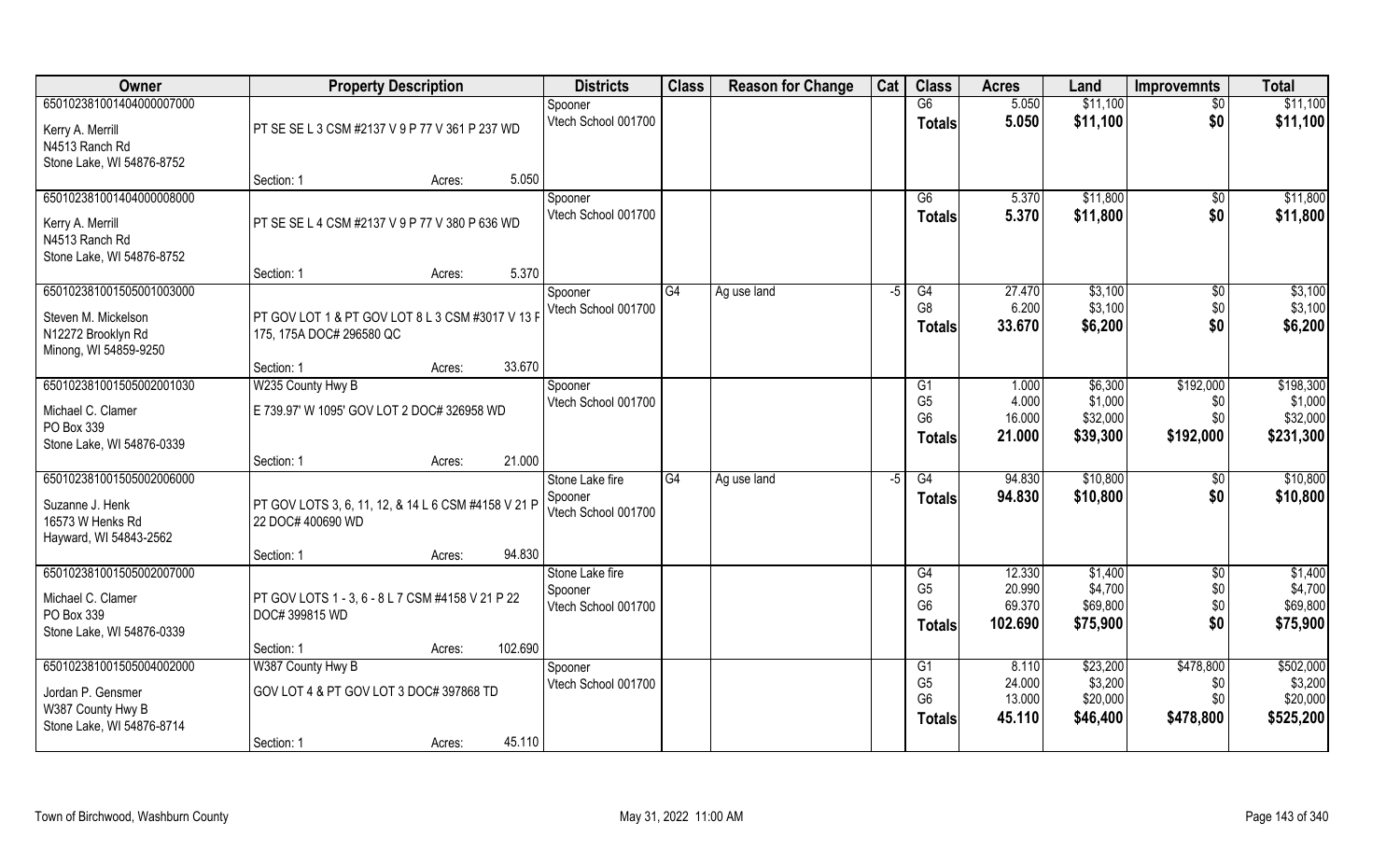| Owner                     | <b>Property Description</b>                        |                   | <b>Districts</b>    | <b>Class</b> | <b>Reason for Change</b> | Cat | <b>Class</b>   | <b>Acres</b> | Land          | <b>Improvemnts</b> | <b>Total</b>    |
|---------------------------|----------------------------------------------------|-------------------|---------------------|--------------|--------------------------|-----|----------------|--------------|---------------|--------------------|-----------------|
| 650102381001505005001000  |                                                    |                   | Spooner             |              |                          |     | G5             | 5.000        | \$1,700       | $\overline{50}$    | \$1,700         |
| Jordan P. Gensmer         | PT GOV LOT 5 & 6 DOC# 397868 TD                    |                   | Vtech School 001700 |              |                          |     | G <sub>6</sub> | 40.430       | \$60,400      | \$0                | \$60,400        |
| W387 County Hwy B         |                                                    |                   |                     |              |                          |     | Totals         | 45.430       | \$62,100      | \$0                | \$62,100        |
| Stone Lake, WI 54876-8714 |                                                    |                   |                     |              |                          |     |                |              |               |                    |                 |
|                           | Section: 1                                         | 45.430<br>Acres:  |                     |              |                          |     |                |              |               |                    |                 |
| 650102381001505007001010  | W263 Bar H Rd                                      |                   | Spooner             | G4           | Ag use land              | -5  | G1             | 3.500        | \$172,200     | \$170,900          | \$343,100       |
|                           |                                                    |                   | Vtech School 001700 |              |                          |     | G <sub>2</sub> | 10.000       | \$25,100      | \$246,400          | \$271,500       |
| Nancy Slayton Trust       | PT GOV LOTS 7 - 11, 14 - 16 & PT SE NE & SE SE L 5 |                   |                     |              |                          |     | G4             | 35.000       | \$4,000       | \$0                | \$4,000         |
| W263 Bar H Rd             | CSM #3393 V 16 P 57 DOC# 361867 TD EXC DOC#        |                   |                     |              |                          |     | G <sub>5</sub> | 48.060       | \$15,600      | \$0                | \$15,600        |
| Stone Lake, WI 54876-8713 | 388837 QC                                          |                   |                     |              |                          |     | G <sub>6</sub> | 48.000       | \$50,400      | \$0                | \$50,400        |
|                           | Section: 1                                         | 144.560<br>Acres: |                     |              |                          |     | <b>Totals</b>  | 144.560      | \$267,300     | \$417,300          | \$684,600       |
| 650102381001505009002000  | W119 Bar H Rd                                      |                   | Spooner             |              |                          |     | X4             | 0.940        | $\frac{1}{6}$ | $\overline{50}$    | $\overline{50}$ |
| Telephone Usa WI LLC      | PT GOV LOT 9 L 1 CSM #2112 V 9 P 52 V 429 P        |                   | Vtech School 001700 |              |                          |     | <b>Totals</b>  | 0.940        | \$0           | \$0                | \$0             |
| 100 Century Park Dr       | 301-304 WD                                         |                   |                     |              |                          |     |                |              |               |                    |                 |
| Monroe, LA 71203          |                                                    |                   |                     |              |                          |     |                |              |               |                    |                 |
|                           | Section: 1                                         | 0.940<br>Acres:   |                     |              |                          |     |                |              |               |                    |                 |
| 650102381001505010011000  | W285 Bar H Rd                                      |                   | Spooner             |              |                          |     | G1             | 2.060        | \$11,500      | \$174,600          | \$186,100       |
|                           |                                                    |                   | Vtech School 001700 |              |                          |     | <b>Totals</b>  | 2.060        | \$11,500      | \$174,600          | \$186,100       |
| Eugene L. Slayton         | PT GOV LOTS 10, 14 & 15 L 1 CSM #3010 V 13 P 168   |                   |                     |              |                          |     |                |              |               |                    |                 |
| W285 Bar H Rd             | DOC# 340167 QC DOC# 388837 QC                      |                   |                     |              |                          |     |                |              |               |                    |                 |
| Stone Lake, WI 54876-8713 |                                                    |                   |                     |              |                          |     |                |              |               |                    |                 |
|                           | Section: 1                                         | 2.060<br>Acres:   |                     |              |                          |     |                |              |               |                    |                 |
| 650102381001505010012000  | W255 Bar H Rd                                      |                   | Spooner             |              |                          |     | G1             | 1.500        | \$8,800       | \$172,700          | \$181,500       |
| Slim Lake Paradise LLC    | PT GOV LOTS 10, 14 & 15 L 2 CSM #3010 V 13 P 168   |                   | Vtech School 001700 |              |                          |     | <b>Totals</b>  | 1.500        | \$8,800       | \$172,700          | \$181,500       |
| W273 Bar H Rd             | DOC# 315865 WD                                     |                   |                     |              |                          |     |                |              |               |                    |                 |
| Stone Lake, WI 54876-8713 |                                                    |                   |                     |              |                          |     |                |              |               |                    |                 |
|                           | Section: 1                                         | 1.500<br>Acres:   |                     |              |                          |     |                |              |               |                    |                 |
| 650102381001505011002000  | <b>Cleary Rd Extention</b>                         |                   | Spooner             |              |                          |     | X4             | 1.920        | \$0           | \$0                | \$0             |
| Town of Birchwood         | PT GOV LOTS 11 & 14 L 1 CSM #2723 V 12 P 66 V 447  |                   | Vtech School 001700 |              |                          |     | <b>Totals</b>  | 1.920        | \$0           | \$0                | \$0             |
| N1549 County Hwy T        | P 64 WD ROAD R/W                                   |                   |                     |              |                          |     |                |              |               |                    |                 |
| Birchwood, WI 54817-9116  |                                                    |                   |                     |              |                          |     |                |              |               |                    |                 |
|                           | Section: 1                                         | 1.920<br>Acres:   |                     |              |                          |     |                |              |               |                    |                 |
| 650102381001505011002010  | W371 Cleary Rd                                     |                   | Spooner             |              |                          |     | G1             | 1.260        | \$159,000     | \$176,000          | \$335,000       |
|                           |                                                    |                   | Vtech School 001700 |              |                          |     | <b>Totals</b>  | 1.260        | \$159,000     | \$176,000          | \$335,000       |
| Allan J. Dewaard          | PT GOV LOTS 11 & 14 L 3 CSM #1769 V 7 P 190 DOC#   |                   |                     |              |                          |     |                |              |               |                    |                 |
| PO Box 304                | 286671 TD                                          |                   |                     |              |                          |     |                |              |               |                    |                 |
| Stone Lake, WI 54876-0304 |                                                    |                   |                     |              |                          |     |                |              |               |                    |                 |
|                           | Section: 1                                         | 1.260<br>Acres:   |                     |              |                          |     |                |              |               |                    |                 |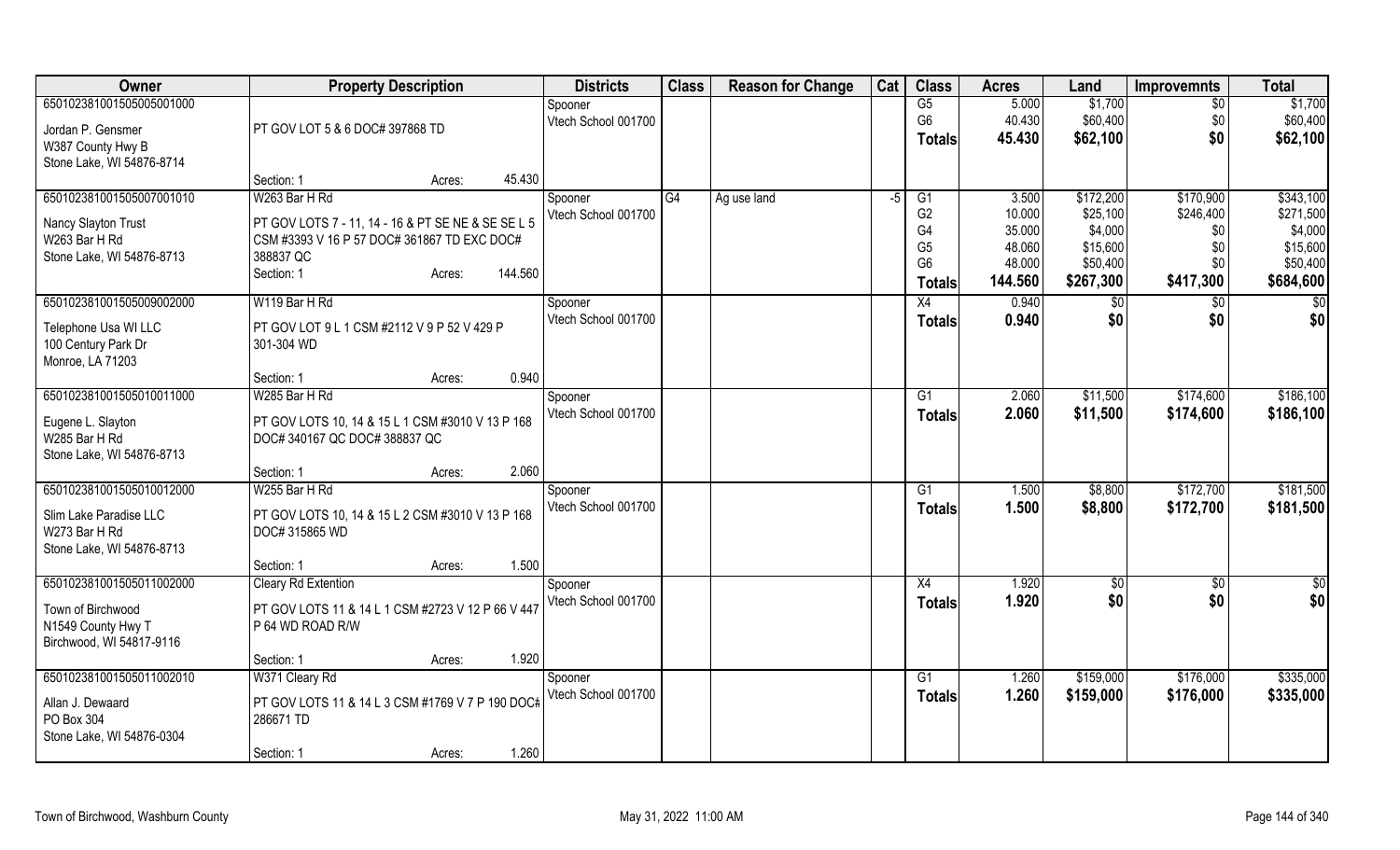| Owner                           | <b>Property Description</b>                        | <b>Districts</b>    | <b>Class</b> | <b>Reason for Change</b> | Cat | <b>Class</b>  | <b>Acres</b> | Land      | <b>Improvemnts</b> | <b>Total</b> |
|---------------------------------|----------------------------------------------------|---------------------|--------------|--------------------------|-----|---------------|--------------|-----------|--------------------|--------------|
| 650102381001505011003000        | W379 Cleary Rd                                     | Spooner             |              |                          |     | G1            | 1.250        | \$130,400 | \$98,800           | \$229,200    |
| Alistair Dobbie                 | PT GOV LOTS 11 & 14 L 2 CSM #1598 V 7 P 19 & 19A   | Vtech School 001700 |              |                          |     | <b>Totals</b> | 1.250        | \$130,400 | \$98,800           | \$229,200    |
| 2510 Overlook Ct N              | DOC# 353613 PR V 303 P 688 ESMT                    |                     |              |                          |     |               |              |           |                    |              |
| Stillwater, MN 55082-1565       |                                                    |                     |              |                          |     |               |              |           |                    |              |
|                                 | 1.250<br>Section: 1<br>Acres:                      |                     |              |                          |     |               |              |           |                    |              |
| 650102381001505011004000        | W395 Cleary Rd                                     | Spooner             |              |                          |     | G1            | 1.880        | \$164,300 | \$206,800          | \$371,100    |
| <b>Benson Living Trust</b>      | PT GOV LOTS 11 & 14 L 5 CSM #2064 V 9 P 5 & 5A     | Vtech School 001700 |              |                          |     | Totals        | 1.880        | \$164,300 | \$206,800          | \$371,100    |
| PO Box 206                      | DOC# 348137 QC                                     |                     |              |                          |     |               |              |           |                    |              |
| Stone Lake, WI 54876-0206       |                                                    |                     |              |                          |     |               |              |           |                    |              |
|                                 | 1.880<br>Section: 1<br>Acres:                      |                     |              |                          |     |               |              |           |                    |              |
| 650102381001505011005000        | W363 Cleary Rd                                     | Spooner             |              |                          |     | G1            | 1.260        | \$186,700 | \$96,900           | \$283,600    |
| Robert A. Benson                | PT GOV LOT 11 & 14 L 4 CSM #1769 V 7 P 190 V 302 F | Vtech School 001700 |              |                          |     | <b>Totals</b> | 1.260        | \$186,700 | \$96,900           | \$283,600    |
| 2394 Weston PI SW               | 738 WD                                             |                     |              |                          |     |               |              |           |                    |              |
| Rochester, MN 55902-1337        |                                                    |                     |              |                          |     |               |              |           |                    |              |
|                                 | 1.260<br>Section: 1<br>Acres:                      |                     |              |                          |     |               |              |           |                    |              |
| 650102381001505011006000        | W357 Cleary Rd                                     | Spooner             |              |                          |     | G1            | 1.190        | \$172,400 | \$149,000          | \$321,400    |
| Charles Halstenson              | PT GOV LOTS 11 & 14 L 5 CSM #1769 V 7 P 190 V 316  | Vtech School 001700 |              |                          |     | <b>Totals</b> | 1.190        | \$172,400 | \$149,000          | \$321,400    |
| 1451 18th St NW                 | P 21 WD                                            |                     |              |                          |     |               |              |           |                    |              |
| New Brighton, MN 55112-5451     |                                                    |                     |              |                          |     |               |              |           |                    |              |
|                                 | 1.190<br>Section: 1<br>Acres:                      |                     |              |                          |     |               |              |           |                    |              |
| 650102381001505011007000        |                                                    | Spooner             |              |                          |     | G1            | 1.240        | \$169,200 | $\sqrt[6]{3}$      | \$169,200    |
| Charles E. Halstenson           | PT GOV LOTS 11 & 14 L 6 CSM #2009 V 8 P 170 V 332  | Vtech School 001700 |              |                          |     | Totals        | 1.240        | \$169,200 | \$0                | \$169,200    |
| 1451 18th St NW                 | P 24 WD                                            |                     |              |                          |     |               |              |           |                    |              |
| New Brighton, MN 55112-5451     |                                                    |                     |              |                          |     |               |              |           |                    |              |
|                                 | 1.240<br>Section: 1<br>Acres:                      |                     |              |                          |     |               |              |           |                    |              |
| 650102381001505011008000        | W339 Cleary Rd                                     | Spooner             |              |                          |     | G1            | 1.120        | \$112,300 | \$204,300          | \$316,600    |
| Larry F. Schmidt                | PT GOV LOTS 11 & 14 L 7 CSM #2009 V 8 P 170 DOC#   | Vtech School 001700 |              |                          |     | <b>Totals</b> | 1.120        | \$112,300 | \$204,300          | \$316,600    |
| 9322 W 18th St                  | 314211 WD                                          |                     |              |                          |     |               |              |           |                    |              |
| Saint Louis Park, MN 55426-1802 |                                                    |                     |              |                          |     |               |              |           |                    |              |
|                                 | 1.120<br>Section: 1<br>Acres:                      |                     |              |                          |     |               |              |           |                    |              |
| 650102381001505011009000        | W333 Cleary Rd                                     | Spooner             |              |                          |     | G1            | 1.110        | \$110,800 | \$127,300          | \$238,100    |
| John Kaltenberg                 | PT GOV LOTS 11 & 14 L 8 CSM #2009 V 8 P 170 V 346  | Vtech School 001700 |              |                          |     | <b>Totals</b> | 1.110        | \$110,800 | \$127,300          | \$238,100    |
| 1414 Red Cloud Ln               | P 40 WD                                            |                     |              |                          |     |               |              |           |                    |              |
| Madison, WI 53704-1046          |                                                    |                     |              |                          |     |               |              |           |                    |              |
|                                 | 1.110<br>Section: 1<br>Acres:                      |                     |              |                          |     |               |              |           |                    |              |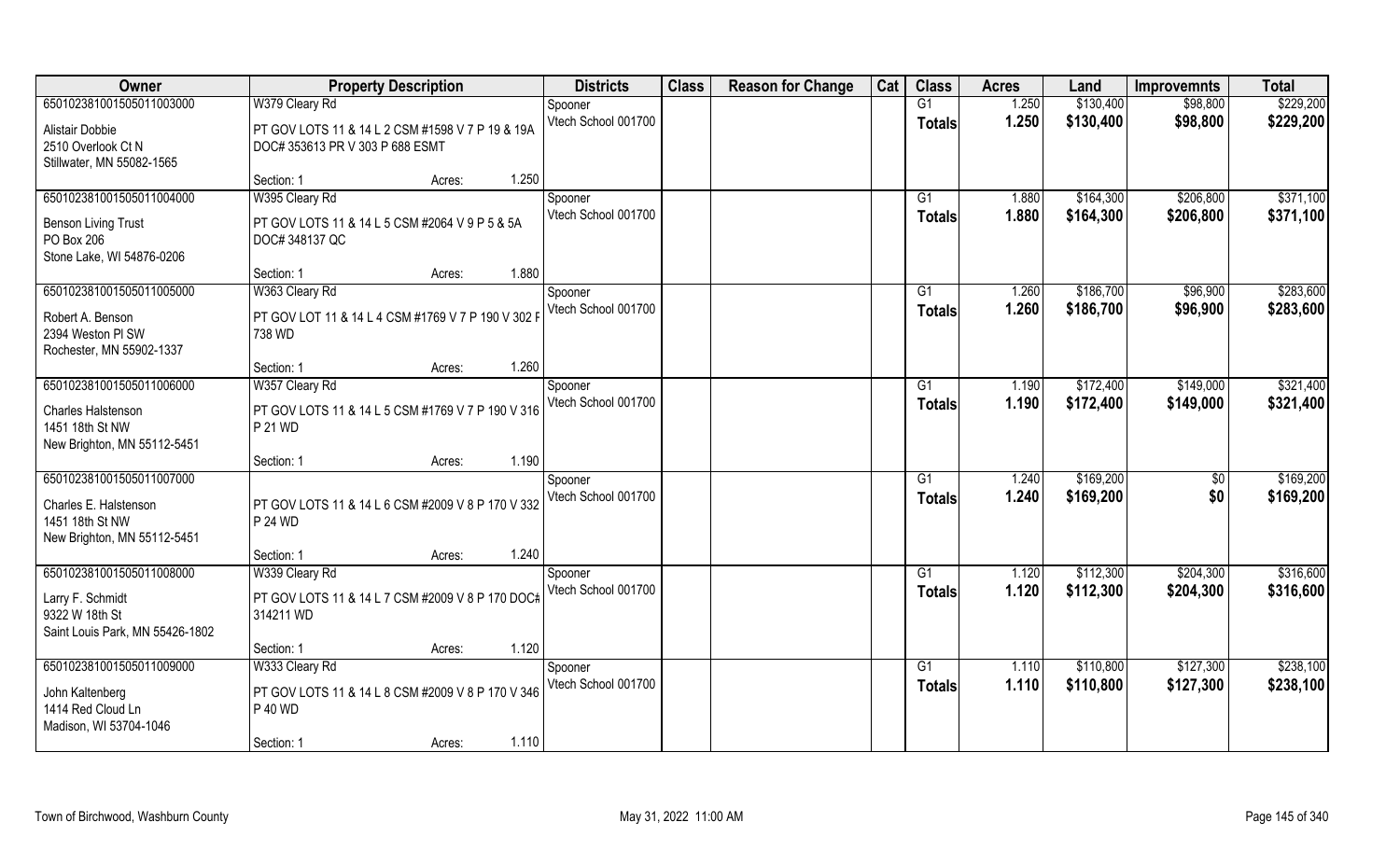| Owner                     | <b>Property Description</b>                       | <b>Districts</b>               | <b>Class</b> | <b>Reason for Change</b> | Cat | <b>Class</b>    | <b>Acres</b> | Land      | <b>Improvemnts</b> | <b>Total</b> |
|---------------------------|---------------------------------------------------|--------------------------------|--------------|--------------------------|-----|-----------------|--------------|-----------|--------------------|--------------|
| 650102381001505011010000  | W389 Cleary Rd                                    | Spooner                        |              |                          |     | G1              | 1.930        | \$172,500 | \$214,800          | \$387,300    |
| Christopher J. Knowlton   | PT GOV LOTS 11 & 14 L 6 CSM #2064 V 9 P 5 & 5A    | Vtech School 001700            |              |                          |     | <b>Totals</b>   | 1.930        | \$172,500 | \$214,800          | \$387,300    |
| 7006 Milwaukee Ave        | DOC# 377110 WD                                    |                                |              |                          |     |                 |              |           |                    |              |
| Wauwatosa, WI 53213-2356  |                                                   |                                |              |                          |     |                 |              |           |                    |              |
|                           | Section: 1<br>Acres:                              | 1.930                          |              |                          |     |                 |              |           |                    |              |
| 650102381001505012001000  |                                                   | Spooner                        |              |                          |     | G6              | 36.500       | \$36,500  | \$0                | \$36,500     |
| Jordan P. Gensmer         | PT GOV LOT 12 V 293 P 741 ESMT DOC# 397868 TD     | Vtech School 001700            |              |                          |     | <b>Totals</b>   | 36.500       | \$36,500  | \$0                | \$36,500     |
| W387 County Hwy B         |                                                   |                                |              |                          |     |                 |              |           |                    |              |
| Stone Lake, WI 54876-8714 |                                                   |                                |              |                          |     |                 |              |           |                    |              |
|                           | 36.500<br>Section: 1<br>Acres:                    |                                |              |                          |     |                 |              |           |                    |              |
| 650102381001505013001000  |                                                   | Spooner<br>Vtech School 001700 |              |                          |     | G1              | 0.980        | \$4,900   | \$0                | \$4,900      |
| Nancy L Eckburg Trust     | PT GOV LOTS 13 & 12 L 1 CSM #1790 V 7 P 211, 211A |                                |              |                          |     | <b>Totals</b>   | 0.980        | \$4,900   | \$0                | \$4,900      |
| 136 Douglas St            | DOC# 373942 ESMT DOC# 399573 QC                   |                                |              |                          |     |                 |              |           |                    |              |
| Rockford, IL 61103-6335   |                                                   |                                |              |                          |     |                 |              |           |                    |              |
|                           | Section: 1<br>Acres:                              | 0.980                          |              |                          |     |                 |              |           |                    |              |
| 650102381001505013003000  | W473 Cleary Rd                                    | Spooner<br>Vtech School 001700 |              |                          |     | G1              | 10.190       | \$322,000 | \$39,400           | \$361,400    |
| Thomas F. Helm            | PT GOV LOT 13 & PT GOV LOT 12 DOC# 340829 QC      |                                |              |                          |     | <b>Totals</b>   | 10.190       | \$322,000 | \$39,400           | \$361,400    |
| 6703 W Holmes Ave         |                                                   |                                |              |                          |     |                 |              |           |                    |              |
| Greenfield, WI 53220-4543 |                                                   |                                |              |                          |     |                 |              |           |                    |              |
|                           | Section: 1<br>Acres:                              | 10.190                         |              |                          |     |                 |              |           |                    |              |
| 650102381001505013004000  | W481 Cleary Rd                                    | Spooner<br>Vtech School 001700 |              |                          |     | G1              | 7.000        | \$226,400 | \$128,200          | \$354,600    |
| Phillip E. Robl           | W 250' GOV LOT 13 & PT GOV LOT 12 DOC# 362315     |                                |              |                          |     | <b>Totals</b>   | 7.000        | \$226,400 | \$128,200          | \$354,600    |
| 326 Orchard Dr            | QC                                                |                                |              |                          |     |                 |              |           |                    |              |
| Madison, WI 53705-4927    |                                                   |                                |              |                          |     |                 |              |           |                    |              |
|                           | Section: 1<br>Acres:                              | 7.000                          |              |                          |     |                 |              |           |                    |              |
| 650102381001505013005000  |                                                   | Spooner<br>Vtech School 001700 |              |                          |     | $\overline{G1}$ | 1.870        | \$178,500 | \$0<br>\$0         | \$178,500    |
| Nancy L Eckburg Trust     | PT GOV LOT 13 L 2 CSM #1790 V 7 P 211, 211A DOC#  |                                |              |                          |     | <b>Totals</b>   | 1.870        | \$178,500 |                    | \$178,500    |
| 136 Douglas St            | 373942 ESMT DOC# 399573 QC                        |                                |              |                          |     |                 |              |           |                    |              |
| Rockford, IL 61103-6335   |                                                   |                                |              |                          |     |                 |              |           |                    |              |
|                           | Section: 1<br>Acres:                              | 1.870                          |              |                          |     |                 |              |           |                    |              |
| 650102381001505013006000  |                                                   | Spooner<br>Vtech School 001700 |              |                          |     | G1              | 0.940        | \$5,900   | $\overline{30}$    | \$5,900      |
| Nancy L Eckburg Trust     | PT GOV LOTS 13 & 12 L 3 CSM #1790 V 7 P 211, 211A |                                |              |                          |     | Totals          | 0.940        | \$5,900   | \$0                | \$5,900      |
| 136 Douglas St            | V 294 P 421-422 LC DOC# 399573 QC                 |                                |              |                          |     |                 |              |           |                    |              |
| Rockford, IL 61103-6335   |                                                   |                                |              |                          |     |                 |              |           |                    |              |
|                           | Section: 1<br>Acres:                              | 0.940                          |              |                          |     |                 |              |           |                    |              |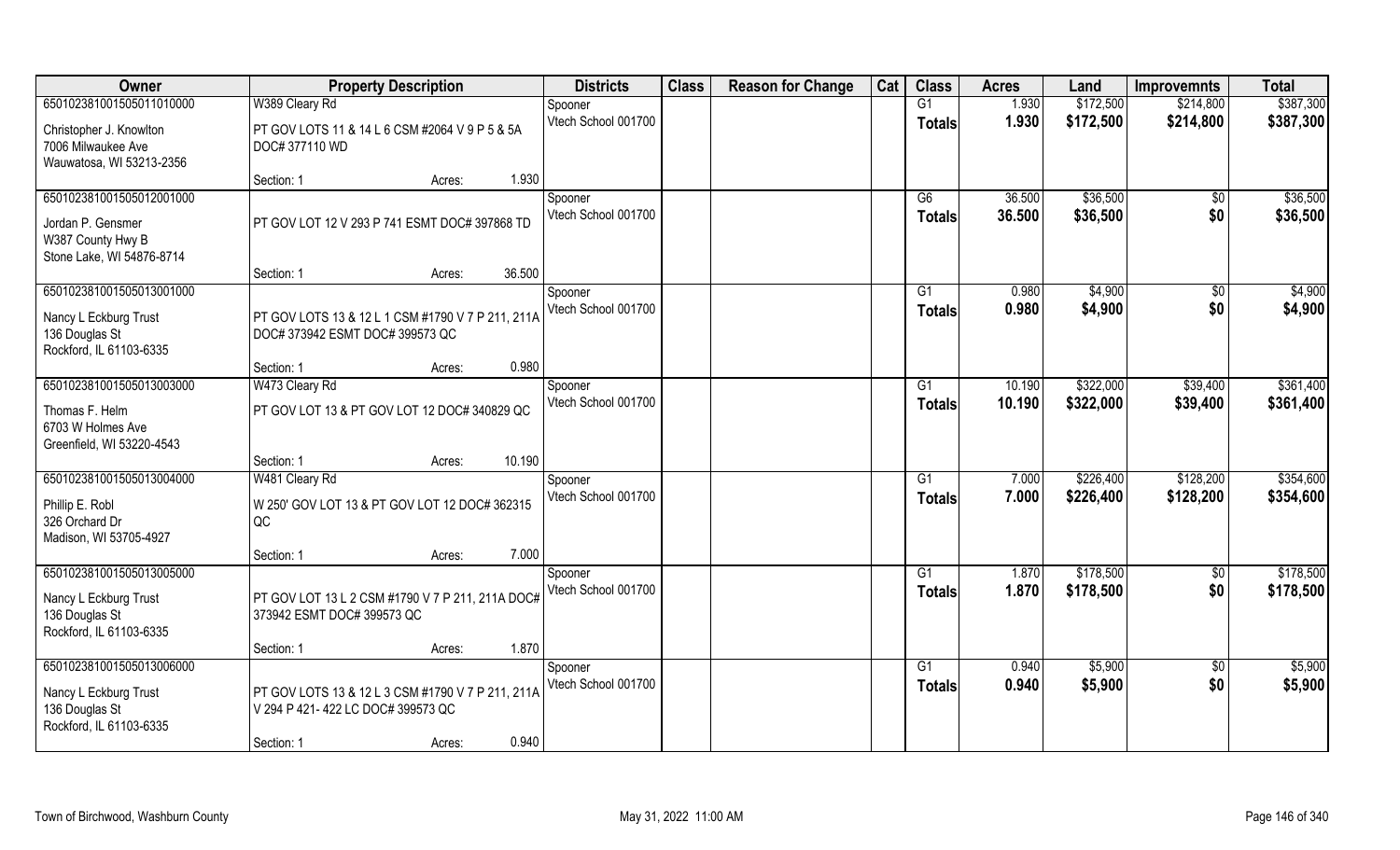| Owner                                                                    | <b>Property Description</b>                                                                                                              | <b>Districts</b>               | <b>Class</b>   | <b>Reason for Change</b> | Cat | <b>Class</b>             | <b>Acres</b>   | Land                 | <b>Improvemnts</b> | <b>Total</b>         |
|--------------------------------------------------------------------------|------------------------------------------------------------------------------------------------------------------------------------------|--------------------------------|----------------|--------------------------|-----|--------------------------|----------------|----------------------|--------------------|----------------------|
| 650102381001505013007000                                                 | W417 Cleary Rd                                                                                                                           | Spooner                        |                |                          |     | G1                       | 1.910          | \$209,300            | \$179,600          | \$388,900            |
| Nancy L Eckburg Trust<br>136 Douglas St<br>Rockford, IL 61103-6335       | PT GOV LOT 13 L 4 CSM #1790 V 7 P 211, 211A DOC#<br>399573 QC                                                                            | Vtech School 001700            |                |                          |     | <b>Totals</b>            | 1.910          | \$209,300            | \$179,600          | \$388,900            |
|                                                                          | 1.910<br>Section: 1<br>Acres:                                                                                                            |                                |                |                          |     |                          |                |                      |                    |                      |
| 650102381001505013008000                                                 |                                                                                                                                          | Spooner<br>Vtech School 001700 |                |                          |     | G <sub>1</sub><br>Totals | 3.650<br>3.650 | \$16,800<br>\$16,800 | \$0<br>\$0         | \$16,800<br>\$16,800 |
| Eric Edling<br>5116 14th Ave S<br>Minneapolis, MN 55417-1802             | PT GOV LOTS 13 & 12 L 4 CSM #3976 V 19 P 146<br>DOC# 373942 ESMT DOC# 374940 WD DOC# 375083<br>AFFD COR<br>3.650<br>Section: 1<br>Acres: |                                |                |                          |     |                          |                |                      |                    |                      |
| 650102381001505013009000                                                 | W427 Cleary Rd                                                                                                                           | Spooner                        | lG1            | <b>NSF</b>               |     | G1                       | 0.890          | \$120,500            | \$184,500          | \$305,000            |
| Mark S. Adam<br>14856 Yosemite Ave S<br>Savage, MN 55378-4908            | PT GOV LOT 13 L 5 CSM #3976 V 19 P 146 DOC#<br>373942 ESMT DOC# 396618 WD                                                                | Vtech School 001700            |                |                          |     | <b>Totals</b>            | 0.890          | \$120,500            | \$184,500          | \$305,000            |
|                                                                          | 0.890<br>Section: 1<br>Acres:                                                                                                            |                                |                |                          |     |                          |                |                      |                    |                      |
| 650102381001505013011000                                                 | W425 Cleary Rd                                                                                                                           | Spooner                        | G1             | Shed                     |     | G1                       | 1.310          | \$147,900            | \$30,700           | \$178,600            |
| <b>Eric Edling</b><br>5116 14th Ave S<br>Minneapolis, MN 55417-1802      | PT GOV LOT 13 L 6 CSM #3976 V 19 P 146 DOC#<br>373942 ESMT DOC# 374940 WD DOC# 375083 AFFD<br><b>COR</b>                                 | Vtech School 001700            |                |                          |     | <b>Totals</b>            | 1.310          | \$147,900            | \$30,700           | \$178,600            |
|                                                                          | 1.310<br>Section: 1<br>Acres:                                                                                                            |                                |                |                          |     |                          |                |                      |                    |                      |
| 650102381001505013012000                                                 | W 429 Cleary Rd                                                                                                                          | Spooner                        | G <sub>1</sub> | Shed                     |     | G1                       | 0.890          | \$110,900            | \$258,000          | \$368,900            |
| Timothy C. Adair<br>5224 James Ave S<br>Minneapolis, MN 55419-1137       | PT GOV LOT 13 L 7 CSM #3976 V 19 P 146 DOC#<br>373942 ESMT DOC# 391332 WD                                                                | Vtech School 001700            |                |                          |     | <b>Totals</b>            | 0.890          | \$110,900            | \$258,000          | \$368,900            |
|                                                                          | 0.890<br>Section: 1<br>Acres:                                                                                                            |                                |                |                          |     |                          |                |                      |                    |                      |
| 650102381001505015003000                                                 | W269 Bar H Rd                                                                                                                            | Spooner                        |                |                          |     | $\overline{G1}$          | 1.090          | \$197,700            | \$135,800          | \$333,500            |
| Slim Lake Paradise LLC<br>W273 Bar H Rd<br>Stone Lake, WI 54876-8713     | PT GOV LOT 15 L 1 CSM #1749 V 7 P 170 DOC#<br>315866 WD                                                                                  | Vtech School 001700            |                |                          |     | <b>Totals</b>            | 1.090          | \$197,700            | \$135,800          | \$333,500            |
|                                                                          | 1.090<br>Section: 1<br>Acres:                                                                                                            |                                |                |                          |     |                          |                |                      |                    |                      |
| 650102381001505015004000                                                 | W258 Slim Landing Rd                                                                                                                     | Spooner                        |                |                          |     | G1                       | 0.440          | \$78,000             | \$66,300           | \$144,300            |
| David B. Ulrich<br>110 Bank St Se Apt 1003<br>Minneapolis, MN 55414-3903 | PT GOV LOT 15 L CSM #1739 V 7 P 160, 160A L 1<br>CSM #1803 V 7 P 224 V 315 P 711 WD                                                      | Vtech School 001700            |                |                          |     | <b>Totals</b>            | 0.440          | \$78,000             | \$66,300           | \$144,300            |
|                                                                          | 0.440<br>Section: 1<br>Acres:                                                                                                            |                                |                |                          |     |                          |                |                      |                    |                      |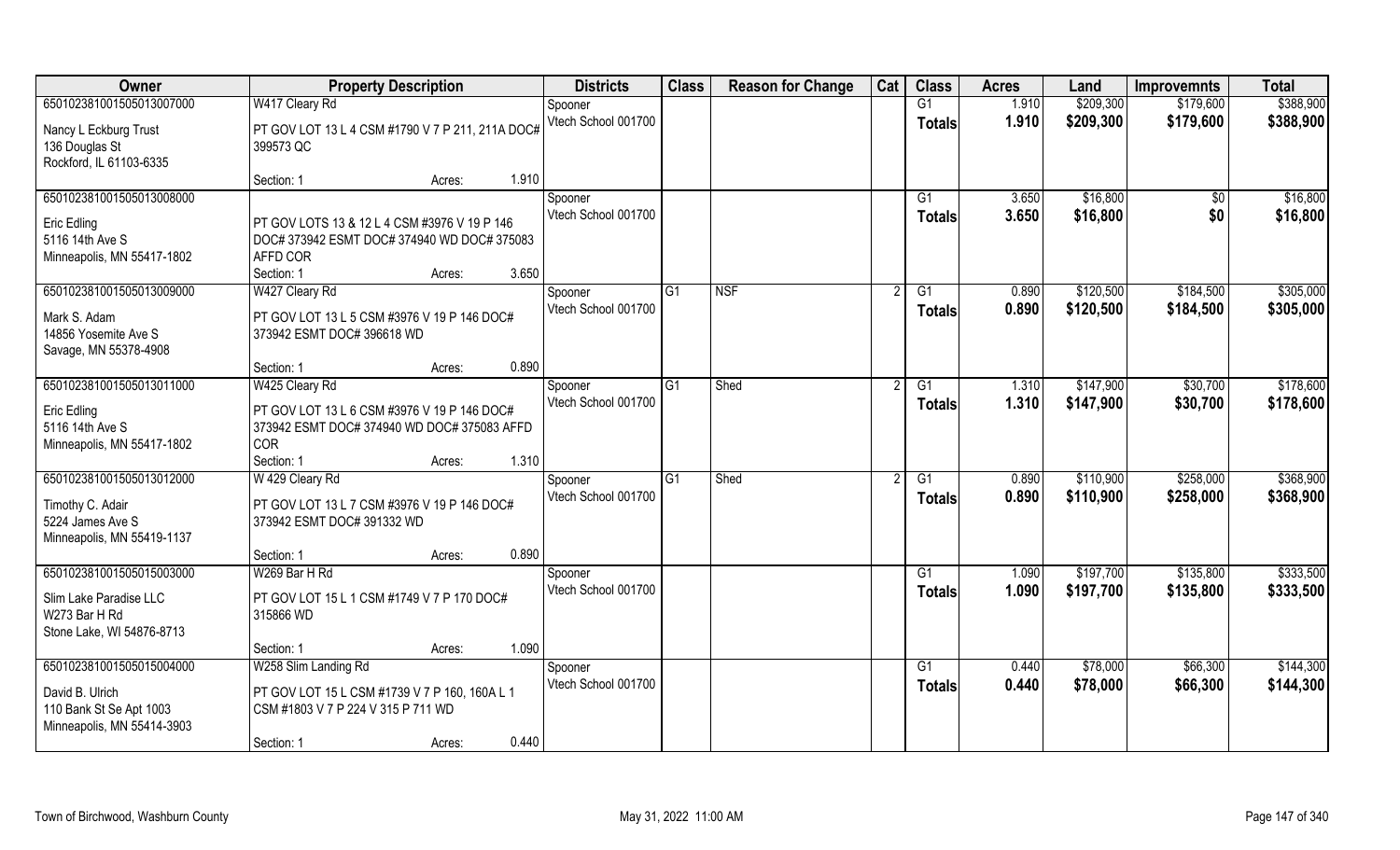| Owner                               | <b>Property Description</b>                                                      | <b>Districts</b>    | <b>Class</b> | <b>Reason for Change</b> | Cat | <b>Class</b>    | <b>Acres</b> | Land      | <b>Improvemnts</b> | <b>Total</b> |
|-------------------------------------|----------------------------------------------------------------------------------|---------------------|--------------|--------------------------|-----|-----------------|--------------|-----------|--------------------|--------------|
| 650102381001505015005000            | W250 Slim Landing Rd                                                             | Spooner             |              |                          |     | G1              | 2.650        | \$233,200 | \$182,500          | \$415,700    |
| Murvel D. Whitehead<br>1256 W 400 N | PT GOV LOTS 15 & 16 V 138 P 495 V 140 P 640                                      | Vtech School 001700 |              |                          |     | <b>Totals</b>   | 2.650        | \$233,200 | \$182,500          | \$415,700    |
| Warsaw, IN 46582-7522               |                                                                                  |                     |              |                          |     |                 |              |           |                    |              |
|                                     | 2.650<br>Section: 1<br>Acres:                                                    |                     |              |                          |     |                 |              |           |                    |              |
| 650102381001505015006000            |                                                                                  | Spooner             |              |                          |     | G1              | 0.660        | \$93,200  | $\overline{50}$    | \$93,200     |
| Steven H. Rossow                    | PT GOV LOT 15 L 1 CSM #1748 V 7 P 169 L 2 CSM                                    | Vtech School 001700 |              |                          |     | <b>Totals</b>   | 0.660        | \$93,200  | \$0                | \$93,200     |
| 8502 County Rd D                    | #1803 V 7 P 224 DOC# 398000 WD                                                   |                     |              |                          |     |                 |              |           |                    |              |
| Webster, WI 54893-7451              |                                                                                  |                     |              |                          |     |                 |              |           |                    |              |
|                                     | 0.660<br>Section: 1<br>Acres:                                                    |                     |              |                          |     |                 |              |           |                    |              |
| 650102381001505015008000            | W273 Bar H Rd                                                                    | Spooner             |              |                          |     | G1              | 1.030        | \$162,300 | \$139,100          | \$301,400    |
| Slim Lake Paradise LLC              | PT GOV LOT 15 L 2 CSM #1749 V 7 P 170 DOC#                                       | Vtech School 001700 |              |                          |     | <b>Totals</b>   | 1.030        | \$162,300 | \$139,100          | \$301,400    |
| W273 Bar H Rd                       | 315866 WD                                                                        |                     |              |                          |     |                 |              |           |                    |              |
| Stone Lake, WI 54876-8713           |                                                                                  |                     |              |                          |     |                 |              |           |                    |              |
|                                     | 1.030<br>Section: 1<br>Acres:                                                    |                     |              |                          |     |                 |              |           |                    |              |
| 650102381001505015009000            | <b>Adjoining Pcl</b>                                                             | Spooner             |              |                          |     | G4              | 5.270        | \$600     | \$0                | \$600        |
| Slim Lake Paradise LLC              | PT GOV LOTS 15 & 16 L 4 CSM #2015 V 8 P 176 EXC                                  | Vtech School 001700 |              |                          |     | <b>Totals</b>   | 5.270        | \$600     | \$0                | \$600        |
| W273 Bar H Rd                       | CSM #2238 V 9 P 178 DOC# 315865 WD                                               |                     |              |                          |     |                 |              |           |                    |              |
| Stone Lake, WI 54876-8713           |                                                                                  |                     |              |                          |     |                 |              |           |                    |              |
|                                     | 5.270<br>Section: 1<br>Acres:                                                    |                     |              |                          |     |                 |              |           |                    |              |
| 650102381001505015010000            |                                                                                  | Spooner             |              |                          |     | G1              | 0.450        | \$2,800   | \$0                | \$2,800      |
| Murvel D. Whitehead                 | PT GOV LOTS 15 & 16 L 5 CSM #2238 V 9 P 178 V 360                                | Vtech School 001700 |              |                          |     | <b>Totals</b>   | 0.450        | \$2,800   | \$0                | \$2,800      |
| 1256 W 400 N                        | P 388 WD                                                                         |                     |              |                          |     |                 |              |           |                    |              |
| Warsaw, IN 46582-7522               |                                                                                  |                     |              |                          |     |                 |              |           |                    |              |
|                                     | 0.450<br>Section: 1<br>Acres:                                                    |                     |              |                          |     |                 |              |           |                    |              |
| 650102381001505016001000            | W223 Slim Lake Rd                                                                | Spooner             |              |                          |     | G1              | 1.000        | \$6,300   | \$95,500           | \$101,800    |
|                                     |                                                                                  | Vtech School 001700 |              |                          |     | G <sub>5</sub>  | 5.460        | \$1,800   | \$0                | \$1,800      |
| Jeffrey Horan<br>2972 Granada Ln N  | PT GOV LOT 16 & PT SE SE L 5 CSM #2136 V 9 P 76 V<br>299 P 89 R/W DOC# 351756 WD |                     |              |                          |     | <b>Totals</b>   | 6.460        | \$8,100   | \$95,500           | \$103,600    |
| Oakdale, MN 55128-3607              |                                                                                  |                     |              |                          |     |                 |              |           |                    |              |
|                                     | 6.460<br>Section: 1<br>Acres:                                                    |                     |              |                          |     |                 |              |           |                    |              |
| 650102381001505016002000            | W261 Slim Landing Rd                                                             | Spooner             |              |                          |     | $\overline{X2}$ | 0.460        | \$0       | $\sqrt{6}$         | \$0          |
|                                     |                                                                                  | Vtech School 001700 |              |                          |     | <b>Totals</b>   | 0.460        | \$0       | \$0                | \$0          |
| Wisconsin Dnr                       | PT GOV LOT 16 L 1 CSM #1480 V 6 P 201 V 267 P 342                                |                     |              |                          |     |                 |              |           |                    |              |
| 101 S Webster St                    |                                                                                  |                     |              |                          |     |                 |              |           |                    |              |
| Madison, WI 53703-3474              | 0.460                                                                            |                     |              |                          |     |                 |              |           |                    |              |
|                                     | Section: 1<br>Acres:                                                             |                     |              |                          |     |                 |              |           |                    |              |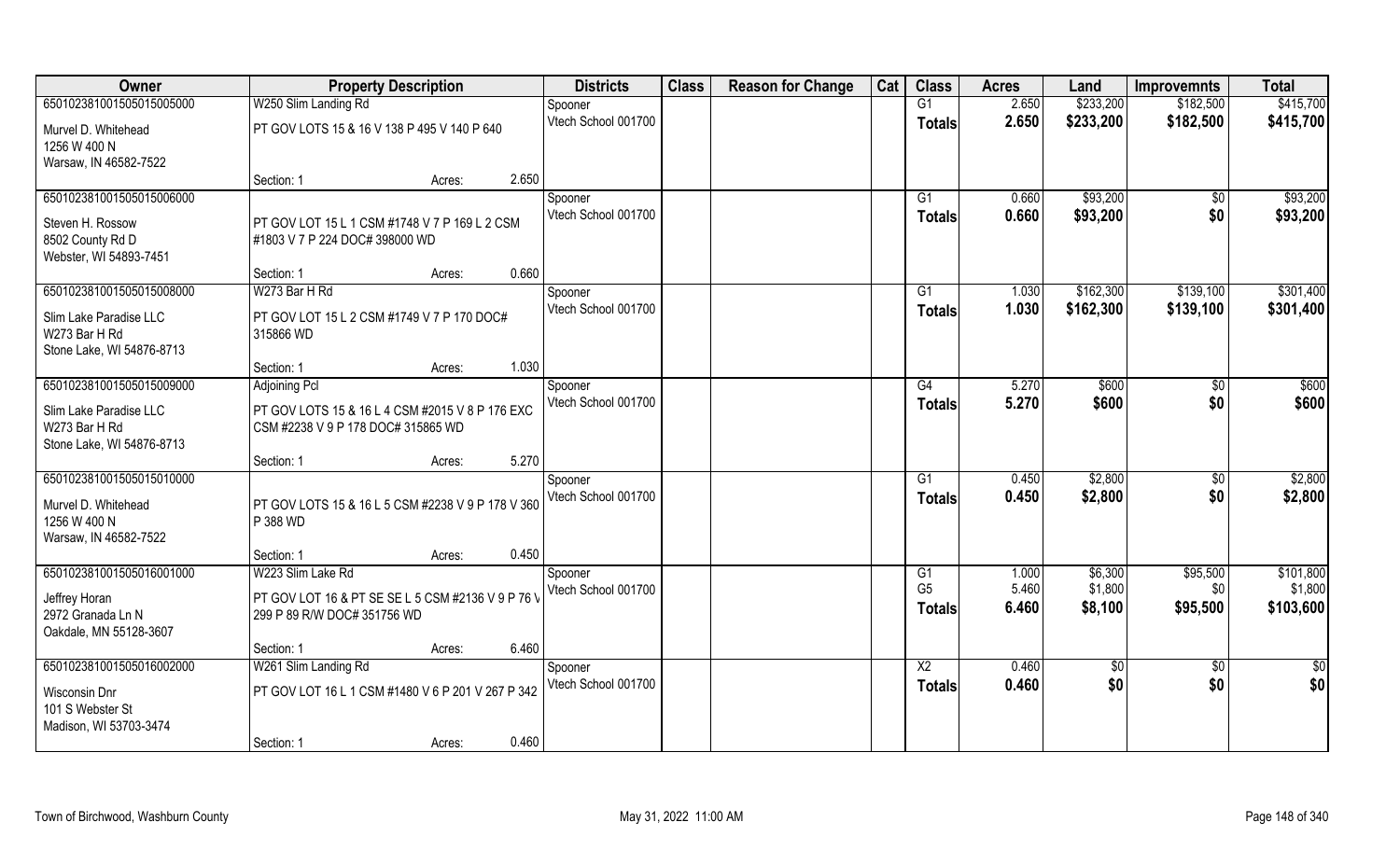| Owner                      | <b>Property Description</b>                      |                 | <b>Districts</b>    | <b>Class</b>   | <b>Reason for Change</b> | Cat | <b>Class</b>  | <b>Acres</b> | Land      | <b>Improvemnts</b> | <b>Total</b> |
|----------------------------|--------------------------------------------------|-----------------|---------------------|----------------|--------------------------|-----|---------------|--------------|-----------|--------------------|--------------|
| 650102381001505016003000   | W267 Slim Landing Rd                             |                 | Spooner             |                |                          |     | G1            | 0.340        | \$70,300  | \$3,500            | \$73,800     |
| Jason G. Woods             | PT GOV LOT 16 DOC# 355670 QC                     |                 | Vtech School 001700 |                |                          |     | <b>Totals</b> | 0.340        | \$70,300  | \$3,500            | \$73,800     |
| 2470 90th St               |                                                  |                 |                     |                |                          |     |               |              |           |                    |              |
| Eau Claire, WI 54703-0179  |                                                  |                 |                     |                |                          |     |               |              |           |                    |              |
|                            | Section: 1                                       | 0.340<br>Acres: |                     |                |                          |     |               |              |           |                    |              |
| 650102381001505016004000   |                                                  |                 | Spooner             |                |                          |     | G1            | 0.260        | \$40,200  | $\overline{50}$    | \$40,200     |
| Heather M. Luecke          | PT GOV LOT 16 V 433 P 701 QC DOC# 340831 JGMT    |                 | Vtech School 001700 |                |                          |     | Totals        | 0.260        | \$40,200  | \$0                | \$40,200     |
| 1022 Prairie Ave           |                                                  |                 |                     |                |                          |     |               |              |           |                    |              |
| Fairbault, MN 55021-6643   |                                                  |                 |                     |                |                          |     |               |              |           |                    |              |
|                            | Section: 1                                       | 0.260<br>Acres: |                     |                |                          |     |               |              |           |                    |              |
| 650102381001505016005000   | W276 Slim Lake Rd                                |                 | Spooner             |                |                          |     | G1            | 0.620        | \$92,800  | \$18,600           | \$111,400    |
| Charles B. Byrd            | PT GOV LOT 16 L 1 CSM #1965 V 8 P 126 DOC#       |                 | Vtech School 001700 |                |                          |     | <b>Totals</b> | 0.620        | \$92,800  | \$18,600           | \$111,400    |
| 9951 Vagabond Ln N         | 394064 WD                                        |                 |                     |                |                          |     |               |              |           |                    |              |
| Maple Grove, MN 55311-1300 |                                                  |                 |                     |                |                          |     |               |              |           |                    |              |
|                            | Section: 1                                       | 0.620<br>Acres: |                     |                |                          |     |               |              |           |                    |              |
| 650102381001505016006000   | W298 Slim Lake Rd                                |                 | Spooner             | G <sub>1</sub> | NSF@ 20%                 |     | G1            | 1.710        | \$144,200 | \$43,000           | \$187,200    |
| Jon P. Perreault           | PT GOV LOTS 16 & 17 L 4 CSM #2149 V 9 P 89 V 358 |                 | Vtech School 001700 |                |                          |     | <b>Totals</b> | 1.710        | \$144,200 | \$43,000           | \$187,200    |
| 6000 Northwood Rdg         | P 516 WD                                         |                 |                     |                |                          |     |               |              |           |                    |              |
| Bloomington, MN 55438-1281 |                                                  |                 |                     |                |                          |     |               |              |           |                    |              |
|                            | Section: 1                                       | 1.710<br>Acres: |                     |                |                          |     |               |              |           |                    |              |
| 650102381001505016007000   |                                                  |                 | Spooner             |                |                          |     | X4            | 5.290        | \$0       | $\sqrt[6]{3}$      | \$0          |
| Town of Birchwood          | PT GOV LOTS 16 & 17 01-38-10 & PT GOV LOTS 1 & 2 |                 | Vtech School 001700 |                |                          |     | Totals        | 5.290        | \$0       | \$0                | \$0          |
| N1549 County Hwy T         | 12-38-10 ROAD ROW L 1 CSM #1930 V 8 P 91 V 318 P |                 |                     |                |                          |     |               |              |           |                    |              |
| Birchwood, WI 54817-9116   | 286 QC V 299 P 89 QC TOWN ROAD                   |                 |                     |                |                          |     |               |              |           |                    |              |
|                            | Section: 1                                       | 5.290<br>Acres: |                     |                |                          |     |               |              |           |                    |              |
| 650102381001505016008000   |                                                  |                 | Spooner             |                |                          |     | G1            | 0.610        | \$18,000  | $\overline{30}$    | \$18,000     |
| Charles B. Byrd            | PT GOV LOT 16 L 1 CSM #2016 V 8 P 177 DOC#       |                 | Vtech School 001700 |                |                          |     | <b>Totals</b> | 0.610        | \$18,000  | \$0                | \$18,000     |
| 9951 Vagabond Ln N         | 394064 WD                                        |                 |                     |                |                          |     |               |              |           |                    |              |
| Maple Grove, MN 55311-1300 |                                                  |                 |                     |                |                          |     |               |              |           |                    |              |
|                            | Section: 1                                       | 0.610<br>Acres: |                     |                |                          |     |               |              |           |                    |              |
| 650102381001505016009000   |                                                  |                 | Spooner             |                |                          |     | G1            | 2.530        | \$10,600  | $\sqrt{$0}$        | \$10,600     |
| Charles B. Byrd            | PT GOV LOT 16 L 2 CSM #2016 V 8 P 177 DOC#       |                 | Vtech School 001700 |                |                          |     | <b>Totals</b> | 2.530        | \$10,600  | \$0                | \$10,600     |
| 9951 Vagabond Ln N         | 394064 WD                                        |                 |                     |                |                          |     |               |              |           |                    |              |
| Maple Grove, MN 55311-1300 |                                                  |                 |                     |                |                          |     |               |              |           |                    |              |
|                            | Section: 1                                       | 2.530<br>Acres: |                     |                |                          |     |               |              |           |                    |              |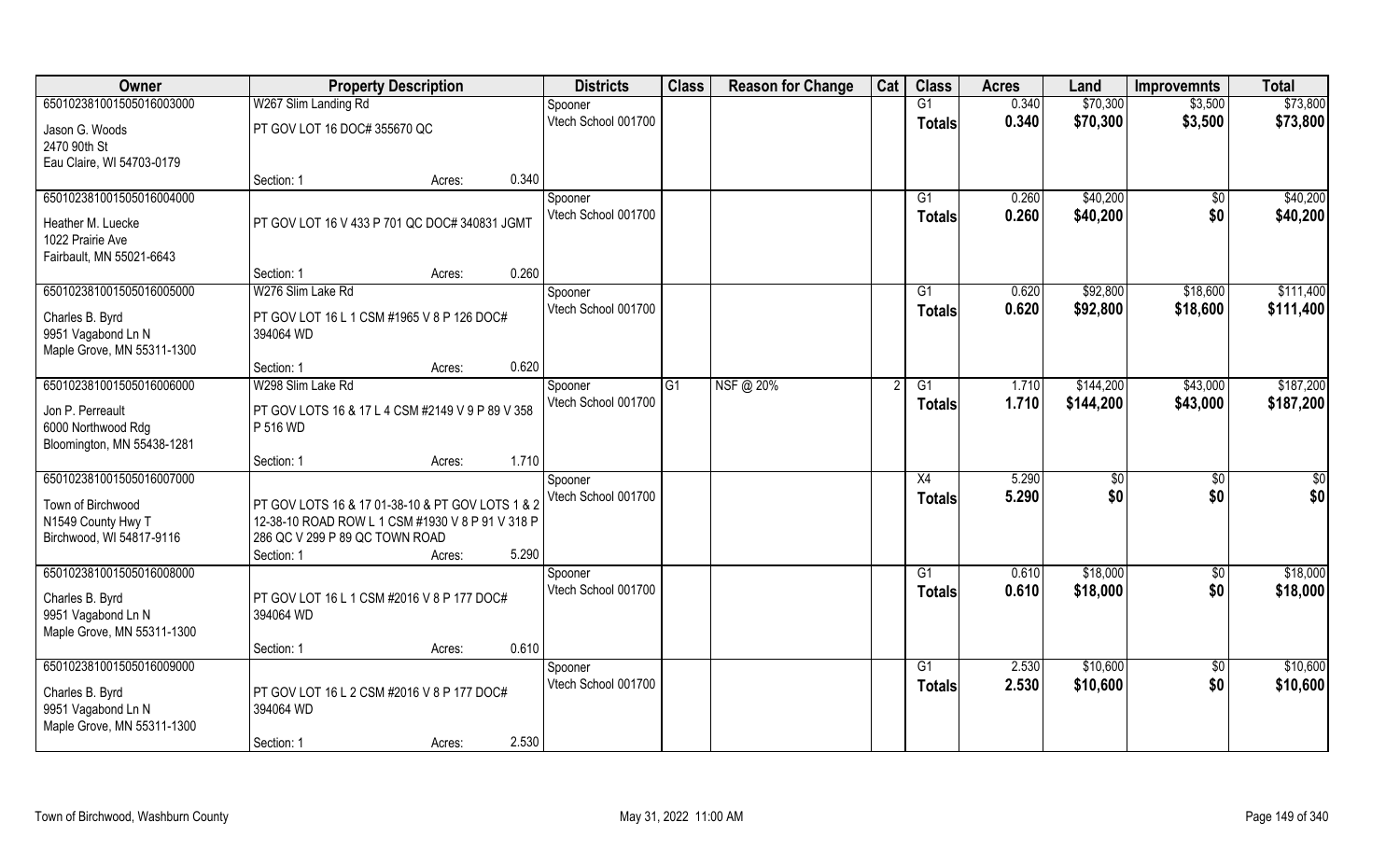| Owner                     | <b>Property Description</b>                       | <b>Districts</b>               | <b>Class</b> | <b>Reason for Change</b> | Cat | <b>Class</b>    | <b>Acres</b> | Land      | <b>Improvemnts</b> | <b>Total</b> |
|---------------------------|---------------------------------------------------|--------------------------------|--------------|--------------------------|-----|-----------------|--------------|-----------|--------------------|--------------|
| 650102381001505016010000  | W259 Slim Landing Rd                              | Spooner                        |              |                          |     | G1              | 5.020        | \$101,700 | \$38,700           | \$140,400    |
| Dennis Wojcik             | PT GOV LOT 16 & PT E1/2 SE1/4 L 3 CSM #2017 V 8 P | Vtech School 001700            |              |                          |     | <b>Totals</b>   | 5.020        | \$101,700 | \$38,700           | \$140,400    |
| W15896 Wells Ln           | 178 V 331 P 670 WD                                |                                |              |                          |     |                 |              |           |                    |              |
| Gilman, WI 54433-9689     |                                                   |                                |              |                          |     |                 |              |           |                    |              |
|                           | 5.020<br>Section: 1<br>Acres:                     |                                |              |                          |     |                 |              |           |                    |              |
| 650102381001505016011000  | W231 Slim Lake Rd                                 | Spooner                        |              |                          |     | G1              | 6.020        | \$20,900  | \$135,200          | \$156,100    |
| Joseph W. Monari          | PT GOV LOT 16 L 6 CSM #2136 V 9 P 76 V 394 P 303  | Vtech School 001700            |              |                          |     | Totals          | 6.020        | \$20,900  | \$135,200          | \$156,100    |
| W231 Slim Lake Rd         | QC DOC# 321965 QC                                 |                                |              |                          |     |                 |              |           |                    |              |
| Stone Lake, WI 54876-8776 |                                                   |                                |              |                          |     |                 |              |           |                    |              |
|                           | 6.020<br>Section: 1<br>Acres:                     |                                |              |                          |     |                 |              |           |                    |              |
| 650102381001505016012000  |                                                   | Spooner                        |              |                          |     | G6              | 1.250        | \$1,300   | \$0                | \$1,300      |
| Michael Joseph Kelly      | PT GOV LOT 16 L 1 CSM #2697 V 12 P 40 DOC#        | Vtech School 001700            |              |                          |     | <b>Totals</b>   | 1.250        | \$1,300   | \$0                | \$1,300      |
| 2546 S Park PI            | 293702 WD                                         |                                |              |                          |     |                 |              |           |                    |              |
| Hastings, MN 55033-3827   |                                                   |                                |              |                          |     |                 |              |           |                    |              |
|                           | 1.250<br>Section: 1<br>Acres:                     |                                |              |                          |     |                 |              |           |                    |              |
| 650102381001505016013000  | W290 Slim Lake Rd                                 | Spooner                        |              |                          |     | G1              | 1.800        | \$164,400 | \$240,400          | \$404,800    |
| Michael J. Kelly          | PT GOV LOT 16 & 17 L 5 CSM #2149 V 9 P 89 V 363 P | Vtech School 001700            |              |                          |     | <b>Totals</b>   | 1.800        | \$164,400 | \$240,400          | \$404,800    |
| 2546 S Park PI            | 92 WD                                             |                                |              |                          |     |                 |              |           |                    |              |
| Hastings, MN 55033-3827   |                                                   |                                |              |                          |     |                 |              |           |                    |              |
|                           | 1.800<br>Section: 1<br>Acres:                     |                                |              |                          |     |                 |              |           |                    |              |
| 650102381001505016014000  | W280 Slim Lake Rd                                 | Spooner                        |              |                          |     | G1              | 1.610        | \$158,400 | \$162,900          | \$321,300    |
| Derek R. Swails           | PT GOV LOT 16 L 6 CSM #2149 V 9 P 89 V 354 P 546  | Vtech School 001700            |              |                          |     | <b>Totals</b>   | 1.610        | \$158,400 | \$162,900          | \$321,300    |
| 16276 Greenbriar Ct       | WD DOC# 393772 JGMT                               |                                |              |                          |     |                 |              |           |                    |              |
| Lakeville, MN 55044-6110  |                                                   |                                |              |                          |     |                 |              |           |                    |              |
|                           | 1.610<br>Section: 1<br>Acres:                     |                                |              |                          |     |                 |              |           |                    |              |
| 650102381001505017001000  | W332 Slim Lake Rd                                 | Spooner<br>Vtech School 001700 |              |                          |     | $\overline{G1}$ | 1.330        | \$150,200 | \$201,800          | \$352,000    |
| Craig D. Pederson         | PT GOV LOT 17 L 1 CSM #2127 V 9 P 67 V 365 P 58   |                                |              |                          |     | <b>Totals</b>   | 1.330        | \$150,200 | \$201,800          | \$352,000    |
| 5716 Dewey Hill Rd        | WD DOC# 302239 QC                                 |                                |              |                          |     |                 |              |           |                    |              |
| Edina, MN 55439-1803      |                                                   |                                |              |                          |     |                 |              |           |                    |              |
|                           | 1.330<br>Section: 1<br>Acres:                     |                                |              |                          |     |                 |              |           |                    |              |
| 650102381001505017002000  | W320 Slim Lake Rd                                 | Spooner                        |              |                          |     | G1              | 1.490        | \$213,400 | \$154,600          | \$368,000    |
| Kevin Hoepker Trust       | PT GOV LOTS 16 & 17 L 2 CSM #2127 V 9 P 67 DOC#   | Vtech School 001700            |              |                          |     | <b>Totals</b>   | 1.490        | \$213,400 | \$154,600          | \$368,000    |
| 10584 Sanctuary Dr NE     | 377444 QC                                         |                                |              |                          |     |                 |              |           |                    |              |
| Blaine, MN 55449-5383     |                                                   |                                |              |                          |     |                 |              |           |                    |              |
|                           | 1.490<br>Section: 1<br>Acres:                     |                                |              |                          |     |                 |              |           |                    |              |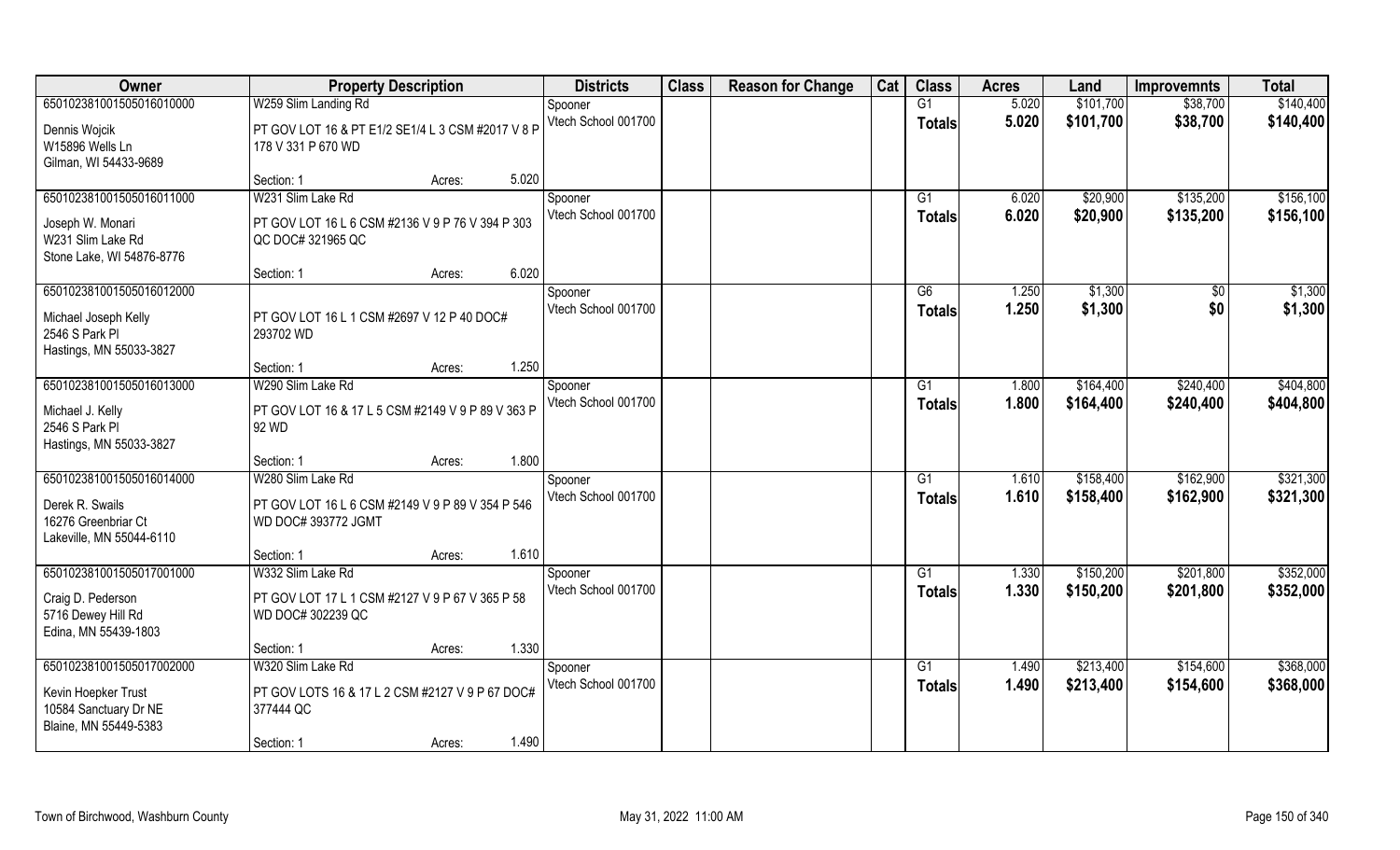| Owner                                                                                            | <b>Property Description</b>                                                   |        |        | <b>Districts</b>               | <b>Class</b> | <b>Reason for Change</b>  | Cat  | <b>Class</b>                                                       | <b>Acres</b>                                  | Land                                                  | <b>Improvemnts</b>                            | <b>Total</b>                                             |
|--------------------------------------------------------------------------------------------------|-------------------------------------------------------------------------------|--------|--------|--------------------------------|--------------|---------------------------|------|--------------------------------------------------------------------|-----------------------------------------------|-------------------------------------------------------|-----------------------------------------------|----------------------------------------------------------|
| 650102381001505017003000                                                                         | W306 Slim Lake Rd                                                             |        |        | Spooner                        | G1           | New home framed as 1-1-22 |      | G1                                                                 | 1.630                                         | \$107,700                                             | \$50,000                                      | \$157,700                                                |
| Robert G. Paine<br>N5543 County Hwy Bb<br>Stone Lake, WI 54876-8705                              | PT GOV LOT 17 L 3 CSM #2127 V 9 P 67 DOC#<br>396016 WD                        |        |        | Vtech School 001700            |              |                           |      | <b>Totals</b>                                                      | 1.630                                         | \$107,700                                             | \$50,000                                      | \$157,700                                                |
|                                                                                                  | Section: 1                                                                    | Acres: | 1.630  |                                |              |                           |      |                                                                    |                                               |                                                       |                                               |                                                          |
| 650102381002301000001000                                                                         |                                                                               |        |        | Spooner                        |              |                           |      | G6                                                                 | 40.000                                        | \$75,000                                              | \$0                                           | \$75,000                                                 |
| <b>Thomas Cleary</b><br>1215 Edward Dr<br>Naperville, IL 60540-6926                              | NE SW DOC# 365599 TD                                                          |        |        | Vtech School 001700            |              |                           |      | Totals                                                             | 40.000                                        | \$75,000                                              | \$0                                           | \$75,000                                                 |
|                                                                                                  | Section: 2                                                                    | Acres: | 40.000 |                                |              |                           |      |                                                                    |                                               |                                                       |                                               |                                                          |
| 650102381002302000001000                                                                         |                                                                               |        |        | Spooner                        |              |                           |      | G6                                                                 | 40.000                                        | \$75,000                                              | \$0                                           | \$75,000                                                 |
| <b>Thomas Cleary</b><br>1215 Edward Dr                                                           | NW SW DOC# 365599 TD                                                          |        |        | Vtech School 001700            |              |                           |      | <b>Totals</b>                                                      | 40.000                                        | \$75,000                                              | \$0                                           | \$75,000                                                 |
| Naperville, IL 60540-6926                                                                        | Section: 2                                                                    | Acres: | 40.000 |                                |              |                           |      |                                                                    |                                               |                                                       |                                               |                                                          |
| 650102381002303000001000                                                                         |                                                                               |        |        | Spooner                        |              |                           |      | G6                                                                 | 40.000                                        | \$75,000                                              | $\sqrt[6]{3}$                                 | \$75,000                                                 |
| Paul Connolly<br>12600 S 100th Ave<br>Palos Park, IL 60464-1504                                  | SW SW DOC# 365596 TD                                                          |        |        | Vtech School 001700            |              |                           |      | <b>Totals</b>                                                      | 40.000                                        | \$75,000                                              | \$0                                           | \$75,000                                                 |
|                                                                                                  | Section: 2                                                                    | Acres: | 40.000 |                                |              |                           |      |                                                                    |                                               |                                                       |                                               |                                                          |
| 650102381002304000001000<br>Paul Connolly<br>12600 S 100th Ave<br>Palos Park, IL 60464-1504      | SE SW DOC# 365596 TD                                                          |        |        | Spooner<br>Vtech School 001700 |              |                           |      | G5<br>G <sub>6</sub><br><b>Totals</b>                              | 7.000<br>33.000<br>40.000                     | \$2,700<br>\$66,000<br>\$68,700                       | \$0<br>\$0<br>\$0                             | \$2,700<br>\$66,000<br>\$68,700                          |
|                                                                                                  | Section: 2                                                                    | Acres: | 40.000 |                                |              |                           |      |                                                                    |                                               |                                                       |                                               |                                                          |
| 650102381002402000002000<br><b>Brunner Trust</b><br>N4591 Radtke Rd<br>Stone Lake, WI 54876-9423 | N14591 Radtke Rd<br>PT NW SE EXC CSM #3594 V 17 P 96 DOC# 371046<br><b>WD</b> |        |        | Spooner<br>Vtech School 001700 | G4           | Ag use land               | $-5$ | G1<br>G4<br>G <sub>8</sub><br><b>Totals</b>                        | 1.000<br>22.000<br>16.510<br>39.510           | \$6,300<br>\$2,500<br>\$16,500<br>\$25,300            | \$14,600<br>\$0<br>\$0\$<br>\$14,600          | \$20,900<br>\$2,500<br>\$16,500<br>\$39,900              |
|                                                                                                  | Section: 2                                                                    | Acres: | 39.510 |                                |              |                           |      |                                                                    |                                               |                                                       |                                               |                                                          |
| 650102381002505001001000<br>David G. Behling<br>W537 County Hwy B<br>Stone Lake, WI 54876-8712   | W537 County Hwy B<br>GOV LOT 1 DOC# 363814 QC<br>Section: 2                   | Acres: | 38.360 | Hayward<br>Vtech School 001700 | G4           | Ag use land               | $-5$ | G1<br>G <sub>4</sub><br>G <sub>5</sub><br>G <sub>6</sub><br>Totals | 1.360<br>10.000<br>15.000<br>12.000<br>38.360 | \$8,100<br>\$1,100<br>\$4,900<br>\$26,400<br>\$40,500 | \$128,400<br>\$0<br>\$0<br>\$0\$<br>\$128,400 | \$136,500<br>\$1,100<br>\$4,900<br>\$26,400<br>\$168,900 |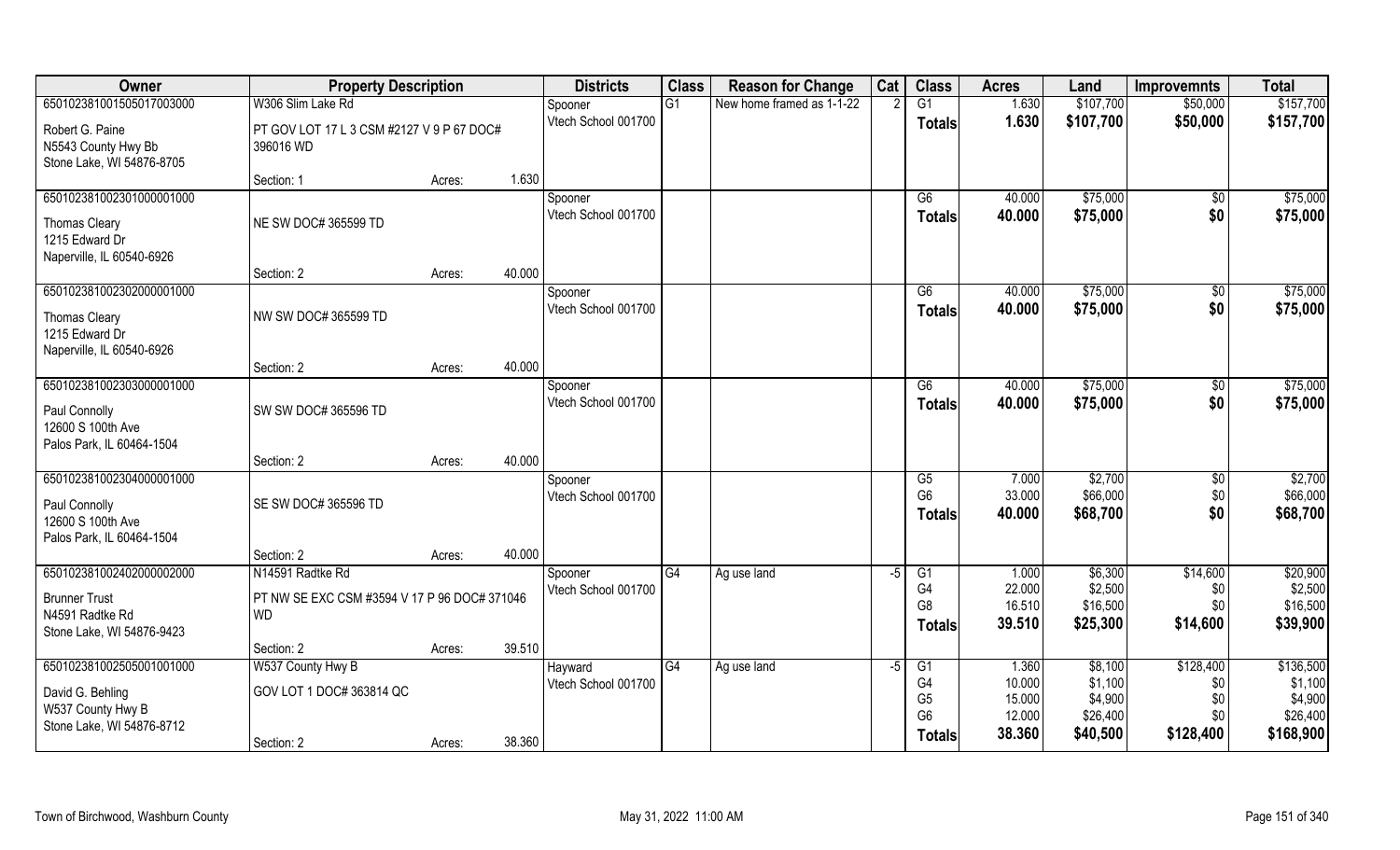| Owner                          | <b>Property Description</b>                 |        |        | <b>Districts</b>    | <b>Class</b> | <b>Reason for Change</b> | Cat | <b>Class</b>   | <b>Acres</b> | Land        | <b>Improvemnts</b> | <b>Total</b> |
|--------------------------------|---------------------------------------------|--------|--------|---------------------|--------------|--------------------------|-----|----------------|--------------|-------------|--------------------|--------------|
| 650102381002505002002000       | N4843 Radtke Rd                             |        |        | Spooner             |              |                          |     | G1             | 1.690        | \$9,800     | \$111,200          | \$121,000    |
| Paul L. Garza                  | GOV LOT 2 V 364 P 302 PR V 379 P 191 QC     |        |        | Vtech School 001700 |              |                          |     | G4             | 30.000       | \$1,300     | \$0                | \$1,300      |
| N4843 Radtke Rd                |                                             |        |        |                     |              |                          |     | G <sub>6</sub> | 7.000        | \$14,000    | \$0\$              | \$14,000     |
| Stone Lake, WI 54876-9400      |                                             |        |        |                     |              |                          |     | <b>Totals</b>  | 38.690       | \$25,100    | \$111,200          | \$136,300    |
|                                | Section: 2                                  | Acres: | 38.690 |                     |              |                          |     |                |              |             |                    |              |
| 650102381002505003001000       |                                             |        |        | Spooner             |              |                          |     | W <sub>6</sub> | 20.000       | ( \$44,000) | \$0                | \$0          |
| Stephen J. Capozzi             | E1/2 GOV LOT 3 DOC# 375835 WD DOC# 379157   |        |        | Vtech School 001700 |              |                          |     | Totals         | 20.000       | \$0         | \$0                | \$0          |
| 3504 Eddy Ln                   | MFL-CL                                      |        |        |                     |              |                          |     |                |              |             |                    |              |
| Eau Claire, WI 54703-1397      |                                             |        |        |                     |              |                          |     |                |              |             |                    |              |
|                                | Section: 2                                  | Acres: | 20.000 |                     |              |                          |     |                |              |             |                    |              |
| 650102381002505003002000       |                                             |        |        | Spooner             |              |                          |     | W <sub>6</sub> | 19.510       | (\$42,900)  | $\overline{50}$    | $\sqrt{50}$  |
| Stephen J. Capozzi             | W1/2 GOV LOT 3 DOC# 375835 WD DOC# 379157   |        |        | Vtech School 001700 |              |                          |     | <b>Totals</b>  | 19.510       | \$0         | \$0                | \$0          |
| 3504 Eddy Ln                   | MFL-CL                                      |        |        |                     |              |                          |     |                |              |             |                    |              |
| Eau Claire, WI 54703-1397      |                                             |        |        |                     |              |                          |     |                |              |             |                    |              |
|                                | Section: 2                                  | Acres: | 19.510 |                     |              |                          |     |                |              |             |                    |              |
| 650102381002505004003000       |                                             |        |        | Spooner             |              |                          |     | W <sub>6</sub> | 39.350       | (\$78,700)  | \$0                | $\sqrt{50}$  |
| Ralph J. Blinkwolt Jr          | GOV LOT 4 DOC# 394074 MFL-CL DOC# 319975 QC |        |        | Vtech School 001700 |              |                          |     | <b>Totals</b>  | 39.350       | \$0         | \$0                | \$0          |
| PO Box 751                     |                                             |        |        |                     |              |                          |     |                |              |             |                    |              |
| Santa Margarita, CA 93453-0751 |                                             |        |        |                     |              |                          |     |                |              |             |                    |              |
|                                | Section: 2                                  | Acres: | 39.350 |                     |              |                          |     |                |              |             |                    |              |
| 650102381002505005001000       |                                             |        |        | Spooner             |              |                          |     | W <sub>6</sub> | 40.000       | ( \$88,000) | \$0                | \$0          |
| Ralph J. Blinkwolt Jr          | GOV LOT 5 DOC# 394074 MFL-CL DOC# 319975 QC |        |        | Vtech School 001700 |              |                          |     | <b>Totals</b>  | 40.000       | \$0         | \$0                | \$0          |
| PO Box 751                     |                                             |        |        |                     |              |                          |     |                |              |             |                    |              |
| Santa Margarita, CA 93453-0751 |                                             |        |        |                     |              |                          |     |                |              |             |                    |              |
|                                | Section: 2                                  | Acres: | 40.000 |                     |              |                          |     |                |              |             |                    |              |
| 650102381002505006001000       | W795 County Hwy B                           |        |        | Spooner             |              |                          |     | G1             | 1.000        | \$6,300     | \$12,900           | \$19,200     |
| Stephen J. Capozzi             | GOV LOT 6 DOC# 375835 WD DOC# 379157 MFL-CL |        |        | Vtech School 001700 |              |                          |     | W <sub>6</sub> | 39.000       | (\$39,000)  | \$0                | \$0          |
| 3504 Eddy Ln                   | (39 AC)                                     |        |        |                     |              |                          |     | <b>Totals</b>  | 40,000       | \$6,300     | \$12,900           | \$19,200     |
| Eau Claire, WI 54703-1397      |                                             |        |        |                     |              |                          |     |                |              |             |                    |              |
|                                | Section: 2                                  | Acres: | 40.000 |                     |              |                          |     |                |              |             |                    |              |
| 650102381002505007001000       |                                             |        |        | Spooner             |              |                          |     | G5             | 26.000       | \$6,000     | $\overline{50}$    | \$6,000      |
| Kurt Radtke                    | GOV LOT 7 V 364 P 302 PR V 379 P 192 QC     |        |        | Vtech School 001700 |              |                          |     | G <sub>6</sub> | 14.000       | \$30,800    | \$0                | \$30,800     |
| 3826 Yates Ave N               |                                             |        |        |                     |              |                          |     | <b>Totals</b>  | 40.000       | \$36,800    | \$0                | \$36,800     |
| Minneapolis, MN 55422-1970     |                                             |        |        |                     |              |                          |     |                |              |             |                    |              |
|                                | Section: 2                                  | Acres: | 40.000 |                     |              |                          |     |                |              |             |                    |              |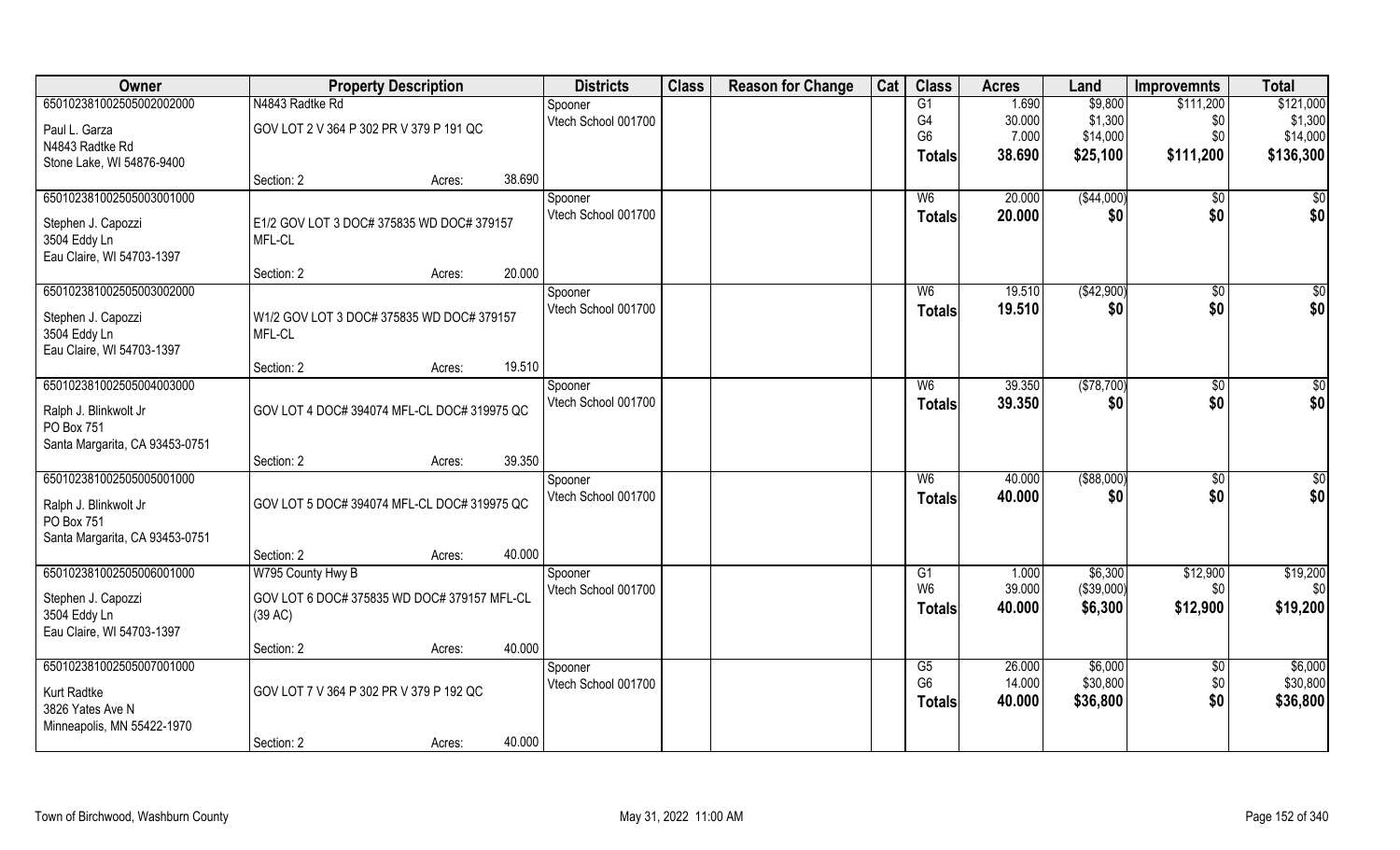| Owner                                    | <b>Property Description</b>                    |        | <b>Districts</b>    | <b>Class</b> | <b>Reason for Change</b> | Cat | <b>Class</b>   | <b>Acres</b> | Land       | <b>Improvemnts</b> | <b>Total</b> |
|------------------------------------------|------------------------------------------------|--------|---------------------|--------------|--------------------------|-----|----------------|--------------|------------|--------------------|--------------|
| 650102381002505008001000                 |                                                |        | Spooner             |              |                          |     | G5             | 20.000       | \$300      | $\overline{50}$    | \$300        |
| <b>Brunner Trust</b>                     | GOV LOT 8 DOC# 365066 REL ESMT DOC# 371046     |        | Vtech School 001700 |              |                          |     | G <sub>6</sub> | 20.000       | \$77,400   | \$0                | \$77,400     |
| N4591 Radtke Rd                          | <b>WD</b>                                      |        |                     |              |                          |     | <b>Totals</b>  | 40.000       | \$77,700   | \$0                | \$77,700     |
| Stone Lake, WI 54876-9423                |                                                |        |                     |              |                          |     |                |              |            |                    |              |
|                                          | Section: 2<br>Acres:                           | 40.000 |                     |              |                          |     |                |              |            |                    |              |
| 650102381002505009001000                 | N4634 Radtke Rd                                |        | Spooner             |              |                          |     | G <sub>1</sub> | 1.000        | \$6,300    | \$39,500           | \$45,800     |
| Patricia J. Flynn                        | GOV LOT 9 SEC 2 & PT GOV LOT 12 SEC 1 LYING    |        | Vtech School 001700 |              |                          |     | G4             | 5.000        | \$600      | \$0                | \$600        |
| 112 29th St S                            | WEST OF CLEARY RD DOC# 365066 REL ESMT         |        |                     |              |                          |     | G <sub>5</sub> | 8.000        | \$1,400    | \$0                | \$1,400      |
| La Crosse, WI 54601-4311                 | DOC# 374073 CORR                               |        |                     |              |                          |     | G <sub>6</sub> | 27.400       | \$43,800   | \$0                | \$43,800     |
|                                          | Section: 2<br>Acres:                           | 41.400 |                     |              |                          |     | <b>Totals</b>  | 41.400       | \$52,100   | \$39,500           | \$91,600     |
| 650102381002505010001000                 |                                                |        | Spooner             |              |                          |     | G4             | 13.000       | \$1,500    | \$0                | \$1,500      |
| <b>Brunner Trust</b>                     | GOV LOT 10 DOC# 371046 WD                      |        | Vtech School 001700 |              |                          |     | G <sub>8</sub> | 27.000       | \$29,700   | \$0                | \$29,700     |
| N4591 Radtke Rd                          |                                                |        |                     |              |                          |     | <b>Totals</b>  | 40.000       | \$31,200   | \$0                | \$31,200     |
| Stone Lake, WI 54876-9423                |                                                |        |                     |              |                          |     |                |              |            |                    |              |
|                                          | Section: 2<br>Acres:                           | 40.000 |                     |              |                          |     |                |              |            |                    |              |
| 650102381002505011001000                 |                                                |        | Spooner             |              |                          |     | W <sub>6</sub> | 40.000       | (\$70,000) | \$0                | \$0          |
| Stephen J. Capozzi                       | GOV LOT 11 DOC# 375835 WD DOC# 379157 MFL-CL   |        | Vtech School 001700 |              |                          |     | <b>Totals</b>  | 40.000       | \$0        | \$0                | \$0          |
| 3504 Eddy Ln                             |                                                |        |                     |              |                          |     |                |              |            |                    |              |
| Eau Claire, WI 54703-1397                |                                                |        |                     |              |                          |     |                |              |            |                    |              |
|                                          | Section: 2<br>Acres:                           | 40.000 |                     |              |                          |     |                |              |            |                    |              |
| 650102381002505012001000                 |                                                |        | Spooner             |              |                          |     | W <sub>6</sub> | 40.000       | (\$70,000) | \$0                | \$0          |
| Stephen J. Capozzi                       | GOV LOT 12 DOC# 375835 WD DOC# 379157 MFL-CL   |        | Vtech School 001700 |              |                          |     | <b>Totals</b>  | 40.000       | \$0        | \$0                | \$0          |
| 3504 Eddy Ln                             |                                                |        |                     |              |                          |     |                |              |            |                    |              |
| Eau Claire, WI 54703-1397                |                                                |        |                     |              |                          |     |                |              |            |                    |              |
|                                          | Section: 2<br>Acres:                           | 40.000 |                     |              |                          |     |                |              |            |                    |              |
| 650102381002505013001500                 | W541 Cleary Rd Unit 657E                       |        | Spooner             |              |                          |     | G4             | 2.210        | \$300      | $\overline{50}$    | \$300        |
| Gregory S. Lerol                         | PT GOV LOT 13 EXC CSM #2579 V 11 P 102 EXC CSM |        | Vtech School 001700 |              |                          |     | G <sub>5</sub> | 4.610        | \$1,500    | \$0                | \$1,500      |
| W559 Cleary Rd                           | #3788 V 18 P 131 EXC CSM #3981 V 19 P 151 DOC# |        |                     |              |                          |     | G <sub>6</sub> | 21.040       | \$42,100   | \$0                | \$42,100     |
| Stone Lake, WI 54876-8782                | 384662 WD                                      |        |                     |              |                          |     | Totals         | 27.860       | \$43,900   | \$0                | \$43,900     |
|                                          | Section: 2<br>Acres:                           | 27.860 |                     |              |                          |     |                |              |            |                    |              |
| 650102381002505013002000                 | N 4590 Radtke Rd                               |        | Spooner             |              |                          |     | G1             | 1.380        | \$139,400  | \$279,000          | \$418,400    |
|                                          | PT GOV LOT 13 L 1 CSM #2579 V 11 P 102 DOC#    |        | Vtech School 001700 |              |                          |     | Totals         | 1.380        | \$139,400  | \$279,000          | \$418,400    |
| Craig N Flynn Trust<br>12406 Leighton Dr | 336679 WD                                      |        |                     |              |                          |     |                |              |            |                    |              |
| Caledonia, IL 61011-9124                 |                                                |        |                     |              |                          |     |                |              |            |                    |              |
|                                          | Section: 2<br>Acres:                           | 1.380  |                     |              |                          |     |                |              |            |                    |              |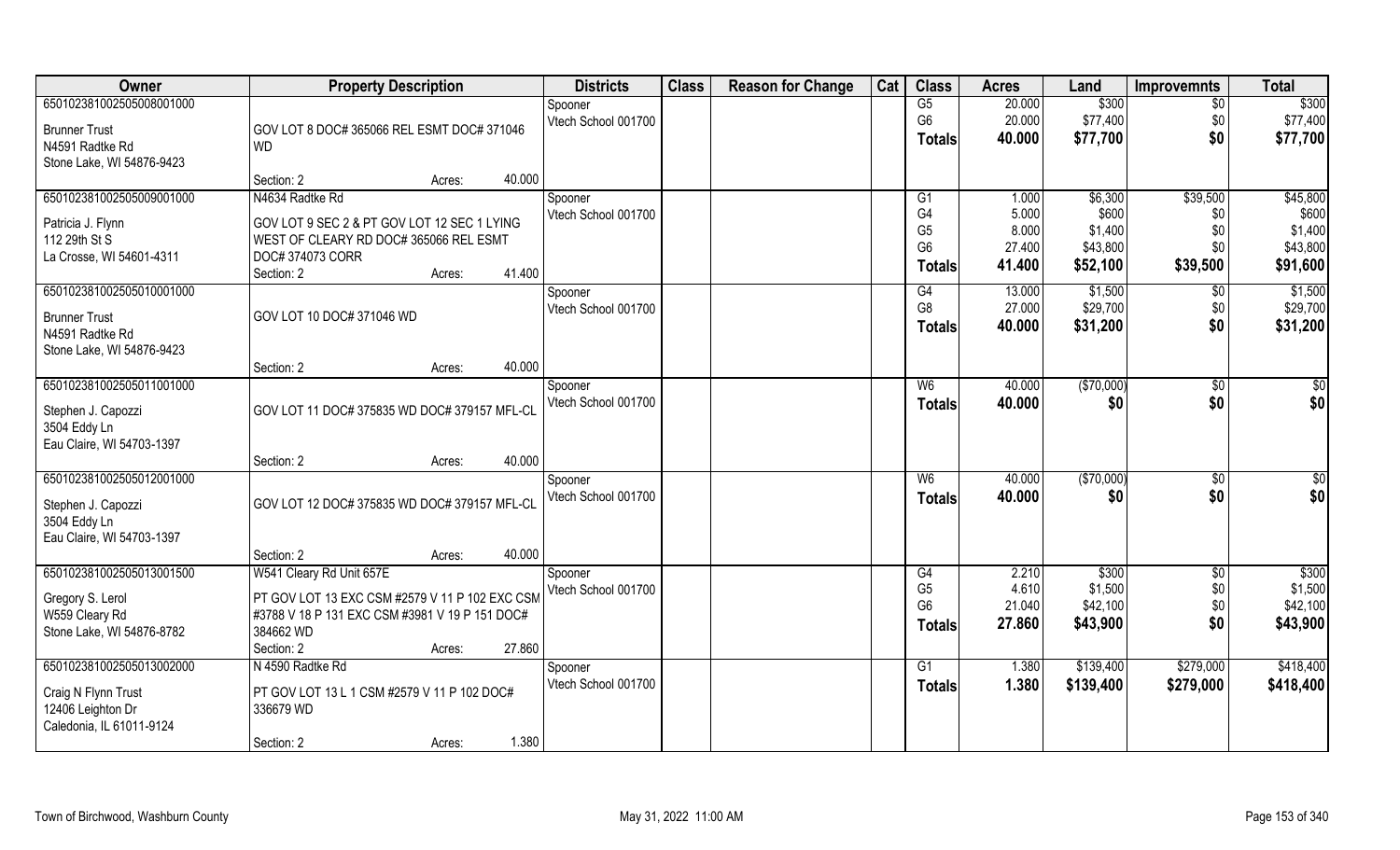| Owner                                                                    | <b>Property Description</b>                                                     | <b>Districts</b>               | <b>Class</b> | <b>Reason for Change</b> | Cat | <b>Class</b>  | <b>Acres</b>   | Land                   | <b>Improvemnts</b>     | <b>Total</b>           |
|--------------------------------------------------------------------------|---------------------------------------------------------------------------------|--------------------------------|--------------|--------------------------|-----|---------------|----------------|------------------------|------------------------|------------------------|
| 650102381002505013003000                                                 | N 4586 Radtke Rd                                                                | Spooner                        |              |                          |     | G1            | 1.390          | \$197,500              | \$127,000              | \$324,500              |
| Mississippi Welders Supply Company<br>LLC                                | PT GOV LOT 13 L 2 CSM #2579 V 11 P 102 DOC#<br>388832 WD                        | Vtech School 001700            |              |                          |     | <b>Totals</b> | 1.390          | \$197,500              | \$127,000              | \$324,500              |
| PO Box 1036<br>Winona, MN 55987-1036                                     | 1.390<br>Section: 2                                                             |                                |              |                          |     |               |                |                        |                        |                        |
| 650102381002505013009000                                                 | Acres:                                                                          | Spooner                        |              |                          |     | G1            | 0.920          | \$44,400               | \$0                    | \$44,400               |
| Phillip O Doescher Trust<br>W7649 Fieldstone Ct<br>Holmen, WI 54636-9444 | PT GOV LOT 13 L 1 CSM #3981 V 19 P 151 DOC#<br>392267 WD                        | Vtech School 001700            |              |                          |     | Totals        | 0.920          | \$44,400               | \$0                    | \$44,400               |
|                                                                          | 0.920<br>Section: 2<br>Acres:                                                   |                                |              |                          |     |               |                |                        |                        |                        |
| 650102381002505013010000                                                 | W513 Cleary Rd                                                                  | Spooner                        |              |                          |     | G1            | 0.930          | \$167,300              | \$163,400              | \$330,700              |
| Philip O Doescher Trust<br>W7649 Fieldstone Ct<br>Holmen, WI 54636-9444  | PT GOV LOT 13 L 2 CSM #3981 V 19 P 151 DOC#<br>386563 WD                        | Vtech School 001700            |              |                          |     | <b>Totals</b> | 0.930          | \$167,300              | \$163,400              | \$330,700              |
|                                                                          | 0.930<br>Section: 2<br>Acres:                                                   |                                |              |                          |     |               |                |                        |                        |                        |
| 650102381002505013011000                                                 | W503 Cleary Rd                                                                  | Spooner                        | G1           | <b>NSF</b>               |     | G1            | 0.980          | \$157,600              | \$171,100              | \$328,700              |
| David A. Christensen<br>6431 Black Berry Ct<br>Lino Lakes, MN 55014-1312 | PT GOV LOT 13 L 3 CSM #3981 V 19 P 151 DOC#<br>400734 WD                        | Vtech School 001700            |              |                          |     | <b>Totals</b> | 0.980          | \$157,600              | \$171,100              | \$328,700              |
|                                                                          | 0.980<br>Section: 2<br>Acres:                                                   |                                |              |                          |     |               |                |                        |                        |                        |
| 650102381002505013012000<br>Gregory S. Lerol<br>W559 Cleary Rd           | W 559 Cleary Rd<br>PT GOV LOT 13 L 5,6,7 CSM #3788 V 18 P 131 DOC#<br>384662 WD | Spooner<br>Vtech School 001700 |              |                          |     | G1<br>Totals  | 4.420<br>4.420 | \$251,600<br>\$251,600 | \$116,300<br>\$116,300 | \$367,900<br>\$367,900 |
| Stone Lake, WI 54876-8782                                                | 4.420                                                                           |                                |              |                          |     |               |                |                        |                        |                        |
| 650102381002505014002100                                                 | Section: 2<br>Acres:<br>W661 Connolly Rd                                        | Spooner                        |              |                          |     | G6            | 2.420          | \$7,400                | $\overline{60}$        | \$7,400                |
| <b>Colleen Connolly</b><br>13029 Cornell Ln<br>Palos Park, IL 60464-2171 | PT GOV LOT 14 L 1 CSM #3809 V 18 P 152 DOC#<br>365597 TD                        | Vtech School 001700            |              |                          |     | <b>Totals</b> | 2.420          | \$7,400                | \$0                    | \$7,400                |
|                                                                          | 2.420<br>Section: 2<br>Acres:                                                   |                                |              |                          |     |               |                |                        |                        |                        |
| 650102381002505014002200                                                 | W661 Connolly Rd                                                                | Spooner                        |              |                          |     | G6            | 2.450          | \$8,900                | $\overline{50}$        | \$8,900                |
| Tim Dugan<br>16503 Manchester St<br>Tinley Park, IL 60477-2513           | PT GOV LOT 14 L 2 CSM #3809 V 18 P 152 DOC#<br>365598 TD                        | Vtech School 001700            |              |                          |     | Totals        | 2.450          | \$8,900                | \$0                    | \$8,900                |
|                                                                          | 2.450<br>Section: 2<br>Acres:                                                   |                                |              |                          |     |               |                |                        |                        |                        |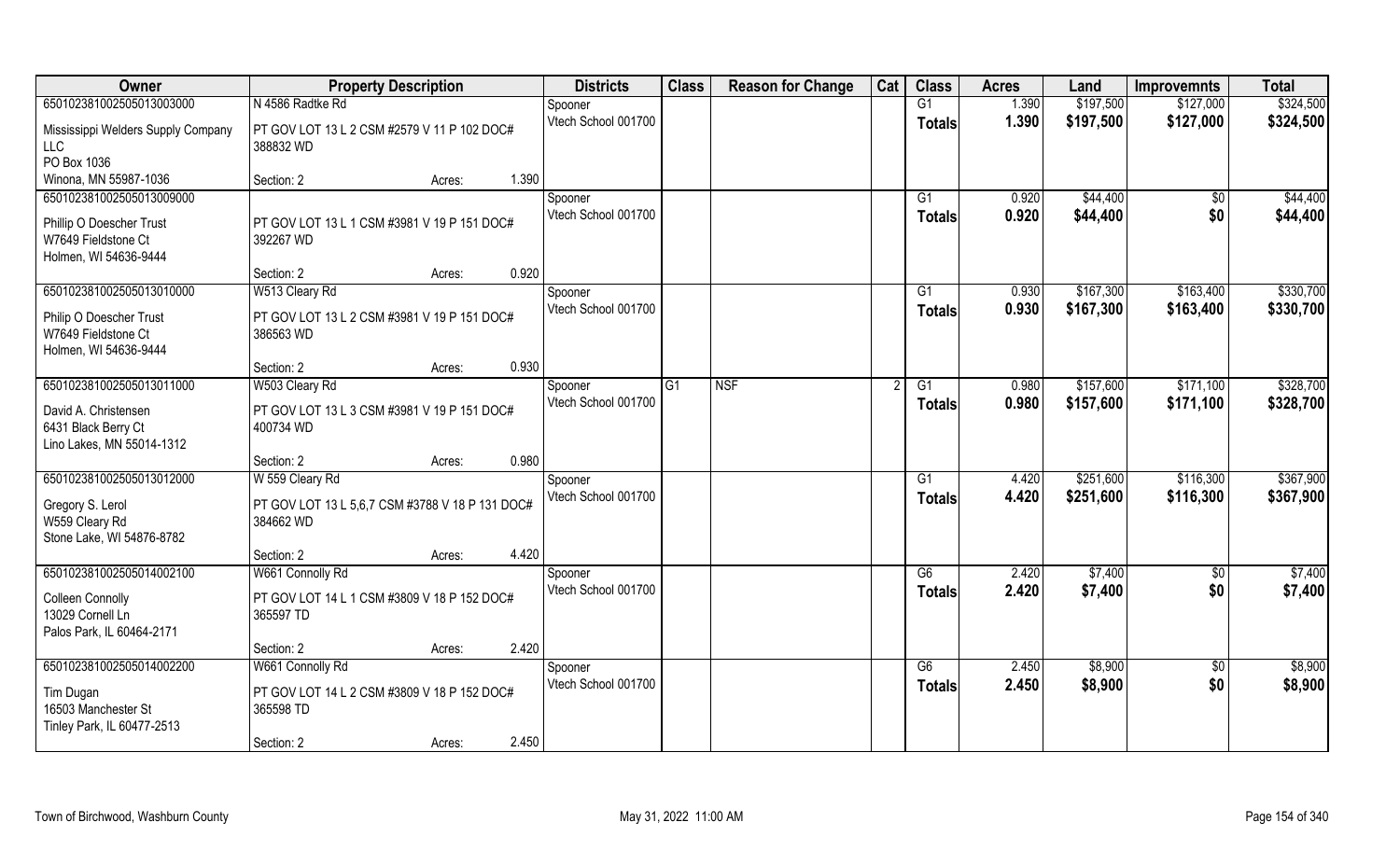| Owner                                                                                                 | <b>Property Description</b>                                                    | <b>Districts</b>               | <b>Class</b> | <b>Reason for Change</b> | Cat | <b>Class</b>                                      | <b>Acres</b>            | Land                               | <b>Improvemnts</b>            | <b>Total</b>                       |
|-------------------------------------------------------------------------------------------------------|--------------------------------------------------------------------------------|--------------------------------|--------------|--------------------------|-----|---------------------------------------------------|-------------------------|------------------------------------|-------------------------------|------------------------------------|
| 650102381002505014002300                                                                              | W661 Connolly Rd                                                               | Spooner                        |              |                          |     | G6                                                | 3.240                   | \$12,700                           | $\sqrt{6}$                    | \$12,700                           |
| Thomas Cleary<br>1215 Edward Dr<br>Naperville, IL 60540-6926                                          | PT GOV LOT 14 L 3 CSM #3809 V 18 P 152 DOC#<br>365599 TD                       | Vtech School 001700            |              |                          |     | <b>Totals</b>                                     | 3.240                   | \$12,700                           | \$0                           | \$12,700                           |
|                                                                                                       | 3.240<br>Section: 2<br>Acres:                                                  |                                |              |                          |     |                                                   |                         |                                    |                               |                                    |
| 650102381002505014002400<br>Paul Connolly                                                             | W661 Connolly Rd<br>PT GOV LOT 14 L 4 CSM #3809 V 18 P 152 DOC#                | Spooner<br>Vtech School 001700 |              |                          |     | G1<br>G <sub>6</sub><br><b>Totals</b>             | 0.260<br>3.460<br>3.720 | \$269,600<br>\$10,400<br>\$280,000 | \$98,500<br>\$0<br>\$98,500   | \$368,100<br>\$10,400<br>\$378,500 |
| 12600 S 100th Ave<br>Palos Park, IL 60464-1504                                                        | 365596 TD                                                                      |                                |              |                          |     |                                                   |                         |                                    |                               |                                    |
| 650102381002505014003000                                                                              | 3.720<br>Section: 2<br>Acres:<br>N4591 Radtke Rd                               |                                |              |                          |     |                                                   | 0.240                   | \$276,300                          | \$185,100                     | \$461,400                          |
| <b>Brunner Trust</b><br>N4591 Radtke Rd<br>Stone Lake, WI 54876-9423                                  | PT GOV LOT 14 DOC# 371046 WD                                                   | Spooner<br>Vtech School 001700 |              |                          |     | G1<br>G <sub>6</sub><br><b>Totals</b>             | 2.160<br>2.400          | \$15,800<br>\$292,100              | \$0<br>\$185,100              | \$15,800<br>\$477,200              |
|                                                                                                       | 2.400<br>Section: 2<br>Acres:                                                  |                                |              |                          |     |                                                   |                         |                                    |                               |                                    |
| 650102381002505014004000<br>John Gray Kimbrell Trust<br>5049 16th Ave S<br>Minneapolis, MN 55417-1205 | PT GOV LOT 14 & PT NW SE L 1 CSM #3594 V 17 P 96<br>DOC# 340777 WD             | Spooner<br>Vtech School 001700 |              |                          |     | G <sub>1</sub><br>G <sub>8</sub><br><b>Totals</b> | 0.600<br>0.490<br>1.090 | \$183,700<br>\$600<br>\$184,300    | \$0<br>\$0<br>\$0             | \$183,700<br>\$600<br>\$184,300    |
|                                                                                                       | 1.090<br>Section: 2<br>Acres:                                                  |                                |              |                          |     |                                                   |                         |                                    |                               |                                    |
| 650102381003103000003000<br>James R. Denman<br>W1090 Connolly Rd<br>Stone Lake, WI 54876-8735         | W1090 Connolly Rd<br>PT GOV LOT 10 L 1 CSM #3454 V 16 P 118 DOC#<br>334009 WD  | Spooner<br>Vtech School 001700 |              |                          |     | G1<br>G <sub>6</sub><br>Totals                    | 1.000<br>4.000<br>5.000 | \$6,300<br>\$8,000<br>\$14,300     | \$153,200<br>\$0<br>\$153,200 | \$159,500<br>\$8,000<br>\$167,500  |
|                                                                                                       | 5.000<br>Section: 3<br>Acres:                                                  |                                |              |                          |     |                                                   |                         |                                    |                               |                                    |
| 650102381003204000003000<br>David A. Nilssen<br>W1197 County Hwy B<br>Stone Lake, WI 54876-8736       | PT GOV LOT 11 & PT GOV LOT 6 DOC# 323544 WD                                    | Spooner<br>Vtech School 001700 |              |                          |     | G6<br><b>Totals</b>                               | 7.300<br>7.300          | \$14,600<br>\$14,600               | \$0<br>\$0                    | \$14,600<br>\$14,600               |
|                                                                                                       | 7.300<br>Section: 3<br>Acres:                                                  |                                |              |                          |     |                                                   |                         |                                    |                               |                                    |
| 650102381003301000001000                                                                              | W1216 County Hwy B                                                             | Spooner                        |              |                          |     | G1                                                | 2.610                   | \$13,600                           | \$216,200                     | \$229,800                          |
| David E. Hochstetler<br>W1216 County Hwy B<br>Stone Lake, WI 54876-8753                               | PT NE SW L 1 CSM #2107 V 9 P 47 V 371 P 443 WD V<br>433 P 508-510 R/W - .21 AC | Vtech School 001700            |              |                          |     | <b>Totals</b>                                     | 2.610                   | \$13,600                           | \$216,200                     | \$229,800                          |
|                                                                                                       | 2.610<br>Section: 3<br>Acres:                                                  |                                |              |                          |     |                                                   |                         |                                    |                               |                                    |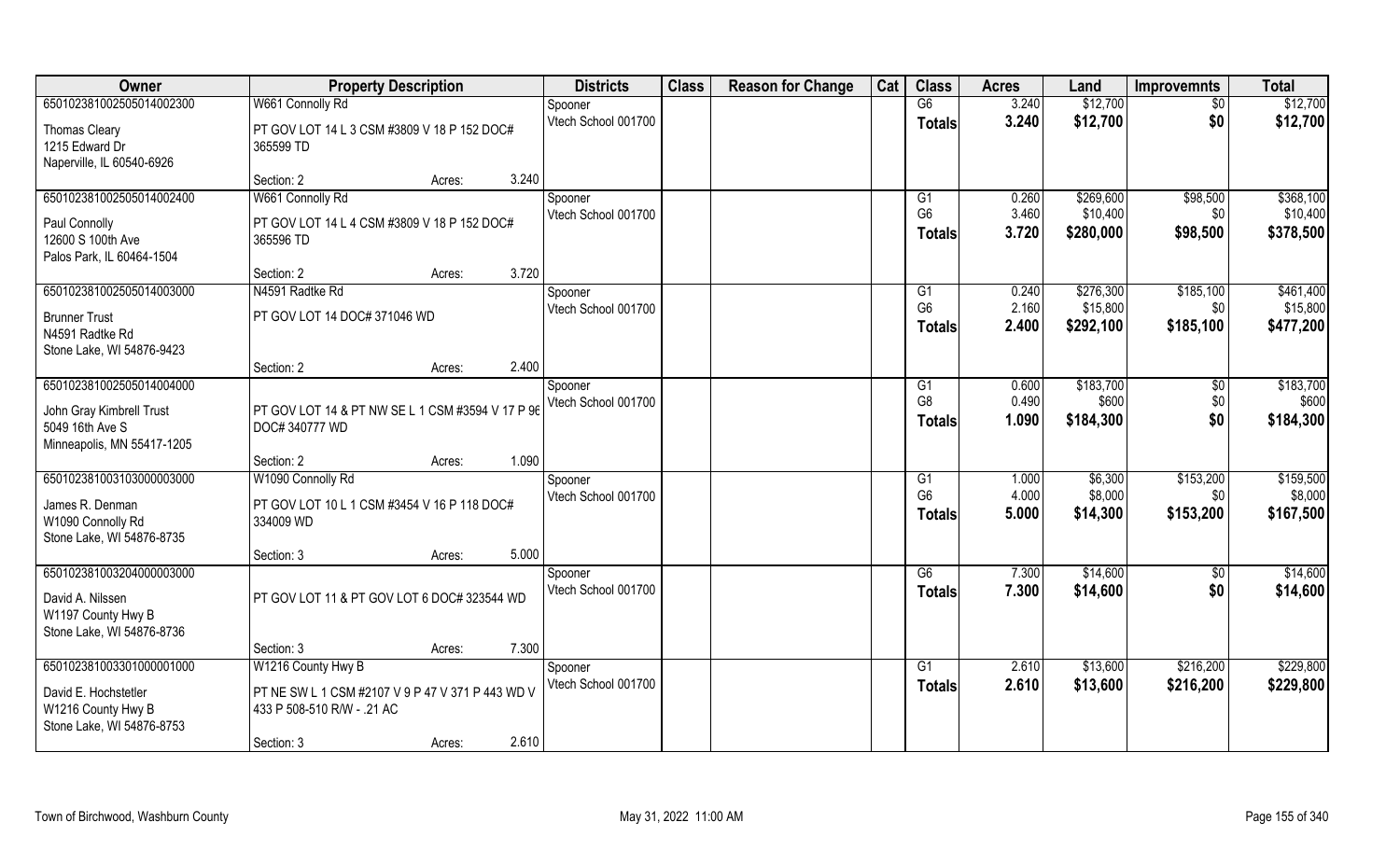| Owner                       | <b>Property Description</b>                       | <b>Districts</b>    | <b>Class</b> | <b>Reason for Change</b> | Cat | <b>Class</b>   | <b>Acres</b> | Land       | <b>Improvemnts</b> | <b>Total</b> |
|-----------------------------|---------------------------------------------------|---------------------|--------------|--------------------------|-----|----------------|--------------|------------|--------------------|--------------|
| 650102381003301000002000    |                                                   | Spooner             |              |                          |     | G5             | 5.320        | \$100      | $\overline{50}$    | \$100        |
| Green A. Bryant Jr          | PT N1/2 SW1/4 EAST OF CTH B DOC# 367573 WD V      | Vtech School 001700 |              |                          |     | G <sub>6</sub> | 30.680       | \$30,700   | \$0                | \$30,700     |
| 147 4th St N                | 435 P 81-84 R/W - .32 AC                          |                     |              |                          |     | <b>Totals</b>  | 36.000       | \$30,800   | \$0                | \$30,800     |
| Bayport, MN 55003-1160      |                                                   |                     |              |                          |     |                |              |            |                    |              |
|                             | 36.000<br>Section: 3<br>Acres:                    |                     |              |                          |     |                |              |            |                    |              |
| 650102381003301000003000    |                                                   | Spooner             |              |                          |     | G <sub>1</sub> | 2.790        | \$14,200   | \$0                | \$14,200     |
| Jeffrey F. Pennette         | PT NE SW L 2 CSM #2107 V 9 P 47 V 433 P 511-513   | Vtech School 001700 |              |                          |     | <b>Totals</b>  | 2.790        | \$14,200   | \$0                | \$14,200     |
| PO Box 5338                 | R/W - .001 AC DOC# 300929 QC                      |                     |              |                          |     |                |              |            |                    |              |
| Breckenridge, CO 80424-5338 |                                                   |                     |              |                          |     |                |              |            |                    |              |
|                             | 2.790<br>Section: 3<br>Acres:                     |                     |              |                          |     |                |              |            |                    |              |
| 650102381003302000001000    | W1302 County Hwy B                                | Spooner             |              |                          |     | G1             | 1.120        | \$6,900    | \$155,300          | \$162,200    |
| Jordan Groenlund            | W1/2 W1/2 SW1/4 N OF CTH B DOC# 343886 WD V 43    | Vtech School 001700 |              |                          |     | G <sub>6</sub> | 25.650       | \$51,300   | \$0                | \$51,300     |
| PO Box 162                  | P 85-86 R/W - .35 AC                              |                     |              |                          |     | <b>Totals</b>  | 26.770       | \$58,200   | \$155,300          | \$213,500    |
| Stone Lake, WI 54876-0162   |                                                   |                     |              |                          |     |                |              |            |                    |              |
|                             | 26,770<br>Section: 3<br>Acres:                    |                     |              |                          |     |                |              |            |                    |              |
| 650102381003302000002000    | W1234 County Hwy B                                | Spooner             |              |                          |     | G1             | 1.370        | \$8,200    | \$39,100           | \$47,300     |
| Rick D. Hystone             | PT SW1/4 V 417 P 726 WD DOC# 347418 QC V 433 P    | Vtech School 001700 |              |                          |     | G <sub>6</sub> | 15.730       | \$31,500   | \$0                | \$31,500     |
| W1234 County Hwy B          | 514-517 R/W - .27 AC                              |                     |              |                          |     | <b>Totals</b>  | 17.100       | \$39,700   | \$39,100           | \$78,800     |
| Stone Lake, WI 54876-8753   |                                                   |                     |              |                          |     |                |              |            |                    |              |
|                             | 17.100<br>Section: 3<br>Acres:                    |                     |              |                          |     |                |              |            |                    |              |
| 650102381003303000002000    |                                                   | Spooner             |              |                          |     | G1             | 3.790        | \$16,900   | $\sqrt[6]{30}$     | \$16,900     |
| Green A. Bryant Jr          | N 389.07' SW SW LYING E OF CTH B DOC# 365430      | Vtech School 001700 |              |                          |     | G <sub>5</sub> | 2.220        | \$100      | \$0                | \$100        |
| 147 4th St N                | WD V 435 P 81-84 R/W - .22AC                      |                     |              |                          |     | <b>Totals</b>  | 6.010        | \$17,000   | \$0                | \$17,000     |
| Bayport, MN 55003-1160      |                                                   |                     |              |                          |     |                |              |            |                    |              |
|                             | 6.010<br>Section: 3<br>Acres:                     |                     |              |                          |     |                |              |            |                    |              |
| 650102381003303000003000    | N4525 Slim Creek Rd                               | Spooner             |              |                          |     | G1             | 1.000        | \$6,300    | \$38,800           | \$45,100     |
| Green A. Bryant Jr          | PT SW SW V 377 P 187 WD V 433 P 518-519 R/W - .28 | Vtech School 001700 |              |                          |     | G <sub>6</sub> | 10.230       | \$20,500   | \$0                | \$20,500     |
| 147 4th St N                | <b>AC</b>                                         |                     |              |                          |     | Totals         | 11.230       | \$26,800   | \$38,800           | \$65,600     |
| Bayport, MN 55003-1160      |                                                   |                     |              |                          |     |                |              |            |                    |              |
|                             | 11.230<br>Section: 3<br>Acres:                    |                     |              |                          |     |                |              |            |                    |              |
| 650102381003303000004000    | N4517 Slim Creek Rd                               | Spooner             |              |                          |     | G <sub>1</sub> | 0.950        | \$6,000    | \$68,000           | \$74,000     |
| Richard S. Pung             | PT SW SW DOC# 348690 QC DOC# 350938 MFL-C         | Vtech School 001700 |              |                          |     | W8             | 10.480       | (\$23,100) | \$0                | \$0          |
| 15880 36th St S             | (W8) V 433 P 520 R/W - .05 AC                     |                     |              |                          |     | <b>Totals</b>  | 11.430       | \$6,000    | \$68,000           | \$74,000     |
| Afton, MN 55001-9683        |                                                   |                     |              |                          |     |                |              |            |                    |              |
|                             | 11.430<br>Section: 3<br>Acres:                    |                     |              |                          |     |                |              |            |                    |              |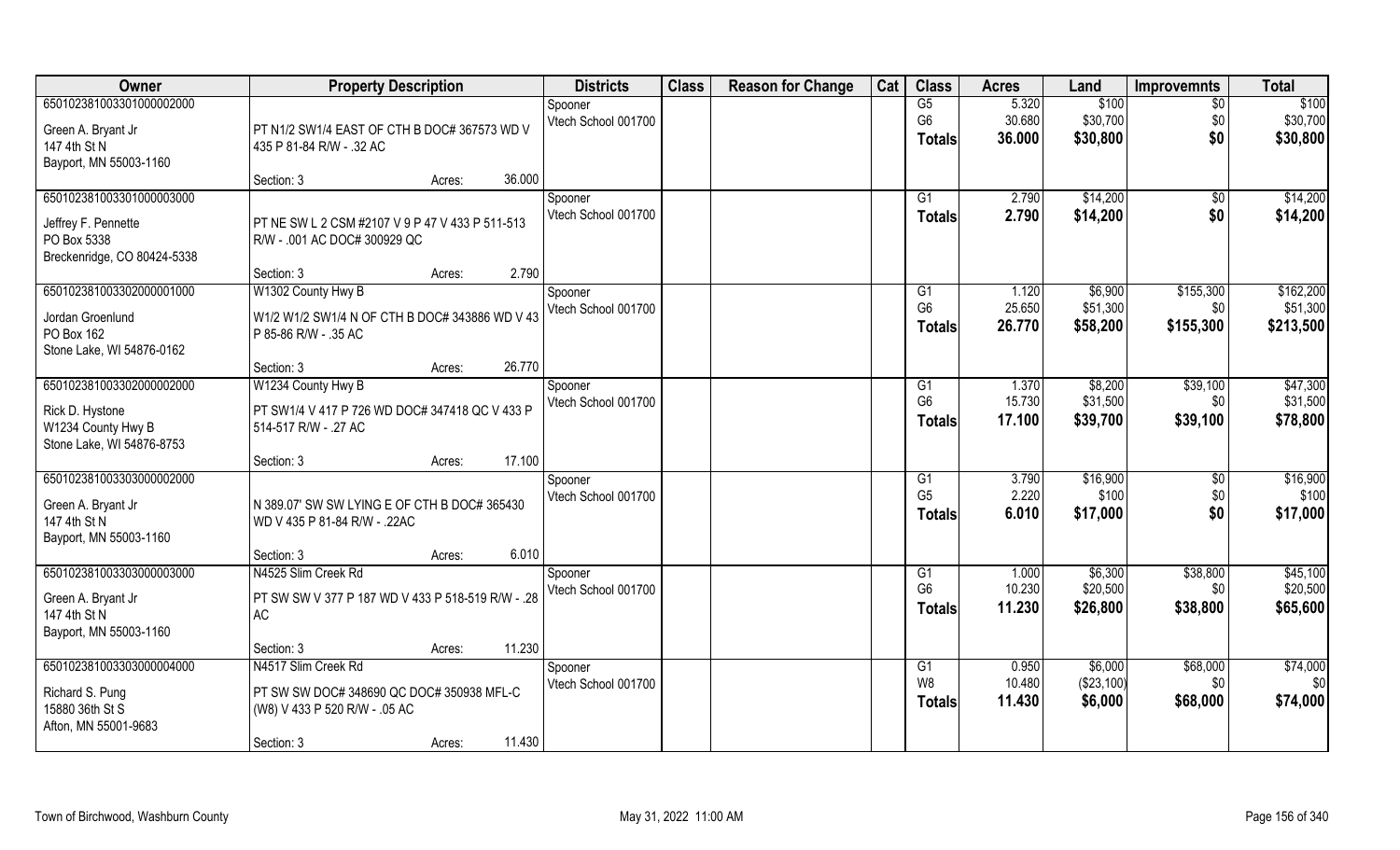| Owner                         | <b>Property Description</b>                       |        |       | <b>Districts</b>    | <b>Class</b> | <b>Reason for Change</b> | Cat | <b>Class</b>    | <b>Acres</b> | Land     | <b>Improvemnts</b> | <b>Total</b> |
|-------------------------------|---------------------------------------------------|--------|-------|---------------------|--------------|--------------------------|-----|-----------------|--------------|----------|--------------------|--------------|
| 650102381003304000001000      |                                                   |        |       | Spooner             |              |                          |     | G1              | 0.630        | \$60,900 | \$0                | \$60,900     |
| Kurt A. Lofgren               | PT SE SW L 4 CSM #1483 V 6 P 204 DOC# 366001 WD   |        |       | Vtech School 001700 |              |                          |     | <b>Totals</b>   | 0.630        | \$60,900 | \$0                | \$60,900     |
| 6663 County Hwy X             | V 342 P 376-377 ESMT                              |        |       |                     |              |                          |     |                 |              |          |                    |              |
| Chippewa Falls, WI 54729-5856 |                                                   |        |       |                     |              |                          |     |                 |              |          |                    |              |
|                               | Section: 3                                        | Acres: | 0.630 |                     |              |                          |     |                 |              |          |                    |              |
| 650102381003304000002000      | N4594 Slim Creek Rd                               |        |       | Spooner             |              |                          |     | G <sub>1</sub>  | 0.510        | \$47,200 | \$43,100           | \$90,300     |
| Patricia A. Leitchman         | PT SE SW L 3 CSM #1483 V 6 P 204 V 291 P 600 WD \ |        |       | Vtech School 001700 |              |                          |     | <b>Totals</b>   | 0.510        | \$47,200 | \$43,100           | \$90,300     |
| 16145 Evanston Ave SE         | 342 P 376-377 ESMT                                |        |       |                     |              |                          |     |                 |              |          |                    |              |
| Prior Lake, MN 55372-2565     |                                                   |        |       |                     |              |                          |     |                 |              |          |                    |              |
|                               | Section: 3                                        | Acres: | 0.510 |                     |              |                          |     |                 |              |          |                    |              |
| 650102381003304000003000      | N4588 Slim Creek Rd Unit 630A                     |        |       | Spooner             |              |                          |     | G1              | 0.700        | \$64,700 | \$59,300           | \$124,000    |
| Scott A. Earll                | PT SE SW L 2 CSM #1483 V 6 P 204 DOC# 385984 WD   |        |       | Vtech School 001700 |              |                          |     | <b>Totals</b>   | 0.700        | \$64,700 | \$59,300           | \$124,000    |
| 1n176 Papworth St             |                                                   |        |       |                     |              |                          |     |                 |              |          |                    |              |
| Carol Stream, IL 60188-2305   |                                                   |        |       |                     |              |                          |     |                 |              |          |                    |              |
|                               | Section: 3                                        | Acres: | 0.700 |                     |              |                          |     |                 |              |          |                    |              |
| 650102381003304000007000      | N4564 Slim Creek Rd                               |        |       | Spooner             |              |                          |     | G1              | 1.000        | \$48,700 | \$53,300           | \$102,000    |
| John P. Bjork                 | PT SE SW DOC# 369531 WD                           |        |       | Vtech School 001700 |              |                          |     | <b>Totals</b>   | 1.000        | \$48,700 | \$53,300           | \$102,000    |
| 1417 Interlachen Pkwy         |                                                   |        |       |                     |              |                          |     |                 |              |          |                    |              |
| Woodbury, MN 55125-8641       |                                                   |        |       |                     |              |                          |     |                 |              |          |                    |              |
|                               | Section: 3                                        | Acres: | 1.000 |                     |              |                          |     |                 |              |          |                    |              |
| 650102381003304000008000      | N4556 Slim Creek Rd                               |        |       | Spooner             |              |                          |     | G1              | 1.000        | \$52,600 | \$80,900           | \$133,500    |
| Avon R. Karpenske             | PT SE SW V 310 P 623 WD                           |        |       | Vtech School 001700 |              |                          |     | <b>Totals</b>   | 1.000        | \$52,600 | \$80,900           | \$133,500    |
| N9908 130th St                |                                                   |        |       |                     |              |                          |     |                 |              |          |                    |              |
| Downing, WI 54734-9489        |                                                   |        |       |                     |              |                          |     |                 |              |          |                    |              |
|                               | Section: 3                                        | Acres: | 1.000 |                     |              |                          |     |                 |              |          |                    |              |
| 650102381003304000009000      | N4532 Slim Creek Rd                               |        |       | Spooner             |              |                          |     | $\overline{G1}$ | 1.000        | \$36,400 | \$62,300           | \$98,700     |
| Scott A. Pederson             | PT SE SW DOC# 319168 QC                           |        |       | Vtech School 001700 |              |                          |     | <b>Totals</b>   | 1.000        | \$36,400 | \$62,300           | \$98,700     |
| 2266 150th Ave NW             |                                                   |        |       |                     |              |                          |     |                 |              |          |                    |              |
| Andover, MN 55304-2579        |                                                   |        |       |                     |              |                          |     |                 |              |          |                    |              |
|                               | Section: 3                                        | Acres: | 1.000 |                     |              |                          |     |                 |              |          |                    |              |
| 650102381003304000010000      |                                                   |        |       | Spooner             |              |                          |     | G1              | 1.000        | \$26,900 | $\overline{50}$    | \$26,900     |
| Scott A. Pederson             | PT SE SW DOC# 319168 QC                           |        |       | Vtech School 001700 |              |                          |     | <b>Totals</b>   | 1.000        | \$26,900 | \$0                | \$26,900     |
| 2266 150th Ave NW             |                                                   |        |       |                     |              |                          |     |                 |              |          |                    |              |
| Andover, MN 55304-2579        |                                                   |        |       |                     |              |                          |     |                 |              |          |                    |              |
|                               | Section: 3                                        | Acres: | 1.000 |                     |              |                          |     |                 |              |          |                    |              |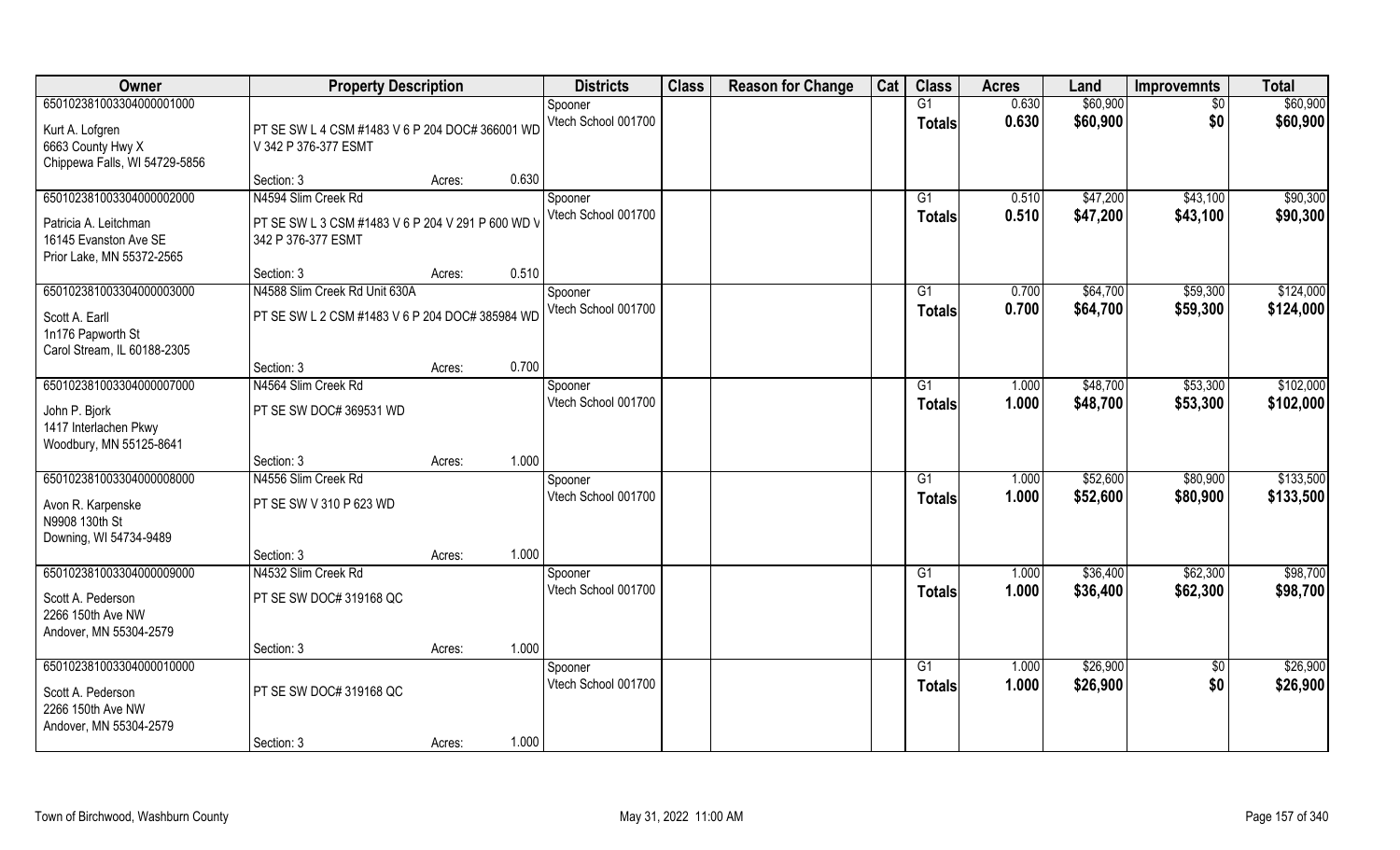| Owner                                    | <b>Property Description</b>                   |        |       | <b>Districts</b>               | <b>Class</b> | <b>Reason for Change</b>      | Cat  | <b>Class</b>   | <b>Acres</b>   | Land                 | <b>Improvemnts</b> | <b>Total</b>         |
|------------------------------------------|-----------------------------------------------|--------|-------|--------------------------------|--------------|-------------------------------|------|----------------|----------------|----------------------|--------------------|----------------------|
| 650102381003304000011000                 | N4524 Slim Creek Rd                           |        |       | Spooner                        |              |                               |      | G1             | 1.000          | \$38,500             | \$129,300          | \$167,800            |
| Green A. Bryant Jr<br>147 4th St N       | PT SE SW V 377 P 187 WD                       |        |       | Vtech School 001700            |              |                               |      | <b>Totals</b>  | 1.000          | \$38,500             | \$129,300          | \$167,800            |
| Bayport, MN 55003-1160                   |                                               |        |       |                                |              |                               |      |                |                |                      |                    |                      |
|                                          | Section: 3                                    | Acres: | 1.000 |                                |              |                               |      |                |                |                      |                    |                      |
| 650102381003304000012000                 | N4518 Slim Creek Rd                           |        |       | Spooner                        |              |                               |      | G <sub>1</sub> | 1.000          | \$26,000             | \$75,700           | \$101,700            |
| Orville Pung                             | PT SE SW DOC# 364332 AFFD DOC# 364538 TOD     |        |       | Vtech School 001700            |              |                               |      | <b>Totals</b>  | 1.000          | \$26,000             | \$75,700           | \$101,700            |
| 14499 57th St                            |                                               |        |       |                                |              |                               |      |                |                |                      |                    |                      |
| Stillwater, MN 55082-6469                |                                               |        |       |                                |              |                               |      |                |                |                      |                    |                      |
|                                          | Section: 3                                    | Acres: | 1.000 |                                |              |                               |      |                |                |                      |                    |                      |
| 650102381003304000013000                 |                                               |        |       | Spooner                        |              |                               |      | G1             | 1.000          | \$29,100             | \$0                | \$29,100             |
| Gregory R. Moses                         | PT SE SW DOC# 395571 WD                       |        |       | Vtech School 001700            |              |                               |      | <b>Totals</b>  | 1.000          | \$29,100             | \$0                | \$29,100             |
| 3067 10th Ln                             |                                               |        |       |                                |              |                               |      |                |                |                      |                    |                      |
| Grand Marsh, WI 53936-9632               |                                               |        |       |                                |              |                               |      |                |                |                      |                    |                      |
|                                          | Section: 3                                    | Acres: | 1.000 |                                |              |                               |      |                |                |                      |                    |                      |
| 650102381003304000014000                 | N4506 Slim Creek Rd                           |        |       | Spooner<br>Vtech School 001700 | G1           | <b>Cottage and Shed Razed</b> | $-2$ | G1             | 1.000<br>1.000 | \$29,700<br>\$29,700 | \$0<br>\$0         | \$29,700<br>\$29,700 |
| Gregory R. Moses                         | PT SE SW DOC# 395571 WD                       |        |       |                                |              |                               |      | <b>Totals</b>  |                |                      |                    |                      |
| 3067 10th Ln                             |                                               |        |       |                                |              |                               |      |                |                |                      |                    |                      |
| Grand Marsh, WI 53936-9632               | Section: 3                                    | Acres: | 1.000 |                                |              |                               |      |                |                |                      |                    |                      |
| 650102381003304000015000                 | N4502 Slim Creek Rd                           |        |       | Spooner                        |              |                               |      | G1             | 1.000          | \$37,200             | \$62,500           | \$99,700             |
|                                          |                                               |        |       | Vtech School 001700            |              |                               |      | <b>Totals</b>  | 1.000          | \$37,200             | \$62,500           | \$99,700             |
| George A. Beaver                         | PT SE SW V 302 P 694 WD                       |        |       |                                |              |                               |      |                |                |                      |                    |                      |
| 332 Griffin St E<br>Amery, WI 54001-1515 |                                               |        |       |                                |              |                               |      |                |                |                      |                    |                      |
|                                          | Section: 3                                    | Acres: | 1.000 |                                |              |                               |      |                |                |                      |                    |                      |
| 650102381003304000016000                 |                                               |        |       | Spooner                        |              |                               |      | G6             | 2.500          | \$2,500              | $\sqrt{6}$         | \$2,500              |
| Green A. Bryant Jr                       | PT SE SW LYING N OF SLIM CREEK RD DOC# 365430 |        |       | Vtech School 001700            |              |                               |      | <b>Totals</b>  | 2.500          | \$2,500              | \$0                | \$2,500              |
| 147 4th St N                             | <b>WD</b>                                     |        |       |                                |              |                               |      |                |                |                      |                    |                      |
| Bayport, MN 55003-1160                   |                                               |        |       |                                |              |                               |      |                |                |                      |                    |                      |
|                                          | Section: 3                                    | Acres: | 2.500 |                                |              |                               |      |                |                |                      |                    |                      |
| 650102381003304000017000                 | N 4572 Slim Creek Rd                          |        |       | Spooner                        | G1           | Garage                        |      | G1             | 2.120          | \$86,500             | \$111,800          | \$198,300            |
| Joseph T. Jensen                         | PT SE SW L 1 CSM #4107 V 20 P 108 DOC# 384817 |        |       | Vtech School 001700            |              |                               |      | Totals         | 2.120          | \$86,500             | \$111,800          | \$198,300            |
| 408 5th St W                             | QC                                            |        |       |                                |              |                               |      |                |                |                      |                    |                      |
| Altoona, WI 54720-1600                   |                                               |        |       |                                |              |                               |      |                |                |                      |                    |                      |
|                                          | Section: 3                                    | Acres: | 2.120 |                                |              |                               |      |                |                |                      |                    |                      |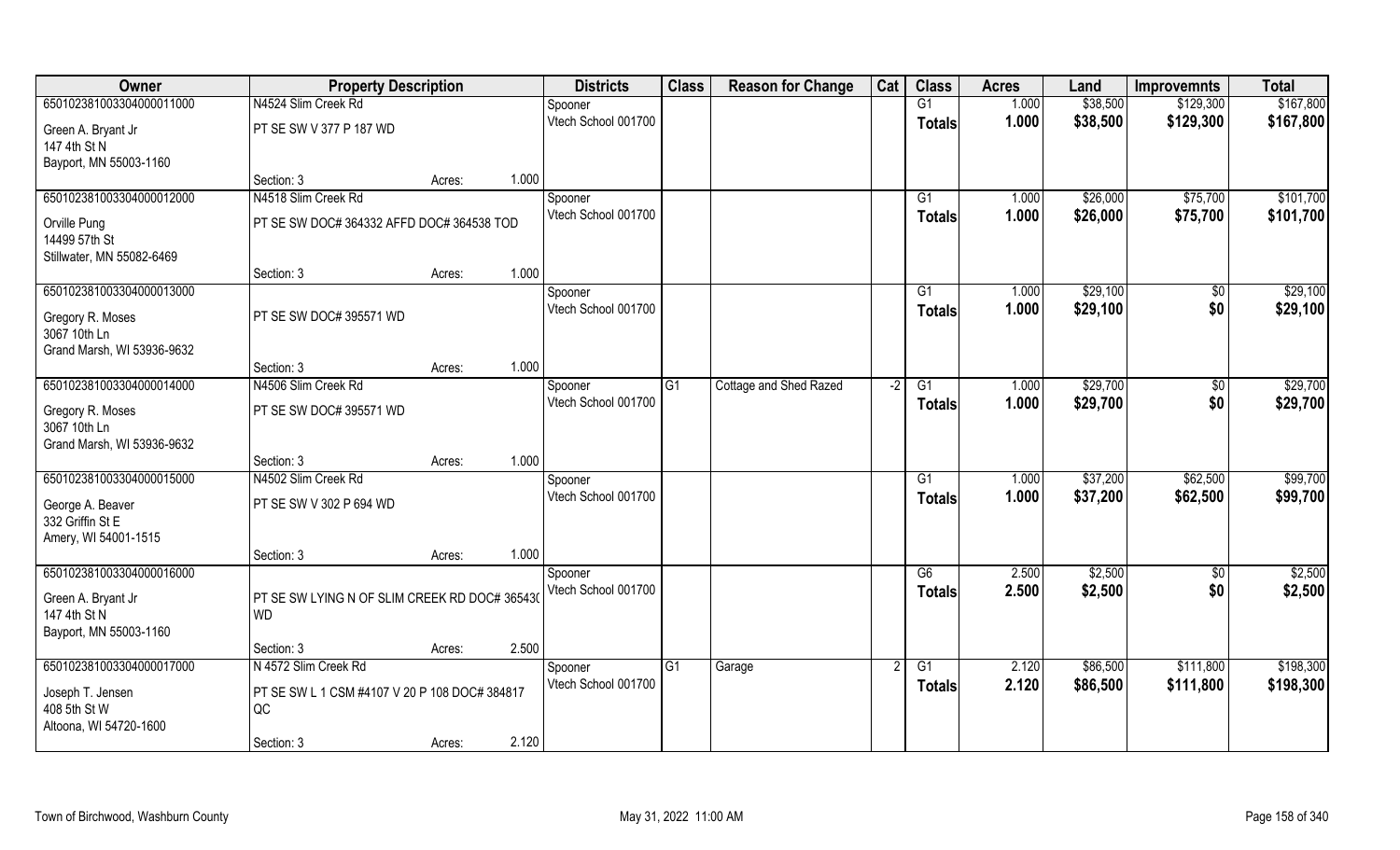| Owner                                                                                                 | <b>Property Description</b>                                                                    |                  | <b>Districts</b>               | <b>Class</b> | <b>Reason for Change</b> | Cat | <b>Class</b>                          | <b>Acres</b>               | Land                            | <b>Improvemnts</b>          | <b>Total</b>                    |
|-------------------------------------------------------------------------------------------------------|------------------------------------------------------------------------------------------------|------------------|--------------------------------|--------------|--------------------------|-----|---------------------------------------|----------------------------|---------------------------------|-----------------------------|---------------------------------|
| 650102381003304000018000                                                                              |                                                                                                |                  | Spooner                        |              |                          |     | G1                                    | 0.550                      | \$22,500                        | $\overline{50}$             | \$22,500                        |
| Scott A. Earll<br>1n176 Papworth St<br>Carol Stream, IL 60188-2305                                    | PT SE SW OL 2 CSM #4107 V 20 P 108 DOC# 390890<br><b>WD</b>                                    |                  | Vtech School 001700            |              |                          |     | <b>Totals</b>                         | 0.550                      | \$22,500                        | \$0                         | \$22,500                        |
|                                                                                                       | Section: 3                                                                                     | 0.550<br>Acres:  |                                |              |                          |     |                                       |                            |                                 |                             |                                 |
| 650102381003401000001000<br>Paul Connolly<br>12600 S 100th Ave<br>Palos Park, IL 60464-1504           | NE SE SOUTH OF RD DOC# 365596 TD SUBJ TO RD<br><b>ESMT EAST 33'</b>                            |                  | Spooner<br>Vtech School 001700 |              |                          |     | G5<br><b>Totals</b>                   | 40.000<br>40.000           | \$14,500<br>\$14,500            | \$0<br>\$0                  | \$14,500<br>\$14,500            |
|                                                                                                       | Section: 3                                                                                     | 40.000<br>Acres: |                                |              |                          |     |                                       |                            |                                 |                             |                                 |
| 650102381003402000001000<br>Paul Connolly<br>12600 S 100th Ave<br>Palos Park, IL 60464-1504           | NW SE DOC# 365596 TD                                                                           |                  | Spooner<br>Vtech School 001700 |              |                          |     | G5<br>G <sub>6</sub><br><b>Totals</b> | 30.000<br>10.000<br>40.000 | \$7,400<br>\$22,000<br>\$29,400 | $\sqrt[6]{3}$<br>\$0<br>\$0 | \$7,400<br>\$22,000<br>\$29,400 |
|                                                                                                       | Section: 3                                                                                     | 40.000<br>Acres: |                                |              |                          |     |                                       |                            |                                 |                             |                                 |
| 650102381003403000001000                                                                              | N4585 Rainman Rd                                                                               |                  | Spooner                        |              |                          |     | G <sub>1</sub>                        | 3.010                      | \$120,100                       | \$106,000                   | \$226,100                       |
| Donald O. Voight<br>210 Spruce St W<br>South Saint Paul, MN 55075-3445                                | PT SW SE L 1 CSM #1238 V 5 P 222 V 286 P 380                                                   |                  | Vtech School 001700            |              |                          |     | <b>Totals</b>                         | 3.010                      | \$120,100                       | \$106,000                   | \$226,100                       |
|                                                                                                       | Section: 3                                                                                     | 3.010<br>Acres:  |                                |              |                          |     |                                       |                            |                                 |                             |                                 |
| 650102381003403000002000<br><b>Buckley Mrotek</b><br>13600 Park Ave<br>Osseo, WI 54758-9216           | PT SW SE L 2 CSM #1238 V 5 P 222 DOC# 372863 QC                                                |                  | Spooner<br>Vtech School 001700 |              |                          |     | G1<br><b>Totals</b>                   | 3.920<br>3.920             | \$11,100<br>\$11,100            | $\sqrt[6]{30}$<br>\$0       | \$11,100<br>\$11,100            |
|                                                                                                       | Section: 3                                                                                     | 3.920<br>Acres:  |                                |              |                          |     |                                       |                            |                                 |                             |                                 |
| 650102381003403000003000<br><b>Buckley Mrotek</b><br>13600 Park Ave<br>Osseo, WI 54758-9216           | PT SW SE & PT SE SW L 3 CSM #1294 V 6 P 10 DOC#<br>372863 QC                                   |                  | Spooner<br>Vtech School 001700 |              |                          |     | G1<br><b>Totals</b>                   | 3.020<br>3.020             | \$12,900<br>\$12,900            | $\sqrt{$0}$<br>\$0          | \$12,900<br>\$12,900            |
|                                                                                                       | Section: 3                                                                                     | 3.020<br>Acres:  |                                |              |                          |     |                                       |                            |                                 |                             |                                 |
| 650102381003403000004000<br><b>Terence Terwedo</b><br>4537 Grimes Ave N<br>Robbinsdale, MN 55422-1309 | N4541 Rainman Rd<br>PT SW SE & PT SE SW L 4 CSM #1294 V 6 P 10 DOC#<br>396607 WD<br>Section: 3 | 3.170<br>Acres:  | Spooner<br>Vtech School 001700 |              |                          |     | G1<br>Totals                          | 3.170<br>3.170             | \$68,700<br>\$68,700            | \$31,600<br>\$31,600        | \$100,300<br>\$100,300          |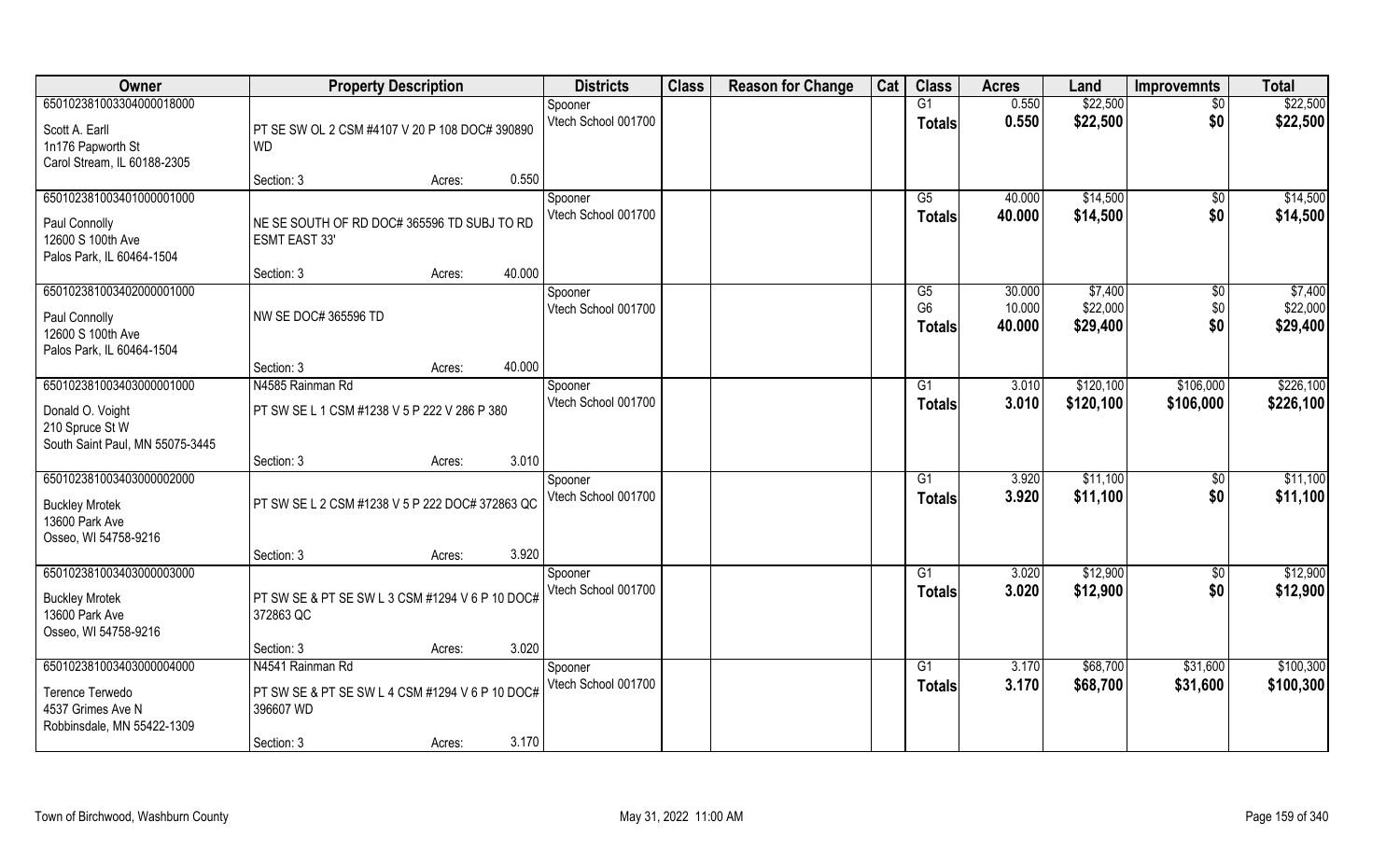| Owner                      | <b>Property Description</b>                      |        |        | <b>Districts</b>    | <b>Class</b> | <b>Reason for Change</b> | Cat | <b>Class</b>         | <b>Acres</b> | Land     | <b>Improvemnts</b> | <b>Total</b> |
|----------------------------|--------------------------------------------------|--------|--------|---------------------|--------------|--------------------------|-----|----------------------|--------------|----------|--------------------|--------------|
| 650102381003403000005000   | N4523 Rainman Rd                                 |        |        | Spooner             |              |                          |     | G1                   | 3.040        | \$95,100 | \$69,100           | \$164,200    |
| Neal F. Mcmahon            | PT SW SE & PT SE SW L 5 CSM #1294 V 6 P 10 V 330 |        |        | Vtech School 001700 |              |                          |     | <b>Totals</b>        | 3.040        | \$95,100 | \$69,100           | \$164,200    |
| 5646 135th St N            | P 227 WD V 364 P 541 QC                          |        |        |                     |              |                          |     |                      |              |          |                    |              |
| Hugo, MN 55038-4710        |                                                  |        |        |                     |              |                          |     |                      |              |          |                    |              |
|                            | Section: 3                                       | Acres: | 3.040  |                     |              |                          |     |                      |              |          |                    |              |
| 650102381003403000006000   | N4507 Rainman Rd Unit 681                        |        |        | Spooner             |              |                          |     | G <sub>1</sub>       | 3.150        | \$65,400 | \$127,100          | \$192,500    |
| John Beiswanger            | PT SE SW & PT SW SE INCL 33' ACCESS ESMT L 1     |        |        | Vtech School 001700 |              |                          |     | <b>Totals</b>        | 3.150        | \$65,400 | \$127,100          | \$192,500    |
| N4507 Rainman Rd           | CSM #1220 V 5 P 204 V 284 P 530                  |        |        |                     |              |                          |     |                      |              |          |                    |              |
| Stone Lake, WI 54876-8733  |                                                  |        |        |                     |              |                          |     |                      |              |          |                    |              |
|                            | Section: 3                                       | Acres: | 3.150  |                     |              |                          |     |                      |              |          |                    |              |
| 650102381003403000007000   | N4589 Rainman Rd                                 |        |        | Spooner             |              |                          |     | G1                   | 1.000        | \$6,300  | \$11,500           | \$17,800     |
| Timothy M. Doyle           | PT SW SE V 426 P 648-649 WD SUBJ TO 33' RD ESM1  |        |        | Vtech School 001700 |              |                          |     | G <sub>6</sub>       | 17.290       | \$38,000 | \$0                | \$38,000     |
| W5463 County Hwy T         |                                                  |        |        |                     |              |                          |     | <b>Totals</b>        | 18.290       | \$44,300 | \$11,500           | \$55,800     |
| Watertown, WI 53094-9144   |                                                  |        |        |                     |              |                          |     |                      |              |          |                    |              |
|                            | Section: 3                                       | Acres: | 18.290 |                     |              |                          |     |                      |              |          |                    |              |
| 650102381003404000001000   | N4593 Rainman Rd                                 |        |        | Spooner             |              |                          |     | G1                   | 1.000        | \$6,300  | \$129,200          | \$135,500    |
| Simmons Trust              | W1/2 SE SE DOC# 374128 WD SUBJ TO 33' RD ESMT    |        |        | Vtech School 001700 |              |                          |     | G <sub>6</sub>       | 19.000       | \$33,000 | \$0                | \$33,000     |
| N4593 Rainman Rd           |                                                  |        |        |                     |              |                          |     | <b>Totals</b>        | 20.000       | \$39,300 | \$129,200          | \$168,500    |
| Stone Lake, WI 54876-8733  |                                                  |        |        |                     |              |                          |     |                      |              |          |                    |              |
|                            | Section: 3                                       | Acres: | 20.000 |                     |              |                          |     |                      |              |          |                    |              |
| 650102381003404000002000   |                                                  |        |        | Spooner             |              |                          |     | G6                   | 20.000       | \$38,000 | $\sqrt[6]{}$       | \$38,000     |
| Chuck T. Boley             | E1/2 SE SE V 263 P 28 SUBJ TO 33' RD ESMT        |        |        | Vtech School 001700 |              |                          |     | <b>Totals</b>        | 20.000       | \$38,000 | \$0                | \$38,000     |
| N6861 530th St             |                                                  |        |        |                     |              |                          |     |                      |              |          |                    |              |
| Beldenville, WI 54003-5503 |                                                  |        |        |                     |              |                          |     |                      |              |          |                    |              |
|                            | Section: 3                                       | Acres: | 20.000 |                     |              |                          |     |                      |              |          |                    |              |
| 650102381003505001001000   | W937 County Hwy B                                |        |        | Spooner             |              |                          |     | G1<br>G <sub>6</sub> | 1.000        | \$6,300  | \$141,200          | \$147,500    |
| Gary Blinkwolt             | GOV LOT 1 DOC# 394582 TERM                       |        |        | Vtech School 001700 |              |                          |     |                      | 38.290       | \$82,200 | \$0                | \$82,200     |
| 10607 N Riverside Rd       |                                                  |        |        |                     |              |                          |     | <b>Totals</b>        | 39.290       | \$88,500 | \$141,200          | \$229,700    |
| Hayward, WI 54843-4020     |                                                  |        |        |                     |              |                          |     |                      |              |          |                    |              |
|                            | Section: 3                                       | Acres: | 39.290 |                     |              |                          |     |                      |              |          |                    |              |
| 650102381003505002002000   | W1025 Highway 70                                 |        |        | Spooner             |              |                          |     | G <sub>1</sub>       | 5.010        | \$19,800 | \$48,000           | \$67,800     |
| Douglas Henry Paul Merrill | PT GOV LOT 2 L 1 CSM #1317 V 6 P 33 DOC# 391662  |        |        | Vtech School 001700 |              |                          |     | <b>Totals</b>        | 5.010        | \$19,800 | \$48,000           | \$67,800     |
| W1025 Highway 70           | <b>WD</b>                                        |        |        |                     |              |                          |     |                      |              |          |                    |              |
| Stone Lake, WI 54876-8787  |                                                  |        |        |                     |              |                          |     |                      |              |          |                    |              |
|                            | Section: 3                                       | Acres: | 5.010  |                     |              |                          |     |                      |              |          |                    |              |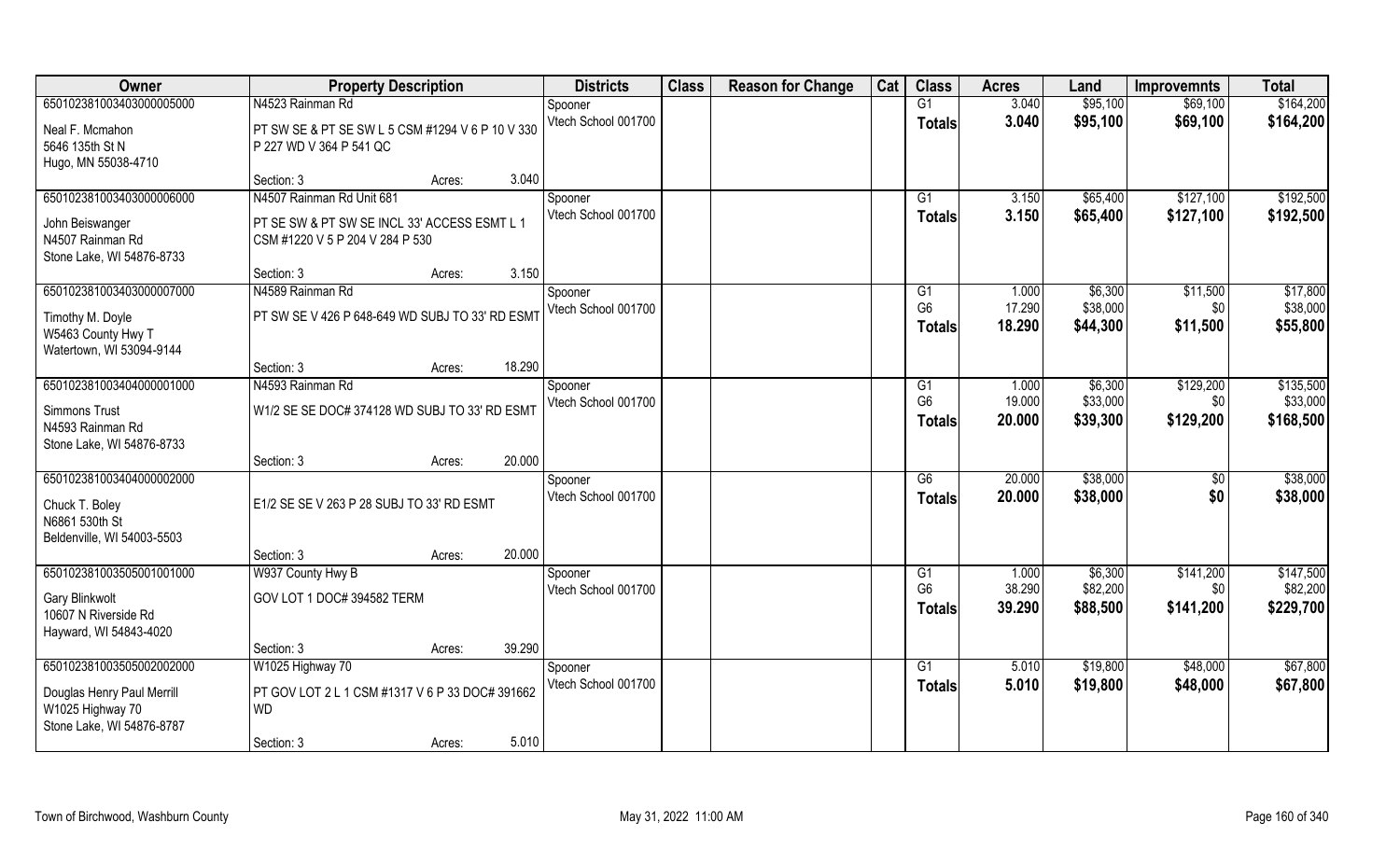| Owner                                      | <b>Property Description</b>                                                |        |       | <b>Districts</b>               | <b>Class</b> | <b>Reason for Change</b> | Cat  | <b>Class</b>   | <b>Acres</b>   | Land                 | <b>Improvemnts</b>     | <b>Total</b>           |
|--------------------------------------------|----------------------------------------------------------------------------|--------|-------|--------------------------------|--------------|--------------------------|------|----------------|----------------|----------------------|------------------------|------------------------|
| 650102381003505002002010                   | W1017 Horseshoe Rd                                                         |        |       | Spooner                        |              |                          |      | G1             | 3.040          | \$54,100             | \$103,900              | \$158,000              |
| Jeremy Joseph Nitz<br>W1017 Horseshoe Rd   | PT GOV LOTS 2 & 7 L 3 CSM #1285 V 6 P 1 DOC#<br>387916 QC DOC# 387915 AGMT |        |       | Vtech School 001700            |              |                          |      | <b>Totals</b>  | 3.040          | \$54,100             | \$103,900              | \$158,000              |
| Stone Lake, WI 54876-8765                  |                                                                            |        |       |                                |              |                          |      |                |                |                      |                        |                        |
|                                            | Section: 3                                                                 | Acres: | 3.040 |                                |              |                          |      |                |                |                      |                        |                        |
| 650102381003505002003505                   | W 1039 Horseshoe Rd                                                        |        |       | Spooner<br>Vtech School 001700 | G1           | Correct acreage          | $-4$ | G1<br>Totals   | 6.280<br>6.280 | \$57,800<br>\$57,800 | \$192,700<br>\$192,700 | \$250,500<br>\$250,500 |
| C & D Kleba Trust                          | PT GOV LOTS 2 & 7 L 1 & 2 CSM #1285 V 6 P 1 DOC#                           |        |       |                                |              |                          |      |                |                |                      |                        |                        |
| W1039 Horseshoe Rd                         | 275411 R/W - .29 AC DOC# 278824 QC DOC# 375595                             |        |       |                                |              |                          |      |                |                |                      |                        |                        |
| Stone Lake, WI 54876-8765                  | AFFD DOC# 387915 AGMT                                                      |        |       |                                |              |                          |      |                |                |                      |                        |                        |
|                                            | Section: 3                                                                 | Acres: | 6.280 |                                |              |                          |      |                |                |                      |                        |                        |
| 650102381003505002004000                   |                                                                            |        |       | Spooner                        |              |                          |      | G5             | 3.700          | \$100                | \$0                    | \$100                  |
| Steven A. Friendshuh                       | PT GOV LOT 2 (LAKE BOTTOM) V 257 P 440-441 EXC                             |        |       | Vtech School 001700            |              |                          |      | <b>Totals</b>  | 3.700          | \$100                | \$0                    | \$100                  |
| PO Box 432                                 | CSM #1317 V 6 P 33 EXC CSM #1318 V 6 P 34                                  |        |       |                                |              |                          |      |                |                |                      |                        |                        |
| Savage, MN 55378-0432                      |                                                                            |        |       |                                |              |                          |      |                |                |                      |                        |                        |
|                                            | Section: 3                                                                 | Acres: | 3.700 |                                |              |                          |      |                |                |                      |                        |                        |
| 650102381003505002005000                   | W1004 Horseshoe Rd                                                         |        |       | Spooner                        |              |                          |      | G1             | 3.270          | \$15,900             | \$27,600               | \$43,500               |
| Gilbert W. Talaska                         | PT GOV LOTS 2 & 7 L 4 CSM #1318 V 6 P 34 DOC#                              |        |       | Vtech School 001700            |              |                          |      | <b>Totals</b>  | 3.270          | \$15,900             | \$27,600               | \$43,500               |
| 193 Galtier PI<br>Shoreview, MN 55126-2113 | 360598 TD DOC# 387915 AGMT                                                 |        |       |                                |              |                          |      |                |                |                      |                        |                        |
|                                            | Section: 3                                                                 | Acres: | 3.270 |                                |              |                          |      |                |                |                      |                        |                        |
| 650102381003505002006100                   | W1113 County Hwy B                                                         |        |       | Spooner                        |              |                          |      | G1             | 9.510          | \$48,600             | \$86,400               | \$135,000              |
|                                            |                                                                            |        |       | Vtech School 001700            |              |                          |      | <b>Totals</b>  | 9.510          | \$48,600             | \$86,400               | \$135,000              |
| Zackery Page                               | PT GOV LOTS 2 & 7 L 1 CSM #3843 V 19 P 14 DOC#                             |        |       |                                |              |                          |      |                |                |                      |                        |                        |
| W1113 County Hwy B                         | 389225 WD                                                                  |        |       |                                |              |                          |      |                |                |                      |                        |                        |
| Stone Lake, WI 54876-8720                  |                                                                            |        |       |                                |              |                          |      |                |                |                      |                        |                        |
|                                            | Section: 3                                                                 | Acres: | 9.510 |                                |              |                          |      |                |                |                      |                        |                        |
| 650102381003505002008000                   | W1108 County Hwy B                                                         |        |       | Spooner                        |              |                          |      | G1             | 1.000          | \$6,300              | \$67,800               | \$74,100               |
| Daniel T. Grady                            | PT GOV LOT 2 EXC S 100' OF CSM #2081 V 9 P 22 L 2                          |        |       | Vtech School 001700            |              |                          |      | G <sub>2</sub> | 1.650          | \$10,700             | \$28,500               | \$39,200               |
| W2254 Leonard Rd                           | CSM #1948 V 8 P 109 V 434 P 777-778 R/W-.21 AC                             |        |       |                                |              |                          |      | <b>Totals</b>  | 2.650          | \$17,000             | \$96,300               | \$113,300              |
| Stone Lake, WI 54876-8731                  | DOC# 399198 WD                                                             |        |       |                                |              |                          |      |                |                |                      |                        |                        |
|                                            | Section: 3                                                                 | Acres: | 2.650 |                                |              |                          |      |                |                |                      |                        |                        |
| 650102381003505002009000                   | W1120 County Hwy B                                                         |        |       | Spooner                        |              |                          |      | G1             | 1.600          | \$9,300              | \$41,500               | \$50,800               |
| Thomas A. Gray                             | PT GOV LOT 2 L 2 CSM #2521 V 11 P 44 V 281 P 46 V                          |        |       | Vtech School 001700            |              |                          |      | <b>Totals</b>  | 1.600          | \$9,300              | \$41,500               | \$50,800               |
| 2610 Walton St                             | 434 P 774-776 R/W - .18 AC                                                 |        |       |                                |              |                          |      |                |                |                      |                        |                        |
| Anderson, IN 46016-4762                    |                                                                            |        |       |                                |              |                          |      |                |                |                      |                        |                        |
|                                            | Section: 3                                                                 | Acres: | 1.600 |                                |              |                          |      |                |                |                      |                        |                        |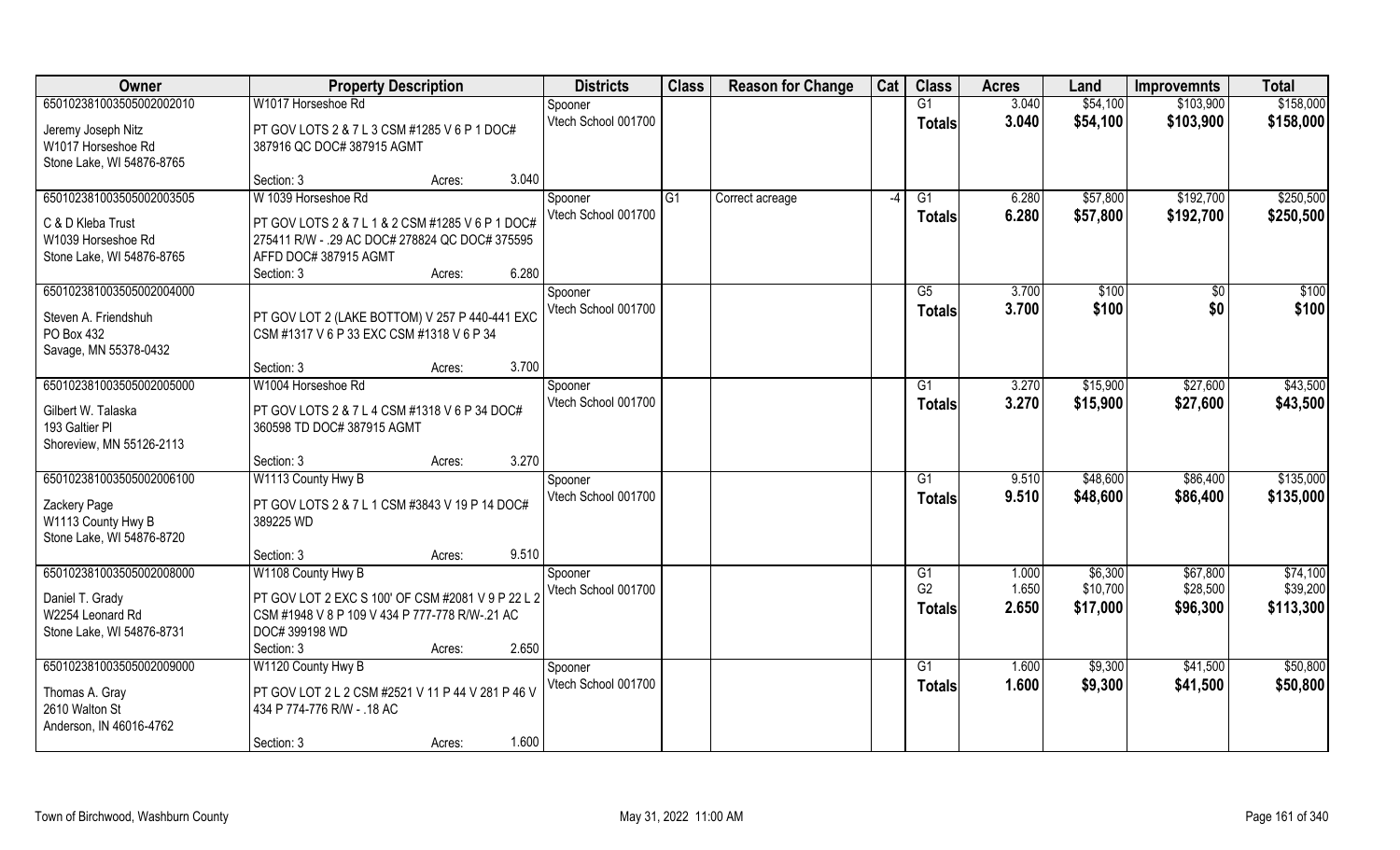| Owner                     | <b>Property Description</b>                       | <b>Districts</b>    | <b>Class</b> | <b>Reason for Change</b> | Cat | <b>Class</b>    | <b>Acres</b> | Land     | <b>Improvemnts</b> | <b>Total</b> |
|---------------------------|---------------------------------------------------|---------------------|--------------|--------------------------|-----|-----------------|--------------|----------|--------------------|--------------|
| 650102381003505002010000  | W1124 County Hwy B                                | Spooner             |              |                          |     | G1              | 1.840        | \$10,500 | \$49,100           | \$59,600     |
| Catherine L. Bauer        | PT GOV LOT 2 L 3 CSM #1805 V 7 P 226 V 434 P      | Vtech School 001700 |              |                          |     | <b>Totals</b>   | 1.840        | \$10,500 | \$49,100           | \$59,600     |
| W1124 County Hwy B        | 772-773 R/W - .16 AC DOC# 383096 WD               |                     |              |                          |     |                 |              |          |                    |              |
| Stone Lake, WI 54876-8720 |                                                   |                     |              |                          |     |                 |              |          |                    |              |
|                           | 1.840<br>Section: 3<br>Acres:                     |                     |              |                          |     |                 |              |          |                    |              |
| 650102381003505002011000  |                                                   | Spooner             |              |                          |     | G1              | 1.340        | \$8,000  | \$0                | \$8,000      |
| Daniel T. Grady           | PT GOV LOT 2 L 1 CSM #1948 V 8 P 109 DOC#         | Vtech School 001700 |              |                          |     | Totals          | 1.340        | \$8,000  | \$0                | \$8,000      |
| W2254 Leonard Rd          | 399198 WD                                         |                     |              |                          |     |                 |              |          |                    |              |
| Stone Lake, WI 54876-8731 |                                                   |                     |              |                          |     |                 |              |          |                    |              |
|                           | 1.340<br>Section: 3<br>Acres:                     |                     |              |                          |     |                 |              |          |                    |              |
| 650102381003505002012000  |                                                   | Spooner             |              |                          |     | G1              | 2.370        | \$12,700 | \$0                | \$12,700     |
| Daniel T. Grady           | PT GOV LOT 2 L 3 CSM #1948 V 8 P 109 EXC L 1 CSM  | Vtech School 001700 |              |                          |     | <b>Totals</b>   | 2.370        | \$12,700 | \$0                | \$12,700     |
| W2254 Leonard Rd          | #2003 V 8 P 164 V 434 P 774-776 R/W-.09 AC DOC#   |                     |              |                          |     |                 |              |          |                    |              |
| Stone Lake, WI 54876-8731 | 399198 WD                                         |                     |              |                          |     |                 |              |          |                    |              |
|                           | 2.370<br>Section: 3<br>Acres:                     |                     |              |                          |     |                 |              |          |                    |              |
| 650102381003505002013000  |                                                   | Spooner             |              |                          |     | G1              | 0.110        | \$700    | \$0                | \$700        |
| Danielle D. Denham        | PT GOV LOT 2 L 1 CSM #2003 V 8 P 164 V 434 P      | Vtech School 001700 |              |                          |     | <b>Totals</b>   | 0.110        | \$700    | \$0                | \$700        |
| 2608 Walton St            | 777-778 R/W-.21 AC DOC# 391964 WD                 |                     |              |                          |     |                 |              |          |                    |              |
| Anderson, IN 46016-4762   |                                                   |                     |              |                          |     |                 |              |          |                    |              |
|                           | 0.110<br>Section: 3<br>Acres:                     |                     |              |                          |     |                 |              |          |                    |              |
| 650102381003505002014000  |                                                   | Spooner             |              |                          |     | G1              | 0.650        | \$4,100  | $\overline{50}$    | \$4,100      |
| Daniel T. Grady           | PT GOV LOT 2 L 1 CSM #2081 V 9 P 22 HWY R/W - .09 | Vtech School 001700 |              |                          |     | <b>Totals</b>   | 0.650        | \$4,100  | \$0                | \$4,100      |
| W2254 Leonard Rd          | AC DOC# 399198 WD                                 |                     |              |                          |     |                 |              |          |                    |              |
| Stone Lake, WI 54876-8731 |                                                   |                     |              |                          |     |                 |              |          |                    |              |
|                           | 0.650<br>Section: 3<br>Acres:                     |                     |              |                          |     |                 |              |          |                    |              |
| 650102381003505002015000  |                                                   | Spooner             |              |                          |     | $\overline{G1}$ | 0.530        | \$3,300  | \$0                | \$3,300      |
| Catherine L. Bauer        | PT GOV LOT 2 L 3 CSM #2521 V 11 P 44 V 434 P      | Vtech School 001700 |              |                          |     | <b>Totals</b>   | 0.530        | \$3,300  | \$0                | \$3,300      |
| W1124 County Hwy B        | 774-776 R/W - .18 AC DOC# 383096 WD               |                     |              |                          |     |                 |              |          |                    |              |
| Stone Lake, WI 54876-8720 |                                                   |                     |              |                          |     |                 |              |          |                    |              |
|                           | 0.530<br>Section: 3<br>Acres:                     |                     |              |                          |     |                 |              |          |                    |              |
| 650102381003505003001000  |                                                   | Spooner             |              |                          |     | G6              | 38.310       | \$38,300 | $\overline{50}$    | \$38,300     |
| Jason A. Henk             | GOV LOT 3 DOC# 395369 WD V 249 P 404 R/W - 2.31   | Vtech School 001700 |              |                          |     | Totals          | 38.310       | \$38,300 | \$0                | \$38,300     |
| 638 Hillary Farm Rd       | <b>AC</b>                                         |                     |              |                          |     |                 |              |          |                    |              |
| Hudson, WI 54016-7958     |                                                   |                     |              |                          |     |                 |              |          |                    |              |
|                           | 38.310<br>Section: 3<br>Acres:                    |                     |              |                          |     |                 |              |          |                    |              |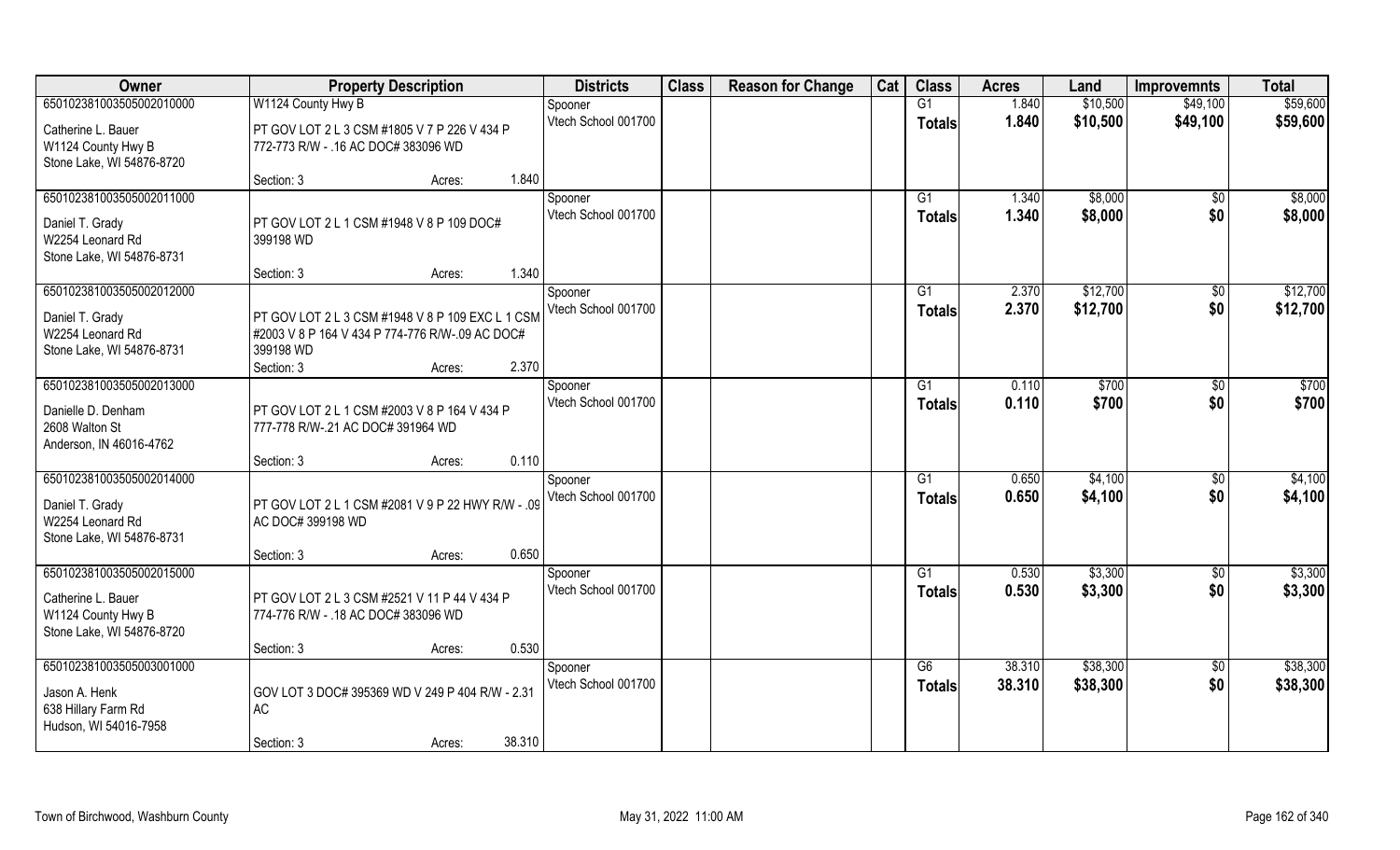| Owner                      | <b>Property Description</b>                     |        |        | <b>Districts</b>    | <b>Class</b> | <b>Reason for Change</b> | Cat | <b>Class</b>         | <b>Acres</b>    | Land     | <b>Improvemnts</b> | <b>Total</b>      |
|----------------------------|-------------------------------------------------|--------|--------|---------------------|--------------|--------------------------|-----|----------------------|-----------------|----------|--------------------|-------------------|
| 650102381003505004002000   | W1201 Highway 70                                |        |        | Spooner             |              |                          |     | G1                   | 1.000           | \$6,300  | \$76,500           | \$82,800          |
| Leon C. Rick               | E 10 AC GOV LOT 4 V 446 P 494 WD LESS HWY       |        |        | Vtech School 001700 |              |                          |     | G <sub>6</sub>       | 8.440           | \$16,900 | \$0                | \$16,900          |
| W1201 Highway 70           | <b>ROW-.56 AC</b>                               |        |        |                     |              |                          |     | <b>Totals</b>        | 9.440           | \$23,200 | \$76,500           | \$99,700          |
| Stone Lake, WI 54876-8719  |                                                 |        |        |                     |              |                          |     |                      |                 |          |                    |                   |
|                            | Section: 3                                      | Acres: | 9.440  |                     |              |                          |     |                      |                 |          |                    |                   |
| 650102381003505004004000   |                                                 |        |        | Spooner             |              |                          |     | G6                   | 16.670          | \$16,700 | \$0                | \$16,700          |
| Dale Kuhl                  | PT GOV LOT 4 V 250 P 416-419 R/W - 2.13 AC DOC# |        |        | Vtech School 001700 |              |                          |     | Totals               | 16.670          | \$16,700 | \$0                | \$16,700          |
| N8286 Main Rd              | 396105 WD                                       |        |        |                     |              |                          |     |                      |                 |          |                    |                   |
| Springbrook, WI 54875-9501 |                                                 |        |        |                     |              |                          |     |                      |                 |          |                    |                   |
|                            | Section: 3                                      | Acres: | 16.670 |                     |              |                          |     |                      |                 |          |                    |                   |
| 650102381003505004005000   | W 1299 Highway 70                               |        |        | Spooner             |              |                          |     | G1                   | 1.000           | \$6,300  | \$26,000           | \$32,300          |
| John M. Phalen             | PT GOV LOT 4 DOC# 390183 WD                     |        |        | Vtech School 001700 |              |                          |     | G <sub>6</sub>       | 8.020           | \$8,000  | \$0\$              | \$8,000           |
| W1299 Highway 70           |                                                 |        |        |                     |              |                          |     | <b>Totals</b>        | 9.020           | \$14,300 | \$26,000           | \$40,300          |
| Stone Lake, WI 54876-8719  |                                                 |        |        |                     |              |                          |     |                      |                 |          |                    |                   |
|                            | Section: 3                                      | Acres: | 9.020  |                     |              |                          |     |                      |                 |          |                    |                   |
| 650102381003505005001000   |                                                 |        |        | Spooner             |              |                          |     | G5                   | 32.000          | \$12,000 | \$0                | \$12,000          |
| Robert R. Warder           | GOV LOT 5 DOC# 364508 WD                        |        |        | Vtech School 001700 |              |                          |     | G <sub>6</sub>       | 8.000           | \$8,000  | \$0                | \$8,000           |
| 15403 W Lee Rd             |                                                 |        |        |                     |              |                          |     | <b>Totals</b>        | 40.000          | \$20,000 | \$0                | \$20,000          |
| Hayward, WI 54843-2199     |                                                 |        |        |                     |              |                          |     |                      |                 |          |                    |                   |
|                            | Section: 3                                      | Acres: | 40.000 |                     |              |                          |     |                      |                 |          |                    |                   |
| 650102381003505006001010   |                                                 |        |        | Spooner             |              |                          |     | $\overline{G6}$      | 39.070          | \$39,100 | \$0                | \$39,100          |
| Jason A. Henk              | PT GOV LOT 6 W OF CTH B DOC# 395369 WD          |        |        | Vtech School 001700 |              |                          |     | <b>Totals</b>        | 39.070          | \$39,100 | \$0                | \$39,100          |
| 638 Hillary Farm Rd        |                                                 |        |        |                     |              |                          |     |                      |                 |          |                    |                   |
| Hudson, WI 54016-7958      |                                                 |        |        |                     |              |                          |     |                      |                 |          |                    |                   |
|                            | Section: 3                                      | Acres: | 39.070 |                     |              |                          |     |                      |                 |          |                    |                   |
| 650102381003505007001000   | W1003 Horseshoe Rd                              |        |        | Spooner             |              |                          |     | G1                   | 3.000           | \$48,900 | \$47,900           | \$96,800          |
| Dennis M. Doherty          | PT GOV LOT 7 L 4 CSM #1285 V 6 P 1 DOC# 387915  |        |        | Vtech School 001700 |              |                          |     | <b>Totals</b>        | 3.000           | \$48,900 | \$47,900           | \$96,800          |
| 34914 Linden Ave           | AGMT DOC# 393573 WD                             |        |        |                     |              |                          |     |                      |                 |          |                    |                   |
| Lindstrom, MN 55045-9666   |                                                 |        |        |                     |              |                          |     |                      |                 |          |                    |                   |
|                            | Section: 3                                      | Acres: | 3.000  |                     |              |                          |     |                      |                 |          |                    |                   |
| 650102381003505007005000   | W1159 County Hwy B                              |        |        | Spooner             |              |                          |     | G5<br>G <sub>6</sub> | 18,000<br>9.770 | \$300    | $\overline{50}$    | \$300<br>\$19,500 |
| Michael J. Eckardt         | PT GOV LOT 7 V 368 P 226 WD EXC CSM #1285 V 6 P |        |        | Vtech School 001700 |              |                          |     |                      | 27.770          | \$19,500 | \$0<br>\$0         |                   |
| 1039 Nebraska Ave W        | 1 V 436 P 521-522 R/W - .35 AC                  |        |        |                     |              |                          |     | Totals               |                 | \$19,800 |                    | \$19,800          |
| Saint Paul, MN 55117-3330  |                                                 |        |        |                     |              |                          |     |                      |                 |          |                    |                   |
|                            | Section: 3                                      | Acres: | 27.770 |                     |              |                          |     |                      |                 |          |                    |                   |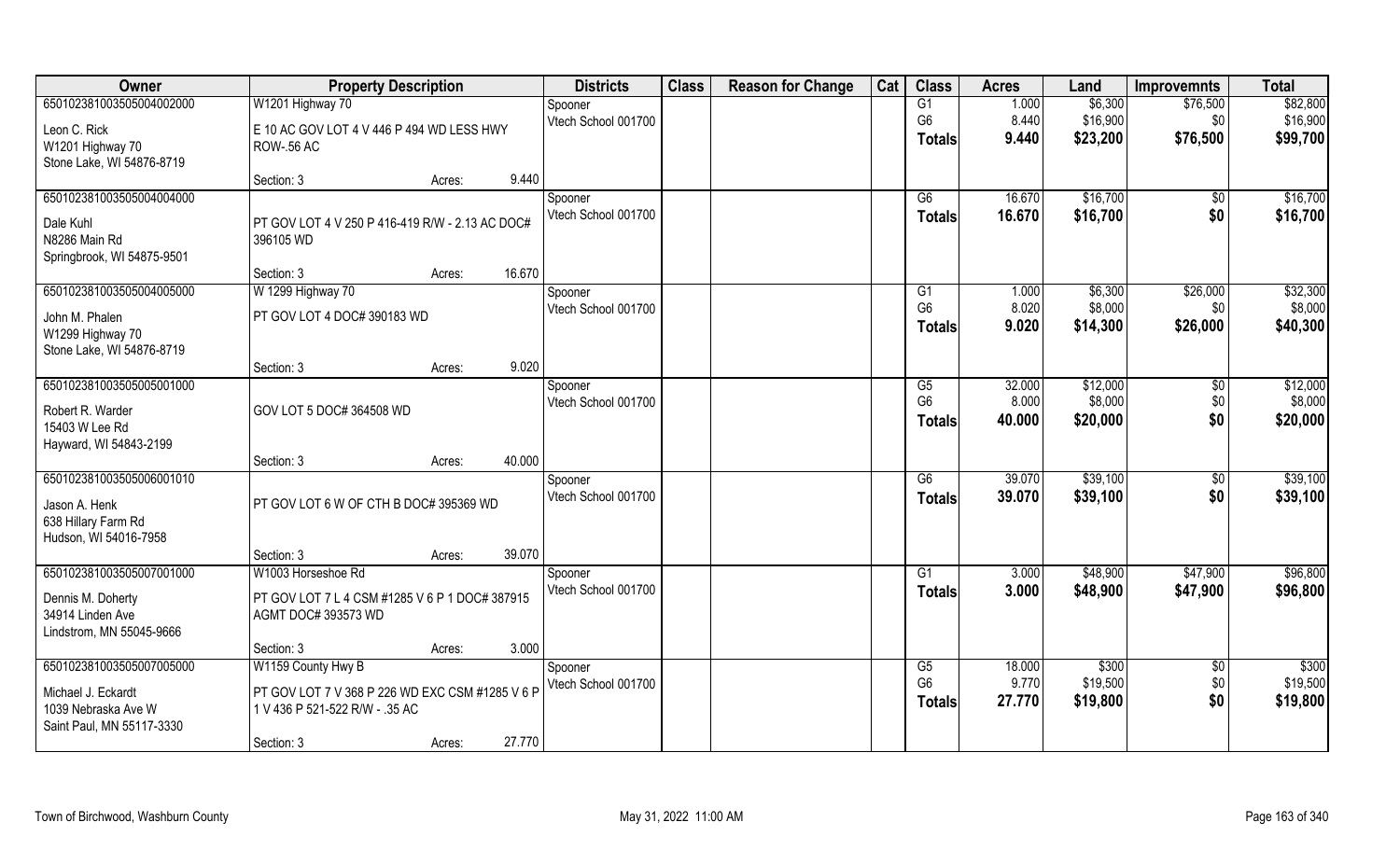| Owner                                                                                             | <b>Property Description</b>                                                   |                  | <b>Districts</b>               | <b>Class</b> | <b>Reason for Change</b> | Cat | <b>Class</b>                                            | <b>Acres</b>                       | Land                                      | <b>Improvemnts</b>               | <b>Total</b>                              |
|---------------------------------------------------------------------------------------------------|-------------------------------------------------------------------------------|------------------|--------------------------------|--------------|--------------------------|-----|---------------------------------------------------------|------------------------------------|-------------------------------------------|----------------------------------|-------------------------------------------|
| 650102381003505007006000                                                                          |                                                                               |                  | Spooner                        |              |                          |     | G6                                                      | 1.500                              | \$3,000                                   | $\overline{50}$                  | \$3,000                                   |
| Gary Kasper<br>W155 N5231 El Rio Ct<br>Menomonee Falls, WI 53051-6709                             | PT GOV LOT 7 DOC# 382267 WD                                                   |                  | Vtech School 001700            |              |                          |     | <b>Totals</b>                                           | 1.500                              | \$3,000                                   | \$0                              | \$3,000                                   |
|                                                                                                   | Section: 3                                                                    | 1.500<br>Acres:  |                                |              |                          |     |                                                         |                                    |                                           |                                  |                                           |
| 650102381003505008001000<br>Ralph J. Blinkwolt Jr<br>PO Box 751                                   | GOV LOT 8 DOC# 319975 QC DOC# 388913 MFL-O                                    |                  | Spooner<br>Vtech School 001700 |              |                          |     | $W_5$<br><b>Totals</b>                                  | 40.000<br>40.000                   | ( \$66,000)<br>\$0                        | \$0<br>\$0                       | $\frac{6}{3}$<br>\$0                      |
| Santa Margarita, CA 93453-0751                                                                    |                                                                               |                  |                                |              |                          |     |                                                         |                                    |                                           |                                  |                                           |
|                                                                                                   | Section: 3                                                                    | 40.000<br>Acres: |                                |              |                          |     |                                                         |                                    |                                           |                                  |                                           |
| 650102381003505009001000                                                                          | <b>Unit 671</b>                                                               |                  | Spooner                        |              |                          |     | $W_5$                                                   | 40.000                             | (\$75,000)                                | \$0                              | $\overline{50}$                           |
| Ralph J. Blinkwolt Jr<br>PO Box 751<br>Santa Margarita, CA 93453-0751                             | GOV LOT 9 DOC# 319975 QC DOC# 365375 MFL-O<br>(W5)                            |                  | Vtech School 001700            |              |                          |     | <b>Totals</b>                                           | 40.000                             | \$0                                       | \$0                              | \$0                                       |
|                                                                                                   | Section: 3                                                                    | 40.000<br>Acres: |                                |              |                          |     |                                                         |                                    |                                           |                                  |                                           |
| 650102381003505010001000                                                                          | Sign Not Req'd                                                                |                  | Spooner                        |              |                          |     | G1                                                      | 1.340                              | \$39,400                                  | \$400                            | \$39,800                                  |
| Michael J. Eckardt<br>1039 Nebraska Ave W<br>Saint Paul, MN 55117-3330                            | PT GOV LOT 10 V 368 P 226 WD                                                  |                  | Vtech School 001700            |              |                          |     | <b>Totals</b>                                           | 1.340                              | \$39,400                                  | \$400                            | \$39,800                                  |
|                                                                                                   | Section: 3                                                                    | 1.340<br>Acres:  |                                |              |                          |     |                                                         |                                    |                                           |                                  |                                           |
| 650102381003505010002010<br>Gary Kasper<br>W155 N5231 El Rio Ct<br>Menomonee Falls, WI 53051-6709 | W1066 Connolly Rd<br>PT GOV LOT 10 EXC CSM #3454 V 16 P 118 DOC#<br>382267 WD |                  | Spooner<br>Vtech School 001700 |              |                          |     | G1<br>G <sub>5</sub><br>G <sub>6</sub><br><b>Totals</b> | 1.660<br>7.000<br>25.000<br>33.660 | \$9,600<br>\$100<br>\$50,000<br>\$59,700  | \$8,500<br>\$0<br>\$0<br>\$8,500 | \$18,100<br>\$100<br>\$50,000<br>\$68,200 |
|                                                                                                   | Section: 3                                                                    | 33.660<br>Acres: |                                |              |                          |     |                                                         |                                    |                                           |                                  |                                           |
| 650102381003505011001000<br>David A. Nilssen<br>W1197 County Hwy B<br>Stone Lake, WI 54876-8736   | W1197 County Hwy B<br>PT GOV LOT 11 DOC# 323544 WD                            |                  | Spooner<br>Vtech School 001700 |              |                          |     | G1<br><b>Totals</b>                                     | 1.000<br>1.000                     | \$6,300<br>\$6,300                        | \$105,300<br>\$105,300           | \$111,600<br>\$111,600                    |
|                                                                                                   | Section: 3                                                                    | 1.000<br>Acres:  |                                |              |                          |     |                                                         |                                    |                                           |                                  |                                           |
| 650102381003505011002010<br>Jason A. Henk<br>638 Hillary Farm Rd<br>Hudson, WI 54016-7958         | PT GOV LOT 11 W OF CTH B DOC# 380172 WD DOC#<br>383836 MFL-CL (25.92 AC)      |                  | Spooner<br>Vtech School 001700 |              |                          |     | G5<br>G <sub>6</sub><br>W <sub>6</sub><br><b>Totals</b> | 1.080<br>3.920<br>25.920<br>30.920 | \$100<br>\$7,800<br>(\$51,800)<br>\$7,900 | $\sqrt{6}$<br>\$0<br>\$0<br>\$0  | \$100<br>\$7,800<br>\$0<br>\$7,900        |
|                                                                                                   | Section: 3                                                                    | 30.920<br>Acres: |                                |              |                          |     |                                                         |                                    |                                           |                                  |                                           |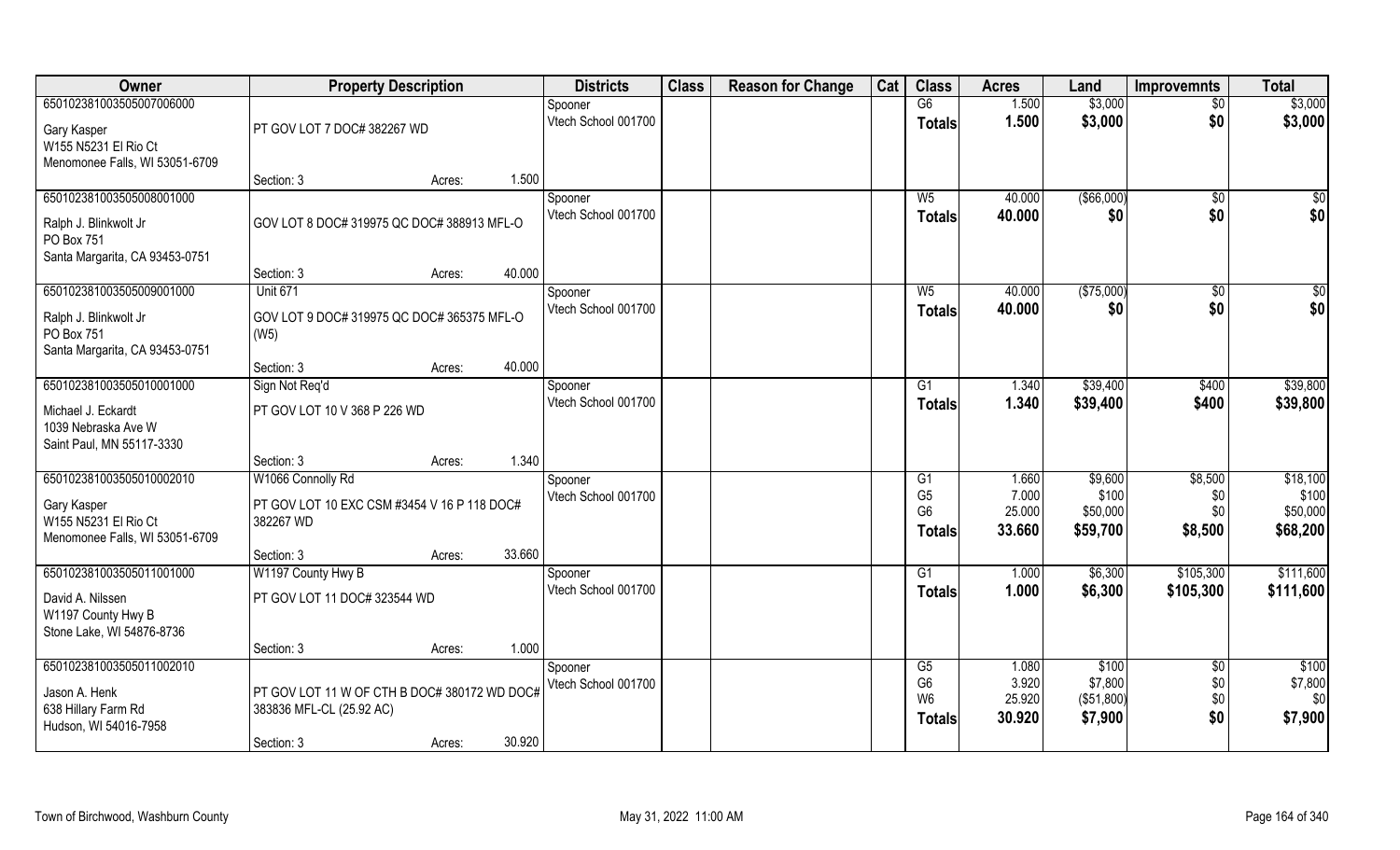| Owner                                                                                  |                                                         | <b>Property Description</b> |        | <b>Districts</b>               | <b>Class</b> | <b>Reason for Change</b> | Cat | <b>Class</b>                    | <b>Acres</b>     | Land                   | <b>Improvemnts</b>     | <b>Total</b>           |
|----------------------------------------------------------------------------------------|---------------------------------------------------------|-----------------------------|--------|--------------------------------|--------------|--------------------------|-----|---------------------------------|------------------|------------------------|------------------------|------------------------|
| 650102381003505012001000<br>Jason A. Henk<br>638 Hillary Farm Rd                       | GOV LOT 12 DOC# 380172 WD DOC# 383836 MFL-CL            |                             |        | Spooner<br>Vtech School 001700 |              |                          |     | W <sub>6</sub><br><b>Totals</b> | 40.000<br>40.000 | $($ \$80,000)<br>\$0   | $\overline{50}$<br>\$0 | $\overline{50}$<br>\$0 |
| Hudson, WI 54016-7958                                                                  | Section: 3                                              | Acres:                      | 40.000 |                                |              |                          |     |                                 |                  |                        |                        |                        |
| 650102381004301000001000<br>Washburn Co Cfl<br>10 4th Ave<br>Shell Lake, WI 54871-4457 | NE SW V 70 P 280 V 19 MISC P 454 FCL                    |                             |        | Spooner<br>Vtech School 001700 |              |                          |     | W <sub>4</sub><br><b>Totals</b> | 40.000<br>40.000 | $\sqrt[6]{}$<br>\$0    | $\sqrt{6}$<br>\$0      | \$0<br>\$0             |
|                                                                                        | Section: 4                                              | Acres:                      | 40.000 |                                |              |                          |     |                                 |                  |                        |                        |                        |
| 650102381004302000001000<br>Washburn Co Cfl<br>10 4th Ave<br>Shell Lake, WI 54871-4457 | N4671 Dubois Rd<br>NW SW V 70 P 456 V 21 MISC P 532 FCL |                             |        | Spooner<br>Vtech School 001700 |              |                          |     | W <sub>4</sub><br><b>Totals</b> | 40.000<br>40.000 | \$0<br>\$0             | $\sqrt[6]{30}$<br>\$0  | \$0<br>\$0             |
|                                                                                        | Section: 4                                              | Acres:                      | 40.000 |                                |              |                          |     |                                 |                  |                        |                        |                        |
| 650102381004303000001000<br>Washburn Co Cfl<br>10 4th Ave<br>Shell Lake, WI 54871-4457 | SW SW V 70 P 280 V 19 MISC P 454 FCL                    |                             |        | Spooner<br>Vtech School 001700 |              |                          |     | W <sub>4</sub><br><b>Totals</b> | 40.000<br>40.000 | $\frac{1}{20}$<br>\$0  | $\sqrt[6]{3}$<br>\$0   | \$0<br>\$0             |
|                                                                                        | Section: 4                                              | Acres:                      | 40.000 |                                |              |                          |     |                                 |                  |                        |                        |                        |
| 650102381004304000001000<br>Washburn Co Cfl<br>10 4th Ave<br>Shell Lake, WI 54871-4457 | SE SW V 70 P 280 V 19 MISC P 454 FCL                    |                             |        | Spooner<br>Vtech School 001700 |              |                          |     | W <sub>4</sub><br><b>Totals</b> | 40.000<br>40.000 | \$0<br>\$0             | $\sqrt[6]{3}$<br>\$0   | \$0<br>\$0             |
|                                                                                        | Section: 4                                              | Acres:                      | 40.000 |                                |              |                          |     |                                 |                  |                        |                        |                        |
| 650102381004401000001000<br>Washburn Co Cfl<br>10 4th Ave<br>Shell Lake, WI 54871-4457 | NE SE V 70 P 456 V 21 MISC P 532 FCL                    |                             |        | Spooner<br>Vtech School 001700 |              |                          |     | W <sub>4</sub><br><b>Totals</b> | 40.000<br>40.000 | \$0<br>\$0             | \$0<br>\$0             | \$0<br>\$0             |
|                                                                                        | Section: 4                                              | Acres:                      | 40.000 |                                |              |                          |     |                                 |                  |                        |                        |                        |
| 650102381004402000001000<br>Washburn Co Cfl<br>10 4th Ave<br>Shell Lake, WI 54871-4457 | NW SE V 70 P 280 V 19 MISC P 454 FCL<br>Section: 4      | Acres:                      | 40.000 | Spooner<br>Vtech School 001700 |              |                          |     | W <sub>4</sub><br><b>Totals</b> | 40.000<br>40.000 | $\overline{50}$<br>\$0 | $\overline{50}$<br>\$0 | \$0<br>\$0             |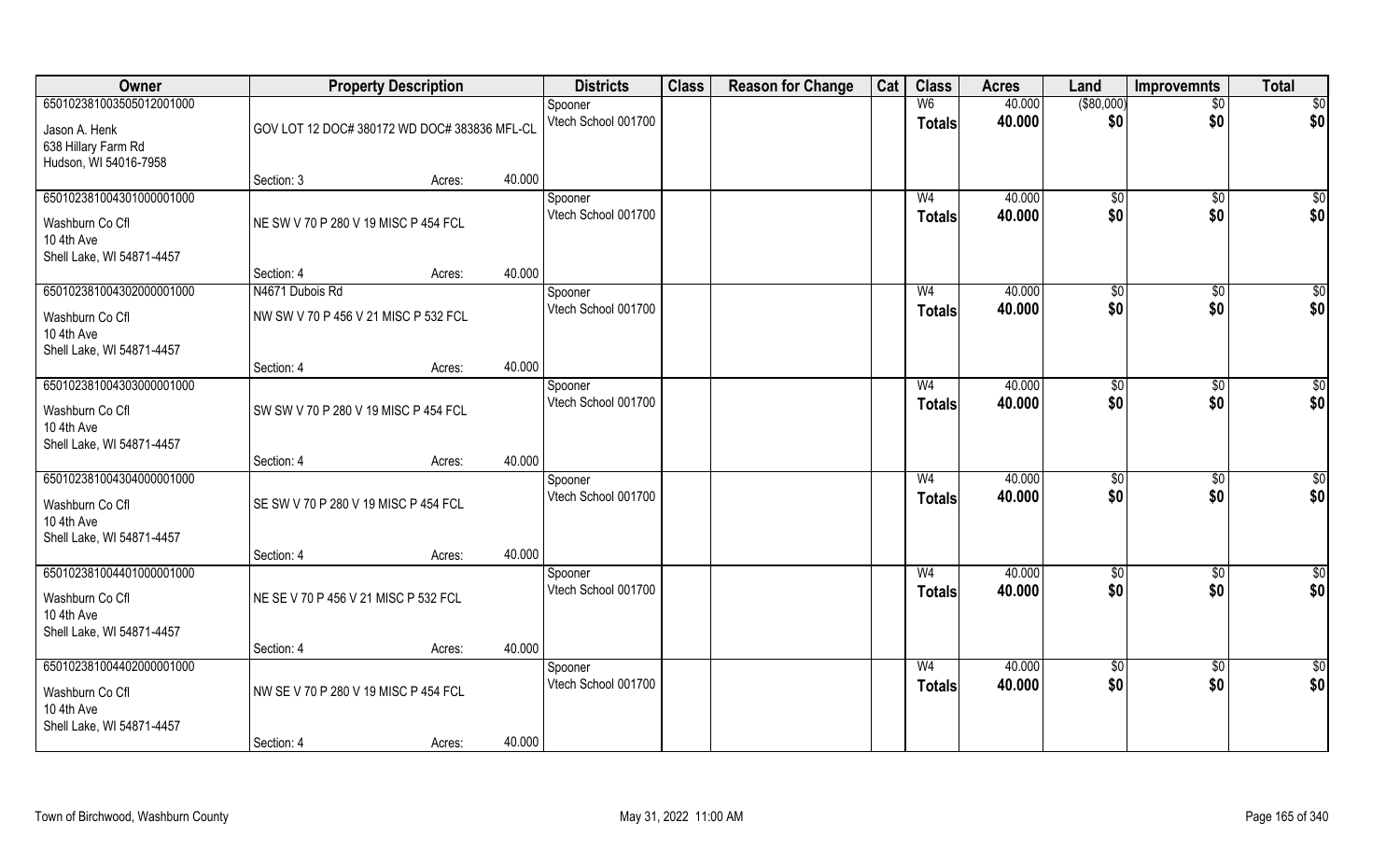| Owner                                 | <b>Property Description</b>                                                               |                  | <b>Districts</b>               | <b>Class</b>    | <b>Reason for Change</b> | Cat | <b>Class</b>   | <b>Acres</b> | Land          | <b>Improvemnts</b> | <b>Total</b>    |
|---------------------------------------|-------------------------------------------------------------------------------------------|------------------|--------------------------------|-----------------|--------------------------|-----|----------------|--------------|---------------|--------------------|-----------------|
| 650102381004403000001000              |                                                                                           |                  | Spooner                        |                 |                          |     | W <sub>4</sub> | 40.000       | \$0           | $\overline{50}$    | $\overline{50}$ |
| Washburn Co Cfl                       | SW SE V 70 P 280 V 19 MISC P 454 FCL                                                      |                  | Vtech School 001700            |                 |                          |     | <b>Totals</b>  | 40.000       | \$0           | \$0                | \$0             |
| 10 4th Ave                            |                                                                                           |                  |                                |                 |                          |     |                |              |               |                    |                 |
| Shell Lake, WI 54871-4457             |                                                                                           |                  |                                |                 |                          |     |                |              |               |                    |                 |
|                                       | Section: 4                                                                                | 40.000<br>Acres: |                                |                 |                          |     |                |              |               |                    |                 |
| 650102381004404000001000              |                                                                                           |                  | Spooner                        |                 |                          |     | W <sub>4</sub> | 40.000       | $\sqrt[6]{}$  | $\overline{50}$    | \$0             |
| Washburn Co Cfl                       | SE SE V 70 P 456 V 21 MISC P 532 FCL                                                      |                  | Vtech School 001700            |                 |                          |     | Totals         | 40.000       | \$0           | \$0                | \$0             |
| 10 4th Ave                            |                                                                                           |                  |                                |                 |                          |     |                |              |               |                    |                 |
| Shell Lake, WI 54871-4457             |                                                                                           |                  |                                |                 |                          |     |                |              |               |                    |                 |
|                                       | Section: 4                                                                                | 40.000<br>Acres: |                                |                 |                          |     |                |              |               |                    |                 |
| 650102381004505001002000              |                                                                                           |                  | Stone Lake fire                | G4              | Ag use land              | -5  | G4             | 50.470       | \$6,700       | $\sqrt[6]{30}$     | \$6,700         |
| Robert R. Warder                      | GOV LOT 1 & PT GOV LOT 2 V 249 P 402 R/W V 406 P                                          |                  | Spooner<br>Vtech School 001700 |                 |                          |     | Totals         | 50.470       | \$6,700       | \$0                | \$6,700         |
| 15403 W Lee Rd                        | 274 ESMT DOC# 385467 WD EXC DOC# 397280 WD                                                |                  |                                |                 |                          |     |                |              |               |                    |                 |
| Hayward, WI 54843-2199                |                                                                                           | 50.470           |                                |                 |                          |     |                |              |               |                    |                 |
| 650102381004505002003000              | Section: 4                                                                                | Acres:           | Stone Lake fire                |                 |                          |     | G4             | 20.000       | \$2,300       | \$0                | \$2,300         |
|                                       |                                                                                           |                  | Spooner                        |                 |                          |     | <b>Totals</b>  | 20.000       | \$2,300       | \$0                | \$2,300         |
| Thomas J. Stitt                       | PT GOV LOT 2 DOC# 397280 WD                                                               |                  | Vtech School 001700            |                 |                          |     |                |              |               |                    |                 |
| 611 Gamble Dr<br>Lisle, IL 60532-2468 |                                                                                           |                  |                                |                 |                          |     |                |              |               |                    |                 |
|                                       | Section: 4                                                                                | 20.000<br>Acres: |                                |                 |                          |     |                |              |               |                    |                 |
| 650102381004505003001000              |                                                                                           |                  | Spooner                        |                 |                          |     | W <sub>4</sub> | 36.530       | $\sqrt[6]{3}$ | \$0                | \$0             |
|                                       |                                                                                           |                  | Vtech School 001700            |                 |                          |     | X3             | 1.160        | \$0           | \$0                | \$0             |
| Washburn Co Cfl<br>10 4th Ave         | GOV LOT 3 V 70 P 565 V 36 MISC P 267 FCL EXC FCL<br>WITHDRAW 1.49 AC V 257 P 17 (HWY ROW) |                  |                                |                 |                          |     | Totals         | 37.690       | \$0           | \$0                | \$0             |
| Shell Lake, WI 54871-4457             |                                                                                           |                  |                                |                 |                          |     |                |              |               |                    |                 |
|                                       | Section: 4                                                                                | 37.690<br>Acres: |                                |                 |                          |     |                |              |               |                    |                 |
| 650102381004505004002000              |                                                                                           |                  | Spooner                        |                 |                          |     | W <sub>4</sub> | 36.260       | \$0           | \$0                | $\frac{6}{3}$   |
| Washburn Co Cfl                       | GOV LOT 4 V 70 P 565 V 36 MISC P 267 FCL EXC FCL                                          |                  | Vtech School 001700            |                 |                          |     | X3             | 1.490        | \$0           | \$0                | \$0             |
| 10 4th Ave                            | WITHDRAW 1.49 AC V 257 P 17 (HWY ROW)                                                     |                  |                                |                 |                          |     | <b>Totals</b>  | 37.750       | \$0           | \$0                | \$0             |
| Shell Lake, WI 54871-4457             |                                                                                           |                  |                                |                 |                          |     |                |              |               |                    |                 |
|                                       | Section: 4                                                                                | 37.750<br>Acres: |                                |                 |                          |     |                |              |               |                    |                 |
| 650102381004505005001000              | N4831 Dubois Rd                                                                           |                  | Spooner                        | $\overline{G6}$ | RFR-Sale                 | -5  | G1             | 1.000        | \$6,300       | \$474,700          | \$481,000       |
| <b>Brent Niccum Trust</b>             | GOV LOT 5 DOC# 400593 WD                                                                  |                  | Vtech School 001700            |                 |                          |     | G <sub>5</sub> | 10.000       | \$200         | \$0                | \$200           |
| 4451N Sissabagama Rd                  |                                                                                           |                  |                                |                 |                          |     | G <sub>6</sub> | 29.000       | \$98,900      | \$0                | \$98,900        |
| Stone Lake, WI 54876-8912             |                                                                                           |                  |                                |                 |                          |     | <b>Totals</b>  | 40.000       | \$105,400     | \$474,700          | \$580,100       |
|                                       | Section: 4                                                                                | 40.000<br>Acres: |                                |                 |                          |     |                |              |               |                    |                 |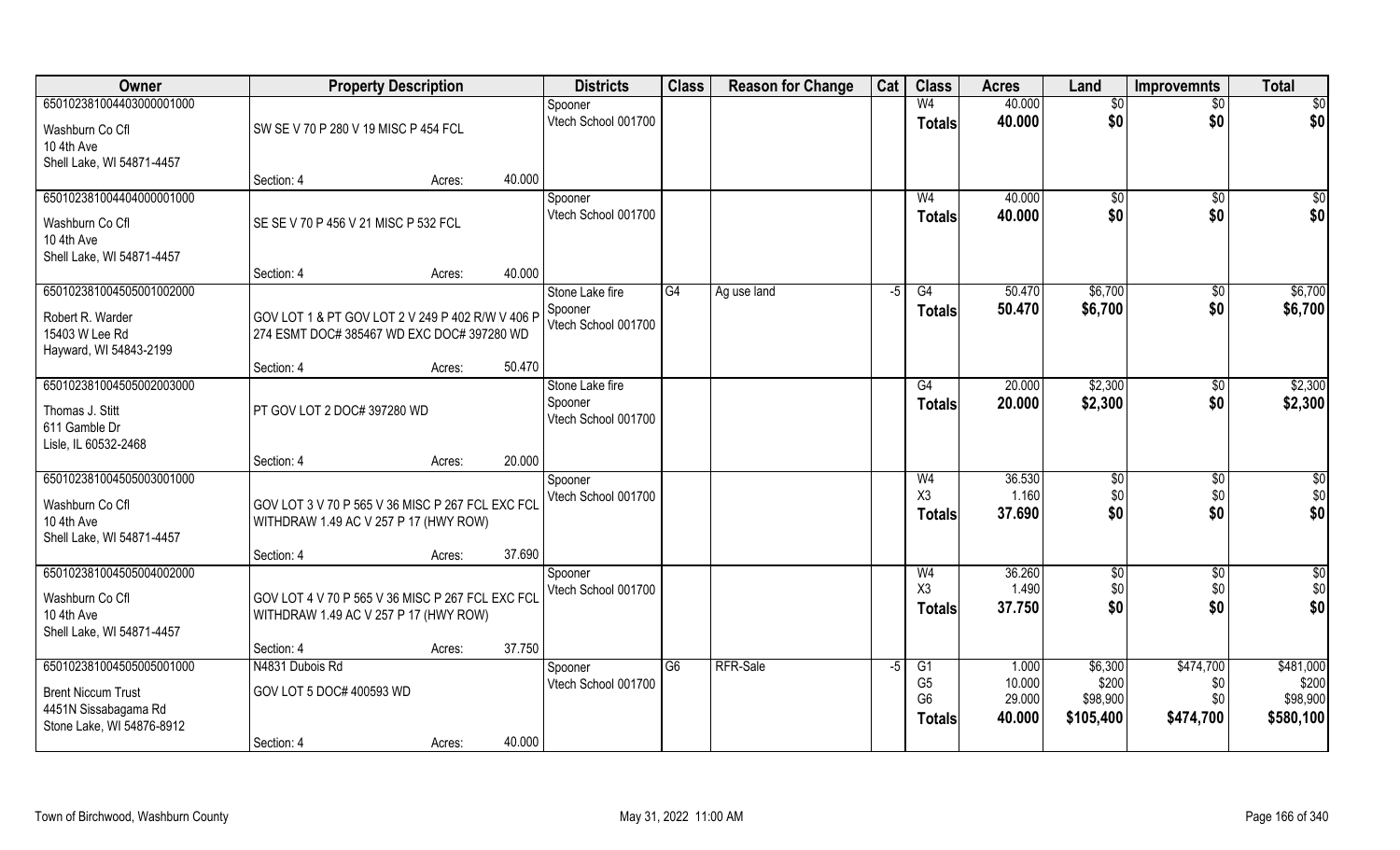| 650102381004505006001000<br>G6<br>Sale-RFR<br>G5<br>2.000<br>\$100<br>$\overline{50}$<br>Spooner<br>$-5$<br>G <sub>6</sub><br>38.000<br>\$38,000<br>Vtech School 001700<br>\$0<br>GOV LOT 6 DOC# 400593 WD<br><b>Brent Niccum Trust</b><br>\$0<br>40.000<br>\$38,100<br><b>Totals</b><br>4451N Sissabagama Rd | \$100<br>\$38,000<br>\$38,100 |
|---------------------------------------------------------------------------------------------------------------------------------------------------------------------------------------------------------------------------------------------------------------------------------------------------------------|-------------------------------|
|                                                                                                                                                                                                                                                                                                               |                               |
|                                                                                                                                                                                                                                                                                                               |                               |
|                                                                                                                                                                                                                                                                                                               |                               |
| Stone Lake, WI 54876-8912                                                                                                                                                                                                                                                                                     |                               |
| 40.000<br>Section: 4<br>Acres:                                                                                                                                                                                                                                                                                |                               |
| 650102381004505007001000<br>40.000<br>W <sub>4</sub><br>\$0<br>\$0<br>Spooner<br>\$0<br>Vtech School 001700<br>40.000<br>\$0                                                                                                                                                                                  | \$0<br>\$0                    |
| <b>Totals</b><br>GOV LOT 7 V 64 P 465 V 18 MISC P 248 FCL<br>Washburn Co Cfl                                                                                                                                                                                                                                  |                               |
| 10 4th Ave<br>Shell Lake, WI 54871-4457                                                                                                                                                                                                                                                                       |                               |
| 40.000<br>Section: 4<br>Acres:                                                                                                                                                                                                                                                                                |                               |
| 650102381004505008001000<br>\$1,000<br>G4<br>6.000<br>$\sqrt[6]{3}$<br>Spooner                                                                                                                                                                                                                                | \$1,000                       |
| W <sub>8</sub><br>Vtech School 001700<br>34.000<br>(\$74,800)<br>\$0<br>GOV LOT 8 DOC# 265648 ESMT DOC# 383453<br>Jason A. Henk                                                                                                                                                                               | \$0                           |
| \$1,000<br>\$0<br>40.000<br><b>Totals</b><br>638 Hillary Farm Rd<br>MFL-CL(34 AC) DOC# 381305 QC                                                                                                                                                                                                              | \$1,000                       |
| Hudson, WI 54016-7958                                                                                                                                                                                                                                                                                         |                               |
| 40.000<br>Section: 4<br>Acres:                                                                                                                                                                                                                                                                                |                               |
| 650102381004505009001000<br>40.000<br>( \$88,000)<br>$\sqrt[6]{3}$<br>W <sub>8</sub><br>Spooner                                                                                                                                                                                                               | \$0                           |
| Vtech School 001700<br>\$0<br>40.000<br>\$0<br><b>Totals</b><br>GOV LOT 9 DOC# 383453 MFL-CL DOC# 381305 QC<br>Jason A. Henk                                                                                                                                                                                  | \$0                           |
| 638 Hillary Farm Rd                                                                                                                                                                                                                                                                                           |                               |
| Hudson, WI 54016-7958<br>40.000                                                                                                                                                                                                                                                                               |                               |
| Section: 4<br>Acres:<br>650102381004505010001000<br>40.000<br>W <sub>4</sub><br>$\sqrt[6]{3}$<br>\$0<br>Spooner                                                                                                                                                                                               | \$0                           |
| Vtech School 001700<br>40.000<br>\$0<br>\$0<br><b>Totals</b>                                                                                                                                                                                                                                                  | \$0                           |
| GOV LOT 10 V 64 P 465 V 18 MISC P 248 FCL<br>Washburn Co Cfl<br>10 4th Ave                                                                                                                                                                                                                                    |                               |
| Shell Lake, WI 54871-4457                                                                                                                                                                                                                                                                                     |                               |
| 40.000<br>Section: 4<br>Acres:                                                                                                                                                                                                                                                                                |                               |
| \$40,000<br>650102381004505011001000<br>G <sub>6</sub><br>Sale RFR<br>G6<br>40.000<br>$\sqrt{$0}$<br>$-5$<br>Spooner                                                                                                                                                                                          | \$40,000                      |
| \$0<br>Vtech School 001700<br>\$40,000<br>40.000<br><b>Totals</b><br>GOV LOT 11 DOC# 400593 WD<br><b>Brent Niccum Trust</b>                                                                                                                                                                                   | \$40,000                      |
| 4451N Sissabagama Rd                                                                                                                                                                                                                                                                                          |                               |
| Stone Lake, WI 54876-8912                                                                                                                                                                                                                                                                                     |                               |
| 40.000<br>Section: 4<br>Acres:                                                                                                                                                                                                                                                                                |                               |
| 650102381004505012001000<br>Sale-RFR<br>20.000<br>\$300<br>G6<br>G5<br>$\overline{50}$<br>$-5$<br>Spooner<br>G <sub>6</sub><br>\$20,000<br>20.000<br>\$0<br>Vtech School 001700                                                                                                                               | \$300<br>\$20,000             |
| GOV LOT 12 DOC# 400593 WD<br><b>Brent Niccum Trust</b><br>\$0<br>40.000<br>\$20,300<br><b>Totals</b>                                                                                                                                                                                                          | \$20,300                      |
| 4451N Sissabagama Rd                                                                                                                                                                                                                                                                                          |                               |
| Stone Lake, WI 54876-8912<br>40.000<br>Section: 4<br>Acres:                                                                                                                                                                                                                                                   |                               |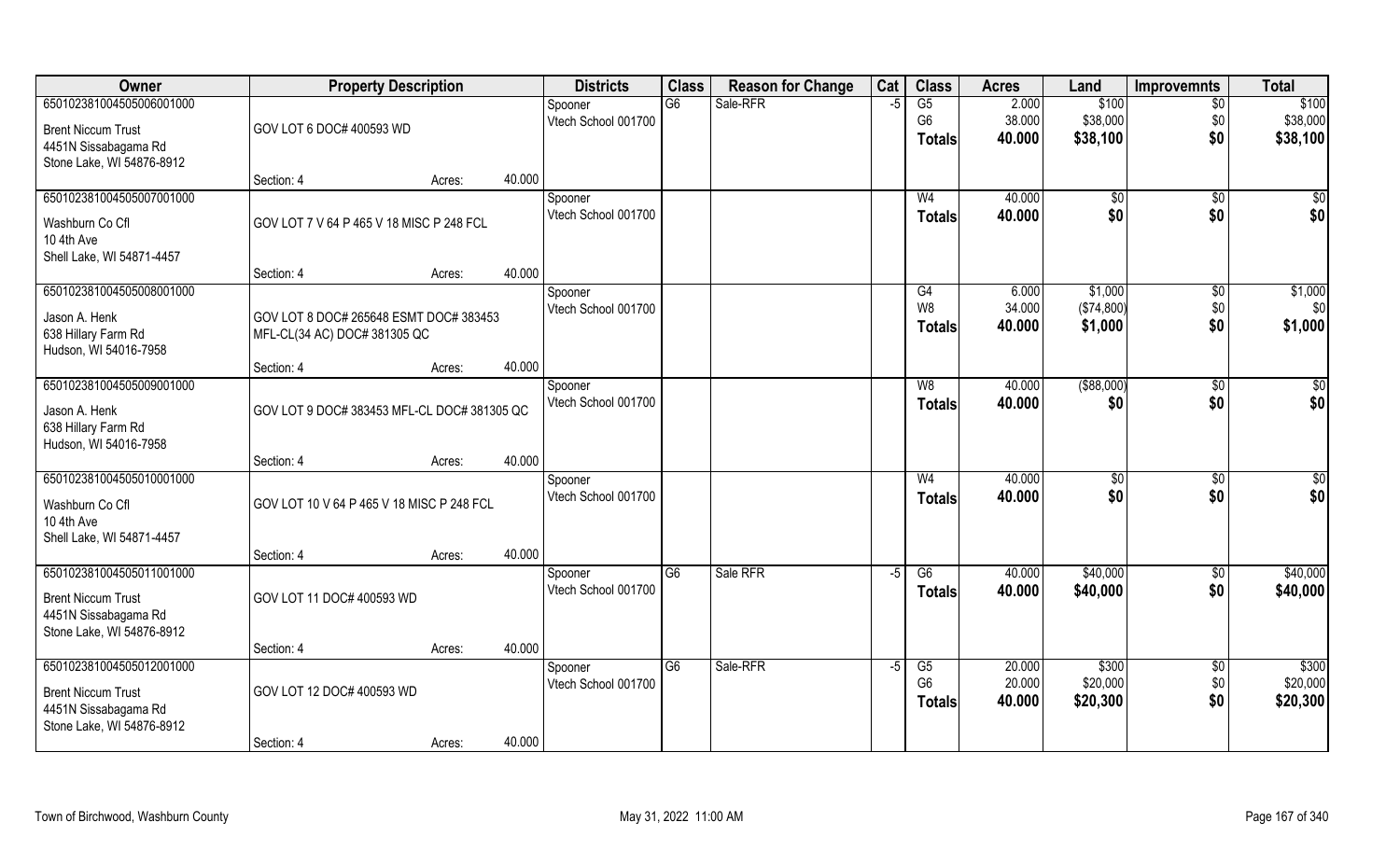| Owner                                                                                  |                                                    | <b>Property Description</b> |        | <b>Districts</b>               | <b>Class</b> | <b>Reason for Change</b> | Cat | <b>Class</b>                    | <b>Acres</b>     | Land                   | <b>Improvemnts</b>     | <b>Total</b>         |
|----------------------------------------------------------------------------------------|----------------------------------------------------|-----------------------------|--------|--------------------------------|--------------|--------------------------|-----|---------------------------------|------------------|------------------------|------------------------|----------------------|
| 650102381005301000001000<br>Washburn Co Cfl<br>10 4th Ave                              | NE SW V 70 P 212 V 19 MISC P 314 FCL               |                             |        | Spooner<br>Vtech School 001700 |              |                          |     | W <sub>4</sub><br><b>Totals</b> | 40.000<br>40.000 | \$0<br>\$0             | $\overline{50}$<br>\$0 | \$0<br>\$0           |
| Shell Lake, WI 54871-4457                                                              | Section: 5                                         | Acres:                      | 40.000 |                                |              |                          |     |                                 |                  |                        |                        |                      |
| 650102381005302000001000<br>Washburn Co Cfl<br>10 4th Ave<br>Shell Lake, WI 54871-4457 | NW SW V 70 P 212 V 19 MISC P 314 FCL               |                             |        | Spooner<br>Vtech School 001700 |              |                          |     | W <sub>4</sub><br><b>Totals</b> | 40.000<br>40.000 | \$0<br>\$0             | $\overline{50}$<br>\$0 | $\sqrt{50}$<br>\$0   |
| 650102381005303000001000                                                               | Section: 5                                         | Acres:                      | 40.000 | Spooner                        |              |                          |     | W <sub>4</sub>                  | 40.000           | \$0                    | \$0                    | $\overline{50}$      |
| Washburn Co Cfl<br>10 4th Ave<br>Shell Lake, WI 54871-4457                             | SW SW V 70 P 280 V 19 MISC P 454 FCL               |                             |        | Vtech School 001700            |              |                          |     | <b>Totals</b>                   | 40.000           | \$0                    | \$0                    | \$0                  |
|                                                                                        | Section: 5                                         | Acres:                      | 40.000 |                                |              |                          |     |                                 |                  |                        |                        |                      |
| 650102381005304000001000<br>Washburn Co Cfl<br>10 4th Ave<br>Shell Lake, WI 54871-4457 | SE SW V 70 P 212 V 19 MISC P 314 FCL               |                             |        | Spooner<br>Vtech School 001700 |              |                          |     | W <sub>4</sub><br><b>Totals</b> | 40.000<br>40.000 | $\sqrt[6]{3}$<br>\$0   | $\sqrt[6]{3}$<br>\$0   | \$<br>\$0            |
|                                                                                        | Section: 5                                         | Acres:                      | 40.000 |                                |              |                          |     |                                 |                  |                        |                        |                      |
| 650102381005401000001000<br>Washburn Co Cfl<br>10 4th Ave<br>Shell Lake, WI 54871-4457 | NE SE V 70 P 212 V 19 MISC P 314 FCL               |                             |        | Spooner<br>Vtech School 001700 |              |                          |     | W <sub>4</sub><br><b>Totals</b> | 40.000<br>40.000 | $\sqrt[6]{3}$<br>\$0   | $\sqrt[6]{3}$<br>\$0   | \$<br>\$0            |
|                                                                                        | Section: 5                                         | Acres:                      | 40.000 |                                |              |                          |     | W <sub>4</sub>                  |                  |                        |                        |                      |
| 650102381005402000001000<br>Washburn Co Cfl<br>10 4th Ave<br>Shell Lake, WI 54871-4457 | NW SE V 70 P 280 V 19 MISC P 454 FCL               |                             |        | Spooner<br>Vtech School 001700 |              |                          |     | <b>Totals</b>                   | 40.000<br>40.000 | \$0<br>\$0             | \$0<br>\$0             | $\frac{6}{3}$<br>\$0 |
|                                                                                        | Section: 5                                         | Acres:                      | 40.000 |                                |              |                          |     |                                 |                  |                        |                        |                      |
| 650102381005403000001000<br>Washburn Co Cfl<br>10 4th Ave<br>Shell Lake, WI 54871-4457 | SW SE V 70 P 212 V 19 MISC P 314 FCL<br>Section: 5 | Acres:                      | 40.000 | Spooner<br>Vtech School 001700 |              |                          |     | W <sub>4</sub><br><b>Totals</b> | 40.000<br>40.000 | $\overline{50}$<br>\$0 | $\overline{50}$<br>\$0 | \$0<br>\$0           |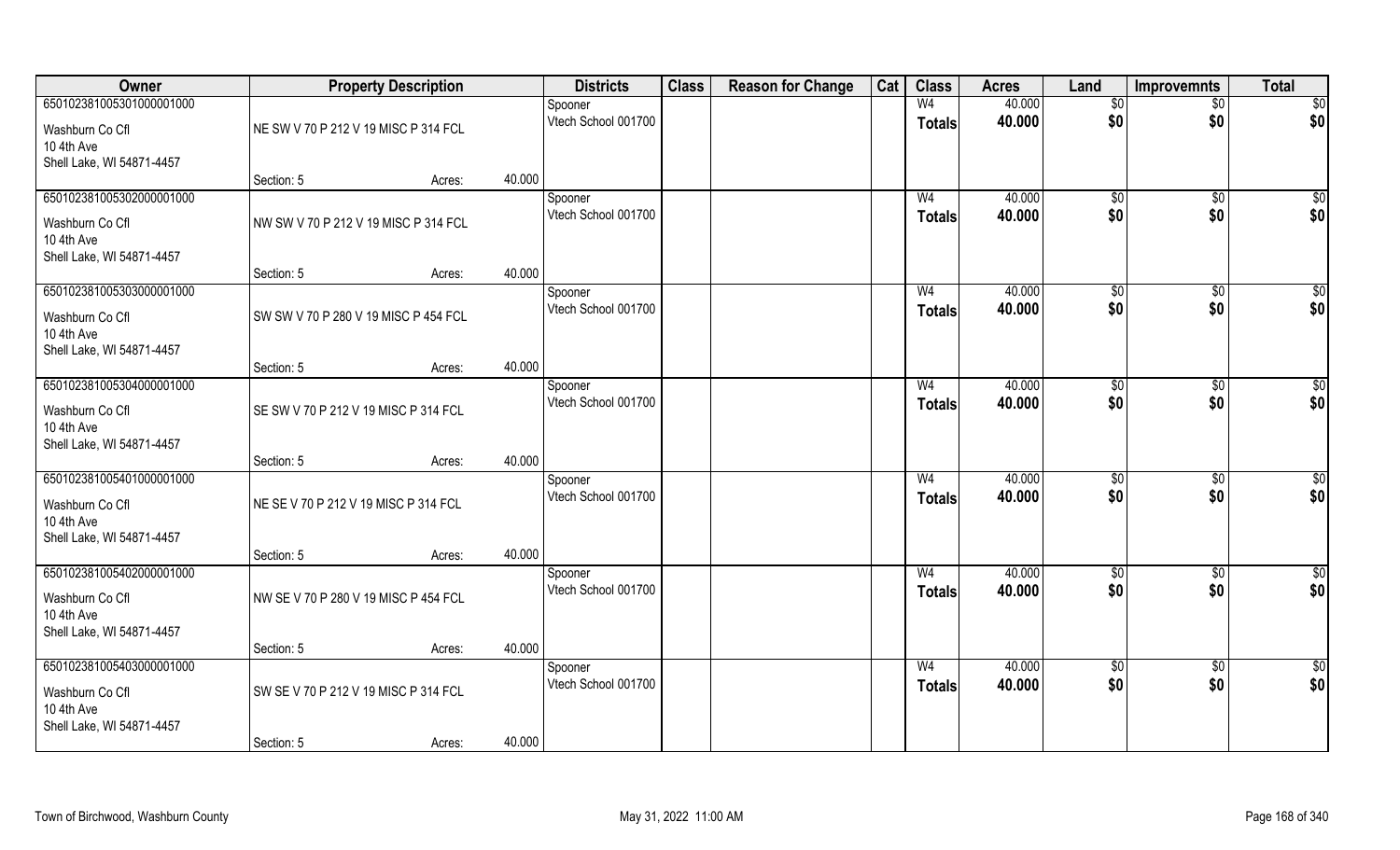| Owner                     | <b>Property Description</b>                      |                  | <b>Districts</b>    | <b>Class</b> | <b>Reason for Change</b> | Cat | <b>Class</b>                     | <b>Acres</b>   | Land              | <b>Improvemnts</b> | <b>Total</b>      |
|---------------------------|--------------------------------------------------|------------------|---------------------|--------------|--------------------------|-----|----------------------------------|----------------|-------------------|--------------------|-------------------|
| 650102381005404000001000  |                                                  |                  | Spooner             |              |                          |     | W <sub>4</sub>                   | 40.000         | \$0               | $\overline{50}$    | $\overline{50}$   |
| Washburn Co Cfl           | SE SE V 70 P 280 V 19 MISC P 454 FCL             |                  | Vtech School 001700 |              |                          |     | <b>Totals</b>                    | 40.000         | \$0               | \$0                | \$0               |
| 10 4th Ave                |                                                  |                  |                     |              |                          |     |                                  |                |                   |                    |                   |
| Shell Lake, WI 54871-4457 |                                                  |                  |                     |              |                          |     |                                  |                |                   |                    |                   |
|                           | Section: 5                                       | Acres:           | 40.000              |              |                          |     |                                  |                |                   |                    |                   |
| 650102381005505001001000  |                                                  |                  | Spooner             |              |                          |     | W <sub>4</sub>                   | 36.440         | \$0               | \$0                | \$0               |
| Washburn Co Cfl           | GOV LOT 1 V 70 P 280 V 19 MISC P 454 FCL EXC FCI |                  | Vtech School 001700 |              |                          |     | X3                               | 1.400          | \$0<br>\$0        | \$0                | \$0<br>\$0        |
| 10 4th Ave                | WITHDRAW 1.40 AC V 257 P 17 (HWY ROW)            |                  |                     |              |                          |     | <b>Totals</b>                    | 37,840         |                   | \$0                |                   |
| Shell Lake, WI 54871-4457 |                                                  |                  |                     |              |                          |     |                                  |                |                   |                    |                   |
|                           | Section: 5                                       | Acres:           | 37.840              |              |                          |     |                                  |                |                   |                    |                   |
| 650102381005505002002000  | W1815 Highway 70                                 |                  | Spooner             |              |                          |     | G <sub>1</sub>                   | 1.000          | \$6,300           | \$24,400           | \$30,700          |
| William F. Hart Jr        | E 440' GOV LOT 2 DOC# 304336 WD LESS HWY         |                  | Vtech School 001700 |              |                          |     | G <sub>5</sub><br>G <sub>6</sub> | 2.000<br>9.110 | \$700<br>\$18,200 | \$0<br>\$0         | \$700<br>\$18,200 |
| 12514 234th Ave           | <b>ROW-.53 AC</b>                                |                  |                     |              |                          |     |                                  | 12.110         | \$25,200          | \$24,400           | \$49,600          |
| Trevor, WI 53179-9448     |                                                  |                  |                     |              |                          |     | Totals                           |                |                   |                    |                   |
|                           | Section: 5                                       | Acres:           | 12.110              |              |                          |     |                                  |                |                   |                    |                   |
| 650102381005505002003000  | W1845 Highway 70                                 |                  | Spooner             |              |                          |     | G <sub>1</sub>                   | 1.000          | \$6,300           | \$169,300          | \$175,600         |
| Teresa L. Blaeser         | W 440' E 880' GOV LOT 2 DOC# 294275 WD DOC#      |                  | Vtech School 001700 |              |                          |     | G <sub>6</sub>                   | 11.640         | \$23,300          | \$0                | \$23,300          |
| W1845 Highway 70          | 308899 TERM LESS HWY ROW-.94 AC                  |                  |                     |              |                          |     | <b>Totals</b>                    | 12.640         | \$29,600          | \$169,300          | \$198,900         |
| Stone Lake, WI 54876-8727 |                                                  |                  |                     |              |                          |     |                                  |                |                   |                    |                   |
|                           | Section: 5                                       | Acres:           | 12.640              |              |                          |     |                                  |                |                   |                    |                   |
| 650102381005505002004000  |                                                  |                  | Spooner             |              |                          |     | G6                               | 11.710         | \$25,800          | \$0                | \$25,800          |
| Teresa L. Blaeser         | W 440' GOV LOT 2 DOC# 294275 WD DOC# 308899      |                  | Vtech School 001700 |              |                          |     | <b>Totals</b>                    | 11.710         | \$25,800          | \$0                | \$25,800          |
| W1845 Highway 70          | TERM LESS HWY ROW-.94 AC                         |                  |                     |              |                          |     |                                  |                |                   |                    |                   |
| Stone Lake, WI 54876-8727 |                                                  |                  |                     |              |                          |     |                                  |                |                   |                    |                   |
|                           | Section: 5                                       | 11.710<br>Acres: |                     |              |                          |     |                                  |                |                   |                    |                   |
| 650102381005505003001000  |                                                  |                  | Spooner             |              |                          |     | W <sub>4</sub>                   | 36.900         | $\sqrt{6}$        | $\overline{50}$    | \$0               |
| Washburn Co Cfl           | GOV LOT 3 V 70 P 280 V 19 MISC P 454 FCL EXC FCL |                  | Vtech School 001700 |              |                          |     | X3                               | 1.120          | \$0               | \$0                | \$0               |
| 10 4th Ave                | WITHDRAW 1.12 AC V 257 P 17 (HWY ROW)            |                  |                     |              |                          |     | <b>Totals</b>                    | 38.020         | \$0               | \$0                | \$0               |
| Shell Lake, WI 54871-4457 |                                                  |                  |                     |              |                          |     |                                  |                |                   |                    |                   |
|                           | Section: 5                                       | Acres:           | 38.020              |              |                          |     |                                  |                |                   |                    |                   |
| 650102381005505004002000  |                                                  |                  | Spooner             |              |                          |     | W <sub>4</sub>                   | 36.670         | \$0               | $\overline{50}$    | $\frac{6}{3}$     |
| Washburn Co Cfl           | GOV LOT 4 V 70 P 280 V 19 MISC P 454 FCL EXC FCL |                  | Vtech School 001700 |              |                          |     | X3                               | 1.440          | \$0               | \$0                | \$0               |
| 10 4th Ave                | WITHDRAW 1.44 AC V 257 P 17 (HWY ROW)            |                  |                     |              |                          |     | <b>Totals</b>                    | 38.110         | \$0               | \$0                | \$0               |
| Shell Lake, WI 54871-4457 |                                                  |                  |                     |              |                          |     |                                  |                |                   |                    |                   |
|                           | Section: 5                                       | Acres:           | 38.110              |              |                          |     |                                  |                |                   |                    |                   |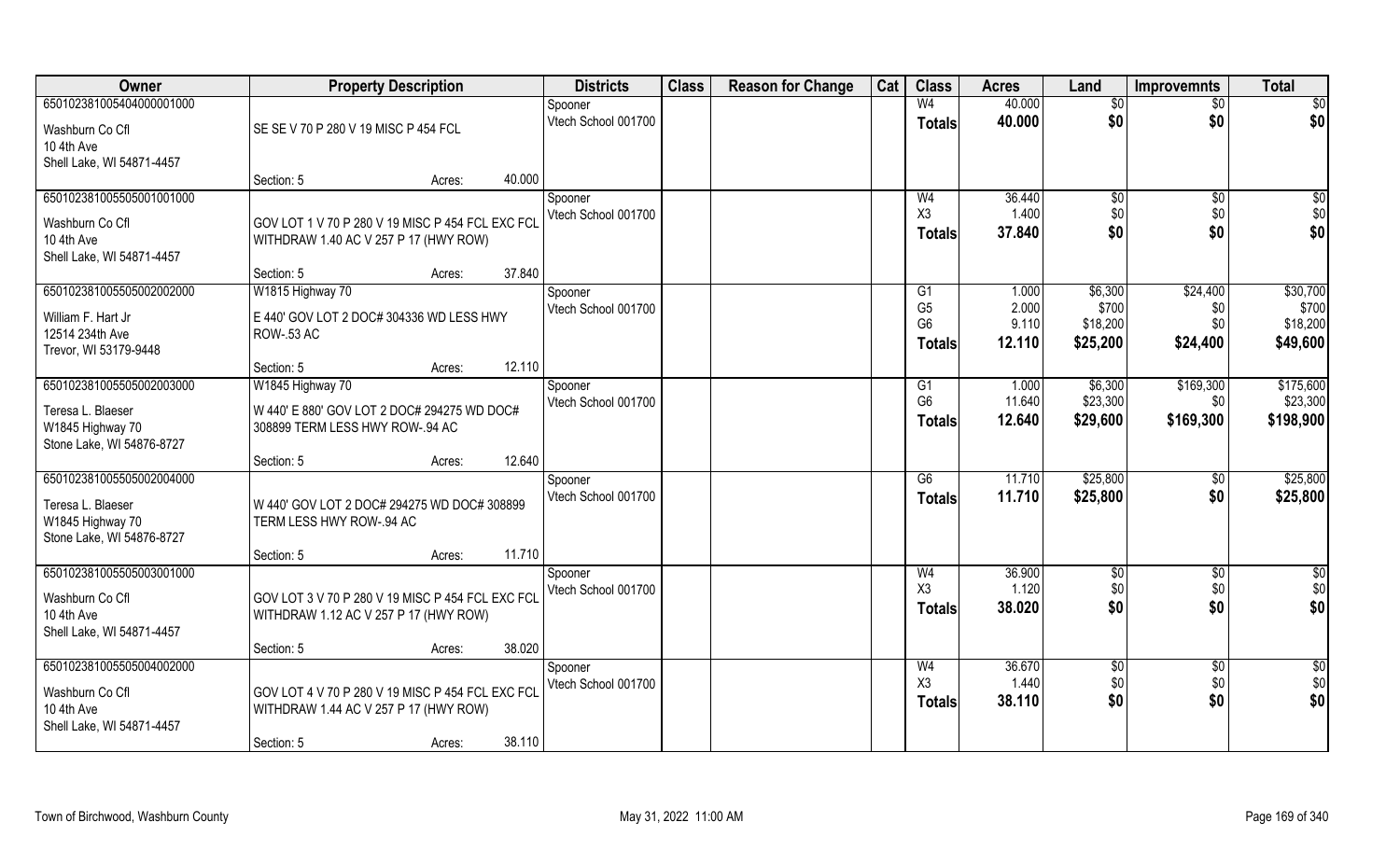| 40.000<br>650102381005505005001000<br>W <sub>4</sub><br>$\overline{50}$<br>$\overline{50}$<br>Spooner<br>\$0<br>\$0<br>Vtech School 001700<br>40.000<br>\$0<br>\$0<br><b>Totals</b><br>GOV LOT 5 V 70 P 280 V 19 MISC P 454 FCL<br>Washburn Co Cfl<br>10 4th Ave<br>Shell Lake, WI 54871-4457<br>40.000<br>Section: 5<br>Acres:<br>650102381005505006001000<br>40.000<br>$\sqrt{50}$<br>W <sub>4</sub><br>$\sqrt[6]{}$<br>$\sqrt{$0}$<br>Spooner<br>\$0<br>Vtech School 001700<br>\$0<br>\$0<br>40.000<br><b>Totals</b><br>GOV LOT 6 V 70 P 280 V 19 MISC P 454 FCL<br>Washburn Co Cfl<br>10 4th Ave<br>Shell Lake, WI 54871-4457<br>40.000<br>Section: 5<br>Acres:<br>\$26,700<br>650102381005505007001000<br>\$26,700<br>G6<br>13.340<br>$\sqrt[6]{3}$<br>Spooner<br>Vtech School 001700<br>\$0<br>13.340<br>\$26,700<br>\$26,700<br><b>Totals</b><br>Teresa L. Blaeser<br>W 440' GOV LOT 7 DOC# 294275 WD DOC# 308899<br>W1845 Highway 70<br><b>TERM</b><br>Stone Lake, WI 54876-8727<br>13.340<br>Section: 5<br>Acres:<br>650102381005505007002000<br>\$1,700<br>\$1,700<br>5.000<br>\$0<br>G5<br>Spooner<br>G <sub>6</sub><br>8.330<br>\$16,700<br>\$16,700<br>\$0<br>Vtech School 001700<br>W 440' E 880' GOV LOT 7 DOC# 333976 WD<br>Scott D. Moran<br>\$0<br>\$18,400<br>\$18,400<br>13.330<br><b>Totals</b><br>N6405 Lake Rd<br>Stone Lake, WI 54876-8823<br>13.330<br>Section: 5<br>Acres:<br>\$1,700<br>5.000<br>\$1,700<br>G5<br>$\sqrt[6]{3}$<br>Spooner<br>G <sub>6</sub><br>\$16,700<br>\$16,700<br>8.330<br>\$0<br>Vtech School 001700<br>E 440' GOV LOT 7 DOC# 304336 WD<br>William F. Hart Jr<br>\$0<br>13.330<br>\$18,400<br>\$18,400<br>Totals<br>12514 234th Ave<br>Trevor, WI 53179-9448<br>13.330<br>Section: 5<br>Acres:<br>650102381005505008001000<br>40.000<br>$\frac{6}{3}$<br>W <sub>4</sub><br>\$0<br>\$0<br>Spooner<br>\$0<br>\$0<br>Vtech School 001700<br>\$0<br>40.000<br><b>Totals</b><br>GOV LOT 8 V 70 P 280 V 19 MISC P 454 FCL<br>Washburn Co Cfl<br>10 4th Ave<br>Shell Lake, WI 54871-4457<br>40.000<br>Section: 5<br>Acres:<br>650102381005505009001000<br>W <sub>4</sub><br>40.000<br>$\overline{50}$<br>$\overline{50}$<br>$\overline{50}$<br>Spooner<br>\$0<br>Vtech School 001700<br>\$0<br>\$0<br>40.000<br><b>Totals</b><br>GOV LOT 9 V 70 P 280 V 19 MISC P 454 FCL<br>Washburn Co Cfl<br>10 4th Ave<br>Shell Lake, WI 54871-4457 | Owner                    |            | <b>Property Description</b> |        | <b>Districts</b> | <b>Class</b> | <b>Reason for Change</b> | Cat | <b>Class</b> | <b>Acres</b> | Land | <b>Improvemnts</b> | <b>Total</b> |
|------------------------------------------------------------------------------------------------------------------------------------------------------------------------------------------------------------------------------------------------------------------------------------------------------------------------------------------------------------------------------------------------------------------------------------------------------------------------------------------------------------------------------------------------------------------------------------------------------------------------------------------------------------------------------------------------------------------------------------------------------------------------------------------------------------------------------------------------------------------------------------------------------------------------------------------------------------------------------------------------------------------------------------------------------------------------------------------------------------------------------------------------------------------------------------------------------------------------------------------------------------------------------------------------------------------------------------------------------------------------------------------------------------------------------------------------------------------------------------------------------------------------------------------------------------------------------------------------------------------------------------------------------------------------------------------------------------------------------------------------------------------------------------------------------------------------------------------------------------------------------------------------------------------------------------------------------------------------------------------------------------------------------------------------------------------------------------------------------------------------------------------------------------------------------------------------------------------------------------------------------------------------------------------------------------------------------------------------------------------------------------|--------------------------|------------|-----------------------------|--------|------------------|--------------|--------------------------|-----|--------------|--------------|------|--------------------|--------------|
|                                                                                                                                                                                                                                                                                                                                                                                                                                                                                                                                                                                                                                                                                                                                                                                                                                                                                                                                                                                                                                                                                                                                                                                                                                                                                                                                                                                                                                                                                                                                                                                                                                                                                                                                                                                                                                                                                                                                                                                                                                                                                                                                                                                                                                                                                                                                                                                    |                          |            |                             |        |                  |              |                          |     |              |              |      |                    |              |
|                                                                                                                                                                                                                                                                                                                                                                                                                                                                                                                                                                                                                                                                                                                                                                                                                                                                                                                                                                                                                                                                                                                                                                                                                                                                                                                                                                                                                                                                                                                                                                                                                                                                                                                                                                                                                                                                                                                                                                                                                                                                                                                                                                                                                                                                                                                                                                                    |                          |            |                             |        |                  |              |                          |     |              |              |      |                    |              |
|                                                                                                                                                                                                                                                                                                                                                                                                                                                                                                                                                                                                                                                                                                                                                                                                                                                                                                                                                                                                                                                                                                                                                                                                                                                                                                                                                                                                                                                                                                                                                                                                                                                                                                                                                                                                                                                                                                                                                                                                                                                                                                                                                                                                                                                                                                                                                                                    |                          |            |                             |        |                  |              |                          |     |              |              |      |                    |              |
|                                                                                                                                                                                                                                                                                                                                                                                                                                                                                                                                                                                                                                                                                                                                                                                                                                                                                                                                                                                                                                                                                                                                                                                                                                                                                                                                                                                                                                                                                                                                                                                                                                                                                                                                                                                                                                                                                                                                                                                                                                                                                                                                                                                                                                                                                                                                                                                    |                          |            |                             |        |                  |              |                          |     |              |              |      |                    |              |
|                                                                                                                                                                                                                                                                                                                                                                                                                                                                                                                                                                                                                                                                                                                                                                                                                                                                                                                                                                                                                                                                                                                                                                                                                                                                                                                                                                                                                                                                                                                                                                                                                                                                                                                                                                                                                                                                                                                                                                                                                                                                                                                                                                                                                                                                                                                                                                                    |                          |            |                             |        |                  |              |                          |     |              |              |      |                    |              |
|                                                                                                                                                                                                                                                                                                                                                                                                                                                                                                                                                                                                                                                                                                                                                                                                                                                                                                                                                                                                                                                                                                                                                                                                                                                                                                                                                                                                                                                                                                                                                                                                                                                                                                                                                                                                                                                                                                                                                                                                                                                                                                                                                                                                                                                                                                                                                                                    |                          |            |                             |        |                  |              |                          |     |              |              |      |                    |              |
|                                                                                                                                                                                                                                                                                                                                                                                                                                                                                                                                                                                                                                                                                                                                                                                                                                                                                                                                                                                                                                                                                                                                                                                                                                                                                                                                                                                                                                                                                                                                                                                                                                                                                                                                                                                                                                                                                                                                                                                                                                                                                                                                                                                                                                                                                                                                                                                    |                          |            |                             |        |                  |              |                          |     |              |              |      |                    |              |
|                                                                                                                                                                                                                                                                                                                                                                                                                                                                                                                                                                                                                                                                                                                                                                                                                                                                                                                                                                                                                                                                                                                                                                                                                                                                                                                                                                                                                                                                                                                                                                                                                                                                                                                                                                                                                                                                                                                                                                                                                                                                                                                                                                                                                                                                                                                                                                                    |                          |            |                             |        |                  |              |                          |     |              |              |      |                    |              |
|                                                                                                                                                                                                                                                                                                                                                                                                                                                                                                                                                                                                                                                                                                                                                                                                                                                                                                                                                                                                                                                                                                                                                                                                                                                                                                                                                                                                                                                                                                                                                                                                                                                                                                                                                                                                                                                                                                                                                                                                                                                                                                                                                                                                                                                                                                                                                                                    |                          |            |                             |        |                  |              |                          |     |              |              |      |                    |              |
|                                                                                                                                                                                                                                                                                                                                                                                                                                                                                                                                                                                                                                                                                                                                                                                                                                                                                                                                                                                                                                                                                                                                                                                                                                                                                                                                                                                                                                                                                                                                                                                                                                                                                                                                                                                                                                                                                                                                                                                                                                                                                                                                                                                                                                                                                                                                                                                    |                          |            |                             |        |                  |              |                          |     |              |              |      |                    |              |
|                                                                                                                                                                                                                                                                                                                                                                                                                                                                                                                                                                                                                                                                                                                                                                                                                                                                                                                                                                                                                                                                                                                                                                                                                                                                                                                                                                                                                                                                                                                                                                                                                                                                                                                                                                                                                                                                                                                                                                                                                                                                                                                                                                                                                                                                                                                                                                                    |                          |            |                             |        |                  |              |                          |     |              |              |      |                    |              |
|                                                                                                                                                                                                                                                                                                                                                                                                                                                                                                                                                                                                                                                                                                                                                                                                                                                                                                                                                                                                                                                                                                                                                                                                                                                                                                                                                                                                                                                                                                                                                                                                                                                                                                                                                                                                                                                                                                                                                                                                                                                                                                                                                                                                                                                                                                                                                                                    |                          |            |                             |        |                  |              |                          |     |              |              |      |                    |              |
|                                                                                                                                                                                                                                                                                                                                                                                                                                                                                                                                                                                                                                                                                                                                                                                                                                                                                                                                                                                                                                                                                                                                                                                                                                                                                                                                                                                                                                                                                                                                                                                                                                                                                                                                                                                                                                                                                                                                                                                                                                                                                                                                                                                                                                                                                                                                                                                    |                          |            |                             |        |                  |              |                          |     |              |              |      |                    |              |
|                                                                                                                                                                                                                                                                                                                                                                                                                                                                                                                                                                                                                                                                                                                                                                                                                                                                                                                                                                                                                                                                                                                                                                                                                                                                                                                                                                                                                                                                                                                                                                                                                                                                                                                                                                                                                                                                                                                                                                                                                                                                                                                                                                                                                                                                                                                                                                                    |                          |            |                             |        |                  |              |                          |     |              |              |      |                    |              |
|                                                                                                                                                                                                                                                                                                                                                                                                                                                                                                                                                                                                                                                                                                                                                                                                                                                                                                                                                                                                                                                                                                                                                                                                                                                                                                                                                                                                                                                                                                                                                                                                                                                                                                                                                                                                                                                                                                                                                                                                                                                                                                                                                                                                                                                                                                                                                                                    |                          |            |                             |        |                  |              |                          |     |              |              |      |                    |              |
|                                                                                                                                                                                                                                                                                                                                                                                                                                                                                                                                                                                                                                                                                                                                                                                                                                                                                                                                                                                                                                                                                                                                                                                                                                                                                                                                                                                                                                                                                                                                                                                                                                                                                                                                                                                                                                                                                                                                                                                                                                                                                                                                                                                                                                                                                                                                                                                    |                          |            |                             |        |                  |              |                          |     |              |              |      |                    |              |
|                                                                                                                                                                                                                                                                                                                                                                                                                                                                                                                                                                                                                                                                                                                                                                                                                                                                                                                                                                                                                                                                                                                                                                                                                                                                                                                                                                                                                                                                                                                                                                                                                                                                                                                                                                                                                                                                                                                                                                                                                                                                                                                                                                                                                                                                                                                                                                                    |                          |            |                             |        |                  |              |                          |     |              |              |      |                    |              |
|                                                                                                                                                                                                                                                                                                                                                                                                                                                                                                                                                                                                                                                                                                                                                                                                                                                                                                                                                                                                                                                                                                                                                                                                                                                                                                                                                                                                                                                                                                                                                                                                                                                                                                                                                                                                                                                                                                                                                                                                                                                                                                                                                                                                                                                                                                                                                                                    |                          |            |                             |        |                  |              |                          |     |              |              |      |                    |              |
|                                                                                                                                                                                                                                                                                                                                                                                                                                                                                                                                                                                                                                                                                                                                                                                                                                                                                                                                                                                                                                                                                                                                                                                                                                                                                                                                                                                                                                                                                                                                                                                                                                                                                                                                                                                                                                                                                                                                                                                                                                                                                                                                                                                                                                                                                                                                                                                    | 650102381005505007003000 |            |                             |        |                  |              |                          |     |              |              |      |                    |              |
|                                                                                                                                                                                                                                                                                                                                                                                                                                                                                                                                                                                                                                                                                                                                                                                                                                                                                                                                                                                                                                                                                                                                                                                                                                                                                                                                                                                                                                                                                                                                                                                                                                                                                                                                                                                                                                                                                                                                                                                                                                                                                                                                                                                                                                                                                                                                                                                    |                          |            |                             |        |                  |              |                          |     |              |              |      |                    |              |
|                                                                                                                                                                                                                                                                                                                                                                                                                                                                                                                                                                                                                                                                                                                                                                                                                                                                                                                                                                                                                                                                                                                                                                                                                                                                                                                                                                                                                                                                                                                                                                                                                                                                                                                                                                                                                                                                                                                                                                                                                                                                                                                                                                                                                                                                                                                                                                                    |                          |            |                             |        |                  |              |                          |     |              |              |      |                    |              |
|                                                                                                                                                                                                                                                                                                                                                                                                                                                                                                                                                                                                                                                                                                                                                                                                                                                                                                                                                                                                                                                                                                                                                                                                                                                                                                                                                                                                                                                                                                                                                                                                                                                                                                                                                                                                                                                                                                                                                                                                                                                                                                                                                                                                                                                                                                                                                                                    |                          |            |                             |        |                  |              |                          |     |              |              |      |                    |              |
|                                                                                                                                                                                                                                                                                                                                                                                                                                                                                                                                                                                                                                                                                                                                                                                                                                                                                                                                                                                                                                                                                                                                                                                                                                                                                                                                                                                                                                                                                                                                                                                                                                                                                                                                                                                                                                                                                                                                                                                                                                                                                                                                                                                                                                                                                                                                                                                    |                          |            |                             |        |                  |              |                          |     |              |              |      |                    |              |
|                                                                                                                                                                                                                                                                                                                                                                                                                                                                                                                                                                                                                                                                                                                                                                                                                                                                                                                                                                                                                                                                                                                                                                                                                                                                                                                                                                                                                                                                                                                                                                                                                                                                                                                                                                                                                                                                                                                                                                                                                                                                                                                                                                                                                                                                                                                                                                                    |                          |            |                             |        |                  |              |                          |     |              |              |      |                    |              |
|                                                                                                                                                                                                                                                                                                                                                                                                                                                                                                                                                                                                                                                                                                                                                                                                                                                                                                                                                                                                                                                                                                                                                                                                                                                                                                                                                                                                                                                                                                                                                                                                                                                                                                                                                                                                                                                                                                                                                                                                                                                                                                                                                                                                                                                                                                                                                                                    |                          |            |                             |        |                  |              |                          |     |              |              |      |                    |              |
|                                                                                                                                                                                                                                                                                                                                                                                                                                                                                                                                                                                                                                                                                                                                                                                                                                                                                                                                                                                                                                                                                                                                                                                                                                                                                                                                                                                                                                                                                                                                                                                                                                                                                                                                                                                                                                                                                                                                                                                                                                                                                                                                                                                                                                                                                                                                                                                    |                          |            |                             |        |                  |              |                          |     |              |              |      |                    |              |
|                                                                                                                                                                                                                                                                                                                                                                                                                                                                                                                                                                                                                                                                                                                                                                                                                                                                                                                                                                                                                                                                                                                                                                                                                                                                                                                                                                                                                                                                                                                                                                                                                                                                                                                                                                                                                                                                                                                                                                                                                                                                                                                                                                                                                                                                                                                                                                                    |                          |            |                             |        |                  |              |                          |     |              |              |      |                    |              |
|                                                                                                                                                                                                                                                                                                                                                                                                                                                                                                                                                                                                                                                                                                                                                                                                                                                                                                                                                                                                                                                                                                                                                                                                                                                                                                                                                                                                                                                                                                                                                                                                                                                                                                                                                                                                                                                                                                                                                                                                                                                                                                                                                                                                                                                                                                                                                                                    |                          |            |                             |        |                  |              |                          |     |              |              |      |                    |              |
|                                                                                                                                                                                                                                                                                                                                                                                                                                                                                                                                                                                                                                                                                                                                                                                                                                                                                                                                                                                                                                                                                                                                                                                                                                                                                                                                                                                                                                                                                                                                                                                                                                                                                                                                                                                                                                                                                                                                                                                                                                                                                                                                                                                                                                                                                                                                                                                    |                          |            |                             |        |                  |              |                          |     |              |              |      |                    |              |
|                                                                                                                                                                                                                                                                                                                                                                                                                                                                                                                                                                                                                                                                                                                                                                                                                                                                                                                                                                                                                                                                                                                                                                                                                                                                                                                                                                                                                                                                                                                                                                                                                                                                                                                                                                                                                                                                                                                                                                                                                                                                                                                                                                                                                                                                                                                                                                                    |                          |            |                             |        |                  |              |                          |     |              |              |      |                    |              |
|                                                                                                                                                                                                                                                                                                                                                                                                                                                                                                                                                                                                                                                                                                                                                                                                                                                                                                                                                                                                                                                                                                                                                                                                                                                                                                                                                                                                                                                                                                                                                                                                                                                                                                                                                                                                                                                                                                                                                                                                                                                                                                                                                                                                                                                                                                                                                                                    |                          |            |                             |        |                  |              |                          |     |              |              |      |                    |              |
| Acres:                                                                                                                                                                                                                                                                                                                                                                                                                                                                                                                                                                                                                                                                                                                                                                                                                                                                                                                                                                                                                                                                                                                                                                                                                                                                                                                                                                                                                                                                                                                                                                                                                                                                                                                                                                                                                                                                                                                                                                                                                                                                                                                                                                                                                                                                                                                                                                             |                          | Section: 5 |                             | 40.000 |                  |              |                          |     |              |              |      |                    |              |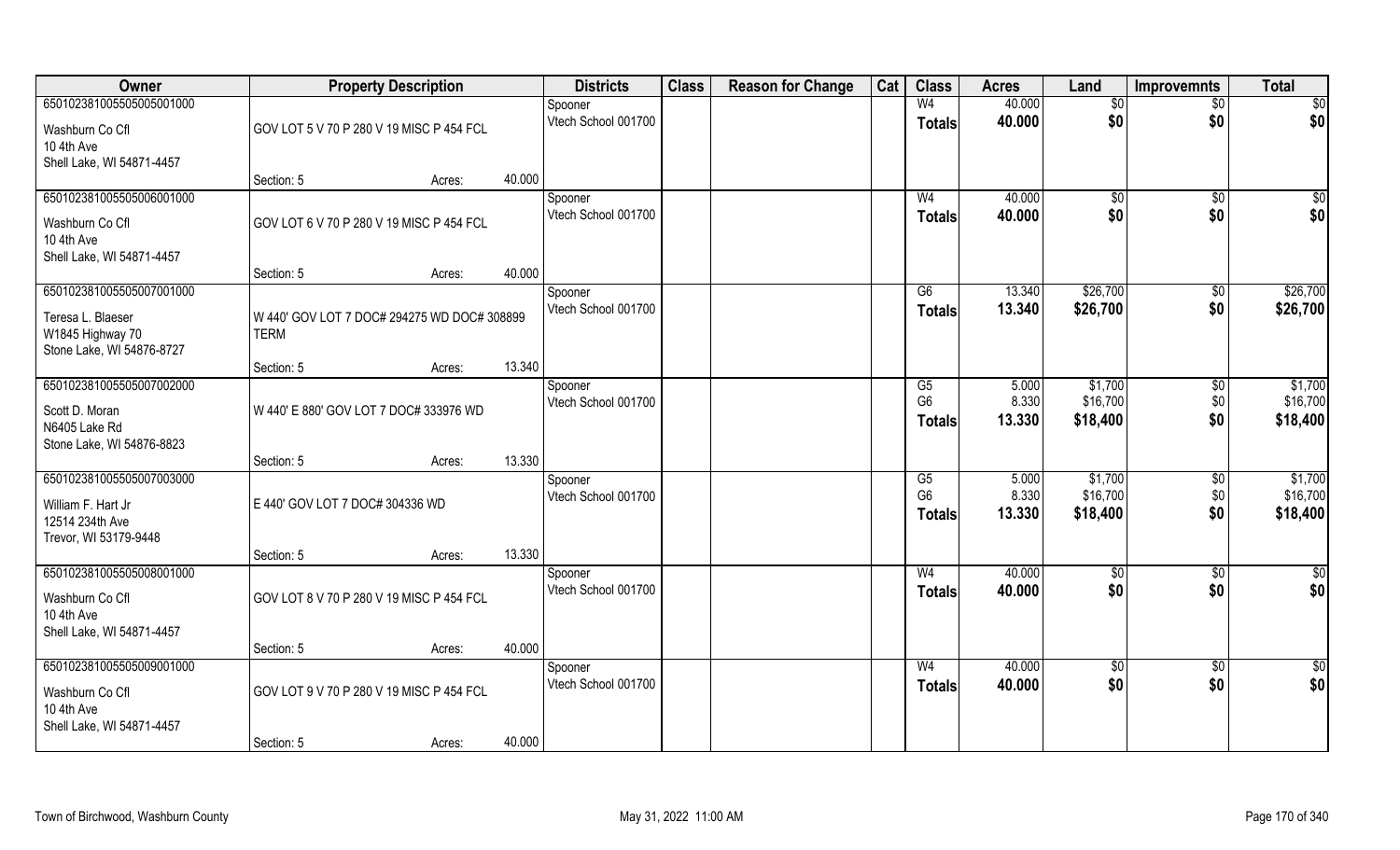| Owner                                                                                  | <b>Property Description</b>                      |        |        | <b>Districts</b>               | <b>Class</b> | <b>Reason for Change</b> | Cat | <b>Class</b>                    | <b>Acres</b>     | Land                 | <b>Improvemnts</b>   | <b>Total</b>    |
|----------------------------------------------------------------------------------------|--------------------------------------------------|--------|--------|--------------------------------|--------------|--------------------------|-----|---------------------------------|------------------|----------------------|----------------------|-----------------|
| 650102381005505010001000                                                               |                                                  |        |        | Spooner                        |              |                          |     | W <sub>4</sub>                  | 40.000           | \$0                  | $\overline{50}$      | $\overline{50}$ |
| Washburn Co Cfl<br>10 4th Ave                                                          | GOV LOT 10 V 70 P 280 V 19 MISC P 454 FCL        |        |        | Vtech School 001700            |              |                          |     | <b>Totals</b>                   | 40.000           | \$0                  | \$0                  | \$0             |
| Shell Lake, WI 54871-4457                                                              | Section: 5                                       | Acres: | 40.000 |                                |              |                          |     |                                 |                  |                      |                      |                 |
| 650102381005505011001000                                                               |                                                  |        |        | Spooner                        |              |                          |     | W <sub>4</sub>                  | 40.000           | $\sqrt[6]{}$         | $\sqrt{6}$           | \$0             |
| Washburn Co Cfl<br>10 4th Ave                                                          | GOV LOT 11 V 70 P 280 V 19 MISC P 454 FCL        |        |        | Vtech School 001700            |              |                          |     | <b>Totals</b>                   | 40.000           | \$0                  | \$0                  | \$0             |
| Shell Lake, WI 54871-4457                                                              |                                                  |        | 40.000 |                                |              |                          |     |                                 |                  |                      |                      |                 |
| 650102381005505012001000                                                               | Section: 5                                       | Acres: |        | Spooner                        |              |                          |     | W <sub>4</sub>                  | 40.000           | \$0                  | $\sqrt[6]{30}$       | \$0             |
| Washburn Co Cfl<br>10 4th Ave<br>Shell Lake, WI 54871-4457                             | GOV LOT 12 V 70 P 280 V 19 MISC P 454 FCL        |        |        | Vtech School 001700            |              |                          |     | <b>Totals</b>                   | 40.000           | \$0                  | \$0                  | \$0             |
|                                                                                        | Section: 5                                       | Acres: | 40.000 |                                |              |                          |     |                                 |                  |                      |                      |                 |
| 650102381006301000001000                                                               |                                                  |        |        | Spooner                        |              |                          |     | W <sub>4</sub>                  | 40.000           | $\frac{1}{20}$       | $\sqrt[6]{3}$        | \$0             |
| Washburn Co Cfl<br>10 4th Ave<br>Shell Lake, WI 54871-4457                             | NE SW FRL1/4 V 70 P 1 V 18 MISC P 248 FCL        |        |        | Vtech School 001700            |              |                          |     | <b>Totals</b>                   | 40.000           | \$0                  | \$0                  | \$0             |
|                                                                                        | Section: 6                                       | Acres: | 40.000 |                                |              |                          |     |                                 |                  |                      |                      |                 |
| 650102381006302000001000<br>Washburn Co Cfl<br>10 4th Ave<br>Shell Lake, WI 54871-4457 | NW FRL1/4 SW FRL1/4 V 70 P 1 V 18 MISC P 248 FCL |        |        | Spooner<br>Vtech School 001700 |              |                          |     | W <sub>4</sub><br><b>Totals</b> | 30.760<br>30.760 | $\sqrt[6]{3}$<br>\$0 | $\sqrt[6]{3}$<br>\$0 | \$0<br>\$0      |
|                                                                                        | Section: 6                                       | Acres: | 30.760 |                                |              |                          |     |                                 |                  |                      |                      |                 |
| 650102381006303000001000                                                               |                                                  |        |        | Spooner                        |              |                          |     | W <sub>4</sub>                  | 30.760           | \$0                  | \$0                  | $\frac{6}{3}$   |
| Washburn Co Cfl<br>10 4th Ave<br>Shell Lake, WI 54871-4457                             | SW FRL1/4 SW FRL1/4 V 70 P 1 V 81 MISC P 248 FCL |        |        | Vtech School 001700            |              |                          |     | <b>Totals</b>                   | 30.760           | \$0                  | \$0                  | \$0             |
|                                                                                        | Section: 6                                       | Acres: | 30.760 |                                |              |                          |     |                                 |                  |                      |                      |                 |
| 650102381006304000001000                                                               |                                                  |        |        | Spooner                        |              |                          |     | W <sub>4</sub>                  | 40.000           | $\overline{50}$      | $\overline{50}$      | \$0             |
| Washburn Co Cfl<br>10 4th Ave<br>Shell Lake, WI 54871-4457                             | SE SW FRL1/4 V 70 P 1 V 18 MISC P 248 FCL        |        |        | Vtech School 001700            |              |                          |     | <b>Totals</b>                   | 40.000           | \$0                  | \$0                  | \$0             |
|                                                                                        | Section: 6                                       | Acres: | 40.000 |                                |              |                          |     |                                 |                  |                      |                      |                 |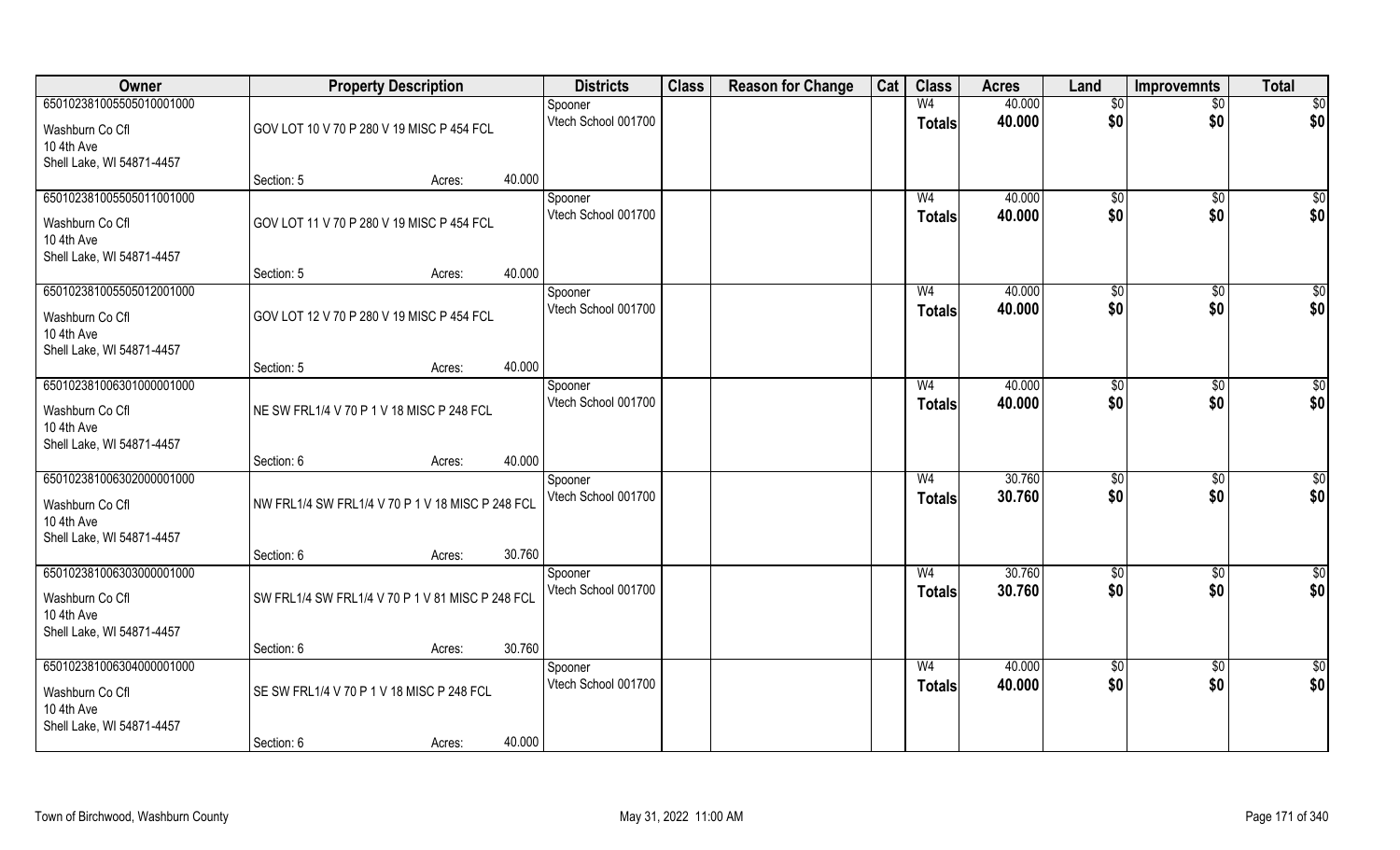| Owner                                   | <b>Property Description</b>                      |        |        | <b>Districts</b>               | <b>Class</b>   | <b>Reason for Change</b> | Cat | <b>Class</b>         | <b>Acres</b>     | Land               | <b>Improvemnts</b> | <b>Total</b>       |
|-----------------------------------------|--------------------------------------------------|--------|--------|--------------------------------|----------------|--------------------------|-----|----------------------|------------------|--------------------|--------------------|--------------------|
| 650102381006401000001000                |                                                  |        |        | Spooner                        |                |                          |     | W <sub>4</sub>       | 40.000           | \$0                | $\sqrt{6}$         | $\sqrt{50}$        |
| Washburn Co Cfl                         | NE SE V 70 P 1 V 18 MISC P 248 FCL               |        |        | Vtech School 001700            |                |                          |     | <b>Totals</b>        | 40.000           | \$0                | \$0                | \$0                |
| 10 4th Ave                              |                                                  |        |        |                                |                |                          |     |                      |                  |                    |                    |                    |
| Shell Lake, WI 54871-4457               |                                                  |        |        |                                |                |                          |     |                      |                  |                    |                    |                    |
|                                         | Section: 6                                       | Acres: | 40.000 |                                |                |                          |     |                      |                  |                    |                    |                    |
| 650102381006402000001000                |                                                  |        |        | Spooner<br>Vtech School 001700 |                |                          |     | W <sub>4</sub>       | 40.000<br>40.000 | \$0<br>\$0         | \$0<br>\$0         | \$0                |
| Washburn Co Cfl                         | NW SE V 70 P 1 V 18 MISC P 248 FCL               |        |        |                                |                |                          |     | Totals               |                  |                    |                    | \$0                |
| 10 4th Ave                              |                                                  |        |        |                                |                |                          |     |                      |                  |                    |                    |                    |
| Shell Lake, WI 54871-4457               |                                                  |        | 40.000 |                                |                |                          |     |                      |                  |                    |                    |                    |
| 650102381006403000001000                | Section: 6                                       | Acres: |        | Spooner                        |                |                          |     | W <sub>4</sub>       | 40.000           | \$0                | \$0                | $\sqrt{50}$        |
|                                         |                                                  |        |        | Vtech School 001700            |                |                          |     | <b>Totals</b>        | 40.000           | \$0                | \$0                | \$0                |
| Washburn Co Cfl                         | SW SE V 70 P 1 V 18 MISC P 248 FCL               |        |        |                                |                |                          |     |                      |                  |                    |                    |                    |
| 10 4th Ave<br>Shell Lake, WI 54871-4457 |                                                  |        |        |                                |                |                          |     |                      |                  |                    |                    |                    |
|                                         | Section: 6                                       | Acres: | 40.000 |                                |                |                          |     |                      |                  |                    |                    |                    |
| 650102381006404000001000                |                                                  |        |        | Spooner                        |                |                          |     | W <sub>4</sub>       | 40.000           | $ $ \$0            | $\sqrt[6]{3}$      | \$0                |
|                                         |                                                  |        |        | Vtech School 001700            |                |                          |     | <b>Totals</b>        | 40.000           | \$0                | \$0                | \$0                |
| Washburn Co Cfl<br>10 4th Ave           | SE SE V 70 P 1 V 18 MISC P 248 FCL               |        |        |                                |                |                          |     |                      |                  |                    |                    |                    |
| Shell Lake, WI 54871-4457               |                                                  |        |        |                                |                |                          |     |                      |                  |                    |                    |                    |
|                                         | Section: 6                                       | Acres: | 40.000 |                                |                |                          |     |                      |                  |                    |                    |                    |
| 650102381006505001001000                | W2148 Highway 70                                 |        |        | Spooner                        | G1             | Leanto. shed             |     | G1                   | 0.550            | \$3,500            | \$2,100            | \$5,600            |
| Clifford R. Hansen                      | GOV LOT 1 V 250 P 270 R/W - 2.83 AC DOC# 395029  |        |        | Vtech School 001700            | G <sub>1</sub> | Shift from forest        |     | G <sub>6</sub>       | 35.000           | \$70,000           | \$0                | \$70,000           |
| 1082 110th Ave                          | WD DOC# 399659 TOD                               |        |        |                                | G <sub>6</sub> | Shift to residential     |     | Totals               | 35.550           | \$73,500           | \$2,100            | \$75,600           |
| Roberts, WI 54023-8413                  |                                                  |        |        |                                |                |                          |     |                      |                  |                    |                    |                    |
|                                         | Section: 6                                       | Acres: | 35.550 |                                |                |                          |     |                      |                  |                    |                    |                    |
| 650102381006505002002000                | W2227 Highway 70                                 |        |        | Spooner                        |                |                          |     | G1                   | 1.000            | \$6,300            | \$35,300           | \$41,600           |
| Donald Clickner Jr                      | PT E1/2 GOV LOT 2 V 250 P 268 R/W - 1.04 AC DOC# |        |        | Vtech School 001700            |                |                          |     | G <sub>6</sub>       | 15.300           | \$30,600           | \$0                | \$30,600           |
| 1810 Mckinley Ave                       | 382282 WD                                        |        |        |                                |                |                          |     | <b>Totals</b>        | 16.300           | \$36,900           | \$35,300           | \$72,200           |
| Beloit, WI 53511-2864                   |                                                  |        |        |                                |                |                          |     |                      |                  |                    |                    |                    |
|                                         | Section: 6                                       | Acres: | 16.300 |                                |                |                          |     |                      |                  |                    |                    |                    |
| 650102381006505002003000                | W2273 Highway 70                                 |        |        | Spooner<br>Vtech School 001700 |                |                          |     | G1<br>G <sub>5</sub> | 1.000<br>3.510   | \$6,300<br>\$1,200 | \$1,900<br>\$0     | \$8,200<br>\$1,200 |
| Adam D. Potts                           | W1/2 GOV LOT 2 LESS HWY ROW-1.04 AC DOC#         |        |        |                                |                |                          |     | G <sub>6</sub>       | 13.010           | \$19,800           | \$0                | \$19,800           |
| 5601 169th St                           | 371069 WD                                        |        |        |                                |                |                          |     | <b>Totals</b>        | 17.520           | \$27,300           | \$1,900            | \$29,200           |
| Chippewa Falls, WI 54729-6917           | Section: 6                                       | Acres: | 17.520 |                                |                |                          |     |                      |                  |                    |                    |                    |
|                                         |                                                  |        |        |                                |                |                          |     |                      |                  |                    |                    |                    |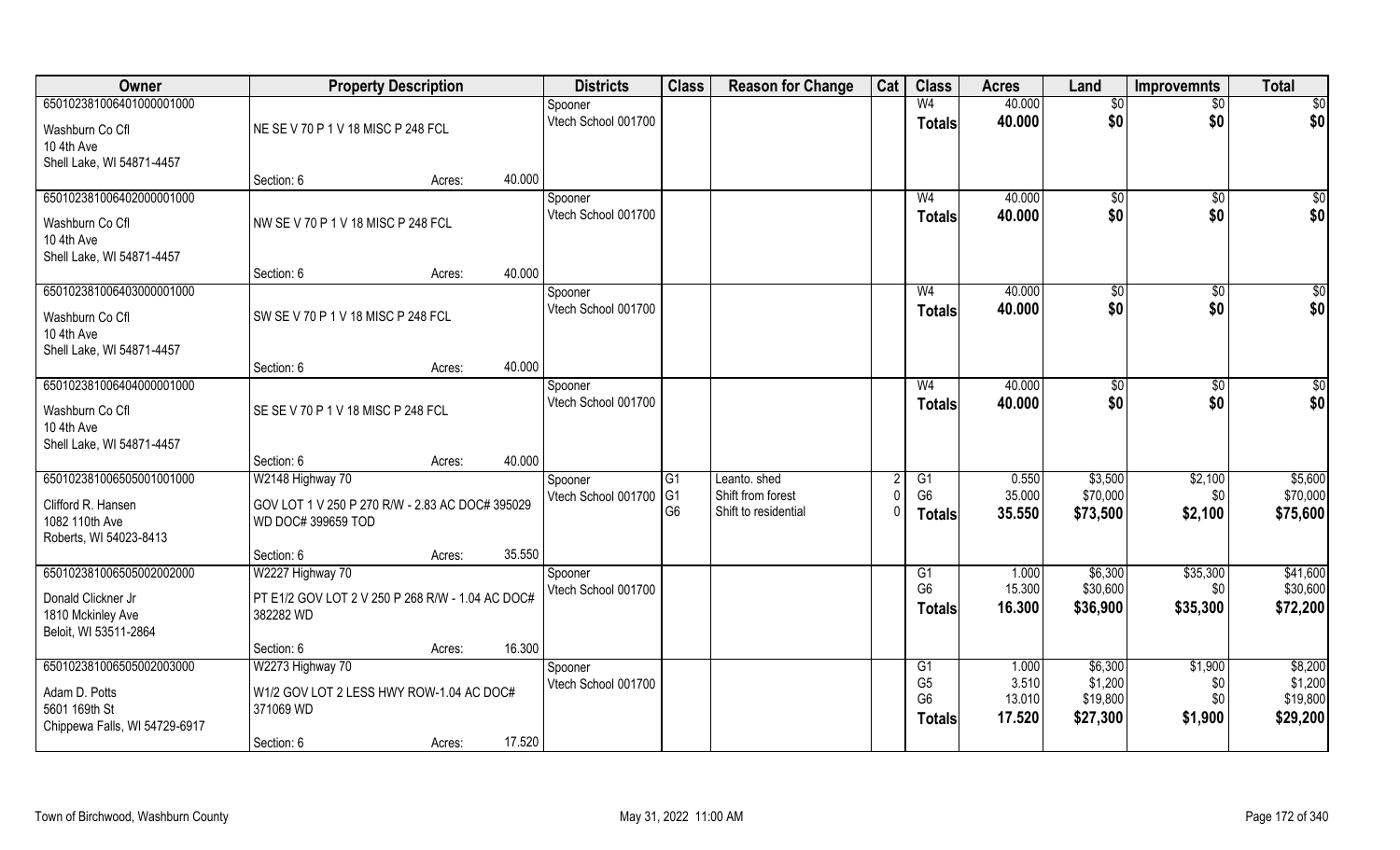| Owner                     | <b>Property Description</b>                    | <b>Districts</b>    | <b>Class</b>   | <b>Reason for Change</b> | Cat  | <b>Class</b>   | <b>Acres</b> | Land        | <b>Improvemnts</b> | <b>Total</b> |
|---------------------------|------------------------------------------------|---------------------|----------------|--------------------------|------|----------------|--------------|-------------|--------------------|--------------|
| 650102381006505002004000  | W2221 Highway 70                               | Spooner             |                |                          |      | G1             | 1.000        | \$6,300     | \$68,700           | \$75,000     |
| Michael A. Robertson      | PT GOV LOT 2 L 1 CSM #2902 V 13 P 59 DOC#      | Vtech School 001700 |                |                          |      | G <sub>6</sub> | 2.010        | \$4,000     | \$0                | \$4,000      |
| W2221 Highway 70          | 360289 LC DOC# 361701 AFFD CORR DOC# 330698    |                     |                |                          |      | <b>Totals</b>  | 3.010        | \$10,300    | \$68,700           | \$79,000     |
| Spooner, WI 54801-7395    | <b>ESMT</b>                                    |                     |                |                          |      |                |              |             |                    |              |
|                           | 3.010<br>Section: 6<br>Acres:                  |                     |                |                          |      |                |              |             |                    |              |
| 650102381006505003001500  | W2313 Highway 70                               | Spooner             |                |                          |      | G1             | 0.580        | \$3,700     | \$60,300           | \$64,000     |
| Robert D. Pittman         | PT GOV LOT 3 PART L 1 CSM #3865 V 19 P 35 DOC# | Vtech School 001700 |                |                          |      | G <sub>6</sub> | 1.090        | \$2,200     | \$0                | \$2,200      |
| W2313 Highway 70          | 361458 WD DOC# 361731 AFFD                     |                     |                |                          |      | <b>Totals</b>  | 1.670        | \$5,900     | \$60,300           | \$66,200     |
| Spooner, WI 54801-7304    |                                                |                     |                |                          |      |                |              |             |                    |              |
|                           | 1.670<br>Section: 6<br>Acres:                  |                     |                |                          |      |                |              |             |                    |              |
| 650102381006505003002500  |                                                | Spooner             | G <sub>6</sub> | Correct acreage          | $-4$ | W8             | 5.970        | (\$11,900)  | $\sqrt{6}$         | \$0          |
| Ronald L. Busby           | PT GOV LOT 3 L 2 CSM #3865 V 19 P 35 DOC#      | Vtech School 001700 |                |                          |      | <b>Totals</b>  | 5.970        | \$0         | \$0                | \$0          |
| W2393 Highway 70          | 394369 QC DOC# 400186 MFL-CL                   |                     |                |                          |      |                |              |             |                    |              |
| Spooner, WI 54801-7304    |                                                |                     |                |                          |      |                |              |             |                    |              |
|                           | 5.970<br>Section: 6<br>Acres:                  |                     |                |                          |      |                |              |             |                    |              |
| 650102381006505003003000  | W2343 Highway 70                               | Spooner             |                |                          |      | G1             | 0.890        | \$5,600     | \$20,300           | \$25,900     |
| Paul D. Sosalla           | PT GOV LOT 3 LESS HWY ROW-.61 AC DOC# 379537   | Vtech School 001700 |                |                          |      | <b>Totals</b>  | 0.890        | \$5,600     | \$20,300           | \$25,900     |
| N11302 Section One Rd     | <b>WD</b>                                      |                     |                |                          |      |                |              |             |                    |              |
| Hixton, WI 54635-8507     |                                                |                     |                |                          |      |                |              |             |                    |              |
|                           | 0.890<br>Section: 6<br>Acres:                  |                     |                |                          |      |                |              |             |                    |              |
| 650102381006505003006000  | W2389 Highway 70                               | Spooner             | G1             | Correct acreage for MFL  |      | G1             | 1.800        | \$10,300    | \$39,400           | \$49,700     |
| Ronald L. Busby           | PT GOV LOT 3 LESS HWY R/W - 1.58 AC DOC#       | Vtech School 001700 | G <sub>5</sub> | Correct acreage for MFL  |      | W <sub>8</sub> | 25.000       | (\$44,700)  | \$0                | \$0          |
| W2393 Highway 70          | 396854 MFL-CL (7 AC) DOC# 394369 QC DOC#       |                     | G <sub>6</sub> | Correct acreage for MFL  | $-4$ | <b>Totals</b>  | 26.800       | \$10,300    | \$39,400           | \$49,700     |
| Spooner, WI 54801-7304    | 400186 MFL-CL (18 AC)                          |                     |                |                          |      |                |              |             |                    |              |
|                           | 26.800<br>Section: 6<br>Acres:                 |                     |                |                          |      |                |              |             |                    |              |
| 650102381006505003007000  |                                                | Spooner             |                |                          |      | G6             | 0.650        | \$1,300     | $\sqrt{$0}$        | \$1,300      |
| Glenn Scott Sonnenberg    | PT GOV LOT 3 NORTH OF HWY 70 DOC# 351747 QC    | Vtech School 001700 |                |                          |      | <b>Totals</b>  | 0.650        | \$1,300     | \$0                | \$1,300      |
| W2286 Highway 70          |                                                |                     |                |                          |      |                |              |             |                    |              |
| Spooner, WI 54801-7395    |                                                |                     |                |                          |      |                |              |             |                    |              |
|                           | 0.650<br>Section: 6<br>Acres:                  |                     |                |                          |      |                |              |             |                    |              |
| 650102381006505004006000  | W2446 Highway 70                               | Spooner             |                |                          |      | $W_5$          | 30.550       | ( \$61,100) | $\overline{50}$    | \$0          |
| Stone Lake Land LLC       | GOV LOT 4 V 254 P 99 ROW-3.57 AC DOC# 388276   | Vtech School 001700 |                |                          |      | Totals         | 30.550       | \$0         | \$0                | \$0          |
| 608 Putnam Dr             | MFL-O DOC# 383056 WD                           |                     |                |                          |      |                |              |             |                    |              |
| Eau Claire, WI 54701-3967 |                                                |                     |                |                          |      |                |              |             |                    |              |
|                           | 30.550<br>Section: 6<br>Acres:                 |                     |                |                          |      |                |              |             |                    |              |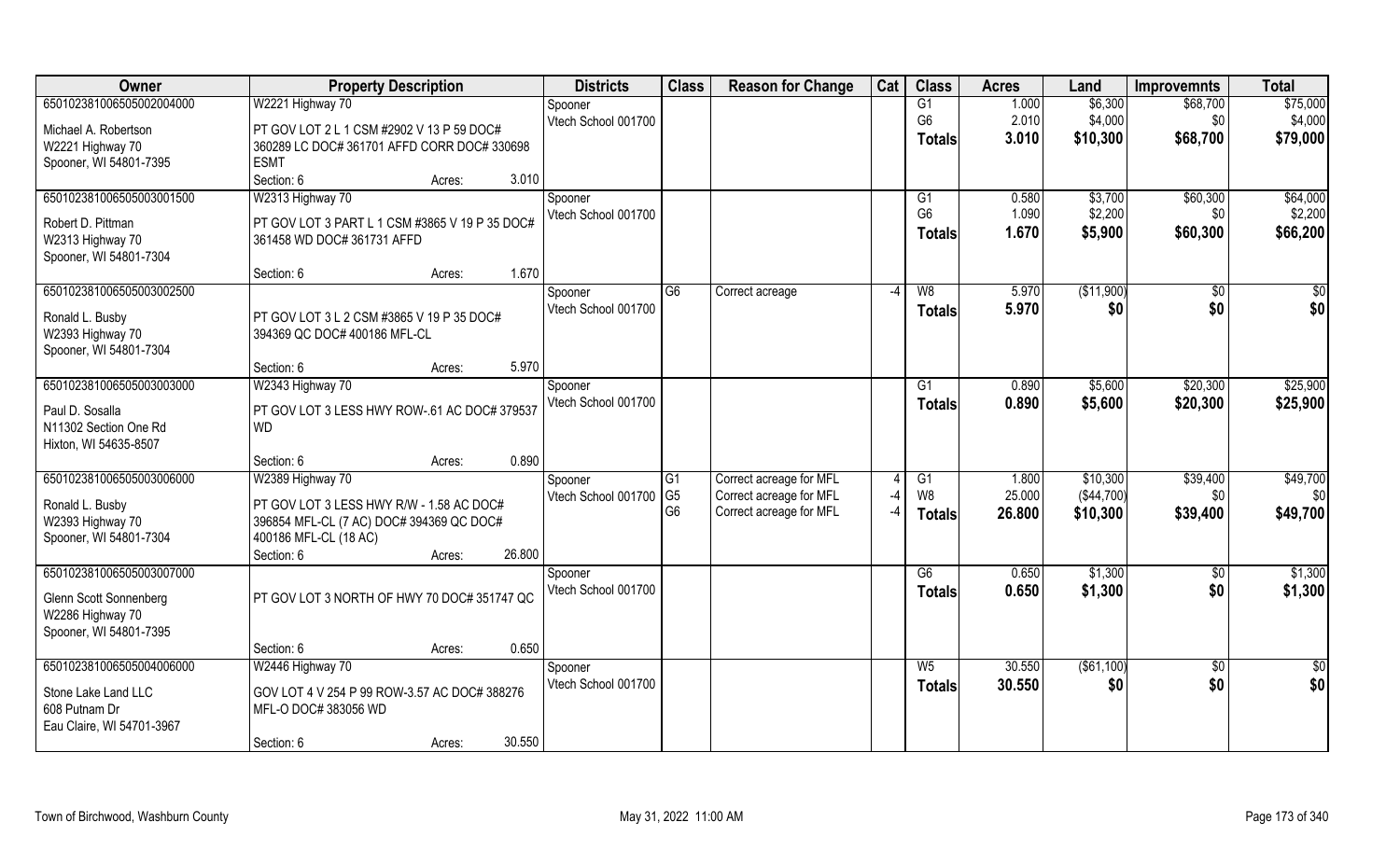| Owner                                                                                  |                                                                                             | <b>Property Description</b> |        | <b>Districts</b>               | <b>Class</b> | <b>Reason for Change</b> | Cat | <b>Class</b>                    | <b>Acres</b>     | Land                   | <b>Improvemnts</b>     | <b>Total</b>           |
|----------------------------------------------------------------------------------------|---------------------------------------------------------------------------------------------|-----------------------------|--------|--------------------------------|--------------|--------------------------|-----|---------------------------------|------------------|------------------------|------------------------|------------------------|
| 650102381006505005001000                                                               |                                                                                             |                             |        | Spooner                        |              |                          |     | W <sub>5</sub>                  | 30.810           | $($ \$61,600)          | $\overline{50}$        | $\overline{50}$        |
| Stone Lake Land LLC<br>608 Putnam Dr<br>Eau Claire, WI 54701-3967                      | GOV LOT 5 DOC# 388276 MFL-O DOC# 383056 WD                                                  |                             |        | Vtech School 001700            |              |                          |     | <b>Totals</b>                   | 30.810           | \$0                    | \$0                    | \$0                    |
|                                                                                        | Section: 6                                                                                  | Acres:                      | 30.810 |                                |              |                          |     |                                 |                  |                        |                        |                        |
| 650102381006505006001000                                                               | W2393 Highway 70                                                                            |                             |        | Spooner                        |              |                          |     | W8                              | 40.000           | ( \$88,000)            | $\sqrt{6}$             | $\sqrt{50}$            |
| Ronald L. Busby<br>W2393 Highway 70<br>Spooner, WI 54801-7304                          | GOV LOT 6 DOC# 288614 QC DOC# 288613 QC V 375<br>P 147 QC DOC# 396854 MFL-CL DOC# 394369 QC |                             |        | Vtech School 001700            |              |                          |     | <b>Totals</b>                   | 40.000           | \$0                    | \$0                    | \$0                    |
|                                                                                        | Section: 6                                                                                  | Acres:                      | 40.000 |                                |              |                          |     |                                 |                  |                        |                        |                        |
| 650102381006505007001000                                                               |                                                                                             |                             |        | Spooner                        |              |                          |     | G6                              | 20.000           | \$18,000               | $\sqrt[6]{3}$          | \$18,000               |
| Adam D. Potts<br>5601 169th St<br>Chippewa Falls, WI 54729-6917                        | W1/2 GOV LOT 7 DOC# 371069 WD                                                               |                             |        | Vtech School 001700            |              |                          |     | <b>Totals</b>                   | 20.000           | \$18,000               | \$0                    | \$18,000               |
|                                                                                        | Section: 6                                                                                  | Acres:                      | 20.000 |                                |              |                          |     |                                 |                  |                        |                        |                        |
| 650102381006505007002000                                                               |                                                                                             |                             |        | Spooner                        |              |                          |     | G6                              | 20.000           | \$40,000               | $\sqrt[6]{3}$          | \$40,000               |
| Donald Clickner Jr<br>1810 Mckinley Ave<br>Beloit, WI 53511-2864                       | E1/2 GOV LOT 7 DOC# 382282 WD                                                               |                             |        | Vtech School 001700            |              |                          |     | <b>Totals</b>                   | 20.000           | \$40,000               | \$0                    | \$40,000               |
|                                                                                        | Section: 6                                                                                  | Acres:                      | 20.000 |                                |              |                          |     |                                 |                  |                        |                        |                        |
| 650102381006505008001000<br>Washburn Co Cfl<br>10 4th Ave<br>Shell Lake, WI 54871-4457 | GOV LOT 8 V 64 P 87 V 134 P 710 FCL                                                         |                             |        | Spooner<br>Vtech School 001700 |              |                          |     | W <sub>4</sub><br><b>Totals</b> | 40.000<br>40.000 | \$0<br>\$0             | $\sqrt[6]{30}$<br>\$0  | \$0<br>\$0             |
|                                                                                        | Section: 6                                                                                  | Acres:                      | 40.000 |                                |              |                          |     |                                 |                  |                        |                        |                        |
| 650102381006505009001000<br>Washburn Co Cfl<br>10 4th Ave<br>Shell Lake, WI 54871-4457 | GOV LOT 9 V 70 P 1 V 18 MISC P 248 FCL                                                      |                             |        | Spooner<br>Vtech School 001700 |              |                          |     | W <sub>4</sub><br><b>Totals</b> | 40.000<br>40.000 | \$0<br>\$0             | \$0<br>\$0             | \$0<br>\$0             |
|                                                                                        | Section: 6                                                                                  | Acres:                      | 40.000 |                                |              |                          |     |                                 |                  |                        |                        |                        |
| 650102381006505010001000<br>Washburn Co Cfl<br>10 4th Ave<br>Shell Lake, WI 54871-4457 | GOV LOT 10 V 70 P 1 V 18 MISC P 248 FCL                                                     |                             |        | Spooner<br>Vtech School 001700 |              |                          |     | W <sub>4</sub><br><b>Totals</b> | 40.000<br>40.000 | $\overline{50}$<br>\$0 | $\overline{50}$<br>\$0 | $\overline{50}$<br>\$0 |
|                                                                                        | Section: 6                                                                                  | Acres:                      | 40.000 |                                |              |                          |     |                                 |                  |                        |                        |                        |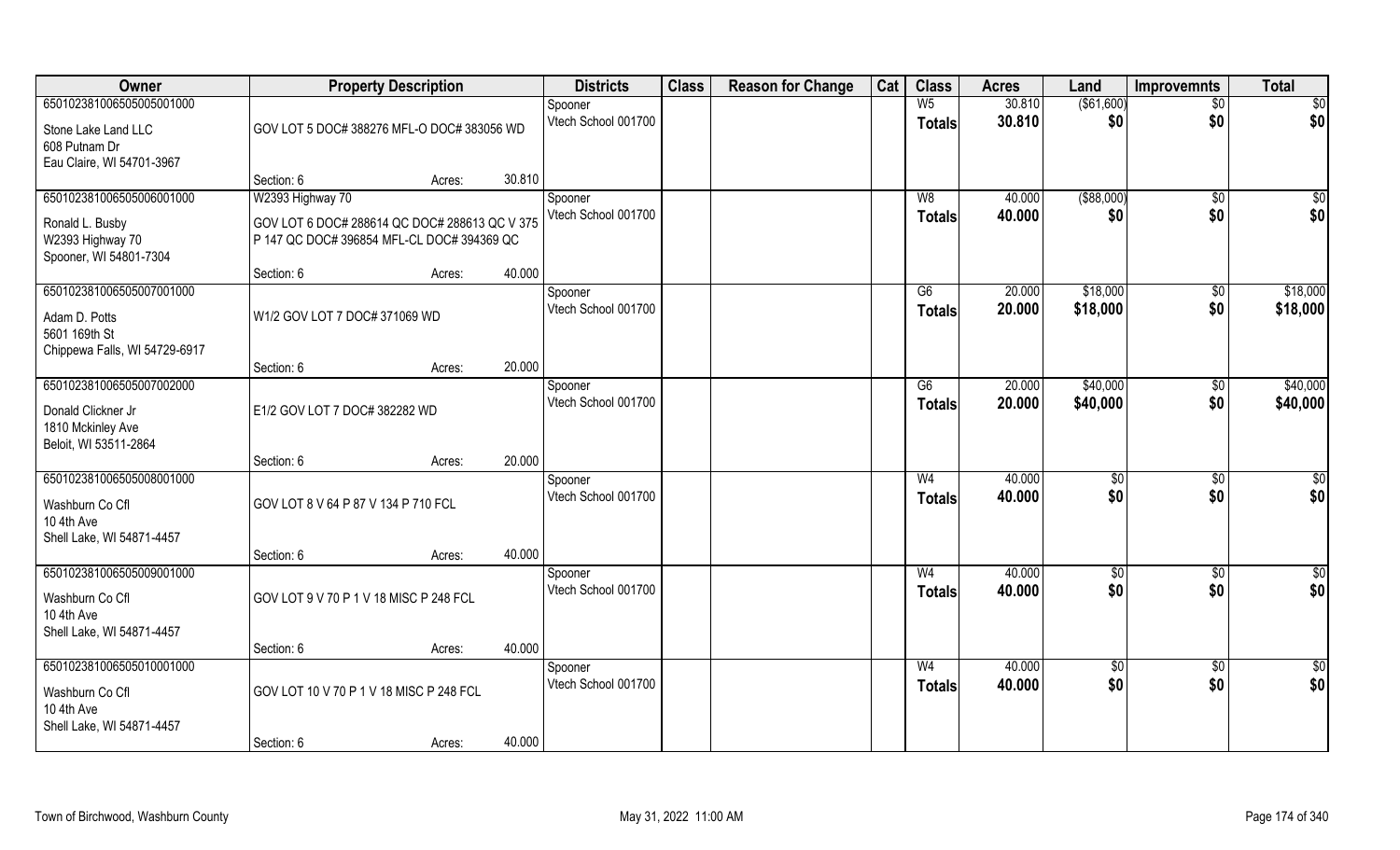| Owner                                                                                  |                                                           | <b>Property Description</b> |        | <b>Districts</b>               | <b>Class</b> | <b>Reason for Change</b> | Cat | <b>Class</b>                    | <b>Acres</b>     | Land                   | <b>Improvemnts</b>     | <b>Total</b>           |
|----------------------------------------------------------------------------------------|-----------------------------------------------------------|-----------------------------|--------|--------------------------------|--------------|--------------------------|-----|---------------------------------|------------------|------------------------|------------------------|------------------------|
| 650102381006505011001000<br>Washburn Co Cfl<br>10 4th Ave                              | GOV LOT 11 V 70 P 1 V 18 MISC P 248 FCL                   |                             |        | Spooner<br>Vtech School 001700 |              |                          |     | W <sub>4</sub><br><b>Totals</b> | 40.000<br>40.000 | $\sqrt[6]{}$<br>\$0    | $\overline{50}$<br>\$0 | \$0<br>\$0             |
| Shell Lake, WI 54871-4457                                                              | Section: 6                                                | Acres:                      | 40.000 |                                |              |                          |     |                                 |                  |                        |                        |                        |
| 650102381006505012001000<br>Washburn Co Cfl<br>10 4th Ave<br>Shell Lake, WI 54871-4457 | GOV LOT 12 V 70 P 1 V 18 MISC P 248 FCL                   |                             |        | Spooner<br>Vtech School 001700 |              |                          |     | W <sub>4</sub><br><b>Totals</b> | 30.790<br>30.790 | \$0<br>\$0             | $\overline{50}$<br>\$0 | $\sqrt{50}$<br>\$0     |
|                                                                                        | Section: 6                                                | Acres:                      | 30.790 |                                |              |                          |     |                                 |                  |                        |                        |                        |
| 650102381007101000001000<br>Washburn Co Cfl<br>10 4th Ave<br>Shell Lake, WI 54871-4457 | NE NE V 70 P 374 V 20 MISC P 143 FCL                      |                             |        | Spooner<br>Vtech School 001700 |              |                          |     | W <sub>4</sub><br><b>Totals</b> | 40.000<br>40.000 | \$0<br>\$0             | \$0<br>\$0             | $\overline{50}$<br>\$0 |
|                                                                                        | Section: 7                                                | Acres:                      | 40.000 |                                |              |                          |     |                                 |                  |                        |                        |                        |
| 650102381007102000001000<br>Washburn Co Cfl<br>10 4th Ave<br>Shell Lake, WI 54871-4457 | NW NE V 70 P 374 V 20 MISC P 143 FCL                      |                             |        | Spooner<br>Vtech School 001700 |              |                          |     | W <sub>4</sub><br><b>Totals</b> | 40.000<br>40.000 | $\sqrt[6]{3}$<br>\$0   | $\sqrt[6]{3}$<br>\$0   | \$<br>\$0              |
|                                                                                        | Section: 7                                                | Acres:                      | 40.000 |                                |              |                          |     |                                 |                  |                        |                        |                        |
| 650102381007103000001000<br>Washburn Co Cfl<br>10 4th Ave<br>Shell Lake, WI 54871-4457 | SW NE V 70 P 374 V 20 MISC P 143 FCL                      |                             |        | Spooner<br>Vtech School 001700 |              |                          |     | W <sub>4</sub><br><b>Totals</b> | 40.000<br>40.000 | $\sqrt[6]{3}$<br>\$0   | $\sqrt[6]{3}$<br>\$0   | \$<br>\$0              |
|                                                                                        | Section: 7                                                | Acres:                      | 40.000 |                                |              |                          |     |                                 |                  |                        |                        |                        |
| 650102381007104000001000<br>Washburn Co Cfl<br>10 4th Ave<br>Shell Lake, WI 54871-4457 | SE NE V 70 P 374 V 20 MISC P 143 FCL                      |                             |        | Spooner<br>Vtech School 001700 |              |                          |     | W <sub>4</sub><br><b>Totals</b> | 40.000<br>40.000 | \$0<br>\$0             | \$0<br>\$0             | $\frac{6}{3}$<br>\$0   |
|                                                                                        | Section: 7                                                | Acres:                      | 40.000 |                                |              |                          |     |                                 |                  |                        |                        |                        |
| 650102381007201000001000<br>Washburn Co Cfl<br>10 4th Ave<br>Shell Lake, WI 54871-4457 | NE NW FRL1/4 V 70 P 374 V 20 MISC P 143 FCL<br>Section: 7 | Acres:                      | 40.000 | Spooner<br>Vtech School 001700 |              |                          |     | W <sub>4</sub><br><b>Totals</b> | 40.000<br>40.000 | $\overline{50}$<br>\$0 | $\overline{50}$<br>\$0 | \$0<br>\$0             |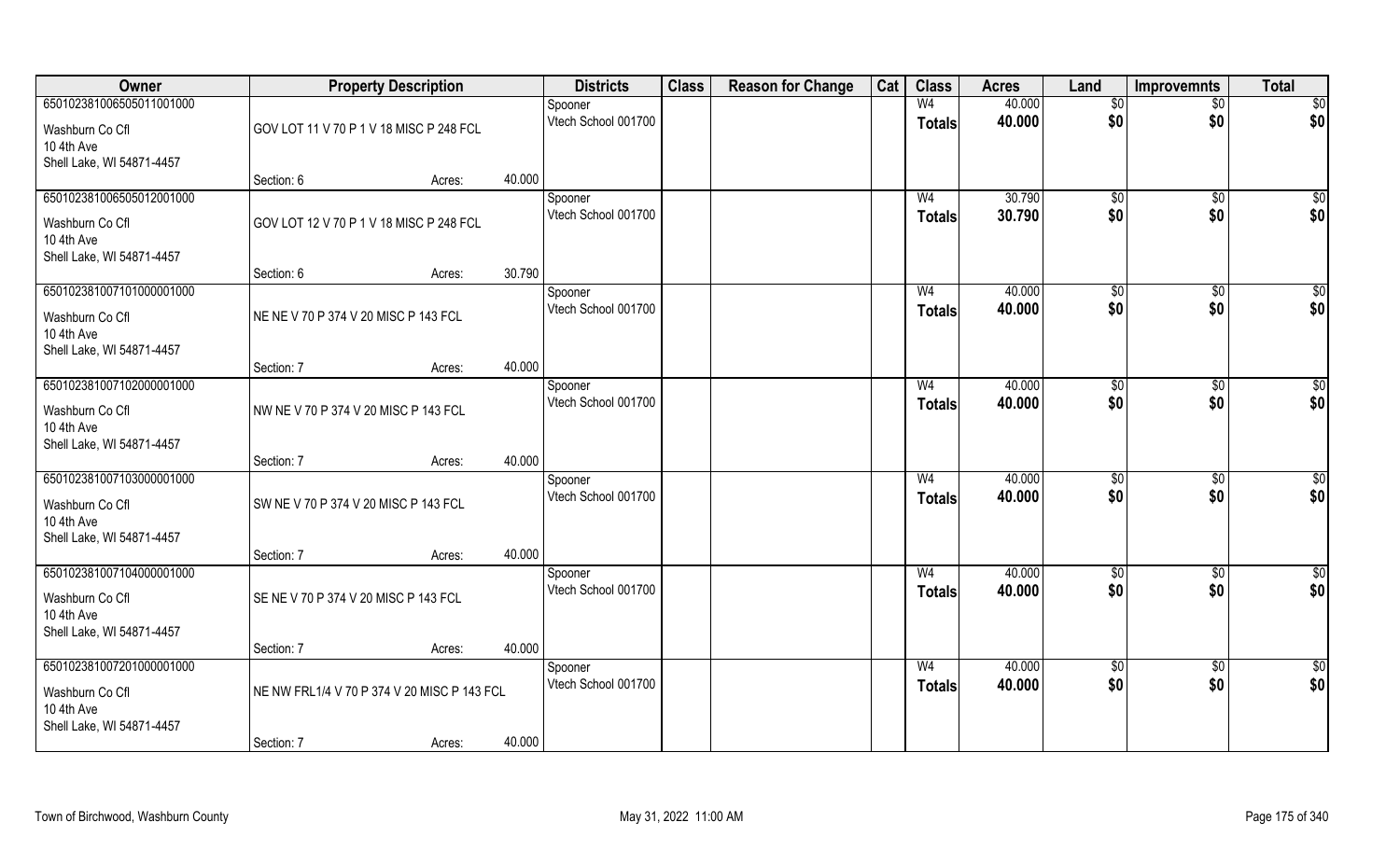| Owner                                                                                  | <b>Property Description</b>                                  |                  | <b>Districts</b>               | <b>Class</b> | <b>Reason for Change</b> | Cat | <b>Class</b>                    | <b>Acres</b>     | Land                   | <b>Improvemnts</b>     | <b>Total</b>         |
|----------------------------------------------------------------------------------------|--------------------------------------------------------------|------------------|--------------------------------|--------------|--------------------------|-----|---------------------------------|------------------|------------------------|------------------------|----------------------|
| 650102381007202000001000                                                               |                                                              |                  | Spooner<br>Vtech School 001700 |              |                          |     | W <sub>4</sub><br><b>Totals</b> | 30.510<br>30.510 | $\overline{50}$<br>\$0 | $\overline{50}$<br>\$0 | \$0<br>\$0           |
| Washburn Co Cfl<br>10 4th Ave<br>Shell Lake, WI 54871-4457                             | NW FRL1/4 NW FRL1/4 V 70 P 374 V 20 MISC P 143<br><b>FCL</b> |                  |                                |              |                          |     |                                 |                  |                        |                        |                      |
|                                                                                        | Section: 7                                                   | 30.510<br>Acres: |                                |              |                          |     |                                 |                  |                        |                        |                      |
| 650102381007203000001000<br>Washburn Co Cfl<br>10 4th Ave                              | SW FRL1/4 NW FRL1/4 V 70 P 374 V 20 MISC P 143<br><b>FCL</b> |                  | Spooner<br>Vtech School 001700 |              |                          |     | W <sub>4</sub><br><b>Totals</b> | 30.510<br>30.510 | \$0<br>\$0             | $\overline{50}$<br>\$0 | $\sqrt{50}$<br>\$0   |
| Shell Lake, WI 54871-4457                                                              | Section: 7                                                   | 30.510<br>Acres: |                                |              |                          |     |                                 |                  |                        |                        |                      |
| 650102381007204000001000                                                               |                                                              |                  | Spooner                        |              |                          |     | W <sub>4</sub>                  | 40.000           | \$0                    | \$0                    | $\overline{50}$      |
| Washburn Co Cfl<br>10 4th Ave<br>Shell Lake, WI 54871-4457                             | SE NW FRL1/4 V 70 P 374 V 20 MISC P 143 FCL                  |                  | Vtech School 001700            |              |                          |     | <b>Totals</b>                   | 40.000           | \$0                    | \$0                    | \$0                  |
|                                                                                        | Section: 7                                                   | 40.000<br>Acres: |                                |              |                          |     |                                 |                  |                        |                        |                      |
| 650102381007301000001000                                                               |                                                              |                  | Spooner                        |              |                          |     | W <sub>4</sub>                  | 40.000           | $\sqrt[6]{3}$          | $\frac{1}{20}$         | \$0                  |
| Washburn Co Cfl<br>10 4th Ave<br>Shell Lake, WI 54871-4457                             | NE SW FRL1/4 V 70 P 374 V 20 MISC P 143 FCL                  |                  | Vtech School 001700            |              |                          |     | Totals                          | 40.000           | \$0                    | \$0                    | \$0                  |
|                                                                                        | Section: 7                                                   | 40.000<br>Acres: |                                |              |                          |     |                                 |                  |                        |                        |                      |
| 650102381007302000001000<br>Washburn Co Cfl<br>10 4th Ave<br>Shell Lake, WI 54871-4457 | NW FRL1/4 SW FRL1/4 V 70 P 374 V 20 MISC P 143<br><b>FCL</b> |                  | Spooner<br>Vtech School 001700 |              |                          |     | W <sub>4</sub><br><b>Totals</b> | 30.040<br>30.040 | $\sqrt[6]{3}$<br>\$0   | \$0<br>\$0             | \$<br>\$0            |
|                                                                                        | Section: 7                                                   | 30.040<br>Acres: |                                |              |                          |     |                                 |                  |                        |                        |                      |
| 650102381007303000001000<br>Washburn Co Cfl<br>10 4th Ave<br>Shell Lake, WI 54871-4457 | SW FRL1/4 SW FRL1/4 V 70 P 374 V 20 MISC P 143<br><b>FCL</b> |                  | Spooner<br>Vtech School 001700 |              |                          |     | W <sub>4</sub><br><b>Totals</b> | 30.040<br>30.040 | \$0<br>\$0             | \$0<br>\$0             | $\frac{6}{3}$<br>\$0 |
|                                                                                        | Section: 7                                                   | 30.040<br>Acres: |                                |              |                          |     |                                 |                  |                        |                        |                      |
| 650102381007304000001000<br>Washburn Co Cfl<br>10 4th Ave<br>Shell Lake, WI 54871-4457 | SE SW FRL1/4 V 70 P 374 V 20 MISC P 143 FCL                  |                  | Spooner<br>Vtech School 001700 |              |                          |     | W <sub>4</sub><br><b>Totals</b> | 40.000<br>40.000 | $\overline{50}$<br>\$0 | $\overline{50}$<br>\$0 | \$0<br>\$0           |
|                                                                                        | Section: 7                                                   | 40.000<br>Acres: |                                |              |                          |     |                                 |                  |                        |                        |                      |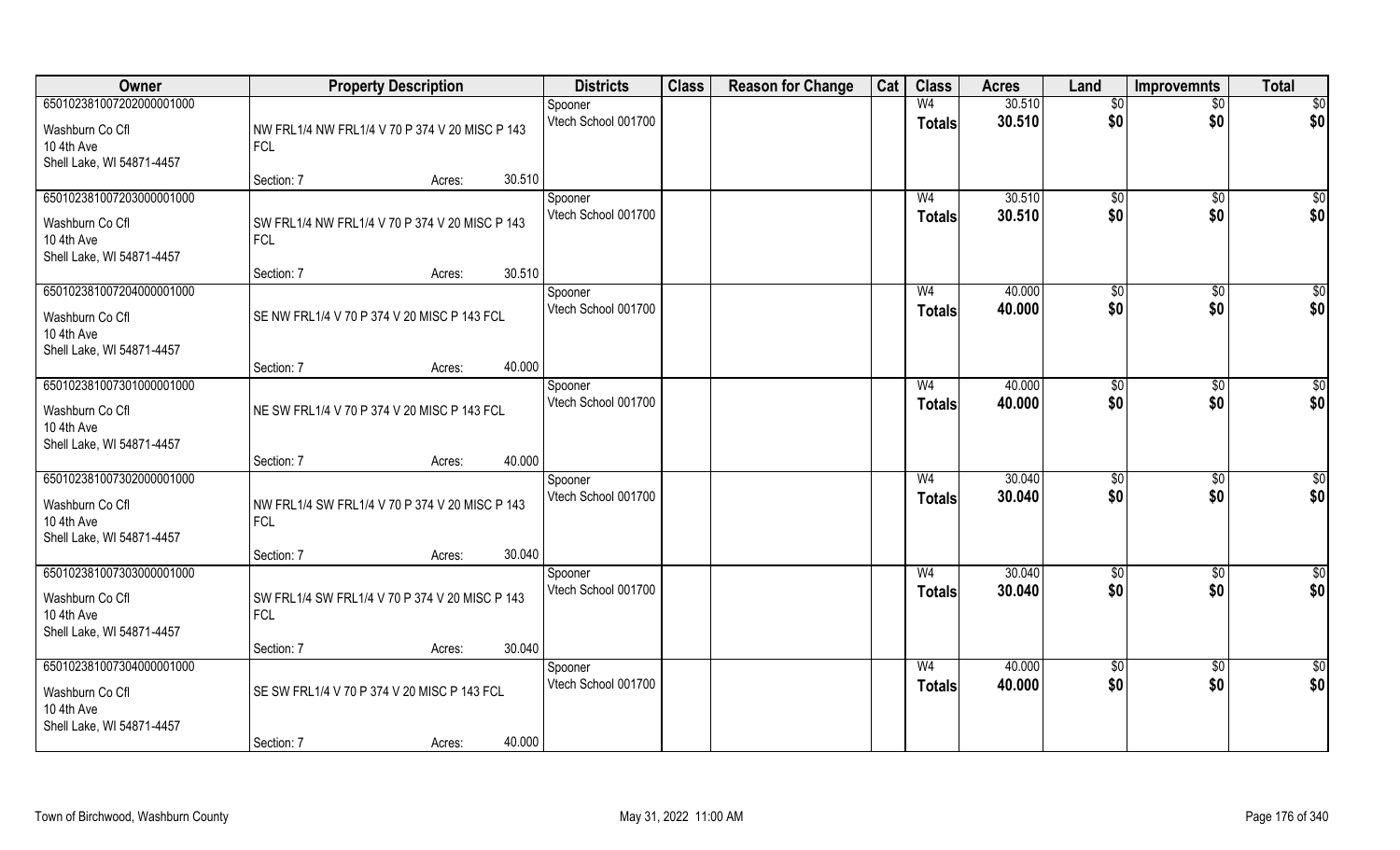| Owner                                   |                                      | <b>Property Description</b> |        | <b>Districts</b>               | <b>Class</b> | <b>Reason for Change</b> | Cat | <b>Class</b>   | <b>Acres</b> | Land                | <b>Improvemnts</b> | <b>Total</b> |
|-----------------------------------------|--------------------------------------|-----------------------------|--------|--------------------------------|--------------|--------------------------|-----|----------------|--------------|---------------------|--------------------|--------------|
| 650102381007401000001000                |                                      |                             |        | Spooner                        |              |                          |     | W <sub>4</sub> | 40.000       | \$0                 | $\sqrt{$0}$        | \$0          |
| Washburn Co Cfl                         | NE SE V 70 P 374 V 20 MISC P 143 FCL |                             |        | Vtech School 001700            |              |                          |     | <b>Totals</b>  | 40.000       | \$0                 | \$0                | \$0          |
| 10 4th Ave                              |                                      |                             |        |                                |              |                          |     |                |              |                     |                    |              |
| Shell Lake, WI 54871-4457               |                                      |                             |        |                                |              |                          |     |                |              |                     |                    |              |
| 650102381007402000001000                | Section: 7                           | Acres:                      | 40.000 |                                |              |                          |     | W <sub>4</sub> | 40.000       |                     |                    |              |
|                                         |                                      |                             |        | Spooner<br>Vtech School 001700 |              |                          |     | Totals         | 40.000       | $\sqrt[6]{}$<br>\$0 | $\sqrt{$0}$<br>\$0 | \$0<br>\$0   |
| Washburn Co Cfl                         | NW SE V 70 P 374 V 20 MISC P 143 FCL |                             |        |                                |              |                          |     |                |              |                     |                    |              |
| 10 4th Ave<br>Shell Lake, WI 54871-4457 |                                      |                             |        |                                |              |                          |     |                |              |                     |                    |              |
|                                         | Section: 7                           | Acres:                      | 40.000 |                                |              |                          |     |                |              |                     |                    |              |
| 650102381007403000001000                |                                      |                             |        | Spooner                        |              |                          |     | W <sub>4</sub> | 40.000       | \$0                 | $\overline{50}$    | $\sqrt{50}$  |
| Washburn Co Cfl                         | SW SE V 70 P 374 V 20 MISC P 143 FCL |                             |        | Vtech School 001700            |              |                          |     | <b>Totals</b>  | 40.000       | \$0                 | \$0                | \$0          |
| 10 4th Ave                              |                                      |                             |        |                                |              |                          |     |                |              |                     |                    |              |
| Shell Lake, WI 54871-4457               |                                      |                             |        |                                |              |                          |     |                |              |                     |                    |              |
|                                         | Section: 7                           | Acres:                      | 40.000 |                                |              |                          |     |                |              |                     |                    |              |
| 650102381007404000001000                |                                      |                             |        | Spooner                        |              |                          |     | W <sub>4</sub> | 40.000       | $\frac{1}{20}$      | \$0                | \$0          |
| Washburn Co Cfl                         | SE SE V 70 P 374 V 20 MISC P 143 FCL |                             |        | Vtech School 001700            |              |                          |     | <b>Totals</b>  | 40.000       | \$0                 | \$0                | \$0          |
| 10 4th Ave                              |                                      |                             |        |                                |              |                          |     |                |              |                     |                    |              |
| Shell Lake, WI 54871-4457               | Section: 7                           | Acres:                      | 40.000 |                                |              |                          |     |                |              |                     |                    |              |
| 650102381008101000001000                |                                      |                             |        | Spooner                        |              |                          |     | W <sub>4</sub> | 40.000       | \$0                 | $\overline{50}$    | $\sqrt{50}$  |
| Washburn Co Cfl                         | NE NE V 70 P 374 V 20 MISC P 143 FCL |                             |        | Vtech School 001700            |              |                          |     | <b>Totals</b>  | 40.000       | \$0                 | \$0                | \$0          |
| 10 4th Ave                              |                                      |                             |        |                                |              |                          |     |                |              |                     |                    |              |
| Shell Lake, WI 54871-4457               |                                      |                             |        |                                |              |                          |     |                |              |                     |                    |              |
|                                         | Section: 8                           | Acres:                      | 40.000 |                                |              |                          |     |                |              |                     |                    |              |
| 650102381008102000001000                |                                      |                             |        | Spooner                        |              |                          |     | W <sub>4</sub> | 40.000       | \$0                 | $\sqrt{$0}$        | \$0          |
| Washburn Co Cfl                         | NW NE V 70 P 374 V 20 MISC P 143 FCL |                             |        | Vtech School 001700            |              |                          |     | <b>Totals</b>  | 40.000       | \$0                 | \$0                | \$0          |
| 10 4th Ave                              |                                      |                             |        |                                |              |                          |     |                |              |                     |                    |              |
| Shell Lake, WI 54871-4457               |                                      |                             |        |                                |              |                          |     |                |              |                     |                    |              |
| 650102381008103000001000                | Section: 8                           | Acres:                      | 40.000 | Spooner                        |              |                          |     | W <sub>4</sub> | 40.000       | $\sqrt{6}$          | $\sqrt{$0}$        | \$0          |
|                                         |                                      |                             |        | Vtech School 001700            |              |                          |     | <b>Totals</b>  | 40.000       | \$0                 | \$0                | \$0          |
| Washburn Co Cfl<br>10 4th Ave           | SW NE V 70 P 374 V 20 MISC P 143 FCL |                             |        |                                |              |                          |     |                |              |                     |                    |              |
| Shell Lake, WI 54871-4457               |                                      |                             |        |                                |              |                          |     |                |              |                     |                    |              |
|                                         | Section: 8                           | Acres:                      | 40.000 |                                |              |                          |     |                |              |                     |                    |              |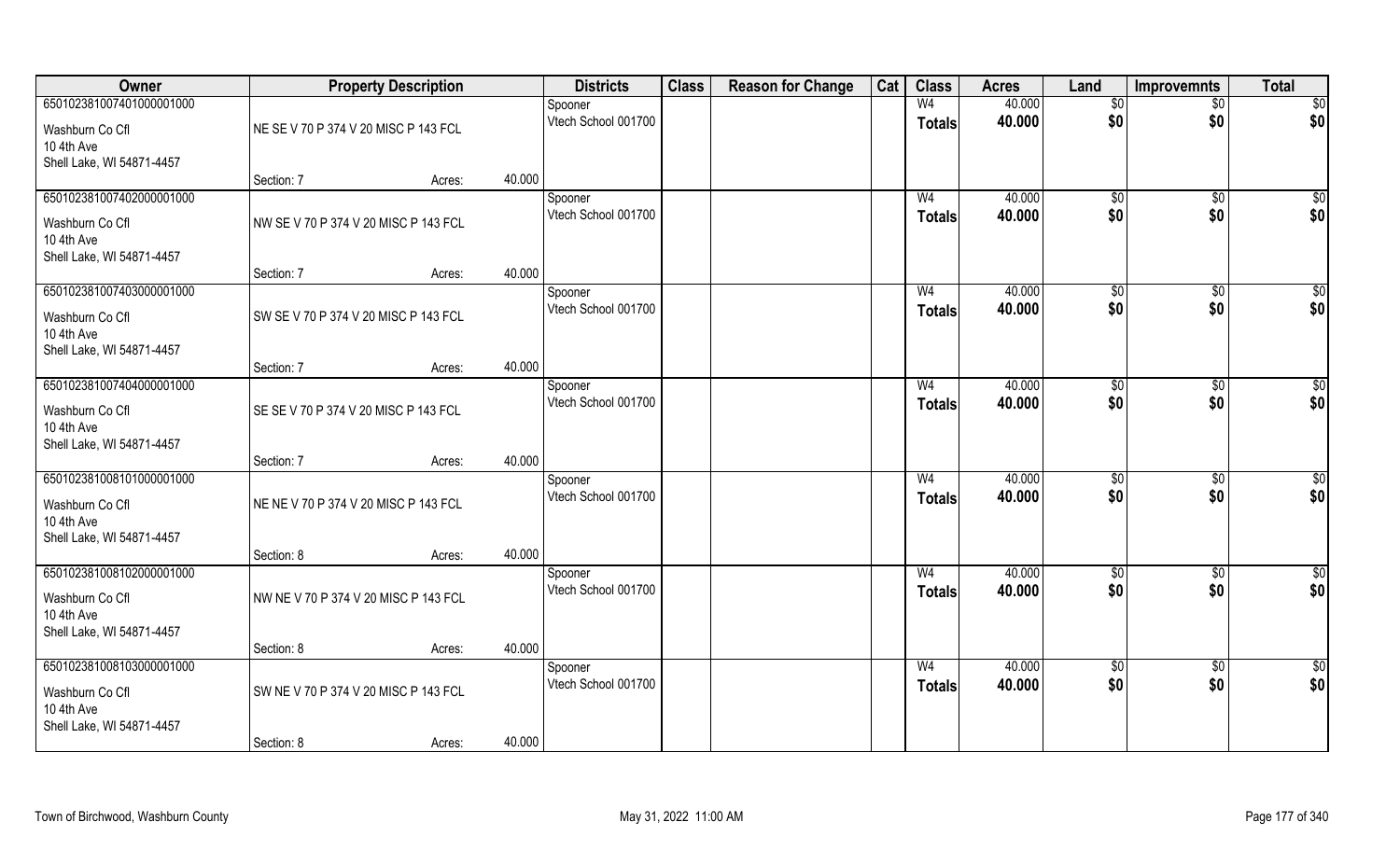| Owner                         |                                      | <b>Property Description</b> |        | <b>Districts</b>               | <b>Class</b> | <b>Reason for Change</b> | Cat | <b>Class</b>   | <b>Acres</b> | Land            | <b>Improvemnts</b>    | <b>Total</b>    |
|-------------------------------|--------------------------------------|-----------------------------|--------|--------------------------------|--------------|--------------------------|-----|----------------|--------------|-----------------|-----------------------|-----------------|
| 650102381008104000001000      |                                      |                             |        | Spooner                        |              |                          |     | W <sub>4</sub> | 40.000       | \$0             | $\overline{50}$       | $\overline{50}$ |
| Washburn Co Cfl<br>10 4th Ave | SE NE V 70 P 374 V 20 MISC P 143 FCL |                             |        | Vtech School 001700            |              |                          |     | <b>Totals</b>  | 40.000       | \$0             | \$0                   | \$0             |
| Shell Lake, WI 54871-4457     |                                      |                             |        |                                |              |                          |     |                |              |                 |                       |                 |
|                               | Section: 8                           | Acres:                      | 40.000 |                                |              |                          |     |                |              |                 |                       |                 |
| 650102381008201000001000      |                                      |                             |        | Spooner                        |              |                          |     | W <sub>4</sub> | 40.000       | $\sqrt[6]{}$    | $\sqrt{$0}$           | $\sqrt{50}$     |
| Washburn Co Cfl               | NE NW V 70 P 374 V 20 MISC P 143 FCL |                             |        | Vtech School 001700            |              |                          |     | <b>Totals</b>  | 40.000       | \$0             | \$0                   | \$0             |
| 10 4th Ave                    |                                      |                             |        |                                |              |                          |     |                |              |                 |                       |                 |
| Shell Lake, WI 54871-4457     |                                      |                             |        |                                |              |                          |     |                |              |                 |                       |                 |
| 650102381008202000001000      | Section: 8                           | Acres:                      | 40.000 |                                |              |                          |     | W <sub>4</sub> | 40.000       |                 |                       | $\sqrt{50}$     |
|                               |                                      |                             |        | Spooner<br>Vtech School 001700 |              |                          |     |                | 40.000       | \$0<br>\$0      | $\sqrt[6]{30}$<br>\$0 | \$0             |
| Washburn Co Cfl               | NW NW V 70 P 374 V 20 MISC P 143 FCL |                             |        |                                |              |                          |     | <b>Totals</b>  |              |                 |                       |                 |
| 10 4th Ave                    |                                      |                             |        |                                |              |                          |     |                |              |                 |                       |                 |
| Shell Lake, WI 54871-4457     | Section: 8                           | Acres:                      | 40.000 |                                |              |                          |     |                |              |                 |                       |                 |
| 650102381008203000001000      |                                      |                             |        | Spooner                        |              |                          |     | W <sub>4</sub> | 40.000       | $\frac{1}{20}$  | $\sqrt[6]{3}$         | \$0             |
|                               |                                      |                             |        | Vtech School 001700            |              |                          |     | <b>Totals</b>  | 40.000       | \$0             | \$0                   | \$0             |
| Washburn Co Cfl<br>10 4th Ave | SW NW V 70 P 426 V 20 MISC P 143 FCL |                             |        |                                |              |                          |     |                |              |                 |                       |                 |
| Shell Lake, WI 54871-4457     |                                      |                             |        |                                |              |                          |     |                |              |                 |                       |                 |
|                               | Section: 8                           | Acres:                      | 40.000 |                                |              |                          |     |                |              |                 |                       |                 |
| 650102381008204000001000      |                                      |                             |        | Spooner                        |              |                          |     | W <sub>4</sub> | 40.000       | \$0             | $\sqrt[6]{3}$         | \$0             |
| Washburn Co Cfl               | SE NW V 70 P 374 V 20 MISC P 143 FCL |                             |        | Vtech School 001700            |              |                          |     | <b>Totals</b>  | 40.000       | \$0             | \$0                   | \$0             |
| 10 4th Ave                    |                                      |                             |        |                                |              |                          |     |                |              |                 |                       |                 |
| Shell Lake, WI 54871-4457     |                                      |                             |        |                                |              |                          |     |                |              |                 |                       |                 |
|                               | Section: 8                           | Acres:                      | 40.000 |                                |              |                          |     |                |              |                 |                       |                 |
| 650102381008301000001000      |                                      |                             |        | Spooner                        |              |                          |     | W <sub>4</sub> | 40.000       | \$0             | \$0                   | \$0             |
| Washburn Co Cfl               | NE SW V 70 P 374 V 20 MISC P 143 FCL |                             |        | Vtech School 001700            |              |                          |     | <b>Totals</b>  | 40.000       | \$0             | \$0                   | \$0             |
| 10 4th Ave                    |                                      |                             |        |                                |              |                          |     |                |              |                 |                       |                 |
| Shell Lake, WI 54871-4457     |                                      |                             |        |                                |              |                          |     |                |              |                 |                       |                 |
|                               | Section: 8                           | Acres:                      | 40.000 |                                |              |                          |     |                |              |                 |                       |                 |
| 650102381008302000001000      |                                      |                             |        | Spooner                        |              |                          |     | W <sub>4</sub> | 40.000       | $\overline{50}$ | $\sqrt{$0}$           | \$0             |
| Washburn Co Cfl               | NW SW V 70 P 374 V 20 MISC P 143 FCL |                             |        | Vtech School 001700            |              |                          |     | <b>Totals</b>  | 40.000       | \$0             | \$0                   | \$0             |
| 10 4th Ave                    |                                      |                             |        |                                |              |                          |     |                |              |                 |                       |                 |
| Shell Lake, WI 54871-4457     |                                      |                             |        |                                |              |                          |     |                |              |                 |                       |                 |
|                               | Section: 8                           | Acres:                      | 40.000 |                                |              |                          |     |                |              |                 |                       |                 |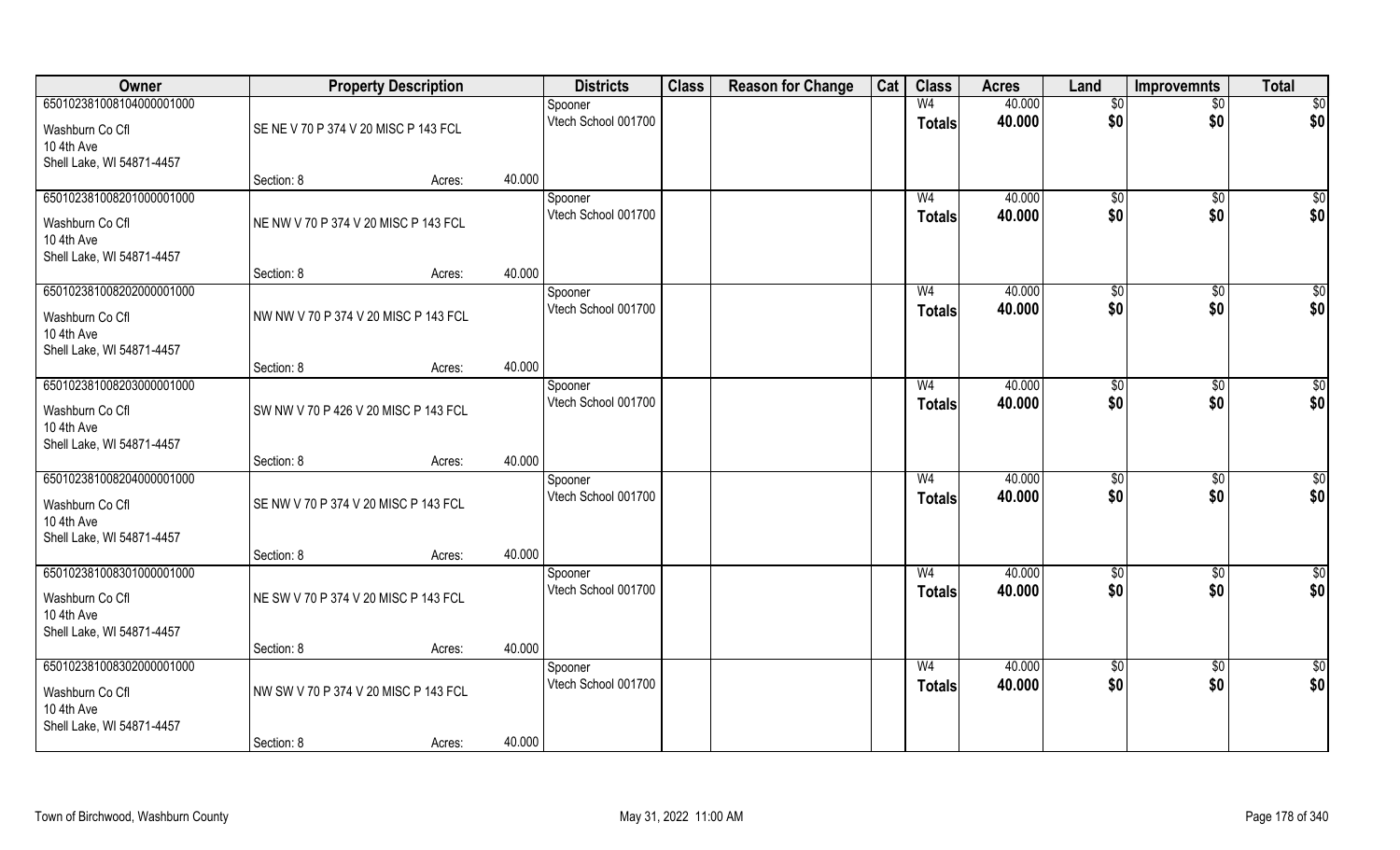| Owner                                                      |                                           | <b>Property Description</b> |        | <b>Districts</b>               | <b>Class</b> | <b>Reason for Change</b> | Cat | <b>Class</b>                    | <b>Acres</b>     | Land                | <b>Improvemnts</b> | <b>Total</b>           |
|------------------------------------------------------------|-------------------------------------------|-----------------------------|--------|--------------------------------|--------------|--------------------------|-----|---------------------------------|------------------|---------------------|--------------------|------------------------|
| 650102381008303000001000                                   |                                           |                             |        | Spooner                        |              |                          |     | W <sub>4</sub>                  | 40.000           | \$0                 | $\overline{50}$    | $\overline{50}$        |
| Washburn Co Cfl<br>10 4th Ave<br>Shell Lake, WI 54871-4457 | SW SW V 70 P 374 V 20 MISC P 143 FCL      |                             |        | Vtech School 001700            |              |                          |     | <b>Totals</b>                   | 40.000           | \$0                 | \$0                | \$0                    |
|                                                            | Section: 8                                | Acres:                      | 40.000 |                                |              |                          |     |                                 |                  |                     |                    |                        |
| 650102381008304000001000<br>Washburn Co Cfl                | SE SW V 70 P 374 V 20 MISC P 143 FCL      |                             |        | Spooner<br>Vtech School 001700 |              |                          |     | W <sub>4</sub><br><b>Totals</b> | 40.000<br>40.000 | $\sqrt[6]{}$<br>\$0 | $\sqrt{50}$<br>\$0 | $\sqrt{50}$<br>\$0     |
| 10 4th Ave<br>Shell Lake, WI 54871-4457                    |                                           |                             | 40.000 |                                |              |                          |     |                                 |                  |                     |                    |                        |
| 650102381008401000001000                                   | Section: 8                                | Acres:                      |        |                                |              |                          |     | W <sub>4</sub>                  | 40.000           |                     |                    | $\sqrt{50}$            |
| Washburn Co Cfl<br>10 4th Ave<br>Shell Lake, WI 54871-4457 | NE SE V 70 P 1 V 18 MISC P 248 FCL        |                             |        | Spooner<br>Vtech School 001700 |              |                          |     | <b>Totals</b>                   | 40.000           | \$0<br>\$0          | \$0<br>\$0         | \$0                    |
|                                                            | Section: 8                                | Acres:                      | 40.000 |                                |              |                          |     |                                 |                  |                     |                    |                        |
| 650102381008402000001000                                   |                                           |                             |        | Spooner                        |              |                          |     | W4                              | 40.000           | $\sqrt[6]{3}$       | $\sqrt[6]{3}$      | \$0                    |
| Washburn Co Cfl<br>10 4th Ave<br>Shell Lake, WI 54871-4457 | NW SE V 70 P 1 V 18 MISC P 248 FCL        |                             |        | Vtech School 001700            |              |                          |     | <b>Totals</b>                   | 40.000           | \$0                 | \$0                | \$0                    |
|                                                            | Section: 8                                | Acres:                      | 40.000 |                                |              |                          |     |                                 |                  |                     |                    |                        |
| 650102381008403000001000<br>Washburn Co Cfl<br>10 4th Ave  | SW SE V 70 P 1 V 18 MISC P 248 FCL        |                             |        | Spooner<br>Vtech School 001700 |              |                          |     | W <sub>4</sub><br><b>Totals</b> | 40.000<br>40.000 | \$0<br>\$0          | \$0<br>\$0         | $\overline{50}$<br>\$0 |
| Shell Lake, WI 54871-4457                                  | Section: 8                                | Acres:                      | 40.000 |                                |              |                          |     |                                 |                  |                     |                    |                        |
| 650102381008404000001000                                   |                                           |                             |        | Spooner                        |              |                          |     | W <sub>4</sub>                  | 40.000           | \$0                 | \$0                | \$0                    |
| Washburn Co Cfl<br>10 4th Ave<br>Shell Lake, WI 54871-4457 | SE SE V 30 P 105 MISC V 31 MISC P 242 FCL |                             |        | Vtech School 001700            |              |                          |     | <b>Totals</b>                   | 40.000           | \$0                 | \$0                | \$0                    |
|                                                            | Section: 8                                | Acres:                      | 40.000 |                                |              |                          |     |                                 |                  |                     |                    |                        |
| 650102381009101000001000                                   |                                           |                             |        | Spooner                        |              |                          |     | W <sub>4</sub>                  | 40.000           | $\overline{50}$     | $\overline{50}$    | \$0                    |
| Washburn Co Cfl<br>10 4th Ave<br>Shell Lake, WI 54871-4457 | NE NE V 70 P 374 V 20 MISC P 143 FCL      |                             |        | Vtech School 001700            |              |                          |     | <b>Totals</b>                   | 40.000           | \$0                 | \$0                | \$0                    |
|                                                            | Section: 9                                | Acres:                      | 40.000 |                                |              |                          |     |                                 |                  |                     |                    |                        |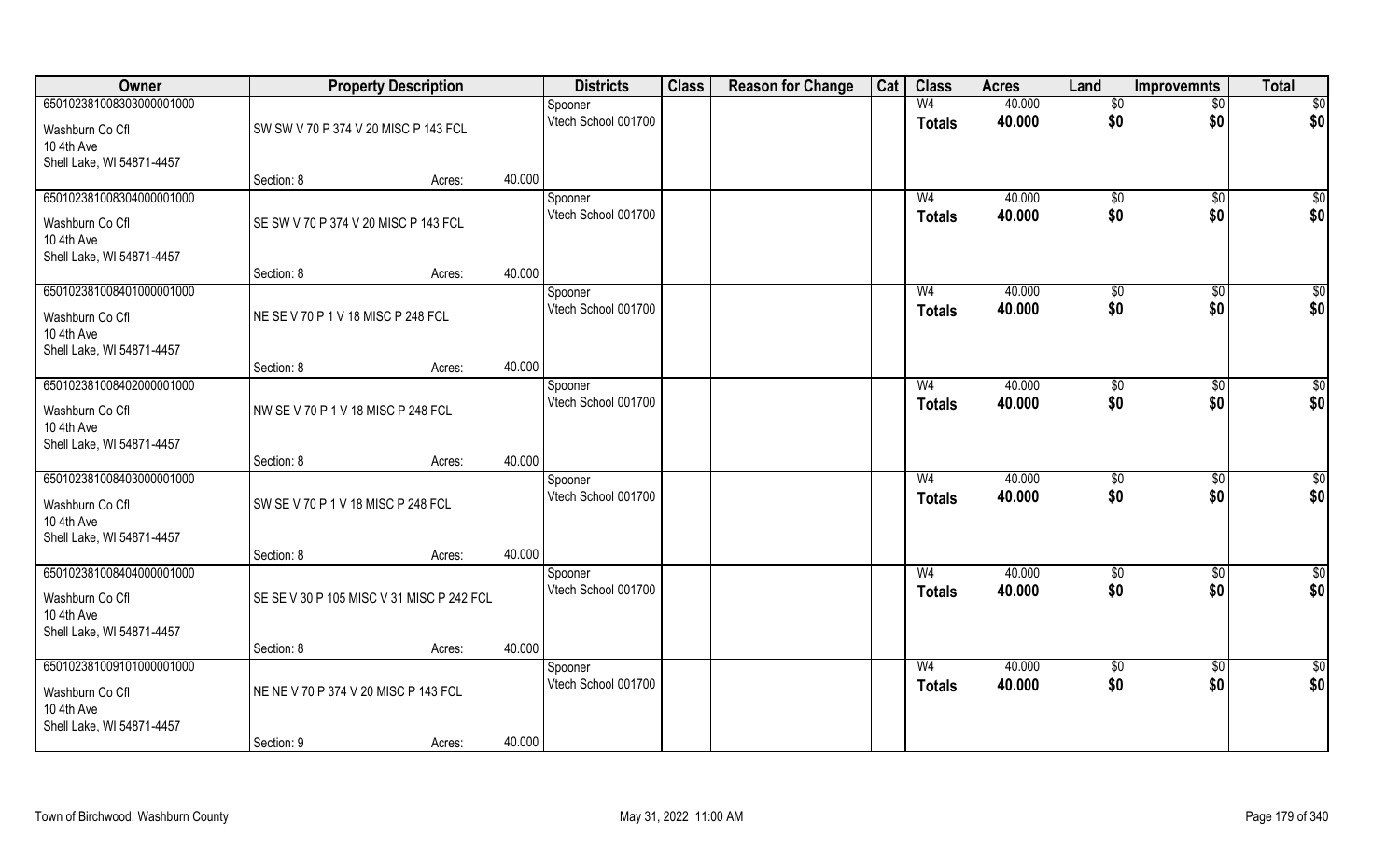| Owner                         |                                      | <b>Property Description</b> |        | <b>Districts</b>    | <b>Class</b> | <b>Reason for Change</b> | Cat | <b>Class</b>   | <b>Acres</b> | Land            | <b>Improvemnts</b> | <b>Total</b>    |
|-------------------------------|--------------------------------------|-----------------------------|--------|---------------------|--------------|--------------------------|-----|----------------|--------------|-----------------|--------------------|-----------------|
| 650102381009102000001000      |                                      |                             |        | Spooner             |              |                          |     | W <sub>4</sub> | 40.000       | $\sqrt[6]{}$    | $\overline{50}$    | \$0             |
| Washburn Co Cfl               | NW NE V 70 P 374 V 20 MISC P 143 FCL |                             |        | Vtech School 001700 |              |                          |     | <b>Totals</b>  | 40.000       | \$0             | \$0                | \$0             |
| 10 4th Ave                    |                                      |                             |        |                     |              |                          |     |                |              |                 |                    |                 |
| Shell Lake, WI 54871-4457     | Section: 9                           |                             | 40.000 |                     |              |                          |     |                |              |                 |                    |                 |
| 650102381009103000001000      |                                      | Acres:                      |        | Spooner             |              |                          |     | W <sub>4</sub> | 40.000       | \$0             | $\overline{50}$    | $\sqrt{50}$     |
|                               |                                      |                             |        | Vtech School 001700 |              |                          |     | <b>Totals</b>  | 40.000       | \$0             | \$0                | \$0             |
| Washburn Co Cfl<br>10 4th Ave | SW NE V 70 P 374 V 20 MISC P 143 FCL |                             |        |                     |              |                          |     |                |              |                 |                    |                 |
| Shell Lake, WI 54871-4457     |                                      |                             |        |                     |              |                          |     |                |              |                 |                    |                 |
|                               | Section: 9                           | Acres:                      | 40.000 |                     |              |                          |     |                |              |                 |                    |                 |
| 650102381009104000001000      |                                      |                             |        | Spooner             |              |                          |     | W <sub>4</sub> | 40.000       | \$0             | \$0                | $\overline{50}$ |
| Washburn Co Cfl               | SE NE V 70 P 374 V 20 MISC P 143 FCL |                             |        | Vtech School 001700 |              |                          |     | <b>Totals</b>  | 40.000       | \$0             | \$0                | \$0             |
| 10 4th Ave                    |                                      |                             |        |                     |              |                          |     |                |              |                 |                    |                 |
| Shell Lake, WI 54871-4457     |                                      |                             |        |                     |              |                          |     |                |              |                 |                    |                 |
| 650102381009201000001000      | Section: 9                           | Acres:                      | 40.000 | Spooner             |              |                          |     | W <sub>4</sub> | 40.000       | $\sqrt[6]{3}$   | $\sqrt[6]{3}$      | \$              |
|                               |                                      |                             |        | Vtech School 001700 |              |                          |     | <b>Totals</b>  | 40.000       | \$0             | \$0                | \$0             |
| Washburn Co Cfl<br>10 4th Ave | NE NW V 70 P 374 V 20 MISC P 143 FCL |                             |        |                     |              |                          |     |                |              |                 |                    |                 |
| Shell Lake, WI 54871-4457     |                                      |                             |        |                     |              |                          |     |                |              |                 |                    |                 |
|                               | Section: 9                           | Acres:                      | 40.000 |                     |              |                          |     |                |              |                 |                    |                 |
| 650102381009202000001000      |                                      |                             |        | Spooner             |              |                          |     | W <sub>4</sub> | 40.000       | $\sqrt[6]{3}$   | $\sqrt[6]{3}$      | \$              |
| Washburn Co Cfl               | NW NW V 70 P 374 V 20 MISC P 143 FCL |                             |        | Vtech School 001700 |              |                          |     | <b>Totals</b>  | 40.000       | \$0             | \$0                | \$0             |
| 10 4th Ave                    |                                      |                             |        |                     |              |                          |     |                |              |                 |                    |                 |
| Shell Lake, WI 54871-4457     |                                      |                             |        |                     |              |                          |     |                |              |                 |                    |                 |
| 650102381009203000001000      | Section: 9                           | Acres:                      | 40.000 | Spooner             |              |                          |     | W <sub>4</sub> | 40.000       | \$0             | \$0                | $\frac{6}{3}$   |
|                               |                                      |                             |        | Vtech School 001700 |              |                          |     | <b>Totals</b>  | 40.000       | \$0             | \$0                | \$0             |
| Washburn Co Cfl<br>10 4th Ave | SW NW V 70 P 374 V 20 MISC P 143 FCL |                             |        |                     |              |                          |     |                |              |                 |                    |                 |
| Shell Lake, WI 54871-4457     |                                      |                             |        |                     |              |                          |     |                |              |                 |                    |                 |
|                               | Section: 9                           | Acres:                      | 40.000 |                     |              |                          |     |                |              |                 |                    |                 |
| 650102381009204000001000      |                                      |                             |        | Spooner             |              |                          |     | W <sub>4</sub> | 40.000       | $\overline{50}$ | $\overline{50}$    | \$0             |
| Washburn Co Cfl               | SE NW V 70 P 374 V 20 MISC P 143 FCL |                             |        | Vtech School 001700 |              |                          |     | <b>Totals</b>  | 40.000       | \$0             | \$0                | \$0             |
| 10 4th Ave                    |                                      |                             |        |                     |              |                          |     |                |              |                 |                    |                 |
| Shell Lake, WI 54871-4457     |                                      |                             |        |                     |              |                          |     |                |              |                 |                    |                 |
|                               | Section: 9                           | Acres:                      | 40.000 |                     |              |                          |     |                |              |                 |                    |                 |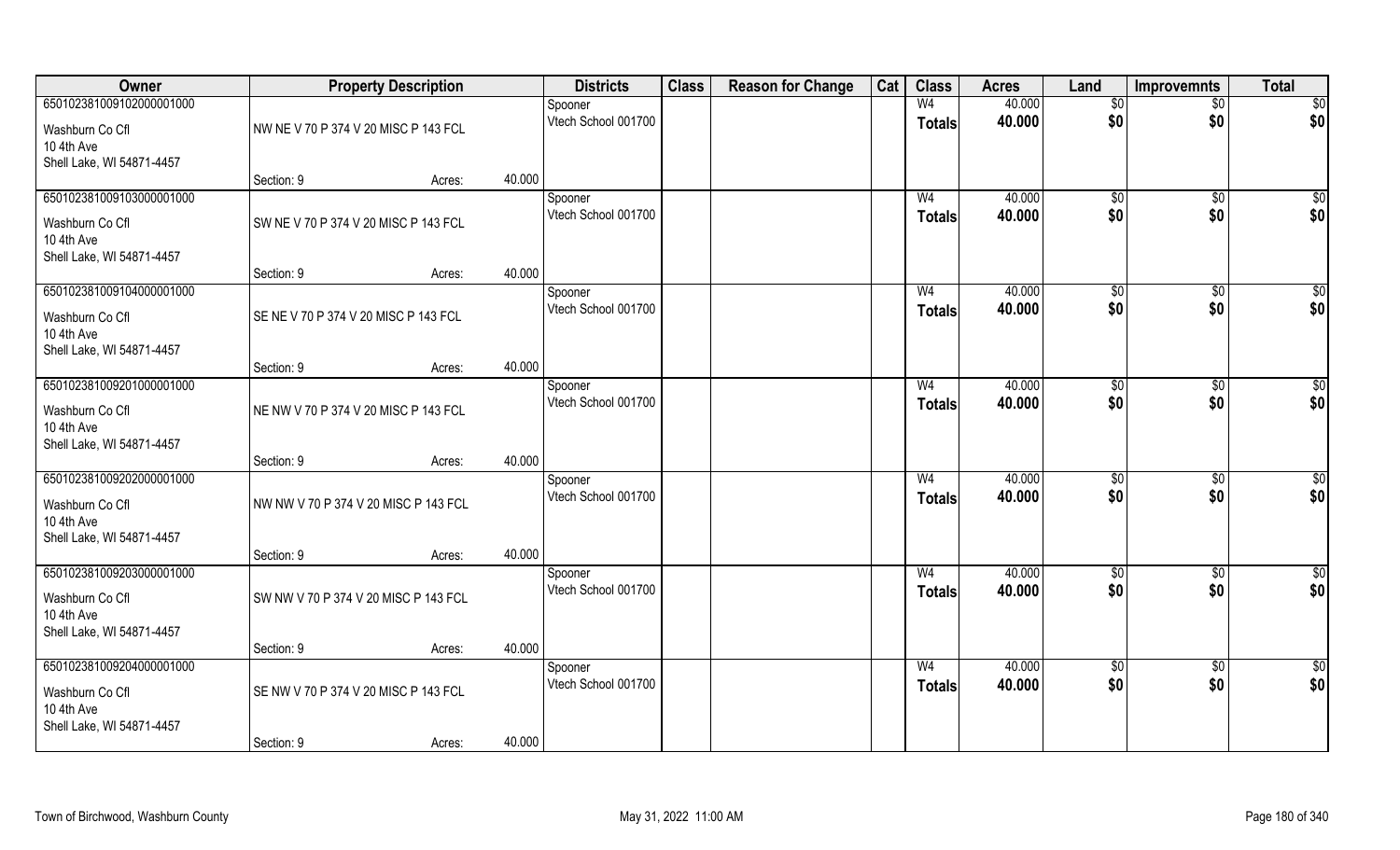| Owner                                                                                  |                                      | <b>Property Description</b> |        | <b>Districts</b>               | <b>Class</b> | <b>Reason for Change</b> | Cat | <b>Class</b>                    | <b>Acres</b>     | Land                   | <b>Improvemnts</b>    | <b>Total</b>         |
|----------------------------------------------------------------------------------------|--------------------------------------|-----------------------------|--------|--------------------------------|--------------|--------------------------|-----|---------------------------------|------------------|------------------------|-----------------------|----------------------|
| 650102381009301000001000                                                               |                                      |                             |        | Spooner                        |              |                          |     | W <sub>4</sub>                  | 40.000           | \$0                    | $\overline{50}$       | $\overline{50}$      |
| Washburn Co Cfl<br>10 4th Ave                                                          | NE SW V 70 P 374 V 20 MISC P 143 FCL |                             |        | Vtech School 001700            |              |                          |     | <b>Totals</b>                   | 40.000           | \$0                    | \$0                   | \$0                  |
| Shell Lake, WI 54871-4457                                                              | Section: 9                           | Acres:                      | 40.000 |                                |              |                          |     |                                 |                  |                        |                       |                      |
| 650102381009302000001000<br>Washburn Co Cfl                                            | NW SW V 70 P 374 V 20 MISC P 143 FCL |                             |        | Spooner<br>Vtech School 001700 |              |                          |     | W <sub>4</sub><br><b>Totals</b> | 40.000<br>40.000 | $\sqrt[6]{}$<br>\$0    | $\sqrt{$0}$<br>\$0    | $\sqrt{50}$<br>\$0   |
| 10 4th Ave<br>Shell Lake, WI 54871-4457                                                |                                      |                             |        |                                |              |                          |     |                                 |                  |                        |                       |                      |
|                                                                                        | Section: 9                           | Acres:                      | 40.000 |                                |              |                          |     |                                 |                  |                        |                       |                      |
| 650102381009303000001000<br>Washburn Co Cfl<br>10 4th Ave<br>Shell Lake, WI 54871-4457 | SW SW V 70 P 374 V 20 MISC P 143 FCL |                             |        | Spooner<br>Vtech School 001700 |              |                          |     | W <sub>4</sub><br><b>Totals</b> | 40.000<br>40.000 | \$0<br>\$0             | $\sqrt[6]{30}$<br>\$0 | \$0<br>\$0           |
|                                                                                        | Section: 9                           | Acres:                      | 40.000 |                                |              |                          |     |                                 |                  |                        |                       |                      |
| 650102381009304000001000                                                               |                                      |                             |        | Spooner                        |              |                          |     | W <sub>4</sub>                  | 40.000           | $\frac{1}{20}$         | $\sqrt[6]{3}$         | \$0                  |
| Washburn Co Cfl<br>10 4th Ave<br>Shell Lake, WI 54871-4457                             | SE SW V 70 P 374 V 20 MISC P 143 FCL |                             |        | Vtech School 001700            |              |                          |     | <b>Totals</b>                   | 40.000           | \$0                    | \$0                   | \$0                  |
|                                                                                        | Section: 9                           | Acres:                      | 40.000 |                                |              |                          |     |                                 |                  |                        |                       |                      |
| 650102381009401000001000<br>Washburn Co Cfl<br>10 4th Ave<br>Shell Lake, WI 54871-4457 | NE SE V 70 P 374 V 20 MISC P 143 FCL |                             |        | Spooner<br>Vtech School 001700 |              |                          |     | W <sub>4</sub><br><b>Totals</b> | 40.000<br>40.000 | \$0<br>\$0             | $\sqrt[6]{3}$<br>\$0  | \$0<br>\$0           |
|                                                                                        | Section: 9                           | Acres:                      | 40.000 |                                |              |                          |     |                                 |                  |                        |                       |                      |
| 650102381009402000001000<br>Washburn Co Cfl<br>10 4th Ave<br>Shell Lake, WI 54871-4457 | NW SE V 70 P 374 V 20 MISC P 143 FCL |                             |        | Spooner<br>Vtech School 001700 |              |                          |     | W <sub>4</sub><br><b>Totals</b> | 40.000<br>40.000 | \$0<br>\$0             | \$0<br>\$0            | $\frac{6}{3}$<br>\$0 |
|                                                                                        | Section: 9                           | Acres:                      | 40.000 |                                |              |                          |     |                                 |                  |                        |                       |                      |
| 650102381009403000001000<br>Washburn Co Cfl                                            | SW SE V 70 P 374 V 20 MISC P 143 FCL |                             |        | Spooner<br>Vtech School 001700 |              |                          |     | W <sub>4</sub><br><b>Totals</b> | 40.000<br>40.000 | $\overline{50}$<br>\$0 | $\sqrt{$0}$<br>\$0    | \$0<br>\$0           |
| 10 4th Ave<br>Shell Lake, WI 54871-4457                                                |                                      |                             |        |                                |              |                          |     |                                 |                  |                        |                       |                      |
|                                                                                        | Section: 9                           | Acres:                      | 40.000 |                                |              |                          |     |                                 |                  |                        |                       |                      |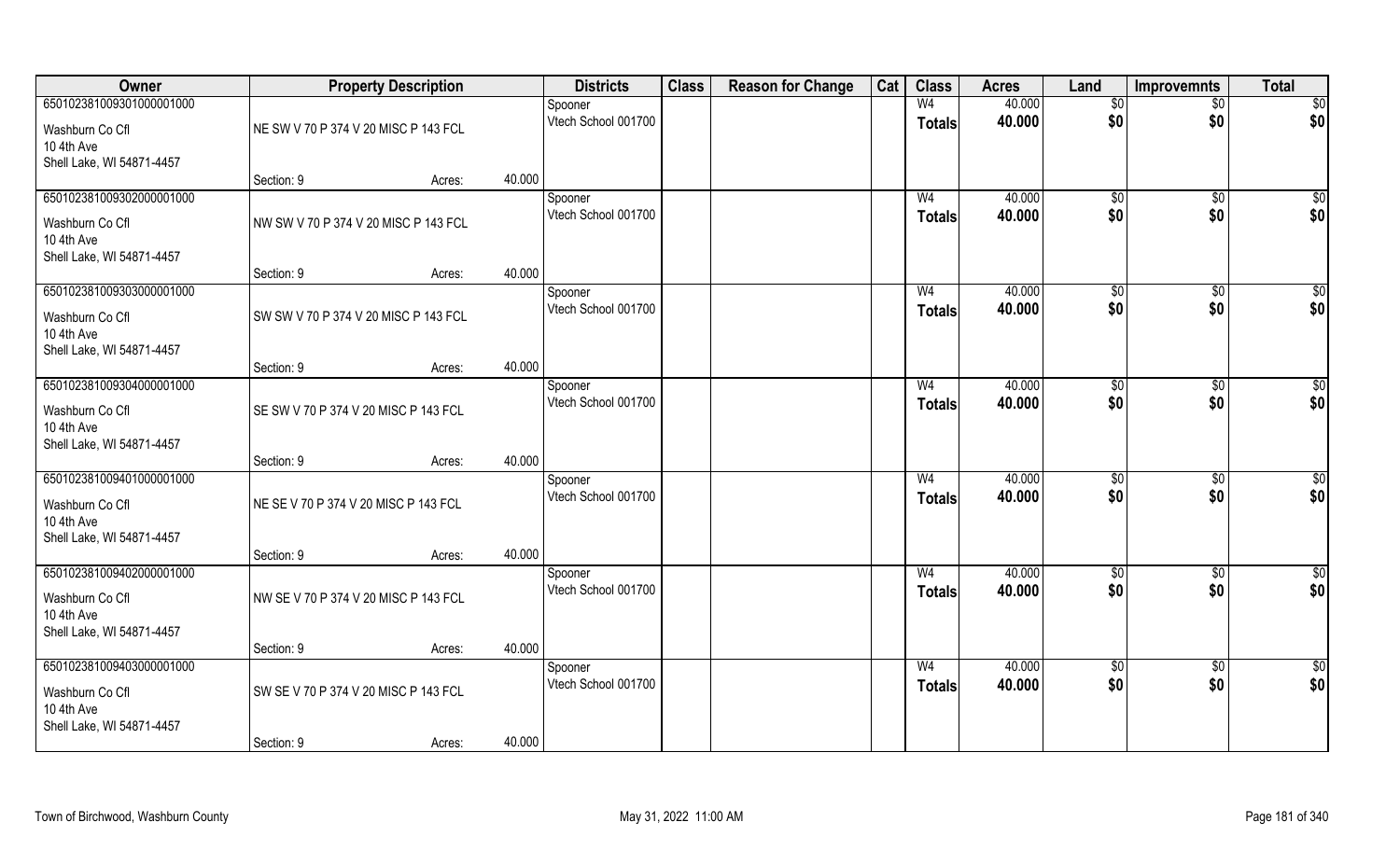| Owner                                                                                  |                                                             | <b>Property Description</b> |        | <b>Districts</b>               | <b>Class</b> | <b>Reason for Change</b> | Cat | <b>Class</b>                    | <b>Acres</b>     | Land                   | Improvemnts           | <b>Total</b>         |
|----------------------------------------------------------------------------------------|-------------------------------------------------------------|-----------------------------|--------|--------------------------------|--------------|--------------------------|-----|---------------------------------|------------------|------------------------|-----------------------|----------------------|
| 650102381009404000001000                                                               |                                                             |                             |        | Spooner                        |              |                          |     | W <sub>4</sub>                  | 40.000           | \$0                    | $\overline{50}$       | $\overline{50}$      |
| Washburn Co Cfl<br>10 4th Ave<br>Shell Lake, WI 54871-4457                             | SE SE V 70 P 374 V 20 MISC P 143 FCL                        |                             |        | Vtech School 001700            |              |                          |     | <b>Totals</b>                   | 40.000           | \$0                    | \$0                   | \$0                  |
|                                                                                        | Section: 9                                                  | Acres:                      | 40.000 |                                |              |                          |     |                                 |                  |                        |                       |                      |
| 650102381010101000001000<br>Washburn Co Cfl<br>10 4th Ave<br>Shell Lake, WI 54871-4457 | NE NE V 70 P 374 V 20 MISC P 143 FCL                        |                             |        | Spooner<br>Vtech School 001700 |              |                          |     | W <sub>4</sub><br><b>Totals</b> | 40.000<br>40.000 | $\sqrt[6]{}$<br>\$0    | $\sqrt{$0}$<br>\$0    | $\sqrt{50}$<br>\$0   |
|                                                                                        | Section: 10                                                 | Acres:                      | 40.000 |                                |              |                          |     |                                 |                  |                        |                       |                      |
| 650102381010102000001000<br>Washburn Co Cfl<br>10 4th Ave<br>Shell Lake, WI 54871-4457 | NW NE V 70 P 374 V 20 MISC P 143 FCL                        |                             |        | Spooner<br>Vtech School 001700 |              |                          |     | W <sub>4</sub><br><b>Totals</b> | 40.000<br>40.000 | \$0<br>\$0             | $\sqrt[6]{30}$<br>\$0 | \$0<br>\$0           |
|                                                                                        | Section: 10                                                 | Acres:                      | 40.000 |                                |              |                          |     |                                 |                  |                        |                       |                      |
| 650102381010103000001000<br>Washburn Co Cfl<br>10 4th Ave                              | SW NE V 70 P 374 V 20 MISC P 143 FCL                        |                             |        | Spooner<br>Vtech School 001700 |              |                          |     | W <sub>4</sub><br><b>Totals</b> | 40.000<br>40.000 | $\frac{1}{20}$<br>\$0  | $\sqrt[6]{3}$<br>\$0  | \$0<br>\$0           |
| Shell Lake, WI 54871-4457                                                              | Section: 10                                                 | Acres:                      | 40.000 |                                |              |                          |     |                                 |                  |                        |                       |                      |
| 650102381010104000001000<br>Washburn Co Cfl<br>10 4th Ave<br>Shell Lake, WI 54871-4457 | SE NE V 70 P 374 V 20 MISC P 143 FCL                        |                             |        | Spooner<br>Vtech School 001700 |              |                          |     | W <sub>4</sub><br><b>Totals</b> | 40.000<br>40.000 | $\sqrt[6]{3}$<br>\$0   | $\sqrt[6]{3}$<br>\$0  | \$0<br>\$0           |
|                                                                                        | Section: 10                                                 | Acres:                      | 40.000 |                                |              |                          |     |                                 |                  |                        |                       |                      |
| 650102381010201000001000<br>Washburn Co Cfl<br>10 4th Ave<br>Shell Lake, WI 54871-4457 | N4488 Slim Creek Rd<br>NE NW V 70 P 374 V 20 MISC P 143 FCL |                             |        | Spooner<br>Vtech School 001700 |              |                          |     | W <sub>4</sub><br><b>Totals</b> | 40.000<br>40.000 | \$0<br>\$0             | \$0<br>\$0            | $\frac{6}{3}$<br>\$0 |
|                                                                                        | Section: 10                                                 | Acres:                      | 40.000 |                                |              |                          |     |                                 |                  |                        |                       |                      |
| 650102381010202000001000<br>Washburn Co Cfl<br>10 4th Ave<br>Shell Lake, WI 54871-4457 | NW NW V 70 P 374 V 20 MISC P 143 FCL<br>Section: 10         | Acres:                      | 40.000 | Spooner<br>Vtech School 001700 |              |                          |     | W <sub>4</sub><br><b>Totals</b> | 40.000<br>40.000 | $\overline{50}$<br>\$0 | $\sqrt{$0}$<br>\$0    | \$0<br>\$0           |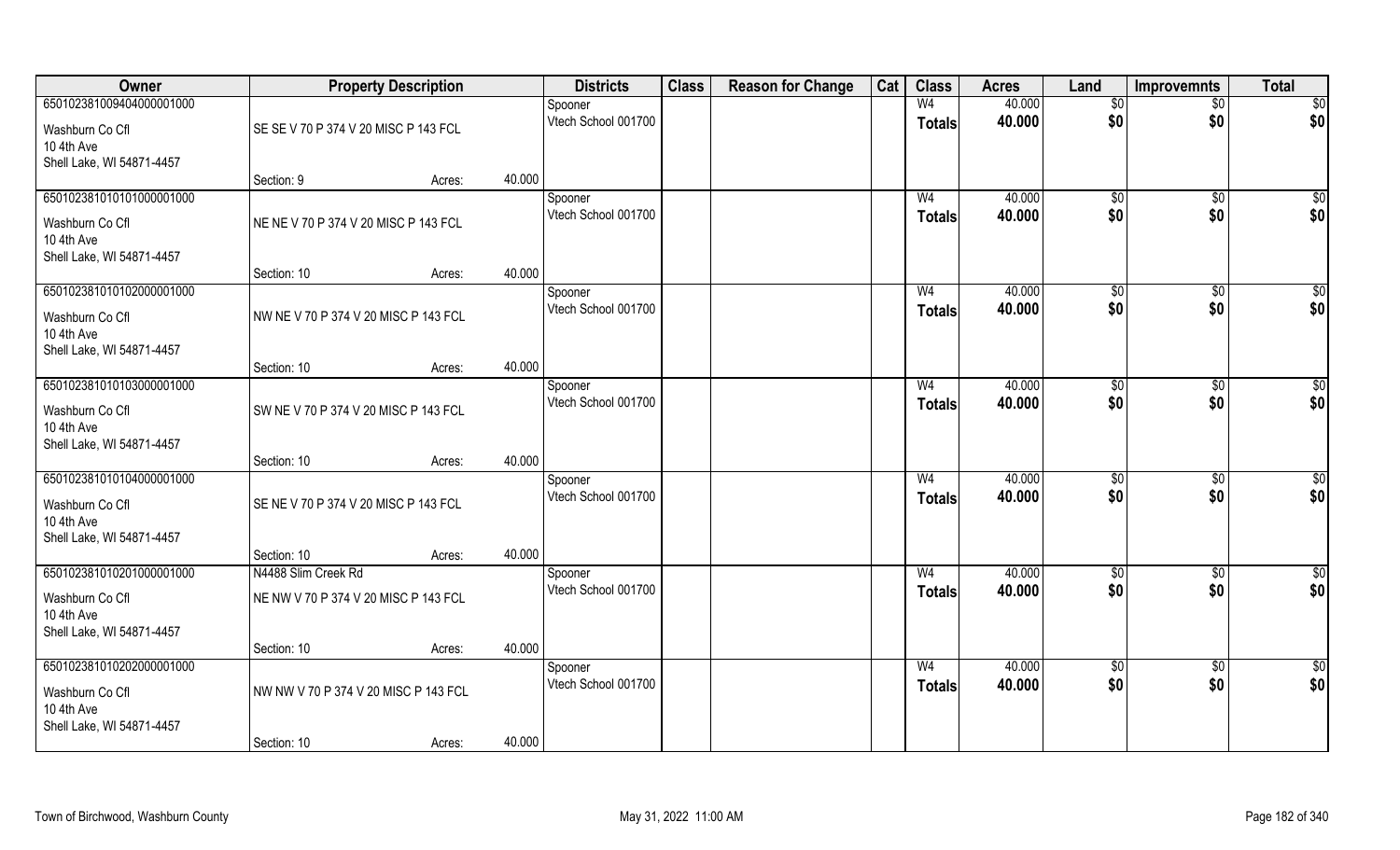| Owner                                   |                                      | <b>Property Description</b> |        | <b>Districts</b>               | <b>Class</b> | <b>Reason for Change</b> | Cat | <b>Class</b>   | <b>Acres</b> | Land                | <b>Improvemnts</b> | <b>Total</b>    |
|-----------------------------------------|--------------------------------------|-----------------------------|--------|--------------------------------|--------------|--------------------------|-----|----------------|--------------|---------------------|--------------------|-----------------|
| 650102381010203000001000                |                                      |                             |        | Spooner                        |              |                          |     | W <sub>4</sub> | 40.000       | \$0                 | $\sqrt{$0}$        | \$0             |
| Washburn Co Cfl                         | SW NW V 70 P 374 V 20 MISC P 143 FCL |                             |        | Vtech School 001700            |              |                          |     | <b>Totals</b>  | 40.000       | \$0                 | \$0                | \$0             |
| 10 4th Ave                              |                                      |                             |        |                                |              |                          |     |                |              |                     |                    |                 |
| Shell Lake, WI 54871-4457               |                                      |                             |        |                                |              |                          |     |                |              |                     |                    |                 |
| 650102381010204000001000                | Section: 10                          | Acres:                      | 40.000 |                                |              |                          |     | W <sub>4</sub> | 40.000       |                     |                    |                 |
|                                         |                                      |                             |        | Spooner<br>Vtech School 001700 |              |                          |     | Totals         | 40.000       | $\sqrt[6]{}$<br>\$0 | $\sqrt{$0}$<br>\$0 | \$0<br>\$0      |
| Washburn Co Cfl                         | SE NW V 70 P 374 V 20 MISC P 143 FCL |                             |        |                                |              |                          |     |                |              |                     |                    |                 |
| 10 4th Ave<br>Shell Lake, WI 54871-4457 |                                      |                             |        |                                |              |                          |     |                |              |                     |                    |                 |
|                                         | Section: 10                          | Acres:                      | 40.000 |                                |              |                          |     |                |              |                     |                    |                 |
| 650102381010301000001000                |                                      |                             |        | Spooner                        |              |                          |     | W <sub>4</sub> | 40.000       | \$0                 | $\overline{50}$    | $\sqrt{50}$     |
| Washburn Co Cfl                         | NE SW V 70 P 374 V 20 MISC P 143 FCL |                             |        | Vtech School 001700            |              |                          |     | <b>Totals</b>  | 40.000       | \$0                 | \$0                | \$0             |
| 10 4th Ave                              |                                      |                             |        |                                |              |                          |     |                |              |                     |                    |                 |
| Shell Lake, WI 54871-4457               |                                      |                             |        |                                |              |                          |     |                |              |                     |                    |                 |
|                                         | Section: 10                          | Acres:                      | 40.000 |                                |              |                          |     |                |              |                     |                    |                 |
| 650102381010302000001000                |                                      |                             |        | Spooner                        |              |                          |     | W <sub>4</sub> | 40.000       | $\frac{1}{20}$      | \$0                | \$0             |
| Washburn Co Cfl                         | NW SW V 70 P 374 V 20 MISC P 143 FCL |                             |        | Vtech School 001700            |              |                          |     | <b>Totals</b>  | 40.000       | \$0                 | \$0                | \$0             |
| 10 4th Ave                              |                                      |                             |        |                                |              |                          |     |                |              |                     |                    |                 |
| Shell Lake, WI 54871-4457               |                                      |                             |        |                                |              |                          |     |                |              |                     |                    |                 |
| 650102381010303000001000                | Section: 10                          | Acres:                      | 40.000 | Spooner                        |              |                          |     | W <sub>4</sub> | 40.000       | \$0                 | $\overline{50}$    | $\sqrt{50}$     |
|                                         |                                      |                             |        | Vtech School 001700            |              |                          |     | <b>Totals</b>  | 40.000       | \$0                 | \$0                | \$0             |
| Washburn Co Cfl                         | SW SW V 70 P 374 V 20 MISC P 143 FCL |                             |        |                                |              |                          |     |                |              |                     |                    |                 |
| 10 4th Ave<br>Shell Lake, WI 54871-4457 |                                      |                             |        |                                |              |                          |     |                |              |                     |                    |                 |
|                                         | Section: 10                          | Acres:                      | 40.000 |                                |              |                          |     |                |              |                     |                    |                 |
| 650102381010304000001000                |                                      |                             |        | Spooner                        |              |                          |     | W <sub>4</sub> | 40.000       | \$0                 | $\sqrt{$0}$        | \$0             |
| Washburn Co Cfl                         | SE SW V 70 P 374 V 20 MISC P 143 FCL |                             |        | Vtech School 001700            |              |                          |     | <b>Totals</b>  | 40.000       | \$0                 | \$0                | \$0             |
| 10 4th Ave                              |                                      |                             |        |                                |              |                          |     |                |              |                     |                    |                 |
| Shell Lake, WI 54871-4457               |                                      |                             |        |                                |              |                          |     |                |              |                     |                    |                 |
|                                         | Section: 10                          | Acres:                      | 40.000 |                                |              |                          |     |                |              |                     |                    |                 |
| 650102381010401000001000                |                                      |                             |        | Spooner                        |              |                          |     | W <sub>4</sub> | 40.000       | $\sqrt{6}$          | $\sqrt{$0}$        | $\overline{50}$ |
| Washburn Co Cfl                         | NE SE V 70 P 374 V 20 MISC P 143 FCL |                             |        | Vtech School 001700            |              |                          |     | <b>Totals</b>  | 40.000       | \$0                 | \$0                | \$0             |
| 10 4th Ave                              |                                      |                             |        |                                |              |                          |     |                |              |                     |                    |                 |
| Shell Lake, WI 54871-4457               |                                      |                             | 40.000 |                                |              |                          |     |                |              |                     |                    |                 |
|                                         | Section: 10                          | Acres:                      |        |                                |              |                          |     |                |              |                     |                    |                 |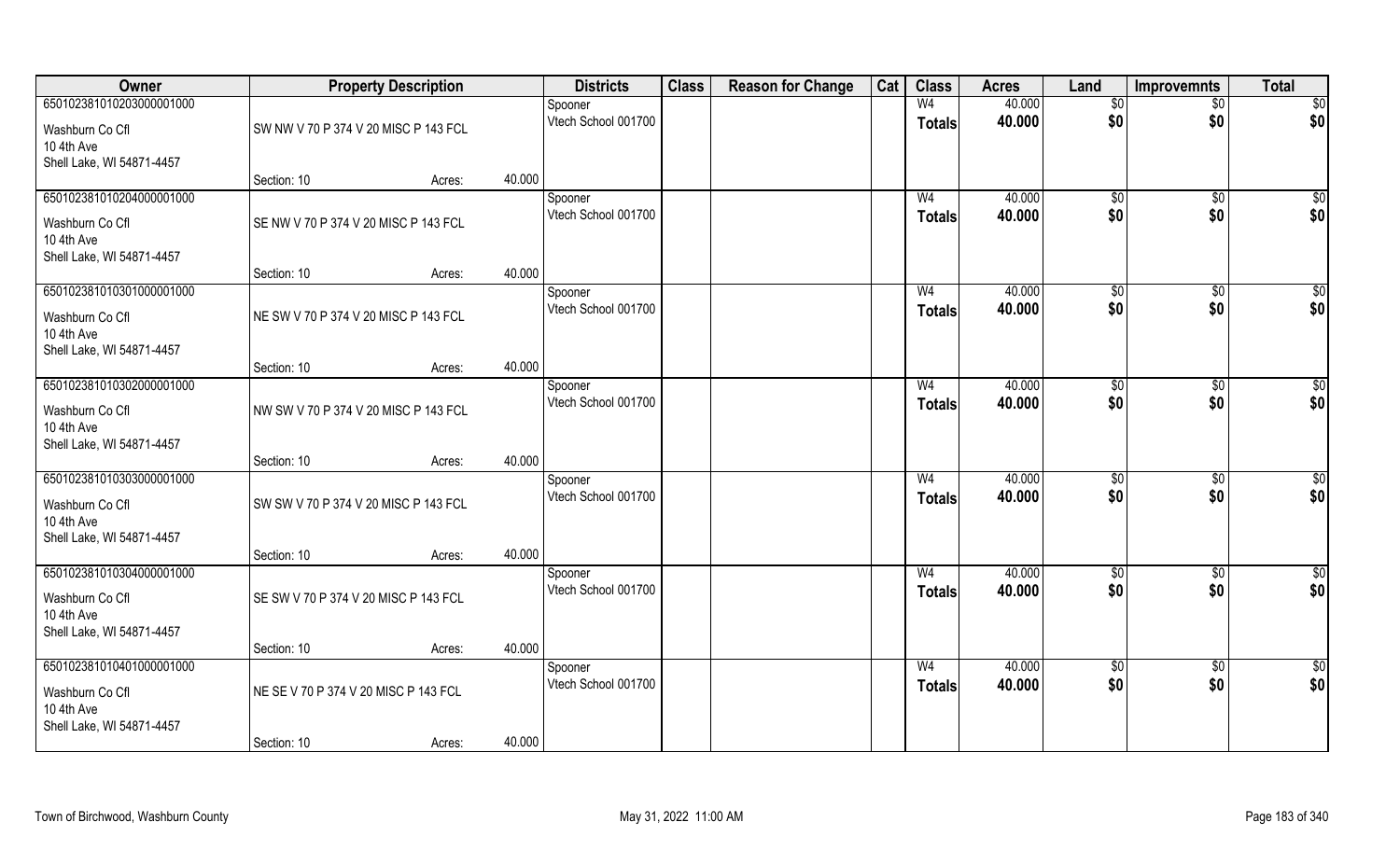| Owner                        | <b>Property Description</b>          |        |        | <b>Districts</b>               | <b>Class</b> | <b>Reason for Change</b> | Cat | <b>Class</b>                     | <b>Acres</b>    | Land                | <b>Improvemnts</b>     | <b>Total</b>        |
|------------------------------|--------------------------------------|--------|--------|--------------------------------|--------------|--------------------------|-----|----------------------------------|-----------------|---------------------|------------------------|---------------------|
| 650102381010402000001000     |                                      |        |        | Spooner                        |              |                          |     | W <sub>4</sub>                   | 40.000          | \$0                 | $\sqrt{$0}$            | $\sqrt{50}$         |
| Washburn Co Cfl              | NW SE V 70 P 374 V 20 MISC P 143 FCL |        |        | Vtech School 001700            |              |                          |     | <b>Totals</b>                    | 40.000          | \$0                 | \$0                    | \$0                 |
| 10 4th Ave                   |                                      |        |        |                                |              |                          |     |                                  |                 |                     |                        |                     |
| Shell Lake, WI 54871-4457    |                                      |        |        |                                |              |                          |     |                                  |                 |                     |                        |                     |
|                              | Section: 10                          | Acres: | 40.000 |                                |              |                          |     |                                  |                 |                     |                        |                     |
| 650102381010403000001000     |                                      |        |        | Spooner                        |              |                          |     | W <sub>4</sub>                   | 40.000          | \$0                 | \$0                    | $\sqrt{50}$         |
| Washburn Co Cfl              | SW SE V 70 P 374 V 20 MISC P 143 FCL |        |        | Vtech School 001700            |              |                          |     | Totals                           | 40.000          | \$0                 | \$0                    | \$0                 |
| 10 4th Ave                   |                                      |        |        |                                |              |                          |     |                                  |                 |                     |                        |                     |
| Shell Lake, WI 54871-4457    |                                      |        |        |                                |              |                          |     |                                  |                 |                     |                        |                     |
|                              | Section: 10                          | Acres: | 40.000 |                                |              |                          |     |                                  |                 |                     |                        |                     |
| 650102381010404000001000     |                                      |        |        | Spooner                        |              |                          |     | W <sub>4</sub>                   | 40.000          | \$0                 | \$0                    | $\sqrt{50}$         |
| Washburn Co Cfl              | SE SE V 70 P 374 V 20 MISC P 143 FCL |        |        | Vtech School 001700            |              |                          |     | <b>Totals</b>                    | 40.000          | \$0                 | \$0                    | \$0                 |
| 10 4th Ave                   |                                      |        |        |                                |              |                          |     |                                  |                 |                     |                        |                     |
| Shell Lake, WI 54871-4457    |                                      |        |        |                                |              |                          |     |                                  |                 |                     |                        |                     |
|                              | Section: 10                          | Acres: | 40.000 |                                |              |                          |     |                                  |                 |                     |                        |                     |
| 650102381011103000001000     | N4310 Gallagher Rd                   |        |        | Spooner                        |              |                          |     | G1                               | 1.000           | \$6,300             | \$300                  | \$6,600             |
| Christopher D. Parish        | PT SW NE DOC# 398165 WD              |        |        | Vtech School 001700            |              |                          |     | G <sub>6</sub>                   | 19.000          | \$41,800            | \$0                    | \$41,800            |
| 2820 4th St                  |                                      |        |        |                                |              |                          |     | <b>Totals</b>                    | 20.000          | \$48,100            | \$300                  | \$48,400            |
| Eau Claire, WI 54703-2921    |                                      |        |        |                                |              |                          |     |                                  |                 |                     |                        |                     |
|                              | Section: 11                          | Acres: | 20.000 |                                |              |                          |     |                                  |                 |                     |                        |                     |
| 650102381011103000002000     |                                      |        |        | Spooner                        |              |                          |     | $\overline{G6}$                  | 20.000          | \$40,000            | \$0                    | \$40,000            |
| <b>Helmut Tetzlaff Trust</b> | PT SW NE DOC# 366162 QC              |        |        | Vtech School 001700            |              |                          |     | <b>Totals</b>                    | 20.000          | \$40,000            | \$0                    | \$40,000            |
| 1260 Highridge Ct            |                                      |        |        |                                |              |                          |     |                                  |                 |                     |                        |                     |
| Maplewood, MN 55109-1973     |                                      |        |        |                                |              |                          |     |                                  |                 |                     |                        |                     |
|                              | Section: 11                          | Acres: | 20.000 |                                |              |                          |     |                                  |                 |                     |                        |                     |
| 650102381011104000001000     | N 4400 Gallagher Rd /BI-828          |        |        | Spooner                        |              |                          |     | G1                               | 1.000           | \$6,300             | \$26,600               | \$32,900            |
| Chad Holldorf                | PT SE NE DOC# 392392 WD              |        |        | Vtech School 001700            |              |                          |     | G <sub>5</sub><br>G <sub>6</sub> | 3.822<br>14.288 | \$1,300<br>\$14,300 | \$0<br>\$0             | \$1,300<br>\$14,300 |
| 160 County Rd Y              |                                      |        |        |                                |              |                          |     | <b>Totals</b>                    | 19.110          | \$21,900            | \$26,600               | \$48,500            |
| Baldwin, WI 54002-5514       |                                      |        |        |                                |              |                          |     |                                  |                 |                     |                        |                     |
|                              | Section: 11                          | Acres: | 19.110 |                                |              |                          |     |                                  |                 |                     |                        |                     |
| 650102381011104000002000     | <b>BI-828A</b>                       |        |        | Spooner<br>Vtech School 001700 |              |                          |     | G5<br>G <sub>6</sub>             | 7.100<br>13.790 | \$2,300<br>\$13,500 | $\overline{50}$<br>\$0 | \$2,300<br>\$13,500 |
| Chad Holldorf                | PT SE NE DOC# 392392 WD              |        |        |                                |              |                          |     |                                  | 20.890          | \$15,800            | \$0                    | \$15,800            |
| 160 County Rd Y              |                                      |        |        |                                |              |                          |     | <b>Totals</b>                    |                 |                     |                        |                     |
| Baldwin, WI 54002-5514       |                                      |        |        |                                |              |                          |     |                                  |                 |                     |                        |                     |
|                              | Section: 11                          | Acres: | 20.890 |                                |              |                          |     |                                  |                 |                     |                        |                     |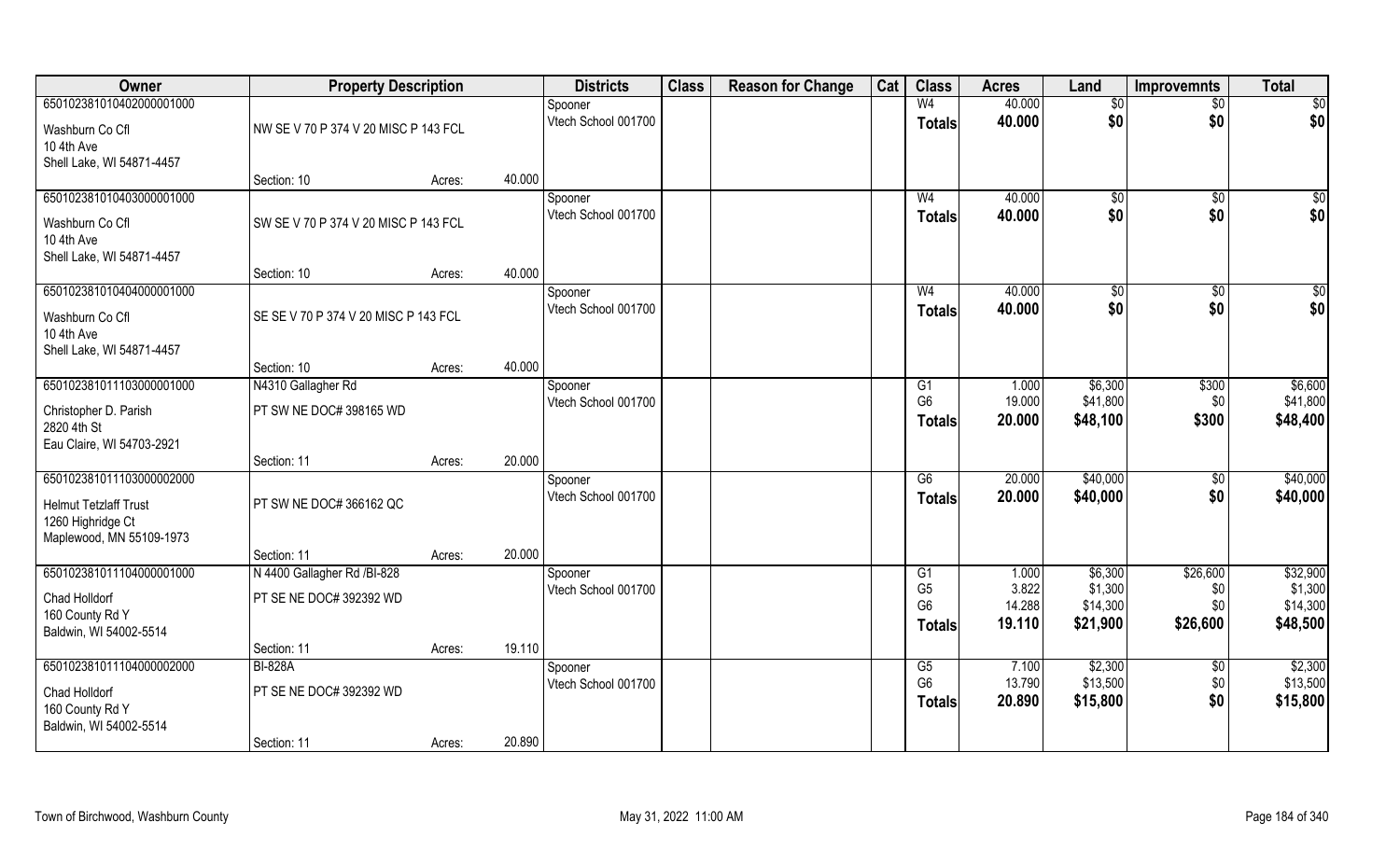| Owner                                                                                             | <b>Property Description</b>                                                                                                |                  | <b>Districts</b>               | <b>Class</b> | <b>Reason for Change</b> | Cat | <b>Class</b>                                            | <b>Acres</b>                       | Land                                       | <b>Improvemnts</b>                   | <b>Total</b>                                  |
|---------------------------------------------------------------------------------------------------|----------------------------------------------------------------------------------------------------------------------------|------------------|--------------------------------|--------------|--------------------------|-----|---------------------------------------------------------|------------------------------------|--------------------------------------------|--------------------------------------|-----------------------------------------------|
| 650102381011201000001000                                                                          |                                                                                                                            |                  | Spooner                        |              |                          |     | W <sub>5</sub>                                          | 40.000                             | (\$40,000)                                 | $\overline{50}$                      | $\overline{50}$                               |
| Nuto Forest 1 LLC<br>407 E Sawyer St<br>Rice Lake, WI 54868-2580                                  | NE NW DOC# 373767 ESMT DOC# 379940 WD DOC#<br>381416 MFL-O                                                                 |                  | Vtech School 001700            |              |                          |     | <b>Totals</b>                                           | 40.000                             | \$0                                        | \$0                                  | \$0                                           |
|                                                                                                   | Section: 11                                                                                                                | 40.000<br>Acres: |                                |              |                          |     |                                                         |                                    |                                            |                                      |                                               |
| 650102381011202000001000<br>Nuto Forest 1 LLC<br>407 E Sawyer St<br>Rice Lake, WI 54868-2580      | NW NW DOC# 379940 WD DOC# 381416 MFL-O                                                                                     |                  | Spooner<br>Vtech School 001700 |              |                          |     | $W_5$<br><b>Totals</b>                                  | 40.000<br>40.000                   | (\$40,000)<br>\$0                          | $\overline{50}$<br>\$0               | $\sqrt{50}$<br>\$0                            |
|                                                                                                   | Section: 11                                                                                                                | 40.000<br>Acres: |                                |              |                          |     |                                                         |                                    |                                            |                                      |                                               |
| 650102381011203000001000<br>Jesse Hill<br>N4325 Gallagher Rd<br>Stone Lake, WI 54876-5800         | SW NW DOC# 359214 WD                                                                                                       |                  | Spooner<br>Vtech School 001700 |              |                          |     | G6<br><b>Totals</b>                                     | 40.000<br>40.000                   | \$73,000<br>\$73,000                       | $\sqrt[6]{3}$<br>\$0                 | \$73,000<br>\$73,000                          |
|                                                                                                   | Section: 11                                                                                                                | 40.000<br>Acres: |                                |              |                          |     |                                                         |                                    |                                            |                                      |                                               |
| 650102381011204000001000<br>Jesse Hill<br>N4325 Gallagher Rd<br>Stone Lake, WI 54876-5800         | SE NW EXC S 900' E 1000' DOC# 359214 WD DOC#<br>373767 ESMT                                                                |                  | Spooner<br>Vtech School 001700 |              |                          |     | G5<br>G <sub>6</sub><br><b>Totals</b>                   | 4.340<br>15.000<br>19.340          | \$1,400<br>\$30,000<br>\$31,400            | \$0<br>\$0<br>\$0                    | \$1,400<br>\$30,000<br>\$31,400               |
|                                                                                                   | Section: 11                                                                                                                | 19.340<br>Acres: |                                |              |                          |     |                                                         |                                    |                                            |                                      |                                               |
| 650102381011204000002000<br>Jesse Hill<br>N4325 Gallagher Rd<br>Stone Lake, WI 54876-5800         | N4325 Gallagher Rd<br>S 900' E 1000' SE NW & N 200' NE SW DOC# 239995<br>WD DOC# 373767 ESMT DOC# 373766 QC<br>Section: 11 | 26.660<br>Acres: | Spooner<br>Vtech School 001700 |              |                          |     | G1<br>G <sub>5</sub><br>G <sub>6</sub><br><b>Totals</b> | 1.000<br>3.660<br>22.000<br>26.660 | \$6,300<br>\$1,200<br>\$44,000<br>\$51,500 | \$133,100<br>\$0<br>\$0<br>\$133,100 | \$139,400<br>\$1,200<br>\$44,000<br>\$184,600 |
| 650102381011301000001000                                                                          |                                                                                                                            |                  | Spooner                        |              |                          |     | G5                                                      | 11.000                             | \$3,600                                    | \$0                                  | \$3,600                                       |
| West Family Forest LLC<br>2119 20 1/4 Ave<br>Rice Lake, WI 54868-8805                             | NE SW EXC N 200' DOC# 375995 WD DOC# 379154<br>MFL-CL (23 AC)                                                              |                  | Vtech School 001700            |              |                          |     | W <sub>6</sub><br><b>Totals</b>                         | 23.000<br>34.000                   | (\$41,900)<br>\$3,600                      | \$0<br>\$0                           | \$0<br>\$3,600                                |
|                                                                                                   | Section: 11                                                                                                                | 34.000<br>Acres: |                                |              |                          |     |                                                         |                                    |                                            |                                      |                                               |
| 650102381011302000001000<br>West Family Forest LLC<br>2119 20 1/4 Ave<br>Rice Lake, WI 54868-8805 | NW SW DOC# 375995 WD DOC# 379154 MFL-O<br>Section: 11                                                                      | 40.000<br>Acres: | Spooner<br>Vtech School 001700 |              |                          |     | $W_5$<br><b>Totals</b>                                  | 40.000<br>40.000                   | ( \$93,400)<br>\$0                         | $\overline{50}$<br>\$0               | $\overline{50}$<br>\$0                        |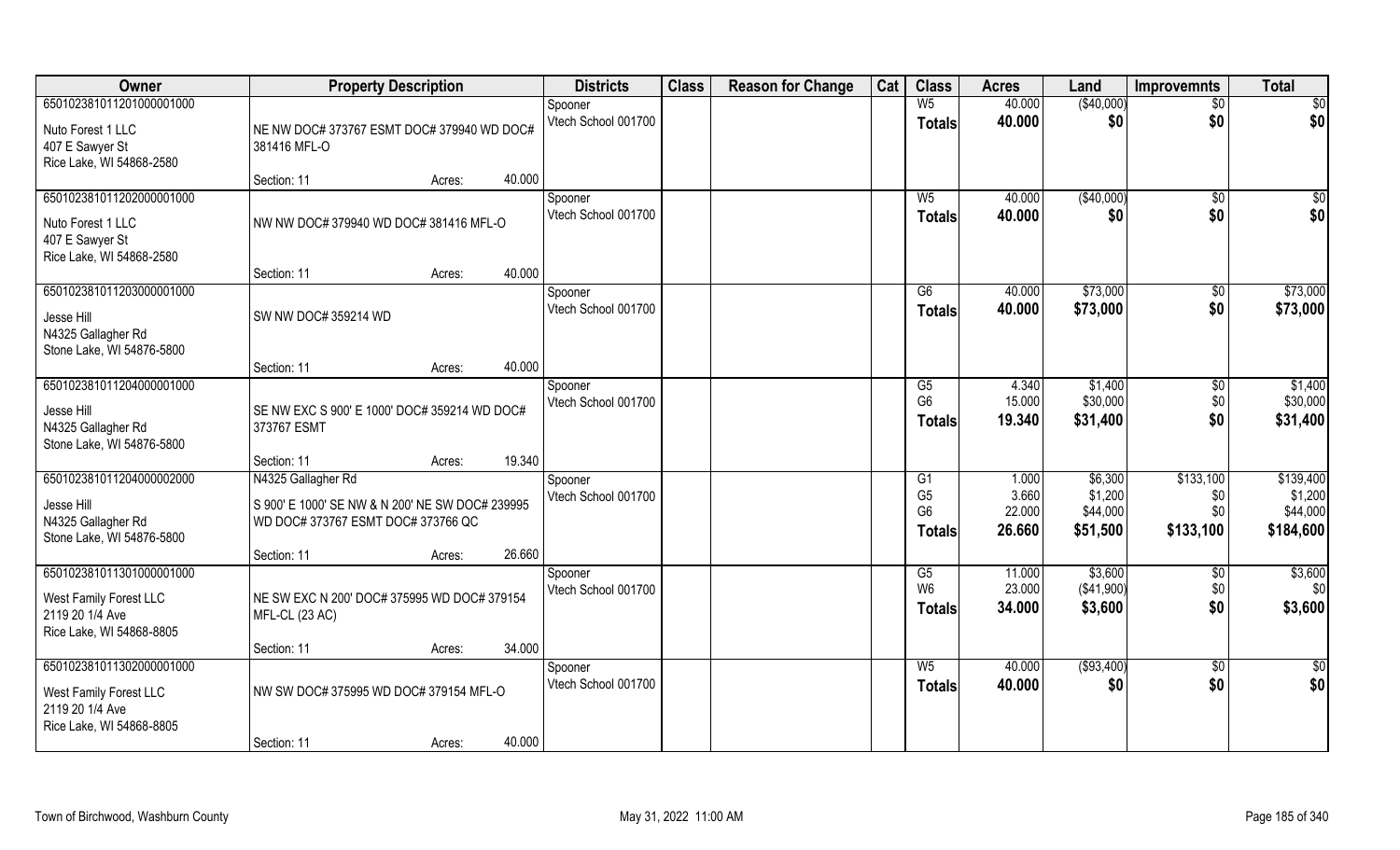| Owner                                              | <b>Property Description</b>                    |        |        | <b>Districts</b>               | <b>Class</b> | <b>Reason for Change</b> | Cat | <b>Class</b>         | <b>Acres</b>     | Land                | <b>Improvemnts</b> | <b>Total</b>        |
|----------------------------------------------------|------------------------------------------------|--------|--------|--------------------------------|--------------|--------------------------|-----|----------------------|------------------|---------------------|--------------------|---------------------|
| 650102381011303000001000                           |                                                |        |        | Spooner                        |              |                          |     | G6                   | 40.000           | \$88,000            | $\overline{50}$    | \$88,000            |
| Lauren K. Snell                                    | SW SW V 347 P 622 WD                           |        |        | Vtech School 001700            |              |                          |     | <b>Totals</b>        | 40.000           | \$88,000            | \$0                | \$88,000            |
| 12970 57th Ave N                                   |                                                |        |        |                                |              |                          |     |                      |                  |                     |                    |                     |
| Plymouth, MN 55442-1415                            |                                                |        |        |                                |              |                          |     |                      |                  |                     |                    |                     |
|                                                    | Section: 11                                    | Acres: | 40.000 |                                |              |                          |     |                      |                  |                     |                    |                     |
| 650102381011304000001000                           |                                                |        |        | Spooner                        |              |                          |     | G1                   | 0.770            | \$4,900             | $\sqrt{6}$         | \$4,900             |
| Lauren K. Snell                                    | W 150' SE SW S OF RD V 347 P 622 WD            |        |        | Vtech School 001700            |              |                          |     | <b>Totals</b>        | 0.770            | \$4,900             | \$0                | \$4,900             |
| 12970 57th Ave N                                   |                                                |        |        |                                |              |                          |     |                      |                  |                     |                    |                     |
| Plymouth, MN 55442-1415                            |                                                |        |        |                                |              |                          |     |                      |                  |                     |                    |                     |
|                                                    | Section: 11                                    | Acres: | 0.770  |                                |              |                          |     |                      |                  |                     |                    |                     |
| 650102381011304000002000                           | N4109 Birchwood Fire Ln                        |        |        | Spooner                        |              |                          |     | G1                   | 1.000            | \$6,300             | \$216,000          | \$222,300           |
|                                                    |                                                |        |        | Vtech School 001700            |              |                          |     | G <sub>5</sub>       | 8.250            | \$100               | \$0                | \$100               |
| Horace F. Garfield                                 | PT SE SW & PT SW SE DOC# 391697 WD             |        |        |                                |              |                          |     | G <sub>6</sub>       | 12.000           | \$87,600            | \$0                | \$87,600            |
| 4528 Village Oaks Cir<br>Eau Claire, WI 54701-3058 |                                                |        |        |                                |              |                          |     | Totals               | 21.250           | \$94,000            | \$216,000          | \$310,000           |
|                                                    | Section: 11                                    | Acres: | 21.250 |                                |              |                          |     |                      |                  |                     |                    |                     |
| 650102381011304000003000                           |                                                |        |        | Spooner                        |              |                          |     | G6                   | 24.500           | \$49,000            | \$0                | \$49,000            |
|                                                    |                                                |        |        | Vtech School 001700            |              |                          |     | <b>Totals</b>        | 24.500           | \$49,000            | \$0                | \$49,000            |
| John S. Helling III                                | SE SW N OF RD DOC# 332824 WD DOC# 384746 TOD   |        |        |                                |              |                          |     |                      |                  |                     |                    |                     |
| 1563 Crestmoor Dr<br>New Richmond, WI 54017-2459   |                                                |        |        |                                |              |                          |     |                      |                  |                     |                    |                     |
|                                                    | Section: 11                                    | Acres: | 24.500 |                                |              |                          |     |                      |                  |                     |                    |                     |
| 650102381011401000001000                           | N4278 Gallagher Rd                             |        |        | Spooner                        |              |                          |     | G5                   | 5.000            | \$100               | $\sqrt[6]{30}$     | \$100               |
|                                                    |                                                |        |        | Vtech School 001700            |              |                          |     | G <sub>6</sub>       | 35.000           | \$35,000            | \$0                | \$35,000            |
| Alan J. Utzig                                      | NE SE DOC# 395699 WD                           |        |        |                                |              |                          |     | <b>Totals</b>        | 40.000           | \$35,100            | \$0                | \$35,100            |
| 6820 N Victory Heights Cir                         |                                                |        |        |                                |              |                          |     |                      |                  |                     |                    |                     |
| Stone Lake, WI 54876-3055                          | Section: 11                                    |        | 40.000 |                                |              |                          |     |                      |                  |                     |                    |                     |
| 650102381011402000001000                           | N 4284 Gallagher Rd                            | Acres: |        |                                |              |                          |     | G6                   | 40.000           | \$88,000            |                    | \$88,000            |
|                                                    |                                                |        |        | Spooner<br>Vtech School 001700 |              |                          |     |                      | 40.000           | \$88,000            | \$0<br>\$0         | \$88,000            |
| Renee Piette                                       | NW SE DOC# 380294 WD                           |        |        |                                |              |                          |     | <b>Totals</b>        |                  |                     |                    |                     |
| N4284 Gallagher Rd                                 |                                                |        |        |                                |              |                          |     |                      |                  |                     |                    |                     |
| Stone Lake, WI 54876-5801                          |                                                |        |        |                                |              |                          |     |                      |                  |                     |                    |                     |
|                                                    | Section: 11                                    | Acres: | 40.000 |                                |              |                          |     |                      |                  |                     |                    |                     |
| 650102381011403000001000                           | N4100 Birchwood Fire Ln                        |        |        | Spooner                        |              |                          |     | G1<br>G <sub>5</sub> | 2.250            | \$12,200            | \$53,600           | \$65,800            |
| David E. Gasper                                    | SW SE EXC S OF RD V 323 P 514-517 ESMT V 377 P |        |        | Vtech School 001700            |              |                          |     | G <sub>6</sub>       | 11.000<br>17.000 | \$3,300<br>\$27,800 | \$0<br>\$0         | \$3,300<br>\$27,800 |
| 1618 Burns Ave                                     | 443-444 WD                                     |        |        |                                |              |                          |     |                      | 30.250           | \$43,300            | \$53,600           | \$96,900            |
| Saint Paul, MN 55106-6604                          |                                                |        |        |                                |              |                          |     | Totals               |                  |                     |                    |                     |
|                                                    | Section: 11                                    | Acres: | 30.250 |                                |              |                          |     |                      |                  |                     |                    |                     |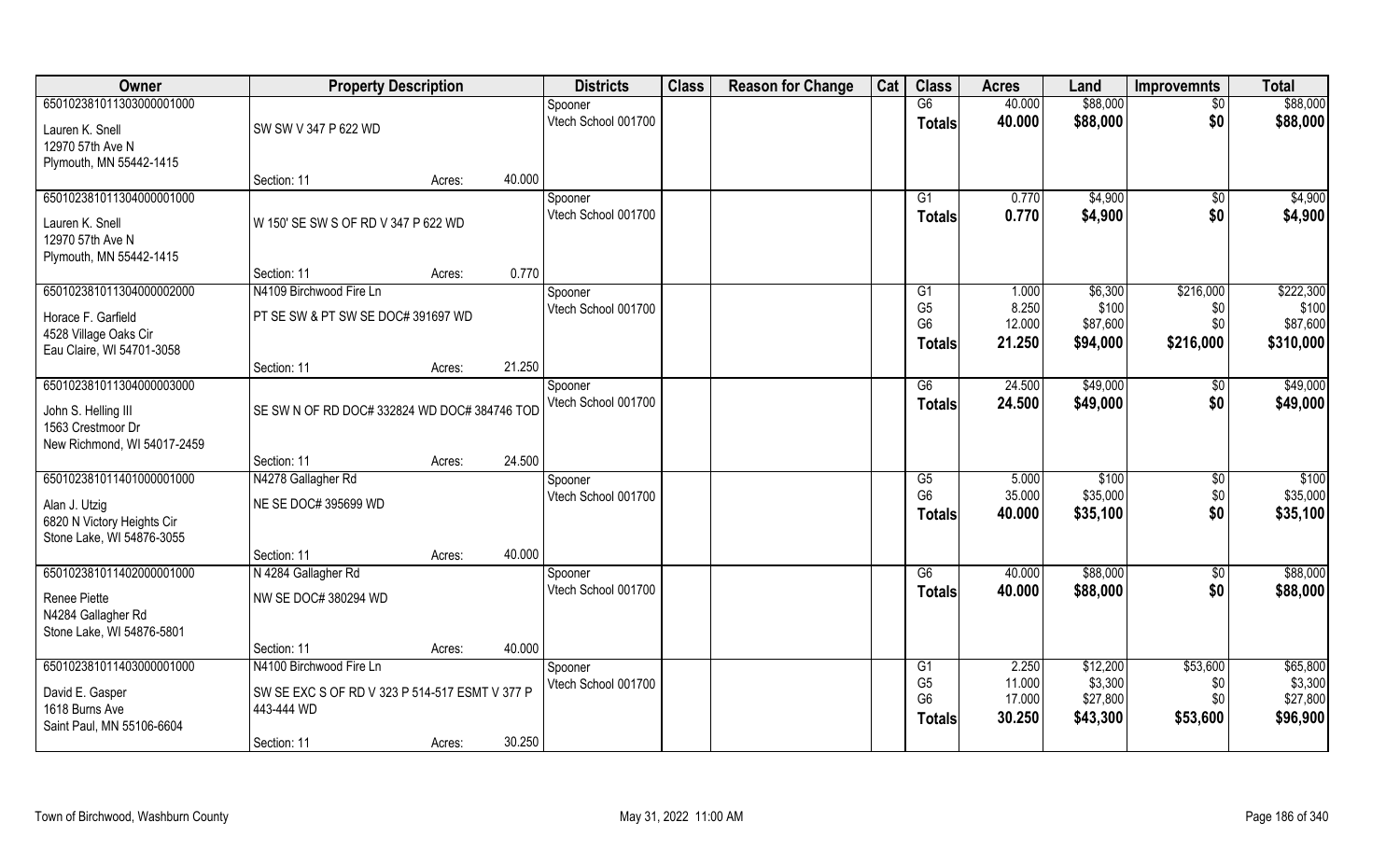| Owner                                                                                                     | <b>Property Description</b>                                                                                                                   | <b>Districts</b>               | <b>Class</b> | <b>Reason for Change</b> | Cat | <b>Class</b>        | <b>Acres</b>   | Land                   | <b>Improvemnts</b>     | <b>Total</b>           |
|-----------------------------------------------------------------------------------------------------------|-----------------------------------------------------------------------------------------------------------------------------------------------|--------------------------------|--------------|--------------------------|-----|---------------------|----------------|------------------------|------------------------|------------------------|
| 650102381011404000001000                                                                                  |                                                                                                                                               | Spooner                        |              |                          |     | W8                  | 40.000         | ( \$57, 800)           | $\sqrt{$0}$            | $\overline{50}$        |
| <b>Timothy J Sessions Trust</b><br>3605 Fairfax Ln<br>Woodbury, MN 55129-4902                             | SE SE DOC# 395363 MFL-CL INCL 33' ACCESS ESMT<br>SW SE DOC# 394802 WD                                                                         | Vtech School 001700            |              |                          |     | <b>Totals</b>       | 40.000         | \$0                    | \$0                    | \$0                    |
|                                                                                                           | 40.000<br>Section: 11<br>Acres:                                                                                                               |                                |              |                          |     |                     |                |                        |                        |                        |
| 650102381011505001001000<br>Chad Holldorf<br>160 County Rd Y<br>Baldwin, WI 54002-5514                    | PT GOV LOT 1 LYING S & E OF PVT RD ESMT DOC#<br>392392 WD                                                                                     | Spooner<br>Vtech School 001700 |              |                          |     | G6<br>Totals        | 2.000<br>2.000 | \$4,000<br>\$4,000     | \$0<br>\$0             | \$4,000<br>\$4,000     |
|                                                                                                           | 2.000<br>Section: 11<br>Acres:                                                                                                                |                                |              |                          |     |                     |                |                        |                        |                        |
| 650102381011505001002000<br>Jessica Drangeid<br>8809 Brunswick Path<br>Inver Grove Heights, MN 55076-5165 | N4445 Gallagher Rd<br>PT GOV LOT 1 L 1 CSM #1633 V 7 P 54 V 286 P 314<br>ESMT V 361 P 368 WD DOC# 400523 QC<br>2.070<br>Section: 11<br>Acres: | Spooner<br>Vtech School 001700 |              |                          |     | G1<br><b>Totals</b> | 2.070<br>2.070 | \$123,500<br>\$123,500 | \$123,100<br>\$123,100 | \$246,600<br>\$246,600 |
| 650102381011505001002010                                                                                  | N4401 Gallagher Rd                                                                                                                            | Spooner                        |              |                          |     | G1                  | 1.140          | \$123,200              | \$99,400               | \$222,600              |
| <b>Bruce Schreiber</b><br>4990 173rd St N<br>Hugo, MN 55038-8394                                          | PT GOV LOT 1 & 2 L 7 CSM #1657 V 7 P 78 DOC#<br>399339 WD                                                                                     | Vtech School 001700            |              |                          |     | <b>Totals</b>       | 1.140          | \$123,200              | \$99,400               | \$222,600              |
|                                                                                                           | 1.140<br>Section: 11<br>Acres:                                                                                                                |                                |              |                          |     |                     |                |                        |                        |                        |
| 650102381011505001003000<br>Janet A. Kwasny<br>18118 24th Ave N<br>Plymouth, MN 55447-2128                | PT GOV LOT 1 L 2 CSM #1633 V 7 P 54 V 291 P 245<br><b>WD</b>                                                                                  | Spooner<br>Vtech School 001700 |              |                          |     | G1<br><b>Totals</b> | 1.770<br>1.770 | \$148,800<br>\$148,800 | \$0<br>\$0             | \$148,800<br>\$148,800 |
|                                                                                                           | 1.770<br>Section: 11<br>Acres:                                                                                                                |                                |              |                          |     |                     |                |                        |                        |                        |
| 650102381011505001004000<br>Janet A. Kwasny<br>18118 24th Ave N<br>Plymouth, MN 55447-2128                | N4433 Gallagher Rd<br>PT GOV LOT 1 L 3 CSM #1633 V 7 P 54 V 321 P 308<br><b>WD</b>                                                            | Spooner<br>Vtech School 001700 |              |                          |     | G1<br><b>Totals</b> | 1.650<br>1.650 | \$141,800<br>\$141,800 | \$298,800<br>\$298,800 | \$440,600<br>\$440,600 |
|                                                                                                           | 1.650<br>Section: 11<br>Acres:                                                                                                                |                                |              |                          |     |                     |                |                        |                        |                        |
| 650102381011505001005000<br>Bradley J. Betlach<br>525 N 3rd St Unit 501<br>Minneapolis, MN 55401-1546     | N4429 Gallagher Rd<br>PT GOV LOT 1 L 4 CSM #1633 V 7 P 54 V 419 P 455<br><b>WD</b><br>1.590<br>Section: 11<br>Acres:                          | Spooner<br>Vtech School 001700 |              |                          |     | G1<br>Totals        | 1.590<br>1.590 | \$160,500<br>\$160,500 | \$178,000<br>\$178,000 | \$338,500<br>\$338,500 |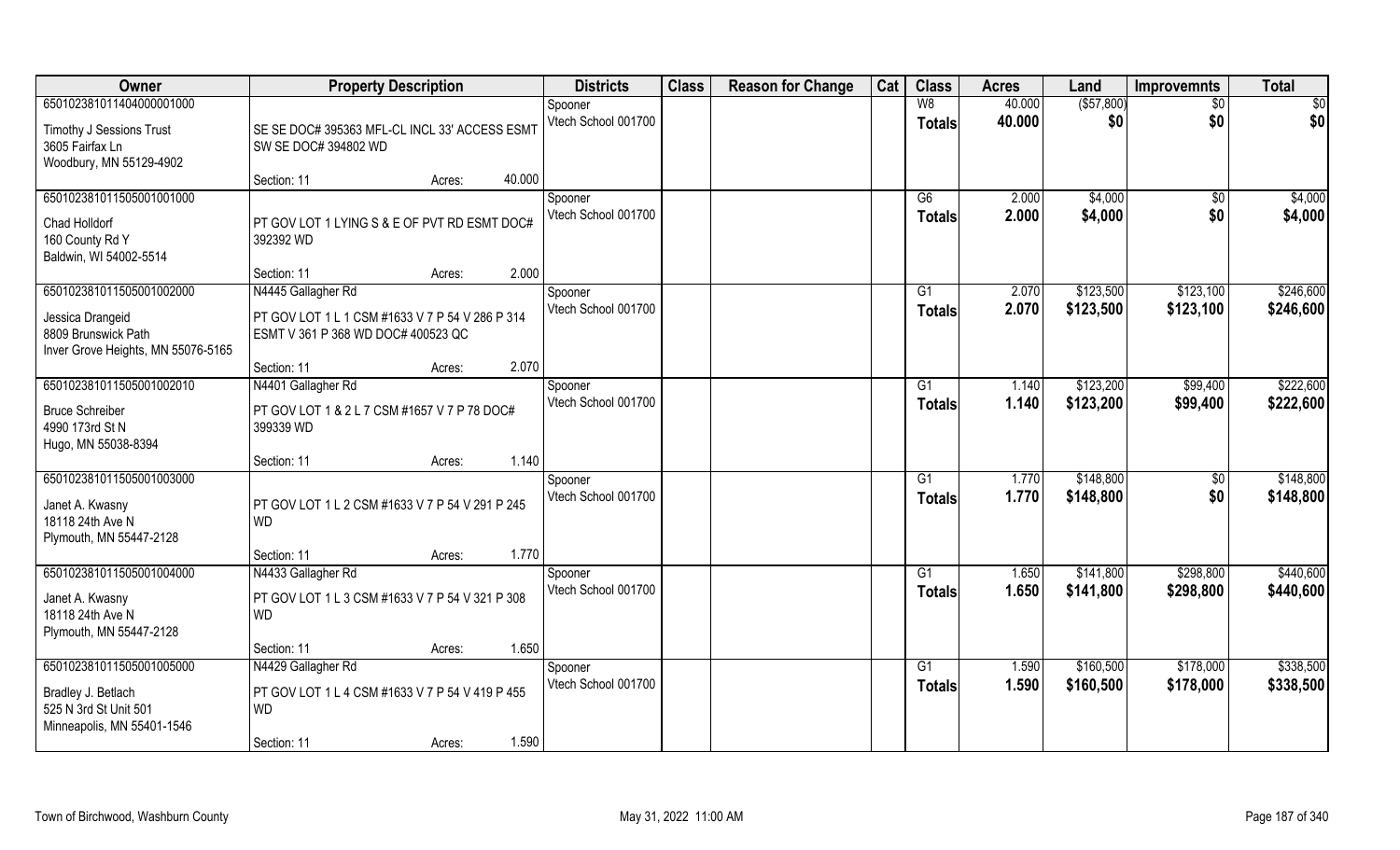| Owner                        | <b>Property Description</b>                      |        | <b>Districts</b>               | <b>Class</b> | <b>Reason for Change</b> | Cat | <b>Class</b>    | <b>Acres</b>     | Land                 | <b>Improvemnts</b>     | <b>Total</b>         |
|------------------------------|--------------------------------------------------|--------|--------------------------------|--------------|--------------------------|-----|-----------------|------------------|----------------------|------------------------|----------------------|
| 650102381011505001006000     | N4415 Gallagher Rd/BI-825F                       |        | Spooner                        |              |                          |     | G1              | 1.780            | \$98,100             | \$80,800               | \$178,900            |
| Manila G. Shaver             | PT GOV LOT 1 L 5 CSM #1657 V 7 P 78 DOC# 392407  |        | Vtech School 001700            |              |                          |     | <b>Totals</b>   | 1.780            | \$98,100             | \$80,800               | \$178,900            |
| 506 Country View Rd          | WD                                               |        |                                |              |                          |     |                 |                  |                      |                        |                      |
| Hudson, WI 54016-7814        |                                                  |        |                                |              |                          |     |                 |                  |                      |                        |                      |
|                              | Section: 11<br>Acres:                            | 1.780  |                                |              |                          |     |                 |                  |                      |                        |                      |
| 650102381011505001007000     | N4407 Gallagher Rd                               |        | Spooner                        |              |                          |     | G <sub>1</sub>  | 2.040            | \$141,300            | \$148,700              | \$290,000            |
| <b>Helmut Tetzlaff Trust</b> | PT GOV LOT 1 L 6 CSM #1657 V 7 P 78 DOC# 366162  |        | Vtech School 001700            |              |                          |     | <b>Totals</b>   | 2.040            | \$141,300            | \$148,700              | \$290,000            |
| 1260 Highridge Ct            | QC                                               |        |                                |              |                          |     |                 |                  |                      |                        |                      |
| Maplewood, MN 55109-1973     |                                                  |        |                                |              |                          |     |                 |                  |                      |                        |                      |
|                              | Section: 11<br>Acres:                            | 2.040  |                                |              |                          |     |                 |                  |                      |                        |                      |
| 650102381011505001008000     | N4469 Gallagher Rd                               |        | Spooner                        |              |                          |     | G1              | 1.320            | \$172,500            | \$92,400               | \$264,900            |
| David A. Hedlund             | PT GOV LOT 1 L 1 CSM #1776 V 7 P 197 DOC#        |        | Vtech School 001700            |              |                          |     | <b>Totals</b>   | 1.320            | \$172,500            | \$92,400               | \$264,900            |
| 6812 Upton Ave S             | 390712 WD                                        |        |                                |              |                          |     |                 |                  |                      |                        |                      |
| Minneapolis, MN 55423-1910   |                                                  |        |                                |              |                          |     |                 |                  |                      |                        |                      |
|                              | Section: 11<br>Acres:                            | 1.320  |                                |              |                          |     |                 |                  |                      |                        |                      |
| 650102381011505001009000     | N4473 Gallagher Rd                               |        | Spooner                        |              |                          |     | G1              | 1.490            | \$150,500            | \$165,400              | \$315,900            |
| Robert J. Brunmeier          | PT GOV LOT 1 L 2 CSM #1776 V 7 P 197 V 317 P 773 |        | Vtech School 001700            |              |                          |     | <b>Totals</b>   | 1.490            | \$150,500            | \$165,400              | \$315,900            |
| 4529 Vincent Ave S           | <b>WD</b>                                        |        |                                |              |                          |     |                 |                  |                      |                        |                      |
| Minneapolis, MN 55410-1529   |                                                  |        |                                |              |                          |     |                 |                  |                      |                        |                      |
|                              | Section: 11<br>Acres:                            | 1.490  |                                |              |                          |     |                 |                  |                      |                        |                      |
| 650102381011505001010000     |                                                  |        | Spooner                        |              |                          |     | G1              | 1.240            | \$7,500              | \$0                    | \$7,500              |
| David A. Hedlund             | PT GOV LOT 1 L 3 CSM #1776 V 7 P 197 DOC#        |        | Vtech School 001700            |              |                          |     | <b>Totals</b>   | 1.240            | \$7,500              | \$0                    | \$7,500              |
| 6812 Upton Ave S             | 390712 WD                                        |        |                                |              |                          |     |                 |                  |                      |                        |                      |
| Minneapolis, MN 55423-1910   |                                                  |        |                                |              |                          |     |                 |                  |                      |                        |                      |
|                              | Section: 11<br>Acres:                            | 1.240  |                                |              |                          |     |                 |                  |                      |                        |                      |
| 650102381011505001011000     |                                                  |        | Spooner<br>Vtech School 001700 |              |                          |     | $\overline{G1}$ | 1.360            | \$8,100              | $\overline{60}$        | \$8,100              |
| Robert J. Brunmeier          | PT GOV LOT 1 L 4 CSM #1776 V 7 P 197 V 317 P 773 |        |                                |              |                          |     | <b>Totals</b>   | 1.360            | \$8,100              | \$0                    | \$8,100              |
| 4529 Vincent Ave S           | <b>WD</b>                                        |        |                                |              |                          |     |                 |                  |                      |                        |                      |
| Minneapolis, MN 55410-1529   |                                                  |        |                                |              |                          |     |                 |                  |                      |                        |                      |
|                              | Section: 11<br>Acres:                            | 1.360  |                                |              |                          |     |                 |                  |                      |                        |                      |
| 650102381011505002001000     |                                                  |        | Spooner<br>Vtech School 001700 |              |                          |     | G6              | 25.830<br>25.830 | \$56,800<br>\$56,800 | $\overline{50}$<br>\$0 | \$56,800<br>\$56,800 |
| Anthony Frattalone           | PT GOV LOT 2 & PT GOV LOT 1 LYING W OF PVT RD    |        |                                |              |                          |     | <b>Totals</b>   |                  |                      |                        |                      |
| 15285 Palomino Trl N         | ESMT & S OF CSM #1657 V 7 P 78 DOC# 392946 WD    |        |                                |              |                          |     |                 |                  |                      |                        |                      |
| West Lakeland, MN 55802-1643 |                                                  |        |                                |              |                          |     |                 |                  |                      |                        |                      |
|                              | Section: 11<br>Acres:                            | 25.830 |                                |              |                          |     |                 |                  |                      |                        |                      |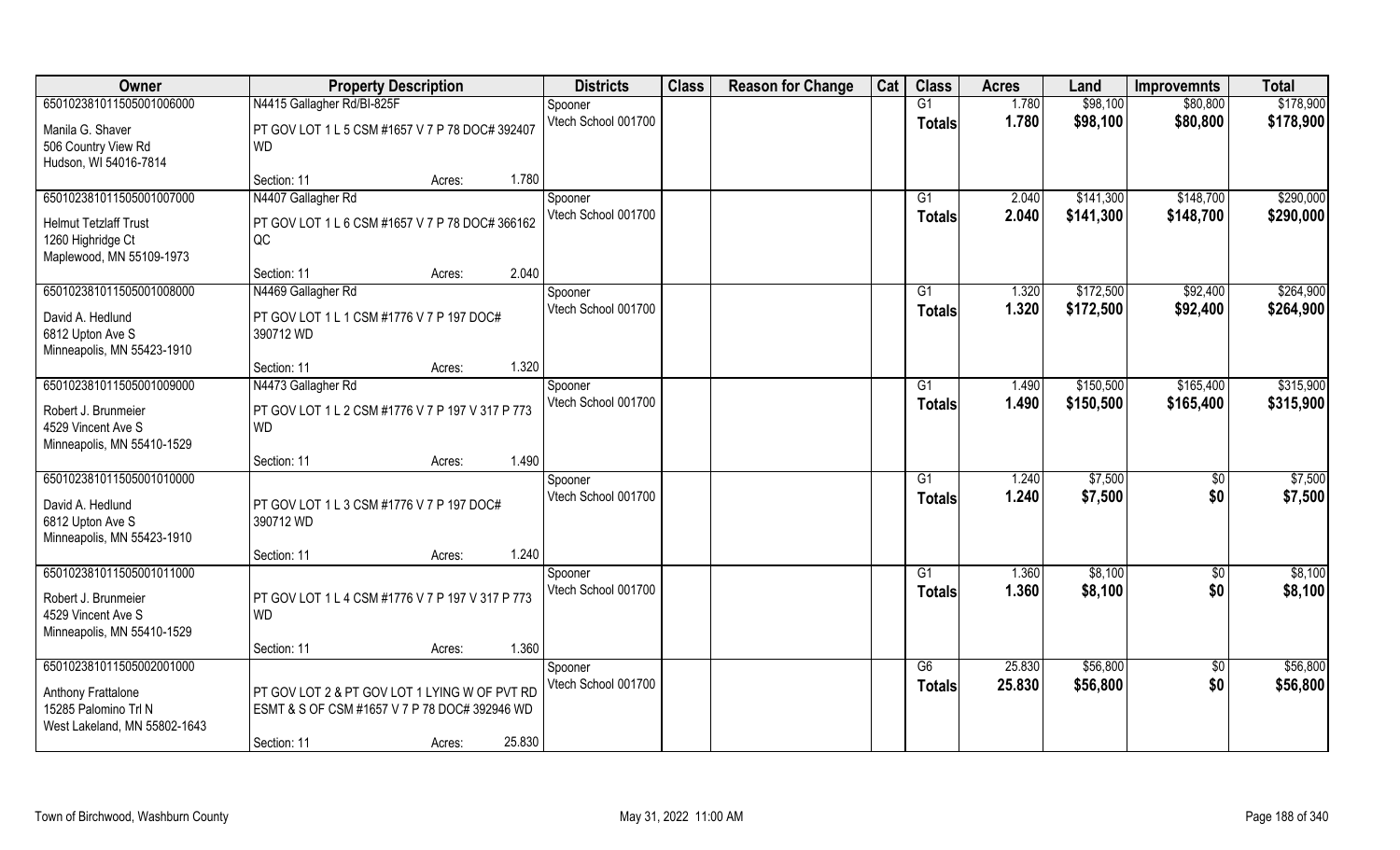| Owner                                                                                             | <b>Property Description</b>                                                |        |        | <b>Districts</b>               | <b>Class</b> | <b>Reason for Change</b> | Cat | <b>Class</b>                          | <b>Acres</b>               | Land                            | <b>Improvemnts</b>            | <b>Total</b>                    |
|---------------------------------------------------------------------------------------------------|----------------------------------------------------------------------------|--------|--------|--------------------------------|--------------|--------------------------|-----|---------------------------------------|----------------------------|---------------------------------|-------------------------------|---------------------------------|
| 650102381011505002003000                                                                          | N4365 Red Oak Ln                                                           |        |        | Spooner                        |              |                          |     | G1                                    | 1.620                      | \$120,000                       | $\sqrt{6}$                    | \$120,000                       |
| Colleen M. Hoffman<br>1451 Steeplechase Ln<br>Eagan, MN 55122-3047                                | PT GOV LOT 2 L 8 CSM #1657 V 7 P 78 DOC# 338851<br>WD                      |        |        | Vtech School 001700            |              |                          |     | <b>Totals</b>                         | 1.620                      | \$120,000                       | \$0                           | \$120,000                       |
|                                                                                                   | Section: 11                                                                | Acres: | 1.620  |                                |              |                          |     |                                       |                            |                                 |                               |                                 |
| 650102381011505002004000<br>Dennis H. Hammes<br>PO Box 118                                        | N4371 Red Oak Ln<br>PT GOV LOT 2 L 9 CSM #1708 V 7 P 129 DOC#<br>333227 QC |        |        | Spooner<br>Vtech School 001700 |              |                          |     | G <sub>1</sub><br><b>Totals</b>       | 1.600<br>1.600             | \$105,300<br>\$105,300          | \$129,800<br>\$129,800        | \$235,100<br>\$235,100          |
| Stone Lake, WI 54876-0118                                                                         | Section: 11                                                                | Acres: | 1.600  |                                |              |                          |     |                                       |                            |                                 |                               |                                 |
| 650102381011505002005000                                                                          | N4381 Red Oak Ln                                                           |        |        | Spooner                        |              |                          |     | G1                                    | 1.610                      | \$148,200                       | \$125,600                     | \$273,800                       |
| Anthony Frattalone<br>15285 Palomino Trl N<br>West Lakeland, MN 55802-1643                        | PT GOV LOT 2 L 10 CSM #1708 V 7 P 129 DOC#<br>384852 WD                    |        |        | Vtech School 001700            |              |                          |     | <b>Totals</b>                         | 1.610                      | \$148,200                       | \$125,600                     | \$273,800                       |
|                                                                                                   | Section: 11                                                                | Acres: | 1.610  |                                |              |                          |     |                                       |                            |                                 |                               |                                 |
| 650102381011505002006000                                                                          | N4385 Red Oak Ln                                                           |        |        | Spooner                        | G1           | Pole shed at 75%         |     | G1                                    | 1.570                      | \$112,500                       | \$3,000                       | \$115,500                       |
| Mark P. Hines<br>6105 Parnell Ave<br>Edina, MN 55424-1743                                         | PT GOV LOT 2 L 11 CSM #1708 V 7 P 129 DOC#<br>395827 WD                    |        |        | Vtech School 001700            |              |                          |     | <b>Totals</b>                         | 1.570                      | \$112,500                       | \$3,000                       | \$115,500                       |
|                                                                                                   | Section: 11                                                                | Acres: | 1.570  |                                |              |                          |     |                                       |                            |                                 |                               |                                 |
| 650102381011505002007000                                                                          | Red Oak Ln                                                                 |        |        | Spooner                        |              |                          |     | G1                                    | 1.510                      | \$78,500                        | \$0                           | \$78,500                        |
| Mark P. Hines<br>6105 Parnell Ave<br>Edina, MN 55424-1743                                         | PT GOV LOT 2 L 12 CSM #1708 V 7 P 129 DOC#<br>395827 WD                    |        |        | Vtech School 001700            |              |                          |     | <b>Totals</b>                         | 1.510                      | \$78,500                        | \$0                           | \$78,500                        |
|                                                                                                   | Section: 11                                                                | Acres: | 1.510  |                                |              |                          |     |                                       |                            |                                 |                               |                                 |
| 650102381012101000001000<br>Andre P. Lougee<br>3701 Bloomington Ave<br>Minneapolis, MN 55407-2818 | N/2 NE NE V 350 P 343-344 WD                                               |        |        | Spooner<br>Vtech School 001700 |              |                          |     | G5<br>G <sub>6</sub><br><b>Totals</b> | 10.000<br>10.000<br>20,000 | \$3,300<br>\$21,000<br>\$24,300 | $\overline{60}$<br>\$0<br>\$0 | \$3,300<br>\$21,000<br>\$24,300 |
|                                                                                                   | Section: 12                                                                | Acres: | 20.000 |                                |              |                          |     |                                       |                            |                                 |                               |                                 |
| 650102381012101000002000<br>Charles B. Byrd<br>9951 Vagabond Ln N<br>Maple Grove, MN 55311-1300   | S1/2 NE NE DOC# 394064 WD                                                  |        |        | Spooner<br>Vtech School 001700 |              |                          |     | G5<br>G <sub>6</sub><br><b>Totals</b> | 15.000<br>5.000<br>20.000  | \$4,900<br>\$10,000<br>\$14,900 | $\overline{50}$<br>\$0<br>\$0 | \$4,900<br>\$10,000<br>\$14,900 |
|                                                                                                   | Section: 12                                                                | Acres: | 20.000 |                                |              |                          |     |                                       |                            |                                 |                               |                                 |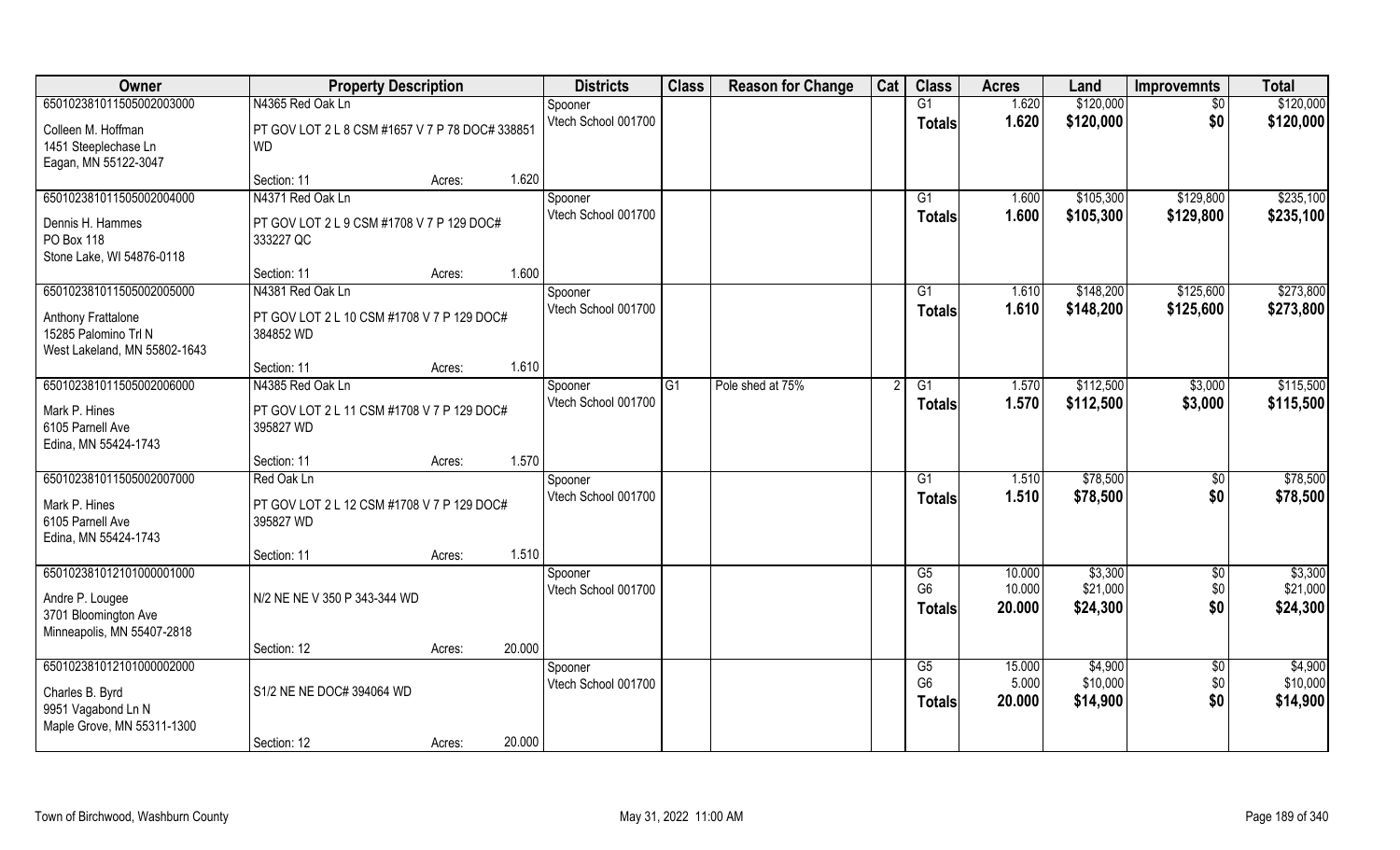| Owner                      | <b>Property Description</b>                      |                  | <b>Districts</b>    | <b>Class</b> | <b>Reason for Change</b> | Cat | <b>Class</b>   | <b>Acres</b> | Land        | <b>Improvemnts</b> | <b>Total</b> |
|----------------------------|--------------------------------------------------|------------------|---------------------|--------------|--------------------------|-----|----------------|--------------|-------------|--------------------|--------------|
| 650102381012103000001000   |                                                  |                  | Spooner             |              |                          |     | G5             | 13.690       | \$4,500     | $\overline{50}$    | \$4,500      |
| Craig D. Pederson          | PT SW NE, PT SE NW & PT NE SW V 344 P 212-214    |                  | Vtech School 001700 |              |                          |     | G <sub>6</sub> | 26.000       | \$52,000    | \$0                | \$52,000     |
| 5716 Dewey Hill Rd         | WD DOC# 302240 MISC                              |                  |                     |              |                          |     | Totals         | 39.690       | \$56,500    | \$0                | \$56,500     |
| Edina, MN 55439-1803       |                                                  |                  |                     |              |                          |     |                |              |             |                    |              |
|                            | Section: 12                                      | 39.690<br>Acres: |                     |              |                          |     |                |              |             |                    |              |
| 650102381012103000002000   |                                                  |                  | Spooner             |              |                          |     | G5             | 5.000        | \$1,700     | $\overline{50}$    | \$1,700      |
| Charles B. Byrd            | E1/2 SW NE DOC# 394064 WD                        |                  | Vtech School 001700 |              |                          |     | G <sub>6</sub> | 15.000       | \$30,000    | \$0                | \$30,000     |
| 9951 Vagabond Ln N         |                                                  |                  |                     |              |                          |     | <b>Totals</b>  | 20.000       | \$31,700    | \$0                | \$31,700     |
| Maple Grove, MN 55311-1300 |                                                  |                  |                     |              |                          |     |                |              |             |                    |              |
|                            | Section: 12                                      | 20.000<br>Acres: |                     |              |                          |     |                |              |             |                    |              |
| 650102381012104000001000   | N4381 Badger Rd                                  |                  | Spooner             |              |                          |     | G1             | 11.000       | \$26,400    | \$286,900          | \$313,300    |
| Charles B. Byrd            | SE NE DOC# 394064 WD                             |                  | Vtech School 001700 |              |                          |     | G <sub>6</sub> | 29.000       | \$58,000    | \$0                | \$58,000     |
| 9951 Vagabond Ln N         |                                                  |                  |                     |              |                          |     | <b>Totals</b>  | 40.000       | \$84,400    | \$286,900          | \$371,300    |
| Maple Grove, MN 55311-1300 |                                                  |                  |                     |              |                          |     |                |              |             |                    |              |
|                            | Section: 12                                      | 40.000<br>Acres: |                     |              |                          |     |                |              |             |                    |              |
| 650102381012204000001000   |                                                  |                  | Spooner             |              |                          |     | G <sub>5</sub> | 7.800        | \$2,600     | \$0                | \$2,600      |
| Ronald L. Kephart          | PT SE NW DOC# 384773 MFL-C (27 AC) DOC#          |                  | Vtech School 001700 |              |                          |     | W <sub>6</sub> | 27.000       | ( \$51,000) | \$0                | \$0          |
| W377 Slim Lake Rd          | 380487 QC                                        |                  |                     |              |                          |     | <b>Totals</b>  | 34,800       | \$2,600     | \$0                | \$2,600      |
| Stone Lake, WI 54876-8769  |                                                  |                  |                     |              |                          |     |                |              |             |                    |              |
|                            | Section: 12                                      | 34.800<br>Acres: |                     |              |                          |     |                |              |             |                    |              |
| 650102381012302000001000   |                                                  |                  | Spooner             |              |                          |     | G5             | 8.170        | \$2,700     | \$0                | \$2,700      |
| Jon P. Trettel             | PT N1/2 SW1/4 DOC# 400498 MFL-C (48 AC) DOC#     |                  | Vtech School 001700 |              |                          |     | W <sub>6</sub> | 48.000       | (\$73,200)  | \$0                | \$0          |
| 4709 Chowen Ave S          | 392915LC                                         |                  |                     |              |                          |     | Totals         | 56.170       | \$2,700     | \$0                | \$2,700      |
| Minneapolis, MN 55410-1732 |                                                  |                  |                     |              |                          |     |                |              |             |                    |              |
|                            | Section: 12                                      | 56.170<br>Acres: |                     |              |                          |     |                |              |             |                    |              |
| 650102381012303000001000   |                                                  |                  | Spooner             |              |                          |     | G6             | 20.240       | \$40,500    | \$0                | \$40,500     |
| Wendy S. Noreyko           | PT SW1/4 V 364 P 188 WD EXC V 340 P 31 EXC V 341 |                  | Vtech School 001700 |              |                          |     | <b>Totals</b>  | 20.240       | \$40,500    | \$0                | \$40,500     |
| 15555 Jacob St             | P 435 EXC V 347 P 626                            |                  |                     |              |                          |     |                |              |             |                    |              |
| Hamburg, MN 55339-9420     |                                                  |                  |                     |              |                          |     |                |              |             |                    |              |
|                            | Section: 12                                      | 20.240<br>Acres: |                     |              |                          |     |                |              |             |                    |              |
| 650102381012303000002000   |                                                  |                  | Spooner             |              |                          |     | G6             | 20.020       | \$50,100    | $\sqrt{6}$         | \$50,100     |
| Daniel A. Hughes           | PT SW SW DOC# 375508 WD                          |                  | Vtech School 001700 |              |                          |     | Totals         | 20.020       | \$50,100    | \$0                | \$50,100     |
| 303 Moore Rd               |                                                  |                  |                     |              |                          |     |                |              |             |                    |              |
| Coatsville, PA 19320-2014  |                                                  |                  |                     |              |                          |     |                |              |             |                    |              |
|                            | Section: 12                                      | 20.020<br>Acres: |                     |              |                          |     |                |              |             |                    |              |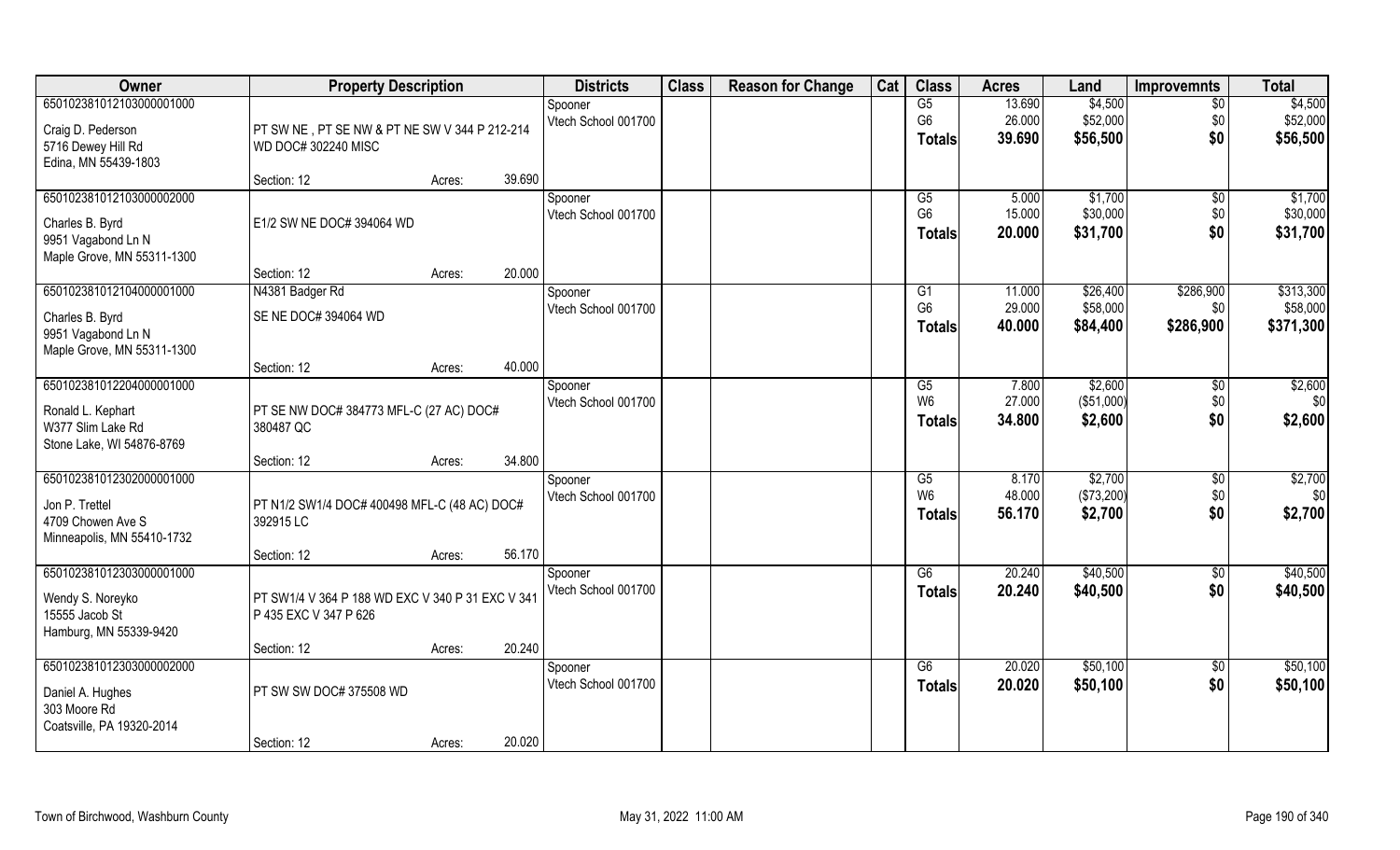| Owner                     | <b>Property Description</b>            |                                                 |        | <b>Districts</b>               | <b>Class</b> | <b>Reason for Change</b> | Cat | <b>Class</b>    | <b>Acres</b> | Land        | <b>Improvemnts</b> | <b>Total</b> |
|---------------------------|----------------------------------------|-------------------------------------------------|--------|--------------------------------|--------------|--------------------------|-----|-----------------|--------------|-------------|--------------------|--------------|
| 650102381012304000002000  | N4138 Marten Rd                        |                                                 |        | Spooner                        |              |                          |     | $\overline{G1}$ | 1.000        | \$6,300     | \$158,700          | \$165,000    |
| Cody Smith                | PT SW1/4 DOC# 390477 TD                |                                                 |        | Vtech School 001700            |              |                          |     | G <sub>5</sub>  | 7.040        | \$2,300     | \$0                | \$2,300      |
| N4138 Marten Rd           |                                        |                                                 |        |                                |              |                          |     | G <sub>6</sub>  | 11.960       | \$21,900    | \$0                | \$21,900     |
| Stone Lake, WI 54876-8018 |                                        |                                                 |        |                                |              |                          |     | <b>Totals</b>   | 20.000       | \$30,500    | \$158,700          | \$189,200    |
|                           | Section: 12                            | Acres:                                          | 20.000 |                                |              |                          |     |                 |              |             |                    |              |
| 650102381012304000003000  |                                        |                                                 |        | Spooner                        |              |                          |     | G5              | 22.000       | \$7,200     | \$0                | \$7,200      |
| Michael F. Borelli        | PT SW1/4 DOC# 297441 QC DOC# 346604 QC |                                                 |        | Vtech School 001700            |              |                          |     | G <sub>6</sub>  | 6.040        | \$9,100     | \$0                | \$9,100      |
| 7702 Wood Ln              |                                        |                                                 |        |                                |              |                          |     | <b>Totals</b>   | 28.040       | \$16,300    | \$0                | \$16,300     |
| Webster, WI 54893-8524    |                                        |                                                 |        |                                |              |                          |     |                 |              |             |                    |              |
|                           | Section: 12                            | Acres:                                          | 28.040 |                                |              |                          |     |                 |              |             |                    |              |
| 650102381012401000001000  |                                        |                                                 |        | Spooner                        |              |                          |     | W <sub>4</sub>  | 40.000       | \$0         | \$0                | \$0          |
| Washburn Co Cfl           | NE SE V 70 P 492 V 31 MISC P 3 FCL     |                                                 |        | Vtech School 001700            |              |                          |     | <b>Totals</b>   | 40.000       | \$0         | \$0                | \$0          |
| 10 4th Ave                |                                        |                                                 |        |                                |              |                          |     |                 |              |             |                    |              |
| Shell Lake, WI 54871-4457 |                                        |                                                 |        |                                |              |                          |     |                 |              |             |                    |              |
|                           | Section: 12                            | Acres:                                          | 40.000 |                                |              |                          |     |                 |              |             |                    |              |
| 650102381012402000001000  |                                        |                                                 |        | Spooner                        |              |                          |     | W <sub>4</sub>  | 40.000       | \$0         | \$0                | \$0          |
| Washburn Co Cfl           | NW SEV 70 P 492 V 31 MISC P 3 FCL      |                                                 |        | Vtech School 001700            |              |                          |     | <b>Totals</b>   | 40.000       | \$0         | \$0                | \$0          |
| 10 4th Ave                |                                        |                                                 |        |                                |              |                          |     |                 |              |             |                    |              |
| Shell Lake, WI 54871-4457 |                                        |                                                 |        |                                |              |                          |     |                 |              |             |                    |              |
|                           | Section: 12                            | Acres:                                          | 40.000 |                                |              |                          |     |                 |              |             |                    |              |
| 650102381012403000001000  |                                        |                                                 |        | Spooner                        |              |                          |     | W <sub>4</sub>  | 40.000       | \$0         | \$0                | \$0          |
| Washburn Co Cfl           | SW SE V 70 P 492 V 31 MISC P 3 FCL     |                                                 |        | Vtech School 001700            |              |                          |     | <b>Totals</b>   | 40.000       | \$0         | \$0                | \$0          |
| 10 4th Ave                |                                        |                                                 |        |                                |              |                          |     |                 |              |             |                    |              |
| Shell Lake, WI 54871-4457 |                                        |                                                 |        |                                |              |                          |     |                 |              |             |                    |              |
|                           | Section: 12                            | Acres:                                          | 40.000 |                                |              |                          |     |                 |              |             |                    |              |
| 650102381012404000001000  |                                        |                                                 |        | Spooner                        |              |                          |     | W <sub>4</sub>  | 40.000       | $\sqrt{50}$ | $\sqrt{$0}$        | \$0          |
| Washburn Co Cfl           | SE SE V 70 P 492 V 31 MISC P 3 FCL     |                                                 |        | Vtech School 001700            |              |                          |     | <b>Totals</b>   | 40.000       | \$0         | \$0                | \$0          |
| 10 4th Ave                |                                        |                                                 |        |                                |              |                          |     |                 |              |             |                    |              |
| Shell Lake, WI 54871-4457 |                                        |                                                 |        |                                |              |                          |     |                 |              |             |                    |              |
|                           | Section: 12                            | Acres:                                          | 40.000 |                                |              |                          |     |                 |              |             |                    |              |
| 650102381012505001001000  | W454 Slim Lake Rd                      |                                                 |        | Spooner<br>Vtech School 001700 |              |                          |     | G1              | 2.150        | \$142,400   | \$179,000          | \$321,400    |
| Richard D. Morrison       |                                        | PT GOV LOT 1 L 1 CSM #2126 V 9 P 66 V 346 P 171 |        |                                |              |                          |     | <b>Totals</b>   | 2.150        | \$142,400   | \$179,000          | \$321,400    |
| N7120 County Rd F         | <b>WD</b>                              |                                                 |        |                                |              |                          |     |                 |              |             |                    |              |
| Menomonie, WI 54751-4851  |                                        |                                                 |        |                                |              |                          |     |                 |              |             |                    |              |
|                           | Section: 12                            | Acres:                                          | 2.150  |                                |              |                          |     |                 |              |             |                    |              |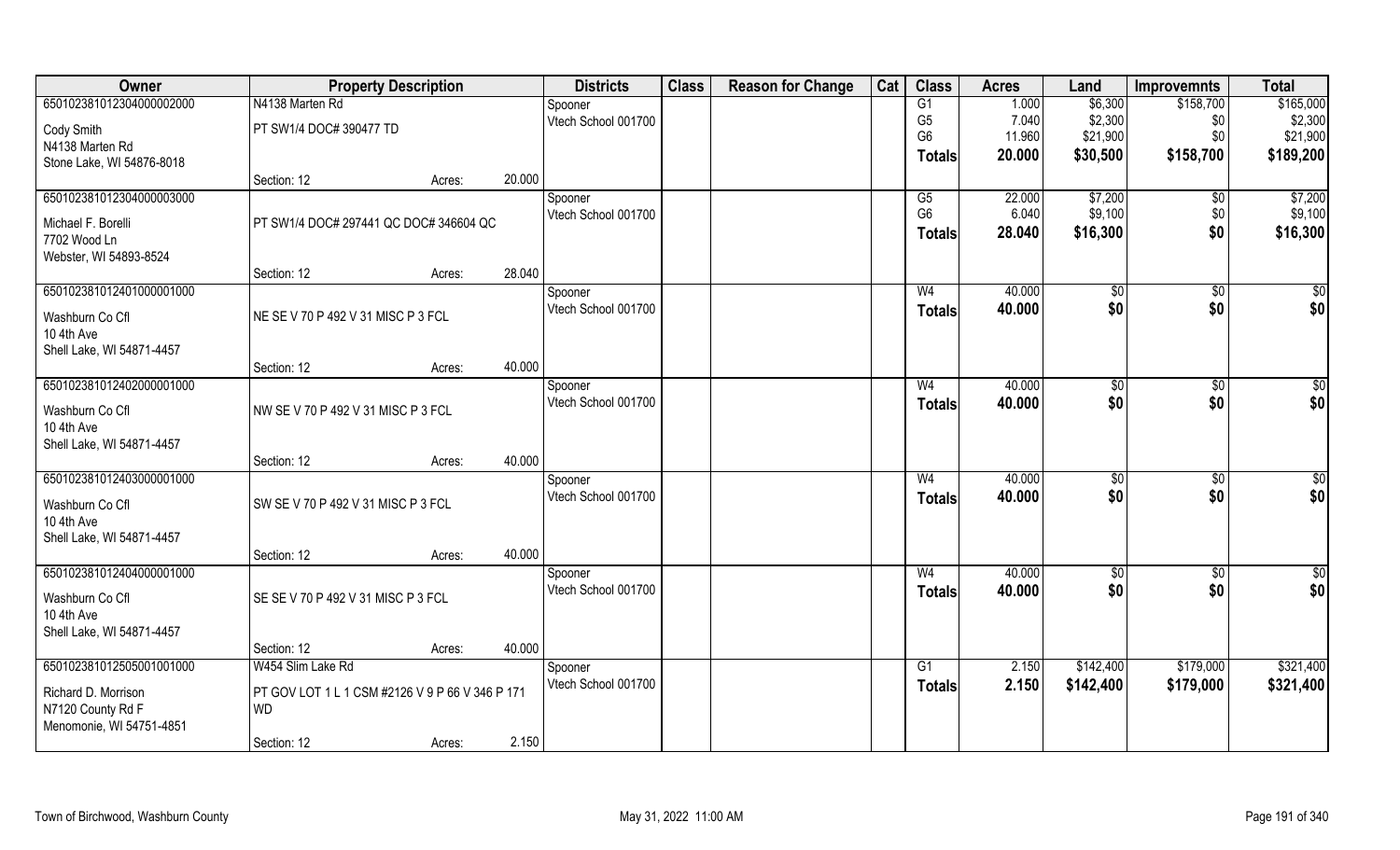| Owner                      | <b>Property Description</b>                     |        |        | <b>Districts</b>    | <b>Class</b> | <b>Reason for Change</b> | Cat | <b>Class</b>   | <b>Acres</b> | Land      | <b>Improvemnts</b> | <b>Total</b> |
|----------------------------|-------------------------------------------------|--------|--------|---------------------|--------------|--------------------------|-----|----------------|--------------|-----------|--------------------|--------------|
| 650102381012505001001010   | W425 Slim Lake Rd                               |        |        | Spooner             |              |                          |     | G1             | 1.660        | \$9,600   | \$42,400           | \$52,000     |
| Lee R. Kisling             | PT SW NW & PT GOV LOT 1 V 465 P 832-833 WD      |        |        | Vtech School 001700 |              |                          |     | G <sub>6</sub> | 25.000       | \$113,600 | \$0                | \$113,600    |
| 913 Highlander Trl         | DOC# 353455 TOD                                 |        |        |                     |              |                          |     | <b>Totals</b>  | 26.660       | \$123,200 | \$42,400           | \$165,600    |
| Hudson, WI 54016-7987      |                                                 |        |        |                     |              |                          |     |                |              |           |                    |              |
|                            | Section: 12                                     | Acres: | 26.660 |                     |              |                          |     |                |              |           |                    |              |
| 650102381012505001002000   |                                                 |        |        | Spooner             |              |                          |     | G6             | 24.150       | \$53,100  | \$0                | \$53,100     |
| Jerilou C. Besch           | W1/2 SW NW & PT GOV LOT 1 V 339 P 172 WD DOC#   |        |        | Vtech School 001700 |              |                          |     | Totals         | 24.150       | \$53,100  | \$0                | \$53,100     |
| 25275 Itasca Ave           | 310033 TERM                                     |        |        |                     |              |                          |     |                |              |           |                    |              |
| Forest Lake, MN 55025-8761 |                                                 |        |        |                     |              |                          |     |                |              |           |                    |              |
|                            | Section: 12                                     | Acres: | 24.150 |                     |              |                          |     |                |              |           |                    |              |
| 650102381012505001002010   | W480 Slim Lake Rd                               |        |        | Spooner             |              |                          |     | G1             | 10.250       | \$169,600 | \$1,500            | \$171,100    |
| <b>Mark Grimmer</b>        | PT GOV LOT 1 DOC# 375859 WD                     |        |        | Vtech School 001700 |              |                          |     | <b>Totals</b>  | 10.250       | \$169,600 | \$1,500            | \$171,100    |
| 20446 Victoria Ln NW       |                                                 |        |        |                     |              |                          |     |                |              |           |                    |              |
| Elk River, MN 55330-8500   |                                                 |        |        |                     |              |                          |     |                |              |           |                    |              |
|                            | Section: 12                                     | Acres: | 10.250 |                     |              |                          |     |                |              |           |                    |              |
| 650102381012505001003000   | W444 Slim Lake Rd                               |        |        | Spooner             |              |                          |     | G1             | 1.560        | \$160,800 | \$93,800           | \$254,600    |
| Michael J. German          | PT GOV LOT 1 L 2 CSM #2126 V 9 P 66 V 345 P 540 |        |        | Vtech School 001700 |              |                          |     | <b>Totals</b>  | 1.560        | \$160,800 | \$93,800           | \$254,600    |
| 7555 Knollwood Dr          | <b>WD</b>                                       |        |        |                     |              |                          |     |                |              |           |                    |              |
| Mounds View, MN 55112-3822 |                                                 |        |        |                     |              |                          |     |                |              |           |                    |              |
|                            | Section: 12                                     | Acres: | 1.560  |                     |              |                          |     |                |              |           |                    |              |
| 650102381012505001004000   |                                                 |        |        | Spooner             |              |                          |     | G1             | 2.120        | \$174,300 | $\overline{50}$    | \$174,300    |
| Judith F Martinson Trust   | PT GOV LOT 1 L 3 CSM #2126 V 9 P 66 DOC# 388522 |        |        | Vtech School 001700 |              |                          |     | <b>Totals</b>  | 2.120        | \$174,300 | \$0                | \$174,300    |
| 652 Bear Claw Way Apt 211  | <b>WD</b>                                       |        |        |                     |              |                          |     |                |              |           |                    |              |
| Middleton, WI 53562-5654   |                                                 |        |        |                     |              |                          |     |                |              |           |                    |              |
|                            | Section: 12                                     | Acres: | 2.120  |                     |              |                          |     |                |              |           |                    |              |
| 650102381012505001005000   | W420 Slim Lake Rd                               |        |        | Spooner             |              |                          |     | G1             | 1.770        | \$165,600 | \$62,700           | \$228,300    |
| William B. Corcoran        | PT GOV LOT 1 L 4 CSM #2152 V 9 P 92 V 377 P 784 |        |        | Vtech School 001700 |              |                          |     | <b>Totals</b>  | 1.770        | \$165,600 | \$62,700           | \$228,300    |
| 1755 Highland Pkwy         | <b>WD</b>                                       |        |        |                     |              |                          |     |                |              |           |                    |              |
| Saint Paul, MN 55116-2114  |                                                 |        |        |                     |              |                          |     |                |              |           |                    |              |
|                            | Section: 12                                     | Acres: | 1.770  |                     |              |                          |     |                |              |           |                    |              |
| 650102381012505001006000   |                                                 |        |        | Spooner             |              |                          |     | G1             | 1.670        | \$134,200 | $\overline{50}$    | \$134,200    |
| William B. Corcoran        | PT GOV LOT 1 & 2 L 5 CSM #2152 V 9 P 92 DOC#    |        |        | Vtech School 001700 |              |                          |     | Totals         | 1.670        | \$134,200 | \$0                | \$134,200    |
| 1755 Highland Pkwy         | 290826 WD                                       |        |        |                     |              |                          |     |                |              |           |                    |              |
| Saint Paul, MN 55116-2114  |                                                 |        |        |                     |              |                          |     |                |              |           |                    |              |
|                            | Section: 12                                     | Acres: | 1.670  |                     |              |                          |     |                |              |           |                    |              |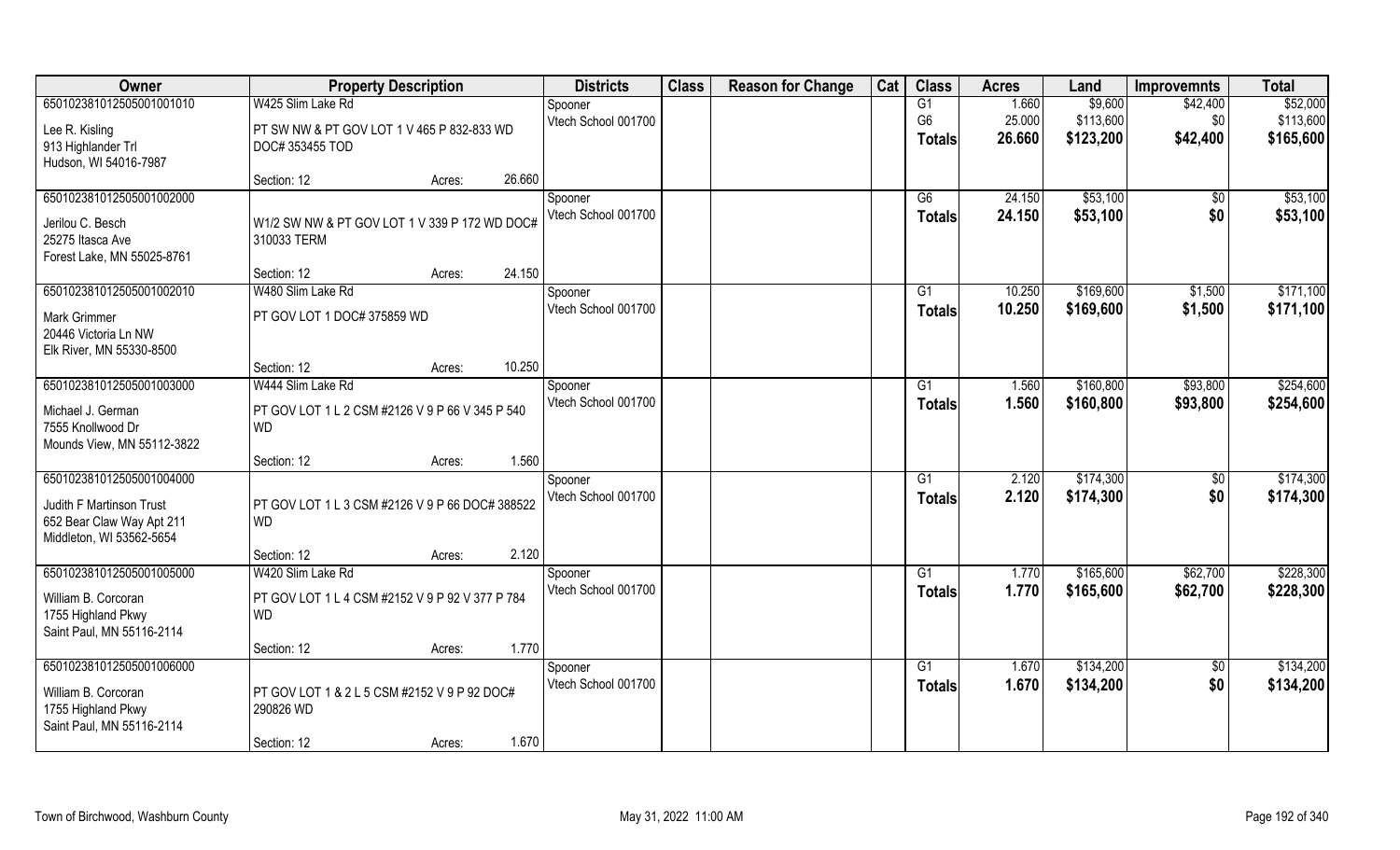| 650102381012505002001000<br>W394 Slim Lake Rd<br>2.270<br>\$155,400<br>\$354,800<br>G1<br>\$199,400<br>Spooner<br>Vtech School 001700<br>2.270<br>\$155,400<br>\$199,400<br>\$354,800<br><b>Totals</b><br>Bruce M. Johnson<br>PT GOV LOT 2 & 1 L 6 CSM #2152 V 9 P 92 V 347 P<br>1870 Walsh Ln<br>573-574 ESMT V 362 P 691 WD EXC V 335 P 664<br>Mendota Heights, MN 55118-4242<br>DOC#389489 TOD |  |
|---------------------------------------------------------------------------------------------------------------------------------------------------------------------------------------------------------------------------------------------------------------------------------------------------------------------------------------------------------------------------------------------------|--|
|                                                                                                                                                                                                                                                                                                                                                                                                   |  |
|                                                                                                                                                                                                                                                                                                                                                                                                   |  |
|                                                                                                                                                                                                                                                                                                                                                                                                   |  |
|                                                                                                                                                                                                                                                                                                                                                                                                   |  |
| 2.270<br>Section: 12<br>Acres:                                                                                                                                                                                                                                                                                                                                                                    |  |
| 650102381012505002001010<br>N4488 Marten Rd<br>\$64,900<br>\$71,900<br>1.140<br>\$7,000<br>Spooner<br>G1                                                                                                                                                                                                                                                                                          |  |
| G <sub>6</sub><br>Vtech School 001700<br>20.000<br>\$40,000<br>\$40,000<br>\$0                                                                                                                                                                                                                                                                                                                    |  |
| Roger I Bean Trust<br>NW NE & PT GOV LOT 2 & PT SE NW DOC# 353132<br>\$64,900<br>\$111,900<br>21.140<br>\$47,000<br><b>Totals</b>                                                                                                                                                                                                                                                                 |  |
| 341 Golf Course Rd<br><b>WD</b>                                                                                                                                                                                                                                                                                                                                                                   |  |
| Reedsburg, WI 53959-9599                                                                                                                                                                                                                                                                                                                                                                          |  |
| 21.140<br>Section: 12<br>Acres:                                                                                                                                                                                                                                                                                                                                                                   |  |
| 650102381012505002002000<br>\$7,900<br>1.320<br>\$7,900<br>N4414 Fisher Rd<br>G <sub>1</sub><br>\$0<br>Spooner                                                                                                                                                                                                                                                                                    |  |
| G <sub>6</sub><br>\$46,000<br>23.000<br>\$0<br>\$46,000<br>Vtech School 001700<br>PT NW NE & PT GOV LOT 2 DOC# 394064 WD<br>Charles B. Byrd                                                                                                                                                                                                                                                       |  |
| \$53,900<br>\$0<br>24.320<br>\$53,900<br><b>Totals</b><br>9951 Vagabond Ln N                                                                                                                                                                                                                                                                                                                      |  |
| Maple Grove, MN 55311-1300                                                                                                                                                                                                                                                                                                                                                                        |  |
| 24.320<br>Section: 12<br>Acres:                                                                                                                                                                                                                                                                                                                                                                   |  |
| 650102381012505002002010<br>W348 Slim Lake Rd Unit 845A<br>\$140,400<br>\$107,600<br>\$248,000<br>1.520<br>G <sub>1</sub><br>Spooner                                                                                                                                                                                                                                                              |  |
| Vtech School 001700<br>1.520<br>\$140,400<br>\$107,600<br>\$248,000<br><b>Totals</b><br>PT GOV LOT 2 12-38-10 & PT GOV LOT 17 1-38-10 L 1<br>Robert L. Dalland                                                                                                                                                                                                                                    |  |
| 835 18th St SE<br>CSM #1931 V 8 P 92 DOC# 372438 TD                                                                                                                                                                                                                                                                                                                                               |  |
| Owatonna, MN 55060-4138                                                                                                                                                                                                                                                                                                                                                                           |  |
| 1.520<br>Section: 12<br>Acres:                                                                                                                                                                                                                                                                                                                                                                    |  |
| \$263,500<br>650102381012505002003000<br>W360 Slim Lake Rd<br>\$160,700<br>\$102,800<br>G1<br>1.570<br>Spooner                                                                                                                                                                                                                                                                                    |  |
| Vtech School 001700<br>\$160,700<br>\$102,800<br>1.570<br>\$263,500<br><b>Totals</b>                                                                                                                                                                                                                                                                                                              |  |
| PT GOV LOT 2 12-38-10 & PT GOV LOT 17 1-38-10 L 2<br>John F. Wurm                                                                                                                                                                                                                                                                                                                                 |  |
| 5905 Walnut Dr<br>CSM #1931 V 8 P 92 DOC# 299011 WD                                                                                                                                                                                                                                                                                                                                               |  |
| Edina, MN 55436-1747                                                                                                                                                                                                                                                                                                                                                                              |  |
| 1.570<br>Section: 12<br>Acres:                                                                                                                                                                                                                                                                                                                                                                    |  |
| \$200,100<br>\$334,200<br>\$534,300<br>650102381012505002004000<br>W370 Slim Lake Rd<br>1.520<br>G1<br>Spooner                                                                                                                                                                                                                                                                                    |  |
| Vtech School 001700<br>1.520<br>\$334,200<br>\$200,100<br>\$534,300<br><b>Totals</b><br>Michael D. Farrand<br>PT GOV LOT 2 12-38-10 & PT GOV LOT 17 1-38-10 L 3                                                                                                                                                                                                                                   |  |
| PO Box 205<br>CSM #1931 V 8 P 92 DOC# 392947 WD                                                                                                                                                                                                                                                                                                                                                   |  |
| Stone Lake, WI 54876-0205                                                                                                                                                                                                                                                                                                                                                                         |  |
| 1.520<br>Section: 12<br>Acres:                                                                                                                                                                                                                                                                                                                                                                    |  |
| 650102381012505002005000<br>\$162,300<br>\$106,300<br>\$268,600<br>W380 Slim Lake Rd<br>G1<br>1.510<br>Spooner                                                                                                                                                                                                                                                                                    |  |
| Vtech School 001700<br>\$162,300<br>1.510<br>\$106,300<br>\$268,600<br>Totals<br>PT GOV LOT 2 12-38-10 & PT GOV LOT 17 1-38-10 L 4<br>Rodney Maeker                                                                                                                                                                                                                                               |  |
| 1235 Yale Pl Apt 505<br>CSM #1931 V 8 P 92 V 335 P 383 WD DOC# 398781                                                                                                                                                                                                                                                                                                                             |  |
| Minneapolis, MN 55403-1944<br><b>TOD</b>                                                                                                                                                                                                                                                                                                                                                          |  |
| 1.510<br>Section: 12<br>Acres:                                                                                                                                                                                                                                                                                                                                                                    |  |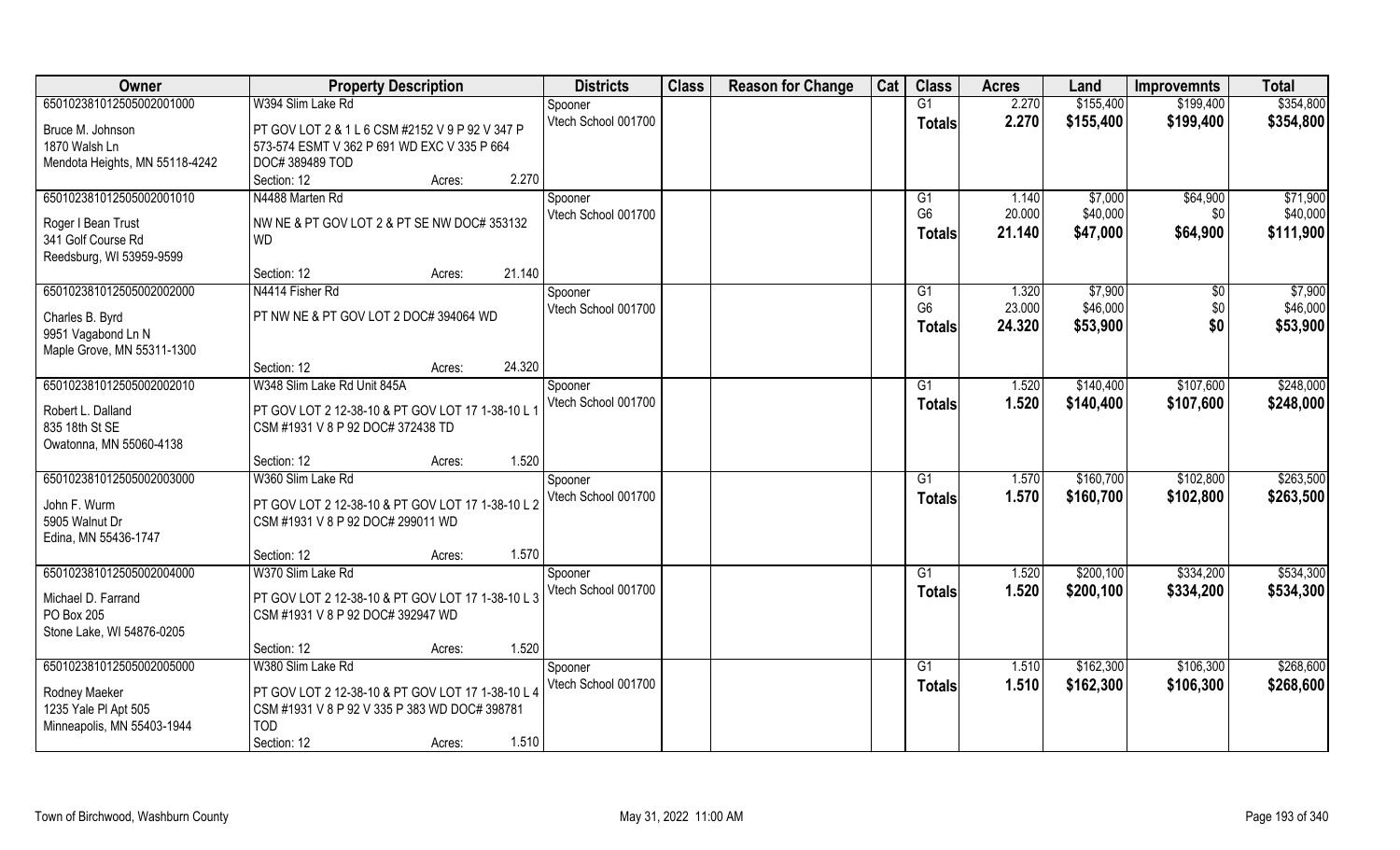| Owner                     | <b>Property Description</b>                     |        |        | <b>Districts</b>    | <b>Class</b> | <b>Reason for Change</b> | Cat | <b>Class</b>   | <b>Acres</b> | Land          | <b>Improvemnts</b> | <b>Total</b>    |
|---------------------------|-------------------------------------------------|--------|--------|---------------------|--------------|--------------------------|-----|----------------|--------------|---------------|--------------------|-----------------|
| 650102381012505002006000  | W377 Slim Lake Rd                               |        |        | Spooner             |              |                          |     | G1             | 1.000        | \$6,300       | \$138,400          | \$144,700       |
| Ronald L. Kephart         | PT GOV LOT 2 DOC# 384774 MFL-CL(25 AC) DOC#     |        |        | Vtech School 001700 |              |                          |     | G <sub>5</sub> | 0.910        | \$300         | \$0                | \$300           |
| W377 Slim Lake Rd         | 380487 QC                                       |        |        |                     |              |                          |     | W <sub>6</sub> | 25.000       | (\$25,000)    | \$0                | \$0             |
| Stone Lake, WI 54876-8769 |                                                 |        |        |                     |              |                          |     | <b>Totals</b>  | 26.910       | \$6,600       | \$138,400          | \$145,000       |
|                           | Section: 12                                     | Acres: | 26.910 |                     |              |                          |     |                |              |               |                    |                 |
| 650102381013101000001000  |                                                 |        |        | Birchwood           |              |                          |     | W <sub>4</sub> | 40.000       | \$0           | \$0                | \$0             |
| Washburn Co Cfl           | NE NE V 93 P 245 V 31 MISC P 3 FCL              |        |        | Vtech School 001700 |              |                          |     | <b>Totals</b>  | 40.000       | \$0           | \$0                | \$0             |
| 10 4th Ave                |                                                 |        |        |                     |              |                          |     |                |              |               |                    |                 |
| Shell Lake, WI 54871-4457 |                                                 |        |        |                     |              |                          |     |                |              |               |                    |                 |
|                           | Section: 13                                     | Acres: | 40.000 |                     |              |                          |     |                |              |               |                    |                 |
| 650102381013102000001000  |                                                 |        |        | Birchwood           |              |                          |     | W <sub>4</sub> | 40.000       | \$0           | $\sqrt[6]{30}$     | \$0             |
| Washburn Co Cfl           | NW NE V 93 P 245 V 31 MISC P 3 FCL              |        |        | Vtech School 001700 |              |                          |     | <b>Totals</b>  | 40.000       | \$0           | \$0                | \$0             |
| 10 4th Ave                |                                                 |        |        |                     |              |                          |     |                |              |               |                    |                 |
| Shell Lake, WI 54871-4457 |                                                 |        |        |                     |              |                          |     |                |              |               |                    |                 |
|                           | Section: 13                                     | Acres: | 40.000 |                     |              |                          |     |                |              |               |                    |                 |
| 650102381013103000001000  |                                                 |        |        | Birchwood           |              |                          |     | W <sub>4</sub> | 40.000       | $\sqrt[6]{3}$ | $\sqrt[6]{30}$     | \$0             |
| Washburn Co Cfl           | SW NE V 93 P 245 V 31 MISC P 3 FCL              |        |        | Vtech School 001700 |              |                          |     | <b>Totals</b>  | 40.000       | \$0           | \$0                | \$0             |
| 10 4th Ave                |                                                 |        |        |                     |              |                          |     |                |              |               |                    |                 |
| Shell Lake, WI 54871-4457 |                                                 |        |        |                     |              |                          |     |                |              |               |                    |                 |
|                           | Section: 13                                     | Acres: | 40.000 |                     |              |                          |     |                |              |               |                    |                 |
| 650102381013104000001000  |                                                 |        |        | Birchwood           |              |                          |     | W <sub>4</sub> | 40.000       | \$0           | $\sqrt[6]{30}$     | \$0             |
| Washburn Co Cfl           | SE NE V 93 P 245 V 31 MISC P 3 FCL              |        |        | Vtech School 001700 |              |                          |     | Totals         | 40.000       | \$0           | \$0                | \$0             |
| 10 4th Ave                |                                                 |        |        |                     |              |                          |     |                |              |               |                    |                 |
| Shell Lake, WI 54871-4457 |                                                 |        |        |                     |              |                          |     |                |              |               |                    |                 |
|                           | Section: 13                                     | Acres: | 40.000 |                     |              |                          |     |                |              |               |                    |                 |
| 650102381013201000001000  |                                                 |        |        | Birchwood           |              |                          |     | W <sub>4</sub> | 40.000       | $\sqrt{6}$    | \$0                | $\overline{50}$ |
| Washburn Co Cfl           | NE NW V 70 P 62 V 18 MISC P 248 FCL DOC# 326573 |        |        | Vtech School 001700 |              |                          |     | <b>Totals</b>  | 40.000       | \$0           | \$0                | \$0             |
| 10 4th Ave                | <b>ESMT</b>                                     |        |        |                     |              |                          |     |                |              |               |                    |                 |
| Shell Lake, WI 54871-4457 |                                                 |        |        |                     |              |                          |     |                |              |               |                    |                 |
|                           | Section: 13                                     | Acres: | 40.000 |                     |              |                          |     |                |              |               |                    |                 |
| 650102381013202000001000  |                                                 |        |        | Birchwood           |              |                          |     | G5             | 18.000       | \$5,900       | \$0                | \$5,900         |
| Gillette Living Trust     | NW NW V 249 P 126 V 416 P 17 TRST DOC# 326573   |        |        | Vtech School 001700 |              |                          |     | G <sub>6</sub> | 22.000       | \$32,000      | \$0                | \$32,000        |
| PO Box 97                 | ESMT DOC# 329021 CONS ESMT                      |        |        |                     |              |                          |     | <b>Totals</b>  | 40.000       | \$37,900      | \$0                | \$37,900        |
| Stone Lake, WI 54876-0097 |                                                 |        |        |                     |              |                          |     |                |              |               |                    |                 |
|                           | Section: 13                                     | Acres: | 40.000 |                     |              |                          |     |                |              |               |                    |                 |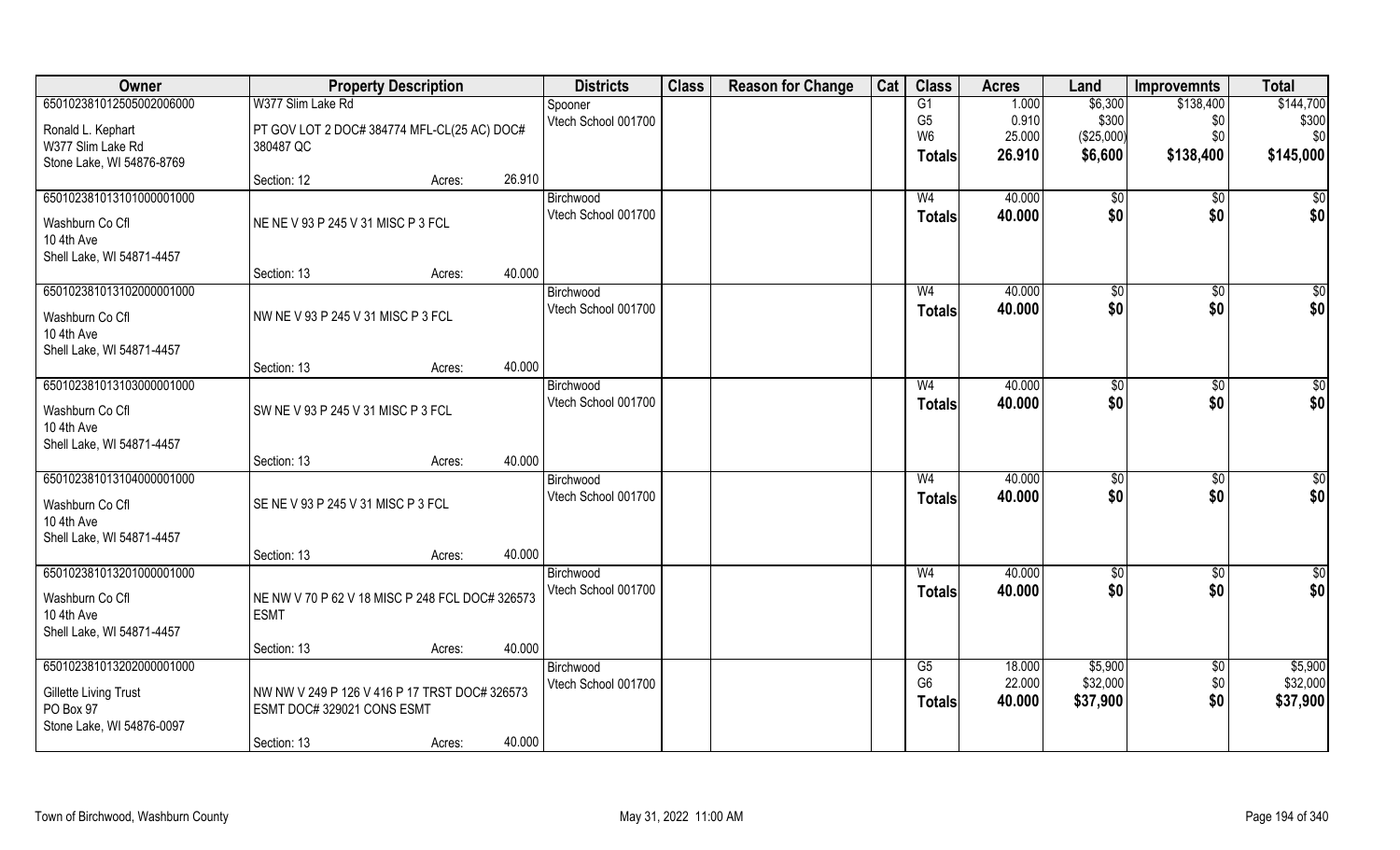| 650102381013203000001000<br>N3976 Birchwood Fire Ln<br>1.000<br>\$6,300<br>\$19,800<br>Birchwood<br>G1<br>G <sub>5</sub><br>19.000<br>\$6,200<br>\$6,200<br>Vtech School 001700<br>\$0<br><b>Gillette Living Trust</b><br>SW NW V 249 P 126 V 416 P 17 TRST DOC# 329021<br>G <sub>6</sub><br>20.000<br>\$35,000<br>\$0<br>\$35,000<br>PO Box 97<br><b>CONS ESMT</b><br>\$47,500<br>\$19,800<br>\$67,300<br>40.000<br>Totals<br>Stone Lake, WI 54876-0097<br>40.000<br>Section: 13<br>Acres:<br>650102381013204000001000<br>40.000<br>$\sqrt[6]{}$<br>Birchwood<br>W <sub>4</sub><br>\$0<br>\$0<br>\$0<br>\$0<br>Vtech School 001700<br>40.000<br><b>Totals</b><br>SE NW V 70 P 62 V 18 MISC P 248 FCL<br>Washburn Co Cfl<br>10 4th Ave<br>Shell Lake, WI 54871-4457<br>40.000<br>Section: 13<br>Acres:<br>650102381013301000001000<br>40.000<br>\$0<br>\$0<br>W <sub>4</sub><br>$\sqrt[6]{30}$<br>Birchwood<br>\$0<br>\$0<br>\$0<br>Vtech School 001700<br>40.000<br><b>Totals</b><br>NE SW V 70 P 62 V 18 MISC P 248 FCL<br>Washburn Co Cfl<br>10 4th Ave<br>Shell Lake, WI 54871-4457<br>40.000<br>Section: 13<br>Acres:<br>650102381013302000001000<br>\$277,900<br>N3978 Birchwood Fire Ln<br>\$46,600<br>6.000<br>Birchwood<br>G <sub>1</sub><br>G <sub>5</sub><br>19.000<br>\$300<br>\$300<br>Vtech School 001700<br>\$0<br>NW SW V 249 P 126 V 416 P 17 TRST DOC# 329021<br><b>Gillette Living Trust</b><br>G <sub>6</sub><br>15.000<br>\$0<br>\$25,000<br>\$25,000<br>PO Box 97<br><b>CONS ESMT</b><br>\$277,900<br>\$349,800<br>40.000<br>\$71,900<br><b>Totals</b><br>Stone Lake, WI 54876-0097<br>40.000<br>Section: 13<br>Acres:<br>650102381013303000001000<br>W <sub>4</sub><br>40.000<br>$\frac{1}{20}$<br>$\sqrt[6]{30}$<br>\$0<br>Birchwood<br>\$0<br>\$0<br>\$0<br>Vtech School 001700<br>40.000<br><b>Totals</b><br>SW SW V 70 P 62 V 18 MISC P 248 FCL<br>Washburn Co Cfl<br>10 4th Ave<br>Shell Lake, WI 54871-4457<br>40.000<br>Section: 13<br>Acres:<br>650102381013304000001000<br>40.000<br>$\frac{6}{3}$<br>W <sub>4</sub><br>\$0<br>\$0<br>Birchwood<br>\$0<br>\$0<br>\$0<br>Vtech School 001700<br>40.000<br><b>Totals</b><br>SE SW V 70 P 62 V 18 MISC P 248 FCL<br>Washburn Co Cfl<br>10 4th Ave<br>Shell Lake, WI 54871-4457<br>40.000<br>Section: 13<br>Acres: | Owner | <b>Property Description</b> | <b>Districts</b> | <b>Class</b> | <b>Reason for Change</b> | Cat | <b>Class</b> | <b>Acres</b> | Land | <b>Improvemnts</b> | <b>Total</b> |
|------------------------------------------------------------------------------------------------------------------------------------------------------------------------------------------------------------------------------------------------------------------------------------------------------------------------------------------------------------------------------------------------------------------------------------------------------------------------------------------------------------------------------------------------------------------------------------------------------------------------------------------------------------------------------------------------------------------------------------------------------------------------------------------------------------------------------------------------------------------------------------------------------------------------------------------------------------------------------------------------------------------------------------------------------------------------------------------------------------------------------------------------------------------------------------------------------------------------------------------------------------------------------------------------------------------------------------------------------------------------------------------------------------------------------------------------------------------------------------------------------------------------------------------------------------------------------------------------------------------------------------------------------------------------------------------------------------------------------------------------------------------------------------------------------------------------------------------------------------------------------------------------------------------------------------------------------------------------------------------------------------------------------------------------------------------------------------------------------------------------------------------------------------------------------------------------------------------------------------------------------------------------------------------------|-------|-----------------------------|------------------|--------------|--------------------------|-----|--------------|--------------|------|--------------------|--------------|
| \$0<br>\$324,500                                                                                                                                                                                                                                                                                                                                                                                                                                                                                                                                                                                                                                                                                                                                                                                                                                                                                                                                                                                                                                                                                                                                                                                                                                                                                                                                                                                                                                                                                                                                                                                                                                                                                                                                                                                                                                                                                                                                                                                                                                                                                                                                                                                                                                                                               |       |                             |                  |              |                          |     |              |              |      |                    | \$26,100     |
|                                                                                                                                                                                                                                                                                                                                                                                                                                                                                                                                                                                                                                                                                                                                                                                                                                                                                                                                                                                                                                                                                                                                                                                                                                                                                                                                                                                                                                                                                                                                                                                                                                                                                                                                                                                                                                                                                                                                                                                                                                                                                                                                                                                                                                                                                                |       |                             |                  |              |                          |     |              |              |      |                    |              |
|                                                                                                                                                                                                                                                                                                                                                                                                                                                                                                                                                                                                                                                                                                                                                                                                                                                                                                                                                                                                                                                                                                                                                                                                                                                                                                                                                                                                                                                                                                                                                                                                                                                                                                                                                                                                                                                                                                                                                                                                                                                                                                                                                                                                                                                                                                |       |                             |                  |              |                          |     |              |              |      |                    |              |
|                                                                                                                                                                                                                                                                                                                                                                                                                                                                                                                                                                                                                                                                                                                                                                                                                                                                                                                                                                                                                                                                                                                                                                                                                                                                                                                                                                                                                                                                                                                                                                                                                                                                                                                                                                                                                                                                                                                                                                                                                                                                                                                                                                                                                                                                                                |       |                             |                  |              |                          |     |              |              |      |                    |              |
|                                                                                                                                                                                                                                                                                                                                                                                                                                                                                                                                                                                                                                                                                                                                                                                                                                                                                                                                                                                                                                                                                                                                                                                                                                                                                                                                                                                                                                                                                                                                                                                                                                                                                                                                                                                                                                                                                                                                                                                                                                                                                                                                                                                                                                                                                                |       |                             |                  |              |                          |     |              |              |      |                    |              |
|                                                                                                                                                                                                                                                                                                                                                                                                                                                                                                                                                                                                                                                                                                                                                                                                                                                                                                                                                                                                                                                                                                                                                                                                                                                                                                                                                                                                                                                                                                                                                                                                                                                                                                                                                                                                                                                                                                                                                                                                                                                                                                                                                                                                                                                                                                |       |                             |                  |              |                          |     |              |              |      |                    |              |
|                                                                                                                                                                                                                                                                                                                                                                                                                                                                                                                                                                                                                                                                                                                                                                                                                                                                                                                                                                                                                                                                                                                                                                                                                                                                                                                                                                                                                                                                                                                                                                                                                                                                                                                                                                                                                                                                                                                                                                                                                                                                                                                                                                                                                                                                                                |       |                             |                  |              |                          |     |              |              |      |                    |              |
|                                                                                                                                                                                                                                                                                                                                                                                                                                                                                                                                                                                                                                                                                                                                                                                                                                                                                                                                                                                                                                                                                                                                                                                                                                                                                                                                                                                                                                                                                                                                                                                                                                                                                                                                                                                                                                                                                                                                                                                                                                                                                                                                                                                                                                                                                                |       |                             |                  |              |                          |     |              |              |      |                    |              |
|                                                                                                                                                                                                                                                                                                                                                                                                                                                                                                                                                                                                                                                                                                                                                                                                                                                                                                                                                                                                                                                                                                                                                                                                                                                                                                                                                                                                                                                                                                                                                                                                                                                                                                                                                                                                                                                                                                                                                                                                                                                                                                                                                                                                                                                                                                |       |                             |                  |              |                          |     |              |              |      |                    |              |
|                                                                                                                                                                                                                                                                                                                                                                                                                                                                                                                                                                                                                                                                                                                                                                                                                                                                                                                                                                                                                                                                                                                                                                                                                                                                                                                                                                                                                                                                                                                                                                                                                                                                                                                                                                                                                                                                                                                                                                                                                                                                                                                                                                                                                                                                                                |       |                             |                  |              |                          |     |              |              |      |                    |              |
|                                                                                                                                                                                                                                                                                                                                                                                                                                                                                                                                                                                                                                                                                                                                                                                                                                                                                                                                                                                                                                                                                                                                                                                                                                                                                                                                                                                                                                                                                                                                                                                                                                                                                                                                                                                                                                                                                                                                                                                                                                                                                                                                                                                                                                                                                                |       |                             |                  |              |                          |     |              |              |      |                    |              |
|                                                                                                                                                                                                                                                                                                                                                                                                                                                                                                                                                                                                                                                                                                                                                                                                                                                                                                                                                                                                                                                                                                                                                                                                                                                                                                                                                                                                                                                                                                                                                                                                                                                                                                                                                                                                                                                                                                                                                                                                                                                                                                                                                                                                                                                                                                |       |                             |                  |              |                          |     |              |              |      |                    |              |
|                                                                                                                                                                                                                                                                                                                                                                                                                                                                                                                                                                                                                                                                                                                                                                                                                                                                                                                                                                                                                                                                                                                                                                                                                                                                                                                                                                                                                                                                                                                                                                                                                                                                                                                                                                                                                                                                                                                                                                                                                                                                                                                                                                                                                                                                                                |       |                             |                  |              |                          |     |              |              |      |                    |              |
|                                                                                                                                                                                                                                                                                                                                                                                                                                                                                                                                                                                                                                                                                                                                                                                                                                                                                                                                                                                                                                                                                                                                                                                                                                                                                                                                                                                                                                                                                                                                                                                                                                                                                                                                                                                                                                                                                                                                                                                                                                                                                                                                                                                                                                                                                                |       |                             |                  |              |                          |     |              |              |      |                    |              |
|                                                                                                                                                                                                                                                                                                                                                                                                                                                                                                                                                                                                                                                                                                                                                                                                                                                                                                                                                                                                                                                                                                                                                                                                                                                                                                                                                                                                                                                                                                                                                                                                                                                                                                                                                                                                                                                                                                                                                                                                                                                                                                                                                                                                                                                                                                |       |                             |                  |              |                          |     |              |              |      |                    |              |
|                                                                                                                                                                                                                                                                                                                                                                                                                                                                                                                                                                                                                                                                                                                                                                                                                                                                                                                                                                                                                                                                                                                                                                                                                                                                                                                                                                                                                                                                                                                                                                                                                                                                                                                                                                                                                                                                                                                                                                                                                                                                                                                                                                                                                                                                                                |       |                             |                  |              |                          |     |              |              |      |                    |              |
|                                                                                                                                                                                                                                                                                                                                                                                                                                                                                                                                                                                                                                                                                                                                                                                                                                                                                                                                                                                                                                                                                                                                                                                                                                                                                                                                                                                                                                                                                                                                                                                                                                                                                                                                                                                                                                                                                                                                                                                                                                                                                                                                                                                                                                                                                                |       |                             |                  |              |                          |     |              |              |      |                    |              |
|                                                                                                                                                                                                                                                                                                                                                                                                                                                                                                                                                                                                                                                                                                                                                                                                                                                                                                                                                                                                                                                                                                                                                                                                                                                                                                                                                                                                                                                                                                                                                                                                                                                                                                                                                                                                                                                                                                                                                                                                                                                                                                                                                                                                                                                                                                |       |                             |                  |              |                          |     |              |              |      |                    |              |
|                                                                                                                                                                                                                                                                                                                                                                                                                                                                                                                                                                                                                                                                                                                                                                                                                                                                                                                                                                                                                                                                                                                                                                                                                                                                                                                                                                                                                                                                                                                                                                                                                                                                                                                                                                                                                                                                                                                                                                                                                                                                                                                                                                                                                                                                                                |       |                             |                  |              |                          |     |              |              |      |                    |              |
|                                                                                                                                                                                                                                                                                                                                                                                                                                                                                                                                                                                                                                                                                                                                                                                                                                                                                                                                                                                                                                                                                                                                                                                                                                                                                                                                                                                                                                                                                                                                                                                                                                                                                                                                                                                                                                                                                                                                                                                                                                                                                                                                                                                                                                                                                                |       |                             |                  |              |                          |     |              |              |      |                    |              |
|                                                                                                                                                                                                                                                                                                                                                                                                                                                                                                                                                                                                                                                                                                                                                                                                                                                                                                                                                                                                                                                                                                                                                                                                                                                                                                                                                                                                                                                                                                                                                                                                                                                                                                                                                                                                                                                                                                                                                                                                                                                                                                                                                                                                                                                                                                |       |                             |                  |              |                          |     |              |              |      |                    |              |
|                                                                                                                                                                                                                                                                                                                                                                                                                                                                                                                                                                                                                                                                                                                                                                                                                                                                                                                                                                                                                                                                                                                                                                                                                                                                                                                                                                                                                                                                                                                                                                                                                                                                                                                                                                                                                                                                                                                                                                                                                                                                                                                                                                                                                                                                                                |       |                             |                  |              |                          |     |              |              |      |                    |              |
|                                                                                                                                                                                                                                                                                                                                                                                                                                                                                                                                                                                                                                                                                                                                                                                                                                                                                                                                                                                                                                                                                                                                                                                                                                                                                                                                                                                                                                                                                                                                                                                                                                                                                                                                                                                                                                                                                                                                                                                                                                                                                                                                                                                                                                                                                                |       |                             |                  |              |                          |     |              |              |      |                    |              |
|                                                                                                                                                                                                                                                                                                                                                                                                                                                                                                                                                                                                                                                                                                                                                                                                                                                                                                                                                                                                                                                                                                                                                                                                                                                                                                                                                                                                                                                                                                                                                                                                                                                                                                                                                                                                                                                                                                                                                                                                                                                                                                                                                                                                                                                                                                |       |                             |                  |              |                          |     |              |              |      |                    |              |
|                                                                                                                                                                                                                                                                                                                                                                                                                                                                                                                                                                                                                                                                                                                                                                                                                                                                                                                                                                                                                                                                                                                                                                                                                                                                                                                                                                                                                                                                                                                                                                                                                                                                                                                                                                                                                                                                                                                                                                                                                                                                                                                                                                                                                                                                                                |       |                             |                  |              |                          |     |              |              |      |                    |              |
|                                                                                                                                                                                                                                                                                                                                                                                                                                                                                                                                                                                                                                                                                                                                                                                                                                                                                                                                                                                                                                                                                                                                                                                                                                                                                                                                                                                                                                                                                                                                                                                                                                                                                                                                                                                                                                                                                                                                                                                                                                                                                                                                                                                                                                                                                                |       |                             |                  |              |                          |     |              |              |      |                    |              |
|                                                                                                                                                                                                                                                                                                                                                                                                                                                                                                                                                                                                                                                                                                                                                                                                                                                                                                                                                                                                                                                                                                                                                                                                                                                                                                                                                                                                                                                                                                                                                                                                                                                                                                                                                                                                                                                                                                                                                                                                                                                                                                                                                                                                                                                                                                |       |                             |                  |              |                          |     |              |              |      |                    |              |
|                                                                                                                                                                                                                                                                                                                                                                                                                                                                                                                                                                                                                                                                                                                                                                                                                                                                                                                                                                                                                                                                                                                                                                                                                                                                                                                                                                                                                                                                                                                                                                                                                                                                                                                                                                                                                                                                                                                                                                                                                                                                                                                                                                                                                                                                                                |       |                             |                  |              |                          |     |              |              |      |                    |              |
|                                                                                                                                                                                                                                                                                                                                                                                                                                                                                                                                                                                                                                                                                                                                                                                                                                                                                                                                                                                                                                                                                                                                                                                                                                                                                                                                                                                                                                                                                                                                                                                                                                                                                                                                                                                                                                                                                                                                                                                                                                                                                                                                                                                                                                                                                                |       |                             |                  |              |                          |     |              |              |      |                    |              |
| 650102381013401000001000<br>W <sub>4</sub><br>40.000<br>$\overline{50}$<br>$\overline{50}$<br>\$0<br>Birchwood                                                                                                                                                                                                                                                                                                                                                                                                                                                                                                                                                                                                                                                                                                                                                                                                                                                                                                                                                                                                                                                                                                                                                                                                                                                                                                                                                                                                                                                                                                                                                                                                                                                                                                                                                                                                                                                                                                                                                                                                                                                                                                                                                                                 |       |                             |                  |              |                          |     |              |              |      |                    |              |
| \$0<br>\$0<br>\$0<br>Vtech School 001700<br>40.000<br><b>Totals</b>                                                                                                                                                                                                                                                                                                                                                                                                                                                                                                                                                                                                                                                                                                                                                                                                                                                                                                                                                                                                                                                                                                                                                                                                                                                                                                                                                                                                                                                                                                                                                                                                                                                                                                                                                                                                                                                                                                                                                                                                                                                                                                                                                                                                                            |       |                             |                  |              |                          |     |              |              |      |                    |              |
| NE SE V 72 P 244 V 18 MISC P 248 FCL<br>Washburn Co Cfl                                                                                                                                                                                                                                                                                                                                                                                                                                                                                                                                                                                                                                                                                                                                                                                                                                                                                                                                                                                                                                                                                                                                                                                                                                                                                                                                                                                                                                                                                                                                                                                                                                                                                                                                                                                                                                                                                                                                                                                                                                                                                                                                                                                                                                        |       |                             |                  |              |                          |     |              |              |      |                    |              |
| 10 4th Ave                                                                                                                                                                                                                                                                                                                                                                                                                                                                                                                                                                                                                                                                                                                                                                                                                                                                                                                                                                                                                                                                                                                                                                                                                                                                                                                                                                                                                                                                                                                                                                                                                                                                                                                                                                                                                                                                                                                                                                                                                                                                                                                                                                                                                                                                                     |       |                             |                  |              |                          |     |              |              |      |                    |              |
| Shell Lake, WI 54871-4457<br>40.000<br>Section: 13<br>Acres:                                                                                                                                                                                                                                                                                                                                                                                                                                                                                                                                                                                                                                                                                                                                                                                                                                                                                                                                                                                                                                                                                                                                                                                                                                                                                                                                                                                                                                                                                                                                                                                                                                                                                                                                                                                                                                                                                                                                                                                                                                                                                                                                                                                                                                   |       |                             |                  |              |                          |     |              |              |      |                    |              |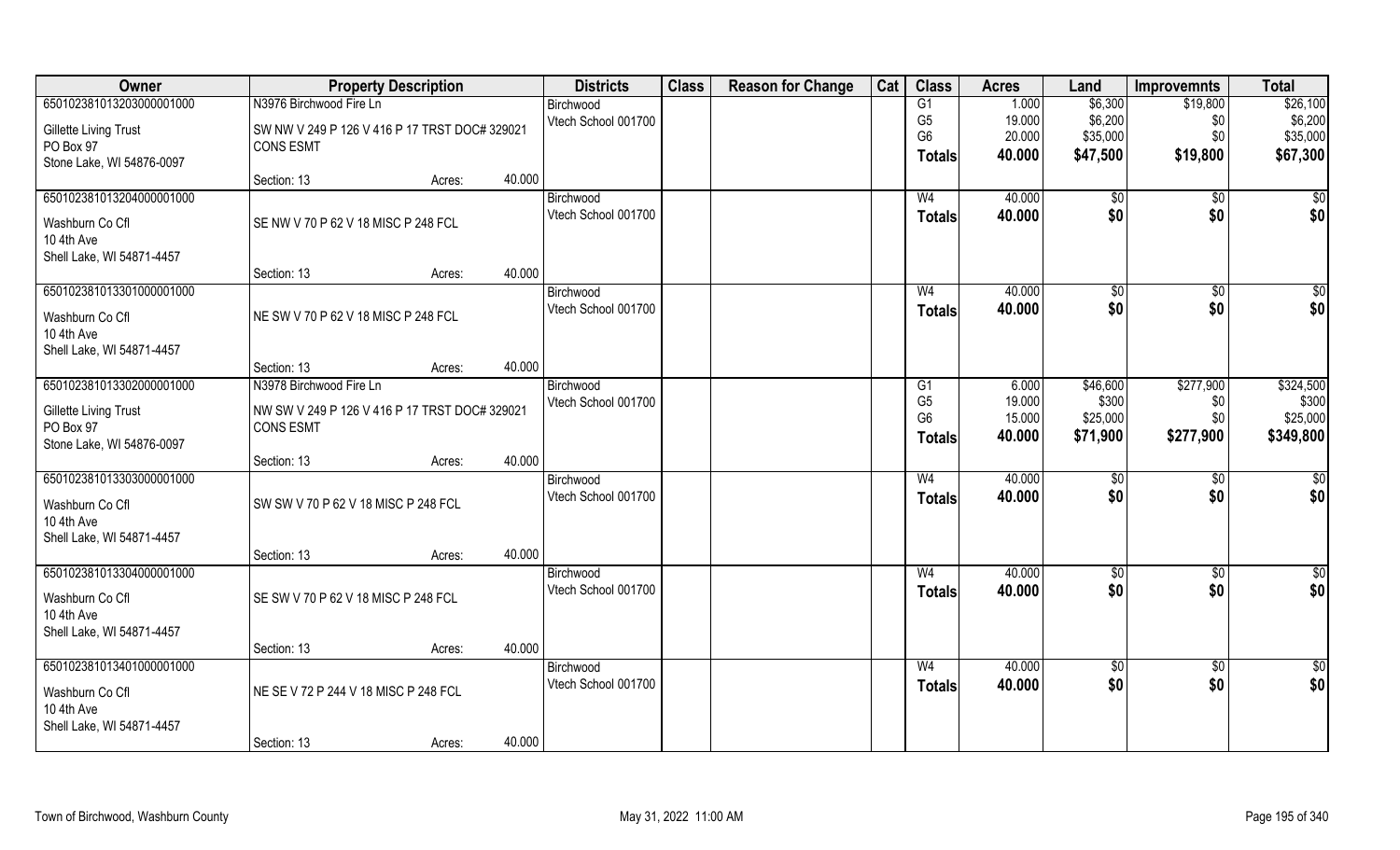| Owner                                                                                  |                                      | <b>Property Description</b> |        | <b>Districts</b>                 | <b>Class</b> | <b>Reason for Change</b> | Cat | <b>Class</b>                    | <b>Acres</b>     | Land            | <b>Improvemnts</b> | <b>Total</b>         |
|----------------------------------------------------------------------------------------|--------------------------------------|-----------------------------|--------|----------------------------------|--------------|--------------------------|-----|---------------------------------|------------------|-----------------|--------------------|----------------------|
| 650102381013402000001000                                                               |                                      |                             |        | Birchwood                        |              |                          |     | W <sub>4</sub>                  | 40.000           | \$0             | $\overline{50}$    | \$0                  |
| Washburn Co Cfl<br>10 4th Ave<br>Shell Lake, WI 54871-4457                             | NW SE V 72 P 244 V 18 MISC P 248 FCL |                             |        | Vtech School 001700              |              |                          |     | <b>Totals</b>                   | 40.000           | \$0             | \$0                | \$0                  |
|                                                                                        | Section: 13                          | Acres:                      | 40.000 |                                  |              |                          |     |                                 |                  |                 |                    |                      |
| 650102381013403000001000                                                               |                                      |                             |        | Birchwood                        |              |                          |     | W <sub>4</sub>                  | 40.000           | \$0             | $\overline{50}$    | $\sqrt{50}$          |
| Washburn Co Cfl<br>10 4th Ave<br>Shell Lake, WI 54871-4457                             | SW SE V 72 P 244 V 18 MISC P 248 FCL |                             |        | Vtech School 001700              |              |                          |     | <b>Totals</b>                   | 40.000           | \$0             | \$0                | \$0                  |
|                                                                                        | Section: 13                          | Acres:                      | 40.000 |                                  |              |                          |     |                                 |                  |                 |                    |                      |
| 650102381013404000001000                                                               |                                      |                             |        | Birchwood                        |              |                          |     | W <sub>4</sub>                  | 40.000           | \$0             | \$0                | $\overline{50}$      |
| Washburn Co Cfl<br>10 4th Ave<br>Shell Lake, WI 54871-4457                             | SE SE V 72 P 244 V 18 MISC P 248 FCL |                             |        | Vtech School 001700              |              |                          |     | <b>Totals</b>                   | 40.000           | \$0             | \$0                | \$0                  |
|                                                                                        | Section: 13                          | Acres:                      | 40.000 |                                  |              |                          |     |                                 |                  |                 |                    |                      |
| 650102381014101000001000                                                               |                                      |                             |        | Birchwood                        |              |                          |     | W <sub>4</sub>                  | 40.000           | $\sqrt[6]{3}$   | $\frac{1}{20}$     | \$                   |
| Washburn Co Cfl<br>10 4th Ave<br>Shell Lake, WI 54871-4457                             | NE NE V 70 P 62 V 18 MISC P 248 FCL  |                             |        | Vtech School 001700              |              |                          |     | <b>Totals</b>                   | 40.000           | \$0             | \$0                | \$0                  |
|                                                                                        | Section: 14                          | Acres:                      | 40.000 |                                  |              |                          |     |                                 |                  |                 |                    |                      |
| 650102381014102000001000<br>Washburn Co Cfl<br>10 4th Ave<br>Shell Lake, WI 54871-4457 | NW NE V 70 P 62 V 18 MISC P 248 FCL  |                             |        | Birchwood<br>Vtech School 001700 |              |                          |     | W <sub>4</sub><br>Totals        | 40.000<br>40.000 | \$0<br>\$0      | \$0<br>\$0         | \$0<br>\$0           |
|                                                                                        | Section: 14                          | Acres:                      | 40.000 |                                  |              |                          |     |                                 |                  |                 |                    |                      |
| 650102381014103000001000<br>Washburn Co Cfl<br>10 4th Ave<br>Shell Lake, WI 54871-4457 | SW NE V 70 P 62 V 18 MISC P 248 FCL  |                             |        | Birchwood<br>Vtech School 001700 |              |                          |     | W <sub>4</sub><br><b>Totals</b> | 40.000<br>40.000 | \$0<br>\$0      | \$0<br>\$0         | $\frac{6}{3}$<br>\$0 |
|                                                                                        | Section: 14                          | Acres:                      | 40.000 |                                  |              |                          |     |                                 |                  |                 |                    |                      |
| 650102381014104000001000                                                               |                                      |                             |        | Birchwood                        |              |                          |     | W <sub>4</sub>                  | 40.000           | $\overline{50}$ | $\overline{50}$    | \$0                  |
| Washburn Co Cfl<br>10 4th Ave<br>Shell Lake, WI 54871-4457                             | SE NE V 70 P 62 V 18 MISC P 248 FCL  |                             |        | Vtech School 001700              |              |                          |     | <b>Totals</b>                   | 40.000           | \$0             | \$0                | \$0                  |
|                                                                                        | Section: 14                          | Acres:                      | 40.000 |                                  |              |                          |     |                                 |                  |                 |                    |                      |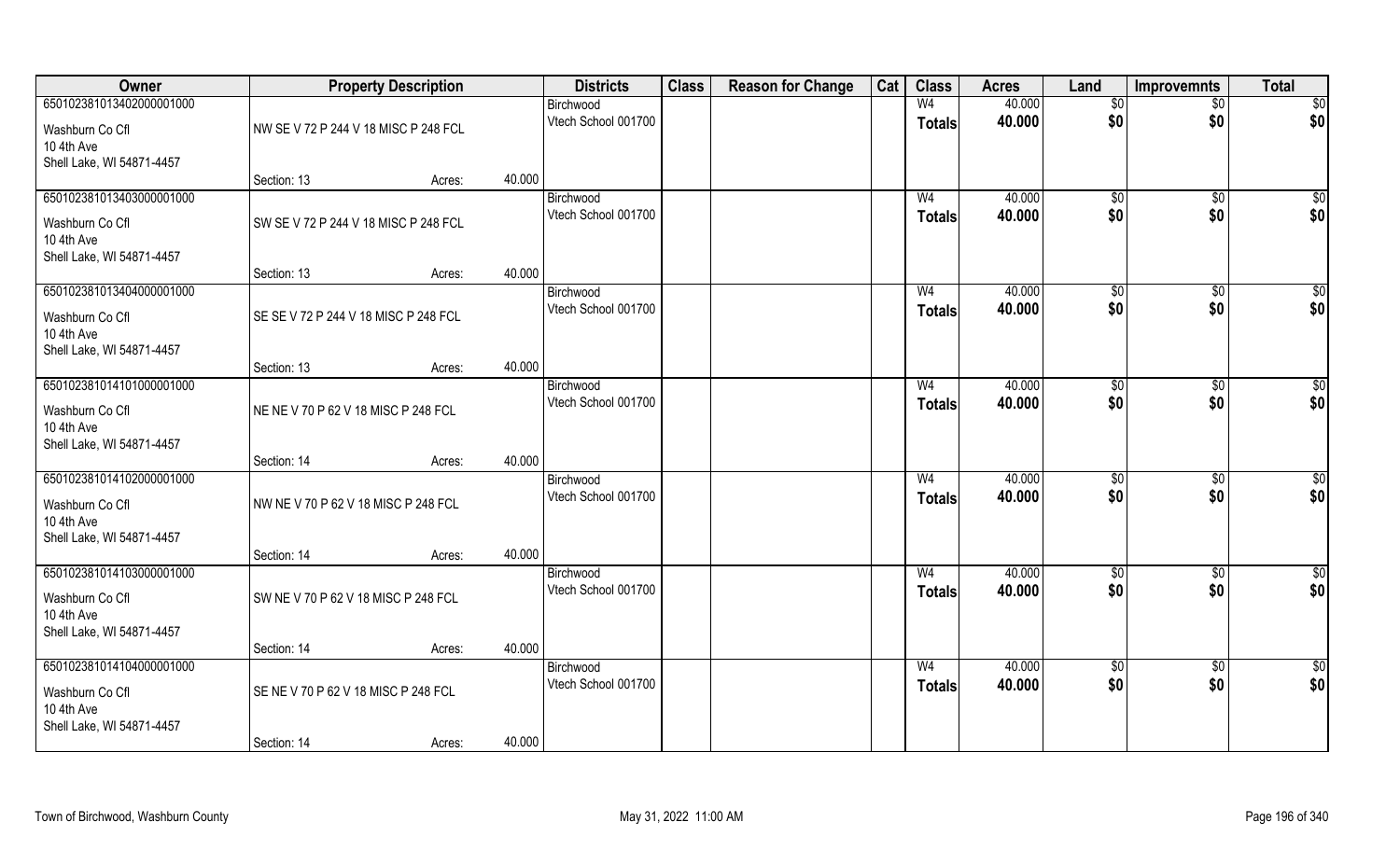| Owner                                                                                  |                                                    | <b>Property Description</b> |        | <b>Districts</b>                 | <b>Class</b> | <b>Reason for Change</b> | Cat | <b>Class</b>                    | <b>Acres</b>     | Land               | <b>Improvemnts</b>     | <b>Total</b>       |
|----------------------------------------------------------------------------------------|----------------------------------------------------|-----------------------------|--------|----------------------------------|--------------|--------------------------|-----|---------------------------------|------------------|--------------------|------------------------|--------------------|
| 650102381014201000001000<br>Washburn Co Cfl<br>10 4th Ave                              | NE NW V 70 P 62 V 18 MISC P 248 FCL                |                             |        | Birchwood<br>Vtech School 001700 |              |                          |     | W <sub>4</sub><br><b>Totals</b> | 40.000<br>40.000 | $\sqrt{6}$<br>\$0  | $\sqrt{$0}$<br>\$0     | \$0<br>\$0         |
| Shell Lake, WI 54871-4457                                                              | Section: 14                                        | Acres:                      | 40.000 |                                  |              |                          |     |                                 |                  |                    |                        |                    |
| 650102381014202000001000<br>Washburn Co Cfl<br>10 4th Ave<br>Shell Lake, WI 54871-4457 | NW NW V 70 P 62 V 18 MISC P 248 FCL                |                             |        | Birchwood<br>Vtech School 001700 |              |                          |     | W <sub>4</sub><br><b>Totals</b> | 40.000<br>40.000 | $\sqrt{50}$<br>\$0 | \$0<br>\$0             | \$0<br>\$0         |
|                                                                                        | Section: 14                                        | Acres:                      | 40.000 |                                  |              |                          |     |                                 |                  |                    |                        |                    |
| 650102381014203000001000<br>Washburn Co Cfl<br>10 4th Ave<br>Shell Lake, WI 54871-4457 | SW NW V 70 P 62 V 18 MISC P 248 FCL                |                             |        | Birchwood<br>Vtech School 001700 |              |                          |     | W <sub>4</sub><br><b>Totals</b> | 40.000<br>40.000 | \$0<br>\$0         | $\overline{50}$<br>\$0 | $\sqrt{50}$<br>\$0 |
|                                                                                        | Section: 14                                        | Acres:                      | 40.000 |                                  |              |                          |     |                                 |                  |                    |                        |                    |
| 650102381014204000001000<br>Washburn Co Cfl<br>10 4th Ave<br>Shell Lake, WI 54871-4457 | SE NW V 70 P 62 V 18 MISC P 248 FCL                |                             |        | Birchwood<br>Vtech School 001700 |              |                          |     | W <sub>4</sub><br><b>Totals</b> | 40.000<br>40.000 | \$0<br>\$0         | $\sqrt[6]{3}$<br>\$0   | $\sqrt{50}$<br>\$0 |
|                                                                                        | Section: 14                                        | Acres:                      | 40.000 |                                  |              |                          |     |                                 |                  |                    |                        |                    |
| 650102381014301000001000<br>Washburn Co Cfl<br>10 4th Ave<br>Shell Lake, WI 54871-4457 | NE SW V 70 P 62 V 18 MISC P 248 FCL                |                             |        | Birchwood<br>Vtech School 001700 |              |                          |     | W <sub>4</sub><br><b>Totals</b> | 40.000<br>40.000 | \$0<br>\$0         | \$0<br>\$0             | $\sqrt{50}$<br>\$0 |
|                                                                                        | Section: 14                                        | Acres:                      | 40.000 |                                  |              |                          |     |                                 |                  |                    |                        |                    |
| 650102381014302000001000<br>Washburn Co Cfl<br>10 4th Ave<br>Shell Lake, WI 54871-4457 | NW SW V 70 P 62 V 18 MISC P 248 FCL                |                             |        | Birchwood<br>Vtech School 001700 |              |                          |     | W <sub>4</sub><br><b>Totals</b> | 40.000<br>40.000 | \$0<br>\$0         | $\sqrt{$0}$<br>\$0     | \$0<br>\$0         |
|                                                                                        | Section: 14                                        | Acres:                      | 40.000 |                                  |              |                          |     |                                 |                  |                    |                        |                    |
| 650102381014303000001000<br>Washburn Co Cfl<br>10 4th Ave<br>Shell Lake, WI 54871-4457 | SW SW V 70 P 62 V 18 MISC P 248 FCL<br>Section: 14 |                             | 40.000 | Birchwood<br>Vtech School 001700 |              |                          |     | W <sub>4</sub><br><b>Totals</b> | 40.000<br>40.000 | $\sqrt{6}$<br>\$0  | $\sqrt{$0}$<br>\$0     | \$0<br>\$0         |
|                                                                                        |                                                    | Acres:                      |        |                                  |              |                          |     |                                 |                  |                    |                        |                    |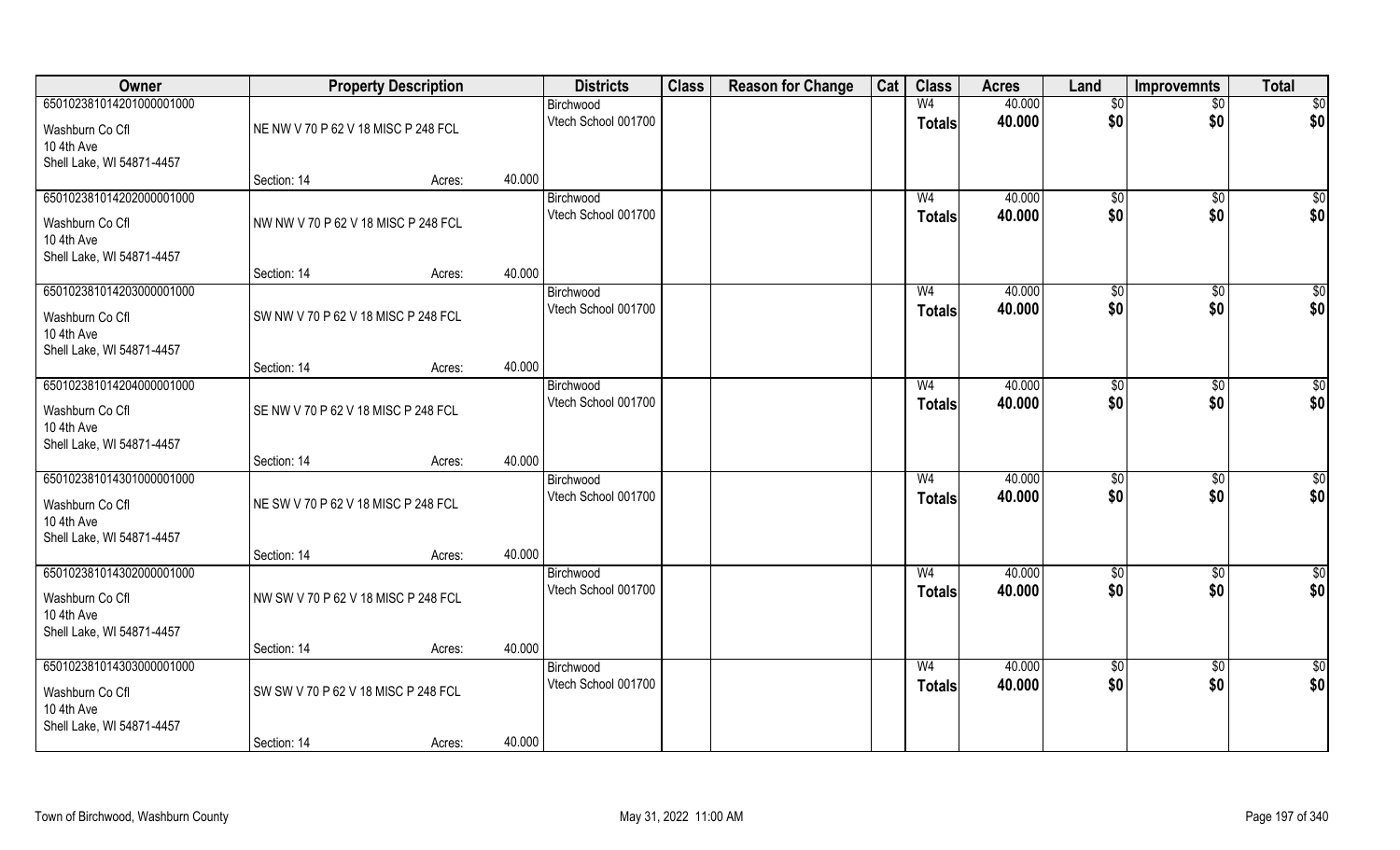| Owner                                                                                  |                                     | <b>Property Description</b> |        | <b>Districts</b>                 | <b>Class</b> | <b>Reason for Change</b> | Cat | <b>Class</b>             | <b>Acres</b>     | Land            | <b>Improvemnts</b> | <b>Total</b>    |
|----------------------------------------------------------------------------------------|-------------------------------------|-----------------------------|--------|----------------------------------|--------------|--------------------------|-----|--------------------------|------------------|-----------------|--------------------|-----------------|
| 650102381014304000001000                                                               |                                     |                             |        | Birchwood                        |              |                          |     | W <sub>4</sub>           | 40.000           | \$0             | $\overline{50}$    | \$0             |
| Washburn Co Cfl<br>10 4th Ave<br>Shell Lake, WI 54871-4457                             | SE SW V 70 P 62 V 18 MISC P 248 FCL |                             |        | Vtech School 001700              |              |                          |     | <b>Totals</b>            | 40.000           | \$0             | \$0                | \$0             |
|                                                                                        | Section: 14                         | Acres:                      | 40.000 |                                  |              |                          |     |                          |                  |                 |                    |                 |
| 650102381014401000001000                                                               |                                     |                             |        | Birchwood                        |              |                          |     | W <sub>4</sub>           | 40.000           | \$0             | $\overline{50}$    | $\sqrt{50}$     |
| Washburn Co Cfl<br>10 4th Ave<br>Shell Lake, WI 54871-4457                             | NE SE V 70 P 62 V 18 MISC P 248 FCL |                             |        | Vtech School 001700              |              |                          |     | <b>Totals</b>            | 40.000           | \$0             | \$0                | \$0             |
|                                                                                        | Section: 14                         | Acres:                      | 40.000 |                                  |              |                          |     |                          |                  |                 |                    |                 |
| 650102381014402000001000                                                               |                                     |                             |        | Birchwood                        |              |                          |     | W <sub>4</sub>           | 40.000           | \$0             | \$0                | $\overline{50}$ |
| Washburn Co Cfl<br>10 4th Ave<br>Shell Lake, WI 54871-4457                             | NW SE V 70 P 62 V 18 MISC P 248 FCL |                             |        | Vtech School 001700              |              |                          |     | <b>Totals</b>            | 40.000           | \$0             | \$0                | \$0             |
|                                                                                        | Section: 14                         | Acres:                      | 40.000 |                                  |              |                          |     |                          |                  |                 |                    |                 |
| 650102381014403000001000                                                               |                                     |                             |        | Birchwood                        |              |                          |     | W <sub>4</sub>           | 40.000           | $\sqrt[6]{3}$   | $\frac{1}{20}$     | \$              |
| Washburn Co Cfl<br>10 4th Ave<br>Shell Lake, WI 54871-4457                             | SW SE V 70 P 62 V 18 MISC P 248 FCL |                             |        | Vtech School 001700              |              |                          |     | <b>Totals</b>            | 40.000           | \$0             | \$0                | \$0             |
|                                                                                        | Section: 14                         | Acres:                      | 40.000 |                                  |              |                          |     |                          |                  |                 |                    |                 |
| 650102381014404000001000<br>Washburn Co Cfl<br>10 4th Ave<br>Shell Lake, WI 54871-4457 | SE SE V 70 P 62 V 18 MISC P 248 FCL |                             |        | Birchwood<br>Vtech School 001700 |              |                          |     | W <sub>4</sub><br>Totals | 40.000<br>40.000 | \$0<br>\$0      | \$0<br>\$0         | \$0<br>\$0      |
|                                                                                        | Section: 14                         | Acres:                      | 40.000 |                                  |              |                          |     |                          |                  |                 |                    |                 |
| 650102381015101000001000                                                               |                                     |                             |        | Birchwood                        |              |                          |     | W <sub>4</sub>           | 40.000           | \$0             | \$0                | $\frac{6}{3}$   |
| Washburn Co Cfl<br>10 4th Ave<br>Shell Lake, WI 54871-4457                             | NE NE V 70 P 62 V 18 MISC P 248 FCL |                             |        | Vtech School 001700              |              |                          |     | <b>Totals</b>            | 40.000           | \$0             | \$0                | \$0             |
|                                                                                        | Section: 15                         | Acres:                      | 40.000 |                                  |              |                          |     |                          |                  |                 |                    |                 |
| 650102381015102000001000                                                               |                                     |                             |        | Birchwood                        |              |                          |     | W <sub>4</sub>           | 40.000           | $\overline{50}$ | $\overline{50}$    | \$0             |
| Washburn Co Cfl<br>10 4th Ave<br>Shell Lake, WI 54871-4457                             | NW NE V 70 P 62 V 18 MISC P 248 FCL |                             |        | Vtech School 001700              |              |                          |     | <b>Totals</b>            | 40.000           | \$0             | \$0                | \$0             |
|                                                                                        | Section: 15                         | Acres:                      | 40.000 |                                  |              |                          |     |                          |                  |                 |                    |                 |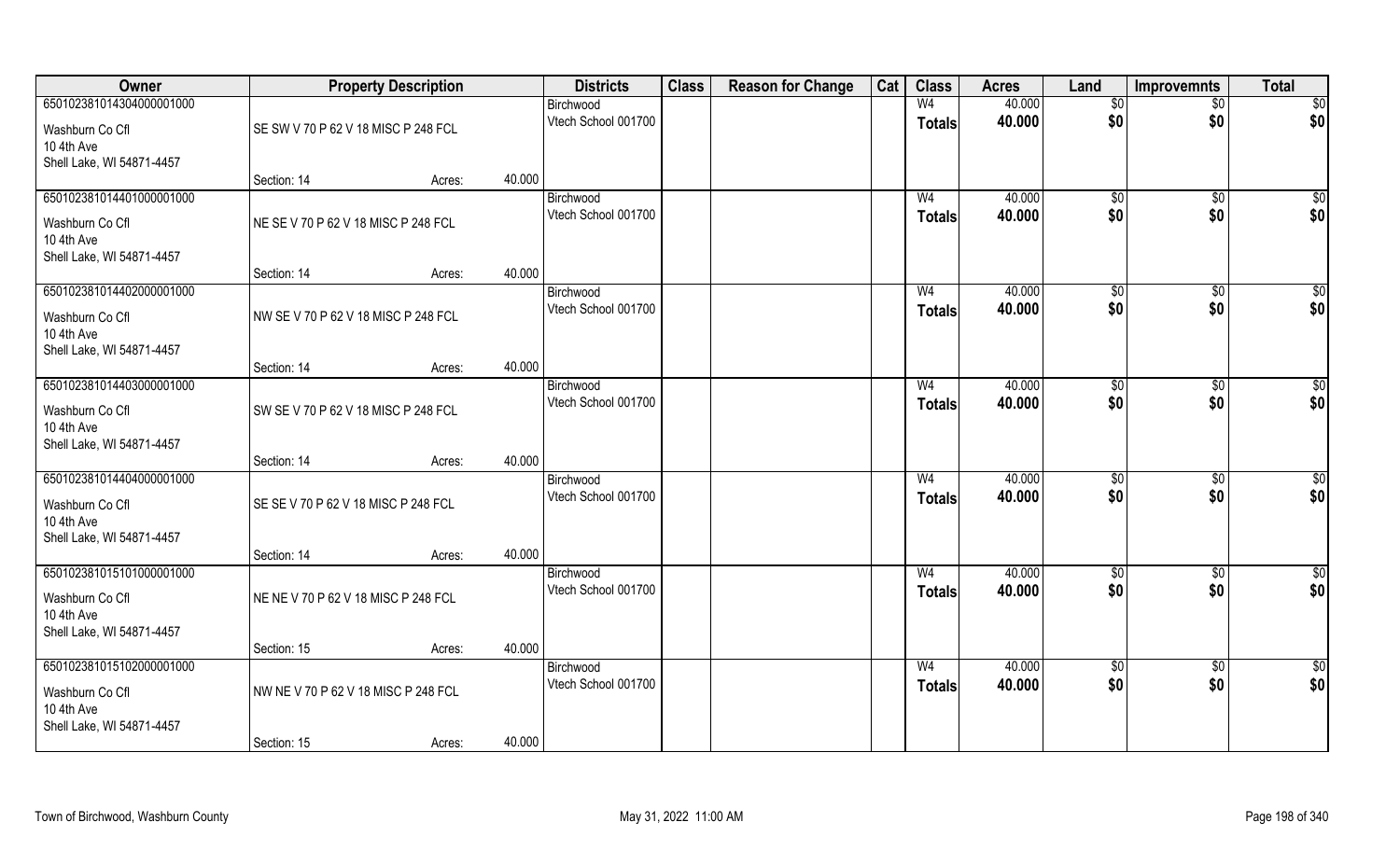| Owner                     |                                     | <b>Property Description</b> |        | <b>Districts</b>                 | <b>Class</b> | <b>Reason for Change</b> | Cat | <b>Class</b>   | <b>Acres</b> | Land              | <b>Improvemnts</b> | <b>Total</b> |
|---------------------------|-------------------------------------|-----------------------------|--------|----------------------------------|--------------|--------------------------|-----|----------------|--------------|-------------------|--------------------|--------------|
| 650102381015103000001000  |                                     |                             |        | Birchwood                        |              |                          |     | W <sub>4</sub> | 40.000       | $\sqrt{6}$        | $\sqrt{$0}$        | \$0          |
| Washburn Co Cfl           | SW NE V 70 P 62 V 18 MISC P 248 FCL |                             |        | Vtech School 001700              |              |                          |     | <b>Totals</b>  | 40.000       | \$0               | \$0                | \$0          |
| 10 4th Ave                |                                     |                             |        |                                  |              |                          |     |                |              |                   |                    |              |
| Shell Lake, WI 54871-4457 | Section: 15                         | Acres:                      | 40.000 |                                  |              |                          |     |                |              |                   |                    |              |
| 650102381015104000001000  |                                     |                             |        | Birchwood                        |              |                          |     | W <sub>4</sub> | 40.000       | $\sqrt{50}$       | \$0                | \$0          |
| Washburn Co Cfl           | SE NE V 70 P 62 V 18 MISC P 248 FCL |                             |        | Vtech School 001700              |              |                          |     | <b>Totals</b>  | 40.000       | \$0               | \$0                | \$0          |
| 10 4th Ave                |                                     |                             |        |                                  |              |                          |     |                |              |                   |                    |              |
| Shell Lake, WI 54871-4457 |                                     |                             |        |                                  |              |                          |     |                |              |                   |                    |              |
|                           | Section: 15                         | Acres:                      | 40.000 |                                  |              |                          |     |                |              |                   |                    |              |
| 650102381015201000001000  |                                     |                             |        | Birchwood                        |              |                          |     | W <sub>4</sub> | 40.000       | \$0               | $\overline{50}$    | $\sqrt{50}$  |
| Washburn Co Cfl           | NE NW V 70 P 62 V 18 MISC P 248 FCL |                             |        | Vtech School 001700              |              |                          |     | <b>Totals</b>  | 40.000       | \$0               | \$0                | \$0          |
| 10 4th Ave                |                                     |                             |        |                                  |              |                          |     |                |              |                   |                    |              |
| Shell Lake, WI 54871-4457 | Section: 15                         | Acres:                      | 40.000 |                                  |              |                          |     |                |              |                   |                    |              |
| 650102381015202000001000  |                                     |                             |        | Birchwood                        |              |                          |     | W <sub>4</sub> | 40.000       | \$0               | $\sqrt[6]{3}$      | $\sqrt{50}$  |
| Washburn Co Cfl           | NW NW V 70 P 62 V 18 MISC P 248 FCL |                             |        | Vtech School 001700              |              |                          |     | <b>Totals</b>  | 40.000       | \$0               | \$0                | \$0          |
| 10 4th Ave                |                                     |                             |        |                                  |              |                          |     |                |              |                   |                    |              |
| Shell Lake, WI 54871-4457 |                                     |                             |        |                                  |              |                          |     |                |              |                   |                    |              |
|                           | Section: 15                         | Acres:                      | 40.000 |                                  |              |                          |     |                |              |                   |                    |              |
| 650102381015203000001000  |                                     |                             |        | Birchwood                        |              |                          |     | W <sub>4</sub> | 40.000       | \$0               | \$0                | $\sqrt{50}$  |
| Washburn Co Cfl           | SW NW V 70 P 62 V 18 MISC P 248 FCL |                             |        | Vtech School 001700              |              |                          |     | <b>Totals</b>  | 40.000       | \$0               | \$0                | \$0          |
| 10 4th Ave                |                                     |                             |        |                                  |              |                          |     |                |              |                   |                    |              |
| Shell Lake, WI 54871-4457 | Section: 15                         | Acres:                      | 40.000 |                                  |              |                          |     |                |              |                   |                    |              |
| 650102381015204000001000  |                                     |                             |        | Birchwood                        |              |                          |     | W <sub>4</sub> | 40.000       | \$0               | $\sqrt{$0}$        | \$0          |
| Washburn Co Cfl           | SE NW V 70 P 62 V 18 MISC P 248 FCL |                             |        | Vtech School 001700              |              |                          |     | <b>Totals</b>  | 40.000       | \$0               | \$0                | \$0          |
| 10 4th Ave                |                                     |                             |        |                                  |              |                          |     |                |              |                   |                    |              |
| Shell Lake, WI 54871-4457 |                                     |                             |        |                                  |              |                          |     |                |              |                   |                    |              |
|                           | Section: 15                         | Acres:                      | 40.000 |                                  |              |                          |     |                |              |                   |                    |              |
| 650102381015301000001000  |                                     |                             |        | Birchwood<br>Vtech School 001700 |              |                          |     | W <sub>4</sub> | 40.000       | $\sqrt{6}$<br>\$0 | $\sqrt{$0}$        | \$0          |
| Washburn Co Cfl           | NE SW V 70 P 62 V 18 MISC P 248 FCL |                             |        |                                  |              |                          |     | <b>Totals</b>  | 40.000       |                   | \$0                | \$0          |
| 10 4th Ave                |                                     |                             |        |                                  |              |                          |     |                |              |                   |                    |              |
| Shell Lake, WI 54871-4457 | Section: 15                         | Acres:                      | 40.000 |                                  |              |                          |     |                |              |                   |                    |              |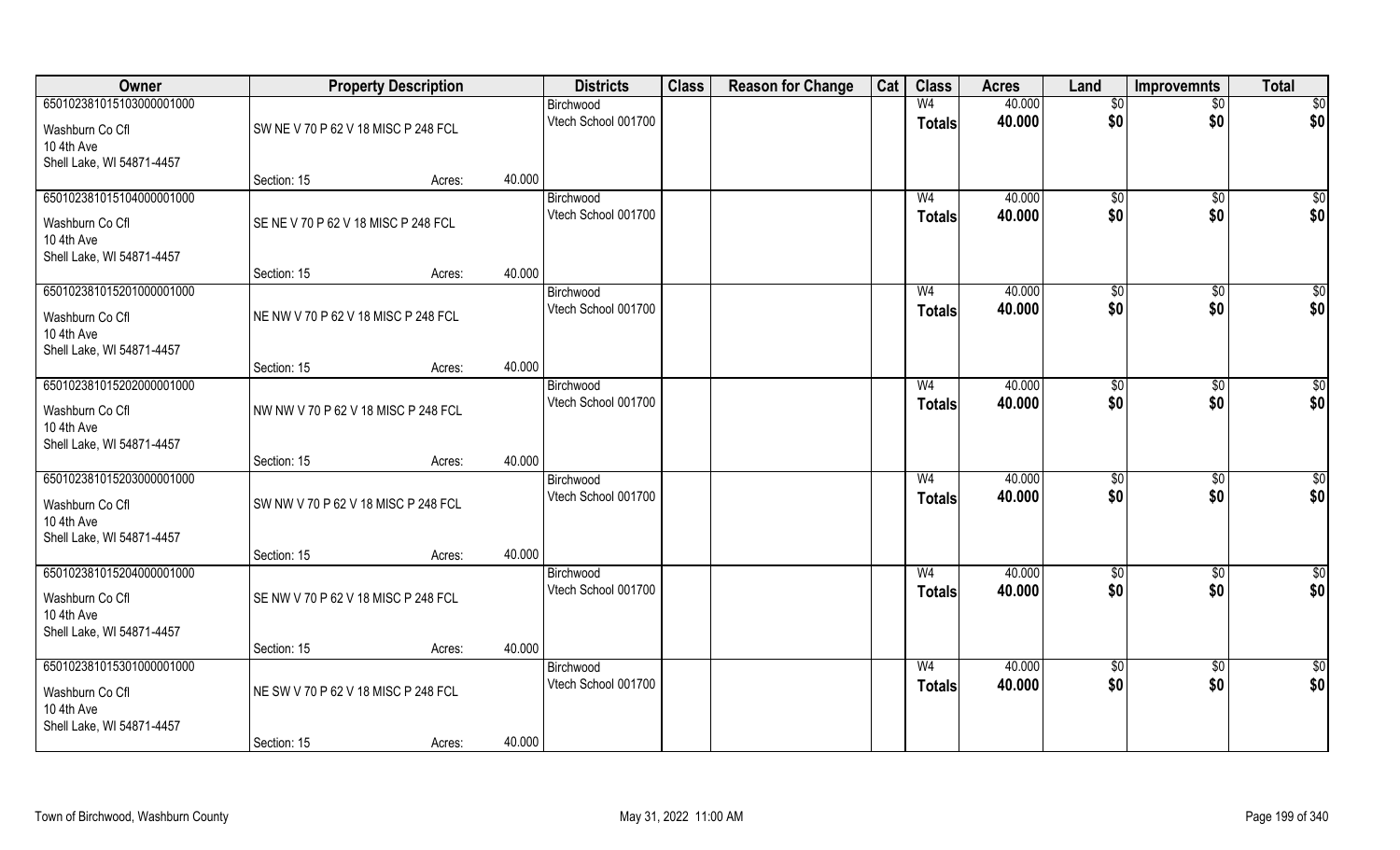| Owner                                                                                  |                                      | <b>Property Description</b> |        | <b>Districts</b>                 | <b>Class</b> | <b>Reason for Change</b> | Cat | <b>Class</b>                    | <b>Acres</b>     | Land                   | <b>Improvemnts</b>    | <b>Total</b>           |
|----------------------------------------------------------------------------------------|--------------------------------------|-----------------------------|--------|----------------------------------|--------------|--------------------------|-----|---------------------------------|------------------|------------------------|-----------------------|------------------------|
| 650102381015302000001000                                                               |                                      |                             |        | Birchwood                        |              |                          |     | W <sub>4</sub>                  | 40.000           | \$0                    | $\overline{50}$       | $\overline{50}$        |
| Washburn Co Cfl<br>10 4th Ave<br>Shell Lake, WI 54871-4457                             | NW SW V 68 P 331 V 18 MISC P 248 FCL |                             |        | Vtech School 001700              |              |                          |     | <b>Totals</b>                   | 40.000           | \$0                    | \$0                   | \$0                    |
|                                                                                        | Section: 15                          | Acres:                      | 40.000 |                                  |              |                          |     |                                 |                  |                        |                       |                        |
| 650102381015303000001000<br>Washburn Co Cfl<br>10 4th Ave<br>Shell Lake, WI 54871-4457 | SW SW V 71 P 503 V 20 MISC P 260 FCL |                             |        | Birchwood<br>Vtech School 001700 |              |                          |     | W <sub>4</sub><br><b>Totals</b> | 40.000<br>40.000 | $\sqrt[6]{}$<br>\$0    | $\sqrt{50}$<br>\$0    | $\sqrt{50}$<br>\$0     |
|                                                                                        | Section: 15                          | Acres:                      | 40.000 |                                  |              |                          |     |                                 |                  |                        |                       |                        |
| 650102381015304000001000                                                               |                                      |                             |        | Birchwood                        |              |                          |     | W <sub>4</sub>                  | 40.000           | \$0                    | $\sqrt[6]{30}$        | $\sqrt{50}$            |
| Washburn Co Cfl<br>10 4th Ave<br>Shell Lake, WI 54871-4457                             | SE SW V 70 P 62 V 18 MISC P 248 FCL  |                             |        | Vtech School 001700              |              |                          |     | <b>Totals</b>                   | 40.000           | \$0                    | \$0                   | \$0                    |
|                                                                                        | Section: 15                          | Acres:                      | 40.000 |                                  |              |                          |     |                                 |                  |                        |                       |                        |
| 650102381015401000001000                                                               |                                      |                             |        | Birchwood                        |              |                          |     | W4                              | 40.000           | $\sqrt[6]{3}$          | $\sqrt[6]{30}$        | \$0                    |
| Washburn Co Cfl<br>10 4th Ave<br>Shell Lake, WI 54871-4457                             | NE SE V 70 P 62 V 18 MISC P 248 FCL  |                             |        | Vtech School 001700              |              |                          |     | <b>Totals</b>                   | 40.000           | \$0                    | \$0                   | \$0                    |
|                                                                                        | Section: 15                          | Acres:                      | 40.000 |                                  |              |                          |     |                                 |                  |                        |                       |                        |
| 650102381015402000001000<br>Washburn Co Cfl<br>10 4th Ave<br>Shell Lake, WI 54871-4457 | NW SE V 70 P 62 V 18 MISC P 248 FCL  |                             |        | Birchwood<br>Vtech School 001700 |              |                          |     | W <sub>4</sub><br><b>Totals</b> | 40.000<br>40.000 | \$0<br>\$0             | $\sqrt[6]{30}$<br>\$0 | $\overline{50}$<br>\$0 |
|                                                                                        | Section: 15                          | Acres:                      | 40.000 |                                  |              |                          |     |                                 |                  |                        |                       |                        |
| 650102381015403000001000<br>Washburn Co Cfl<br>10 4th Ave<br>Shell Lake, WI 54871-4457 | SW SE V 70 P 62 V 18 MISC P 248 FCL  |                             |        | Birchwood<br>Vtech School 001700 |              |                          |     | W <sub>4</sub><br><b>Totals</b> | 40.000<br>40.000 | \$0<br>\$0             | \$0<br>\$0            | \$0<br>\$0             |
|                                                                                        | Section: 15                          | Acres:                      | 40.000 |                                  |              |                          |     |                                 |                  |                        |                       |                        |
| 650102381015404000001000<br>Washburn Co Cfl<br>10 4th Ave                              | SE SE V 70 P 62 V 18 MISC P 248 FCL  |                             |        | Birchwood<br>Vtech School 001700 |              |                          |     | W <sub>4</sub><br><b>Totals</b> | 40.000<br>40.000 | $\overline{50}$<br>\$0 | $\sqrt{6}$<br>\$0     | \$0<br>\$0             |
| Shell Lake, WI 54871-4457                                                              | Section: 15                          | Acres:                      | 40.000 |                                  |              |                          |     |                                 |                  |                        |                       |                        |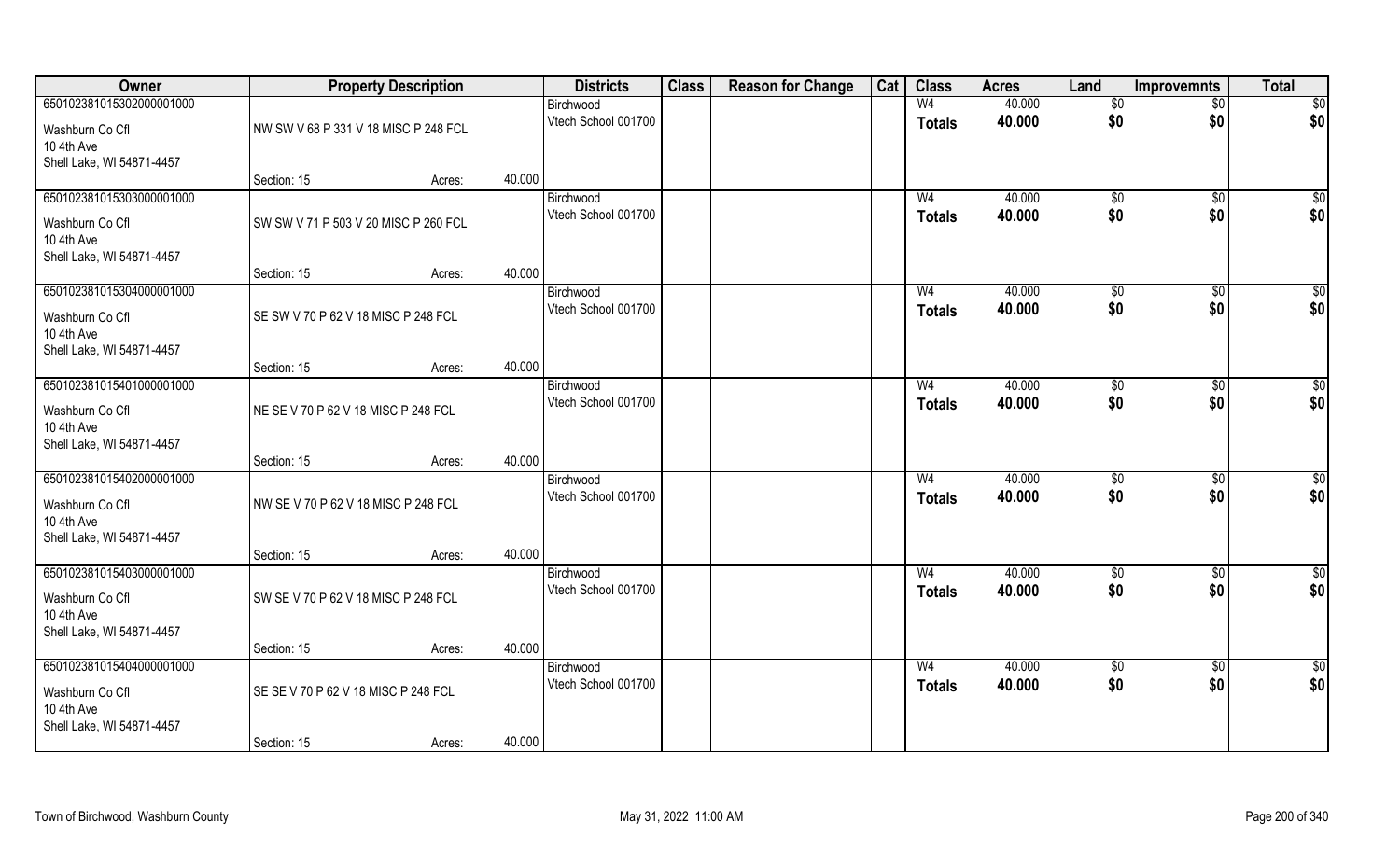| 40.000<br>650102381016101000001000<br>W <sub>4</sub><br>Birchwood<br>$\sqrt{$0}$<br>\$0<br>Vtech School 001700<br>40.000<br>\$0<br>\$0<br><b>Totals</b><br>NE NE V 70 P 62 V 18 MISC P 248 FCL<br>Washburn Co Cfl<br>10 4th Ave<br>Shell Lake, WI 54871-4457<br>40.000<br>Section: 16<br>Acres:<br>650102381016102000001000<br>40.000<br>W <sub>4</sub><br>$\sqrt[6]{}$<br>$\sqrt{$0}$<br>Birchwood<br>40.000<br>\$0<br>\$0<br>Vtech School 001700<br>Totals<br>NW NE V 70 P 62 V 18 MISC P 248 FCL<br>Washburn Co Cfl<br>10 4th Ave<br>Shell Lake, WI 54871-4457<br>40.000<br>Section: 16<br>Acres:<br>650102381016103000001000<br>40.000<br>$\overline{50}$<br>W <sub>4</sub><br>\$0<br>Birchwood<br>\$0<br>\$0<br>Vtech School 001700<br>40.000<br><b>Totals</b><br>SW NE V 70 P 62 V 18 MISC P 248 FCL<br>Washburn Co Cfl<br>10 4th Ave<br>Shell Lake, WI 54871-4457<br>40.000<br>Section: 16<br>Acres:<br>650102381016104000001000<br>40.000<br>W <sub>4</sub><br>$\frac{1}{20}$<br>$\sqrt[6]{3}$<br>Birchwood<br>\$0<br>Vtech School 001700<br>40.000<br>\$0<br><b>Totals</b><br>SE NE V 70 P 62 V 18 MISC P 248 FCL<br>Washburn Co Cfl<br>10 4th Ave<br>Shell Lake, WI 54871-4457<br>40.000<br>Section: 16<br>Acres:<br>650102381016201000001000<br>W <sub>4</sub><br>40.000<br>$\overline{50}$<br>\$0<br>Birchwood<br>40.000<br>\$0<br>Vtech School 001700<br>\$0<br><b>Totals</b><br>NE NW V 72 P 244 V 18 MISC P 248 FCL<br>Washburn Co Cfl<br>10 4th Ave<br>Shell Lake, WI 54871-4457<br>40.000<br>Section: 16<br>Acres:<br>650102381016301000001000<br>N3916 Long Lake Rd<br>\$6,300<br>\$128,600<br>G1<br>1.000<br>Birchwood<br>G <sub>6</sub><br>39.000<br>\$78,000<br>Vtech School 001700<br>\$0<br>NE SW V 329 P 212 PR V 399 P 754 WD DOC# 316258<br>Kristine Vahovick<br>40.000<br>\$84,300<br>\$128,600<br><b>Totals</b><br>N3916 Long Lake Rd<br>QC<br>Stone Lake, WI 54876-8763<br>40.000<br>Section: 16<br>Acres:<br>650102381016303000001000<br>W <sub>4</sub><br>40.000<br>$\sqrt{6}$<br>$\sqrt{$0}$<br>Birchwood<br>\$0<br>\$0<br>Vtech School 001700<br>40.000<br><b>Totals</b><br>SW SW V 64 P 301 V 18 MISC P 248 FCL<br>Washburn Co Cfl<br>10 4th Ave<br>Shell Lake, WI 54871-4457 | Owner |             | <b>Property Description</b> |        | <b>Districts</b> | <b>Class</b> | <b>Reason for Change</b> | Cat | <b>Class</b> | <b>Acres</b> | Land | <b>Improvemnts</b> | <b>Total</b> |
|-----------------------------------------------------------------------------------------------------------------------------------------------------------------------------------------------------------------------------------------------------------------------------------------------------------------------------------------------------------------------------------------------------------------------------------------------------------------------------------------------------------------------------------------------------------------------------------------------------------------------------------------------------------------------------------------------------------------------------------------------------------------------------------------------------------------------------------------------------------------------------------------------------------------------------------------------------------------------------------------------------------------------------------------------------------------------------------------------------------------------------------------------------------------------------------------------------------------------------------------------------------------------------------------------------------------------------------------------------------------------------------------------------------------------------------------------------------------------------------------------------------------------------------------------------------------------------------------------------------------------------------------------------------------------------------------------------------------------------------------------------------------------------------------------------------------------------------------------------------------------------------------------------------------------------------------------------------------------------------------------------------------------------------------------------------------------------------------------------------------------------------------------------------------------------------------------------------------|-------|-------------|-----------------------------|--------|------------------|--------------|--------------------------|-----|--------------|--------------|------|--------------------|--------------|
| \$0 <br>\$0<br>\$0 <br>$\sqrt{50}$<br>\$0 <br>\$0<br>\$0 <br>$\overline{50}$<br>\$0 <br>\$134,900<br>\$78,000<br>\$212,900<br>$\overline{50}$<br>\$0                                                                                                                                                                                                                                                                                                                                                                                                                                                                                                                                                                                                                                                                                                                                                                                                                                                                                                                                                                                                                                                                                                                                                                                                                                                                                                                                                                                                                                                                                                                                                                                                                                                                                                                                                                                                                                                                                                                                                                                                                                                            |       |             |                             |        |                  |              |                          |     |              |              |      |                    | \$0          |
|                                                                                                                                                                                                                                                                                                                                                                                                                                                                                                                                                                                                                                                                                                                                                                                                                                                                                                                                                                                                                                                                                                                                                                                                                                                                                                                                                                                                                                                                                                                                                                                                                                                                                                                                                                                                                                                                                                                                                                                                                                                                                                                                                                                                                 |       |             |                             |        |                  |              |                          |     |              |              |      |                    |              |
|                                                                                                                                                                                                                                                                                                                                                                                                                                                                                                                                                                                                                                                                                                                                                                                                                                                                                                                                                                                                                                                                                                                                                                                                                                                                                                                                                                                                                                                                                                                                                                                                                                                                                                                                                                                                                                                                                                                                                                                                                                                                                                                                                                                                                 |       |             |                             |        |                  |              |                          |     |              |              |      |                    |              |
|                                                                                                                                                                                                                                                                                                                                                                                                                                                                                                                                                                                                                                                                                                                                                                                                                                                                                                                                                                                                                                                                                                                                                                                                                                                                                                                                                                                                                                                                                                                                                                                                                                                                                                                                                                                                                                                                                                                                                                                                                                                                                                                                                                                                                 |       |             |                             |        |                  |              |                          |     |              |              |      |                    |              |
|                                                                                                                                                                                                                                                                                                                                                                                                                                                                                                                                                                                                                                                                                                                                                                                                                                                                                                                                                                                                                                                                                                                                                                                                                                                                                                                                                                                                                                                                                                                                                                                                                                                                                                                                                                                                                                                                                                                                                                                                                                                                                                                                                                                                                 |       |             |                             |        |                  |              |                          |     |              |              |      |                    |              |
|                                                                                                                                                                                                                                                                                                                                                                                                                                                                                                                                                                                                                                                                                                                                                                                                                                                                                                                                                                                                                                                                                                                                                                                                                                                                                                                                                                                                                                                                                                                                                                                                                                                                                                                                                                                                                                                                                                                                                                                                                                                                                                                                                                                                                 |       |             |                             |        |                  |              |                          |     |              |              |      |                    |              |
|                                                                                                                                                                                                                                                                                                                                                                                                                                                                                                                                                                                                                                                                                                                                                                                                                                                                                                                                                                                                                                                                                                                                                                                                                                                                                                                                                                                                                                                                                                                                                                                                                                                                                                                                                                                                                                                                                                                                                                                                                                                                                                                                                                                                                 |       |             |                             |        |                  |              |                          |     |              |              |      |                    |              |
|                                                                                                                                                                                                                                                                                                                                                                                                                                                                                                                                                                                                                                                                                                                                                                                                                                                                                                                                                                                                                                                                                                                                                                                                                                                                                                                                                                                                                                                                                                                                                                                                                                                                                                                                                                                                                                                                                                                                                                                                                                                                                                                                                                                                                 |       |             |                             |        |                  |              |                          |     |              |              |      |                    |              |
|                                                                                                                                                                                                                                                                                                                                                                                                                                                                                                                                                                                                                                                                                                                                                                                                                                                                                                                                                                                                                                                                                                                                                                                                                                                                                                                                                                                                                                                                                                                                                                                                                                                                                                                                                                                                                                                                                                                                                                                                                                                                                                                                                                                                                 |       |             |                             |        |                  |              |                          |     |              |              |      |                    |              |
|                                                                                                                                                                                                                                                                                                                                                                                                                                                                                                                                                                                                                                                                                                                                                                                                                                                                                                                                                                                                                                                                                                                                                                                                                                                                                                                                                                                                                                                                                                                                                                                                                                                                                                                                                                                                                                                                                                                                                                                                                                                                                                                                                                                                                 |       |             |                             |        |                  |              |                          |     |              |              |      |                    |              |
|                                                                                                                                                                                                                                                                                                                                                                                                                                                                                                                                                                                                                                                                                                                                                                                                                                                                                                                                                                                                                                                                                                                                                                                                                                                                                                                                                                                                                                                                                                                                                                                                                                                                                                                                                                                                                                                                                                                                                                                                                                                                                                                                                                                                                 |       |             |                             |        |                  |              |                          |     |              |              |      |                    |              |
|                                                                                                                                                                                                                                                                                                                                                                                                                                                                                                                                                                                                                                                                                                                                                                                                                                                                                                                                                                                                                                                                                                                                                                                                                                                                                                                                                                                                                                                                                                                                                                                                                                                                                                                                                                                                                                                                                                                                                                                                                                                                                                                                                                                                                 |       |             |                             |        |                  |              |                          |     |              |              |      |                    |              |
|                                                                                                                                                                                                                                                                                                                                                                                                                                                                                                                                                                                                                                                                                                                                                                                                                                                                                                                                                                                                                                                                                                                                                                                                                                                                                                                                                                                                                                                                                                                                                                                                                                                                                                                                                                                                                                                                                                                                                                                                                                                                                                                                                                                                                 |       |             |                             |        |                  |              |                          |     |              |              |      |                    |              |
|                                                                                                                                                                                                                                                                                                                                                                                                                                                                                                                                                                                                                                                                                                                                                                                                                                                                                                                                                                                                                                                                                                                                                                                                                                                                                                                                                                                                                                                                                                                                                                                                                                                                                                                                                                                                                                                                                                                                                                                                                                                                                                                                                                                                                 |       |             |                             |        |                  |              |                          |     |              |              |      |                    |              |
|                                                                                                                                                                                                                                                                                                                                                                                                                                                                                                                                                                                                                                                                                                                                                                                                                                                                                                                                                                                                                                                                                                                                                                                                                                                                                                                                                                                                                                                                                                                                                                                                                                                                                                                                                                                                                                                                                                                                                                                                                                                                                                                                                                                                                 |       |             |                             |        |                  |              |                          |     |              |              |      |                    |              |
|                                                                                                                                                                                                                                                                                                                                                                                                                                                                                                                                                                                                                                                                                                                                                                                                                                                                                                                                                                                                                                                                                                                                                                                                                                                                                                                                                                                                                                                                                                                                                                                                                                                                                                                                                                                                                                                                                                                                                                                                                                                                                                                                                                                                                 |       |             |                             |        |                  |              |                          |     |              |              |      |                    |              |
|                                                                                                                                                                                                                                                                                                                                                                                                                                                                                                                                                                                                                                                                                                                                                                                                                                                                                                                                                                                                                                                                                                                                                                                                                                                                                                                                                                                                                                                                                                                                                                                                                                                                                                                                                                                                                                                                                                                                                                                                                                                                                                                                                                                                                 |       |             |                             |        |                  |              |                          |     |              |              |      |                    |              |
|                                                                                                                                                                                                                                                                                                                                                                                                                                                                                                                                                                                                                                                                                                                                                                                                                                                                                                                                                                                                                                                                                                                                                                                                                                                                                                                                                                                                                                                                                                                                                                                                                                                                                                                                                                                                                                                                                                                                                                                                                                                                                                                                                                                                                 |       |             |                             |        |                  |              |                          |     |              |              |      |                    |              |
|                                                                                                                                                                                                                                                                                                                                                                                                                                                                                                                                                                                                                                                                                                                                                                                                                                                                                                                                                                                                                                                                                                                                                                                                                                                                                                                                                                                                                                                                                                                                                                                                                                                                                                                                                                                                                                                                                                                                                                                                                                                                                                                                                                                                                 |       |             |                             |        |                  |              |                          |     |              |              |      |                    |              |
|                                                                                                                                                                                                                                                                                                                                                                                                                                                                                                                                                                                                                                                                                                                                                                                                                                                                                                                                                                                                                                                                                                                                                                                                                                                                                                                                                                                                                                                                                                                                                                                                                                                                                                                                                                                                                                                                                                                                                                                                                                                                                                                                                                                                                 |       |             |                             |        |                  |              |                          |     |              |              |      |                    |              |
|                                                                                                                                                                                                                                                                                                                                                                                                                                                                                                                                                                                                                                                                                                                                                                                                                                                                                                                                                                                                                                                                                                                                                                                                                                                                                                                                                                                                                                                                                                                                                                                                                                                                                                                                                                                                                                                                                                                                                                                                                                                                                                                                                                                                                 |       |             |                             |        |                  |              |                          |     |              |              |      |                    |              |
|                                                                                                                                                                                                                                                                                                                                                                                                                                                                                                                                                                                                                                                                                                                                                                                                                                                                                                                                                                                                                                                                                                                                                                                                                                                                                                                                                                                                                                                                                                                                                                                                                                                                                                                                                                                                                                                                                                                                                                                                                                                                                                                                                                                                                 |       |             |                             |        |                  |              |                          |     |              |              |      |                    |              |
|                                                                                                                                                                                                                                                                                                                                                                                                                                                                                                                                                                                                                                                                                                                                                                                                                                                                                                                                                                                                                                                                                                                                                                                                                                                                                                                                                                                                                                                                                                                                                                                                                                                                                                                                                                                                                                                                                                                                                                                                                                                                                                                                                                                                                 |       |             |                             |        |                  |              |                          |     |              |              |      |                    |              |
|                                                                                                                                                                                                                                                                                                                                                                                                                                                                                                                                                                                                                                                                                                                                                                                                                                                                                                                                                                                                                                                                                                                                                                                                                                                                                                                                                                                                                                                                                                                                                                                                                                                                                                                                                                                                                                                                                                                                                                                                                                                                                                                                                                                                                 |       |             |                             |        |                  |              |                          |     |              |              |      |                    |              |
|                                                                                                                                                                                                                                                                                                                                                                                                                                                                                                                                                                                                                                                                                                                                                                                                                                                                                                                                                                                                                                                                                                                                                                                                                                                                                                                                                                                                                                                                                                                                                                                                                                                                                                                                                                                                                                                                                                                                                                                                                                                                                                                                                                                                                 |       |             |                             |        |                  |              |                          |     |              |              |      |                    |              |
|                                                                                                                                                                                                                                                                                                                                                                                                                                                                                                                                                                                                                                                                                                                                                                                                                                                                                                                                                                                                                                                                                                                                                                                                                                                                                                                                                                                                                                                                                                                                                                                                                                                                                                                                                                                                                                                                                                                                                                                                                                                                                                                                                                                                                 |       |             |                             |        |                  |              |                          |     |              |              |      |                    |              |
|                                                                                                                                                                                                                                                                                                                                                                                                                                                                                                                                                                                                                                                                                                                                                                                                                                                                                                                                                                                                                                                                                                                                                                                                                                                                                                                                                                                                                                                                                                                                                                                                                                                                                                                                                                                                                                                                                                                                                                                                                                                                                                                                                                                                                 |       |             |                             |        |                  |              |                          |     |              |              |      |                    |              |
|                                                                                                                                                                                                                                                                                                                                                                                                                                                                                                                                                                                                                                                                                                                                                                                                                                                                                                                                                                                                                                                                                                                                                                                                                                                                                                                                                                                                                                                                                                                                                                                                                                                                                                                                                                                                                                                                                                                                                                                                                                                                                                                                                                                                                 |       |             |                             |        |                  |              |                          |     |              |              |      |                    |              |
|                                                                                                                                                                                                                                                                                                                                                                                                                                                                                                                                                                                                                                                                                                                                                                                                                                                                                                                                                                                                                                                                                                                                                                                                                                                                                                                                                                                                                                                                                                                                                                                                                                                                                                                                                                                                                                                                                                                                                                                                                                                                                                                                                                                                                 |       |             |                             |        |                  |              |                          |     |              |              |      |                    |              |
|                                                                                                                                                                                                                                                                                                                                                                                                                                                                                                                                                                                                                                                                                                                                                                                                                                                                                                                                                                                                                                                                                                                                                                                                                                                                                                                                                                                                                                                                                                                                                                                                                                                                                                                                                                                                                                                                                                                                                                                                                                                                                                                                                                                                                 |       |             |                             |        |                  |              |                          |     |              |              |      |                    |              |
|                                                                                                                                                                                                                                                                                                                                                                                                                                                                                                                                                                                                                                                                                                                                                                                                                                                                                                                                                                                                                                                                                                                                                                                                                                                                                                                                                                                                                                                                                                                                                                                                                                                                                                                                                                                                                                                                                                                                                                                                                                                                                                                                                                                                                 |       |             |                             |        |                  |              |                          |     |              |              |      |                    |              |
|                                                                                                                                                                                                                                                                                                                                                                                                                                                                                                                                                                                                                                                                                                                                                                                                                                                                                                                                                                                                                                                                                                                                                                                                                                                                                                                                                                                                                                                                                                                                                                                                                                                                                                                                                                                                                                                                                                                                                                                                                                                                                                                                                                                                                 |       |             |                             |        |                  |              |                          |     |              |              |      |                    |              |
|                                                                                                                                                                                                                                                                                                                                                                                                                                                                                                                                                                                                                                                                                                                                                                                                                                                                                                                                                                                                                                                                                                                                                                                                                                                                                                                                                                                                                                                                                                                                                                                                                                                                                                                                                                                                                                                                                                                                                                                                                                                                                                                                                                                                                 |       | Section: 16 | Acres:                      | 40.000 |                  |              |                          |     |              |              |      |                    |              |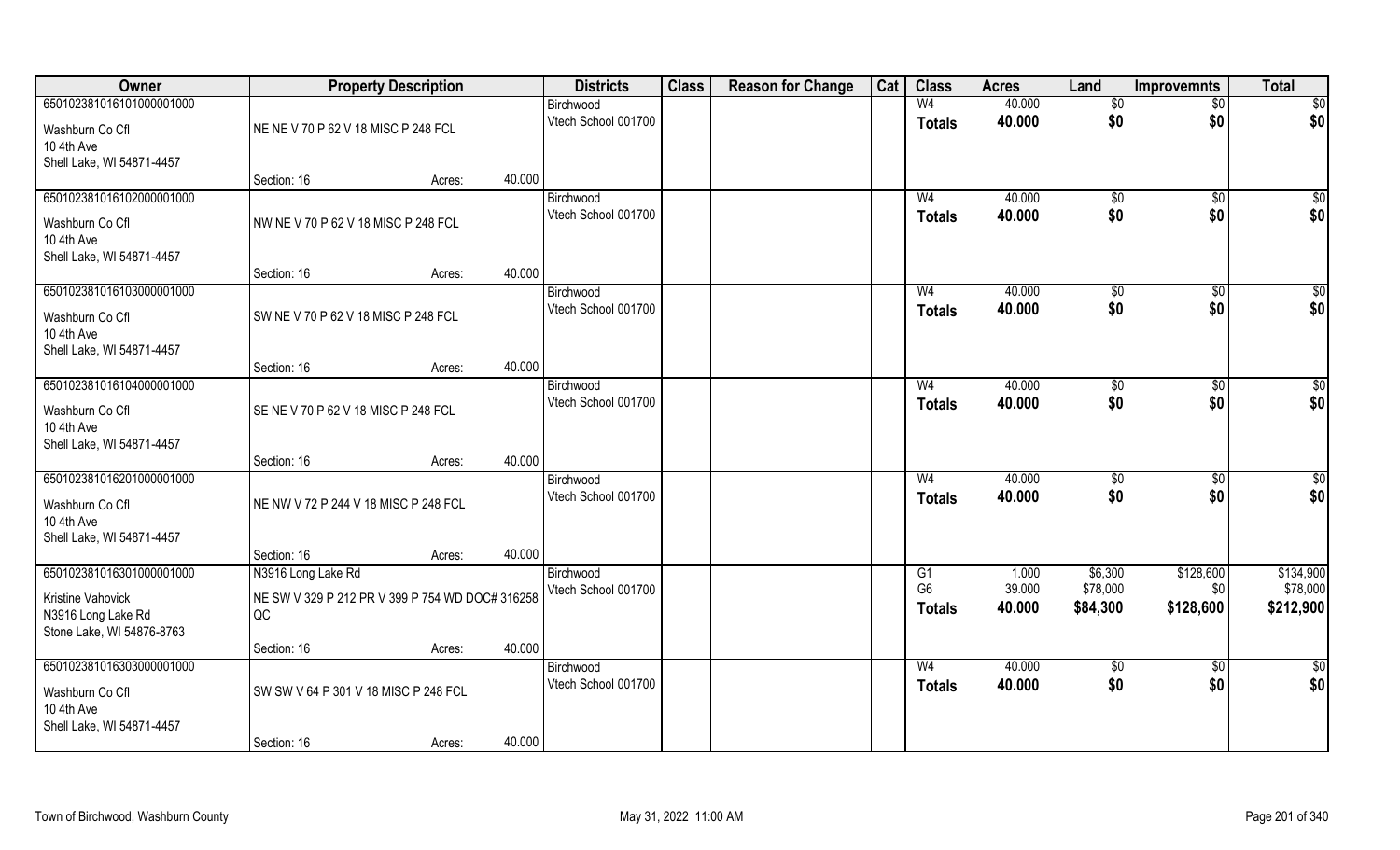| Owner                     | <b>Property Description</b>                        |                  | <b>Districts</b>    | <b>Class</b> | <b>Reason for Change</b> | Cat | <b>Class</b>   | <b>Acres</b> | Land           | <b>Improvemnts</b> | <b>Total</b>    |
|---------------------------|----------------------------------------------------|------------------|---------------------|--------------|--------------------------|-----|----------------|--------------|----------------|--------------------|-----------------|
| 650102381016304000001000  |                                                    |                  | Birchwood           |              |                          |     | W <sub>4</sub> | 40.000       | \$0            | $\overline{50}$    | $\overline{50}$ |
| Washburn Co Cfl           | SE SW V 64 P 301 V 18 MISC P 248 FCL               |                  | Vtech School 001700 |              |                          |     | <b>Totals</b>  | 40.000       | \$0            | \$0                | \$0             |
| 10 4th Ave                |                                                    |                  |                     |              |                          |     |                |              |                |                    |                 |
| Shell Lake, WI 54871-4457 |                                                    |                  |                     |              |                          |     |                |              |                |                    |                 |
|                           | Section: 16                                        | 40.000<br>Acres: |                     |              |                          |     |                |              |                |                    |                 |
| 650102381016401000001000  |                                                    |                  | Birchwood           |              |                          |     | W4             | 40.000       | \$0            | \$0                | \$0             |
| Washburn Co Cfl           | NE SE V 70 P 62 V 18 MISC P 248 FCL                |                  | Vtech School 001700 |              |                          |     | <b>Totals</b>  | 40.000       | \$0            | \$0                | \$0             |
| 10 4th Ave                |                                                    |                  |                     |              |                          |     |                |              |                |                    |                 |
| Shell Lake, WI 54871-4457 |                                                    |                  |                     |              |                          |     |                |              |                |                    |                 |
|                           | Section: 16                                        | 40.000<br>Acres: |                     |              |                          |     |                |              |                |                    |                 |
| 650102381016402000001000  |                                                    |                  | Birchwood           |              |                          |     | W <sub>4</sub> | 40.000       | \$0            | $\sqrt[6]{30}$     | \$0             |
| Washburn Co Cfl           | NW SE V 70 P 62 V 18 MISC P 248 FCL                |                  | Vtech School 001700 |              |                          |     | <b>Totals</b>  | 40.000       | \$0            | \$0                | \$0             |
| 10 4th Ave                |                                                    |                  |                     |              |                          |     |                |              |                |                    |                 |
| Shell Lake, WI 54871-4457 |                                                    |                  |                     |              |                          |     |                |              |                |                    |                 |
|                           | Section: 16                                        | 40.000<br>Acres: |                     |              |                          |     |                |              |                |                    |                 |
| 650102381016403000001000  |                                                    |                  | Birchwood           |              |                          |     | W <sub>4</sub> | 40.000       | $\frac{1}{20}$ | $\sqrt[6]{3}$      | \$0             |
| Washburn Co Cfl           | SW SE V 70 P 62 V 18 MISC P 248 FCL                |                  | Vtech School 001700 |              |                          |     | <b>Totals</b>  | 40.000       | \$0            | \$0                | \$0             |
| 10 4th Ave                |                                                    |                  |                     |              |                          |     |                |              |                |                    |                 |
| Shell Lake, WI 54871-4457 |                                                    |                  |                     |              |                          |     |                |              |                |                    |                 |
|                           | Section: 16                                        | 40.000<br>Acres: |                     |              |                          |     |                |              |                |                    |                 |
| 650102381016404000001000  |                                                    |                  | Birchwood           |              |                          |     | W <sub>4</sub> | 40.000       | $\sqrt[6]{3}$  | $\sqrt[6]{30}$     | \$0             |
| Washburn Co Cfl           | SE SE V 70 P 62 V 18 MISC P 248 FCL                |                  | Vtech School 001700 |              |                          |     | <b>Totals</b>  | 40.000       | \$0            | \$0                | \$0             |
| 10 4th Ave                |                                                    |                  |                     |              |                          |     |                |              |                |                    |                 |
| Shell Lake, WI 54871-4457 |                                                    |                  |                     |              |                          |     |                |              |                |                    |                 |
|                           | Section: 16                                        | 40.000<br>Acres: |                     |              |                          |     |                |              |                |                    |                 |
| 650102381016505001001100  | W1676 Bobby Schmidts Rd                            |                  | Birchwood           |              |                          |     | G1             | 6.650        | \$24,200       | \$0                | \$24,200        |
| 1055 Orchard, LLC         | PT GOV LOT 1 L 1 CSM #3712 V 18 P 55 DOC#          |                  | Vtech School 001700 |              |                          |     | <b>Totals</b>  | 6.650        | \$24,200       | \$0                | \$24,200        |
| 1323 Oxford Ln            | 393393 PR                                          |                  |                     |              |                          |     |                |              |                |                    |                 |
| Glenview, IL 60025-3148   |                                                    |                  |                     |              |                          |     |                |              |                |                    |                 |
|                           | Section: 16                                        | Acres:           | 6.650               |              |                          |     |                |              |                |                    |                 |
| 650102381016505001001200  | W1678 Bobby Schmidts Rd                            |                  | Birchwood           |              |                          |     | G2             | 0.690        | \$303,900      | \$1,800            | \$305,700       |
| Christopher J. Pearson    | PT GOV LOT 1 L 1 CSM #3697 V 18 P 40 V 178 P 680 \ |                  | Vtech School 001700 |              |                          |     | <b>Totals</b>  | 0.690        | \$303,900      | \$1,800            | \$305,700       |
| 1133 Ashland Ave          | 182 P 32-34 DOC# 372410 WD                         |                  |                     |              |                          |     |                |              |                |                    |                 |
| Saint Paul, MN 55104-6908 |                                                    |                  |                     |              |                          |     |                |              |                |                    |                 |
|                           | Section: 16                                        | Acres:           | 0.690               |              |                          |     |                |              |                |                    |                 |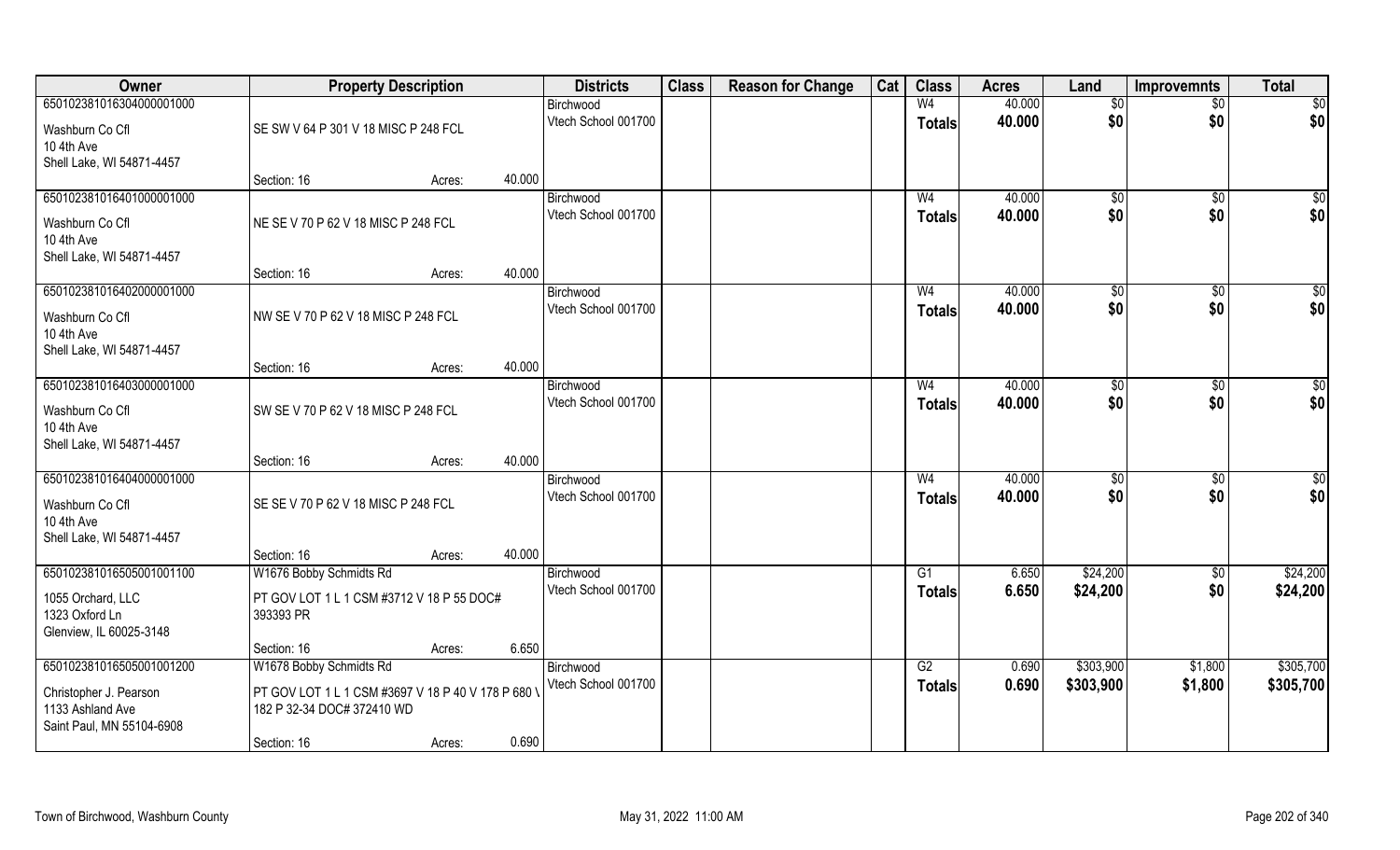| Owner                                                                                                     | <b>Property Description</b>                                                      | <b>Districts</b>                 | <b>Class</b> | <b>Reason for Change</b> | Cat | <b>Class</b>                          | <b>Acres</b>               | Land                               | <b>Improvemnts</b>                | <b>Total</b>                           |
|-----------------------------------------------------------------------------------------------------------|----------------------------------------------------------------------------------|----------------------------------|--------------|--------------------------|-----|---------------------------------------|----------------------------|------------------------------------|-----------------------------------|----------------------------------------|
| 650102381016505001001300                                                                                  |                                                                                  | Birchwood                        |              |                          |     | G2                                    | 0.460                      | \$3,200                            | $\overline{50}$                   | \$3,200                                |
| Christopher J. Pearson<br>1133 Ashland Ave<br>Saint Paul, MN 55104-6908                                   | PT GOV LOT 1 L 2 CSM #3697 V 18 P 40 V 178 P 680 \<br>182 P 32-34 DOC# 372410 WD | Vtech School 001700              |              |                          |     | <b>Totals</b>                         | 0.460                      | \$3,200                            | \$0                               | \$3,200                                |
|                                                                                                           | 0.460<br>Section: 16<br>Acres:                                                   |                                  |              |                          |     |                                       |                            |                                    |                                   |                                        |
| 650102381016505001001400                                                                                  |                                                                                  | Birchwood                        |              |                          |     | G2                                    | 0.510                      | \$3,600                            | \$0                               | \$3,600                                |
| Christopher J. Pearson<br>1133 Ashland Ave<br>Saint Paul, MN 55104-6908                                   | PT GOV LOT 1 L 3 CSM #3697 V 18 P 40 V 178 P 680 \<br>182 P 32-34 DOC# 372410 WD | Vtech School 001700              |              |                          |     | <b>Totals</b>                         | 0.510                      | \$3,600                            | \$0                               | \$3,600                                |
|                                                                                                           | 0.510<br>Section: 16<br>Acres:                                                   |                                  |              |                          |     |                                       |                            |                                    |                                   |                                        |
| 650102381016505001001500                                                                                  |                                                                                  | Birchwood                        |              |                          |     | G2                                    | 0.510                      | \$3,600                            | $\sqrt{6}$                        | \$3,600                                |
| Christopher J. Pearson<br>1133 Ashland Ave<br>Saint Paul, MN 55104-6908                                   | PT GOV LOT 1 L 4 CSM #3697 V 18 P 40 V 178 P 680 \<br>182 P 32-34 DOC# 372410 WD | Vtech School 001700              |              |                          |     | <b>Totals</b>                         | 0.510                      | \$3,600                            | \$0                               | \$3,600                                |
|                                                                                                           | 0.510<br>Section: 16<br>Acres:                                                   |                                  |              |                          |     |                                       |                            |                                    |                                   |                                        |
| 650102381016505002001000                                                                                  |                                                                                  | Birchwood                        |              |                          |     | G <sub>1</sub>                        | 0.800                      | \$112,800                          | \$0                               | \$112,800                              |
| John S. Young<br>N3994 St Johns Ave<br>Stone Lake, WI 54876-2205                                          | PT GOV LOT 2 PT OF CSM #1074 V 5 P 59 DOC#<br>377050 WD                          | Vtech School 001700              |              |                          |     | <b>Totals</b>                         | 0.800                      | \$112,800                          | \$0                               | \$112,800                              |
|                                                                                                           | 0.800<br>Section: 16<br>Acres:                                                   |                                  |              |                          |     |                                       |                            |                                    |                                   |                                        |
| 650102381016505002002000<br>Brian P. Dorff<br>7610 104th Ave<br>Pleasant Prairie, WI 53126-2802           | PT GOV LOT 2 EXC CSM #1074 V 5 P 59 DOC#<br>373260 QC                            | Birchwood<br>Vtech School 001700 |              |                          |     | G5<br>G <sub>6</sub><br><b>Totals</b> | 14.680<br>21.100<br>35.780 | \$2,400<br>\$16,100<br>\$18,500    | \$0<br>\$0<br>\$0                 | \$2,400<br>\$16,100<br>\$18,500        |
|                                                                                                           | 35.780<br>Section: 16<br>Acres:                                                  |                                  |              |                          |     |                                       |                            |                                    |                                   |                                        |
| 650102381016505003001000<br><b>Richard A Pace Trust</b><br>W10209 866th Ave<br>River Falls, WI 54022-4618 | PT GOV LOT 3 EXC CSM #2752 V 12 P 95 DOC#<br>376289 QC                           | Birchwood<br>Vtech School 001700 |              |                          |     | G1<br>G <sub>6</sub><br><b>Totals</b> | 1.620<br>12.000<br>13.620  | \$9,400<br>\$24,000<br>\$33,400    | \$0<br>\$0<br>\$0                 | \$9,400<br>\$24,000<br>\$33,400        |
|                                                                                                           | 13.620<br>Section: 16<br>Acres:                                                  |                                  |              |                          |     |                                       |                            |                                    |                                   |                                        |
| 650102381016505003002000<br>Franck L Gougeon Qpr Trust<br>4729 Annaway Dr<br>Edina, MN 55436-1303         | N3861 Long Lake Rd<br>PT GOV LOT 3 DOC# 399197 TD                                | Birchwood<br>Vtech School 001700 |              |                          |     | G1<br>G <sub>6</sub><br><b>Totals</b> | 4.810<br>7.000<br>11.810   | \$351,300<br>\$14,000<br>\$365,300 | \$2,397,100<br>\$0<br>\$2,397,100 | \$2,748,400<br>\$14,000<br>\$2,762,400 |
|                                                                                                           | 11.810<br>Section: 16<br>Acres:                                                  |                                  |              |                          |     |                                       |                            |                                    |                                   |                                        |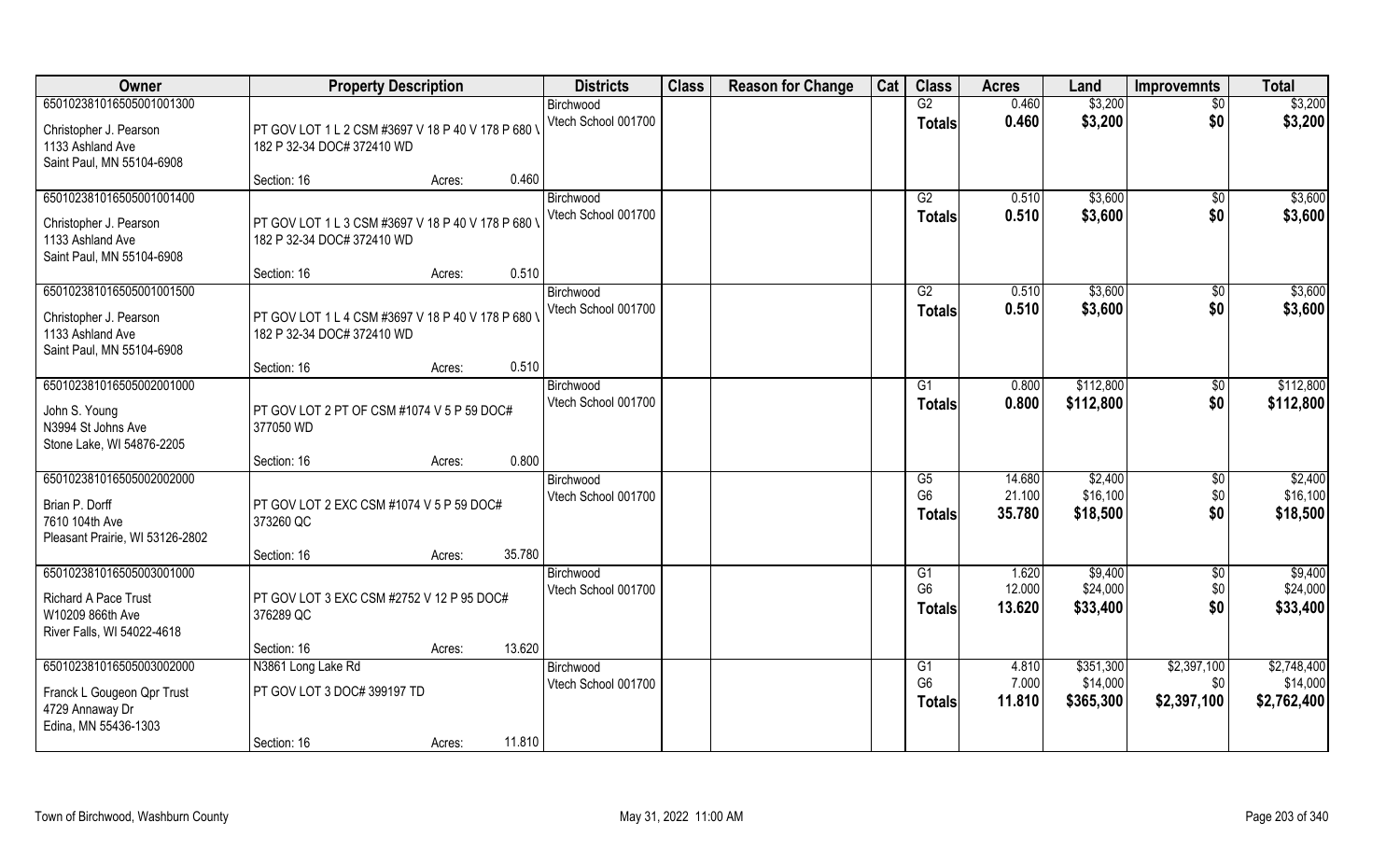| Owner                                                                               | <b>Property Description</b>                                                                    |                 | <b>Districts</b>                 | <b>Class</b> | <b>Reason for Change</b> | Cat | <b>Class</b>        | <b>Acres</b>   | Land               | <b>Improvemnts</b>     | <b>Total</b>           |
|-------------------------------------------------------------------------------------|------------------------------------------------------------------------------------------------|-----------------|----------------------------------|--------------|--------------------------|-----|---------------------|----------------|--------------------|------------------------|------------------------|
| 650102381016505003003100                                                            | N3839 Long Lake Rd                                                                             |                 | Birchwood                        |              |                          |     | $\overline{G1}$     | 0.920          | \$341,000          | \$1,238,800            | \$1,579,800            |
| Franck L Gougeon Qpr Trust<br>4729 Annaway Dr<br>Edina, MN 55436-1303               | PT GOV LOT 3 L 3 CSM #3888 V 19 P 58 DOC#<br>399197 TD                                         |                 | Vtech School 001700              |              |                          |     | <b>Totals</b>       | 0.920          | \$341,000          | \$1,238,800            | \$1,579,800            |
|                                                                                     | Section: 16                                                                                    | 0.920<br>Acres: |                                  |              |                          |     |                     |                |                    |                        |                        |
| 650102381016505003003200                                                            | N3839 Long Lake Rd                                                                             |                 | Birchwood<br>Vtech School 001700 |              |                          |     | G1<br><b>Totals</b> | 0.480<br>0.480 | \$3,000<br>\$3,000 | \$157,800<br>\$157,800 | \$160,800<br>\$160,800 |
| Franck L Gougeon Qpr Trust<br>4729 Annaway Dr<br>Edina, MN 55436-1303               | PT GOV LOT 3 L 4 CSM #3888 V 19 P 58 DOC#<br>399197 TD                                         |                 |                                  |              |                          |     |                     |                |                    |                        |                        |
|                                                                                     | Section: 16                                                                                    | 0.480<br>Acres: |                                  |              |                          |     |                     |                |                    |                        |                        |
| 650102381016505003004000                                                            | N3833 Long Lake Rd                                                                             |                 | Birchwood                        |              |                          |     | G1                  | 1.630          | \$377,200          | \$263,100              | \$640,300              |
| John E Zentgraf Trust<br>333 E Hennepin Ave Unit 1903<br>Minneapolis, MN 55414-7528 | PT GOV LOT 3 L 2 CSM #844 V 4 P 129 DOC# 336604<br>QC                                          |                 | Vtech School 001700              |              |                          |     | <b>Totals</b>       | 1.630          | \$377,200          | \$263,100              | \$640,300              |
|                                                                                     | Section: 16                                                                                    | 1.630<br>Acres: |                                  |              |                          |     |                     |                |                    |                        |                        |
| 650102381016505003005000                                                            | N3825 Long Lake Rd                                                                             |                 | Birchwood                        |              |                          |     | G1                  | 2.010          | \$386,800          | \$500                  | \$387,300              |
| John E. Zentgraf<br>333 E Hennepin Ave Unit 1903<br>Minneapolis, MN 55414-7528      | PT GOV LOT 3 SEC 16-38-10 & PT GOV LOT 1 SEC<br>17-38-10 L 1 CSM #844 V 4 P 129 DOC# 377496 WD |                 | Vtech School 001700              |              |                          |     | <b>Totals</b>       | 2.010          | \$386,800          | \$500                  | \$387,300              |
|                                                                                     | Section: 16                                                                                    | 2.010<br>Acres: |                                  |              |                          |     |                     |                |                    |                        |                        |
| 650102381016505003006000                                                            | N3869 Long Lake Rd                                                                             |                 | Birchwood                        |              |                          |     | G1                  | 0.710          | \$269,600          | \$241,700              | \$511,300              |
| Douglas C Smidl Trust<br>13759 Elkhart Ct<br>Apple Valley, MN 55124-9249            | PT GOV LOT 3 L 1 CSM #2752 V 12 P 95 DOC#<br>399984 QC                                         |                 | Vtech School 001700              |              |                          |     | <b>Totals</b>       | 0.710          | \$269,600          | \$241,700              | \$511,300              |
|                                                                                     | Section: 16                                                                                    | 0.710<br>Acres: |                                  |              |                          |     |                     |                |                    |                        |                        |
| 650102381016505003007000                                                            | N3877 Long Lake Rd                                                                             |                 | Birchwood                        |              |                          |     | G1                  | 0.690          | \$228,600          | \$272,300              | \$500,900              |
| Jeremy D. Wendt<br>19646 Camrose Way<br>Farmington, MN 55024-1494                   | PT GOV LOT 3 L 2 CSM #2752 V 12 P 95 DOC#<br>382081 WD                                         |                 | Vtech School 001700              |              |                          |     | <b>Totals</b>       | 0.690          | \$228,600          | \$272,300              | \$500,900              |
|                                                                                     | Section: 16                                                                                    | 0.690<br>Acres: |                                  |              |                          |     |                     |                |                    |                        |                        |
| 650102381016505003008000                                                            | N3885 Long Lake Rd                                                                             |                 | Birchwood                        |              |                          |     | G1                  | 0.820          | \$207,300          | \$253,300              | \$460,600              |
| Richard A Pace Trust<br>W10209 866th Ave<br>River Falls, WI 54022-4618              | PT GOV LOT 3 L 3 CSM #2752 V 12 P 95 DOC#<br>376289 QC                                         |                 | Vtech School 001700              |              |                          |     | <b>Totals</b>       | 0.820          | \$207,300          | \$253,300              | \$460,600              |
|                                                                                     | Section: 16                                                                                    | 0.820<br>Acres: |                                  |              |                          |     |                     |                |                    |                        |                        |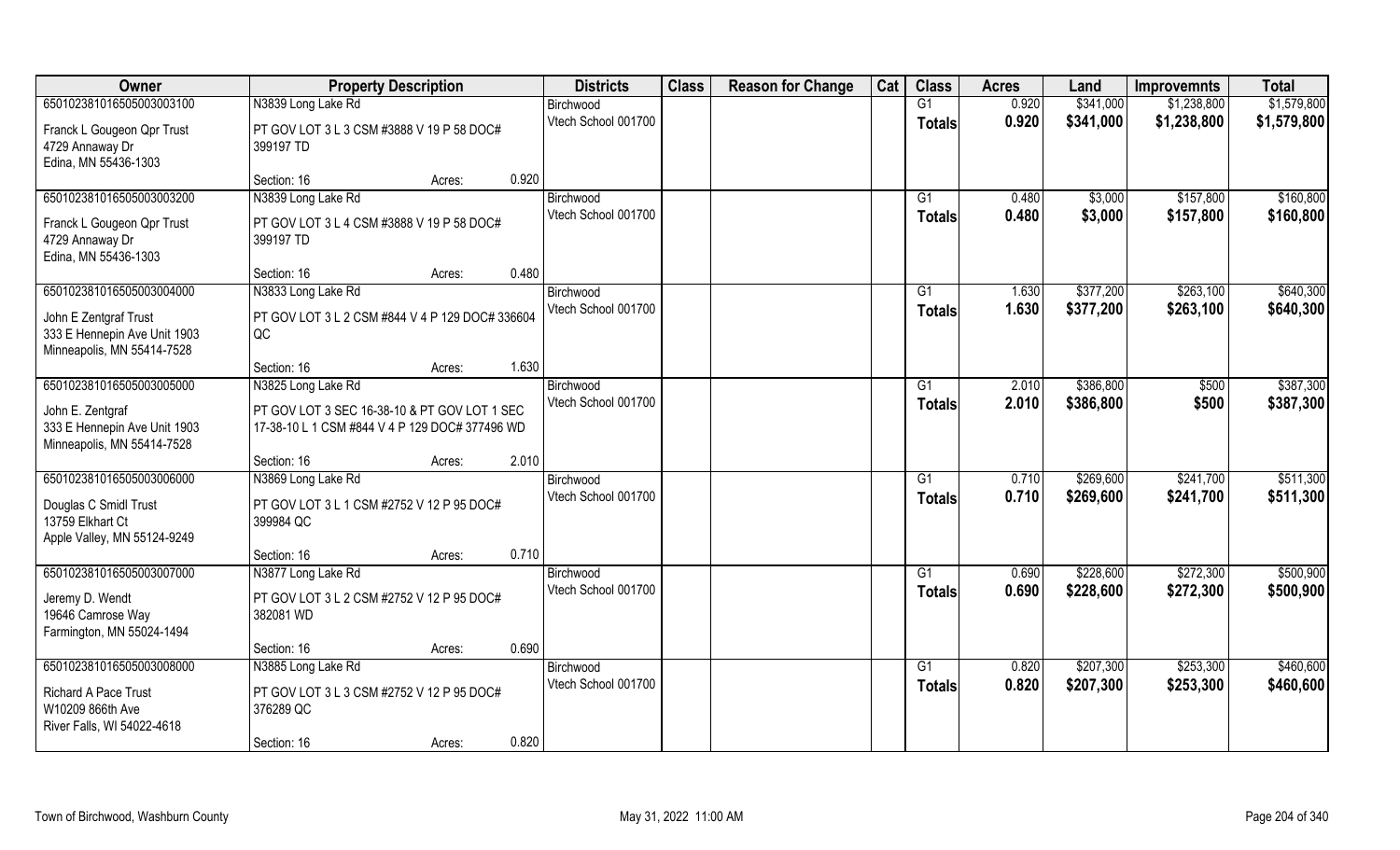| Owner                                                                                      | <b>Property Description</b>                                                                          | <b>Districts</b>                          | <b>Class</b> | <b>Reason for Change</b> | Cat | <b>Class</b>                            | <b>Acres</b>   | Land                  | <b>Improvemnts</b>     | <b>Total</b>           |
|--------------------------------------------------------------------------------------------|------------------------------------------------------------------------------------------------------|-------------------------------------------|--------------|--------------------------|-----|-----------------------------------------|----------------|-----------------------|------------------------|------------------------|
| 650102381016515434500000                                                                   |                                                                                                      | Birchwood                                 |              |                          |     | X3                                      | 0.180          | \$0                   | \$0                    | $\overline{50}$        |
| Washburn Co Land/Rw<br>10 4th Ave<br>Shell Lake, WI 53024-4457                             | LONG LAKE PARK LOT 1 BLOCK 1 V 434 P 766-767<br>R/W - .26AC DOC# 311217 QC                           | Vtech School 001700                       |              |                          |     | <b>Totals</b>                           | 0.180          | \$0                   | \$0                    | \$0                    |
|                                                                                            | Section: 16<br>Acres:                                                                                | 0.180                                     |              |                          |     |                                         |                |                       |                        |                        |
| 650102381016515434500500<br>Washburn Co Land/Rw<br>10 4th Ave<br>Shell Lake, WI 53024-4457 | LONG LAKE PARK LOT 2 BLOCK 1 V 434 P 766-767<br>R/W - .26 AC DOC# 311217 QC                          | Birchwood<br>Vtech School 001700          |              |                          |     | X3<br><b>Totals</b>                     | 0.180<br>0.180 | \$0<br>\$0            | \$0<br>\$0             | $\sqrt{50}$<br>\$0     |
|                                                                                            | Section: 16<br>Acres:                                                                                | 0.180                                     |              |                          |     |                                         |                |                       |                        |                        |
| 650102381016515434501000<br>Washburn Co Land/Rw<br>10 4th Ave<br>Shell Lake, WI 53024-4457 | LONG LAKE PARK LOT 3 BLOCK 1 V 434 P 766-767<br>R/W - .26 AC DOC# 311217 QC                          | Birchwood<br>Vtech School 001700          |              |                          |     | X3<br><b>Totals</b>                     | 0.180<br>0.180 | \$0<br>\$0            | $\sqrt{6}$<br>\$0      | \$0<br>\$0             |
|                                                                                            | Section: 16<br>Acres:                                                                                | 0.180                                     |              |                          |     |                                         |                |                       |                        |                        |
| 650102381016515434501500<br>Washburn Co Land/Rw<br>10 4th Ave<br>Shell Lake, WI 53024-4457 | LONG LAKE PARK LOT 4 BLOCK 1 V 434 P 766-767<br>R/W - .26 AC DOC# 311217 QC                          | Birchwood<br>Vtech School 001700          |              |                          |     | X3<br><b>Totals</b>                     | 0.180<br>0.180 | $\frac{1}{20}$<br>\$0 | \$0<br>\$0             | \$<br>\$0              |
|                                                                                            | Section: 16<br>Acres:                                                                                | 0.180                                     |              |                          |     |                                         |                |                       |                        |                        |
| 650102381016515434502000<br>Washburn Co Land/Rw<br>10 4th Ave<br>Shell Lake, WI 53024-4457 | LONG LAKE PARK LOT 5 BLOCK 1 V 434 P 766-767<br>R/W - .26 AC DOC# 311217 QC                          | Birchwood<br>Vtech School 001700          |              |                          |     | X3<br><b>Totals</b>                     | 0.180<br>0.180 | $\sqrt[6]{3}$<br>\$0  | \$0<br>\$0             | $\overline{50}$<br>\$0 |
| 650102381016515434502500                                                                   | Section: 16<br>Acres:                                                                                | 0.180                                     |              |                          |     | X3                                      | 0.180          | $\overline{60}$       |                        | \$0                    |
| Washburn Co Land/Rw<br>10 4th Ave<br>Shell Lake, WI 53024-4457                             | LONG LAKE PARK LOT 6 BLOCK 1 V 434 P 766-767<br>R/W - .26 AC DOC# 311217 QC                          | Birchwood<br>Vtech School 001700          |              |                          |     | <b>Totals</b>                           | 0.180          | \$0                   | \$0<br>\$0             | \$0                    |
|                                                                                            | Section: 16<br>Acres:                                                                                | 0.180                                     |              |                          |     |                                         |                |                       |                        |                        |
| 650102381016515434503000<br>Washburn Co Land/Rw<br>10 4th Ave<br>Shell Lake, WI 53024-4457 | LONG LAKE PARK LOT 7 BLOCK 1 V 434 P 766-767<br>R/W - .26 AC DOC# 311217 QC<br>Section: 16<br>Acres: | Birchwood<br>Vtech School 001700<br>0.180 |              |                          |     | $\overline{\text{X3}}$<br><b>Totals</b> | 0.180<br>0.180 | \$0<br>\$0            | $\overline{50}$<br>\$0 | \$0<br>\$0             |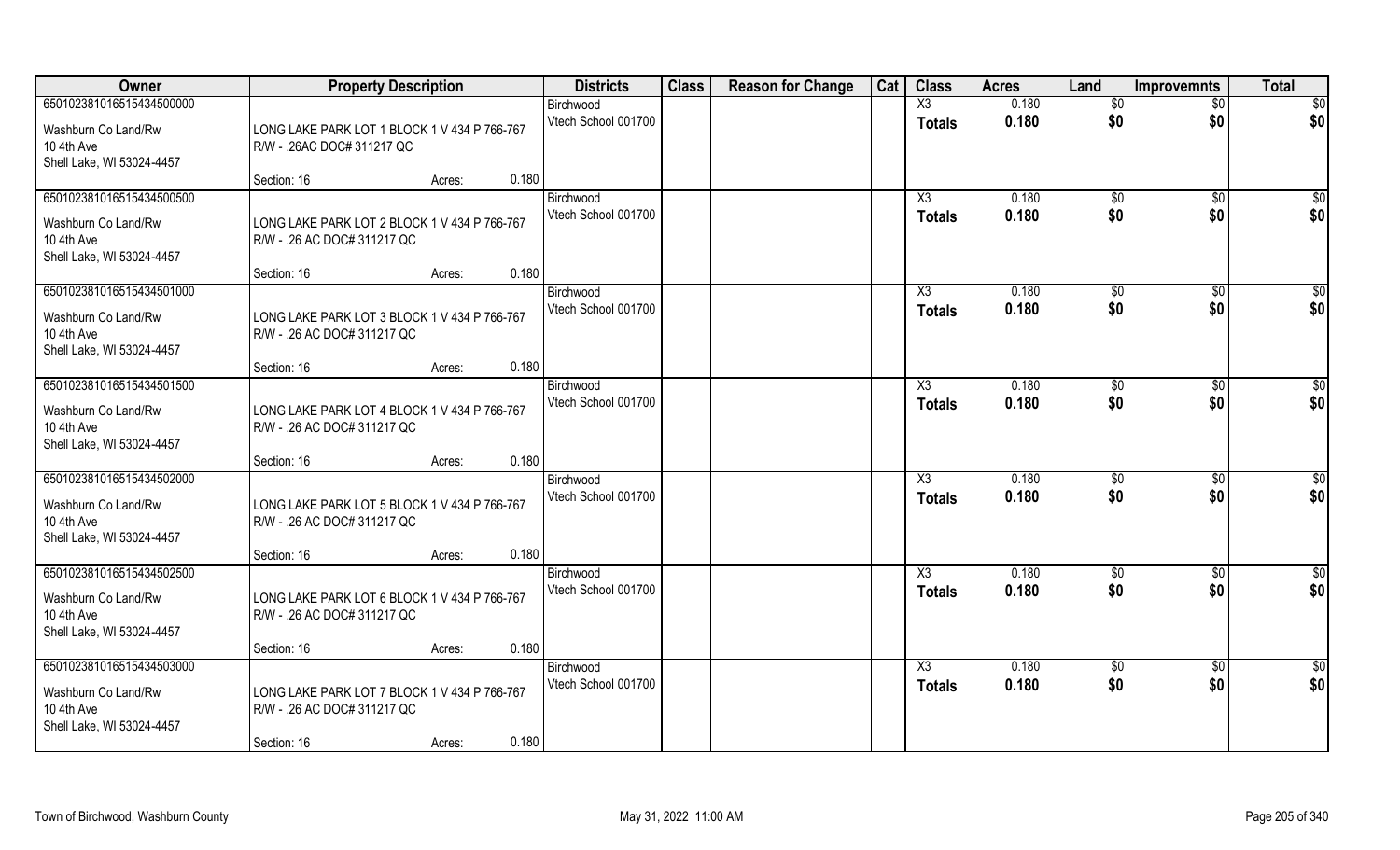| Owner                                                                                          | <b>Property Description</b>                                                                                   | <b>Districts</b>                 | <b>Class</b> | <b>Reason for Change</b> | Cat | <b>Class</b>                    | <b>Acres</b>   | Land                 | <b>Improvemnts</b>     | <b>Total</b>           |
|------------------------------------------------------------------------------------------------|---------------------------------------------------------------------------------------------------------------|----------------------------------|--------------|--------------------------|-----|---------------------------------|----------------|----------------------|------------------------|------------------------|
| 650102381016515434503500                                                                       |                                                                                                               | Birchwood                        |              |                          |     | X3                              | 0.180          | \$0                  | \$0                    | $\overline{50}$        |
| Washburn Co Land/Rw<br>10 4th Ave<br>Shell Lake, WI 53024-4457                                 | LONG LAKE PARK LOT 8 BLOCK 1 EXC TRIANGULAR<br>PCL SE OF TN RD V 434 P 766-767 R/W - .26 AC<br>DOC# 311217 QC | Vtech School 001700              |              |                          |     | <b>Totals</b>                   | 0.180          | \$0                  | \$0                    | \$0                    |
|                                                                                                | 0.180<br>Section: 16<br>Acres:                                                                                |                                  |              |                          |     |                                 |                |                      |                        |                        |
| 650102381016515434504000<br>Washburn Co R/W<br>10 4th Ave<br>Shell Lake, WI 54871-4457         | LONG LAKE PARK LOT 9 BLOCK 1 & PT LOT 8 BLOCK<br>1 SE OF TOWN RD V 272 P 747                                  | Birchwood<br>Vtech School 001700 |              |                          |     | X3<br><b>Totals</b>             | 0.180<br>0.180 | \$0<br>\$0           | \$0<br>\$0             | $\sqrt{50}$<br>\$0     |
|                                                                                                | 0.180<br>Section: 16<br>Acres:                                                                                |                                  |              |                          |     |                                 |                |                      |                        |                        |
| 650102381016515434504500<br>Washburn Co R/W<br>10 4th Ave<br>Shell Lake, WI 54871-4457         | LONG LAKE PARK LOT 10 BLOCK 1 V 272 P 747                                                                     | Birchwood<br>Vtech School 001700 |              |                          |     | X3<br><b>Totals</b>             | 0.180<br>0.180 | $\sqrt[6]{3}$<br>\$0 | $\sqrt{6}$<br>\$0      | \$0<br>\$0             |
|                                                                                                | 0.180<br>Section: 16<br>Acres:                                                                                |                                  |              |                          |     |                                 |                |                      |                        |                        |
| 650102381016515434505000<br>Michael H. Schneider<br>933 Keith Pl<br>Onalaska, WI 54601-2678    | N4057 Western Ave<br>LONG LAKE PARK LOTS 11 - 19 BLOCK 1 V 420 P 687<br>V 268 P 768                           | Birchwood<br>Vtech School 001700 |              |                          |     | G <sub>1</sub><br><b>Totals</b> | 1.420<br>1.420 | \$7,200<br>\$7,200   | \$143,400<br>\$143,400 | \$150,600<br>\$150,600 |
|                                                                                                | 1.420<br>Section: 16<br>Acres:                                                                                |                                  |              |                          |     |                                 |                |                      |                        |                        |
| 650102381016515434509500<br>Linda K. Wanasek<br>N9685 Nature Rd Lot 49<br>Eagle, WI 53119-1955 | LONG LAKE PARK LOT 20 BLOCK 1 V 224 P 304 V 317<br>P 470 QC                                                   | Birchwood<br>Vtech School 001700 |              |                          |     | G1<br><b>Totals</b>             | 0.180<br>0.180 | \$1,100<br>\$1,100   | $\sqrt[6]{30}$<br>\$0  | \$1,100<br>\$1,100     |
|                                                                                                | 0.180<br>Section: 16<br>Acres:                                                                                |                                  |              |                          |     |                                 |                |                      |                        |                        |
| 650102381016515434510000<br>Linda K. Wanasek<br>N9685 Nature Rd Lot 49<br>Eagle, WI 53119-1955 | LONG LAKE PARK LOT 21 BLOCK 1 V 224 P 304 V 317<br>P 470 QC                                                   | Birchwood<br>Vtech School 001700 |              |                          |     | G1<br><b>Totals</b>             | 0.180<br>0.180 | \$1,100<br>\$1,100   | \$0<br>\$0             | \$1,100<br>\$1,100     |
|                                                                                                | 0.180<br>Section: 16<br>Acres:                                                                                |                                  |              |                          |     |                                 |                |                      |                        |                        |
| 650102381016515434510500<br>Linda K. Wanasek<br>N9685 Nature Rd Lot 49<br>Eagle, WI 53119-1955 | LONG LAKE PARK LOT 22 BLOCK 1 V 229 P 152 V 317<br>P 470 QC<br>0.180<br>Section: 16<br>Acres:                 | Birchwood<br>Vtech School 001700 |              |                          |     | G <sub>1</sub><br><b>Totals</b> | 0.180<br>0.180 | \$1,100<br>\$1,100   | $\overline{50}$<br>\$0 | \$1,100<br>\$1,100     |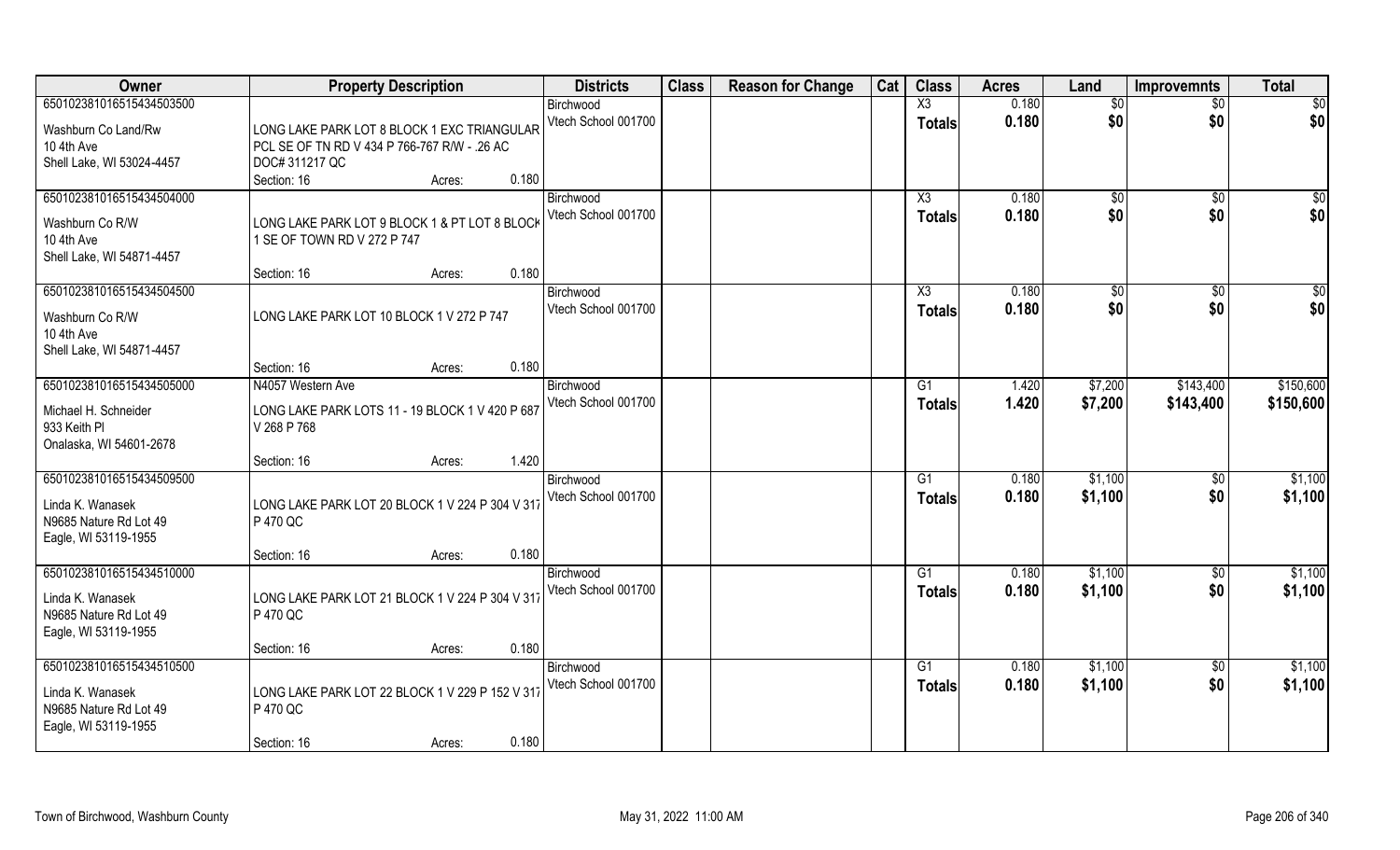| Owner                                                                                        | <b>Property Description</b>                                                                                      | <b>Districts</b>                 | <b>Class</b> | <b>Reason for Change</b> | Cat | <b>Class</b>                     | <b>Acres</b>   | Land               | <b>Improvemnts</b>     | <b>Total</b>       |
|----------------------------------------------------------------------------------------------|------------------------------------------------------------------------------------------------------------------|----------------------------------|--------------|--------------------------|-----|----------------------------------|----------------|--------------------|------------------------|--------------------|
| 650102381016515434511100                                                                     |                                                                                                                  | Birchwood                        | G1           | Garage @ 25%             |     | G1                               | 0.810          | \$5,100            | \$12,800               | \$17,900           |
| Christopher J. Pearson<br>1133 Ashland Ave<br>Saint Paul, MN 55104-6908                      | LONG LAKE PARK LOTS 23 - 26 BLOCK 1 & PT VAC<br>RD L 2 CSM #3605 V 17 P 107 DOC# 365541 WD<br>DOC# 360799 VAC RD | Vtech School 001700              |              |                          |     | <b>Totals</b>                    | 0.810          | \$5,100            | \$12,800               | \$17,900           |
|                                                                                              | 0.810<br>Section: 16<br>Acres:                                                                                   |                                  |              |                          |     |                                  |                |                    |                        |                    |
| 650102381016515434513000<br>Bruce A. Frei<br>N4068 Long Lake Rd<br>Stone Lake, WI 54876-8732 | LONG LAKE PARK LOT 1 BLOCK 2 V 332 P 653 WD V<br>433 P 522-523 R/W - .01 AC                                      | Birchwood<br>Vtech School 001700 |              |                          |     | G1<br>Totals                     | 0.180<br>0.180 | \$1,100<br>\$1,100 | \$0<br>\$0             | \$1,100<br>\$1,100 |
|                                                                                              | 0.180<br>Section: 16<br>Acres:                                                                                   |                                  |              |                          |     |                                  |                |                    |                        |                    |
| 650102381016515434513500<br>Bruce A. Frei<br>N4068 Long Lake Rd<br>Stone Lake, WI 54876-8732 | LONG LAKE PARK LOT 2 BLOCK 2 V 332 P 653 WD                                                                      | Birchwood<br>Vtech School 001700 |              |                          |     | G1<br><b>Totals</b>              | 0.180<br>0.180 | \$1,100<br>\$1,100 | $\sqrt[6]{30}$<br>\$0  | \$1,100<br>\$1,100 |
|                                                                                              | 0.180<br>Section: 16<br>Acres:                                                                                   |                                  |              |                          |     |                                  |                |                    |                        |                    |
| 650102381016515434514000<br>Bruce A. Frei<br>N4068 Long Lake Rd<br>Stone Lake, WI 54876-8732 | LONG LAKE PARK LOT 3 BLOCK 2 EXC PT N OF CTR<br>TN RD V 413 P 114 QC                                             | Birchwood<br>Vtech School 001700 |              |                          |     | G <sub>1</sub><br><b>Totals</b>  | 0.180<br>0.180 | \$1,100<br>\$1,100 | $\sqrt[6]{3}$<br>\$0   | \$1,100<br>\$1,100 |
|                                                                                              | 0.180<br>Section: 16<br>Acres:                                                                                   |                                  |              |                          |     |                                  |                |                    |                        |                    |
| 650102381016515434514500<br>Bruce A. Frei<br>N4068 Long Lake Rd<br>Stone Lake, WI 54876-8732 | LONG LAKE PARK PT LOT 3 BLOCK 2 N OF CENTER<br>TN RD V 332 P 653 WD                                              | Birchwood<br>Vtech School 001700 |              |                          |     | G1<br><b>Totals</b>              | 0.180<br>0.180 | \$1,100<br>\$1,100 | $\sqrt[6]{30}$<br>\$0  | \$1,100<br>\$1,100 |
| 650102381016515434515000                                                                     | 0.180<br>Section: 16<br>Acres:                                                                                   | Birchwood                        |              |                          |     | G1                               | 0.180          | \$1,100            | \$0                    | \$1,100            |
| Bruce A. Frei<br>N4068 Long Lake Rd<br>Stone Lake, WI 54876-8732                             | LONG LAKE PARK LOT 4 BLOCK 2 V 413 P 114 QC                                                                      | Vtech School 001700              |              |                          |     | <b>Totals</b>                    | 0.180          | \$1,100            | \$0                    | \$1,100            |
|                                                                                              | 0.180<br>Section: 16<br>Acres:                                                                                   |                                  |              |                          |     |                                  |                |                    |                        |                    |
| 650102381016515434515500<br>Bruce A. Frei<br>N4068 Long Lake Rd<br>Stone Lake, WI 54876-8732 | LONG LAKE PARK LOT 5 BLOCK 02 V 413 P 114 QC                                                                     | Birchwood<br>Vtech School 001700 |              |                          |     | $\overline{G1}$<br><b>Totals</b> | 0.180<br>0.180 | \$1,100<br>\$1,100 | $\overline{50}$<br>\$0 | \$1,100<br>\$1,100 |
|                                                                                              | 0.180<br>Section: 16<br>Acres:                                                                                   |                                  |              |                          |     |                                  |                |                    |                        |                    |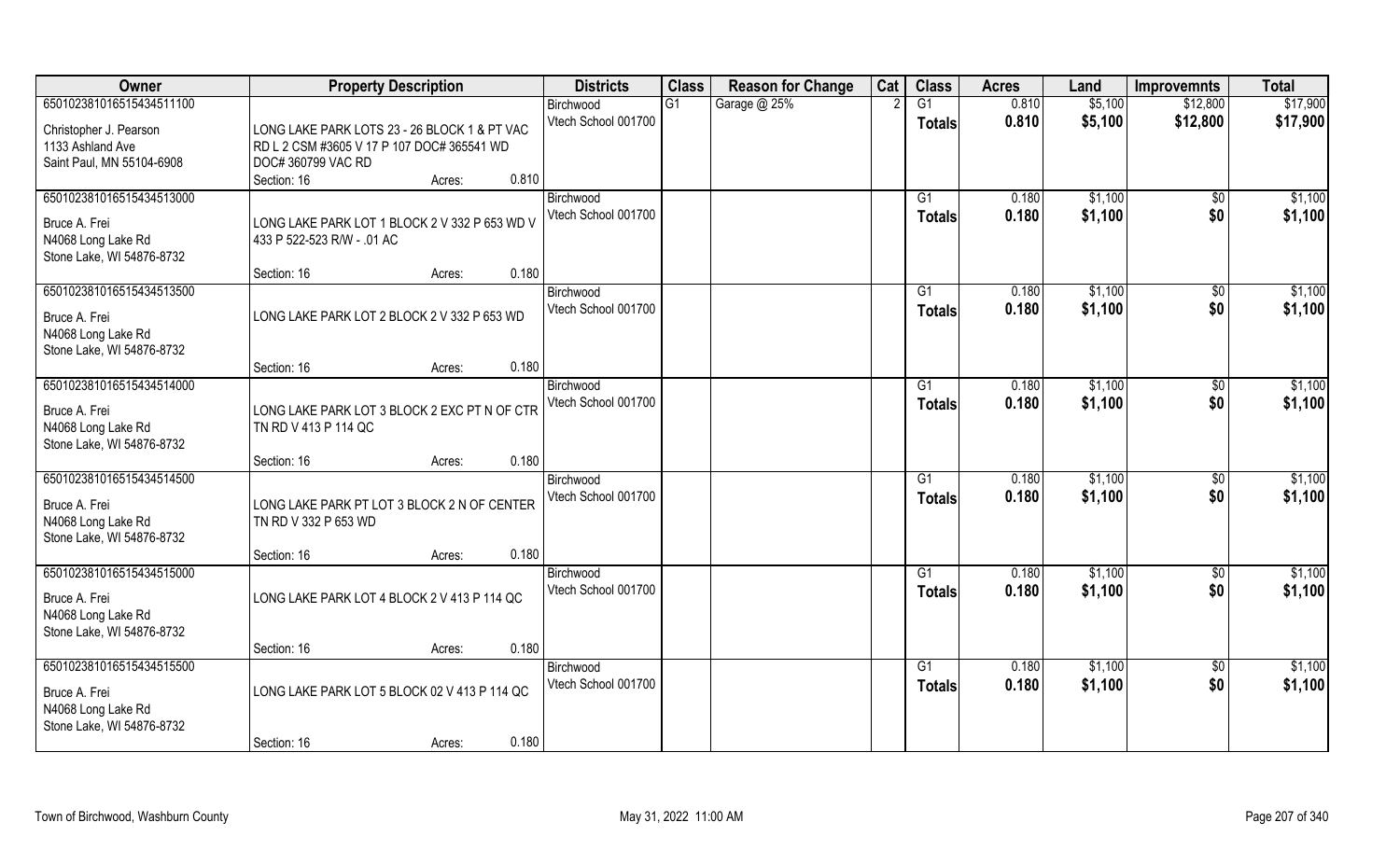| Owner                                 | <b>Property Description</b>                  |        | <b>Districts</b>                 | <b>Class</b> | <b>Reason for Change</b> | Cat | <b>Class</b>    | <b>Acres</b> | Land    | <b>Improvemnts</b> | <b>Total</b> |
|---------------------------------------|----------------------------------------------|--------|----------------------------------|--------------|--------------------------|-----|-----------------|--------------|---------|--------------------|--------------|
| 650102381016515434516000              |                                              |        | Birchwood                        |              |                          |     | G1              | 0.180        | \$1,100 | $\sqrt{6}$         | \$1,100      |
| Bruce A. Frei                         | LONG LAKE PARK LOT 6 BLOCK 2 V 413 P 114 QC  |        | Vtech School 001700              |              |                          |     | <b>Totals</b>   | 0.180        | \$1,100 | \$0                | \$1,100      |
| N4068 Long Lake Rd                    |                                              |        |                                  |              |                          |     |                 |              |         |                    |              |
| Stone Lake, WI 54876-8732             |                                              |        | 0.180                            |              |                          |     |                 |              |         |                    |              |
| 650102381016515434516500              | Section: 16<br>W1627 Bobby Schmidts Rd       | Acres: | Birchwood                        |              |                          |     | G1              | 0.180        | \$1,100 | \$22,500           | \$23,600     |
|                                       |                                              |        | Vtech School 001700              |              |                          |     | <b>Totals</b>   | 0.180        | \$1,100 | \$22,500           | \$23,600     |
| Jeffrey Allan Rousar                  | LONG LAKE PARK LOT 7 BLOCK 2 V 431 P 434 WD  |        |                                  |              |                          |     |                 |              |         |                    |              |
| 2376 23rd Ave                         |                                              |        |                                  |              |                          |     |                 |              |         |                    |              |
| Rice Lake, WI 54868-9750              | Section: 16                                  | Acres: | 0.180                            |              |                          |     |                 |              |         |                    |              |
| 650102381016515434517000              |                                              |        | Birchwood                        |              |                          |     | G1              | 0.180        | \$1,100 | $\sqrt{50}$        | \$1,100      |
|                                       |                                              |        | Vtech School 001700              |              |                          |     | <b>Totals</b>   | 0.180        | \$1,100 | \$0                | \$1,100      |
| Jeffrey Allan Rousar<br>2376 23rd Ave | LONG LAKE PARK LOT 8 BLOCK 2 V 431 P 434 WD  |        |                                  |              |                          |     |                 |              |         |                    |              |
| Rice Lake, WI 54868-9750              |                                              |        |                                  |              |                          |     |                 |              |         |                    |              |
|                                       | Section: 16                                  | Acres: | 0.180                            |              |                          |     |                 |              |         |                    |              |
| 650102381016515434517500              |                                              |        | Birchwood                        |              |                          |     | G1              | 0.180        | \$1,100 | $\sqrt[6]{3}$      | \$1,100      |
| Jeffrey Allan Rousar                  | LONG LAKE PARK LOT 9 BLOCK 2 V 431 P 434 WD  |        | Vtech School 001700              |              |                          |     | <b>Totals</b>   | 0.180        | \$1,100 | \$0                | \$1,100      |
| 2376 23rd Ave                         |                                              |        |                                  |              |                          |     |                 |              |         |                    |              |
| Rice Lake, WI 54868-9750              |                                              |        |                                  |              |                          |     |                 |              |         |                    |              |
|                                       | Section: 16                                  | Acres: | 0.180                            |              |                          |     |                 |              |         |                    |              |
| 650102381016515434518000              |                                              |        | Birchwood                        |              |                          |     | G1              | 0.180        | \$1,100 | $\overline{30}$    | \$1,100      |
| Jeffrey Allan Rousar                  | LONG LAKE PARK LOT 10 BLOCK 2 V 431 P 434 WD |        | Vtech School 001700              |              |                          |     | <b>Totals</b>   | 0.180        | \$1,100 | \$0                | \$1,100      |
| 2376 23rd Ave                         |                                              |        |                                  |              |                          |     |                 |              |         |                    |              |
| Rice Lake, WI 54868-9750              |                                              |        |                                  |              |                          |     |                 |              |         |                    |              |
|                                       | Section: 16                                  | Acres: | 0.180                            |              |                          |     |                 |              |         |                    |              |
| 650102381016515434518500              | N4040 Western Ave                            |        | Birchwood<br>Vtech School 001700 |              |                          |     | G1              | 0.180        | \$1,100 | \$180,000          | \$181,100    |
| John Basty                            | LONG LAKE PARK LOT 11 BLOCK 2 DOC# 398613 WD |        |                                  |              |                          |     | <b>Totals</b>   | 0.180        | \$1,100 | \$180,000          | \$181,100    |
| N4040 Western Ave                     |                                              |        |                                  |              |                          |     |                 |              |         |                    |              |
| Stone Lake, WI 54876-8786             | Section: 16                                  |        | 0.180                            |              |                          |     |                 |              |         |                    |              |
| 650102381016515434519000              |                                              | Acres: | Birchwood                        |              |                          |     | $\overline{G1}$ | 0.180        | \$1,100 | $\sqrt{$0}$        | \$1,100      |
|                                       |                                              |        | Vtech School 001700              |              |                          |     | <b>Totals</b>   | 0.180        | \$1,100 | \$0                | \$1,100      |
| John Basty<br>N4040 Western Ave       | LONG LAKE PARK LOT 12 BLOCK 2 DOC# 398613 WD |        |                                  |              |                          |     |                 |              |         |                    |              |
| Stone Lake, WI 54876-8786             |                                              |        |                                  |              |                          |     |                 |              |         |                    |              |
|                                       | Section: 16                                  | Acres: | 0.180                            |              |                          |     |                 |              |         |                    |              |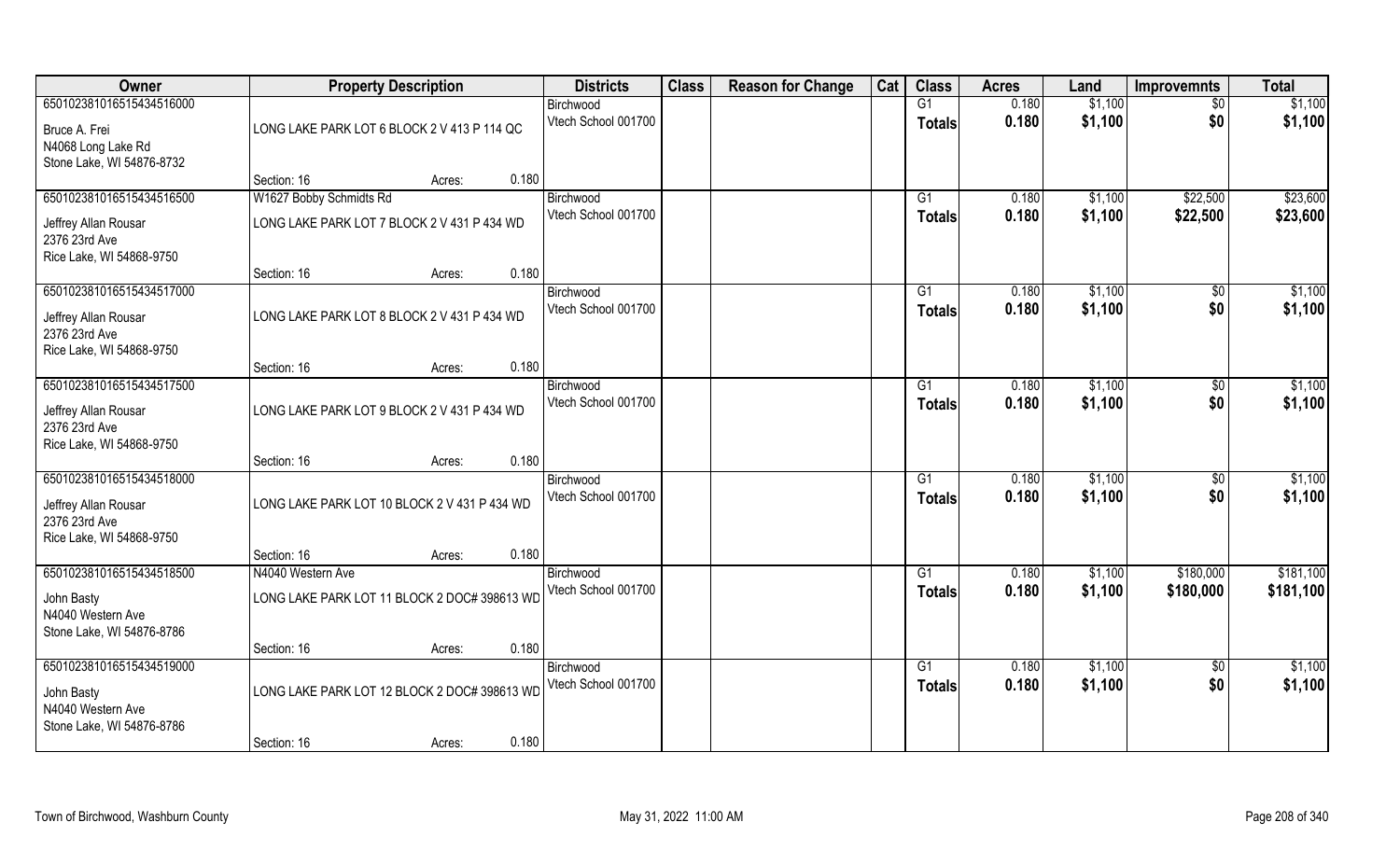| Owner                                       |                                               | <b>Property Description</b> | <b>Districts</b>                 | <b>Class</b> | <b>Reason for Change</b> | Cat | <b>Class</b>    | <b>Acres</b> | Land    | <b>Improvemnts</b> | <b>Total</b> |
|---------------------------------------------|-----------------------------------------------|-----------------------------|----------------------------------|--------------|--------------------------|-----|-----------------|--------------|---------|--------------------|--------------|
| 650102381016515434519500                    |                                               |                             | Birchwood                        |              |                          |     | G1              | 0.180        | \$1,100 | $\overline{50}$    | \$1,100      |
| John Basty<br>N4040 Western Ave             | LONG LAKE PARK LOT 13 BLOCK 2 DOC# 398613 WD  |                             | Vtech School 001700              |              |                          |     | <b>Totals</b>   | 0.180        | \$1,100 | \$0                | \$1,100      |
| Stone Lake, WI 54876-8786                   |                                               |                             |                                  |              |                          |     |                 |              |         |                    |              |
|                                             | Section: 16                                   | Acres:                      | 0.180                            |              |                          |     |                 |              |         |                    |              |
| 650102381016515434520000                    |                                               |                             | Birchwood                        |              |                          |     | G1              | 0.180        | \$1,100 | $\sqrt{$0}$        | \$1,100      |
| John Basty                                  | LONG LAKE PARK LOT 14 BLOCK 2 DOC# 398613 WD  |                             | Vtech School 001700              |              |                          |     | <b>Totals</b>   | 0.180        | \$1,100 | \$0                | \$1,100      |
| N4040 Western Ave                           |                                               |                             |                                  |              |                          |     |                 |              |         |                    |              |
| Stone Lake, WI 54876-8786                   |                                               |                             |                                  |              |                          |     |                 |              |         |                    |              |
|                                             | Section: 16                                   | Acres:                      | 0.180                            |              |                          |     |                 |              |         |                    |              |
| 650102381016515434520500                    |                                               |                             | Birchwood<br>Vtech School 001700 |              |                          |     | G1              | 0.180        | \$1,100 | $\sqrt[6]{3}$      | \$1,100      |
| John Basty                                  | LONG LAKE PARK LOT 15 BLOCK 2 DOC# 398613 WD  |                             |                                  |              |                          |     | <b>Totals</b>   | 0.180        | \$1,100 | \$0                | \$1,100      |
| N4040 Western Ave                           |                                               |                             |                                  |              |                          |     |                 |              |         |                    |              |
| Stone Lake, WI 54876-8786                   | Section: 16                                   | Acres:                      | 0.180                            |              |                          |     |                 |              |         |                    |              |
| 650102381016515434521000                    |                                               |                             | Birchwood                        |              |                          |     | G <sub>1</sub>  | 0.180        | \$1,100 | $\sqrt[6]{3}$      | \$1,100      |
|                                             |                                               |                             | Vtech School 001700              |              |                          |     | <b>Totals</b>   | 0.180        | \$1,100 | \$0                | \$1,100      |
| John Basty<br>N4040 Western Ave             | LONG LAKE PARK LOT 16 BLOCK 2 DOC# 398613 WD  |                             |                                  |              |                          |     |                 |              |         |                    |              |
| Stone Lake, WI 54876-8786                   |                                               |                             |                                  |              |                          |     |                 |              |         |                    |              |
|                                             | Section: 16                                   | Acres:                      | 0.180                            |              |                          |     |                 |              |         |                    |              |
| 650102381016515434521500                    |                                               |                             | Birchwood                        |              |                          |     | G1              | 0.180        | \$1,100 | $\sqrt[6]{3}$      | \$1,100      |
| John Basty                                  | LONG LAKE PARK LOT 17 BLOCK 2 DOC# 398613 WD  |                             | Vtech School 001700              |              |                          |     | <b>Totals</b>   | 0.180        | \$1,100 | \$0                | \$1,100      |
| N4040 Western Ave                           |                                               |                             |                                  |              |                          |     |                 |              |         |                    |              |
| Stone Lake, WI 54876-8786                   |                                               |                             |                                  |              |                          |     |                 |              |         |                    |              |
|                                             | Section: 16                                   | Acres:                      | 0.180                            |              |                          |     |                 |              |         |                    |              |
| 650102381016515434522000                    |                                               |                             | Birchwood<br>Vtech School 001700 |              |                          |     | G1              | 0.180        | \$1,100 | \$0                | \$1,100      |
| Karl K Hilgendorf Trust                     | LONG LAKE PARK LOT 18 BLOCK 2 V 268 P 92 TRST |                             |                                  |              |                          |     | <b>Totals</b>   | 0.180        | \$1,100 | \$0                | \$1,100      |
| 399 317th Ave NW                            |                                               |                             |                                  |              |                          |     |                 |              |         |                    |              |
| Cambridge, MN 55008-6996                    | Section: 16                                   | Acres:                      | 0.180                            |              |                          |     |                 |              |         |                    |              |
| 650102381016515434522500                    |                                               |                             | Birchwood                        |              |                          |     | $\overline{G1}$ | 0.180        | \$1,100 | $\sqrt{$0}$        | \$1,100      |
|                                             | LONG LAKE PARK LOT 19 BLOCK 2 V 268 P 92 TRST |                             | Vtech School 001700              |              |                          |     | <b>Totals</b>   | 0.180        | \$1,100 | \$0                | \$1,100      |
| Karl K Hilgendorf Trust<br>399 317th Ave NW |                                               |                             |                                  |              |                          |     |                 |              |         |                    |              |
| Cambridge, MN 55008-6996                    |                                               |                             |                                  |              |                          |     |                 |              |         |                    |              |
|                                             | Section: 16                                   | Acres:                      | 0.180                            |              |                          |     |                 |              |         |                    |              |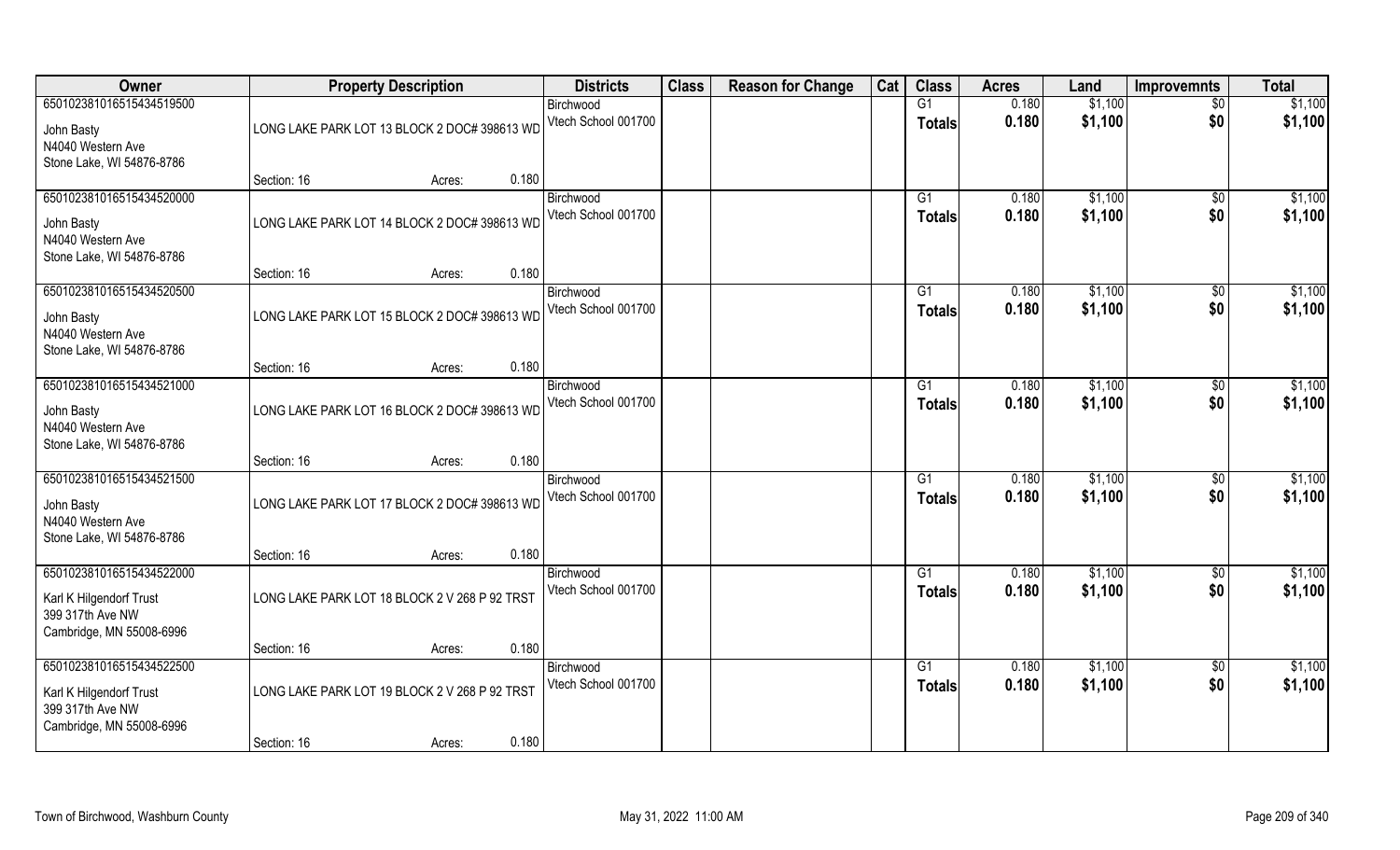| <b>Owner</b>                                                                                   | <b>Property Description</b>                                                                             | <b>Districts</b>                          | <b>Class</b> | <b>Reason for Change</b> | Cat | <b>Class</b>                    | <b>Acres</b>   | Land               | <b>Improvemnts</b>     | <b>Total</b>       |
|------------------------------------------------------------------------------------------------|---------------------------------------------------------------------------------------------------------|-------------------------------------------|--------------|--------------------------|-----|---------------------------------|----------------|--------------------|------------------------|--------------------|
| 650102381016515434523000                                                                       |                                                                                                         | Birchwood                                 |              |                          |     | G1                              | 0.180          | \$1,100            | $\overline{50}$        | \$1,100            |
| Karl K Hilgendorf Trust<br>399 317th Ave NW<br>Cambridge, MN 55008-6996                        | LONG LAKE PARK LOT 20 BLOCK 2 V 268 P 92 TRST                                                           | Vtech School 001700                       |              |                          |     | <b>Totals</b>                   | 0.180          | \$1,100            | \$0                    | \$1,100            |
|                                                                                                | Section: 16<br>Acres:                                                                                   | 0.180                                     |              |                          |     |                                 |                |                    |                        |                    |
| 650102381016515434523500<br>Mitchell R. Hansen<br>1217 23rd St<br>Cameron, WI 54822-9772       | LONG LAKE PARK LOT 21 BLOCK 2 V 382 P 74 WD                                                             | Birchwood<br>Vtech School 001700          |              |                          |     | G1<br>Totals                    | 0.180<br>0.180 | \$1,100<br>\$1,100 | \$0<br>\$0             | \$1,100<br>\$1,100 |
|                                                                                                | Section: 16<br>Acres:                                                                                   | 0.180                                     |              |                          |     |                                 |                |                    |                        |                    |
| 650102381016515434524000<br>Linda K. Wanasek<br>N9685 Nature Rd Lot 49<br>Eagle, WI 53119-1955 | LONG LAKE PARK LOT 22 BLOCK 2 V 229 P 152 V 317<br>P 470 QC                                             | Birchwood<br>Vtech School 001700          |              |                          |     | G1<br><b>Totals</b>             | 0.180<br>0.180 | \$1,100<br>\$1,100 | $\sqrt[6]{3}$<br>\$0   | \$1,100<br>\$1,100 |
|                                                                                                | Section: 16<br>Acres:                                                                                   | 0.180                                     |              |                          |     |                                 |                |                    |                        |                    |
| 650102381016515434524500<br>Mitchell R. Hansen<br>1217 23rd St<br>Cameron, WI 54822-9772       | LONG LAKE PARK LOT 23 BLOCK 2 V 382 P 74 WD                                                             | Birchwood<br>Vtech School 001700          |              |                          |     | G <sub>1</sub><br><b>Totals</b> | 0.180<br>0.180 | \$1,100<br>\$1,100 | \$0<br>\$0             | \$1,100<br>\$1,100 |
|                                                                                                | Section: 16<br>Acres:                                                                                   | 0.180                                     |              |                          |     |                                 |                |                    |                        |                    |
| 650102381016515434525000<br>Mitchell R. Hansen<br>1217 23rd St<br>Cameron, WI 54822-9772       | Sign Not Req'd<br>LONG LAKE PARK LOT 24 BLOCK 2 V 382 P 74 WD                                           | Birchwood<br>Vtech School 001700          |              |                          |     | G1<br><b>Totals</b>             | 0.180<br>0.180 | \$1,100<br>\$1,100 | $\sqrt[6]{30}$<br>\$0  | \$1,100<br>\$1,100 |
|                                                                                                | Section: 16<br>Acres:                                                                                   | 0.180                                     |              |                          |     |                                 |                |                    |                        |                    |
| 650102381016515434525500<br>Mark J. Brost<br>N3996 Western Ave<br>Stone Lake, WI 54876-8761    | LONG LAKE PARK LOT 25 BLOCK 2 V 452 P 814 WD                                                            | Birchwood<br>Vtech School 001700          |              |                          |     | G1<br><b>Totals</b>             | 0.180<br>0.180 | \$1,100<br>\$1,100 | \$0<br>\$0             | \$1,100<br>\$1,100 |
|                                                                                                | Section: 16<br>Acres:                                                                                   | 0.180                                     |              |                          |     |                                 |                |                    |                        |                    |
| 650102381016515434526000<br>Mark J. Brost<br>N3996 Western Ave<br>Stone Lake, WI 54876-8761    | LONG LAKE PARK LOT 26 BLOCK 2 & PT VAC RD V<br>452 P 814 WD DOC# 360799 VAC RD<br>Section: 16<br>Acres: | Birchwood<br>Vtech School 001700<br>0.250 |              |                          |     | G1<br><b>Totals</b>             | 0.250<br>0.250 | \$1,600<br>\$1,600 | $\overline{50}$<br>\$0 | \$1,600<br>\$1,600 |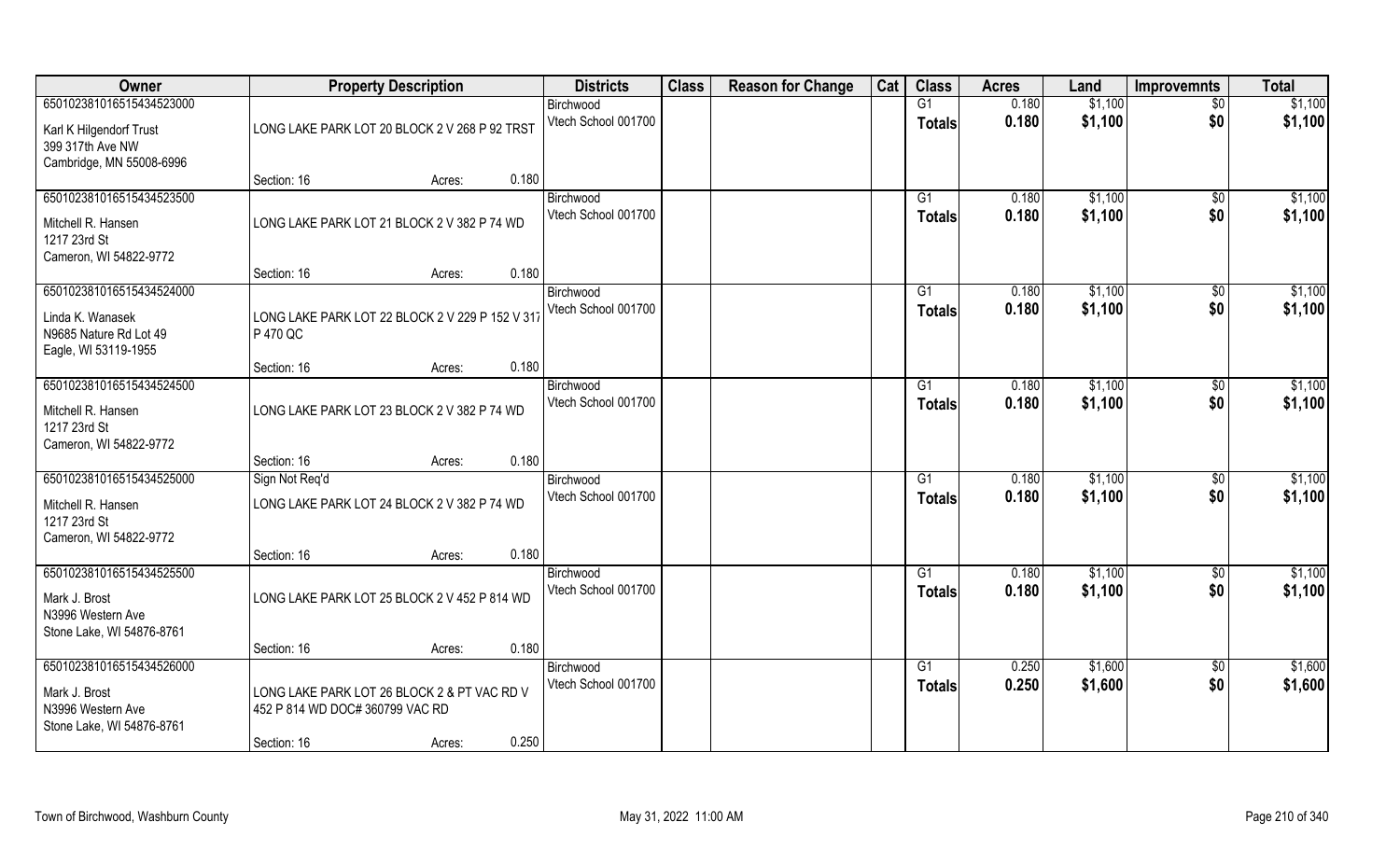| Owner                                                                                         | <b>Property Description</b>                                                        | <b>Districts</b>                 | <b>Class</b> | <b>Reason for Change</b> | Cat | <b>Class</b>        | <b>Acres</b>   | Land               | <b>Improvemnts</b>   | <b>Total</b>       |
|-----------------------------------------------------------------------------------------------|------------------------------------------------------------------------------------|----------------------------------|--------------|--------------------------|-----|---------------------|----------------|--------------------|----------------------|--------------------|
| 650102381016515434526500                                                                      | N4003 St Johns Ave                                                                 | Birchwood                        |              |                          |     | $\overline{G1}$     | 0.180          | \$1,100            | $\overline{50}$      | \$1,100            |
| Matthew A. Gwiazda<br>1153 250th St<br>Cadott, WI 54727-4963                                  | LONG LAKE PARK LOT 27 BLOCK 2 & PT VAC RD V<br>458 P 282-283 VAC RD DOC# 393147 WD | Vtech School 001700              |              |                          |     | <b>Totals</b>       | 0.180          | \$1,100            | \$0                  | \$1,100            |
|                                                                                               | 0.180<br>Section: 16<br>Acres:                                                     |                                  |              |                          |     |                     |                |                    |                      |                    |
| 650102381016515434527000                                                                      | N4009 St Johns Ave                                                                 | Birchwood                        |              |                          |     | G1                  | 0.180          | \$1,100            | $\overline{50}$      | \$1,100            |
| Dennis F. Sessions<br>3129 Venus Ave<br>Eau Claire, WI 54703-0920                             | LONG LAKE PARK LOT 28 BLOCK 2 V 373 P 744 WD                                       | Vtech School 001700              |              |                          |     | <b>Totals</b>       | 0.180          | \$1,100            | \$0                  | \$1,100            |
|                                                                                               | 0.180<br>Section: 16<br>Acres:                                                     |                                  |              |                          |     |                     |                |                    |                      |                    |
| 650102381016515434527500                                                                      | Sign Not Req'd                                                                     | Birchwood                        |              |                          |     | G1                  | 0.180          | \$1,100            | \$0                  | \$1,100            |
| Dennis F. Sessions<br>3129 Venus Ave<br>Eau Claire, WI 54703-0920                             | LONG LAKE PARK LOT 29 BLOCK 2 V 373 P 744 WD                                       | Vtech School 001700              |              |                          |     | <b>Totals</b>       | 0.180          | \$1,100            | \$0                  | \$1,100            |
|                                                                                               | 0.180<br>Section: 16<br>Acres:                                                     |                                  |              |                          |     |                     |                |                    |                      |                    |
| 650102381016515434528000                                                                      |                                                                                    | Birchwood                        |              |                          |     | G1                  | 0.180          | \$1,100            | $\sqrt[6]{3}$        | \$1,100            |
| Dennis P. Sessions<br>3129 Venus Ave<br>Eau Claire, WI 54703-0920                             | LONG LAKE PARK LOT 30 BLOCK 2 V 422 P 691 WD                                       | Vtech School 001700              |              |                          |     | Totals              | 0.180          | \$1,100            | \$0                  | \$1,100            |
|                                                                                               | 0.180<br>Section: 16<br>Acres:                                                     |                                  |              |                          |     |                     |                |                    |                      |                    |
| 650102381016515434528500<br>Dennis P. Sessions<br>3129 Venus Ave<br>Eau Claire, WI 54703-0920 | LONG LAKE PARK LOT 31 BLOCK 2 DOC# 286123 WD                                       | Birchwood<br>Vtech School 001700 |              |                          |     | G1<br><b>Totals</b> | 0.180<br>0.180 | \$1,100<br>\$1,100 | $\sqrt[6]{3}$<br>\$0 | \$1,100<br>\$1,100 |
|                                                                                               | 0.180<br>Section: 16<br>Acres:                                                     |                                  |              |                          |     |                     |                |                    |                      |                    |
| 650102381016515434529000                                                                      | N4019 St Johns Ave                                                                 | Birchwood                        |              |                          |     | G1                  | 0.180          | \$1,100            | \$27,400             | \$28,500           |
| Dennis P. Sessions<br>3129 Venus Ave<br>Eau Claire, WI 54703-0920                             | LONG LAKE PARK LOT 32 BLOCK 2 V 422 P 691 WD                                       | Vtech School 001700              |              |                          |     | <b>Totals</b>       | 0.180          | \$1,100            | \$27,400             | \$28,500           |
|                                                                                               | 0.180<br>Section: 16<br>Acres:                                                     |                                  |              |                          |     |                     |                |                    |                      |                    |
| 650102381016515434529500                                                                      |                                                                                    | Birchwood                        |              |                          |     | G1                  | 0.180          | \$1,100            | $\overline{50}$      | \$1,100            |
| Brian J. Lindberg<br>937 Highland Dr<br>Amery, WI 54001-5261                                  | LONG LAKE PARK LOT 33 BLOCK 2 V 337 P 591 WD                                       | Vtech School 001700              |              |                          |     | <b>Totals</b>       | 0.180          | \$1,100            | \$0                  | \$1,100            |
|                                                                                               | 0.180<br>Section: 16<br>Acres:                                                     |                                  |              |                          |     |                     |                |                    |                      |                    |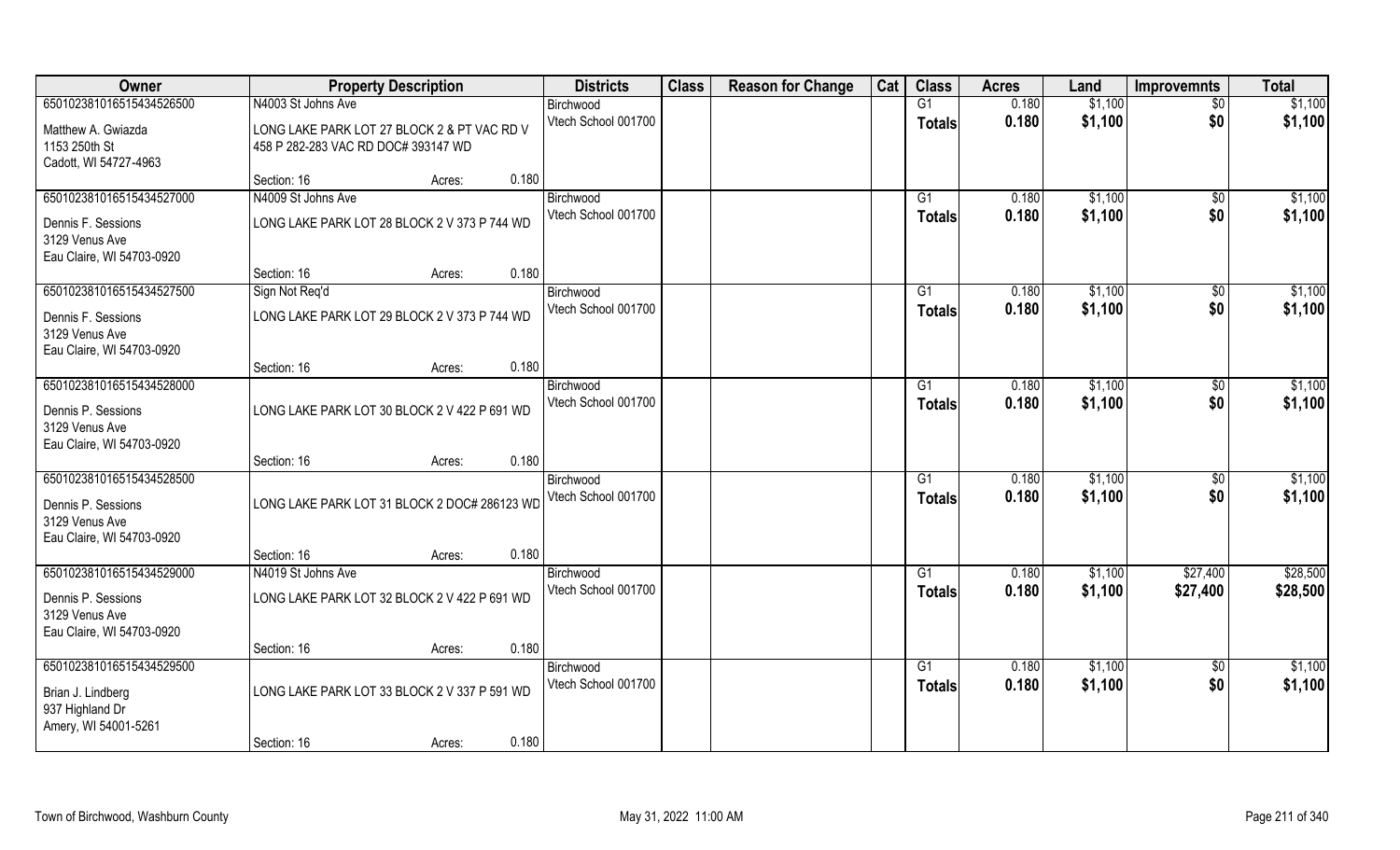| Owner                                                                                      |                                                                    | <b>Property Description</b> |       | <b>Districts</b>                 | <b>Class</b> | <b>Reason for Change</b> | Cat | <b>Class</b>                    | <b>Acres</b>   | Land               | <b>Improvemnts</b>     | <b>Total</b>       |
|--------------------------------------------------------------------------------------------|--------------------------------------------------------------------|-----------------------------|-------|----------------------------------|--------------|--------------------------|-----|---------------------------------|----------------|--------------------|------------------------|--------------------|
| 650102381016515434530000<br>Brian J. Lindberg<br>937 Highland Dr                           | LONG LAKE PARK LOT 34 BLOCK 2 V 337 P 591 WD                       |                             |       | Birchwood<br>Vtech School 001700 |              |                          |     | G1<br><b>Totals</b>             | 0.180<br>0.180 | \$1,100<br>\$1,100 | $\overline{50}$<br>\$0 | \$1,100<br>\$1,100 |
| Amery, WI 54001-5261                                                                       | Section: 16                                                        | Acres:                      | 0.180 |                                  |              |                          |     |                                 |                |                    |                        |                    |
| 650102381016515434530500<br>Brian J. Lindberg<br>937 Highland Dr<br>Amery, WI 54001-5261   | N4039 St Johns Ave<br>LONG LAKE PARK LOT 35 BLOCK 2 V 337 P 591 WD |                             |       | Birchwood<br>Vtech School 001700 |              |                          |     | G1<br><b>Totals</b>             | 0.180<br>0.180 | \$1,100<br>\$1,100 | \$3,200<br>\$3,200     | \$4,300<br>\$4,300 |
|                                                                                            | Section: 16                                                        | Acres:                      | 0.180 |                                  |              |                          |     |                                 |                |                    |                        |                    |
| 650102381016515434531000<br>Kristi M. Lipke<br>556 14 1/2 St<br>Hillsdale, WI 54744-9401   | LONG LAKE PARK LOT 36 BLOCK 2 V 280 P 561 V 31<br>P 593 QC         |                             |       | Birchwood<br>Vtech School 001700 |              |                          |     | G1<br><b>Totals</b>             | 0.180<br>0.180 | \$1,100<br>\$1,100 | $\sqrt[6]{30}$<br>\$0  | \$1,100<br>\$1,100 |
|                                                                                            | Section: 16                                                        | Acres:                      | 0.180 |                                  |              |                          |     |                                 |                |                    |                        |                    |
| 650102381016515434531500<br>Kristi M. Lipke<br>556 14 1/2 St<br>Hillsdale, WI 54744-9401   | LONG LAKE PARK LOT 37 BLOCK 2 V 280 P 561 V 31<br>P 593 QC         |                             |       | Birchwood<br>Vtech School 001700 |              |                          |     | G <sub>1</sub><br><b>Totals</b> | 0.180<br>0.180 | \$1,100<br>\$1,100 | $\sqrt[6]{3}$<br>\$0   | \$1,100<br>\$1,100 |
|                                                                                            | Section: 16                                                        | Acres:                      | 0.180 |                                  |              |                          |     |                                 |                |                    |                        |                    |
| 650102381016515434532000<br>Fred J. Leisz<br>1331 Lakeshore Dr<br>Rice Lake, WI 54868-1121 | LONG LAKE PARK LOT 38 BLOCK 2 DOC# 308592 QC                       |                             |       | Birchwood<br>Vtech School 001700 |              |                          |     | G1<br><b>Totals</b>             | 0.180<br>0.180 | \$1,100<br>\$1,100 | $\sqrt[6]{3}$<br>\$0   | \$1,100<br>\$1,100 |
|                                                                                            | Section: 16                                                        | Acres:                      | 0.180 |                                  |              |                          |     |                                 |                |                    |                        |                    |
| 650102381016515434532500<br>Fred J. Leisz<br>1331 Lakeshore Dr<br>Rice Lake, WI 54868-1121 | LONG LAKE PARK LOT 39 BLOCK 2 DOC# 308592 QC                       |                             |       | Birchwood<br>Vtech School 001700 |              |                          |     | G1<br><b>Totals</b>             | 0.180<br>0.180 | \$1,100<br>\$1,100 | \$0<br>\$0             | \$1,100<br>\$1,100 |
|                                                                                            | Section: 16                                                        | Acres:                      | 0.180 |                                  |              |                          |     |                                 |                |                    |                        |                    |
| 650102381016515434533000<br>Fred J. Leisz<br>1331 Lakeshore Dr<br>Rice Lake, WI 54868-1121 | LONG LAKE PARK LOT 40 BLOCK 2 DOC# 308592 QC                       |                             |       | Birchwood<br>Vtech School 001700 |              |                          |     | G1<br><b>Totals</b>             | 0.180<br>0.180 | \$1,100<br>\$1,100 | $\overline{50}$<br>\$0 | \$1,100<br>\$1,100 |
|                                                                                            | Section: 16                                                        | Acres:                      | 0.180 |                                  |              |                          |     |                                 |                |                    |                        |                    |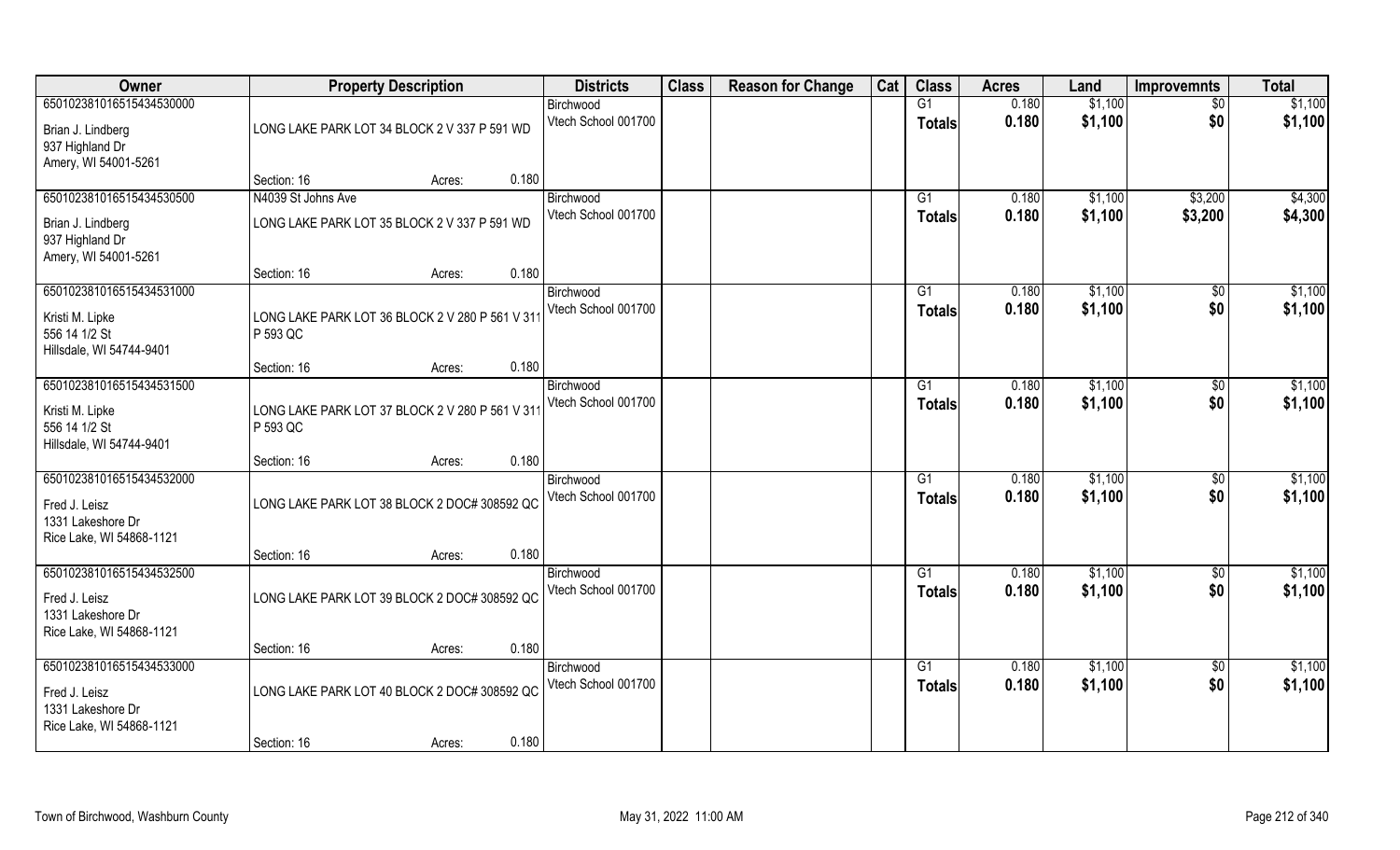| Owner                                                                                         | <b>Property Description</b>                                                    | <b>Districts</b>                 | <b>Class</b> | <b>Reason for Change</b> | Cat | <b>Class</b>                     | <b>Acres</b>   | Land               | <b>Improvemnts</b>    | <b>Total</b>       |
|-----------------------------------------------------------------------------------------------|--------------------------------------------------------------------------------|----------------------------------|--------------|--------------------------|-----|----------------------------------|----------------|--------------------|-----------------------|--------------------|
| 650102381016515434533500                                                                      | N4059 St Johns Ave                                                             | Birchwood                        |              |                          |     | G1                               | 0.180          | \$1,100            | \$6,900               | \$8,000            |
| Mary D. Guenther<br>928 Loring St<br>Altoona, WI 54720-1139                                   | LONG LAKE PARK LOT 41 BLOCK 2 V 424 P 101 WD<br>DOC# 395979 QC                 | Vtech School 001700              |              |                          |     | <b>Totals</b>                    | 0.180          | \$1,100            | \$6,900               | \$8,000            |
|                                                                                               | 0.180<br>Section: 16<br>Acres:                                                 |                                  |              |                          |     |                                  |                |                    |                       |                    |
| 650102381016515434534000<br>Mary D. Guenther<br>928 Loring St<br>Altoona, WI 54720-1139       | LONG LAKE PARK LOT 42 BLOCK 2 V 424 P 101 WD<br>DOC# 395979 QC                 | Birchwood<br>Vtech School 001700 |              |                          |     | G1<br><b>Totals</b>              | 0.180<br>0.180 | \$1,100<br>\$1,100 | \$0<br>\$0            | \$1,100<br>\$1,100 |
|                                                                                               | 0.180<br>Section: 16<br>Acres:                                                 |                                  |              |                          |     |                                  |                |                    |                       |                    |
| 650102381016515434534500<br>Mary D. Guenther<br>928 Loring St<br>Altoona, WI 54720-1139       | LONG LAKE PARK LOT 43 BLOCK 2 V 424 P 101 WD<br>DOC# 395979 QC                 | Birchwood<br>Vtech School 001700 |              |                          |     | G1<br><b>Totals</b>              | 0.180<br>0.180 | \$1,100<br>\$1,100 | $\sqrt[6]{30}$<br>\$0 | \$1,100<br>\$1,100 |
|                                                                                               | 0.180<br>Section: 16<br>Acres:                                                 |                                  |              |                          |     |                                  |                |                    |                       |                    |
| 650102381016515434535000<br>Jeffrey Allan Rousar<br>2376 23rd Ave<br>Rice Lake, WI 54868-9750 | LONG LAKE PARK LOT 44 BLOCK 2 DOC# 372130 WD                                   | Birchwood<br>Vtech School 001700 |              |                          |     | G <sub>1</sub><br><b>Totals</b>  | 0.180<br>0.180 | \$1,100<br>\$1,100 | $\sqrt[6]{3}$<br>\$0  | \$1,100<br>\$1,100 |
|                                                                                               | 0.180<br>Section: 16<br>Acres:                                                 |                                  |              |                          |     |                                  |                |                    |                       |                    |
| 650102381016515434535500<br>Jeffrey Allan Rousar<br>2376 23rd Ave<br>Rice Lake, WI 54868-9750 | LONG LAKE PARK LOT 45 BLOCK 2 DOC# 372130 WD                                   | Birchwood<br>Vtech School 001700 |              |                          |     | G1<br><b>Totals</b>              | 0.180<br>0.180 | \$1,100<br>\$1,100 | $\sqrt[6]{3}$<br>\$0  | \$1,100<br>\$1,100 |
|                                                                                               | 0.180<br>Section: 16<br>Acres:                                                 |                                  |              |                          |     |                                  |                |                    |                       |                    |
| 650102381016515434536000<br>Jeffrey Allan Rousar<br>2376 23rd Ave<br>Rice Lake, WI 54868-9750 | LONG LAKE PARK LOT 46 BLOCK 2 DOC# 372130 WD                                   | Birchwood<br>Vtech School 001700 |              |                          |     | G1<br><b>Totals</b>              | 0.180<br>0.180 | \$1,100<br>\$1,100 | \$0<br>\$0            | \$1,100<br>\$1,100 |
|                                                                                               | 0.180<br>Section: 16<br>Acres:                                                 |                                  |              |                          |     |                                  |                |                    |                       |                    |
| 650102381016515434536500<br>Jeffrey Allan Rousar<br>2376 23rd Ave<br>Rice Lake, WI 54868-9750 | LONG LAKE PARK LOT 47 BLOCK 2 DOC# 372130 WD<br>0.180<br>Section: 16<br>Acres: | Birchwood<br>Vtech School 001700 |              |                          |     | $\overline{G1}$<br><b>Totals</b> | 0.180<br>0.180 | \$100<br>\$100     | $\sqrt{$0}$<br>\$0    | \$100<br>\$100     |
|                                                                                               |                                                                                |                                  |              |                          |     |                                  |                |                    |                       |                    |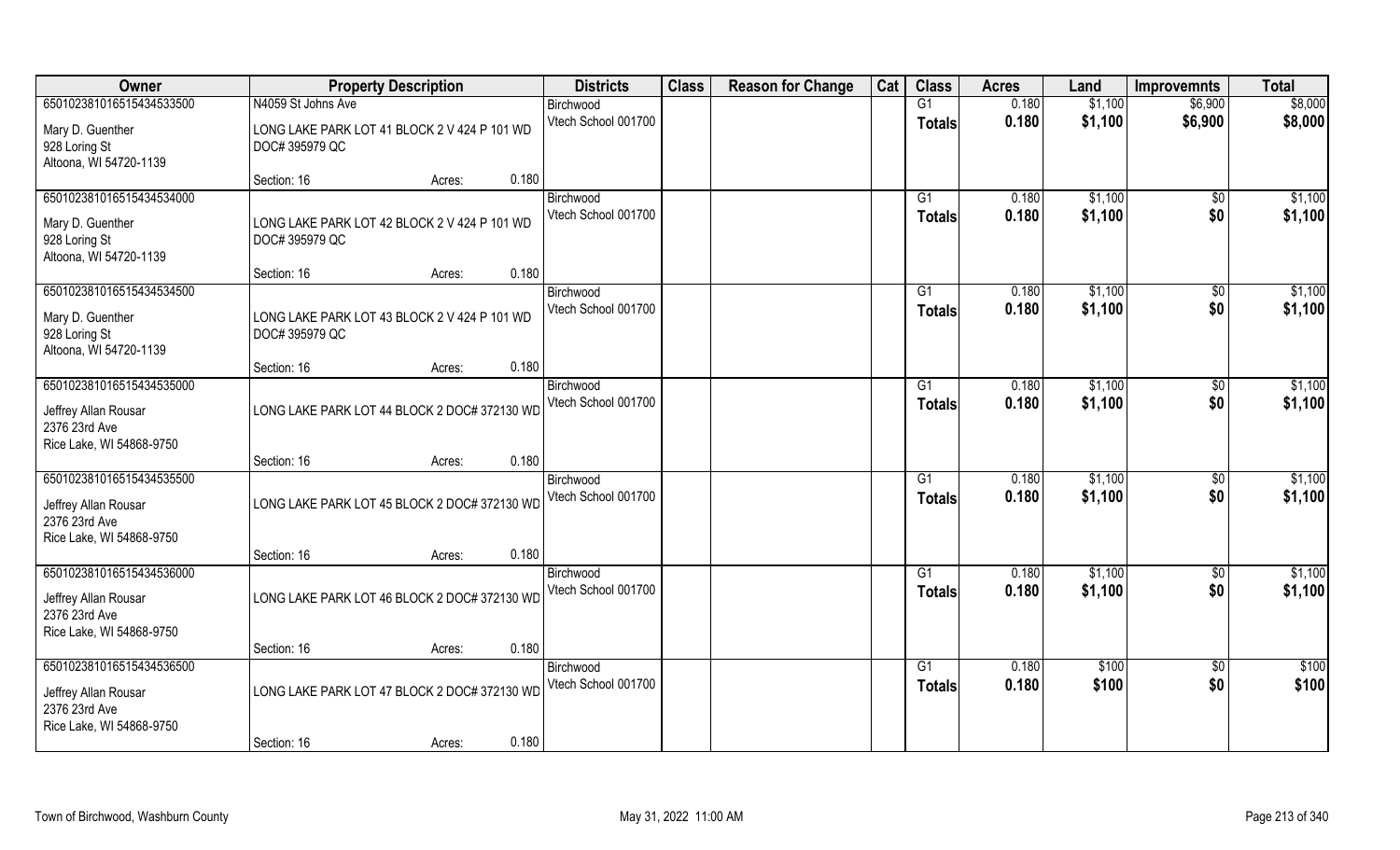| Owner                                                                                                 | <b>Property Description</b>                                                    | <b>Districts</b>                 | <b>Class</b> | <b>Reason for Change</b> | Cat | <b>Class</b>        | <b>Acres</b>   | Land               | <b>Improvemnts</b>     | <b>Total</b>           |
|-------------------------------------------------------------------------------------------------------|--------------------------------------------------------------------------------|----------------------------------|--------------|--------------------------|-----|---------------------|----------------|--------------------|------------------------|------------------------|
| 650102381016515434537000<br>Bruce A. Frei<br>N4068 Long Lake Rd<br>Stone Lake, WI 54876-8732          | LONG LAKE PARK LOT 48 BLOCK 2 V 332 P 653 WD                                   | Birchwood<br>Vtech School 001700 |              |                          |     | G1<br><b>Totals</b> | 0.180<br>0.180 | \$200<br>\$200     | $\sqrt{6}$<br>\$0      | \$200<br>\$200         |
|                                                                                                       | 0.180<br>Section: 16<br>Acres:                                                 |                                  |              |                          |     |                     |                |                    |                        |                        |
| 650102381016515434537500<br>Bruce A. Frei<br>N4068 Long Lake Rd<br>Stone Lake, WI 54876-8732          | N4068 Long Lake Rd<br>LONG LAKE PARK LOT 49 BLOCK 2 V 332 P 653 WD             | Birchwood<br>Vtech School 001700 |              |                          |     | G1<br>Totals        | 0.180<br>0.180 | \$600<br>\$600     | \$114,300<br>\$114,300 | \$114,900<br>\$114,900 |
|                                                                                                       | 0.180<br>Section: 16<br>Acres:                                                 |                                  |              |                          |     |                     |                |                    |                        |                        |
| 650102381016515434538000<br>Bruce A. Frei<br>N4068 Long Lake Rd<br>Stone Lake, WI 54876-8732          | LONG LAKE PARK LOT 50 BLOCK 2 V 332 P 653 WD                                   | Birchwood<br>Vtech School 001700 |              |                          |     | G1<br><b>Totals</b> | 0.180<br>0.180 | \$1,100<br>\$1,100 | \$0<br>\$0             | \$1,100<br>\$1,100     |
|                                                                                                       | 0.180<br>Section: 16<br>Acres:                                                 |                                  |              |                          |     |                     |                |                    |                        |                        |
| 650102381016515434538500<br>Bruce A. Frei<br>N4068 Long Lake Rd<br>Stone Lake, WI 54876-8732          | LONG LAKE PARK LOT 51 BLOCK 2 V 332 P 653 WD                                   | Birchwood<br>Vtech School 001700 |              |                          |     | G1<br><b>Totals</b> | 0.180<br>0.180 | \$1,100<br>\$1,100 | $\sqrt[6]{3}$<br>\$0   | \$1,100<br>\$1,100     |
|                                                                                                       | 0.180<br>Section: 16<br>Acres:                                                 |                                  |              |                          |     |                     |                |                    |                        |                        |
| 650102381016515434539000<br>Bruce A. Frei<br>N4068 Long Lake Rd<br>Stone Lake, WI 54876-8732          | LONG LAKE PARK LOT 52 BLOCK 2 V 332 P 653 WD                                   | Birchwood<br>Vtech School 001700 |              |                          |     | G1<br><b>Totals</b> | 0.180<br>0.180 | \$1,100<br>\$1,100 | \$0<br>\$0             | \$1,100<br>\$1,100     |
|                                                                                                       | 0.180<br>Section: 16<br>Acres:                                                 |                                  |              |                          |     |                     |                |                    |                        |                        |
| 650102381016515434543000<br>Shayne M. Denning<br>920 Mooring Line Dr<br>Chippewa Falls, WI 54729-4518 | N4062 Long Lake Rd<br>LONG LAKE PARK LOTS 1 - 11 BLOCK 3 DOC#<br>384131 WD     | Birchwood<br>Vtech School 001700 |              |                          |     | G1<br><b>Totals</b> | 1.950<br>1.950 | \$4,400<br>\$4,400 | \$50,100<br>\$50,100   | \$54,500<br>\$54,500   |
|                                                                                                       | 1.950<br>Section: 16<br>Acres:                                                 |                                  |              |                          |     |                     |                |                    |                        |                        |
| 650102381016515434545000<br>Gordon M. Sessions<br>N6350 906th St<br>Elk Mound, WI 54739-9373          | LONG LAKE PARK LOT 12 BLOCK 3 V 412 P 565 WD<br>0.180<br>Section: 16<br>Acres: | Birchwood<br>Vtech School 001700 |              |                          |     | G1<br>Totals        | 0.180<br>0.180 | \$600<br>\$600     | $\overline{50}$<br>\$0 | \$600<br>\$600         |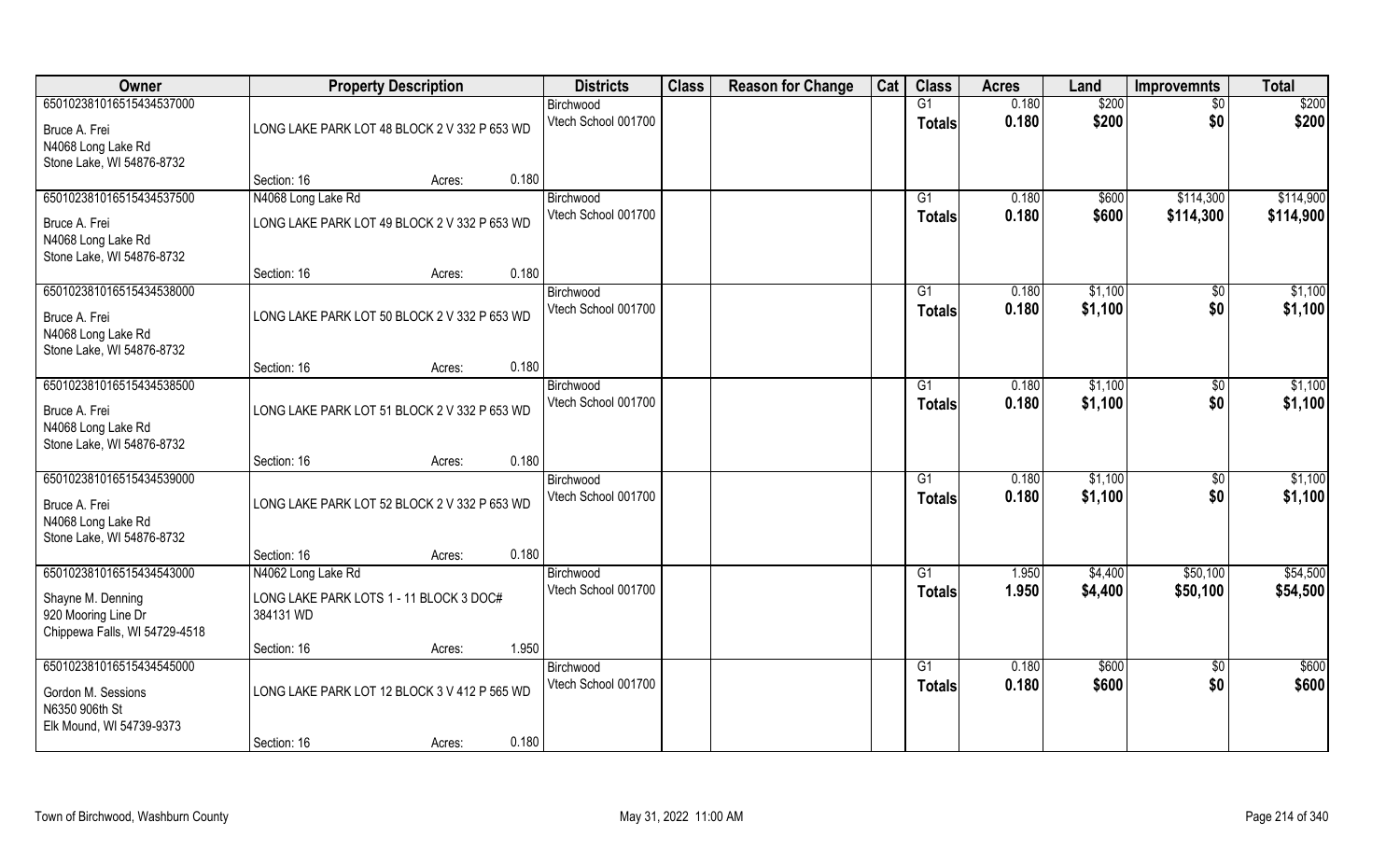| Owner                                                                                        | <b>Property Description</b>                  | <b>Districts</b>                 | <b>Class</b> | <b>Reason for Change</b> | Cat | <b>Class</b>        | <b>Acres</b>   | Land           | <b>Improvemnts</b>     | <b>Total</b>   |
|----------------------------------------------------------------------------------------------|----------------------------------------------|----------------------------------|--------------|--------------------------|-----|---------------------|----------------|----------------|------------------------|----------------|
| 650102381016515434545500                                                                     |                                              | Birchwood                        |              |                          |     | G1                  | 0.180          | \$600          | $\overline{50}$        | \$600          |
| Gordon M. Sessions<br>N6350 906th St<br>Elk Mound, WI 54739-9373                             | LONG LAKE PARK LOT 13 BLOCK 3 V 412 P 565 WD | Vtech School 001700              |              |                          |     | <b>Totals</b>       | 0.180          | \$600          | \$0                    | \$600          |
|                                                                                              | 0.180<br>Section: 16<br>Acres:               |                                  |              |                          |     |                     |                |                |                        |                |
| 650102381016515434546000<br>Gordon M. Sessions<br>N6350 906th St<br>Elk Mound, WI 54739-9373 | LONG LAKE PARK LOT 14 BLOCK 3 V 412 P 565 WD | Birchwood<br>Vtech School 001700 |              |                          |     | G1<br><b>Totals</b> | 0.180<br>0.180 | \$600<br>\$600 | $\overline{50}$<br>\$0 | \$600<br>\$600 |
|                                                                                              | 0.180<br>Section: 16<br>Acres:               |                                  |              |                          |     |                     |                |                |                        |                |
| 650102381016515434546500<br>Gordon M. Sessions<br>N6350 906th St<br>Elk Mound, WI 54739-9373 | LONG LAKE PARK LOT 15 BLOCK 3 V 412 P 565 WD | Birchwood<br>Vtech School 001700 |              |                          |     | G1<br><b>Totals</b> | 0.180<br>0.180 | \$600<br>\$600 | $\sqrt[6]{30}$<br>\$0  | \$600<br>\$600 |
|                                                                                              | 0.180<br>Section: 16<br>Acres:               |                                  |              |                          |     |                     |                |                |                        |                |
| 650102381016515434547000<br>Gordon M. Sessions                                               | LONG LAKE PARK LOT 16 BLOCK 3 V 412 P 565 WD | Birchwood<br>Vtech School 001700 |              |                          |     | G1<br><b>Totals</b> | 0.180<br>0.180 | \$600<br>\$600 | \$0<br>\$0             | \$600<br>\$600 |
| N6350 906th St<br>Elk Mound, WI 54739-9373                                                   | 0.180<br>Section: 16<br>Acres:               |                                  |              |                          |     |                     |                |                |                        |                |
| 650102381016515434547500<br>Gordon M. Sessions<br>N6350 906th St<br>Elk Mound, WI 54739-9373 | LONG LAKE PARK LOT 17 BLOCK 3 V 412 P 565 WD | Birchwood<br>Vtech School 001700 |              |                          |     | G1<br><b>Totals</b> | 0.180<br>0.180 | \$600<br>\$600 | $\sqrt[6]{30}$<br>\$0  | \$600<br>\$600 |
|                                                                                              | 0.180<br>Section: 16<br>Acres:               |                                  |              |                          |     |                     |                |                |                        |                |
| 650102381016515434548000                                                                     |                                              | Birchwood<br>Vtech School 001700 |              |                          |     | G1<br><b>Totals</b> | 0.180<br>0.180 | \$600<br>\$600 | \$0<br>\$0             | \$600<br>\$600 |
| Gordon M. Sessions<br>N6350 906th St<br>Elk Mound, WI 54739-9373                             | LONG LAKE PARK LOT 18 BLOCK 3 V 412 P 565 WD |                                  |              |                          |     |                     |                |                |                        |                |
|                                                                                              | 0.180<br>Section: 16<br>Acres:               |                                  |              |                          |     |                     |                |                |                        |                |
| 650102381016515434548500<br>Gordon M. Sessions<br>N6350 906th St                             | LONG LAKE PARK LOT 19 BLOCK 3 V 412 P 565 WD | Birchwood<br>Vtech School 001700 |              |                          |     | G1<br><b>Totals</b> | 0.180<br>0.180 | \$600<br>\$600 | $\overline{50}$<br>\$0 | \$600<br>\$600 |
| Elk Mound, WI 54739-9373                                                                     | 0.180<br>Section: 16<br>Acres:               |                                  |              |                          |     |                     |                |                |                        |                |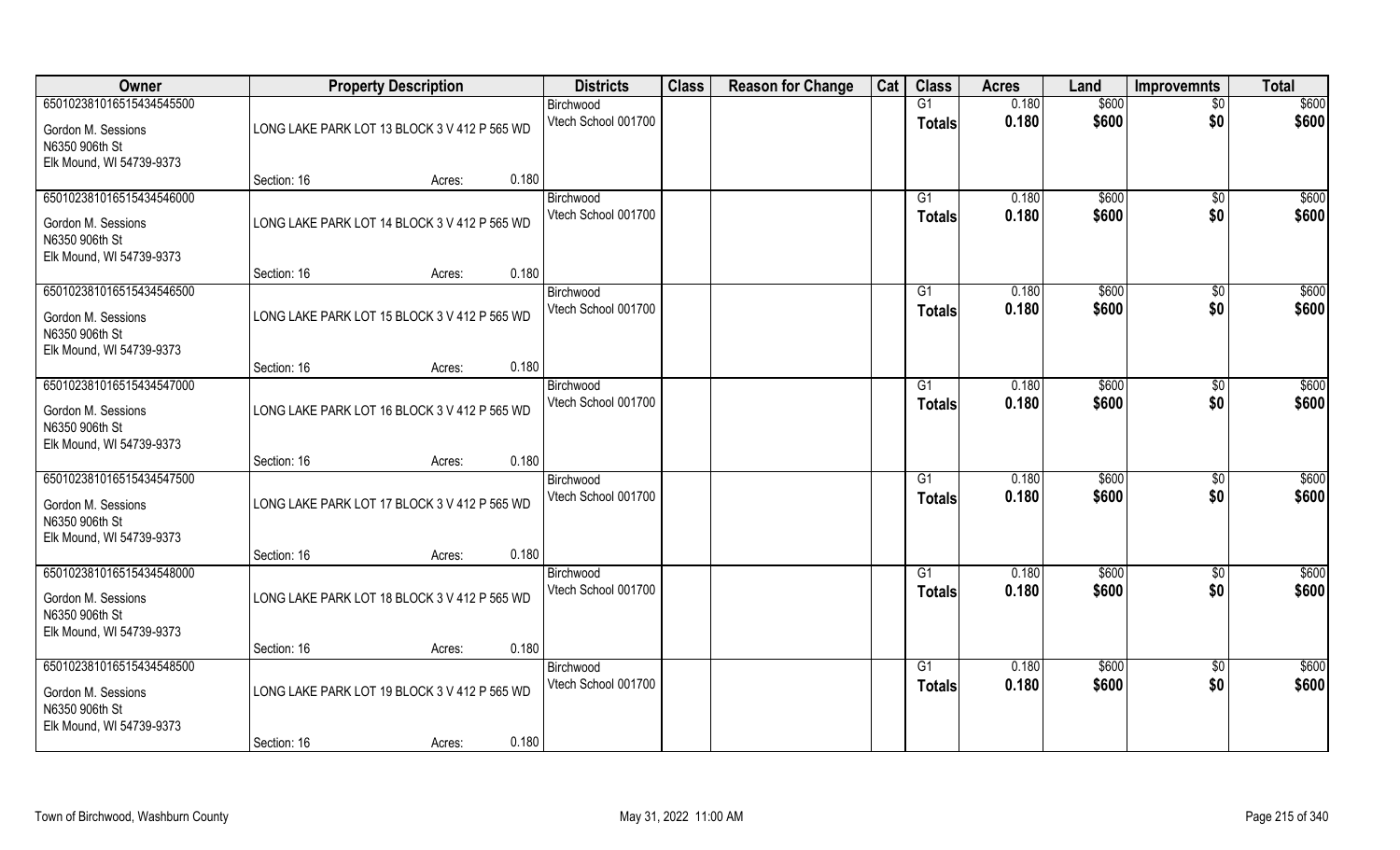| Owner                                                            | <b>Property Description</b>                                                                                   | <b>Districts</b>    | <b>Class</b> | <b>Reason for Change</b> | Cat | <b>Class</b>   | <b>Acres</b> | Land      | <b>Improvemnts</b> | <b>Total</b> |
|------------------------------------------------------------------|---------------------------------------------------------------------------------------------------------------|---------------------|--------------|--------------------------|-----|----------------|--------------|-----------|--------------------|--------------|
| 650102381016515434550500                                         | N4016 St Johns Ave                                                                                            | Birchwood           |              |                          |     | G1             | 0.720        | \$3,200   | \$66,100           | \$69,300     |
| Gordon M. Sessions<br>N6350 906th St                             | LONG LAKE PARK LOTS 20 - 23 BLOCK 3 V 412 P 565<br><b>WD</b>                                                  | Vtech School 001700 |              |                          |     | <b>Totals</b>  | 0.720        | \$3,200   | \$66,100           | \$69,300     |
| Elk Mound, WI 54739-9373                                         | 0.720<br>Section: 16<br>Acres:                                                                                |                     |              |                          |     |                |              |           |                    |              |
| 650102381016515434551000                                         | N4008 St Johns Ave                                                                                            | Birchwood           |              |                          |     | G <sub>1</sub> | 0.180        | \$1,100   | \$113,700          | \$114,800    |
|                                                                  |                                                                                                               | Vtech School 001700 |              |                          |     | Totals         | 0.180        | \$1,100   | \$113,700          | \$114,800    |
| Wg Long Lake LLC<br>538 Colan Blvd<br>Rice Lake, WI 54868-8541   | LONG LAKE PARK LOT 24 BLOCK 3 DOC# 383406 WD                                                                  |                     |              |                          |     |                |              |           |                    |              |
|                                                                  | 0.180<br>Section: 16<br>Acres:                                                                                |                     |              |                          |     |                |              |           |                    |              |
| 650102381016515434551500                                         |                                                                                                               | Birchwood           |              |                          |     | G1             | 0.180        | \$1,100   | \$0                | \$1,100      |
| Wg Long Lake LLC<br>538 Colan Blvd                               | LONG LAKE PARK LOT 25 BLOCK 3 DOC# 383406 WD                                                                  | Vtech School 001700 |              |                          |     | <b>Totals</b>  | 0.180        | \$1,100   | \$0                | \$1,100      |
| Rice Lake, WI 54868-8541                                         | 0.180<br>Section: 16<br>Acres:                                                                                |                     |              |                          |     |                |              |           |                    |              |
| 650102381016515434552000                                         |                                                                                                               | Birchwood           |              |                          |     | G <sub>1</sub> | 0.180        | \$1,100   | \$0                | \$1,100      |
| Wg Long Lake LLC<br>538 Colan Blvd<br>Rice Lake, WI 54868-8541   | LONG LAKE PARK LOT 26 BLOCK 3 DOC# 383406 WD                                                                  | Vtech School 001700 |              |                          |     | <b>Totals</b>  | 0.180        | \$1,100   | \$0                | \$1,100      |
|                                                                  | 0.180<br>Section: 16<br>Acres:                                                                                |                     |              |                          |     |                |              |           |                    |              |
| 650102381016515434552500                                         | N3994 St Johns Ave                                                                                            | Birchwood           |              |                          |     | G1             | 1.090        | \$340,800 | \$206,000          | \$546,800    |
| John S. Young<br>N3994 St Johns Ave<br>Stone Lake, WI 54876-2205 | LONG LAKE PARK LOT 1 BLOCK 04 PT L 1 CSM<br>#1074 V 5 P 59 DOC# 377050 WD                                     | Vtech School 001700 |              |                          |     | <b>Totals</b>  | 1.090        | \$340,800 | \$206,000          | \$546,800    |
|                                                                  | 1.090<br>Section: 16<br>Acres:                                                                                |                     |              |                          |     |                |              |           |                    |              |
| 650102381016515434553000                                         | N3995 St Johns Ave                                                                                            | Birchwood           |              |                          |     | G1             | 0.900        | \$307,300 | \$298,300          | \$605,600    |
| Matthew A. Gwiazda<br>1153 250th St<br>Cadott, WI 54727-4963     | LONG LAKE PARK E 180' BLOCK 5 & PT VAC RD V<br>458 P 282-283 VAC RD DOC# 393147 WD                            | Vtech School 001700 |              |                          |     | <b>Totals</b>  | 0.900        | \$307,300 | \$298,300          | \$605,600    |
|                                                                  | 0.900<br>Section: 16<br>Acres:                                                                                |                     |              |                          |     |                |              |           |                    |              |
| 650102381016515434553500                                         | N3996 Western Ave                                                                                             | Birchwood           |              |                          |     | G1             | 0.870        | \$281,600 | \$458,500          | \$740,100    |
| Mark J. Brost<br>N3996 Western Ave<br>Stone Lake, WI 54876-8761  | LONG LAKE PARK PT BLOCK 5 & PT VAC RD L 1 CSM<br>#1178 V 5 P 163 DOC# 360799 VAC RD DOC# 378893<br><b>COR</b> | Vtech School 001700 |              |                          |     | <b>Totals</b>  | 0.870        | \$281,600 | \$458,500          | \$740,100    |
|                                                                  | 0.870<br>Section: 16<br>Acres:                                                                                |                     |              |                          |     |                |              |           |                    |              |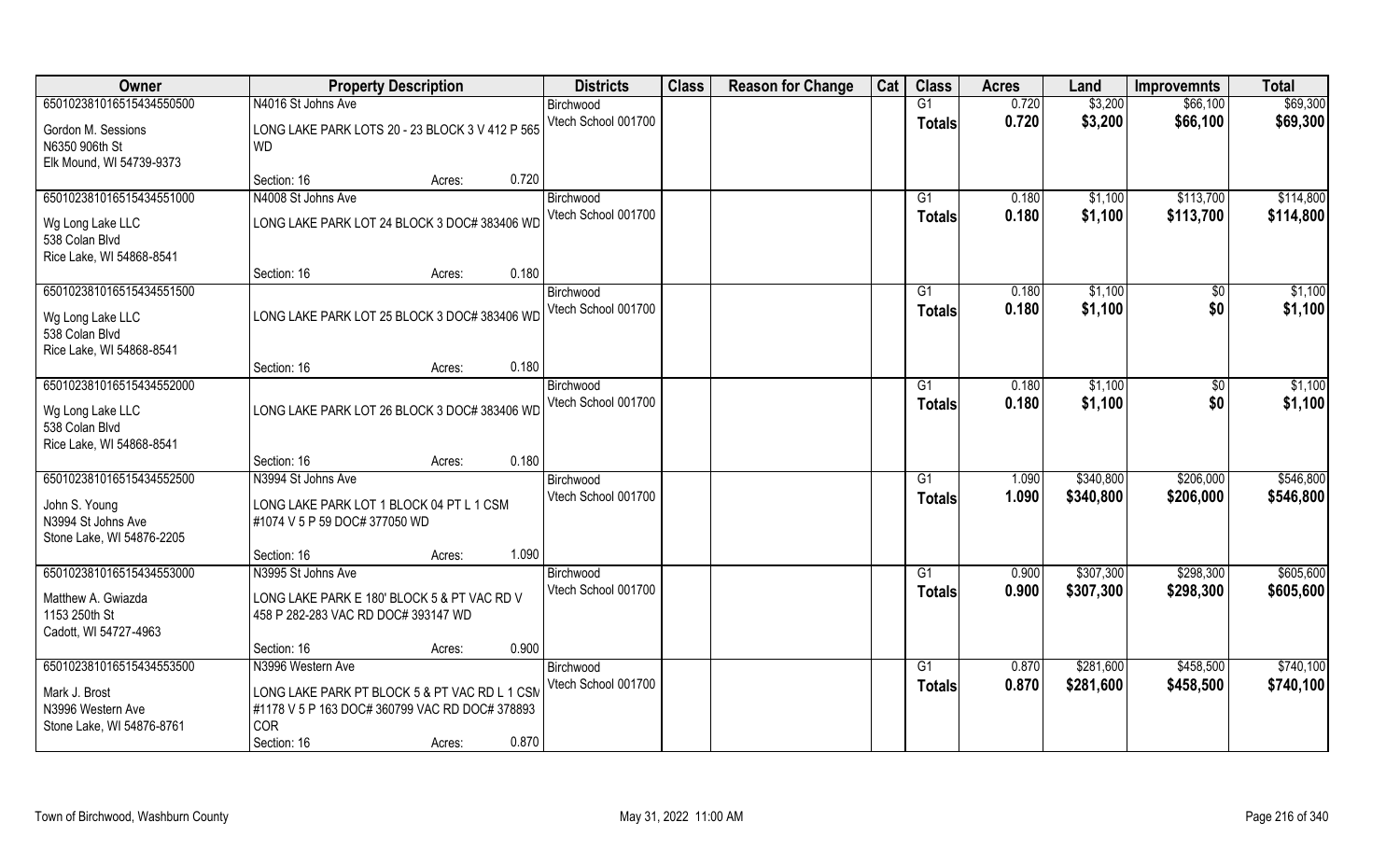| Owner                                                                                           | <b>Property Description</b>                                                                            | <b>Districts</b>                 | <b>Class</b> | <b>Reason for Change</b> | Cat | <b>Class</b>                     | <b>Acres</b>   | Land               | <b>Improvemnts</b>     | <b>Total</b>       |
|-------------------------------------------------------------------------------------------------|--------------------------------------------------------------------------------------------------------|----------------------------------|--------------|--------------------------|-----|----------------------------------|----------------|--------------------|------------------------|--------------------|
| 650102381016515434554100                                                                        | N3997 Western Ave                                                                                      | Birchwood                        | G1           | House addition           |     | $\overline{G1}$                  | 0.970          | \$286,700          | \$510,200              | \$796,900          |
| Christopher J. Pearson<br>1133 Ashland Ave<br>Saint Paul, MN 55104-6908                         | LONG LAKE PARK PT BLOCK 5 & PT VAC RD L 1 CSM<br>#3605 V 17 P 107 DOC# 365541 WD DOC# 360799<br>VAC RD | Vtech School 001700              |              |                          |     | Totals                           | 0.970          | \$286,700          | \$510,200              | \$796,900          |
|                                                                                                 | 0.970<br>Section: 16<br>Acres:                                                                         |                                  |              |                          |     |                                  |                |                    |                        |                    |
| 650102381016515506600000<br>Maurine Geick<br>3407 Oakmont Ct<br>Kissimmee, FL 34746-2829        | NORDIC WOODS LOT 1 V 178 P 680 V 182 P 32-34 V<br>436 P 513-514 R/W - .59 AC DOC# 372432 QC            | Birchwood<br>Vtech School 001700 |              |                          |     | G1<br>Totals                     | 0.410<br>0.410 | \$2,600<br>\$2,600 | \$0<br>\$0             | \$2,600<br>\$2,600 |
|                                                                                                 | 0.410<br>Section: 16<br>Acres:                                                                         |                                  |              |                          |     |                                  |                |                    |                        |                    |
| 650102381016515506600500<br>Maurine Geick<br>3407 Oakmont Ct<br>Kissimmee, FL 34746-2829        | NORDIC WOODS LOT 2 V 178 P 680 V 182 P 32-34 V<br>436 P 513-514 R/W - .59 AC DOC# 372432 QC            | Birchwood<br>Vtech School 001700 |              |                          |     | G1<br><b>Totals</b>              | 0.410<br>0.410 | \$2,600<br>\$2,600 | $\sqrt[6]{30}$<br>\$0  | \$2,600<br>\$2,600 |
|                                                                                                 | 0.410<br>Section: 16<br>Acres:                                                                         |                                  |              |                          |     |                                  |                |                    |                        |                    |
| 650102381016515506601000<br><b>Maurine Geick</b><br>3407 Oakmont Ct<br>Kissimmee, FL 34746-2829 | NORDIC WOODS LOT 3 V 178 P 680 V 182 P 32-34 V<br>436 P 513-514 R/W - .59 AC DOC# 372432 QC            | Birchwood<br>Vtech School 001700 |              |                          |     | G1<br><b>Totals</b>              | 0.410<br>0.410 | \$2,600<br>\$2,600 | $\sqrt[6]{}$<br>\$0    | \$2,600<br>\$2,600 |
|                                                                                                 | 0.410<br>Section: 16<br>Acres:                                                                         |                                  |              |                          |     |                                  |                |                    |                        |                    |
| 650102381016515506601500<br>Maurine Geick<br>3407 Oakmont Ct<br>Kissimmee, FL 34746-2829        | NORDIC WOODS LOT 4 V 178 P 680 V 182 P 32-34<br>DOC# 372432 QC                                         | Birchwood<br>Vtech School 001700 |              |                          |     | G1<br><b>Totals</b>              | 1.000<br>1.000 | \$6,300<br>\$6,300 | $\sqrt[6]{30}$<br>\$0  | \$6,300<br>\$6,300 |
|                                                                                                 | 1.000<br>Section: 16<br>Acres:                                                                         |                                  |              |                          |     |                                  |                |                    |                        |                    |
| 650102381016515506602000<br>Maurine Geick<br>3407 Oakmont Ct<br>Kissimmee, FL 34746-2829        | NORDIC WOODS LOT 5 V 178 P 680 V 182 P 32-34<br>DOC# 372432 QC                                         | Birchwood<br>Vtech School 001700 |              |                          |     | G1<br><b>Totals</b>              | 1.000<br>1.000 | \$6,300<br>\$6,300 | \$0<br>\$0             | \$6,300<br>\$6,300 |
|                                                                                                 | 1.000<br>Section: 16<br>Acres:                                                                         |                                  |              |                          |     |                                  |                |                    |                        |                    |
| 650102381016515506602500<br>Maurine Geick<br>3407 Oakmont Ct<br>Kissimmee, FL 34746-2829        | NORDIC WOODS LOT 6 V 178 P 680 V 182 P 32-34<br>DOC# 372432 QC                                         | Birchwood<br>Vtech School 001700 |              |                          |     | $\overline{G1}$<br><b>Totals</b> | 1.000<br>1.000 | \$6,300<br>\$6,300 | $\overline{30}$<br>\$0 | \$6,300<br>\$6,300 |
|                                                                                                 | 1.000<br>Section: 16<br>Acres:                                                                         |                                  |              |                          |     |                                  |                |                    |                        |                    |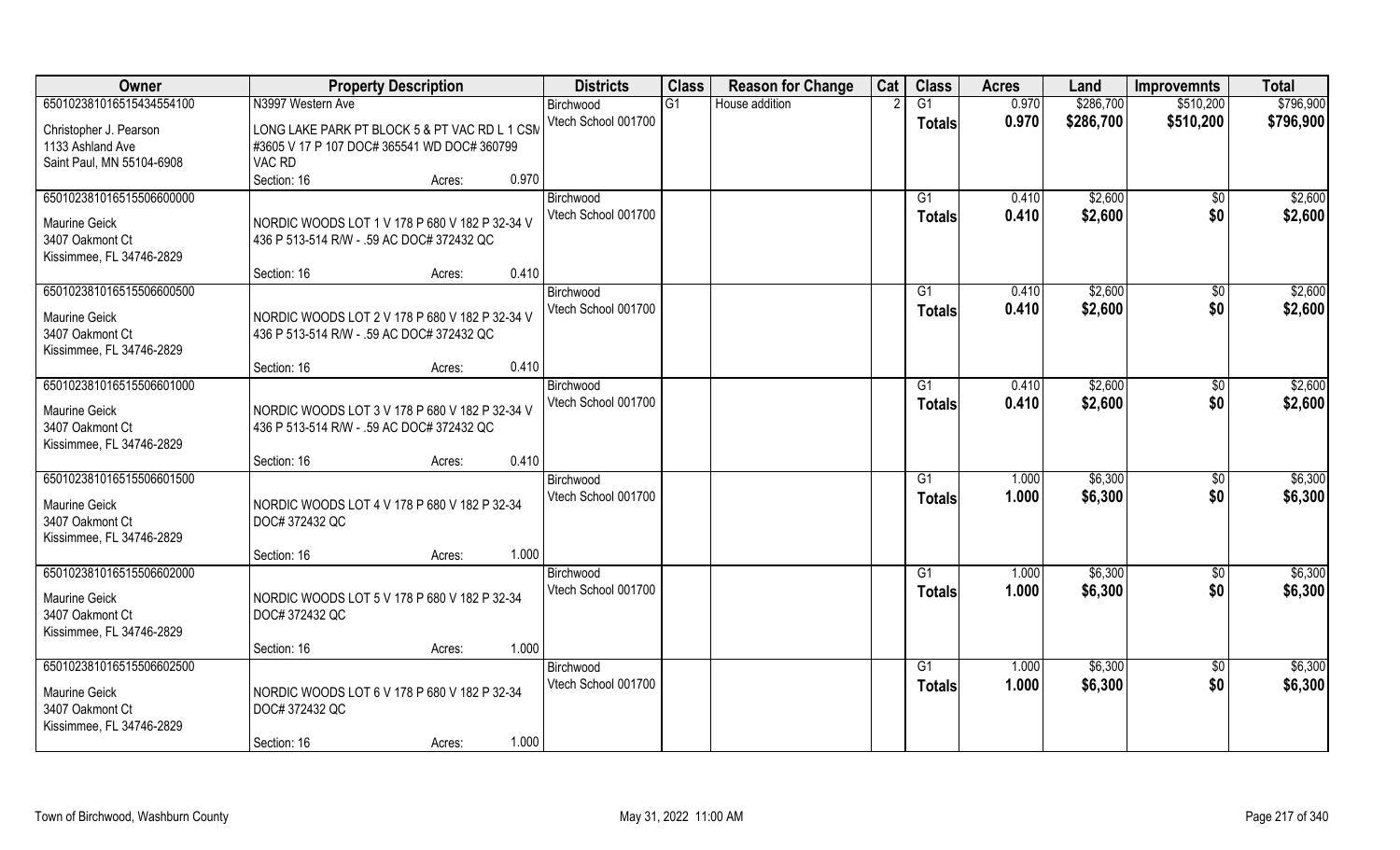| <b>Owner</b>                                                                       | <b>Property Description</b>                                                                 | <b>Districts</b>    | <b>Class</b> | <b>Reason for Change</b> | Cat | <b>Class</b>   | <b>Acres</b> | Land      | <b>Improvemnts</b> | <b>Total</b> |
|------------------------------------------------------------------------------------|---------------------------------------------------------------------------------------------|---------------------|--------------|--------------------------|-----|----------------|--------------|-----------|--------------------|--------------|
| 650102381016515506603000                                                           |                                                                                             | Birchwood           |              |                          |     | G1             | 1.000        | \$6,300   | $\overline{50}$    | \$6,300      |
| Maurine Geick<br>3407 Oakmont Ct                                                   | NORDIC WOODS LOT 7 V 178 P 680 V 182 P 32-34<br>DOC# 372432 QC                              | Vtech School 001700 |              |                          |     | <b>Totals</b>  | 1.000        | \$6,300   | \$0                | \$6,300      |
| Kissimmee, FL 34746-2829                                                           | 1.000<br>Section: 16<br>Acres:                                                              |                     |              |                          |     |                |              |           |                    |              |
| 650102381016515506603500                                                           |                                                                                             | Birchwood           |              |                          |     | G1             | 0.410        | \$2,600   | \$0                | \$2,600      |
| Maurine Geick<br>3407 Oakmont Ct<br>Kissimmee, FL 34746-2829                       | NORDIC WOODS LOT 8 V 178 P 680 V 182 P 32-34 V<br>436 P 513-514 R/W - .59 AC DOC# 372432 QC | Vtech School 001700 |              |                          |     | <b>Totals</b>  | 0.410        | \$2,600   | \$0                | \$2,600      |
|                                                                                    | 0.410<br>Section: 16<br>Acres:                                                              |                     |              |                          |     |                |              |           |                    |              |
| 650102381016516935700000                                                           | W1698 Popple Rd Unit 1                                                                      | Birchwood           |              |                          |     | G1             | 0.000        | \$114,000 | \$58,900           | \$172,900    |
| Craig Kogler<br>1436 Macey Way<br>Stillwater, MN 55082-6616                        | INDIAN HILLS CONDO UNIT 1 AN UNDIV 1/10 INT IN<br>COMMON ELEM DOC# 396219 CONDO             | Vtech School 001700 |              |                          |     | <b>Totals</b>  | 0.000        | \$114,000 | \$58,900           | \$172,900    |
|                                                                                    | 0.000<br>Section: 16<br>Acres:                                                              |                     |              |                          |     |                |              |           |                    |              |
| 650102381016516935700500                                                           | W1696 Popple Rd Unit 2                                                                      | Birchwood           |              |                          |     | G <sub>1</sub> | 0.000        | \$114,000 | \$183,100          | \$297,100    |
| Paul W Rossberger Land Trust<br>512 Knollwood Dr SE<br>Cedar Rapids, IA 52403-4240 | INDIAN HILLS CONDO UNIT 2 AN UNDIV 1/10 INT IN<br>COMMON ELEM DOC# 374165 WD                | Vtech School 001700 |              |                          |     | <b>Totals</b>  | 0.000        | \$114,000 | \$183,100          | \$297,100    |
|                                                                                    | 0.000<br>Section: 16<br>Acres:                                                              |                     |              |                          |     |                |              |           |                    |              |
| 650102381016516935701000                                                           | W1694 Popple Rd Unit 3                                                                      | Birchwood           |              |                          |     | G <sub>1</sub> | 0.000        | \$114,000 | \$60,700           | \$174,700    |
| David W Swanson Trust<br>412 Royal Crest Dr<br>Rice Lake, WI 54868-1800            | INDIAN HILLS CONDO UNIT 3 AN UNDIV 1/10 INT IN<br>COMMON ELE DOC# 384324 QC                 | Vtech School 001700 |              |                          |     | <b>Totals</b>  | 0.000        | \$114,000 | \$60,700           | \$174,700    |
|                                                                                    | 0.000<br>Section: 16<br>Acres:                                                              |                     |              |                          |     |                |              |           |                    |              |
| 650102381016516935701500                                                           | W1692 Popple Rd Unit 4                                                                      | Birchwood           |              |                          |     | G1             | 0.000        | \$114,000 | \$44,900           | \$158,900    |
| Jacob J. Nauman<br>5821 Grassland Ter<br>Marshall, WI 53559-8987                   | INDIAN HILLS CONDO UNIT 4 AN UNDIV 1/10 INT IN<br>COMMON ELEMENTS DOC# 391739 CONDO         | Vtech School 001700 |              |                          |     | <b>Totals</b>  | 0.000        | \$114,000 | \$44,900           | \$158,900    |
|                                                                                    | 0.000<br>Section: 16<br>Acres:                                                              |                     |              |                          |     |                |              |           |                    |              |
| 650102381016516935702000                                                           | W1690 Popple Rd Unit 5                                                                      | Birchwood           |              |                          |     | G1             | 0.000        | \$114,000 | \$58,400           | \$172,400    |
| Warren L. Dorrance<br>530 Linden Ave<br>Rice Lake, WI 54868-3100                   | INDIAN HILLS CONDO UNIT 5 AN UNDIV 1/10 INT IN<br>COMMON ELEM V 412 P 566 CNDO              | Vtech School 001700 |              |                          |     | <b>Totals</b>  | 0.000        | \$114,000 | \$58,400           | \$172,400    |
|                                                                                    | 0.000<br>Section: 16<br>Acres:                                                              |                     |              |                          |     |                |              |           |                    |              |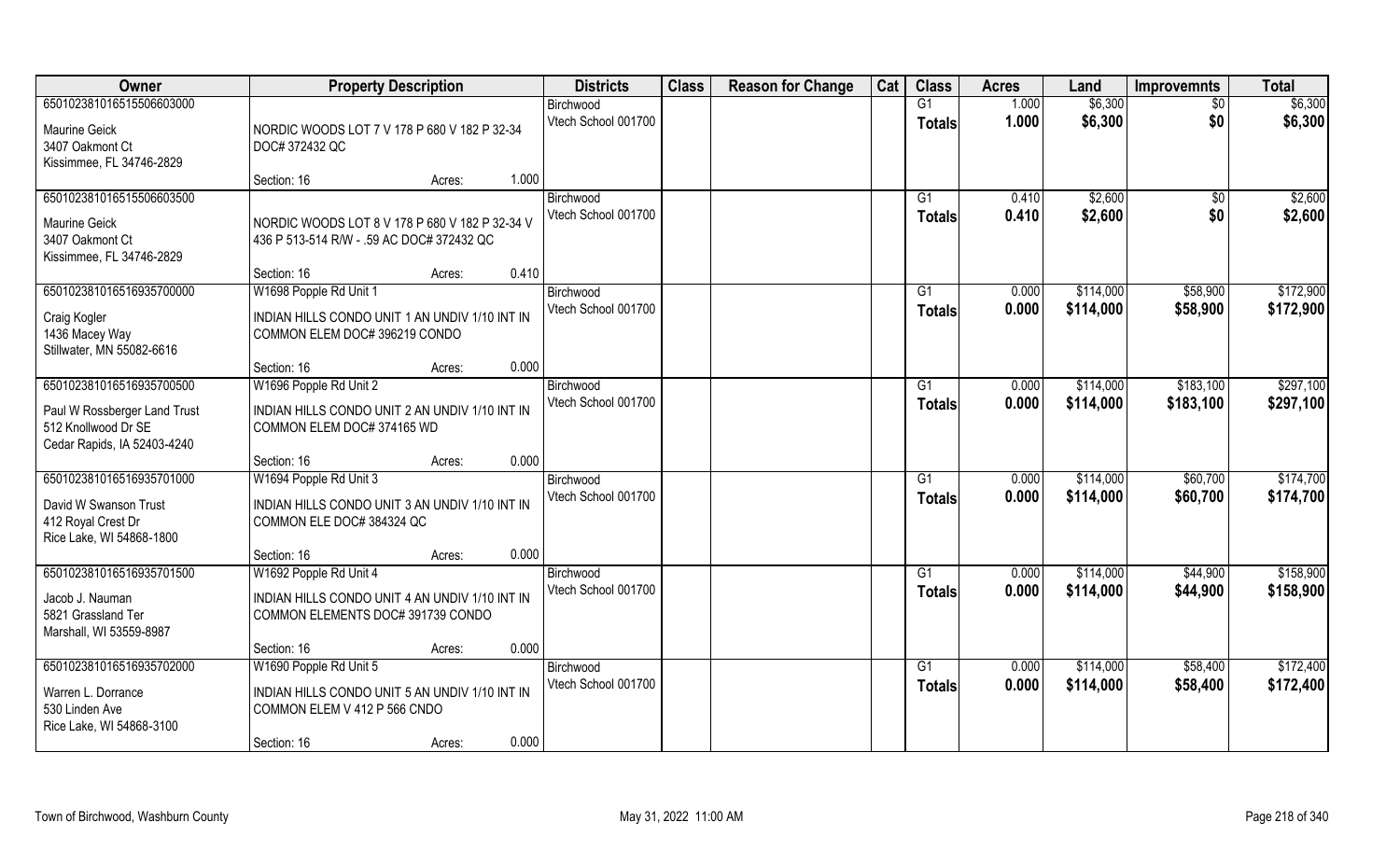| Owner                        | <b>Property Description</b>                    | <b>Districts</b>    | <b>Class</b> | <b>Reason for Change</b> | Cat | <b>Class</b>   | <b>Acres</b> | Land       | <b>Improvemnts</b> | <b>Total</b>  |
|------------------------------|------------------------------------------------|---------------------|--------------|--------------------------|-----|----------------|--------------|------------|--------------------|---------------|
| 650102381016516935702500     | W1688 Popple Rd Unit 6                         | Birchwood           |              |                          |     | G1             | 0.000        | \$114,000  | \$68,400           | \$182,400     |
| Robert P. Smith              | INDIAN HILLS CONDO UNIT 6 AN UNDIV 1/10TH INT  | Vtech School 001700 |              |                          |     | <b>Totals</b>  | 0.000        | \$114,000  | \$68,400           | \$182,400     |
| 626 22nd Ave                 | IN COMMON ELEM V 319 P 507 WD DOC# 336767      |                     |              |                          |     |                |              |            |                    |               |
| Monroe, WI 53566-1570        | <b>TERM</b>                                    |                     |              |                          |     |                |              |            |                    |               |
|                              | 0.000<br>Section: 16<br>Acres:                 |                     |              |                          |     |                |              |            |                    |               |
| 650102381016516935703000     | W1686 Popple Rd Unit 7                         | Birchwood           |              |                          |     | G1             | 0.000        | \$114,000  | \$64,200           | \$178,200     |
| Louis E. Erie Jr             | INDIAN HILLS CONDO UNIT 7 AN UNDIV 1/10 INT IN | Vtech School 001700 |              |                          |     | <b>Totals</b>  | 0.000        | \$114,000  | \$64,200           | \$178,200     |
| 6312 Knoll St N              | COMMON ELEM DOC# 394668 TERM                   |                     |              |                          |     |                |              |            |                    |               |
| Golden Valley, MN 55427-4226 |                                                |                     |              |                          |     |                |              |            |                    |               |
|                              | 0.000<br>Section: 16<br>Acres:                 |                     |              |                          |     |                |              |            |                    |               |
| 650102381016516935703500     | W1684 Popple Rd Unit 8                         | Birchwood           | G1           | NSF@ 60%                 | 5   | G1             | 0.000        | \$80,000   | \$290,200          | \$370,200     |
| Thomas M. Eisinger           | INDIAN HILLS CONDO UNIT 8 AN UNDIV 1/10 INT IN | Vtech School 001700 |              |                          |     | <b>Totals</b>  | 0.000        | \$80,000   | \$290,200          | \$370,200     |
| PO Box 17972                 | COMMON ELEM DOC# 385727 QC                     |                     |              |                          |     |                |              |            |                    |               |
| Golden, CO 80402-7972        |                                                |                     |              |                          |     |                |              |            |                    |               |
|                              | 0.000<br>Section: 16<br>Acres:                 |                     |              |                          |     |                |              |            |                    |               |
| 650102381016516935704000     | W1682 Popple Rd Unit 9                         | Birchwood           |              |                          |     | G1             | 0.000        | \$114,000  | \$100,100          | \$214,100     |
| Robert J. Eisinger           | INDIAN HILLS CONDO UNIT 9 AN UNDIV 1/10TH INT  | Vtech School 001700 |              |                          |     | <b>Totals</b>  | 0.000        | \$114,000  | \$100,100          | \$214,100     |
| 3395 Indepenence Ct          | IN COMMON ELEM DOC# 381627 CONDO               |                     |              |                          |     |                |              |            |                    |               |
| Wheat Ridge, CO 80033-5787   |                                                |                     |              |                          |     |                |              |            |                    |               |
|                              | 0.000<br>Section: 16<br>Acres:                 |                     |              |                          |     |                |              |            |                    |               |
| 650102381016516935704500     | W1680 Popple Rd Unit 10                        | Birchwood           |              |                          |     | G1             | 0.000        | \$114,000  | \$64,100           | \$178,100     |
| Thomas A. Eisinger           | INDIAN HILLS CONDO UNIT 10 AN UNDIV 1/10TH INT | Vtech School 001700 |              |                          |     | <b>Totals</b>  | 0.000        | \$114,000  | \$64,100           | \$178,100     |
| 1323 Oxford Ln               | IN COMMON ELEM V 456 P 524 CNDO                |                     |              |                          |     |                |              |            |                    |               |
| Glenview, IL 60025-3148      |                                                |                     |              |                          |     |                |              |            |                    |               |
|                              | 0.000<br>Section: 16<br>Acres:                 |                     |              |                          |     |                |              |            |                    |               |
| 650102381017102000001000     |                                                | Birchwood           |              |                          |     | W <sub>4</sub> | 39,000       | \$0        | \$0                | $\frac{1}{6}$ |
| Washburn Co Cfl              | NW NE V 94 P 572 V 33 MISC P 25 FCL            | Vtech School 001700 |              |                          |     | <b>Totals</b>  | 39.000       | \$0        | \$0                | \$0           |
| 10 4th Ave                   |                                                |                     |              |                          |     |                |              |            |                    |               |
| Shell Lake, WI 54871-4457    |                                                |                     |              |                          |     |                |              |            |                    |               |
|                              | 39.000<br>Section: 17<br>Acres:                |                     |              |                          |     |                |              |            |                    |               |
| 650102381017201000001000     |                                                | Spooner             |              |                          |     | W <sub>4</sub> | 40.000       | $\sqrt{6}$ | $\overline{50}$    | $\frac{1}{2}$ |
| Washburn Co Cfl              | NE NW V 94 P 572 V 33 MISC P 25 FCL            | Vtech School 001700 |              |                          |     | <b>Totals</b>  | 40.000       | \$0        | \$0                | \$0           |
| 10 4th Ave                   |                                                |                     |              |                          |     |                |              |            |                    |               |
| Shell Lake, WI 54871-4457    |                                                |                     |              |                          |     |                |              |            |                    |               |
|                              | 40.000<br>Section: 17<br>Acres:                |                     |              |                          |     |                |              |            |                    |               |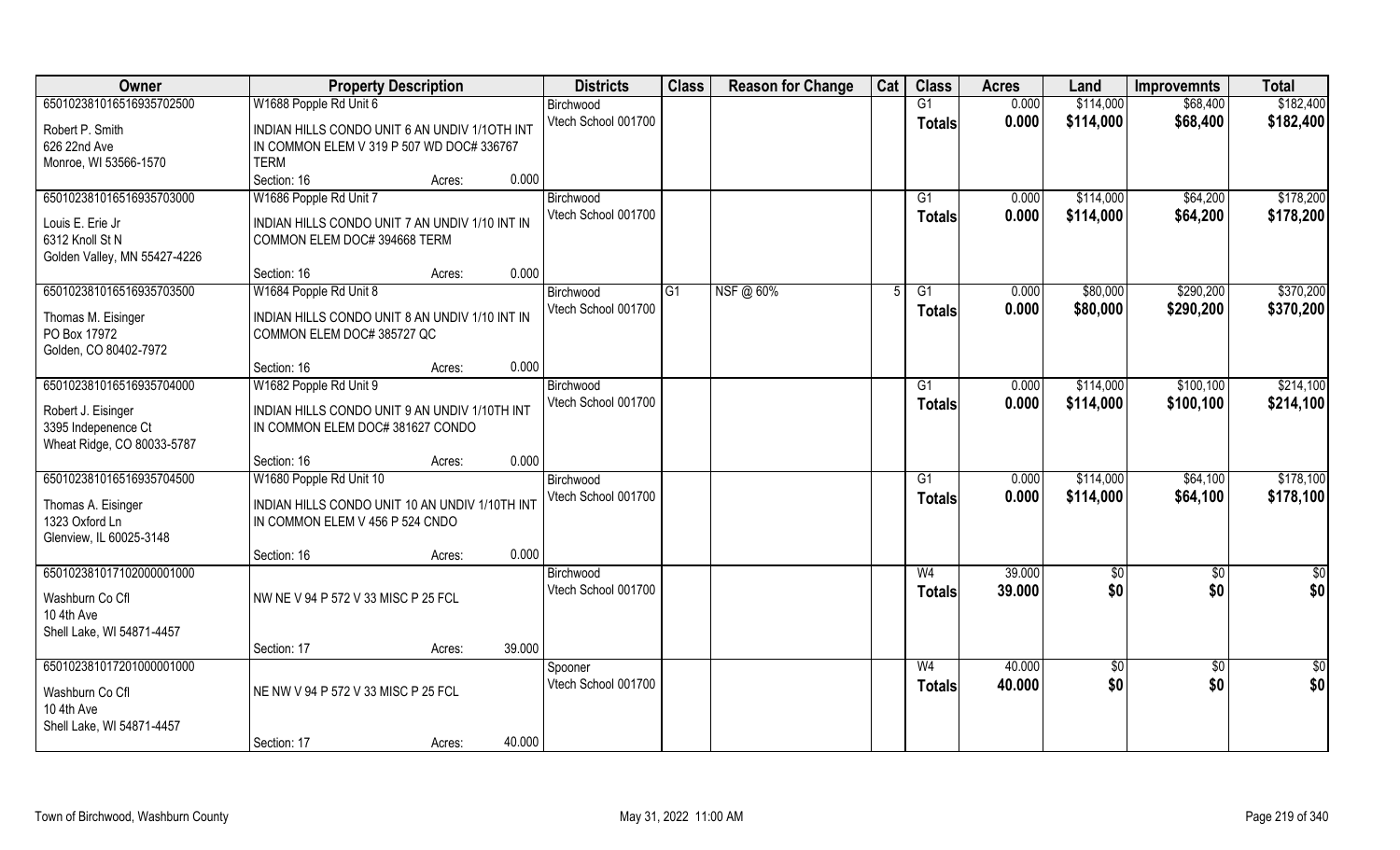| Owner                                                                                  | <b>Property Description</b>                                                             |        |        | <b>Districts</b>                 | <b>Class</b> | <b>Reason for Change</b> | Cat | <b>Class</b>                    | <b>Acres</b>     | Land                | <b>Improvemnts</b>    | <b>Total</b>           |
|----------------------------------------------------------------------------------------|-----------------------------------------------------------------------------------------|--------|--------|----------------------------------|--------------|--------------------------|-----|---------------------------------|------------------|---------------------|-----------------------|------------------------|
| 650102381017202000001000                                                               |                                                                                         |        |        | Spooner                          |              |                          |     | W <sub>4</sub>                  | 40.000           | \$0                 | $\overline{50}$       | $\overline{50}$        |
| Washburn Co Cfl<br>10 4th Ave<br>Shell Lake, WI 54871-4457                             | NW NW V 94 P 572 V 33 MISC P 25 FCL                                                     |        |        | Vtech School 001700              |              |                          |     | <b>Totals</b>                   | 40.000           | \$0                 | \$0                   | \$0                    |
|                                                                                        | Section: 17                                                                             | Acres: | 40.000 |                                  |              |                          |     |                                 |                  |                     |                       |                        |
| 650102381017203000001000<br>Washburn Co Cfl<br>10 4th Ave<br>Shell Lake, WI 54871-4457 | SW NW V 94 P 572 V 33 MISC P 25 FCL                                                     |        |        | Spooner<br>Vtech School 001700   |              |                          |     | W <sub>4</sub><br><b>Totals</b> | 40.000<br>40.000 | $\sqrt[6]{}$<br>\$0 | $\sqrt{50}$<br>\$0    | $\sqrt{50}$<br>\$0     |
|                                                                                        | Section: 17                                                                             | Acres: | 40.000 |                                  |              |                          |     |                                 |                  |                     |                       |                        |
| 650102381017204000001000                                                               |                                                                                         |        |        | Spooner                          |              |                          |     | W <sub>4</sub>                  | 39.000           | \$0                 | $\sqrt[6]{30}$        | $\sqrt{50}$            |
| Washburn Co Cfl<br>10 4th Ave<br>Shell Lake, WI 54871-4457                             | PT SE NW V 94 P 572 V 33 MISC P 25 FCL                                                  |        |        | Vtech School 001700              |              |                          |     | <b>Totals</b>                   | 39.000           | \$0                 | \$0                   | \$0                    |
|                                                                                        | Section: 17                                                                             | Acres: | 39.000 |                                  |              |                          |     |                                 |                  |                     |                       |                        |
| 650102381017204000003000                                                               | <b>BI</b> 931                                                                           |        |        | Birchwood                        |              |                          |     | X3                              | 0.620            | $\sqrt[6]{3}$       | $\sqrt[6]{30}$        | \$0                    |
| Washburn Co R/W<br>10 4th Ave<br>Shell Lake, WI 54871-4457                             | PT SE NW & PT GOV LOT 3 N OF BELVIDERE PARK<br>1ST ADDN AND SE OF CTH B V 35 P 204 MISC |        |        | Vtech School 001700              |              |                          |     | <b>Totals</b>                   | 0.620            | \$0                 | \$0                   | \$0                    |
|                                                                                        | Section: 17                                                                             | Acres: | 0.620  |                                  |              |                          |     |                                 |                  |                     |                       |                        |
| 650102381017301000001000<br>Washburn Co R/W<br>10 4th Ave<br>Shell Lake, WI 54871-4457 | PT NE SW V 35 P 204 MISC                                                                |        |        | Birchwood<br>Vtech School 001700 |              |                          |     | X3<br><b>Totals</b>             | 2.950<br>2.950   | \$0<br>\$0          | $\sqrt[6]{30}$<br>\$0 | $\overline{50}$<br>\$0 |
|                                                                                        | Section: 17                                                                             | Acres: | 2.950  |                                  |              |                          |     |                                 |                  |                     |                       |                        |
| 650102381017301000002000<br>Washburn Co Cfl<br>10 4th Ave<br>Shell Lake, WI 54871-4457 | PT NE SW V 94 P 572 V 33 MISC P 25 FCL                                                  |        |        | Spooner<br>Vtech School 001700   |              |                          |     | W <sub>4</sub><br><b>Totals</b> | 21.000<br>21.000 | \$0<br>\$0          | \$0<br>\$0            | \$0<br>\$0             |
|                                                                                        | Section: 17                                                                             | Acres: | 21.000 |                                  |              |                          |     |                                 |                  |                     |                       |                        |
| 650102381017302000001000                                                               |                                                                                         |        |        | Spooner                          |              |                          |     | W <sub>4</sub>                  | 40.000           | $\overline{50}$     | $\overline{50}$       | \$0                    |
| Washburn Co Cfl<br>10 4th Ave<br>Shell Lake, WI 54871-4457                             | NW SW V 94 P 572 V 33 MISC P 25 FCL                                                     |        |        | Vtech School 001700              |              |                          |     | <b>Totals</b>                   | 40.000           | \$0                 | \$0                   | \$0                    |
|                                                                                        | Section: 17                                                                             | Acres: | 40.000 |                                  |              |                          |     |                                 |                  |                     |                       |                        |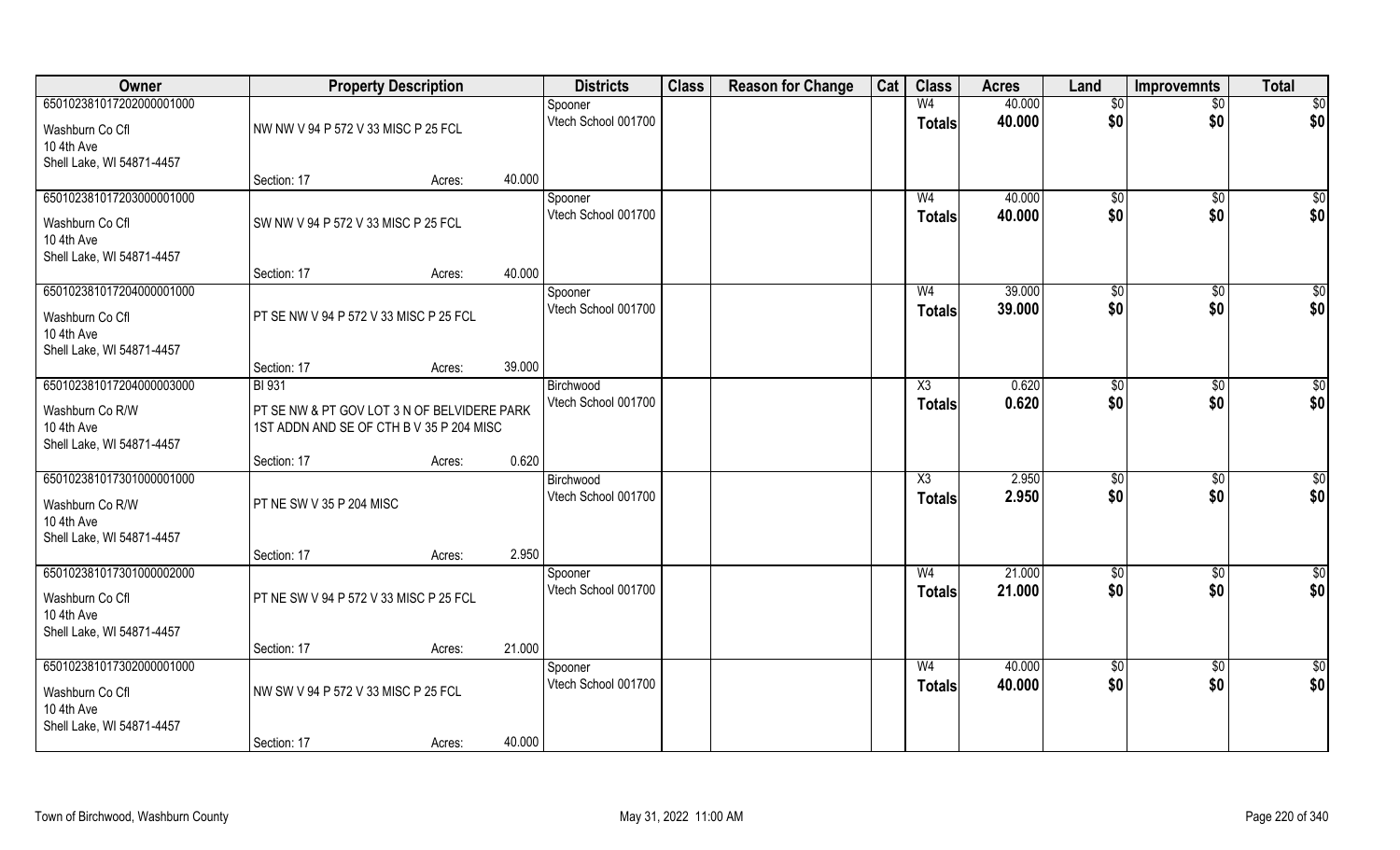| Owner                                                                                                        | <b>Property Description</b>                                                                                                                                       | <b>Districts</b>                 | <b>Class</b> | <b>Reason for Change</b> | Cat | <b>Class</b>                     | <b>Acres</b>   | Land                   | <b>Improvemnts</b>     | <b>Total</b>           |
|--------------------------------------------------------------------------------------------------------------|-------------------------------------------------------------------------------------------------------------------------------------------------------------------|----------------------------------|--------------|--------------------------|-----|----------------------------------|----------------|------------------------|------------------------|------------------------|
| 650102381017303000001000                                                                                     |                                                                                                                                                                   | Spooner                          |              |                          |     | W <sub>4</sub>                   | 28.000         | $\overline{50}$        | $\overline{50}$        | $\overline{50}$        |
| Washburn Co Cfl<br>10 4th Ave<br>Shell Lake, WI 54871-4457                                                   | PT SW SW W OF CTH B V 94 P 572 V 33 MISC P 25<br><b>FCL</b>                                                                                                       | Vtech School 001700              |              |                          |     | <b>Totals</b>                    | 28.000         | \$0                    | \$0                    | \$0                    |
|                                                                                                              | 28.000<br>Section: 17<br>Acres:                                                                                                                                   |                                  |              |                          |     |                                  |                |                        |                        |                        |
| 650102381017303000002000<br>Washburn Co R/W<br>10 4th Ave<br>Shell Lake, WI 54871-4457                       | PT SW SW V 35 P 204 MISC DOC# 360649 R/W                                                                                                                          | Birchwood<br>Vtech School 001700 |              |                          |     | X3<br><b>Totals</b>              | 1.200<br>1.200 | \$0<br>\$0             | \$0<br>\$0             | \$0<br>\$0             |
|                                                                                                              | 1.200<br>Section: 17<br>Acres:                                                                                                                                    |                                  |              |                          |     |                                  |                |                        |                        |                        |
| 650102381017303000551000<br>Adducci Resource Conservation, LP<br>1222 Waters Path<br>Woodbury, MN 55129-5244 | W1701 Bobby Schmidts Rd<br>PART 1ST ADDN BELVIDERE PK L 2 CSM #3138 V 14<br>P 118 DOC# 392485 WD                                                                  | Birchwood<br>Vtech School 001700 |              |                          |     | G1<br><b>Totals</b>              | 1.100<br>1.100 | \$202,200<br>\$202,200 | \$259,500<br>\$259,500 | \$461,700<br>\$461,700 |
|                                                                                                              | 1.100<br>Section: 17<br>Acres:                                                                                                                                    |                                  |              |                          |     |                                  |                |                        |                        |                        |
| 650102381017505001002000<br>Richard R. Ekstrum<br>N3801 Long Lake Rd<br>Stone Lake, WI 54876-8724            | N3801 Long Lake Rd<br>PT GOV LOT 1 SEC 17-38-10 & PT GOV LOT 3 SEC<br>16-38-10 L 3 CSM #3820 V 18 P 163 DOC# 361659 WD                                            | Birchwood<br>Vtech School 001700 |              |                          |     | G1<br><b>Totals</b>              | 0.860<br>0.860 | \$227,400<br>\$227,400 | \$317,500<br>\$317,500 | \$544,900<br>\$544,900 |
|                                                                                                              | 0.860<br>Section: 17<br>Acres:                                                                                                                                    |                                  |              |                          |     |                                  |                |                        |                        |                        |
| 650102381017505001003000<br>Wolfgang K. Arlt<br>7409 W Crawford St<br>Milwaukee, WI 53220-1731               | N3789 Long Lake Rd<br>PT GOV LOT 1 L 2 CSM #3820 V 18 P 163 V 211 P 73 V<br>293 P 448 QC V 425 P 518-519 TERM DOC# 324250<br>QC<br>4.600<br>Section: 17<br>Acres: | Birchwood<br>Vtech School 001700 |              |                          |     | G1<br><b>Totals</b>              | 4.600<br>4.600 | \$158,200<br>\$158,200 | \$18,600<br>\$18,600   | \$176,800<br>\$176,800 |
| 650102381017505001004200<br>Becky J. Burdick<br>N3801 Long Lake Rd<br>Stone Lake, WI 54876-8724              | PT GOV LOT 1 L 2 CSM #3914 V 19 P 84 DOC#<br>373574 WD                                                                                                            | Birchwood<br>Vtech School 001700 |              |                          |     | $\overline{G1}$<br><b>Totals</b> | 1.650<br>1.650 | \$9,600<br>\$9,600     | \$0<br>\$0             | \$9,600<br>\$9,600     |
| 650102381017505001004300                                                                                     | 1.650<br>Section: 17<br>Acres:                                                                                                                                    | Birchwood                        |              |                          |     | G1                               | 0.680          | \$30,000               |                        | \$30,000               |
| Michael H. Ottum<br>4674 Talmadge Rd<br>Eau Claire, WI 54701-9393                                            | PT GOV LOT 1 OL 1 CSM #3980 V 19 P 150 DOC#<br>391458 WD<br>0.680<br>Section: 17<br>Acres:                                                                        | Vtech School 001700              |              |                          |     | Totals                           | 0.680          | \$30,000               | $\overline{50}$<br>\$0 | \$30,000               |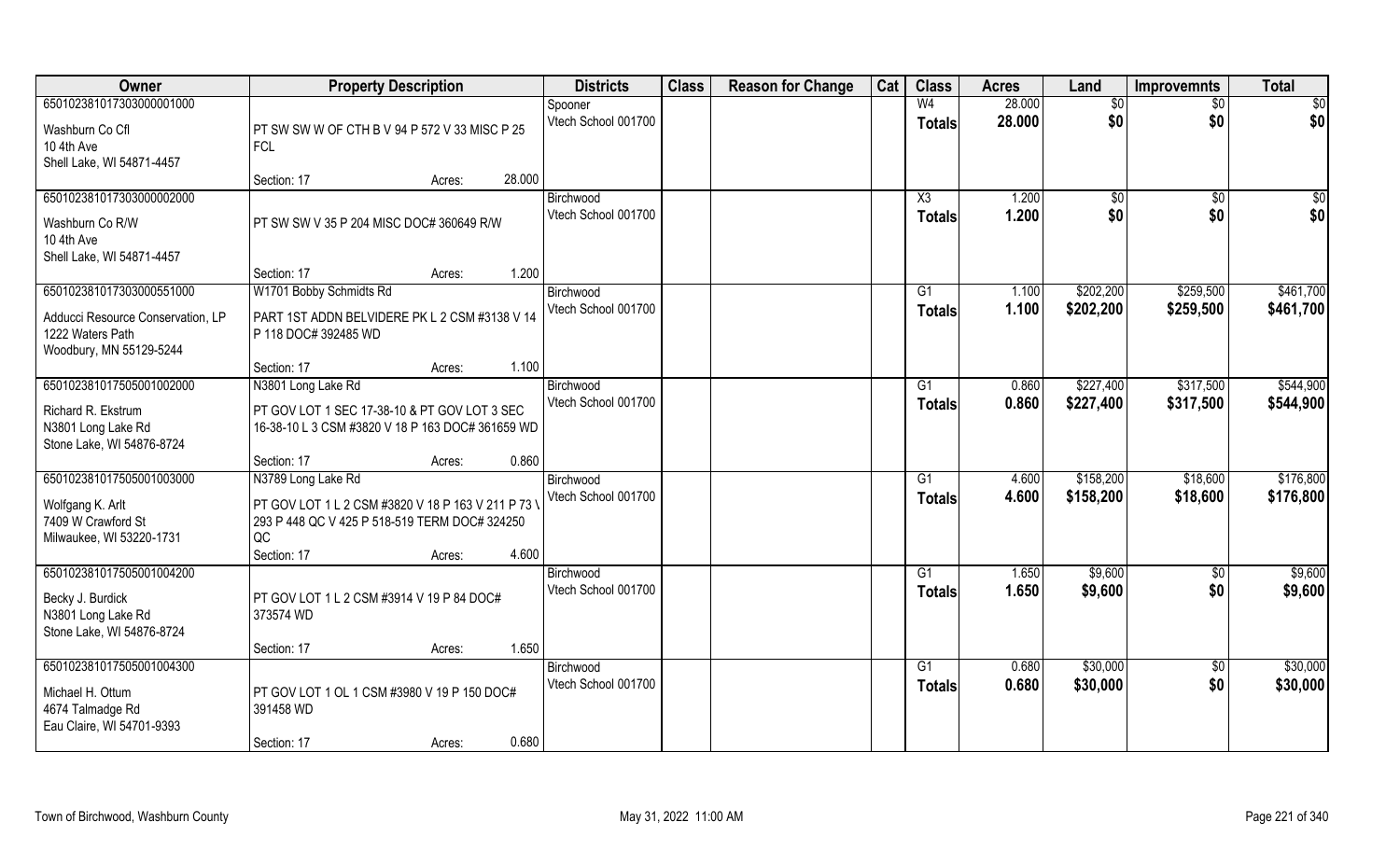| Owner                                                                                          | <b>Property Description</b>                                                   |                  | <b>Districts</b>                 | <b>Class</b> | <b>Reason for Change</b> | Cat | <b>Class</b>        | <b>Acres</b>     | Land                   | <b>Improvemnts</b>     | <b>Total</b>           |
|------------------------------------------------------------------------------------------------|-------------------------------------------------------------------------------|------------------|----------------------------------|--------------|--------------------------|-----|---------------------|------------------|------------------------|------------------------|------------------------|
| 650102381017505001004400                                                                       | N3763 Long Lake Rd                                                            |                  | Birchwood                        | G1           | <b>NSF</b> @80%          |     | G1                  | 0.820            | \$52,700               | \$151,600              | \$204,300              |
| Michael H. Ottum<br>4674 Talmadge Rd<br>Eau Claire, WI 54701-9393                              | PT GOV LOT 1 L 1 CSM #3980 V 19 P 150 DOC#<br>391458 WD                       |                  | Vtech School 001700              |              |                          |     | Totals              | 0.820            | \$52,700               | \$151,600              | \$204,300              |
|                                                                                                | Section: 17                                                                   | Acres:           | 0.820                            |              |                          |     |                     |                  |                        |                        |                        |
| 650102381017505001004500<br>Michael H. Ottum<br>4674 Talmadge Rd<br>Eau Claire, WI 54701-9393  | PT GOV LOT 1 L 2 CSM #3980 V 19 P 150 DOC#<br>391458 WD                       |                  | Birchwood<br>Vtech School 001700 |              |                          |     | G1<br><b>Totals</b> | 0.770<br>0.770   | \$130,000<br>\$130,000 | $\frac{1}{2}$<br>\$0   | \$130,000<br>\$130,000 |
|                                                                                                | Section: 17                                                                   | Acres:           | 0.770                            |              |                          |     |                     |                  |                        |                        |                        |
| 650102381017505001005100<br>Scott J Strommen Trust<br>11 E Canyon Dr<br>Hudson, WI 54016-7725  | PT GOV LOT 1 L 3 CSM #3914 V 19 P 84 DOC#<br>371792 TD                        |                  | Birchwood<br>Vtech School 001700 |              |                          |     | G1<br><b>Totals</b> | 2.830<br>2.830   | \$14,400<br>\$14,400   | \$0<br>\$0             | \$14,400<br>\$14,400   |
|                                                                                                | Section: 17                                                                   | Acres:           | 2.830                            |              |                          |     |                     |                  |                        |                        |                        |
| 650102381017505001005300<br>Scott J Strommen Trust<br>11 E Canyon Dr<br>Hudson, WI 54016-7725  | N3751 Long Lake Rd<br>PT GOV LOT 1 L 5 CSM #3971 V 19 P 141 DOC#<br>371792 TD |                  | Birchwood<br>Vtech School 001700 |              |                          |     | G1<br><b>Totals</b> | 0.700<br>0.700   | \$162,000<br>\$162,000 | \$120,700<br>\$120,700 | \$282,700<br>\$282,700 |
|                                                                                                | Section: 17                                                                   | Acres:           | 0.700                            |              |                          |     |                     |                  |                        |                        |                        |
| 650102381017505001005400<br>Scott J Strommen Trust<br>11 E Canyon Dr<br>Hudson, WI 54016-7725  | PT GOV LOT 1 L 6 CSM #3971 V 19 P 141 DOC#<br>371792 TD                       |                  | Birchwood<br>Vtech School 001700 |              |                          |     | G1<br>Totals        | 1.250<br>1.250   | \$48,500<br>\$48,500   | \$0<br>\$0             | \$48,500<br>\$48,500   |
|                                                                                                | Section: 17                                                                   | Acres:           | 1.250                            |              |                          |     |                     |                  |                        |                        |                        |
| 650102381017505001007000<br>John W. Bergeth<br>N3703 Long Lake Rd<br>Stone Lake, WI 54876-8726 | PT GOV LOT 1 L 1 CSM #1951 V 8 P 112 V 341 P 726<br><b>WD</b>                 |                  | Birchwood<br>Vtech School 001700 |              |                          |     | G1<br><b>Totals</b> | 1.190<br>1.190   | \$209,200<br>\$209,200 | $\frac{1}{6}$<br>\$0   | \$209,200<br>\$209,200 |
|                                                                                                | Section: 17                                                                   | Acres:           | 1.190                            |              |                          |     |                     |                  |                        |                        |                        |
| 650102381017505001008000<br>Joel Schwab<br>8134 Gandy Way<br>Orlando, FL 32810-2855            | N3706 Long Lake Rd<br>S 600' GOV LOT 1 E OF RD DOC# 395686 WD<br>Section: 17  | 11.200<br>Acres: | Birchwood<br>Vtech School 001700 |              |                          |     | G1<br><b>Totals</b> | 11.200<br>11.200 | \$26,600<br>\$26,600   | $\sqrt{$0}$<br>\$0     | \$26,600<br>\$26,600   |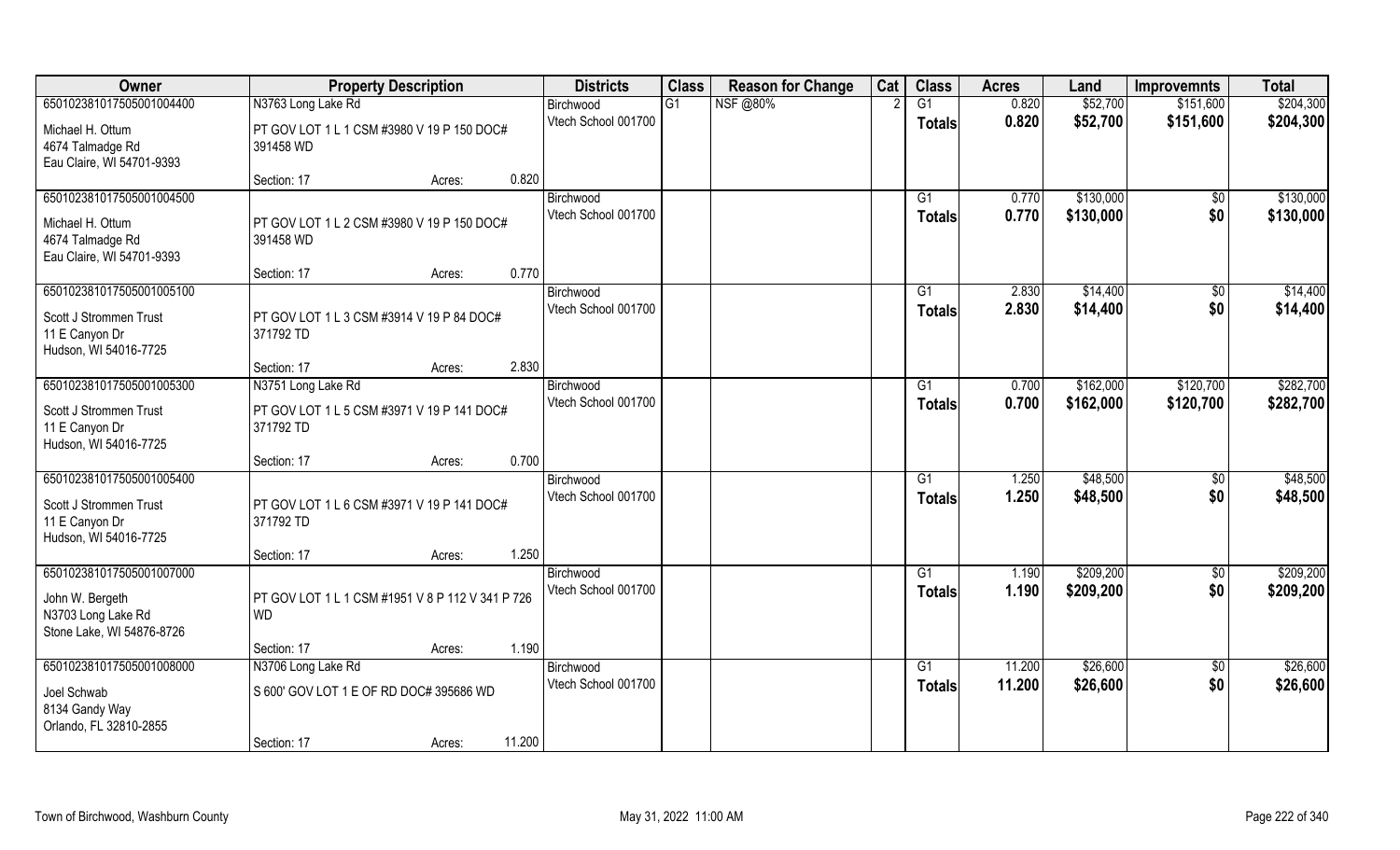| Owner                                                                                                   | <b>Property Description</b>                                                                                                                            | <b>Districts</b>                 | <b>Class</b> | <b>Reason for Change</b> | Cat | <b>Class</b>                     | <b>Acres</b>   | Land                   | <b>Improvemnts</b>     | <b>Total</b>           |
|---------------------------------------------------------------------------------------------------------|--------------------------------------------------------------------------------------------------------------------------------------------------------|----------------------------------|--------------|--------------------------|-----|----------------------------------|----------------|------------------------|------------------------|------------------------|
| 650102381017505001009000                                                                                |                                                                                                                                                        | Birchwood                        |              |                          |     | G1                               | 2.500          | \$230,000              | $\overline{60}$        | \$230,000              |
| Victlan Michrie Trust<br>3575 Windmill Curv<br>Woodbury, MN 55129-6707                                  | S 600' GOV LOT 1 W OF RD EXC S 350' DOC# 40027<br>QC                                                                                                   | Vtech School 001700              |              |                          |     | <b>Totals</b>                    | 2.500          | \$230,000              | \$0                    | \$230,000              |
|                                                                                                         | 2.500<br>Section: 17<br>Acres:                                                                                                                         |                                  |              |                          |     |                                  |                |                        |                        |                        |
| 650102381017505002001000<br>Washburn Co Cfl<br>10 4th Ave<br>Shell Lake, WI 54871-4457                  | PT GOV LOT 2 V 94 P 572 V 33 MISC P 25 FCL                                                                                                             | Spooner<br>Vtech School 001700   |              |                          |     | W <sub>4</sub><br><b>Totals</b>  | 2.000<br>2.000 | \$0<br>\$0             | \$0<br>\$0             | \$0<br>\$0             |
|                                                                                                         | 2.000<br>Section: 17<br>Acres:                                                                                                                         |                                  |              |                          |     |                                  |                |                        |                        |                        |
| 650102381017505003001010<br>Mark W. Peterson<br>5177 Royal Paddock Way<br>Merritt Island, FL 32953-7540 | N3811 Long Lake Rd<br>PT GOV LOT 3 SEC 16-38-10 & PT GOV LOT 1 SEC<br>17-38-10 L 4 CSM #851 V 4 P 136 DOC# 329615 QC<br>1.660<br>Section: 17<br>Acres: | Birchwood<br>Vtech School 001700 |              |                          |     | G1<br><b>Totals</b>              | 1.660<br>1.660 | \$380,300<br>\$380,300 | \$169,700<br>\$169,700 | \$550,000<br>\$550,000 |
| 650102381017505004001000                                                                                |                                                                                                                                                        | Birchwood                        |              |                          |     | W4                               | 10.000         | \$0                    | \$0                    | \$                     |
| Washburn Co Cfl<br>10 4th Ave<br>Shell Lake, WI 54871-4457                                              | PT GOV LOT 4 V 94 P 572 V 33 MISC P 25 FCL                                                                                                             | Vtech School 001700              |              |                          |     | <b>Totals</b>                    | 10.000         | \$0                    | \$0                    | \$0                    |
|                                                                                                         | 10.000<br>Section: 17<br>Acres:                                                                                                                        |                                  |              |                          |     |                                  |                |                        |                        |                        |
| 650102381017505004002000<br>Washburn Co R/W<br>10 4th Ave<br>Shell Lake, WI 54871-4457                  | PT GOV LOT 4 V 35 P 204 MISC<br>2.200<br>Section: 17                                                                                                   | Birchwood<br>Vtech School 001700 |              |                          |     | X3<br><b>Totals</b>              | 2.200<br>2.200 | \$0<br>\$0             | $\overline{50}$<br>\$0 | $\overline{50}$<br>\$0 |
| 650102381017505005001000                                                                                | Acres:                                                                                                                                                 | Birchwood                        |              |                          |     | W <sub>4</sub>                   | 28.000         | \$0                    | \$0                    | $\frac{6}{3}$          |
| Washburn Co Cfl<br>10 4th Ave<br>Shell Lake, WI 54871-4457                                              | PT GOV LOT 5 V 94 P 572 V 33 MISC P 25 FCL                                                                                                             | Vtech School 001700              |              |                          |     | <b>Totals</b>                    | 28.000         | \$0                    | \$0                    | \$0                    |
|                                                                                                         | 28.000<br>Section: 17<br>Acres:                                                                                                                        |                                  |              |                          |     |                                  |                |                        |                        |                        |
| 650102381017505005002000<br>Indian Hills Condominium Association                                        | PT GOV LOT 5 V 212 P 254 DOC# 370932 QC                                                                                                                | Birchwood<br>Vtech School 001700 |              |                          |     | $\overline{\text{X3}}$<br>Totals | 0.750<br>0.750 | \$0<br>\$0             | $\overline{50}$<br>\$0 | \$0<br>\$0             |
|                                                                                                         | 0.750<br>Section: 17<br>Acres:                                                                                                                         |                                  |              |                          |     |                                  |                |                        |                        |                        |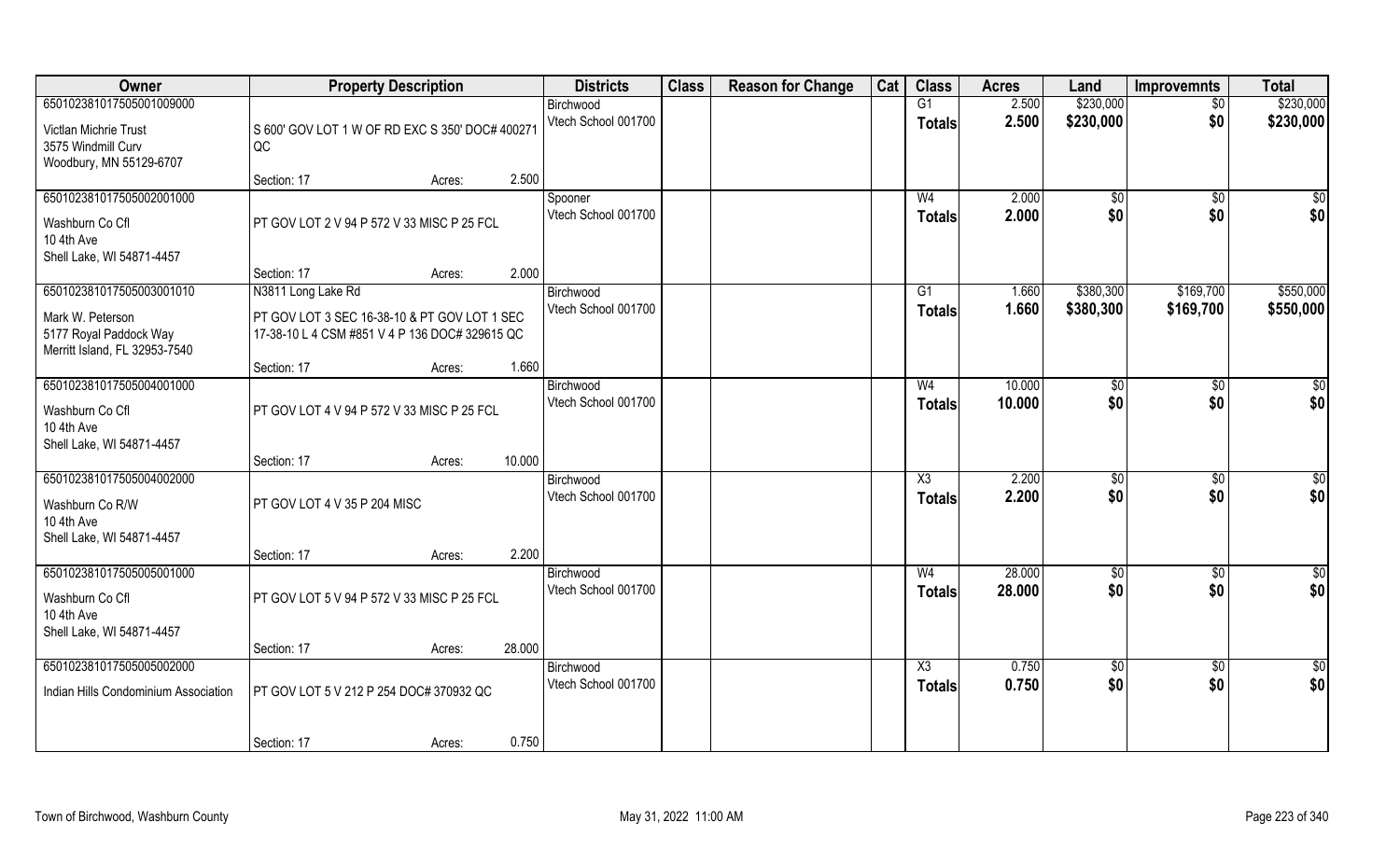| Owner                                                                                       | <b>Property Description</b>                                                  | <b>Districts</b>                 | <b>Class</b> | <b>Reason for Change</b> | Cat | <b>Class</b>        | <b>Acres</b>   | Land                   | <b>Improvemnts</b>     | <b>Total</b>           |
|---------------------------------------------------------------------------------------------|------------------------------------------------------------------------------|----------------------------------|--------------|--------------------------|-----|---------------------|----------------|------------------------|------------------------|------------------------|
| 650102381017515008500500                                                                    | W2083 Grob Rd                                                                | Birchwood                        | G1           | Garage @50%              |     | $\overline{G1}$     | 1.000          | \$183,400              | \$226,700              | \$410,100              |
| Mary Beth Laurent Le<br>W2083 Grob Rd<br>Sarona, WI 54870-9308                              | 1ST ADD BELVIDERE PARK LOT 1 BLOCK 1 DOC#<br>366429 AFFD                     | Vtech School 001700              |              |                          |     | Totals              | 1.000          | \$183,400              | \$226,700              | \$410,100              |
|                                                                                             | 1.000<br>Section: 17<br>Acres:                                               |                                  |              |                          |     |                     |                |                        |                        |                        |
| 650102381017515008501000                                                                    | W2081 Grob Rd                                                                | Birchwood<br>Vtech School 001700 |              |                          |     | G1<br>Totals        | 1.000<br>1.000 | \$111,500<br>\$111,500 | \$141,900<br>\$141,900 | \$253,400<br>\$253,400 |
| Luke D. Peterson<br>W2081 Grob Rd<br>Sarona, WI 54870-9308                                  | 1ST ADD BELVIDERE PARK LOT 2 BLOCK 1 & SW 9'<br>LOT 3 BLOCK 1 DOC# 393856 TD |                                  |              |                          |     |                     |                |                        |                        |                        |
|                                                                                             | 1.000<br>Section: 17<br>Acres:                                               |                                  |              |                          |     |                     |                |                        |                        |                        |
| 650102381017515008501500                                                                    | W2077 Grob Rd                                                                | Birchwood                        |              |                          |     | G1                  | 1.000          | \$193,800              | \$191,000              | \$384,800              |
| Arnold A Angeloni Trust<br>9257 Quarry Dr<br>Naples, FL 34210-5224                          | 1ST ADD BELVIDERE PARK LOT 4 & LOT 3 EXC S 9'<br>BLOCK 1 DOC# 366981 QC      | Vtech School 001700              |              |                          |     | <b>Totals</b>       | 1.000          | \$193,800              | \$191,000              | \$384,800              |
|                                                                                             | 1.000<br>Section: 17<br>Acres:                                               |                                  |              |                          |     |                     |                |                        |                        |                        |
| 650102381017515008502500                                                                    |                                                                              | Birchwood                        |              |                          |     | G1                  | 1.000          | \$125,000              | $\sqrt[6]{3}$          | \$125,000              |
| Andrew J. Fisher<br>3147 Monona Ct<br>Oconomowoc, WI 53066-5060                             | 1ST ADD BELVIDERE PARK LOT 5 BLOCK 1 DOC#<br>379522 WD                       | Vtech School 001700              |              |                          |     | <b>Totals</b>       | 1.000          | \$125,000              | \$0                    | \$125,000              |
|                                                                                             | 1.000<br>Section: 17<br>Acres:                                               |                                  |              |                          |     |                     |                |                        |                        |                        |
| 650102381017515008503000<br>Andrew J. Fisher<br>3147 Monona Ct<br>Oconomowoc, WI 53066-5060 | W2071 Grob Rd<br>1ST ADD BELVIDERE PARK LOT 6 BLOCK 1 DOC#<br>379522 WD      | Birchwood<br>Vtech School 001700 |              |                          |     | G1<br><b>Totals</b> | 1.000<br>1.000 | \$138,900<br>\$138,900 | \$131,800<br>\$131,800 | \$270,700<br>\$270,700 |
|                                                                                             | 1.000<br>Section: 17<br>Acres:                                               |                                  |              |                          |     |                     |                |                        |                        |                        |
| 650102381017515008503500                                                                    | W2067 Grob Rd                                                                | Birchwood                        |              |                          |     | G1                  | 1.000          | \$195,700              | \$226,200              | \$421,900              |
| Michael P. Koob<br>1496 Osprey Ct<br>Lino Lakes, MN 55038-4609                              | 1ST ADD BELVIDERE PARK LOTS 7 & 8 BLOCK 1<br>DOC# 395905 WD                  | Vtech School 001700              |              |                          |     | <b>Totals</b>       | 1.000          | \$195,700              | \$226,200              | \$421,900              |
|                                                                                             | 1.000<br>Section: 17<br>Acres:                                               |                                  |              |                          |     |                     |                |                        |                        |                        |
| 650102381017515008504500<br>Jennifer R. Pape                                                | W2061 Grob Rd<br>1ST ADD BELVIDERE PARK LOTS 9 & 10 BLOCK 1                  | Birchwood<br>Vtech School 001700 |              |                          |     | G1<br>Totals        | 1.000<br>1.000 | \$224,500<br>\$224,500 | \$22,300<br>\$22,300   | \$246,800<br>\$246,800 |
| PO Box 41<br>Independence, WI 54747-0041                                                    | DOC# 397864 WD                                                               |                                  |              |                          |     |                     |                |                        |                        |                        |
|                                                                                             | 1.000<br>Section: 17<br>Acres:                                               |                                  |              |                          |     |                     |                |                        |                        |                        |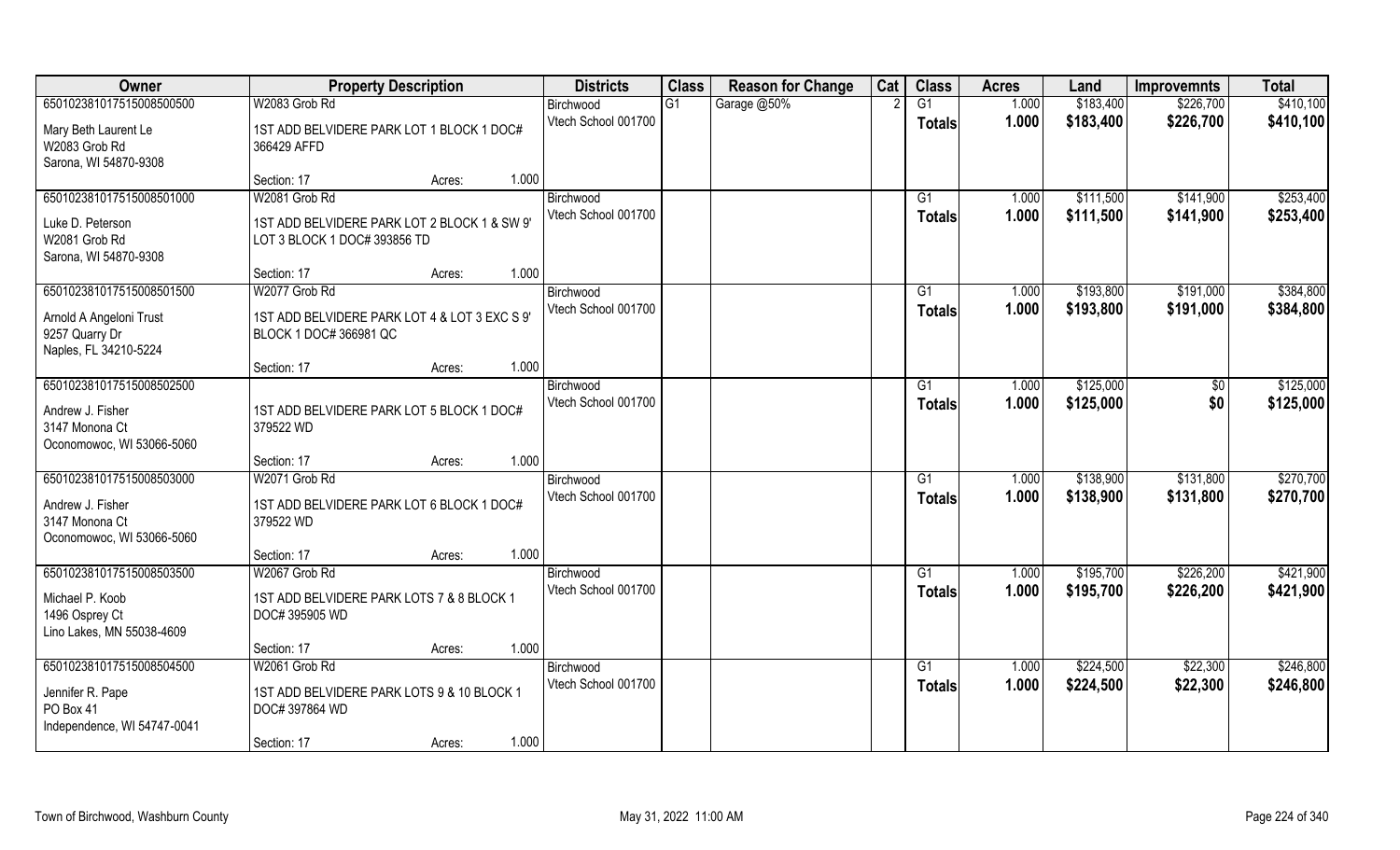| 650102381017515008506520<br>W2049 Bouten Rd<br>\$137,200<br>G1<br>1.230<br>\$48,800<br>Birchwood<br>1.230<br>Vtech School 001700<br>\$137,200<br>\$48,800<br><b>Totals</b><br>Thomas B. Rubenzer<br>1ST ADD BELVIDERE PARK PT LOTS 11 - 17 BLOCK<br>8525 Timberwood Rd<br>L 1 CSM #3732 V 18 P 75 DOC# 375918 TD<br>Woodbury, MN 55125-7611<br>1.230<br>Section: 17<br>Acres:<br>\$237,100<br>650102381017515008506530<br>W2053 Bouten Rd<br>\$240,800<br>G1<br>3.200<br>Birchwood<br>Vtech School 001700<br>3.200<br>\$237,100<br>\$240,800<br>Totals<br>1ST ADD BELVIDERE PARK PT LOTS 11 - 17 BLOCK<br>Robert C Bouten Trust<br>991 Collier Ct Unit a 109<br>L 2 CSM #3732 V 18 P 75 DOC# 384265 QC<br>Marco Island, FL 34145-2742<br>3.200<br>Section: 17<br>Acres:<br>650102381017515008509000<br>\$137,800<br>\$232,300<br>W2045 Bouten Rd<br>G1<br>0.670<br>Birchwood<br>Vtech School 001700<br>0.670<br>\$137,800<br>\$232,300<br><b>Totals</b><br>Eric D. Kinderman<br>1ST ADD BELVIDERE PARK LOT 18 BLOCK 1 & NE'LY<br>856 Bauer Ave<br>10' LOT 17 BLOCK 1 L 1 CSM #2445 V 10 P 166 DOC# | Owner | <b>Property Description</b> | <b>Districts</b> | <b>Class</b> | <b>Reason for Change</b> | Cat | <b>Class</b> | <b>Acres</b> | Land | <b>Improvemnts</b> | <b>Total</b> |
|----------------------------------------------------------------------------------------------------------------------------------------------------------------------------------------------------------------------------------------------------------------------------------------------------------------------------------------------------------------------------------------------------------------------------------------------------------------------------------------------------------------------------------------------------------------------------------------------------------------------------------------------------------------------------------------------------------------------------------------------------------------------------------------------------------------------------------------------------------------------------------------------------------------------------------------------------------------------------------------------------------------------------------------------------------------------------------------------------|-------|-----------------------------|------------------|--------------|--------------------------|-----|--------------|--------------|------|--------------------|--------------|
|                                                                                                                                                                                                                                                                                                                                                                                                                                                                                                                                                                                                                                                                                                                                                                                                                                                                                                                                                                                                                                                                                                    |       |                             |                  |              |                          |     |              |              |      |                    | \$186,000    |
|                                                                                                                                                                                                                                                                                                                                                                                                                                                                                                                                                                                                                                                                                                                                                                                                                                                                                                                                                                                                                                                                                                    |       |                             |                  |              |                          |     |              |              |      |                    | \$186,000    |
|                                                                                                                                                                                                                                                                                                                                                                                                                                                                                                                                                                                                                                                                                                                                                                                                                                                                                                                                                                                                                                                                                                    |       |                             |                  |              |                          |     |              |              |      |                    |              |
|                                                                                                                                                                                                                                                                                                                                                                                                                                                                                                                                                                                                                                                                                                                                                                                                                                                                                                                                                                                                                                                                                                    |       |                             |                  |              |                          |     |              |              |      |                    |              |
|                                                                                                                                                                                                                                                                                                                                                                                                                                                                                                                                                                                                                                                                                                                                                                                                                                                                                                                                                                                                                                                                                                    |       |                             |                  |              |                          |     |              |              |      |                    |              |
|                                                                                                                                                                                                                                                                                                                                                                                                                                                                                                                                                                                                                                                                                                                                                                                                                                                                                                                                                                                                                                                                                                    |       |                             |                  |              |                          |     |              |              |      |                    | \$477,900    |
|                                                                                                                                                                                                                                                                                                                                                                                                                                                                                                                                                                                                                                                                                                                                                                                                                                                                                                                                                                                                                                                                                                    |       |                             |                  |              |                          |     |              |              |      |                    | \$477,900    |
|                                                                                                                                                                                                                                                                                                                                                                                                                                                                                                                                                                                                                                                                                                                                                                                                                                                                                                                                                                                                                                                                                                    |       |                             |                  |              |                          |     |              |              |      |                    |              |
|                                                                                                                                                                                                                                                                                                                                                                                                                                                                                                                                                                                                                                                                                                                                                                                                                                                                                                                                                                                                                                                                                                    |       |                             |                  |              |                          |     |              |              |      |                    |              |
|                                                                                                                                                                                                                                                                                                                                                                                                                                                                                                                                                                                                                                                                                                                                                                                                                                                                                                                                                                                                                                                                                                    |       |                             |                  |              |                          |     |              |              |      |                    |              |
|                                                                                                                                                                                                                                                                                                                                                                                                                                                                                                                                                                                                                                                                                                                                                                                                                                                                                                                                                                                                                                                                                                    |       |                             |                  |              |                          |     |              |              |      |                    | \$370,100    |
|                                                                                                                                                                                                                                                                                                                                                                                                                                                                                                                                                                                                                                                                                                                                                                                                                                                                                                                                                                                                                                                                                                    |       |                             |                  |              |                          |     |              |              |      |                    | \$370,100    |
|                                                                                                                                                                                                                                                                                                                                                                                                                                                                                                                                                                                                                                                                                                                                                                                                                                                                                                                                                                                                                                                                                                    |       |                             |                  |              |                          |     |              |              |      |                    |              |
| Eau Claire, WI 54703-2007                                                                                                                                                                                                                                                                                                                                                                                                                                                                                                                                                                                                                                                                                                                                                                                                                                                                                                                                                                                                                                                                          |       | 368041 WD                   |                  |              |                          |     |              |              |      |                    |              |
| 0.670<br>Section: 17<br>Acres:                                                                                                                                                                                                                                                                                                                                                                                                                                                                                                                                                                                                                                                                                                                                                                                                                                                                                                                                                                                                                                                                     |       |                             |                  |              |                          |     |              |              |      |                    |              |
| 650102381017515008509250<br>\$105,000<br>W2043 Bouten Rd<br>\$31,200<br>G1<br>1.000<br>Birchwood                                                                                                                                                                                                                                                                                                                                                                                                                                                                                                                                                                                                                                                                                                                                                                                                                                                                                                                                                                                                   |       |                             |                  |              |                          |     |              |              |      |                    | \$136,200    |
| Vtech School 001700<br>1.000<br>\$105,000<br>\$31,200<br><b>Totals</b><br>1ST ADD BELVIDERE PARK LOTS 19 BLOCK 1 DOC#<br>Becky J. Simmons                                                                                                                                                                                                                                                                                                                                                                                                                                                                                                                                                                                                                                                                                                                                                                                                                                                                                                                                                          |       |                             |                  |              |                          |     |              |              |      |                    | \$136,200    |
| 30431 County Hwy F<br>387716 WD                                                                                                                                                                                                                                                                                                                                                                                                                                                                                                                                                                                                                                                                                                                                                                                                                                                                                                                                                                                                                                                                    |       |                             |                  |              |                          |     |              |              |      |                    |              |
| New Auburn, WI 54757-8204                                                                                                                                                                                                                                                                                                                                                                                                                                                                                                                                                                                                                                                                                                                                                                                                                                                                                                                                                                                                                                                                          |       |                             |                  |              |                          |     |              |              |      |                    |              |
| 1.000<br>Section: 17<br>Acres:                                                                                                                                                                                                                                                                                                                                                                                                                                                                                                                                                                                                                                                                                                                                                                                                                                                                                                                                                                                                                                                                     |       |                             |                  |              |                          |     |              |              |      |                    |              |
| <b>NSF</b><br>\$105,000<br>\$156,500<br>650102381017515008509750<br>W2041 Bouten Rd<br>G1<br>G1<br>1.000<br>Birchwood                                                                                                                                                                                                                                                                                                                                                                                                                                                                                                                                                                                                                                                                                                                                                                                                                                                                                                                                                                              |       |                             |                  |              |                          |     |              |              |      |                    | \$261,500    |
| Vtech School 001700<br>1.000<br>\$105,000<br>\$156,500<br><b>Totals</b>                                                                                                                                                                                                                                                                                                                                                                                                                                                                                                                                                                                                                                                                                                                                                                                                                                                                                                                                                                                                                            |       |                             |                  |              |                          |     |              |              |      |                    | \$261,500    |
| Lynn H. Bender<br>1ST ADD BELVIDERE PARK LOTS 20 BLOCK 1 DOC#<br>1646 23rd St<br>378002 WD                                                                                                                                                                                                                                                                                                                                                                                                                                                                                                                                                                                                                                                                                                                                                                                                                                                                                                                                                                                                         |       |                             |                  |              |                          |     |              |              |      |                    |              |
| Rice Lake, WI 54868-8727                                                                                                                                                                                                                                                                                                                                                                                                                                                                                                                                                                                                                                                                                                                                                                                                                                                                                                                                                                                                                                                                           |       |                             |                  |              |                          |     |              |              |      |                    |              |
| 1.000<br>Section: 17<br>Acres:                                                                                                                                                                                                                                                                                                                                                                                                                                                                                                                                                                                                                                                                                                                                                                                                                                                                                                                                                                                                                                                                     |       |                             |                  |              |                          |     |              |              |      |                    |              |
| 650102381017515008510510<br>W2037 Bouten Rd<br>G1<br>1.120<br>\$191,600<br>\$97,600<br>Birchwood                                                                                                                                                                                                                                                                                                                                                                                                                                                                                                                                                                                                                                                                                                                                                                                                                                                                                                                                                                                                   |       |                             |                  |              |                          |     |              |              |      |                    | \$289,200    |
| Vtech School 001700<br>1.120<br>\$191,600<br>\$97,600<br><b>Totals</b>                                                                                                                                                                                                                                                                                                                                                                                                                                                                                                                                                                                                                                                                                                                                                                                                                                                                                                                                                                                                                             |       |                             |                  |              |                          |     |              |              |      |                    | \$289,200    |
| Michael Eckert<br>1ST ADD BELVIDERE PARK LOT 21 & 22 BLOCK 1 L<br>CSM #3526 V 17 P 28 DOC# 334469 WD DOC# 334470                                                                                                                                                                                                                                                                                                                                                                                                                                                                                                                                                                                                                                                                                                                                                                                                                                                                                                                                                                                   |       |                             |                  |              |                          |     |              |              |      |                    |              |
| 709 Somerwood Way<br><b>PR</b><br>Waconia, MN 55387-1270                                                                                                                                                                                                                                                                                                                                                                                                                                                                                                                                                                                                                                                                                                                                                                                                                                                                                                                                                                                                                                           |       |                             |                  |              |                          |     |              |              |      |                    |              |
| 1.120<br>Section: 17<br>Acres:                                                                                                                                                                                                                                                                                                                                                                                                                                                                                                                                                                                                                                                                                                                                                                                                                                                                                                                                                                                                                                                                     |       |                             |                  |              |                          |     |              |              |      |                    |              |
| 650102381017515008511500<br>W2035 Bouten Rd Unit 1786<br>\$123,100<br>\$233,100<br>G1<br>G1<br>0.570<br>Birchwood<br>Garage                                                                                                                                                                                                                                                                                                                                                                                                                                                                                                                                                                                                                                                                                                                                                                                                                                                                                                                                                                        |       |                             |                  |              |                          |     |              |              |      |                    | \$356,200    |
| Vtech School 001700<br>0.570<br>\$123,100<br>\$233,100<br><b>Totals</b>                                                                                                                                                                                                                                                                                                                                                                                                                                                                                                                                                                                                                                                                                                                                                                                                                                                                                                                                                                                                                            |       |                             |                  |              |                          |     |              |              |      |                    | \$356,200    |
| <b>Hahn Living Trust</b><br>1ST ADD BELVIDERE PARK LOT 23 BLOCK 1 L 2 CSM                                                                                                                                                                                                                                                                                                                                                                                                                                                                                                                                                                                                                                                                                                                                                                                                                                                                                                                                                                                                                          |       |                             |                  |              |                          |     |              |              |      |                    |              |
| PO Box 8<br>#3526 V 17 P 28 DOC# 364195 WD<br>Sarona, WI 54870-0008                                                                                                                                                                                                                                                                                                                                                                                                                                                                                                                                                                                                                                                                                                                                                                                                                                                                                                                                                                                                                                |       |                             |                  |              |                          |     |              |              |      |                    |              |
| 0.570<br>Section: 17<br>Acres:                                                                                                                                                                                                                                                                                                                                                                                                                                                                                                                                                                                                                                                                                                                                                                                                                                                                                                                                                                                                                                                                     |       |                             |                  |              |                          |     |              |              |      |                    |              |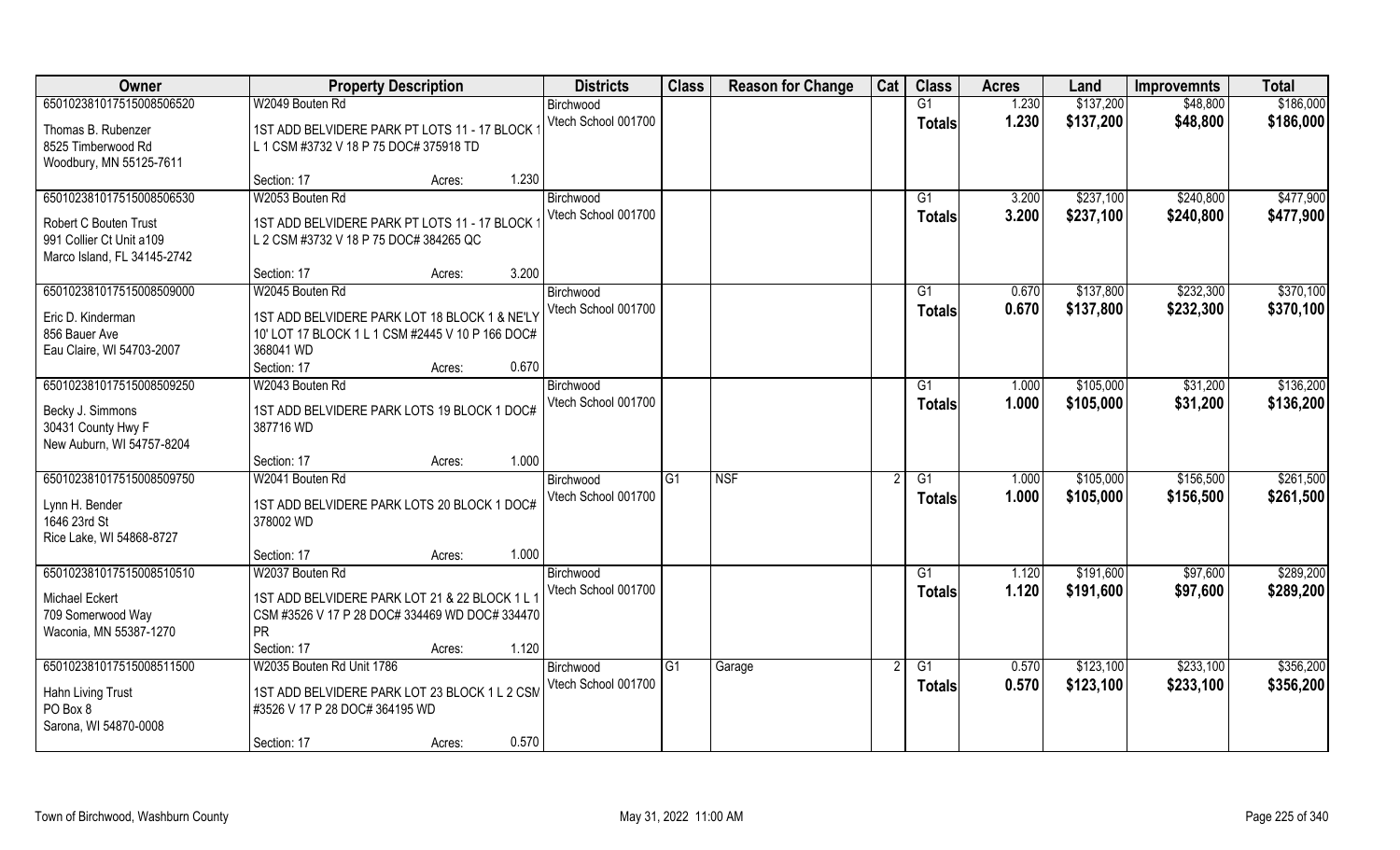| Owner                                          | <b>Property Description</b>                    | <b>Districts</b>               | <b>Class</b> | <b>Reason for Change</b> | Cat | <b>Class</b>  | <b>Acres</b> | Land      | <b>Improvemnts</b> | <b>Total</b> |
|------------------------------------------------|------------------------------------------------|--------------------------------|--------------|--------------------------|-----|---------------|--------------|-----------|--------------------|--------------|
| 650102381017515008512000                       | W2033 County Hwy B                             | Birchwood                      |              |                          |     | G1            | 1.000        | \$121,200 | \$168,900          | \$290,100    |
| Troy T. Holien                                 | 1ST ADD BELVIDERE PARK LOT 24 BLOCK 1 DOC#     | Vtech School 001700            |              |                          |     | <b>Totals</b> | 1.000        | \$121,200 | \$168,900          | \$290,100    |
| 4781 154th Ln NW                               | 393364 WD                                      |                                |              |                          |     |               |              |           |                    |              |
| Ramsey, MN 55303-4286                          |                                                |                                |              |                          |     |               |              |           |                    |              |
|                                                | 1.000<br>Section: 17<br>Acres:                 |                                |              |                          |     |               |              |           |                    |              |
| 650102381017515008512500                       | W2031 County Hwy B                             | Birchwood                      |              |                          |     | G1            | 1.000        | \$185,800 | \$311,500          | \$497,300    |
|                                                |                                                | Vtech School 001700            |              |                          |     | Totals        | 1.000        | \$185,800 | \$311,500          | \$497,300    |
| Brian K. Hyllengren                            | 1ST ADD BELVIDERE PARK LOT 25 BLOCK 1 &        |                                |              |                          |     |               |              |           |                    |              |
| 11 E Stout Ave                                 | UNNUMBERED LOT BETWEEN LOT 25 BLOCK 1 &        |                                |              |                          |     |               |              |           |                    |              |
| Rice Lake, WI 54868-1763                       | LOT 1 BLOCK 2 V 343 P 765 WD<br>1.000          |                                |              |                          |     |               |              |           |                    |              |
|                                                | Section: 17<br>Acres:                          |                                |              |                          |     |               |              |           |                    |              |
| 650102381017515008514010                       | W2025 County Hwy B                             | Birchwood                      |              |                          |     | G1            | 1.170        | \$205,200 | \$148,400          | \$353,600    |
| David K. Meyer                                 | 1ST ADD BELVIDERE PARK LOTS 1 - 2 BLOCK 2 L 2  | Vtech School 001700            |              |                          |     | <b>Totals</b> | 1.170        | \$205,200 | \$148,400          | \$353,600    |
| 211 Greeno Rd                                  | CSM #3232 V 15 P 60 DOC# 368804 WD DOC# 382621 |                                |              |                          |     |               |              |           |                    |              |
| Holmen, WI 54636-9666                          | <b>TOD</b>                                     |                                |              |                          |     |               |              |           |                    |              |
|                                                | 1.170<br>Section: 17<br>Acres:                 |                                |              |                          |     |               |              |           |                    |              |
| 650102381017515008515010                       | W2021 County Hwy B                             | Birchwood                      |              |                          |     | G1            | 1.800        | \$179,300 | \$62,500           | \$241,800    |
| John P. Torinus                                | 1ST ADD BELVIDERE PARK LOTS 3 - 5 BLOCK 2 L 1  | Vtech School 001700            |              |                          |     | <b>Totals</b> | 1.800        | \$179,300 | \$62,500           | \$241,800    |
|                                                | CSM #3232 V 15 P 60 DOC# 392943 WD DOC# 398127 |                                |              |                          |     |               |              |           |                    |              |
| 1770 Ridgewood Dr<br>Saint Paul, MN 55118-3736 | <b>TOD</b>                                     |                                |              |                          |     |               |              |           |                    |              |
|                                                | 1.800<br>Section: 17                           |                                |              |                          |     |               |              |           |                    |              |
| 650102381017515008516100                       | Acres:<br>W2017 County Hwy B                   |                                |              |                          |     | G1            | 1.240        | \$223,400 | \$289,100          | \$512,500    |
|                                                |                                                | Spooner<br>Vtech School 001700 |              |                          |     |               |              |           |                    |              |
| Bradley T. Ruhoff                              | 1ST ADD BELVIDERE PARK LOTS 6 & 7 BLOCK 2 L 1  |                                |              |                          |     | <b>Totals</b> | 1.240        | \$223,400 | \$289,100          | \$512,500    |
| 5885 Prestwick Ct                              | CSM #3671 V 18 P 14 DOC# 338695 WD DOC# 338694 |                                |              |                          |     |               |              |           |                    |              |
| Shorewood, MN 55331-4409                       | <b>ESMT AFFD</b>                               |                                |              |                          |     |               |              |           |                    |              |
|                                                | 1.240<br>Section: 17<br>Acres:                 |                                |              |                          |     |               |              |           |                    |              |
| 650102381017515008522750                       | W 1979 County Hwy B                            | Birchwood                      |              |                          |     | G1            | 1.950        | \$214,200 | \$196,000          | \$410,200    |
| Dean M. Springer                               | 1ST ADD BELVIDERE PARK PT LOTS 21 - 25 BLOCK 2 | Vtech School 001700            |              |                          |     | <b>Totals</b> | 1.950        | \$214,200 | \$196,000          | \$410,200    |
| 1073 12 3/4 St                                 | & PT NE SW BETWEEN LOTS & CTH B L 1 CSM #4001  |                                |              |                          |     |               |              |           |                    |              |
| Barron, WI 54812-9349                          | V 20 P 2 DOC# 286529 ESMT DOC# 362269 VAC RD   |                                |              |                          |     |               |              |           |                    |              |
|                                                | 1.950<br>Section: 17<br>Acres:                 |                                |              |                          |     |               |              |           |                    |              |
| 650102381017515008522850                       | W1969 County Hwy B                             | Birchwood                      | G1           | NSF @35%                 |     | G1            | 2.680        | \$233,800 | \$107,200          | \$341,000    |
|                                                |                                                | Vtech School 001700            |              |                          |     | Totals        | 2.680        | \$233,800 | \$107,200          | \$341,000    |
| Travis N. Thoeny                               | 1ST ADD BELVIDERE PARK PT LOTS 21 - 25 BLOCK:  |                                |              |                          |     |               |              |           |                    |              |
| 7268 Fellows Rd                                | & PT NE SW BETWEEN LOTS & CTH B L 2 CSM #4001  |                                |              |                          |     |               |              |           |                    |              |
| Lodi, WI 53555-9514                            | V 20 P 2 DOC# 381131 WD                        |                                |              |                          |     |               |              |           |                    |              |
|                                                | 2.680<br>Section: 17<br>Acres:                 |                                |              |                          |     |               |              |           |                    |              |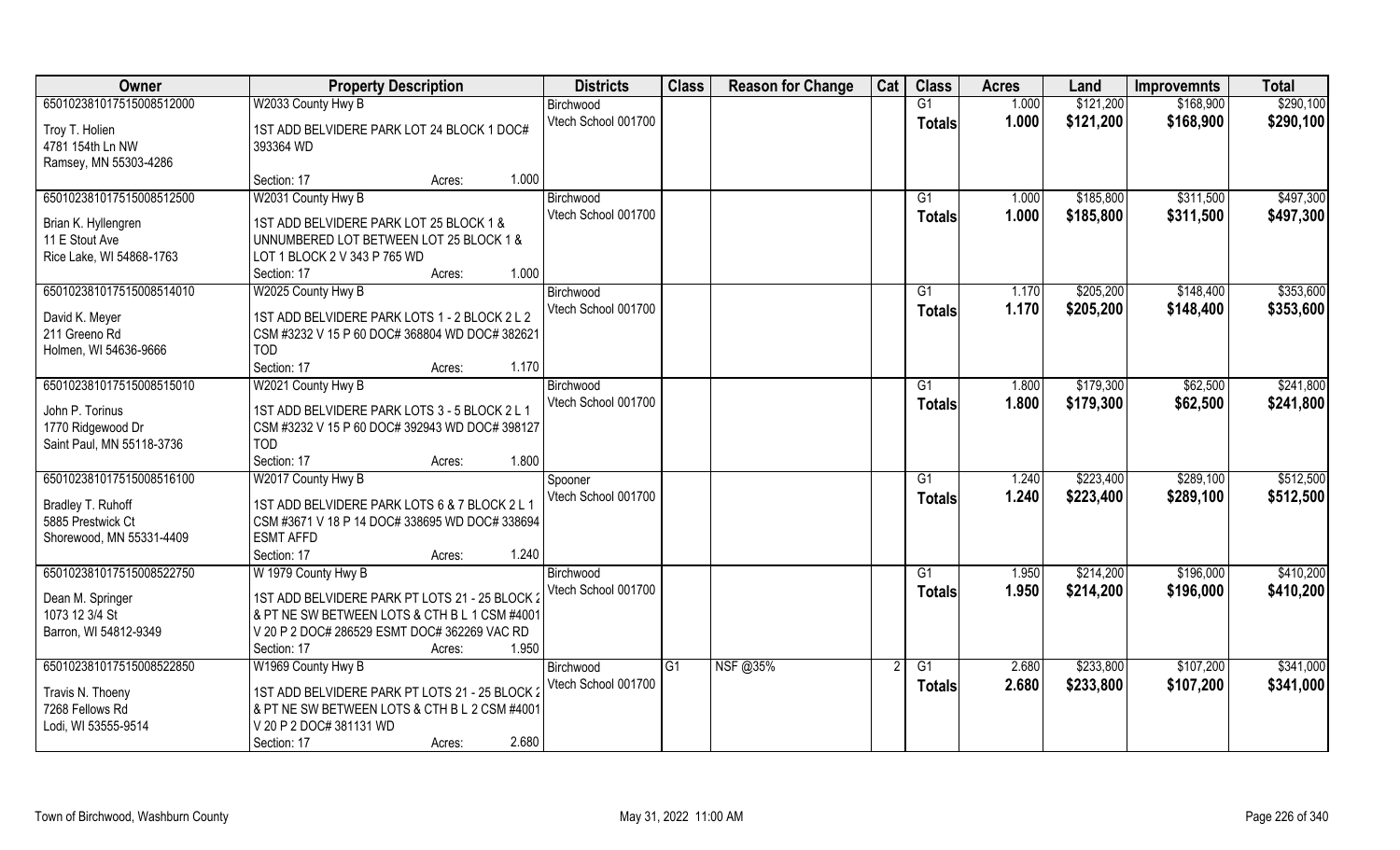| Owner                                   | <b>Property Description</b>                               | <b>Districts</b>                 | <b>Class</b> | <b>Reason for Change</b> | Cat | <b>Class</b>           | <b>Acres</b> | Land      | <b>Improvemnts</b> | <b>Total</b> |
|-----------------------------------------|-----------------------------------------------------------|----------------------------------|--------------|--------------------------|-----|------------------------|--------------|-----------|--------------------|--------------|
| 650102381017515008525000                |                                                           | Birchwood                        |              |                          |     | G1                     | 1.000        | \$109,800 | $\sqrt{6}$         | \$109,800    |
| Warren Becker                           | 1ST ADD BELVIDERE PARK LOT 26 BLOCK 2                     | Vtech School 001700              |              |                          |     | <b>Totals</b>          | 1.000        | \$109,800 | \$0                | \$109,800    |
| 113 Dahlia Way                          | ASSESSORS PLAT DOC# 391859 WD                             |                                  |              |                          |     |                        |              |           |                    |              |
| Mahtomedi, MN 55115-1600                |                                                           |                                  |              |                          |     |                        |              |           |                    |              |
|                                         | 1.000<br>Section: 17<br>Acres:                            |                                  |              |                          |     |                        |              |           |                    |              |
| 650102381017515008525500                | W1957 County Hwy B                                        | Birchwood                        |              |                          |     | G1                     | 1.000        | \$174,400 | \$341,400          | \$515,800    |
|                                         |                                                           | Vtech School 001700              |              |                          |     | Totals                 | 1.000        | \$174,400 | \$341,400          | \$515,800    |
| Warren Becker                           | 1ST ADD BELVIDERE PARK LOT 1 BLOCK 3                      |                                  |              |                          |     |                        |              |           |                    |              |
| 113 Dahlia Way                          | ASSESSORS PLAT DOC# 391859 WD                             |                                  |              |                          |     |                        |              |           |                    |              |
| Mahtomedi, MN 55115-1600                |                                                           |                                  |              |                          |     |                        |              |           |                    |              |
|                                         | 1.000<br>Section: 17<br>Acres:                            |                                  |              |                          |     |                        |              |           |                    |              |
| 650102381017515008526000                | W1951 County Hwy B                                        | Birchwood                        |              |                          |     | G1                     | 1.000        | \$244,000 | \$250,500          | \$494,500    |
| Marilyn J. Myers                        | 1ST ADD BELVIDERE PARK LOTS 2 & 3 BLOCK 3                 | Vtech School 001700              |              |                          |     | <b>Totals</b>          | 1.000        | \$244,000 | \$250,500          | \$494,500    |
| 13632 Judicial Loop                     | ASSESSORS PLAT DOC# 304555 WD                             |                                  |              |                          |     |                        |              |           |                    |              |
| Burnsville, MN 55337-7810               |                                                           |                                  |              |                          |     |                        |              |           |                    |              |
|                                         | 1.000<br>Section: 17<br>Acres:                            |                                  |              |                          |     |                        |              |           |                    |              |
| 650102381017515008527100                | W1945 County Hwy B Unit 1818                              | Birchwood                        |              |                          |     | G1                     | 2.110        | \$244,400 | \$341,400          | \$585,800    |
|                                         |                                                           | Vtech School 001700              |              |                          |     | <b>Totals</b>          | 2.110        | \$244,400 | \$341,400          | \$585,800    |
| David B. Wickstrom                      | 1ST ADD BELVIDERE PARK LOTS 4 & 5 BLOCK 3                 |                                  |              |                          |     |                        |              |           |                    |              |
| PO Box 159<br>Stone Lake, WI 54876-0159 | ASSESSORS PLAT L 1 CSM #3766 V 18 P 109 DOC#<br>350203 WD |                                  |              |                          |     |                        |              |           |                    |              |
|                                         | Section: 17<br>2.110                                      |                                  |              |                          |     |                        |              |           |                    |              |
| 650102381017515008528510                | Acres:                                                    |                                  |              |                          |     | G1                     | 2.850        | \$269,400 | \$302,900          | \$572,300    |
|                                         | W1933 County Hwy B                                        | Birchwood<br>Vtech School 001700 |              |                          |     |                        |              |           |                    |              |
| Todd R. Charlton                        | 1ST ADD BELVIDERE PARK LOTS 6 - 8 BLOCK 3                 |                                  |              |                          |     | Totals                 | 2.850        | \$269,400 | \$302,900          | \$572,300    |
| 940 Upper Cove Rd                       | ASSESSORS PLAT L 1 CSM #3389 V 16 P 53 DOC#               |                                  |              |                          |     |                        |              |           |                    |              |
| Minnetrista, MN 55364-8147              | 380946 WD                                                 |                                  |              |                          |     |                        |              |           |                    |              |
|                                         | 2.850<br>Section: 17<br>Acres:                            |                                  |              |                          |     |                        |              |           |                    |              |
| 650102381017515008530000                | W1923 County Hwy B                                        | Birchwood                        |              |                          |     | G1                     | 1.000        | \$266,500 | \$229,300          | \$495,800    |
| Robert R. Fleming                       | 1ST ADD BELVIDERE PARK LOTS 9 & 10 BLOCK 03               | Vtech School 001700              |              |                          |     | <b>Totals</b>          | 1.000        | \$266,500 | \$229,300          | \$495,800    |
| 3148 Century Ridge Rd NE                | ASSESSORS PLAT DOC# 306327 WD                             |                                  |              |                          |     |                        |              |           |                    |              |
| Rochester, MN 55906-7741                |                                                           |                                  |              |                          |     |                        |              |           |                    |              |
|                                         | 1.000<br>Section: 17<br>Acres:                            |                                  |              |                          |     |                        |              |           |                    |              |
| 650102381017515008530500                |                                                           | Birchwood                        |              |                          |     | $\overline{\text{X3}}$ | 1.000        | \$0       | $\overline{50}$    | \$0          |
|                                         |                                                           | Vtech School 001700              |              |                          |     | <b>Totals</b>          | 1.000        | \$0       | \$0                | \$0          |
| Washburn Co Road Esmt                   | PCL OF LAND 50' WIDE EXT NW OF LOT 10 BLOCK 3             |                                  |              |                          |     |                        |              |           |                    |              |
| 10 4th Ave                              | 1ST ADD BELVIDERE PARK TO COUNTY HWY B V                  |                                  |              |                          |     |                        |              |           |                    |              |
| Shell Lake, WI 54871-4457               | 184 P 642                                                 |                                  |              |                          |     |                        |              |           |                    |              |
|                                         | 1.000<br>Section: 17<br>Acres:                            |                                  |              |                          |     |                        |              |           |                    |              |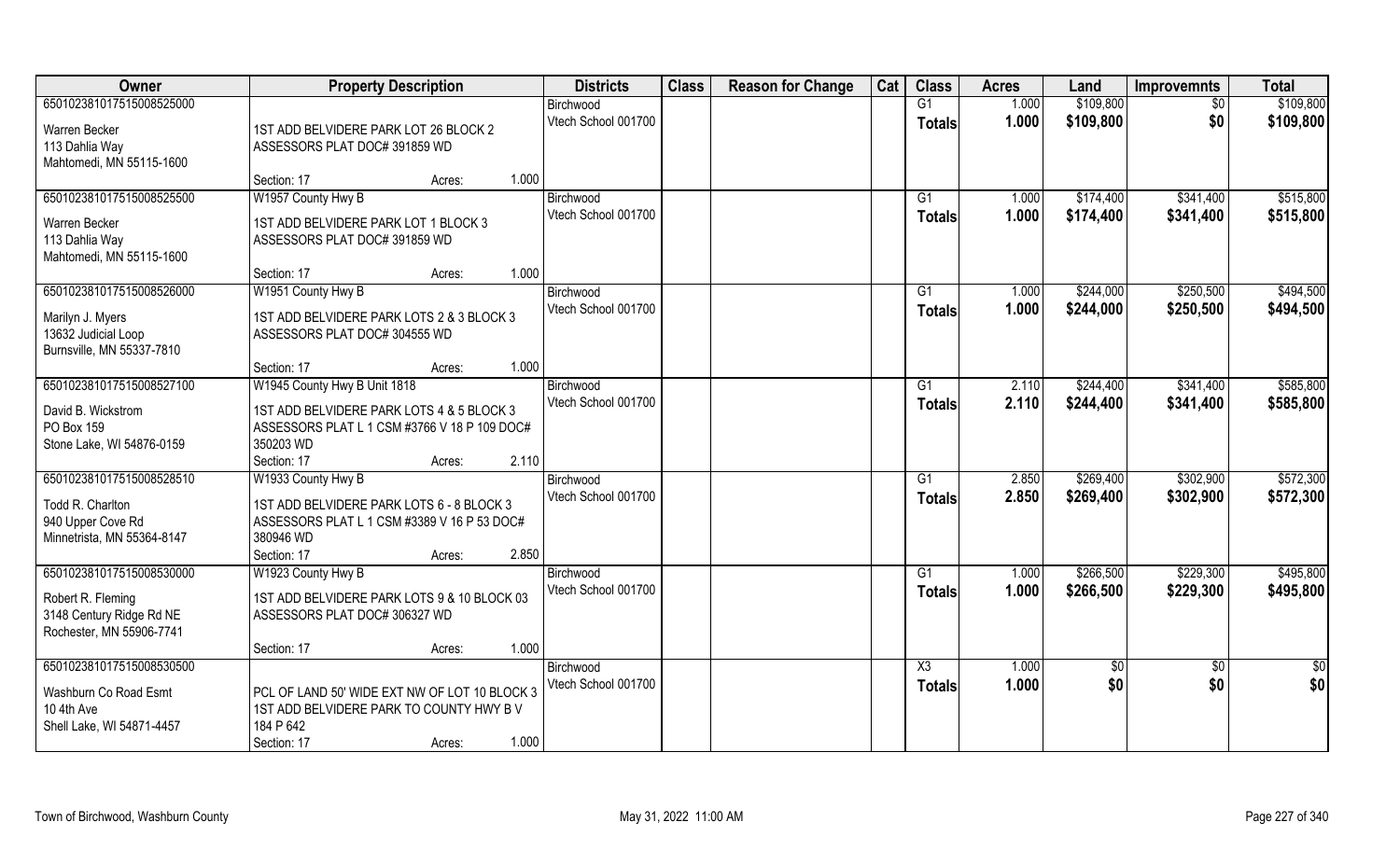| Owner                          | <b>Property Description</b>                   |                 | <b>Districts</b>    | <b>Class</b> | <b>Reason for Change</b> | Cat | <b>Class</b>   | <b>Acres</b> | Land      | <b>Improvemnts</b> | <b>Total</b> |
|--------------------------------|-----------------------------------------------|-----------------|---------------------|--------------|--------------------------|-----|----------------|--------------|-----------|--------------------|--------------|
| 650102381017515008531100       | W1915 County Hwy B                            |                 | Birchwood           |              |                          |     | G1             | 2.000        | \$253,200 | \$277,700          | \$530,900    |
| <b>Robert S Wellner Trust</b>  | 1ST ADD BELVIDERE PARK LOTS 11 & 12 BLOCK 3   |                 | Vtech School 001700 |              |                          |     | <b>Totals</b>  | 2.000        | \$253,200 | \$277,700          | \$530,900    |
| 35450 45th Ave                 | ASSESSORS PLAT DOC# 397127 WD                 |                 |                     |              |                          |     |                |              |           |                    |              |
| Stanley, WI 54768-6112         |                                               |                 |                     |              |                          |     |                |              |           |                    |              |
|                                | Section: 17                                   | 2.000<br>Acres: |                     |              |                          |     |                |              |           |                    |              |
| 650102381017515008533100       | BI 1829 1897 County Hwy B                     |                 | Birchwood           |              |                          |     | G <sub>1</sub> | 6.320        | \$497,900 | \$56,900           | \$554,800    |
| Patricia A Rolewicz Trust      | 1ST ADD BELVIDERE PARK LOT 13 - 18 BLOCK 3 V  |                 | Vtech School 001700 |              |                          |     | Totals         | 6.320        | \$497,900 | \$56,900           | \$554,800    |
| 1113 Ivy Hill Dr               | 365 P 401-402 QC                              |                 |                     |              |                          |     |                |              |           |                    |              |
| Mendota Heights, MN 55118-1830 |                                               |                 |                     |              |                          |     |                |              |           |                    |              |
|                                | Section: 17                                   | 6.320<br>Acres: |                     |              |                          |     |                |              |           |                    |              |
| 650102381017515008535000       | W1873 County Hwy B                            |                 | Birchwood           |              |                          |     | G1             | 1.000        | \$219,500 | \$301,900          | \$521,400    |
| Charles F. Lawrence            | 1ST ADD BELVIDERE PARK LOTS 19 & 20 BLOCK 3   |                 | Vtech School 001700 |              |                          |     | <b>Totals</b>  | 1.000        | \$219,500 | \$301,900          | \$521,400    |
| W1873 County Hwy B             | ASSESSORS PLAT V 448 P 78 WD                  |                 |                     |              |                          |     |                |              |           |                    |              |
| Stone Lake, WI 54876-8002      |                                               |                 |                     |              |                          |     |                |              |           |                    |              |
|                                | Section: 17                                   | 1.000<br>Acres: |                     |              |                          |     |                |              |           |                    |              |
| 650102381017515008536000       | W1867 County Hwy B                            |                 | Birchwood           |              |                          |     | G1             | 1.000        | \$223,800 | \$184,600          | \$408,400    |
| Bruce A. Seering               | 1ST ADD BELVIDERE PARK LOTS 21 & 22 BLOCK 3   |                 | Vtech School 001700 |              |                          |     | <b>Totals</b>  | 1.000        | \$223,800 | \$184,600          | \$408,400    |
| W1867 County Hwy B             | ASSESSORS PLAT V 267 P 718 DOC# 328150 QC     |                 |                     |              |                          |     |                |              |           |                    |              |
| Stone Lake, WI 54876-8002      |                                               |                 |                     |              |                          |     |                |              |           |                    |              |
|                                | Section: 17                                   | 1.000<br>Acres: |                     |              |                          |     |                |              |           |                    |              |
| 650102381017515008537010       | W1859 County Hwy B                            |                 | Birchwood           |              |                          |     | G1             | 2.130        | \$230,600 | \$221,100          | \$451,700    |
| Daniel A. Breske               | 1ST ADD BELVIDERE PARK LOTS 23 - 25 BLOCK 3 L |                 | Vtech School 001700 |              |                          |     | Totals         | 2.130        | \$230,600 | \$221,100          | \$451,700    |
| 4227 Harless Rd                | 1 CSM #3378 V 16 P 42 DOC# 370596 QC DOC#     |                 |                     |              |                          |     |                |              |           |                    |              |
| Eau Claire, WI 54701-8126      | 368996 AFFD                                   |                 |                     |              |                          |     |                |              |           |                    |              |
|                                | Section: 17                                   | 2.130<br>Acres: |                     |              |                          |     |                |              |           |                    |              |
| 650102381017515008538500       | W1853 County Hwy B                            |                 | Birchwood           |              |                          |     | G1             | 1.000        | \$130,900 | \$212,800          | \$343,700    |
| <b>Blake A Elmquist Trust</b>  | 1ST ADD BELVIDERE PARK LOT 26 BLOCK 3 V 265 P |                 | Vtech School 001700 |              |                          |     | <b>Totals</b>  | 1.000        | \$130,900 | \$212,800          | \$343,700    |
| 3710 Pete Miller Ave N         | 591 SRVY DOC# 399963 QC                       |                 |                     |              |                          |     |                |              |           |                    |              |
| Stillwater, MN 55082-2211      |                                               |                 |                     |              |                          |     |                |              |           |                    |              |
|                                | Section: 17                                   | 1.000<br>Acres: |                     |              |                          |     |                |              |           |                    |              |
| 650102381017515008539000       | County Hwy B                                  |                 | Birchwood           |              |                          |     | G1             | 1.000        | \$96,600  | \$3,800            | \$100,400    |
| <b>Blake A Elmquist Trust</b>  | 1ST ADD BELVIDERE PARK LOT 1 BLOCK 4 DOC#     |                 | Vtech School 001700 |              |                          |     | <b>Totals</b>  | 1.000        | \$96,600  | \$3,800            | \$100,400    |
| 3710 Pete Miller Ave N         | 399963 QC                                     |                 |                     |              |                          |     |                |              |           |                    |              |
| Stillwater, MN 55082-2211      |                                               |                 |                     |              |                          |     |                |              |           |                    |              |
|                                | Section: 17                                   | 1.000<br>Acres: |                     |              |                          |     |                |              |           |                    |              |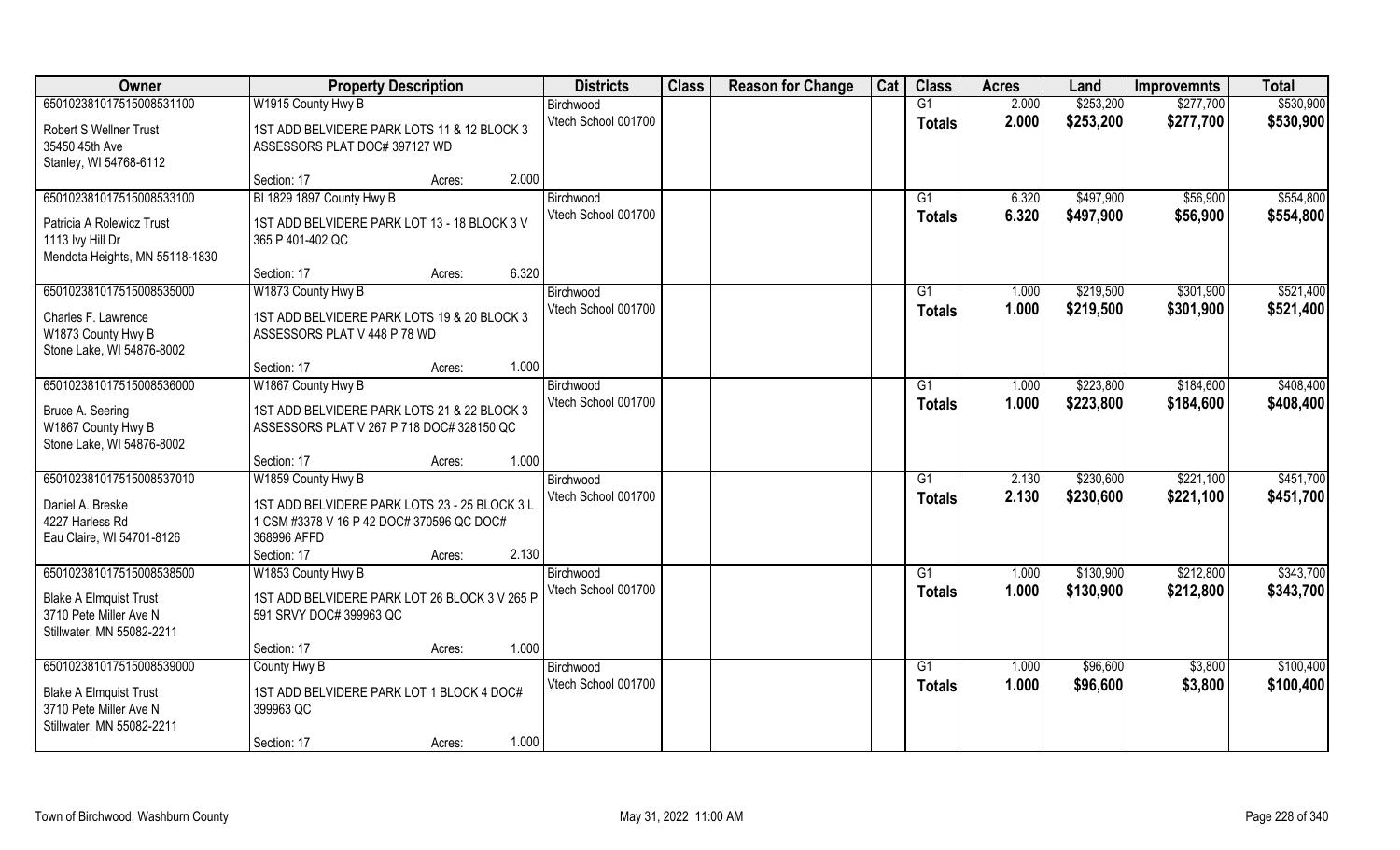| Owner                     | <b>Property Description</b>                    | <b>Districts</b>    | <b>Class</b> | <b>Reason for Change</b> | Cat | <b>Class</b>    | <b>Acres</b> | Land      | <b>Improvemnts</b> | <b>Total</b> |
|---------------------------|------------------------------------------------|---------------------|--------------|--------------------------|-----|-----------------|--------------|-----------|--------------------|--------------|
| 650102381017515008539500  |                                                | Birchwood           |              |                          |     | G1              | 1.000        | \$96,600  | $\overline{50}$    | \$96,600     |
| Craig G. Endsley          | 1ST ADD BELVIDERE PARK LOT 2 BLOCK 4 DOC#      | Vtech School 001700 |              |                          |     | <b>Totals</b>   | 1.000        | \$96,600  | \$0                | \$96,600     |
| W1831 County Hwy B        | 384050 TERM                                    |                     |              |                          |     |                 |              |           |                    |              |
| Stone Lake, WI 54876-8002 |                                                |                     |              |                          |     |                 |              |           |                    |              |
|                           | 1.000<br>Section: 17<br>Acres:                 |                     |              |                          |     |                 |              |           |                    |              |
| 650102381017515008540100  | W 1827 County Hwy B                            | Birchwood           |              |                          |     | G1              | 1.300        | \$202,400 | \$264,200          | \$466,600    |
| Craig G. Endsley          | 1ST ADD BELVIDERE PARK LOTS 3 & 4 BLOCK 4      | Vtech School 001700 |              |                          |     | Totals          | 1.300        | \$202,400 | \$264,200          | \$466,600    |
| W1831 County Hwy B        | DOC# 384050 TERM                               |                     |              |                          |     |                 |              |           |                    |              |
| Stone Lake, WI 54876-8002 |                                                |                     |              |                          |     |                 |              |           |                    |              |
|                           | 1.300<br>Section: 17<br>Acres:                 |                     |              |                          |     |                 |              |           |                    |              |
| 650102381017515008541000  | W1831 County Hwy B                             | Birchwood           |              |                          |     | G1              | 1.000        | \$207,900 | \$21,000           | \$228,900    |
| Craig G. Endsley          | 1ST ADD BELVIDERE PARK LOTS 5 & 6 BLOCK 4      | Vtech School 001700 |              |                          |     | <b>Totals</b>   | 1.000        | \$207,900 | \$21,000           | \$228,900    |
| W1831 County Hwy B        | DOC# 384050 TERM                               |                     |              |                          |     |                 |              |           |                    |              |
| Stone Lake, WI 54876-8002 |                                                |                     |              |                          |     |                 |              |           |                    |              |
|                           | 1.000<br>Section: 17<br>Acres:                 |                     |              |                          |     |                 |              |           |                    |              |
| 650102381017515008542610  | W1811 County Hwy B                             | Birchwood           |              |                          |     | G <sub>1</sub>  | 0.990        | \$153,300 | \$75,100           | \$228,400    |
| Nicholas P. Rennich       | 1ST ADD BELVIDERE PARK LOT 9 & PT LOT 8 BLOCK  | Vtech School 001700 |              |                          |     | <b>Totals</b>   | 0.990        | \$153,300 | \$75,100           | \$228,400    |
| 350 Main St N Unit 202    | 4 L 3 CSM #3949 V 19 P 119 DOC# 382480 WD      |                     |              |                          |     |                 |              |           |                    |              |
| Stillwater, MN 55082-6742 |                                                |                     |              |                          |     |                 |              |           |                    |              |
|                           | 0.990<br>Section: 17<br>Acres:                 |                     |              |                          |     |                 |              |           |                    |              |
| 650102381017515008542640  | W1815 County Hwy B                             | Birchwood           |              |                          |     | G1              | 0.680        | \$151,200 | \$188,900          | \$340,100    |
| Jeffrey S. Linkenheld     | 1ST ADD BELVIDERE PARK LOT 7 & PT LOT 8 BLOCK  | Vtech School 001700 |              |                          |     | <b>Totals</b>   | 0.680        | \$151,200 | \$188,900          | \$340,100    |
| 2202 Winding Creek Dr     | 4 L 4 CSM #3949 V 19 P 119 DOC# 373716 WD DOC# |                     |              |                          |     |                 |              |           |                    |              |
| Belvidere, IL 61008-7431  | 391602 TOD                                     |                     |              |                          |     |                 |              |           |                    |              |
|                           | 0.680<br>Section: 17<br>Acres:                 |                     |              |                          |     |                 |              |           |                    |              |
| 650102381017515008542700  |                                                | Birchwood           |              |                          |     | G1              | 0.460        | \$2,900   | \$24,300           | \$27,200     |
| Jonathan William Fritsche | 1ST ADD BELVIDERE PARK PT LOTS 7 - 9 BLOCK 4 L | Vtech School 001700 |              |                          |     | <b>Totals</b>   | 0.460        | \$2,900   | \$24,300           | \$27,200     |
| 1657 Peltier Lake Dr      | 2 CSM #3924 V 19 P 94 DOC# 398851 WD           |                     |              |                          |     |                 |              |           |                    |              |
| Hugo, MN 55038-9773       |                                                |                     |              |                          |     |                 |              |           |                    |              |
|                           | 0.460<br>Section: 17<br>Acres:                 |                     |              |                          |     |                 |              |           |                    |              |
| 650102381017515008543500  | W1805 County Hwy B                             | Birchwood           |              |                          |     | $\overline{G1}$ | 1.000        | \$127,300 | \$110,000          | \$237,300    |
| Thomas A. Fletcher        | 1ST ADD BELVIDERE PARK LOT 10 BLOCK 4 DOC#     | Vtech School 001700 |              |                          |     | <b>Totals</b>   | 1.000        | \$127,300 | \$110,000          | \$237,300    |
| 33 E Pleasant Lake Rd     | 292944 WD                                      |                     |              |                          |     |                 |              |           |                    |              |
| North Oaks, MN 55127-2116 |                                                |                     |              |                          |     |                 |              |           |                    |              |
|                           | 1.000<br>Section: 17<br>Acres:                 |                     |              |                          |     |                 |              |           |                    |              |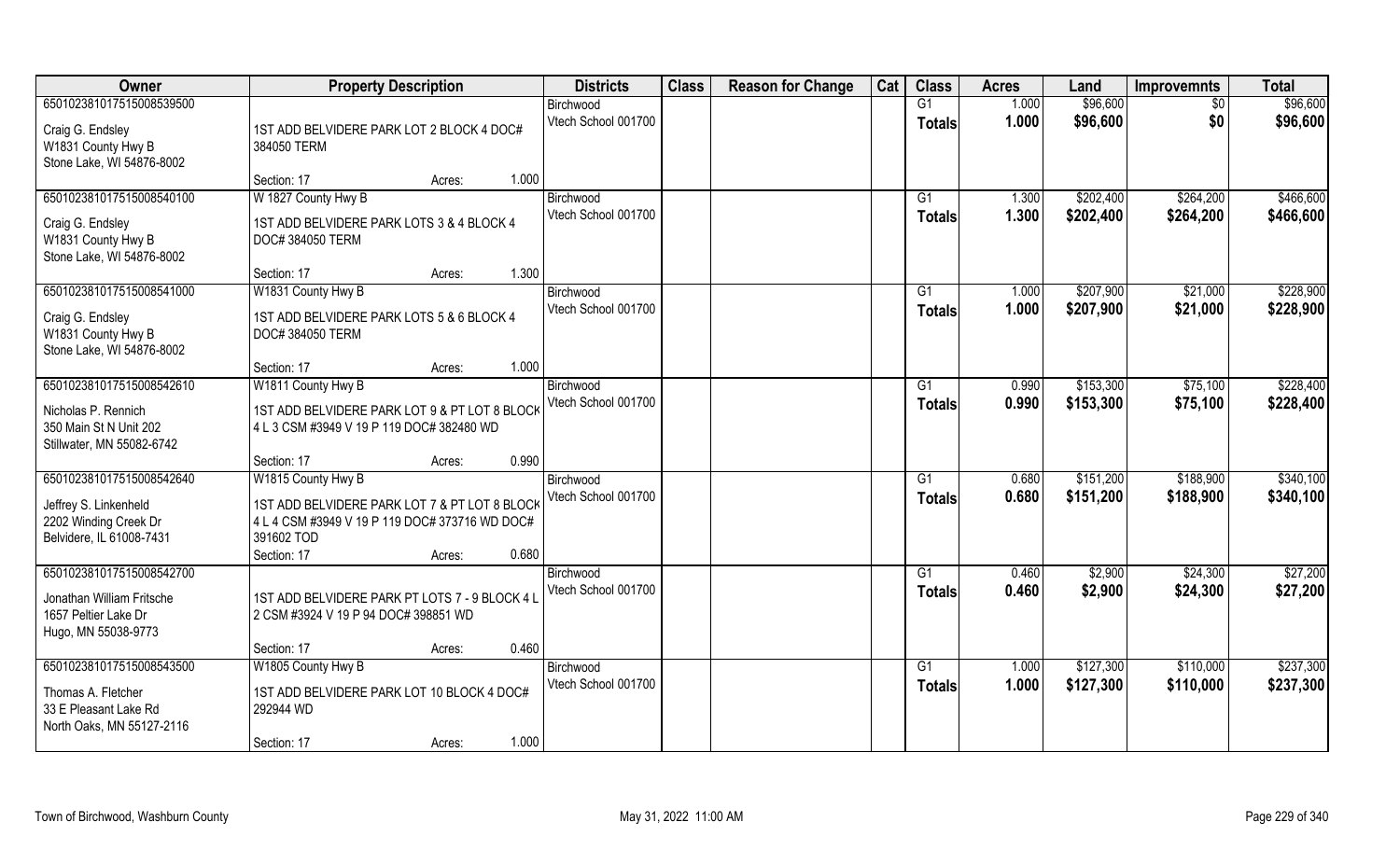| Owner                               | <b>Property Description</b>                                         | <b>Districts</b>    | <b>Class</b> | <b>Reason for Change</b> | Cat | <b>Class</b>    | <b>Acres</b> | Land      | <b>Improvemnts</b> | <b>Total</b> |
|-------------------------------------|---------------------------------------------------------------------|---------------------|--------------|--------------------------|-----|-----------------|--------------|-----------|--------------------|--------------|
| 650102381017515008544000            | <b>Adjoining Pcl</b>                                                | Birchwood           |              |                          |     | G1              | 1.000        | \$127,300 | \$6,700            | \$134,000    |
| Henry A. Cousineau III              | 1ST ADD BELVIDERE PARK LOT 11 BLOCK 4 & PT                          | Vtech School 001700 |              |                          |     | <b>Totals</b>   | 1.000        | \$127,300 | \$6,700            | \$134,000    |
| 1201 Yale Pl Apt 1107               | OUTBLOCK A L 1 CSM #1251 V 5 P 235 DOC# 245274                      |                     |              |                          |     |                 |              |           |                    |              |
| Minneapolis, MN 55403-1958          | WD DOC# 366767 QC V 433 P 530-531 R/W - .21 AC                      |                     |              |                          |     |                 |              |           |                    |              |
|                                     | 1.000<br>Section: 17<br>Acres:                                      |                     |              |                          |     |                 |              |           |                    |              |
| 650102381017515008544500            | W1797 County Hwy B                                                  | Birchwood           |              |                          |     | G1              | 1.000        | \$222,800 | \$448,500          | \$671,300    |
|                                     |                                                                     | Vtech School 001700 |              |                          |     | <b>Totals</b>   | 1.000        | \$222,800 | \$448,500          | \$671,300    |
| Henry A. Cousineau III              | 1ST ADD BELVIDERE PARK LOTS 12 & 13 BLOCK 4 &                       |                     |              |                          |     |                 |              |           |                    |              |
| 1201 Yale PI Apt 1107               | PT OUTBLOCK A L 1 CSM #1251 V 5 P 235 DOC#                          |                     |              |                          |     |                 |              |           |                    |              |
| Minneapolis, MN 55403-1958          | 245274 WD DOC#366767 QC V 433 P 530-531 R/W -                       |                     |              |                          |     |                 |              |           |                    |              |
|                                     | 1.000<br>Section: 17<br>Acres:                                      |                     |              |                          |     |                 |              |           |                    |              |
| 650102381017515008545500            |                                                                     | Birchwood           |              |                          |     | G1              | 1.000        | \$97,100  | $\sqrt[6]{30}$     | \$97,100     |
| Henry A. Cousineau III              | 1ST ADD BELVIDERE PARK LOT 14 BLOCK 4 & PT                          | Vtech School 001700 |              |                          |     | <b>Totals</b>   | 1.000        | \$97,100  | \$0                | \$97,100     |
| 1201 Yale PI Apt 1107               | OUTBLOCK A L 1 CSM #1251 V 5 P 235 DOC# 245274                      |                     |              |                          |     |                 |              |           |                    |              |
| Minneapolis, MN 55403-1958          | WD DOC# 366767 QC V 433 P 530-531 R/W - .21 AC                      |                     |              |                          |     |                 |              |           |                    |              |
|                                     | 1.000<br>Section: 17<br>Acres:                                      |                     |              |                          |     |                 |              |           |                    |              |
| 650102381017515008546010            | W1767 County Hwy B                                                  | Birchwood           |              |                          |     | G1              | 3.700        | \$271,600 | \$261,200          | \$532,800    |
|                                     |                                                                     | Vtech School 001700 |              |                          |     | <b>Totals</b>   | 3.700        | \$271,600 | \$261,200          | \$532,800    |
| Henry W. Niehoff                    | 1ST ADD BELVIDERE PARK LOTS 15 - 21 BLOCK 4 &                       |                     |              |                          |     |                 |              |           |                    |              |
| W1767 County Hwy B                  | PT OUTBLOCK A L 18 CSM #3201 V 15 P 29 V 219 P<br>44 DOC# 287589 WD |                     |              |                          |     |                 |              |           |                    |              |
| Stone Lake, WI 54876-8721           | 3.700<br>Section: 17                                                |                     |              |                          |     |                 |              |           |                    |              |
| 650102381017515008548010            | Acres:<br>W1759 County Hwy B                                        | Birchwood           |              |                          |     | G1              | 2.400        | \$230,500 | \$1,700            | \$232,200    |
|                                     |                                                                     | Vtech School 001700 |              |                          |     |                 |              |           |                    |              |
| Patrick J Schwab Trust              | 1ST ADD BELVIDERE PARK LOTS 15 - 21 BLOCK 4 &                       |                     |              |                          |     | <b>Totals</b>   | 2.400        | \$230,500 | \$1,700            | \$232,200    |
| 2100 7th Ave NW                     | PT OUTBLOCK A L 19 CSM #3201 V 15 P 29 DOC#                         |                     |              |                          |     |                 |              |           |                    |              |
| Austin, MN 55912-1173               | 390392 WD                                                           |                     |              |                          |     |                 |              |           |                    |              |
|                                     | 2.400<br>Section: 17<br>Acres:                                      |                     |              |                          |     |                 |              |           |                    |              |
| 650102381017515008548510            |                                                                     | Birchwood           |              |                          |     | G1              | 0.710        | \$120,400 | $\sqrt{$0}$        | \$120,400    |
| Semper Incedendo Land and Investmen | 1ST ADD BELVIDERE PARK LOTS 15 - 21 BLOCK 4 &                       | Vtech School 001700 |              |                          |     | <b>Totals</b>   | 0.710        | \$120,400 | \$0                | \$120,400    |
| <b>LLC</b>                          | PT OUTBLOCK A L 20 CSM #3201 V 15 P 29 DOC#                         |                     |              |                          |     |                 |              |           |                    |              |
| 40182 Us Highway 212                | 391257 LC                                                           |                     |              |                          |     |                 |              |           |                    |              |
| Doland, SD 57436-6802               | 0.710<br>Section: 17<br>Acres:                                      |                     |              |                          |     |                 |              |           |                    |              |
| 650102381017515008549010            | W1727 County Hwy B                                                  | Birchwood           |              |                          |     | $\overline{G1}$ | 0.570        | \$126,600 | \$71,600           | \$198,200    |
|                                     |                                                                     | Vtech School 001700 |              |                          |     | <b>Totals</b>   | 0.570        | \$126,600 | \$71,600           | \$198,200    |
| Craig Larson                        | 1ST ADD BELVIDERE PARK LOT 21 BLOCK 4 L 21                          |                     |              |                          |     |                 |              |           |                    |              |
| 2191 28th Ave                       | CSM #3201 V 15 P 29 DOC# 391259 WD                                  |                     |              |                          |     |                 |              |           |                    |              |
| Rice Lake, WI 54868                 |                                                                     |                     |              |                          |     |                 |              |           |                    |              |
|                                     | 0.570<br>Section: 17<br>Acres:                                      |                     |              |                          |     |                 |              |           |                    |              |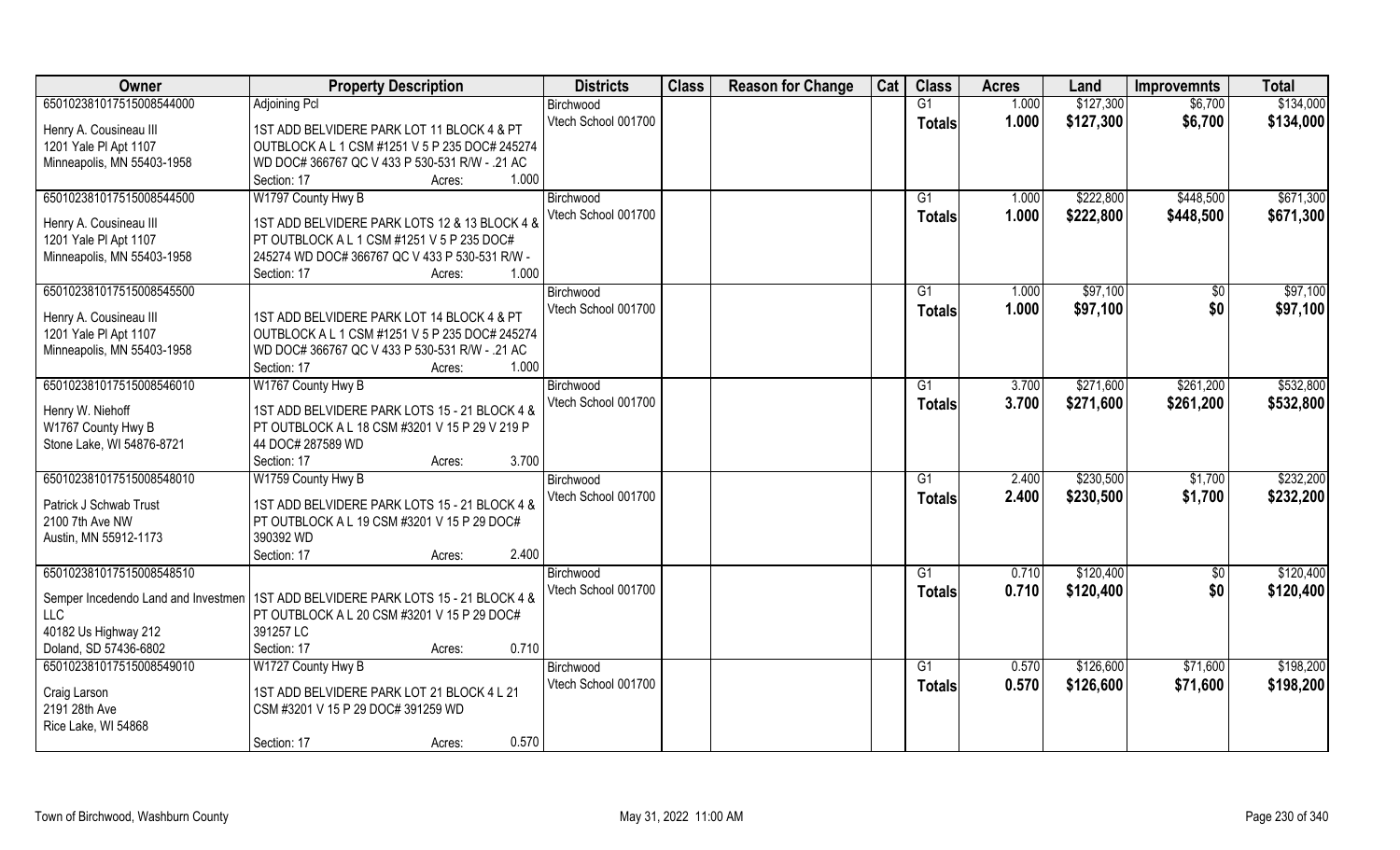| Owner                                           | <b>Property Description</b>                      | <b>Districts</b>    | <b>Class</b> | <b>Reason for Change</b> | Cat | <b>Class</b>  | <b>Acres</b> | Land      | <b>Improvemnts</b> | <b>Total</b> |
|-------------------------------------------------|--------------------------------------------------|---------------------|--------------|--------------------------|-----|---------------|--------------|-----------|--------------------|--------------|
| 650102381017515008549510                        | W1707 County Hwy B                               | Birchwood           |              |                          |     | G1            | 2.190        | \$232,100 | \$200,100          | \$432,200    |
| Matthew C. Troyak                               | 1ST ADD BELVIDERE PARK L 1 CSM #3138 V 14 P      | Vtech School 001700 |              |                          |     | <b>Totals</b> | 2.190        | \$232,100 | \$200,100          | \$432,200    |
| W1707 County Hwy B                              | 118 DOC# 376626 WD                               |                     |              |                          |     |               |              |           |                    |              |
| Stone Lake, WI 54876-8721                       |                                                  |                     |              |                          |     |               |              |           |                    |              |
|                                                 | 2.190<br>Section: 17<br>Acres:                   |                     |              |                          |     |               |              |           |                    |              |
| 650102381017515008550000                        |                                                  | Birchwood           |              |                          |     | G6            | 10.250       | \$10,300  | \$0                | \$10,300     |
| George H. Bowers                                | 1ST ADD BELVIDERE PARK PT OUTBLOCK A V 354 P     | Vtech School 001700 |              |                          |     | Totals        | 10.250       | \$10,300  | \$0                | \$10,300     |
| 324 Marguerite St                               | 78 PRBT DOC# 368996 AFFD V 433 P 532-535 R/W -   |                     |              |                          |     |               |              |           |                    |              |
| Elgin, IL 60123-7344                            | .64 AC DOC# 392941 AFFD COR                      |                     |              |                          |     |               |              |           |                    |              |
|                                                 | 10.250<br>Section: 17<br>Acres:                  |                     |              |                          |     |               |              |           |                    |              |
| 650102381017515008550500                        |                                                  | Birchwood           |              |                          |     | G5            | 1.200        | \$400     | $\sqrt{6}$         | \$400        |
| George H. Bowers                                | 1ST ADD BELVIDERE PARK PT OUTBLOCK B V 354 P     | Vtech School 001700 |              |                          |     | <b>Totals</b> | 1.200        | \$400     | \$0                | \$400        |
| 324 Marguerite St                               | 78 PRBT V 433 P 532-535 R/W - .09 AC DOC# 392941 |                     |              |                          |     |               |              |           |                    |              |
| Elgin, IL 60123-7344                            | AFFD COR                                         |                     |              |                          |     |               |              |           |                    |              |
|                                                 | 1.200<br>Section: 17<br>Acres:                   |                     |              |                          |     |               |              |           |                    |              |
| 650102381017515270008000                        | N3703 Long Lake Rd                               | Birchwood           |              |                          |     | G1            | 2.270        | \$237,900 | \$255,500          | \$493,400    |
|                                                 |                                                  | Vtech School 001700 |              |                          |     | <b>Totals</b> | 2.270        | \$237,900 | \$255,500          | \$493,400    |
| John W. Bergeth                                 | PT GOV LOT 1 & PT LOT 2 FOREST PARK & PT N 45'   |                     |              |                          |     |               |              |           |                    |              |
| N3703 Long Lake Rd<br>Stone Lake, WI 54876-8726 | L 2 CSM #1951 V 8 P 112 V 425 P 409-410 JGMT     |                     |              |                          |     |               |              |           |                    |              |
|                                                 | 2.270<br>Section: 17<br>Acres:                   |                     |              |                          |     |               |              |           |                    |              |
| 650102381017515753500000                        | W2015 County Hwy B                               | Spooner             |              |                          |     | G1            | 1.740        | \$209,900 | \$246,700          | \$456,600    |
|                                                 |                                                  | Vtech School 001700 |              |                          |     | <b>Totals</b> | 1.740        | \$209,900 | \$246,700          | \$456,600    |
| Ronald E. Lundin Jr                             | TOWN OF BIRCHWOOD ASSESSORS PLAT #1 LOT 1        |                     |              |                          |     |               |              |           |                    |              |
| 8925 Mansfield Ave                              | DOC# 338694 ESMT AFFD DOC# 387636 WD             |                     |              |                          |     |               |              |           |                    |              |
| Morton Grove, IL 60053-2440                     |                                                  |                     |              |                          |     |               |              |           |                    |              |
|                                                 | 1.740<br>Section: 17<br>Acres:                   |                     |              |                          |     |               |              |           |                    |              |
| 650102381017515753500100                        | W2007 County Hwy B                               | Birchwood           |              |                          |     | G1            | 1.310        | \$193,800 | \$212,500          | \$406,300    |
| Donald P. Qually                                | TOWN OF BIRCHWOOD ASSESSORS PLAT #1 LOT 2        | Vtech School 001700 |              |                          |     | <b>Totals</b> | 1.310        | \$193,800 | \$212,500          | \$406,300    |
| 1889 Cypress Ct Ne Unit 5                       | V 463 P 525 WD                                   |                     |              |                          |     |               |              |           |                    |              |
| Menomonie, WI 54751-3507                        |                                                  |                     |              |                          |     |               |              |           |                    |              |
|                                                 | 1.310<br>Section: 17<br>Acres:                   |                     |              |                          |     |               |              |           |                    |              |
| 650102381017515753500200                        | W2005 County Hwy B                               | Birchwood           |              |                          |     | G1            | 1.380        | \$197,900 | \$132,400          | \$330,300    |
| <b>Stauss Living Trust</b>                      | TOWN OF BIRCHWOOD ASSESSORS PLAT #1 LOT 3        | Vtech School 001700 |              |                          |     | Totals        | 1.380        | \$197,900 | \$132,400          | \$330,300    |
| 10026 108th Ave N                               | DOC#341115 QC                                    |                     |              |                          |     |               |              |           |                    |              |
| Maple Grove, MN 55369-2739                      |                                                  |                     |              |                          |     |               |              |           |                    |              |
|                                                 | 1.380<br>Section: 17<br>Acres:                   |                     |              |                          |     |               |              |           |                    |              |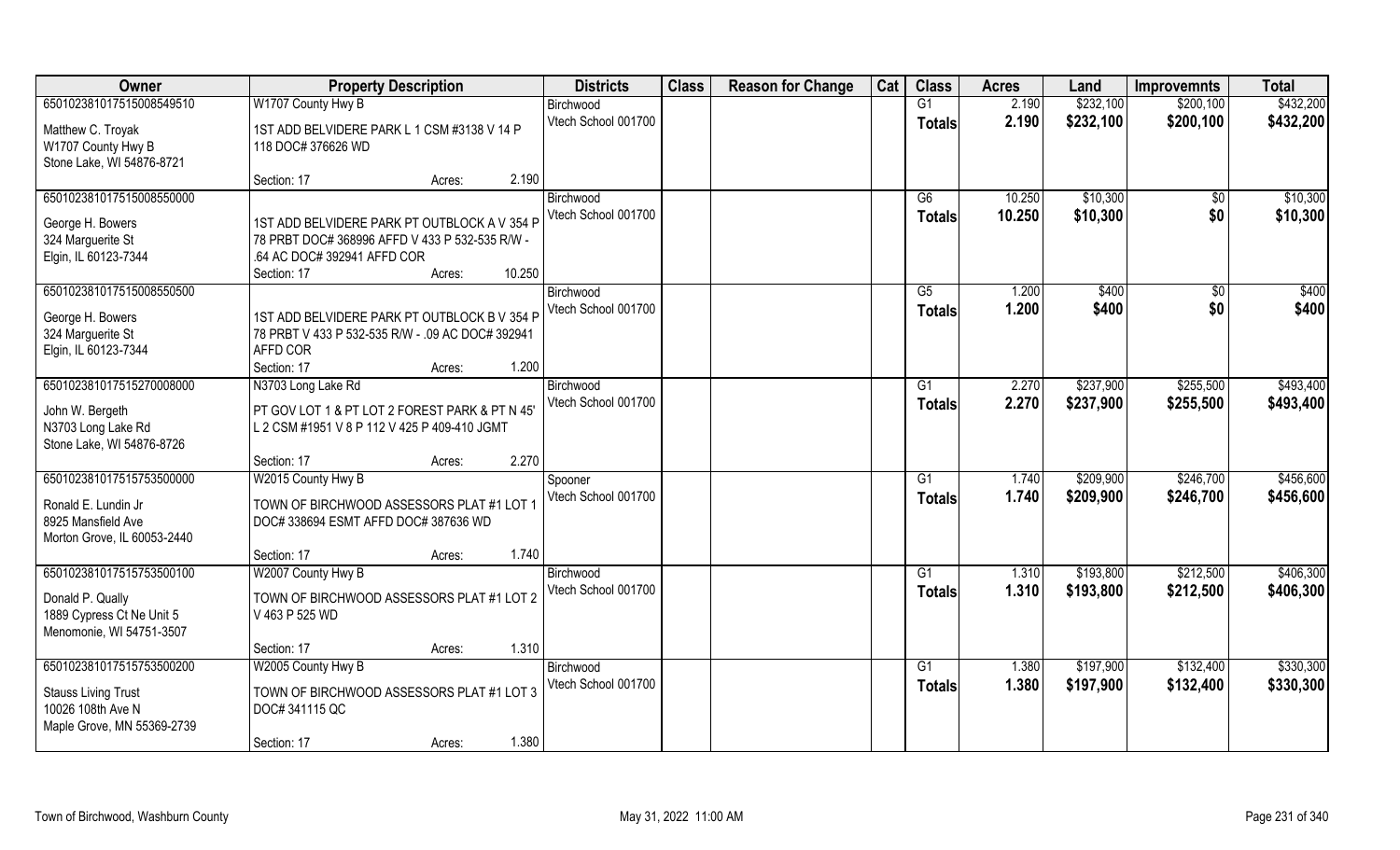| Owner                                       | <b>Property Description</b>                                                  | <b>Districts</b>    | <b>Class</b> | <b>Reason for Change</b> | Cat | <b>Class</b>   | <b>Acres</b> | Land      | <b>Improvemnts</b> | <b>Total</b> |
|---------------------------------------------|------------------------------------------------------------------------------|---------------------|--------------|--------------------------|-----|----------------|--------------|-----------|--------------------|--------------|
| 650102381017515753500300                    | W2001 County Hwy B                                                           | Birchwood           |              |                          |     | G1             | 1.490        | \$202,600 | \$94,600           | \$297,200    |
| Victor E. Salamone                          | TOWN OF BIRCHWOOD ASSESSORS PLAT #1 LOT 4                                    | Vtech School 001700 |              |                          |     | <b>Totals</b>  | 1.490        | \$202,600 | \$94,600           | \$297,200    |
| 9436 Tyne Ln                                | DOC# 370518 WD DOC# 395833 TOD                                               |                     |              |                          |     |                |              |           |                    |              |
| Inver Grove Heights, MN 55077-4443          |                                                                              |                     |              |                          |     |                |              |           |                    |              |
|                                             | 1.490<br>Section: 17<br>Acres:                                               |                     |              |                          |     |                |              |           |                    |              |
| 650102381017515753500400                    | W1997 County Hwy B                                                           | Birchwood           |              |                          |     | G <sub>1</sub> | 0.860        | \$142,500 | \$112,800          | \$255,300    |
| Arden Rasmussen                             | TOWN OF BIRCHWOOD ASSESSORS PLAT #1 LOT 5                                    | Vtech School 001700 |              |                          |     | <b>Totals</b>  | 0.860        | \$142,500 | \$112,800          | \$255,300    |
| W1997 County Hwy B                          | V 253 P 583 DOC# 289083 QC DOC# 342334 WD                                    |                     |              |                          |     |                |              |           |                    |              |
| Sarona, WI 54870-9310                       |                                                                              |                     |              |                          |     |                |              |           |                    |              |
|                                             | 0.860<br>Section: 17<br>Acres:                                               |                     |              |                          |     |                |              |           |                    |              |
| 650102381017515753500500                    | W1993 County Hwy B                                                           | Birchwood           |              |                          |     | G1             | 1.620        | \$217,600 | \$250,200          | \$467,800    |
| Steven M. Klein                             | TOWN OF BIRCHWOOD ASSESSORS PLAT #1 LOT 6                                    | Vtech School 001700 |              |                          |     | <b>Totals</b>  | 1.620        | \$217,600 | \$250,200          | \$467,800    |
| 1052 Aspen Valley Dr                        | DOC#381839 WD                                                                |                     |              |                          |     |                |              |           |                    |              |
| Onalaska, WI 54650-8221                     |                                                                              |                     |              |                          |     |                |              |           |                    |              |
|                                             | 1.620<br>Section: 17<br>Acres:                                               |                     |              |                          |     |                |              |           |                    |              |
| 650102381017515753500600                    | W1987 County Hwy B                                                           | Spooner             |              |                          |     | G <sub>1</sub> | 1.870        | \$234,900 | \$215,700          | \$450,600    |
|                                             |                                                                              | Vtech School 001700 |              |                          |     | <b>Totals</b>  | 1.870        | \$234,900 | \$215,700          | \$450,600    |
| Wayne Endre<br>455 Sunset Ridge Rd          | TOWN OF BIRCHWOOD ASSESSORS PLAT #1 LOT 7<br>DOC# 355520 WD DOC# 286529 ESMT |                     |              |                          |     |                |              |           |                    |              |
| Northfield, IL 60093-2715                   |                                                                              |                     |              |                          |     |                |              |           |                    |              |
|                                             | 1.870<br>Section: 17<br>Acres:                                               |                     |              |                          |     |                |              |           |                    |              |
| 650102381017516993500000                    | W1723 County Hwy B                                                           | Birchwood           |              |                          |     | G1             | 0.400        | \$63,700  | \$85,500           | \$149,200    |
|                                             |                                                                              | Vtech School 001700 |              |                          |     | <b>Totals</b>  | 0.400        | \$63,700  | \$85,500           | \$149,200    |
| Michael S Habisch Trust                     | WHISPERING PINES CONDO UNIT 1 UNDIV INT                                      |                     |              |                          |     |                |              |           |                    |              |
| 268 185th St<br>Star Prairie, WI 54026-5516 | COMMON ELEM DOC# 381396 WD                                                   |                     |              |                          |     |                |              |           |                    |              |
|                                             | 0.400<br>Section: 17<br>Acres:                                               |                     |              |                          |     |                |              |           |                    |              |
| 650102381017516993500500                    | W1719 County Hwy B                                                           | Birchwood           |              |                          |     | G1             | 0.400        | \$63,700  | \$66,600           | \$130,300    |
|                                             |                                                                              | Vtech School 001700 |              |                          |     | <b>Totals</b>  | 0.400        | \$63,700  | \$66,600           | \$130,300    |
| Randall R. Meyer                            | WHISPERING PINES CONDO UNIT 2 UNDIV INT                                      |                     |              |                          |     |                |              |           |                    |              |
| 978 Sherren St W                            | COMMON ELEM V 274 P 253 V 433 P 524- 526 R/W -                               |                     |              |                          |     |                |              |           |                    |              |
| Roseville, MN 55113-4420                    | .03 AC<br>0.400                                                              |                     |              |                          |     |                |              |           |                    |              |
| 650102381017516993501000                    | Section: 17<br>Acres:<br>W1717 County Hwy B                                  | Birchwood           |              |                          |     | G <sub>1</sub> | 0.400        | \$63,700  | \$67,100           | \$130,800    |
|                                             |                                                                              | Vtech School 001700 |              |                          |     |                | 0.400        | \$63,700  | \$67,100           | \$130,800    |
| Jon G. Koehler                              | WHISPERING PINES CONDO UNIT 3 UNDIV INT                                      |                     |              |                          |     | Totals         |              |           |                    |              |
| 4158 Diamond Dr                             | COMMON ELEM V 270 P 312 V 433 P 524-526 R/W -                                |                     |              |                          |     |                |              |           |                    |              |
| Eagan, MN 55122-2834                        | .03 AC                                                                       |                     |              |                          |     |                |              |           |                    |              |
|                                             | 0.400<br>Section: 17<br>Acres:                                               |                     |              |                          |     |                |              |           |                    |              |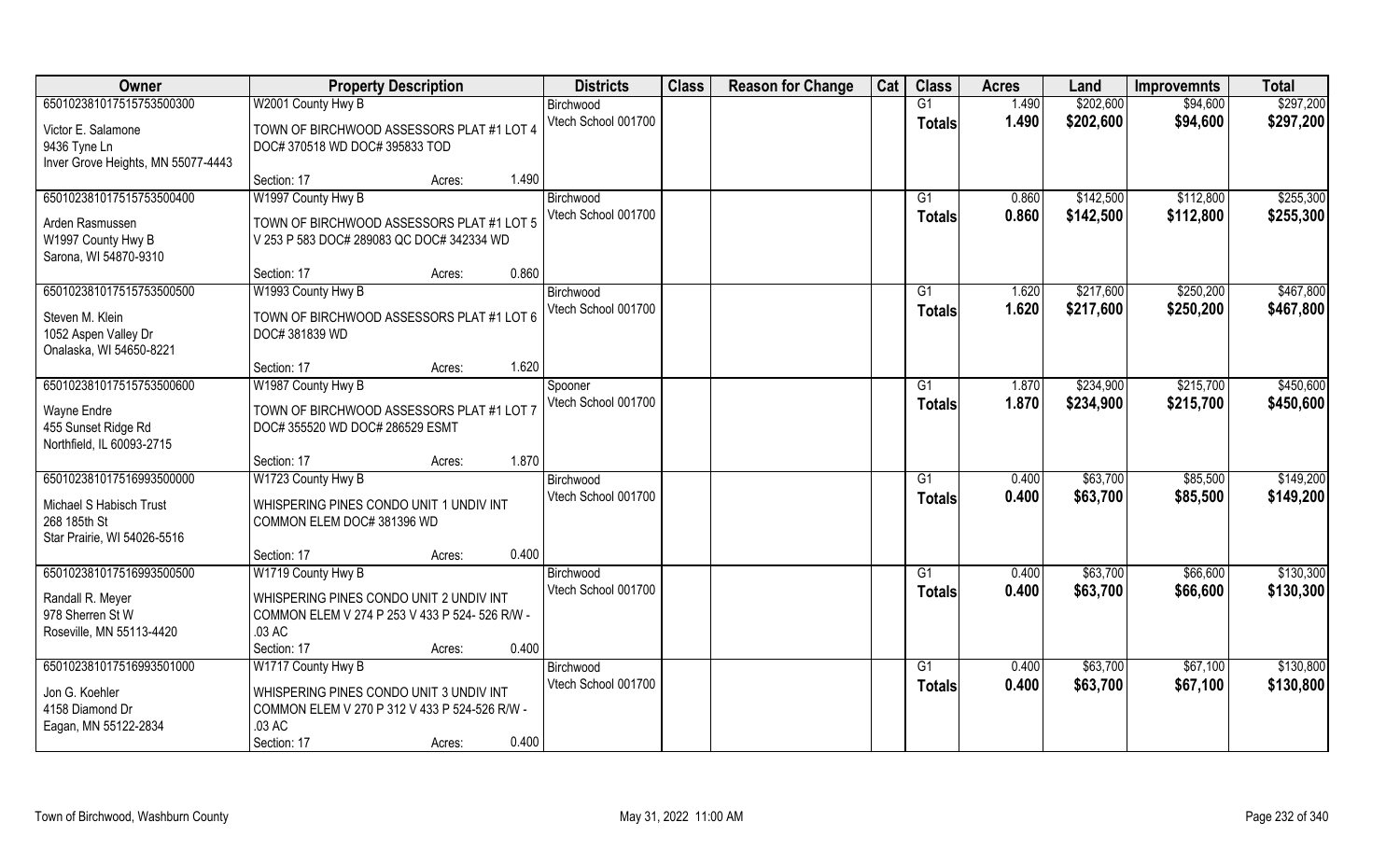| Owner                         |                                               | <b>Property Description</b> |        | <b>Districts</b>               | <b>Class</b> | <b>Reason for Change</b> | Cat | <b>Class</b>    | <b>Acres</b> | Land       | <b>Improvemnts</b> | <b>Total</b>    |
|-------------------------------|-----------------------------------------------|-----------------------------|--------|--------------------------------|--------------|--------------------------|-----|-----------------|--------------|------------|--------------------|-----------------|
| 650102381017516993501500      | W1715 County Hwy B                            |                             |        | Birchwood                      |              |                          |     | $\overline{G1}$ | 0.400        | \$63,700   | \$86,200           | \$149,900       |
| Sherry L. Walker              | WHISPERING PINES CONDO UNIT 4 UNDIV INT       |                             |        | Vtech School 001700            |              |                          |     | Totals          | 0.400        | \$63,700   | \$86,200           | \$149,900       |
| 2051 130th Ave                | COMMON ELEM V 433 P 524-526 R/W - .03 AC DOC# |                             |        |                                |              |                          |     |                 |              |            |                    |                 |
| Baldwin, WI 54002-4514        | 297224 CONDO                                  |                             |        |                                |              |                          |     |                 |              |            |                    |                 |
|                               | Section: 17                                   | Acres:                      | 0.400  |                                |              |                          |     |                 |              |            |                    |                 |
| 650102381017516993502000      | W1721 County Hwy B                            |                             |        | Birchwood                      |              |                          |     | G1              | 0.400        | \$63,700   | \$106,800          | \$170,500       |
| Cynthia Stoll                 | WHISPERING PINES CONDO UNIT 5 UNDIV INT       |                             |        | Vtech School 001700            |              |                          |     | <b>Totals</b>   | 0.400        | \$63,700   | \$106,800          | \$170,500       |
| 116 W Larkspur Ln             | COMMON ELEM HWY R/W - .03 AC DOC# 373725      |                             |        |                                |              |                          |     |                 |              |            |                    |                 |
| Onalaska, WI 54650-8310       | <b>CONDO</b>                                  |                             |        |                                |              |                          |     |                 |              |            |                    |                 |
| 650102381018101000001000      | Section: 17                                   | Acres:                      | 0.400  |                                |              |                          |     | W <sub>4</sub>  | 40.000       |            | $\overline{30}$    | $\sqrt{50}$     |
|                               |                                               |                             |        | Spooner<br>Vtech School 001700 |              |                          |     | <b>Totals</b>   | 40.000       | \$0<br>\$0 | \$0                | \$0             |
| Washburn Co Cfl               | NE NE V 94 P 572 V 33 MISC P 25 FCL           |                             |        |                                |              |                          |     |                 |              |            |                    |                 |
| 10 4th Ave                    |                                               |                             |        |                                |              |                          |     |                 |              |            |                    |                 |
| Shell Lake, WI 54871-4457     | Section: 18                                   | Acres:                      | 40.000 |                                |              |                          |     |                 |              |            |                    |                 |
| 650102381018102000001000      |                                               |                             |        | Spooner                        |              |                          |     | W <sub>4</sub>  | 40.000       | \$0        | $\sqrt[6]{30}$     | $\sqrt{50}$     |
|                               |                                               |                             |        | Vtech School 001700            |              |                          |     | <b>Totals</b>   | 40.000       | \$0        | \$0                | \$0             |
| Washburn Co Cfl<br>10 4th Ave | NW NE V 94 P 572 V 33 MISC P 25 FCL           |                             |        |                                |              |                          |     |                 |              |            |                    |                 |
| Shell Lake, WI 54871-4457     |                                               |                             |        |                                |              |                          |     |                 |              |            |                    |                 |
|                               | Section: 18                                   | Acres:                      | 40.000 |                                |              |                          |     |                 |              |            |                    |                 |
| 650102381018103000001000      |                                               |                             |        | Spooner                        |              |                          |     | W <sub>4</sub>  | 40.000       | \$0        | \$0                | \$0             |
| Washburn Co Cfl               | SW NE V 94 P 572 V 33 MISC P 25 FCL           |                             |        | Vtech School 001700            |              |                          |     | <b>Totals</b>   | 40.000       | \$0        | \$0                | \$0             |
| 10 4th Ave                    |                                               |                             |        |                                |              |                          |     |                 |              |            |                    |                 |
| Shell Lake, WI 54871-4457     |                                               |                             |        |                                |              |                          |     |                 |              |            |                    |                 |
|                               | Section: 18                                   | Acres:                      | 40.000 |                                |              |                          |     |                 |              |            |                    |                 |
| 650102381018104000001000      |                                               |                             |        | Spooner                        |              |                          |     | W <sub>4</sub>  | 40.000       | \$0        | $\sqrt{$0}$        | \$0             |
| Washburn Co Cfl               | SE NE V 94 P 572 V 33 MISC P 25 FCL           |                             |        | Vtech School 001700            |              |                          |     | <b>Totals</b>   | 40.000       | \$0        | \$0                | \$0             |
| 10 4th Ave                    |                                               |                             |        |                                |              |                          |     |                 |              |            |                    |                 |
| Shell Lake, WI 54871-4457     |                                               |                             |        |                                |              |                          |     |                 |              |            |                    |                 |
|                               | Section: 18                                   | Acres:                      | 40.000 |                                |              |                          |     |                 |              |            |                    |                 |
| 650102381018201000001000      |                                               |                             |        | Spooner<br>Vtech School 001700 |              |                          |     | W <sub>4</sub>  | 40.000       | \$0        | $\sqrt{$0}$        | $\overline{50}$ |
| Washburn Co Cfl               | NE NW FRL1/4 V 94 P 572 V 33 MISC P 25 FCL    |                             |        |                                |              |                          |     | <b>Totals</b>   | 40.000       | \$0        | \$0                | \$0             |
| 10 4th Ave                    |                                               |                             |        |                                |              |                          |     |                 |              |            |                    |                 |
| Shell Lake, WI 54871-4457     |                                               |                             |        |                                |              |                          |     |                 |              |            |                    |                 |
|                               | Section: 18                                   | Acres:                      | 40.000 |                                |              |                          |     |                 |              |            |                    |                 |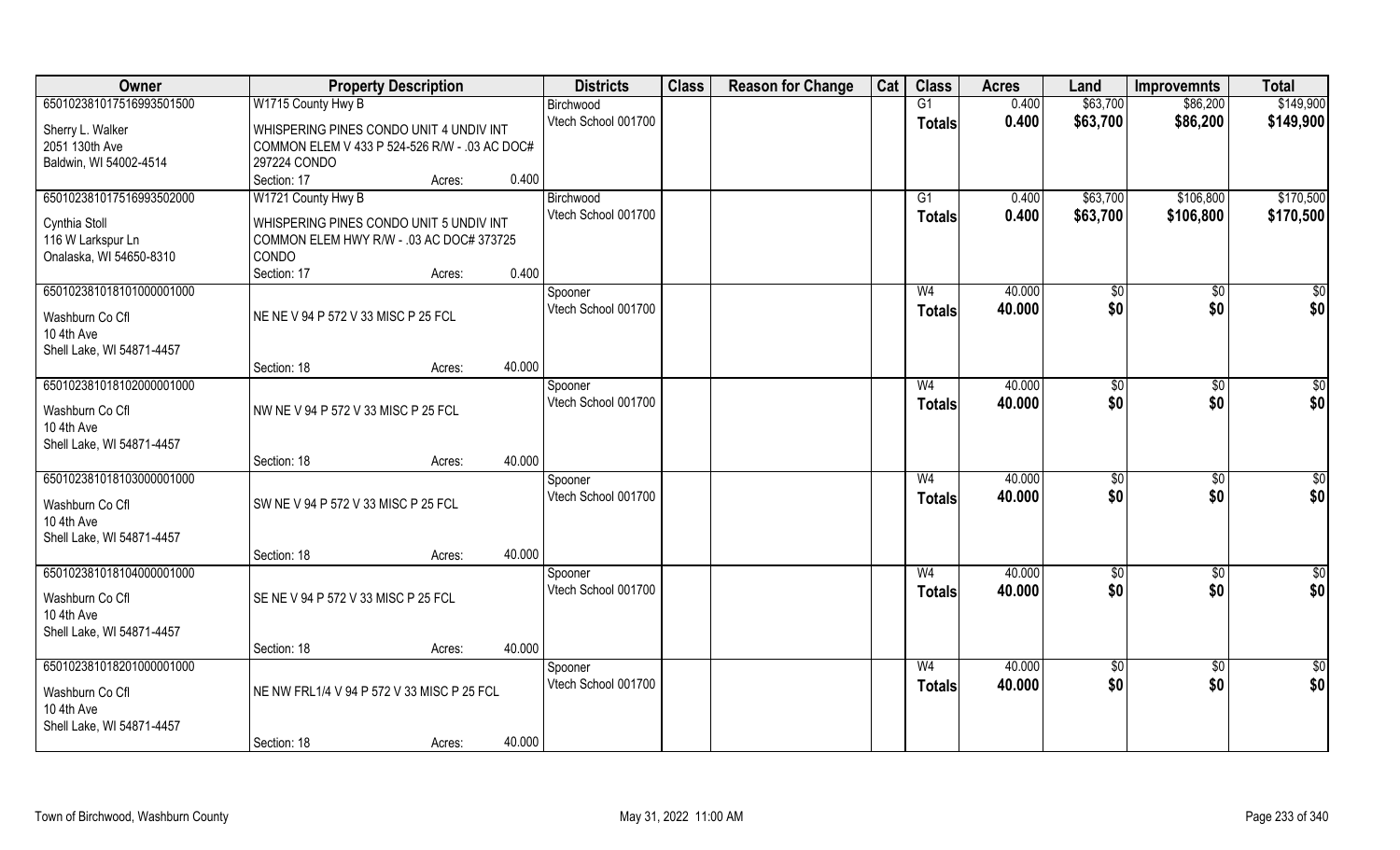| Owner                                                                                  | <b>Property Description</b>                                 |                  | <b>Districts</b>               | <b>Class</b> | <b>Reason for Change</b> | Cat | <b>Class</b>                    | <b>Acres</b>     | Land                   | <b>Improvemnts</b>     | <b>Total</b>         |
|----------------------------------------------------------------------------------------|-------------------------------------------------------------|------------------|--------------------------------|--------------|--------------------------|-----|---------------------------------|------------------|------------------------|------------------------|----------------------|
| 650102381018202000001000<br>Washburn Co Cfl<br>10 4th Ave<br>Shell Lake, WI 54871-4457 | NW FRL1/4 NW FRL1/4 V 94 P 572 V 33 MISC P 25<br><b>FCL</b> |                  | Spooner<br>Vtech School 001700 |              |                          |     | W <sub>4</sub><br><b>Totals</b> | 29.800<br>29.800 | $\overline{50}$<br>\$0 | $\overline{50}$<br>\$0 | \$0<br>\$0           |
|                                                                                        | Section: 18                                                 | 29.800<br>Acres: |                                |              |                          |     |                                 |                  |                        |                        |                      |
| 650102381018203000001000<br>Washburn Co Cfl<br>10 4th Ave<br>Shell Lake, WI 54871-4457 | SW FRL1/4 NW FRL1/4 V 94 P 572 V 33 MISC P 25 FCL           |                  | Spooner<br>Vtech School 001700 |              |                          |     | W <sub>4</sub><br><b>Totals</b> | 29.900<br>29.900 | \$0<br>\$0             | $\overline{50}$<br>\$0 | $\sqrt{50}$<br>\$0   |
| 650102381018204000001000                                                               | Section: 18                                                 | 29.900<br>Acres: | Spooner                        |              |                          |     | W <sub>4</sub>                  | 40.000           | \$0                    | \$0                    | \$0                  |
| Washburn Co Cfl<br>10 4th Ave<br>Shell Lake, WI 54871-4457                             | SE NW FRL1/4 V 94 P 572 V 33 MISC P 25 FCL                  |                  | Vtech School 001700            |              |                          |     | <b>Totals</b>                   | 40.000           | \$0                    | \$0                    | \$0                  |
|                                                                                        | Section: 18                                                 | 40.000<br>Acres: |                                |              |                          |     |                                 |                  |                        |                        |                      |
| 650102381018301000001000<br>Washburn Co Cfl<br>10 4th Ave<br>Shell Lake, WI 54871-4457 | NE SW FRL1/4 V 94 P 572 V 33 MISC P 25 FCL                  |                  | Spooner<br>Vtech School 001700 |              |                          |     | W <sub>4</sub><br><b>Totals</b> | 40.000<br>40.000 | $\sqrt[6]{3}$<br>\$0   | $\sqrt[6]{3}$<br>\$0   | \$<br>\$0            |
|                                                                                        | Section: 18                                                 | 40.000<br>Acres: |                                |              |                          |     |                                 |                  |                        |                        |                      |
| 650102381018302000001000<br>Washburn Co Cfl<br>10 4th Ave<br>Shell Lake, WI 54871-4457 | NW FRL1/4 SW FRL1/4 V 94 P 572 V 33 MISC P 25 FCL           |                  | Spooner<br>Vtech School 001700 |              |                          |     | W <sub>4</sub><br><b>Totals</b> | 29.900<br>29.900 | $\sqrt[6]{3}$<br>\$0   | $\sqrt[6]{3}$<br>\$0   | \$<br>\$0            |
| 650102381018303000001000                                                               | Section: 18                                                 | 29.900<br>Acres: |                                |              |                          |     | W <sub>4</sub>                  |                  |                        |                        |                      |
| Washburn Co Cfl<br>10 4th Ave<br>Shell Lake, WI 54871-4457                             | SW FRL1/4 SW FRL1/4 V 94 P 572 V 33 MISC P 25 FCL           |                  | Spooner<br>Vtech School 001700 |              |                          |     | <b>Totals</b>                   | 30.000<br>30.000 | \$0<br>\$0             | \$0<br>\$0             | $\frac{6}{3}$<br>\$0 |
|                                                                                        | Section: 18                                                 | 30.000<br>Acres: |                                |              |                          |     |                                 |                  |                        |                        |                      |
| 650102381018304000001000<br>Washburn Co Cfl<br>10 4th Ave<br>Shell Lake, WI 54871-4457 | SE SW FRL1/4 V 94 P 572 V 33 MISC P 25 FCL<br>Section: 18   | 40.000<br>Acres: | Spooner<br>Vtech School 001700 |              |                          |     | W <sub>4</sub><br><b>Totals</b> | 40.000<br>40.000 | $\overline{50}$<br>\$0 | $\overline{50}$<br>\$0 | \$0<br>\$0           |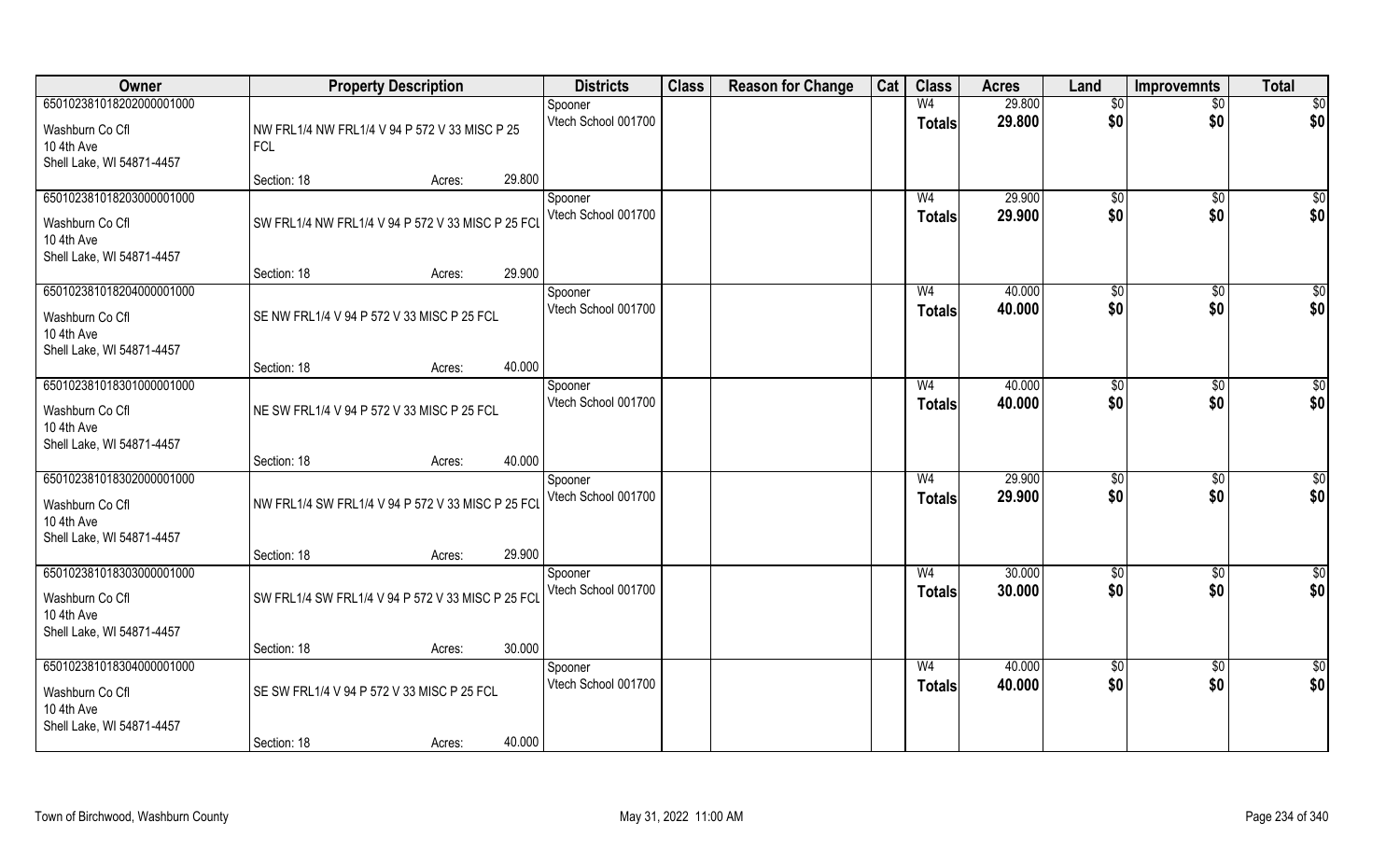| Owner                     |                                                  | <b>Property Description</b> |        | <b>Districts</b>    | <b>Class</b> | <b>Reason for Change</b> | Cat | <b>Class</b>   | <b>Acres</b> | Land     | <b>Improvemnts</b> | <b>Total</b>    |
|---------------------------|--------------------------------------------------|-----------------------------|--------|---------------------|--------------|--------------------------|-----|----------------|--------------|----------|--------------------|-----------------|
| 650102381018401000001000  |                                                  |                             |        | Spooner             |              |                          |     | W <sub>4</sub> | 40.000       | \$0      | $\sqrt{$0}$        | $\overline{50}$ |
| Washburn Co Cfl           | NE SE V 94 P 572 V 33 MISC P 25 FCL              |                             |        | Vtech School 001700 |              |                          |     | <b>Totals</b>  | 40.000       | \$0      | \$0                | \$0             |
| 10 4th Ave                |                                                  |                             |        |                     |              |                          |     |                |              |          |                    |                 |
| Shell Lake, WI 54871-4457 |                                                  |                             |        |                     |              |                          |     |                |              |          |                    |                 |
|                           | Section: 18                                      | Acres:                      | 40.000 |                     |              |                          |     |                |              |          |                    |                 |
| 650102381018402000001000  |                                                  |                             |        | Spooner             |              |                          |     | W <sub>4</sub> | 40.000       | \$0      | \$0                | $\sqrt{50}$     |
| Washburn Co Cfl           | NW SE V 94 P 572 V 33 MISC P 25 FCL              |                             |        | Vtech School 001700 |              |                          |     | Totals         | 40.000       | \$0      | \$0                | \$0             |
| 10 4th Ave                |                                                  |                             |        |                     |              |                          |     |                |              |          |                    |                 |
| Shell Lake, WI 54871-4457 |                                                  |                             |        |                     |              |                          |     |                |              |          |                    |                 |
|                           | Section: 18                                      | Acres:                      | 40.000 |                     |              |                          |     |                |              |          |                    |                 |
| 650102381018403000001000  |                                                  |                             |        | Spooner             |              |                          |     | W <sub>4</sub> | 40.000       | \$0      | $\overline{50}$    | $\sqrt{50}$     |
| Washburn Co Cfl           | SW SE V 94 P 572 V 33 MISC P 25 FCL              |                             |        | Vtech School 001700 |              |                          |     | <b>Totals</b>  | 40.000       | \$0      | \$0                | \$0             |
| 10 4th Ave                |                                                  |                             |        |                     |              |                          |     |                |              |          |                    |                 |
| Shell Lake, WI 54871-4457 |                                                  |                             |        |                     |              |                          |     |                |              |          |                    |                 |
|                           | Section: 18                                      | Acres:                      | 40.000 |                     |              |                          |     |                |              |          |                    |                 |
| 650102381018404000001000  |                                                  |                             |        | Spooner             |              |                          |     | W <sub>4</sub> | 40.000       | \$0      | $\sqrt[6]{3}$      | \$0             |
| Washburn Co Cfl           | SE SE V 94 P 572 V 33 MISC P 25 FCL              |                             |        | Vtech School 001700 |              |                          |     | <b>Totals</b>  | 40.000       | \$0      | \$0                | \$0             |
| 10 4th Ave                |                                                  |                             |        |                     |              |                          |     |                |              |          |                    |                 |
| Shell Lake, WI 54871-4457 |                                                  |                             |        |                     |              |                          |     |                |              |          |                    |                 |
|                           | Section: 18                                      | Acres:                      | 40.000 |                     |              |                          |     |                |              |          |                    |                 |
| 650102381019101000002000  |                                                  |                             |        | Spooner             |              |                          |     | W <sub>4</sub> | 6.000        | \$0      | \$0                | \$0             |
| Washburn Co Cfl           | PT NE NE N OF HWY V 72 P 244 V 28 MISC P 291 FCL |                             |        | Vtech School 001700 |              |                          |     | <b>Totals</b>  | 6.000        | \$0      | \$0                | \$0             |
| 10 4th Ave                |                                                  |                             |        |                     |              |                          |     |                |              |          |                    |                 |
| Shell Lake, WI 54871-4457 |                                                  |                             |        |                     |              |                          |     |                |              |          |                    |                 |
|                           | Section: 19                                      | Acres:                      | 6.000  |                     |              |                          |     |                |              |          |                    |                 |
| 650102381019101000003000  |                                                  |                             |        | Spooner             |              |                          |     | G5             | 8.000        | \$2,600  | $\sqrt{$0}$        | \$2,600         |
| David J. Reid             | PT NE NE LESS HWY R/W - .51AC DOC# 387455 WD     |                             |        | Vtech School 001700 |              |                          |     | G <sub>6</sub> | 11.470       | \$22,900 | \$0                | \$22,900        |
| 263 Harrington Cir        |                                                  |                             |        |                     |              |                          |     | Totals         | 19.470       | \$25,500 | \$0                | \$25,500        |
| Long Lake, MN 55356-9711  |                                                  |                             |        |                     |              |                          |     |                |              |          |                    |                 |
|                           | Section: 19                                      | Acres:                      | 19.470 |                     |              |                          |     |                |              |          |                    |                 |
| 650102381019101000004000  | W2111 County Hwy B                               |                             |        | Spooner             |              |                          |     | G5             | 1.000        | \$400    | \$0                | \$400           |
| Mark Winberg              | PT NE NE L 1 CSM #3596 V 17 P 98 DOC# 399444 WD  |                             |        | Vtech School 001700 |              |                          |     | G <sub>6</sub> | 4.010        | \$4,000  | \$0                | \$4,000         |
| N3523 Long Lake Rd        |                                                  |                             |        |                     |              |                          |     | <b>Totals</b>  | 5.010        | \$4,400  | \$0                | \$4,400         |
| Stone Lake, WI 54876-8728 |                                                  |                             |        |                     |              |                          |     |                |              |          |                    |                 |
|                           | Section: 19                                      | Acres:                      | 5.010  |                     |              |                          |     |                |              |          |                    |                 |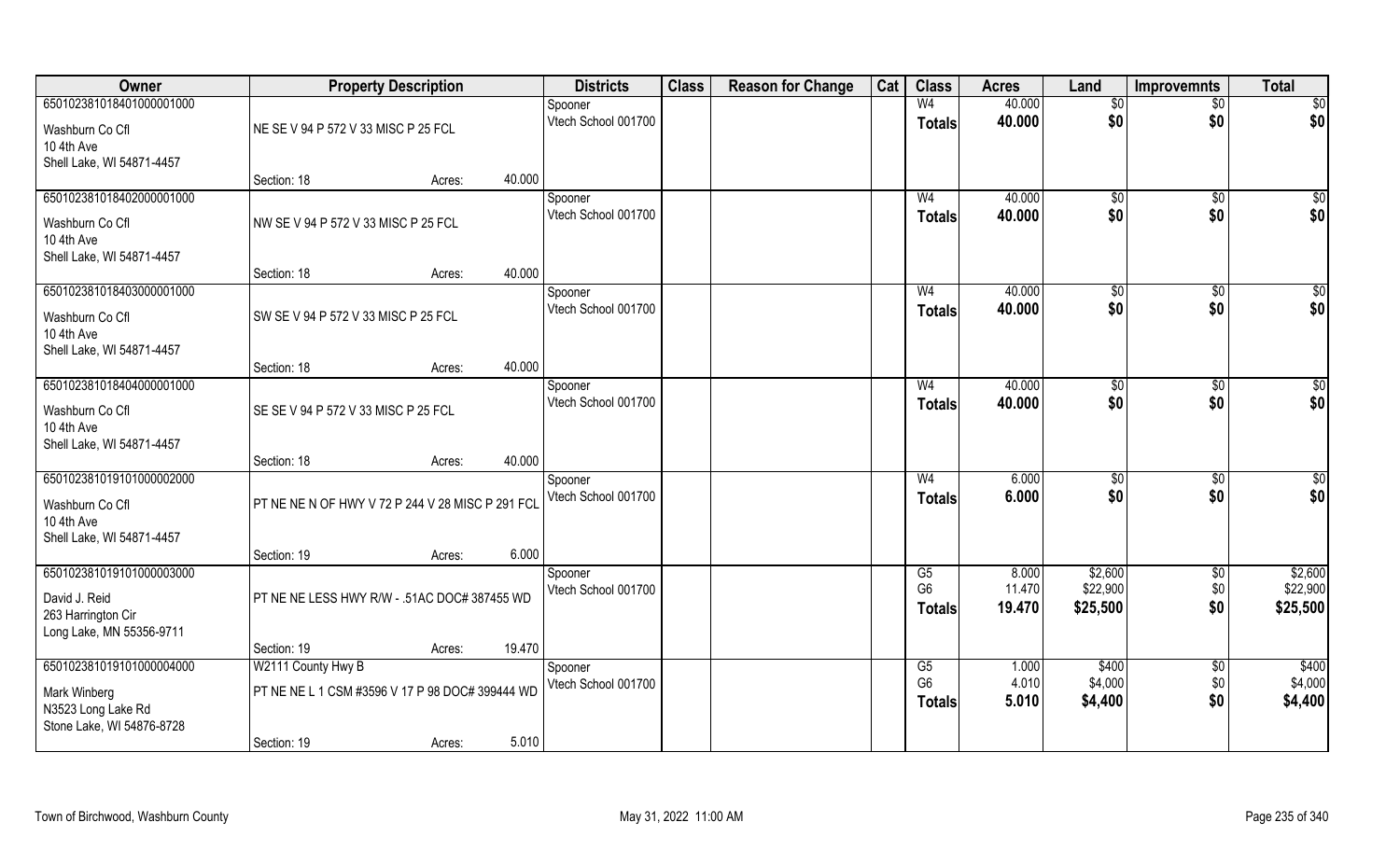| Owner                       | <b>Property Description</b>                      |        | <b>Districts</b>               | <b>Class</b> | <b>Reason for Change</b> | Cat | <b>Class</b>   | <b>Acres</b> | Land            | <b>Improvemnts</b> | <b>Total</b>  |
|-----------------------------|--------------------------------------------------|--------|--------------------------------|--------------|--------------------------|-----|----------------|--------------|-----------------|--------------------|---------------|
| 650102381019101000005000    | W2144 Bay Rd                                     |        | Spooner                        |              |                          |     | G1             | 1.000        | \$6,300         | \$49,900           | \$56,200      |
| Kenneth J. Suchla           | PT NE NE L 2 CSM #3596 V 17 P 98 DOC# 397972 WD  |        | Vtech School 001700            |              |                          |     | G <sub>5</sub> | 1.000        | \$400           | \$0                | \$400         |
| PO Box 415                  |                                                  |        |                                |              |                          |     | G <sub>6</sub> | 3.010        | \$6,000         | \$0                | \$6,000       |
| Independence, WI 54747-0415 |                                                  |        |                                |              |                          |     | <b>Totals</b>  | 5.010        | \$12,700        | \$49,900           | \$62,600      |
|                             | Section: 19<br>Acres:                            | 5.010  |                                |              |                          |     |                |              |                 |                    |               |
| 650102381019102000001000    |                                                  |        | Spooner                        |              |                          |     | W <sub>4</sub> | 15.000       | $\overline{50}$ | $\overline{50}$    | $\frac{1}{6}$ |
| Washburn Co Cfl             | PT NW NE N OF CTH 'B' V 72 P 244 V 38 MISC P 291 |        | Vtech School 001700            |              |                          |     | Totals         | 15.000       | \$0             | \$0                | \$0           |
| 10 4th Ave                  | <b>FCL</b>                                       |        |                                |              |                          |     |                |              |                 |                    |               |
| Shell Lake, WI 54871-4457   |                                                  |        |                                |              |                          |     |                |              |                 |                    |               |
|                             | Section: 19<br>Acres:                            | 15.000 |                                |              |                          |     |                |              |                 |                    |               |
| 650102381019102000003000    | W2255 County Hwy B                               |        | Spooner                        |              |                          |     | G1             | 1.000        | \$6,300         | \$72,700           | \$79,000      |
|                             |                                                  |        | Vtech School 001700            |              |                          |     | G <sub>6</sub> | 3.440        | \$6,900         | \$0                | \$6,900       |
| <b>Panning Trust</b>        | PT NW NE L 2 CSM #2062 V 9 P 3 DOC# 310435 WD    |        |                                |              |                          |     | <b>Totals</b>  | 4.440        | \$13,200        | \$72,700           | \$85,900      |
| 234 Station Ln N            | DOC# 317163 WD HWY R/W (.41AC)                   |        |                                |              |                          |     |                |              |                 |                    |               |
| Hudson, WI 54016-9551       |                                                  | 4.440  |                                |              |                          |     |                |              |                 |                    |               |
| 650102381019102000004000    | Section: 19<br>Acres:                            |        |                                |              |                          |     | G6             |              | \$9,000         |                    | \$9,000       |
|                             | W2239 County Hwy B                               |        | Spooner<br>Vtech School 001700 |              |                          |     |                | 4.520        |                 | \$0                |               |
| <b>Panning Trust</b>        | PT NW NE L 3 CSM #2062 V 9 P 3 DOC# 370075 WD    |        |                                |              |                          |     | <b>Totals</b>  | 4.520        | \$9,000         | \$0                | \$9,000       |
| 234 Station Ln N            | <b>HWY R/W -.41 AC</b>                           |        |                                |              |                          |     |                |              |                 |                    |               |
| Hudson, WI 54016-9551       |                                                  |        |                                |              |                          |     |                |              |                 |                    |               |
|                             | Section: 19<br>Acres:                            | 4.520  |                                |              |                          |     |                |              |                 |                    |               |
| 650102381019102000005000    |                                                  |        | Spooner                        |              |                          |     | G5             | 1.000        | \$400           | \$0                | \$400         |
| Panning Trust               | PT NW NE L 4 CSM #2062 V 9 P 3 DOC# 370075 WD V  |        | Vtech School 001700            |              |                          |     | G <sub>6</sub> | 4.330        | \$8,700         | \$0                | \$8,700       |
| 234 Station Ln N            | 435 P 87 R/W - .41 AC                            |        |                                |              |                          |     | <b>Totals</b>  | 5.330        | \$9,100         | \$0                | \$9,100       |
| Hudson, WI 54016-9551       |                                                  |        |                                |              |                          |     |                |              |                 |                    |               |
|                             | Section: 19<br>Acres:                            | 5.330  |                                |              |                          |     |                |              |                 |                    |               |
| 650102381019201000001000    |                                                  |        | Spooner                        |              |                          |     | W <sub>4</sub> | 30.000       | \$0             | \$0                | $\frac{6}{3}$ |
| Washburn Co Cfl             | PT NE NW FRL1/4 N OF HWY V 72 P 244 V 38 MISC P  |        | Vtech School 001700            |              |                          |     | <b>Totals</b>  | 30.000       | \$0             | \$0                | \$0           |
| 10 4th Ave                  | <b>291 FCL</b>                                   |        |                                |              |                          |     |                |              |                 |                    |               |
| Shell Lake, WI 54871-4457   |                                                  |        |                                |              |                          |     |                |              |                 |                    |               |
|                             | Section: 19<br>Acres:                            | 30.000 |                                |              |                          |     |                |              |                 |                    |               |
| 650102381019201000002000    |                                                  |        | Spooner                        |              |                          |     | G5             | 3.000        | \$1,000         | $\overline{30}$    | \$1,000       |
|                             |                                                  |        | Vtech School 001700            |              |                          |     | G <sub>6</sub> | 6.430        | \$12,900        | \$0                | \$12,900      |
| John W. Lundell             | PT NE NW FRL1/4 S OF CTH 'B' DOC# 276118 R/W -   |        |                                |              |                          |     | Totals         | 9.430        | \$13,900        | \$0                | \$13,900      |
| W2283 County Hwy B          | .57 AC DOC# 391046 WD                            |        |                                |              |                          |     |                |              |                 |                    |               |
| Sarona, WI 54870-9378       |                                                  | 9.430  |                                |              |                          |     |                |              |                 |                    |               |
|                             | Section: 19<br>Acres:                            |        |                                |              |                          |     |                |              |                 |                    |               |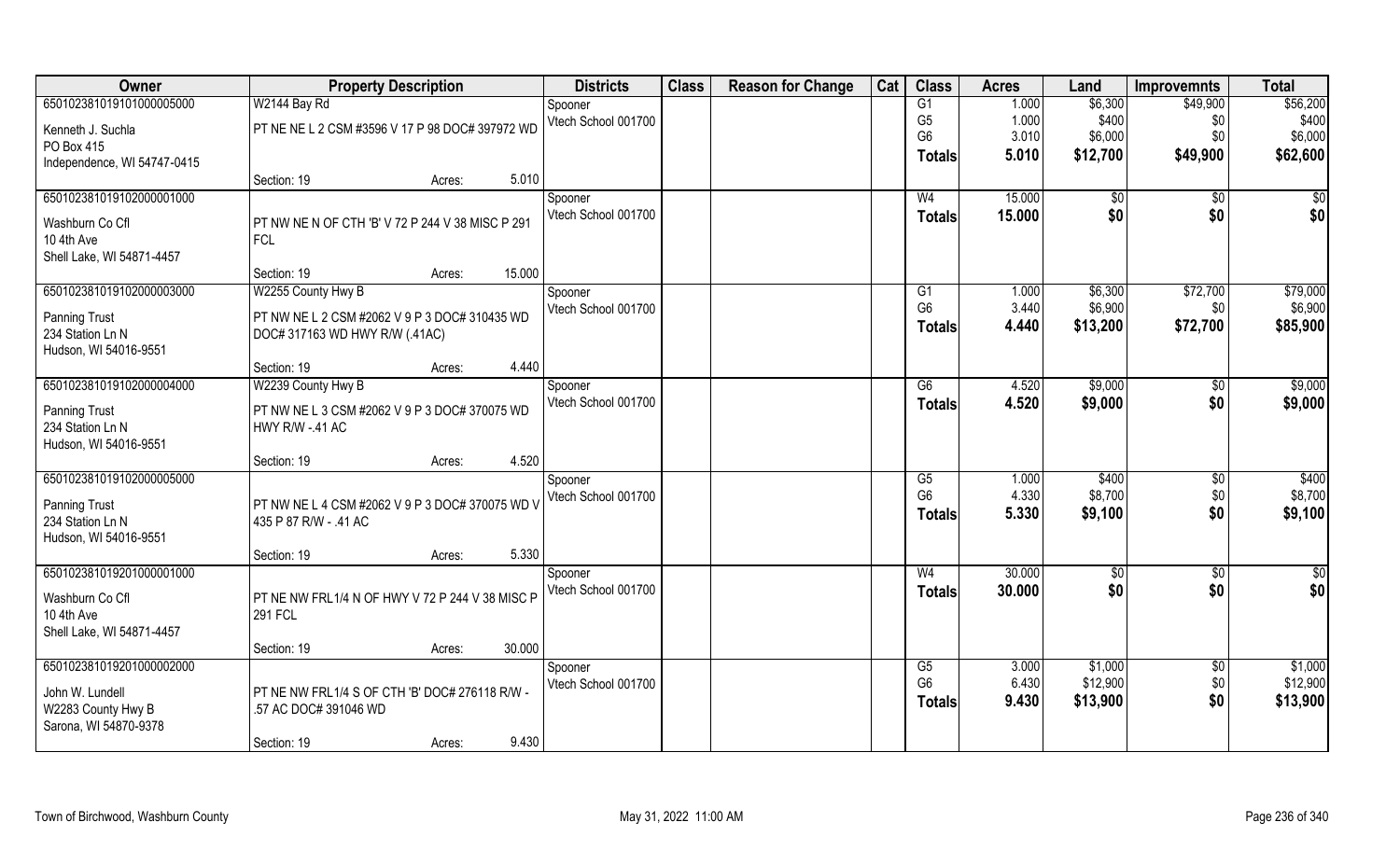| Owner                                       | <b>Property Description</b>                                           |        | <b>Districts</b>               | <b>Class</b> | <b>Reason for Change</b> | Cat | <b>Class</b>         | <b>Acres</b>   | Land             | <b>Improvemnts</b>    | <b>Total</b>          |
|---------------------------------------------|-----------------------------------------------------------------------|--------|--------------------------------|--------------|--------------------------|-----|----------------------|----------------|------------------|-----------------------|-----------------------|
| 650102381019202000001000                    |                                                                       |        | Spooner                        |              |                          |     | W <sub>4</sub>       | 27.750         | \$0              | $\sqrt{6}$            | \$0                   |
| Washburn Co Cfl                             | NW FRL1/4 NW FRL1/4 V 72 P 244 V 38 MISC P 291                        |        | Vtech School 001700            |              |                          |     | <b>Totals</b>        | 27.750         | \$0              | \$0                   | \$0                   |
| 10 4th Ave                                  | <b>FCL</b>                                                            |        |                                |              |                          |     |                      |                |                  |                       |                       |
| Shell Lake, WI 54871-4457                   | Section: 19<br>Acres:                                                 | 27.750 |                                |              |                          |     |                      |                |                  |                       |                       |
| 650102381019203000001000                    |                                                                       |        | Spooner                        |              |                          |     | W <sub>4</sub>       | 14.250         | \$0              | \$0                   | \$0                   |
|                                             |                                                                       |        | Vtech School 001700            |              |                          |     | Totals               | 14.250         | \$0              | \$0                   | \$0                   |
| Washburn Co Cfl<br>10 4th Ave               | PT SW FRL1/4 NW FRL1/4 N OF CTH 'B' V 72 P 244 V<br>38 MISC P 291 FCL |        |                                |              |                          |     |                      |                |                  |                       |                       |
| Shell Lake, WI 54871-4457                   |                                                                       |        |                                |              |                          |     |                      |                |                  |                       |                       |
|                                             | Section: 19<br>Acres:                                                 | 14.250 |                                |              |                          |     |                      |                |                  |                       |                       |
| 650102381019203000002000                    | W2444 Blackhawk Rd                                                    |        | Spooner                        |              |                          |     | G1                   | 3.640          | \$16,500         | \$101,400             | \$117,900             |
| Benjamin D. Laveau                          | PT SW FRL1/4 NW FRL1/4 L 2 CSM #2655 V 11 P 178                       |        | Vtech School 001700            |              |                          |     | <b>Totals</b>        | 3.640          | \$16,500         | \$101,400             | \$117,900             |
| W2444 Blackhawk Rd                          | DOC# 356186 WD                                                        |        |                                |              |                          |     |                      |                |                  |                       |                       |
| Sarona, WI 54870-9347                       | Section: 19<br>Acres:                                                 | 3.640  |                                |              |                          |     |                      |                |                  |                       |                       |
| 650102381019203000003000                    | W2462 Blackhawk Rd                                                    |        | Spooner                        |              |                          |     | G1                   | 2.380          | \$12,700         | \$81,400              | \$94,100              |
| Andrew Z. Kittelson                         | PT SW FRL1/4 NW FRL1/4 L 1 CSM #993 V 4 P 278 V                       |        | Vtech School 001700            |              |                          |     | <b>Totals</b>        | 2.380          | \$12,700         | \$81,400              | \$94,100              |
| W2462 Blackhawk Rd                          | 433 P 549-551 R/W - .15 AC DOC# 382543 WD                             |        |                                |              |                          |     |                      |                |                  |                       |                       |
| Sarona, WI 54870-9342                       |                                                                       |        |                                |              |                          |     |                      |                |                  |                       |                       |
|                                             | Section: 19<br>Acres:                                                 | 2.380  |                                |              |                          |     |                      |                |                  |                       |                       |
| 650102381019203000004010                    | W2455 Blackhawk Rd                                                    |        | Spooner                        |              |                          |     | G1<br>G <sub>2</sub> | 1.126          | \$6,900          | \$48,000              | \$54,900              |
| Tom M. Martin                               | PT SW FRL1/4 NW FRL1/4 L 1 CSM #3182 V 15 P 10                        |        | Vtech School 001700            |              |                          |     | Totals               | 0.024<br>1.150 | \$200<br>\$7,100 | \$67,200<br>\$115,200 | \$67,400<br>\$122,300 |
| W2455 Blackhawk Rd                          | DOC# 344173 WD                                                        |        |                                |              |                          |     |                      |                |                  |                       |                       |
| Sarona, WI 54870-9342                       | Section: 19<br>Acres:                                                 | 1.150  |                                |              |                          |     |                      |                |                  |                       |                       |
| 650102381019203000005000                    | W 2424 Blackhawk Rd                                                   |        | Spooner                        |              |                          |     | G1                   | 1.000          | \$28,400         | $\overline{60}$       | \$28,400              |
| Thomas M. Dye IV                            | PT SW FRL1/4 NW FRL1/4 L 2 CSM #1637 V 7 P 58                         |        | Vtech School 001700            |              |                          |     | <b>Totals</b>        | 1.000          | \$28,400         | \$0                   | \$28,400              |
| 1002 N Shore Dr                             | DOC# 387069 WD                                                        |        |                                |              |                          |     |                      |                |                  |                       |                       |
| Menomonie, WI 54751-1652                    |                                                                       |        |                                |              |                          |     |                      |                |                  |                       |                       |
|                                             | Section: 19<br>Acres:                                                 | 1.000  |                                |              |                          |     |                      |                |                  |                       |                       |
| 650102381019203000006000                    | W2415 County Hwy B                                                    |        | Spooner<br>Vtech School 001700 |              |                          |     | G1                   | 3.810<br>3.810 | \$17,000         | \$210,800             | \$227,800             |
| Gregory A. York                             | PT SW FRL1/4 NW FRL1/4 L 1 CSM #2501 V 11 P 24                        |        |                                |              |                          |     | Totals               |                | \$17,000         | \$210,800             | \$227,800             |
| W2415 County Hwy B<br>Sarona, WI 54870-9356 | DOC# 365946 ESMT DOC# 383699 WD                                       |        |                                |              |                          |     |                      |                |                  |                       |                       |
|                                             | Section: 19<br>Acres:                                                 | 3.810  |                                |              |                          |     |                      |                |                  |                       |                       |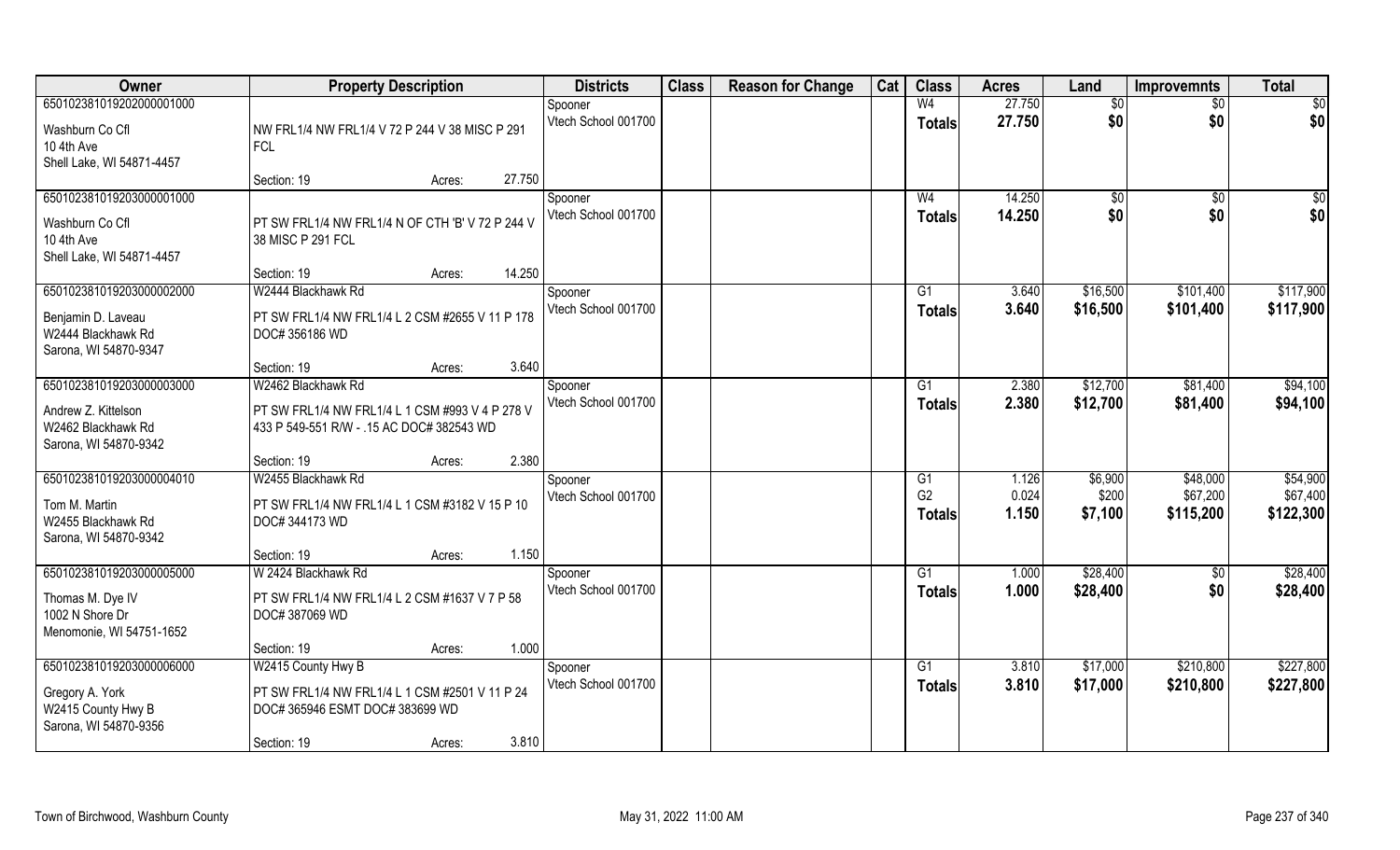| Owner                                         | <b>Property Description</b>                     |        |       | <b>Districts</b>                 | <b>Class</b> | <b>Reason for Change</b> | Cat | <b>Class</b>    | <b>Acres</b> | Land      | <b>Improvemnts</b> | <b>Total</b> |
|-----------------------------------------------|-------------------------------------------------|--------|-------|----------------------------------|--------------|--------------------------|-----|-----------------|--------------|-----------|--------------------|--------------|
| 650102381019203000007000                      | W2436 Blackhawk Rd                              |        |       | Spooner                          |              |                          |     | G1              | 1.050        | \$6,600   | \$180,300          | \$186,900    |
| Byron E. Binstock                             | PT SW FRL1/4 NW FRL1/4 L 3 CSM #2655 V 11 P 178 |        |       | Vtech School 001700              |              |                          |     | <b>Totals</b>   | 1.050        | \$6,600   | \$180,300          | \$186,900    |
| W2436 Blackhawk Rd                            | DOC# 330638 WD                                  |        |       |                                  |              |                          |     |                 |              |           |                    |              |
| Sarona, WI 54870-9342                         |                                                 |        |       |                                  |              |                          |     |                 |              |           |                    |              |
|                                               | Section: 19                                     | Acres: | 1.050 |                                  |              |                          |     |                 |              |           |                    |              |
| 650102381019203000008000                      | W 2421 Blackhawk Rd                             |        |       | Spooner                          |              |                          |     | G1              | 5.410        | \$20,300  | \$33,100           | \$53,400     |
| Tom M. Martin                                 | PT SW FRL1/4 SW FRL1/4 L 2 CSM #3182 V 15 P 10  |        |       | Vtech School 001700              |              |                          |     | <b>Totals</b>   | 5.410        | \$20,300  | \$33,100           | \$53,400     |
| W2455 Blackhawk Rd                            | DOC# 308023 WD                                  |        |       |                                  |              |                          |     |                 |              |           |                    |              |
| Sarona, WI 54870-9342                         |                                                 |        |       |                                  |              |                          |     |                 |              |           |                    |              |
|                                               | Section: 19                                     | Acres: | 5.410 |                                  |              |                          |     |                 |              |           |                    |              |
| 650102381019505001001000                      | N3381 Curtis Rd                                 |        |       | Birchwood                        |              |                          |     | G1              | 1.500        | \$262,200 | \$31,000           | \$293,200    |
| The Lodge at Long Lake, LLC                   | PT GOV L 1 INCL DRIVEWAY ESMT DOC# 390704 WD    |        |       | Vtech School 001700              |              |                          |     | <b>Totals</b>   | 1.500        | \$262,200 | \$31,000           | \$293,200    |
| 380 Rivertown Dr Ste 600                      |                                                 |        |       |                                  |              |                          |     |                 |              |           |                    |              |
| Woodbury, MN 55125-7743                       |                                                 |        |       |                                  |              |                          |     |                 |              |           |                    |              |
|                                               | Section: 19                                     | Acres: | 1.500 |                                  |              |                          |     |                 |              |           |                    |              |
| 650102381019505001002000                      | N3377 Curtis Rd                                 |        |       | Birchwood<br>Vtech School 001700 |              |                          |     | G1              | 0.500        | \$162,000 | \$570,300          | \$732,300    |
| The Lodge at Long Lake, LLC                   | PT GOV LOT 1 DOC# 390704 WD                     |        |       |                                  |              |                          |     | <b>Totals</b>   | 0.500        | \$162,000 | \$570,300          | \$732,300    |
| 380 Rivertown Dr Ste 600                      |                                                 |        |       |                                  |              |                          |     |                 |              |           |                    |              |
| Woodbury, MN 55125-7743                       |                                                 |        |       |                                  |              |                          |     |                 |              |           |                    |              |
| 650102381019505001003010                      | Section: 19                                     | Acres: | 0.500 | Birchwood                        |              |                          |     | G1              | 0.600        | \$149,700 | \$0                | \$149,700    |
|                                               |                                                 |        |       | Vtech School 001700              |              |                          |     | <b>Totals</b>   | 0.600        | \$149,700 | \$0                | \$149,700    |
| The Lodge at Long Lake, LLC                   | PT GOV LOT 1 EXC CSM #3257 V 15 P 85 DOC#       |        |       |                                  |              |                          |     |                 |              |           |                    |              |
| 380 Rivertown Dr Ste 600                      | 390704 WD                                       |        |       |                                  |              |                          |     |                 |              |           |                    |              |
| Woodbury, MN 55125-7743                       |                                                 |        | 0.600 |                                  |              |                          |     |                 |              |           |                    |              |
| 650102381019505001004000                      | Section: 19<br>W2158 Circle Dr                  | Acres: |       | Birchwood                        |              |                          |     | $\overline{G1}$ | 1.000        | \$350,800 | \$224,800          | \$575,600    |
|                                               |                                                 |        |       | Vtech School 001700              |              |                          |     | <b>Totals</b>   | 1.000        | \$350,800 | \$224,800          | \$575,600    |
| Ram Lake Properties LLC                       | PT GOV LOT 1 DOC# 381621 WD                     |        |       |                                  |              |                          |     |                 |              |           |                    |              |
| 3709 Lilac Dr                                 |                                                 |        |       |                                  |              |                          |     |                 |              |           |                    |              |
| Medina, MN 55340-9815                         | Section: 19                                     | Acres: | 1.000 |                                  |              |                          |     |                 |              |           |                    |              |
| 650102381019505001005000                      | W2164 Circle Dr                                 |        |       | Birchwood                        |              |                          |     | G1              | 1.000        | \$290,100 | \$145,100          | \$435,200    |
|                                               |                                                 |        |       | Vtech School 001700              |              |                          |     | <b>Totals</b>   | 1.000        | \$290,100 | \$145,100          | \$435,200    |
| Matthew J. Miller                             | PT GOV LOT 1 L 1 CSM V 2 P 43 V 404 P 428 WD    |        |       |                                  |              |                          |     |                 |              |           |                    |              |
| 13630 116th St N<br>Stillwater, MN 55082-9415 | DOC# 363372 QC                                  |        |       |                                  |              |                          |     |                 |              |           |                    |              |
|                                               | Section: 19                                     | Acres: | 1.000 |                                  |              |                          |     |                 |              |           |                    |              |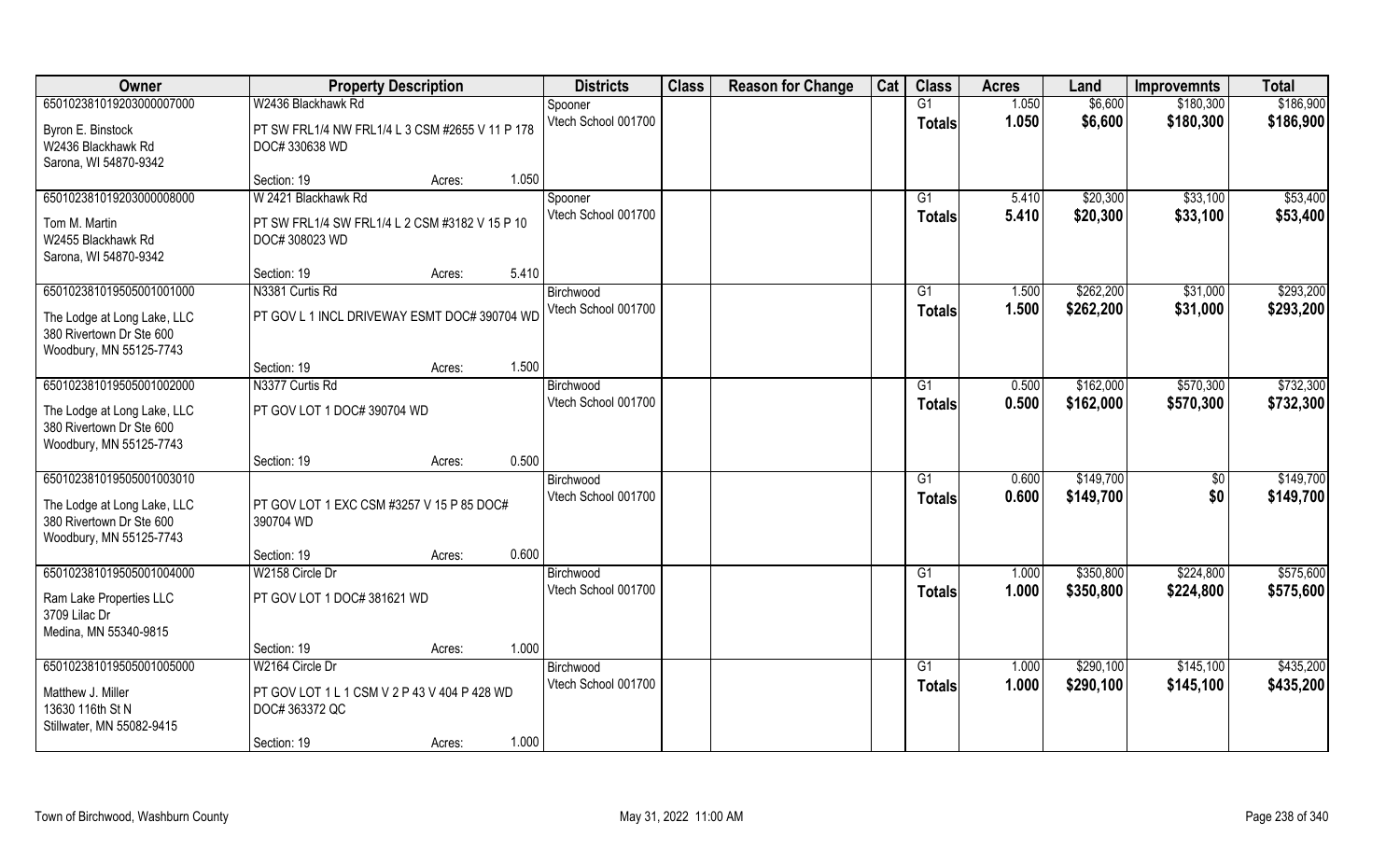| Owner                      | <b>Property Description</b>                      | <b>Districts</b>    | <b>Class</b> | <b>Reason for Change</b> | Cat | <b>Class</b>  | <b>Acres</b> | Land      | <b>Improvemnts</b> | <b>Total</b> |
|----------------------------|--------------------------------------------------|---------------------|--------------|--------------------------|-----|---------------|--------------|-----------|--------------------|--------------|
| 650102381019505001006000   | W2170 Circle Dr                                  | Birchwood           |              |                          |     | G1            | 1.360        | \$323,300 | \$180,100          | \$503,400    |
| <b>Charles Gantzer</b>     | PT GOV LOT 1 L 2 & 3 CSM V 2 P 43 V 336 P 1 PR   | Vtech School 001700 |              |                          |     | <b>Totals</b> | 1.360        | \$323,300 | \$180,100          | \$503,400    |
| 905 W 48th St              |                                                  |                     |              |                          |     |               |              |           |                    |              |
| Minneapolis, MN 55419-5342 |                                                  |                     |              |                          |     |               |              |           |                    |              |
|                            | 1.360<br>Section: 19<br>Acres:                   |                     |              |                          |     |               |              |           |                    |              |
| 650102381019505001008000   | W2182 Circle Dr                                  | Birchwood           |              |                          |     | G1            | 1.750        | \$319,700 | \$54,100           | \$373,800    |
| Timothy L. Fisher          | PT GOV LOT 1 L 4 CSM V 2 P 43 V 291 P 135 WD     | Vtech School 001700 |              |                          |     | Totals        | 1.750        | \$319,700 | \$54,100           | \$373,800    |
| 519 Beardsley Ln           |                                                  |                     |              |                          |     |               |              |           |                    |              |
| Austin, TX 78746-4923      |                                                  |                     |              |                          |     |               |              |           |                    |              |
|                            | 1.750<br>Section: 19<br>Acres:                   |                     |              |                          |     |               |              |           |                    |              |
| 650102381019505001009000   | W2194 Circle Dr                                  | Birchwood           |              |                          |     | G1            | 0.680        | \$272,500 | \$78,600           | \$351,100    |
| Scott Eliot Smith          | PT GOV LOT 1 L 1 CSM #1173 V 5 P 158 V 329 P 68  | Vtech School 001700 |              |                          |     | <b>Totals</b> | 0.680        | \$272,500 | \$78,600           | \$351,100    |
| 9696 Annapolis Ln N        | <b>WD</b>                                        |                     |              |                          |     |               |              |           |                    |              |
| Maple Grove, MN 55369-8901 |                                                  |                     |              |                          |     |               |              |           |                    |              |
|                            | 0.680<br>Section: 19<br>Acres:                   |                     |              |                          |     |               |              |           |                    |              |
| 650102381019505001010000   | W2200 Circle Dr                                  | Birchwood           |              |                          |     | G1            | 1.120        | \$343,100 | \$325,100          | \$668,200    |
| Judith K Reid Trust        | PT GOV LOT 1 L 1 CSM #1568 V 6 P 289 DOC#        | Vtech School 001700 |              |                          |     | <b>Totals</b> | 1.120        | \$343,100 | \$325,100          | \$668,200    |
| 4785 Hodgson Rd Apt 226    | 386841 QC                                        |                     |              |                          |     |               |              |           |                    |              |
| Shoreview, MN 55126-6082   |                                                  |                     |              |                          |     |               |              |           |                    |              |
|                            | 1.120<br>Section: 19<br>Acres:                   |                     |              |                          |     |               |              |           |                    |              |
| 650102381019505001011000   | W2206 Circle Dr                                  | Birchwood           | G1           | Outbuilding @75%         |     | G1            | 1.390        | \$359,200 | \$203,100          | \$562,300    |
| David M. Bihrle            | PT GOV LOT 1 L 2 CSM #1568 V 6 P 289 OL 1 CSM    | Vtech School 001700 |              |                          |     | <b>Totals</b> | 1.390        | \$359,200 | \$203,100          | \$562,300    |
| 781 Pine Pl                | #2751 V 12 P 94 V 368 P 683 WD V 438 P 595 WD    |                     |              |                          |     |               |              |           |                    |              |
| Rice Lake, WI 54868-2378   |                                                  |                     |              |                          |     |               |              |           |                    |              |
|                            | 1.390<br>Section: 19<br>Acres:                   |                     |              |                          |     |               |              |           |                    |              |
| 650102381019505001012000   | W2212 Circle Dr                                  | Birchwood           |              |                          |     | G1            | 0.750        | \$241,300 | \$152,700          | \$394,000    |
| Brian B. Buchholz          | PT GOV LOT 1 SEC 19-38-10 & PT GOV LOT 3 SEC     | Vtech School 001700 |              |                          |     | <b>Totals</b> | 0.750        | \$241,300 | \$152,700          | \$394,000    |
| 14540 15th St S            | 30-38-10 & OL 3 CSM #1568 V 6 P 289 & L 1 CSM    |                     |              |                          |     |               |              |           |                    |              |
| Afton, MN 55001-9310       | #2819 V 12 P 162 DOC# 333077 TD DOC# 395850      |                     |              |                          |     |               |              |           |                    |              |
|                            | 0.750<br>Section: 19<br>Acres:                   |                     |              |                          |     |               |              |           |                    |              |
| 650102381019505001013000   | W2216 Circle Dr                                  | Birchwood           |              |                          |     | G1            | 0.790        | \$261,500 | \$479,900          | \$741,400    |
| Thomas L. Becht            | PT GOV LOT 1 SEC 19-38-10 & PT GOV LOT 3 SEC     | Vtech School 001700 |              |                          |     | Totals        | 0.790        | \$261,500 | \$479,900          | \$741,400    |
| 1112 Oakridge Ct           | 30-38-10 L 2 CSM #2819 V 12 P 162 DOC# 318851 WD |                     |              |                          |     |               |              |           |                    |              |
| Loveland, OH 45140-6102    |                                                  |                     |              |                          |     |               |              |           |                    |              |
|                            | 0.790<br>Section: 19<br>Acres:                   |                     |              |                          |     |               |              |           |                    |              |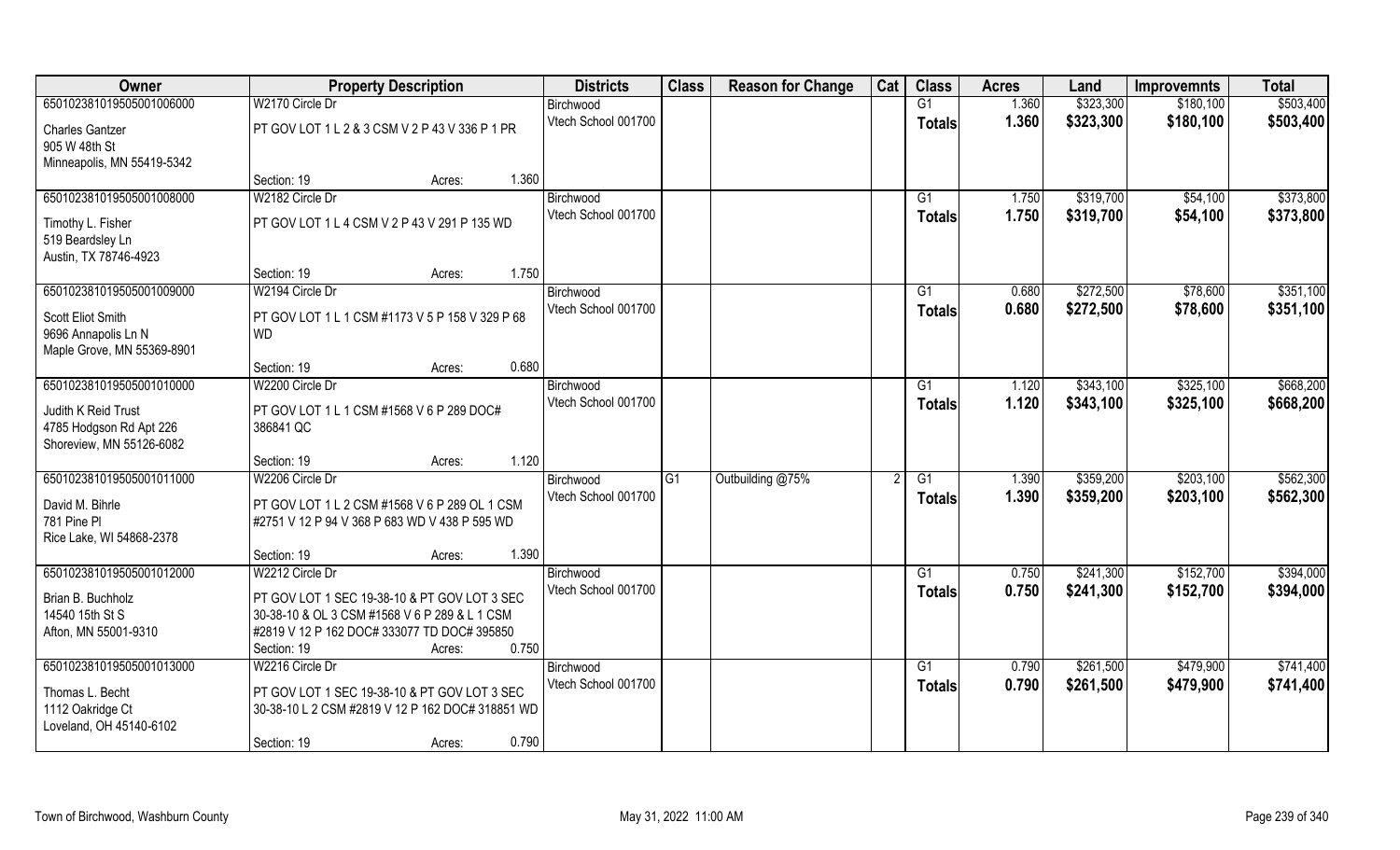| Owner                                          | <b>Property Description</b>                     |        |        | <b>Districts</b>                 | <b>Class</b> | <b>Reason for Change</b> | Cat | <b>Class</b>    | <b>Acres</b> | Land      | <b>Improvemnts</b>   | <b>Total</b> |
|------------------------------------------------|-------------------------------------------------|--------|--------|----------------------------------|--------------|--------------------------|-----|-----------------|--------------|-----------|----------------------|--------------|
| 650102381019505001014000                       |                                                 |        |        | Birchwood                        |              |                          |     | G6              | 8.280        | \$8,300   | \$0                  | \$8,300      |
| Judith K Reid Trust                            | PT GOV LOT 1 L 1 CSM #1635 V 7 P 56 DOC# 386841 |        |        | Vtech School 001700              |              |                          |     | <b>Totals</b>   | 8.280        | \$8,300   | \$0                  | \$8,300      |
| 4785 Hodgson Rd Apt 226                        | QC                                              |        |        |                                  |              |                          |     |                 |              |           |                      |              |
| Shoreview, MN 55126-6082                       |                                                 |        |        |                                  |              |                          |     |                 |              |           |                      |              |
|                                                | Section: 19                                     | Acres: | 8.280  |                                  |              |                          |     |                 |              |           |                      |              |
| 650102381019505001015000                       |                                                 |        |        | Birchwood<br>Vtech School 001700 |              |                          |     | G6              | 9.500        | \$12,400  | \$0                  | \$12,400     |
| The Lodge at Long Lake, LLC                    | PT GOV LOT 1 DOC# 390704 WD                     |        |        |                                  |              |                          |     | <b>Totals</b>   | 9.500        | \$12,400  | \$0                  | \$12,400     |
| 380 Rivertown Dr Ste 600                       |                                                 |        |        |                                  |              |                          |     |                 |              |           |                      |              |
| Woodbury, MN 55125-7743                        |                                                 |        | 9.500  |                                  |              |                          |     |                 |              |           |                      |              |
| 650102381019505001016000                       | Section: 19<br>W2142 Circle Dr                  | Acres: |        | Birchwood                        |              |                          |     | G1              | 1.180        | \$318,300 | \$129,500            | \$447,800    |
|                                                |                                                 |        |        | Vtech School 001700              |              |                          |     | <b>Totals</b>   | 1.180        | \$318,300 | \$129,500            | \$447,800    |
| Aaby's Rush River Retreat LLC                  | PT GOV LOT 1 L 1 CSM #2061 V 9 P 2 DOC# 381213  |        |        |                                  |              |                          |     |                 |              |           |                      |              |
| 1830 32nd Ave<br>Baldwin, WI 54002-5317        | QC                                              |        |        |                                  |              |                          |     |                 |              |           |                      |              |
|                                                | Section: 19                                     | Acres: | 1.180  |                                  |              |                          |     |                 |              |           |                      |              |
| 650102381019505001017000                       |                                                 |        |        | Birchwood                        |              |                          |     | G1              | 0.910        | \$181,000 | $\sqrt[6]{30}$       | \$181,000    |
| The Lodge at Long Lake, LLC                    | PT GOV LOT 1 L 1 CSM #3257 V 15 P 85 DOC#       |        |        | Vtech School 001700              |              |                          |     | <b>Totals</b>   | 0.910        | \$181,000 | \$0                  | \$181,000    |
| 380 Rivertown Dr Ste 600                       | 392281 WD                                       |        |        |                                  |              |                          |     |                 |              |           |                      |              |
| Woodbury, MN 55125-7743                        |                                                 |        |        |                                  |              |                          |     |                 |              |           |                      |              |
|                                                | Section: 19                                     | Acres: | 0.910  |                                  |              |                          |     |                 |              |           |                      |              |
| 650102381019505002001000                       |                                                 |        |        | <b>Rice Lake</b>                 |              |                          |     | $\overline{G6}$ | 36.040       | \$40,100  | $\sqrt[6]{30}$       | \$40,100     |
| Nessen Lakeshore Inc                           | GOV LOT 2 DOC# 154408 WD DOC# 158849 WD         |        |        | Vtech School 001700              |              |                          |     | <b>Totals</b>   | 36.040       | \$40,100  | \$0                  | \$40,100     |
| 113A 16 3/4 Ave                                | DOC# 379828 QC                                  |        |        |                                  |              |                          |     |                 |              |           |                      |              |
| Turtle Lake, WI 54889-8841                     |                                                 |        |        |                                  |              |                          |     |                 |              |           |                      |              |
| 650102381019505003001000                       | Section: 19                                     | Acres: | 36.040 |                                  |              |                          |     | G1              | 3.130        | \$185,400 |                      | \$249,100    |
|                                                | W2493 Eagle Nest Rd                             |        |        | Spooner<br>Vtech School 001700   |              |                          |     | <b>Totals</b>   | 3.130        | \$185,400 | \$63,700<br>\$63,700 | \$249,100    |
| Michael P. Pickel                              | W 132' GOV LOT 3 DOC# 380737 WD                 |        |        |                                  |              |                          |     |                 |              |           |                      |              |
| 4017 S Nelson Rd<br>Orfordville, WI 53576-9422 |                                                 |        |        |                                  |              |                          |     |                 |              |           |                      |              |
|                                                | Section: 19                                     | Acres: | 3.130  |                                  |              |                          |     |                 |              |           |                      |              |
| 650102381019505005002000                       |                                                 |        |        | Spooner                          |              |                          |     | G6              | 6.500        | \$6,500   | $\overline{50}$      | \$6,500      |
| Ronald Hitzke                                  | PT GOV LOT 5 V 340 P 50 WD DOC# 353147 WD       |        |        | Vtech School 001700              |              |                          |     | <b>Totals</b>   | 6.500        | \$6,500   | \$0                  | \$6,500      |
| 4549 Woodridge Dr                              |                                                 |        |        |                                  |              |                          |     |                 |              |           |                      |              |
| Eau Claire, WI 54701-9022                      |                                                 |        |        |                                  |              |                          |     |                 |              |           |                      |              |
|                                                | Section: 19                                     | Acres: | 6.500  |                                  |              |                          |     |                 |              |           |                      |              |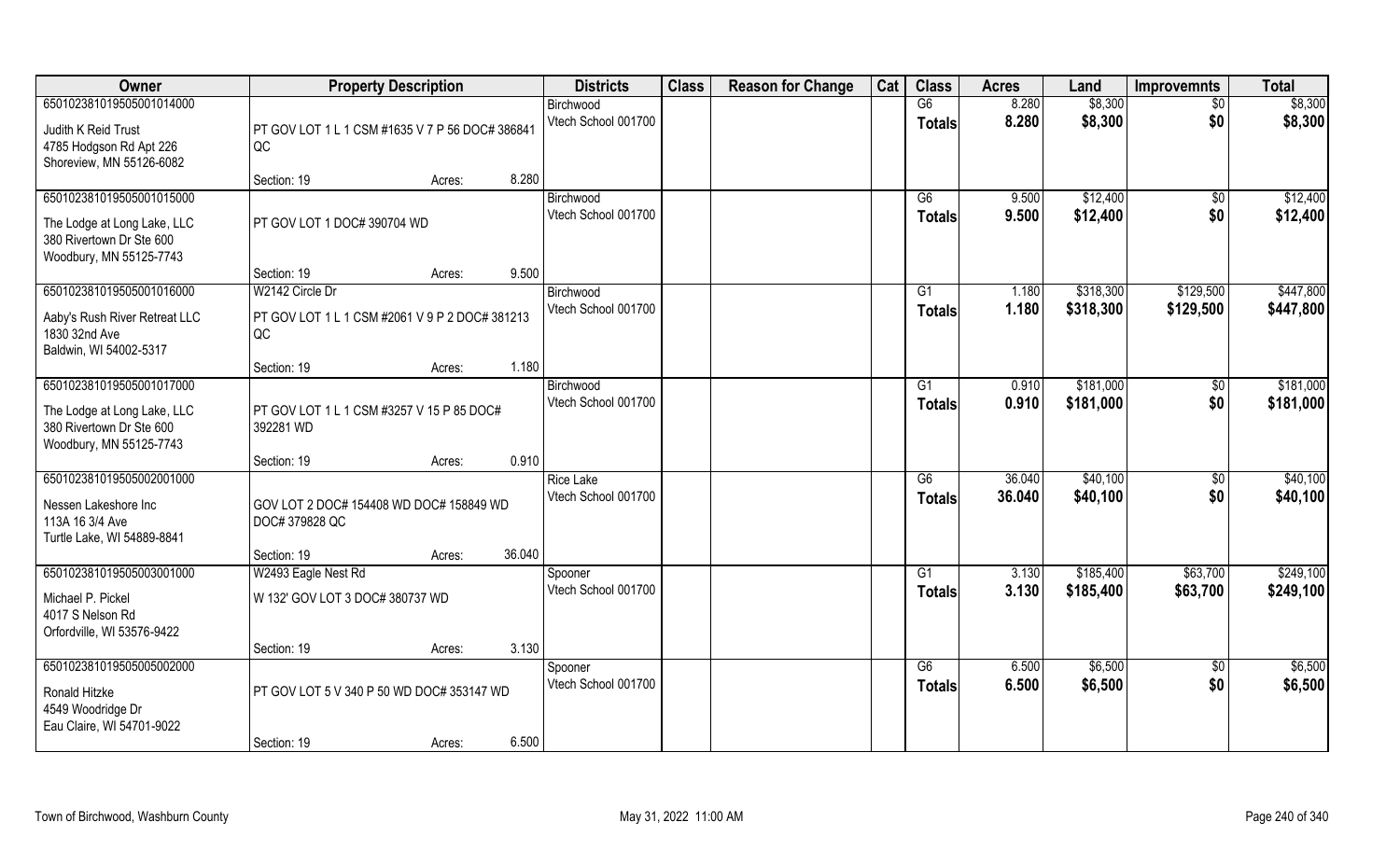| Owner                          | <b>Property Description</b>                |       | <b>Districts</b>    | <b>Class</b>   | <b>Reason for Change</b> | Cat | <b>Class</b>    | <b>Acres</b> | Land      | <b>Improvemnts</b> | <b>Total</b> |
|--------------------------------|--------------------------------------------|-------|---------------------|----------------|--------------------------|-----|-----------------|--------------|-----------|--------------------|--------------|
| 650102381019505005003000       | W2350 Belvidere Rd                         |       | Spooner             |                |                          |     | $\overline{G1}$ | 3.510        | \$16,200  | \$17,900           | \$34,100     |
| Laura A. Ahlm                  | PT GOV LOT 5 L 1 CSM #2958 V 13 P 115 DOC# |       | Vtech School 001700 |                |                          |     | <b>Totals</b>   | 3.510        | \$16,200  | \$17,900           | \$34,100     |
| W2325 Belvidere Rd             | 358457 WD                                  |       |                     |                |                          |     |                 |              |           |                    |              |
| Sarona, WI 54870-9306          |                                            |       |                     |                |                          |     |                 |              |           |                    |              |
|                                | Section: 19<br>Acres:                      | 3.510 |                     |                |                          |     |                 |              |           |                    |              |
| 650102381019505005004000       | W2347 Belvidere Rd                         |       | Spooner             | G <sub>1</sub> | Outbuilding              |     | $\overline{G1}$ | 1.020        | \$67,100  | \$206,300          | \$273,400    |
| Daniel L. Parenteau            | PT GOV LOT 5 L 2 CSM #1690 V 17 P 111 DOC# |       | Vtech School 001700 |                |                          |     | <b>Totals</b>   | 1.020        | \$67,100  | \$206,300          | \$273,400    |
| W2347 Belvidere Rd             | 368724 WD                                  |       |                     |                |                          |     |                 |              |           |                    |              |
| Sarona, WI 54870-9306          |                                            |       |                     |                |                          |     |                 |              |           |                    |              |
|                                | Section: 19<br>Acres:                      | 1.020 |                     |                |                          |     |                 |              |           |                    |              |
| 650102381019505005005000       | W2325 Belvidere Rd                         |       | Spooner             |                |                          |     | G1              | 1.660        | \$158,100 | \$358,900          | \$517,000    |
| Joseph Ahlm Trust              | PT GOV LOT 5 DOC# 346176 WD                |       | Vtech School 001700 |                |                          |     | <b>Totals</b>   | 1.660        | \$158,100 | \$358,900          | \$517,000    |
| W2325 Belvidere Rd             |                                            |       |                     |                |                          |     |                 |              |           |                    |              |
| Sarona, WI 54870-9306          |                                            |       |                     |                |                          |     |                 |              |           |                    |              |
|                                | Section: 19<br>Acres:                      | 1.660 |                     |                |                          |     |                 |              |           |                    |              |
| 650102381019505005007000       | W2317 Belvidere Rd                         |       | Spooner             |                |                          |     | G1              | 1.240        | \$139,100 | \$224,100          | \$363,200    |
| <b>Grilley Revocable Trust</b> | PT GOV LOT 5 DOC# 370070 WD                |       | Vtech School 001700 |                |                          |     | <b>Totals</b>   | 1.240        | \$139,100 | \$224,100          | \$363,200    |
| W2317 Belvidere Rd             |                                            |       |                     |                |                          |     |                 |              |           |                    |              |
| Sarona, WI 54870-9306          |                                            |       |                     |                |                          |     |                 |              |           |                    |              |
|                                | Section: 19<br>Acres:                      | 1.240 |                     |                |                          |     |                 |              |           |                    |              |
| 650102381019505005009000       | W2350 Belvidere Rd                         |       | Spooner             |                |                          |     | G6              | 3.180        | \$6,400   | $\sqrt[6]{}$       | \$6,400      |
| Laura A. Ahlm                  | PT GOV LOT 5 L 2 CSM #2958 V 13 P 115 DOC# |       | Vtech School 001700 |                |                          |     | <b>Totals</b>   | 3.180        | \$6,400   | \$0                | \$6,400      |
| W2325 Belvidere Rd             | 358457 WD                                  |       |                     |                |                          |     |                 |              |           |                    |              |
| Sarona, WI 54870-9306          |                                            |       |                     |                |                          |     |                 |              |           |                    |              |
|                                | Section: 19<br>Acres:                      | 3.180 |                     |                |                          |     |                 |              |           |                    |              |
| 650102381019505005010000       | W2324 Belvidere Rd                         |       | Spooner             |                |                          |     | G1              | 1.000        | \$6,300   | \$32,600           | \$38,900     |
| Laura A. Ahlm                  | PT GOV LOT 5 L 3 CSM #2958 V 13 P 115 DOC# |       | Vtech School 001700 |                |                          |     | G <sub>6</sub>  | 3.340        | \$6,700   | \$0                | \$6,700      |
| W2325 Belvidere Rd             | 358457 WD                                  |       |                     |                |                          |     | <b>Totals</b>   | 4.340        | \$13,000  | \$32,600           | \$45,600     |
| Sarona, WI 54870-9306          |                                            |       |                     |                |                          |     |                 |              |           |                    |              |
|                                | Section: 19<br>Acres:                      | 4.340 |                     |                |                          |     |                 |              |           |                    |              |
| 650102381019505005011000       | W2298 Belvidere Rd                         |       | Spooner             |                |                          |     | G1              | 1.000        | \$6,300   | \$19,600           | \$25,900     |
| Bradley E. Skar                | PT GOV LOT 5 L 4 CSM #2958 V 13 P 115 DOC# |       | Vtech School 001700 |                |                          |     | G <sub>6</sub>  | 2.160        | \$4,300   | \$0                | \$4,300      |
| W2295 Belvidere Rd             | 342581 WD                                  |       |                     |                |                          |     | <b>Totals</b>   | 3.160        | \$10,600  | \$19,600           | \$30,200     |
| Sarona, WI 54870-9305          |                                            |       |                     |                |                          |     |                 |              |           |                    |              |
|                                | Section: 19<br>Acres:                      | 3.160 |                     |                |                          |     |                 |              |           |                    |              |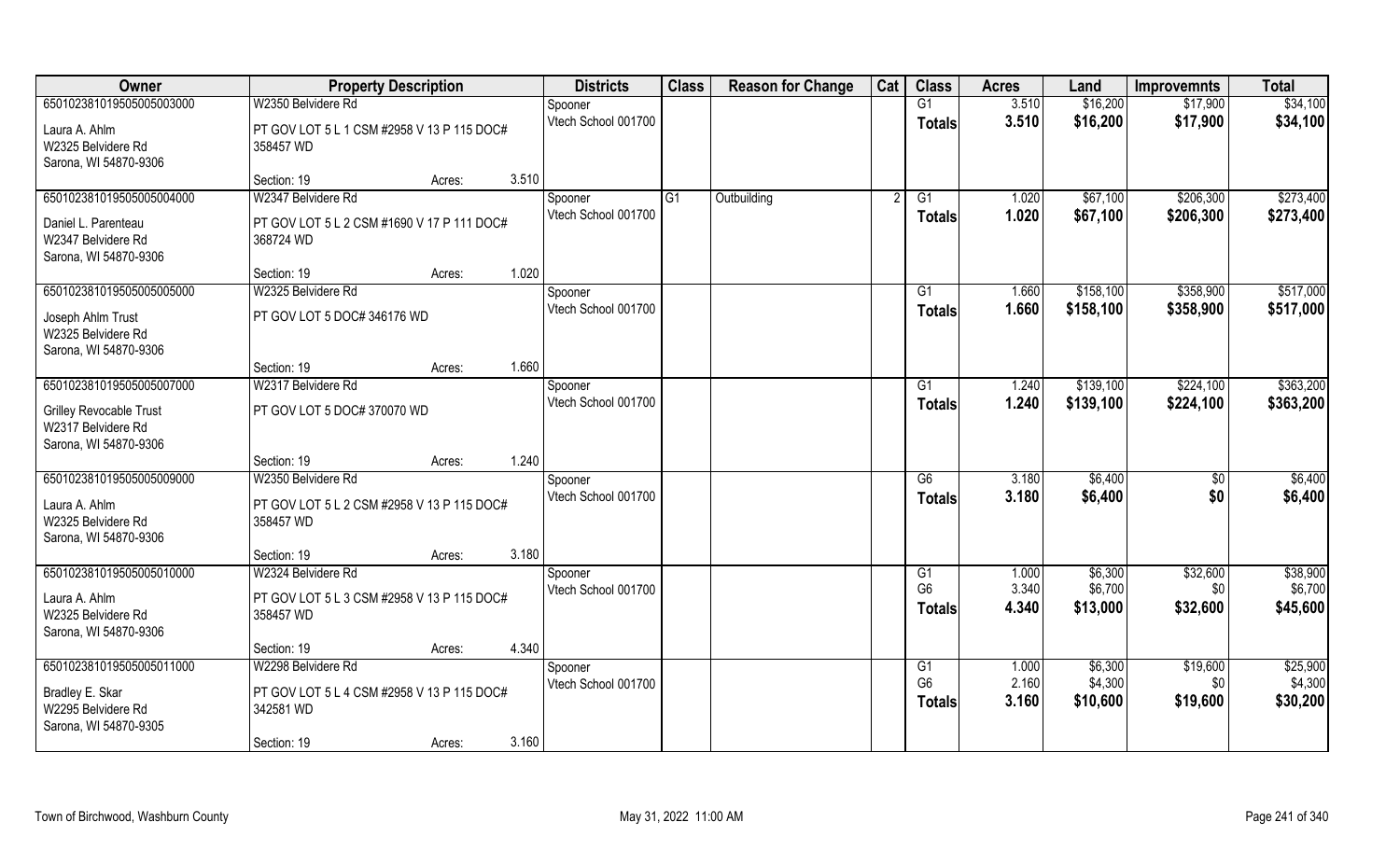| Owner                           | <b>Property Description</b>                      |                 | <b>Districts</b>    | <b>Class</b> | <b>Reason for Change</b> | Cat | <b>Class</b>   | <b>Acres</b> | Land     | <b>Improvemnts</b> | <b>Total</b> |
|---------------------------------|--------------------------------------------------|-----------------|---------------------|--------------|--------------------------|-----|----------------|--------------|----------|--------------------|--------------|
| 650102381019505005012000        |                                                  |                 | Spooner             |              |                          |     | G6             | 2.580        | \$1,800  | \$0                | \$1,800      |
| Daniel L. Parenteau             | PT GOV LOT 5 L 1 CSM #3609 V 17 P 111 DOC#       |                 | Vtech School 001700 |              |                          |     | <b>Totals</b>  | 2.580        | \$1,800  | \$0                | \$1,800      |
| W2347 Belvidere Rd              | 368724 WD                                        |                 |                     |              |                          |     |                |              |          |                    |              |
| Sarona, WI 54870-9306           |                                                  |                 |                     |              |                          |     |                |              |          |                    |              |
|                                 | Section: 19                                      | 2.580<br>Acres: |                     |              |                          |     |                |              |          |                    |              |
| 650102381019505005013000        |                                                  |                 | Spooner             |              |                          |     | X4             | 1.510        | \$0      | \$0                | \$0          |
| Long Lake Preservation Assn Inc | PT GOV LOT 5 OL 1 CSM #3585 V 17 P 87 DOC#       |                 | Vtech School 001700 |              |                          |     | <b>Totals</b>  | 1.510        | \$0      | \$0                | \$0          |
| PO Box 336                      | 365947 WD DOC# 365946 ESMT                       |                 |                     |              |                          |     |                |              |          |                    |              |
| Birchwood, WI 54817-0336        |                                                  |                 |                     |              |                          |     |                |              |          |                    |              |
|                                 | Section: 19                                      | 1.510<br>Acres: |                     |              |                          |     |                |              |          |                    |              |
| 650102381019505006001000        | W2280 Belvidere Rd                               |                 | Spooner             |              |                          |     | G1             | 1.000        | \$6,300  | \$41,500           | \$47,800     |
| Guy K. Becker                   | PT GOV LOT 6 & PT NW NE L 5 CSM #2063 V 9 P 4    |                 | Vtech School 001700 |              |                          |     | G <sub>6</sub> | 4.150        | \$8,300  | \$0                | \$8,300      |
| 7797 66th St N                  | DOC# 367043 WD                                   |                 |                     |              |                          |     | <b>Totals</b>  | 5.150        | \$14,600 | \$41,500           | \$56,100     |
| Pine Springs, MN 55115-6806     |                                                  |                 |                     |              |                          |     |                |              |          |                    |              |
|                                 | Section: 19                                      | 5.150<br>Acres: |                     |              |                          |     |                |              |          |                    |              |
| 650102381019505006002000        | W2254 Belvidere Rd                               |                 | Spooner             |              |                          |     | G1             | 4.990        | \$19,800 | \$122,300          | \$142,100    |
| Brian E. Erickson               | PT GOV LOT 6 & PT NW NE L 6 CSM #2063 V 9 P 4    |                 | Vtech School 001700 |              |                          |     | <b>Totals</b>  | 4.990        | \$19,800 | \$122,300          | \$142,100    |
| W2254 Belvidere Rd              | DOC# 287194 WD                                   |                 |                     |              |                          |     |                |              |          |                    |              |
| Sarona, WI 54870-9305           |                                                  |                 |                     |              |                          |     |                |              |          |                    |              |
|                                 | Section: 19                                      | 4.990<br>Acres: |                     |              |                          |     |                |              |          |                    |              |
| 650102381019505006002010        | W2283 County Hwy B                               |                 | Spooner             |              |                          |     | G1             | 1.000        | \$6,300  | \$106,300          | \$112,600    |
| John W. Lundell                 | PT NW NE & PT GOV LOT 6 L 1 CSM #3444 V 16 P 108 |                 | Vtech School 001700 |              |                          |     | G <sub>6</sub> | 3.720        | \$7,400  | \$0                | \$7,400      |
| W2283 County Hwy B              | V 422 P 548-549 WD V 422 P 552-553 QC DOC#       |                 |                     |              |                          |     | <b>Totals</b>  | 4.720        | \$13,700 | \$106,300          | \$120,000    |
| Sarona, WI 54870-9378           | 347098 QC                                        |                 |                     |              |                          |     |                |              |          |                    |              |
|                                 | Section: 19                                      | 4.720<br>Acres: |                     |              |                          |     |                |              |          |                    |              |
| 650102381019505006003000        |                                                  |                 | Spooner             |              |                          |     | G6             | 4.830        | \$9,700  | \$0                | \$9,700      |
| Heidi Ann Erickson              | PT GOV LOT 6 & PT NW NE L 7 CSM #2063 V 9 P 4    |                 | Vtech School 001700 |              |                          |     | <b>Totals</b>  | 4.830        | \$9,700  | \$0                | \$9,700      |
| 3254 Dodd Ln                    | DOC# 392330 QC                                   |                 |                     |              |                          |     |                |              |          |                    |              |
| Eagan, MN 55121-2304            |                                                  |                 |                     |              |                          |     |                |              |          |                    |              |
|                                 | Section: 19                                      | 4.830<br>Acres: |                     |              |                          |     |                |              |          |                    |              |
| 650102381019505006004000        |                                                  |                 | Spooner             |              |                          |     | G6             | 4.550        | \$9,100  | $\overline{50}$    | \$9,100      |
| Joseph Althaus                  | PT GOV LOT 6 & PT NW NE L 8 CSM #2063 V 9 P 4    |                 | Vtech School 001700 |              |                          |     | <b>Totals</b>  | 4.550        | \$9,100  | \$0                | \$9,100      |
| W2225 Belvidere Rd              | DOC# 358639 WD                                   |                 |                     |              |                          |     |                |              |          |                    |              |
| Sarona, WI 54870-9305           |                                                  |                 |                     |              |                          |     |                |              |          |                    |              |
|                                 | Section: 19                                      | 4.550<br>Acres: |                     |              |                          |     |                |              |          |                    |              |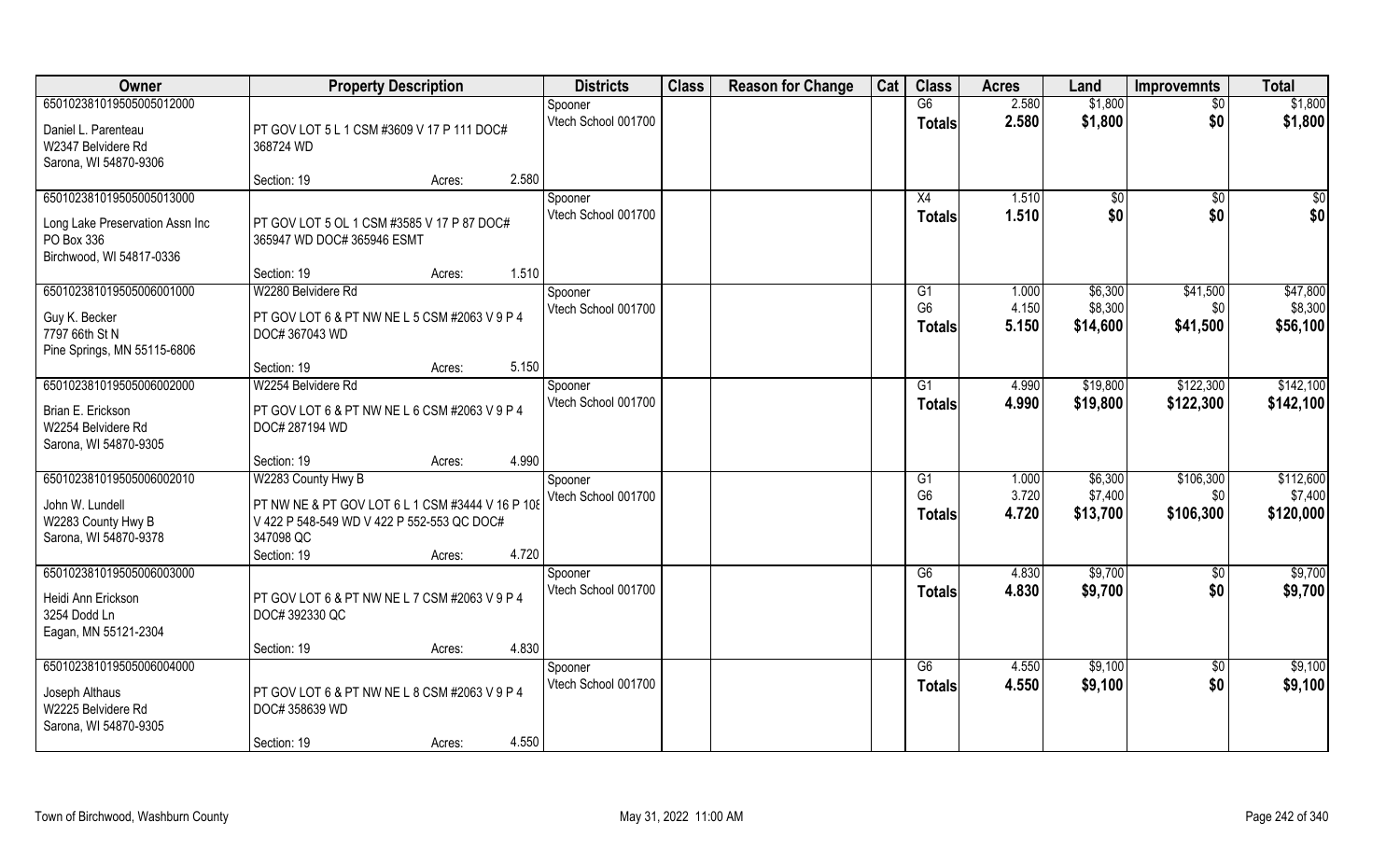| Owner                                                                                           | <b>Property Description</b>                                       | <b>Districts</b>               | <b>Class</b> | <b>Reason for Change</b> | Cat | <b>Class</b>        | <b>Acres</b>   | Land                   | <b>Improvemnts</b>     | <b>Total</b>           |
|-------------------------------------------------------------------------------------------------|-------------------------------------------------------------------|--------------------------------|--------------|--------------------------|-----|---------------------|----------------|------------------------|------------------------|------------------------|
| 650102381019505007001000                                                                        | W2191 Belvidere Rd                                                | Spooner                        |              |                          |     | G1                  | 1.750          | \$10,100               | \$119,300              | \$129,400              |
| David J. Reid<br>263 Harrington Cir<br>Long Lake, MN 55356-9711                                 | PT GOV LOT 7 E OF PLAT & N OF TN RD DOC#<br>387455 WD             | Vtech School 001700            |              |                          |     | <b>Totals</b>       | 1.750          | \$10,100               | \$119,300              | \$129,400              |
|                                                                                                 | 1.750<br>Section: 19<br>Acres:                                    |                                |              |                          |     |                     |                |                        |                        |                        |
| 650102381019515132500000<br>Stephen W. Goodrich<br>1002 Goodrich St<br>Durand, WI 54736-1807    | BELVIDERE PARK LOT 1 BLOCK 1 DOC# 388923 WD                       | Spooner<br>Vtech School 001700 |              |                          |     | G1<br><b>Totals</b> | 1.000<br>1.000 | \$114,600<br>\$114,600 | $\sqrt{$0}$<br>\$0     | \$114,600<br>\$114,600 |
|                                                                                                 | 1.000<br>Section: 19<br>Acres:                                    |                                |              |                          |     |                     |                |                        |                        |                        |
| 650102381019515132500500                                                                        | W2303 Belvidere Rd                                                | Spooner                        |              |                          |     | G1                  | 1.000          | \$129,100              | \$183,300              | \$312,400              |
| Stephen W. Goodrich<br>1002 Goodrich St<br>Durand, WI 54736-1807                                | BELVIDERE PARK LOT 2 BLOCK 1 DOC# 388923 WD                       | Vtech School 001700            |              |                          |     | <b>Totals</b>       | 1.000          | \$129,100              | \$183,300              | \$312,400              |
|                                                                                                 | 1.000<br>Section: 19<br>Acres:                                    |                                |              |                          |     |                     |                |                        |                        |                        |
| 650102381019515132501000                                                                        | W2295 Belvidere Rd                                                | Spooner                        |              |                          |     | G1                  | 1.000          | \$199,300              | \$268,000              | \$467,300              |
| Bradley E. Skar<br>W2295 Belvidere Rd<br>Sarona, WI 54870-9305                                  | BELVIDERE PARK LOT 3 BLOCK 1 DOC# 342581 WD                       | Vtech School 001700            |              |                          |     | <b>Totals</b>       | 1.000          | \$199,300              | \$268,000              | \$467,300              |
|                                                                                                 | 1.000<br>Section: 19<br>Acres:                                    |                                |              |                          |     |                     |                |                        |                        |                        |
| 650102381019515132501500<br>Christopher J. Donica<br>1334 7 1/2 Ave<br>Hillsdale, WI 54733-9511 | W2289 Belvidere Rd<br>BELVIDERE PARK LOT 4 BLOCK 1 DOC# 354060 TD | Spooner<br>Vtech School 001700 |              |                          |     | G1<br><b>Totals</b> | 1.000<br>1.000 | \$85,400<br>\$85,400   | \$103,700<br>\$103,700 | \$189,100<br>\$189,100 |
|                                                                                                 | 1.000<br>Section: 19<br>Acres:                                    |                                |              |                          |     |                     |                |                        |                        |                        |
| 650102381019515132502500                                                                        | W2283 Belvidere Rd                                                | Spooner                        |              |                          |     | G1                  | 1.000          | \$210,600              | \$135,000              | \$345,600              |
| Lennox Cabin Trust<br>165 N Kenilworth Unit 3a<br>Oak Park, IL 60301-1227                       | BELVIDERE PARK LOTS 5 & 6 BLOCK 1 DOC# 374813<br>QC               | Vtech School 001700            |              |                          |     | <b>Totals</b>       | 1.000          | \$210,600              | \$135,000              | \$345,600              |
|                                                                                                 | 1.000<br>Section: 19<br>Acres:                                    |                                |              |                          |     |                     |                |                        |                        |                        |
| 650102381019515132503500                                                                        | W2275 Belvidere Rd                                                | Spooner                        | G1           | <b>NSF</b> @60%          |     | $\overline{G1}$     | 1.000          | \$194,900              | \$197,400              | \$392,300              |
| Guy K. Becker<br>7797 66th St N<br>Pine Springs, MN 55115-6806                                  | BELVIDERE PARK LOTS 7 & 8 BLOCK 1 DOC# 334348<br><b>WD</b>        | Vtech School 001700            |              |                          |     | Totals              | 1.000          | \$194,900              | \$197,400              | \$392,300              |
|                                                                                                 | 1.000<br>Section: 19<br>Acres:                                    |                                |              |                          |     |                     |                |                        |                        |                        |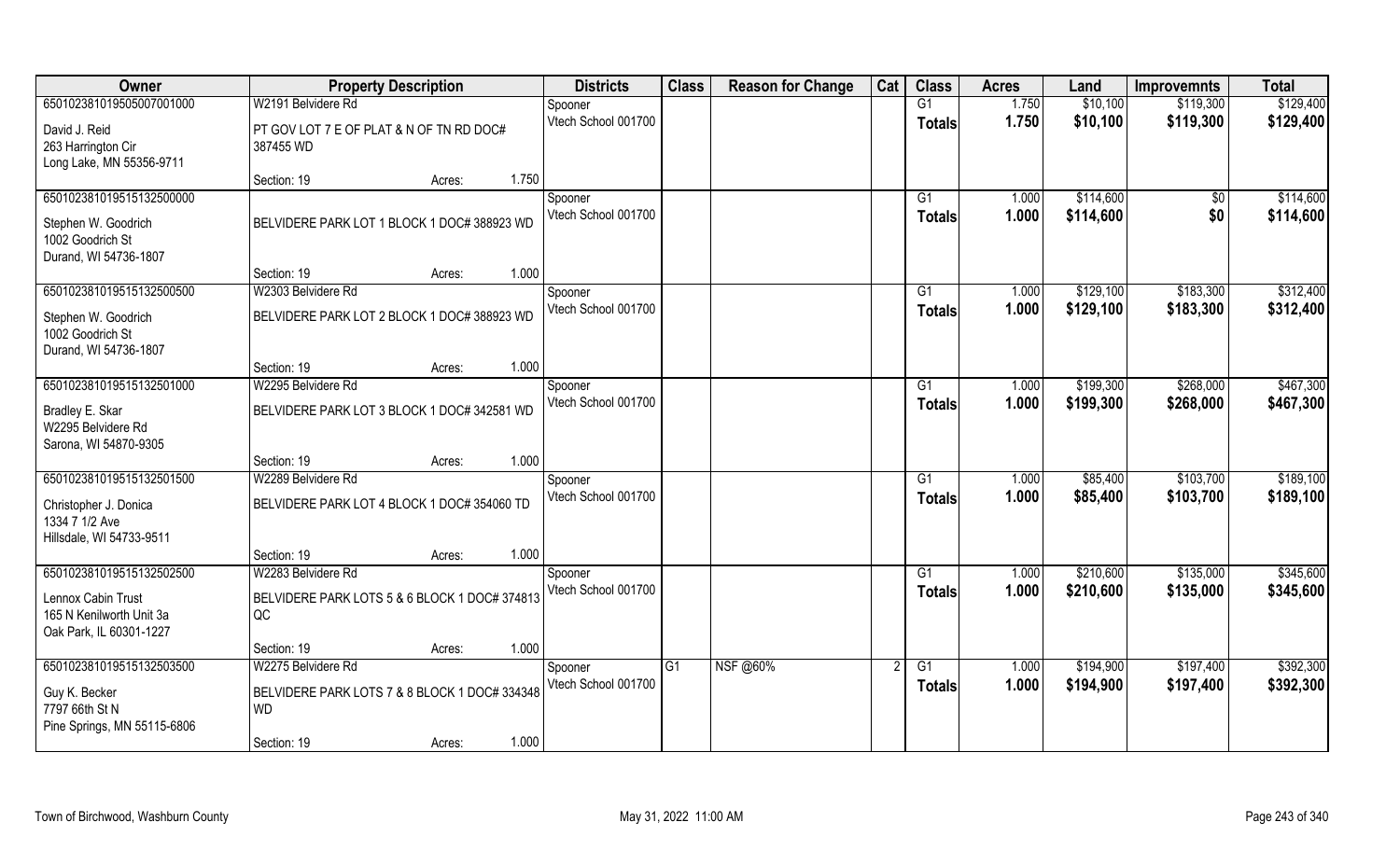| Owner                         | <b>Property Description</b>                     | <b>Districts</b>    | <b>Class</b> | <b>Reason for Change</b> | Cat | <b>Class</b>   | <b>Acres</b> | Land      | <b>Improvemnts</b> | <b>Total</b> |
|-------------------------------|-------------------------------------------------|---------------------|--------------|--------------------------|-----|----------------|--------------|-----------|--------------------|--------------|
| 650102381019515132504000      | W2269 Belvidere Rd                              | Spooner             |              |                          |     | G1             | 1.000        | \$129,100 | \$64,000           | \$193,100    |
| Eugene A. Hollister           | BELVIDERE PARK LOT 9 BLOCK 1 DOC# 360713 WD     | Vtech School 001700 |              |                          |     | <b>Totals</b>  | 1.000        | \$129,100 | \$64,000           | \$193,100    |
| 35034 Oriole Ave              |                                                 |                     |              |                          |     |                |              |           |                    |              |
| Lindstrom, MN 55045-8355      |                                                 |                     |              |                          |     |                |              |           |                    |              |
|                               | 1.000<br>Section: 19<br>Acres:                  |                     |              |                          |     |                |              |           |                    |              |
| 650102381019515132504500      | W2265 Belvidere Rd                              | Spooner             |              |                          |     | G <sub>1</sub> | 1.000        | \$129,100 | \$67,900           | \$197,000    |
| Marilyn J. Turner             | BELVIDERE PARK LOT 10 BLOCK 1 V 139 P 218 V 364 | Vtech School 001700 |              |                          |     | <b>Totals</b>  | 1.000        | \$129,100 | \$67,900           | \$197,000    |
| 8234 Lawrenceville Rd         | P 695-697 TRST                                  |                     |              |                          |     |                |              |           |                    |              |
| Garden Prairie, IL 61038-9577 |                                                 |                     |              |                          |     |                |              |           |                    |              |
|                               | 1.000<br>Section: 19<br>Acres:                  |                     |              |                          |     |                |              |           |                    |              |
| 650102381019515132505000      | W2261 Belvidere Rd                              | Spooner             |              |                          |     | G1             | 1.000        | \$36,100  | \$80,300           | \$116,400    |
| Wesley Kain                   | BELVIDERE PARK LOT 11 BLOCK 1 DOC# 352821 WD    | Vtech School 001700 |              |                          |     | <b>Totals</b>  | 1.000        | \$36,100  | \$80,300           | \$116,400    |
| 606 13th St NE                |                                                 |                     |              |                          |     |                |              |           |                    |              |
| Owatonna, MN 55060-1837       |                                                 |                     |              |                          |     |                |              |           |                    |              |
|                               | 1.000<br>Section: 19<br>Acres:                  |                     |              |                          |     |                |              |           |                    |              |
| 650102381019515132505500      |                                                 | Spooner             |              |                          |     | G1             | 1.000        | \$36,100  | $\sqrt[6]{30}$     | \$36,100     |
| Wesley Kain                   | BELVIDERE PARK LOT 12 BLOCK 1 DOC# 352821 WD    | Vtech School 001700 |              |                          |     | <b>Totals</b>  | 1.000        | \$36,100  | \$0                | \$36,100     |
| 606 13th St NE                |                                                 |                     |              |                          |     |                |              |           |                    |              |
| Owatonna, MN 55060-1837       |                                                 |                     |              |                          |     |                |              |           |                    |              |
|                               | 1.000<br>Section: 19<br>Acres:                  |                     |              |                          |     |                |              |           |                    |              |
| 650102381019515132506000      | W2257 Belvidere Rd                              | Spooner             |              |                          |     | G <sub>1</sub> | 1.000        | \$119,500 | \$57,000           | \$176,500    |
| Oris E. Depuy                 | BELVIDERE PARK LOT 13 BLOCK 1 DOC# 380083 QC    | Vtech School 001700 |              |                          |     | Totals         | 1.000        | \$119,500 | \$57,000           | \$176,500    |
| 1509 7th St                   |                                                 |                     |              |                          |     |                |              |           |                    |              |
| Monroe, WI 53566-1404         |                                                 |                     |              |                          |     |                |              |           |                    |              |
|                               | 1.000<br>Section: 19<br>Acres:                  |                     |              |                          |     |                |              |           |                    |              |
| 650102381019515132506500      | W2255 Belvidere Rd                              | Spooner             |              |                          |     | G1             | 1.000        | \$127,900 | \$62,200           | \$190,100    |
| Gary A. Thompson              | BELVIDERE PARK LOT 14 BLOCK 1 V 297 P 46 WD     | Vtech School 001700 |              |                          |     | <b>Totals</b>  | 1.000        | \$127,900 | \$62,200           | \$190,100    |
| 190 Wildhurst Rd              |                                                 |                     |              |                          |     |                |              |           |                    |              |
| Excelsior, MN 55331-8421      |                                                 |                     |              |                          |     |                |              |           |                    |              |
|                               | 1.000<br>Section: 19<br>Acres:                  |                     |              |                          |     |                |              |           |                    |              |
| 650102381019515132507000      | W2251 Belvidere Rd                              | Spooner             |              |                          |     | G1             | 1.000        | \$203,900 | \$166,600          | \$370,500    |
| Tex A. Shockey                | BELVIDERE PARK LOT 15 BLOCK 1 V 331 P 174 WD    | Vtech School 001700 |              |                          |     | <b>Totals</b>  | 1.000        | \$203,900 | \$166,600          | \$370,500    |
| 1726 Oxford St                | DOC# 358326 TERM DOC# 360357 PR DOC# 360846     |                     |              |                          |     |                |              |           |                    |              |
| Rockford, IL 61103-4821       | QC                                              |                     |              |                          |     |                |              |           |                    |              |
|                               | 1.000<br>Section: 19<br>Acres:                  |                     |              |                          |     |                |              |           |                    |              |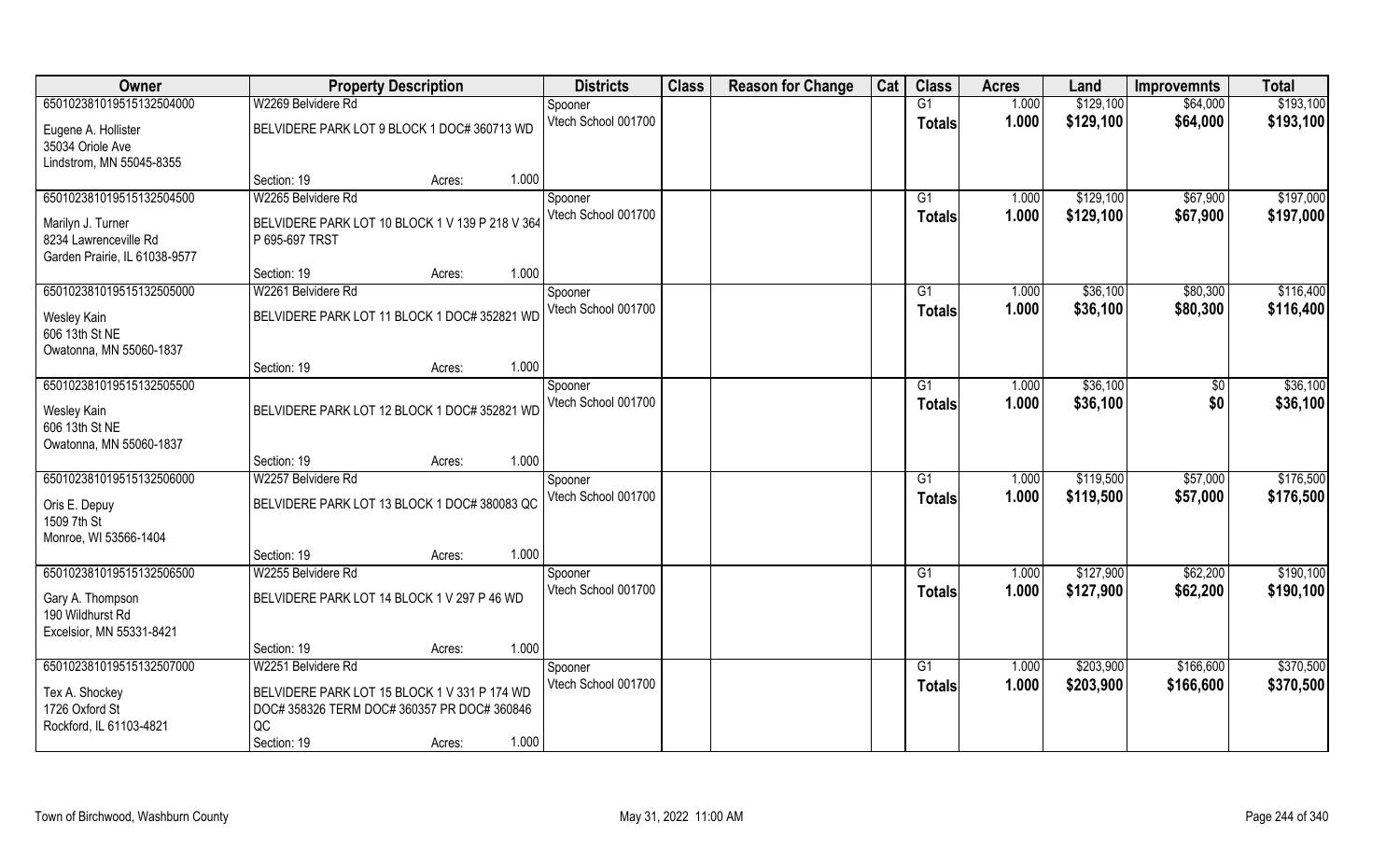| Owner                              | <b>Property Description</b>                          | <b>Districts</b>               | <b>Class</b> | <b>Reason for Change</b> | Cat | <b>Class</b>    | <b>Acres</b> | Land      | <b>Improvemnts</b> | <b>Total</b> |
|------------------------------------|------------------------------------------------------|--------------------------------|--------------|--------------------------|-----|-----------------|--------------|-----------|--------------------|--------------|
| 650102381019515132507500           | W2249 Belvidere Rd                                   | Spooner                        |              |                          |     | G1              | 1.000        | \$67,000  | \$50,300           | \$117,300    |
| Waldo E. Tagatz                    | BELVIDERE PARK LOT 16 BLOCK 1 EXC E 16' V 282 F      | Vtech School 001700            |              |                          |     | <b>Totals</b>   | 1.000        | \$67,000  | \$50,300           | \$117,300    |
| 1335 21st St NW                    | 173                                                  |                                |              |                          |     |                 |              |           |                    |              |
| Rochester, MN 55901-1590           |                                                      |                                |              |                          |     |                 |              |           |                    |              |
|                                    | 1.000<br>Section: 19<br>Acres:                       |                                |              |                          |     |                 |              |           |                    |              |
| 650102381019515132508000           | W2245 Belvidere Rd                                   | Spooner                        |              |                          |     | G <sub>1</sub>  | 1.000        | \$146,200 | \$109,600          | \$255,800    |
| K2z Properties LLC                 | BELVIDERE PARK LOT 17 BLOCK 1 & E 16' LOT 16         | Vtech School 001700            |              |                          |     | <b>Totals</b>   | 1.000        | \$146,200 | \$109,600          | \$255,800    |
| 34965 Oasis Rd                     | BLOCK 1 DOC# 377320 QC                               |                                |              |                          |     |                 |              |           |                    |              |
| Lindstrom, MN 55045-8345           |                                                      |                                |              |                          |     |                 |              |           |                    |              |
|                                    | 1.000<br>Section: 19<br>Acres:                       |                                |              |                          |     |                 |              |           |                    |              |
| 650102381019515132508500           | W2237 Belvidere Rd                                   | Spooner                        |              |                          |     | G1              | 1.000        | \$125,800 | \$64,400           | \$190,200    |
| Steven J. Silverman                | BELVIDERE PARK LOT 18 BLOCK 1 V 295 P 97 WD          | Vtech School 001700            |              |                          |     | <b>Totals</b>   | 1.000        | \$125,800 | \$64,400           | \$190,200    |
| 6212 Sleepy Hollow Ln              | DOC# 356480 QC                                       |                                |              |                          |     |                 |              |           |                    |              |
| Lisle, IL 60532-2875               |                                                      |                                |              |                          |     |                 |              |           |                    |              |
|                                    | 1.000<br>Section: 19<br>Acres:                       |                                |              |                          |     |                 |              |           |                    |              |
| 650102381019515132509000           | W2233 Belvidere Rd                                   | Spooner<br>Vtech School 001700 |              |                          |     | G1              | 1.000        | \$125,800 | \$16,900           | \$142,700    |
| Teri S Schoepski Trust             | BELVIDERE PARK LOT 19 BLOCK 1 DOC# 370498 TD         |                                |              |                          |     | <b>Totals</b>   | 1.000        | \$125,800 | \$16,900           | \$142,700    |
| 7795 Montague Rd                   |                                                      |                                |              |                          |     |                 |              |           |                    |              |
| Rockford, IL 61102-4327            |                                                      |                                |              |                          |     |                 |              |           |                    |              |
| 650102381019515132509500           | 1.000<br>Section: 19<br>Acres:<br>W2229 Belvidere Rd |                                |              |                          |     | G1              | 1.000        | \$125,800 | \$90,400           | \$216,200    |
|                                    |                                                      | Spooner<br>Vtech School 001700 |              |                          |     |                 | 1.000        | \$125,800 | \$90,400           | \$216,200    |
| Jerry Lingl                        | BELVIDERE PARK LOT 20 BLOCK 1 DOC# 339542 WD         |                                |              |                          |     | <b>Totals</b>   |              |           |                    |              |
| 20820 Juno Ct N                    | DOC#337988 JGMT ESMT                                 |                                |              |                          |     |                 |              |           |                    |              |
| Forest Lake, MN 55025-9177         |                                                      |                                |              |                          |     |                 |              |           |                    |              |
| 650102381019515132510000           | 1.000<br>Section: 19<br>Acres:<br>W2225 Belvidere Rd |                                |              |                          |     | $\overline{G1}$ | 1.000        | \$132,700 | \$63,600           | \$196,300    |
|                                    |                                                      | Spooner<br>Vtech School 001700 |              |                          |     | <b>Totals</b>   | 1.000        | \$132,700 | \$63,600           | \$196,300    |
| Joseph Althaus                     | BELVIDERE PARK LOT 21 BLOCK 1 V 422 P 578 WD         |                                |              |                          |     |                 |              |           |                    |              |
| W2225 Belvidere Rd                 | DOC# 316550 QC DOC# 337988 JGMT ESMT DOC#            |                                |              |                          |     |                 |              |           |                    |              |
| Sarona, WI 54870-9305              | 390150 TOD<br>1.000                                  |                                |              |                          |     |                 |              |           |                    |              |
| 650102381019515132510500           | Section: 19<br>Acres:<br>W2221 Belvidere Rd          | Spooner                        |              |                          |     | G1              | 1.000        | \$132,700 | \$64,500           | \$197,200    |
|                                    |                                                      | Vtech School 001700            |              |                          |     | <b>Totals</b>   | 1.000        | \$132,700 | \$64,500           | \$197,200    |
| Paul Geiss                         | BELVIDERE PARK LOT 22 BLOCK 1 DOC# 337988            |                                |              |                          |     |                 |              |           |                    |              |
| 2432 72nd Ct E                     | JGMT ESMT DOC# 400619 TD                             |                                |              |                          |     |                 |              |           |                    |              |
| Inver Grove Heights, MN 55076-2319 | 1.000<br>Section: 19<br>Acres:                       |                                |              |                          |     |                 |              |           |                    |              |
|                                    |                                                      |                                |              |                          |     |                 |              |           |                    |              |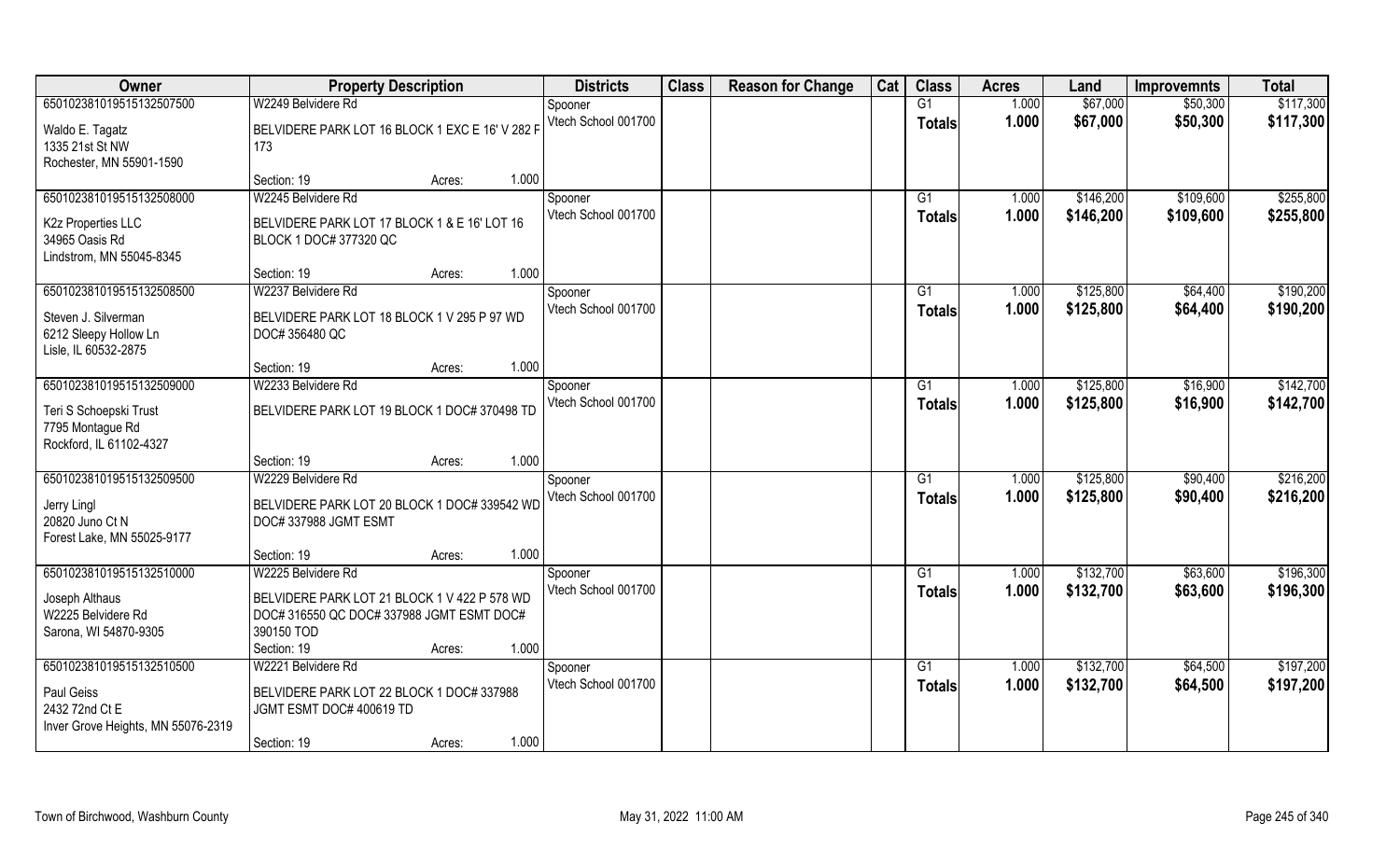| Owner                                     | <b>Property Description</b>                   | <b>Districts</b>    | <b>Class</b> | <b>Reason for Change</b> | Cat | <b>Class</b>   | <b>Acres</b> | Land      | <b>Improvemnts</b> | <b>Total</b> |
|-------------------------------------------|-----------------------------------------------|---------------------|--------------|--------------------------|-----|----------------|--------------|-----------|--------------------|--------------|
| 650102381019515132511000                  | W2217 Belvidere Rd                            | Spooner             |              |                          |     | G1             | 1.000        | \$125,800 | \$76,700           | \$202,500    |
| Elizabeth Silverman Zurek                 | BELVIDERE PARK LOT 23 BLOCK 1 DOC# 333526 QC  | Vtech School 001700 |              |                          |     | <b>Totals</b>  | 1.000        | \$125,800 | \$76,700           | \$202,500    |
| 2214 Remington Dr                         | DOC# 350664 QC DOC# 351766 QC DOC# 337988     |                     |              |                          |     |                |              |           |                    |              |
| Naperville, IL 60565-3413                 | JGMT ESMT DOC# 392177 ESMT                    |                     |              |                          |     |                |              |           |                    |              |
|                                           | 1.000<br>Section: 19<br>Acres:                |                     |              |                          |     |                |              |           |                    |              |
| 650102381019515132511500                  | W2213 Belvidere Rd                            | Spooner             |              |                          |     | G <sub>1</sub> | 1.000        | \$125,800 | \$73,600           | \$199,400    |
| Matthew Evensen                           | BELVIDERE PARK LOT 24 BLOCK 1 DOC# 337988     | Vtech School 001700 |              |                          |     | <b>Totals</b>  | 1.000        | \$125,800 | \$73,600           | \$199,400    |
| W2815 County Rd I                         | JGMT ESMT DOC# 392515 WD                      |                     |              |                          |     |                |              |           |                    |              |
| La Crosse, WI 54601-2817                  |                                               |                     |              |                          |     |                |              |           |                    |              |
|                                           | 1.000<br>Section: 19<br>Acres:                |                     |              |                          |     |                |              |           |                    |              |
| 650102381019515132512000                  |                                               | Spooner             |              |                          |     | G1             | 1.000        | \$125,800 | $\sqrt[6]{3}$      | \$125,800    |
|                                           |                                               | Vtech School 001700 |              |                          |     | <b>Totals</b>  | 1.000        | \$125,800 | \$0                | \$125,800    |
| James Ray Schiffner                       | BELVIDERE PARK LOT 25 BLOCK 1 DOC# 378059 WD  |                     |              |                          |     |                |              |           |                    |              |
| 895 Hillcrest Ln<br>Oregon, WI 53575-2676 |                                               |                     |              |                          |     |                |              |           |                    |              |
|                                           | 1.000<br>Section: 19<br>Acres:                |                     |              |                          |     |                |              |           |                    |              |
| 650102381019515132512500                  | W2205 Belvidere Rd                            | Birchwood           |              |                          |     | G <sub>1</sub> | 1.000        | \$127,300 | \$98,700           | \$226,000    |
|                                           |                                               | Vtech School 001700 |              |                          |     | <b>Totals</b>  | 1.000        | \$127,300 | \$98,700           | \$226,000    |
| Schiffner Long Lake Cabin LLC             | BELVIDERE PARK UNNUMBERED LOT BETWEEN         |                     |              |                          |     |                |              |           |                    |              |
| 895 Hillcrest Ln                          | LOT 25 BLOCK 1 & LOT 1 BLOCK 2 DOC# 355621 WD |                     |              |                          |     |                |              |           |                    |              |
| Oregon, WI 53575-2676                     | 1.000                                         |                     |              |                          |     |                |              |           |                    |              |
| 650102381019515132513000                  | Section: 19<br>Acres:<br>W2201 Belvidere Rd   | Birchwood           |              |                          |     | G1             | 1.000        | \$195,800 | \$50,400           | \$246,200    |
|                                           |                                               | Vtech School 001700 |              |                          |     |                | 1.000        | \$195,800 | \$50,400           | \$246,200    |
| Jeffrey P. Christensen                    | BELVIDERE PARK LOTS 1 & 2 BLOCK 2 DOC# 399152 |                     |              |                          |     | <b>Totals</b>  |              |           |                    |              |
| 4760 165th St W                           | TD DOC# 400365 TOD                            |                     |              |                          |     |                |              |           |                    |              |
| Lakeville, MN 55044-2610                  |                                               |                     |              |                          |     |                |              |           |                    |              |
|                                           | 1.000<br>Section: 19<br>Acres:                |                     |              |                          |     |                |              |           |                    |              |
| 650102381019515132514000                  | W2197 Belvidere Rd                            | Birchwood           |              |                          |     | G1             | 1.000        | \$128,500 | \$87,500           | \$216,000    |
| Jeffrey L. Marschinke                     | BELVIDERE PARK LOT 3 BLOCK 2 DOC# 263566 WD   | Vtech School 001700 |              |                          |     | <b>Totals</b>  | 1.000        | \$128,500 | \$87,500           | \$216,000    |
| 1309 1st St S                             | DOC#381193 TOD                                |                     |              |                          |     |                |              |           |                    |              |
| Stillwater, MN 55082-6274                 |                                               |                     |              |                          |     |                |              |           |                    |              |
|                                           | 1.000<br>Section: 19<br>Acres:                |                     |              |                          |     |                |              |           |                    |              |
| 650102381019515132515000                  | W2193 Belvidere Rd                            | Birchwood           |              |                          |     | G1             | 1.000        | \$226,300 | \$126,500          | \$352,800    |
| Milton R Awe Trust                        | BELVIDERE PARK LOTS 4 & 5 BLOCK 2 DOC# 329363 | Vtech School 001700 |              |                          |     | Totals         | 1.000        | \$226,300 | \$126,500          | \$352,800    |
| 244 Redhawk Rd                            | QC DOC# 310798 QC                             |                     |              |                          |     |                |              |           |                    |              |
| Hampshire, IL 60140-8244                  |                                               |                     |              |                          |     |                |              |           |                    |              |
|                                           | 1.000<br>Section: 19<br>Acres:                |                     |              |                          |     |                |              |           |                    |              |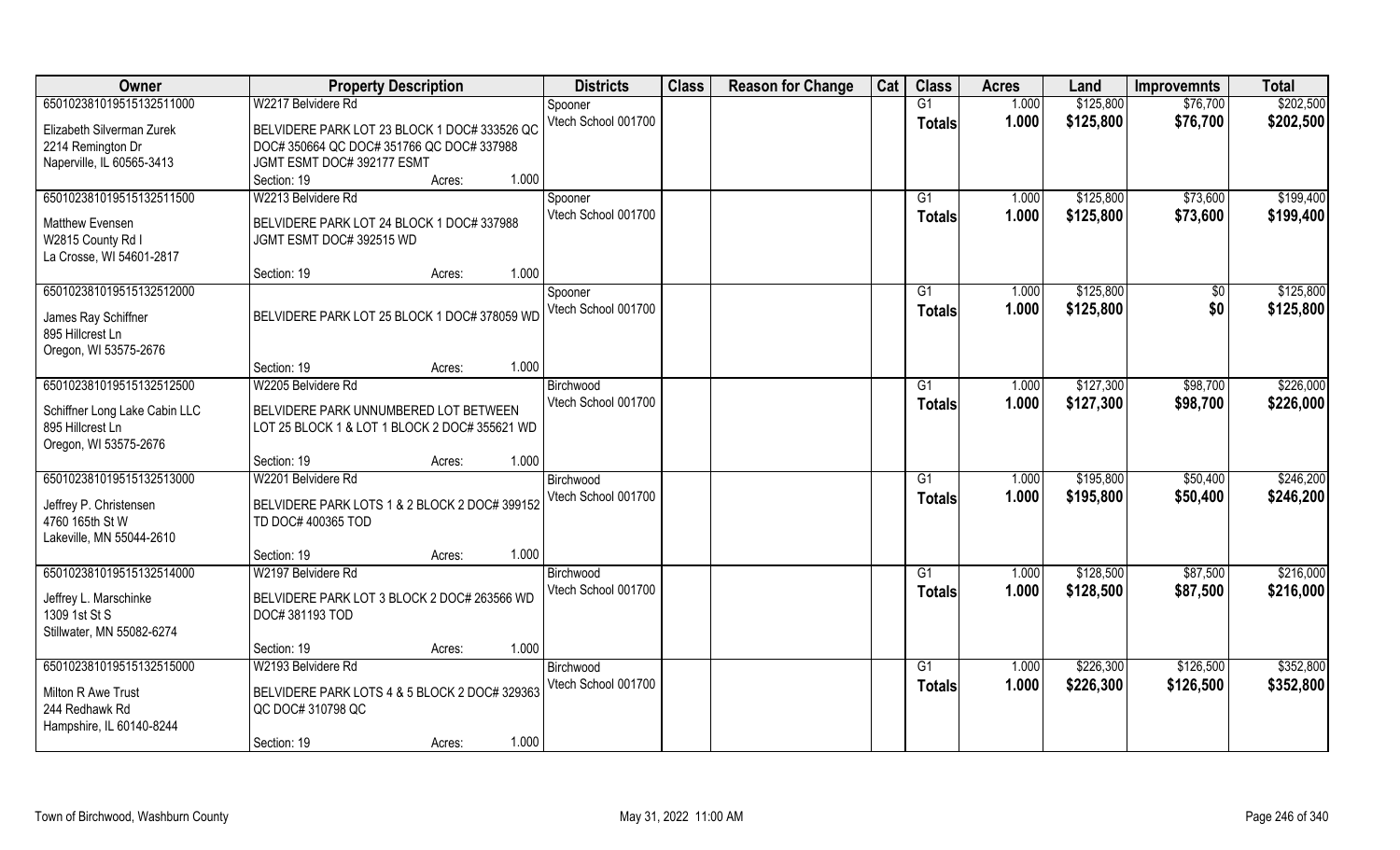| Owner                                                                                        | <b>Property Description</b>                                                                                                                                                                                    | <b>Districts</b>                 | <b>Class</b> | <b>Reason for Change</b> | Cat | <b>Class</b>                          | <b>Acres</b>            | Land                            | <b>Improvemnts</b>            | <b>Total</b>                    |
|----------------------------------------------------------------------------------------------|----------------------------------------------------------------------------------------------------------------------------------------------------------------------------------------------------------------|----------------------------------|--------------|--------------------------|-----|---------------------------------------|-------------------------|---------------------------------|-------------------------------|---------------------------------|
| 650102381019515132515500                                                                     |                                                                                                                                                                                                                | Birchwood                        |              |                          |     | G1                                    | 1.000                   | \$142,200                       | $\overline{50}$               | \$142,200                       |
| Milton R Awe Trust<br>244 Redhawk Rd<br>Hampshire, IL 60140-8244                             | BELVIDERE PARK LOT 6 BLOCK 2 DOC# 329363 QC<br>DOC# 310798 QC                                                                                                                                                  | Vtech School 001700              |              |                          |     | <b>Totals</b>                         | 1.000                   | \$142,200                       | \$0                           | \$142,200                       |
|                                                                                              | 1.000<br>Section: 19<br>Acres:                                                                                                                                                                                 |                                  |              |                          |     |                                       |                         |                                 |                               |                                 |
| 650102381019515132516000<br>Milton R Awe Trust<br>244 Redhawk Rd<br>Hampshire, IL 60140-8244 | BELVIDERE PARK LOT 7 BLOCK 2 DOC# 329363 QC<br>DOC# 310798 QC                                                                                                                                                  | Birchwood<br>Vtech School 001700 |              |                          |     | G <sub>1</sub><br><b>Totals</b>       | 1.000<br>1.000          | \$142,800<br>\$142,800          | \$0<br>\$0                    | \$142,800<br>\$142,800          |
|                                                                                              | 1.000<br>Section: 19<br>Acres:                                                                                                                                                                                 |                                  |              |                          |     |                                       |                         |                                 |                               |                                 |
| 650102381019515132516500                                                                     | W2171 Bay Rd                                                                                                                                                                                                   | Birchwood                        |              |                          |     | G1                                    | 1.000                   | \$144,700                       | \$80,600                      | \$225,300                       |
| Wesley A. Cook<br>600 7th Ave NE<br>Stewartville, MN 55976-1531                              | BELVIDERE PARK LOT 8 BLOCK 2 V 346 P 1 WD                                                                                                                                                                      | Vtech School 001700              |              |                          |     | <b>Totals</b>                         | 1.000                   | \$144,700                       | \$80,600                      | \$225,300                       |
|                                                                                              | 1.000<br>Section: 19<br>Acres:                                                                                                                                                                                 |                                  |              |                          |     |                                       |                         |                                 |                               |                                 |
| 650102381019515132517000                                                                     | W2167 Bay Rd                                                                                                                                                                                                   | Birchwood                        |              |                          |     | G <sub>1</sub>                        | 1.000                   | \$145,700                       | \$111,100                     | \$256,800                       |
| Jerome K. Kackowski<br>W144 N4846 Stone Dr<br>Menomonee Falls, WI 53051-6931                 | BELVIDERE PARK LOT 9 BLOCK 2 V 418 P 534 DOC#<br>364122 TERM                                                                                                                                                   | Vtech School 001700              |              |                          |     | <b>Totals</b>                         | 1.000                   | \$145,700                       | \$111,100                     | \$256,800                       |
|                                                                                              | 1.000<br>Section: 19<br>Acres:                                                                                                                                                                                 |                                  |              |                          |     |                                       |                         |                                 |                               |                                 |
| 650102381019515132517500<br>James Krueger<br>10949 Bentwater Ln<br>Woodbury, MN 55129-5236   | W2151 Bay Rd<br>BELVIDERE PARK PT LOTS 10 & 11 BLOCK 2 L 2 CSN<br>#2565 V 11 P 88 DOC# 289013 WD                                                                                                               | Birchwood<br>Vtech School 001700 |              |                          |     | G1<br><b>Totals</b>                   | 1.050<br>1.050          | \$230,100<br>\$230,100          | \$275,400<br>\$275,400        | \$505,500<br>\$505,500          |
|                                                                                              | 1.050<br>Section: 19<br>Acres:                                                                                                                                                                                 |                                  |              |                          |     |                                       |                         |                                 |                               |                                 |
| 650102381019515132518000<br>Henry B. Axt<br>5888 Wilson Rd<br>Venice, FL 34293-6886          | W2147 Bay Rd BI 1747<br>BELVIDERE PARK PT LOTS 12, 13 & 14 BLOCK 2 INCL<br>L 3 CSM #2565 V 11 P 88 & PT L 1 CSM #2565 V 11 P<br>88 DOC# 289631 WD DOC# 329590 WD DOC# 340262<br>1.760<br>Section: 19<br>Acres: | Birchwood<br>Vtech School 001700 |              |                          |     | G1<br>G <sub>6</sub><br><b>Totals</b> | 1.400<br>0.360<br>1.760 | \$222,100<br>\$700<br>\$222,800 | \$125,100<br>\$0<br>\$125,100 | \$347,200<br>\$700<br>\$347,900 |
| 650102381019515132518500<br>Ron Boerjan<br>W2155 Bay Rd<br>Sarona, WI 54870-9307             | W2155 Bay Rd<br>BELVIDERE PARK PT LOTS 10 - 13 BLOCK 2 PT L 1<br>CSM #2565 V 11 P 88 DOC# 387317 WD<br>0.910<br>Section: 19<br>Acres:                                                                          | Birchwood<br>Vtech School 001700 |              |                          |     | G1<br>Totals                          | 0.910<br>0.910          | \$5,700<br>\$5,700              | \$82,700<br>\$82,700          | \$88,400<br>\$88,400            |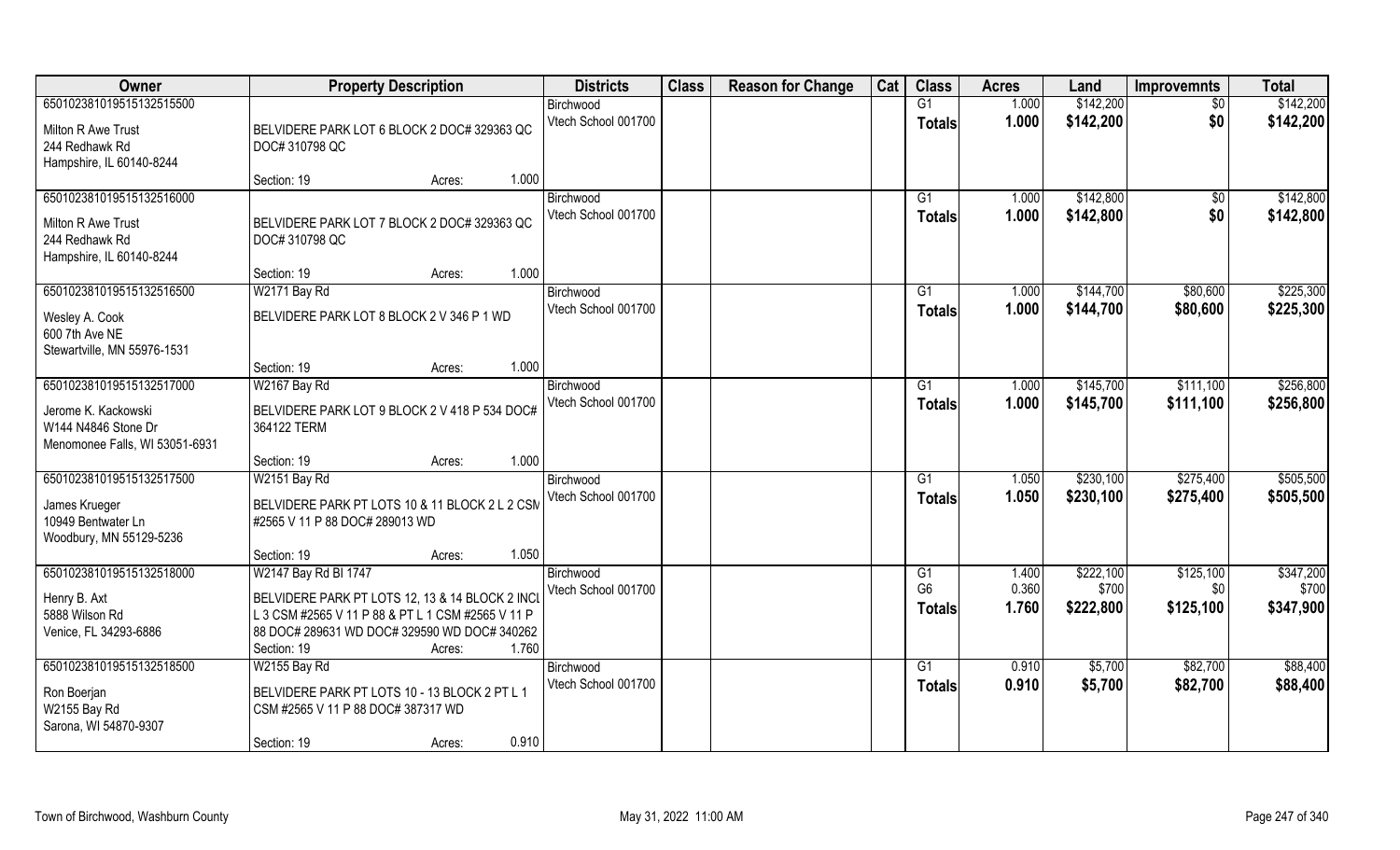| Owner                          | <b>Property Description</b>                     |       | <b>Districts</b>                 | <b>Class</b>    | <b>Reason for Change</b> | Cat  | <b>Class</b>  | <b>Acres</b>   | Land                   | <b>Improvemnts</b>   | <b>Total</b>           |
|--------------------------------|-------------------------------------------------|-------|----------------------------------|-----------------|--------------------------|------|---------------|----------------|------------------------|----------------------|------------------------|
| 650102381019515132520500       | W2135 Bay Rd                                    |       | Birchwood                        |                 |                          |      | G1            | 1.000          | \$162,800              | \$160,800            | \$323,600              |
| Joseph W. Heimler              | BELVIDERE PARK LOT 16 & PT LOTS 14 & 15 BLOCK   |       | Vtech School 001700              |                 |                          |      | <b>Totals</b> | 1.000          | \$162,800              | \$160,800            | \$323,600              |
| E6585 836th Ave                | 2 DOC# 343008 WD                                |       |                                  |                 |                          |      |               |                |                        |                      |                        |
| Colfax, WI 54730-4400          |                                                 |       |                                  |                 |                          |      |               |                |                        |                      |                        |
|                                | Section: 19<br>Acres:                           | 1.000 |                                  |                 |                          |      |               |                |                        |                      |                        |
| 650102381019515132521000       | W2127 Bay Rd                                    |       | Birchwood                        |                 |                          |      | G1            | 1.150          | \$179,600              | \$438,400            | \$618,000              |
| W2721 Bay Road Trust           | BELVIDERE PARK LOTS 17 & 18 EXC E 30' BLOCK 2   |       | Vtech School 001700              |                 |                          |      | Totals        | 1.150          | \$179,600              | \$438,400            | \$618,000              |
| 2423 N Racine Ave              | DOC# 356589 QC                                  |       |                                  |                 |                          |      |               |                |                        |                      |                        |
| Chicago, IL 60614-2110         |                                                 |       |                                  |                 |                          |      |               |                |                        |                      |                        |
|                                | Section: 19<br>Acres:                           | 1.150 |                                  |                 |                          |      |               |                |                        |                      |                        |
| 650102381019515132522000       |                                                 |       | Birchwood                        |                 |                          |      | G1            | 0.000          | \$77,700               | $\sqrt{6}$           | \$77,700               |
| <b>Mildred A Sreenan Trust</b> | BELVIDERE PARK E 30' LOT 18 BLOCK 2 V 249 P 302 |       | Vtech School 001700              |                 |                          |      | <b>Totals</b> | 0.000          | \$77,700               | \$0                  | \$77,700               |
| 4284 Shorewood Dr              | V 313 P 21-22 TRST                              |       |                                  |                 |                          |      |               |                |                        |                      |                        |
| Rockford, IL 61101-9369        |                                                 |       |                                  |                 |                          |      |               |                |                        |                      |                        |
|                                | Section: 19<br>Acres:                           | 0.000 |                                  |                 |                          |      |               |                |                        |                      |                        |
| 650102381019515132522500       | W2115 Bay Rd                                    |       | Birchwood                        | $\overline{G1}$ | <b>RFR</b>               | $-2$ | G1            | 1.000          | \$152,800              | \$62,300             | \$215,100              |
| Mildred A Sreenan Trust        | BELVIDERE PARK LOT 19 BLOCK 2 V 104 P 567 V 260 |       | Vtech School 001700              |                 |                          |      | <b>Totals</b> | 1.000          | \$152,800              | \$62,300             | \$215,100              |
| 4284 Shorewood Dr              | P 396-397 V 313 P 21-22 TRST                    |       |                                  |                 |                          |      |               |                |                        |                      |                        |
| Rockford, IL 61101-9369        |                                                 |       |                                  |                 |                          |      |               |                |                        |                      |                        |
|                                | Section: 19<br>Acres:                           | 1.000 |                                  |                 |                          |      |               |                |                        |                      |                        |
| 650102381019515132523000       |                                                 |       | Birchwood                        |                 |                          |      | G1            | 1.000          | \$119,300              | \$0                  | \$119,300              |
| Mildred A Sreenan Trust        | BELVIDERE PARK LOT 20 BLOCK 2 V 104 P 567 V 260 |       | Vtech School 001700              |                 |                          |      | <b>Totals</b> | 1.000          | \$119,300              | \$0                  | \$119,300              |
| 4284 Shorewood Dr              | P 396-397 V 313 P 21-22 TRST                    |       |                                  |                 |                          |      |               |                |                        |                      |                        |
| Rockford, IL 61101-9369        |                                                 |       |                                  |                 |                          |      |               |                |                        |                      |                        |
|                                | Section: 19<br>Acres:                           | 1.000 |                                  |                 |                          |      |               |                |                        |                      |                        |
| 650102381019515132523500       | W 2107 Grob Rd                                  |       | Birchwood<br>Vtech School 001700 |                 |                          |      | G1            | 1.000<br>1.000 | \$131,700<br>\$131,700 | \$41,300<br>\$41,300 | \$173,000<br>\$173,000 |
| Donald J. Schaefer             | BELVIDERE PARK LOT 21 BLOCK 2 DOC# 342893 WD    |       |                                  |                 |                          |      | <b>Totals</b> |                |                        |                      |                        |
| 2710 Carver Ave E              |                                                 |       |                                  |                 |                          |      |               |                |                        |                      |                        |
| Maplewood, MN 55119-5977       |                                                 | 1.000 |                                  |                 |                          |      |               |                |                        |                      |                        |
| 650102381019515132524510       | Section: 19<br>Acres:                           |       | Birchwood                        |                 |                          |      | G1            | 0.990          | \$177,500              | $\overline{50}$      | \$177,500              |
|                                |                                                 |       | Vtech School 001700              |                 |                          |      | <b>Totals</b> | 0.990          | \$177,500              | \$0                  | \$177,500              |
| Donald J. Schaefer             | BELVIDERE PARK LOTS 22 - 23 BLOCK 2 L 1 CSM     |       |                                  |                 |                          |      |               |                |                        |                      |                        |
| 2710 Carver Ave E              | #3239 V 15 P 67 DOC# 383711 WD                  |       |                                  |                 |                          |      |               |                |                        |                      |                        |
| Maplewood, MN 55119-5977       | Section: 19<br>Acres:                           | 0.990 |                                  |                 |                          |      |               |                |                        |                      |                        |
|                                |                                                 |       |                                  |                 |                          |      |               |                |                        |                      |                        |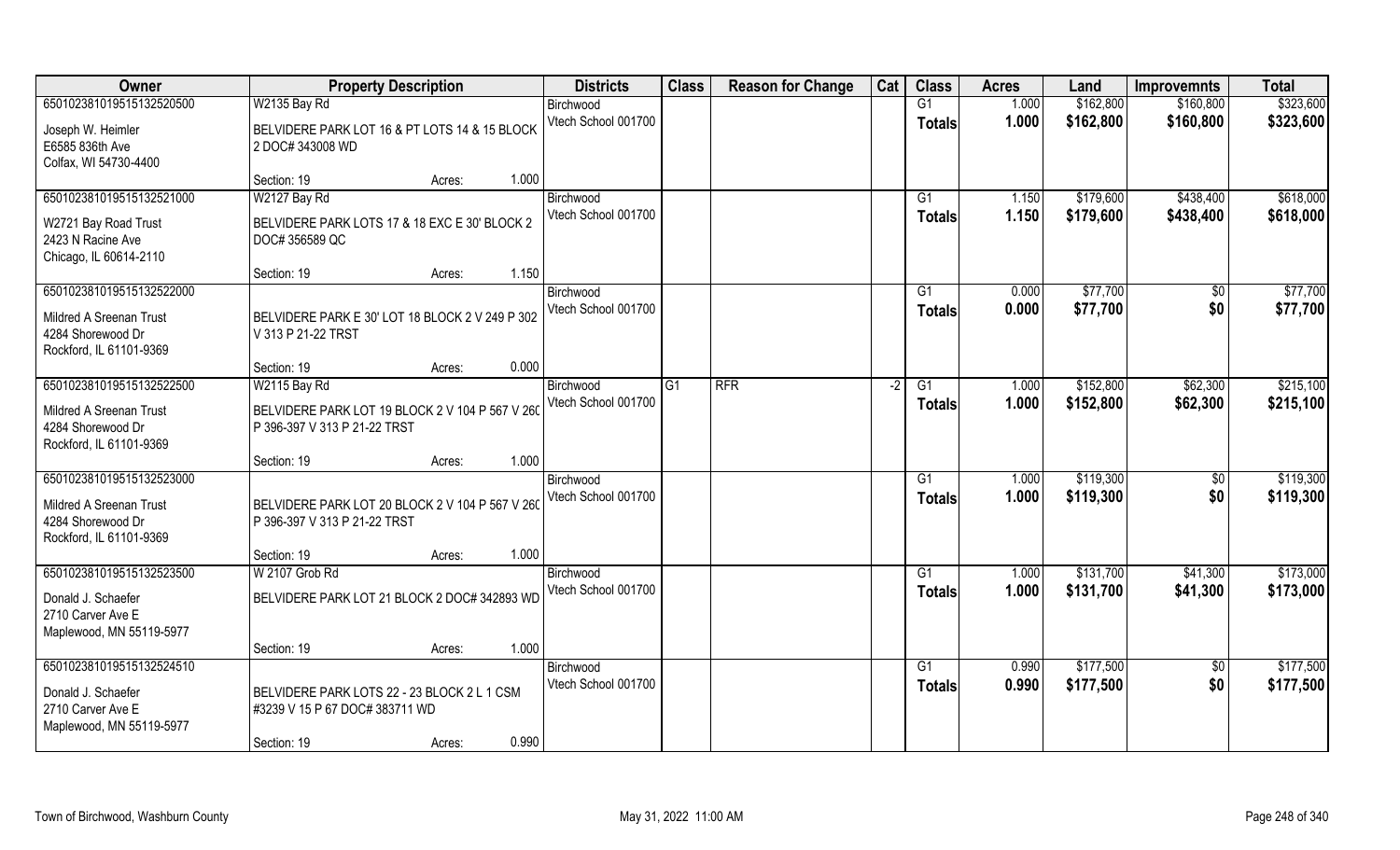| Owner                                    | <b>Property Description</b>                                                 | <b>Districts</b>                 | <b>Class</b> | <b>Reason for Change</b> | Cat | <b>Class</b>    | <b>Acres</b>   | Land                   | <b>Improvemnts</b> | <b>Total</b>           |
|------------------------------------------|-----------------------------------------------------------------------------|----------------------------------|--------------|--------------------------|-----|-----------------|----------------|------------------------|--------------------|------------------------|
| 650102381019515132525510                 | W2091 Grob Rd                                                               | Birchwood                        |              |                          |     | G1              | 0.950          | \$185,500              | \$117,900          | \$303,400              |
| Steve M. Pierce                          | BELVIDERE PARK LOTS 24 - 25 BLOCK 2 L 2 CSM                                 | Vtech School 001700              |              |                          |     | <b>Totals</b>   | 0.950          | \$185,500              | \$117,900          | \$303,400              |
| 15287 Jeffers Pass NW                    | #3239 V 15 P 67 DOC# 381726 WD                                              |                                  |              |                          |     |                 |                |                        |                    |                        |
| Prior Lake, MN 55372-3606                |                                                                             |                                  |              |                          |     |                 |                |                        |                    |                        |
|                                          | 0.950<br>Section: 19<br>Acres:                                              |                                  |              |                          |     |                 |                |                        |                    |                        |
| 650102381019515132526000                 |                                                                             | Birchwood<br>Vtech School 001700 |              |                          |     | G <sub>1</sub>  | 1.000<br>1.000 | \$112,000<br>\$112,000 | \$0<br>\$0         | \$112,000<br>\$112,000 |
| Mary Beth Laurent Le                     | BELVIDERE PARK LOT 26 BLOCK 2 & UNNUMBERED                                  |                                  |              |                          |     | <b>Totals</b>   |                |                        |                    |                        |
| W2083 Grob Rd                            | LOT BETWEEN LOT 26 BLOCK 2 BELVIDERE PARK &                                 |                                  |              |                          |     |                 |                |                        |                    |                        |
| Sarona, WI 54870-9308                    | LOT 1 BLOCK 1 1ST ADD BELVIDERE PARK DOC#<br>1.000<br>Section: 19<br>Acres: |                                  |              |                          |     |                 |                |                        |                    |                        |
| 650102381019515148500100                 | W2425 Summit Rd                                                             | Spooner                          |              |                          |     | G1              | 1.000          | \$114,000              | \$62,700           | \$176,700              |
|                                          |                                                                             | Vtech School 001700              |              |                          |     | <b>Totals</b>   | 1.000          | \$114,000              | \$62,700           | \$176,700              |
| Karen Grey<br>W2425 Summit Rd            | BLACK HAWK PARK LOTS 1 & 2 BLOCK 1 V 336 P 755<br><b>WD</b>                 |                                  |              |                          |     |                 |                |                        |                    |                        |
| Sarona, WI 54870-9358                    |                                                                             |                                  |              |                          |     |                 |                |                        |                    |                        |
|                                          | 1.000<br>Section: 19<br>Acres:                                              |                                  |              |                          |     |                 |                |                        |                    |                        |
| 650102381019515148501000                 | W2417 Summit Rd                                                             | Spooner                          |              |                          |     | G1              | 1.000          | \$113,200              | \$159,400          | \$272,600              |
| Thomas F. Anderson                       | BLACK HAWK PARK LOTS 3 & 4 BLOCK 1 DOC#                                     | Vtech School 001700              |              |                          |     | <b>Totals</b>   | 1.000          | \$113,200              | \$159,400          | \$272,600              |
| 328 Valley Commons                       | 377345 WD                                                                   |                                  |              |                          |     |                 |                |                        |                    |                        |
| Hudson, WI 54016-6102                    |                                                                             |                                  |              |                          |     |                 |                |                        |                    |                        |
|                                          | 1.000<br>Section: 19<br>Acres:                                              |                                  |              |                          |     |                 |                |                        |                    |                        |
| 650102381019515148502000                 |                                                                             | Spooner                          |              |                          |     | G1              | 1.000          | \$97,500               | $\sqrt[6]{30}$     | \$97,500               |
| Harold G. Shipman                        | BLACK HAWK PARK LOT 5 BLOCK 1 DOC# 287131                                   | Vtech School 001700              |              |                          |     | <b>Totals</b>   | 1.000          | \$97,500               | \$0                | \$97,500               |
| E6748 870th Ave                          | <b>WD</b>                                                                   |                                  |              |                          |     |                 |                |                        |                    |                        |
| Colfax, WI 54730-4723                    |                                                                             |                                  |              |                          |     |                 |                |                        |                    |                        |
| 650102381019515148502500                 | 1.000<br>Section: 19<br>Acres:                                              |                                  |              |                          |     | $\overline{G1}$ | 1.000          | \$52,000               | $\overline{60}$    | \$52,000               |
|                                          |                                                                             | Spooner<br>Vtech School 001700   |              |                          |     | <b>Totals</b>   | 1.000          | \$52,000               | \$0                | \$52,000               |
| David T. Heuring                         | BLACK HAWK PARK LOT 6 BLOCK 1 DOC# 389135                                   |                                  |              |                          |     |                 |                |                        |                    |                        |
| 313 1st Ave<br>Shell Lake, WI 54871-9795 | <b>WD</b>                                                                   |                                  |              |                          |     |                 |                |                        |                    |                        |
|                                          | 1.000<br>Section: 19<br>Acres:                                              |                                  |              |                          |     |                 |                |                        |                    |                        |
| 650102381019515148503000                 | N3441 Blackhawk Rd                                                          | Spooner                          |              |                          |     | G1              | 1.000          | \$6,300                | $\overline{50}$    | \$6,300                |
| David T. Heuring                         | BLACK HAWK PARK LOT 7 BLOCK 1 DOC# 389135                                   | Vtech School 001700              |              |                          |     | <b>Totals</b>   | 1.000          | \$6,300                | \$0                | \$6,300                |
| 313 1st Ave                              | <b>WD</b>                                                                   |                                  |              |                          |     |                 |                |                        |                    |                        |
| Shell Lake, WI 54871-9795                |                                                                             |                                  |              |                          |     |                 |                |                        |                    |                        |
|                                          | 1.000<br>Section: 19<br>Acres:                                              |                                  |              |                          |     |                 |                |                        |                    |                        |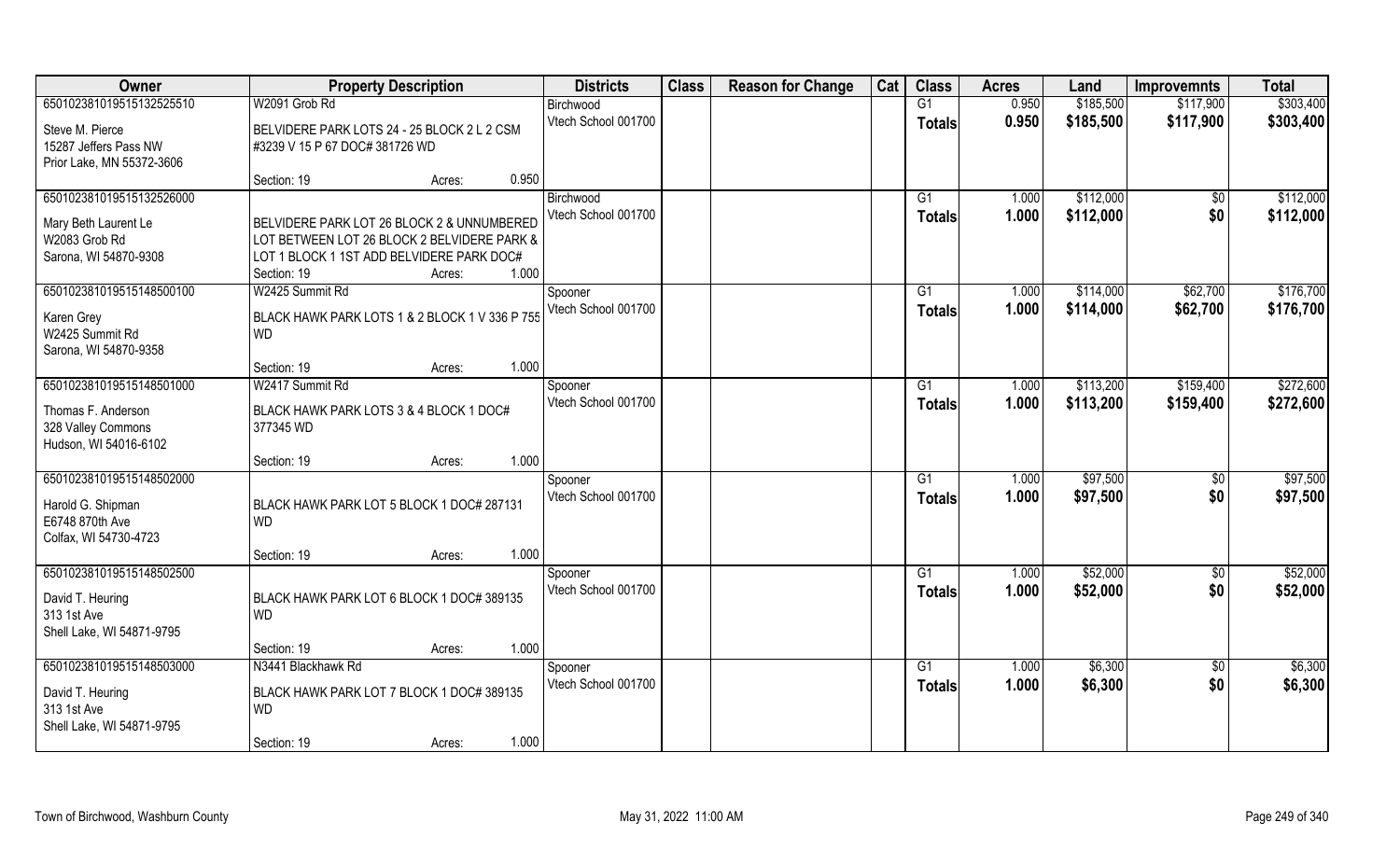| Owner                     | <b>Property Description</b>                   | <b>Districts</b>    | <b>Class</b> | <b>Reason for Change</b> | Cat | <b>Class</b>    | <b>Acres</b> | Land      | <b>Improvemnts</b> | <b>Total</b> |
|---------------------------|-----------------------------------------------|---------------------|--------------|--------------------------|-----|-----------------|--------------|-----------|--------------------|--------------|
| 650102381019515148503500  |                                               | Spooner             |              |                          |     | G1              | 1.000        | \$6,300   | $\overline{50}$    | \$6,300      |
| David T. Heuring          | BLACK HAWK PARK LOT 8 BLOCK 1 DOC# 389135     | Vtech School 001700 |              |                          |     | <b>Totals</b>   | 1.000        | \$6,300   | \$0                | \$6,300      |
| 313 1st Ave               | <b>WD</b>                                     |                     |              |                          |     |                 |              |           |                    |              |
| Shell Lake, WI 54871-9795 |                                               |                     |              |                          |     |                 |              |           |                    |              |
|                           | 1.000<br>Section: 19<br>Acres:                |                     |              |                          |     |                 |              |           |                    |              |
| 650102381019515148504000  |                                               | Spooner             |              |                          |     | G <sub>1</sub>  | 1.000        | \$6,300   | \$0                | \$6,300      |
| Robin Williamson A. Witt  | BLACK HAWK PARK LOT 9 BLOCK 1 DOC# 391583     | Vtech School 001700 |              |                          |     | <b>Totals</b>   | 1.000        | \$6,300   | \$0                | \$6,300      |
| 4500 Cedar Ln             | <b>WD</b>                                     |                     |              |                          |     |                 |              |           |                    |              |
| Windsor, WI 53598-9718    |                                               |                     |              |                          |     |                 |              |           |                    |              |
|                           | 1.000<br>Section: 19<br>Acres:                |                     |              |                          |     |                 |              |           |                    |              |
| 650102381019515148504500  |                                               | Spooner             |              |                          |     | G1              | 1.000        | \$6,300   | $\sqrt[6]{30}$     | \$6,300      |
| Robin A. Williamson       | BLACK HAWK PARK LOT 10 BLOCK 1 L 1 CSM #721 V | Vtech School 001700 |              |                          |     | <b>Totals</b>   | 1.000        | \$6,300   | \$0                | \$6,300      |
| 4500 Cedar Ln             | 4 P 5 V 394 P 446 WD                          |                     |              |                          |     |                 |              |           |                    |              |
| Windsor, WI 53598-9718    |                                               |                     |              |                          |     |                 |              |           |                    |              |
|                           | 1.000<br>Section: 19<br>Acres:                |                     |              |                          |     |                 |              |           |                    |              |
| 650102381019515148505000  | N3431 Blackhawk Rd                            | Spooner             |              |                          |     | G1              | 1.000        | \$101,500 | \$104,300          | \$205,800    |
| Robin A. Williamson       | BLACK HAWK PARK LOT 11 BLOCK 1 L 1 CSM #721 V | Vtech School 001700 |              |                          |     | <b>Totals</b>   | 1.000        | \$101,500 | \$104,300          | \$205,800    |
| 4500 Cedar Ln             | 4 P 5 V 394 P 446 WD                          |                     |              |                          |     |                 |              |           |                    |              |
| Windsor, WI 53598-9718    |                                               |                     |              |                          |     |                 |              |           |                    |              |
|                           | 1.000<br>Section: 19<br>Acres:                |                     |              |                          |     |                 |              |           |                    |              |
| 650102381019515148505500  | N3423 Blackhawk Rd                            | Spooner             |              |                          |     | G1              | 1.000        | \$193,100 | \$176,800          | \$369,900    |
| Eugene Schlupp Trust      | BLACK HAWK PARK LOTS 12 & 13 BLOCK 1 V 357 P  | Vtech School 001700 |              |                          |     | Totals          | 1.000        | \$193,100 | \$176,800          | \$369,900    |
| 5384 Dierks Dr            | 339 QC DOC# 353242 WD                         |                     |              |                          |     |                 |              |           |                    |              |
| Rockford, IL 61108-8095   |                                               |                     |              |                          |     |                 |              |           |                    |              |
|                           | 1.000<br>Section: 19<br>Acres:                |                     |              |                          |     |                 |              |           |                    |              |
| 650102381019515148506500  | <b>Unit 1892</b>                              | Spooner             |              |                          |     | $\overline{G1}$ | 1.000        | \$64,100  | \$0                | \$64,100     |
| Keith A. Pieper           | BLACK HAWK PARK LOT 14 BLOCK 1 DOC# 357896    | Vtech School 001700 |              |                          |     | <b>Totals</b>   | 1.000        | \$64,100  | \$0                | \$64,100     |
| 11804 Georgia Ave N       | <b>WD</b>                                     |                     |              |                          |     |                 |              |           |                    |              |
| Champlin, MN 55316-2455   |                                               |                     |              |                          |     |                 |              |           |                    |              |
|                           | 1.000<br>Section: 19<br>Acres:                |                     |              |                          |     |                 |              |           |                    |              |
| 650102381019515148507000  | N3415 Blackhawk Rd                            | Spooner             |              |                          |     | G1              | 1.000        | \$60,300  | \$0                | \$60,300     |
| Keith A. Pieper           | BLACK HAWK PARK LOT 15 BLOCK 1 DOC# 357896    | Vtech School 001700 |              |                          |     | Totals          | 1.000        | \$60,300  | \$0                | \$60,300     |
| 11804 Georgia Ave N       | <b>WD</b>                                     |                     |              |                          |     |                 |              |           |                    |              |
| Champlin, MN 55316-2455   |                                               |                     |              |                          |     |                 |              |           |                    |              |
|                           | 1.000<br>Section: 19<br>Acres:                |                     |              |                          |     |                 |              |           |                    |              |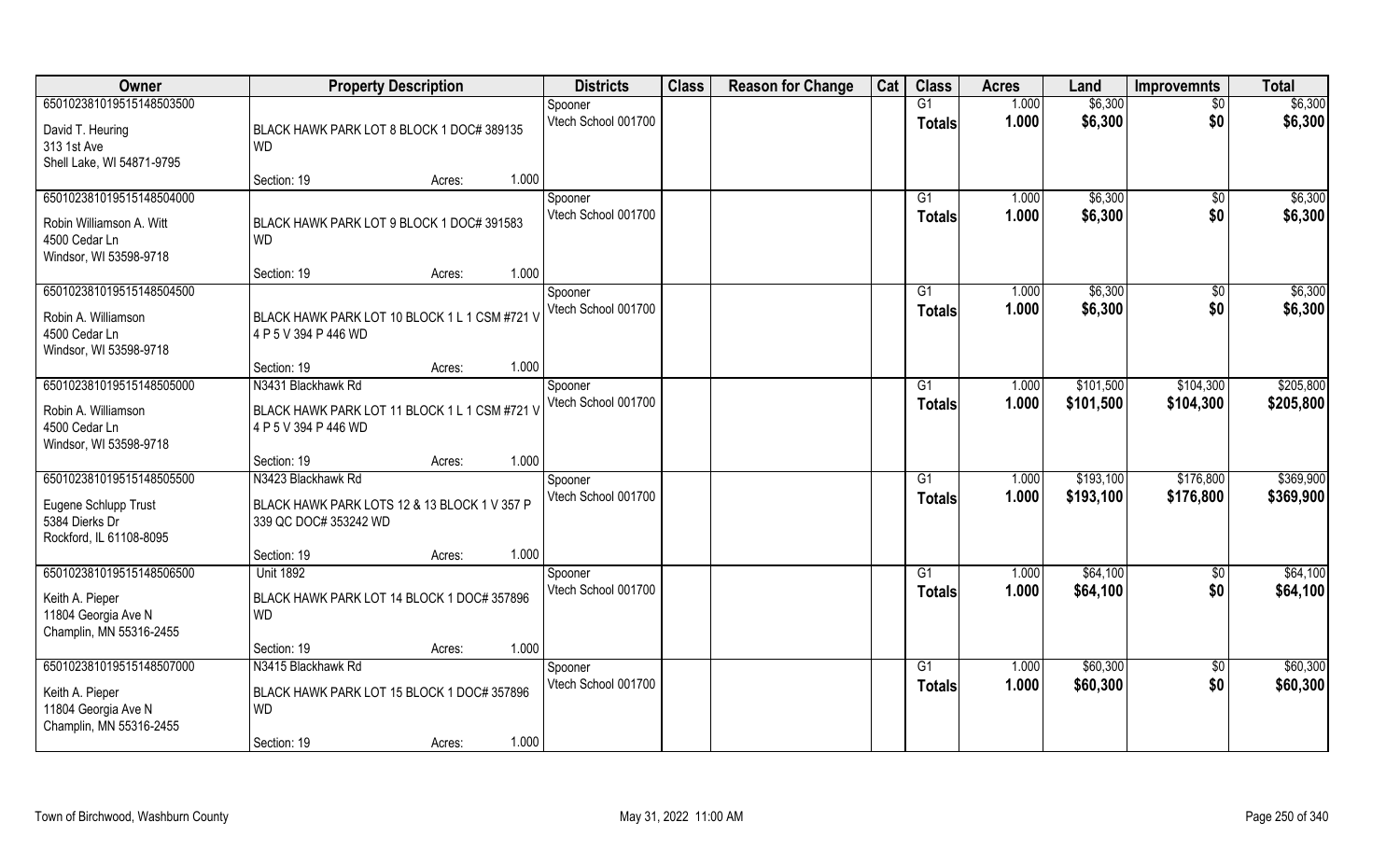| Owner                           | <b>Property Description</b>                  | <b>Districts</b>    | <b>Class</b> | <b>Reason for Change</b> | Cat | <b>Class</b>  | <b>Acres</b> | Land      | <b>Improvemnts</b> | <b>Total</b> |
|---------------------------------|----------------------------------------------|---------------------|--------------|--------------------------|-----|---------------|--------------|-----------|--------------------|--------------|
| 650102381019515148507500        | N 3407 Blackhawk Rd BI1894                   | Spooner             |              |                          |     | G1            | 1.000        | \$95,400  | \$73,400           | \$168,800    |
| Robert Otto                     | BLACK HAWK PARK LOT 16 BLOCK 1 DOC# 344569   | Vtech School 001700 |              |                          |     | <b>Totals</b> | 1.000        | \$95,400  | \$73,400           | \$168,800    |
| 1899 11 1/2 St                  | <b>PR</b>                                    |                     |              |                          |     |               |              |           |                    |              |
| Cumberland, WI 54829-9781       |                                              |                     |              |                          |     |               |              |           |                    |              |
|                                 | 1.000<br>Section: 19<br>Acres:               |                     |              |                          |     |               |              |           |                    |              |
| 650102381019515148508000        | <b>BI1895</b>                                | Spooner             |              |                          |     | G1            | 1.000        | \$100,700 | \$0                | \$100,700    |
| Robert Otto                     | BLACK HAWK PARK LOT 17 BLOCK 1 DOC# 344569   | Vtech School 001700 |              |                          |     | Totals        | 1.000        | \$100,700 | \$0                | \$100,700    |
| 1899 11 1/2 St                  | <b>PR</b>                                    |                     |              |                          |     |               |              |           |                    |              |
| Cumberland, WI 54829-9781       |                                              |                     |              |                          |     |               |              |           |                    |              |
|                                 | 1.000<br>Section: 19<br>Acres:               |                     |              |                          |     |               |              |           |                    |              |
| 650102381019515148508500        |                                              | Spooner             |              |                          |     | X4            | 1.310        | \$0       | $\sqrt{6}$         | \$0          |
| Town of Birchwood               | BLACK HAWK PARK S OF LOT 17 BLOCK 2, LOT 9   | Vtech School 001700 |              |                          |     | <b>Totals</b> | 1.310        | \$0       | \$0                | \$0          |
| N1549 County Hwy T              | BLOCK 2 V 308 P 499 WD PUBLIC ACCESS         |                     |              |                          |     |               |              |           |                    |              |
| Birchwood, WI 54817-9116        |                                              |                     |              |                          |     |               |              |           |                    |              |
|                                 | 1.310<br>Section: 19<br>Acres:               |                     |              |                          |     |               |              |           |                    |              |
| 650102381019515148509000        | W2327 Haider Rd                              | Spooner             |              |                          |     | G1            | 1.210        | \$314,200 | \$66,600           | \$380,800    |
| Bunee M. Schultz                | BLACK HAWK PARK LOTS 1 - 3 BLOCK 2 L 1 CSM   | Vtech School 001700 |              |                          |     | <b>Totals</b> | 1.210        | \$314,200 | \$66,600           | \$380,800    |
| 1105 Bayview Ave                | #3067 V 14 P 47 DOC# 383740 TERM DOC# 368336 |                     |              |                          |     |               |              |           |                    |              |
| Rice Lake, WI 54868-2706        | <b>TOD</b>                                   |                     |              |                          |     |               |              |           |                    |              |
|                                 | 1.210<br>Section: 19<br>Acres:               |                     |              |                          |     |               |              |           |                    |              |
| 650102381019515148511000        | W2331 Haider Rd                              | Spooner             |              |                          |     | G1            | 1.000        | \$275,900 | \$316,200          | \$592,100    |
| Mitchell F. Berg                | BLACK HAWK PARK LOTS 4 & 5 BLOCK 2 DOC#      | Vtech School 001700 |              |                          |     | <b>Totals</b> | 1.000        | \$275,900 | \$316,200          | \$592,100    |
| W2331 Haider Rd                 | 386992 WD DOC# 389475 ESMT                   |                     |              |                          |     |               |              |           |                    |              |
| Sarona, WI 54870-9303           |                                              |                     |              |                          |     |               |              |           |                    |              |
|                                 | 1.000<br>Section: 19<br>Acres:               |                     |              |                          |     |               |              |           |                    |              |
| 650102381019515148511500        | W2335 Haider Rd                              | Spooner             |              |                          |     | G1            | 1.000        | \$272,600 | \$317,700          | \$590,300    |
| Stephen E King III Trust        | BLACK HAWK PARK LOTS 6 & 7 BLOCK 2 DOC#      | Vtech School 001700 |              |                          |     | <b>Totals</b> | 1.000        | \$272,600 | \$317,700          | \$590,300    |
| W2335 Haider Rd                 | 362873 QC                                    |                     |              |                          |     |               |              |           |                    |              |
| Sarona, WI 54870-9303           |                                              |                     |              |                          |     |               |              |           |                    |              |
|                                 | 1.000<br>Section: 19<br>Acres:               |                     |              |                          |     |               |              |           |                    |              |
| 650102381019515148513000        | N3406 Blackhawk Rd                           | Spooner             |              |                          |     | G1            | 1.000        | \$238,400 | \$280,500          | \$518,900    |
| Thomas J & Gloria Vonasek Trust | BLACK HAWK PARK LOTS 8 & 9 BLOCK 2 DOC#      | Vtech School 001700 |              |                          |     | Totals        | 1.000        | \$238,400 | \$280,500          | \$518,900    |
| N3406 Blackhawk Rd              | 343634 QC                                    |                     |              |                          |     |               |              |           |                    |              |
| Sarona, WI 54870-9373           |                                              |                     |              |                          |     |               |              |           |                    |              |
|                                 | 1.000<br>Section: 19<br>Acres:               |                     |              |                          |     |               |              |           |                    |              |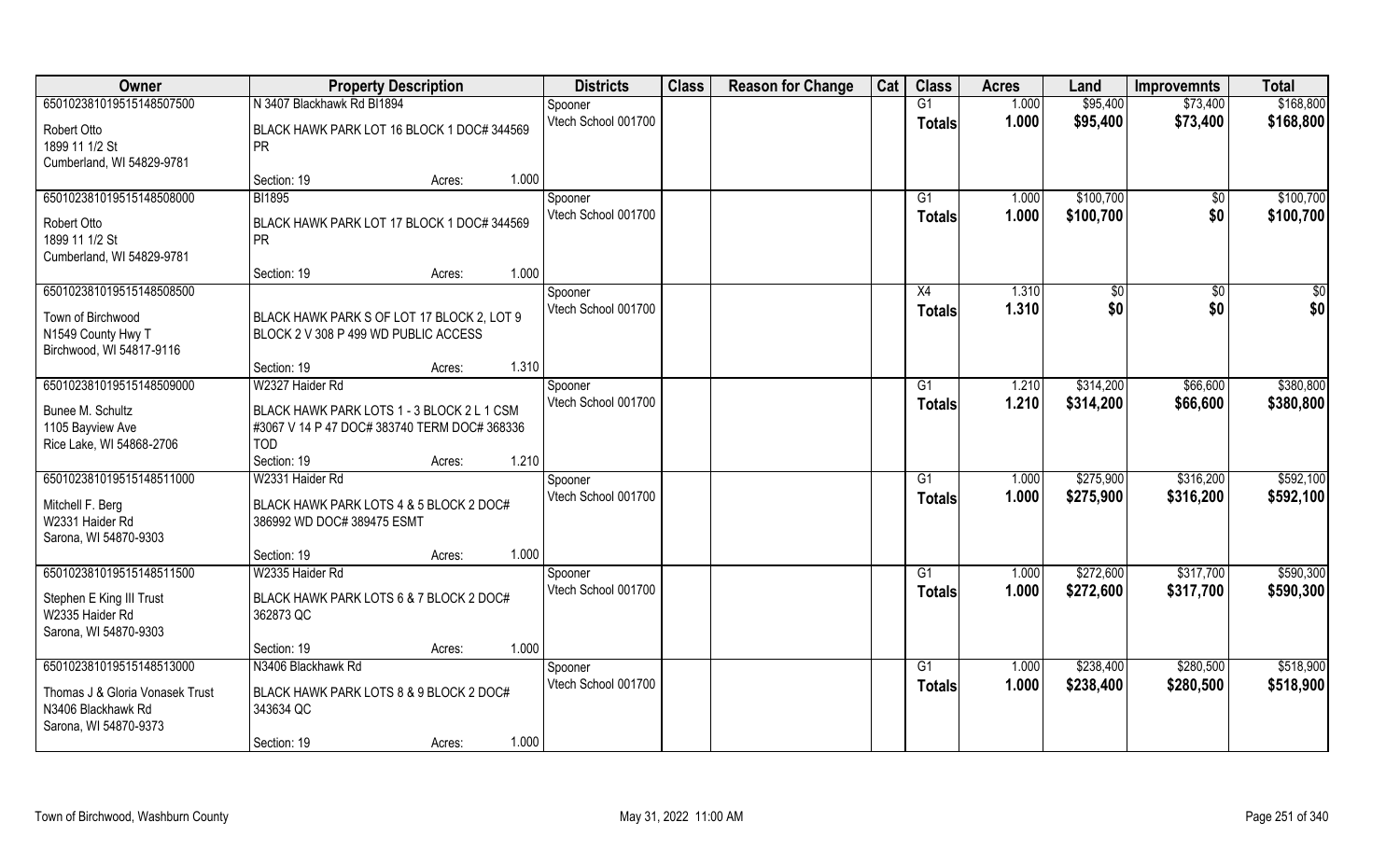| Owner                                                                                    | <b>Property Description</b>                                                                                                                       | <b>Districts</b>               | <b>Class</b> | <b>Reason for Change</b> | Cat | <b>Class</b>                    | <b>Acres</b>   | Land                   | <b>Improvemnts</b>     | <b>Total</b>           |
|------------------------------------------------------------------------------------------|---------------------------------------------------------------------------------------------------------------------------------------------------|--------------------------------|--------------|--------------------------|-----|---------------------------------|----------------|------------------------|------------------------|------------------------|
| 650102381019515148513500                                                                 |                                                                                                                                                   | Spooner                        |              |                          |     | G1                              | 1.000          | \$6,300                | \$0                    | \$6,300                |
| Stephen E King III Trust<br>W2335 Haider Rd<br>Sarona, WI 54870-9303                     | BLACK HAWK PARK LOT 10 BLOCK 2 DOC# 362873<br>QC DOC# 389475 ESMT                                                                                 | Vtech School 001700            |              |                          |     | <b>Totals</b>                   | 1.000          | \$6,300                | \$0                    | \$6,300                |
|                                                                                          | 1.000<br>Section: 19<br>Acres:                                                                                                                    |                                |              |                          |     |                                 |                |                        |                        |                        |
| 650102381019515148514000<br>Mitchell F. Berg<br>W2331 Haider Rd<br>Sarona, WI 54870-9303 | BLACK HAWK PARK LOT 11 BLOCK 2 DOC# 370317<br><b>WD</b>                                                                                           | Spooner<br>Vtech School 001700 |              |                          |     | G1<br>Totals                    | 1.000<br>1.000 | \$6,300<br>\$6,300     | \$0<br>\$0             | \$6,300<br>\$6,300     |
|                                                                                          | 1.000<br>Section: 19<br>Acres:                                                                                                                    |                                |              |                          |     |                                 |                |                        |                        |                        |
| 650102381019515148514500<br>Mitchell F. Berg<br>W2331 Haider Rd<br>Sarona, WI 54870-9303 | BLACK HAWK PARK LOT 12 BLOCK 2 DOC# 370317<br><b>WD</b>                                                                                           | Spooner<br>Vtech School 001700 |              |                          |     | G1<br><b>Totals</b>             | 1.000<br>1.000 | \$6,300<br>\$6,300     | $\sqrt[6]{3}$<br>\$0   | \$6,300<br>\$6,300     |
|                                                                                          | 1.000<br>Section: 19<br>Acres:                                                                                                                    |                                |              |                          |     |                                 |                |                        |                        |                        |
| 650102381019515148515000<br>Mitchell F. Berg<br>W2331 Haider Rd<br>Sarona, WI 54870-9303 | BLACK HAWK PARK LOT 13 BLOCK 2 DOC# 370317<br><b>WD</b>                                                                                           | Spooner<br>Vtech School 001700 |              |                          |     | G <sub>1</sub><br><b>Totals</b> | 1.000<br>1.000 | \$6,300<br>\$6,300     | \$0<br>\$0             | \$6,300<br>\$6,300     |
|                                                                                          | 1.000<br>Section: 19<br>Acres:                                                                                                                    |                                |              |                          |     |                                 |                |                        |                        |                        |
| 650102381019515148515500<br>Mitchell F. Berg<br>W2331 Haider Rd<br>Sarona, WI 54870-9303 | BLACK HAWK PARK LOT 14 BLOCK 2 DOC# 370317<br><b>WD</b>                                                                                           | Spooner<br>Vtech School 001700 |              |                          |     | G1<br><b>Totals</b>             | 1.000<br>1.000 | \$6,300<br>\$6,300     | $\sqrt[6]{30}$<br>\$0  | \$6,300<br>\$6,300     |
|                                                                                          | 1.000<br>Section: 19<br>Acres:                                                                                                                    |                                |              |                          |     |                                 |                |                        |                        |                        |
| 650102381019515148516000<br>Gale L. Pokorny<br>211 Miller Ave<br>Spooner, WI 54801-7366  | BLACK HAWK PARK LOT 15 BLOCK 2 V 171 P 515<br>DOC# 299246 WD DOC# 367608 PR DOC# 368164<br>TOD DOC# 370392 CORR<br>1.000<br>Section: 19<br>Acres: | Spooner<br>Vtech School 001700 |              |                          |     | G1<br><b>Totals</b>             | 1.000<br>1.000 | \$6,300<br>\$6,300     | \$0<br>\$0             | \$6,300<br>\$6,300     |
| 650102381019515148516500<br>Thomas M. Dye<br>1002 N Shore Dr<br>Menomonie, WI 54751-1652 | N3484 Shaw Rd<br>BLACK HAWK PARK PT BLOCKS 3 & 4 L 1 CSM #2084<br>V 9 P 24 DOC# 353147 WD<br>1.960<br>Section: 19<br>Acres:                       | Spooner<br>Vtech School 001700 |              |                          |     | G1<br><b>Totals</b>             | 1.960<br>1.960 | \$129,800<br>\$129,800 | \$279,700<br>\$279,700 | \$409,500<br>\$409,500 |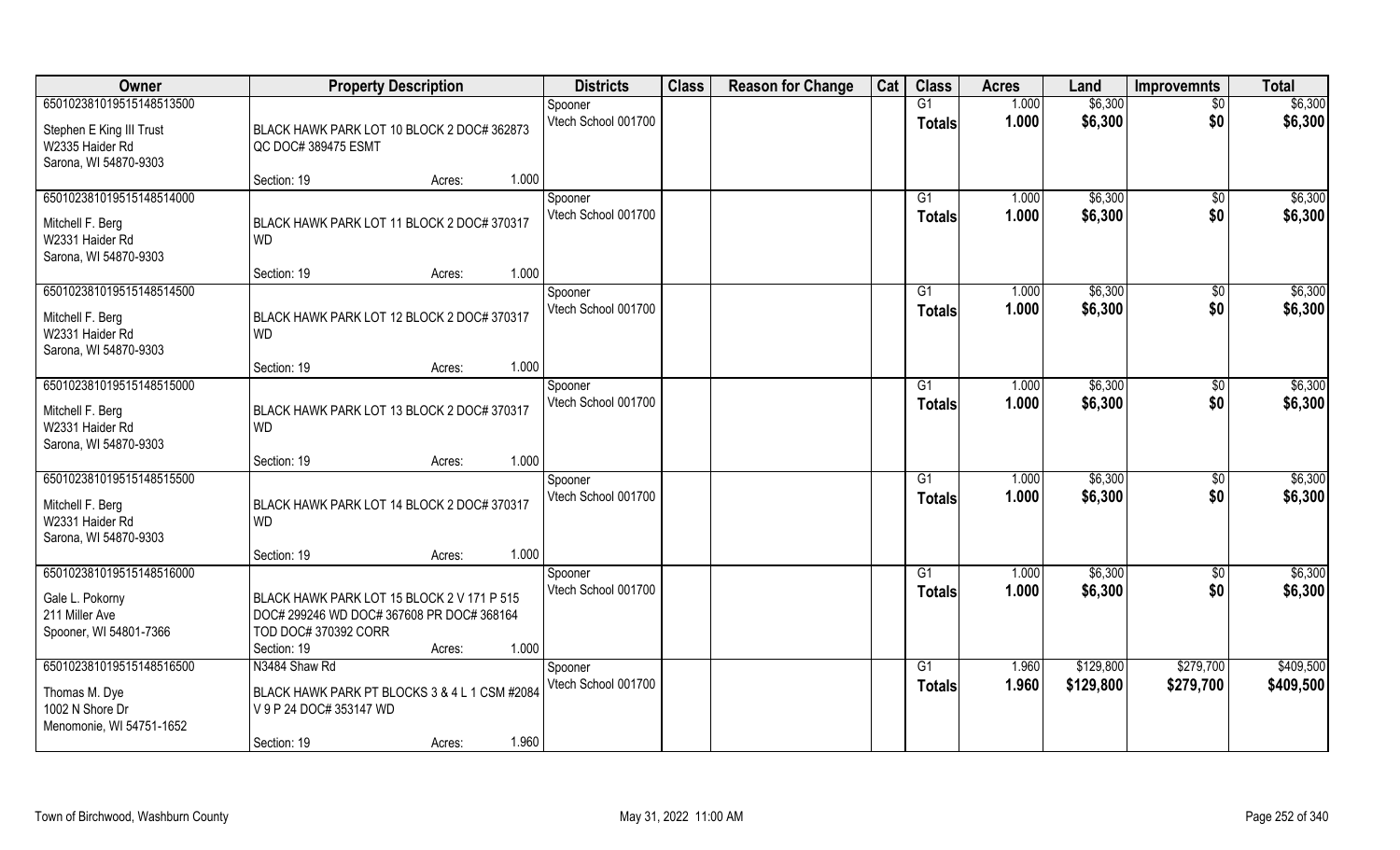| Owner                              | <b>Property Description</b>                                                     |                 | <b>Districts</b>    | <b>Class</b>   | <b>Reason for Change</b> | Cat | <b>Class</b>  | <b>Acres</b> | Land      | <b>Improvemnts</b> | <b>Total</b> |
|------------------------------------|---------------------------------------------------------------------------------|-----------------|---------------------|----------------|--------------------------|-----|---------------|--------------|-----------|--------------------|--------------|
| 650102381019515148519000           | N3472 Shaw Rd                                                                   |                 | Spooner             |                |                          |     | G1            | 1.730        | \$240,600 | \$183,800          | \$424,400    |
| Ronald S. Hitzke                   | BLACK HAWK PARK PT BLOCKS 3 & 4 L 2 CSM #2084                                   |                 | Vtech School 001700 |                |                          |     | <b>Totals</b> | 1.730        | \$240,600 | \$183,800          | \$424,400    |
| 4549 Woodridge Dr                  | V 9 P 24 V 339 P 34 WD                                                          |                 |                     |                |                          |     |               |              |           |                    |              |
| Eau Claire, WI 54701-9022          |                                                                                 |                 |                     |                |                          |     |               |              |           |                    |              |
|                                    | Section: 19                                                                     | 1.730<br>Acres: |                     |                |                          |     |               |              |           |                    |              |
| 650102381019515148520000           | N3466 Shaw Rd                                                                   |                 | Spooner             |                |                          |     | G1            | 1.000        | \$139,900 | \$201,500          | \$341,400    |
|                                    |                                                                                 |                 | Vtech School 001700 |                |                          |     | Totals        | 1.000        | \$139,900 | \$201,500          | \$341,400    |
| Janet A. Garman<br>N3466 Shaw Rd   | BLACK HAWK PARK S 10' LOT 6 & LOT 7 BLOCK 3<br>DOC# 399776 TERM DOC# 399777 TOD |                 |                     |                |                          |     |               |              |           |                    |              |
| Sarona, WI 54870-9302              |                                                                                 |                 |                     |                |                          |     |               |              |           |                    |              |
|                                    | Section: 19                                                                     | 1.000<br>Acres: |                     |                |                          |     |               |              |           |                    |              |
| 650102381019515148521000           | N3460 Shaw Rd                                                                   |                 | Spooner             | G <sub>1</sub> | Outbuilding at 60%       |     | G1            | 1.000        | \$144,100 | \$181,600          | \$325,700    |
|                                    |                                                                                 |                 | Vtech School 001700 |                |                          |     | <b>Totals</b> | 1.000        | \$144,100 | \$181,600          | \$325,700    |
| Michael J. Lehmann                 | BLACK HAWK PARK LOTS 8 & 9 BLOCK 3 DOC#                                         |                 |                     |                |                          |     |               |              |           |                    |              |
| N3460 Shaw Rd                      | 318812 QC DOC# 310143 WD DOC# 327301 WD                                         |                 |                     |                |                          |     |               |              |           |                    |              |
| Sarona, WI 54870-9302              | DOC# 393534 RD VACATION                                                         |                 |                     |                |                          |     |               |              |           |                    |              |
|                                    | Section: 19                                                                     | 1.000<br>Acres: |                     |                |                          |     |               |              |           |                    |              |
| 650102381019515148521500           | W2338 Winnebago Rd                                                              |                 | Spooner             |                |                          |     | G1            | 1.000        | \$182,900 | \$79,600           | \$262,500    |
| Gale L. Pokorny                    | BLACK HAWK PARK LOTS 10 & 11 BLOCK 3 V 171 P                                    |                 | Vtech School 001700 |                |                          |     | <b>Totals</b> | 1.000        | \$182,900 | \$79,600           | \$262,500    |
| 211 Miller Ave                     | 515 DOC# 299246 WD DOC# 367609 TERM DOC#                                        |                 |                     |                |                          |     |               |              |           |                    |              |
| Spooner, WI 54801-7366             | 368164 TOD DOC# 370392 CORR                                                     |                 |                     |                |                          |     |               |              |           |                    |              |
|                                    | Section: 19                                                                     | 1.000<br>Acres: |                     |                |                          |     |               |              |           |                    |              |
| 650102381019515148522500           |                                                                                 |                 | Spooner             |                |                          |     | G1            | 1.000        | \$114,900 | $\overline{50}$    | \$114,900    |
| Douglas K. Donaldson               | BLACK HAWK PARK LOT 12 BLOCK 3 V 390 P 599 WD                                   |                 | Vtech School 001700 |                |                          |     | Totals        | 1.000        | \$114,900 | \$0                | \$114,900    |
| PO Box 117                         |                                                                                 |                 |                     |                |                          |     |               |              |           |                    |              |
| Big Rock, IL 60511-0117            |                                                                                 |                 |                     |                |                          |     |               |              |           |                    |              |
|                                    | Section: 19                                                                     | 1.000<br>Acres: |                     |                |                          |     |               |              |           |                    |              |
| 650102381019515148523000           | W2332 Winnebago Rd                                                              |                 | Spooner             |                |                          |     | G1            | 1.000        | \$182,900 | \$123,500          | \$306,400    |
|                                    | BLACK HAWK PARK LOTS 13 & 14 BLOCK 3 V 390 P                                    |                 | Vtech School 001700 |                |                          |     | <b>Totals</b> | 1.000        | \$182,900 | \$123,500          | \$306,400    |
| Douglas K. Donaldson<br>PO Box 117 | 599 WD                                                                          |                 |                     |                |                          |     |               |              |           |                    |              |
| Big Rock, IL 60511-0117            |                                                                                 |                 |                     |                |                          |     |               |              |           |                    |              |
|                                    | Section: 19                                                                     | 1.000<br>Acres: |                     |                |                          |     |               |              |           |                    |              |
| 650102381019515148524000           | W2320 Winnebago Rd                                                              |                 | Spooner             |                |                          |     | G1            | 1.000        | \$142,100 | \$51,000           | \$193,100    |
|                                    |                                                                                 |                 | Vtech School 001700 |                |                          |     | <b>Totals</b> | 1.000        | \$142,100 | \$51,000           | \$193,100    |
| Loren L. Wille                     | BLACK HAWK PARK LOT 15 & W1/2 LOT 16 BLOCK 3                                    |                 |                     |                |                          |     |               |              |           |                    |              |
| 604 4th Ave S                      | DOC# 362399 QC                                                                  |                 |                     |                |                          |     |               |              |           |                    |              |
| South Saint Paul, MN 55075-2818    |                                                                                 |                 |                     |                |                          |     |               |              |           |                    |              |
|                                    | Section: 19                                                                     | 1.000<br>Acres: |                     |                |                          |     |               |              |           |                    |              |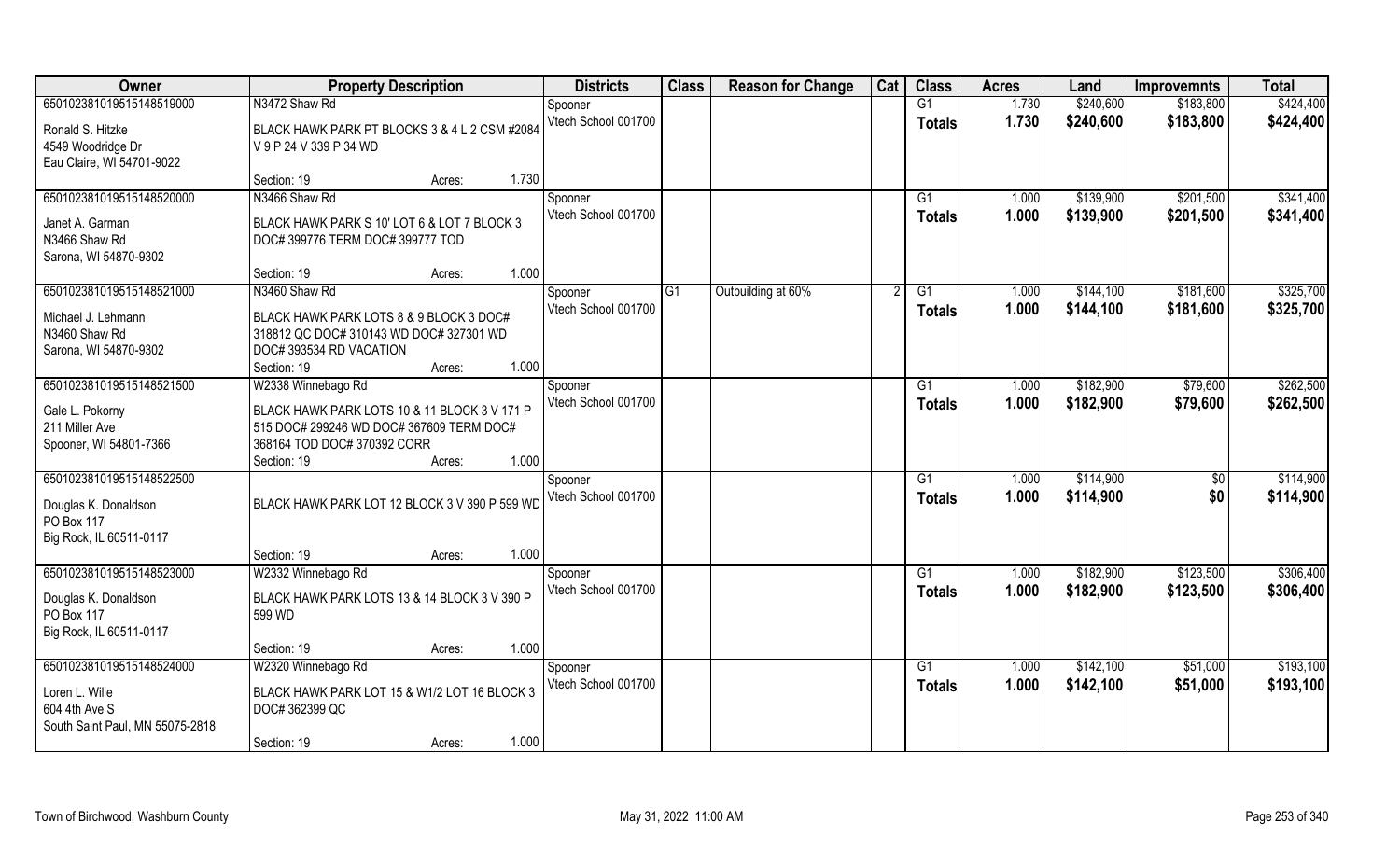| Owner                    | <b>Property Description</b>                   | <b>Districts</b>               | <b>Class</b> | <b>Reason for Change</b> | Cat | <b>Class</b>  | <b>Acres</b> | Land      | <b>Improvemnts</b> | <b>Total</b>      |
|--------------------------|-----------------------------------------------|--------------------------------|--------------|--------------------------|-----|---------------|--------------|-----------|--------------------|-------------------|
| 650102381019515148525500 | W2312 Winnebago Rd                            | Spooner                        |              |                          |     | G1            | 1.000        | \$139,300 | \$98,600           | \$237,900         |
| Jason L. Ingbretson      | BLACK HAWK PARK E1/2 LOT 16 & LOT 17 BLOCK 3  | Vtech School 001700            |              |                          |     | <b>Totals</b> | 1.000        | \$139,300 | \$98,600           | \$237,900         |
| 2415 149th Ave NE        | DOC#389176 WD DOC#389177 TOD                  |                                |              |                          |     |               |              |           |                    |                   |
| Ham Lake, MN 55304-6323  |                                               |                                |              |                          |     |               |              |           |                    |                   |
|                          | 1.000<br>Section: 19<br>Acres:                |                                |              |                          |     |               |              |           |                    |                   |
| 650102381019515148526000 | W2308 Winnebago Rd                            | Spooner                        |              |                          |     | G1            | 1.000        | \$152,700 | \$111,700          | \$264,400         |
| Jeffrey E. Hanson        | BLACK HAWK PARK LOTS 18 & 19 BLOCK 3 DOC#     | Vtech School 001700            |              |                          |     | <b>Totals</b> | 1.000        | \$152,700 | \$111,700          | \$264,400         |
| 1209 Birch Dr            | 387193 WD                                     |                                |              |                          |     |               |              |           |                    |                   |
| Hudson, WI 54016-1401    |                                               |                                |              |                          |     |               |              |           |                    |                   |
|                          | 1.000<br>Section: 19<br>Acres:                |                                |              |                          |     |               |              |           |                    |                   |
| 650102381019515148527000 | W2302 Winnebago Rd                            | Spooner                        |              |                          |     | G1            | 1.000        | \$556,200 | \$74,900           | \$631,100         |
| Craig M. Hanson          | BLACK HAWK PARK LOT 20 BLOCK 3 DOC# 391865    | Vtech School 001700            |              |                          |     | <b>Totals</b> | 1.000        | \$556,200 | \$74,900           | \$631,100         |
| 1211 Cliffwood Ln        | <b>WD</b>                                     |                                |              |                          |     |               |              |           |                    |                   |
| La Crosse, WI 54601-6084 |                                               |                                |              |                          |     |               |              |           |                    |                   |
|                          | 1.000<br>Section: 19<br>Acres:                |                                |              |                          |     |               |              |           |                    |                   |
| 650102381019515148527500 |                                               | Spooner                        |              |                          |     | G1            | 1.000        | \$300     | \$0                | $\overline{$300}$ |
| Michael J. Lehmann       | BLACK HAWK PARK LOT 21 BLOCK 3 V 414 P 248 PR | Vtech School 001700            |              |                          |     | <b>Totals</b> | 1.000        | \$300     | \$0                | \$300             |
| N3460 Shaw Rd            | DOC# 327172 WD                                |                                |              |                          |     |               |              |           |                    |                   |
| Sarona, WI 54870-9302    |                                               |                                |              |                          |     |               |              |           |                    |                   |
|                          | 1.000<br>Section: 19<br>Acres:                |                                |              |                          |     |               |              |           |                    |                   |
| 650102381019515148528000 |                                               | Spooner                        |              |                          |     | G1            | 1.000        | \$300     | $\overline{50}$    | $\overline{$300}$ |
| Michael J. Lehmann       | BLACK HAWK PARK LOT 22 BLOCK 3 V 414 P 248 PR | Vtech School 001700            |              |                          |     | Totals        | 1.000        | \$300     | \$0                | \$300             |
| N3460 Shaw Rd            | DOC# 327172 WD                                |                                |              |                          |     |               |              |           |                    |                   |
| Sarona, WI 54870-9302    |                                               |                                |              |                          |     |               |              |           |                    |                   |
|                          | 1.000<br>Section: 19<br>Acres:                |                                |              |                          |     |               |              |           |                    |                   |
| 650102381019515148528500 |                                               | Spooner<br>Vtech School 001700 |              |                          |     | G1            | 1.000        | \$300     | \$0                | \$300             |
| Michael J. Lehmann       | BLACK HAWK PARK LOT 23 BLOCK 3 V 414 P 248 PR |                                |              |                          |     | <b>Totals</b> | 1.000        | \$300     | \$0                | \$300             |
| N3460 Shaw Rd            | DOC# 327172 WD DOC# 393534 RD VACATION        |                                |              |                          |     |               |              |           |                    |                   |
| Sarona, WI 54870-9302    |                                               |                                |              |                          |     |               |              |           |                    |                   |
|                          | 1.000<br>Section: 19<br>Acres:                |                                |              |                          |     |               |              |           |                    |                   |
| 650102381019515148529000 |                                               | Spooner                        |              |                          |     | G1            | 1.000        | \$300     | $\overline{30}$    | \$300             |
| Michael J. Lehmann       | BLACK HAWK PARK LOT 24 BLOCK 3 V 414 P 248 PR | Vtech School 001700            |              |                          |     | <b>Totals</b> | 1.000        | \$300     | \$0                | \$300             |
| N3460 Shaw Rd            | DOC# 327172 WD DOC# 393534 RD VACATION        |                                |              |                          |     |               |              |           |                    |                   |
| Sarona, WI 54870-9302    |                                               |                                |              |                          |     |               |              |           |                    |                   |
|                          | 1.000<br>Section: 19<br>Acres:                |                                |              |                          |     |               |              |           |                    |                   |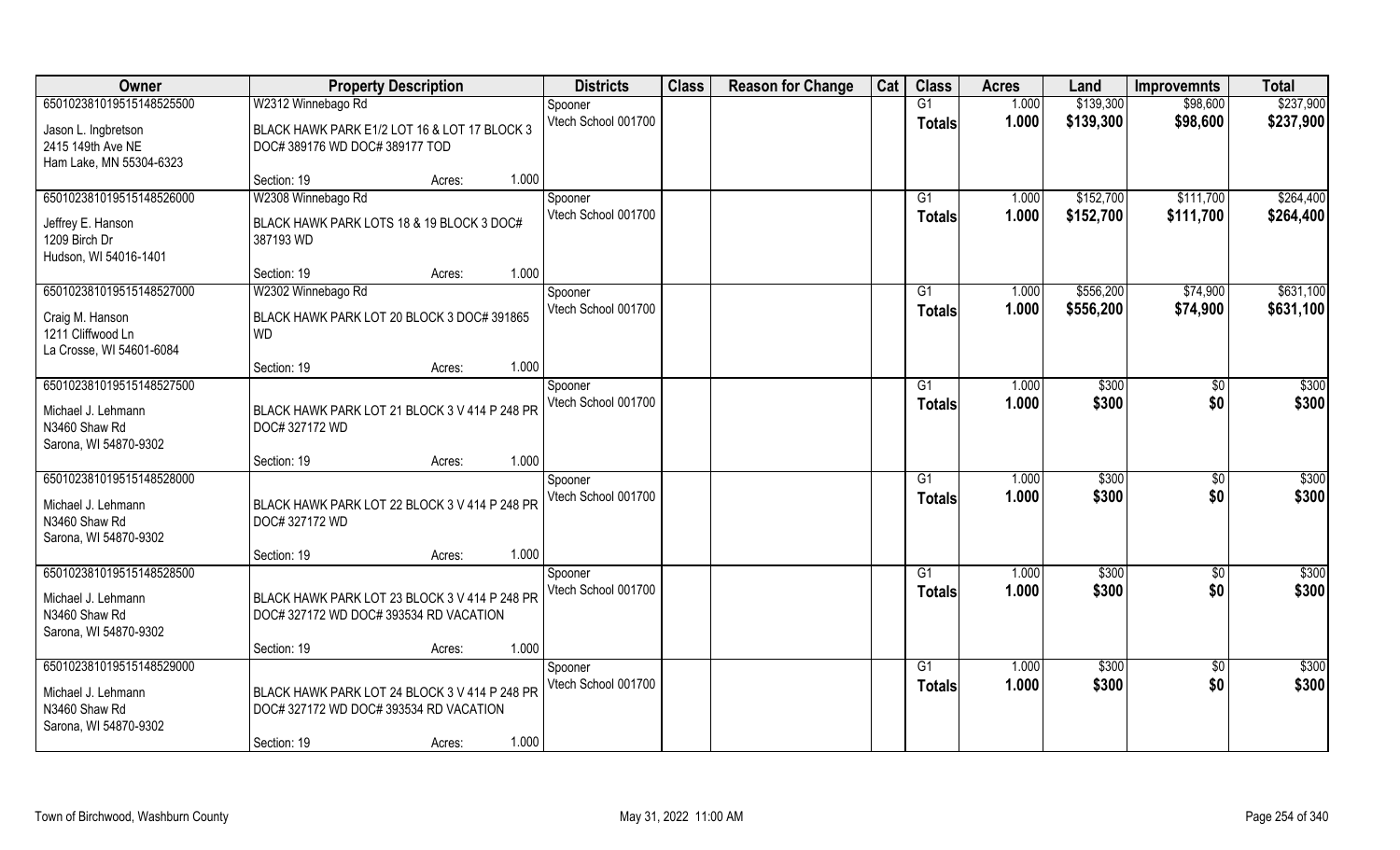| <b>Owner</b>                                                                             | <b>Property Description</b>                                                                          | <b>Districts</b>               | <b>Class</b> | <b>Reason for Change</b> | Cat | <b>Class</b>                    | <b>Acres</b>   | Land               | <b>Improvemnts</b>     | <b>Total</b>       |
|------------------------------------------------------------------------------------------|------------------------------------------------------------------------------------------------------|--------------------------------|--------------|--------------------------|-----|---------------------------------|----------------|--------------------|------------------------|--------------------|
| 650102381019515148529500                                                                 |                                                                                                      | Spooner                        |              |                          |     | G1                              | 1.000          | \$300              | $\overline{50}$        | \$300              |
| Michael J. Lehmann<br>N3460 Shaw Rd<br>Sarona, WI 54870-9302                             | BLACK HAWK PARK LOT 25 BLOCK 3 V 414 P 248 PR<br>DOC#327172 WD DOC#393534 RD VACATION                | Vtech School 001700            |              |                          |     | <b>Totals</b>                   | 1.000          | \$300              | \$0                    | \$300              |
|                                                                                          | 1.000<br>Section: 19<br>Acres:                                                                       |                                |              |                          |     |                                 |                |                    |                        |                    |
| 650102381019515148534500<br>David T. Heuring<br>313 1st Ave<br>Shell Lake, WI 54871-9795 | BLACK HAWK PARK PT LOTS 7 & 8 BLOCK 4 S OF TN<br>RD DOC# 389135 WD                                   | Spooner<br>Vtech School 001700 |              |                          |     | G <sub>1</sub><br>Totals        | 1.000<br>1.000 | \$600<br>\$600     | \$0<br>\$0             | \$600<br>\$600     |
|                                                                                          | 1.000<br>Section: 19<br>Acres:                                                                       |                                |              |                          |     |                                 |                |                    |                        |                    |
| 650102381019515148535500<br>David T. Heuring<br>313 1st Ave<br>Shell Lake, WI 54871-9795 | BLACK HAWK PARK PT LOT 9 BLOCK 4 S OF TN RD<br>DOC# 389135 WD                                        | Spooner<br>Vtech School 001700 |              |                          |     | G <sub>1</sub><br><b>Totals</b> | 1.000<br>1.000 | \$2,500<br>\$2,500 | $\sqrt[6]{3}$<br>\$0   | \$2,500<br>\$2,500 |
|                                                                                          | 1.000<br>Section: 19<br>Acres:                                                                       |                                |              |                          |     |                                 |                |                    |                        |                    |
| 650102381019515148536500<br>David T. Heuring<br>313 1st Ave<br>Shell Lake, WI 54871-9795 | BLACK HAWK PARK PT LOT 10 BLOCK 4 S OF TN RD<br>DOC# 389135 WD                                       | Spooner<br>Vtech School 001700 |              |                          |     | G <sub>1</sub><br><b>Totals</b> | 1.000<br>1.000 | \$5,700<br>\$5,700 | \$0<br>\$0             | \$5,700<br>\$5,700 |
|                                                                                          | 1.000<br>Section: 19<br>Acres:                                                                       |                                |              |                          |     |                                 |                |                    |                        |                    |
| 650102381019515148537000<br>David T. Heuring<br>313 1st Ave<br>Shell Lake, WI 54871-9795 | BLACK HAWK PARK LOT 11 BLOCK 4 DOC# 389135<br><b>WD</b>                                              | Spooner<br>Vtech School 001700 |              |                          |     | G1<br><b>Totals</b>             | 1.000<br>1.000 | \$6,300<br>\$6,300 | $\sqrt[6]{30}$<br>\$0  | \$6,300<br>\$6,300 |
| 650102381019515148537500                                                                 | 1.000<br>Section: 19<br>Acres:                                                                       | Spooner                        |              |                          |     | G <sub>1</sub>                  | 1.000          | \$6,300            | \$0                    | \$6,300            |
| David T. Heuring<br>313 1st Ave<br>Shell Lake, WI 54871-9795                             | BLACK HAWK PARK LOT 12 BLOCK 4 DOC# 389135<br><b>WD</b>                                              | Vtech School 001700            |              |                          |     | <b>Totals</b>                   | 1.000          | \$6,300            | \$0                    | \$6,300            |
|                                                                                          | 1.000<br>Section: 19<br>Acres:                                                                       |                                |              |                          |     |                                 |                |                    |                        |                    |
| 650102381019515148538000<br>Gale L. Pokorny<br>211 Miller Ave<br>Spooner, WI 54801-7366  | BLACK HAWK PARK LOT 1 BLOCK 5 V 133 P 255<br><b>DOC#368164 TOD</b><br>1.000<br>Section: 19<br>Acres: | Spooner<br>Vtech School 001700 |              |                          |     | G1<br><b>Totals</b>             | 1.000<br>1.000 | \$6,300<br>\$6,300 | $\overline{50}$<br>\$0 | \$6,300<br>\$6,300 |
|                                                                                          |                                                                                                      |                                |              |                          |     |                                 |                |                    |                        |                    |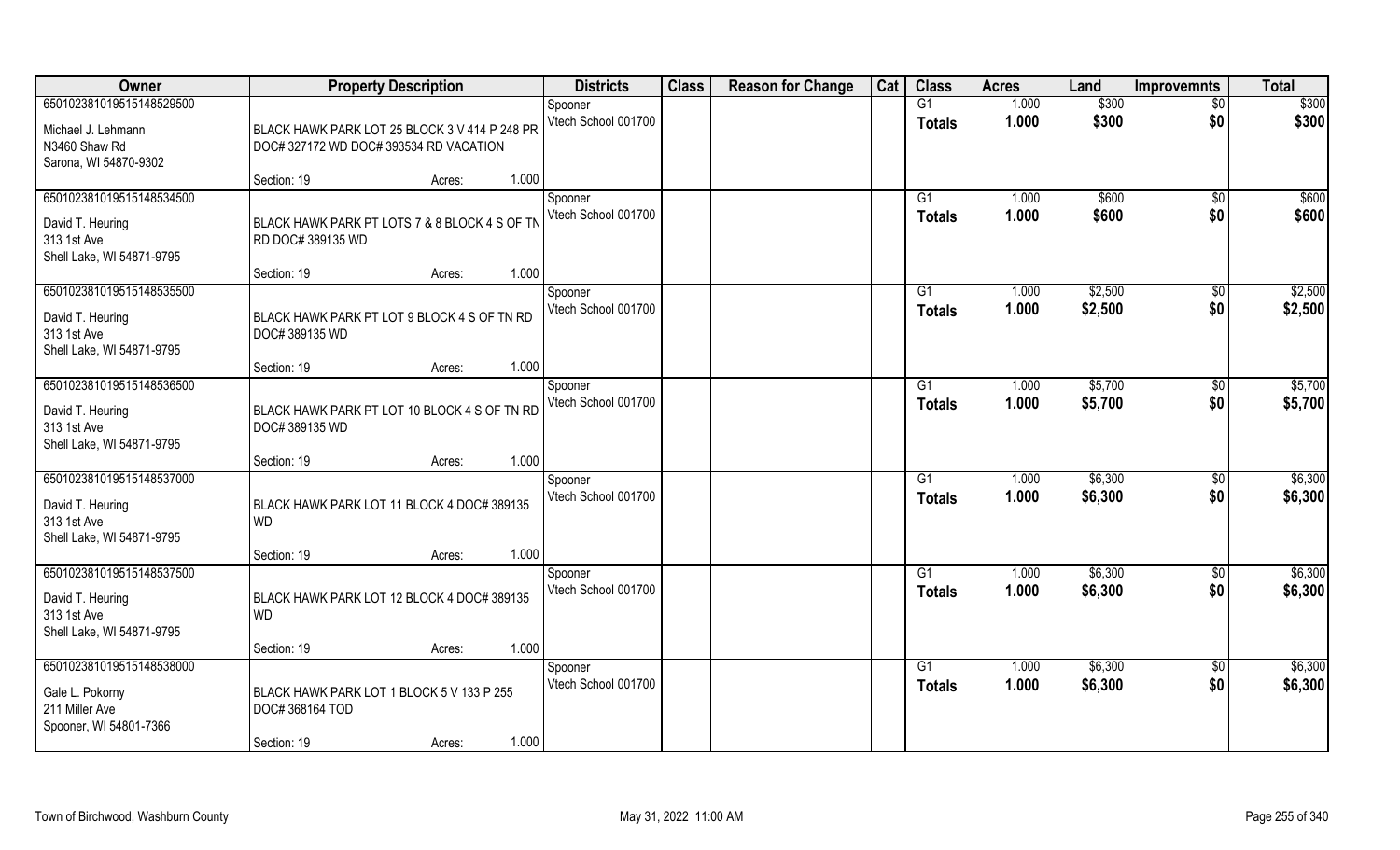| Owner                                    | <b>Property Description</b>                | <b>Districts</b>               | <b>Class</b> | <b>Reason for Change</b> | Cat | <b>Class</b>        | <b>Acres</b> | Land    | <b>Improvemnts</b> | <b>Total</b> |
|------------------------------------------|--------------------------------------------|--------------------------------|--------------|--------------------------|-----|---------------------|--------------|---------|--------------------|--------------|
| 650102381019515148538500                 |                                            | Spooner                        |              |                          |     | G1                  | 1.000        | \$6,300 | $\overline{50}$    | \$6,300      |
| Gale L. Pokorny                          | BLACK HAWK PARK LOT 2 BLOCK 5 V 133 P 255  | Vtech School 001700            |              |                          |     | <b>Totals</b>       | 1.000        | \$6,300 | \$0                | \$6,300      |
| 211 Miller Ave                           | DOC#368164 TOD                             |                                |              |                          |     |                     |              |         |                    |              |
| Spooner, WI 54801-7366                   |                                            |                                |              |                          |     |                     |              |         |                    |              |
|                                          | 1.000<br>Section: 19<br>Acres:             |                                |              |                          |     |                     |              |         |                    |              |
| 650102381019515148539000                 |                                            | Spooner                        |              |                          |     | G1                  | 1.000        | \$6,300 | $\overline{50}$    | \$6,300      |
| Gale L. Pokorny                          | BLACK HAWK PARK LOT 3 BLOCK 5 V 133 P 255  | Vtech School 001700            |              |                          |     | Totals              | 1.000        | \$6,300 | \$0                | \$6,300      |
| 211 Miller Ave                           | DOC# 368164 TOD                            |                                |              |                          |     |                     |              |         |                    |              |
| Spooner, WI 54801-7366                   |                                            |                                |              |                          |     |                     |              |         |                    |              |
|                                          | 1.000<br>Section: 19<br>Acres:             |                                |              |                          |     |                     |              |         |                    |              |
| 650102381019515148539500                 |                                            | Spooner                        |              |                          |     | G1                  | 1.000        | \$6,300 | $\sqrt[6]{30}$     | \$6,300      |
| Gale L. Pokorny                          | BLACK HAWK PARK LOT 4 BLOCK 5 V 133 P 255  | Vtech School 001700            |              |                          |     | <b>Totals</b>       | 1.000        | \$6,300 | \$0                | \$6,300      |
| 211 Miller Ave                           | DOC# 368164 TOD                            |                                |              |                          |     |                     |              |         |                    |              |
| Spooner, WI 54801-7366                   |                                            |                                |              |                          |     |                     |              |         |                    |              |
| 650102381019515148540000                 | 1.000<br>Section: 19<br>Acres:             |                                |              |                          |     |                     | 1.000        | \$3,200 |                    | \$3,200      |
|                                          |                                            | Spooner<br>Vtech School 001700 |              |                          |     | G1<br><b>Totals</b> | 1.000        | \$3,200 | \$0<br>\$0         | \$3,200      |
| Gale L. Pokorny                          | BLACK HAWK PARK PT LOTS 5 & 6 BLOCK 5 N OF |                                |              |                          |     |                     |              |         |                    |              |
| 211 Miller Ave                           | TOWN RD V 133 P 255 DOC# 368164 TOD        |                                |              |                          |     |                     |              |         |                    |              |
| Spooner, WI 54801-7366                   | 1.000<br>Section: 19<br>Acres:             |                                |              |                          |     |                     |              |         |                    |              |
| 650102381019515148541500                 | W2403 Blackhawk Rd                         | Spooner                        |              |                          |     | G <sub>1</sub>      | 1.000        | \$1,900 | \$0                | \$1,900      |
|                                          |                                            | Vtech School 001700            |              |                          |     | Totals              | 1.000        | \$1,900 | \$0                | \$1,900      |
| David T. Heuring                         | BLACK HAWK PARK PT LOTS 5 & 6 BLOCK 5 S OF |                                |              |                          |     |                     |              |         |                    |              |
| 313 1st Ave<br>Shell Lake, WI 54871-9795 | TOWN RD DOC# 389135 WD                     |                                |              |                          |     |                     |              |         |                    |              |
|                                          | 1.000<br>Section: 19<br>Acres:             |                                |              |                          |     |                     |              |         |                    |              |
| 650102381019515148542000                 |                                            | Spooner                        |              |                          |     | G1                  | 1.000        | \$5,000 | \$0                | \$5,000      |
| David T. Heuring                         | BLACK HAWK PARK LOT 7 BLOCK 5 DOC# 389135  | Vtech School 001700            |              |                          |     | <b>Totals</b>       | 1.000        | \$5,000 | \$0                | \$5,000      |
| 313 1st Ave                              | <b>WD</b>                                  |                                |              |                          |     |                     |              |         |                    |              |
| Shell Lake, WI 54871-9795                |                                            |                                |              |                          |     |                     |              |         |                    |              |
|                                          | 1.000<br>Section: 19<br>Acres:             |                                |              |                          |     |                     |              |         |                    |              |
| 650102381019515148542500                 |                                            | Spooner                        |              |                          |     | G1                  | 1.000        | \$6,300 | $\sqrt{6}$         | \$6,300      |
| David T. Heuring                         | BLACK HAWK PARK LOT 8 BLOCK 5 DOC# 389135  | Vtech School 001700            |              |                          |     | <b>Totals</b>       | 1.000        | \$6,300 | \$0                | \$6,300      |
| 313 1st Ave                              | <b>WD</b>                                  |                                |              |                          |     |                     |              |         |                    |              |
| Shell Lake, WI 54871-9795                |                                            |                                |              |                          |     |                     |              |         |                    |              |
|                                          | 1.000<br>Section: 19<br>Acres:             |                                |              |                          |     |                     |              |         |                    |              |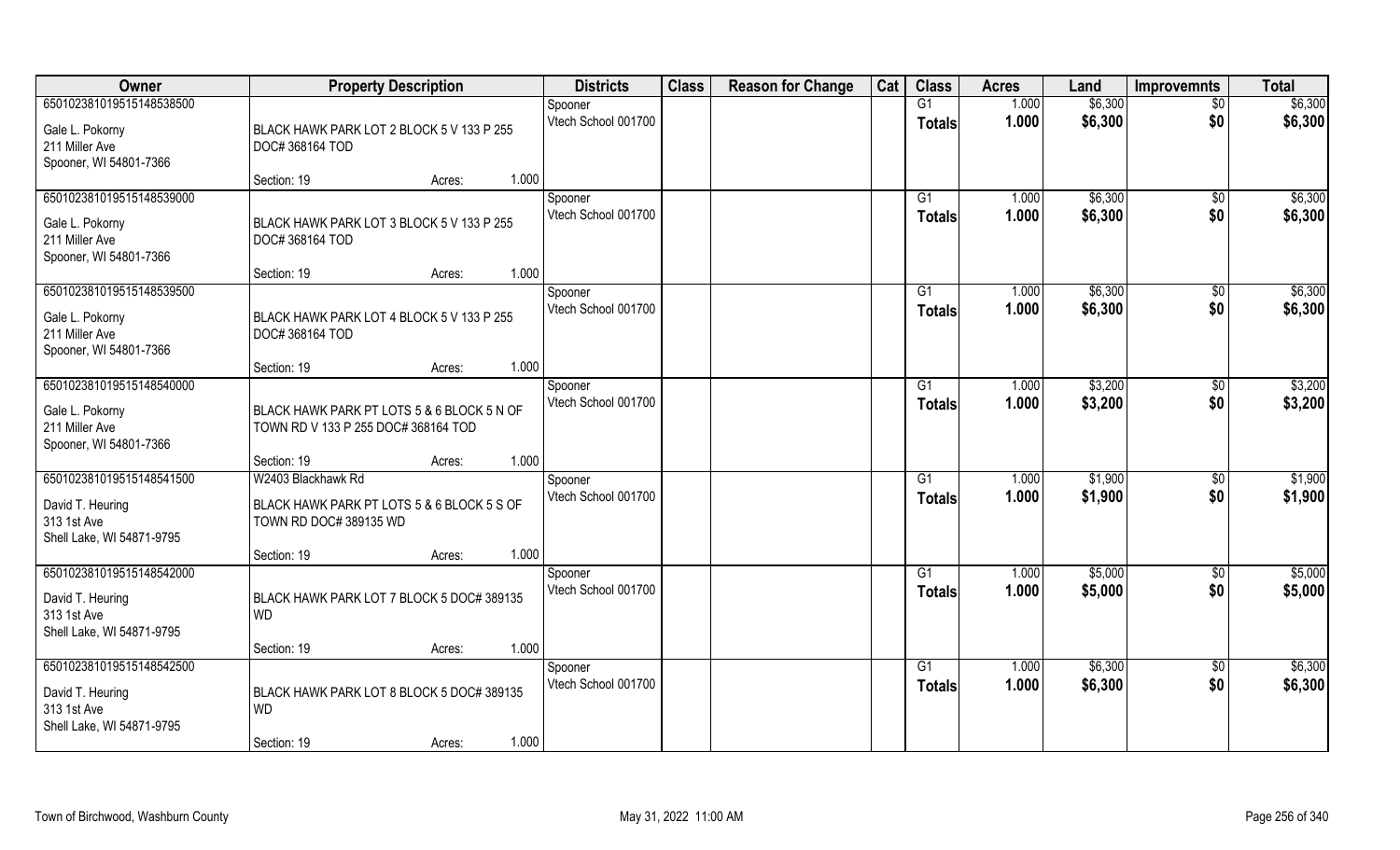| Owner                     | <b>Property Description</b>                | <b>Districts</b>    | <b>Class</b> | <b>Reason for Change</b> | Cat | <b>Class</b>  | <b>Acres</b> | Land    | <b>Improvemnts</b> | <b>Total</b> |
|---------------------------|--------------------------------------------|---------------------|--------------|--------------------------|-----|---------------|--------------|---------|--------------------|--------------|
| 650102381019515148543000  |                                            | Spooner             |              |                          |     | G1            | 1.000        | \$6,300 | $\overline{50}$    | \$6,300      |
| David T. Heuring          | BLACK HAWK PARK LOT 9 BLOCK 5 DOC# 389135  | Vtech School 001700 |              |                          |     | <b>Totals</b> | 1.000        | \$6,300 | \$0                | \$6,300      |
| 313 1st Ave               | <b>WD</b>                                  |                     |              |                          |     |               |              |         |                    |              |
| Shell Lake, WI 54871-9795 |                                            |                     |              |                          |     |               |              |         |                    |              |
|                           | 1.000<br>Section: 19<br>Acres:             |                     |              |                          |     |               |              |         |                    |              |
| 650102381019515148543500  | <b>Blackhawk Rd</b>                        | Spooner             |              |                          |     | G1            | 1.000        | \$6,300 | \$0                | \$6,300      |
| David T. Heuring          | BLACK HAWK PARK LOT 10 BLOCK 5 DOC# 389135 | Vtech School 001700 |              |                          |     | Totals        | 1.000        | \$6,300 | \$0                | \$6,300      |
| 313 1st Ave               | <b>WD</b>                                  |                     |              |                          |     |               |              |         |                    |              |
| Shell Lake, WI 54871-9795 |                                            |                     |              |                          |     |               |              |         |                    |              |
|                           | 1.000<br>Section: 19<br>Acres:             |                     |              |                          |     |               |              |         |                    |              |
| 650102381019515148544000  |                                            | Spooner             |              |                          |     | G1            | 1.000        | \$6,300 | $\sqrt[6]{3}$      | \$6,300      |
| David T. Heuring          | BLACK HAWK PARK LOT 11 BLOCK 5 DOC# 389135 | Vtech School 001700 |              |                          |     | <b>Totals</b> | 1.000        | \$6,300 | \$0                | \$6,300      |
| 313 1st Ave               | <b>WD</b>                                  |                     |              |                          |     |               |              |         |                    |              |
| Shell Lake, WI 54871-9795 |                                            |                     |              |                          |     |               |              |         |                    |              |
|                           | 1.000<br>Section: 19<br>Acres:             |                     |              |                          |     |               |              |         |                    |              |
| 650102381019515250600100  | <b>Unit 1980</b>                           | Spooner             |              |                          |     | G6            | 3.580        | \$7,900 | \$0                | \$7,900      |
| Derrick Karl Jenkins      | DOUBLE R ESTATES LOT 1 DOC# 399230 WD      | Vtech School 001700 |              |                          |     | <b>Totals</b> | 3.580        | \$7,900 | \$0                | \$7,900      |
| 2742 21st St              |                                            |                     |              |                          |     |               |              |         |                    |              |
| Rice Lake, WI 54868-9310  |                                            |                     |              |                          |     |               |              |         |                    |              |
|                           | 3.580<br>Section: 19<br>Acres:             |                     |              |                          |     |               |              |         |                    |              |
| 650102381019515250601000  | <b>Unit 1980A</b>                          | Spooner             |              |                          |     | G6            | 1.270        | \$2,800 | $\sqrt[6]{30}$     | \$2,800      |
| Derrick Karl Jenkins      | DOUBLE R ESTATES LOT 2 DOC# 399230 WD      | Vtech School 001700 |              |                          |     | <b>Totals</b> | 1.270        | \$2,800 | \$0                | \$2,800      |
| 2742 21st St              |                                            |                     |              |                          |     |               |              |         |                    |              |
| Rice Lake, WI 54868-9310  |                                            |                     |              |                          |     |               |              |         |                    |              |
|                           | 1.270<br>Section: 19<br>Acres:             |                     |              |                          |     |               |              |         |                    |              |
| 650102381019515250602100  | <b>Unit 1980B</b>                          | Spooner             |              |                          |     | G6            | 1.220        | \$2,700 | \$0                | \$2,700      |
| Derrick Karl Jenkins      | DOUBLE R ESTATES LOT 3 DOC# 399230 WD      | Vtech School 001700 |              |                          |     | <b>Totals</b> | 1.220        | \$2,700 | \$0                | \$2,700      |
| 2742 21st St              |                                            |                     |              |                          |     |               |              |         |                    |              |
| Rice Lake, WI 54868-9310  |                                            |                     |              |                          |     |               |              |         |                    |              |
|                           | 1.220<br>Section: 19<br>Acres:             |                     |              |                          |     |               |              |         |                    |              |
| 650102381019515250603000  | <b>Unit 1980C</b>                          | Spooner             |              |                          |     | G6            | 1.720        | \$3,800 | $\overline{50}$    | \$3,800      |
| Derrick Karl Jenkins      | DOUBLE R ESTATES LOT 4 DOC# 399230 WD      | Vtech School 001700 |              |                          |     | <b>Totals</b> | 1.720        | \$3,800 | \$0                | \$3,800      |
| 2742 21st St              |                                            |                     |              |                          |     |               |              |         |                    |              |
| Rice Lake, WI 54868-9310  |                                            |                     |              |                          |     |               |              |         |                    |              |
|                           | 1.720<br>Section: 19<br>Acres:             |                     |              |                          |     |               |              |         |                    |              |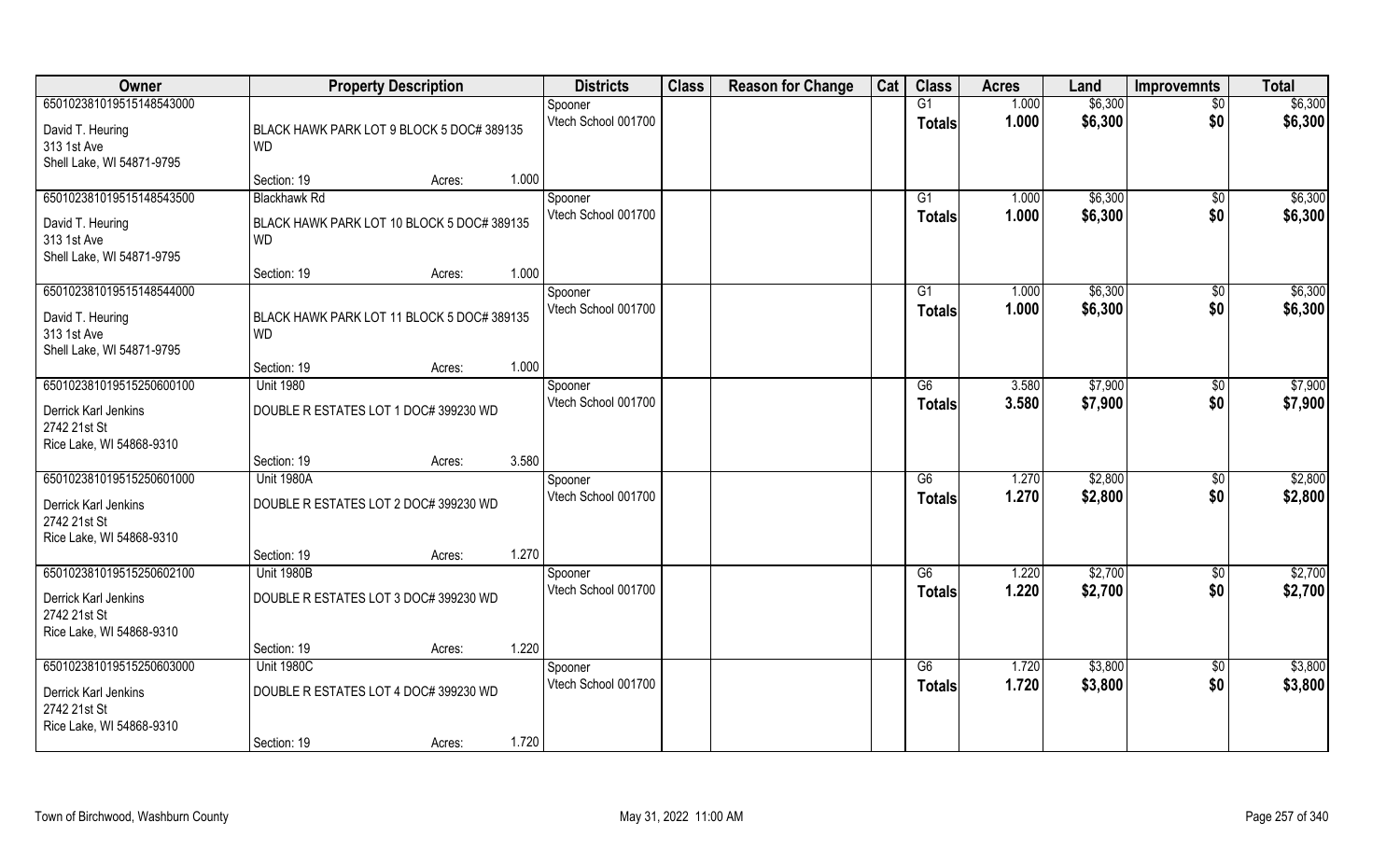| Owner                         | <b>Property Description</b>                 | <b>Districts</b>               | <b>Class</b> | <b>Reason for Change</b> | Cat | <b>Class</b>    | <b>Acres</b> | Land      | <b>Improvemnts</b> | <b>Total</b> |
|-------------------------------|---------------------------------------------|--------------------------------|--------------|--------------------------|-----|-----------------|--------------|-----------|--------------------|--------------|
| 650102381019515250604000      | <b>Unit 1980D</b>                           | Spooner                        |              |                          |     | $\overline{G6}$ | 1.030        | \$2,300   | $\overline{50}$    | \$2,300      |
| Jeremiah J. Rux               | DOUBLE R ESTATES LOT 5 DOC# 311546 QC       | Vtech School 001700            |              |                          |     | <b>Totals</b>   | 1.030        | \$2,300   | \$0                | \$2,300      |
| 2677 Bruce Pkwy               |                                             |                                |              |                          |     |                 |              |           |                    |              |
| Mcfarland, WI 53558-9114      |                                             |                                |              |                          |     |                 |              |           |                    |              |
|                               | 1.030<br>Section: 19<br>Acres:              |                                |              |                          |     |                 |              |           |                    |              |
| 650102381019515250605000      | <b>Unit 1980E</b>                           | Spooner                        |              |                          |     | G6              | 1.210        | \$2,700   | \$0                | \$2,700      |
| Shane R. Rux                  | DOUBLE R ESTATES LOT 6 DOC# 323725 WD       | Vtech School 001700            |              |                          |     | Totals          | 1.210        | \$2,700   | \$0                | \$2,700      |
| 998 Carstairs Ct              |                                             |                                |              |                          |     |                 |              |           |                    |              |
| Tarpon Springs, FL 34689-7607 |                                             |                                |              |                          |     |                 |              |           |                    |              |
|                               | 1.210<br>Section: 19<br>Acres:              |                                |              |                          |     |                 |              |           |                    |              |
| 650102381019515250606000      | <b>Unit 1980F</b>                           | Spooner                        |              |                          |     | G6              | 0.110        | \$200     | $\sqrt{6}$         | \$200        |
| Darold G. Rux                 | DOUBLE R ESTATES OUTLOT 1 DOC# 376741 QC    | Vtech School 001700            |              |                          |     | <b>Totals</b>   | 0.110        | \$200     | \$0                | \$200        |
| PO Box 235                    |                                             |                                |              |                          |     |                 |              |           |                    |              |
| Muscoda, WI 53573             |                                             |                                |              |                          |     |                 |              |           |                    |              |
|                               | 0.110<br>Section: 19<br>Acres:              |                                |              |                          |     |                 |              |           |                    |              |
| 650102381019515342500500      | W2433 Summit Rd                             | Spooner                        |              |                          |     | G <sub>1</sub>  | 1.000        | \$139,800 | \$131,100          | \$270,900    |
| Bradley P. Drost              | HOLLEMS ADD TO BLACK HAWK LOTS 1 & 2 BLOCK  | Vtech School 001700            |              |                          |     | <b>Totals</b>   | 1.000        | \$139,800 | \$131,100          | \$270,900    |
| W2433 Summit Rd               | DOC# 340015 WD DOC# 352368 DRWY AGMT        |                                |              |                          |     |                 |              |           |                    |              |
| Sarona, WI 54870-9358         |                                             |                                |              |                          |     |                 |              |           |                    |              |
|                               | 1.000<br>Section: 19<br>Acres:              |                                |              |                          |     |                 |              |           |                    |              |
| 650102381019515342501500      | W2439 Eagle Nest Rd                         | Spooner                        |              |                          |     | G1              | 1.000        | \$187,800 | \$191,600          | \$379,400    |
| Lawrence E. Hauri             | HOLLEMS ADD TO BLACK HAWK LOTS 3 - 5 BLOCK  | Vtech School 001700            |              |                          |     | <b>Totals</b>   | 1.000        | \$187,800 | \$191,600          | \$379,400    |
| 110 Gray Dr                   | V 403 P 291 WD DOC# 354471 TERM DOC# 352368 |                                |              |                          |     |                 |              |           |                    |              |
| Fayetteville, TN 37334-7228   | <b>DRWY AGMT</b>                            |                                |              |                          |     |                 |              |           |                    |              |
|                               | 1.000<br>Section: 19<br>Acres:              |                                |              |                          |     |                 |              |           |                    |              |
| 650102381019515342503000      | W2445 Eagle Nest Rd                         | Spooner<br>Vtech School 001700 |              |                          |     | G1              | 1.000        | \$177,400 | \$260,800          | \$438,200    |
| Stephan J. Poganski           | HOLLEMS ADD TO BLACK HAWK LOTS 6 - 8 BLOCK  |                                |              |                          |     | <b>Totals</b>   | 1.000        | \$177,400 | \$260,800          | \$438,200    |
| 11777 102nd St N              | V 427 P 2 WD                                |                                |              |                          |     |                 |              |           |                    |              |
| Stillwater, MN 55082-9106     |                                             |                                |              |                          |     |                 |              |           |                    |              |
|                               | 1.000<br>Section: 19<br>Acres:              |                                |              |                          |     |                 |              |           |                    |              |
| 650102381019515342504500      | W2457 Eagle Nest Rd                         | Spooner                        |              |                          |     | G1              | 1.000        | \$129,400 | \$166,800          | \$296,200    |
| Duncanson Runne Trust         | HOLLEMS ADD TO BLACK HAWK LOTS 9 & 10 BLOCK | Vtech School 001700            |              |                          |     | Totals          | 1.000        | \$129,400 | \$166,800          | \$296,200    |
| 3207 Montlake Dr              | 1 V 308 P 612 WD V 430 P 760 QC             |                                |              |                          |     |                 |              |           |                    |              |
| Rockford, IL 61114-5516       |                                             |                                |              |                          |     |                 |              |           |                    |              |
|                               | 1.000<br>Section: 19<br>Acres:              |                                |              |                          |     |                 |              |           |                    |              |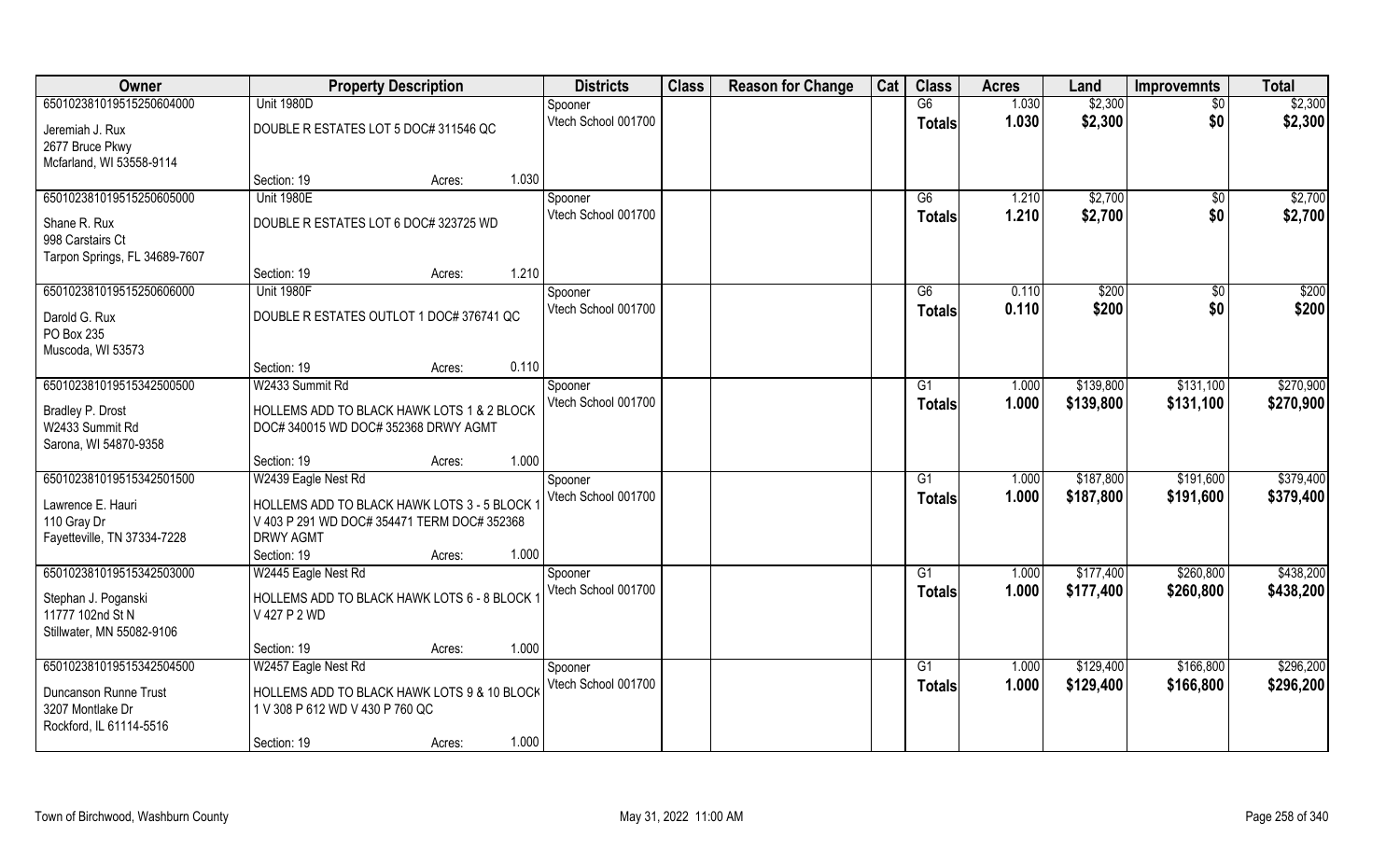| Owner                     | <b>Property Description</b>                 | <b>Districts</b>    | <b>Class</b> | <b>Reason for Change</b> | Cat | <b>Class</b>   | <b>Acres</b> | Land       | <b>Improvemnts</b> | <b>Total</b>    |
|---------------------------|---------------------------------------------|---------------------|--------------|--------------------------|-----|----------------|--------------|------------|--------------------|-----------------|
| 650102381019515342505000  | W2463 Eagle Nest Rd                         | Spooner             |              |                          |     | G1             | 1.000        | \$92,600   | \$29,600           | \$122,200       |
| Sheryl L. Parrish         | HOLLEMS ADD TO BLACK HAWK LOTS 11 & 12      | Vtech School 001700 |              |                          |     | <b>Totals</b>  | 1.000        | \$92,600   | \$29,600           | \$122,200       |
| 1713 Webster Ave          | BLOCK 1 DOC# 354097 WD DOC# 366580 TOD      |                     |              |                          |     |                |              |            |                    |                 |
| Eau Claire, WI 54701-6644 |                                             |                     |              |                          |     |                |              |            |                    |                 |
|                           | 1.000<br>Section: 19<br>Acres:              |                     |              |                          |     |                |              |            |                    |                 |
| 650102381019515342506500  | W2475 Eagle Nest Rd                         | Spooner             |              |                          |     | G1             | 1.000        | \$173,600  | \$2,100            | \$175,700       |
| Gordon J. Wellner         | HOLLEMS ADD TO BLACK HAWK LOTS 13 & 14      | Vtech School 001700 |              |                          |     | <b>Totals</b>  | 1.000        | \$173,600  | \$2,100            | \$175,700       |
| 32031 County Hwy X        | BLOCK 1 DOC# 399461 QC                      |                     |              |                          |     |                |              |            |                    |                 |
| Boyd, WI 54726-5931       |                                             |                     |              |                          |     |                |              |            |                    |                 |
|                           | 1.000<br>Section: 19<br>Acres:              |                     |              |                          |     |                |              |            |                    |                 |
| 650102381019515342507500  | W2485 Eagle Nest Rd                         | Spooner             |              |                          |     | G1             | 1.000        | \$132,200  | \$48,200           | \$180,400       |
| Constance A. Laumeyer     | HOLLEMS ADD TO BLACK HAWK LOTS 15 & 16      | Vtech School 001700 |              |                          |     | <b>Totals</b>  | 1.000        | \$132,200  | \$48,200           | \$180,400       |
| 36 221st Ave              | BLOCK 1 V 237 P 496                         |                     |              |                          |     |                |              |            |                    |                 |
| Cedar, MN 55011-9602      |                                             |                     |              |                          |     |                |              |            |                    |                 |
|                           | 1.000<br>Section: 19<br>Acres:              |                     |              |                          |     |                |              |            |                    |                 |
| 650102381019515342509000  | W2484 Eagle Nest Rd Unit 1978               | Spooner             |              |                          |     | G1             | 1.000        | \$136,900  | \$85,000           | \$221,900       |
| Eric J Bjornsen Trust     | HOLLEMS ADD TO BLACK HAWK W1/2 LOT 16 & LOT | Vtech School 001700 |              |                          |     | <b>Totals</b>  | 1.000        | \$136,900  | \$85,000           | \$221,900       |
| 3689 Pine Tree Ct NE      | 17 BLOCK 1 DOC# 344354 TD DOC# 392319 QC    |                     |              |                          |     |                |              |            |                    |                 |
| Rochester, MN 55906-2026  |                                             |                     |              |                          |     |                |              |            |                    |                 |
|                           | 1.000<br>Section: 19<br>Acres:              |                     |              |                          |     |                |              |            |                    |                 |
| 650102381020101000001000  |                                             | Birchwood           |              |                          |     | W <sub>4</sub> | 35.200       | \$0        | \$0                | $\overline{50}$ |
| Washburn Co Cfl           | NE NE EXC PLAT FOREST PARK V 72 P 244 V 18  | Vtech School 001700 |              |                          |     | <b>Totals</b>  | 35.200       | \$0        | \$0                | \$0             |
| 10 4th Ave                | MISC P 248 FCL                              |                     |              |                          |     |                |              |            |                    |                 |
| Shell Lake, WI 54871-4457 |                                             |                     |              |                          |     |                |              |            |                    |                 |
|                           | 35.200<br>Section: 20<br>Acres:             |                     |              |                          |     |                |              |            |                    |                 |
| 650102381020103000001000  |                                             | Birchwood           |              |                          |     | W <sub>4</sub> | 35.060       | \$0        | $\sqrt{$0}$        | \$0             |
| Washburn Co Cfl           | SW NE EXC PLAT FOREST PARK V 72 P 244 V 19  | Vtech School 001700 |              |                          |     | <b>Totals</b>  | 35.060       | \$0        | \$0                | \$0             |
| 10 4th Ave                | MISC P 314 FCL                              |                     |              |                          |     |                |              |            |                    |                 |
| Shell Lake, WI 54871-4457 |                                             |                     |              |                          |     |                |              |            |                    |                 |
|                           | 35.060<br>Section: 20<br>Acres:             |                     |              |                          |     |                |              |            |                    |                 |
| 650102381020104000001000  |                                             | Birchwood           |              |                          |     | W <sub>4</sub> | 40.000       | $\sqrt{6}$ | $\sqrt{$0}$        | $\overline{50}$ |
| Washburn Co Cfl           | SE NE V 72 P 244 V 18 MISC P 248 FCL        | Vtech School 001700 |              |                          |     | <b>Totals</b>  | 40.000       | \$0        | \$0                | \$0             |
| 10 4th Ave                |                                             |                     |              |                          |     |                |              |            |                    |                 |
| Shell Lake, WI 54871-4457 |                                             |                     |              |                          |     |                |              |            |                    |                 |
|                           | 40.000<br>Section: 20<br>Acres:             |                     |              |                          |     |                |              |            |                    |                 |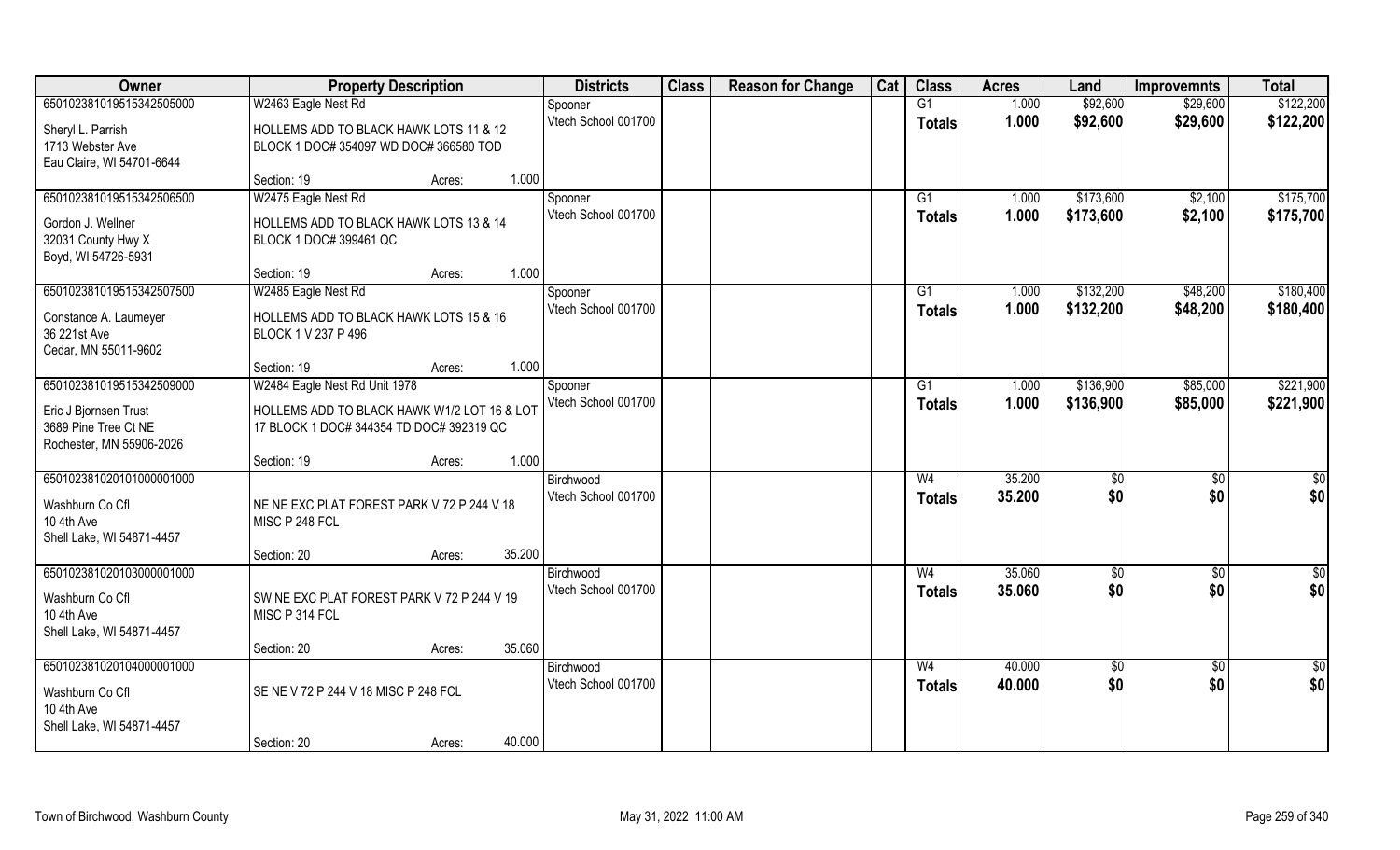| Owner                                                                              |                                                                                 | <b>Property Description</b> |        | <b>Districts</b>                 | <b>Class</b> | <b>Reason for Change</b> | Cat | <b>Class</b>                    | <b>Acres</b>     | Land               | <b>Improvemnts</b> | <b>Total</b>    |
|------------------------------------------------------------------------------------|---------------------------------------------------------------------------------|-----------------------------|--------|----------------------------------|--------------|--------------------------|-----|---------------------------------|------------------|--------------------|--------------------|-----------------|
| 650102381020303000001000                                                           |                                                                                 |                             |        | Birchwood<br>Vtech School 001700 |              |                          |     | W <sub>4</sub><br><b>Totals</b> | 20.400<br>20.400 | $\sqrt{$0}$<br>\$0 | $\sqrt{$0}$<br>\$0 | \$0<br>\$0      |
| Washburn Co Cfl<br>10 4th Ave<br>Shell Lake, WI 54871-4457                         | PT SW SW V 72 P 244 V 18 MISC P 248 FCL EXC V 25<br>P 181 EXC V 288 P 19        |                             |        |                                  |              |                          |     |                                 |                  |                    |                    |                 |
|                                                                                    | Section: 20                                                                     | Acres:                      | 20.400 |                                  |              |                          |     |                                 |                  |                    |                    |                 |
| 650102381020303000002000                                                           |                                                                                 |                             |        | Birchwood                        |              |                          |     | G6                              | 20.120           | \$28,800           | \$0                | \$28,800        |
| The Lodge at Long Lake, LLC<br>380 Rivertown Dr Ste 600<br>Woodbury, MN 55125-7743 | PT SW SW SEC 20-38-10 & PT NW NW SEC 29-38-10<br>DOC# 390704 WD SUBJECT TO ESMT |                             |        | Vtech School 001700              |              |                          |     | <b>Totals</b>                   | 20.120           | \$28,800           | \$0                | \$28,800        |
|                                                                                    | Section: 20                                                                     | Acres:                      | 20.120 |                                  |              |                          |     |                                 |                  |                    |                    |                 |
| 650102381020304000001000                                                           |                                                                                 |                             |        | Birchwood                        |              |                          |     | W <sub>4</sub>                  | 40.000           | \$0                | $\overline{50}$    | $\sqrt{50}$     |
| Washburn Co Cfl<br>10 4th Ave<br>Shell Lake, WI 54871-4457                         | SE SW V 72 P 244 V 18 MISC P 248 FCL                                            |                             |        | Vtech School 001700              |              |                          |     | <b>Totals</b>                   | 40.000           | \$0                | \$0                | \$0             |
|                                                                                    | Section: 20                                                                     | Acres:                      | 40.000 |                                  |              |                          |     |                                 |                  |                    |                    |                 |
| 650102381020401000001000                                                           |                                                                                 |                             |        | Birchwood                        |              |                          |     | W <sub>4</sub>                  | 40.000           | \$0                | $\sqrt[6]{3}$      | \$0             |
| Washburn Co Cfl<br>10 4th Ave<br>Shell Lake, WI 54871-4457                         | NE SE V 68 P 331 V 18 MISC P 248 FCL                                            |                             |        | Vtech School 001700              |              |                          |     | <b>Totals</b>                   | 40.000           | \$0                | \$0                | \$0             |
|                                                                                    | Section: 20                                                                     | Acres:                      | 40.000 |                                  |              |                          |     |                                 |                  |                    |                    |                 |
| 650102381020402000001000                                                           |                                                                                 |                             |        | Birchwood                        |              |                          |     | W <sub>4</sub>                  | 40.000           | \$0                | \$0                | $\sqrt{50}$     |
| Washburn Co Cfl                                                                    | NW SE V 72 P 244 V 18 MISC P 248 FCL                                            |                             |        | Vtech School 001700              |              |                          |     | <b>Totals</b>                   | 40.000           | \$0                | \$0                | \$0             |
| 10 4th Ave                                                                         |                                                                                 |                             |        |                                  |              |                          |     |                                 |                  |                    |                    |                 |
| Shell Lake, WI 54871-4457                                                          | Section: 20                                                                     | Acres:                      | 40.000 |                                  |              |                          |     |                                 |                  |                    |                    |                 |
| 650102381020403000001000                                                           |                                                                                 |                             |        | Birchwood                        |              |                          |     | W <sub>4</sub>                  | 40.000           | \$0                | $\sqrt{$0}$        | \$0             |
| Washburn Co Cfl<br>10 4th Ave<br>Shell Lake, WI 54871-4457                         | SW SE V 72 P 244 V 18 MISC P 248 FCL                                            |                             |        | Vtech School 001700              |              |                          |     | <b>Totals</b>                   | 40.000           | \$0                | \$0                | \$0             |
|                                                                                    | Section: 20                                                                     | Acres:                      | 40.000 |                                  |              |                          |     |                                 |                  |                    |                    |                 |
| 650102381020404000001000                                                           |                                                                                 |                             |        | Birchwood                        |              |                          |     | W <sub>4</sub>                  | 40.000           | $\sqrt{6}$         | $\sqrt{$0}$        | $\overline{50}$ |
| Washburn Co Cfl<br>10 4th Ave<br>Shell Lake, WI 54871-4457                         | SE SE V 72 P 244 V 18 MISC P 248 FCL                                            |                             |        | Vtech School 001700              |              |                          |     | <b>Totals</b>                   | 40.000           | \$0                | \$0                | \$0             |
|                                                                                    | Section: 20                                                                     | Acres:                      | 40.000 |                                  |              |                          |     |                                 |                  |                    |                    |                 |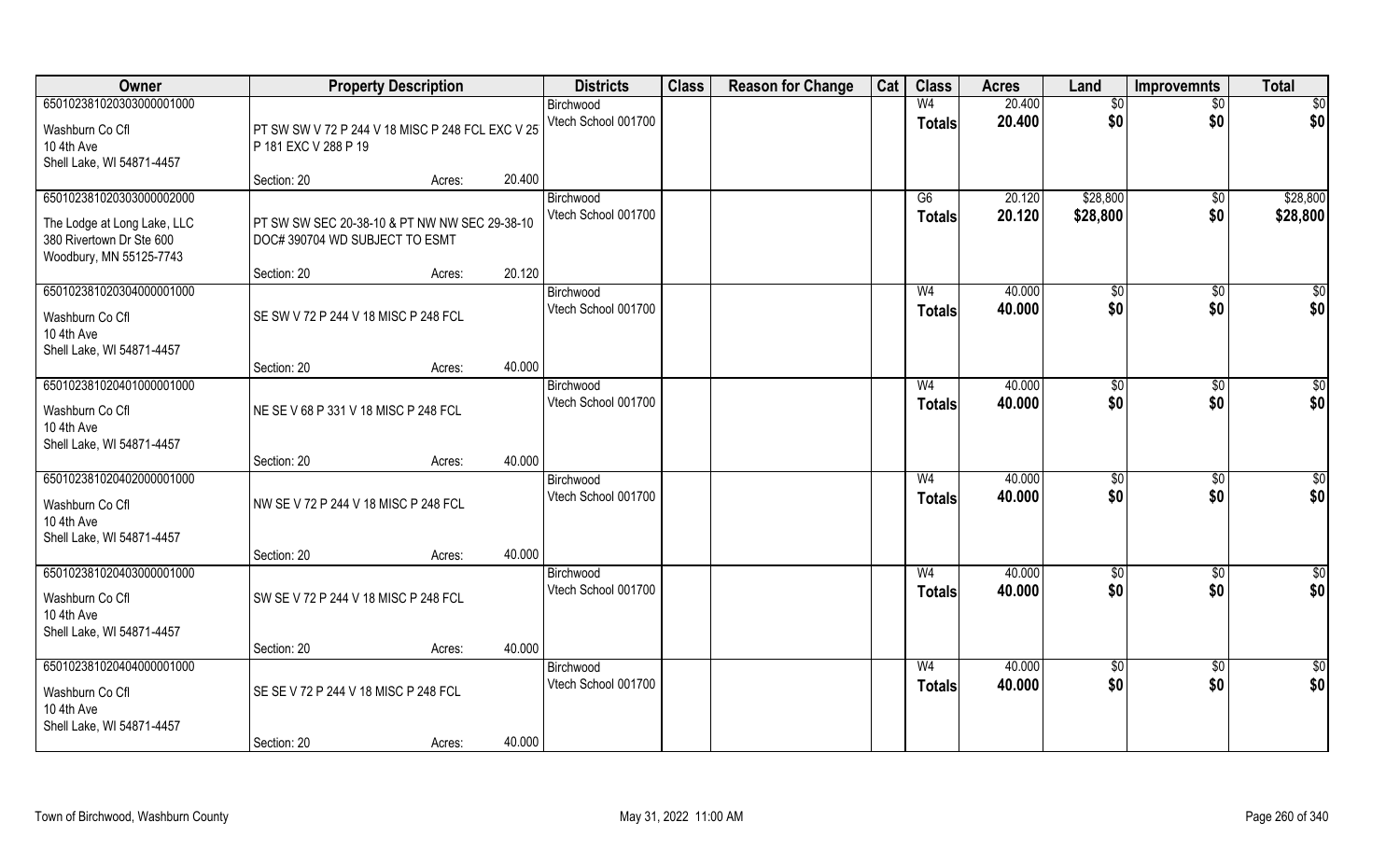| Owner                       |                                                 | <b>Property Description</b> |        | <b>Districts</b>    | <b>Class</b> | <b>Reason for Change</b> | Cat | <b>Class</b>   | <b>Acres</b> | Land           | <b>Improvemnts</b> | <b>Total</b>    |
|-----------------------------|-------------------------------------------------|-----------------------------|--------|---------------------|--------------|--------------------------|-----|----------------|--------------|----------------|--------------------|-----------------|
| 650102381020505001001000    |                                                 |                             |        | Birchwood           |              |                          |     | G6             | 7.880        | \$7,900        | $\overline{50}$    | \$7,900         |
| Michael P. Koob             | PT GOV LOT 1 L 1 CSM #3969 V 19 P 139 DOC#      |                             |        | Vtech School 001700 |              |                          |     | <b>Totals</b>  | 7.880        | \$7,900        | \$0                | \$7,900         |
| 1496 Osprey Ct              | 395905 WD                                       |                             |        |                     |              |                          |     |                |              |                |                    |                 |
| Lino Lakes, MN 55038-4609   |                                                 |                             |        |                     |              |                          |     |                |              |                |                    |                 |
|                             | Section: 20                                     | Acres:                      | 7.880  |                     |              |                          |     |                |              |                |                    |                 |
| 650102381020505001002000    |                                                 |                             |        | Birchwood           |              |                          |     | X3             | 0.830        | \$0            | \$0                | $\sqrt{50}$     |
| Washburn Co R/W             | PT GOV LOT 1 DOC# 275431 WD                     |                             |        | Vtech School 001700 |              |                          |     | <b>Totals</b>  | 0.830        | \$0            | \$0                | \$0             |
| 10 4th Ave                  |                                                 |                             |        |                     |              |                          |     |                |              |                |                    |                 |
| Shell Lake, WI 54871-4457   |                                                 |                             |        |                     |              |                          |     |                |              |                |                    |                 |
|                             | Section: 20                                     | Acres:                      | 0.830  |                     |              |                          |     |                |              |                |                    |                 |
| 650102381020505002001000    |                                                 |                             |        | Birchwood           |              |                          |     | W <sub>4</sub> | 5.060        | \$0            | \$0                | \$0             |
| Washburn Co Cfl             | GOV LOT 2 V 72 P 244 V 15 MISC P 435 FCL        |                             |        | Vtech School 001700 |              |                          |     | <b>Totals</b>  | 5.060        | \$0            | \$0                | \$0             |
| 10 4th Ave                  |                                                 |                             |        |                     |              |                          |     |                |              |                |                    |                 |
| Shell Lake, WI 54871-4457   |                                                 |                             |        |                     |              |                          |     |                |              |                |                    |                 |
|                             | Section: 20                                     | Acres:                      | 5.060  |                     |              |                          |     |                |              |                |                    |                 |
| 650102381020505003001000    |                                                 |                             |        | Birchwood           |              |                          |     | W4             | 3.100        | $\frac{1}{20}$ | \$0                | \$0             |
| Washburn Co Cfl             | GOV LOT 3 V 72 P 244 V 15 MISC P 435 FCL        |                             |        | Vtech School 001700 |              |                          |     | <b>Totals</b>  | 3.100        | \$0            | \$0                | \$0             |
| 10 4th Ave                  |                                                 |                             |        |                     |              |                          |     |                |              |                |                    |                 |
| Shell Lake, WI 54871-4457   |                                                 |                             |        |                     |              |                          |     |                |              |                |                    |                 |
|                             | Section: 20                                     | Acres:                      | 3.100  |                     |              |                          |     |                |              |                |                    |                 |
| 650102381020505004001000    |                                                 |                             |        | Birchwood           |              |                          |     | W <sub>4</sub> | 26.610       | \$0            | $\sqrt[6]{30}$     | $\overline{50}$ |
| Washburn Co Cfl             | PT GOV LOT 4 V 72 P 244 V 15 MISC P 435 FCL     |                             |        | Vtech School 001700 |              |                          |     | <b>Totals</b>  | 26.610       | \$0            | \$0                | \$0             |
| 10 4th Ave                  |                                                 |                             |        |                     |              |                          |     |                |              |                |                    |                 |
| Shell Lake, WI 54871-4457   |                                                 |                             |        |                     |              |                          |     |                |              |                |                    |                 |
|                             | Section: 20                                     | Acres:                      | 26.610 |                     |              |                          |     |                |              |                |                    |                 |
| 650102381020505005001000    |                                                 |                             |        | Birchwood           |              |                          |     | W <sub>4</sub> | 2.900        | $\sqrt{6}$     | \$0                | \$0             |
| Washburn Co Cfl             | PT GOV LOT 5 SE OF FOREST PARK V 72 P 244 V 350 |                             |        | Vtech School 001700 |              |                          |     | <b>Totals</b>  | 2.900        | \$0            | \$0                | \$0             |
| 10 4th Ave                  | P 628 FCL                                       |                             |        |                     |              |                          |     |                |              |                |                    |                 |
| Shell Lake, WI 54871-4457   |                                                 |                             |        |                     |              |                          |     |                |              |                |                    |                 |
|                             | Section: 20                                     | Acres:                      | 2.900  |                     |              |                          |     |                |              |                |                    |                 |
| 650102381020505005002000    |                                                 |                             |        | Birchwood           |              |                          |     | G1             | 0.650        | \$90,000       | \$0                | \$90,000        |
| The Lodge at Long Lake, LLC | PT GOV LOT 5 DOC# 390704 WD                     |                             |        | Vtech School 001700 |              |                          |     | <b>Totals</b>  | 0.650        | \$90,000       | \$0                | \$90,000        |
| 380 Rivertown Dr Ste 600    |                                                 |                             |        |                     |              |                          |     |                |              |                |                    |                 |
| Woodbury, MN 55125-7743     |                                                 |                             |        |                     |              |                          |     |                |              |                |                    |                 |
|                             | Section: 20                                     | Acres:                      | 0.650  |                     |              |                          |     |                |              |                |                    |                 |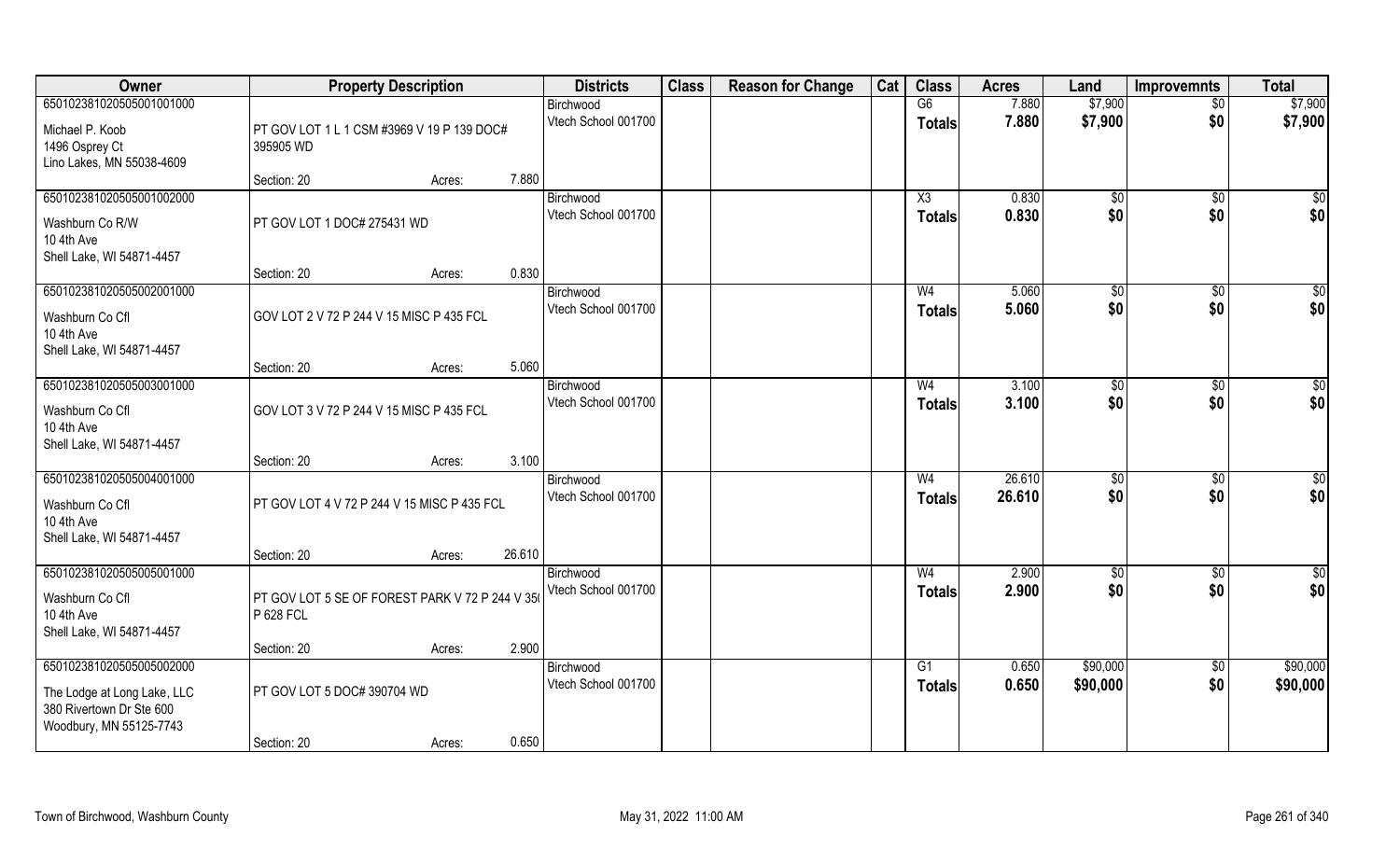| Owner                          | <b>Property Description</b>                      |        |       | <b>Districts</b>    | <b>Class</b>   | <b>Reason for Change</b> | Cat | <b>Class</b>    | <b>Acres</b> | Land      | <b>Improvemnts</b> | <b>Total</b> |
|--------------------------------|--------------------------------------------------|--------|-------|---------------------|----------------|--------------------------|-----|-----------------|--------------|-----------|--------------------|--------------|
| 650102381020515270500000       | N3674 Long Lake Rd                               |        |       | Birchwood           |                |                          |     | G1              | 1.500        | \$8,800   | \$57,100           | \$65,900     |
| <b>Charles A Running Trust</b> | FOREST PARK LOT 1 DOC# 299150 WD                 |        |       | Vtech School 001700 |                |                          |     | <b>Totals</b>   | 1.500        | \$8,800   | \$57,100           | \$65,900     |
| 4511 Hillvale Ave N            |                                                  |        |       |                     |                |                          |     |                 |              |           |                    |              |
| Oakdale, MN 55128-2243         |                                                  |        |       |                     |                |                          |     |                 |              |           |                    |              |
|                                | Section: 20                                      | Acres: | 1.500 |                     |                |                          |     |                 |              |           |                    |              |
| 650102381020515270500500       | N3677 Long Lake Rd                               |        |       | Birchwood           |                |                          |     | G1              | 1.470        | \$171,000 | \$259,300          | \$430,300    |
| Daniel L Ilten Trust           | FOREST PARK PT LOT 2 & PT N 45' & PT GOV LOT 1   |        |       | Vtech School 001700 |                |                          |     | <b>Totals</b>   | 1.470        | \$171,000 | \$259,300          | \$430,300    |
| 4600 Edina Blvd                | SEC 17-38-10 L 3 CSM #1951 V 8 P 112 DOC# 375317 |        |       |                     |                |                          |     |                 |              |           |                    |              |
| Edina, MN 55424-1153           | QC                                               |        |       |                     |                |                          |     |                 |              |           |                    |              |
|                                | Section: 20                                      | Acres: | 1.470 |                     |                |                          |     |                 |              |           |                    |              |
| 650102381020515270501500       | Adjoining Pcl                                    |        |       | Birchwood           |                |                          |     | G1              | 0.380        | \$34,900  | $\sqrt[6]{}$       | \$34,900     |
| David L. Wortman               | FOREST PARK LOT 3 DOC# 371157 WD                 |        |       | Vtech School 001700 |                |                          |     | <b>Totals</b>   | 0.380        | \$34,900  | \$0                | \$34,900     |
| 2236 Acacia Dr                 |                                                  |        |       |                     |                |                          |     |                 |              |           |                    |              |
| Wilmington, NC 28403-3902      |                                                  |        |       |                     |                |                          |     |                 |              |           |                    |              |
|                                | Section: 20                                      | Acres: | 0.380 |                     |                |                          |     |                 |              |           |                    |              |
| 650102381020515270502000       | N3671 Long Lake Rd                               |        |       | Birchwood           |                |                          |     | G <sub>1</sub>  | 0.920        | \$149,200 | \$256,200          | \$405,400    |
| David L. Wortman               | FOREST PARK LOTS 4 & 5 DOC# 371157 WD            |        |       | Vtech School 001700 |                |                          |     | <b>Totals</b>   | 0.920        | \$149,200 | \$256,200          | \$405,400    |
| 2236 Acacia Dr                 |                                                  |        |       |                     |                |                          |     |                 |              |           |                    |              |
| Wilmington, NC 28403-3902      |                                                  |        |       |                     |                |                          |     |                 |              |           |                    |              |
|                                | Section: 20                                      | Acres: | 0.920 |                     |                |                          |     |                 |              |           |                    |              |
| 650102381020515270503000       | N3665 Long Lake Rd                               |        |       | Birchwood           |                |                          |     | G1              | 1.030        | \$175,500 | \$333,200          | \$508,700    |
| Roger S. Gray Jr               | FOREST PARK LOTS 6 & 7 & PT LOT 8 L 1 CSM #2791  |        |       | Vtech School 001700 |                |                          |     | <b>Totals</b>   | 1.030        | \$175,500 | \$333,200          | \$508,700    |
| 736 Pine Pl                    | V 12 P 134 DOC# 316177 WD                        |        |       |                     |                |                          |     |                 |              |           |                    |              |
| Rice Lake, WI 54868-2378       |                                                  |        |       |                     |                |                          |     |                 |              |           |                    |              |
|                                | Section: 20                                      | Acres: | 1.030 |                     |                |                          |     |                 |              |           |                    |              |
| 650102381020515270504500       | N3659 Long Lake Rd                               |        |       | Birchwood           |                |                          |     | G1              | 1.230        | \$150,300 | \$334,200          | \$484,500    |
| Dean R. Ohlhues                | FOREST PARK LOTS 9 & 10 & PT LOT 8 L 2 CSM       |        |       | Vtech School 001700 |                |                          |     | <b>Totals</b>   | 1.230        | \$150,300 | \$334,200          | \$484,500    |
| 686 Bridle Ridge Rd            | #2791 V 12 P 134 DOC# 382193 WD                  |        |       |                     |                |                          |     |                 |              |           |                    |              |
| Eagan, MN 55123-1681           |                                                  |        |       |                     |                |                          |     |                 |              |           |                    |              |
|                                | Section: 20                                      | Acres: | 1.230 |                     |                |                          |     |                 |              |           |                    |              |
| 650102381020515270505500       | N3651 Long Lake Rd                               |        |       | Birchwood           | G <sub>1</sub> | <b>Deck</b>              |     | $\overline{G1}$ | 0.920        | \$167,300 | \$194,800          | \$362,100    |
| Katherine A Cairns Trust       | FOREST PARK LOTS 11 & 12 DOC# 358988 WD          |        |       | Vtech School 001700 |                |                          |     | <b>Totals</b>   | 0.920        | \$167,300 | \$194,800          | \$362,100    |
| 1894 Summit Ave                |                                                  |        |       |                     |                |                          |     |                 |              |           |                    |              |
| Saint Paul, MN 55105-1427      |                                                  |        |       |                     |                |                          |     |                 |              |           |                    |              |
|                                | Section: 20                                      | Acres: | 0.920 |                     |                |                          |     |                 |              |           |                    |              |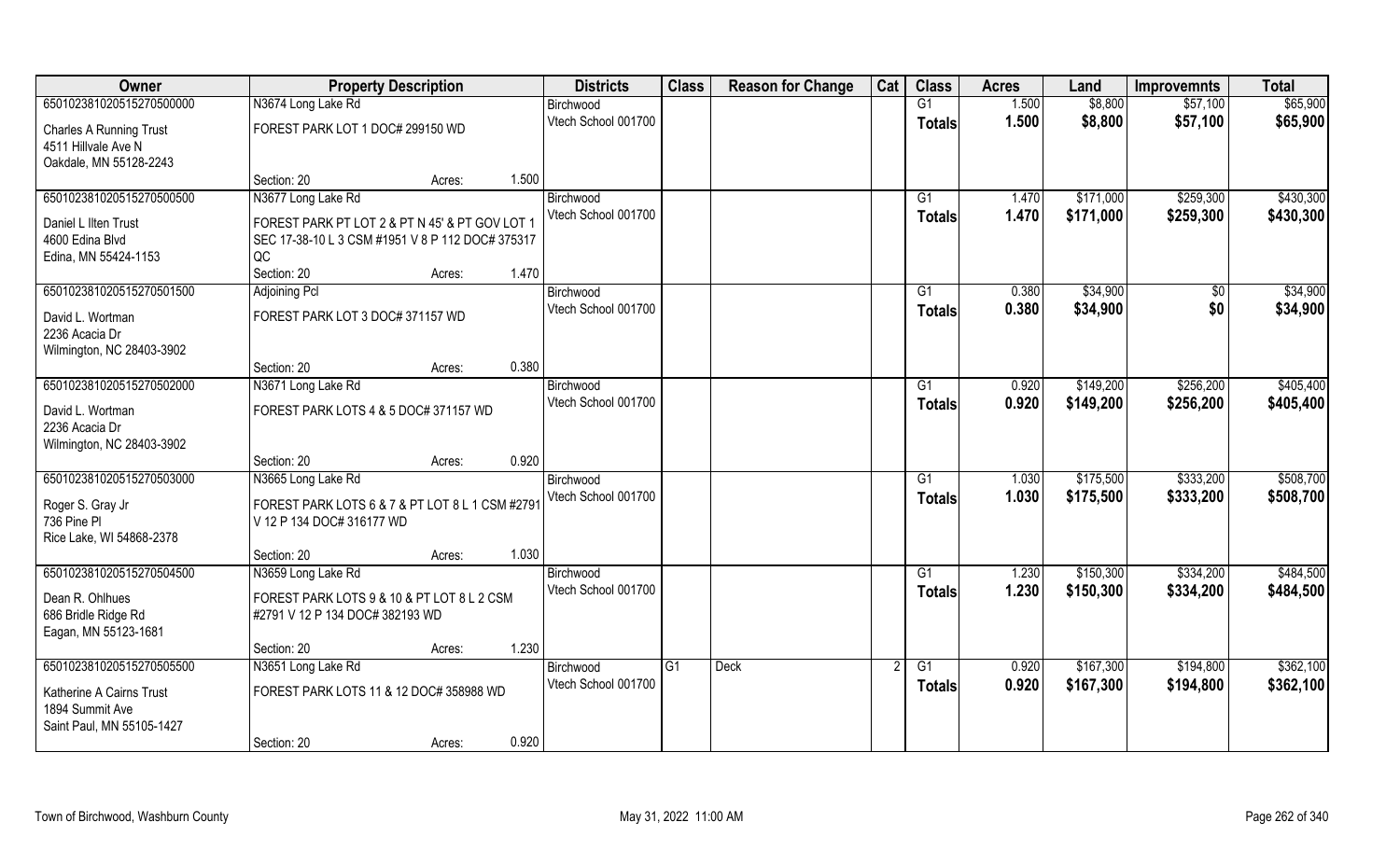| Owner                                                                    | <b>Property Description</b>                     |        |       | <b>Districts</b>    | <b>Class</b> | <b>Reason for Change</b> | Cat | <b>Class</b>    | <b>Acres</b> | Land      | <b>Improvemnts</b> | <b>Total</b> |
|--------------------------------------------------------------------------|-------------------------------------------------|--------|-------|---------------------|--------------|--------------------------|-----|-----------------|--------------|-----------|--------------------|--------------|
| 650102381020515270507000                                                 | N3647 Long Lake Rd                              |        |       | Birchwood           |              |                          |     | G1              | 0.970        | \$180,900 | \$325,800          | \$506,700    |
| Robert T Buckley Trust<br>3814 Trent Ln                                  | FOREST PARK LOTS 13 & 14 DOC# 380831 WD         |        |       | Vtech School 001700 |              |                          |     | <b>Totals</b>   | 0.970        | \$180,900 | \$325,800          | \$506,700    |
| Waterloo, IA 50701-4673                                                  |                                                 |        |       |                     |              |                          |     |                 |              |           |                    |              |
|                                                                          | Section: 20                                     | Acres: | 0.970 |                     |              |                          |     |                 |              |           |                    |              |
| 650102381020515270507500                                                 | N3645 Long Lake Rd                              |        |       | Birchwood           |              |                          |     | G1              | 1.000        | \$178,900 | \$208,100          | \$387,000    |
| Robert B. Hartzell                                                       | FOREST PARK LOTS 15 & 16 DOC# 376472 WD         |        |       | Vtech School 001700 |              |                          |     | <b>Totals</b>   | 1.000        | \$178,900 | \$208,100          | \$387,000    |
| 9040 Parkside Dr                                                         |                                                 |        |       |                     |              |                          |     |                 |              |           |                    |              |
| Woodbury, MN 55125-7514                                                  |                                                 |        |       |                     |              |                          |     |                 |              |           |                    |              |
|                                                                          | Section: 20                                     | Acres: | 1.000 |                     |              |                          |     |                 |              |           |                    |              |
| 650102381020515270509100                                                 | N3627 Long Lake Rd                              |        |       | Birchwood           |              |                          |     | G1              | 1.650        | \$225,100 | \$197,100          | \$422,200    |
| <b>Ted Baier</b>                                                         | FOREST PARK LOTS 17, 18 & 19 DOC# 392093 WD     |        |       | Vtech School 001700 |              |                          |     | <b>Totals</b>   | 1.650        | \$225,100 | \$197,100          | \$422,200    |
| N167 690th St                                                            |                                                 |        |       |                     |              |                          |     |                 |              |           |                    |              |
| Durand, WI 54736-4026                                                    |                                                 |        |       |                     |              |                          |     |                 |              |           |                    |              |
|                                                                          | Section: 20                                     | Acres: | 1.650 |                     |              |                          |     |                 |              |           |                    |              |
| 650102381020515270510100                                                 | N3625 Long Lake Rd                              |        |       | Birchwood           |              |                          |     | G1              | 1.160        | \$189,200 | \$350,200          | \$539,400    |
| <b>Brian Stensrud</b><br>N3574 Long Lake Rd<br>Stone Lake, WI 54876-8728 | FOREST PARK LOTS 20 & 21 DOC# 376512 SHER       |        |       | Vtech School 001700 |              |                          |     | <b>Totals</b>   | 1.160        | \$189,200 | \$350,200          | \$539,400    |
|                                                                          | Section: 20                                     | Acres: | 1.160 |                     |              |                          |     |                 |              |           |                    |              |
| 650102381020515270511000                                                 | N3623 Long Lake Rd                              |        |       | Birchwood           |              |                          |     | G1              | 0.580        | \$111,300 | \$97,300           | \$208,600    |
| Zimmerman Trust                                                          | FOREST PARK LOT 22 V 156 P 401 V 333 P 323 TRST |        |       | Vtech School 001700 |              |                          |     | <b>Totals</b>   | 0.580        | \$111,300 | \$97,300           | \$208,600    |
| 941 3rd St                                                               |                                                 |        |       |                     |              |                          |     |                 |              |           |                    |              |
| Baraboo, WI 53913-2369                                                   |                                                 |        |       |                     |              |                          |     |                 |              |           |                    |              |
|                                                                          | Section: 20                                     | Acres: | 0.580 |                     |              |                          |     |                 |              |           |                    |              |
| 650102381020515270511500                                                 | N3619 Long Lake Rd                              |        |       | Birchwood           |              |                          |     | G1              | 0.580        | \$111,100 | \$202,100          | \$313,200    |
| John A. Terrell                                                          | FOREST PARK LOT 23 V 435 P 263 WD               |        |       | Vtech School 001700 |              |                          |     | <b>Totals</b>   | 0.580        | \$111,100 | \$202,100          | \$313,200    |
| 739 Pine Pl                                                              |                                                 |        |       |                     |              |                          |     |                 |              |           |                    |              |
| Rice Lake, WI 54868-2378                                                 |                                                 |        |       |                     |              |                          |     |                 |              |           |                    |              |
|                                                                          | Section: 20                                     | Acres: | 0.580 |                     |              |                          |     |                 |              |           |                    |              |
| 650102381020515270512000                                                 |                                                 |        |       | Birchwood           |              |                          |     | $\overline{G1}$ | 0.580        | \$111,000 | $\overline{50}$    | \$111,000    |
| John A. Terrell                                                          | FOREST PARK LOT 24 V 435 P 263 WD               |        |       | Vtech School 001700 |              |                          |     | <b>Totals</b>   | 0.580        | \$111,000 | \$0                | \$111,000    |
| 739 Pine PI                                                              |                                                 |        |       |                     |              |                          |     |                 |              |           |                    |              |
| Rice Lake, WI 54868-2378                                                 |                                                 |        |       |                     |              |                          |     |                 |              |           |                    |              |
|                                                                          | Section: 20                                     | Acres: | 0.580 |                     |              |                          |     |                 |              |           |                    |              |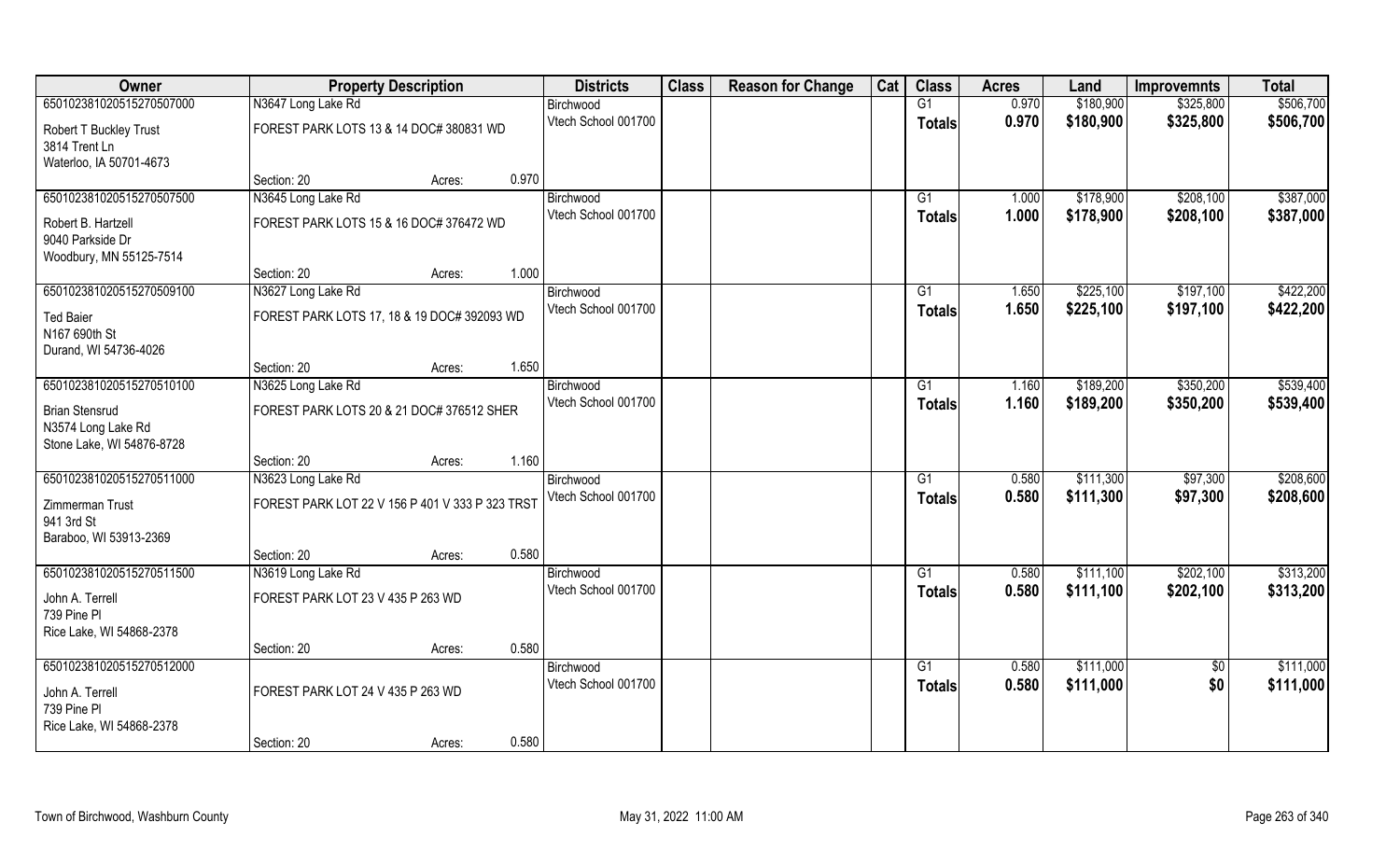| Owner                               | <b>Property Description</b>              |        |       | <b>Districts</b>    | <b>Class</b> | <b>Reason for Change</b> | Cat | <b>Class</b>  | <b>Acres</b> | Land      | <b>Improvemnts</b> | <b>Total</b> |
|-------------------------------------|------------------------------------------|--------|-------|---------------------|--------------|--------------------------|-----|---------------|--------------|-----------|--------------------|--------------|
| 650102381020515270512500            | N3615 Long Lake Rd                       |        |       | Birchwood           |              |                          |     | G1            | 0.580        | \$116,600 | \$199,400          | \$316,000    |
| Terry G. Schissel<br>1910 22 1/2 St | FOREST PARK LOT 25 DOC# 286833 WD        |        |       | Vtech School 001700 |              |                          |     | <b>Totals</b> | 0.580        | \$116,600 | \$199,400          | \$316,000    |
| Rice Lake, WI 54868-9092            |                                          |        |       |                     |              |                          |     |               |              |           |                    |              |
|                                     | Section: 20                              | Acres: | 0.580 |                     |              |                          |     |               |              |           |                    |              |
| 650102381020515270513000            |                                          |        |       | Birchwood           |              |                          |     | G1            | 0.580        | \$39,800  | $\overline{50}$    | \$39,800     |
| Peter M Mcconahey Trust             | FOREST PARK LOT 26 DOC# 364625 WD        |        |       | Vtech School 001700 |              |                          |     | <b>Totals</b> | 0.580        | \$39,800  | \$0                | \$39,800     |
| 718 15th Ave SW                     |                                          |        |       |                     |              |                          |     |               |              |           |                    |              |
| Rochester, MN 55902-2081            |                                          |        |       |                     |              |                          |     |               |              |           |                    |              |
|                                     | Section: 20                              | Acres: | 0.580 |                     |              |                          |     |               |              |           |                    |              |
| 650102381020515270514000            | N3609 Long Lake Rd                       |        |       | Birchwood           |              |                          |     | G1            | 1.120        | \$193,400 | \$186,400          | \$379,800    |
| Peter M Mcconahey Trust             | FOREST PARK LOTS 27 & 28 DOC# 364625 WD  |        |       | Vtech School 001700 |              |                          |     | <b>Totals</b> | 1.120        | \$193,400 | \$186,400          | \$379,800    |
| 718 15th Ave SW                     |                                          |        |       |                     |              |                          |     |               |              |           |                    |              |
| Rochester, MN 55902-2081            |                                          |        |       |                     |              |                          |     |               |              |           |                    |              |
|                                     | Section: 20                              | Acres: | 1.120 |                     |              |                          |     |               |              |           |                    |              |
| 650102381020515270514500            | N3603 Long Lake Rd                       |        |       | Birchwood           |              |                          |     | G1            | 0.530        | \$102,900 | \$143,000          | \$245,900    |
| Eugene Schiller Trust               | FOREST PARK LOT 29 DOC# 384087 TERM DOC# |        |       | Vtech School 001700 |              |                          |     | Totals        | 0.530        | \$102,900 | \$143,000          | \$245,900    |
| 244 Coe Rd                          | 387635 QC                                |        |       |                     |              |                          |     |               |              |           |                    |              |
| Clarendon Hills, IL 60514-1006      |                                          |        |       |                     |              |                          |     |               |              |           |                    |              |
|                                     | Section: 20                              | Acres: | 0.530 |                     |              |                          |     |               |              |           |                    |              |
| 650102381020515270515000            |                                          |        |       | Birchwood           |              |                          |     | G1            | 0.530        | \$101,100 | \$0                | \$101,100    |
| Patricia L. Schue Le                | FOREST PARK LOT 30 DOC# 304453 QC        |        |       | Vtech School 001700 |              |                          |     | <b>Totals</b> | 0.530        | \$101,100 | \$0                | \$101,100    |
| N3594 Long Lake Rd                  |                                          |        |       |                     |              |                          |     |               |              |           |                    |              |
| Stone Lake, WI 54876-8728           |                                          |        |       |                     |              |                          |     |               |              |           |                    |              |
|                                     | Section: 20                              | Acres: | 0.530 |                     |              |                          |     |               |              |           |                    |              |
| 650102381020515270515500            |                                          |        |       | Birchwood           |              |                          |     | G1            | 0.500        | \$99,400  | \$0                | \$99,400     |
| <b>Bernice Pfeiffer</b>             | FOREST PARK LOT 31 V 155 P 671           |        |       | Vtech School 001700 |              |                          |     | <b>Totals</b> | 0.500        | \$99,400  | \$0                | \$99,400     |
| 433 Highland Rd                     |                                          |        |       |                     |              |                          |     |               |              |           |                    |              |
| Willowbrook, IL 60527-7019          |                                          |        |       |                     |              |                          |     |               |              |           |                    |              |
|                                     | Section: 20                              | Acres: | 0.500 |                     |              |                          |     |               |              |           |                    |              |
| 650102381020515270516000            |                                          |        |       | Birchwood           |              |                          |     | G1            | 0.500        | \$97,700  | $\sqrt{$0}$        | \$97,700     |
| <b>Bernice Pfeiffer</b>             | FOREST PARK LOT 32 V 155 P 671           |        |       | Vtech School 001700 |              |                          |     | <b>Totals</b> | 0.500        | \$97,700  | \$0                | \$97,700     |
| 433 Highland Rd                     |                                          |        |       |                     |              |                          |     |               |              |           |                    |              |
| Willowbrook, IL 60527-7019          |                                          |        |       |                     |              |                          |     |               |              |           |                    |              |
|                                     | Section: 20                              | Acres: | 0.500 |                     |              |                          |     |               |              |           |                    |              |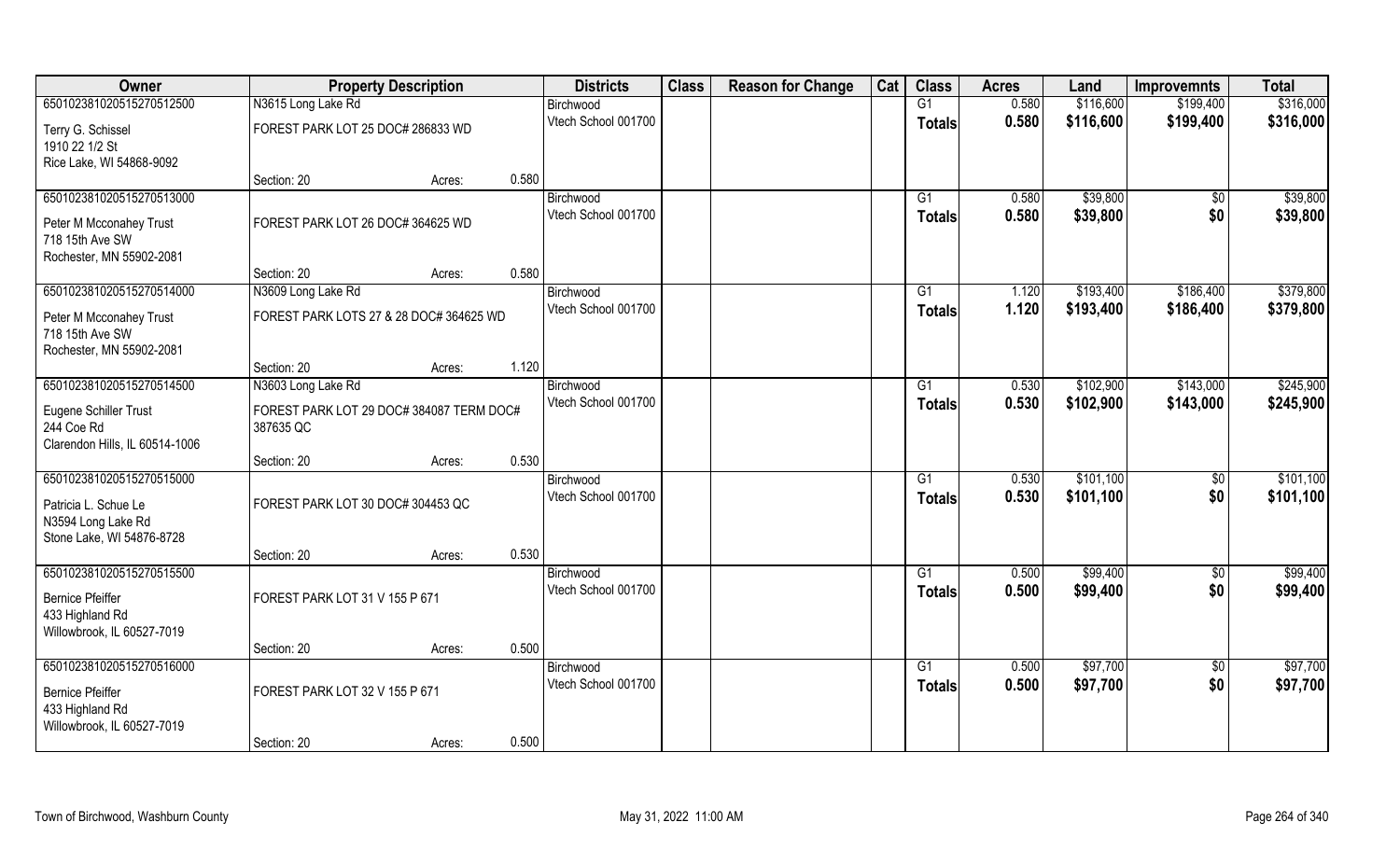| Owner                      |                                               | <b>Property Description</b> |       | <b>Districts</b>    | <b>Class</b> | <b>Reason for Change</b> | Cat | <b>Class</b>  | <b>Acres</b> | Land      | <b>Improvemnts</b> | <b>Total</b> |
|----------------------------|-----------------------------------------------|-----------------------------|-------|---------------------|--------------|--------------------------|-----|---------------|--------------|-----------|--------------------|--------------|
| 650102381020515270516500   |                                               |                             |       | Birchwood           |              |                          |     | G1            | 0.450        | \$95,100  | $\sqrt{6}$         | \$95,100     |
| <b>Bernice Pfeiffer</b>    | FOREST PARK LOT 33 V 155 P 671                |                             |       | Vtech School 001700 |              |                          |     | <b>Totals</b> | 0.450        | \$95,100  | \$0                | \$95,100     |
| 433 Highland Rd            |                                               |                             |       |                     |              |                          |     |               |              |           |                    |              |
| Willowbrook, IL 60527-7019 |                                               |                             |       |                     |              |                          |     |               |              |           |                    |              |
|                            | Section: 20                                   | Acres:                      | 0.450 |                     |              |                          |     |               |              |           |                    |              |
| 650102381020515270517000   |                                               |                             |       | Birchwood           |              |                          |     | G1            | 0.450        | \$93,700  | $\sqrt{$0}$        | \$93,700     |
| <b>Bernice Pfeiffer</b>    | FOREST PARK LOT 34 V 155 P 671                |                             |       | Vtech School 001700 |              |                          |     | Totals        | 0.450        | \$93,700  | \$0                | \$93,700     |
| 433 Highland Rd            |                                               |                             |       |                     |              |                          |     |               |              |           |                    |              |
| Willowbrook, IL 60527-7019 |                                               |                             |       |                     |              |                          |     |               |              |           |                    |              |
|                            | Section: 20                                   | Acres:                      | 0.450 |                     |              |                          |     |               |              |           |                    |              |
| 650102381020515270517500   |                                               |                             |       | Birchwood           |              |                          |     | G1            | 0.450        | \$89,700  | \$0                | \$89,700     |
| <b>Bernice Pfeiffer</b>    | FOREST PARK LOT 35 V 155 P 671                |                             |       | Vtech School 001700 |              |                          |     | Totals        | 0.450        | \$89,700  | \$0                | \$89,700     |
| 433 Highland Rd            |                                               |                             |       |                     |              |                          |     |               |              |           |                    |              |
| Willowbrook, IL 60527-7019 |                                               |                             |       |                     |              |                          |     |               |              |           |                    |              |
|                            | Section: 20                                   | Acres:                      | 0.450 |                     |              |                          |     |               |              |           |                    |              |
| 650102381020515270518000   |                                               |                             |       | Birchwood           |              |                          |     | G1            | 0.450        | \$84,800  | $\sqrt[6]{3}$      | \$84,800     |
| <b>Bernice Pfeiffer</b>    | FOREST PARK LOT 36 V 155 P 671                |                             |       | Vtech School 001700 |              |                          |     | <b>Totals</b> | 0.450        | \$84,800  | \$0                | \$84,800     |
| 433 Highland Rd            |                                               |                             |       |                     |              |                          |     |               |              |           |                    |              |
| Willowbrook, IL 60527-7019 |                                               |                             |       |                     |              |                          |     |               |              |           |                    |              |
|                            | Section: 20                                   | Acres:                      | 0.450 |                     |              |                          |     |               |              |           |                    |              |
| 650102381020515270518500   |                                               |                             |       | Birchwood           |              |                          |     | G1            | 0.350        | \$84,100  | $\overline{50}$    | \$84,100     |
| <b>Bernice Pfeiffer</b>    | FOREST PARK LOT 37 V 155 P 671                |                             |       | Vtech School 001700 |              |                          |     | Totals        | 0.350        | \$84,100  | \$0                | \$84,100     |
| 433 Highland Rd            |                                               |                             |       |                     |              |                          |     |               |              |           |                    |              |
| Willowbrook, IL 60527-7019 |                                               |                             |       |                     |              |                          |     |               |              |           |                    |              |
|                            | Section: 20                                   | Acres:                      | 0.350 |                     |              |                          |     |               |              |           |                    |              |
| 650102381020515270519000   |                                               |                             |       | Birchwood           |              |                          |     | G1            | 0.350        | \$84,400  | \$0                | \$84,400     |
| <b>Bernice Pfeiffer</b>    | FOREST PARK LOT 38 V 155 P 671                |                             |       | Vtech School 001700 |              |                          |     | <b>Totals</b> | 0.350        | \$84,400  | \$0                | \$84,400     |
| 433 Highland Rd            |                                               |                             |       |                     |              |                          |     |               |              |           |                    |              |
| Willowbrook, IL 60527-7019 |                                               |                             |       |                     |              |                          |     |               |              |           |                    |              |
|                            | Section: 20                                   | Acres:                      | 0.350 |                     |              |                          |     |               |              |           |                    |              |
| 650102381020515270519600   |                                               |                             |       | Birchwood           |              |                          |     | G1            | 0.680        | \$138,500 | $\frac{6}{3}$      | \$138,500    |
| Duwayne A. Swan            | FOREST PARK LOTS 39 & 40 L 1 CSM #3599 V 17 P |                             |       | Vtech School 001700 |              |                          |     | <b>Totals</b> | 0.680        | \$138,500 | \$0                | \$138,500    |
| 212750 Karen Ln            | 101 334361 QC                                 |                             |       |                     |              |                          |     |               |              |           |                    |              |
| Stratford, WI 54484-5335   |                                               |                             |       |                     |              |                          |     |               |              |           |                    |              |
|                            | Section: 20                                   | Acres:                      | 0.680 |                     |              |                          |     |               |              |           |                    |              |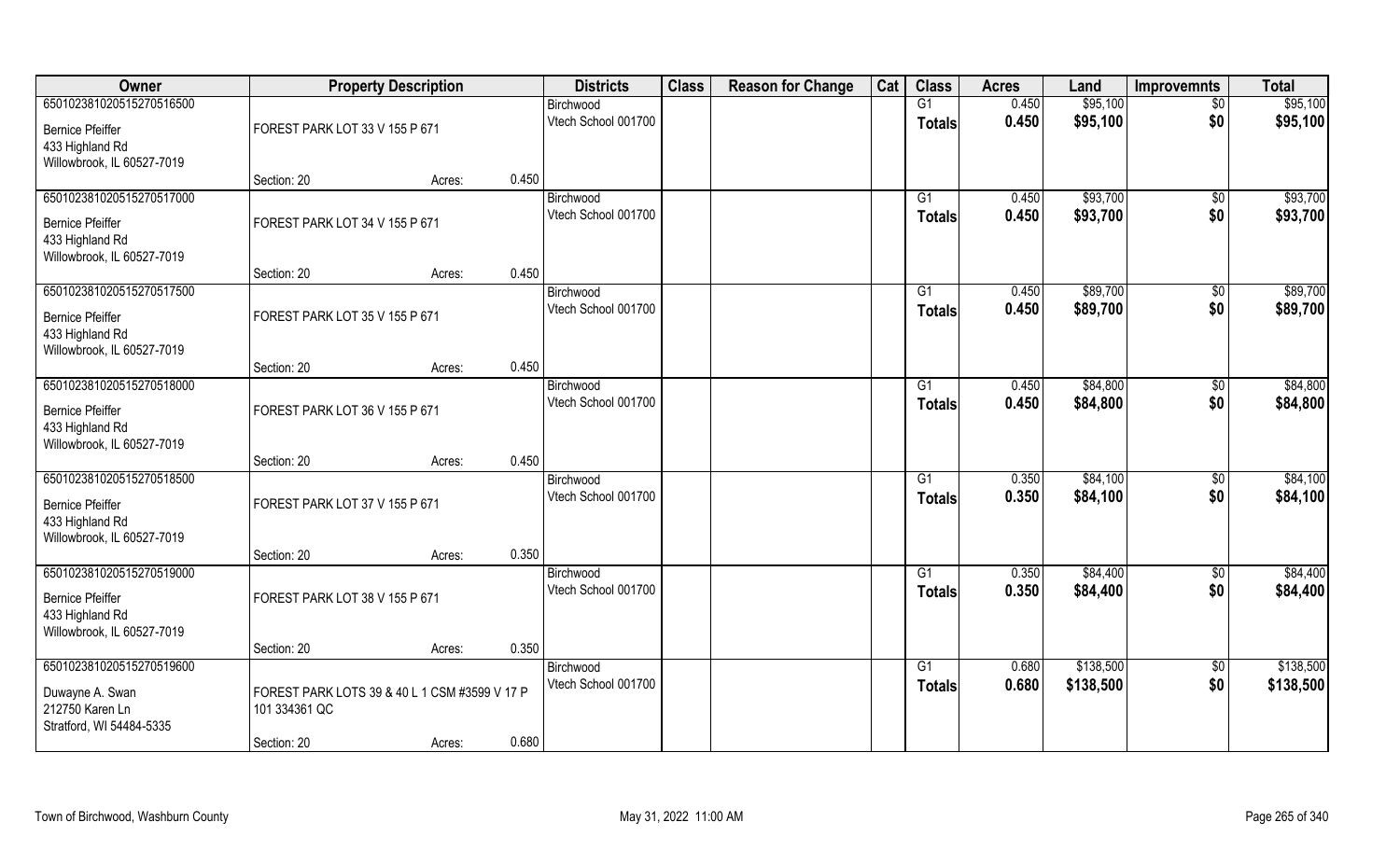| Owner                                              | <b>Property Description</b>                   |        |       | <b>Districts</b>                 | <b>Class</b> | <b>Reason for Change</b> | Cat | <b>Class</b>    | <b>Acres</b>   | Land      | <b>Improvemnts</b> | <b>Total</b> |
|----------------------------------------------------|-----------------------------------------------|--------|-------|----------------------------------|--------------|--------------------------|-----|-----------------|----------------|-----------|--------------------|--------------|
| 650102381020515270520600                           | Long Lake Rd                                  |        |       | Birchwood                        |              |                          |     | G1              | 0.670          | \$135,800 | \$8,500            | \$144,300    |
| <b>Timothy J Sessions Trust</b>                    | FOREST PARK LOTS 41 & 42 L 2 CSM #3599 V 17 P |        |       | Vtech School 001700              |              |                          |     | <b>Totals</b>   | 0.670          | \$135,800 | \$8,500            | \$144,300    |
| 3605 Fairfax Ln                                    | 101 DOC# 385124 WD                            |        |       |                                  |              |                          |     |                 |                |           |                    |              |
| Woodbury, MN 55129-4902                            |                                               |        |       |                                  |              |                          |     |                 |                |           |                    |              |
|                                                    | Section: 20                                   | Acres: | 0.670 |                                  |              |                          |     |                 |                |           |                    |              |
| 650102381020515270521500                           | N3557 Long Lake Rd                            |        |       | Birchwood<br>Vtech School 001700 |              |                          |     | G1              | 0.700<br>0.700 | \$144,100 | \$246,400          | \$390,500    |
| <b>Timothy J Sessions Trust</b>                    | FOREST PARK LOTS 43 & 44 DOC# 384940 QC       |        |       |                                  |              |                          |     | <b>Totals</b>   |                | \$144,100 | \$246,400          | \$390,500    |
| 3605 Fairfax Ln                                    |                                               |        |       |                                  |              |                          |     |                 |                |           |                    |              |
| Woodbury, MN 55129-4902                            | Section: 20                                   | Acres: | 0.700 |                                  |              |                          |     |                 |                |           |                    |              |
| 650102381020515270522500                           | N3557 Long Lake Rd                            |        |       | Birchwood                        |              |                          |     | $\overline{G1}$ | 0.350          | \$83,800  | \$3,600            | \$87,400     |
|                                                    |                                               |        |       | Vtech School 001700              |              |                          |     | <b>Totals</b>   | 0.350          | \$83,800  | \$3,600            | \$87,400     |
| <b>Timothy J Sessions Trust</b><br>3605 Fairfax Ln | FOREST PARK LOT 45 DOC# 384940 QC             |        |       |                                  |              |                          |     |                 |                |           |                    |              |
| Woodbury, MN 55129-4902                            |                                               |        |       |                                  |              |                          |     |                 |                |           |                    |              |
|                                                    | Section: 20                                   | Acres: | 0.350 |                                  |              |                          |     |                 |                |           |                    |              |
| 650102381020515270523000                           |                                               |        |       | Birchwood                        |              |                          |     | G1              | 0.350          | \$35,100  | $\sqrt[6]{3}$      | \$35,100     |
| Marc L Paulsen Trust                               | FOREST PARK LOT 46 DOC# 360744 WD             |        |       | Vtech School 001700              |              |                          |     | Totals          | 0.350          | \$35,100  | \$0                | \$35,100     |
| PO Box 480                                         |                                               |        |       |                                  |              |                          |     |                 |                |           |                    |              |
| Eden, UT 84310-0480                                |                                               |        |       |                                  |              |                          |     |                 |                |           |                    |              |
|                                                    | Section: 20                                   | Acres: | 0.350 |                                  |              |                          |     |                 |                |           |                    |              |
| 650102381020515270523500                           |                                               |        |       | Birchwood<br>Vtech School 001700 |              |                          |     | G1              | 0.350<br>0.350 | \$35,800  | \$0<br>\$0         | \$35,800     |
| Marc L Paulsen Trust                               | FOREST PARK LOT 47 DOC# 360744 WD             |        |       |                                  |              |                          |     | <b>Totals</b>   |                | \$35,800  |                    | \$35,800     |
| PO Box 480                                         |                                               |        |       |                                  |              |                          |     |                 |                |           |                    |              |
| Eden, UT 84310-0480                                | Section: 20                                   | Acres: | 0.350 |                                  |              |                          |     |                 |                |           |                    |              |
| 650102381020515270524000                           |                                               |        |       | Birchwood                        |              |                          |     | G1              | 0.350          | \$36,700  | \$0                | \$36,700     |
|                                                    |                                               |        |       | Vtech School 001700              |              |                          |     | <b>Totals</b>   | 0.350          | \$36,700  | \$0                | \$36,700     |
| Marc L Paulsen Trust<br>PO Box 480                 | FOREST PARK LOT 48 DOC# 360744 WD             |        |       |                                  |              |                          |     |                 |                |           |                    |              |
| Eden, UT 84310-0480                                |                                               |        |       |                                  |              |                          |     |                 |                |           |                    |              |
|                                                    | Section: 20                                   | Acres: | 0.350 |                                  |              |                          |     |                 |                |           |                    |              |
| 650102381020515270524500                           |                                               |        |       | Birchwood                        |              |                          |     | $\overline{G1}$ | 0.350          | \$37,400  | $\sqrt{$0}$        | \$37,400     |
| Marc L Paulsen Trust                               | FOREST PARK LOT 49 DOC# 360744 WD             |        |       | Vtech School 001700              |              |                          |     | <b>Totals</b>   | 0.350          | \$37,400  | \$0                | \$37,400     |
| PO Box 480                                         |                                               |        |       |                                  |              |                          |     |                 |                |           |                    |              |
| Eden, UT 84310-0480                                |                                               |        |       |                                  |              |                          |     |                 |                |           |                    |              |
|                                                    | Section: 20                                   | Acres: | 0.350 |                                  |              |                          |     |                 |                |           |                    |              |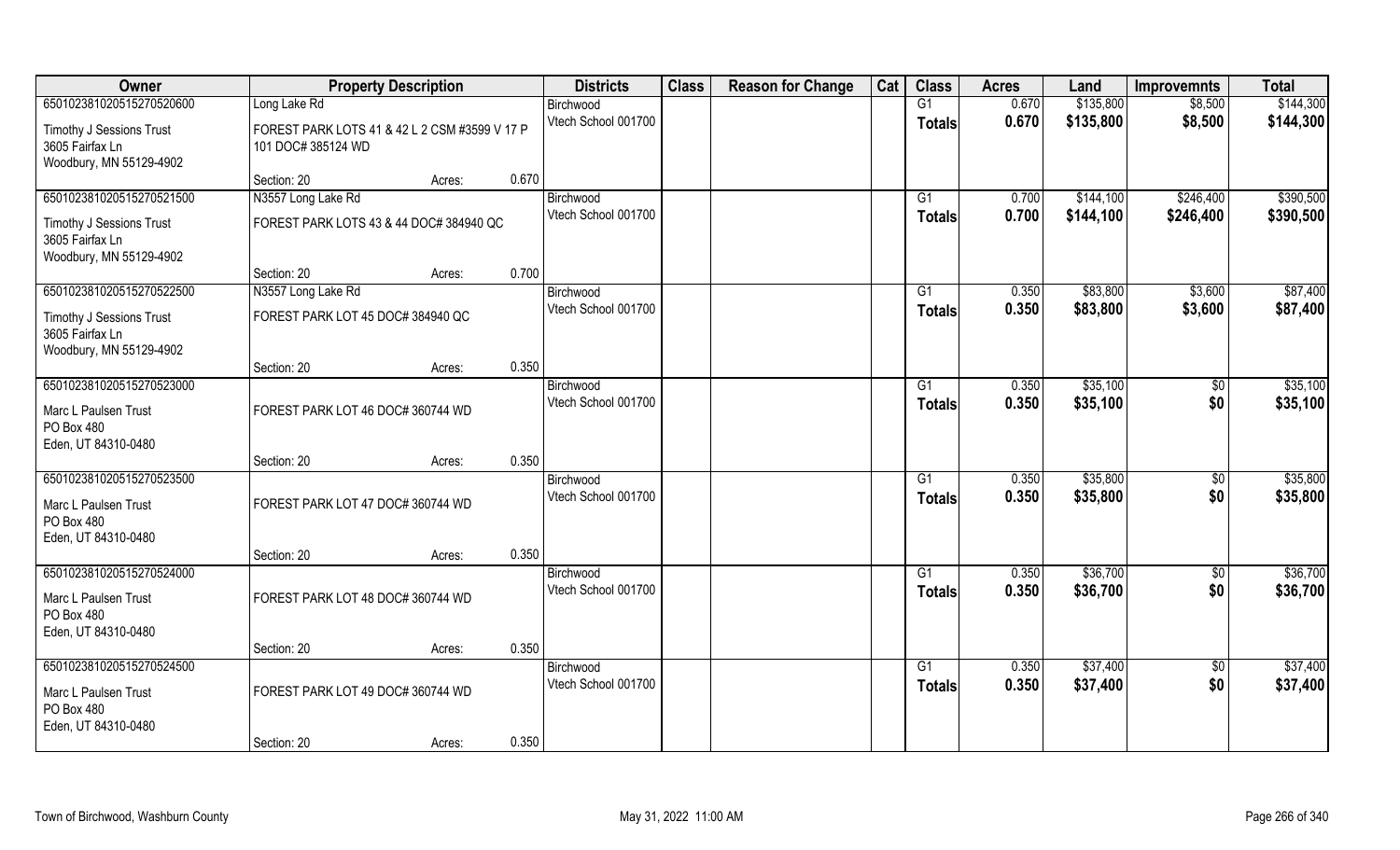| Owner                                                           |                                         | <b>Property Description</b> |       | <b>Districts</b>    | <b>Class</b> | <b>Reason for Change</b> | Cat | <b>Class</b>  | <b>Acres</b> | Land      | <b>Improvemnts</b> | <b>Total</b> |
|-----------------------------------------------------------------|-----------------------------------------|-----------------------------|-------|---------------------|--------------|--------------------------|-----|---------------|--------------|-----------|--------------------|--------------|
| 650102381020515270525000                                        | N3541 Long Lake Rd                      |                             |       | Birchwood           |              |                          |     | G1            | 0.350        | \$39,100  | \$55,400           | \$94,500     |
| Marc L Paulsen Trust<br>PO Box 480                              | FOREST PARK LOT 50 DOC# 360744 WD       |                             |       | Vtech School 001700 |              |                          |     | <b>Totals</b> | 0.350        | \$39,100  | \$55,400           | \$94,500     |
| Eden, UT 84310-0480                                             |                                         |                             |       |                     |              |                          |     |               |              |           |                    |              |
|                                                                 | Section: 20                             | Acres:                      | 0.350 |                     |              |                          |     |               |              |           |                    |              |
| 650102381020515270525500                                        |                                         |                             |       | Birchwood           |              |                          |     | G1            | 0.350        | \$38,800  | $\overline{50}$    | \$38,800     |
| Marc L Paulsen Trust<br>PO Box 480                              | FOREST PARK LOT 51 DOC# 360744 WD       |                             |       | Vtech School 001700 |              |                          |     | <b>Totals</b> | 0.350        | \$38,800  | \$0                | \$38,800     |
| Eden, UT 84310-0480                                             | Section: 20                             | Acres:                      | 0.350 |                     |              |                          |     |               |              |           |                    |              |
| 650102381020515270526000                                        |                                         |                             |       | Birchwood           |              |                          |     | G1            | 0.350        | \$39,000  | \$0                | \$39,000     |
| Marc L Paulsen Trust<br>PO Box 480<br>Eden, UT 84310-0480       | FOREST PARK LOT 52 DOC# 360744 WD       |                             |       | Vtech School 001700 |              |                          |     | <b>Totals</b> | 0.350        | \$39,000  | \$0                | \$39,000     |
|                                                                 | Section: 20                             | Acres:                      | 0.350 |                     |              |                          |     |               |              |           |                    |              |
| 650102381020515270526500                                        | Sign Not Req'd                          |                             |       | Birchwood           |              |                          |     | G1            | 0.350        | \$37,200  | \$0                | \$37,200     |
| Marc L Paulsen Trust                                            | FOREST PARK LOT 53 DOC# 360744 WD       |                             |       | Vtech School 001700 |              |                          |     | <b>Totals</b> | 0.350        | \$37,200  | \$0                | \$37,200     |
| PO Box 480<br>Eden, UT 84310-0480                               |                                         |                             |       |                     |              |                          |     |               |              |           |                    |              |
|                                                                 | Section: 20                             | Acres:                      | 0.350 |                     |              |                          |     |               |              |           |                    |              |
| 650102381020515270527000                                        |                                         |                             |       | Birchwood           |              |                          |     | G1            | 0.350        | \$37,300  | \$0                | \$37,300     |
| Marc L Paulsen Trust<br>PO Box 480                              | FOREST PARK LOT 54 DOC# 360744 WD       |                             |       | Vtech School 001700 |              |                          |     | <b>Totals</b> | 0.350        | \$37,300  | \$0                | \$37,300     |
| Eden, UT 84310-0480                                             | Section: 20                             | Acres:                      | 0.350 |                     |              |                          |     |               |              |           |                    |              |
| 650102381020515270527500                                        |                                         |                             |       | Birchwood           |              |                          |     | G1            | 0.350        | \$36,700  | \$0                | \$36,700     |
| Marc L Paulsen Trust<br>PO Box 480<br>Eden, UT 84310-0480       | FOREST PARK LOT 55 DOC# 360744 WD       |                             |       | Vtech School 001700 |              |                          |     | <b>Totals</b> | 0.350        | \$36,700  | \$0                | \$36,700     |
|                                                                 | Section: 20                             | Acres:                      | 0.350 |                     |              |                          |     |               |              |           |                    |              |
| 650102381020515270528500                                        | N3523 Long Lake Rd                      |                             |       | Birchwood           |              |                          |     | G1            | 0.700        | \$163,600 | \$173,800          | \$337,400    |
| Mark Winberg<br>N3523 Long Lake Rd<br>Stone Lake, WI 54876-8728 | FOREST PARK LOTS 56 & 57 DOC# 373986 WD |                             |       | Vtech School 001700 |              |                          |     | <b>Totals</b> | 0.700        | \$163,600 | \$173,800          | \$337,400    |
|                                                                 | Section: 20                             | Acres:                      | 0.700 |                     |              |                          |     |               |              |           |                    |              |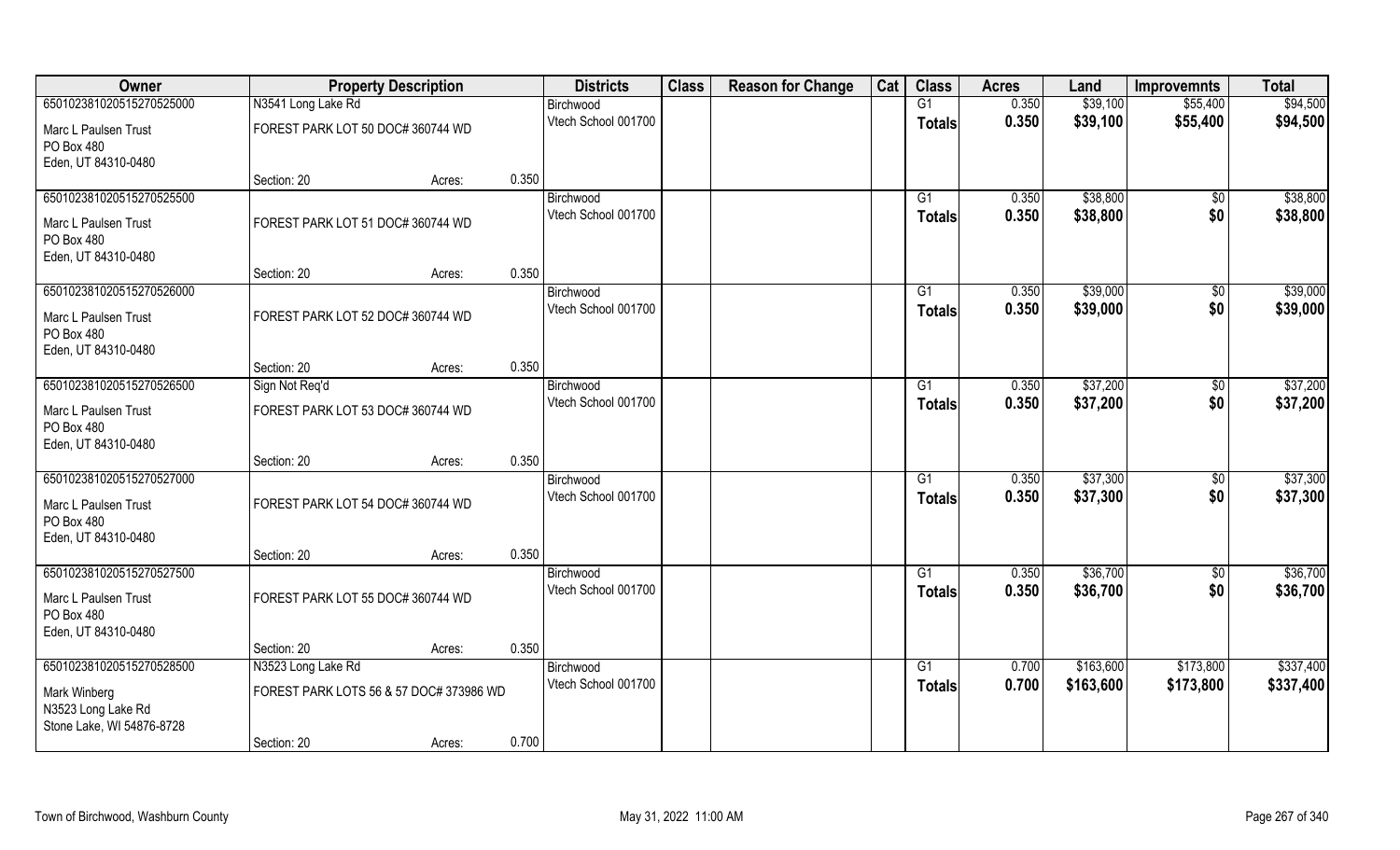| Owner                     | <b>Property Description</b>                  | <b>Districts</b>    | <b>Class</b> | <b>Reason for Change</b> | Cat | <b>Class</b>    | <b>Acres</b> | Land      | <b>Improvemnts</b> | <b>Total</b> |
|---------------------------|----------------------------------------------|---------------------|--------------|--------------------------|-----|-----------------|--------------|-----------|--------------------|--------------|
| 650102381020515270529000  | Adjoining Pcl                                | Birchwood           |              |                          |     | G1              | 0.600        | \$81,500  | \$3,300            | \$84,800     |
| Deborah J. Sosamon        | FOREST PARK LOTS 58 & 59 DOC# 368444 LC      | Vtech School 001700 |              |                          |     | <b>Totals</b>   | 0.600        | \$81,500  | \$3,300            | \$84,800     |
| 446 E Main St             |                                              |                     |              |                          |     |                 |              |           |                    |              |
| Arcola, IL 61910-1524     |                                              |                     |              |                          |     |                 |              |           |                    |              |
|                           | 0.600<br>Section: 20<br>Acres:               |                     |              |                          |     |                 |              |           |                    |              |
| 650102381020515270530000  | N3511 Long Lake Rd                           | Birchwood           |              |                          |     | G <sub>1</sub>  | 0.300        | \$136,500 | \$147,700          | \$284,200    |
| Deborah J. Sosamon        | FOREST PARK LOT 60 DOC# 368444 LC            | Vtech School 001700 |              |                          |     | <b>Totals</b>   | 0.300        | \$136,500 | \$147,700          | \$284,200    |
| 446 E Main St             |                                              |                     |              |                          |     |                 |              |           |                    |              |
| Arcola, IL 61910-1524     |                                              |                     |              |                          |     |                 |              |           |                    |              |
|                           | 0.300<br>Section: 20<br>Acres:               |                     |              |                          |     |                 |              |           |                    |              |
| 650102381020515270530500  | N3505 Long Lake Rd                           | Birchwood           |              |                          |     | G1              | 0.300        | \$83,900  | \$285,800          | \$369,700    |
| Gregory D. Nelson         | FOREST PARK LOT 61 INCL ESMT V 372 P 728-730 | Vtech School 001700 |              |                          |     | <b>Totals</b>   | 0.300        | \$83,900  | \$285,800          | \$369,700    |
| N3505 Long Lake Rd        | DOC# 285897 WD DOC# 385279 TOD               |                     |              |                          |     |                 |              |           |                    |              |
| Stone Lake, WI 54876-8728 |                                              |                     |              |                          |     |                 |              |           |                    |              |
|                           | 0.300<br>Section: 20<br>Acres:               |                     |              |                          |     |                 |              |           |                    |              |
| 650102381020515270531000  |                                              | Birchwood           |              |                          |     | G1              | 0.300        | \$83,900  | $\sqrt{50}$        | \$83,900     |
| Gregory D. Nelson         | FOREST PARK LOT 62 INCL ESMT V 372 P 728-730 | Vtech School 001700 |              |                          |     | <b>Totals</b>   | 0.300        | \$83,900  | \$0                | \$83,900     |
| N3505 Long Lake Rd        | DOC# 285897 WD DOC# 385279 TOD               |                     |              |                          |     |                 |              |           |                    |              |
| Stone Lake, WI 54876-8728 |                                              |                     |              |                          |     |                 |              |           |                    |              |
|                           | 0.300<br>Section: 20<br>Acres:               |                     |              |                          |     |                 |              |           |                    |              |
| 650102381020515270531500  |                                              | Birchwood           |              |                          |     | G1              | 0.300        | \$82,700  | \$0                | \$82,700     |
| Roberta W. Surlas         | FOREST PARK LOT 63 INCL ESMT V 372 P 728-730 | Vtech School 001700 |              |                          |     | <b>Totals</b>   | 0.300        | \$82,700  | \$0                | \$82,700     |
| 2004 10th St              | DOC# 332769 QC                               |                     |              |                          |     |                 |              |           |                    |              |
| Monroe, WI 53566-1834     |                                              |                     |              |                          |     |                 |              |           |                    |              |
|                           | 0.300<br>Section: 20<br>Acres:               |                     |              |                          |     |                 |              |           |                    |              |
| 650102381020515270532000  |                                              | Birchwood           |              |                          |     | $\overline{G1}$ | 0.300        | \$80,400  | $\overline{50}$    | \$80,400     |
| Roberta W. Surlas         | FOREST PARK LOT 64 INCL ESMT V 372 P 728-730 | Vtech School 001700 |              |                          |     | <b>Totals</b>   | 0.300        | \$80,400  | \$0                | \$80,400     |
| 2004 10th St              | DOC# 332769 QC                               |                     |              |                          |     |                 |              |           |                    |              |
| Monroe, WI 53566-1834     |                                              |                     |              |                          |     |                 |              |           |                    |              |
|                           | 0.300<br>Section: 20<br>Acres:               |                     |              |                          |     |                 |              |           |                    |              |
| 650102381020515270532500  | N3501 Long Lake Rd                           | Birchwood           | IG1          | NSF@100%                 |     | G1              | 0.100        | \$78,900  | \$215,600          | \$294,500    |
| Roberta W. Surlas         | FOREST PARK NW 100' LOT 65 INCL ESMT V 372 P | Vtech School 001700 |              |                          |     | <b>Totals</b>   | 0.100        | \$78,900  | \$215,600          | \$294,500    |
| 2004 10th St              | 728-730 DOC# 332769 QC                       |                     |              |                          |     |                 |              |           |                    |              |
| Monroe, WI 53566-1834     |                                              |                     |              |                          |     |                 |              |           |                    |              |
|                           | 0.100<br>Section: 20<br>Acres:               |                     |              |                          |     |                 |              |           |                    |              |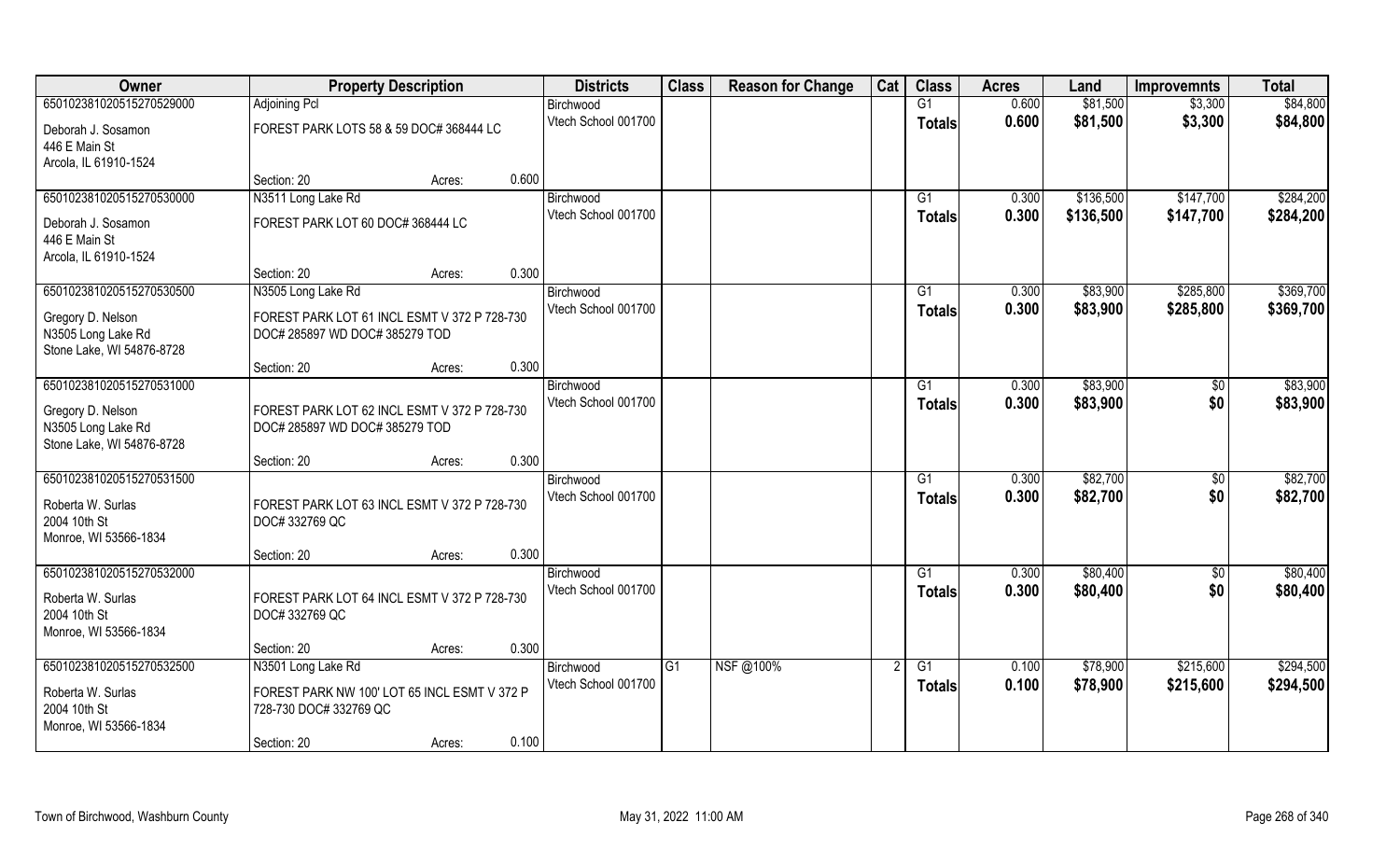| Owner                                                             | <b>Property Description</b>                                                       | <b>Districts</b>    | <b>Class</b> | <b>Reason for Change</b> | Cat | <b>Class</b>  | <b>Acres</b> | Land      | <b>Improvemnts</b> | <b>Total</b> |
|-------------------------------------------------------------------|-----------------------------------------------------------------------------------|---------------------|--------------|--------------------------|-----|---------------|--------------|-----------|--------------------|--------------|
| 650102381020515270533000                                          |                                                                                   | Birchwood           |              |                          |     | G1            | 0.170        | \$1,100   | $\sqrt{6}$         | \$1,100      |
| Roberta W. Surlas<br>2004 10th St<br>Monroe, WI 53566-1834        | FOREST PARK LOT 65 EXC NW 100' V 164 P 314 V<br>365 P 376-386 TERM DOC# 332770 QC | Vtech School 001700 |              |                          |     | <b>Totals</b> | 0.170        | \$1,100   | \$0                | \$1,100      |
|                                                                   | 0.170<br>Section: 20<br>Acres:                                                    |                     |              |                          |     |               |              |           |                    |              |
| 650102381020515270533500                                          | N3497 Long Lake Rd                                                                | Birchwood           |              |                          |     | G1            | 0.300        | \$75,800  | \$319,600          | \$395,400    |
| Roberta W. Surlas<br>2004 10th St<br>Monroe, WI 53566-1834        | FOREST PARK LOT 66 V 164 P 314 V 365 P 376-386<br>TERM DOC# 332770 QC             | Vtech School 001700 |              |                          |     | Totals        | 0.300        | \$75,800  | \$319,600          | \$395,400    |
|                                                                   | 0.300<br>Section: 20<br>Acres:                                                    |                     |              |                          |     |               |              |           |                    |              |
| 650102381020515270534000                                          |                                                                                   | Birchwood           |              |                          |     | G1            | 0.300        | \$77,200  | \$0                | \$77,200     |
| Roberta W. Surlas<br>2004 10th St<br>Monroe, WI 53566-1834        | FOREST PARK LOT 67 V 164 P 314 V 365 P 376-386<br>TERM DOC# 332770 QC             | Vtech School 001700 |              |                          |     | <b>Totals</b> | 0.300        | \$77,200  | \$0                | \$77,200     |
|                                                                   | 0.300<br>Section: 20<br>Acres:                                                    |                     |              |                          |     |               |              |           |                    |              |
| 650102381020515270535000                                          | N3485 Long Lake Rd                                                                | Birchwood           | G1           | NSf@100%                 |     | G1            | 0.900        | \$158,600 | \$400,400          | \$559,000    |
| Troy A. Schissel<br>731 Pine Pl<br>Rice Lake, WI 54868-2378       | FOREST PARK LOTS 68 - 70 DOC# 344993 WD                                           | Vtech School 001700 |              |                          |     | <b>Totals</b> | 0.900        | \$158,600 | \$400,400          | \$559,000    |
|                                                                   | 0.900<br>Section: 20<br>Acres:                                                    |                     |              |                          |     |               |              |           |                    |              |
| 650102381020515270536500                                          | N3475 Long Lake Rd                                                                | Birchwood           |              |                          |     | G1            | 0.900        | \$156,900 | \$178,900          | \$335,800    |
| Kevin German<br>761 Hillside Ave                                  | FOREST PARK LOTS 71 - 73 DOC# 395903 WD                                           | Vtech School 001700 |              |                          |     | <b>Totals</b> | 0.900        | \$156,900 | \$178,900          | \$335,800    |
| Glen Ellyn, IL 60137-4734                                         | 0.900<br>Section: 20<br>Acres:                                                    |                     |              |                          |     |               |              |           |                    |              |
| 650102381020515270538000                                          | N3465 Long Lake Rd                                                                | Birchwood           |              |                          |     | G1            | 1.000        | \$174,100 | \$196,300          | \$370,400    |
| Brian P. Nelson<br>17351 81st Ave N<br>Maple Grove, MN 55311-1770 | FOREST PARK LOTS 74 - 76 DOC# 390298 WD                                           | Vtech School 001700 |              |                          |     | <b>Totals</b> | 1.000        | \$174,100 | \$196,300          | \$370,400    |
|                                                                   | 1.000<br>Section: 20<br>Acres:                                                    |                     |              |                          |     |               |              |           |                    |              |
| 650102381020515270539000                                          | Long Lake Rd                                                                      | Birchwood           |              |                          |     | G1            | 0.350        | \$74,800  | $\overline{50}$    | \$74,800     |
| Greg Cook<br>8970 Springwood Dr<br>Woodbury, MN 55125-4914        | FOREST PARK LOT 77 DOC# 379595 WD                                                 | Vtech School 001700 |              |                          |     | <b>Totals</b> | 0.350        | \$74,800  | \$0                | \$74,800     |
|                                                                   | 0.350<br>Section: 20<br>Acres:                                                    |                     |              |                          |     |               |              |           |                    |              |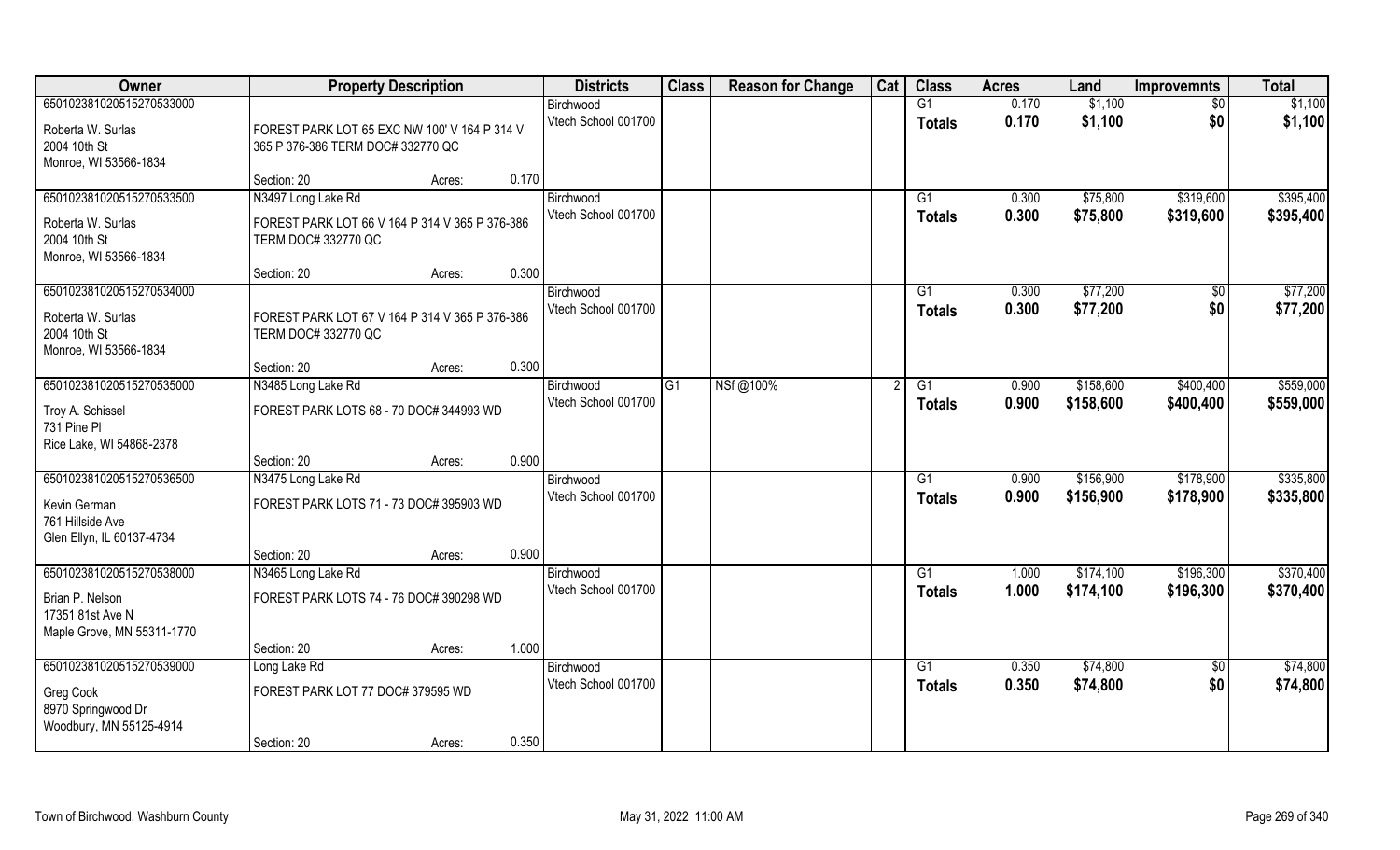| Owner                                              | <b>Property Description</b>                                   |        |       | <b>Districts</b>    | <b>Class</b> | <b>Reason for Change</b> | Cat | <b>Class</b>  | <b>Acres</b> | Land     | <b>Improvemnts</b> | <b>Total</b> |
|----------------------------------------------------|---------------------------------------------------------------|--------|-------|---------------------|--------------|--------------------------|-----|---------------|--------------|----------|--------------------|--------------|
| 650102381020515270539500                           | Long Lake Rd                                                  |        |       | Birchwood           |              |                          |     | G1            | 0.350        | \$74,700 | \$0                | \$74,700     |
| Greg Cook                                          | FOREST PARK LOT 78 DOC# 379595 WD                             |        |       | Vtech School 001700 |              |                          |     | <b>Totals</b> | 0.350        | \$74,700 | \$0                | \$74,700     |
| 8970 Springwood Dr<br>Woodbury, MN 55125-4914      |                                                               |        |       |                     |              |                          |     |               |              |          |                    |              |
|                                                    | Section: 20                                                   | Acres: | 0.350 |                     |              |                          |     |               |              |          |                    |              |
| 650102381020515270540000                           |                                                               |        |       | Birchwood           |              |                          |     | G1            | 0.350        | \$68,900 | $\sqrt[6]{}$       | \$68,900     |
| Greg Cook                                          | FOREST PARK LOT 79 DOC# 379594 WD                             |        |       | Vtech School 001700 |              |                          |     | <b>Totals</b> | 0.350        | \$68,900 | \$0                | \$68,900     |
| 8970 Springwood Dr                                 |                                                               |        |       |                     |              |                          |     |               |              |          |                    |              |
| Woodbury, MN 55125-4914                            |                                                               |        |       |                     |              |                          |     |               |              |          |                    |              |
|                                                    | Section: 20                                                   | Acres: | 0.350 |                     |              |                          |     |               |              |          |                    |              |
| 650102381020515270540500                           | N3451 Long Lake Rd                                            |        |       | Birchwood           |              |                          |     | G1            | 0.350        | \$80,700 | \$392,000          | \$472,700    |
| Greg Cook                                          | FOREST PARK LOT 80 DOC# 379594 WD                             |        |       | Vtech School 001700 |              |                          |     | <b>Totals</b> | 0.350        | \$80,700 | \$392,000          | \$472,700    |
| 8970 Springwood Dr                                 |                                                               |        |       |                     |              |                          |     |               |              |          |                    |              |
| Woodbury, MN 55125-4914                            |                                                               |        |       |                     |              |                          |     |               |              |          |                    |              |
|                                                    | Section: 20                                                   | Acres: | 0.350 |                     |              |                          |     |               |              |          |                    |              |
| 650102381020515270541000                           | N3445 Long Lake Rd                                            |        |       | Birchwood           |              |                          |     | G1            | 0.350        | \$93,100 | \$27,400           | \$120,500    |
|                                                    | FOREST PARK LOT 81 DOC# 340599 TRUST V 316 P                  |        |       | Vtech School 001700 |              |                          |     | <b>Totals</b> | 0.350        | \$93,100 | \$27,400           | \$120,500    |
| Mulford North Family Trust<br>16100A Stonefield Dr | 744-746 TRUST                                                 |        |       |                     |              |                          |     |               |              |          |                    |              |
| Shannon, IL 61078-9420                             |                                                               |        |       |                     |              |                          |     |               |              |          |                    |              |
|                                                    | Section: 20                                                   | Acres: | 0.350 |                     |              |                          |     |               |              |          |                    |              |
| 650102381020515270541500                           |                                                               |        |       | Birchwood           |              |                          |     | G1            | 0.350        | \$91,000 | $\overline{50}$    | \$91,000     |
|                                                    |                                                               |        |       | Vtech School 001700 |              |                          |     | <b>Totals</b> | 0.350        | \$91,000 | \$0                | \$91,000     |
| Mulford North Family Trust<br>16100A Stonefield Dr | FOREST PARK LOT 82 DOC# 340599 TRUST V 316 P<br>744-746 TRUST |        |       |                     |              |                          |     |               |              |          |                    |              |
| Shannon, IL 61078-9420                             |                                                               |        |       |                     |              |                          |     |               |              |          |                    |              |
|                                                    | Section: 20                                                   | Acres: | 0.350 |                     |              |                          |     |               |              |          |                    |              |
| 650102381020515270542000                           |                                                               |        |       | Birchwood           |              |                          |     | G1            | 0.350        | \$90,100 | \$0                | \$90,100     |
|                                                    |                                                               |        |       | Vtech School 001700 |              |                          |     | <b>Totals</b> | 0.350        | \$90,100 | \$0                | \$90,100     |
| Mulford North Family Trust                         | FOREST PARK LOT 83 DOC# 340599 TRUST V 316 P                  |        |       |                     |              |                          |     |               |              |          |                    |              |
| 16100A Stonefield Dr                               | 744-746 TRUST                                                 |        |       |                     |              |                          |     |               |              |          |                    |              |
| Shannon, IL 61078-9420                             |                                                               |        | 0.350 |                     |              |                          |     |               |              |          |                    |              |
| 650102381020515270542500                           | Section: 20                                                   | Acres: |       | Birchwood           |              |                          |     | G1            | 0.350        | \$91,000 | $\overline{50}$    | \$91,000     |
|                                                    |                                                               |        |       | Vtech School 001700 |              |                          |     |               | 0.350        | \$91,000 | \$0                | \$91,000     |
| Mulford North Family Trust                         | FOREST PARK LOT 84 DOC# 340599 TRUST V 316 P                  |        |       |                     |              |                          |     | <b>Totals</b> |              |          |                    |              |
| 16100A Stonefield Dr                               | 744-746 TRUST                                                 |        |       |                     |              |                          |     |               |              |          |                    |              |
| Shannon, IL 61078-9420                             |                                                               |        |       |                     |              |                          |     |               |              |          |                    |              |
|                                                    | Section: 20                                                   | Acres: | 0.350 |                     |              |                          |     |               |              |          |                    |              |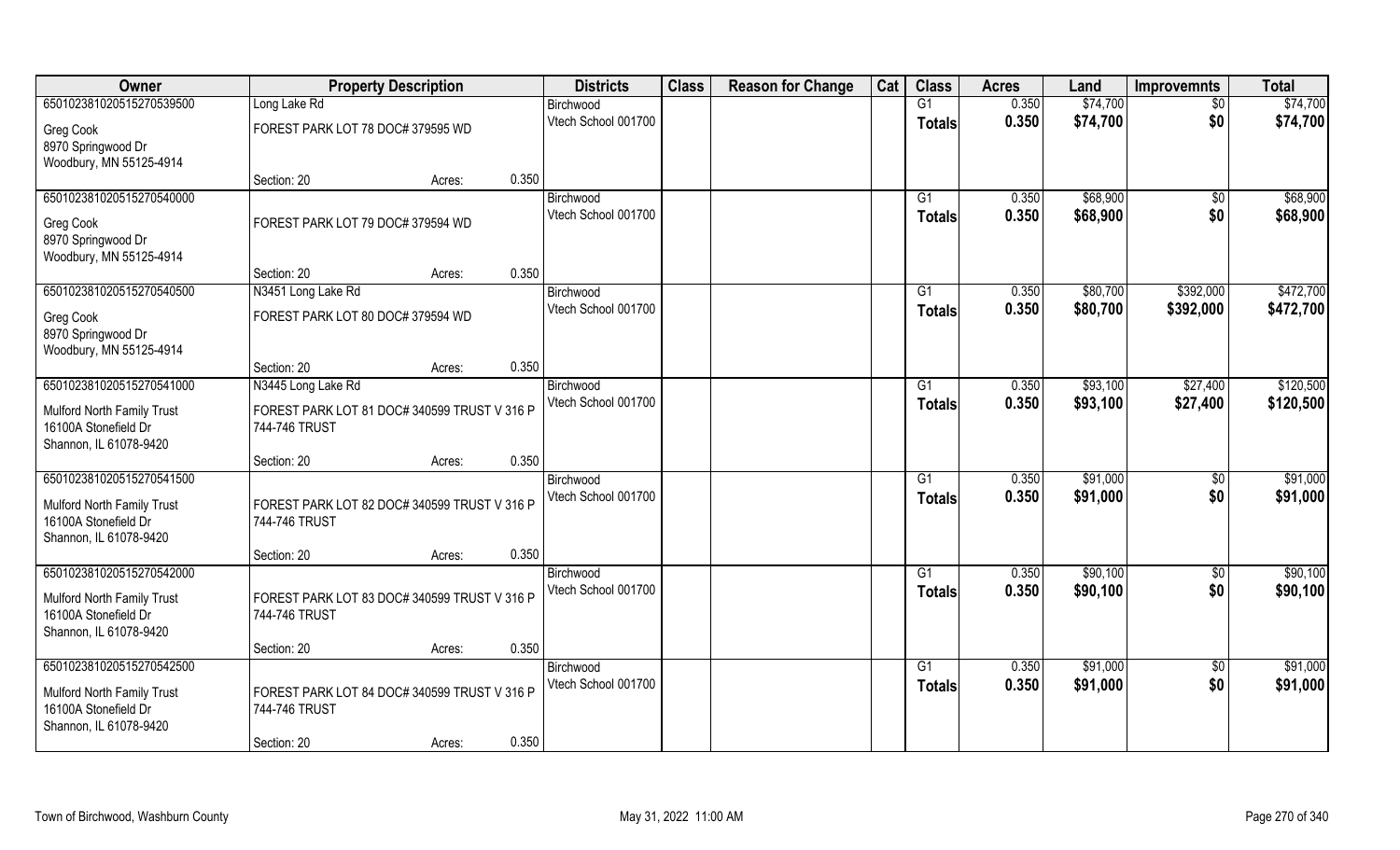| Owner                              | <b>Property Description</b>                     |                 | <b>Districts</b>                 | <b>Class</b>   | <b>Reason for Change</b> | Cat | <b>Class</b>   | <b>Acres</b> | Land      | <b>Improvemnts</b> | <b>Total</b>  |
|------------------------------------|-------------------------------------------------|-----------------|----------------------------------|----------------|--------------------------|-----|----------------|--------------|-----------|--------------------|---------------|
| 650102381020515270543000           | <b>Adjoining Pcl</b>                            |                 | Birchwood                        |                |                          |     | G1             | 0.350        | \$65,800  | \$4,600            | \$70,400      |
| Milo F. Hennemann                  | FOREST PARK LOT 85 DOC# 363623 TD               |                 | Vtech School 001700              |                |                          |     | <b>Totals</b>  | 0.350        | \$65,800  | \$4,600            | \$70,400      |
| 101 W Ashland Ave                  |                                                 |                 |                                  |                |                          |     |                |              |           |                    |               |
| Almena, WI 54805-7053              |                                                 |                 |                                  |                |                          |     |                |              |           |                    |               |
|                                    | Section: 20                                     | 0.350<br>Acres: |                                  |                |                          |     |                |              |           |                    |               |
| 650102381020515270544000           | N3435 Long Lake Rd                              |                 | Birchwood                        |                |                          |     | G <sub>1</sub> | 0.500        | \$127,800 | \$45,100           | \$172,900     |
| Milo F. Hennemann                  | FOREST PARK LOT 86 & N 25.5' LOT 87 DOC# 363623 |                 | Vtech School 001700              |                |                          |     | <b>Totals</b>  | 0.500        | \$127,800 | \$45,100           | \$172,900     |
| 101 W Ashland Ave                  | TD                                              |                 |                                  |                |                          |     |                |              |           |                    |               |
| Almena, WI 54805-7053              |                                                 |                 |                                  |                |                          |     |                |              |           |                    |               |
|                                    | Section: 20                                     | 0.500<br>Acres: |                                  |                |                          |     |                |              |           |                    |               |
| 650102381020515270545000           | N3427 Long Lake Rd                              |                 | Birchwood                        |                |                          |     | G1             | 0.900        | \$115,300 | \$218,900          | \$334,200     |
| Lori B Kempf Trust                 | FOREST PARK LOTS 88 & 89 & S 25.5' LOT 87 DOC#  |                 | Vtech School 001700              |                |                          |     | <b>Totals</b>  | 0.900        | \$115,300 | \$218,900          | \$334,200     |
| 10048 Adam Ave E                   | 384257 TD DOC# 384275 QC                        |                 |                                  |                |                          |     |                |              |           |                    |               |
| Inver Grove Heights, MN 55077-4727 |                                                 |                 |                                  |                |                          |     |                |              |           |                    |               |
|                                    | Section: 20                                     | 0.900<br>Acres: |                                  |                |                          |     |                |              |           |                    |               |
| 650102381020515270546000           |                                                 |                 | Birchwood                        |                |                          |     | X4             | 0.350        | \$0       | $\sqrt{50}$        | $\frac{6}{3}$ |
| Town of Birchwood                  | FOREST PARK LOT 90 L 1 CSM #1154 V 5 P 139 V    |                 | Vtech School 001700              |                |                          |     | <b>Totals</b>  | 0.350        | \$0       | \$0                | \$0           |
| N1549 County Hwy T                 | 231 P 98 PUBLIC ACCESS                          |                 |                                  |                |                          |     |                |              |           |                    |               |
| Birchwood, WI 54817-9116           |                                                 |                 |                                  |                |                          |     |                |              |           |                    |               |
|                                    | Section: 20                                     | 0.350<br>Acres: |                                  |                |                          |     |                |              |           |                    |               |
| 650102381020515270546500           | N3419 Long Lake Rd                              |                 | Birchwood                        |                |                          |     | G1             | 0.350        | \$81,500  | \$175,000          | \$256,500     |
| Christopher J. Fullarton           | FOREST PARK LOT 91 DOC# 370616 ESMT DOC#        |                 | Vtech School 001700              |                |                          |     | <b>Totals</b>  | 0.350        | \$81,500  | \$175,000          | \$256,500     |
| E1726 Drinkman Ln                  | 399109 WD                                       |                 |                                  |                |                          |     |                |              |           |                    |               |
| Eau Claire, WI 54701-9759          |                                                 |                 |                                  |                |                          |     |                |              |           |                    |               |
|                                    | Section: 20                                     | 0.350<br>Acres: |                                  |                |                          |     |                |              |           |                    |               |
| 650102381020515270547100           | N3411 Long Lake Rd                              |                 | Birchwood                        | G <sub>1</sub> | Garage                   |     | G1             | 0.620        | \$137,500 | \$486,800          | \$624,300     |
| Paul Murray                        | FOREST PARK LOTS 92 & 93 DOC# 370615 WD DOC#    |                 | Vtech School 001700              |                |                          |     | <b>Totals</b>  | 0.620        | \$137,500 | \$486,800          | \$624,300     |
| N3411 Long Lake Rd                 | 370616 ESMT                                     |                 |                                  |                |                          |     |                |              |           |                    |               |
| Stone Lake, WI 54876-8730          |                                                 |                 |                                  |                |                          |     |                |              |           |                    |               |
|                                    | Section: 20                                     | 0.620<br>Acres: |                                  |                |                          |     |                |              |           |                    |               |
| 650102381020515270548100           | N3409 Long Lake Rd                              |                 | Birchwood<br>Vtech School 001700 |                |                          |     | G1             | 1.000        | \$165,600 | \$511,500          | \$677,100     |
| Scott E. Olds                      | FOREST PARK LOTS 94, 95 & 96 DOC# 367804 WD     |                 |                                  |                |                          |     | <b>Totals</b>  | 1.000        | \$165,600 | \$511,500          | \$677,100     |
| 2104 Highland View Ave S           |                                                 |                 |                                  |                |                          |     |                |              |           |                    |               |
| Burnsville, MN 55337-3021          |                                                 |                 |                                  |                |                          |     |                |              |           |                    |               |
|                                    | Section: 20                                     | 1.000<br>Acres: |                                  |                |                          |     |                |              |           |                    |               |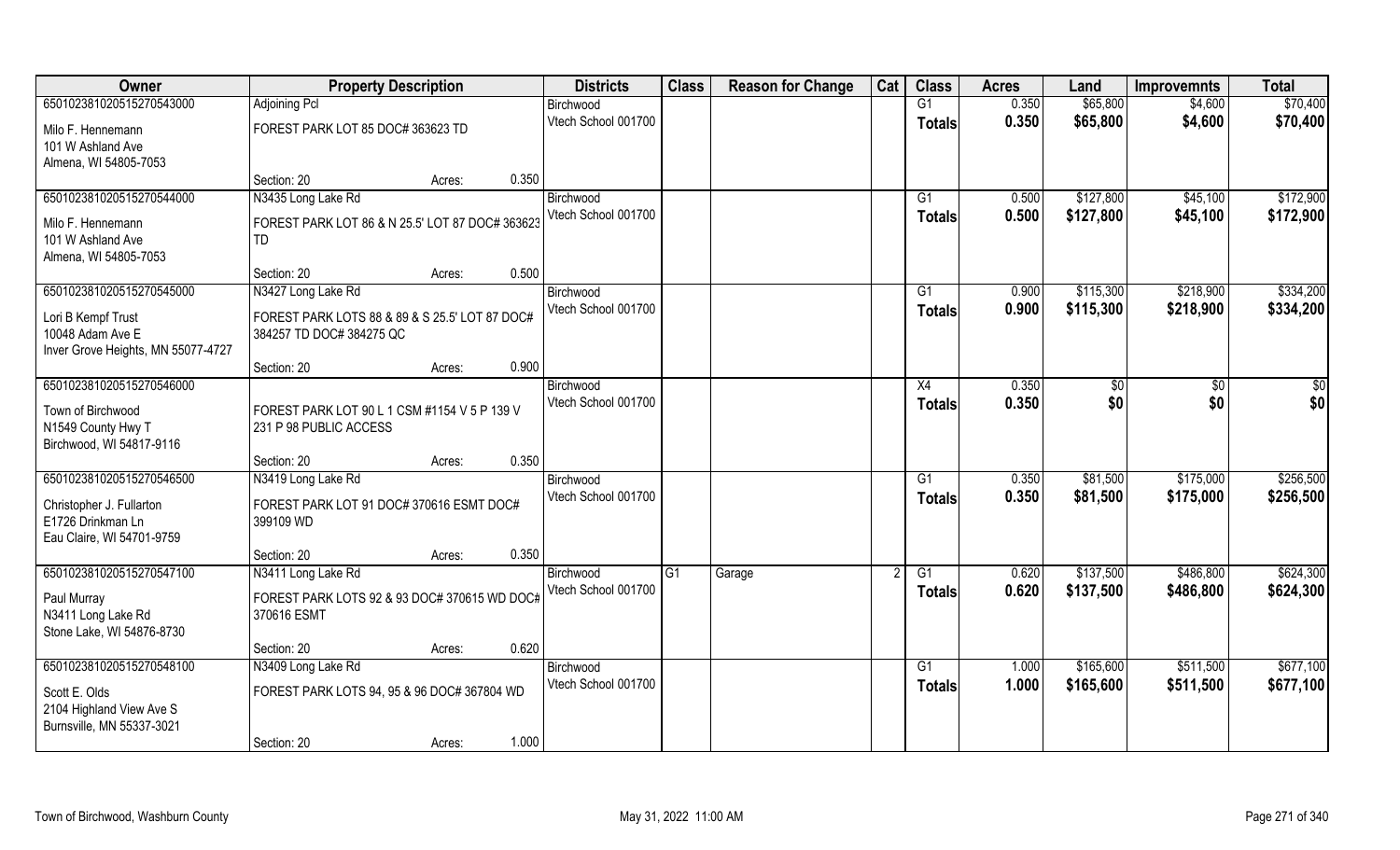| Owner                                                                                                          | <b>Property Description</b>                                                                                  |        |       | <b>Districts</b>                 | <b>Class</b> | <b>Reason for Change</b> | Cat | <b>Class</b>        | <b>Acres</b>   | Land                   | <b>Improvemnts</b>     | <b>Total</b>           |
|----------------------------------------------------------------------------------------------------------------|--------------------------------------------------------------------------------------------------------------|--------|-------|----------------------------------|--------------|--------------------------|-----|---------------------|----------------|------------------------|------------------------|------------------------|
| 650102381020515270549500                                                                                       | N3407 Long Lake Rd                                                                                           |        |       | Birchwood                        |              |                          |     | $\overline{G1}$     | 0.350          | \$76,900               | \$223,400              | \$300,300              |
| Andrew J. Brinkmoeller<br>1621 Giese Rd<br>Eau Claire, WI 54701-8900                                           | FOREST PARK LOT 97 DOC# 367619 WD                                                                            |        |       | Vtech School 001700              |              |                          |     | <b>Totals</b>       | 0.350          | \$76,900               | \$223,400              | \$300,300              |
|                                                                                                                | Section: 20                                                                                                  | Acres: | 0.350 |                                  |              |                          |     |                     |                |                        |                        |                        |
| 650102381020515270550100                                                                                       | N3403 Curtis Rd                                                                                              |        |       | Birchwood<br>Vtech School 001700 |              |                          |     | G1<br><b>Totals</b> | 1.040<br>1.040 | \$183,100<br>\$183,100 | \$499,700<br>\$499,700 | \$682,800<br>\$682,800 |
| Gregory T Creighton Trust<br>N3403 Curtis Rd<br>Stone Lake, WI 54876-8028                                      | FOREST PARK LOTS 98 - 100 L 1 CSM #718 V 4 P 2<br>DOC# 368008 WD DOC# 367267 AFFD DOC# 367268<br><b>ESMT</b> |        |       |                                  |              |                          |     |                     |                |                        |                        |                        |
|                                                                                                                | Section: 20                                                                                                  | Acres: | 1.040 |                                  |              |                          |     |                     |                |                        |                        |                        |
| 650102381020515270552100<br>Paul J. Mcnamara<br>7148 177th St W<br>Lakeville, MN 55044-3409                    | N3397 Curtis Rd<br>FOREST PARK LOTS 101, 102 & 103 L 1 CSM #3837 V<br>19 P 8 DOC# 367268 ESMT DOC# 387769 WD |        |       | Birchwood<br>Vtech School 001700 |              |                          |     | G1<br><b>Totals</b> | 1.020<br>1.020 | \$156,400<br>\$156,400 | \$189,900<br>\$189,900 | \$346,300<br>\$346,300 |
|                                                                                                                | Section: 20                                                                                                  | Acres: | 1.020 |                                  |              |                          |     |                     |                |                        |                        |                        |
| 650102381020515270553000<br>The Lodge at Long Lake, LLC<br>380 Rivertown Dr Ste 600<br>Woodbury, MN 55125-7743 | FOREST PARK LOT 104 DOC# 390704 WD                                                                           |        |       | Birchwood<br>Vtech School 001700 |              |                          |     | G1<br><b>Totals</b> | 0.350<br>0.350 | \$37,700<br>\$37,700   | $\sqrt{50}$<br>\$0     | \$37,700<br>\$37,700   |
|                                                                                                                | Section: 20                                                                                                  | Acres: | 0.350 |                                  |              |                          |     |                     |                |                        |                        |                        |
| 650102381020515270553500<br>The Lodge at Long Lake, LLC<br>380 Rivertown Dr Ste 600<br>Woodbury, MN 55125-7743 | FOREST PARK LOT 105 DOC# 390704 WD                                                                           |        |       | Birchwood<br>Vtech School 001700 |              |                          |     | G1<br><b>Totals</b> | 0.240<br>0.240 | \$1,000<br>\$1,000     | $\sqrt[6]{}$<br>\$0    | \$1,000<br>\$1,000     |
|                                                                                                                | Section: 20                                                                                                  | Acres: | 0.240 |                                  |              |                          |     |                     |                |                        |                        |                        |
| 650102381020515270554000<br>The Lodge at Long Lake, LLC<br>380 Rivertown Dr Ste 600<br>Woodbury, MN 55125-7743 | FOREST PARK LOT 106 DOC# 390704 WD                                                                           |        |       | Birchwood<br>Vtech School 001700 |              |                          |     | G1<br><b>Totals</b> | 0.230<br>0.230 | \$900<br>\$900         | $\sqrt{6}$<br>\$0      | \$900<br>\$900         |
|                                                                                                                | Section: 20                                                                                                  | Acres: | 0.230 |                                  |              |                          |     |                     |                |                        |                        |                        |
| 650102381020515270554500<br>The Lodge at Long Lake, LLC<br>380 Rivertown Dr Ste 600<br>Woodbury, MN 55125-7743 | FOREST PARK LOT 107 DOC# 390704 WD                                                                           |        |       | Birchwood<br>Vtech School 001700 |              |                          |     | G1<br><b>Totals</b> | 0.230<br>0.230 | \$900<br>\$900         | $\overline{60}$<br>\$0 | \$900<br>\$900         |
|                                                                                                                | Section: 20                                                                                                  | Acres: | 0.230 |                                  |              |                          |     |                     |                |                        |                        |                        |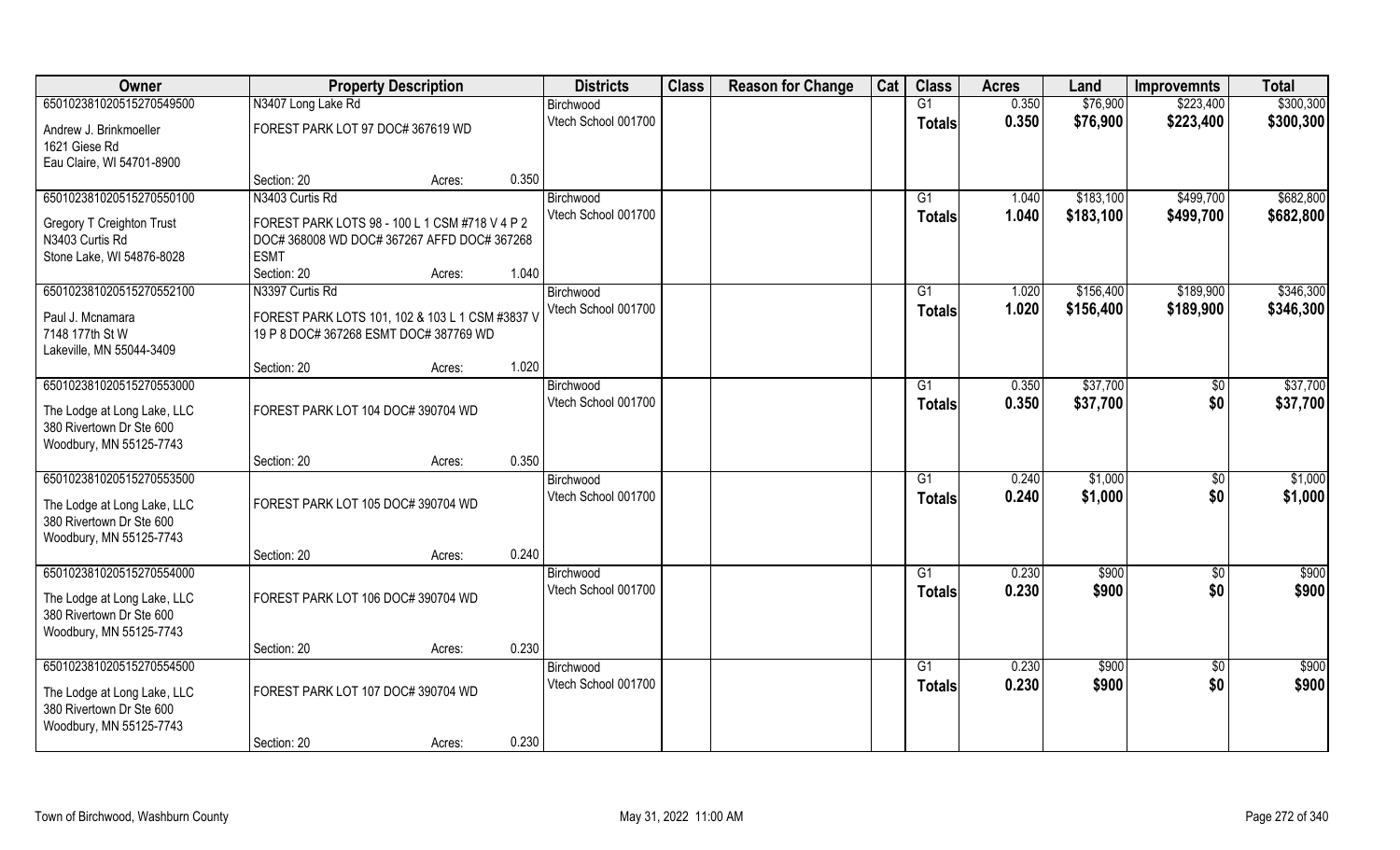| Owner                                               | <b>Property Description</b>                |        |                     | <b>Districts</b>    | <b>Class</b>    | <b>Reason for Change</b> | Cat    | <b>Class</b>  | <b>Acres</b> | Land     | <b>Improvemnts</b> | <b>Total</b> |
|-----------------------------------------------------|--------------------------------------------|--------|---------------------|---------------------|-----------------|--------------------------|--------|---------------|--------------|----------|--------------------|--------------|
| 650102381020515270555000                            |                                            |        |                     | Birchwood           |                 |                          |        | G1            | 0.230        | \$900    | $\sqrt{6}$         | \$900        |
| The Lodge at Long Lake, LLC                         | FOREST PARK LOT 108 DOC# 390704 WD         |        |                     | Vtech School 001700 |                 |                          |        | <b>Totals</b> | 0.230        | \$900    | \$0                | \$900        |
| 380 Rivertown Dr Ste 600                            |                                            |        |                     |                     |                 |                          |        |               |              |          |                    |              |
| Woodbury, MN 55125-7743                             | Section: 20                                | Acres: | 0.230               |                     |                 |                          |        |               |              |          |                    |              |
| 650102381020515270555750                            |                                            |        |                     | Birchwood           |                 |                          |        | G1            | 0.380        | \$800    | \$0                | \$800        |
|                                                     |                                            |        |                     | Vtech School 001700 |                 |                          |        | <b>Totals</b> | 0.380        | \$800    | \$0                | \$800        |
| The Lodge at Long Lake, LLC                         | FOREST PARK LOTS 109, 110 & 111 WEST OF RD |        |                     |                     |                 |                          |        |               |              |          |                    |              |
| 380 Rivertown Dr Ste 600<br>Woodbury, MN 55125-7743 | DOC# 390704 WD EXC DOC# 393197 QC          |        |                     |                     |                 |                          |        |               |              |          |                    |              |
|                                                     | Section: 20                                | Acres: | 0.380               |                     |                 |                          |        |               |              |          |                    |              |
| 650102381020515270556250                            |                                            |        |                     | Birchwood           |                 |                          |        | G1            | 0.310        | \$700    | $\sqrt{6}$         | \$700        |
|                                                     | FOREST PARK LOTS 109, 110 & 111 EAST OF RD |        |                     | Vtech School 001700 |                 |                          |        | <b>Totals</b> | 0.310        | \$700    | \$0                | \$700        |
| <b>Gregory T Creighton Trust</b><br>N3403 Curtis Rd | DOC# 393197 QC                             |        |                     |                     |                 |                          |        |               |              |          |                    |              |
| Stone Lake, WI 54876-8028                           |                                            |        |                     |                     |                 |                          |        |               |              |          |                    |              |
|                                                     | Section: 20                                | Acres: | 0.310               |                     |                 |                          |        |               |              |          |                    |              |
| 650102381020515270557000                            | Long Lake Rd                               |        |                     | Birchwood           | $\overline{G1}$ | Pole shed                |        | G1            | 0.230        | \$700    | \$22,100           | \$22,800     |
| <b>Gregory T Creighton Trust</b><br>N3403 Curtis Rd | FOREST PARK LOT 112 DOC# 390704 WD         |        |                     | Vtech School 001700 |                 |                          |        | <b>Totals</b> | 0.230        | \$700    | \$22,100           | \$22,800     |
| Stone Lake, WI 54876-8028                           |                                            |        | 0.230               |                     |                 |                          |        |               |              |          |                    |              |
| 650102381020515270557500                            | Section: 20                                | Acres: |                     | Birchwood           |                 |                          |        | G1            | 0.230        | \$1,400  | \$0                | \$1,400      |
|                                                     |                                            |        |                     | Vtech School 001700 |                 |                          |        | <b>Totals</b> | 0.230        | \$1,400  | \$0                | \$1,400      |
| Charles A. Kolkind                                  | FOREST PARK LOT 113 DOC# 381593 WD         |        |                     |                     |                 |                          |        |               |              |          |                    |              |
| 2601 Hoeschler Dr<br>La Crosse, WI 54601-7482       |                                            |        |                     |                     |                 |                          |        |               |              |          |                    |              |
|                                                     | Section: 20                                | Acres: | 0.230               |                     |                 |                          |        |               |              |          |                    |              |
| 650102381020515270558000                            |                                            |        |                     | Birchwood           |                 |                          |        | G1            | 0.230        | \$1,400  | $\overline{50}$    | \$1,400      |
| Charles A. Kolkind                                  | FOREST PARK LOT 114 DOC# 381593 WD         |        |                     | Vtech School 001700 |                 |                          |        | <b>Totals</b> | 0.230        | \$1,400  | \$0                | \$1,400      |
| 2601 Hoeschler Dr                                   |                                            |        |                     |                     |                 |                          |        |               |              |          |                    |              |
| La Crosse, WI 54601-7482                            |                                            |        |                     |                     |                 |                          |        |               |              |          |                    |              |
|                                                     | Section: 20                                | Acres: | 0.230               |                     |                 |                          |        |               |              |          |                    |              |
| 650102381020515270558500                            | N3408 Long Lake Rd                         |        |                     | Birchwood           |                 |                          |        | G1            | 0.240        | \$1,500  | \$24,100           | \$25,600     |
| Charles A. Kolkind                                  | FOREST PARK LOT 115 DOC# 381593 WD         |        | Vtech School 001700 |                     |                 |                          | Totals | 0.240         | \$1,500      | \$24,100 | \$25,600           |              |
| 2601 Hoeschler Dr                                   |                                            |        |                     |                     |                 |                          |        |               |              |          |                    |              |
| La Crosse, WI 54601-7482                            |                                            |        |                     |                     |                 |                          |        |               |              |          |                    |              |
|                                                     | Section: 20                                | Acres: | 0.240               |                     |                 |                          |        |               |              |          |                    |              |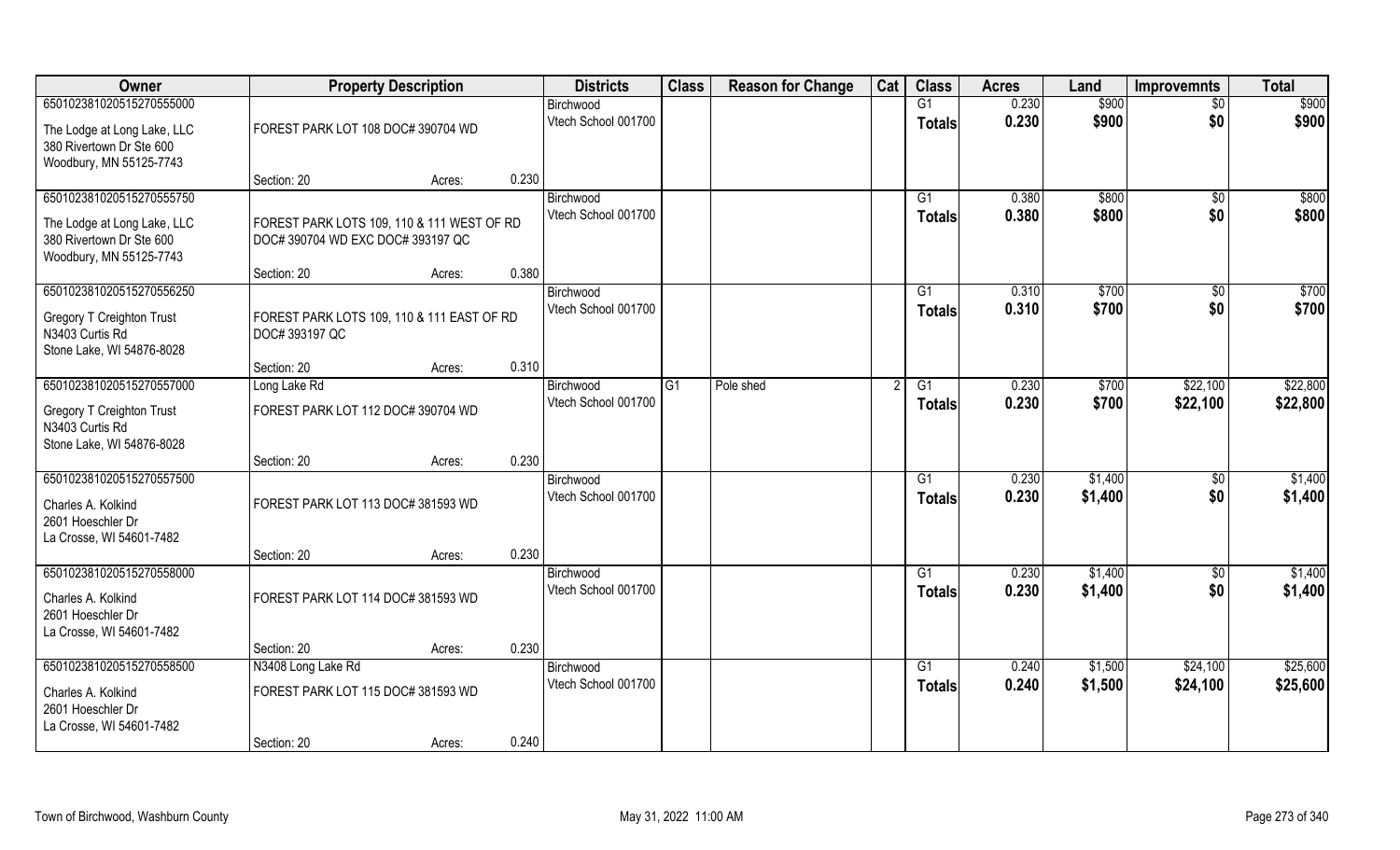| Owner                                       |                                    | <b>Property Description</b> |       | <b>Districts</b>                 | <b>Class</b> | <b>Reason for Change</b> | Cat | <b>Class</b>    | <b>Acres</b> | Land    | <b>Improvemnts</b> | <b>Total</b> |
|---------------------------------------------|------------------------------------|-----------------------------|-------|----------------------------------|--------------|--------------------------|-----|-----------------|--------------|---------|--------------------|--------------|
| 650102381020515270559000                    |                                    |                             |       | Birchwood                        |              |                          |     | G1              | 0.250        | \$1,600 | $\sqrt{$0}$        | \$1,600      |
| Charles A. Kolkind                          | FOREST PARK LOT 116 DOC# 381593 WD |                             |       | Vtech School 001700              |              |                          |     | <b>Totals</b>   | 0.250        | \$1,600 | \$0                | \$1,600      |
| 2601 Hoeschler Dr                           |                                    |                             |       |                                  |              |                          |     |                 |              |         |                    |              |
| La Crosse, WI 54601-7482                    |                                    |                             |       |                                  |              |                          |     |                 |              |         |                    |              |
|                                             | Section: 20                        | Acres:                      | 0.250 |                                  |              |                          |     |                 |              |         |                    |              |
| 650102381020515270559500                    |                                    |                             |       | Birchwood                        |              |                          |     | G1              | 0.250        | \$1,600 | $\sqrt{$0}$        | \$1,600      |
| James R. Carlson                            | FOREST PARK LOT 117 V 347 P 277 WD |                             |       | Vtech School 001700              |              |                          |     | <b>Totals</b>   | 0.250        | \$1,600 | \$0                | \$1,600      |
| 1325 Barron St                              |                                    |                             |       |                                  |              |                          |     |                 |              |         |                    |              |
| Eau Claire, WI 54703-3090                   |                                    |                             |       |                                  |              |                          |     |                 |              |         |                    |              |
|                                             | Section: 20                        | Acres:                      | 0.250 |                                  |              |                          |     |                 |              |         |                    |              |
| 650102381020515270560000                    | N3420 Long Lake Rd                 |                             |       | Birchwood<br>Vtech School 001700 |              |                          |     | G1              | 0.250        | \$1,600 | \$40,300           | \$41,900     |
| James R. Carlson                            | FOREST PARK LOT 118 V 347 P 277 WD |                             |       |                                  |              |                          |     | <b>Totals</b>   | 0.250        | \$1,600 | \$40,300           | \$41,900     |
| 1325 Barron St                              |                                    |                             |       |                                  |              |                          |     |                 |              |         |                    |              |
| Eau Claire, WI 54703-3090                   |                                    |                             | 0.250 |                                  |              |                          |     |                 |              |         |                    |              |
| 650102381020515270560500                    | Section: 20                        | Acres:                      |       | Birchwood                        |              |                          |     | G1              | 0.250        | \$1,600 | $\sqrt[6]{3}$      | \$1,600      |
|                                             |                                    |                             |       | Vtech School 001700              |              |                          |     | <b>Totals</b>   | 0.250        | \$1,600 | \$0                | \$1,600      |
| James R. Carlson                            | FOREST PARK LOT 119 V 347 P 277 WD |                             |       |                                  |              |                          |     |                 |              |         |                    |              |
| 1325 Barron St<br>Eau Claire, WI 54703-3090 |                                    |                             |       |                                  |              |                          |     |                 |              |         |                    |              |
|                                             | Section: 20                        | Acres:                      | 0.250 |                                  |              |                          |     |                 |              |         |                    |              |
| 650102381020515270561000                    |                                    |                             |       | Birchwood                        |              |                          |     | G1              | 0.250        | \$1,100 | $\overline{50}$    | \$1,100      |
|                                             |                                    |                             |       | Vtech School 001700              |              |                          |     | <b>Totals</b>   | 0.250        | \$1,100 | \$0                | \$1,100      |
| James R. Carlson<br>1325 Barron St          | FOREST PARK LOT 120 V 347 P 277 WD |                             |       |                                  |              |                          |     |                 |              |         |                    |              |
| Eau Claire, WI 54703-3090                   |                                    |                             |       |                                  |              |                          |     |                 |              |         |                    |              |
|                                             | Section: 20                        | Acres:                      | 0.250 |                                  |              |                          |     |                 |              |         |                    |              |
| 650102381020515270561500                    |                                    |                             |       | Birchwood                        |              |                          |     | G1              | 0.250        | \$1,600 | $\sqrt{$0}$        | \$1,600      |
| James R. Carlson                            | FOREST PARK LOT 121 V 347 P 277 WD |                             |       | Vtech School 001700              |              |                          |     | <b>Totals</b>   | 0.250        | \$1,600 | \$0                | \$1,600      |
| 1325 Barron St                              |                                    |                             |       |                                  |              |                          |     |                 |              |         |                    |              |
| Eau Claire, WI 54703-3090                   |                                    |                             |       |                                  |              |                          |     |                 |              |         |                    |              |
|                                             | Section: 20                        | Acres:                      | 0.250 |                                  |              |                          |     |                 |              |         |                    |              |
| 650102381020515270562000                    |                                    |                             |       | Birchwood                        |              |                          |     | $\overline{G1}$ | 0.250        | \$1,600 | $\sqrt{$0}$        | \$1,600      |
| James R. Carlson                            | FOREST PARK LOT 122 V 347 P 277 WD |                             |       | Vtech School 001700              |              |                          |     | <b>Totals</b>   | 0.250        | \$1,600 | \$0                | \$1,600      |
| 1325 Barron St                              |                                    |                             |       |                                  |              |                          |     |                 |              |         |                    |              |
| Eau Claire, WI 54703-3090                   |                                    |                             |       |                                  |              |                          |     |                 |              |         |                    |              |
|                                             | Section: 20                        | Acres:                      | 0.250 |                                  |              |                          |     |                 |              |         |                    |              |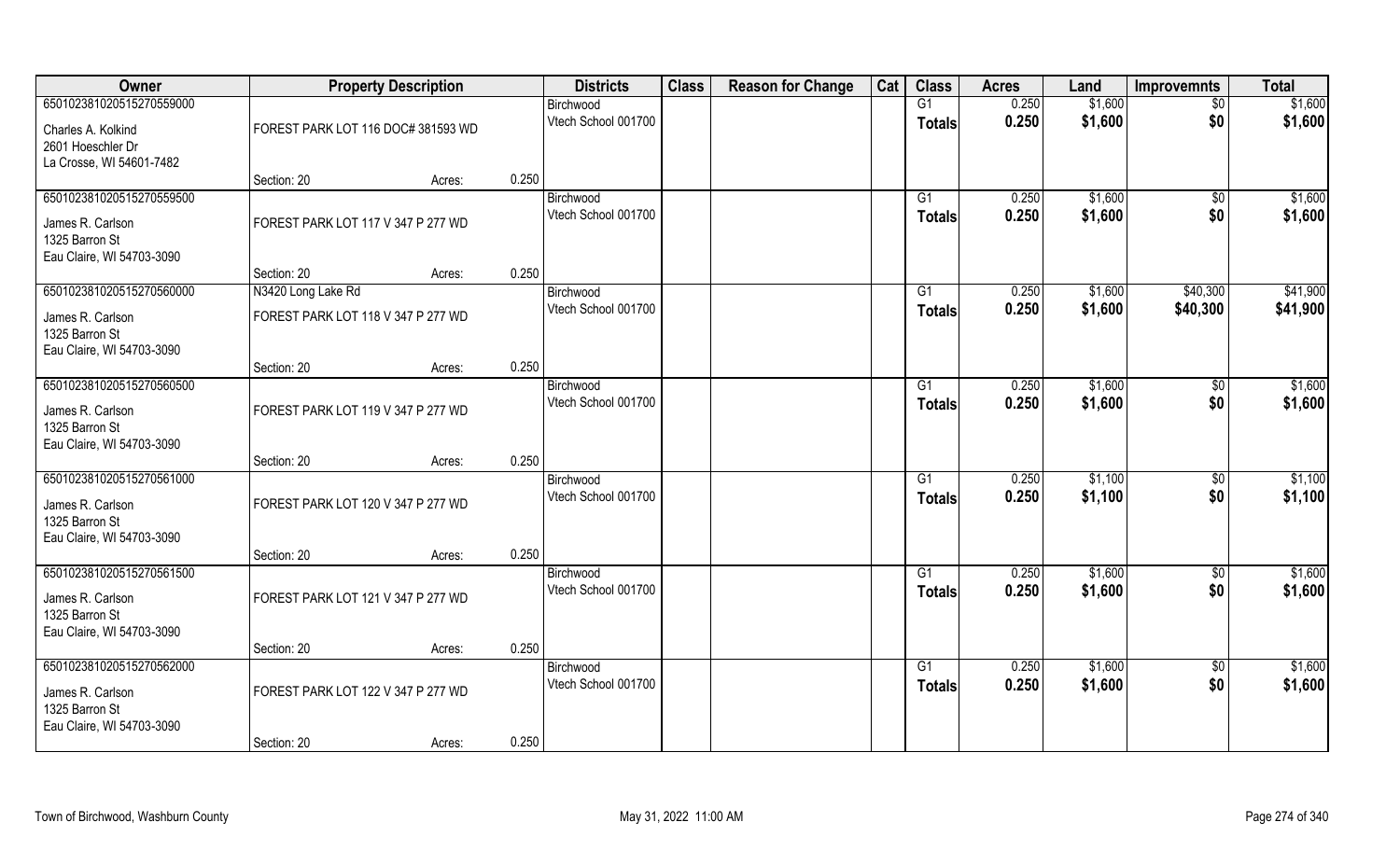| <b>Owner</b>                                                                                      | <b>Property Description</b>                                                               | <b>Districts</b>                 | <b>Class</b> | <b>Reason for Change</b> | Cat | <b>Class</b>                    | <b>Acres</b>   | Land               | <b>Improvemnts</b>     | <b>Total</b>         |
|---------------------------------------------------------------------------------------------------|-------------------------------------------------------------------------------------------|----------------------------------|--------------|--------------------------|-----|---------------------------------|----------------|--------------------|------------------------|----------------------|
| 650102381020515270562500<br>Mike Hanvelt<br>N2445 Mink Rd                                         | FOREST PARK LOT 123 V 371 P 105 WD V 442 P 936<br>QC DOC# 293896 QC                       | Birchwood<br>Vtech School 001700 |              |                          |     | G1<br><b>Totals</b>             | 0.250<br>0.250 | \$1,400<br>\$1,400 | \$0<br>\$0             | \$1,400<br>\$1,400   |
| Birchwood, WI 54817-9168                                                                          | 0.250<br>Section: 20<br>Acres:                                                            |                                  |              |                          |     |                                 |                |                    |                        |                      |
| 650102381020515270563000<br>Mike Hanvelt<br>N2445 Mink Rd<br>Birchwood, WI 54817-9168             | N3440 Long Lake Rd<br>FOREST PARK LOT 124 V 371 P 105 WD V 442 P 936<br>QC DOC# 293896 QC | Birchwood<br>Vtech School 001700 |              |                          |     | G1<br><b>Totals</b>             | 0.250<br>0.250 | \$1,400<br>\$1,400 | \$63,800<br>\$63,800   | \$65,200<br>\$65,200 |
|                                                                                                   | 0.250<br>Section: 20<br>Acres:                                                            |                                  |              |                          |     |                                 |                |                    |                        |                      |
| 650102381020515270563500<br>Mike Hanvelt<br>N2445 Mink Rd<br>Birchwood, WI 54817-9168             | FOREST PARK LOT 125 V 371 P 105 WD V 442 P 936<br>QC DOC# 293896 QC                       | Birchwood<br>Vtech School 001700 |              |                          |     | G1<br><b>Totals</b>             | 0.240<br>0.240 | \$1,300<br>\$1,300 | $\sqrt[6]{30}$<br>\$0  | \$1,300<br>\$1,300   |
|                                                                                                   | 0.240<br>Section: 20<br>Acres:                                                            |                                  |              |                          |     |                                 |                |                    |                        |                      |
| 650102381020515270564000<br>Mike Hanvelt<br>N2445 Mink Rd<br>Birchwood, WI 54817-9168             | FOREST PARK LOT 126 V 371 P 105 WD V 442 P 936<br>QC DOC# 293896 QC                       | Birchwood<br>Vtech School 001700 |              |                          |     | G <sub>1</sub><br><b>Totals</b> | 0.230<br>0.230 | \$1,400<br>\$1,400 | $\sqrt[6]{3}$<br>\$0   | \$1,400<br>\$1,400   |
|                                                                                                   | 0.230<br>Section: 20<br>Acres:                                                            |                                  |              |                          |     |                                 |                |                    |                        |                      |
| 650102381020515270564500<br>Mike Hanvelt<br>N2445 Mink Rd<br>Birchwood, WI 54817-9168             | FOREST PARK LOT 127 V 371 P 105 WD V 442 P 936<br>QC DOC# 293896 QC                       | Birchwood<br>Vtech School 001700 |              |                          |     | G1<br><b>Totals</b>             | 0.230<br>0.230 | \$1,000<br>\$1,000 | $\sqrt[6]{30}$<br>\$0  | \$1,000<br>\$1,000   |
|                                                                                                   | 0.230<br>Section: 20<br>Acres:                                                            |                                  |              |                          |     |                                 |                |                    |                        |                      |
| 650102381020515270565000<br>Mike Hanvelt<br>N2445 Mink Rd<br>Birchwood, WI 54817-9168             | FOREST PARK LOT 128 V 371 P 105 WD V 442 P 936<br>QC DOC# 293896 QC                       | Birchwood<br>Vtech School 001700 |              |                          |     | G1<br><b>Totals</b>             | 0.230<br>0.230 | \$1,000<br>\$1,000 | \$0<br>\$0             | \$1,000<br>\$1,000   |
|                                                                                                   | 0.230<br>Section: 20<br>Acres:                                                            |                                  |              |                          |     |                                 |                |                    |                        |                      |
| 650102381020515270565500<br>Marilyn A. Knutson<br>N3456 Long Lake Rd<br>Stone Lake, WI 54876-8730 | FOREST PARK LOT 129 DOC# 359105 WD                                                        | Birchwood<br>Vtech School 001700 |              |                          |     | G1<br><b>Totals</b>             | 0.230<br>0.230 | \$1,000<br>\$1,000 | $\overline{50}$<br>\$0 | \$1,000<br>\$1,000   |
|                                                                                                   | 0.230<br>Section: 20<br>Acres:                                                            |                                  |              |                          |     |                                 |                |                    |                        |                      |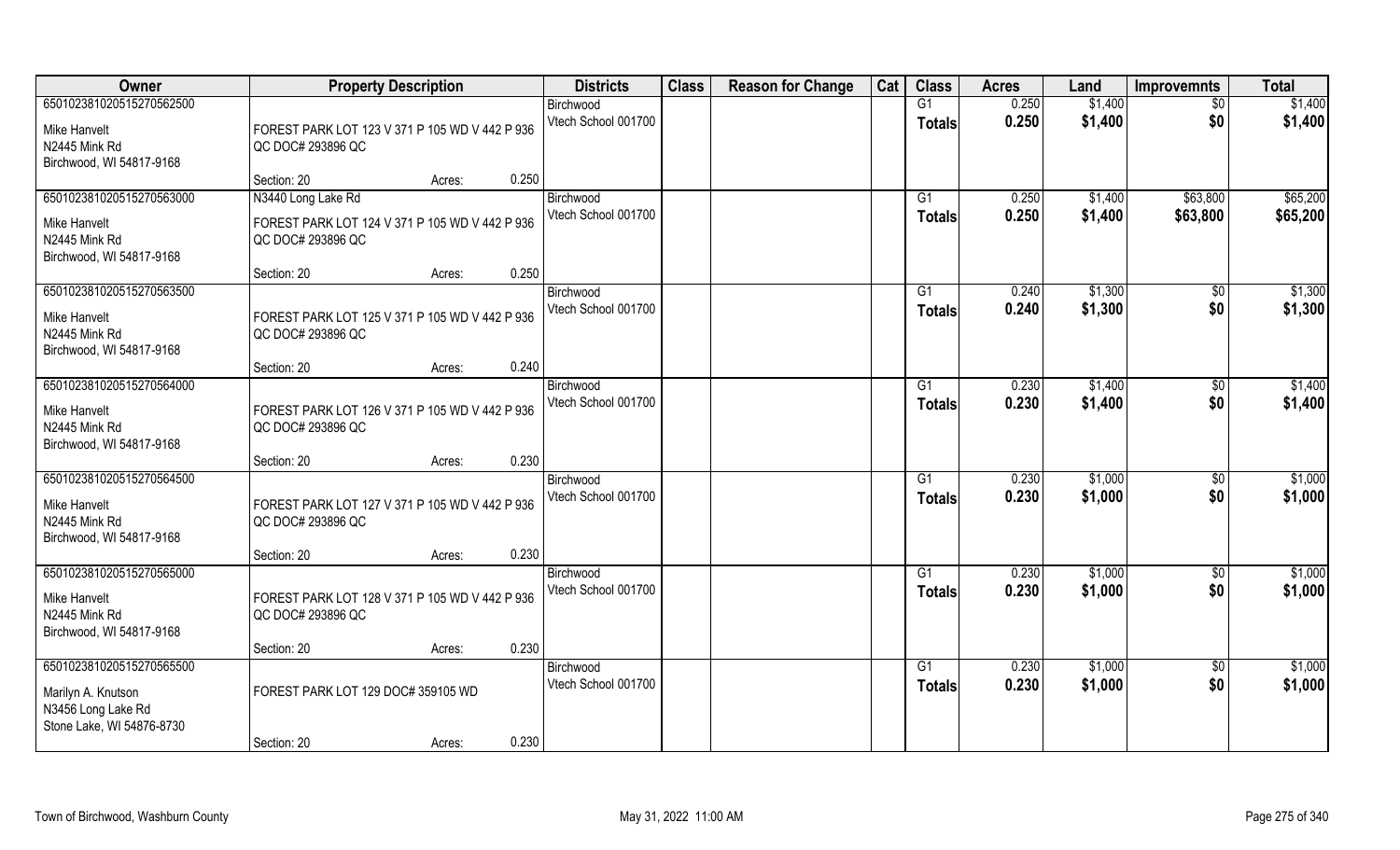| Owner                                                                                             | <b>Property Description</b>                                                                |                                                                                           | <b>Districts</b>                 | <b>Class</b> | <b>Reason for Change</b> | Cat | <b>Class</b>        | <b>Acres</b>   | Land               | <b>Improvemnts</b>     | <b>Total</b>           |
|---------------------------------------------------------------------------------------------------|--------------------------------------------------------------------------------------------|-------------------------------------------------------------------------------------------|----------------------------------|--------------|--------------------------|-----|---------------------|----------------|--------------------|------------------------|------------------------|
| 650102381020515270566000<br>Marilyn A. Knutson<br>N3456 Long Lake Rd<br>Stone Lake, WI 54876-8730 |                                                                                            | Birchwood<br>Vtech School 001700<br>FOREST PARK LOT 130 DOC# 359105 WD<br>0.230<br>Acres: |                                  |              |                          |     | G1<br><b>Totals</b> | 0.230<br>0.230 | \$1,000<br>\$1,000 | $\sqrt{6}$<br>\$0      | \$1,000<br>\$1,000     |
|                                                                                                   | Section: 20                                                                                |                                                                                           |                                  |              |                          |     |                     |                |                    |                        |                        |
| 650102381020515270566500<br>Marilyn A. Knutson<br>N3456 Long Lake Rd<br>Stone Lake, WI 54876-8730 | N3456 Long Lake Rd<br>FOREST PARK LOT 131 DOC# 359105 WD                                   |                                                                                           | Birchwood<br>Vtech School 001700 |              |                          |     | G1<br>Totals        | 0.230<br>0.230 | \$1,400<br>\$1,400 | \$170,200<br>\$170,200 | \$171,600<br>\$171,600 |
|                                                                                                   | Section: 20                                                                                | 0.230<br>Acres:                                                                           |                                  |              |                          |     |                     |                |                    |                        |                        |
| 650102381020515270567000<br>Marilyn A. Knutson<br>N3456 Long Lake Rd<br>Stone Lake, WI 54876-8730 | Long<br>FOREST PARK LOT 132 DOC# 359105 WD                                                 |                                                                                           | Birchwood<br>Vtech School 001700 |              |                          |     | G1<br><b>Totals</b> | 0.230<br>0.230 | \$1,400<br>\$1,400 | \$0<br>\$0             | \$1,400<br>\$1,400     |
|                                                                                                   | Section: 20                                                                                | 0.230<br>Acres:                                                                           |                                  |              |                          |     |                     |                |                    |                        |                        |
| 650102381020515270567500<br>Kent W. Shodeen<br>17 N 1st St<br>Geneva, IL 60134-2220               | FOREST PARK LOT 133 V 135 P 48                                                             |                                                                                           | Birchwood<br>Vtech School 001700 |              |                          |     | G1<br>Totals        | 0.230<br>0.230 | \$1,400<br>\$1,400 | $\sqrt[6]{3}$<br>\$0   | \$1,400<br>\$1,400     |
|                                                                                                   | Section: 20                                                                                | 0.230<br>Acres:                                                                           |                                  |              |                          |     |                     |                |                    |                        |                        |
| 650102381020515270568000<br>James W. Denison<br>608 Grange Rd<br>Hudson, WI 54016-7678            | FOREST PARK LOT 134 DOC# 398928 QC DOC#<br>398929 TOD                                      |                                                                                           | Birchwood<br>Vtech School 001700 |              |                          |     | G1<br><b>Totals</b> | 0.230<br>0.230 | \$1,400<br>\$1,400 | \$0<br>\$0             | \$1,400<br>\$1,400     |
|                                                                                                   | Section: 20                                                                                | 0.230<br>Acres:                                                                           |                                  |              |                          |     |                     |                |                    |                        |                        |
| 650102381020515270568500<br>James W. Denison<br>608 Grange Rd<br>Hudson, WI 54016-7678            | FOREST PARK LOT 135 DOC# 398928 QC DOC#<br>398929 TOD                                      |                                                                                           | Birchwood<br>Vtech School 001700 |              |                          |     | G1<br><b>Totals</b> | 0.230<br>0.230 | \$1,400<br>\$1,400 | $\sqrt{$0}$<br>\$0     | \$1,400<br>\$1,400     |
|                                                                                                   | Section: 20                                                                                | 0.230<br>Acres:                                                                           |                                  |              |                          |     |                     |                |                    |                        |                        |
| 650102381020515270569000<br>James W. Denison<br>608 Grange Rd<br>Hudson, WI 54016-7678            | N3474 Long Lake Rd<br>FOREST PARK LOT 136 DOC# 398928 QC DOC#<br>398929 TOD<br>Section: 20 | 0.230                                                                                     | Birchwood<br>Vtech School 001700 |              |                          |     | G1<br>Totals        | 0.230<br>0.230 | \$1,400<br>\$1,400 | \$58,600<br>\$58,600   | \$60,000<br>\$60,000   |
|                                                                                                   |                                                                                            | Acres:                                                                                    |                                  |              |                          |     |                     |                |                    |                        |                        |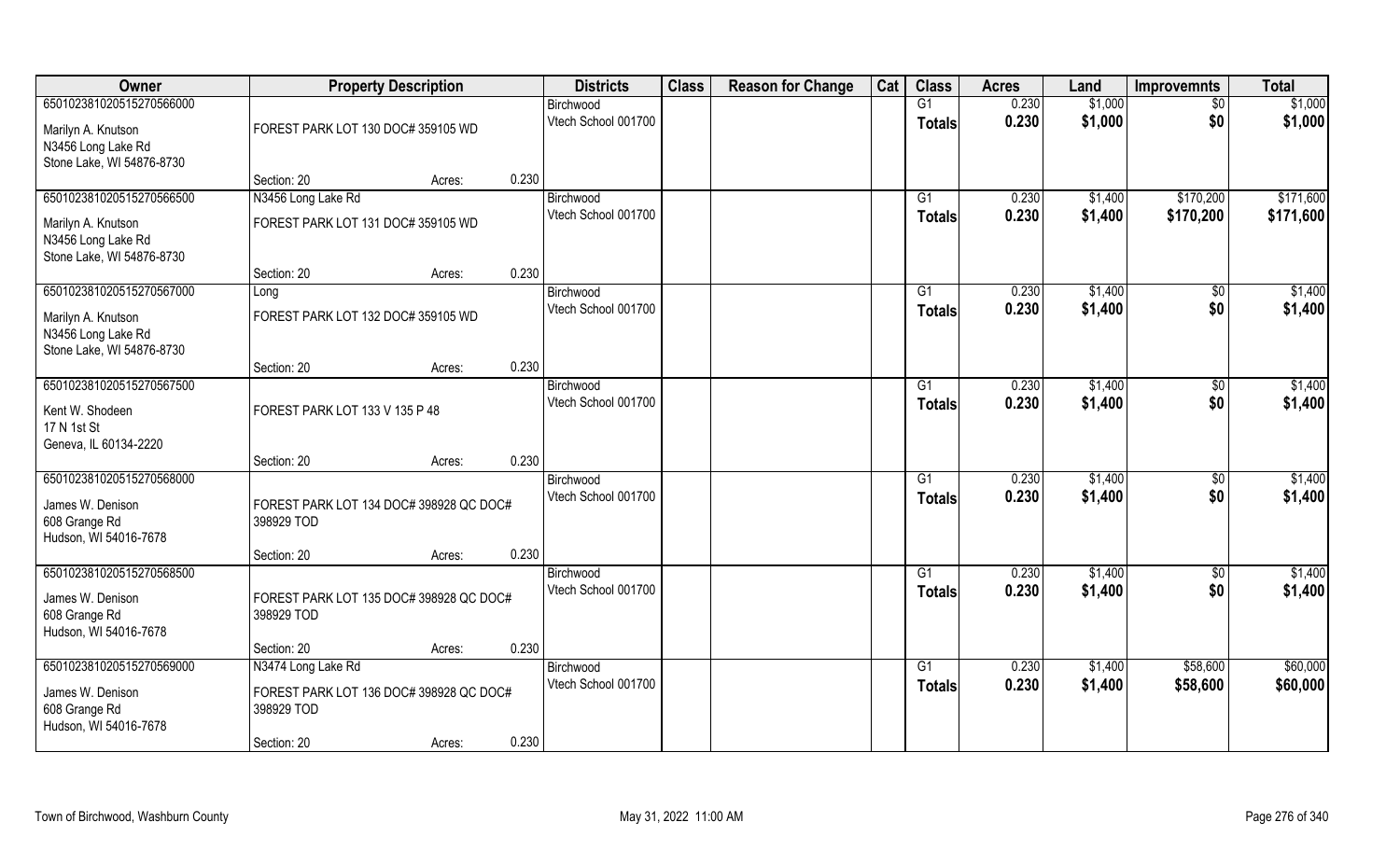| Owner                    | <b>Property Description</b>             | <b>Districts</b>    | <b>Class</b> | <b>Reason for Change</b> | Cat | <b>Class</b>   | <b>Acres</b> | Land    | <b>Improvemnts</b> | <b>Total</b> |
|--------------------------|-----------------------------------------|---------------------|--------------|--------------------------|-----|----------------|--------------|---------|--------------------|--------------|
| 650102381020515270569500 |                                         | Birchwood           |              |                          |     | G1             | 0.230        | \$1,400 | $\overline{50}$    | \$1,400      |
| James W. Denison         | FOREST PARK LOT 137 DOC# 398928 QC DOC# | Vtech School 001700 |              |                          |     | <b>Totals</b>  | 0.230        | \$1,400 | \$0                | \$1,400      |
| 608 Grange Rd            | 398929 TOD                              |                     |              |                          |     |                |              |         |                    |              |
| Hudson, WI 54016-7678    |                                         |                     |              |                          |     |                |              |         |                    |              |
|                          | 0.230<br>Section: 20<br>Acres:          |                     |              |                          |     |                |              |         |                    |              |
| 650102381020515270570000 |                                         | Birchwood           |              |                          |     | G <sub>1</sub> | 0.230        | \$1,000 | \$0                | \$1,000      |
| James W. Denison         | FOREST PARK LOT 138 DOC# 398928 QC DOC# | Vtech School 001700 |              |                          |     | Totals         | 0.230        | \$1,000 | \$0                | \$1,000      |
| 608 Grange Rd            | 398929 TOD                              |                     |              |                          |     |                |              |         |                    |              |
| Hudson, WI 54016-7678    |                                         |                     |              |                          |     |                |              |         |                    |              |
|                          | 0.230<br>Section: 20<br>Acres:          |                     |              |                          |     |                |              |         |                    |              |
| 650102381020515270570500 |                                         | Birchwood           |              |                          |     | G1             | 0.230        | \$1,000 | $\sqrt[6]{3}$      | \$1,000      |
| James W. Denison         | FOREST PARK LOT 139 DOC# 398928 QC DOC# | Vtech School 001700 |              |                          |     | <b>Totals</b>  | 0.230        | \$1,000 | \$0                | \$1,000      |
| 608 Grange Rd            | 398929 TOD                              |                     |              |                          |     |                |              |         |                    |              |
| Hudson, WI 54016-7678    |                                         |                     |              |                          |     |                |              |         |                    |              |
|                          | 0.230<br>Section: 20<br>Acres:          |                     |              |                          |     |                |              |         |                    |              |
| 650102381020515270571000 |                                         | Birchwood           |              |                          |     | G <sub>1</sub> | 0.230        | \$1,000 | \$0                | \$1,000      |
| James W. Denison         | FOREST PARK LOT 140 DOC# 398928 QC DOC# | Vtech School 001700 |              |                          |     | <b>Totals</b>  | 0.230        | \$1,000 | \$0                | \$1,000      |
| 608 Grange Rd            | 398929 TOD                              |                     |              |                          |     |                |              |         |                    |              |
| Hudson, WI 54016-7678    |                                         |                     |              |                          |     |                |              |         |                    |              |
|                          | 0.230<br>Section: 20<br>Acres:          |                     |              |                          |     |                |              |         |                    |              |
| 650102381020515270571500 |                                         | Birchwood           |              |                          |     | G1             | 0.230        | \$1,000 | $\sqrt[6]{30}$     | \$1,000      |
| James W. Denison         | FOREST PARK LOT 141 DOC# 398928 QC DOC# | Vtech School 001700 |              |                          |     | <b>Totals</b>  | 0.230        | \$1,000 | \$0                | \$1,000      |
| 608 Grange Rd            | 398929 TOD                              |                     |              |                          |     |                |              |         |                    |              |
| Hudson, WI 54016-7678    |                                         |                     |              |                          |     |                |              |         |                    |              |
|                          | 0.230<br>Section: 20<br>Acres:          |                     |              |                          |     |                |              |         |                    |              |
| 650102381020515270572000 |                                         | Birchwood           |              |                          |     | G1             | 0.230        | \$1,000 | $\sqrt{$0}$        | \$1,000      |
| James W. Denison         | FOREST PARK LOT 142 DOC# 398928 QC DOC# | Vtech School 001700 |              |                          |     | <b>Totals</b>  | 0.230        | \$1,000 | \$0                | \$1,000      |
| 608 Grange Rd            | 398929 TOD                              |                     |              |                          |     |                |              |         |                    |              |
| Hudson, WI 54016-7678    |                                         |                     |              |                          |     |                |              |         |                    |              |
|                          | 0.230<br>Section: 20<br>Acres:          |                     |              |                          |     |                |              |         |                    |              |
| 650102381020515270572500 |                                         | Birchwood           |              |                          |     | G1             | 0.230        | \$1,000 | $\overline{50}$    | \$1,000      |
| James W. Denison         | FOREST PARK LOT 143 DOC# 398928 QC DOC# | Vtech School 001700 |              |                          |     | Totals         | 0.230        | \$1,000 | \$0                | \$1,000      |
| 608 Grange Rd            | 398929 TOD                              |                     |              |                          |     |                |              |         |                    |              |
| Hudson, WI 54016-7678    |                                         |                     |              |                          |     |                |              |         |                    |              |
|                          | 0.230<br>Section: 20<br>Acres:          |                     |              |                          |     |                |              |         |                    |              |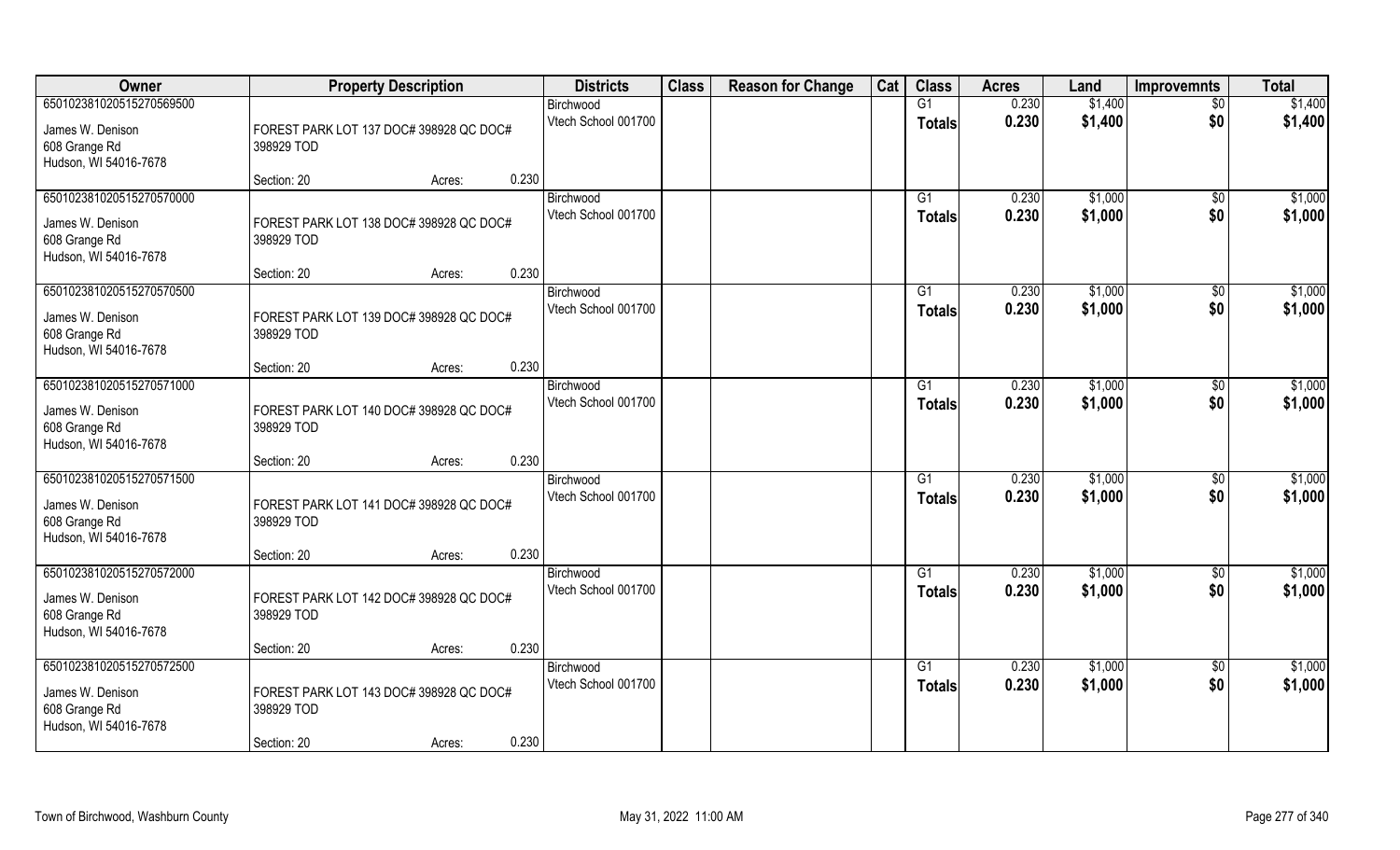| Owner                                 | <b>Property Description</b>                     |                 | <b>Districts</b>                 | <b>Class</b> | <b>Reason for Change</b> | Cat | <b>Class</b>    | <b>Acres</b> | Land    | <b>Improvemnts</b>   | <b>Total</b> |
|---------------------------------------|-------------------------------------------------|-----------------|----------------------------------|--------------|--------------------------|-----|-----------------|--------------|---------|----------------------|--------------|
| 650102381020515270573000              |                                                 |                 | Birchwood                        |              |                          |     | G1              | 0.230        | \$1,400 | \$0                  | \$1,400      |
| Roberta W. Surlas                     | FOREST PARK LOT 144 V 164 P 314 V 365 P 376-386 |                 | Vtech School 001700              |              |                          |     | <b>Totals</b>   | 0.230        | \$1,400 | \$0                  | \$1,400      |
| 2004 10th St                          | <b>TERM</b>                                     |                 |                                  |              |                          |     |                 |              |         |                      |              |
| Monroe, WI 53566-1834                 |                                                 |                 |                                  |              |                          |     |                 |              |         |                      |              |
|                                       | Section: 20                                     | 0.230<br>Acres: |                                  |              |                          |     |                 |              |         |                      |              |
| 650102381020515270573500              | N3502 Long Lake Rd                              |                 | Birchwood                        |              |                          |     | G1              | 0.230        | \$1,400 | \$9,700              | \$11,100     |
| Roberta W. Surlas                     | FOREST PARK LOT 145 V 164 P 314 V 365 P 376-386 |                 | Vtech School 001700              |              |                          |     | <b>Totals</b>   | 0.230        | \$1,400 | \$9,700              | \$11,100     |
| 2004 10th St                          | <b>TERM</b>                                     |                 |                                  |              |                          |     |                 |              |         |                      |              |
| Monroe, WI 53566-1834                 |                                                 |                 |                                  |              |                          |     |                 |              |         |                      |              |
|                                       | Section: 20                                     | 0.230<br>Acres: |                                  |              |                          |     |                 |              |         |                      |              |
| 650102381020515270574000              |                                                 |                 | Birchwood                        |              |                          |     | G1              | 0.230        | \$1,400 | $\sqrt[6]{30}$       | \$1,400      |
| Roberta W. Surlas                     | FOREST PARK LOT 146 V 164 P 314 V 365 P 376-386 |                 | Vtech School 001700              |              |                          |     | <b>Totals</b>   | 0.230        | \$1,400 | \$0                  | \$1,400      |
| 2004 10th St                          | <b>TERM</b>                                     |                 |                                  |              |                          |     |                 |              |         |                      |              |
| Monroe, WI 53566-1834                 |                                                 |                 |                                  |              |                          |     |                 |              |         |                      |              |
| 650102381020515270574500              | Section: 20                                     | 0.230<br>Acres: |                                  |              |                          |     |                 | 0.230        | \$1,400 |                      | \$1,400      |
|                                       |                                                 |                 | Birchwood<br>Vtech School 001700 |              |                          |     | G1              | 0.230        | \$1,400 | $\sqrt[6]{3}$<br>\$0 | \$1,400      |
| Roberta W. Surlas                     | FOREST PARK LOT 147 V 164 P 314 V 365 P 376-386 |                 |                                  |              |                          |     | <b>Totals</b>   |              |         |                      |              |
| 2004 10th St                          | <b>TERM</b>                                     |                 |                                  |              |                          |     |                 |              |         |                      |              |
| Monroe, WI 53566-1834                 | Section: 20                                     | 0.230<br>Acres: |                                  |              |                          |     |                 |              |         |                      |              |
| 650102381020515270575000              |                                                 |                 | Birchwood                        |              |                          |     | G1              | 0.230        | \$1,400 | $\sqrt[6]{3}$        | \$1,400      |
|                                       |                                                 |                 | Vtech School 001700              |              |                          |     | <b>Totals</b>   | 0.230        | \$1,400 | \$0                  | \$1,400      |
| Randy Edlund                          | FOREST PARK LOT 148 V 133 P 768                 |                 |                                  |              |                          |     |                 |              |         |                      |              |
| 10745 4th St<br>Roscoe, IL 61073-9597 |                                                 |                 |                                  |              |                          |     |                 |              |         |                      |              |
|                                       | Section: 20                                     | 0.230<br>Acres: |                                  |              |                          |     |                 |              |         |                      |              |
| 650102381020515270575500              |                                                 |                 | Birchwood                        |              |                          |     | G1              | 0.230        | \$1,400 | \$0                  | \$1,400      |
|                                       | FOREST PARK LOT 149 DOC# 368444 LC              |                 | Vtech School 001700              |              |                          |     | <b>Totals</b>   | 0.230        | \$1,400 | \$0                  | \$1,400      |
| Deborah J. Sosamon<br>446 E Main St   |                                                 |                 |                                  |              |                          |     |                 |              |         |                      |              |
| Arcola, IL 61910-1524                 |                                                 |                 |                                  |              |                          |     |                 |              |         |                      |              |
|                                       | Section: 20                                     | 0.230<br>Acres: |                                  |              |                          |     |                 |              |         |                      |              |
| 650102381020515270576000              |                                                 |                 | Birchwood                        |              |                          |     | $\overline{G1}$ | 0.230        | \$1,400 | $\overline{50}$      | \$1,400      |
| Deborah J. Sosamon                    | FOREST PARK LOT 150 DOC#368444 LC               |                 | Vtech School 001700              |              |                          |     | <b>Totals</b>   | 0.230        | \$1,400 | \$0                  | \$1,400      |
| 446 E Main St                         |                                                 |                 |                                  |              |                          |     |                 |              |         |                      |              |
| Arcola, IL 61910-1524                 |                                                 |                 |                                  |              |                          |     |                 |              |         |                      |              |
|                                       | Section: 20                                     | 0.230<br>Acres: |                                  |              |                          |     |                 |              |         |                      |              |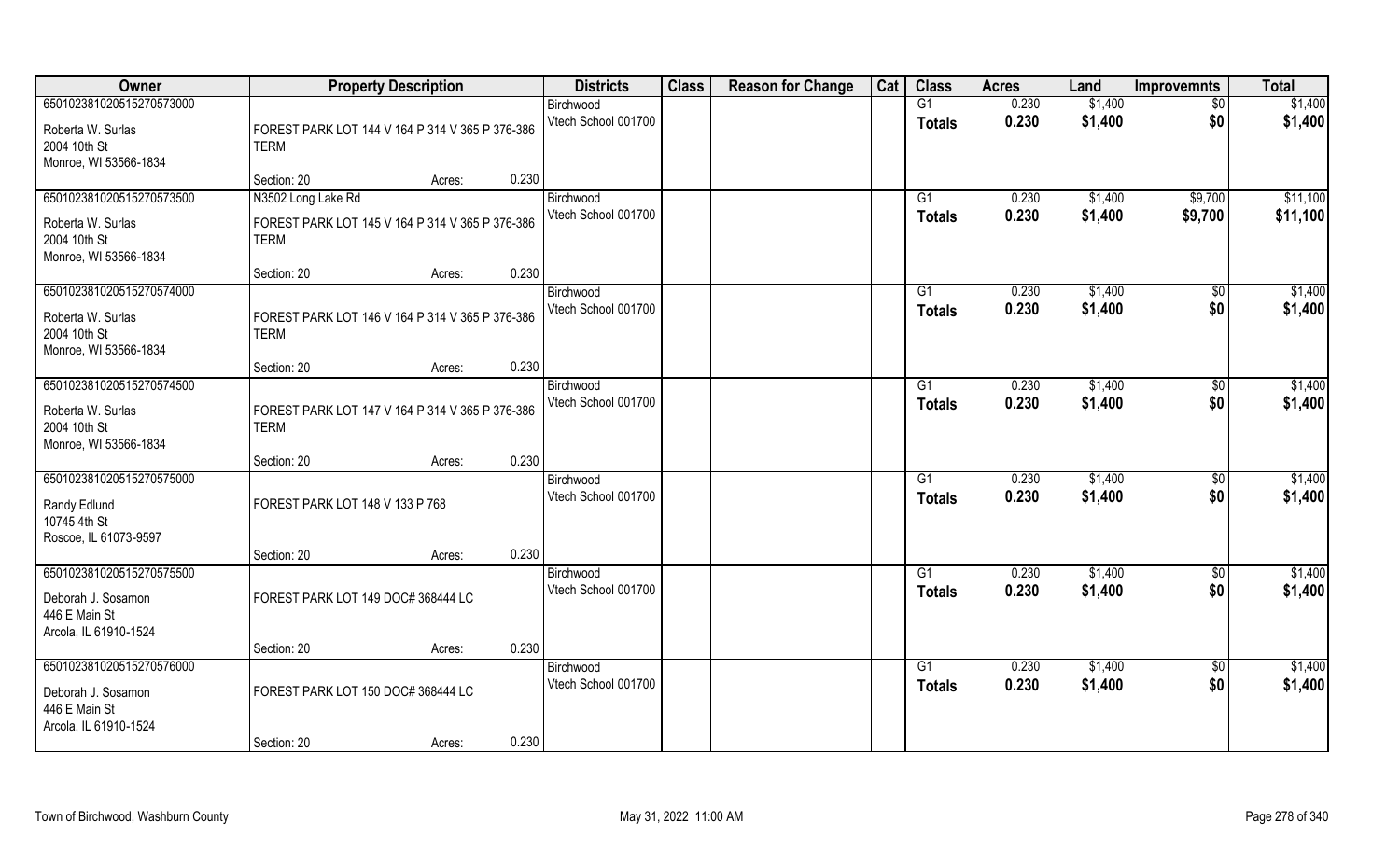| Owner                                           |                                    | <b>Property Description</b> |       | <b>Districts</b>                 | <b>Class</b> | <b>Reason for Change</b> | Cat | <b>Class</b>    | <b>Acres</b>   | Land               | <b>Improvemnts</b> | <b>Total</b>       |
|-------------------------------------------------|------------------------------------|-----------------------------|-------|----------------------------------|--------------|--------------------------|-----|-----------------|----------------|--------------------|--------------------|--------------------|
| 650102381020515270576500                        |                                    |                             |       | Birchwood                        |              |                          |     | G1              | 0.230          | \$1,400            | $\sqrt{6}$         | \$1,400            |
| Deborah J. Sosamon                              | FOREST PARK LOT 151 DOC# 368444 LC |                             |       | Vtech School 001700              |              |                          |     | <b>Totals</b>   | 0.230          | \$1,400            | \$0                | \$1,400            |
| 446 E Main St                                   |                                    |                             |       |                                  |              |                          |     |                 |                |                    |                    |                    |
| Arcola, IL 61910-1524                           | Section: 20                        | Acres:                      | 0.230 |                                  |              |                          |     |                 |                |                    |                    |                    |
| 650102381020515270577000                        | N3524 Long Lake Rd                 |                             |       | Birchwood                        |              |                          |     | G1              | 0.230          | \$1,400            | \$139,000          | \$140,400          |
| Randy Edlund                                    | FOREST PARK LOT 152 V 133 P 768    |                             |       | Vtech School 001700              |              |                          |     | <b>Totals</b>   | 0.230          | \$1,400            | \$139,000          | \$140,400          |
| 10745 4th St                                    |                                    |                             |       |                                  |              |                          |     |                 |                |                    |                    |                    |
| Roscoe, IL 61073-9597                           |                                    |                             |       |                                  |              |                          |     |                 |                |                    |                    |                    |
| 650102381020515270577500                        | Section: 20                        | Acres:                      | 0.230 | Birchwood                        |              |                          |     | G1              | 0.230          | \$1,400            | $\sqrt{50}$        | \$1,400            |
|                                                 |                                    |                             |       | Vtech School 001700              |              |                          |     | <b>Totals</b>   | 0.230          | \$1,400            | \$0                | \$1,400            |
| Randy Edlund<br>10745 4th St                    | FOREST PARK LOT 153 V 133 P 768    |                             |       |                                  |              |                          |     |                 |                |                    |                    |                    |
| Roscoe, IL 61073-9597                           |                                    |                             |       |                                  |              |                          |     |                 |                |                    |                    |                    |
|                                                 | Section: 20                        | Acres:                      | 0.230 |                                  |              |                          |     |                 |                |                    |                    |                    |
| 650102381020515270578000                        |                                    |                             |       | Birchwood                        |              |                          |     | G1              | 0.230          | \$1,000            | $\sqrt[6]{3}$      | \$1,000            |
| Victlan Michrie Trust                           | FOREST PARK LOT 154 DOC# 400669 WD |                             |       | Vtech School 001700              |              |                          |     | <b>Totals</b>   | 0.230          | \$1,000            | \$0                | \$1,000            |
| 3575 Windmill Curv                              |                                    |                             |       |                                  |              |                          |     |                 |                |                    |                    |                    |
| Woodbury, MN 55129-6707                         | Section: 20                        | Acres:                      | 0.230 |                                  |              |                          |     |                 |                |                    |                    |                    |
| 650102381020515270578500                        |                                    |                             |       | Birchwood                        |              |                          |     | G1              | 0.230          | \$1,000            | $\overline{50}$    | \$1,000            |
| Victlan Michrie Trust                           | FOREST PARK LOT 155 DOC# 400669 WD |                             |       | Vtech School 001700              |              |                          |     | <b>Totals</b>   | 0.230          | \$1,000            | \$0                | \$1,000            |
| 3575 Windmill Curv                              |                                    |                             |       |                                  |              |                          |     |                 |                |                    |                    |                    |
| Woodbury, MN 55129-6707                         |                                    |                             |       |                                  |              |                          |     |                 |                |                    |                    |                    |
|                                                 | Section: 20                        | Acres:                      | 0.230 |                                  |              |                          |     |                 |                |                    |                    |                    |
| 650102381020515270579000                        |                                    |                             |       | Birchwood<br>Vtech School 001700 |              |                          |     | G1              | 0.230<br>0.230 | \$1,000<br>\$1,000 | $\sqrt{$0}$<br>\$0 | \$1,000<br>\$1,000 |
| Kurt Keppen                                     | FOREST PARK LOT 156 DOC# 329047 QC |                             |       |                                  |              |                          |     | <b>Totals</b>   |                |                    |                    |                    |
| 604 S Wisconsin Ave<br>Rice Lake, WI 54868-2308 |                                    |                             |       |                                  |              |                          |     |                 |                |                    |                    |                    |
|                                                 | Section: 20                        | Acres:                      | 0.230 |                                  |              |                          |     |                 |                |                    |                    |                    |
| 650102381020515270579500                        |                                    |                             |       | Birchwood                        |              |                          |     | $\overline{G1}$ | 0.230          | \$1,000            | $\sqrt{$0}$        | \$1,000            |
| Kurt Keppen                                     | FOREST PARK LOT 157 DOC# 329047 QC |                             |       | Vtech School 001700              |              |                          |     | <b>Totals</b>   | 0.230          | \$1,000            | \$0                | \$1,000            |
| 604 S Wisconsin Ave                             |                                    |                             |       |                                  |              |                          |     |                 |                |                    |                    |                    |
| Rice Lake, WI 54868-2308                        |                                    |                             |       |                                  |              |                          |     |                 |                |                    |                    |                    |
|                                                 | Section: 20                        | Acres:                      | 0.230 |                                  |              |                          |     |                 |                |                    |                    |                    |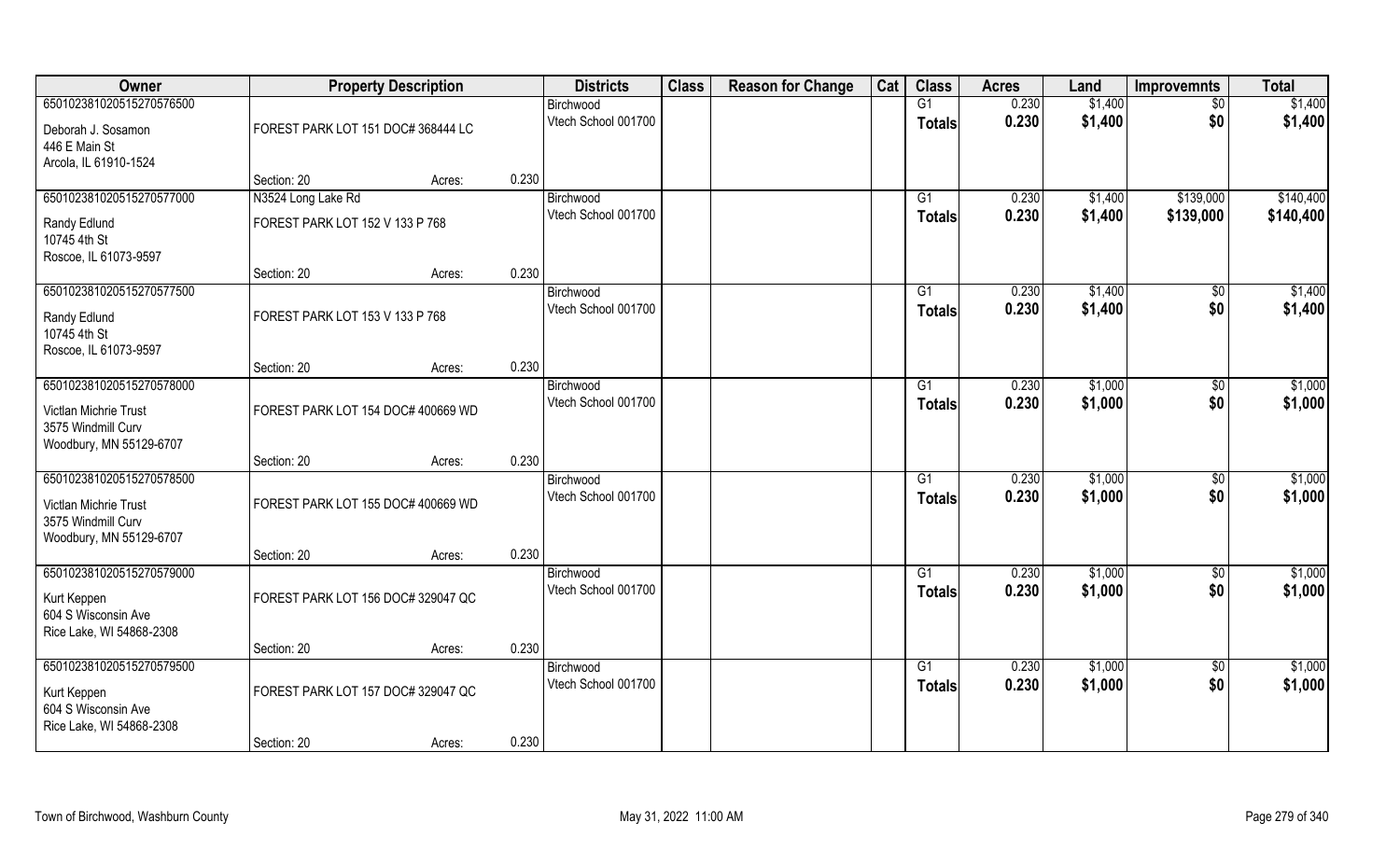| Owner                                                                                              | <b>Property Description</b>                           |       | <b>Districts</b>                 | <b>Class</b> | <b>Reason for Change</b> | Cat | <b>Class</b>                     | <b>Acres</b>   | Land               | <b>Improvemnts</b>     | <b>Total</b>       |
|----------------------------------------------------------------------------------------------------|-------------------------------------------------------|-------|----------------------------------|--------------|--------------------------|-----|----------------------------------|----------------|--------------------|------------------------|--------------------|
| 650102381020515270580000                                                                           | Long Lake Rd                                          |       | Birchwood                        |              |                          |     | G1                               | 0.230          | \$1,000            | $\overline{50}$        | \$1,000            |
| Victlan Michrie Trust<br>3575 Windmill Curv                                                        | FOREST PARK LOT 158 DOC# 399806 WD DOC#<br>400190 COR |       | Vtech School 001700              |              |                          |     | <b>Totals</b>                    | 0.230          | \$1,000            | \$0                    | \$1,000            |
| Woodbury, MN 55129-6707                                                                            | Section: 20<br>Acres:                                 | 0.230 |                                  |              |                          |     |                                  |                |                    |                        |                    |
| 650102381020515270580500<br>Victlan Michrie Trust<br>3575 Windmill Curv<br>Woodbury, MN 55129-6707 | FOREST PARK LOT 159 DOC# 399806 WD DOC#<br>400190 COR |       | Birchwood<br>Vtech School 001700 |              |                          |     | G1<br><b>Totals</b>              | 0.230<br>0.230 | \$1,000<br>\$1,000 | $\overline{50}$<br>\$0 | \$1,000<br>\$1,000 |
|                                                                                                    | Section: 20<br>Acres:                                 | 0.230 |                                  |              |                          |     |                                  |                |                    |                        |                    |
| 650102381020515270581000                                                                           |                                                       |       | Birchwood                        |              |                          |     | G1                               | 0.230          | \$1,000            | \$0                    | \$1,000            |
| Victlan Michrie Trust<br>3575 Windmill Curv<br>Woodbury, MN 55129-6707                             | FOREST PARK LOT 160 DOC# 399806 WD DOC#<br>400190 COR |       | Vtech School 001700              |              |                          |     | <b>Totals</b>                    | 0.230          | \$1,000            | \$0                    | \$1,000            |
|                                                                                                    | Section: 20<br>Acres:                                 | 0.230 |                                  |              |                          |     |                                  |                |                    |                        |                    |
| 650102381020515270581500<br>Victlan Michrie Trust<br>3575 Windmill Curv<br>Woodbury, MN 55129-6707 | FOREST PARK LOT 161 DOC# 399806 WD DOC#<br>400190 COR |       | Birchwood<br>Vtech School 001700 |              |                          |     | G1<br><b>Totals</b>              | 0.230<br>0.230 | \$1,000<br>\$1,000 | $\sqrt[6]{30}$<br>\$0  | \$1,000<br>\$1,000 |
|                                                                                                    | Section: 20<br>Acres:                                 | 0.230 |                                  |              |                          |     |                                  |                |                    |                        |                    |
| 650102381020515270582000<br>Victlan Michrie Trust<br>3575 Windmill Curv<br>Woodbury, MN 55129-6707 | FOREST PARK LOT 162 DOC# 399806 WD DOC#<br>400190 COR |       | Birchwood<br>Vtech School 001700 |              |                          |     | G1<br><b>Totals</b>              | 0.230<br>0.230 | \$1,000<br>\$1,000 | \$0<br>\$0             | \$1,000<br>\$1,000 |
|                                                                                                    | Section: 20<br>Acres:                                 | 0.230 |                                  |              |                          |     |                                  |                |                    |                        |                    |
| 650102381020515270582500<br>Mark Edward Winberg<br>N3523 Long Lake Rd<br>Stone Lake, WI 54876-8728 | FOREST PARK LOT 163 DOC# 398322 WD                    |       | Birchwood<br>Vtech School 001700 |              |                          |     | G1<br><b>Totals</b>              | 0.230<br>0.230 | \$1,000<br>\$1,000 | \$0<br>\$0             | \$1,000<br>\$1,000 |
|                                                                                                    | Section: 20<br>Acres:                                 | 0.230 |                                  |              |                          |     |                                  |                |                    |                        |                    |
| 650102381020515270583000<br>Mark Edward Winberg<br>N3523 Long Lake Rd<br>Stone Lake, WI 54876-8728 | FOREST PARK LOT 164 DOC# 398322 WD<br>Section: 20     | 0.230 | Birchwood<br>Vtech School 001700 |              |                          |     | $\overline{G1}$<br><b>Totals</b> | 0.230<br>0.230 | \$1,000<br>\$1,000 | $\overline{50}$<br>\$0 | \$1,000<br>\$1,000 |
|                                                                                                    | Acres:                                                |       |                                  |              |                          |     |                                  |                |                    |                        |                    |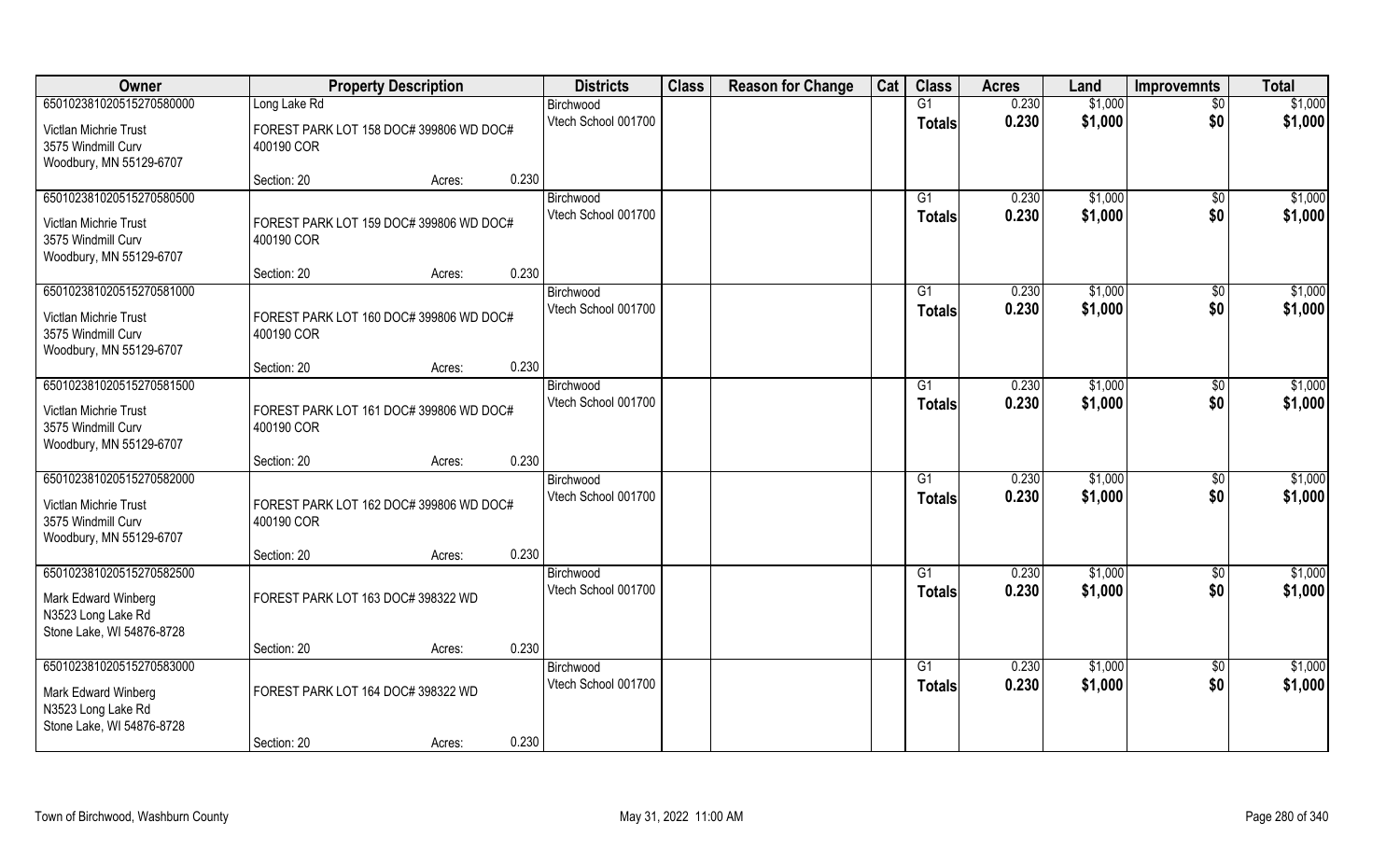| Owner                                                                                        |                                    | <b>Property Description</b> | <b>Districts</b>                 | <b>Class</b> | <b>Reason for Change</b> | Cat | <b>Class</b>        | <b>Acres</b>   | Land               | <b>Improvemnts</b>     | <b>Total</b>       |
|----------------------------------------------------------------------------------------------|------------------------------------|-----------------------------|----------------------------------|--------------|--------------------------|-----|---------------------|----------------|--------------------|------------------------|--------------------|
| 650102381020515270583500                                                                     |                                    |                             | Birchwood                        |              |                          |     | G1                  | 0.230          | \$700              | $\sqrt{$0}$            | \$700              |
| Timothy J Sessions Trust<br>3605 Fairfax Ln                                                  | FOREST PARK LOT 165 DOC# 399560 WD |                             | Vtech School 001700              |              |                          |     | <b>Totals</b>       | 0.230          | \$700              | \$0                    | \$700              |
| Woodbury, MN 55129-4902                                                                      | Section: 20                        | Acres:                      | 0.230                            |              |                          |     |                     |                |                    |                        |                    |
| 650102381020515270584000                                                                     |                                    |                             | Birchwood                        |              |                          |     | G1                  | 0.230          | \$700              | $\sqrt{$0}$            | \$700              |
| <b>Timothy J Sessions Trust</b><br>3605 Fairfax Ln<br>Woodbury, MN 55129-4902                | FOREST PARK LOT 166 DOC# 399560 WD |                             | Vtech School 001700              |              |                          |     | <b>Totals</b>       | 0.230          | \$700              | \$0                    | \$700              |
|                                                                                              | Section: 20                        | Acres:                      | 0.230                            |              |                          |     |                     |                |                    |                        |                    |
| 650102381020515270584500<br>Keith J. Franke<br>618 3rd St<br>Saint Paul Park, MN 55071-1817  | FOREST PARK LOT 167 DOC# 322077 QC |                             | Birchwood<br>Vtech School 001700 |              |                          |     | G1<br><b>Totals</b> | 0.230<br>0.230 | \$500<br>\$500     | $\sqrt{50}$<br>\$0     | \$500<br>\$500     |
|                                                                                              | Section: 20                        | Acres:                      | 0.230                            |              |                          |     |                     |                |                    |                        |                    |
| 650102381020515270585000                                                                     |                                    |                             | Birchwood                        |              |                          |     | G1                  | 0.230          | \$500              | $\sqrt[6]{3}$          | \$500              |
| Keith J. Franke<br>618 3rd St<br>Saint Paul Park, MN 55071-1817                              | FOREST PARK LOT 168 DOC# 322078 QC |                             | Vtech School 001700              |              |                          |     | <b>Totals</b>       | 0.230          | \$500              | \$0                    | \$500              |
|                                                                                              | Section: 20                        | Acres:                      | 0.230                            |              |                          |     |                     |                |                    |                        |                    |
| 650102381020515270585500<br>Jacob J. Nauman<br>5821 Grassland Ter<br>Marshall, WI 53559-8987 | FOREST PARK LOT 169 DOC# 400714 WD |                             | Birchwood<br>Vtech School 001700 |              |                          |     | G1<br><b>Totals</b> | 0.230<br>0.230 | \$1,000<br>\$1,000 | $\overline{30}$<br>\$0 | \$1,000<br>\$1,000 |
|                                                                                              | Section: 20                        | Acres:                      | 0.230                            |              |                          |     |                     |                |                    |                        |                    |
| 650102381020515270586000<br>Jacob J. Nauman<br>5821 Grassland Ter<br>Marshall, WI 53559-8987 | FOREST PARK LOT 170 DOC# 400714 WD |                             | Birchwood<br>Vtech School 001700 |              |                          |     | G1<br><b>Totals</b> | 0.230<br>0.230 | \$1,000<br>\$1,000 | $\sqrt{$0}$<br>\$0     | \$1,000<br>\$1,000 |
|                                                                                              | Section: 20                        | Acres:                      | 0.230                            |              |                          |     |                     |                |                    |                        |                    |
| 650102381020515270586500                                                                     | N3574 Long Lake Rd                 |                             | Birchwood                        |              |                          |     | $\overline{G1}$     | 0.230          | \$1,400            | \$200                  | \$1,600            |
| Jacob J. Nauman<br>5821 Grassland Ter<br>Marshall, WI 53559-8987                             | FOREST PARK LOT 171 DOC# 400714 WD |                             | Vtech School 001700              |              |                          |     | <b>Totals</b>       | 0.230          | \$1,400            | \$200                  | \$1,600            |
|                                                                                              | Section: 20                        | Acres:                      | 0.230                            |              |                          |     |                     |                |                    |                        |                    |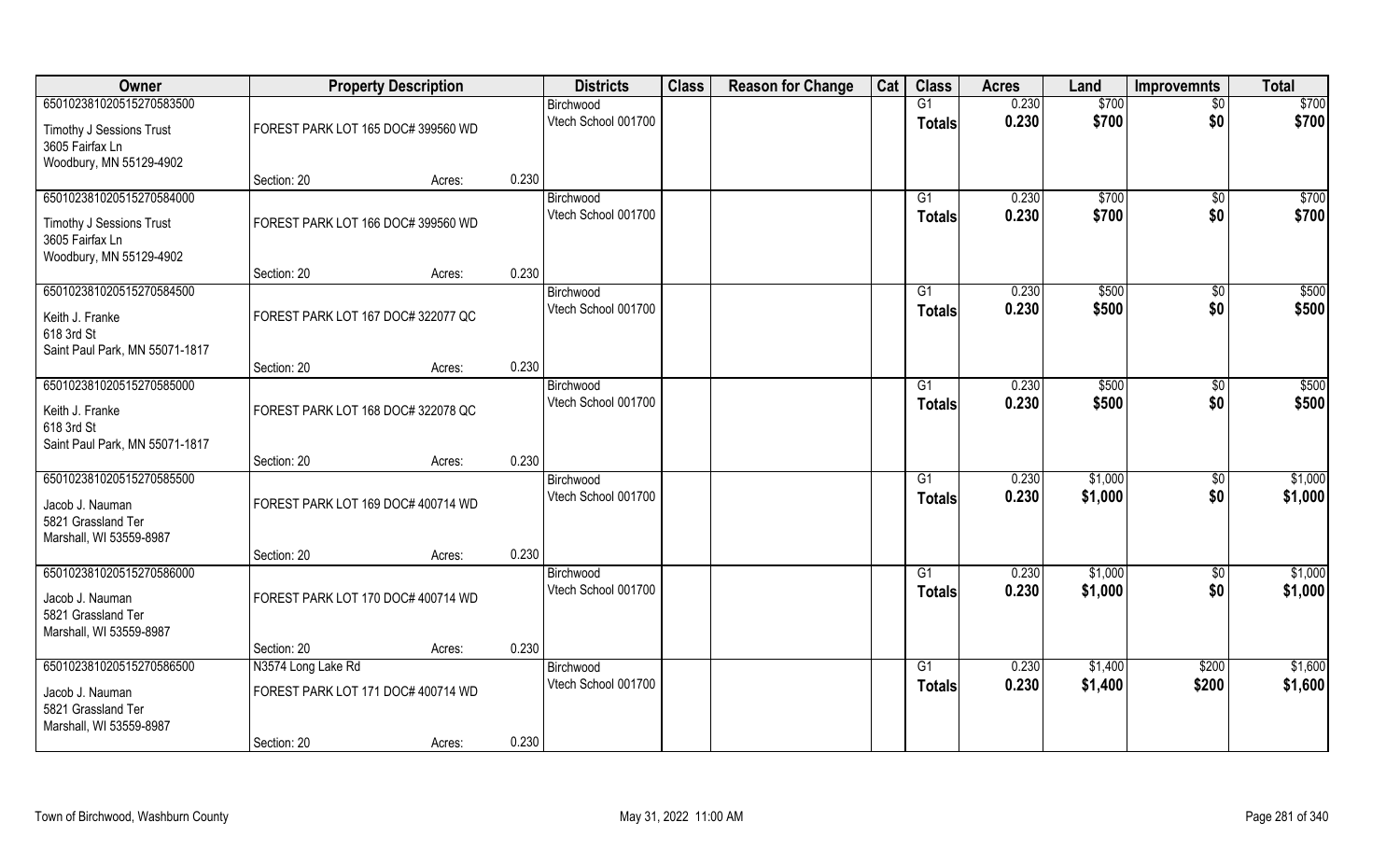| 650102381020515270587000<br>N3574 Long Lake Rd<br>G1<br>0.230<br>\$1,400<br>\$83,100<br>Birchwood<br>Vtech School 001700<br>0.230<br>\$1,400<br>\$83,100<br><b>Totals</b><br>FOREST PARK LOT 172 DOC# 400714 WD<br>Jacob J. Nauman<br>5821 Grassland Ter<br>Marshall, WI 53559-8987<br>0.230<br>Section: 20<br>Acres:<br>650102381020515270587500<br>\$1,400<br>0.230<br>\$1,400<br>Birchwood<br>G1<br>$\overline{50}$<br>0.230<br>\$1,400<br>\$1,400<br>Vtech School 001700<br>\$0<br><b>Totals</b><br>FOREST PARK LOT 173 DOC# 304453 QC<br>Patricia L. Schue Le<br>N3594 Long Lake Rd<br>Stone Lake, WI 54876-8728<br>0.230<br>Section: 20<br>Acres:<br>\$1,400<br>650102381020515270588000<br>\$1,400<br>$\overline{50}$<br>G1<br>0.230<br>Birchwood<br>Vtech School 001700<br>\$0<br>0.230<br>\$1,400<br>\$1,400<br><b>Totals</b> | Owner                | <b>Property Description</b>        |  | <b>Districts</b> | <b>Class</b> | <b>Reason for Change</b> | Cat | <b>Class</b> | <b>Acres</b> | Land | <b>Improvemnts</b> | <b>Total</b>           |
|----------------------------------------------------------------------------------------------------------------------------------------------------------------------------------------------------------------------------------------------------------------------------------------------------------------------------------------------------------------------------------------------------------------------------------------------------------------------------------------------------------------------------------------------------------------------------------------------------------------------------------------------------------------------------------------------------------------------------------------------------------------------------------------------------------------------------------------|----------------------|------------------------------------|--|------------------|--------------|--------------------------|-----|--------------|--------------|------|--------------------|------------------------|
|                                                                                                                                                                                                                                                                                                                                                                                                                                                                                                                                                                                                                                                                                                                                                                                                                                        |                      |                                    |  |                  |              |                          |     |              |              |      |                    | \$84,500               |
|                                                                                                                                                                                                                                                                                                                                                                                                                                                                                                                                                                                                                                                                                                                                                                                                                                        |                      |                                    |  |                  |              |                          |     |              |              |      |                    | \$84,500               |
|                                                                                                                                                                                                                                                                                                                                                                                                                                                                                                                                                                                                                                                                                                                                                                                                                                        |                      |                                    |  |                  |              |                          |     |              |              |      |                    |                        |
|                                                                                                                                                                                                                                                                                                                                                                                                                                                                                                                                                                                                                                                                                                                                                                                                                                        |                      |                                    |  |                  |              |                          |     |              |              |      |                    |                        |
|                                                                                                                                                                                                                                                                                                                                                                                                                                                                                                                                                                                                                                                                                                                                                                                                                                        |                      |                                    |  |                  |              |                          |     |              |              |      |                    |                        |
|                                                                                                                                                                                                                                                                                                                                                                                                                                                                                                                                                                                                                                                                                                                                                                                                                                        |                      |                                    |  |                  |              |                          |     |              |              |      |                    |                        |
|                                                                                                                                                                                                                                                                                                                                                                                                                                                                                                                                                                                                                                                                                                                                                                                                                                        |                      |                                    |  |                  |              |                          |     |              |              |      |                    |                        |
|                                                                                                                                                                                                                                                                                                                                                                                                                                                                                                                                                                                                                                                                                                                                                                                                                                        |                      |                                    |  |                  |              |                          |     |              |              |      |                    |                        |
|                                                                                                                                                                                                                                                                                                                                                                                                                                                                                                                                                                                                                                                                                                                                                                                                                                        |                      |                                    |  |                  |              |                          |     |              |              |      |                    |                        |
|                                                                                                                                                                                                                                                                                                                                                                                                                                                                                                                                                                                                                                                                                                                                                                                                                                        |                      |                                    |  |                  |              |                          |     |              |              |      |                    |                        |
|                                                                                                                                                                                                                                                                                                                                                                                                                                                                                                                                                                                                                                                                                                                                                                                                                                        |                      |                                    |  |                  |              |                          |     |              |              |      |                    |                        |
|                                                                                                                                                                                                                                                                                                                                                                                                                                                                                                                                                                                                                                                                                                                                                                                                                                        | Patricia L. Schue Le | FOREST PARK LOT 174 DOC# 304453 QC |  |                  |              |                          |     |              |              |      |                    |                        |
| N3594 Long Lake Rd<br>Stone Lake, WI 54876-8728                                                                                                                                                                                                                                                                                                                                                                                                                                                                                                                                                                                                                                                                                                                                                                                        |                      |                                    |  |                  |              |                          |     |              |              |      |                    |                        |
| 0.230<br>Section: 20<br>Acres:                                                                                                                                                                                                                                                                                                                                                                                                                                                                                                                                                                                                                                                                                                                                                                                                         |                      |                                    |  |                  |              |                          |     |              |              |      |                    |                        |
| 650102381020515270588500<br>0.230<br>\$1,400<br>\$0<br>Birchwood<br>G1                                                                                                                                                                                                                                                                                                                                                                                                                                                                                                                                                                                                                                                                                                                                                                 |                      |                                    |  |                  |              |                          |     |              |              |      |                    | \$1,400                |
| Vtech School 001700<br>0.230<br>\$1,400<br>\$0<br>Totals<br>FOREST PARK LOT 175 DOC# 304453 QC<br>Patricia L. Schue Le                                                                                                                                                                                                                                                                                                                                                                                                                                                                                                                                                                                                                                                                                                                 |                      |                                    |  |                  |              |                          |     |              |              |      |                    | \$1,400                |
| N3594 Long Lake Rd                                                                                                                                                                                                                                                                                                                                                                                                                                                                                                                                                                                                                                                                                                                                                                                                                     |                      |                                    |  |                  |              |                          |     |              |              |      |                    |                        |
| Stone Lake, WI 54876-8728                                                                                                                                                                                                                                                                                                                                                                                                                                                                                                                                                                                                                                                                                                                                                                                                              |                      |                                    |  |                  |              |                          |     |              |              |      |                    |                        |
| 0.230<br>Section: 20<br>Acres:                                                                                                                                                                                                                                                                                                                                                                                                                                                                                                                                                                                                                                                                                                                                                                                                         |                      |                                    |  |                  |              |                          |     |              |              |      |                    |                        |
| 650102381020515270589000<br>N3594 Long Lake Rd<br>G1<br>0.230<br>\$1,400<br>\$4,900<br>Birchwood                                                                                                                                                                                                                                                                                                                                                                                                                                                                                                                                                                                                                                                                                                                                       |                      |                                    |  |                  |              |                          |     |              |              |      |                    | \$6,300                |
| Vtech School 001700<br>0.230<br>\$1,400<br>\$4,900<br><b>Totals</b><br>FOREST PARK LOT 176 DOC# 304453 QC<br>Patricia L. Schue Le                                                                                                                                                                                                                                                                                                                                                                                                                                                                                                                                                                                                                                                                                                      |                      |                                    |  |                  |              |                          |     |              |              |      |                    | \$6,300                |
| N3594 Long Lake Rd                                                                                                                                                                                                                                                                                                                                                                                                                                                                                                                                                                                                                                                                                                                                                                                                                     |                      |                                    |  |                  |              |                          |     |              |              |      |                    |                        |
| Stone Lake, WI 54876-8728                                                                                                                                                                                                                                                                                                                                                                                                                                                                                                                                                                                                                                                                                                                                                                                                              |                      |                                    |  |                  |              |                          |     |              |              |      |                    |                        |
| 0.230<br>Section: 20<br>Acres:                                                                                                                                                                                                                                                                                                                                                                                                                                                                                                                                                                                                                                                                                                                                                                                                         |                      |                                    |  |                  |              |                          |     |              |              |      |                    |                        |
| 650102381020515270589500<br>G1<br>0.230<br>\$1,400<br>\$0<br>Birchwood                                                                                                                                                                                                                                                                                                                                                                                                                                                                                                                                                                                                                                                                                                                                                                 |                      |                                    |  |                  |              |                          |     |              |              |      |                    | \$1,400                |
| Vtech School 001700<br>0.230<br>\$1,400<br>\$0<br><b>Totals</b><br>FOREST PARK LOT 177 DOC# 304453 QC<br>Patricia L. Schue Le                                                                                                                                                                                                                                                                                                                                                                                                                                                                                                                                                                                                                                                                                                          |                      |                                    |  |                  |              |                          |     |              |              |      |                    | \$1,400                |
| N3594 Long Lake Rd                                                                                                                                                                                                                                                                                                                                                                                                                                                                                                                                                                                                                                                                                                                                                                                                                     |                      |                                    |  |                  |              |                          |     |              |              |      |                    |                        |
| Stone Lake, WI 54876-8728                                                                                                                                                                                                                                                                                                                                                                                                                                                                                                                                                                                                                                                                                                                                                                                                              |                      |                                    |  |                  |              |                          |     |              |              |      |                    |                        |
| 0.230<br>Section: 20<br>Acres:                                                                                                                                                                                                                                                                                                                                                                                                                                                                                                                                                                                                                                                                                                                                                                                                         |                      |                                    |  |                  |              |                          |     |              |              |      |                    |                        |
| 650102381020515270590000<br>\$170,900<br>N3594 Long Lake Rd<br>Birchwood<br>G1<br>0.230<br>\$1,400<br>Vtech School 001700<br>0.230<br>\$1,400<br>\$170,900<br><b>Totals</b>                                                                                                                                                                                                                                                                                                                                                                                                                                                                                                                                                                                                                                                            |                      |                                    |  |                  |              |                          |     |              |              |      |                    | \$172,300<br>\$172,300 |
| FOREST PARK LOT 178 DOC# 304453 QC<br>Patricia L. Schue Le                                                                                                                                                                                                                                                                                                                                                                                                                                                                                                                                                                                                                                                                                                                                                                             |                      |                                    |  |                  |              |                          |     |              |              |      |                    |                        |
| N3594 Long Lake Rd                                                                                                                                                                                                                                                                                                                                                                                                                                                                                                                                                                                                                                                                                                                                                                                                                     |                      |                                    |  |                  |              |                          |     |              |              |      |                    |                        |
| Stone Lake, WI 54876-8728<br>0.230<br>Section: 20<br>Acres:                                                                                                                                                                                                                                                                                                                                                                                                                                                                                                                                                                                                                                                                                                                                                                            |                      |                                    |  |                  |              |                          |     |              |              |      |                    |                        |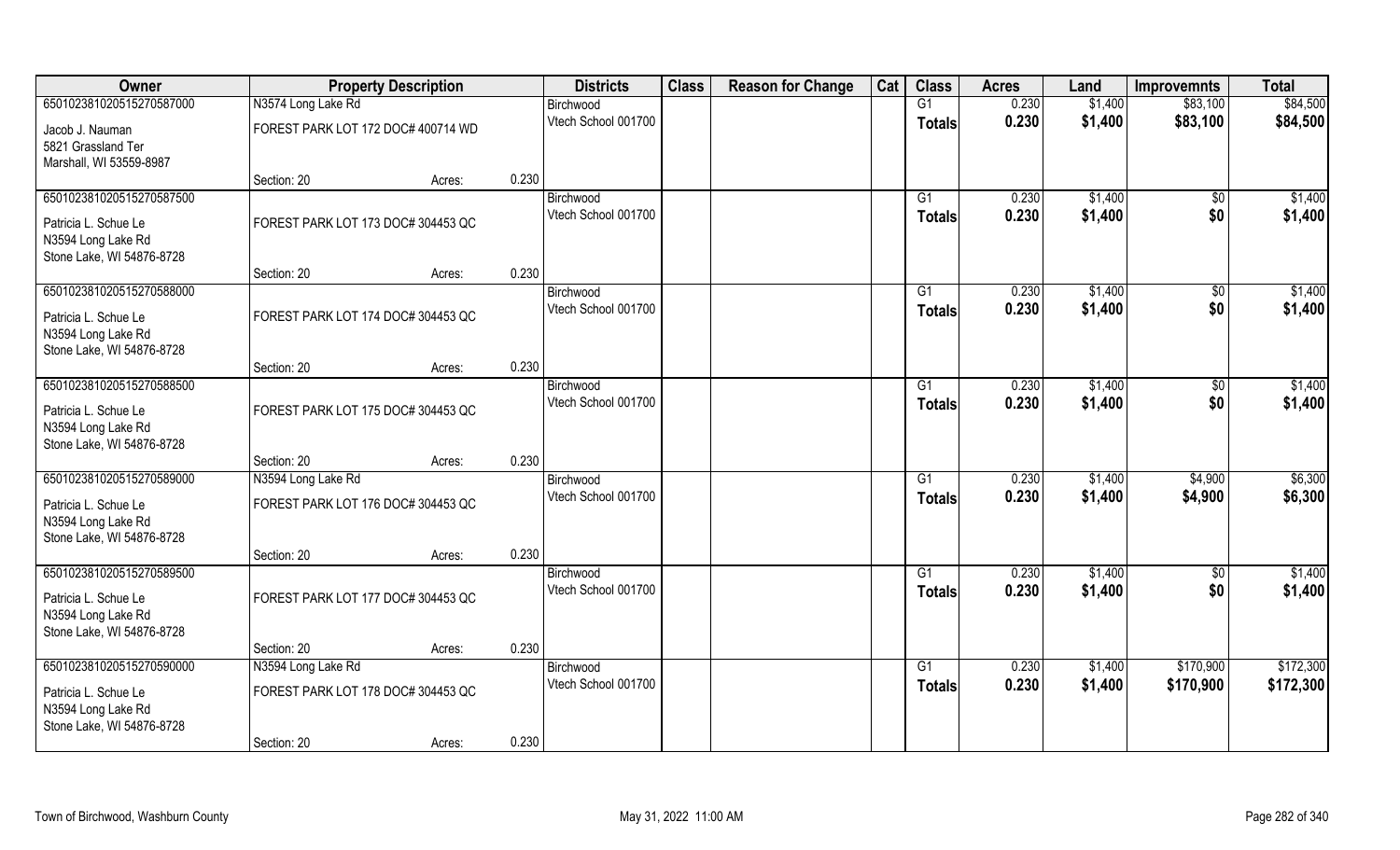| Owner                                                                           |                                      | <b>Property Description</b> |        | <b>Districts</b>                 | <b>Class</b> | <b>Reason for Change</b> | Cat | <b>Class</b>        | <b>Acres</b>   | Land               | <b>Improvemnts</b> | <b>Total</b>       |
|---------------------------------------------------------------------------------|--------------------------------------|-----------------------------|--------|----------------------------------|--------------|--------------------------|-----|---------------------|----------------|--------------------|--------------------|--------------------|
| 650102381020515270590500                                                        |                                      |                             |        | Birchwood<br>Vtech School 001700 |              |                          |     | G1<br><b>Totals</b> | 0.230<br>0.230 | \$1,000<br>\$1,000 | \$0<br>\$0         | \$1,000<br>\$1,000 |
| Patricia L. Schue Le<br>N3594 Long Lake Rd<br>Stone Lake, WI 54876-8728         | FOREST PARK LOT 179 DOC# 304453 QC   |                             |        |                                  |              |                          |     |                     |                |                    |                    |                    |
|                                                                                 | Section: 20                          | Acres:                      | 0.230  |                                  |              |                          |     |                     |                |                    |                    |                    |
| 650102381020515270591000                                                        | N3604 Long Lake Rd                   |                             |        | Birchwood                        |              |                          |     | G1                  | 0.230          | \$1,400            | \$36,900           | \$38,300           |
| Wayne B. Solberg Jr<br>6210 W Forest Home Ave Apt 2<br>Milwaukee, WI 53220-1943 | FOREST PARK LOT 180 DOC# 304536 WD   |                             |        | Vtech School 001700              |              |                          |     | <b>Totals</b>       | 0.230          | \$1,400            | \$36,900           | \$38,300           |
|                                                                                 | Section: 20                          | Acres:                      | 0.230  |                                  |              |                          |     |                     |                |                    |                    |                    |
| 650102381020515270591500                                                        |                                      |                             |        | Birchwood                        |              |                          |     | G1                  | 0.230          | \$1,400            | $\sqrt[6]{}$       | \$1,400            |
| Wayne B. Solberg Jr<br>6210 W Forest Home Ave Apt 2<br>Milwaukee, WI 53220-1943 | FOREST PARK LOT 181 DOC# 304536 WD   |                             |        | Vtech School 001700              |              |                          |     | <b>Totals</b>       | 0.230          | \$1,400            | \$0                | \$1,400            |
|                                                                                 | Section: 20                          | Acres:                      | 0.230  |                                  |              |                          |     |                     |                |                    |                    |                    |
| 650102381020515270592000                                                        |                                      |                             |        | Birchwood                        |              |                          |     | G1                  | 0.230          | \$1,400            | $\sqrt[6]{30}$     | \$1,400            |
| Peter S. Bassette<br>112 Stuart Dr<br>Jordan, MN 55352-1830                     | FOREST PARK LOT 182 V 455 P 634 WD   |                             |        | Vtech School 001700              |              |                          |     | <b>Totals</b>       | 0.230          | \$1,400            | \$0                | \$1,400            |
|                                                                                 | Section: 20                          | Acres:                      | 0.230  |                                  |              |                          |     |                     |                |                    |                    |                    |
| 650102381020515270592500                                                        | N3612 Long Lake Rd Unit 1694         |                             |        | Birchwood                        |              |                          |     | G1                  | 0.230          | \$1,400            | \$36,000           | \$37,400           |
| Peter S. Bassette<br>112 Stuart Dr                                              | FOREST PARK LOT 183 V 455 P 634 WD   |                             |        | Vtech School 001700              |              |                          |     | <b>Totals</b>       | 0.230          | \$1,400            | \$36,000           | \$37,400           |
| Jordan, MN 55352-1830                                                           |                                      |                             |        |                                  |              |                          |     |                     |                |                    |                    |                    |
|                                                                                 | Section: 20                          | Acres:                      | 0.230  |                                  |              |                          |     |                     |                |                    |                    |                    |
| 650102381020515270593000                                                        |                                      |                             |        | Birchwood                        |              |                          |     | G1                  | 0.230          | \$1,400            | \$0                | \$1,400            |
| Peter S. Bassette<br>112 Stuart Dr<br>Jordan, MN 55352-1830                     | FOREST PARK LOT 184 V 455 P 634 WD   |                             |        | Vtech School 001700              |              |                          |     | <b>Totals</b>       | 0.230          | \$1,400            | \$0                | \$1,400            |
|                                                                                 | Section: 20                          | Acres:                      | 0.230  |                                  |              |                          |     |                     |                |                    |                    |                    |
| 650102381021101000001000                                                        |                                      |                             |        | Birchwood                        |              |                          |     | W <sub>4</sub>      | 40.000         | $\sqrt{6}$         | $\overline{50}$    | $rac{1}{2}$        |
| Washburn Co Cfl<br>10 4th Ave<br>Shell Lake, WI 54871-4457                      | NE NE V 70 P 374 V 20 MISC P 143 FCL |                             |        | Vtech School 001700              |              |                          |     | <b>Totals</b>       | 40.000         | \$0                | \$0                | \$0                |
|                                                                                 | Section: 21                          | Acres:                      | 40.000 |                                  |              |                          |     |                     |                |                    |                    |                    |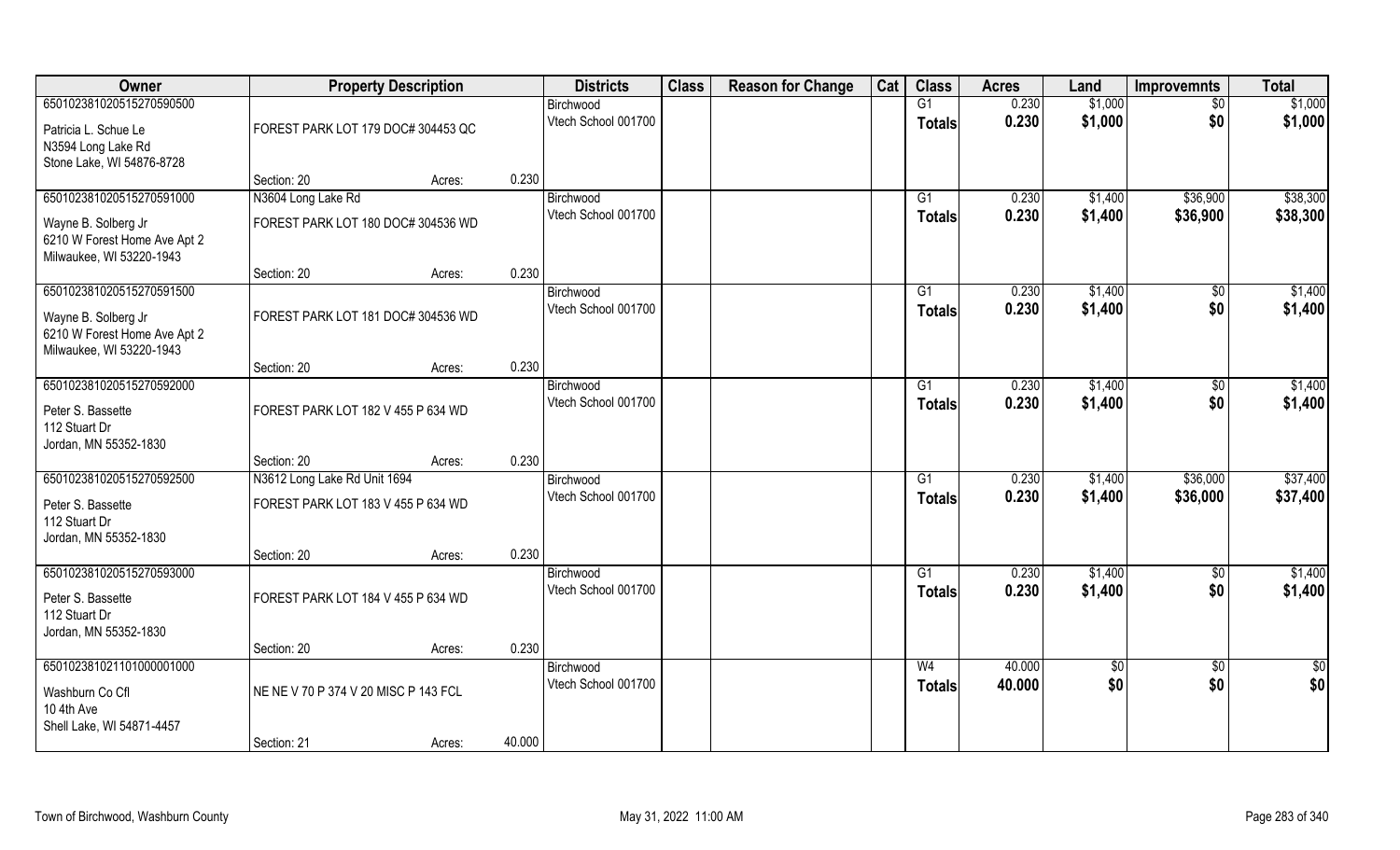| Owner                                                                                  |                                      | <b>Property Description</b> |        | <b>Districts</b>                 | <b>Class</b> | <b>Reason for Change</b> | Cat | <b>Class</b>             | <b>Acres</b>     | Land            | <b>Improvemnts</b> | <b>Total</b>    |
|----------------------------------------------------------------------------------------|--------------------------------------|-----------------------------|--------|----------------------------------|--------------|--------------------------|-----|--------------------------|------------------|-----------------|--------------------|-----------------|
| 650102381021102000001000                                                               |                                      |                             |        | Birchwood                        |              |                          |     | W <sub>4</sub>           | 40.000           | \$0             | $\overline{50}$    | \$0             |
| Washburn Co Cfl<br>10 4th Ave<br>Shell Lake, WI 54871-4457                             | NW NE V 70 P 374 V 20 MISC P 143 FCL |                             |        | Vtech School 001700              |              |                          |     | <b>Totals</b>            | 40.000           | \$0             | \$0                | \$0             |
|                                                                                        | Section: 21                          | Acres:                      | 40.000 |                                  |              |                          |     |                          |                  |                 |                    |                 |
| 650102381021103000001000                                                               |                                      |                             |        | Birchwood                        |              |                          |     | W <sub>4</sub>           | 40.000           | \$0             | $\overline{50}$    | $\sqrt{50}$     |
| Washburn Co Cfl<br>10 4th Ave<br>Shell Lake, WI 54871-4457                             | SW NE V 70 P 374 V 20 MISC P 143 FCL |                             |        | Vtech School 001700              |              |                          |     | <b>Totals</b>            | 40.000           | \$0             | \$0                | \$0             |
|                                                                                        | Section: 21                          | Acres:                      | 40.000 |                                  |              |                          |     |                          |                  |                 |                    |                 |
| 650102381021104000001000                                                               |                                      |                             |        | Birchwood                        |              |                          |     | W <sub>4</sub>           | 40.000           | \$0             | \$0                | $\overline{50}$ |
| Washburn Co Cfl<br>10 4th Ave<br>Shell Lake, WI 54871-4457                             | SE NE V 70 P 374 V 20 MISC P 143 FCL |                             |        | Vtech School 001700              |              |                          |     | <b>Totals</b>            | 40.000           | \$0             | \$0                | \$0             |
|                                                                                        | Section: 21                          | Acres:                      | 40.000 |                                  |              |                          |     |                          |                  |                 |                    |                 |
| 650102381021201000001000                                                               |                                      |                             |        | Birchwood                        |              |                          |     | W <sub>4</sub>           | 40.000           | $\sqrt[6]{3}$   | $\frac{1}{20}$     | \$0             |
| Washburn Co Cfl<br>10 4th Ave<br>Shell Lake, WI 54871-4457                             | NE NW V 70 P 374 V 20 MISC P 143 FCL |                             |        | Vtech School 001700              |              |                          |     | <b>Totals</b>            | 40.000           | \$0             | \$0                | \$0             |
|                                                                                        | Section: 21                          | Acres:                      | 40.000 |                                  |              |                          |     |                          |                  |                 |                    |                 |
| 650102381021202000001000<br>Washburn Co Cfl<br>10 4th Ave<br>Shell Lake, WI 54871-4457 | NW NW V 70 P 374 V 20 MISC P 143 FCL |                             |        | Birchwood<br>Vtech School 001700 |              |                          |     | W <sub>4</sub><br>Totals | 40.000<br>40.000 | \$0<br>\$0      | \$0<br>\$0         | \$0<br>\$0      |
|                                                                                        | Section: 21                          | Acres:                      | 40.000 |                                  |              |                          |     |                          |                  |                 |                    |                 |
| 650102381021203000001000                                                               |                                      |                             |        | Birchwood                        |              |                          |     | W <sub>4</sub>           | 40.000           | \$0             | \$0                | $\frac{6}{3}$   |
| Washburn Co Cfl<br>10 4th Ave<br>Shell Lake, WI 54871-4457                             | SW NW V 70 P 374 V 20 MISC P 143 FCL |                             |        | Vtech School 001700              |              |                          |     | <b>Totals</b>            | 40.000           | \$0             | \$0                | \$0             |
|                                                                                        | Section: 21                          | Acres:                      | 40.000 |                                  |              |                          |     |                          |                  |                 |                    |                 |
| 650102381021204000001000                                                               |                                      |                             |        | Birchwood                        |              |                          |     | W <sub>4</sub>           | 40.000           | $\overline{50}$ | $\overline{50}$    | \$0             |
| Washburn Co Cfl<br>10 4th Ave<br>Shell Lake, WI 54871-4457                             | SE NW V 70 P 374 V 20 MISC P 143 FCL |                             |        | Vtech School 001700              |              |                          |     | <b>Totals</b>            | 40.000           | \$0             | \$0                | \$0             |
|                                                                                        | Section: 21                          | Acres:                      | 40.000 |                                  |              |                          |     |                          |                  |                 |                    |                 |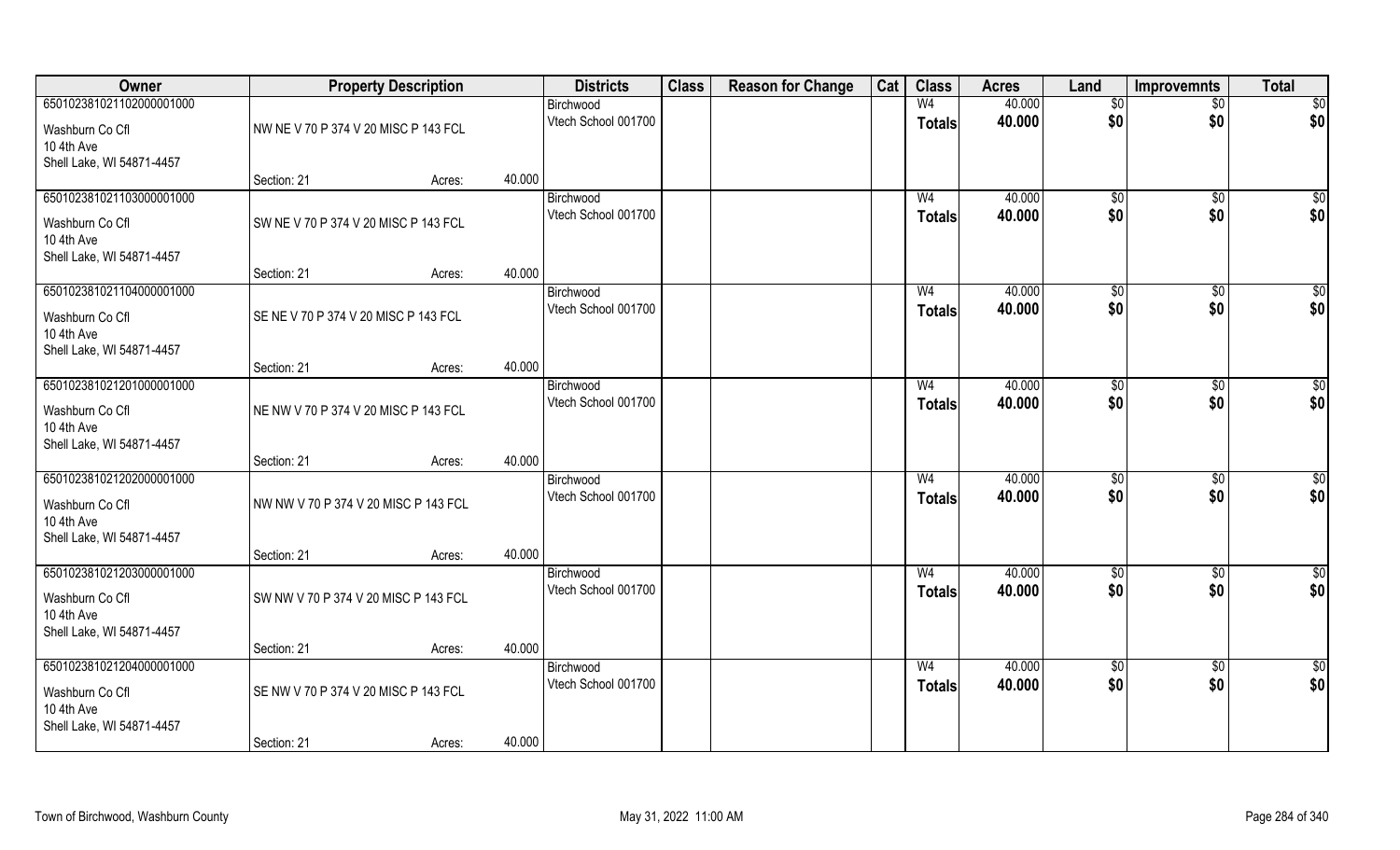| Owner                                   |                                      | <b>Property Description</b> |        | <b>Districts</b>                 | <b>Class</b> | <b>Reason for Change</b> | Cat | <b>Class</b>   | <b>Acres</b>     | Land                | <b>Improvemnts</b> | <b>Total</b>    |
|-----------------------------------------|--------------------------------------|-----------------------------|--------|----------------------------------|--------------|--------------------------|-----|----------------|------------------|---------------------|--------------------|-----------------|
| 650102381021301000001000                |                                      |                             |        | Birchwood                        |              |                          |     | W <sub>4</sub> | 40.000           | \$0                 | $\sqrt{$0}$        | \$0             |
| Washburn Co Cfl                         | NE SW V 70 P 374 V 20 MISC P 143 FCL |                             |        | Vtech School 001700              |              |                          |     | <b>Totals</b>  | 40.000           | \$0                 | \$0                | \$0             |
| 10 4th Ave                              |                                      |                             |        |                                  |              |                          |     |                |                  |                     |                    |                 |
| Shell Lake, WI 54871-4457               |                                      |                             |        |                                  |              |                          |     |                |                  |                     |                    |                 |
|                                         | Section: 21                          | Acres:                      | 40.000 |                                  |              |                          |     |                |                  |                     |                    |                 |
| 650102381021302000001000                |                                      |                             |        | Birchwood<br>Vtech School 001700 |              |                          |     | W <sub>4</sub> | 40.000<br>40.000 | $\sqrt[6]{}$<br>\$0 | $\sqrt{$0}$<br>\$0 | \$0<br>\$0      |
| Washburn Co Cfl                         | NW SW V 70 P 374 V 20 MISC P 143 FCL |                             |        |                                  |              |                          |     | Totals         |                  |                     |                    |                 |
| 10 4th Ave                              |                                      |                             |        |                                  |              |                          |     |                |                  |                     |                    |                 |
| Shell Lake, WI 54871-4457               | Section: 21                          | Acres:                      | 40.000 |                                  |              |                          |     |                |                  |                     |                    |                 |
| 650102381021303000001000                |                                      |                             |        | Birchwood                        |              |                          |     | W <sub>4</sub> | 40.000           | \$0                 | $\overline{50}$    | $\sqrt{50}$     |
| Washburn Co Cfl                         | SW SW V 70 P 374 V 20 MISC P 143 FCL |                             |        | Vtech School 001700              |              |                          |     | <b>Totals</b>  | 40.000           | \$0                 | \$0                | \$0             |
| 10 4th Ave                              |                                      |                             |        |                                  |              |                          |     |                |                  |                     |                    |                 |
| Shell Lake, WI 54871-4457               |                                      |                             |        |                                  |              |                          |     |                |                  |                     |                    |                 |
|                                         | Section: 21                          | Acres:                      | 40.000 |                                  |              |                          |     |                |                  |                     |                    |                 |
| 650102381021304000001000                |                                      |                             |        | Birchwood                        |              |                          |     | W <sub>4</sub> | 40.000           | $\frac{1}{20}$      | \$0                | \$0             |
| Washburn Co Cfl                         | SE SW V 70 P 374 V 20 MISC P 143 FCL |                             |        | Vtech School 001700              |              |                          |     | <b>Totals</b>  | 40.000           | \$0                 | \$0                | \$0             |
| 10 4th Ave                              |                                      |                             |        |                                  |              |                          |     |                |                  |                     |                    |                 |
| Shell Lake, WI 54871-4457               |                                      |                             |        |                                  |              |                          |     |                |                  |                     |                    |                 |
| 650102381021401000001000                | Section: 21                          | Acres:                      | 40.000 | Birchwood                        |              |                          |     | W <sub>4</sub> | 40.000           | \$0                 | $\overline{50}$    | $\sqrt{50}$     |
|                                         |                                      |                             |        | Vtech School 001700              |              |                          |     | <b>Totals</b>  | 40.000           | \$0                 | \$0                | \$0             |
| Washburn Co Cfl                         | NE SE V 70 P 374 V 20 MISC P 143 FCL |                             |        |                                  |              |                          |     |                |                  |                     |                    |                 |
| 10 4th Ave<br>Shell Lake, WI 54871-4457 |                                      |                             |        |                                  |              |                          |     |                |                  |                     |                    |                 |
|                                         | Section: 21                          | Acres:                      | 40.000 |                                  |              |                          |     |                |                  |                     |                    |                 |
| 650102381021402000001000                |                                      |                             |        | Birchwood                        |              |                          |     | W <sub>4</sub> | 40.000           | \$0                 | $\sqrt{$0}$        | \$0             |
| Washburn Co Cfl                         | NW SE V 70 P 374 V 20 MISC P 143 FCL |                             |        | Vtech School 001700              |              |                          |     | <b>Totals</b>  | 40.000           | \$0                 | \$0                | \$0             |
| 10 4th Ave                              |                                      |                             |        |                                  |              |                          |     |                |                  |                     |                    |                 |
| Shell Lake, WI 54871-4457               |                                      |                             |        |                                  |              |                          |     |                |                  |                     |                    |                 |
|                                         | Section: 21                          | Acres:                      | 40.000 |                                  |              |                          |     |                |                  |                     |                    |                 |
| 650102381021403000001000                |                                      |                             |        | Birchwood                        |              |                          |     | W <sub>4</sub> | 40.000           | $\sqrt{6}$          | $\sqrt{$0}$        | $\overline{50}$ |
| Washburn Co Cfl                         | SW SE V 70 P 374 V 20 MISC P 143 FCL |                             |        | Vtech School 001700              |              |                          |     | <b>Totals</b>  | 40.000           | \$0                 | \$0                | \$0             |
| 10 4th Ave                              |                                      |                             |        |                                  |              |                          |     |                |                  |                     |                    |                 |
| Shell Lake, WI 54871-4457               |                                      |                             | 40.000 |                                  |              |                          |     |                |                  |                     |                    |                 |
|                                         | Section: 21                          | Acres:                      |        |                                  |              |                          |     |                |                  |                     |                    |                 |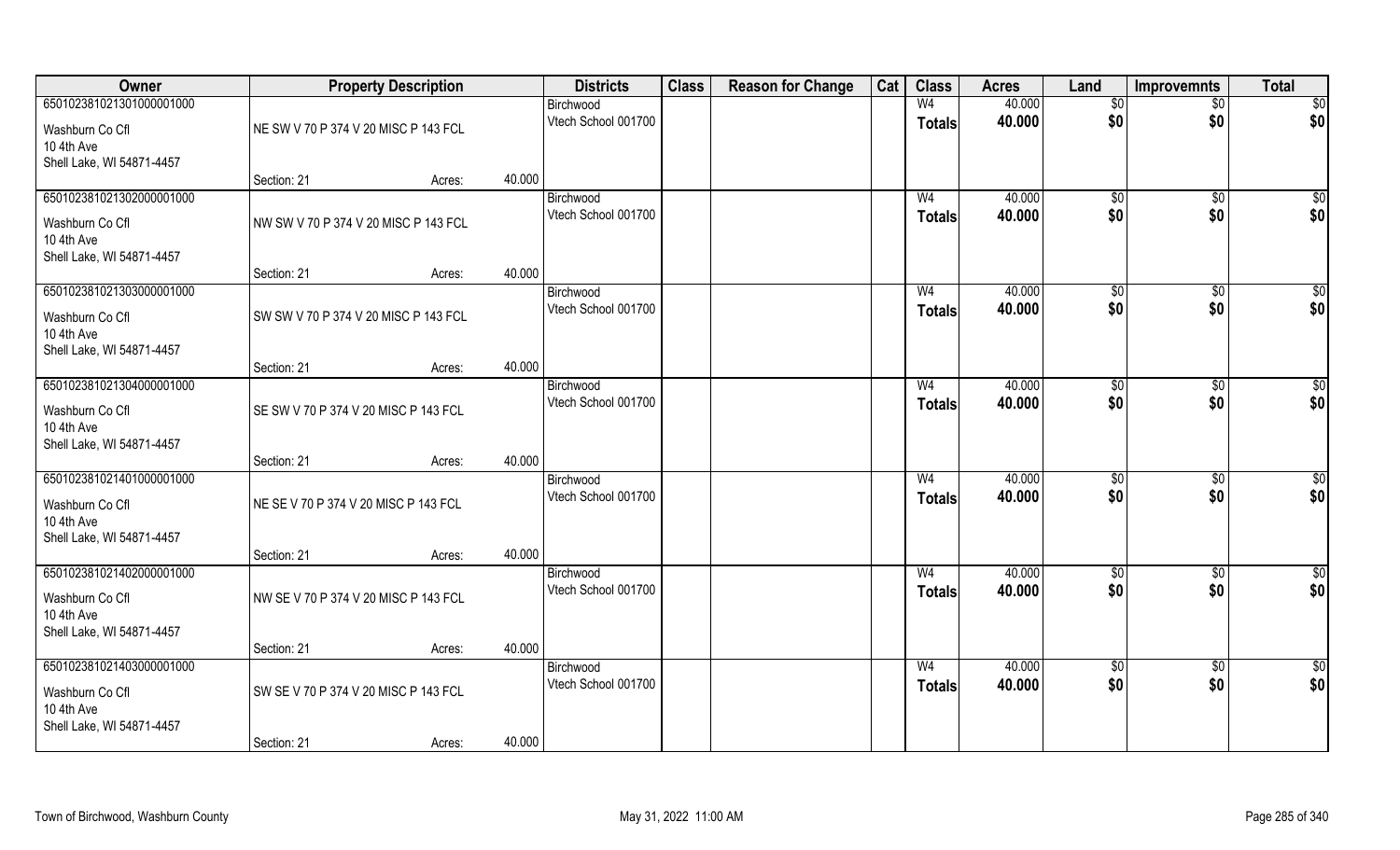| Owner                         |                                      | <b>Property Description</b> |        | <b>Districts</b>                 | <b>Class</b> | <b>Reason for Change</b> | Cat | <b>Class</b>   | <b>Acres</b> | Land         | <b>Improvemnts</b> | <b>Total</b>    |
|-------------------------------|--------------------------------------|-----------------------------|--------|----------------------------------|--------------|--------------------------|-----|----------------|--------------|--------------|--------------------|-----------------|
| 650102381021404000001000      |                                      |                             |        | Birchwood                        |              |                          |     | W <sub>4</sub> | 40.000       | \$0          | $\sqrt{$0}$        | \$0             |
| Washburn Co Cfl               | SE SE V 70 P 374 V 20 MISC P 143 FCL |                             |        | Vtech School 001700              |              |                          |     | <b>Totals</b>  | 40.000       | \$0          | \$0                | \$0             |
| 10 4th Ave                    |                                      |                             |        |                                  |              |                          |     |                |              |              |                    |                 |
| Shell Lake, WI 54871-4457     |                                      |                             |        |                                  |              |                          |     |                |              |              |                    |                 |
|                               | Section: 21                          | Acres:                      | 40.000 |                                  |              |                          |     |                |              |              |                    |                 |
| 650102381022101000001000      |                                      |                             |        | Birchwood<br>Vtech School 001700 |              |                          |     | W <sub>4</sub> | 40.000       | $\sqrt[6]{}$ | $\sqrt{$0}$        | \$0             |
| Washburn Co Cfl               | NE NE V 64 P 94 V 134 P 710 FCL      |                             |        |                                  |              |                          |     | Totals         | 40.000       | \$0          | \$0                | \$0             |
| 10 4th Ave                    |                                      |                             |        |                                  |              |                          |     |                |              |              |                    |                 |
| Shell Lake, WI 54871-4457     | Section: 22                          | Acres:                      | 40.000 |                                  |              |                          |     |                |              |              |                    |                 |
| 650102381022102000001000      |                                      |                             |        | Birchwood                        |              |                          |     | W <sub>4</sub> | 40.000       | \$0          | $\overline{50}$    | $\sqrt{50}$     |
|                               |                                      |                             |        | Vtech School 001700              |              |                          |     | <b>Totals</b>  | 40.000       | \$0          | \$0                | \$0             |
| Washburn Co Cfl<br>10 4th Ave | NW NE V 64 P 94 V 134 P 710 FCL      |                             |        |                                  |              |                          |     |                |              |              |                    |                 |
| Shell Lake, WI 54871-4457     |                                      |                             |        |                                  |              |                          |     |                |              |              |                    |                 |
|                               | Section: 22                          | Acres:                      | 40.000 |                                  |              |                          |     |                |              |              |                    |                 |
| 650102381022103000001000      |                                      |                             |        | Birchwood                        |              |                          |     | W <sub>4</sub> | 40.000       | \$0          | \$0                | \$0             |
| Washburn Co Cfl               | SW NE V 64 P 94 V 134 P 710 FCL      |                             |        | Vtech School 001700              |              |                          |     | <b>Totals</b>  | 40.000       | \$0          | \$0                | \$0             |
| 10 4th Ave                    |                                      |                             |        |                                  |              |                          |     |                |              |              |                    |                 |
| Shell Lake, WI 54871-4457     |                                      |                             |        |                                  |              |                          |     |                |              |              |                    |                 |
|                               | Section: 22                          | Acres:                      | 40.000 |                                  |              |                          |     |                |              |              |                    |                 |
| 650102381022104000001000      |                                      |                             |        | Birchwood<br>Vtech School 001700 |              |                          |     | W <sub>4</sub> | 40.000       | \$0<br>\$0   | $\overline{50}$    | $\sqrt{50}$     |
| Washburn Co Cfl               | SE NE V 64 P 140 V 134 P 710 FCL     |                             |        |                                  |              |                          |     | <b>Totals</b>  | 40.000       |              | \$0                | \$0             |
| 10 4th Ave                    |                                      |                             |        |                                  |              |                          |     |                |              |              |                    |                 |
| Shell Lake, WI 54871-4457     | Section: 22                          | Acres:                      | 40.000 |                                  |              |                          |     |                |              |              |                    |                 |
| 650102381022201000001000      |                                      |                             |        | Birchwood                        |              |                          |     | W <sub>4</sub> | 40.000       | \$0          | $\sqrt{$0}$        | \$0             |
|                               | NE NW V 70 P 336 V 19 MISC P 314 FCL |                             |        | Vtech School 001700              |              |                          |     | <b>Totals</b>  | 40.000       | \$0          | \$0                | \$0             |
| Washburn Co Cfl<br>10 4th Ave |                                      |                             |        |                                  |              |                          |     |                |              |              |                    |                 |
| Shell Lake, WI 54871-4457     |                                      |                             |        |                                  |              |                          |     |                |              |              |                    |                 |
|                               | Section: 22                          | Acres:                      | 40.000 |                                  |              |                          |     |                |              |              |                    |                 |
| 650102381022202000001000      |                                      |                             |        | Birchwood                        |              |                          |     | W <sub>4</sub> | 40.000       | $\sqrt{6}$   | $\sqrt{$0}$        | $\overline{50}$ |
| Washburn Co Cfl               | NW NW V 64 P 212 V 17 MISC P 349 FCL |                             |        | Vtech School 001700              |              |                          |     | <b>Totals</b>  | 40.000       | \$0          | \$0                | \$0             |
| 10 4th Ave                    |                                      |                             |        |                                  |              |                          |     |                |              |              |                    |                 |
| Shell Lake, WI 54871-4457     |                                      |                             |        |                                  |              |                          |     |                |              |              |                    |                 |
|                               | Section: 22                          | Acres:                      | 40.000 |                                  |              |                          |     |                |              |              |                    |                 |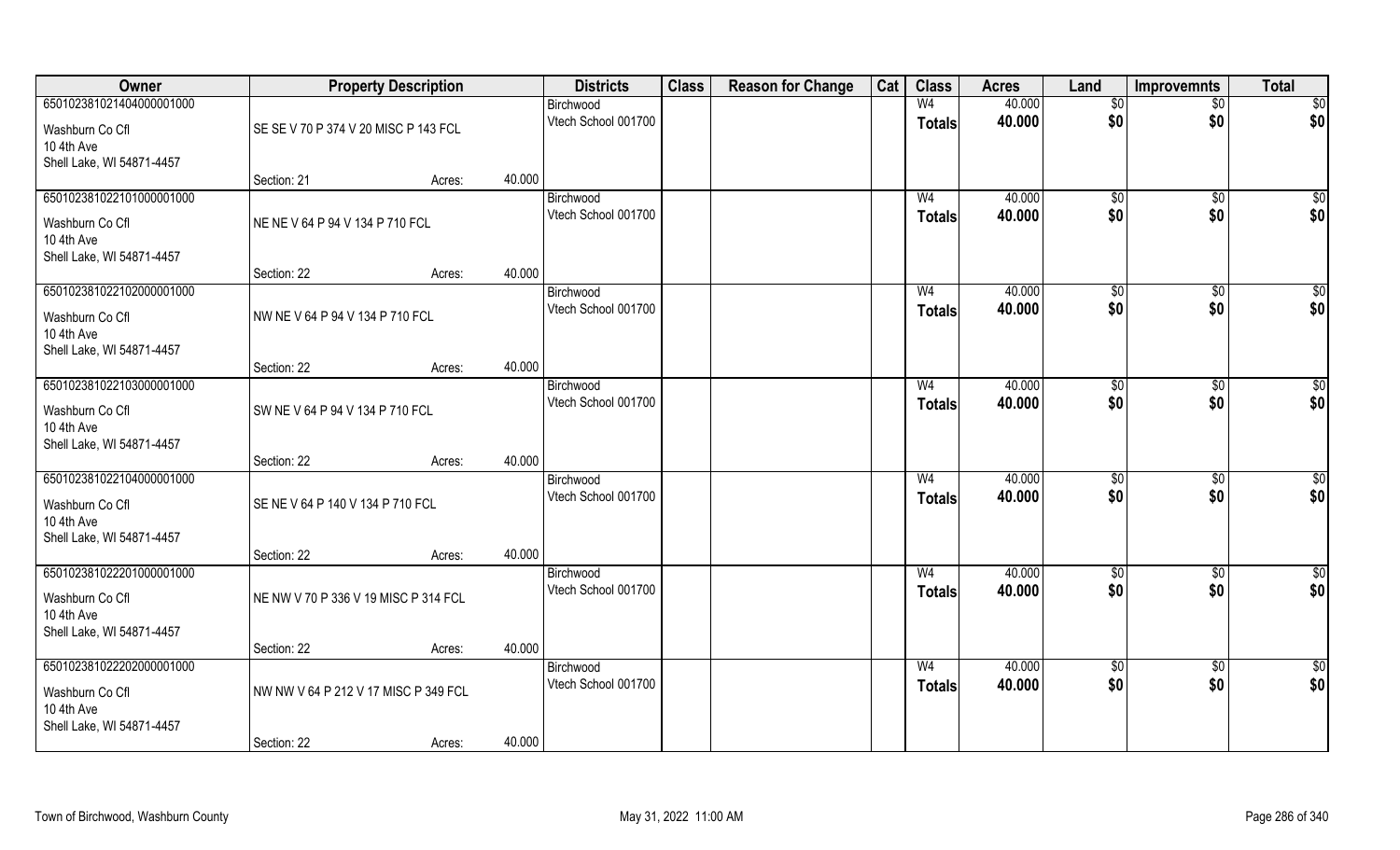| Owner                         |                                      | <b>Property Description</b> |        | <b>Districts</b>    | <b>Class</b> | <b>Reason for Change</b> | Cat | <b>Class</b>   | <b>Acres</b> | Land            | Improvemnts     | <b>Total</b>    |
|-------------------------------|--------------------------------------|-----------------------------|--------|---------------------|--------------|--------------------------|-----|----------------|--------------|-----------------|-----------------|-----------------|
| 650102381022203000001000      |                                      |                             |        | Birchwood           |              |                          |     | W <sub>4</sub> | 40.000       | \$0             | $\overline{50}$ | $\overline{50}$ |
| Washburn Co Cfl               | SW NW V 64 P 314 V 18 MISC P 248 FCL |                             |        | Vtech School 001700 |              |                          |     | <b>Totals</b>  | 40.000       | \$0             | \$0             | \$0             |
| 10 4th Ave                    |                                      |                             |        |                     |              |                          |     |                |              |                 |                 |                 |
| Shell Lake, WI 54871-4457     |                                      |                             |        |                     |              |                          |     |                |              |                 |                 |                 |
|                               | Section: 22                          | Acres:                      | 40.000 |                     |              |                          |     |                |              |                 |                 |                 |
| 650102381022204000001000      |                                      |                             |        | Birchwood           |              |                          |     | W <sub>4</sub> | 40.000       | $\sqrt[6]{}$    | $\sqrt{$0}$     | $\sqrt{50}$     |
| Washburn Co Cfl               | SE NW V 70 P 336 V 19 MISC P 341 FCL |                             |        | Vtech School 001700 |              |                          |     | <b>Totals</b>  | 40.000       | \$0             | \$0             | \$0             |
| 10 4th Ave                    |                                      |                             |        |                     |              |                          |     |                |              |                 |                 |                 |
| Shell Lake, WI 54871-4457     |                                      |                             | 40.000 |                     |              |                          |     |                |              |                 |                 |                 |
| 650102381022301000001000      | Section: 22                          | Acres:                      |        | Birchwood           |              |                          |     | W <sub>4</sub> | 40.000       | \$0             | $\sqrt[6]{30}$  | $\sqrt{50}$     |
|                               |                                      |                             |        | Vtech School 001700 |              |                          |     | <b>Totals</b>  | 40.000       | \$0             | \$0             | \$0             |
| Washburn Co Cfl               | NE SW V 64 P 94 V 134 P 170 FCL      |                             |        |                     |              |                          |     |                |              |                 |                 |                 |
| 10 4th Ave                    |                                      |                             |        |                     |              |                          |     |                |              |                 |                 |                 |
| Shell Lake, WI 54871-4457     | Section: 22                          | Acres:                      | 40.000 |                     |              |                          |     |                |              |                 |                 |                 |
| 650102381022302000001000      |                                      |                             |        | Birchwood           |              |                          |     | W <sub>4</sub> | 40.000       | $\frac{1}{20}$  | $\sqrt[6]{3}$   | \$0             |
|                               |                                      |                             |        | Vtech School 001700 |              |                          |     | <b>Totals</b>  | 40.000       | \$0             | \$0             | \$0             |
| Washburn Co Cfl<br>10 4th Ave | NW SW V 64 P 94 V 134 P 710 FCL      |                             |        |                     |              |                          |     |                |              |                 |                 |                 |
| Shell Lake, WI 54871-4457     |                                      |                             |        |                     |              |                          |     |                |              |                 |                 |                 |
|                               | Section: 22                          | Acres:                      | 40.000 |                     |              |                          |     |                |              |                 |                 |                 |
| 650102381022303000001000      |                                      |                             |        | Birchwood           |              |                          |     | W <sub>4</sub> | 40.000       | \$0             | $\sqrt[6]{3}$   | \$0             |
| Washburn Co Cfl               | SW SW V 64 P 94 V 134 P 710 FCL      |                             |        | Vtech School 001700 |              |                          |     | <b>Totals</b>  | 40.000       | \$0             | \$0             | \$0             |
| 10 4th Ave                    |                                      |                             |        |                     |              |                          |     |                |              |                 |                 |                 |
| Shell Lake, WI 54871-4457     |                                      |                             |        |                     |              |                          |     |                |              |                 |                 |                 |
|                               | Section: 22                          | Acres:                      | 40.000 |                     |              |                          |     |                |              |                 |                 |                 |
| 650102381022304000001000      |                                      |                             |        | Birchwood           |              |                          |     | W <sub>4</sub> | 40.000       | \$0             | \$0             | \$0             |
| Washburn Co Cfl               | SE SW V 64 P 94 V 134 P 710 FCL      |                             |        | Vtech School 001700 |              |                          |     | <b>Totals</b>  | 40.000       | \$0             | \$0             | \$0             |
| 10 4th Ave                    |                                      |                             |        |                     |              |                          |     |                |              |                 |                 |                 |
| Shell Lake, WI 54871-4457     |                                      |                             |        |                     |              |                          |     |                |              |                 |                 |                 |
|                               | Section: 22                          | Acres:                      | 40.000 |                     |              |                          |     |                |              |                 |                 |                 |
| 650102381022401000001000      |                                      |                             |        | Birchwood           |              |                          |     | W <sub>4</sub> | 40.000       | $\overline{50}$ | $\sqrt{$0}$     | \$0             |
| Washburn Co Cfl               | NE SE V 64 P 94 V 134 P 710 FCL      |                             |        | Vtech School 001700 |              |                          |     | <b>Totals</b>  | 40.000       | \$0             | \$0             | \$0             |
| 10 4th Ave                    |                                      |                             |        |                     |              |                          |     |                |              |                 |                 |                 |
| Shell Lake, WI 54871-4457     |                                      |                             |        |                     |              |                          |     |                |              |                 |                 |                 |
|                               | Section: 22                          | Acres:                      | 40.000 |                     |              |                          |     |                |              |                 |                 |                 |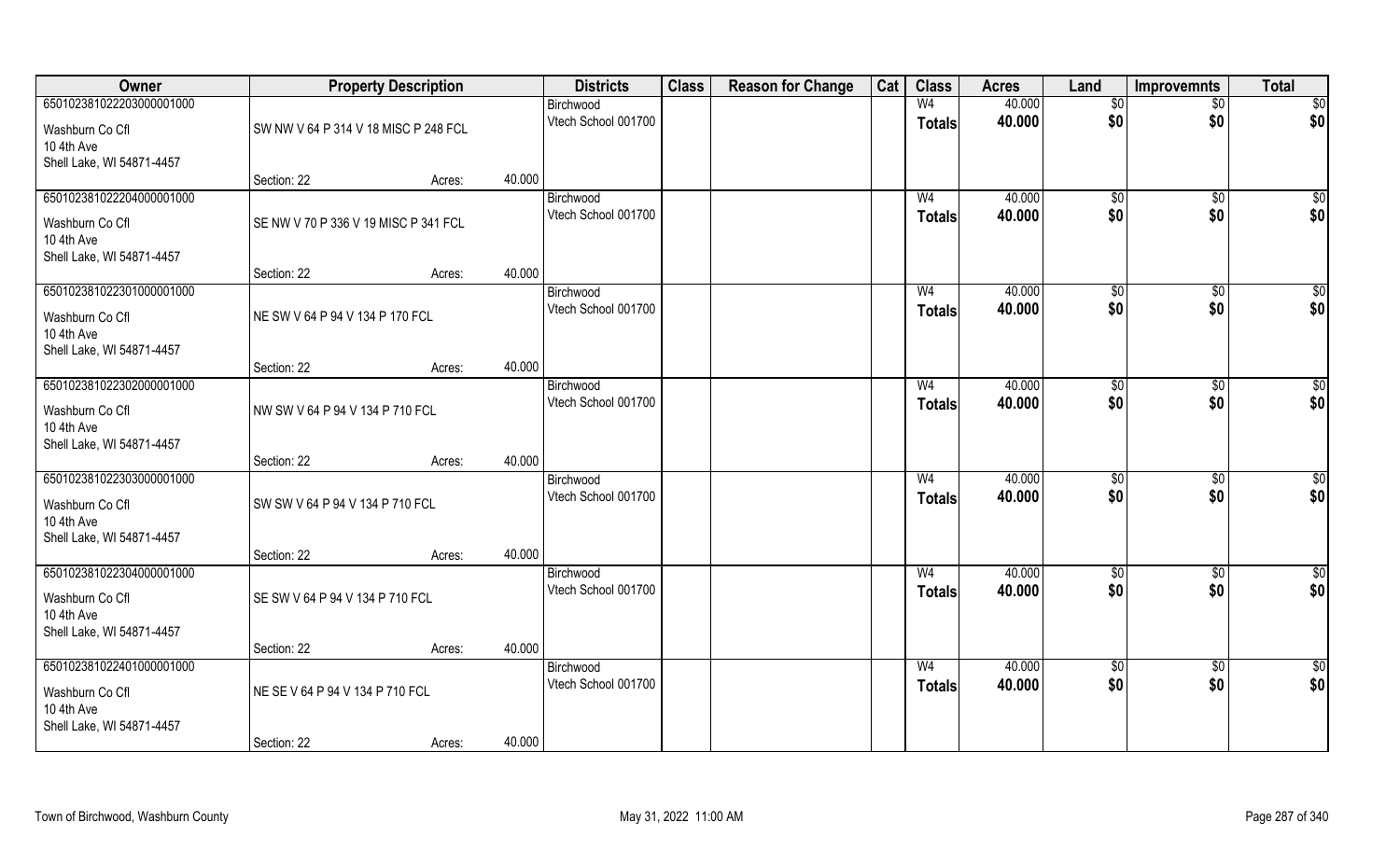| Owner                         |                                     | <b>Property Description</b> |        | <b>Districts</b>                 | <b>Class</b> | <b>Reason for Change</b> | Cat | <b>Class</b>   | <b>Acres</b>     | Land           | <b>Improvemnts</b>     | <b>Total</b>       |
|-------------------------------|-------------------------------------|-----------------------------|--------|----------------------------------|--------------|--------------------------|-----|----------------|------------------|----------------|------------------------|--------------------|
| 650102381022402000001000      |                                     |                             |        | Birchwood                        |              |                          |     | W <sub>4</sub> | 40.000           | \$0            | $\sqrt{$0}$            | \$0                |
| Washburn Co Cfl               | NW SE V 64 P 94 V 134 P 710 FCL     |                             |        | Vtech School 001700              |              |                          |     | <b>Totals</b>  | 40.000           | \$0            | \$0                    | \$0                |
| 10 4th Ave                    |                                     |                             |        |                                  |              |                          |     |                |                  |                |                        |                    |
| Shell Lake, WI 54871-4457     |                                     |                             |        |                                  |              |                          |     |                |                  |                |                        |                    |
|                               | Section: 22                         | Acres:                      | 40.000 |                                  |              |                          |     |                |                  |                |                        |                    |
| 650102381022403000001000      |                                     |                             |        | Birchwood<br>Vtech School 001700 |              |                          |     | W <sub>4</sub> | 40.000           | $\sqrt[6]{}$   | $\sqrt{$0}$            | \$0                |
| Washburn Co Cfl               | SW SE V 64 P 94 V 134 P 710 FCL     |                             |        |                                  |              |                          |     | Totals         | 40.000           | \$0            | \$0                    | \$0                |
| 10 4th Ave                    |                                     |                             |        |                                  |              |                          |     |                |                  |                |                        |                    |
| Shell Lake, WI 54871-4457     | Section: 22                         | Acres:                      | 40.000 |                                  |              |                          |     |                |                  |                |                        |                    |
| 650102381022404000001000      |                                     |                             |        | Birchwood                        |              |                          |     | W <sub>4</sub> | 40.000           | \$0            | $\overline{50}$        | $\sqrt{50}$        |
|                               |                                     |                             |        | Vtech School 001700              |              |                          |     | <b>Totals</b>  | 40.000           | \$0            | \$0                    | \$0                |
| Washburn Co Cfl<br>10 4th Ave | SE SE V 64 P 94 V 134 P 710 FCL     |                             |        |                                  |              |                          |     |                |                  |                |                        |                    |
| Shell Lake, WI 54871-4457     |                                     |                             |        |                                  |              |                          |     |                |                  |                |                        |                    |
|                               | Section: 22                         | Acres:                      | 40.000 |                                  |              |                          |     |                |                  |                |                        |                    |
| 650102381023101000001000      |                                     |                             |        | Birchwood                        |              |                          |     | W <sub>4</sub> | 40.000           | $\frac{1}{20}$ | \$0                    | \$0                |
| Washburn Co Cfl               | NE NE V 70 P 62 V 18 MISC P 248 FCL |                             |        | Vtech School 001700              |              |                          |     | <b>Totals</b>  | 40.000           | \$0            | \$0                    | \$0                |
| 10 4th Ave                    |                                     |                             |        |                                  |              |                          |     |                |                  |                |                        |                    |
| Shell Lake, WI 54871-4457     |                                     |                             |        |                                  |              |                          |     |                |                  |                |                        |                    |
|                               | Section: 23                         | Acres:                      | 40.000 |                                  |              |                          |     |                |                  |                |                        |                    |
| 650102381023102000001000      |                                     |                             |        | Birchwood<br>Vtech School 001700 |              |                          |     | W <sub>4</sub> | 40.000<br>40.000 | \$0<br>\$0     | $\overline{50}$<br>\$0 | $\sqrt{50}$<br>\$0 |
| Washburn Co Cfl               | NW NE V 70 P 62 V 18 MISC P 248 FCL |                             |        |                                  |              |                          |     | <b>Totals</b>  |                  |                |                        |                    |
| 10 4th Ave                    |                                     |                             |        |                                  |              |                          |     |                |                  |                |                        |                    |
| Shell Lake, WI 54871-4457     | Section: 23                         | Acres:                      | 40.000 |                                  |              |                          |     |                |                  |                |                        |                    |
| 650102381023103000001000      |                                     |                             |        | Birchwood                        |              |                          |     | W <sub>4</sub> | 40.000           | \$0            | $\sqrt{$0}$            | \$0                |
| Washburn Co Cfl               | SW NE V 70 P 62 V 18 MISC P 248 FCL |                             |        | Vtech School 001700              |              |                          |     | <b>Totals</b>  | 40.000           | \$0            | \$0                    | \$0                |
| 10 4th Ave                    |                                     |                             |        |                                  |              |                          |     |                |                  |                |                        |                    |
| Shell Lake, WI 54871-4457     |                                     |                             |        |                                  |              |                          |     |                |                  |                |                        |                    |
|                               | Section: 23                         | Acres:                      | 40.000 |                                  |              |                          |     |                |                  |                |                        |                    |
| 650102381023104000001000      |                                     |                             |        | Birchwood                        |              |                          |     | W <sub>4</sub> | 40.000           | $\sqrt{6}$     | $\sqrt{$0}$            | \$0                |
| Washburn Co Cfl               | SE NE V 70 P 62 V 18 MISC P 248 FCL |                             |        | Vtech School 001700              |              |                          |     | <b>Totals</b>  | 40.000           | \$0            | \$0                    | \$0                |
| 10 4th Ave                    |                                     |                             |        |                                  |              |                          |     |                |                  |                |                        |                    |
| Shell Lake, WI 54871-4457     |                                     |                             |        |                                  |              |                          |     |                |                  |                |                        |                    |
|                               | Section: 23                         | Acres:                      | 40.000 |                                  |              |                          |     |                |                  |                |                        |                    |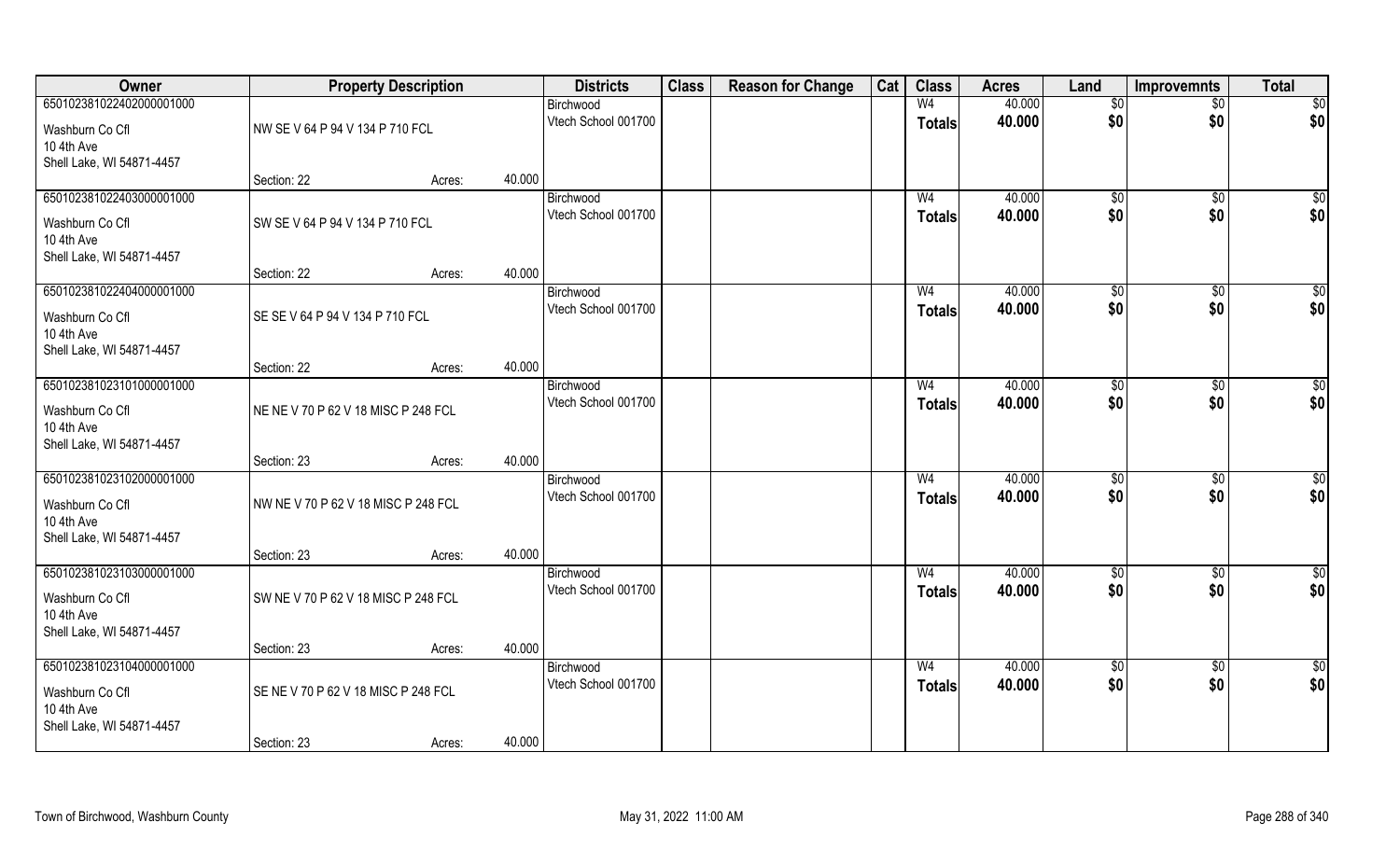| Owner                         |                                     | <b>Property Description</b> |        | <b>Districts</b>    | <b>Class</b> | <b>Reason for Change</b> | Cat | <b>Class</b>   | <b>Acres</b> | Land            | <b>Improvemnts</b> | <b>Total</b>    |
|-------------------------------|-------------------------------------|-----------------------------|--------|---------------------|--------------|--------------------------|-----|----------------|--------------|-----------------|--------------------|-----------------|
| 650102381023201000001000      |                                     |                             |        | Birchwood           |              |                          |     | W <sub>4</sub> | 40.000       | \$0             | $\overline{50}$    | \$0             |
| Washburn Co Cfl               | NE NW V 70 P 62 V 18 MISC P 248 FCL |                             |        | Vtech School 001700 |              |                          |     | <b>Totals</b>  | 40.000       | \$0             | \$0                | \$0             |
| 10 4th Ave                    |                                     |                             |        |                     |              |                          |     |                |              |                 |                    |                 |
| Shell Lake, WI 54871-4457     | Section: 23                         |                             | 40.000 |                     |              |                          |     |                |              |                 |                    |                 |
| 650102381023202000001000      |                                     | Acres:                      |        | Birchwood           |              |                          |     | W <sub>4</sub> | 40.000       | \$0             | $\overline{50}$    | $\sqrt{50}$     |
|                               |                                     |                             |        | Vtech School 001700 |              |                          |     | <b>Totals</b>  | 40.000       | \$0             | \$0                | \$0             |
| Washburn Co Cfl<br>10 4th Ave | NW NW V 70 P 62 V 18 MISC P 248 FCL |                             |        |                     |              |                          |     |                |              |                 |                    |                 |
| Shell Lake, WI 54871-4457     |                                     |                             |        |                     |              |                          |     |                |              |                 |                    |                 |
|                               | Section: 23                         | Acres:                      | 40.000 |                     |              |                          |     |                |              |                 |                    |                 |
| 650102381023203000001000      |                                     |                             |        | Birchwood           |              |                          |     | W <sub>4</sub> | 40.000       | \$0             | \$0                | $\overline{50}$ |
| Washburn Co Cfl               | SW NW V 70 P 62 V 18 MISC P 248 FCL |                             |        | Vtech School 001700 |              |                          |     | <b>Totals</b>  | 40.000       | \$0             | \$0                | \$0             |
| 10 4th Ave                    |                                     |                             |        |                     |              |                          |     |                |              |                 |                    |                 |
| Shell Lake, WI 54871-4457     |                                     |                             |        |                     |              |                          |     |                |              |                 |                    |                 |
| 650102381023204000001000      | Section: 23                         | Acres:                      | 40.000 | Birchwood           |              |                          |     | W <sub>4</sub> | 40.000       | $\sqrt[6]{3}$   | $\sqrt[6]{3}$      | \$              |
|                               |                                     |                             |        | Vtech School 001700 |              |                          |     | <b>Totals</b>  | 40.000       | \$0             | \$0                | \$0             |
| Washburn Co Cfl<br>10 4th Ave | SE NW V 70 P 62 V 18 MISC P 248 FCL |                             |        |                     |              |                          |     |                |              |                 |                    |                 |
| Shell Lake, WI 54871-4457     |                                     |                             |        |                     |              |                          |     |                |              |                 |                    |                 |
|                               | Section: 23                         | Acres:                      | 40.000 |                     |              |                          |     |                |              |                 |                    |                 |
| 650102381023301000001000      |                                     |                             |        | Birchwood           |              |                          |     | W <sub>4</sub> | 40.000       | $\sqrt[6]{3}$   | $\sqrt[6]{3}$      | \$              |
| Washburn Co Cfl               | NE SW V 93 P 245 V 31 MISC P 3 FCL  |                             |        | Vtech School 001700 |              |                          |     | <b>Totals</b>  | 40.000       | \$0             | \$0                | \$0             |
| 10 4th Ave                    |                                     |                             |        |                     |              |                          |     |                |              |                 |                    |                 |
| Shell Lake, WI 54871-4457     |                                     |                             |        |                     |              |                          |     |                |              |                 |                    |                 |
| 650102381023302000001000      | Section: 23                         | Acres:                      | 40.000 | Birchwood           |              |                          |     | W <sub>4</sub> | 40.000       | \$0             | \$0                | $\frac{6}{3}$   |
|                               |                                     |                             |        | Vtech School 001700 |              |                          |     | <b>Totals</b>  | 40.000       | \$0             | \$0                | \$0             |
| Washburn Co Cfl<br>10 4th Ave | NW SW V 93 P 245 V 31 MISC P 3 FCL  |                             |        |                     |              |                          |     |                |              |                 |                    |                 |
| Shell Lake, WI 54871-4457     |                                     |                             |        |                     |              |                          |     |                |              |                 |                    |                 |
|                               | Section: 23                         | Acres:                      | 40.000 |                     |              |                          |     |                |              |                 |                    |                 |
| 650102381023303000001000      |                                     |                             |        | Birchwood           |              |                          |     | W <sub>4</sub> | 40.000       | $\overline{50}$ | $\overline{50}$    | \$0             |
| Washburn Co Cfl               | SW SW V 93 P 245 V 31 MISC P 3 FCL  |                             |        | Vtech School 001700 |              |                          |     | <b>Totals</b>  | 40.000       | \$0             | \$0                | \$0             |
| 10 4th Ave                    |                                     |                             |        |                     |              |                          |     |                |              |                 |                    |                 |
| Shell Lake, WI 54871-4457     |                                     |                             |        |                     |              |                          |     |                |              |                 |                    |                 |
|                               | Section: 23                         | Acres:                      | 40.000 |                     |              |                          |     |                |              |                 |                    |                 |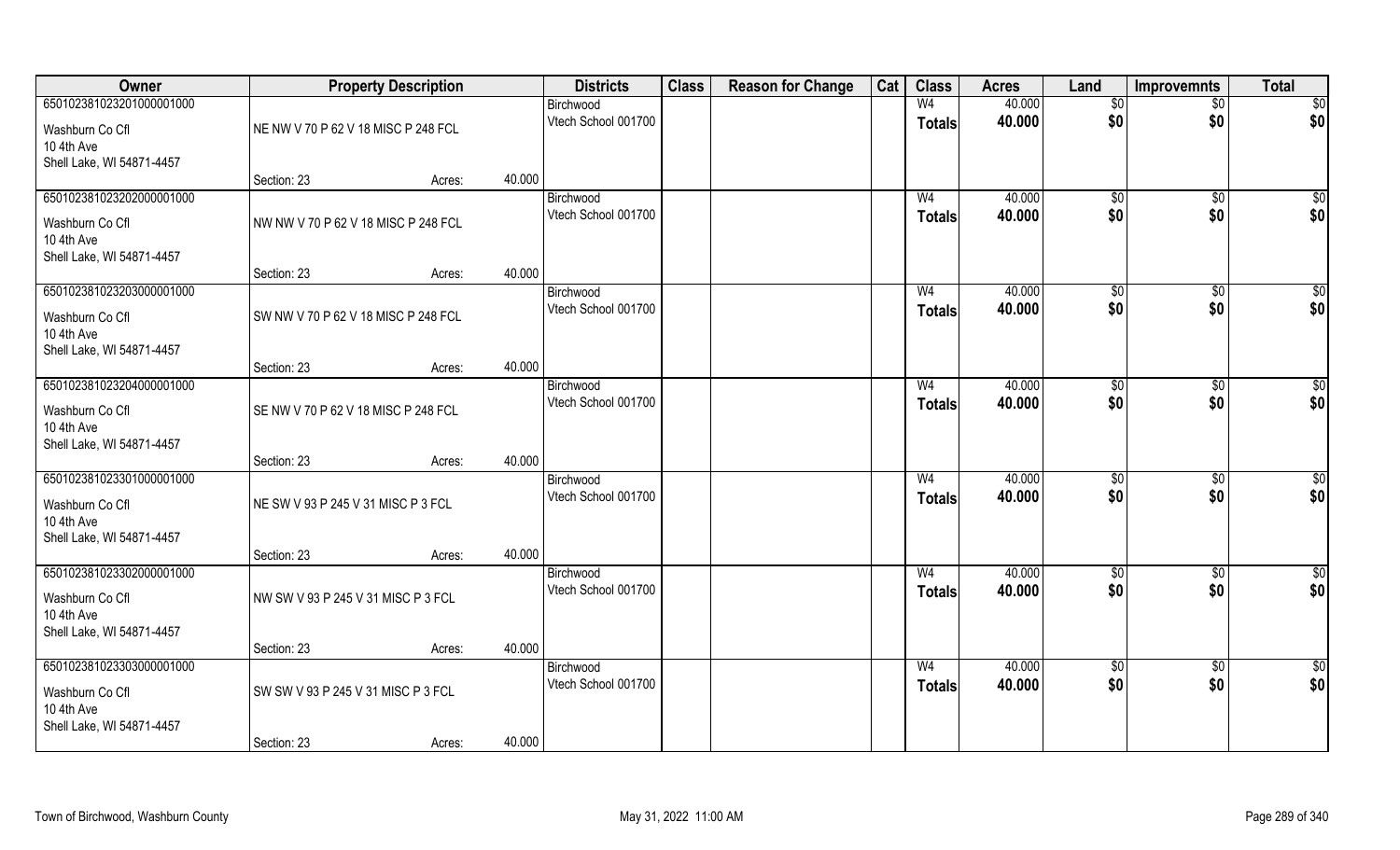| Owner                                   |                                      | <b>Property Description</b> |        | <b>Districts</b>                 | <b>Class</b> | <b>Reason for Change</b> | Cat | <b>Class</b>   | <b>Acres</b>     | Land                | <b>Improvemnts</b> | <b>Total</b>           |
|-----------------------------------------|--------------------------------------|-----------------------------|--------|----------------------------------|--------------|--------------------------|-----|----------------|------------------|---------------------|--------------------|------------------------|
| 650102381023304000001000                |                                      |                             |        | Birchwood                        |              |                          |     | W <sub>4</sub> | 40.000           | \$0                 | $\sqrt{$0}$        | \$0                    |
| Washburn Co Cfl                         | SE SW V 93 P 245 V 31 MISC P 3 FCL   |                             |        | Vtech School 001700              |              |                          |     | <b>Totals</b>  | 40.000           | \$0                 | \$0                | \$0                    |
| 10 4th Ave                              |                                      |                             |        |                                  |              |                          |     |                |                  |                     |                    |                        |
| Shell Lake, WI 54871-4457               |                                      |                             |        |                                  |              |                          |     |                |                  |                     |                    |                        |
|                                         | Section: 23                          | Acres:                      | 40.000 |                                  |              |                          |     |                |                  |                     |                    |                        |
| 650102381023401000001000                |                                      |                             |        | Birchwood<br>Vtech School 001700 |              |                          |     | W <sub>4</sub> | 40.000<br>40.000 | $\sqrt[6]{}$<br>\$0 | $\sqrt{$0}$<br>\$0 | \$0                    |
| Washburn Co Cfl                         | NE SE V 84 P 229 V 24 MISC P 413 FCL |                             |        |                                  |              |                          |     | Totals         |                  |                     |                    | \$0                    |
| 10 4th Ave                              |                                      |                             |        |                                  |              |                          |     |                |                  |                     |                    |                        |
| Shell Lake, WI 54871-4457               | Section: 23                          | Acres:                      | 40.000 |                                  |              |                          |     |                |                  |                     |                    |                        |
| 650102381023402000001000                |                                      |                             |        | Birchwood                        |              |                          |     | W <sub>4</sub> | 40.000           | \$0                 | $\overline{50}$    | $\sqrt{50}$            |
| Washburn Co Cfl                         | NW SE V 84 P 229 V 24 MISC P 413 FCL |                             |        | Vtech School 001700              |              |                          |     | <b>Totals</b>  | 40.000           | \$0                 | \$0                | \$0                    |
| 10 4th Ave                              |                                      |                             |        |                                  |              |                          |     |                |                  |                     |                    |                        |
| Shell Lake, WI 54871-4457               |                                      |                             |        |                                  |              |                          |     |                |                  |                     |                    |                        |
|                                         | Section: 23                          | Acres:                      | 40.000 |                                  |              |                          |     |                |                  |                     |                    |                        |
| 650102381023403000001000                |                                      |                             |        | Birchwood                        |              |                          |     | W <sub>4</sub> | 40.000           | \$0                 | \$0                | \$0                    |
| Washburn Co Cfl                         | SW SE V 84 P 229 V 24 MISC P 413 FCL |                             |        | Vtech School 001700              |              |                          |     | <b>Totals</b>  | 40.000           | \$0                 | \$0                | \$0                    |
| 10 4th Ave                              |                                      |                             |        |                                  |              |                          |     |                |                  |                     |                    |                        |
| Shell Lake, WI 54871-4457               |                                      |                             |        |                                  |              |                          |     |                |                  |                     |                    |                        |
| 650102381023404000001000                | Section: 23                          | Acres:                      | 40.000 |                                  |              |                          |     | W <sub>4</sub> | 40.000           |                     | $\overline{50}$    |                        |
|                                         |                                      |                             |        | Birchwood<br>Vtech School 001700 |              |                          |     | <b>Totals</b>  | 40.000           | \$0<br>\$0          | \$0                | $\overline{50}$<br>\$0 |
| Washburn Co Cfl                         | SE SE V 84 P 229 V 24 MISC P 413 FCL |                             |        |                                  |              |                          |     |                |                  |                     |                    |                        |
| 10 4th Ave<br>Shell Lake, WI 54871-4457 |                                      |                             |        |                                  |              |                          |     |                |                  |                     |                    |                        |
|                                         | Section: 23                          | Acres:                      | 40.000 |                                  |              |                          |     |                |                  |                     |                    |                        |
| 650102381024101000001000                |                                      |                             |        | Birchwood                        |              |                          |     | W <sub>4</sub> | 40.000           | \$0                 | $\sqrt{$0}$        | \$0                    |
| Washburn Co Cfl                         | NE NE V 84 P 229 V 24 MISC P 413 FCL |                             |        | Vtech School 001700              |              |                          |     | <b>Totals</b>  | 40.000           | \$0                 | \$0                | \$0                    |
| 10 4th Ave                              |                                      |                             |        |                                  |              |                          |     |                |                  |                     |                    |                        |
| Shell Lake, WI 54871-4457               |                                      |                             |        |                                  |              |                          |     |                |                  |                     |                    |                        |
|                                         | Section: 24                          | Acres:                      | 40.000 |                                  |              |                          |     |                |                  |                     |                    |                        |
| 650102381024102000001000                |                                      |                             |        | Birchwood                        |              |                          |     | W <sub>4</sub> | 40.000           | $\sqrt{6}$          | $\sqrt{$0}$        | $\overline{50}$        |
| Washburn Co Cfl                         | NW NE V 70 P 374 V 20 MISC P 143 FCL |                             |        | Vtech School 001700              |              |                          |     | <b>Totals</b>  | 40.000           | \$0                 | \$0                | \$0                    |
| 10 4th Ave                              |                                      |                             |        |                                  |              |                          |     |                |                  |                     |                    |                        |
| Shell Lake, WI 54871-4457               |                                      |                             |        |                                  |              |                          |     |                |                  |                     |                    |                        |
|                                         | Section: 24                          | Acres:                      | 40.000 |                                  |              |                          |     |                |                  |                     |                    |                        |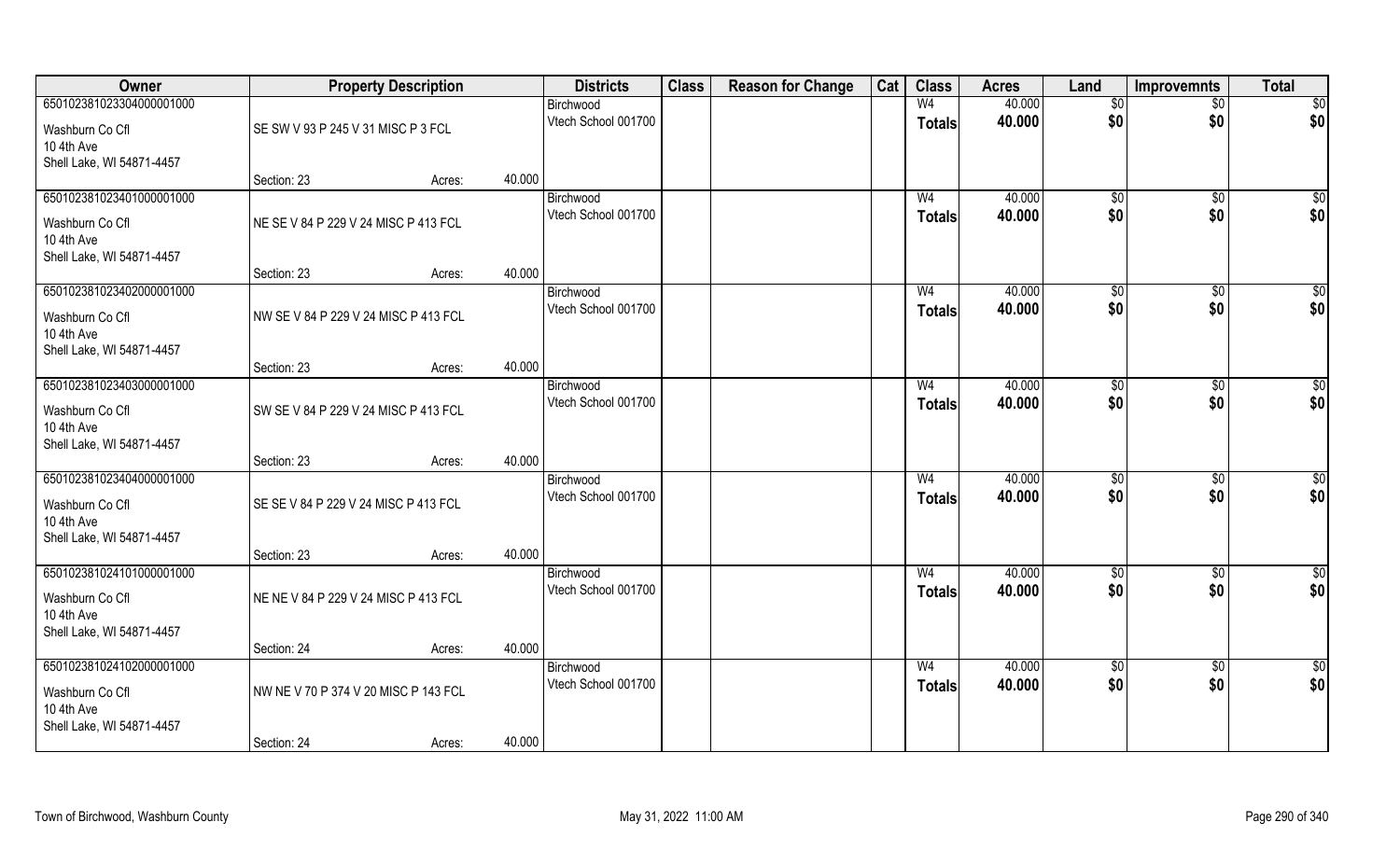| Owner                         |                                      | <b>Property Description</b> |        | <b>Districts</b>                 | <b>Class</b> | <b>Reason for Change</b> | Cat | <b>Class</b>   | <b>Acres</b> | Land           | <b>Improvemnts</b> | <b>Total</b>    |
|-------------------------------|--------------------------------------|-----------------------------|--------|----------------------------------|--------------|--------------------------|-----|----------------|--------------|----------------|--------------------|-----------------|
| 650102381024103000001000      |                                      |                             |        | Birchwood                        |              |                          |     | W <sub>4</sub> | 40.000       | \$0            | $\sqrt{$0}$        | \$0             |
| Washburn Co Cfl               | SW NE V 70 P 374 V 20 MISC P 143 FCL |                             |        | Vtech School 001700              |              |                          |     | <b>Totals</b>  | 40.000       | \$0            | \$0                | \$0             |
| 10 4th Ave                    |                                      |                             |        |                                  |              |                          |     |                |              |                |                    |                 |
| Shell Lake, WI 54871-4457     |                                      |                             |        |                                  |              |                          |     |                |              |                |                    |                 |
|                               | Section: 24                          | Acres:                      | 40.000 |                                  |              |                          |     |                |              |                |                    |                 |
| 650102381024104000001000      |                                      |                             |        | Birchwood                        |              |                          |     | W <sub>4</sub> | 40.000       | $\sqrt[6]{}$   | $\sqrt{$0}$        | \$0             |
| Washburn Co Cfl               | SE NE V 84 P 229 V 24 MISC P 413 FCL |                             |        | Vtech School 001700              |              |                          |     | Totals         | 40.000       | \$0            | \$0                | \$0             |
| 10 4th Ave                    |                                      |                             |        |                                  |              |                          |     |                |              |                |                    |                 |
| Shell Lake, WI 54871-4457     |                                      |                             |        |                                  |              |                          |     |                |              |                |                    |                 |
| 650102381024201000001000      | Section: 24                          | Acres:                      | 40.000 |                                  |              |                          |     | W <sub>4</sub> | 40.000       |                | $\overline{50}$    | $\sqrt{50}$     |
|                               |                                      |                             |        | Birchwood<br>Vtech School 001700 |              |                          |     | <b>Totals</b>  | 40.000       | \$0<br>\$0     | \$0                | \$0             |
| Washburn Co Cfl               | NE NW V 70 P 62 V 18 MISC P 248 FCL  |                             |        |                                  |              |                          |     |                |              |                |                    |                 |
| 10 4th Ave                    |                                      |                             |        |                                  |              |                          |     |                |              |                |                    |                 |
| Shell Lake, WI 54871-4457     | Section: 24                          | Acres:                      | 40.000 |                                  |              |                          |     |                |              |                |                    |                 |
| 650102381024202000001000      |                                      |                             |        | Birchwood                        |              |                          |     | W <sub>4</sub> | 40.000       | $\frac{1}{20}$ | \$0                | \$0             |
|                               |                                      |                             |        | Vtech School 001700              |              |                          |     | <b>Totals</b>  | 40.000       | \$0            | \$0                | \$0             |
| Washburn Co Cfl<br>10 4th Ave | NW NW V 70 P 62 V 18 MISC P 248 FCL  |                             |        |                                  |              |                          |     |                |              |                |                    |                 |
| Shell Lake, WI 54871-4457     |                                      |                             |        |                                  |              |                          |     |                |              |                |                    |                 |
|                               | Section: 24                          | Acres:                      | 40.000 |                                  |              |                          |     |                |              |                |                    |                 |
| 650102381024203000001000      |                                      |                             |        | Birchwood                        |              |                          |     | W <sub>4</sub> | 40.000       | \$0            | $\overline{50}$    | $\overline{50}$ |
| Washburn Co Cfl               | SW NW V 70 P 62 V 18 MISC P 248 FCL  |                             |        | Vtech School 001700              |              |                          |     | <b>Totals</b>  | 40.000       | \$0            | \$0                | \$0             |
| 10 4th Ave                    |                                      |                             |        |                                  |              |                          |     |                |              |                |                    |                 |
| Shell Lake, WI 54871-4457     |                                      |                             |        |                                  |              |                          |     |                |              |                |                    |                 |
|                               | Section: 24                          | Acres:                      | 40.000 |                                  |              |                          |     |                |              |                |                    |                 |
| 650102381024204000001000      |                                      |                             |        | Birchwood                        |              |                          |     | W <sub>4</sub> | 40.000       | \$0            | $\sqrt{$0}$        | \$0             |
| Washburn Co Cfl               | SE NW V 70 P 62 V 18 MISC P 248 FCL  |                             |        | Vtech School 001700              |              |                          |     | <b>Totals</b>  | 40.000       | \$0            | \$0                | \$0             |
| 10 4th Ave                    |                                      |                             |        |                                  |              |                          |     |                |              |                |                    |                 |
| Shell Lake, WI 54871-4457     |                                      |                             |        |                                  |              |                          |     |                |              |                |                    |                 |
|                               | Section: 24                          | Acres:                      | 40.000 |                                  |              |                          |     |                |              |                |                    |                 |
| 650102381024301000001000      |                                      |                             |        | Birchwood                        |              |                          |     | W <sub>4</sub> | 40.000       | $\sqrt{6}$     | $\sqrt{$0}$        | \$0             |
| Washburn Co Cfl               | NE SW V 70 P 62 V 18 MISC P 248 FCL  |                             |        | Vtech School 001700              |              |                          |     | <b>Totals</b>  | 40.000       | \$0            | \$0                | \$0             |
| 10 4th Ave                    |                                      |                             |        |                                  |              |                          |     |                |              |                |                    |                 |
| Shell Lake, WI 54871-4457     |                                      |                             |        |                                  |              |                          |     |                |              |                |                    |                 |
|                               | Section: 24                          | Acres:                      | 40.000 |                                  |              |                          |     |                |              |                |                    |                 |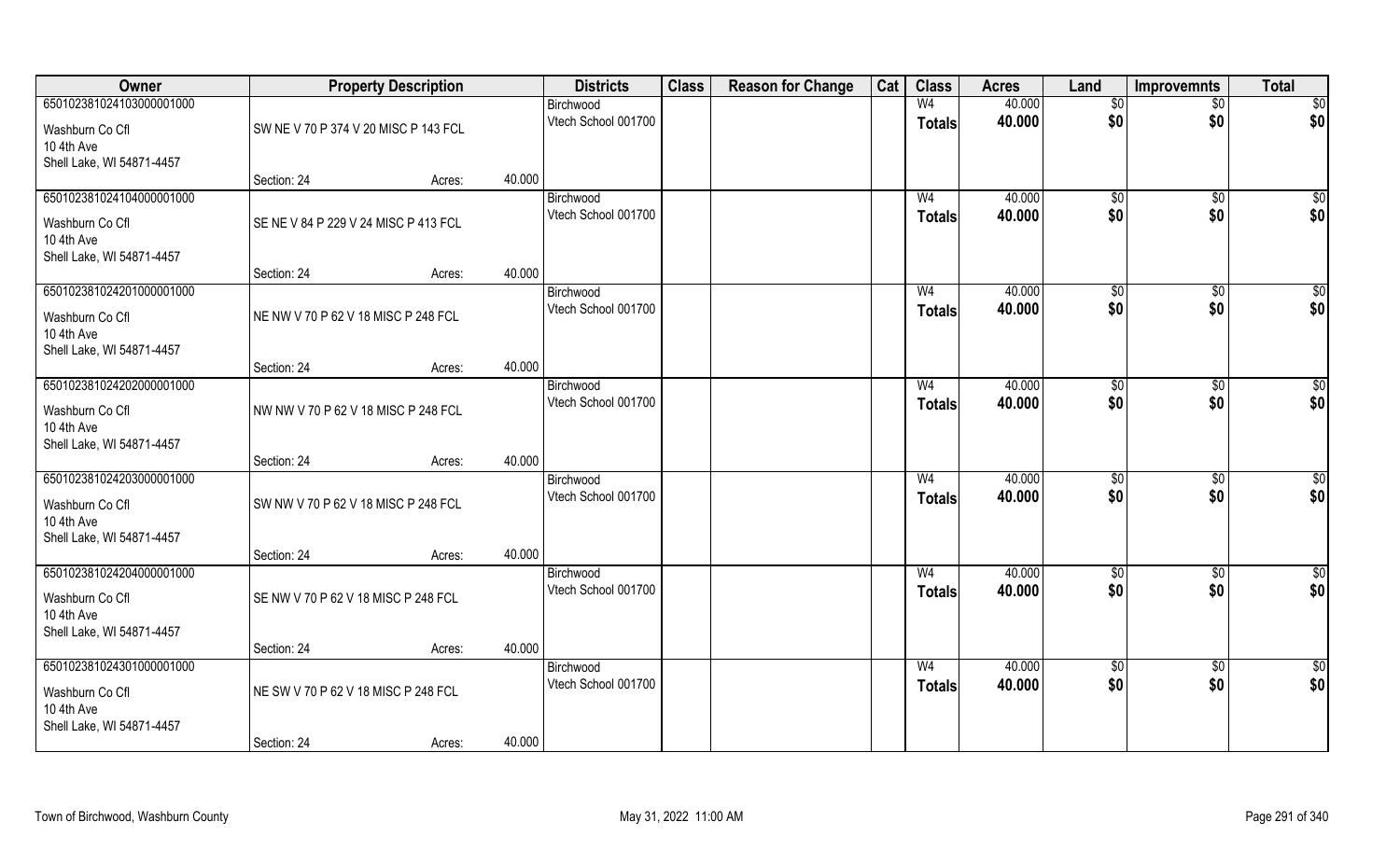| Owner                                                                                  |                                      | <b>Property Description</b> |        | <b>Districts</b>                 | <b>Class</b> | <b>Reason for Change</b> | Cat | <b>Class</b>                    | <b>Acres</b>     | Land            | <b>Improvemnts</b> | <b>Total</b>         |
|----------------------------------------------------------------------------------------|--------------------------------------|-----------------------------|--------|----------------------------------|--------------|--------------------------|-----|---------------------------------|------------------|-----------------|--------------------|----------------------|
| 650102381024302000001000                                                               | N3400 Birchwood Fire Ln              |                             |        | Birchwood                        |              |                          |     | W <sub>4</sub>                  | 40.000           | \$0             | $\overline{50}$    | \$0                  |
| Washburn Co Cfl<br>10 4th Ave                                                          | NW SW V 70 P 62 V 18 MISC P 48 FCL   |                             |        | Vtech School 001700              |              |                          |     | <b>Totals</b>                   | 40.000           | \$0             | \$0                | \$0                  |
| Shell Lake, WI 54871-4457                                                              | Section: 24                          | Acres:                      | 40.000 |                                  |              |                          |     |                                 |                  |                 |                    |                      |
| 650102381024303000001000                                                               |                                      |                             |        | Birchwood                        |              |                          |     | W <sub>4</sub>                  | 40.000           | \$0             | $\overline{50}$    | $\sqrt{50}$          |
| Washburn Co Cfl<br>10 4th Ave<br>Shell Lake, WI 54871-4457                             | SW SW V 70 P 62 V 18 MISC P 248 FCL  |                             |        | Vtech School 001700              |              |                          |     | <b>Totals</b>                   | 40.000           | \$0             | \$0                | \$0                  |
|                                                                                        | Section: 24                          | Acres:                      | 40.000 |                                  |              |                          |     |                                 |                  |                 |                    |                      |
| 650102381024304000001000                                                               |                                      |                             |        | Birchwood                        |              |                          |     | W <sub>4</sub>                  | 40.000           | \$0             | \$0                | $\overline{50}$      |
| Washburn Co Cfl<br>10 4th Ave<br>Shell Lake, WI 54871-4457                             | SE SW V 70 P 62 V 18 MISC P 248 FCL  |                             |        | Vtech School 001700              |              |                          |     | <b>Totals</b>                   | 40.000           | \$0             | \$0                | \$0                  |
|                                                                                        | Section: 24                          | Acres:                      | 40.000 |                                  |              |                          |     |                                 |                  |                 |                    |                      |
| 650102381024401000001000                                                               |                                      |                             |        | Birchwood                        |              |                          |     | W <sub>4</sub>                  | 40.000           | $\sqrt[6]{3}$   | $\frac{1}{20}$     | \$0                  |
| Washburn Co Cfl<br>10 4th Ave<br>Shell Lake, WI 54871-4457                             | NE SE V 84 P 229 V 24 MISC P 413 FCL |                             |        | Vtech School 001700              |              |                          |     | <b>Totals</b>                   | 40.000           | \$0             | \$0                | \$0                  |
|                                                                                        | Section: 24                          | Acres:                      | 40.000 |                                  |              |                          |     |                                 |                  |                 |                    |                      |
| 650102381024402000001000<br>Washburn Co Cfl<br>10 4th Ave<br>Shell Lake, WI 54871-4457 | NW SE V 70 P 62 V 18 MISC P 248 FCL  |                             |        | Birchwood<br>Vtech School 001700 |              |                          |     | W <sub>4</sub><br>Totals        | 40.000<br>40.000 | \$0<br>\$0      | \$0<br>\$0         | \$0<br>\$0           |
|                                                                                        | Section: 24                          | Acres:                      | 40.000 |                                  |              |                          |     |                                 |                  |                 |                    |                      |
| 650102381024403000001000<br>Washburn Co Cfl<br>10 4th Ave<br>Shell Lake, WI 54871-4457 | SW SE V 70 P 62 V 18 MISC P 248 FCL  |                             |        | Birchwood<br>Vtech School 001700 |              |                          |     | W <sub>4</sub><br><b>Totals</b> | 40.000<br>40.000 | \$0<br>\$0      | \$0<br>\$0         | $\frac{6}{3}$<br>\$0 |
|                                                                                        | Section: 24                          | Acres:                      | 40.000 |                                  |              |                          |     |                                 |                  |                 |                    |                      |
| 650102381024404000001000                                                               |                                      |                             |        | Birchwood                        |              |                          |     | W <sub>4</sub>                  | 40.000           | $\overline{50}$ | $\sqrt{6}$         | \$0                  |
| Washburn Co Cfl<br>10 4th Ave<br>Shell Lake, WI 54871-4457                             | SE SE V 84 P 229 V 24 MISC P 413 FCL |                             |        | Vtech School 001700              |              |                          |     | <b>Totals</b>                   | 40.000           | \$0             | \$0                | \$0                  |
|                                                                                        | Section: 24                          | Acres:                      | 40.000 |                                  |              |                          |     |                                 |                  |                 |                    |                      |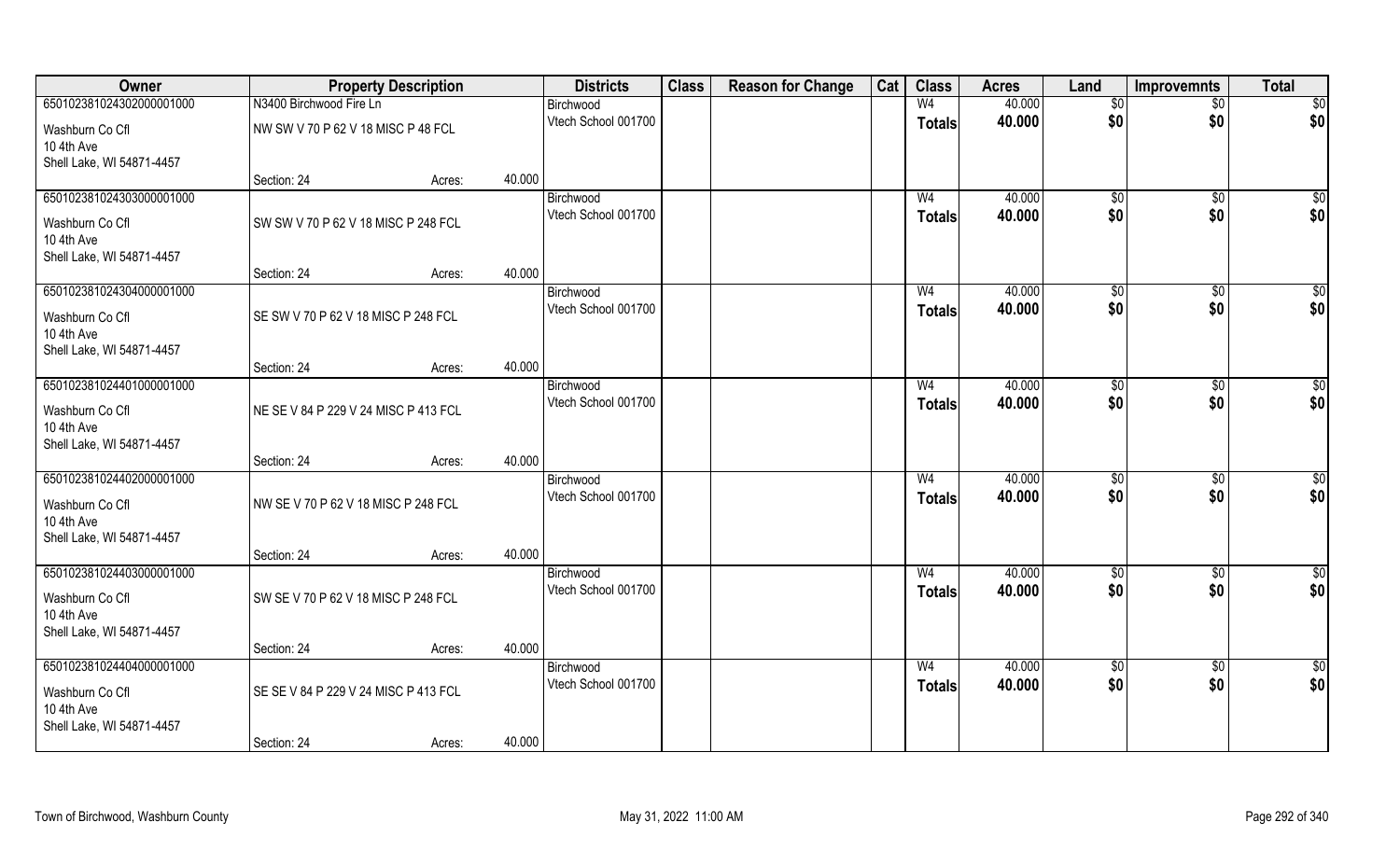| Owner                                   |                                      | <b>Property Description</b> |                     | <b>Districts</b>    | <b>Class</b> | <b>Reason for Change</b> | Cat | <b>Class</b>   | <b>Acres</b>     | Land                 | <b>Improvemnts</b>   | <b>Total</b>         |
|-----------------------------------------|--------------------------------------|-----------------------------|---------------------|---------------------|--------------|--------------------------|-----|----------------|------------------|----------------------|----------------------|----------------------|
| 650102381025101000001000                |                                      |                             | Birchwood           |                     |              |                          |     | W <sub>4</sub> | 40.000           | $\sqrt[6]{}$         | $\overline{50}$      | \$0                  |
| Washburn Co Cfl                         | NE NE V 70 P 164 V 18 MISC P 375 FCL |                             |                     | Vtech School 001700 |              |                          |     | <b>Totals</b>  | 40.000           | \$0                  | \$0                  | \$0                  |
| 10 4th Ave                              |                                      |                             |                     |                     |              |                          |     |                |                  |                      |                      |                      |
| Shell Lake, WI 54871-4457               | Section: 25                          |                             | 40.000              |                     |              |                          |     |                |                  |                      |                      |                      |
| 650102381025102000001000                |                                      | Acres:                      | Birchwood           |                     |              |                          |     | W <sub>4</sub> | 40.000           | \$0                  | $\overline{50}$      | $\sqrt{50}$          |
|                                         |                                      |                             |                     | Vtech School 001700 |              |                          |     | <b>Totals</b>  | 40.000           | \$0                  | \$0                  | \$0                  |
| Washburn Co Cfl<br>10 4th Ave           | NW NE V 70 P 164 V 18 MISC P 375 FCL |                             |                     |                     |              |                          |     |                |                  |                      |                      |                      |
| Shell Lake, WI 54871-4457               |                                      |                             |                     |                     |              |                          |     |                |                  |                      |                      |                      |
|                                         | Section: 25                          | Acres:                      | 40.000              |                     |              |                          |     |                |                  |                      |                      |                      |
| 650102381025103000001000                |                                      |                             | Birchwood           |                     |              |                          |     | W <sub>4</sub> | 40.000           | \$0                  | \$0                  | $\overline{50}$      |
| Washburn Co Cfl                         | SW NE V 70 P 164 V 18 MISC P 375 FCL |                             |                     | Vtech School 001700 |              |                          |     | <b>Totals</b>  | 40.000           | \$0                  | \$0                  | \$0                  |
| 10 4th Ave                              |                                      |                             |                     |                     |              |                          |     |                |                  |                      |                      |                      |
| Shell Lake, WI 54871-4457               |                                      |                             |                     |                     |              |                          |     |                |                  |                      |                      |                      |
| 650102381025104000001000                | Section: 25                          | Acres:                      | 40.000<br>Birchwood |                     |              |                          |     | W <sub>4</sub> | 40.000           |                      |                      | \$0                  |
|                                         |                                      |                             |                     | Vtech School 001700 |              |                          |     | <b>Totals</b>  | 40.000           | $\sqrt[6]{3}$<br>\$0 | $\sqrt[6]{3}$<br>\$0 | \$0                  |
| Washburn Co Cfl                         | SE NE V 70 P 164 V 18 MISC P 375 FCL |                             |                     |                     |              |                          |     |                |                  |                      |                      |                      |
| 10 4th Ave<br>Shell Lake, WI 54871-4457 |                                      |                             |                     |                     |              |                          |     |                |                  |                      |                      |                      |
|                                         | Section: 25                          | Acres:                      | 40.000              |                     |              |                          |     |                |                  |                      |                      |                      |
| 650102381025201000001000                |                                      |                             | Birchwood           |                     |              |                          |     | W <sub>4</sub> | 40.000           | $\sqrt[6]{3}$        | $\sqrt[6]{3}$        | \$0                  |
| Washburn Co Cfl                         | NE NW V 70 P 164 V 18 MISC P 375 FCL |                             |                     | Vtech School 001700 |              |                          |     | <b>Totals</b>  | 40.000           | \$0                  | \$0                  | \$0                  |
| 10 4th Ave                              |                                      |                             |                     |                     |              |                          |     |                |                  |                      |                      |                      |
| Shell Lake, WI 54871-4457               |                                      |                             |                     |                     |              |                          |     |                |                  |                      |                      |                      |
|                                         | Section: 25                          | Acres:                      | 40.000              |                     |              |                          |     |                |                  |                      |                      |                      |
| 650102381025202000001000                |                                      |                             | Birchwood           | Vtech School 001700 |              |                          |     | W <sub>4</sub> | 40.000<br>40.000 | \$0<br>\$0           | \$0<br>\$0           | $\frac{6}{3}$<br>\$0 |
| Washburn Co Cfl                         | NW NW V 70 P 164 V 18 MISC P 375 FCL |                             |                     |                     |              |                          |     | <b>Totals</b>  |                  |                      |                      |                      |
| 10 4th Ave<br>Shell Lake, WI 54871-4457 |                                      |                             |                     |                     |              |                          |     |                |                  |                      |                      |                      |
|                                         | Section: 25                          | Acres:                      | 40.000              |                     |              |                          |     |                |                  |                      |                      |                      |
| 650102381025203000001000                |                                      |                             | Birchwood           |                     |              |                          |     | W <sub>4</sub> | 40.000           | $\overline{50}$      | $\overline{50}$      | \$0                  |
| Washburn Co Cfl                         | SW NW V 70 P 164 V 18 MISC P 375 FCL |                             |                     | Vtech School 001700 |              |                          |     | <b>Totals</b>  | 40.000           | \$0                  | \$0                  | \$0                  |
| 10 4th Ave                              |                                      |                             |                     |                     |              |                          |     |                |                  |                      |                      |                      |
| Shell Lake, WI 54871-4457               |                                      |                             |                     |                     |              |                          |     |                |                  |                      |                      |                      |
|                                         | Section: 25                          | Acres:                      | 40.000              |                     |              |                          |     |                |                  |                      |                      |                      |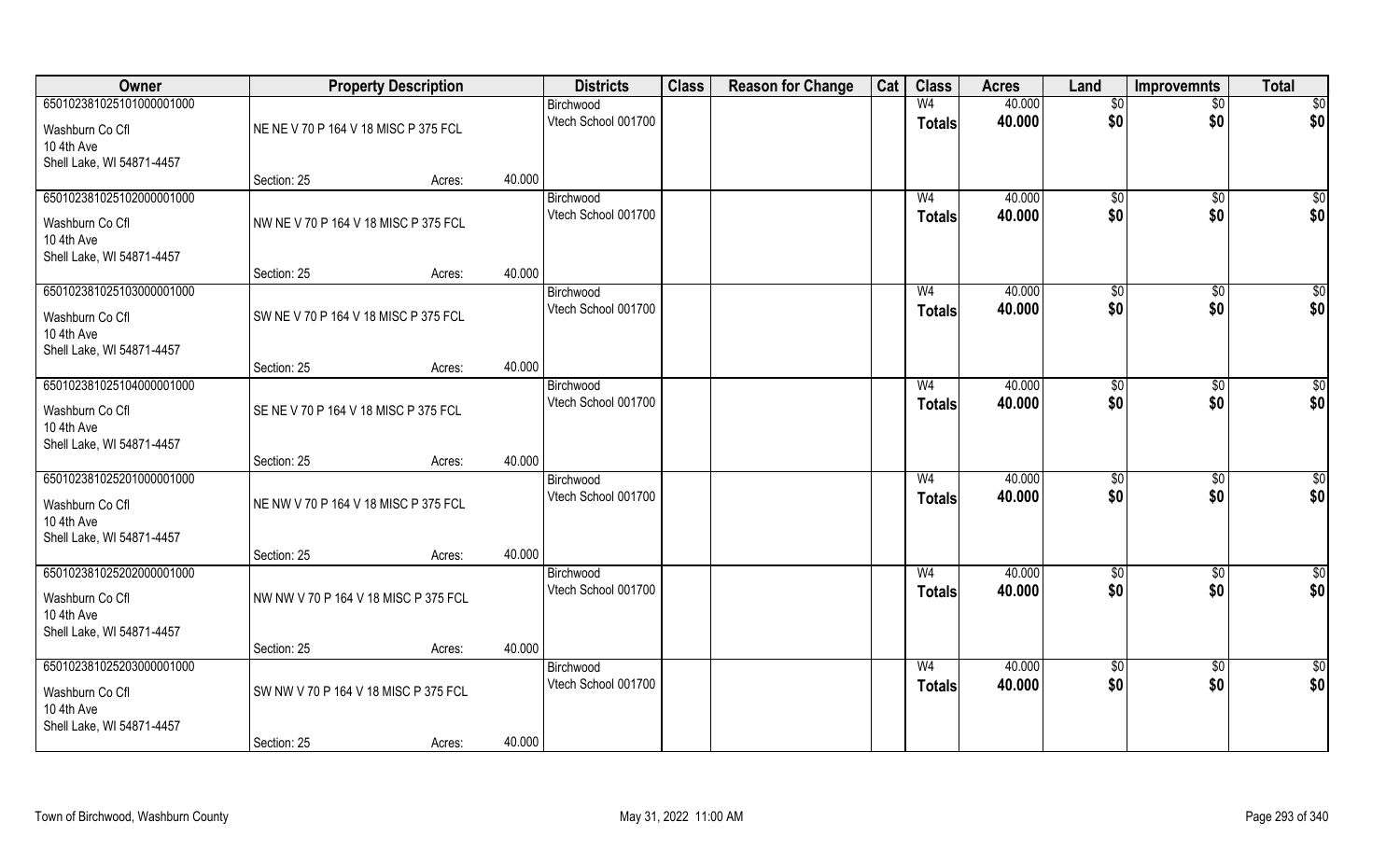| Owner                         |                                      | <b>Property Description</b> |        | <b>Districts</b>                 | <b>Class</b> | <b>Reason for Change</b> | Cat | <b>Class</b>   | <b>Acres</b> | Land                   | <b>Improvemnts</b> | <b>Total</b>         |
|-------------------------------|--------------------------------------|-----------------------------|--------|----------------------------------|--------------|--------------------------|-----|----------------|--------------|------------------------|--------------------|----------------------|
| 650102381025204000001000      |                                      |                             |        | Birchwood                        |              |                          |     | W <sub>4</sub> | 40.000       | \$0                    | $\overline{50}$    | $\overline{50}$      |
| Washburn Co Cfl<br>10 4th Ave | SE NW V 70 P 164 V 18 MISC P 375 FCL |                             |        | Vtech School 001700              |              |                          |     | <b>Totals</b>  | 40.000       | \$0                    | \$0                | \$0                  |
| Shell Lake, WI 54871-4457     |                                      |                             |        |                                  |              |                          |     |                |              |                        |                    |                      |
|                               | Section: 25                          | Acres:                      | 40.000 |                                  |              |                          |     |                |              |                        |                    |                      |
| 650102381025301000001000      |                                      |                             |        | Birchwood                        |              |                          |     | W <sub>4</sub> | 40.000       | $\sqrt[6]{}$           | $\sqrt{$0}$        | \$0                  |
| Washburn Co Cfl               | NE SW V 70 P 164 V 18 MISC P 375 FCL |                             |        | Vtech School 001700              |              |                          |     | <b>Totals</b>  | 40.000       | \$0                    | \$0                | \$0                  |
| 10 4th Ave                    |                                      |                             |        |                                  |              |                          |     |                |              |                        |                    |                      |
| Shell Lake, WI 54871-4457     |                                      |                             |        |                                  |              |                          |     |                |              |                        |                    |                      |
|                               | Section: 25                          | Acres:                      | 40.000 |                                  |              |                          |     |                |              |                        |                    |                      |
| 650102381025302000001000      |                                      |                             |        | Birchwood                        |              |                          |     | W <sub>4</sub> | 40.000       | \$0                    | $\sqrt[6]{30}$     | $\sqrt{50}$          |
| Washburn Co Cfl               | NW SW V 70 P 164 V 18 MISC P 375 FCL |                             |        | Vtech School 001700              |              |                          |     | <b>Totals</b>  | 40.000       | \$0                    | \$0                | \$0                  |
| 10 4th Ave                    |                                      |                             |        |                                  |              |                          |     |                |              |                        |                    |                      |
| Shell Lake, WI 54871-4457     |                                      |                             |        |                                  |              |                          |     |                |              |                        |                    |                      |
|                               | Section: 25                          | Acres:                      | 40.000 |                                  |              |                          |     |                |              |                        |                    |                      |
| 650102381025303000001000      |                                      |                             |        | Birchwood                        |              |                          |     | W <sub>4</sub> | 40.000       | $\frac{1}{20}$         | $\sqrt[6]{3}$      | \$0                  |
| Washburn Co Cfl               | SW SW V 70 P 164 V 18 MISC P 375 FCL |                             |        | Vtech School 001700              |              |                          |     | <b>Totals</b>  | 40.000       | \$0                    | \$0                | \$0                  |
| 10 4th Ave                    |                                      |                             |        |                                  |              |                          |     |                |              |                        |                    |                      |
| Shell Lake, WI 54871-4457     |                                      |                             |        |                                  |              |                          |     |                |              |                        |                    |                      |
|                               | Section: 25                          | Acres:                      | 40.000 |                                  |              |                          |     |                |              |                        |                    |                      |
| 650102381025304000001000      |                                      |                             |        | Birchwood<br>Vtech School 001700 |              |                          |     | W <sub>4</sub> | 40.000       | $\sqrt[6]{3}$          | $\sqrt[6]{3}$      | \$0                  |
| Washburn Co Cfl               | SE SW V 70 P 164 V 18 MISC P 375 FCL |                             |        |                                  |              |                          |     | <b>Totals</b>  | 40.000       | \$0                    | \$0                | \$0                  |
| 10 4th Ave                    |                                      |                             |        |                                  |              |                          |     |                |              |                        |                    |                      |
| Shell Lake, WI 54871-4457     |                                      |                             |        |                                  |              |                          |     |                |              |                        |                    |                      |
|                               | Section: 25                          | Acres:                      | 40.000 |                                  |              |                          |     |                |              |                        |                    |                      |
| 650102381025401000001000      |                                      |                             |        | Birchwood<br>Vtech School 001700 |              |                          |     | W <sub>4</sub> | 40.000       | \$0<br>\$0             | \$0<br>\$0         | $\frac{6}{3}$<br>\$0 |
| Washburn Co Cfl               | NE SE V 70 P 164 V 18 MISC P 375 FCL |                             |        |                                  |              |                          |     | <b>Totals</b>  | 40.000       |                        |                    |                      |
| 10 4th Ave                    |                                      |                             |        |                                  |              |                          |     |                |              |                        |                    |                      |
| Shell Lake, WI 54871-4457     |                                      |                             |        |                                  |              |                          |     |                |              |                        |                    |                      |
|                               | Section: 25                          | Acres:                      | 40.000 |                                  |              |                          |     |                |              |                        |                    |                      |
| 650102381025402000001000      |                                      |                             |        | Birchwood<br>Vtech School 001700 |              |                          |     | W <sub>4</sub> | 40.000       | $\overline{50}$<br>\$0 | $\sqrt{$0}$        | \$0<br>\$0           |
| Washburn Co Cfl               | NW SE V 70 P 164 V 18 MISC P 375 FCL |                             |        |                                  |              |                          |     | <b>Totals</b>  | 40.000       |                        | \$0                |                      |
| 10 4th Ave                    |                                      |                             |        |                                  |              |                          |     |                |              |                        |                    |                      |
| Shell Lake, WI 54871-4457     |                                      |                             |        |                                  |              |                          |     |                |              |                        |                    |                      |
|                               | Section: 25                          | Acres:                      | 40.000 |                                  |              |                          |     |                |              |                        |                    |                      |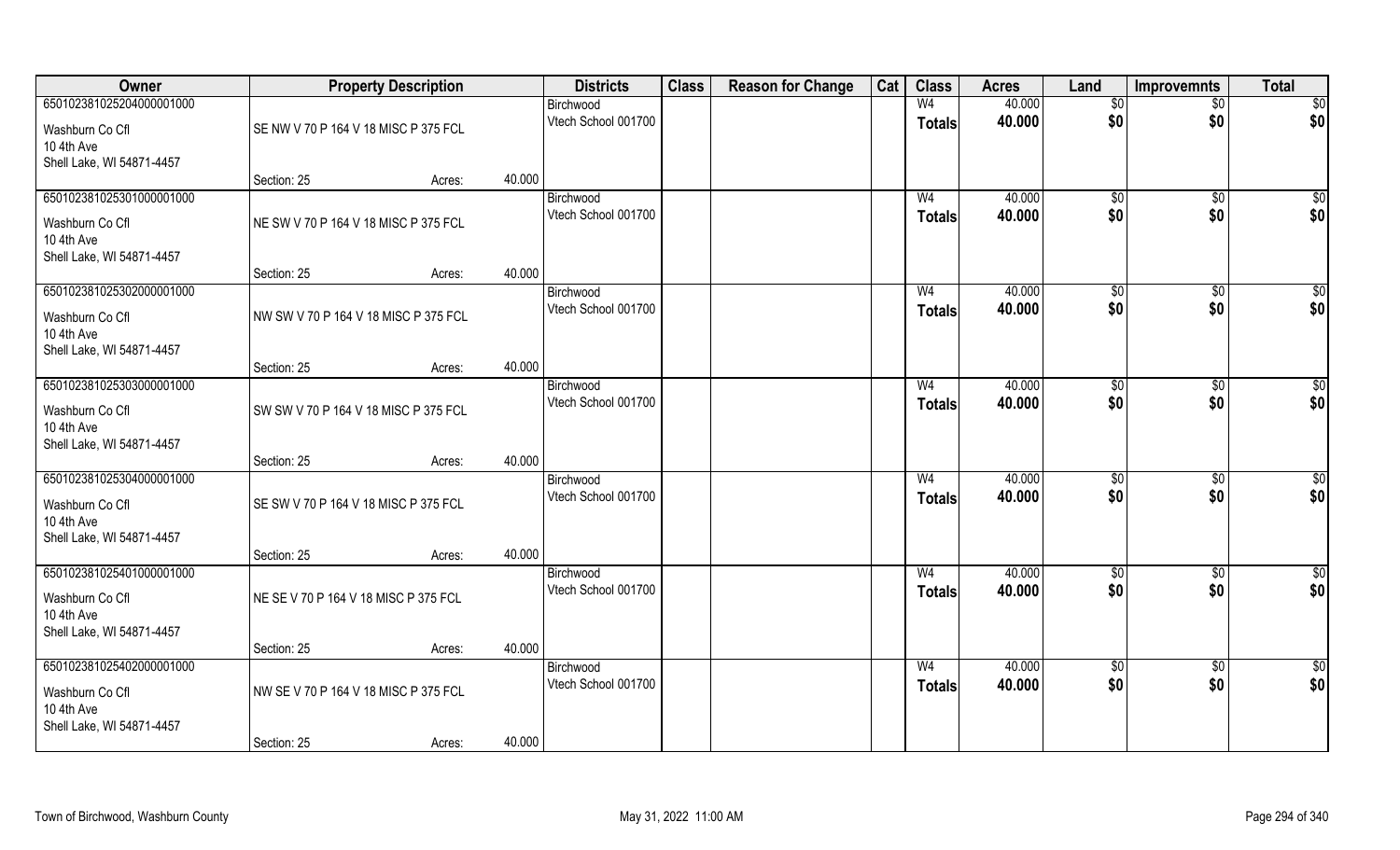| Owner                         |                                      | <b>Property Description</b> |        | <b>Districts</b>                 | <b>Class</b> | <b>Reason for Change</b> | Cat | <b>Class</b>   | <b>Acres</b> | Land           | <b>Improvemnts</b> | <b>Total</b>    |
|-------------------------------|--------------------------------------|-----------------------------|--------|----------------------------------|--------------|--------------------------|-----|----------------|--------------|----------------|--------------------|-----------------|
| 650102381025403000001000      |                                      |                             |        | Birchwood                        |              |                          |     | W <sub>4</sub> | 40.000       | \$0            | $\sqrt{$0}$        | \$0             |
| Washburn Co Cfl               | SW SE V 70 P 164 V 18 MISC P 375 FCL |                             |        | Vtech School 001700              |              |                          |     | <b>Totals</b>  | 40.000       | \$0            | \$0                | \$0             |
| 10 4th Ave                    |                                      |                             |        |                                  |              |                          |     |                |              |                |                    |                 |
| Shell Lake, WI 54871-4457     |                                      |                             |        |                                  |              |                          |     |                |              |                |                    |                 |
|                               | Section: 25                          | Acres:                      | 40.000 |                                  |              |                          |     |                |              |                |                    |                 |
| 650102381025404000001000      |                                      |                             |        | Birchwood                        |              |                          |     | W <sub>4</sub> | 40.000       | $\sqrt[6]{}$   | $\sqrt{$0}$        | \$0             |
| Washburn Co Cfl               | SE SE V 70 P 164 V 18 MISC P 375 FCL |                             |        | Vtech School 001700              |              |                          |     | Totals         | 40.000       | \$0            | \$0                | \$0             |
| 10 4th Ave                    |                                      |                             |        |                                  |              |                          |     |                |              |                |                    |                 |
| Shell Lake, WI 54871-4457     |                                      |                             |        |                                  |              |                          |     |                |              |                |                    |                 |
| 650102381026101000001000      | Section: 25                          | Acres:                      | 40.000 |                                  |              |                          |     | W <sub>4</sub> | 40.000       |                | $\overline{50}$    | $\sqrt{50}$     |
|                               |                                      |                             |        | Birchwood<br>Vtech School 001700 |              |                          |     | <b>Totals</b>  | 40.000       | \$0<br>\$0     | \$0                | \$0             |
| Washburn Co Cfl               | NE NE V 70 P 164 V 18 MISC P 375 FCL |                             |        |                                  |              |                          |     |                |              |                |                    |                 |
| 10 4th Ave                    |                                      |                             |        |                                  |              |                          |     |                |              |                |                    |                 |
| Shell Lake, WI 54871-4457     | Section: 26                          | Acres:                      | 40.000 |                                  |              |                          |     |                |              |                |                    |                 |
| 650102381026102000001000      |                                      |                             |        | Birchwood                        |              |                          |     | W <sub>4</sub> | 40.000       | $\frac{1}{20}$ | \$0                | \$0             |
|                               |                                      |                             |        | Vtech School 001700              |              |                          |     | <b>Totals</b>  | 40.000       | \$0            | \$0                | \$0             |
| Washburn Co Cfl<br>10 4th Ave | NW NE V 70 P 164 V 18 MISC P 375 FCL |                             |        |                                  |              |                          |     |                |              |                |                    |                 |
| Shell Lake, WI 54871-4457     |                                      |                             |        |                                  |              |                          |     |                |              |                |                    |                 |
|                               | Section: 26                          | Acres:                      | 40.000 |                                  |              |                          |     |                |              |                |                    |                 |
| 650102381026103000001000      |                                      |                             |        | Birchwood                        |              |                          |     | W <sub>4</sub> | 40.000       | \$0            | $\overline{50}$    | $\overline{50}$ |
| Washburn Co Cfl               | SW NE V 70 P 164 V 18 MISC P 375 FCL |                             |        | Vtech School 001700              |              |                          |     | <b>Totals</b>  | 40.000       | \$0            | \$0                | \$0             |
| 10 4th Ave                    |                                      |                             |        |                                  |              |                          |     |                |              |                |                    |                 |
| Shell Lake, WI 54871-4457     |                                      |                             |        |                                  |              |                          |     |                |              |                |                    |                 |
|                               | Section: 26                          | Acres:                      | 40.000 |                                  |              |                          |     |                |              |                |                    |                 |
| 650102381026104000001000      |                                      |                             |        | Birchwood                        |              |                          |     | W <sub>4</sub> | 40.000       | \$0            | $\sqrt{$0}$        | \$0             |
| Washburn Co Cfl               | SE NE V 70 P 164 V 18 MISC P 375 FCL |                             |        | Vtech School 001700              |              |                          |     | <b>Totals</b>  | 40.000       | \$0            | \$0                | \$0             |
| 10 4th Ave                    |                                      |                             |        |                                  |              |                          |     |                |              |                |                    |                 |
| Shell Lake, WI 54871-4457     |                                      |                             |        |                                  |              |                          |     |                |              |                |                    |                 |
|                               | Section: 26                          | Acres:                      | 40.000 |                                  |              |                          |     |                |              |                |                    |                 |
| 650102381026201000001000      |                                      |                             |        | Birchwood                        |              |                          |     | W <sub>4</sub> | 40.000       | $\sqrt{6}$     | $\sqrt{$0}$        | $\overline{50}$ |
| Washburn Co Cfl               | NE NW V 70 P 164 V 18 MISC P 375 FCL |                             |        | Vtech School 001700              |              |                          |     | <b>Totals</b>  | 40.000       | \$0            | \$0                | \$0             |
| 10 4th Ave                    |                                      |                             |        |                                  |              |                          |     |                |              |                |                    |                 |
| Shell Lake, WI 54871-4457     |                                      |                             |        |                                  |              |                          |     |                |              |                |                    |                 |
|                               | Section: 26                          | Acres:                      | 40.000 |                                  |              |                          |     |                |              |                |                    |                 |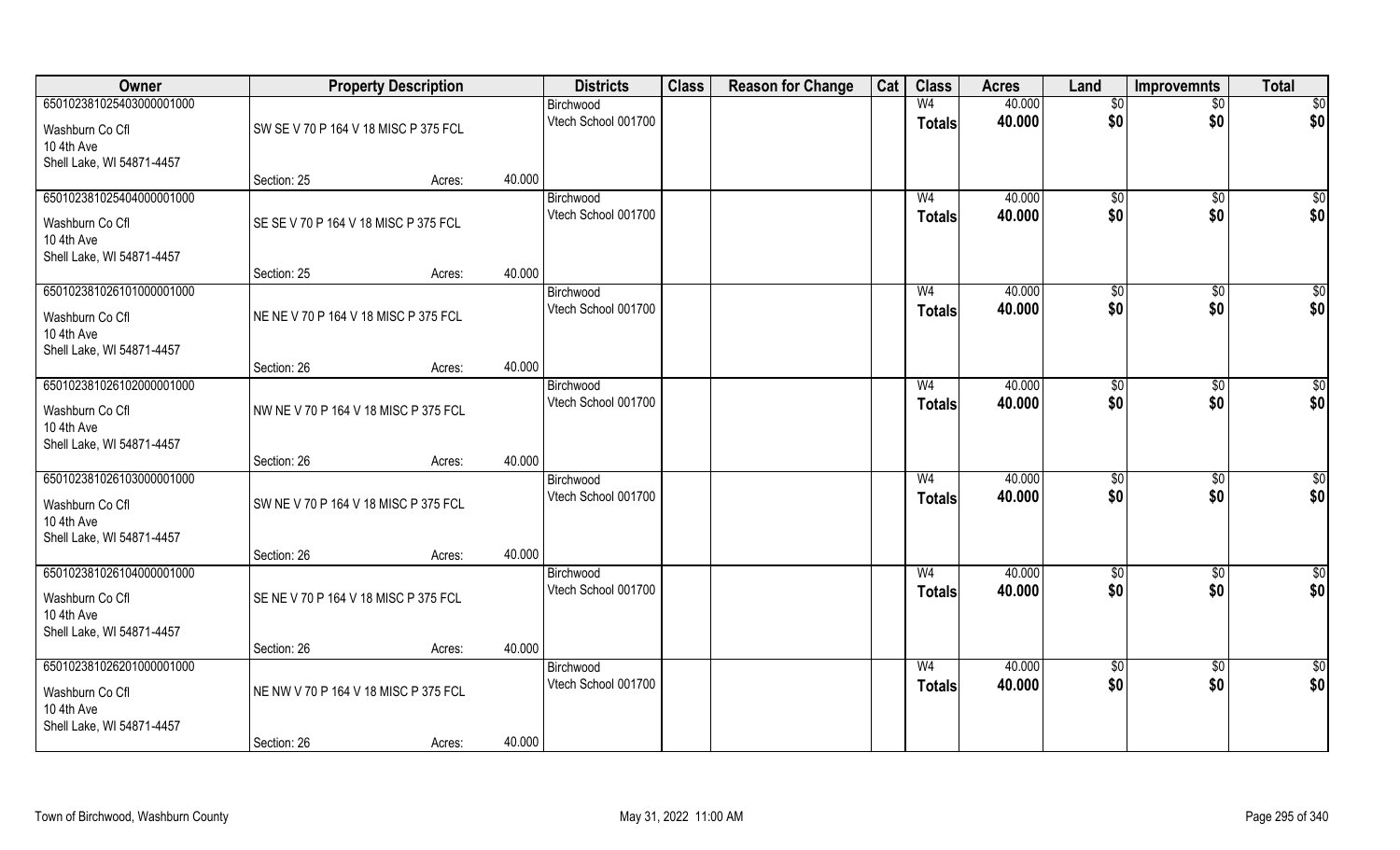| Owner                                   |                                      | <b>Property Description</b> | <b>Districts</b>                 | <b>Class</b> | <b>Reason for Change</b> | Cat | <b>Class</b>   | <b>Acres</b> | Land            | <b>Improvemnts</b> | <b>Total</b>    |
|-----------------------------------------|--------------------------------------|-----------------------------|----------------------------------|--------------|--------------------------|-----|----------------|--------------|-----------------|--------------------|-----------------|
| 650102381026202000001000                |                                      |                             | Birchwood                        |              |                          |     | W <sub>4</sub> | 40.000       | $\sqrt[6]{}$    | $\overline{50}$    | \$0             |
| Washburn Co Cfl                         | NW NW V 70 P 164 V 18 MISC P 375 FCL |                             | Vtech School 001700              |              |                          |     | <b>Totals</b>  | 40.000       | \$0             | \$0                | \$0             |
| 10 4th Ave                              |                                      |                             |                                  |              |                          |     |                |              |                 |                    |                 |
| Shell Lake, WI 54871-4457               | Section: 26                          | Acres:                      | 40.000                           |              |                          |     |                |              |                 |                    |                 |
| 650102381026203000001000                |                                      |                             | Birchwood                        |              |                          |     | W <sub>4</sub> | 40.000       | \$0             | $\overline{50}$    | $\sqrt{50}$     |
| Washburn Co Cfl                         | SW NW V 70 P 164 V 18 MISC P 375 FCL |                             | Vtech School 001700              |              |                          |     | <b>Totals</b>  | 40.000       | \$0             | \$0                | \$0             |
| 10 4th Ave                              |                                      |                             |                                  |              |                          |     |                |              |                 |                    |                 |
| Shell Lake, WI 54871-4457               |                                      |                             |                                  |              |                          |     |                |              |                 |                    |                 |
| 650102381026204000001000                | Section: 26                          | Acres:                      | 40.000                           |              |                          |     | W <sub>4</sub> | 40.000       |                 |                    | $\overline{50}$ |
|                                         |                                      |                             | Birchwood<br>Vtech School 001700 |              |                          |     | <b>Totals</b>  | 40.000       | \$0<br>\$0      | \$0<br>\$0         | \$0             |
| Washburn Co Cfl                         | SE NW V 70 P 164 V 18 MISC P 375 FCL |                             |                                  |              |                          |     |                |              |                 |                    |                 |
| 10 4th Ave<br>Shell Lake, WI 54871-4457 |                                      |                             |                                  |              |                          |     |                |              |                 |                    |                 |
|                                         | Section: 26                          | Acres:                      | 40.000                           |              |                          |     |                |              |                 |                    |                 |
| 650102381026301000001000                |                                      |                             | Birchwood                        |              |                          |     | W <sub>4</sub> | 40.000       | $\sqrt[6]{3}$   | $\sqrt[6]{3}$      | \$              |
| Washburn Co Cfl                         | NE SW V 70 P 164 V 18 MISC P 375 FCL |                             | Vtech School 001700              |              |                          |     | <b>Totals</b>  | 40.000       | \$0             | \$0                | \$0             |
| 10 4th Ave                              |                                      |                             |                                  |              |                          |     |                |              |                 |                    |                 |
| Shell Lake, WI 54871-4457               |                                      |                             |                                  |              |                          |     |                |              |                 |                    |                 |
| 650102381026302000001000                | Section: 26                          | Acres:                      | 40.000<br>Birchwood              |              |                          |     | W <sub>4</sub> | 40.000       | $\sqrt[6]{3}$   | $\sqrt[6]{3}$      | \$              |
|                                         |                                      |                             | Vtech School 001700              |              |                          |     | <b>Totals</b>  | 40.000       | \$0             | \$0                | \$0             |
| Washburn Co Cfl<br>10 4th Ave           | NW SW V 70 P 164 V 18 MISC P 376 FCL |                             |                                  |              |                          |     |                |              |                 |                    |                 |
| Shell Lake, WI 54871-4457               |                                      |                             |                                  |              |                          |     |                |              |                 |                    |                 |
|                                         | Section: 26                          | Acres:                      | 40.000                           |              |                          |     |                |              |                 |                    |                 |
| 650102381026303000001000                |                                      |                             | Birchwood                        |              |                          |     | W <sub>4</sub> | 40.000       | \$0             | \$0                | $\frac{6}{3}$   |
| Washburn Co Cfl                         | SW SW V 70 P 164 V 18 MISC P 375 FCL |                             | Vtech School 001700              |              |                          |     | <b>Totals</b>  | 40.000       | \$0             | \$0                | \$0             |
| 10 4th Ave                              |                                      |                             |                                  |              |                          |     |                |              |                 |                    |                 |
| Shell Lake, WI 54871-4457               | Section: 26                          | Acres:                      | 40.000                           |              |                          |     |                |              |                 |                    |                 |
| 650102381026304000001000                |                                      |                             | Birchwood                        |              |                          |     | W <sub>4</sub> | 40.000       | $\overline{50}$ | $\overline{50}$    | \$0             |
|                                         | SE SW V 70 P 164 V 18 MISC P 375 FCL |                             | Vtech School 001700              |              |                          |     | <b>Totals</b>  | 40.000       | \$0             | \$0                | \$0             |
| Washburn Co Cfl<br>10 4th Ave           |                                      |                             |                                  |              |                          |     |                |              |                 |                    |                 |
| Shell Lake, WI 54871-4457               |                                      |                             |                                  |              |                          |     |                |              |                 |                    |                 |
|                                         | Section: 26                          | Acres:                      | 40.000                           |              |                          |     |                |              |                 |                    |                 |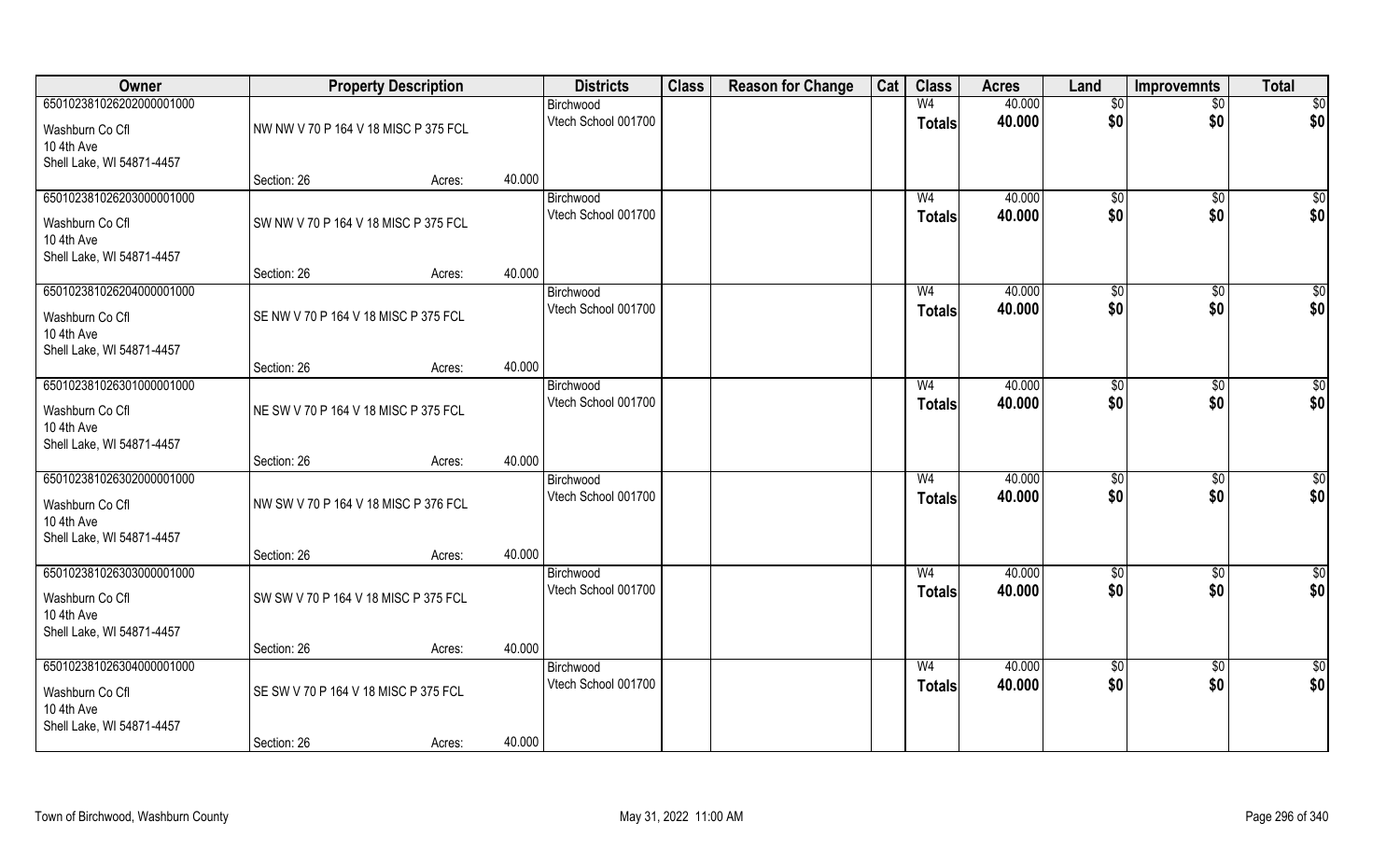| Owner                                   |                                      | <b>Property Description</b> |        | <b>Districts</b>                 | <b>Class</b> | <b>Reason for Change</b> | Cat | <b>Class</b>                    | <b>Acres</b>     | Land                 | <b>Improvemnts</b>   | <b>Total</b>         |
|-----------------------------------------|--------------------------------------|-----------------------------|--------|----------------------------------|--------------|--------------------------|-----|---------------------------------|------------------|----------------------|----------------------|----------------------|
| 650102381026401000001000                |                                      |                             |        | Birchwood                        |              |                          |     | W <sub>4</sub>                  | 40.000           | $\sqrt[6]{}$         | $\overline{50}$      | \$0                  |
| Washburn Co Cfl                         | NE SE V 70 P 164 V 18 MISC P 375 FCL |                             |        | Vtech School 001700              |              |                          |     | <b>Totals</b>                   | 40.000           | \$0                  | \$0                  | \$0                  |
| 10 4th Ave                              |                                      |                             |        |                                  |              |                          |     |                                 |                  |                      |                      |                      |
| Shell Lake, WI 54871-4457               |                                      |                             | 40.000 |                                  |              |                          |     |                                 |                  |                      |                      |                      |
| 650102381026402000001000                | Section: 26                          | Acres:                      |        | Birchwood                        |              |                          |     | W <sub>4</sub>                  | 40.000           | \$0                  | $\overline{50}$      | $\sqrt{50}$          |
|                                         |                                      |                             |        | Vtech School 001700              |              |                          |     | <b>Totals</b>                   | 40.000           | \$0                  | \$0                  | \$0                  |
| Washburn Co Cfl<br>10 4th Ave           | NW SE V 70 P 164 V 18 MISC P 375 FCL |                             |        |                                  |              |                          |     |                                 |                  |                      |                      |                      |
| Shell Lake, WI 54871-4457               |                                      |                             |        |                                  |              |                          |     |                                 |                  |                      |                      |                      |
|                                         | Section: 26                          | Acres:                      | 40.000 |                                  |              |                          |     |                                 |                  |                      |                      |                      |
| 650102381026403000001000                |                                      |                             |        | Birchwood                        |              |                          |     | W <sub>4</sub>                  | 40.000           | \$0                  | \$0                  | $\overline{50}$      |
| Washburn Co Cfl                         | SW SE V 70 P 164 V 18 MISC P 375 FCL |                             |        | Vtech School 001700              |              |                          |     | <b>Totals</b>                   | 40.000           | \$0                  | \$0                  | \$0                  |
| 10 4th Ave                              |                                      |                             |        |                                  |              |                          |     |                                 |                  |                      |                      |                      |
| Shell Lake, WI 54871-4457               |                                      |                             |        |                                  |              |                          |     |                                 |                  |                      |                      |                      |
| 650102381026404000001000                | Section: 26                          | Acres:                      | 40.000 |                                  |              |                          |     |                                 | 40.000           |                      |                      |                      |
|                                         |                                      |                             |        | Birchwood<br>Vtech School 001700 |              |                          |     | W <sub>4</sub><br><b>Totals</b> | 40.000           | $\sqrt[6]{3}$<br>\$0 | $\sqrt[6]{3}$<br>\$0 | \$<br>\$0            |
| Washburn Co Cfl                         | SE SE V 70 P 164 V 18 MISC P 375 FCL |                             |        |                                  |              |                          |     |                                 |                  |                      |                      |                      |
| 10 4th Ave<br>Shell Lake, WI 54871-4457 |                                      |                             |        |                                  |              |                          |     |                                 |                  |                      |                      |                      |
|                                         | Section: 26                          | Acres:                      | 40.000 |                                  |              |                          |     |                                 |                  |                      |                      |                      |
| 650102381027101000001000                |                                      |                             |        | Birchwood                        |              |                          |     | W <sub>4</sub>                  | 40.000           | $\frac{1}{20}$       | $\sqrt[6]{3}$        | \$                   |
| Washburn Co Cfl                         | NE NE V 64 P 94 V 134 P 710 FCL      |                             |        | Vtech School 001700              |              |                          |     | <b>Totals</b>                   | 40.000           | \$0                  | \$0                  | \$0                  |
| 10 4th Ave                              |                                      |                             |        |                                  |              |                          |     |                                 |                  |                      |                      |                      |
| Shell Lake, WI 54871-4457               |                                      |                             |        |                                  |              |                          |     |                                 |                  |                      |                      |                      |
|                                         | Section: 27                          | Acres:                      | 40.000 |                                  |              |                          |     |                                 |                  |                      |                      |                      |
| 650102381027102000001000                |                                      |                             |        | Birchwood<br>Vtech School 001700 |              |                          |     | W <sub>4</sub>                  | 40.000<br>40.000 | \$0<br>\$0           | \$0<br>\$0           | $\frac{6}{3}$<br>\$0 |
| Washburn Co Cfl                         | NW NE V 64 P 94 V 134 P 710 FCL      |                             |        |                                  |              |                          |     | <b>Totals</b>                   |                  |                      |                      |                      |
| 10 4th Ave<br>Shell Lake, WI 54871-4457 |                                      |                             |        |                                  |              |                          |     |                                 |                  |                      |                      |                      |
|                                         | Section: 27                          | Acres:                      | 40.000 |                                  |              |                          |     |                                 |                  |                      |                      |                      |
| 650102381027103000001000                |                                      |                             |        | Birchwood                        |              |                          |     | W <sub>4</sub>                  | 40.000           | $\overline{50}$      | $\overline{50}$      | \$0                  |
| Washburn Co Cfl                         | SW NE V 64 P 94 V 134 P 710 FCL      |                             |        | Vtech School 001700              |              |                          |     | <b>Totals</b>                   | 40.000           | \$0                  | \$0                  | \$0                  |
| 10 4th Ave                              |                                      |                             |        |                                  |              |                          |     |                                 |                  |                      |                      |                      |
| Shell Lake, WI 54871-4457               |                                      |                             |        |                                  |              |                          |     |                                 |                  |                      |                      |                      |
|                                         | Section: 27                          | Acres:                      | 40.000 |                                  |              |                          |     |                                 |                  |                      |                      |                      |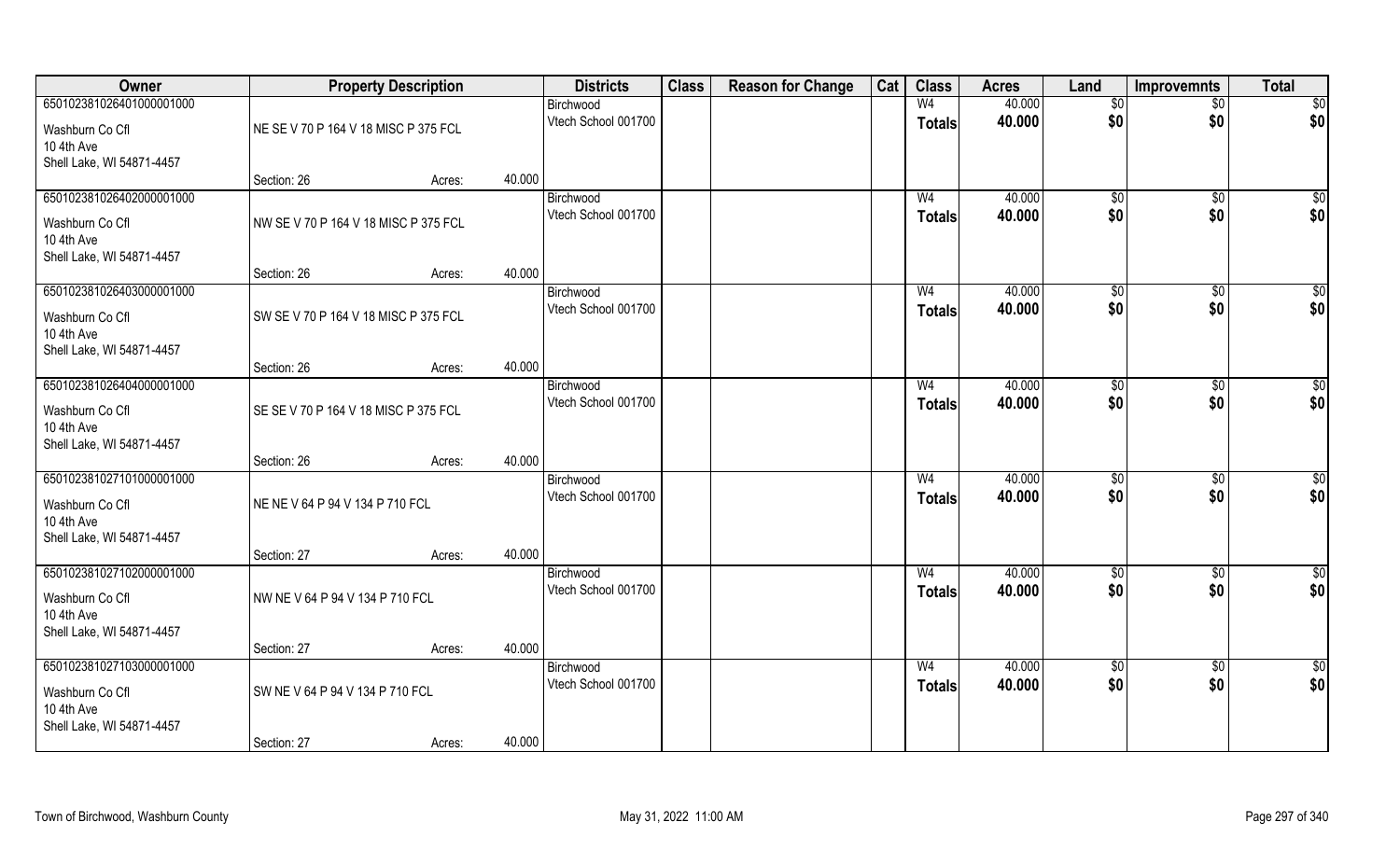| Owner                                                                                  |                                      | <b>Property Description</b> |        | <b>Districts</b>                 | <b>Class</b> | <b>Reason for Change</b> | Cat | <b>Class</b>                    | <b>Acres</b>     | Land            | <b>Improvemnts</b>    | <b>Total</b>           |
|----------------------------------------------------------------------------------------|--------------------------------------|-----------------------------|--------|----------------------------------|--------------|--------------------------|-----|---------------------------------|------------------|-----------------|-----------------------|------------------------|
| 650102381027104000001000                                                               |                                      |                             |        | Birchwood                        |              |                          |     | W <sub>4</sub>                  | 40.000           | \$0             | $\overline{50}$       | $\overline{50}$        |
| Washburn Co Cfl<br>10 4th Ave                                                          | SE NE V 64 P 94 V 134 P 710 FCL      |                             |        | Vtech School 001700              |              |                          |     | <b>Totals</b>                   | 40.000           | \$0             | \$0                   | \$0                    |
| Shell Lake, WI 54871-4457                                                              | Section: 27                          | Acres:                      | 40.000 |                                  |              |                          |     |                                 |                  |                 |                       |                        |
| 650102381027201000001000                                                               |                                      |                             |        | Birchwood                        |              |                          |     | W <sub>4</sub>                  | 40.000           | $\sqrt[6]{}$    | $\sqrt{50}$           | \$0                    |
| Washburn Co Cfl<br>10 4th Ave<br>Shell Lake, WI 54871-4457                             | NE NW V 64 P 94 V 134 P 710 FCL      |                             |        | Vtech School 001700              |              |                          |     | <b>Totals</b>                   | 40.000           | \$0             | \$0                   | \$0                    |
|                                                                                        | Section: 27                          | Acres:                      | 40.000 |                                  |              |                          |     |                                 |                  |                 |                       |                        |
| 650102381027202000001000                                                               |                                      |                             |        | Birchwood                        |              |                          |     | W <sub>4</sub>                  | 40.000           | \$0             | \$0                   | $\sqrt{50}$            |
| Washburn Co Cfl<br>10 4th Ave<br>Shell Lake, WI 54871-4457                             | NW NW V 64 P 94 V 134 P 710 FCL      |                             |        | Vtech School 001700              |              |                          |     | <b>Totals</b>                   | 40.000           | \$0             | \$0                   | \$0                    |
|                                                                                        | Section: 27                          | Acres:                      | 40.000 |                                  |              |                          |     |                                 |                  |                 |                       |                        |
| 650102381027203000001000                                                               |                                      |                             |        | Birchwood                        |              |                          |     | W4                              | 40.000           | $\sqrt[6]{3}$   | $\sqrt[6]{30}$        | \$0                    |
| Washburn Co Cfl<br>10 4th Ave<br>Shell Lake, WI 54871-4457                             | SW NW V 64 P 140 V 134 P 710 FCL     |                             |        | Vtech School 001700              |              |                          |     | <b>Totals</b>                   | 40.000           | \$0             | \$0                   | \$0                    |
|                                                                                        | Section: 27                          | Acres:                      | 40.000 |                                  |              |                          |     |                                 |                  |                 |                       |                        |
| 650102381027204000001000<br>Washburn Co Cfl<br>10 4th Ave<br>Shell Lake, WI 54871-4457 | SE NW V 64 P 94 V 134 P 710 FCL      |                             |        | Birchwood<br>Vtech School 001700 |              |                          |     | W <sub>4</sub><br><b>Totals</b> | 40.000<br>40.000 | \$0<br>\$0      | $\sqrt[6]{30}$<br>\$0 | $\overline{50}$<br>\$0 |
|                                                                                        | Section: 27                          | Acres:                      | 40.000 |                                  |              |                          |     |                                 |                  |                 |                       |                        |
| 650102381027301000001000                                                               |                                      |                             |        | Birchwood                        |              |                          |     | W <sub>4</sub>                  | 40.000           | \$0             | \$0                   | \$0                    |
| Washburn Co Cfl<br>10 4th Ave<br>Shell Lake, WI 54871-4457                             | NE SW V 70 P 522 V 24 MISC P 413 FCL |                             |        | Vtech School 001700              |              |                          |     | <b>Totals</b>                   | 40.000           | \$0             | \$0                   | \$0                    |
|                                                                                        | Section: 27                          | Acres:                      | 40.000 |                                  |              |                          |     |                                 |                  |                 |                       |                        |
| 650102381027304000001000                                                               |                                      |                             |        | Birchwood                        |              |                          |     | W <sub>4</sub>                  | 40.000           | $\overline{50}$ | $\sqrt{6}$            | \$0                    |
| Washburn Co Cfl<br>10 4th Ave<br>Shell Lake, WI 54871-4457                             | SE SW V 70 P 522 V 24 MISC P 413 FCL |                             |        | Vtech School 001700              |              |                          |     | <b>Totals</b>                   | 40.000           | \$0             | \$0                   | \$0                    |
|                                                                                        | Section: 27                          | Acres:                      | 40.000 |                                  |              |                          |     |                                 |                  |                 |                       |                        |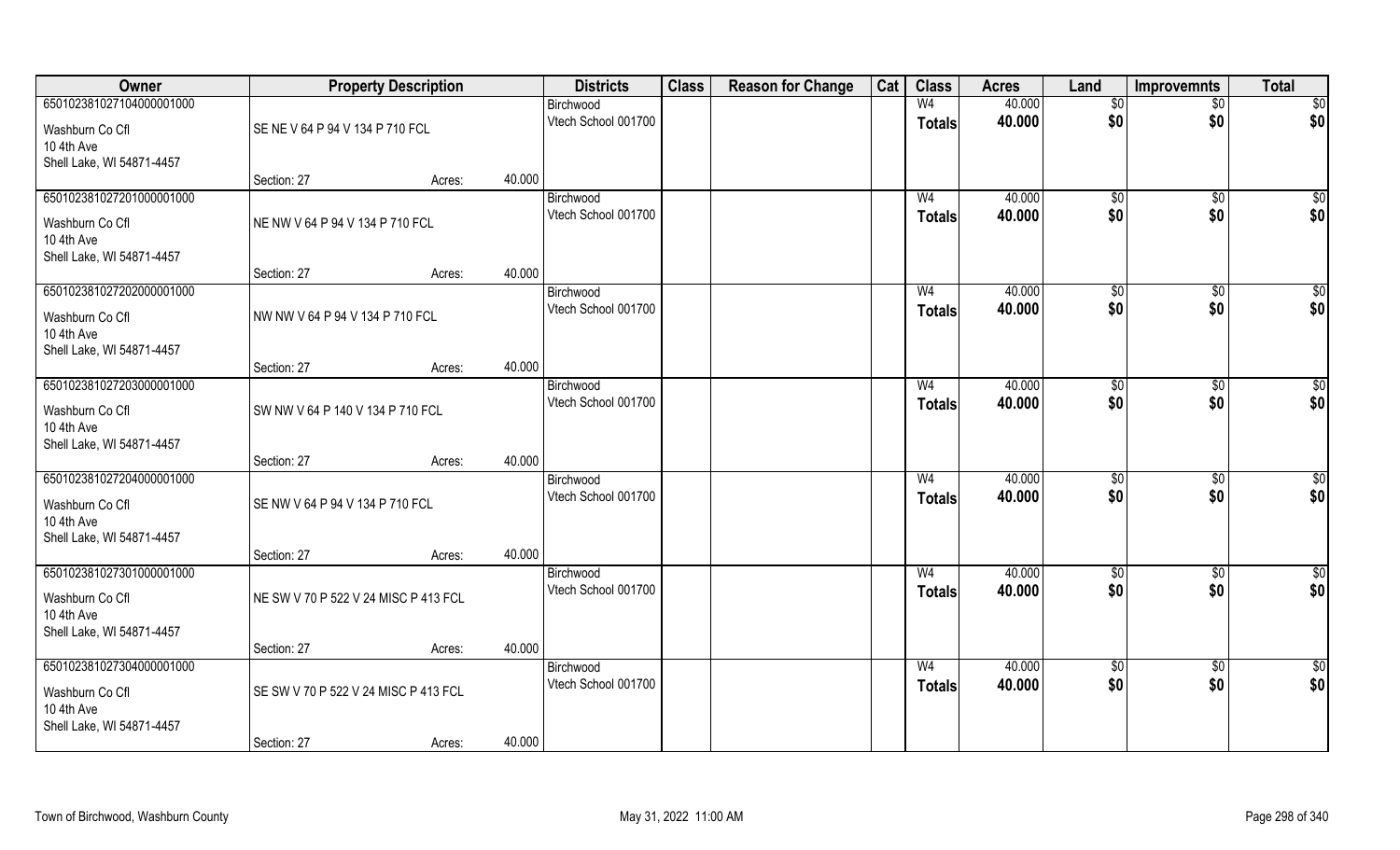| Owner                                                                                       | <b>Property Description</b>                                                     |        | <b>Districts</b>                           | <b>Class</b> | <b>Reason for Change</b> | Cat | <b>Class</b>                                            | <b>Acres</b>                       | Land                                        | <b>Improvemnts</b>                   | <b>Total</b>                           |
|---------------------------------------------------------------------------------------------|---------------------------------------------------------------------------------|--------|--------------------------------------------|--------------|--------------------------|-----|---------------------------------------------------------|------------------------------------|---------------------------------------------|--------------------------------------|----------------------------------------|
| 650102381027401000001000<br>Washburn Co Cfl<br>10 4th Ave                                   | NE SE V 70 P 374 V 20 MISC P 143 FCL                                            |        | Birchwood<br>Vtech School 001700           |              |                          |     | W <sub>4</sub><br><b>Totals</b>                         | 40.000<br>40.000                   | $\sqrt{$0}$<br>\$0                          | $\sqrt{6}$<br>\$0                    | \$0<br>\$0                             |
| Shell Lake, WI 54871-4457                                                                   | Section: 27                                                                     | Acres: | 40.000                                     |              |                          |     |                                                         |                                    |                                             |                                      |                                        |
| 650102381027402000001000<br>Washburn Co Cfl<br>10 4th Ave<br>Shell Lake, WI 54871-4457      | NW SE V 70 P 522 V 24 MISC P 413 FCL                                            |        | Birchwood<br>Vtech School 001700           |              |                          |     | W <sub>4</sub><br><b>Totals</b>                         | 40.000<br>40.000                   | $\overline{50}$<br>\$0                      | \$0<br>\$0                           | \$0<br>\$0                             |
|                                                                                             | Section: 27                                                                     | Acres: | 40.000                                     |              |                          |     |                                                         |                                    |                                             |                                      |                                        |
| 650102381027403000001000<br>Washburn Co Cfl<br>10 4th Ave<br>Shell Lake, WI 54871-4457      | SW SE V 70 P 522 V 24 MISC P 413 FCL                                            |        | Birchwood<br>Vtech School 001700           |              |                          |     | W <sub>4</sub><br><b>Totals</b>                         | 40.000<br>40.000                   | \$0<br>\$0                                  | $\overline{50}$<br>\$0               | \$0<br>\$0                             |
|                                                                                             | Section: 27                                                                     | Acres: | 40.000                                     |              |                          |     |                                                         |                                    |                                             |                                      |                                        |
| 650102381027404000001000<br>Washburn Co Cfl<br>10 4th Ave<br>Shell Lake, WI 54871-4457      | SE SE V 70 P 374 V 20 MISC P 143 FCL                                            |        | Birchwood<br>Vtech School 001700           |              |                          |     | W <sub>4</sub><br><b>Totals</b>                         | 40.000<br>40.000                   | \$0<br>\$0                                  | $\overline{50}$<br>\$0               | $\frac{6}{3}$<br>\$0                   |
|                                                                                             | Section: 27                                                                     | Acres: | 40.000                                     |              |                          |     |                                                         |                                    |                                             |                                      |                                        |
| 650102381027505001001000<br>Radl Property LLC<br>5302 Olson Ct<br>Mc Farland, WI 53558-9525 | W740 Birchwood Fire Ln<br>GOV LOT 1 DOC# 308738 WD DOC# 345234 MFL-C<br>(26 AC) |        | Birchwood<br>Vtech School 001700           |              |                          |     | G1<br>G <sub>5</sub><br>W <sub>6</sub><br><b>Totals</b> | 1.000<br>8.670<br>26.000<br>35.670 | \$6,300<br>\$100<br>( \$54, 300)<br>\$6,400 | \$215,500<br>\$0<br>\$0<br>\$215,500 | \$221,800<br>\$100<br>\$0<br>\$221,900 |
| 650102381027505002001000                                                                    | Section: 27                                                                     | Acres: | 35.670<br>Birchwood                        |              |                          |     | G5                                                      | 10.000                             | \$200                                       | \$0                                  | \$200                                  |
| Douglas M. Sorbie<br>W1302 Peufald Rd<br>Birchwood, WI 54817-9010                           | GOV LOT 2 V 327 P 475 WD                                                        |        | Vtech School 001700                        |              |                          |     | G <sub>6</sub><br><b>Totals</b>                         | 27.150<br>37.150                   | \$59,900<br>\$60,100                        | \$0<br>\$0                           | \$59,900<br>\$60,100                   |
|                                                                                             | Section: 27                                                                     | Acres: | 37.150                                     |              |                          |     |                                                         |                                    |                                             |                                      |                                        |
| 650102381028202000001000<br>Washburn Co Cfl<br>10 4th Ave<br>Shell Lake, WI 54871-4457      | NW NW V 68 P 331 V 18 MISC P 248 FCL<br>Section: 28                             | Acres: | Birchwood<br>Vtech School 001700<br>40.000 |              |                          |     | W <sub>4</sub><br><b>Totals</b>                         | 40.000<br>40.000                   | $\sqrt{6}$<br>\$0                           | $\overline{50}$<br>\$0               | $\frac{1}{6}$<br>\$0                   |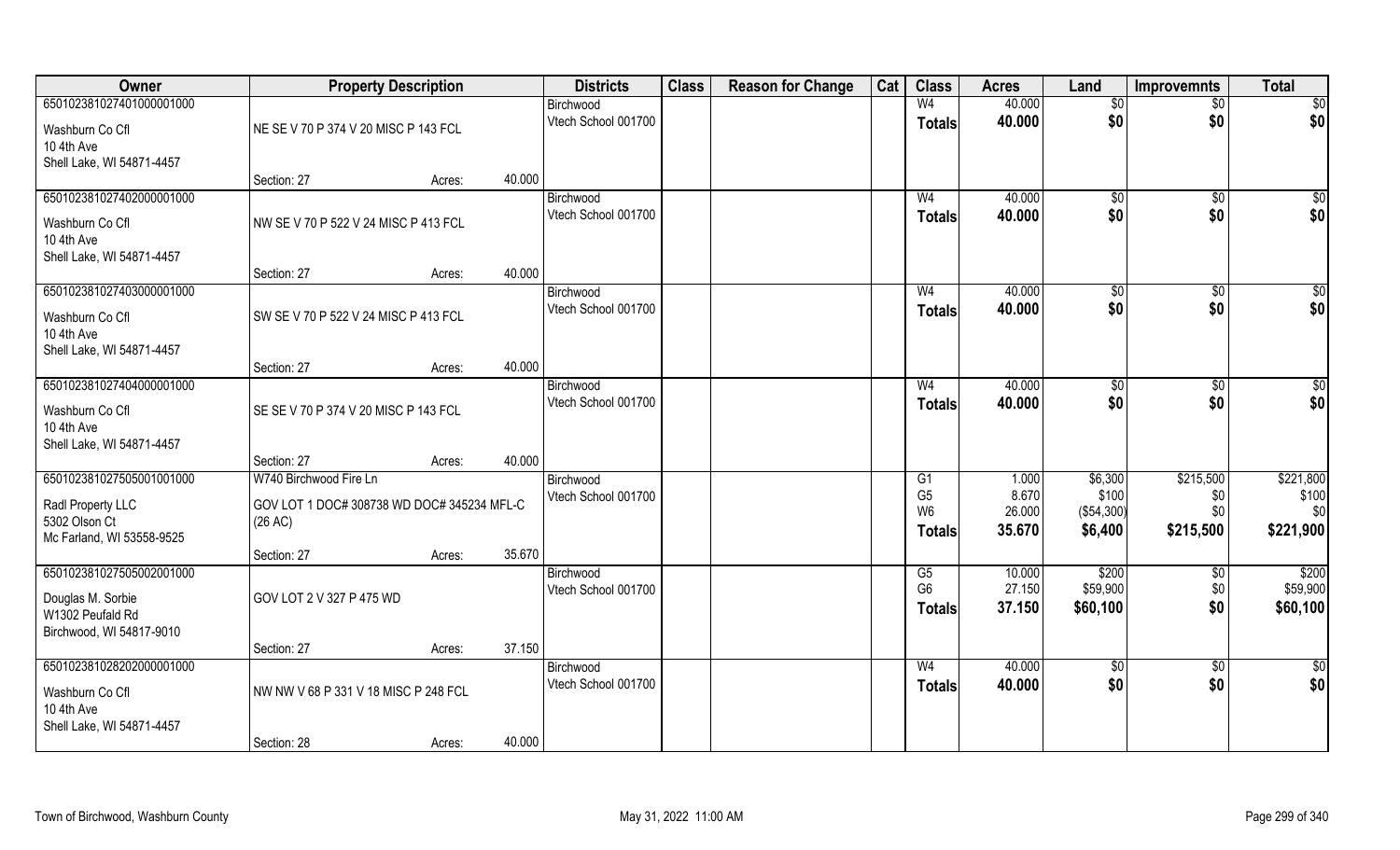| Owner                            | <b>Property Description</b>                     |                  | <b>Districts</b>                 | <b>Class</b> | <b>Reason for Change</b> | Cat  | <b>Class</b>                     | <b>Acres</b>     | Land               | <b>Improvemnts</b> | <b>Total</b>       |
|----------------------------------|-------------------------------------------------|------------------|----------------------------------|--------------|--------------------------|------|----------------------------------|------------------|--------------------|--------------------|--------------------|
| 650102381028203000001000         |                                                 |                  | Birchwood                        |              |                          |      | W <sub>4</sub>                   | 40.000           | \$0                | $\overline{50}$    | $\overline{50}$    |
| Washburn Co Cfl                  | SW NW V 68 P 331 V 18 MISC P 248 FCL            |                  | Vtech School 001700              |              |                          |      | <b>Totals</b>                    | 40.000           | \$0                | \$0                | \$0                |
| 10 4th Ave                       |                                                 |                  |                                  |              |                          |      |                                  |                  |                    |                    |                    |
| Shell Lake, WI 54871-4457        |                                                 |                  |                                  |              |                          |      |                                  |                  |                    |                    |                    |
|                                  | Section: 28                                     | 40.000<br>Acres: |                                  |              |                          |      |                                  |                  |                    |                    |                    |
| 650102381028301000001000         | N3028 Marion Rd                                 |                  | Birchwood                        |              |                          |      | G1                               | 1.000            | \$6,300            | \$228,100          | \$234,400          |
| 1101 Farwell Properties, LLC     | NE SW DOC# 392337 TD                            |                  | Vtech School 001700              |              |                          |      | G <sub>5</sub><br>G <sub>6</sub> | 12.000<br>27.000 | \$900<br>\$85,400  | \$0<br>\$0         | \$900<br>\$85,400  |
| 1101 Farwell Dr                  |                                                 |                  |                                  |              |                          |      | Totals                           | 40.000           | \$92,600           | \$228,100          | \$320,700          |
| Madison, WI 53704-6039           |                                                 |                  |                                  |              |                          |      |                                  |                  |                    |                    |                    |
|                                  | Section: 28                                     | 40.000<br>Acres: |                                  |              |                          |      |                                  |                  |                    |                    |                    |
| 650102381028302000001000         |                                                 |                  | Birchwood<br>Vtech School 001700 | G4           | Ag use land              | $-5$ | G4<br>G <sub>5</sub>             | 10.000<br>20.000 | \$1,100<br>\$6,500 | $\sqrt{6}$<br>\$0  | \$1,100<br>\$6,500 |
| 1101 Farwell Properties, LLC     | NW SW DOC# 392337 TD                            |                  |                                  |              |                          |      | G <sub>6</sub>                   | 10.000           | \$20,000           | \$0                | \$20,000           |
| 1101 Farwell Dr                  |                                                 |                  |                                  |              |                          |      | <b>Totals</b>                    | 40.000           | \$27,600           | \$0                | \$27,600           |
| Madison, WI 53704-6039           |                                                 |                  |                                  |              |                          |      |                                  |                  |                    |                    |                    |
| 650102381028303000001000         | Section: 28                                     | 40.000<br>Acres: |                                  |              |                          |      |                                  | 0.680            | \$4,300            |                    | \$4,300            |
|                                  |                                                 |                  | Birchwood<br>Vtech School 001700 |              |                          |      | G <sub>1</sub><br>G <sub>6</sub> | 32.180           | \$60,200           | \$0<br>\$0         | \$60,200           |
| William L. Bhend                 | PT SW SW V 220 P 563 V 332 P 221-222 QC V 468 P |                  |                                  |              |                          |      | <b>Totals</b>                    | 32.860           | \$64,500           | \$0                | \$64,500           |
| N3040 Bens Rd                    | 367 QC                                          |                  |                                  |              |                          |      |                                  |                  |                    |                    |                    |
| Birchwood, WI 54817-9012         | Section: 28                                     | 32.860<br>Acres: |                                  |              |                          |      |                                  |                  |                    |                    |                    |
| 650102381028303000002000         | W1640 Stowe Rd                                  |                  | Birchwood                        |              |                          |      | G1                               | 2.760            | \$14,100           | \$101,600          | \$115,700          |
|                                  |                                                 |                  | Vtech School 001700              |              |                          |      | <b>Totals</b>                    | 2.760            | \$14,100           | \$101,600          | \$115,700          |
| Kurt Konietzki<br>3576 Dekalb Ln | PT SW SW DOC# 394061 WD                         |                  |                                  |              |                          |      |                                  |                  |                    |                    |                    |
| Neenah, WI 54956-9048            |                                                 |                  |                                  |              |                          |      |                                  |                  |                    |                    |                    |
|                                  | Section: 28                                     | 2.760<br>Acres:  |                                  |              |                          |      |                                  |                  |                    |                    |                    |
| 650102381028303000003000         | N2930 Marion Rd                                 |                  | Birchwood                        |              |                          |      | G1                               | 1.680            | \$9,600            | \$37,900           | \$47,500           |
| William L. Bhend                 | PT SW SW L 1 CSM #1992 V 8 P 153 DOC# 396927 WD |                  | Vtech School 001700              |              |                          |      | <b>Totals</b>                    | 1.680            | \$9,600            | \$37,900           | \$47,500           |
| N3040 Bens Rd                    | EXC DOC# 397851 QC                              |                  |                                  |              |                          |      |                                  |                  |                    |                    |                    |
| Birchwood, WI 54817-9012         |                                                 |                  |                                  |              |                          |      |                                  |                  |                    |                    |                    |
|                                  | Section: 28                                     | 1.680<br>Acres:  |                                  |              |                          |      |                                  |                  |                    |                    |                    |
| 650102381028303000004000         | N2926 Marion Rd                                 |                  | Birchwood                        |              |                          |      | G1                               | 2.700            | \$13,900           | \$17,400           | \$31,300           |
| John L Rhinehart Trust           | PT SW SW L 2 CSM #1992 V 8 P 153 DOC# 309666 WD |                  | Vtech School 001700              |              |                          |      | <b>Totals</b>                    | 2.700            | \$13,900           | \$17,400           | \$31,300           |
| W6931 Polinske Rd                |                                                 |                  |                                  |              |                          |      |                                  |                  |                    |                    |                    |
| Portage, WI 53901-9112           |                                                 |                  |                                  |              |                          |      |                                  |                  |                    |                    |                    |
|                                  | Section: 28                                     | 2.700<br>Acres:  |                                  |              |                          |      |                                  |                  |                    |                    |                    |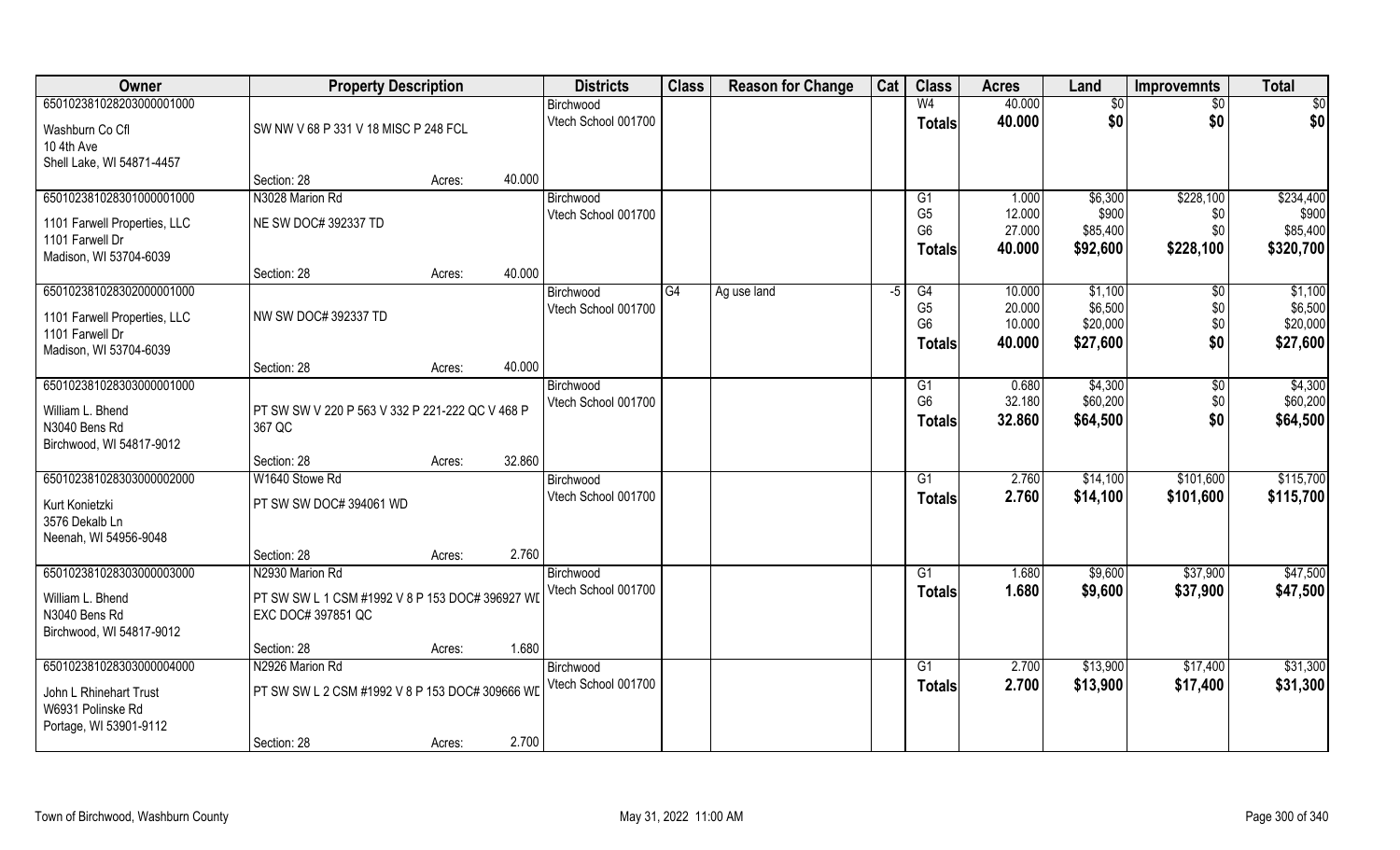| Owner                                                                                         | <b>Property Description</b>                                            |        |        | <b>Districts</b>                 | <b>Class</b> | <b>Reason for Change</b> | Cat | <b>Class</b>                           | <b>Acres</b>              | Land                         | <b>Improvemnts</b>       | <b>Total</b>                 |
|-----------------------------------------------------------------------------------------------|------------------------------------------------------------------------|--------|--------|----------------------------------|--------------|--------------------------|-----|----------------------------------------|---------------------------|------------------------------|--------------------------|------------------------------|
| 650102381028304000001000<br>William L. Bhend<br>N3040 Bens Rd                                 | SE SW V 220 P 563 V 332 P 221-222 QC EXC V 468 P<br>368 DOC# 397851 QC |        |        | Birchwood<br>Vtech School 001700 |              |                          |     | G1<br>G <sub>5</sub><br>G <sub>6</sub> | 0.250<br>15.000<br>24.750 | \$1,400<br>\$200<br>\$39,500 | $\sqrt{6}$<br>\$0<br>\$0 | \$1,400<br>\$200<br>\$39,500 |
| Birchwood, WI 54817-9012                                                                      | Section: 28                                                            | Acres: | 40.000 |                                  |              |                          |     | Totals                                 | 40.000                    | \$41,100                     | \$0                      | \$41,100                     |
| 650102381028505001002000<br>Douglas M. Sorbie<br>W1302 Peufald Rd<br>Birchwood, WI 54817-9010 | GOV LOT 1 V 327 P 475 WD                                               |        |        | Birchwood<br>Vtech School 001700 |              |                          |     | G1<br><b>Totals</b>                    | 2.340<br>2.340            | \$87,300<br>\$87,300         | $\sqrt{$0}$<br>\$0       | \$87,300<br>\$87,300         |
|                                                                                               | Section: 28                                                            | Acres: | 2.340  |                                  |              |                          |     |                                        |                           |                              |                          |                              |
| 650102381028505002001000<br>Douglas M. Sorbie<br>W1302 Peufald Rd<br>Birchwood, WI 54817-9010 | W1302 Peufald Rd<br>GOV LOT 2 V 327 P 475 WD                           |        |        | Birchwood<br>Vtech School 001700 |              |                          |     | G1<br><b>Totals</b>                    | 4.000<br>4.000            | \$81,100<br>\$81,100         | \$340,500<br>\$340,500   | \$421,600<br>\$421,600       |
|                                                                                               | Section: 28                                                            | Acres: | 4.000  |                                  |              |                          |     |                                        |                           |                              |                          |                              |
| 650102381028505003001000<br>Washburn Co Cfl<br>10 4th Ave<br>Shell Lake, WI 54871-4457        | GOV LOT 3 V 70 P 164 V 19 MISC P 314 FCL                               |        |        | Birchwood<br>Vtech School 001700 |              |                          |     | W4<br><b>Totals</b>                    | 27.330<br>27.330          | \$0<br>\$0                   | $\sqrt[6]{3}$<br>\$0     | \$0<br>\$0                   |
|                                                                                               | Section: 28                                                            | Acres: | 27.330 |                                  |              |                          |     |                                        |                           |                              |                          |                              |
| 650102381028505004001000<br>Washburn Co Cfl<br>10 4th Ave<br>Shell Lake, WI 54871-4457        | GOV LOT 4 V 70 P 164 V 18 MISC P 375 FCL                               |        |        | Birchwood<br>Vtech School 001700 |              |                          |     | W <sub>4</sub><br><b>Totals</b>        | 30.810<br>30.810          | \$0<br>\$0                   | $\overline{50}$<br>\$0   | $\sqrt{50}$<br>\$0           |
|                                                                                               | Section: 28                                                            | Acres: | 30.810 |                                  |              |                          |     |                                        |                           |                              |                          |                              |
| 650102381028505005001000<br>Washburn Co Cfl<br>10 4th Ave<br>Shell Lake, WI 54871-4457        | GOV LOT 5 V 70 P 164 V 18 MISC P 375 FCL                               |        |        | Birchwood<br>Vtech School 001700 |              |                          |     | W <sub>4</sub><br><b>Totals</b>        | 22.330<br>22.330          | \$0<br>\$0                   | $\sqrt{$0}$<br>\$0       | \$0<br>\$0                   |
|                                                                                               | Section: 28                                                            | Acres: | 22.330 |                                  |              |                          |     |                                        |                           |                              |                          |                              |
| 650102381028505006001000<br>Washburn Co Cfl<br>10 4th Ave<br>Shell Lake, WI 54871-4457        | GOV LOT 6 V 70 P 164 V 18 MISC P 375 FCL<br>Section: 28                | Acres: | 18.450 | Birchwood<br>Vtech School 001700 |              |                          |     | W <sub>4</sub><br><b>Totals</b>        | 18.450<br>18.450          | $\sqrt{6}$<br>\$0            | $\sqrt{$0}$<br>\$0       | $\overline{50}$<br>\$0       |
|                                                                                               |                                                                        |        |        |                                  |              |                          |     |                                        |                           |                              |                          |                              |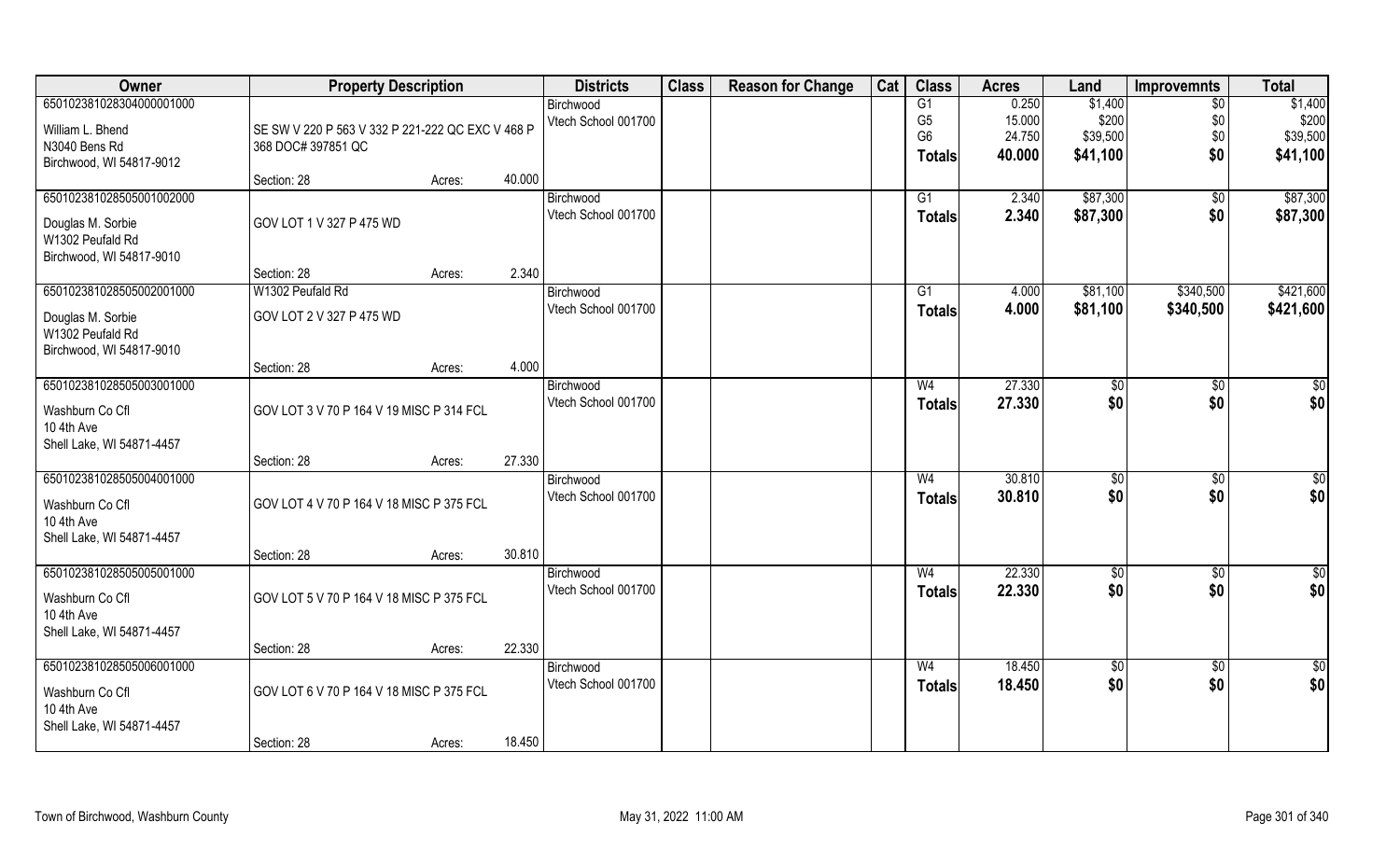| Owner                                   | <b>Property Description</b>                      |        |        | <b>Districts</b>                 | <b>Class</b> | <b>Reason for Change</b> | Cat | <b>Class</b>   | <b>Acres</b>     | Land            | <b>Improvemnts</b> | <b>Total</b> |
|-----------------------------------------|--------------------------------------------------|--------|--------|----------------------------------|--------------|--------------------------|-----|----------------|------------------|-----------------|--------------------|--------------|
| 650102381028505007001000                |                                                  |        |        | Birchwood<br>Vtech School 001700 |              |                          |     | W <sub>4</sub> | 40.920<br>40.920 | \$0<br>\$0      | \$0<br>\$0         | \$0<br>\$0   |
| Washburn Co Cfl                         | GOV LOT 7 V 68 P 331 V 18 MISC P 248 FCL         |        |        |                                  |              |                          |     | <b>Totals</b>  |                  |                 |                    |              |
| 10 4th Ave<br>Shell Lake, WI 54871-4457 |                                                  |        |        |                                  |              |                          |     |                |                  |                 |                    |              |
|                                         | Section: 28                                      | Acres: | 40.920 |                                  |              |                          |     |                |                  |                 |                    |              |
| 650102381028505008001000                |                                                  |        |        | Birchwood                        |              |                          |     | W <sub>4</sub> | 36.960           | $\overline{50}$ | $\overline{50}$    | \$0          |
| Washburn Co Cfl                         | PT GOV LOT 8 V 68 P 331 V 345 P 611-613 ENC V 18 |        |        | Vtech School 001700              |              |                          |     | <b>Totals</b>  | 36.960           | \$0             | \$0                | \$0          |
| 10 4th Ave                              | MISC P 248 FCL FCL WITHDRAW-.27 AC EXC CSM       |        |        |                                  |              |                          |     |                |                  |                 |                    |              |
| Shell Lake, WI 54871-4457               | #2147 V 9 P 87                                   |        |        |                                  |              |                          |     |                |                  |                 |                    |              |
|                                         | Section: 28                                      | Acres: | 36.960 |                                  |              |                          |     |                |                  |                 |                    |              |
| 650102381028505009001000                | N3098 Marion Rd                                  |        |        | Birchwood<br>Vtech School 001700 |              |                          |     | G1             | 0.690            | \$47,900        | \$73,800           | \$121,700    |
| Janis A. Rhinehart Le                   | PT GOV LOTS 9 & 8 L 1 & 2 CSM #2147 V 9 P 87     |        |        |                                  |              |                          |     | <b>Totals</b>  | 0.690            | \$47,900        | \$73,800           | \$121,700    |
| 559 N Elm St Apt e                      | DOC# 313290 QC DOC# 352085 PR                    |        |        |                                  |              |                          |     |                |                  |                 |                    |              |
| Adams, WI 53910-9809                    |                                                  |        |        |                                  |              |                          |     |                |                  |                 |                    |              |
|                                         | Section: 28                                      | Acres: | 0.690  |                                  |              |                          |     |                |                  |                 |                    |              |
| 650102381028505009002000                |                                                  |        |        | Birchwood<br>Vtech School 001700 |              |                          |     | G1             | 1.580            | \$65,600        | \$0                | \$65,600     |
| Jeffrey Huber                           | PT GOV LOT 9 L 1 CSM #1169 V 5 P 154 DOC#        |        |        |                                  |              |                          |     | <b>Totals</b>  | 1.580            | \$65,600        | \$0                | \$65,600     |
| 748 State Rd 82                         | 323024 WD DOC# 323025 WD                         |        |        |                                  |              |                          |     |                |                  |                 |                    |              |
| Wisconsin Dells, WI 53965-8506          |                                                  |        |        |                                  |              |                          |     |                |                  |                 |                    |              |
|                                         | Section: 28                                      | Acres: | 1.580  |                                  |              |                          |     |                |                  |                 |                    |              |
| 650102381028505009003000                | N3080 Marion Rd                                  |        |        | Birchwood<br>Vtech School 001700 |              |                          |     | G1             | 1.580            | \$98,800        | \$238,000          | \$336,800    |
| Severson Trust                          | PT GOV LOT 9 L 2 CSM #1169 V 5 P 154 DOC#        |        |        |                                  |              |                          |     | <b>Totals</b>  | 1.580            | \$98,800        | \$238,000          | \$336,800    |
| N3080 Marion Rd                         | 293002 WD                                        |        |        |                                  |              |                          |     |                |                  |                 |                    |              |
| Birchwood, WI 54817-9003                |                                                  |        |        |                                  |              |                          |     |                |                  |                 |                    |              |
|                                         | Section: 28                                      | Acres: | 1.580  |                                  |              |                          |     |                |                  |                 |                    |              |
| 650102381028505009004000                | N3076 Marion Rd                                  |        |        | Birchwood<br>Vtech School 001700 |              |                          |     | G1             | 1.580            | \$73,300        | \$2,000            | \$75,300     |
| Kristin G. Huber                        | PT GOV LOT 9 L 3 CSM #1169 V 5 P 154 DOC#        |        |        |                                  |              |                          |     | <b>Totals</b>  | 1.580            | \$73,300        | \$2,000            | \$75,300     |
| 748 State Rd 82                         | 189539 WD DOC# 378870 PR DOC# 380219 TERM        |        |        |                                  |              |                          |     |                |                  |                 |                    |              |
| Wisconsin Dells, WI 53965-8506          |                                                  |        |        |                                  |              |                          |     |                |                  |                 |                    |              |
|                                         | Section: 28                                      | Acres: | 1.580  |                                  |              |                          |     |                |                  |                 |                    |              |
| 650102381028505009005000                | <b>Marion Rd</b>                                 |        |        | Birchwood<br>Vtech School 001700 |              |                          |     | G1             | 1.000            | \$28,200        | \$2,000            | \$30,200     |
| Donna J Davis Trust                     | N 100'S 170' N1/2 GOV LOT 9 DOC# 399384 TD       |        |        |                                  |              |                          |     | <b>Totals</b>  | 1.000            | \$28,200        | \$2,000            | \$30,200     |
| N9957 Fox River Rd                      |                                                  |        |        |                                  |              |                          |     |                |                  |                 |                    |              |
| Portage, WI 53901-9717                  |                                                  |        |        |                                  |              |                          |     |                |                  |                 |                    |              |
|                                         | Section: 28                                      | Acres: | 1.000  |                                  |              |                          |     |                |                  |                 |                    |              |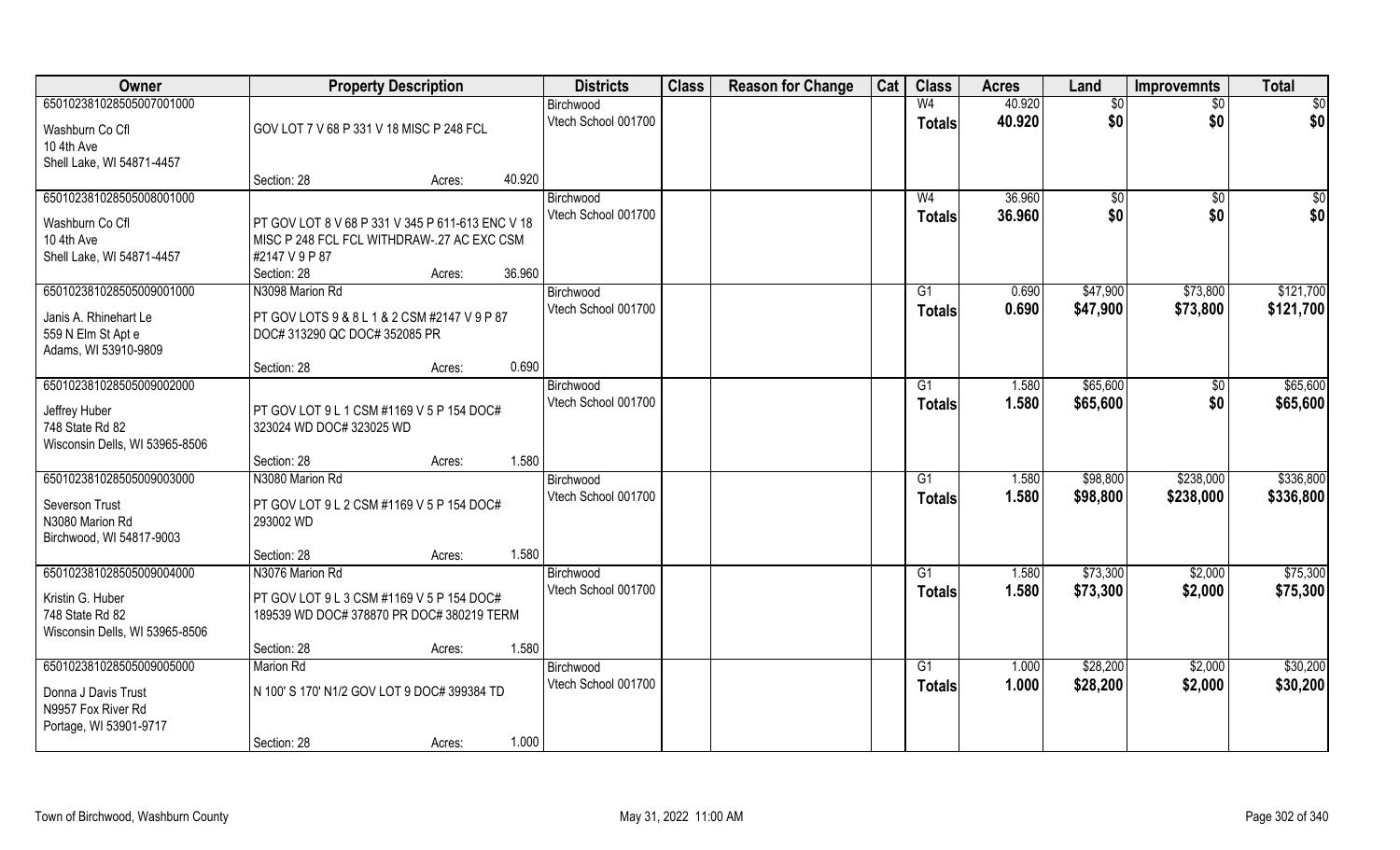| Owner                                                                    | <b>Property Description</b>                                    |        |        | <b>Districts</b>    | <b>Class</b> | <b>Reason for Change</b> | Cat | <b>Class</b>   | <b>Acres</b> | Land            | <b>Improvemnts</b> | <b>Total</b>  |
|--------------------------------------------------------------------------|----------------------------------------------------------------|--------|--------|---------------------|--------------|--------------------------|-----|----------------|--------------|-----------------|--------------------|---------------|
| 650102381028505009006000                                                 | N3050 Marion Rd                                                |        |        | Birchwood           |              |                          |     | G1             | 1.000        | \$41,600        | \$119,400          | \$161,000     |
| Michael H. Hendricks<br>E7490A Gavin Rd<br>Lyndon Station, WI 53944-9618 | PT GOV LOT 9 DOC# 366263 QC                                    |        |        | Vtech School 001700 |              |                          |     | <b>Totals</b>  | 1.000        | \$41,600        | \$119,400          | \$161,000     |
|                                                                          | Section: 28                                                    | Acres: | 1.000  |                     |              |                          |     |                |              |                 |                    |               |
| 650102381028505009007500                                                 | N 3040 Bens Rd                                                 |        |        | Birchwood           |              |                          |     | G1             | 4.690        | \$90,200        | \$178,400          | \$268,600     |
| William L. Bhend<br>N3040 Bens Rd<br>Birchwood, WI 54817-9012            | PT GOV LOT 9 DOC# 129854 WD DOC# 141767 WD<br>DOC# 386298 AFFD |        |        | Vtech School 001700 |              |                          |     | <b>Totals</b>  | 4.690        | \$90,200        | \$178,400          | \$268,600     |
|                                                                          | Section: 28                                                    | Acres: | 4.690  |                     |              |                          |     |                |              |                 |                    |               |
| 650102381028505009009000                                                 | N3010 Bens Rd                                                  |        |        | Birchwood           |              |                          |     | G1             | 1.360        | \$46,500        | \$63,500           | \$110,000     |
| Michael J. Boettcher<br>N3010 Bens Rd<br>Birchwood, WI 54817-9012        | PT GOV LOT 9 V 177 P 593                                       |        |        | Vtech School 001700 |              |                          |     | <b>Totals</b>  | 1.360        | \$46,500        | \$63,500           | \$110,000     |
|                                                                          | Section: 28                                                    | Acres: | 1.360  |                     |              |                          |     |                |              |                 |                    |               |
| 650102381028505009010000                                                 | N3006 Bens Rd                                                  |        |        | Birchwood           | G1           | Garage @25%              |     | G1             | 1.330        | \$67,200        | \$84,100           | \$151,300     |
| Julie A. Nelson<br>618 W Franklin St<br>Portage, WI 53901-1917           | PT GOV LOT 9 DOC# 319133 QC DOC# 348335 QC                     |        |        | Vtech School 001700 |              |                          |     | <b>Totals</b>  | 1.330        | \$67,200        | \$84,100           | \$151,300     |
|                                                                          | Section: 28                                                    | Acres: | 1.330  |                     |              |                          |     |                |              |                 |                    |               |
| 650102381028505010001000                                                 | N2990 Bens Rd                                                  |        |        | Birchwood           |              |                          |     | G1             | 2.100        | \$82,700        | \$103,700          | \$186,400     |
| Hager Irrevocable Trust                                                  | PT GOV LOT 10 DOC# 372845 QC                                   |        |        | Vtech School 001700 |              |                          |     | G <sub>6</sub> | 25.000       | \$89,400        | \$0                | \$89,400      |
| 5783 Perth Dr                                                            |                                                                |        |        |                     |              |                          |     | <b>Totals</b>  | 27.100       | \$172,100       | \$103,700          | \$275,800     |
| Eau Claire, WI 54703-2189                                                |                                                                |        |        |                     |              |                          |     |                |              |                 |                    |               |
|                                                                          | Section: 28                                                    | Acres: | 27.100 |                     |              |                          |     |                |              |                 |                    |               |
| 650102381029101000001000                                                 |                                                                |        |        | Birchwood           |              |                          |     | W <sub>4</sub> | 40.000       | \$0             | \$0                | $\frac{1}{2}$ |
| Washburn Co Cfl<br>10 4th Ave<br>Shell Lake, WI 54871-4457               | NE NE V 64 P 94 V 134 P 710 FCL                                |        |        | Vtech School 001700 |              |                          |     | <b>Totals</b>  | 40.000       | \$0             | \$0                | \$0           |
|                                                                          | Section: 29                                                    | Acres: | 40.000 |                     |              |                          |     |                |              |                 |                    |               |
| 650102381029102000001000                                                 |                                                                |        |        | Birchwood           |              |                          |     | W <sub>4</sub> | 40.000       | $\overline{50}$ | $\overline{60}$    | $\frac{1}{2}$ |
| Washburn Co Cfl<br>10 4th Ave<br>Shell Lake, WI 54871-4457               | NW NE V 64 P 94 V 134 P 710 FCL                                |        |        | Vtech School 001700 |              |                          |     | Totals         | 40.000       | \$0             | \$0                | \$0           |
|                                                                          | Section: 29                                                    | Acres: | 40.000 |                     |              |                          |     |                |              |                 |                    |               |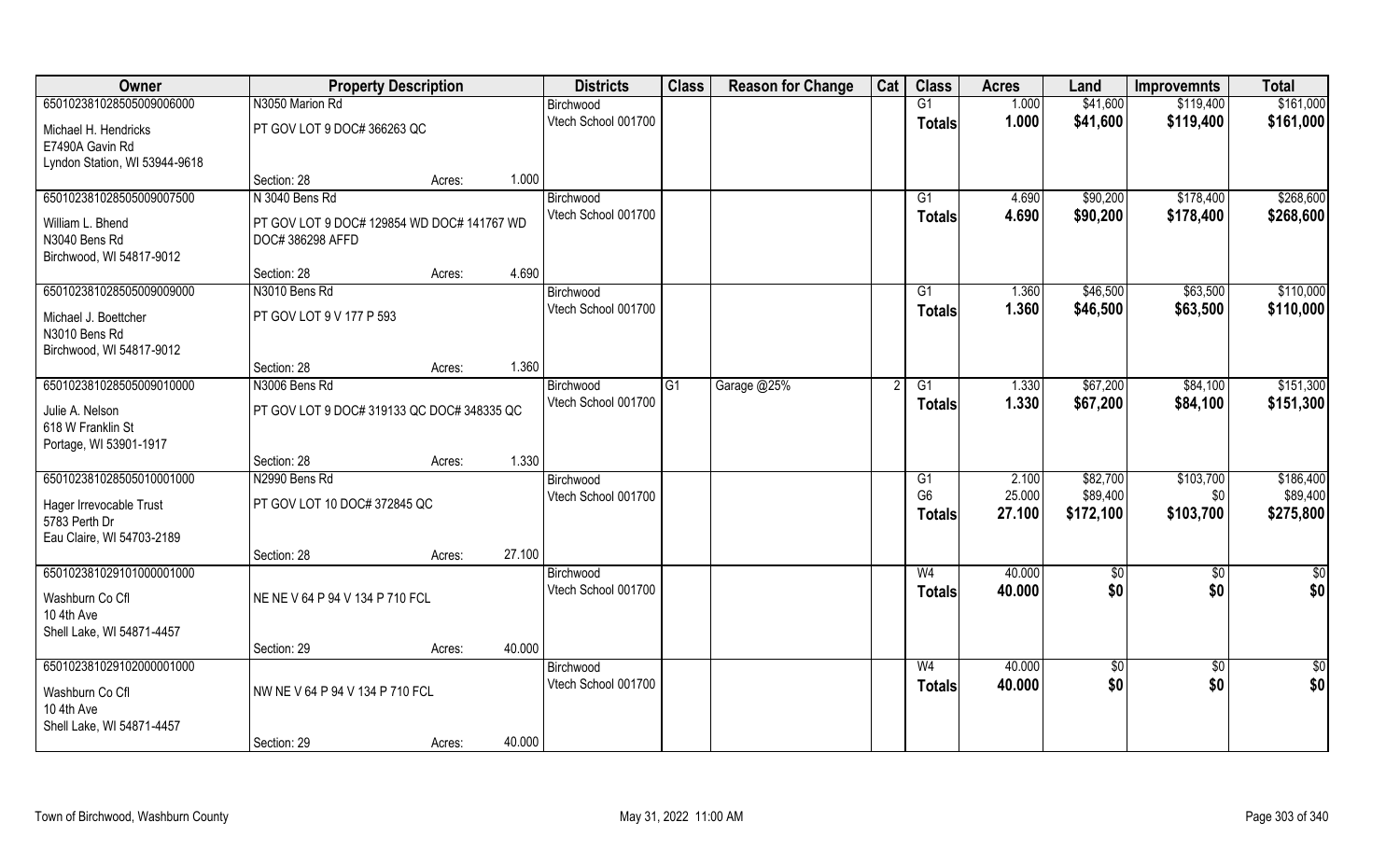| Owner                         | <b>Property Description</b>                                              |        | <b>Districts</b>                 | <b>Class</b> | <b>Reason for Change</b> | Cat  | <b>Class</b>         | <b>Acres</b>     | Land                | <b>Improvemnts</b>     | <b>Total</b>        |
|-------------------------------|--------------------------------------------------------------------------|--------|----------------------------------|--------------|--------------------------|------|----------------------|------------------|---------------------|------------------------|---------------------|
| 650102381029103000001000      |                                                                          |        | Birchwood                        |              |                          |      | W <sub>4</sub>       | 40.000           | $\sqrt[6]{}$        | $\overline{50}$        | $\overline{50}$     |
| Washburn Co Cfl               | SW NE V 70 P 336 V 19 MISC P 314 FCL                                     |        | Vtech School 001700              |              |                          |      | <b>Totals</b>        | 40.000           | \$0                 | \$0                    | \$0                 |
| 10 4th Ave                    |                                                                          |        |                                  |              |                          |      |                      |                  |                     |                        |                     |
| Shell Lake, WI 54871-4457     |                                                                          |        |                                  |              |                          |      |                      |                  |                     |                        |                     |
|                               | Section: 29                                                              | Acres: | 40.000                           |              |                          |      |                      |                  |                     |                        |                     |
| 650102381029104000001000      |                                                                          |        | Birchwood<br>Vtech School 001700 |              |                          |      | W <sub>4</sub>       | 40.000           | $\sqrt[6]{}$<br>\$0 | $\sqrt{$0}$            | $\sqrt{50}$         |
| Washburn Co Cfl               | SE NE V 70 P 336 V 19 MISC P 314 FCL                                     |        |                                  |              |                          |      | <b>Totals</b>        | 40.000           |                     | \$0                    | \$0                 |
| 10 4th Ave                    |                                                                          |        |                                  |              |                          |      |                      |                  |                     |                        |                     |
| Shell Lake, WI 54871-4457     | Section: 29                                                              |        | 40.000                           |              |                          |      |                      |                  |                     |                        |                     |
| 650102381029201000001000      |                                                                          | Acres: | Birchwood                        |              |                          |      | W <sub>4</sub>       | 40.000           | \$0                 | $\sqrt[6]{30}$         | \$0                 |
|                               |                                                                          |        | Vtech School 001700              |              |                          |      | <b>Totals</b>        | 40.000           | \$0                 | \$0                    | \$0                 |
| Washburn Co Cfl               | NE NW V 64 P 94 V 134 P 710 FCL                                          |        |                                  |              |                          |      |                      |                  |                     |                        |                     |
| 10 4th Ave                    |                                                                          |        |                                  |              |                          |      |                      |                  |                     |                        |                     |
| Shell Lake, WI 54871-4457     | Section: 29                                                              | Acres: | 40.000                           |              |                          |      |                      |                  |                     |                        |                     |
| 650102381029202000001000      |                                                                          |        | Birchwood                        |              |                          |      | W <sub>4</sub>       | 38.710           | $\frac{1}{20}$      | $\sqrt[6]{3}$          | \$0                 |
|                               |                                                                          |        | Vtech School 001700              |              |                          |      | <b>Totals</b>        | 38.710           | \$0                 | \$0                    | \$0                 |
| Washburn Co Cfl<br>10 4th Ave | PT NW NW V 64 P 94 V 18 MISC P 375 FCL EXC V 257<br>P 181 EXC V 288 P 19 |        |                                  |              |                          |      |                      |                  |                     |                        |                     |
| Shell Lake, WI 54871-4457     |                                                                          |        |                                  |              |                          |      |                      |                  |                     |                        |                     |
|                               | Section: 29                                                              | Acres: | 38.710                           |              |                          |      |                      |                  |                     |                        |                     |
| 650102381029203000001000      |                                                                          |        | Birchwood                        |              |                          |      | W <sub>4</sub>       | 40.000           | \$0                 | $\sqrt[6]{3}$          | \$0                 |
| Washburn Co Cfl               | SW NW V 64 P 140 V 134 P 710 FCL                                         |        | Vtech School 001700              |              |                          |      | <b>Totals</b>        | 40.000           | \$0                 | \$0                    | \$0                 |
| 10 4th Ave                    |                                                                          |        |                                  |              |                          |      |                      |                  |                     |                        |                     |
| Shell Lake, WI 54871-4457     |                                                                          |        |                                  |              |                          |      |                      |                  |                     |                        |                     |
|                               | Section: 29                                                              | Acres: | 40.000                           |              |                          |      |                      |                  |                     |                        |                     |
| 650102381029204000001000      |                                                                          |        | Birchwood                        |              |                          |      | W <sub>4</sub>       | 40.000           | \$0                 | \$0                    | \$0                 |
| Washburn Co Cfl               | SE NW V 70 P 522 V 24 MISC P 413 FCL                                     |        | Vtech School 001700              |              |                          |      | <b>Totals</b>        | 40.000           | \$0                 | \$0                    | \$0                 |
| 10 4th Ave                    |                                                                          |        |                                  |              |                          |      |                      |                  |                     |                        |                     |
| Shell Lake, WI 54871-4457     |                                                                          |        |                                  |              |                          |      |                      |                  |                     |                        |                     |
|                               | Section: 29                                                              | Acres: | 40.000                           |              |                          |      |                      |                  |                     |                        |                     |
| 650102381029301000001000      |                                                                          |        | Birchwood<br>Vtech School 001700 | G4           | Ag use land              | $-5$ | G4<br>G <sub>6</sub> | 16.700<br>21.000 | \$1,900<br>\$42,000 | $\overline{50}$<br>\$0 | \$1,900<br>\$42,000 |
| Jeff D. Caves                 | PT NE SW DOC# 391901 WD                                                  |        |                                  |              |                          |      | <b>Totals</b>        | 37.700           | \$43,900            | \$0                    | \$43,900            |
| N3005 Long Lake Rd            |                                                                          |        |                                  |              |                          |      |                      |                  |                     |                        |                     |
| Birchwood, WI 54817-9005      |                                                                          |        | 37.700                           |              |                          |      |                      |                  |                     |                        |                     |
|                               | Section: 29                                                              | Acres: |                                  |              |                          |      |                      |                  |                     |                        |                     |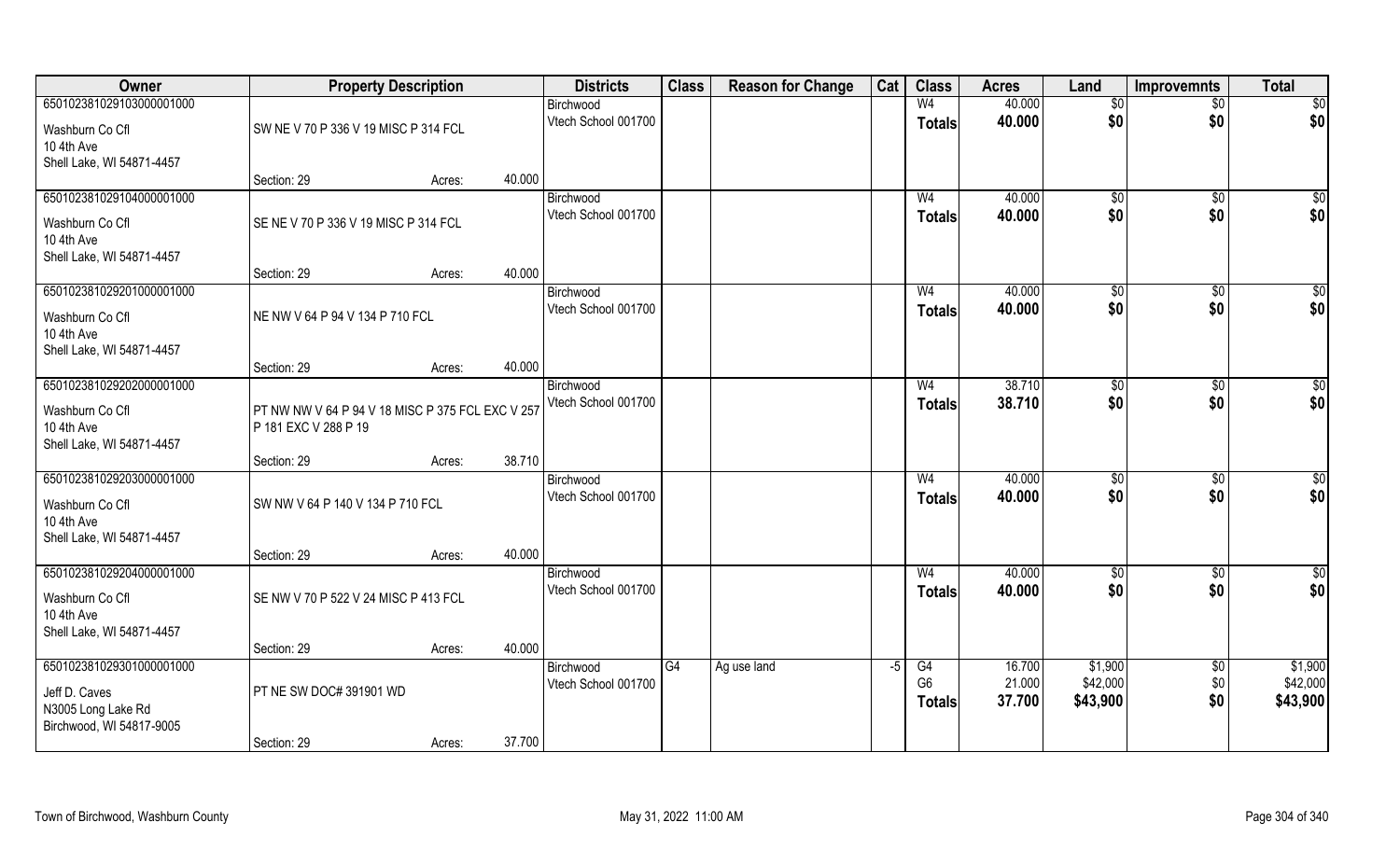| Owner                                       | <b>Property Description</b>                     |        |        | <b>Districts</b>                 | <b>Class</b> | <b>Reason for Change</b> | Cat  | <b>Class</b>           | <b>Acres</b>     | Land           | <b>Improvemnts</b>    | <b>Total</b>    |
|---------------------------------------------|-------------------------------------------------|--------|--------|----------------------------------|--------------|--------------------------|------|------------------------|------------------|----------------|-----------------------|-----------------|
| 650102381029302000001000                    | N2913 Long Lake Rd                              |        |        | Birchwood                        |              |                          |      | G1                     | 4.000            | \$17,400       | \$144,500             | \$161,900       |
| <b>Mussey Living Trust</b>                  | PT N1/2 SW1/4 DOC# 347812 WD DOC# 388919        |        |        | Vtech School 001700              |              |                          |      | W <sub>6</sub>         | 38.000           | (\$76,000)     | \$0                   | \$0             |
| 6122 Culpepper Ln                           | MFL-CL (38 AC)                                  |        |        |                                  |              |                          |      | <b>Totals</b>          | 42.000           | \$17,400       | \$144,500             | \$161,900       |
| Madison, WI 53718-8218                      |                                                 |        |        |                                  |              |                          |      |                        |                  |                |                       |                 |
|                                             | Section: 29                                     | Acres: | 42.000 |                                  |              |                          |      |                        |                  |                |                       |                 |
| 650102381029303000001000                    |                                                 |        |        | Birchwood                        | G4           | Ag use land              | -5   | G4                     | 15.000           | \$1,700        | $\sqrt[6]{}$          | \$1,700         |
| <b>Mussey Living Trust</b>                  | PT S1/2 SW1/4 DOC# 347812 WD DOC# 388919        |        |        | Vtech School 001700              |              |                          |      | W <sub>6</sub>         | 17.000<br>32.000 | (\$15,000)     | \$0<br>\$0            | \$0<br>\$1,700  |
| 6122 Culpepper Ln                           | MFL-CL (17 AC)                                  |        |        |                                  |              |                          |      | <b>Totals</b>          |                  | \$1,700        |                       |                 |
| Madison, WI 53718-8218                      |                                                 |        |        |                                  |              |                          |      |                        |                  |                |                       |                 |
|                                             | Section: 29                                     | Acres: | 32.000 |                                  |              |                          |      |                        |                  |                |                       |                 |
| 650102381029303000002000                    | N2911 Long Lake Rd                              |        |        | Birchwood<br>Vtech School 001700 | G4           | Ag use land              | $-5$ | G4<br>G <sub>5</sub>   | 5.000<br>2.000   | \$700<br>\$700 | $\sqrt[6]{30}$<br>\$0 | \$700<br>\$700  |
| <b>Mussey Living Trust</b>                  | PT SW SW DOC# 395532 WD                         |        |        |                                  |              |                          |      | G7                     | 2.000            | \$6,800        | \$2,200               | \$9,000         |
| 6122 Culpepper Ln                           |                                                 |        |        |                                  |              |                          |      | <b>Totals</b>          | 9.000            | \$8,200        | \$2,200               | \$10,400        |
| Madison, WI 53718-8218                      |                                                 |        | 9.000  |                                  |              |                          |      |                        |                  |                |                       |                 |
| 650102381029304000001000                    | Section: 29<br>N3005 Long Lake Rd               | Acres: |        | Birchwood                        | G4           | Ag use land              | -5   | G4                     | 26.300           | \$3,800        | $\overline{30}$       | \$3,800         |
|                                             |                                                 |        |        | Vtech School 001700              |              |                          |      | G7                     | 1.000            | \$3,600        | \$79,400              | \$83,000        |
| Jeff D. Caves                               | PT SE SW N OF TN RD & PT NE SW DOC# 388650 WD   |        |        |                                  |              |                          |      | <b>Totals</b>          | 27.300           | \$7,400        | \$79,400              | \$86,800        |
| N3005 Long Lake Rd                          |                                                 |        |        |                                  |              |                          |      |                        |                  |                |                       |                 |
| Birchwood, WI 54817-9005                    | Section: 29                                     | Acres: | 27.300 |                                  |              |                          |      |                        |                  |                |                       |                 |
| 650102381029304000002000                    |                                                 |        |        | Birchwood                        |              |                          |      | $\overline{\text{G5}}$ | 1.000            | \$400          | \$0                   | \$400           |
|                                             |                                                 |        |        | Vtech School 001700              |              |                          |      | G <sub>6</sub>         | 2.960            | \$3,000        | \$0                   | \$3,000         |
| Gail K Marshall Trust                       | PT SE SW L 1 CSM #2039 V 8 P 200 V 461 P 171 QC |        |        |                                  |              |                          |      | Totals                 | 3.960            | \$3,400        | \$0                   | \$3,400         |
| 12232 Allen Dr<br>Burnsville, MN 55337-3113 |                                                 |        |        |                                  |              |                          |      |                        |                  |                |                       |                 |
|                                             | Section: 29                                     | Acres: | 3.960  |                                  |              |                          |      |                        |                  |                |                       |                 |
| 650102381029304000003000                    | N 2960 Long Lake Rd                             |        |        | Birchwood                        |              |                          |      | G1                     | 5.800            | \$20,700       | \$267,600             | \$288,300       |
| Marvin Bednar Trust                         | PT SE SW L 2 CSM #2039 V 8 P 200 DOC# 381057 WD |        |        | Vtech School 001700              |              |                          |      | <b>Totals</b>          | 5.800            | \$20,700       | \$267,600             | \$288,300       |
| N2960 Long Lake Rd                          |                                                 |        |        |                                  |              |                          |      |                        |                  |                |                       |                 |
| Birchwood, WI 54817-5002                    |                                                 |        |        |                                  |              |                          |      |                        |                  |                |                       |                 |
|                                             | Section: 29                                     | Acres: | 5.800  |                                  |              |                          |      |                        |                  |                |                       |                 |
| 650102381029401000001000                    |                                                 |        |        | Birchwood                        |              |                          |      | W8                     | 40.000           | ( \$88,000)    | $\sqrt{$0}$           | $\overline{50}$ |
| Kenda J. Taylor                             | NE SE DOC# 341319 WD DOC# 357526 MFL-CL         |        |        | Vtech School 001700              |              |                          |      | <b>Totals</b>          | 40.000           | \$0            | \$0                   | \$0             |
| E10605 Fern Dell Rd                         |                                                 |        |        |                                  |              |                          |      |                        |                  |                |                       |                 |
| Baraboo, WI 53913-9429                      |                                                 |        |        |                                  |              |                          |      |                        |                  |                |                       |                 |
|                                             | Section: 29                                     | Acres: | 40.000 |                                  |              |                          |      |                        |                  |                |                       |                 |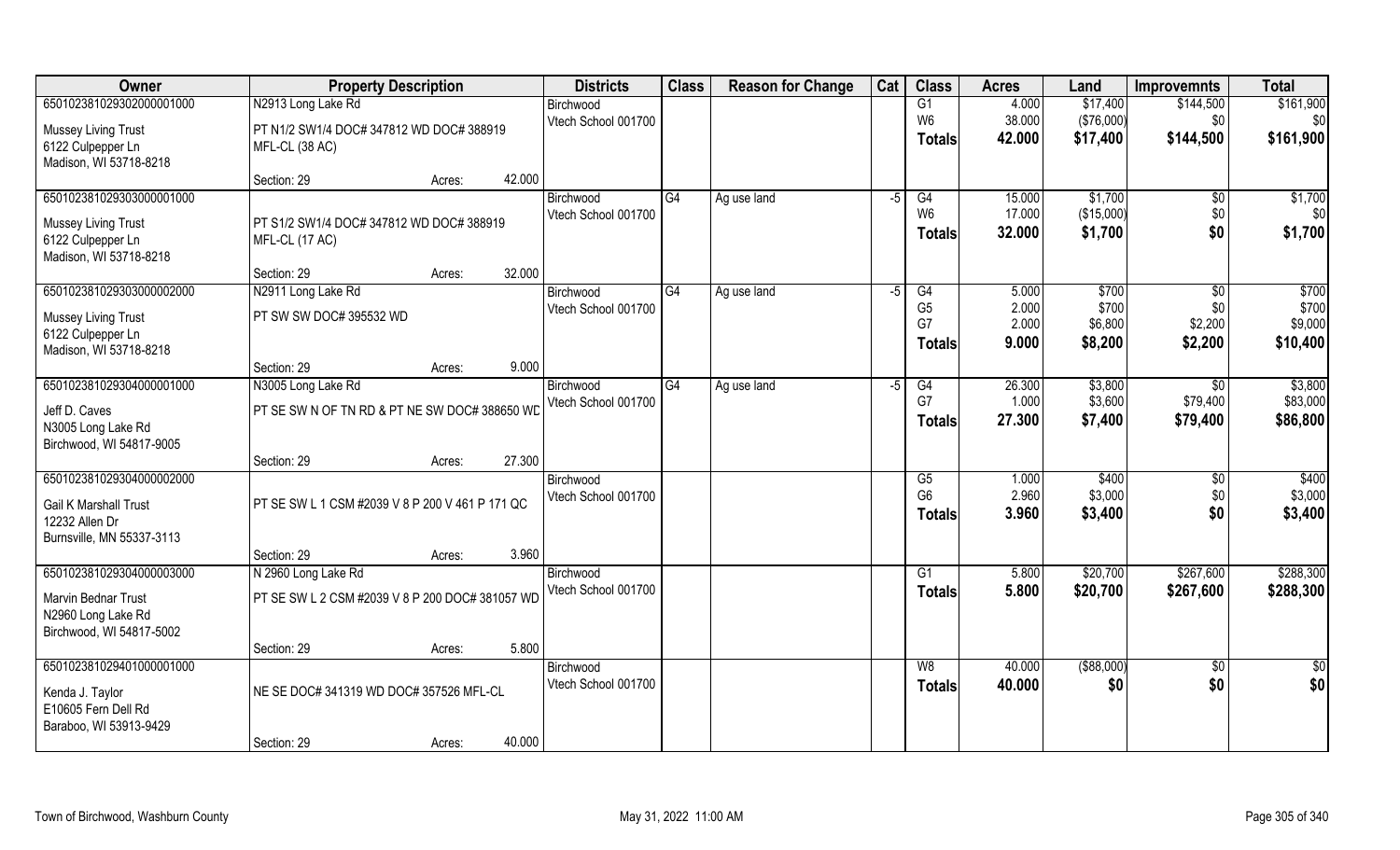| Owner                     | <b>Property Description</b>                    |        |        | <b>Districts</b>    | <b>Class</b> | <b>Reason for Change</b> | Cat | <b>Class</b>    | <b>Acres</b> | Land       | <b>Improvemnts</b> | <b>Total</b> |
|---------------------------|------------------------------------------------|--------|--------|---------------------|--------------|--------------------------|-----|-----------------|--------------|------------|--------------------|--------------|
| 650102381029402000001000  | N3034 Long Lake Rd                             |        |        | Birchwood           |              |                          |     | G1              | 1.000        | \$6,300    | \$36,600           | \$42,900     |
| Kenda J. Taylor           | NW SE EXC N 264' W 330' DOC# 341319 WD DOC#    |        |        | Vtech School 001700 |              |                          |     | G4              | 10.000       | \$1,500    | \$0                | \$1,500      |
| E10605 Fern Dell Rd       | 357526 MFL-CL(15 AC)                           |        |        |                     |              |                          |     | G <sub>6</sub>  | 12.000       | \$24,000   | \$0                | \$24,000     |
| Baraboo, WI 53913-9429    |                                                |        |        |                     |              |                          |     | W <sub>8</sub>  | 15.000       | (\$33,000) | \$0                | \$0          |
|                           | Section: 29                                    | Acres: | 38.000 |                     |              |                          |     | <b>Totals</b>   | 38.000       | \$31,800   | \$36,600           | \$68,400     |
| 650102381029402000002000  | N3084 Long Lake Rd                             |        |        | Birchwood           |              |                          |     | G1              | 2.000        | \$11,300   | \$51,600           | \$62,900     |
| Robert L. Boss            | N 264' E 330' NW SE DOC# 365101 WD             |        |        | Vtech School 001700 |              |                          |     | <b>Totals</b>   | 2.000        | \$11,300   | \$51,600           | \$62,900     |
| S1750 S 140th Ave         |                                                |        |        |                     |              |                          |     |                 |              |            |                    |              |
| Fall Creek, WI 54742-4929 |                                                |        |        |                     |              |                          |     |                 |              |            |                    |              |
|                           | Section: 29                                    | Acres: | 2.000  |                     |              |                          |     |                 |              |            |                    |              |
| 650102381029403000001000  | Long Lake Rd                                   |        |        | Birchwood           |              |                          |     | G5              | 1.000        | \$400      | \$0                | \$400        |
| Bryan Veldhuizen          | PT SW SE DOC# 383974 WD                        |        |        | Vtech School 001700 |              |                          |     | G <sub>6</sub>  | 7.000        | \$12,000   | \$0                | \$12,000     |
| W1779 Stowe Rd            |                                                |        |        |                     |              |                          |     | <b>Totals</b>   | 8.000        | \$12,400   | \$0                | \$12,400     |
| Birchwood, WI 54817-9011  |                                                |        |        |                     |              |                          |     |                 |              |            |                    |              |
|                           | Section: 29                                    | Acres: | 8.000  |                     |              |                          |     |                 |              |            |                    |              |
| 650102381029403000003100  | W1899 Stowe Rd                                 |        |        | Birchwood           |              |                          |     | G <sub>1</sub>  | 1.850        | \$44,100   | \$128,400          | \$172,500    |
| Peter J. Lang             | PT SW SE DOC# 387180 WD                        |        |        | Vtech School 001700 |              |                          |     | <b>Totals</b>   | 1.850        | \$44,100   | \$128,400          | \$172,500    |
| W1899 Stowe Rd            |                                                |        |        |                     |              |                          |     |                 |              |            |                    |              |
| Birchwood, WI 54817-9011  |                                                |        |        |                     |              |                          |     |                 |              |            |                    |              |
|                           | Section: 29                                    | Acres: | 1.850  |                     |              |                          |     |                 |              |            |                    |              |
| 650102381029403000003200  |                                                |        |        | Birchwood           |              |                          |     | $\overline{G1}$ | 1.650        | \$9,600    | $\sqrt[6]{30}$     | \$9,600      |
| Craig A. Scoles           | PT SW SE DOC# 336534 WD                        |        |        | Vtech School 001700 |              |                          |     | <b>Totals</b>   | 1.650        | \$9,600    | \$0                | \$9,600      |
| N5940 State Rd 40         |                                                |        |        |                     |              |                          |     |                 |              |            |                    |              |
| Bruce, WI 54819-9731      |                                                |        |        |                     |              |                          |     |                 |              |            |                    |              |
|                           | Section: 29                                    | Acres: | 1.650  |                     |              |                          |     |                 |              |            |                    |              |
| 650102381029403000004000  | W1883 Stowe Rd                                 |        |        | Birchwood           |              |                          |     | G1              | 0.500        | \$27,400   | \$88,600           | \$116,000    |
| Larry P. Simonson         | PT SW SE V 331 P 83-85 ESMT V 331 P 645-647 WD |        |        | Vtech School 001700 |              |                          |     | <b>Totals</b>   | 0.500        | \$27,400   | \$88,600           | \$116,000    |
| 320 S Willson Dr          |                                                |        |        |                     |              |                          |     |                 |              |            |                    |              |
| Altoona, WI 54720-1343    |                                                |        |        |                     |              |                          |     |                 |              |            |                    |              |
|                           | Section: 29                                    | Acres: | 0.500  |                     |              |                          |     |                 |              |            |                    |              |
| 650102381029403000005000  |                                                |        |        | Birchwood           |              |                          |     | $\overline{G1}$ | 2.500        | \$13,200   | $\overline{50}$    | \$13,200     |
| Alvin Schissel            | PT SW SE DOC# 381996 WD                        |        |        | Vtech School 001700 |              |                          |     | <b>Totals</b>   | 2.500        | \$13,200   | \$0                | \$13,200     |
| 930 Nelson Dr             |                                                |        |        |                     |              |                          |     |                 |              |            |                    |              |
| Rice Lake, WI 54868-2662  |                                                |        |        |                     |              |                          |     |                 |              |            |                    |              |
|                           | Section: 29                                    | Acres: | 2.500  |                     |              |                          |     |                 |              |            |                    |              |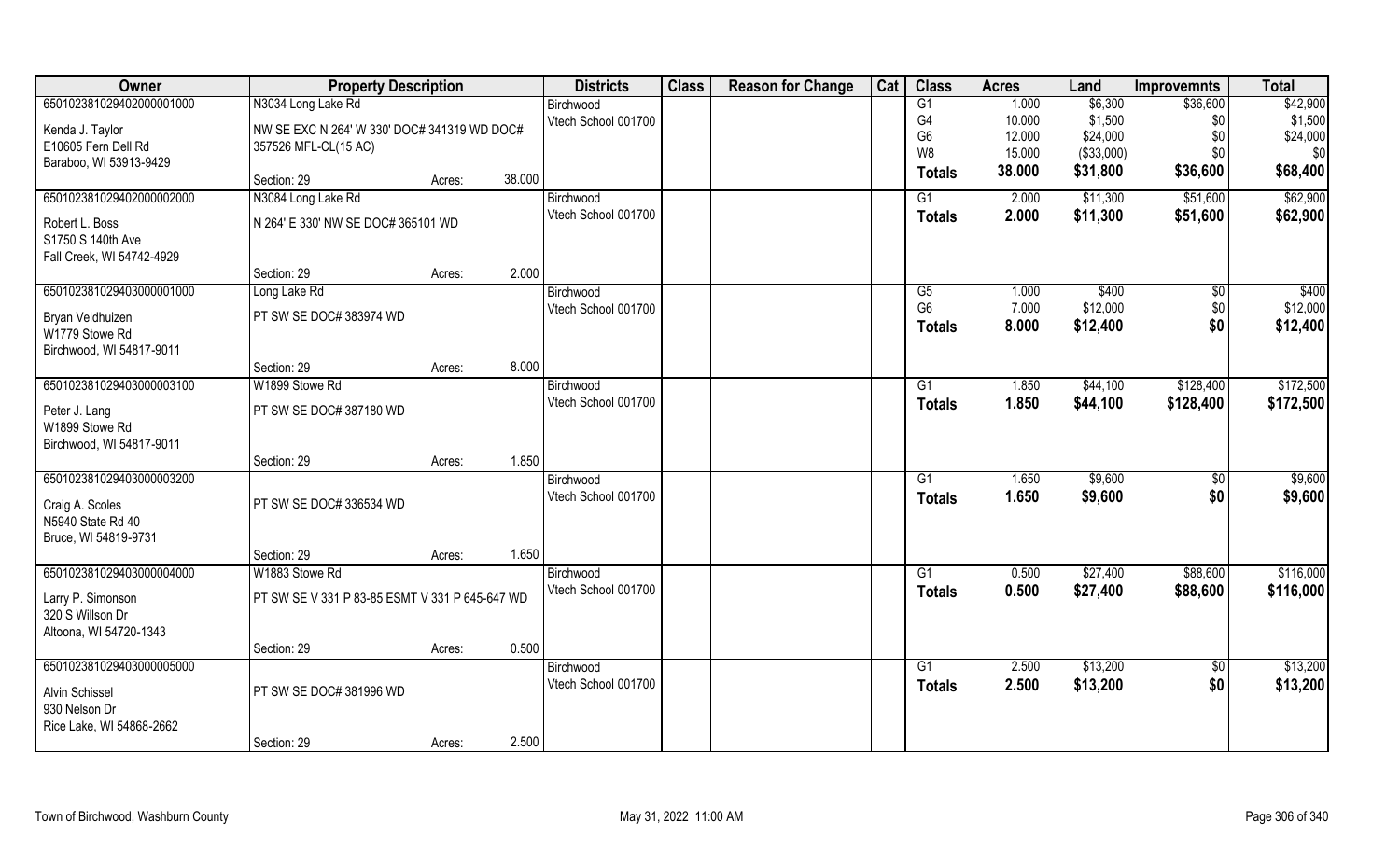| 650102381029403000006000<br>W1860 Stowe Rd<br>G1<br>1.000<br>\$6,300<br>G1<br>Addition<br>\$104,100<br>Birchwood<br>Vtech School 001700<br>1.000<br>\$6,300<br>\$104,100<br><b>Totals</b><br>PT SW SE N OF CTH E & W OF TN RD & 20' PCL S OF<br>Brent E. Gabrick<br>S3371 County Rd P<br>OLD TN RD DOC# 384504 QC<br>Fountain City, WI 54629-7111 | \$110,400 |
|---------------------------------------------------------------------------------------------------------------------------------------------------------------------------------------------------------------------------------------------------------------------------------------------------------------------------------------------------|-----------|
|                                                                                                                                                                                                                                                                                                                                                   |           |
|                                                                                                                                                                                                                                                                                                                                                   | \$110,400 |
|                                                                                                                                                                                                                                                                                                                                                   |           |
|                                                                                                                                                                                                                                                                                                                                                   |           |
| 1.000<br>Section: 29<br>Acres:                                                                                                                                                                                                                                                                                                                    |           |
| 650102381029403000007000<br>W1861 Stowe Rd<br>\$23,900<br>\$11,500<br>G1<br>1.000<br>Birchwood                                                                                                                                                                                                                                                    | \$35,400  |
| Vtech School 001700<br>1.000<br>\$23,900<br>\$11,500<br><b>Totals</b><br>PT SW SE S OF CTH E & W OF TN RD V 235 P 704 WD<br>Alvin Schissel                                                                                                                                                                                                        | \$35,400  |
| 930 Nelson Dr                                                                                                                                                                                                                                                                                                                                     |           |
| Rice Lake, WI 54868-2662                                                                                                                                                                                                                                                                                                                          |           |
| 1.000<br>Section: 29<br>Acres:                                                                                                                                                                                                                                                                                                                    |           |
| 650102381029403000008000<br>\$23,900<br>\$20,700<br>W1851 Stowe Rd<br>G1<br>1.000<br>Birchwood                                                                                                                                                                                                                                                    | \$44,600  |
| Vtech School 001700<br>1.000<br>\$23,900<br>\$20,700<br><b>Totals</b><br>PT SW SE DOC# 345926 WD<br>Kelly D. Cupp                                                                                                                                                                                                                                 | \$44,600  |
| W1851 Stowe Rd                                                                                                                                                                                                                                                                                                                                    |           |
| Birchwood, WI 54817-9011                                                                                                                                                                                                                                                                                                                          |           |
| 1.000<br>Section: 29<br>Acres:                                                                                                                                                                                                                                                                                                                    |           |
| 650102381029403000009000<br>W1847 Stowe Rd<br>\$23,900<br>\$63,800<br>1.000<br>Birchwood<br>G1                                                                                                                                                                                                                                                    | \$87,700  |
| Vtech School 001700<br>1.000<br>\$23,900<br>\$63,800<br><b>Totals</b><br>PT SW SE DOC# 238339 LC DOC# 301506 WD DOC#<br>Dennis J. Mccauley                                                                                                                                                                                                        | \$87,700  |
| 2910 Towering Pines Ct<br>374336 QC                                                                                                                                                                                                                                                                                                               |           |
| Traverse City, MI 49686-4400                                                                                                                                                                                                                                                                                                                      |           |
| 1.000<br>Section: 29<br>Acres:                                                                                                                                                                                                                                                                                                                    |           |
| 650102381029403000010000<br>W1835 Stowe Rd<br>\$23,900<br>\$34,900<br>G1<br>1.000<br>Birchwood<br>Vtech School 001700                                                                                                                                                                                                                             | \$58,800  |
| 1.000<br>\$23,900<br>\$34,900<br><b>Totals</b><br>PT SW SE V 343 P 528-529 LC DOC# 327673 WD<br>Ronald J. Laehn                                                                                                                                                                                                                                   | \$58,800  |
| 334 Union St                                                                                                                                                                                                                                                                                                                                      |           |
| Mondovi, WI 54755-1543                                                                                                                                                                                                                                                                                                                            |           |
| 1.000<br>Section: 29<br>Acres:<br>650102381029403000011000<br>W1831 Stowe Rd<br>\$44,000<br>1.000                                                                                                                                                                                                                                                 | \$77,200  |
| \$33,200<br>G1<br>Birchwood<br>Vtech School 001700<br>1.000<br>\$33,200<br>\$44,000                                                                                                                                                                                                                                                               | \$77,200  |
| <b>Totals</b><br>Patty Kay Wood<br>PT SW SE DOC# 393853 WD                                                                                                                                                                                                                                                                                        |           |
| 18526 Newman Rd                                                                                                                                                                                                                                                                                                                                   |           |
| Brownsville, MN 55919-6816<br>1.000<br>Section: 29                                                                                                                                                                                                                                                                                                |           |
| Acres:<br>650102381029403000012000<br>W1823 Stowe Rd<br>G1<br>0.370<br>\$4,500<br>\$11,600<br>Birchwood                                                                                                                                                                                                                                           | \$16,100  |
| Vtech School 001700<br>0.370<br>\$4,500<br>\$11,600<br><b>Totals</b>                                                                                                                                                                                                                                                                              | \$16,100  |
| PT SW SE DOC# 395568 WD<br>Christopher Allen Burt                                                                                                                                                                                                                                                                                                 |           |
| 2011 Edgewood Ln                                                                                                                                                                                                                                                                                                                                  |           |
| Eau Claire, WI 54703-0904<br>0.370<br>Section: 29<br>Acres:                                                                                                                                                                                                                                                                                       |           |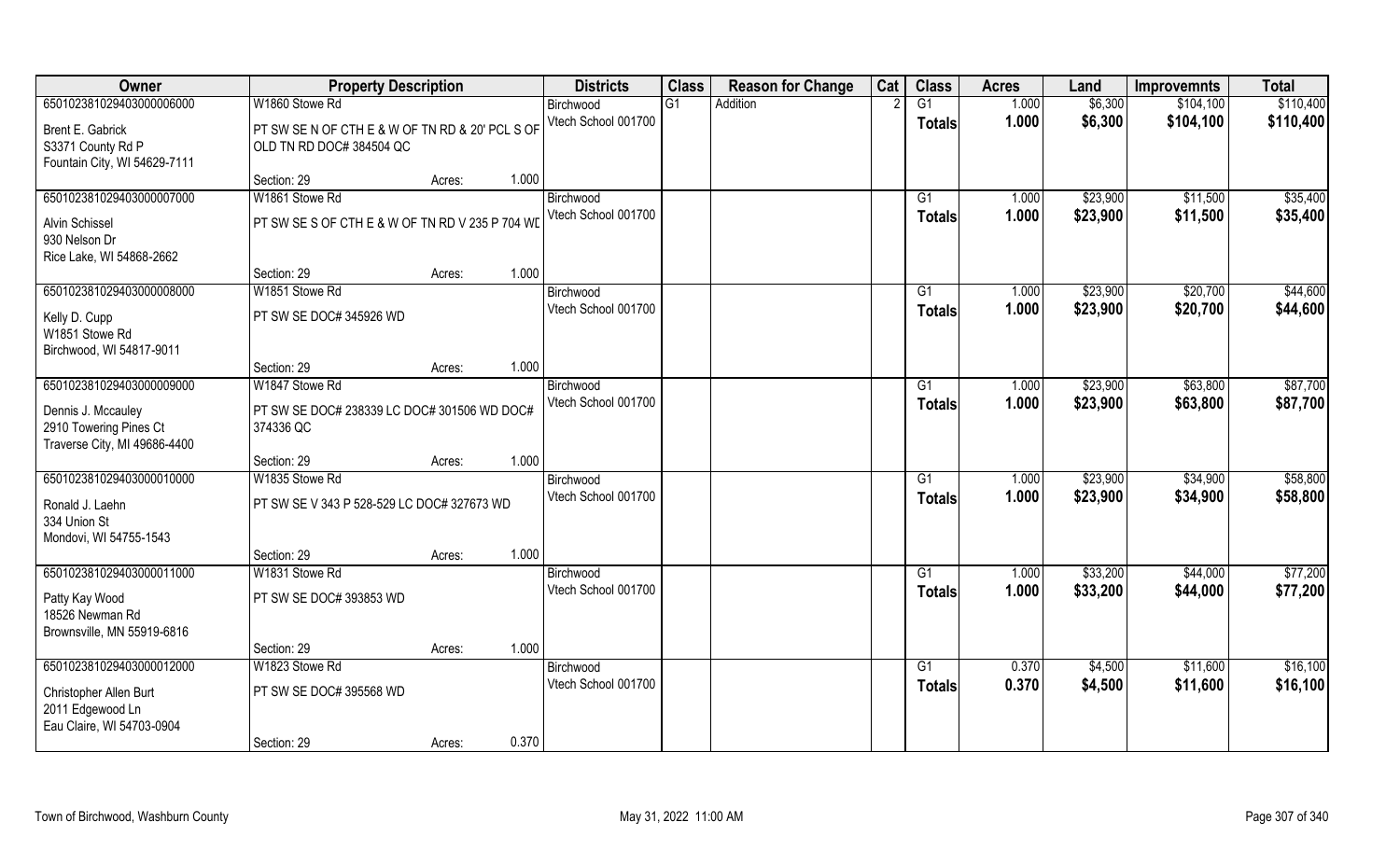| Owner                             | <b>Property Description</b>                          |        |        | <b>Districts</b>                 | <b>Class</b> | <b>Reason for Change</b> | Cat | <b>Class</b>   | <b>Acres</b> | Land       | <b>Improvemnts</b> | <b>Total</b> |
|-----------------------------------|------------------------------------------------------|--------|--------|----------------------------------|--------------|--------------------------|-----|----------------|--------------|------------|--------------------|--------------|
| 650102381029403000013000          | W1822 Stowe Rd                                       |        |        | Birchwood                        |              |                          |     | G1             | 0.700        | \$4,400    | \$72,300           | \$76,700     |
| Gary L. Bresina                   | PT SW SE V 282 P 781-782 V 453 P 956-957 QC          |        |        | Vtech School 001700              |              |                          |     | <b>Totals</b>  | 0.700        | \$4,400    | \$72,300           | \$76,700     |
| 204 S Willson Dr                  |                                                      |        |        |                                  |              |                          |     |                |              |            |                    |              |
| Altoona, WI 54720-1341            |                                                      |        |        |                                  |              |                          |     |                |              |            |                    |              |
|                                   | Section: 29                                          | Acres: | 0.700  |                                  |              |                          |     |                |              |            |                    |              |
| 650102381029403000014000          | W1811 Stowe Rd                                       |        |        | Birchwood                        |              |                          |     | G1             | 1.000        | \$33,700   | \$72,900           | \$106,600    |
| Connie L. Sugden                  | PT SW SE DOC# 377810 TD                              |        |        | Vtech School 001700              |              |                          |     | <b>Totals</b>  | 1.000        | \$33,700   | \$72,900           | \$106,600    |
| 13295 Saint Croix Trl N           |                                                      |        |        |                                  |              |                          |     |                |              |            |                    |              |
| Stillwater, MN 55082-9586         |                                                      |        |        |                                  |              |                          |     |                |              |            |                    |              |
|                                   | Section: 29                                          | Acres: | 1.000  |                                  |              |                          |     |                |              |            |                    |              |
| 650102381029403000015000          |                                                      |        |        | Birchwood<br>Vtech School 001700 |              |                          |     | G1             | 2.500        | \$13,200   | \$0                | \$13,200     |
| David Anderson                    | PT SW SE DOC# 292567 WD                              |        |        |                                  |              |                          |     | <b>Totals</b>  | 2.500        | \$13,200   | \$0                | \$13,200     |
| 28040 219th St                    |                                                      |        |        |                                  |              |                          |     |                |              |            |                    |              |
| Le Claire, IA 52753-9473          |                                                      |        | 2.500  |                                  |              |                          |     |                |              |            |                    |              |
| 650102381029404000001000          | Section: 29<br>W1779 Stowe Rd                        | Acres: |        | Birchwood                        |              |                          |     | G1             | 1.000        | \$23,900   | \$32,900           | \$56,800     |
|                                   |                                                      |        |        | Vtech School 001700              |              |                          |     | <b>Totals</b>  | 1.000        | \$23,900   | \$32,900           | \$56,800     |
| Bryan Veldhuizen                  | PT SE SE DOC# 374601 WD                              |        |        |                                  |              |                          |     |                |              |            |                    |              |
| W1779 Stowe Rd                    |                                                      |        |        |                                  |              |                          |     |                |              |            |                    |              |
| Birchwood, WI 54817-9011          | Section: 29                                          | Acres: | 1.000  |                                  |              |                          |     |                |              |            |                    |              |
| 650102381029404000002000          | W1720 Stowe Rd                                       |        |        | Birchwood                        |              |                          |     | G1             | 1.000        | \$6,300    | \$27,500           | \$33,800     |
|                                   |                                                      |        |        | Vtech School 001700              |              |                          |     | W <sub>6</sub> | 29.000       | (\$63,800) | \$0                | \$0          |
| Mark A. Huftel<br>2209 19 3/8 Ave | PT SE SE DOC# 320471 WD DOC# 324740 MFL-C (29<br>AC) |        |        |                                  |              |                          |     | <b>Totals</b>  | 30.000       | \$6,300    | \$27,500           | \$33,800     |
| Rice Lake, WI 54868-9018          |                                                      |        |        |                                  |              |                          |     |                |              |            |                    |              |
|                                   | Section: 29                                          | Acres: | 30.000 |                                  |              |                          |     |                |              |            |                    |              |
| 650102381029404000003100          | W1771 Stowe Rd                                       |        |        | Birchwood                        |              |                          |     | G1             | 4.500        | \$26,700   | \$109,300          | \$136,000    |
| Bryan Veldhuizen                  | PT SE SE DOC# 367087 ESMT DOC# 379981 LC             |        |        | Vtech School 001700              |              |                          |     | <b>Totals</b>  | 4.500        | \$26,700   | \$109,300          | \$136,000    |
| W1779 Stowe Rd                    |                                                      |        |        |                                  |              |                          |     |                |              |            |                    |              |
| Birchwood, WI 54817-9011          |                                                      |        |        |                                  |              |                          |     |                |              |            |                    |              |
|                                   | Section: 29                                          | Acres: | 4.500  |                                  |              |                          |     |                |              |            |                    |              |
| 650102381029404000005000          | W1725 Stowe Rd                                       |        |        | Birchwood                        |              |                          |     | G1             | 2.500        | \$54,800   | \$45,800           | \$100,600    |
| <b>Melody Rieck</b>               | PT SE SE DOC# 367088 QC DOC# 367087 ESMT             |        |        | Vtech School 001700              |              |                          |     | <b>Totals</b>  | 2.500        | \$54,800   | \$45,800           | \$100,600    |
| W1729 Stowe Rd                    |                                                      |        |        |                                  |              |                          |     |                |              |            |                    |              |
| Birchwood, WI 54817-9011          |                                                      |        |        |                                  |              |                          |     |                |              |            |                    |              |
|                                   | Section: 29                                          | Acres: | 2.500  |                                  |              |                          |     |                |              |            |                    |              |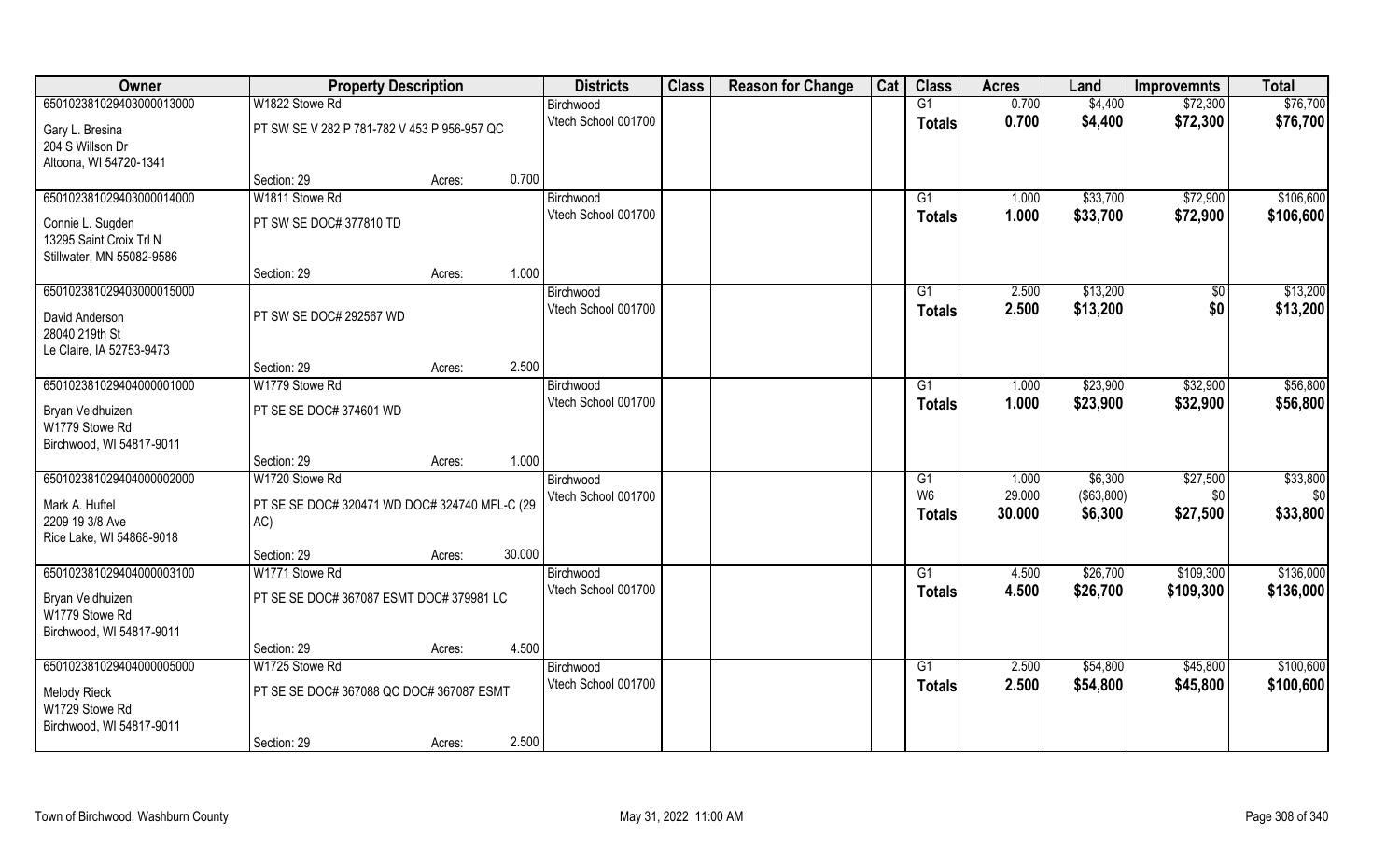| Owner                           | <b>Property Description</b>                       | <b>Districts</b>                 | <b>Class</b> | <b>Reason for Change</b> | Cat | <b>Class</b>  | <b>Acres</b>     | Land          | <b>Improvemnts</b> | <b>Total</b>           |
|---------------------------------|---------------------------------------------------|----------------------------------|--------------|--------------------------|-----|---------------|------------------|---------------|--------------------|------------------------|
| 650102381029404000006000        | W1729 Stowe Rd                                    | Birchwood                        |              |                          |     | G1            | 1.470            | \$41,900      | \$52,600           | \$94,500               |
| Jeffrey Rieck<br>W1729 Stowe Rd | PT SE SE L 1 CSM #1806 V 7 P 227 DOC# 382298 WD   | Vtech School 001700              |              |                          |     | <b>Totals</b> | 1.470            | \$41,900      | \$52,600           | \$94,500               |
| Birchwood, WI 54817-9011        |                                                   |                                  |              |                          |     |               |                  |               |                    |                        |
|                                 | Section: 29<br>Acres:                             | 1.470                            |              |                          |     |               |                  |               |                    |                        |
| 650102381029404000007000        |                                                   | Birchwood                        |              |                          |     | G1            | 1.310            | \$41,800      | \$0                | \$41,800               |
| Steven A. Friendshuh            | PT SE SE L 2 CSM #1806 V 7 P 227 V 293 P 170 QC V | Vtech School 001700              |              |                          |     | Totals        | 1.310            | \$41,800      | \$0                | \$41,800               |
| PO Box 432                      | 295 P 781 QC                                      |                                  |              |                          |     |               |                  |               |                    |                        |
| Savage, MN 55378-0432           |                                                   |                                  |              |                          |     |               |                  |               |                    |                        |
|                                 | Section: 29<br>Acres:                             | 1.310                            |              |                          |     |               |                  |               |                    |                        |
| 650102381030101000001000        |                                                   | Birchwood                        |              |                          |     | W8            | 40.000           | $($ \$88,000) | $\sqrt{6}$         | \$0                    |
| David M. Bihrle                 | NE NE DOC# 350945 MFL-C (W8) DOC# 347131 WD       | Vtech School 001700              |              |                          |     | <b>Totals</b> | 40.000           | \$0           | \$0                | \$0                    |
| 781 Pine Pl                     |                                                   |                                  |              |                          |     |               |                  |               |                    |                        |
| Rice Lake, WI 54868-2378        |                                                   |                                  |              |                          |     |               |                  |               |                    |                        |
| 650102381030103000001000        | 40.000<br>Section: 30<br>Acres:                   |                                  |              |                          |     |               |                  | \$170,000     |                    |                        |
|                                 |                                                   | Birchwood<br>Vtech School 001700 |              |                          |     | G6            | 40.000<br>40.000 | \$170,000     | \$0<br>\$0         | \$170,000<br>\$170,000 |
| Mark R. Baker                   | SW NE V 395 P 681-684 MFL-O DOC# 390643 QC        |                                  |              |                          |     | <b>Totals</b> |                  |               |                    |                        |
| 314 Airport Dr S                |                                                   |                                  |              |                          |     |               |                  |               |                    |                        |
| Summerland Key, FL 33042-4420   | 40.000<br>Section: 30<br>Acres:                   |                                  |              |                          |     |               |                  |               |                    |                        |
| 650102381030104000001000        |                                                   | Birchwood                        |              |                          |     | W8            | 40.000           | $($ \$88,000) | \$0                | \$0                    |
|                                 |                                                   | Vtech School 001700              |              |                          |     | <b>Totals</b> | 40.000           | \$0           | \$0                | \$0                    |
| David M. Bihrle<br>781 Pine Pl  | SE NE DOC# 350945 MFL-C (W8) DOC# 347131 WD       |                                  |              |                          |     |               |                  |               |                    |                        |
| Rice Lake, WI 54868-2378        |                                                   |                                  |              |                          |     |               |                  |               |                    |                        |
|                                 | 40.000<br>Section: 30<br>Acres:                   |                                  |              |                          |     |               |                  |               |                    |                        |
| 650102381030202000001000        |                                                   | <b>Rice Lake</b>                 |              |                          |     | G6            | 29.460           | \$29,500      | $\sqrt{$0}$        | \$29,500               |
| Nessen Lakeshore Inc            | NW FRL1/4 NW FRL1/4 DOC# 154408 WD DOC#           | Vtech School 001700              |              |                          |     | <b>Totals</b> | 29.460           | \$29,500      | \$0                | \$29,500               |
| 113A 16 3/4 Ave                 | 158849 WD DOC# 379828 QC                          |                                  |              |                          |     |               |                  |               |                    |                        |
| Turtle Lake, WI 54889-8841      |                                                   |                                  |              |                          |     |               |                  |               |                    |                        |
|                                 | 29.460<br>Section: 30<br>Acres:                   |                                  |              |                          |     |               |                  |               |                    |                        |
| 650102381030203000001000        |                                                   | <b>Rice Lake</b>                 |              |                          |     | G6            | 29.450           | \$29,500      | \$0                | \$29,500               |
| Nessen Lakeshore Inc            | SW FRL1/4 NW FRL1/4 DOC# 154408 WD DOC#           | Vtech School 001700              |              |                          |     | <b>Totals</b> | 29.450           | \$29,500      | \$0                | \$29,500               |
| 113A 16 3/4 Ave                 | 158849 WD DOC# 379828 QC                          |                                  |              |                          |     |               |                  |               |                    |                        |
| Turtle Lake, WI 54889-8841      |                                                   |                                  |              |                          |     |               |                  |               |                    |                        |
|                                 | 29.450<br>Section: 30<br>Acres:                   |                                  |              |                          |     |               |                  |               |                    |                        |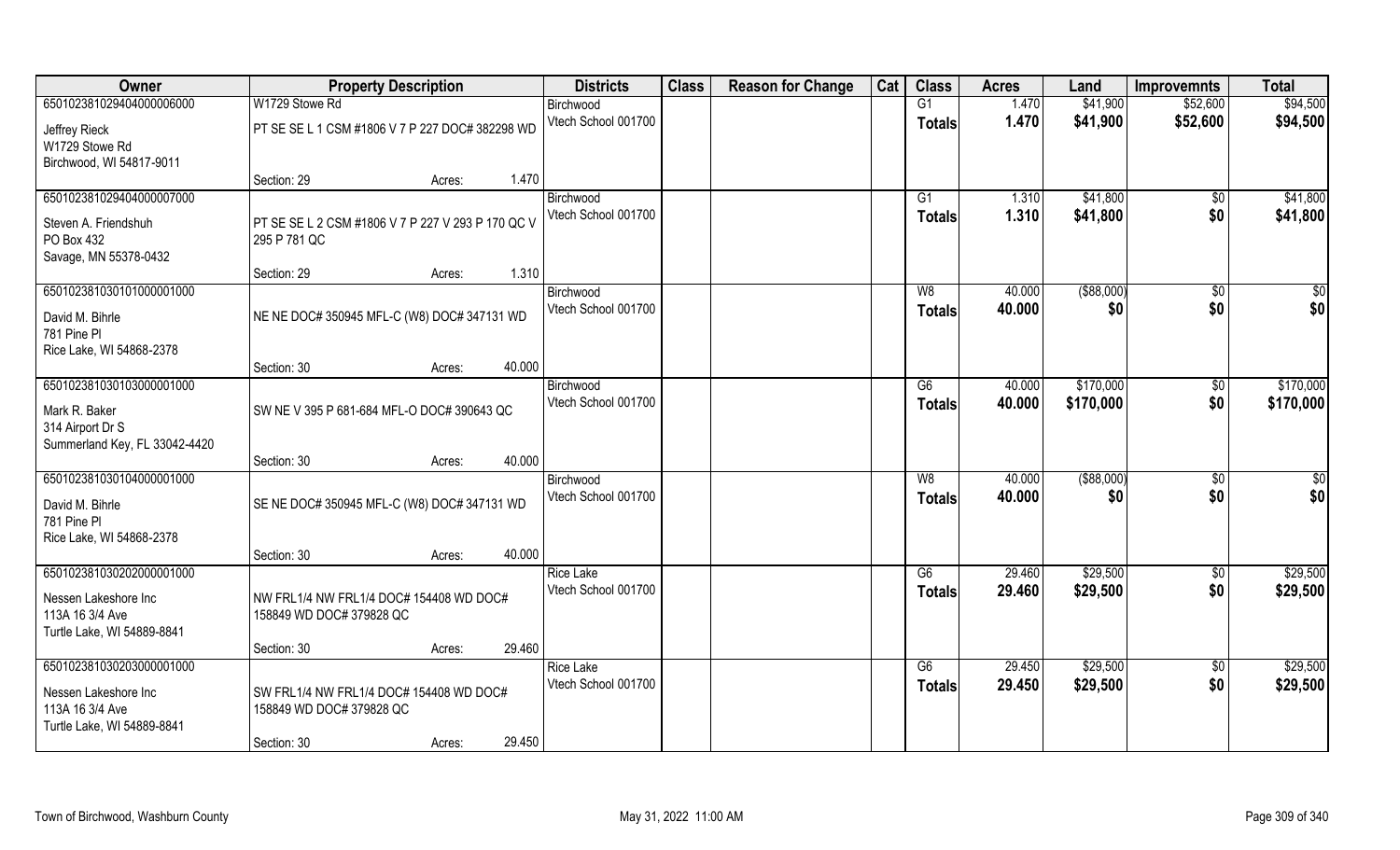| Owner                                                                                                | <b>Property Description</b>                                                                                     |        |        | <b>Districts</b>                 | <b>Class</b> | <b>Reason for Change</b> | Cat | <b>Class</b>                               | <b>Acres</b>              | Land                             | <b>Improvemnts</b>        | <b>Total</b>                     |
|------------------------------------------------------------------------------------------------------|-----------------------------------------------------------------------------------------------------------------|--------|--------|----------------------------------|--------------|--------------------------|-----|--------------------------------------------|---------------------------|----------------------------------|---------------------------|----------------------------------|
| 650102381030204000001000<br>Daniel T. Grady                                                          | SE NW FRL1/4 DOC# 310967 ESMT DOC# 386542                                                                       |        |        | Birchwood<br>Vtech School 001700 |              |                          |     | G5<br>G <sub>6</sub>                       | 7.000<br>33.000           | \$2,300<br>\$33,000              | $\overline{50}$<br>\$0    | \$2,300<br>\$33,000              |
| W2254 Leonard Rd<br>Stone Lake, WI 54876-8731                                                        | COR                                                                                                             |        |        |                                  |              |                          |     | <b>Totals</b>                              | 40.000                    | \$35,300                         | \$0                       | \$35,300                         |
|                                                                                                      | Section: 30                                                                                                     | Acres: | 40.000 |                                  |              |                          |     |                                            |                           |                                  |                           |                                  |
| 650102381030401000001000<br>Mark R. Baker<br>314 Airport Dr S<br>Summerland Key, FL 33042-4420       | NE SE DOC# 393193 QC                                                                                            |        |        | Birchwood<br>Vtech School 001700 |              |                          |     | G5<br>G <sub>6</sub><br><b>Totals</b>      | 4.380<br>35.620<br>40.000 | \$100<br>\$98,600<br>\$98,700    | \$0<br>\$0<br>\$0         | \$100<br>\$98,600<br>\$98,700    |
|                                                                                                      | Section: 30                                                                                                     | Acres: | 40.000 |                                  |              |                          |     |                                            |                           |                                  |                           |                                  |
| 650102381030402000001000                                                                             | N2849 Long Lake Rd                                                                                              |        |        | Birchwood                        |              |                          |     | G1                                         | 1.000                     | \$6,300                          | \$451,600                 | \$457,900                        |
| Mark R. Baker<br>314 Airport Dr S                                                                    | PT NW SE DOC# 393193 QC                                                                                         |        |        | Vtech School 001700              |              |                          |     | G <sub>5</sub><br>G <sub>6</sub><br>Totals | 8.500<br>15.500<br>25.000 | \$100<br>\$89,300<br>\$95,700    | \$0<br>\$0<br>\$451,600   | \$100<br>\$89,300<br>\$547,300   |
| Summerland Key, FL 33042-4420                                                                        | Section: 30                                                                                                     | Acres: | 25.000 |                                  |              |                          |     |                                            |                           |                                  |                           |                                  |
| 650102381030404000001000<br>Mark R. Baker<br>314 Airport Dr S                                        | SE SE DOC# 393193 QC                                                                                            |        |        | Birchwood<br>Vtech School 001700 |              |                          |     | G5<br>G <sub>6</sub><br><b>Totals</b>      | 7.250<br>32.750<br>40.000 | \$100<br>\$95,800<br>\$95,900    | \$0<br>\$0<br>\$0         | \$100<br>\$95,800<br>\$95,900    |
| Summerland Key, FL 33042-4420                                                                        | Section: 30                                                                                                     | Acres: | 40.000 |                                  |              |                          |     |                                            |                           |                                  |                           |                                  |
| 650102381030505001001000<br>Mark R. Baker<br>314 Airport Dr S<br>Summerland Key, FL 33042-4420       | PT GOV LOT 1 DOC# 390643 QC                                                                                     |        |        | Birchwood<br>Vtech School 001700 |              |                          |     | $\overline{G6}$<br><b>Totals</b>           | 6.240<br>6.240            | \$19,100<br>\$19,100             | $\sqrt[6]{30}$<br>\$0     | \$19,100<br>\$19,100             |
|                                                                                                      | Section: 30                                                                                                     | Acres: | 6.240  |                                  |              |                          |     |                                            |                           |                                  |                           |                                  |
| 650102381030505001003000<br>Trevor P. Hovde<br>110 W 5th Ave<br>Colfax, WI 54730-9103                | N2833 Long Lake Rd<br>PT GOV LOT 1 & 2 L 1 CSM #2338 V 10 P 60 V 381 P<br>168 WD V 403 P 570 WD EXC V 403 P 569 |        |        | Birchwood<br>Vtech School 001700 |              |                          |     | G1<br>G <sub>6</sub><br>Totals             | 1.000<br>4.010<br>5.010   | \$43,600<br>\$15,000<br>\$58,600 | \$1,100<br>\$0<br>\$1,100 | \$44,700<br>\$15,000<br>\$59,700 |
|                                                                                                      | Section: 30                                                                                                     | Acres: | 5.010  |                                  |              |                          |     |                                            |                           |                                  |                           |                                  |
| 650102381030505001004000<br>Pamela A Haubenriser Trust<br>237 Andrew Ln<br>Schaumburg, IL 60193-1406 | PT GOV LOT 1 & 2 OL 2 CSM #2338 V 10 P 60 DOC#<br>364485 WD                                                     |        |        | Birchwood<br>Vtech School 001700 |              |                          |     | G1<br><b>Totals</b>                        | 0.640<br>0.640            | \$600<br>\$600                   | $\overline{30}$<br>\$0    | \$600<br>\$600                   |
|                                                                                                      | Section: 30                                                                                                     | Acres: | 0.640  |                                  |              |                          |     |                                            |                           |                                  |                           |                                  |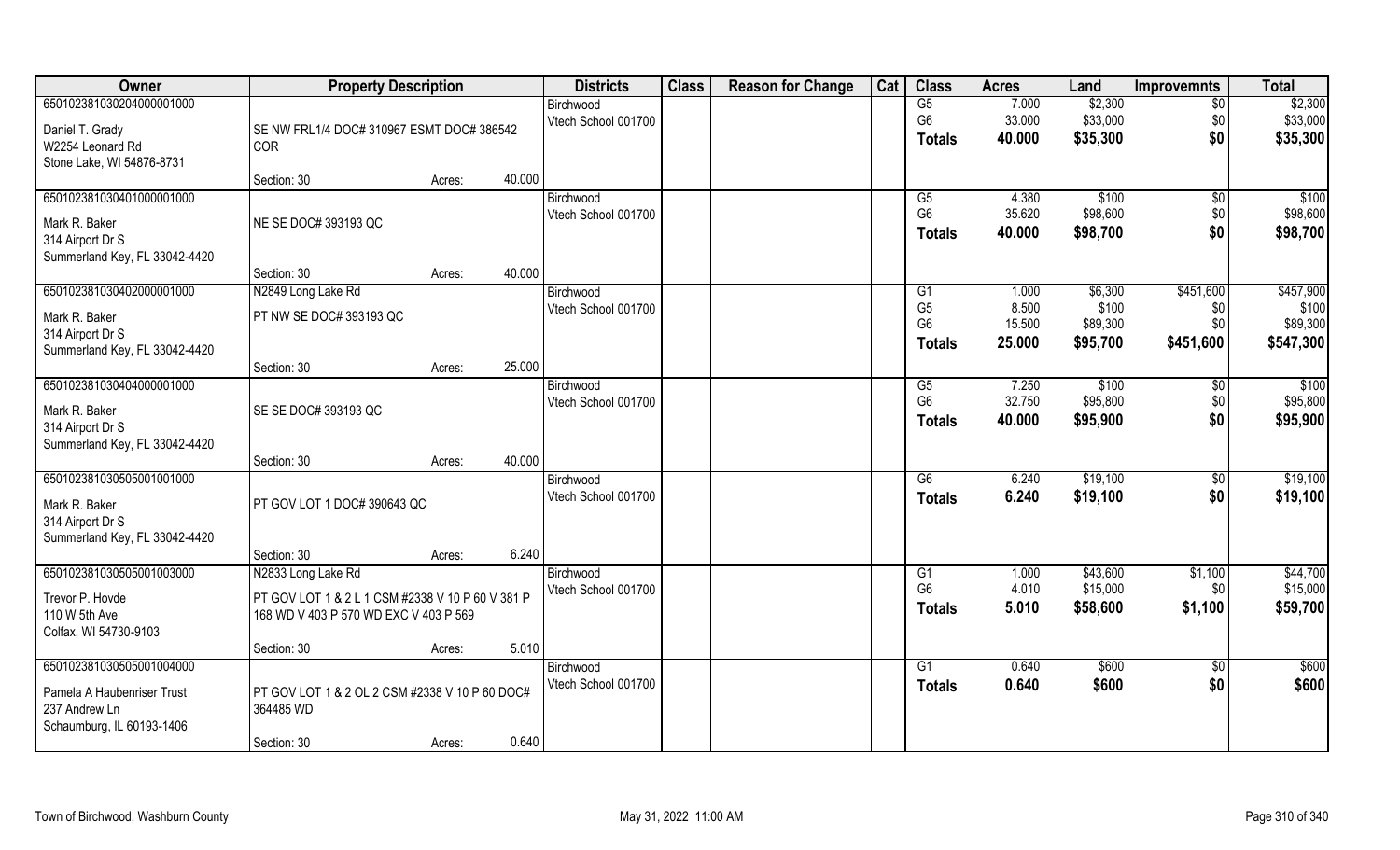| Owner                                       | <b>Property Description</b>                    |        |        | <b>Districts</b>                 | <b>Class</b> | <b>Reason for Change</b> | Cat | <b>Class</b>         | <b>Acres</b>    | Land                 | <b>Improvemnts</b> | <b>Total</b>          |
|---------------------------------------------|------------------------------------------------|--------|--------|----------------------------------|--------------|--------------------------|-----|----------------------|-----------------|----------------------|--------------------|-----------------------|
| 650102381030505002001000                    | Adjoining Pcl                                  |        |        | Birchwood                        |              |                          |     | $\overline{G5}$      | 3.500           | \$100                | \$0                | \$100                 |
| Mark R. Baker                               | PT GOV LOT 2 DOC# 393193 QC                    |        |        | Vtech School 001700              |              |                          |     | G <sub>6</sub>       | 14.610          | \$67,600             | \$0                | \$67,600              |
| 314 Airport Dr S                            |                                                |        |        |                                  |              |                          |     | <b>Totals</b>        | 18.110          | \$67,700             | \$0                | \$67,700              |
| Summerland Key, FL 33042-4420               |                                                |        |        |                                  |              |                          |     |                      |                 |                      |                    |                       |
|                                             | Section: 30                                    | Acres: | 18.110 |                                  |              |                          |     |                      |                 |                      |                    |                       |
| 650102381030505002002000                    | N2831 Long Lake Rd                             |        |        | Birchwood                        |              |                          |     | G1                   | 5.010           | \$58,500             | \$106,800          | \$165,300             |
| Pamela A Haubenriser Trust                  | PT GOV LOT 2 L 1 CSM #812 V 4 P 97 DOC# 329579 |        |        | Vtech School 001700              |              |                          |     | <b>Totals</b>        | 5.010           | \$58,500             | \$106,800          | \$165,300             |
| 237 Andrew Ln                               | QC                                             |        |        |                                  |              |                          |     |                      |                 |                      |                    |                       |
| Schaumburg, IL 60193-1406                   |                                                |        |        |                                  |              |                          |     |                      |                 |                      |                    |                       |
|                                             | Section: 30                                    | Acres: | 5.010  |                                  |              |                          |     |                      |                 |                      |                    |                       |
| 650102381030505002002010                    | N2843 Long Lake Rd                             |        |        | Birchwood<br>Vtech School 001700 |              |                          |     | G1<br>G <sub>6</sub> | 9.090<br>16.930 | \$24,300<br>\$33,900 | \$109,500<br>\$0   | \$133,800<br>\$33,900 |
| Mark R. Baker                               | PT NW SE & PT GOV LOT 2 DOC# 390643 QC         |        |        |                                  |              |                          |     | <b>Totals</b>        | 26.020          | \$58,200             | \$109,500          | \$167,700             |
| 314 Airport Dr S                            |                                                |        |        |                                  |              |                          |     |                      |                 |                      |                    |                       |
| Summerland Key, FL 33042-4420               | Section: 30                                    |        | 26.020 |                                  |              |                          |     |                      |                 |                      |                    |                       |
| 650102381030505003001000                    | W2220 Leonard Rd                               | Acres: |        | Birchwood                        |              |                          |     | G1                   | 0.700           | \$219,300            | \$333,700          | \$553,000             |
|                                             |                                                |        |        | Vtech School 001700              |              |                          |     | <b>Totals</b>        | 0.700           | \$219,300            | \$333,700          | \$553,000             |
| A-Z LLC                                     | PT GOV LOT 3 30-38-10 & PT GOV LOT 1 19-38-10  |        |        |                                  |              |                          |     |                      |                 |                      |                    |                       |
| 2439 154th Ave NW<br>Andover, MN 55304-2758 | DOC# 380492 WD                                 |        |        |                                  |              |                          |     |                      |                 |                      |                    |                       |
|                                             | Section: 30                                    | Acres: | 0.700  |                                  |              |                          |     |                      |                 |                      |                    |                       |
| 650102381030505003002000                    | W2224 Leonard Rd                               |        |        | Birchwood                        |              |                          |     | G1                   | 0.740           | \$234,900            | \$222,000          | \$456,900             |
| Eugene A. Waltke                            | PT GOV LOT 3 DOC# 390115 WD                    |        |        | Vtech School 001700              |              |                          |     | <b>Totals</b>        | 0.740           | \$234,900            | \$222,000          | \$456,900             |
| 5261 Far Oak Cir                            |                                                |        |        |                                  |              |                          |     |                      |                 |                      |                    |                       |
| Sarasota, FL 34238-3306                     |                                                |        |        |                                  |              |                          |     |                      |                 |                      |                    |                       |
|                                             | Section: 30                                    | Acres: | 0.740  |                                  |              |                          |     |                      |                 |                      |                    |                       |
| 650102381030505003003010                    | W2228 Leonard Rd                               |        |        | Birchwood                        |              |                          |     | G1                   | 1.780           | \$313,100            | \$248,300          | \$561,400             |
| James R. Scoggin Jr                         | PT GOV LOT 3 L 2 CSM #3241 V 15 P 69 DOC#      |        |        | Vtech School 001700              |              |                          |     | <b>Totals</b>        | 1.780           | \$313,100            | \$248,300          | \$561,400             |
| 12823 Saint Croix Trl N                     | 308630 QC DOC# 380078 WD                       |        |        |                                  |              |                          |     |                      |                 |                      |                    |                       |
| Stillwater, MN 55082-9585                   |                                                |        |        |                                  |              |                          |     |                      |                 |                      |                    |                       |
|                                             | Section: 30                                    | Acres: | 1.780  |                                  |              |                          |     |                      |                 |                      |                    |                       |
| 650102381030505003005010                    |                                                |        |        | Birchwood                        |              |                          |     | G1                   | 0.890           | \$190,500            | $\overline{50}$    | \$190,500             |
| James R. Scoggin Jr                         | PT GOV LOT 3 L 1 CSM #3241 V 15 P 69 DOC#      |        |        | Vtech School 001700              |              |                          |     | <b>Totals</b>        | 0.890           | \$190,500            | \$0                | \$190,500             |
| 12823 Saint Croix Trl N                     | 308630 QC DOC# 380078 WD                       |        |        |                                  |              |                          |     |                      |                 |                      |                    |                       |
| Stillwater, MN 55082-9585                   |                                                |        |        |                                  |              |                          |     |                      |                 |                      |                    |                       |
|                                             | Section: 30                                    | Acres: | 0.890  |                                  |              |                          |     |                      |                 |                      |                    |                       |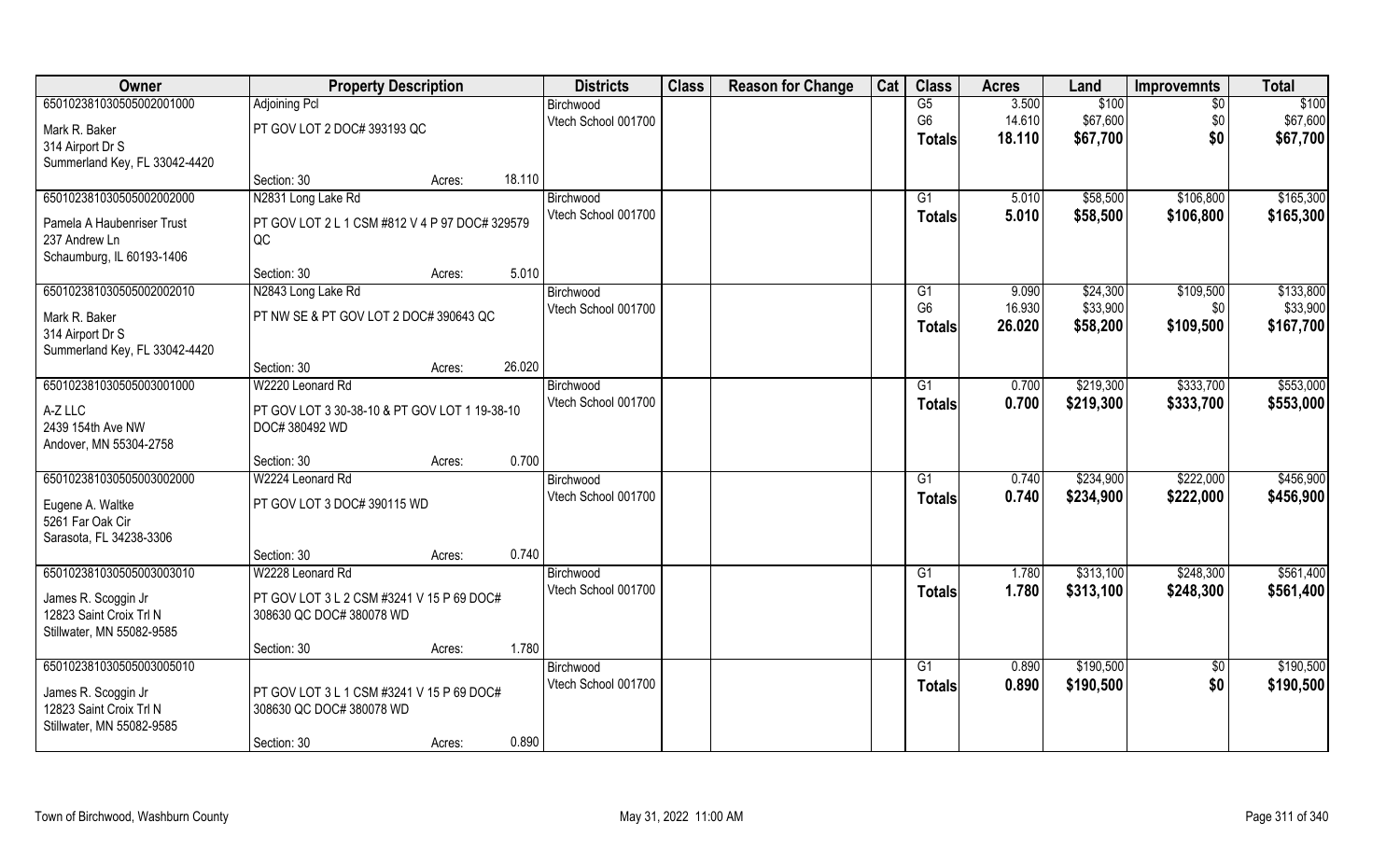| Owner                                    | <b>Property Description</b>                                                            |                  | <b>Districts</b>    | <b>Class</b>   | <b>Reason for Change</b>    | Cat | <b>Class</b>           | <b>Acres</b> | Land      | <b>Improvemnts</b> | <b>Total</b> |
|------------------------------------------|----------------------------------------------------------------------------------------|------------------|---------------------|----------------|-----------------------------|-----|------------------------|--------------|-----------|--------------------|--------------|
| 650102381030505003006000                 | W2240 Leonard Rd                                                                       |                  | Birchwood           |                |                             |     | G1                     | 2.500        | \$335,500 | \$297,600          | \$633,100    |
| Randy L. Krautkramer                     | PT GOV LOT 3 DOC# 308597 WD                                                            |                  | Vtech School 001700 |                |                             |     | <b>Totals</b>          | 2.500        | \$335,500 | \$297,600          | \$633,100    |
| W2240 Leonard Rd                         |                                                                                        |                  |                     |                |                             |     |                        |              |           |                    |              |
| Stone Lake, WI 54876-8731                |                                                                                        |                  |                     |                |                             |     |                        |              |           |                    |              |
|                                          | Section: 30                                                                            | 2.500<br>Acres:  |                     |                |                             |     |                        |              |           |                    |              |
| 650102381030505003007000                 | W2244 Leonard Rd                                                                       |                  | Birchwood           |                |                             |     | G1                     | 1.320        | \$312,500 | \$256,400          | \$568,900    |
| Dave L. Taylor                           | PT GOV LOT 3 DOC# 389595 QC DOC# 380847 TOD                                            |                  | Vtech School 001700 |                |                             |     | Totals                 | 1.320        | \$312,500 | \$256,400          | \$568,900    |
| W2244 Leonard Rd                         |                                                                                        |                  |                     |                |                             |     |                        |              |           |                    |              |
| Stone Lake, WI 54876-8731                |                                                                                        |                  |                     |                |                             |     |                        |              |           |                    |              |
|                                          | Section: 30                                                                            | 1.320<br>Acres:  |                     |                |                             |     |                        |              |           |                    |              |
| 650102381030505003008000                 | W2248 Leonard Rd                                                                       |                  | Birchwood           |                |                             |     | G1                     | 5.980        | \$48,000  | \$8,500            | \$56,500     |
| Daniel T. Grady                          | PT GOV LOT 3 DOC# 386542 COR DOC# 393029                                               |                  | Vtech School 001700 |                |                             |     | G <sub>6</sub>         | 0.740        | \$1,500   | \$0                | \$1,500      |
| W2254 Leonard Rd                         | AGMT DOC# 393028 ESMT DOC# 394959 ESMT                                                 |                  |                     |                |                             |     | <b>Totals</b>          | 6.720        | \$49,500  | \$8,500            | \$58,000     |
| Stone Lake, WI 54876-8731                | DOC# 395607 COR                                                                        |                  |                     |                |                             |     |                        |              |           |                    |              |
|                                          | Section: 30                                                                            | 6.720<br>Acres:  |                     |                |                             |     |                        |              |           |                    |              |
| 650102381030505003009000                 | W2254 Leonard Rd                                                                       |                  | Birchwood           | G <sub>1</sub> | NSF @25% complete           |     | G1                     | 1.130        | \$372,500 | \$128,400          | \$500,900    |
| Daniel T. Grady                          | PT GOV LOT 3 DOC# 386542 COR DOC# 393028                                               |                  | Vtech School 001700 |                |                             |     | G <sub>6</sub>         | 1.100        | \$2,200   | \$0                | \$2,200      |
| W2254 Leonard Rd                         | ESMT DOC# 393029 AGMT DOC# 394959 ESMT                                                 |                  |                     |                |                             |     | <b>Totals</b>          | 2.230        | \$374,700 | \$128,400          | \$503,100    |
| Stone Lake, WI 54876-8731                | DOC# 395607 COR                                                                        |                  |                     |                |                             |     |                        |              |           |                    |              |
|                                          | Section: 30                                                                            | 2.230<br>Acres:  |                     |                |                             |     |                        |              |           |                    |              |
| 650102381030505003010000                 |                                                                                        |                  | Birchwood           |                |                             |     | $\overline{\text{G5}}$ | 0.200        | \$100     | $\sqrt[6]{30}$     | \$100        |
| Daniel T. Grady                          | PT GOV LOT 3 DOC# 386542 COR DOC# 395607 COR                                           |                  | Vtech School 001700 |                |                             |     | G <sub>6</sub>         | 3.060        | \$3,100   | \$0                | \$3,100      |
| W2254 Leonard Rd                         |                                                                                        |                  |                     |                |                             |     | <b>Totals</b>          | 3.260        | \$3,200   | \$0                | \$3,200      |
| Stone Lake, WI 54876-8731                |                                                                                        |                  |                     |                |                             |     |                        |              |           |                    |              |
|                                          | Section: 30                                                                            | 3.800<br>Acres:  |                     |                |                             |     |                        |              |           |                    |              |
| 650102381030505003011010                 |                                                                                        |                  | <b>Birchwood</b>    |                |                             |     | G5                     | 4.000        | \$800     | \$0                | \$800        |
| James R. Scoggin Jr                      | PT GOV LOT 3 L 3 CSM #3241 V 15 P 69 DOC#                                              |                  | Vtech School 001700 |                |                             |     | G <sub>6</sub>         | 11.210       | \$18,400  | \$0                | \$18,400     |
| 12823 Saint Croix Trl N                  | 308630 QC DOC# 380078 WD                                                               |                  |                     |                |                             |     | Totals                 | 15.210       | \$19,200  | \$0                | \$19,200     |
| Stillwater, MN 55082-9585                |                                                                                        |                  |                     |                |                             |     |                        |              |           |                    |              |
|                                          | Section: 30                                                                            | 15.210<br>Acres: |                     |                |                             |     |                        |              |           |                    |              |
| 650102381030505004001000                 |                                                                                        |                  | Birchwood           | G <sub>6</sub> | Correct acreage after split |     | G6                     | 34.950       | \$116,700 | $\sqrt{$0}$        | \$116,700    |
|                                          |                                                                                        |                  | Vtech School 001700 |                |                             |     | <b>Totals</b>          | 34.950       | \$116,700 | \$0                | \$116,700    |
| Brett A. Westphal<br>2502 Eagle Ridge Dr | GOV LOT 4 V 284 P 425 DOC# 329881 WD DOC#<br>338103 QC DOC# 364693 QC DOC# 393028 ESMT |                  |                     |                |                             |     |                        |              |           |                    |              |
| Marshalltown, IA 50158                   | DOC# 393029 AGMT DOC# 394959 ESMT EXC DOC#                                             |                  |                     |                |                             |     |                        |              |           |                    |              |
|                                          | Section: 30                                                                            | 34.950<br>Acres: |                     |                |                             |     |                        |              |           |                    |              |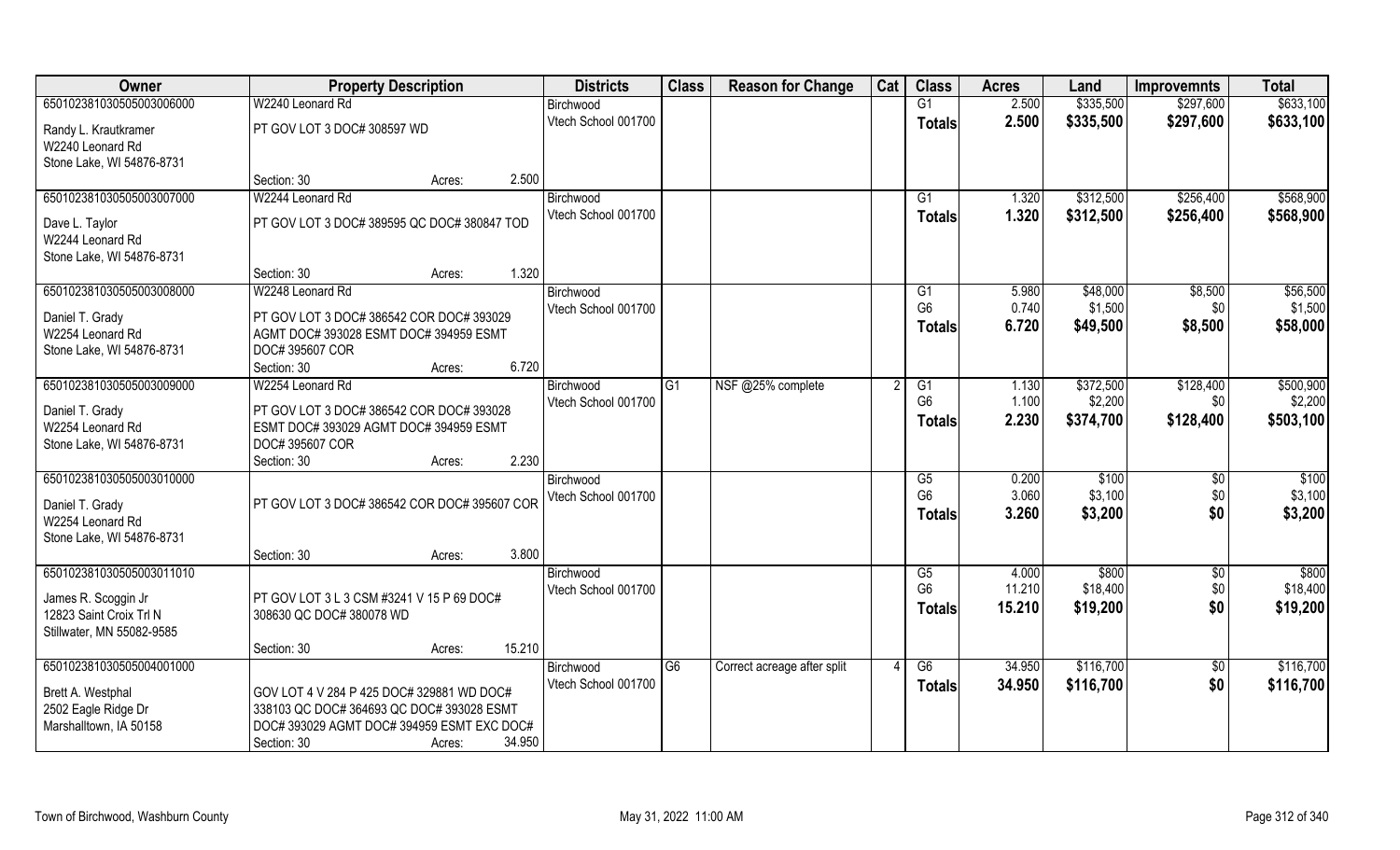| Owner                                                                                             | <b>Property Description</b>                                                     | <b>Districts</b>                        | <b>Class</b> | <b>Reason for Change</b> | Cat | <b>Class</b>                          | <b>Acres</b>              | Land                            | <b>Improvemnts</b>            | <b>Total</b>                    |
|---------------------------------------------------------------------------------------------------|---------------------------------------------------------------------------------|-----------------------------------------|--------------|--------------------------|-----|---------------------------------------|---------------------------|---------------------------------|-------------------------------|---------------------------------|
| 650102381030505005001000                                                                          |                                                                                 | <b>Rice Lake</b>                        |              |                          |     | G6                                    | 41.030                    | \$36,300                        | $\overline{50}$               | \$36,300                        |
| Nessen Lakeshore Inc<br>113A 16 3/4 Ave<br>Turtle Lake, WI 54889-8841                             | GOV LOT 5 DOC# 154408 WD DOC# 158849 WD<br>DOC# 379828 QC                       | Vtech School 001700                     |              |                          |     | <b>Totals</b>                         | 41.030                    | \$36,300                        | \$0                           | \$36,300                        |
|                                                                                                   | 41.030<br>Section: 30<br>Acres:                                                 |                                         |              |                          |     |                                       |                           |                                 |                               |                                 |
| 650102381030505006001000<br>Mark R. Baker<br>314 Airport Dr S<br>Summerland Key, FL 33042-4420    | PT GOV LOT 6 DOC# 390643 QC                                                     | Birchwood<br>Vtech School 001700        |              |                          |     | G5<br>G <sub>6</sub><br><b>Totals</b> | 7.000<br>13.000<br>20.000 | \$2,300<br>\$26,000<br>\$28,300 | $\overline{50}$<br>\$0<br>\$0 | \$2,300<br>\$26,000<br>\$28,300 |
|                                                                                                   | 20.000<br>Section: 30<br>Acres:                                                 |                                         |              |                          |     |                                       |                           |                                 |                               |                                 |
| 650102381030505006002000<br>Nessen Lakeshore Inc<br>113A 16 3/4 Ave<br>Turtle Lake, WI 54889-8841 | PT GOV LOT 6 DOC# 154408 WD DOC# 158849 WD<br>DOC# 379828 QC                    | <b>Rice Lake</b><br>Vtech School 001700 |              |                          |     | G6<br><b>Totals</b>                   | 46.250<br>46.250          | \$38,100<br>\$38,100            | $\sqrt[6]{30}$<br>\$0         | \$38,100<br>\$38,100            |
|                                                                                                   | 46.250<br>Section: 30<br>Acres:                                                 |                                         |              |                          |     |                                       |                           |                                 |                               |                                 |
| 650102381031101000001000<br>Mark R. Baker<br>314 Airport Dr S<br>Summerland Key, FL 33042-4420    | PT NE NE L 1 CSM #760 V 4 P 45 DOC# 393193 QC                                   | Birchwood<br>Vtech School 001700        |              |                          |     | G1<br><b>Totals</b>                   | 5.010<br>5.010            | \$19,800<br>\$19,800            | \$0<br>\$0                    | \$19,800<br>\$19,800            |
|                                                                                                   | 5.010<br>Section: 31<br>Acres:                                                  |                                         |              |                          |     |                                       |                           |                                 |                               |                                 |
| 650102381031101000003000<br>Paul M. Osborn<br>W3184 Soholt Rd<br>Sarona, WI 54870-9350            | PT NE NE L 3 CSM #760 V 4 P 45 V 421 P 148 QC                                   | Birchwood<br>Vtech School 001700        |              |                          |     | G5<br>G <sub>6</sub><br>Totals        | 3.000<br>2.010<br>5.010   | \$1,000<br>\$2,000<br>\$3,000   | \$0<br>\$0<br>\$0             | \$1,000<br>\$2,000<br>\$3,000   |
|                                                                                                   | 5.010<br>Section: 31<br>Acres:                                                  |                                         |              |                          |     |                                       |                           |                                 |                               |                                 |
| 650102381031101000005000<br>Paul M. Osborn<br>W3184 Soholt Rd<br>Sarona, WI 54870-9350            | PT NE NE PT L 2 CSM #762 V 4 P 47 V 421 P 148 QC                                | Birchwood<br>Vtech School 001700        |              |                          |     | G5<br>G <sub>6</sub><br><b>Totals</b> | 1.110<br>2.000<br>3.110   | \$400<br>\$2,000<br>\$2,400     | \$0<br>\$0<br>\$0             | \$400<br>\$2,000<br>\$2,400     |
|                                                                                                   | 3.110<br>Section: 31<br>Acres:                                                  |                                         |              |                          |     |                                       |                           |                                 |                               |                                 |
| 650102381031101000006000<br>Scott Vonasek<br>821 Hillside Trl<br>Hudson, WI 54016-7337            | PT NE NE L 3 CSM #762 V 4 P 47 V 421 P 149 QC<br>5.720<br>Section: 31<br>Acres: | Birchwood<br>Vtech School 001700        |              |                          |     | G5<br>G <sub>6</sub><br><b>Totals</b> | 3.720<br>2.000<br>5.720   | \$1,200<br>\$2,000<br>\$3,200   | $\overline{50}$<br>\$0<br>\$0 | \$1,200<br>\$2,000<br>\$3,200   |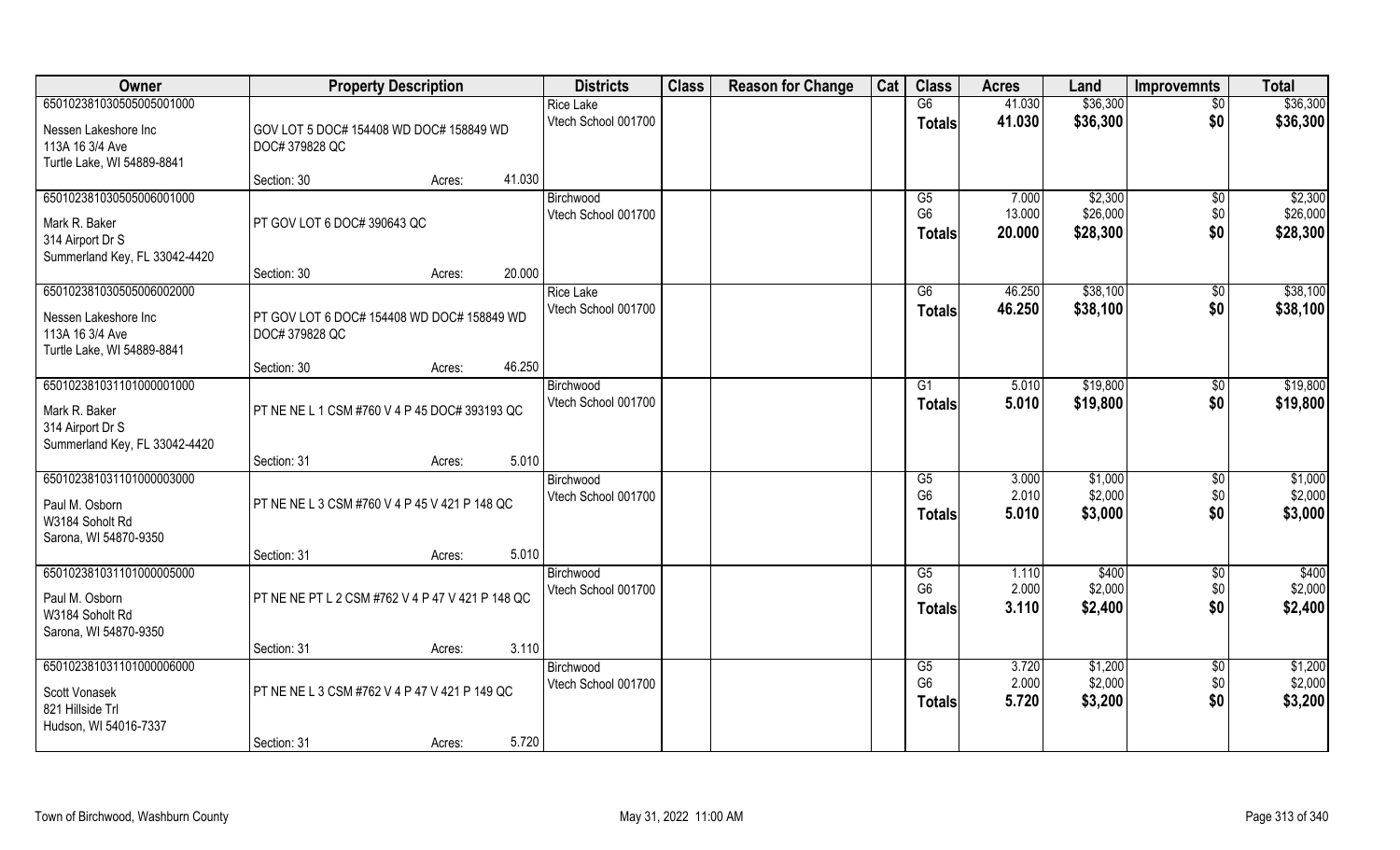| Owner                     | <b>Property Description</b>                      |        |        | <b>Districts</b>    | <b>Class</b> | <b>Reason for Change</b> | Cat | <b>Class</b>   | <b>Acres</b> | Land            | <b>Improvemnts</b> | <b>Total</b>    |
|---------------------------|--------------------------------------------------|--------|--------|---------------------|--------------|--------------------------|-----|----------------|--------------|-----------------|--------------------|-----------------|
| 650102381031101000007000  | N2888 Long Lake Rd                               |        |        | Birchwood           |              |                          |     | G1             | 1.000        | \$6,300         | \$195,500          | \$201,800       |
| Scott Vonasek             | PT NE NE L 4 CSM #760 V 4 P 45 V 421 P 149 QC    |        |        | Vtech School 001700 |              |                          |     | G <sub>5</sub> | 3.000        | \$1,000         | \$0                | \$1,000         |
| 821 Hillside Trl          |                                                  |        |        |                     |              |                          |     | G <sub>6</sub> | 1.040        | \$1,000         | \$0                | \$1,000         |
| Hudson, WI 54016-7337     |                                                  |        |        |                     |              |                          |     | <b>Totals</b>  | 5.040        | \$8,300         | \$195,500          | \$203,800       |
|                           | Section: 31                                      | Acres: | 5.040  |                     |              |                          |     |                |              |                 |                    |                 |
| 650102381031101000008000  |                                                  |        |        | Birchwood           |              |                          |     | G5             | 1.680        | \$600           | \$0                | \$600           |
| Scott Vonasek             | PT NE NE PT L 2 CSM #762 V 4 P 47 V 421 P 149 QC |        |        | Vtech School 001700 |              |                          |     | G <sub>6</sub> | 1.000        | \$1,000         | \$0                | \$1,000         |
| 821 Hillside Trl          |                                                  |        |        |                     |              |                          |     | <b>Totals</b>  | 2.680        | \$1,600         | \$0                | \$1,600         |
| Hudson, WI 54016-7337     |                                                  |        |        |                     |              |                          |     |                |              |                 |                    |                 |
|                           | Section: 31                                      | Acres: | 2.680  |                     |              |                          |     |                |              |                 |                    |                 |
| 650102381031103000001000  |                                                  |        |        | Birchwood           |              |                          |     | W <sub>4</sub> | 40.000       | \$0             | $\sqrt[6]{30}$     | \$0             |
| Washburn Co Cfl           | SW NE V 70 P 126 V 24 MISC P 413 FCL             |        |        | Vtech School 001700 |              |                          |     | <b>Totals</b>  | 40.000       | \$0             | \$0                | \$0             |
| 10 4th Ave                |                                                  |        |        |                     |              |                          |     |                |              |                 |                    |                 |
| Shell Lake, WI 54871-4457 |                                                  |        |        |                     |              |                          |     |                |              |                 |                    |                 |
|                           | Section: 31                                      | Acres: | 40.000 |                     |              |                          |     |                |              |                 |                    |                 |
| 650102381031104000001000  |                                                  |        |        | Birchwood           |              |                          |     | W4             | 40.000       | $\sqrt[6]{3}$   | $\sqrt[6]{3}$      | \$0             |
| Washburn Co Cfl           | SE NE V 70 P 126 V 24 MISC P 413 FCL             |        |        | Vtech School 001700 |              |                          |     | <b>Totals</b>  | 40.000       | \$0             | \$0                | \$0             |
| 10 4th Ave                |                                                  |        |        |                     |              |                          |     |                |              |                 |                    |                 |
| Shell Lake, WI 54871-4457 |                                                  |        |        |                     |              |                          |     |                |              |                 |                    |                 |
|                           | Section: 31                                      | Acres: | 40.000 |                     |              |                          |     |                |              |                 |                    |                 |
| 650102381031303000001000  |                                                  |        |        | Birchwood           |              |                          |     | W <sub>4</sub> | 34.980       | \$0             | \$0                | $\overline{50}$ |
| Washburn Co Cfl           | SW FRL1/4 SW FRL1/4 V 70 P 374 V 24 MISC P 413   |        |        | Vtech School 001700 |              |                          |     | <b>Totals</b>  | 34.980       | \$0             | \$0                | \$0             |
| 10 4th Ave                | <b>FCL</b>                                       |        |        |                     |              |                          |     |                |              |                 |                    |                 |
| Shell Lake, WI 54871-4457 |                                                  |        |        |                     |              |                          |     |                |              |                 |                    |                 |
|                           | Section: 31                                      | Acres: | 34.980 |                     |              |                          |     |                |              |                 |                    |                 |
| 650102381031304000001000  |                                                  |        |        | Birchwood           |              |                          |     | W <sub>4</sub> | 34.990       | \$0             | \$0                | \$0             |
| Washburn Co Cfl           | SE FRL1/4 SW FRL1/4 V 70 P 426 V 24 MISC P 413   |        |        | Vtech School 001700 |              |                          |     | <b>Totals</b>  | 34.990       | \$0             | \$0                | \$0             |
| 10 4th Ave                | <b>FCL</b>                                       |        |        |                     |              |                          |     |                |              |                 |                    |                 |
| Shell Lake, WI 54871-4457 |                                                  |        |        |                     |              |                          |     |                |              |                 |                    |                 |
|                           | Section: 31                                      | Acres: | 34.990 |                     |              |                          |     |                |              |                 |                    |                 |
| 650102381031401000001000  |                                                  |        |        | Birchwood           |              |                          |     | W <sub>4</sub> | 40.000       | $\overline{50}$ | $\overline{50}$    | $\overline{50}$ |
| Washburn Co Cfl           | NE SE V 70 P 374 V 24 MISC P 413 FCL             |        |        | Vtech School 001700 |              |                          |     | <b>Totals</b>  | 40.000       | \$0             | \$0                | \$0             |
| 10 4th Ave                |                                                  |        |        |                     |              |                          |     |                |              |                 |                    |                 |
| Shell Lake, WI 54871-4457 |                                                  |        |        |                     |              |                          |     |                |              |                 |                    |                 |
|                           | Section: 31                                      | Acres: | 40.000 |                     |              |                          |     |                |              |                 |                    |                 |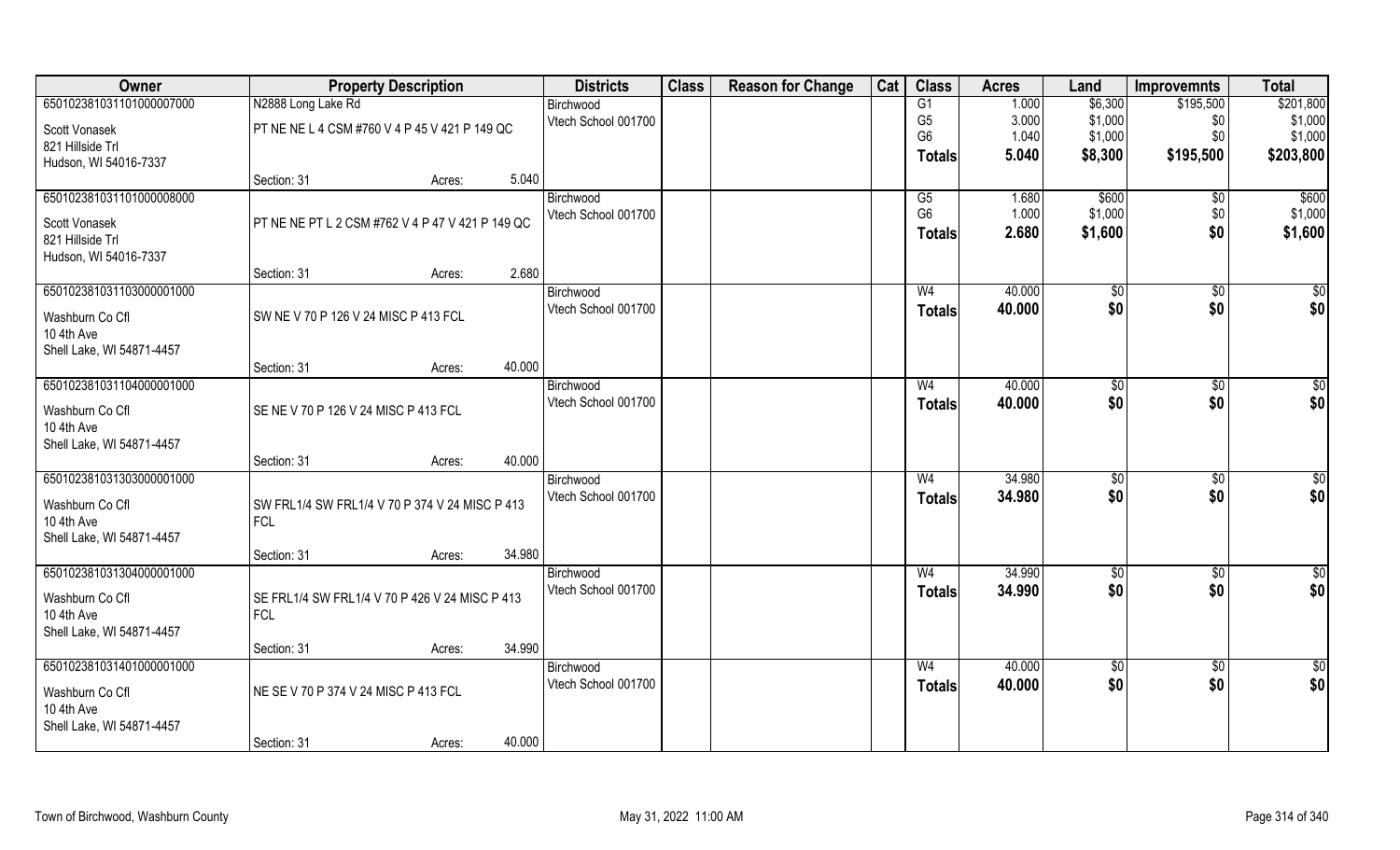| Owner                         | <b>Property Description</b>                     |        |        | <b>Districts</b>    | <b>Class</b> | <b>Reason for Change</b> | Cat | <b>Class</b>   | <b>Acres</b> | Land            | <b>Improvemnts</b> | <b>Total</b>    |
|-------------------------------|-------------------------------------------------|--------|--------|---------------------|--------------|--------------------------|-----|----------------|--------------|-----------------|--------------------|-----------------|
| 650102381031402000001000      |                                                 |        |        | Birchwood           |              |                          |     | W <sub>4</sub> | 40.000       | $\overline{50}$ | $\overline{50}$    | \$0             |
| Washburn Co Cfl               | NW SE V 70 P 374 V 24 MISC P 413 FCL            |        |        | Vtech School 001700 |              |                          |     | <b>Totals</b>  | 40.000       | \$0             | \$0                | \$0             |
| 10 4th Ave                    |                                                 |        |        |                     |              |                          |     |                |              |                 |                    |                 |
| Shell Lake, WI 54871-4457     |                                                 |        |        |                     |              |                          |     |                |              |                 |                    |                 |
|                               | Section: 31                                     | Acres: | 40.000 |                     |              |                          |     |                |              |                 |                    |                 |
| 650102381031403000001000      |                                                 |        |        | Birchwood           |              |                          |     | W <sub>4</sub> | 40.000       | $\sqrt[6]{}$    | $\sqrt{6}$         | \$0             |
| Washburn Co Cfl               | SW SE V 70 P 374 V 24 MISC P 413 FCL            |        |        | Vtech School 001700 |              |                          |     | <b>Totals</b>  | 40.000       | \$0             | \$0                | \$0             |
| 10 4th Ave                    |                                                 |        |        |                     |              |                          |     |                |              |                 |                    |                 |
| Shell Lake, WI 54871-4457     |                                                 |        |        |                     |              |                          |     |                |              |                 |                    |                 |
|                               | Section: 31                                     | Acres: | 40.000 |                     |              |                          |     |                |              |                 |                    |                 |
| 650102381031404000001000      |                                                 |        |        | Birchwood           |              |                          |     | W <sub>4</sub> | 40.000       | \$0             | \$0                | $\overline{50}$ |
| Washburn Co Cfl               | SE SE V 70 P 374 V 24 MISC P 413 FCL            |        |        | Vtech School 001700 |              |                          |     | <b>Totals</b>  | 40.000       | \$0             | \$0                | \$0             |
| 10 4th Ave                    |                                                 |        |        |                     |              |                          |     |                |              |                 |                    |                 |
| Shell Lake, WI 54871-4457     |                                                 |        |        |                     |              |                          |     |                |              |                 |                    |                 |
|                               | Section: 31                                     | Acres: | 40.000 |                     |              |                          |     |                |              |                 |                    |                 |
| 650102381031505001001000      | N2740 Elver Rd                                  |        |        | <b>Rice Lake</b>    |              |                          |     | X4             | 7.200        | $\frac{1}{20}$  | \$0                | \$0             |
| Indianhead Scout Camps Inc    | GOV LOT 1 DOC# 326823 TD                        |        |        | Vtech School 001700 |              |                          |     | <b>Totals</b>  | 7.200        | \$0             | \$0                | \$0             |
| 6202 Bloomington Rd           |                                                 |        |        |                     |              |                          |     |                |              |                 |                    |                 |
| Fort Snelling, MN 55111-2600  |                                                 |        |        |                     |              |                          |     |                |              |                 |                    |                 |
|                               | Section: 31                                     | Acres: | 7.200  |                     |              |                          |     |                |              |                 |                    |                 |
| 650102381031505002001000      |                                                 |        |        | <b>Rice Lake</b>    |              |                          |     | X4             | 28.540       | \$0             | $\sqrt[6]{30}$     | $\overline{50}$ |
| Indianhead Scout Camps Inc    | GOV LOT 2 DOC# 326823 TD                        |        |        | Vtech School 001700 |              |                          |     | <b>Totals</b>  | 28.540       | \$0             | \$0                | \$0             |
| 6202 Bloomington Rd           |                                                 |        |        |                     |              |                          |     |                |              |                 |                    |                 |
| Fort Snelling, MN 55111-2600  |                                                 |        |        |                     |              |                          |     |                |              |                 |                    |                 |
|                               | Section: 31                                     | Acres: | 28.540 |                     |              |                          |     |                |              |                 |                    |                 |
| 650102381031505003001000      |                                                 |        |        | Birchwood           |              |                          |     | G1             | 5.400        | \$20,300        | \$0                | \$20,300        |
| Mark R. Baker                 | PT NE NE & PT GOV LOT 3 L 1 CSM #4098 V 20 P 99 |        |        | Vtech School 001700 |              |                          |     | <b>Totals</b>  | 5.400        | \$20,300        | \$0                | \$20,300        |
| 314 Airport Dr S              | DOC# 393193 QC                                  |        |        |                     |              |                          |     |                |              |                 |                    |                 |
| Summerland Key, FL 33042-4420 |                                                 |        |        |                     |              |                          |     |                |              |                 |                    |                 |
|                               | Section: 31                                     | Acres: | 5.400  |                     |              |                          |     |                |              |                 |                    |                 |
| 650102381031505003002000      | N2827 Long Lake Rd                              |        |        | Birchwood           |              |                          |     | G1             | 5.010        | \$13,500        | \$0                | \$13,500        |
| Adam W. Macdonald             | PT NE NE & PT GOV LOT 3 L 2 CSM #4098 V 20 P 99 |        |        | Vtech School 001700 |              |                          |     | <b>Totals</b>  | 5.010        | \$13,500        | \$0                | \$13,500        |
| 438 Thompson Terrace Dr       | DOC# 390013 WD                                  |        |        |                     |              |                          |     |                |              |                 |                    |                 |
| Cameron, WI 54822-6006        |                                                 |        |        |                     |              |                          |     |                |              |                 |                    |                 |
|                               | Section: 31                                     | Acres: | 5.010  |                     |              |                          |     |                |              |                 |                    |                 |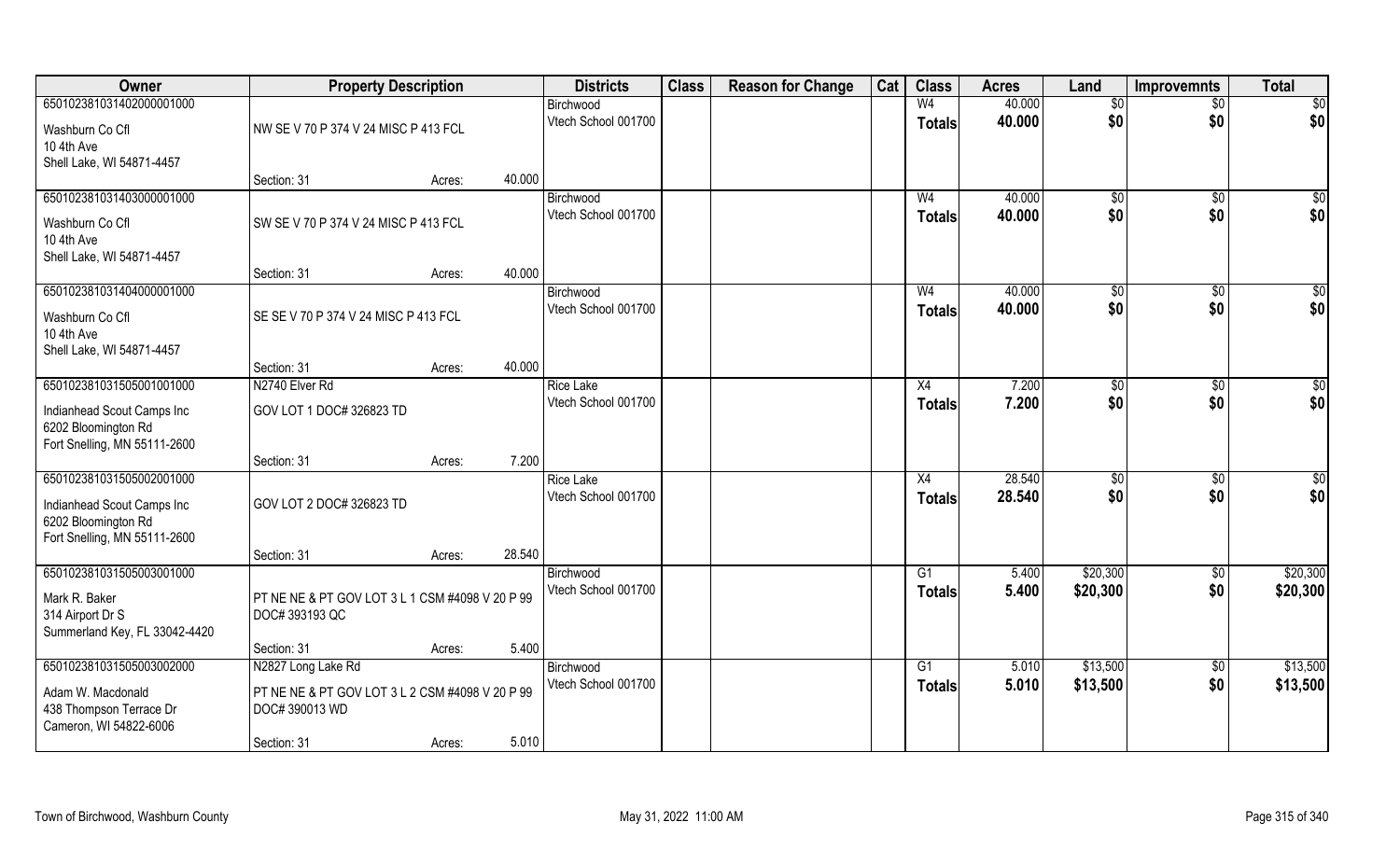| Owner                              | <b>Property Description</b>                        |                 | <b>Districts</b>    | <b>Class</b> | <b>Reason for Change</b> | Cat | <b>Class</b>    | <b>Acres</b> | Land      | <b>Improvemnts</b> | <b>Total</b> |
|------------------------------------|----------------------------------------------------|-----------------|---------------------|--------------|--------------------------|-----|-----------------|--------------|-----------|--------------------|--------------|
| 650102381031505003002010           |                                                    |                 | Birchwood           |              |                          |     | G1              | 5.010        | \$19,800  | \$0                | \$19,800     |
| Mark R. Baker                      | PT NE NE & PT GOV LOT 3 L 2 CSM #760 V 4 P 45      |                 | Vtech School 001700 |              |                          |     | <b>Totals</b>   | 5.010        | \$19,800  | \$0                | \$19,800     |
| 314 Airport Dr S                   | DOC# 393193 QC                                     |                 |                     |              |                          |     |                 |              |           |                    |              |
| Summerland Key, FL 33042-4420      |                                                    |                 |                     |              |                          |     |                 |              |           |                    |              |
|                                    | Section: 31                                        | 5.010<br>Acres: |                     |              |                          |     |                 |              |           |                    |              |
| 650102381031505003003000           |                                                    |                 | Birchwood           |              |                          |     | G1              | 3.750        | \$13,400  | \$0                | \$13,400     |
| Adam W. Macdonald                  | PT GOV LOT 3 L 3 CSM #763 V 4 P 48 DOC# 390013     |                 | Vtech School 001700 |              |                          |     | Totals          | 3.750        | \$13,400  | \$0                | \$13,400     |
| 438 Thompson Terrace Dr            | <b>WD</b>                                          |                 |                     |              |                          |     |                 |              |           |                    |              |
| Cameron, WI 54822-6006             |                                                    |                 |                     |              |                          |     |                 |              |           |                    |              |
|                                    | Section: 31                                        | 3.750<br>Acres: |                     |              |                          |     |                 |              |           |                    |              |
| 650102381031505003004000           | W2298 James Ct                                     |                 | Birchwood           |              |                          |     | G1              | 5.930        | \$20,800  | \$12,500           | \$33,300     |
| Darren E. Pieczynski               | PT GOV LOT 3 E175' L 2 CSM #764 V 4 P 49 & L 3     |                 | Vtech School 001700 |              |                          |     | <b>Totals</b>   | 5.930        | \$20,800  | \$12,500           | \$33,300     |
| N9460 Koskela Rd                   | CSM #764 V 4 P 49 V 303 P 138 WD INCL ESMT LAKE    |                 |                     |              |                          |     |                 |              |           |                    |              |
| Wakefield, MI 49968-9401           | ACCESS & SUBJ TO DRWY ESMT ON N 30' E 175' LOT     |                 |                     |              |                          |     |                 |              |           |                    |              |
|                                    | Section: 31                                        | 5.930<br>Acres: |                     |              |                          |     |                 |              |           |                    |              |
| 650102381031505003004010           |                                                    |                 | Birchwood           |              |                          |     | G5              | 3.000        | \$1,000   | \$0                | \$1,000      |
| Paul M. Osborn                     | PT NE NE & PT GOV LOT 3 L 1 CSM #762 V 4 P 47 V    |                 | Vtech School 001700 |              |                          |     | G <sub>6</sub>  | 2.370        | \$2,400   | \$0                | \$2,400      |
| W3184 Soholt Rd                    | 421 P 148 QC                                       |                 |                     |              |                          |     | <b>Totals</b>   | 5.370        | \$3,400   | \$0                | \$3,400      |
| Sarona, WI 54870-9350              |                                                    |                 |                     |              |                          |     |                 |              |           |                    |              |
|                                    | Section: 31                                        | 5.370<br>Acres: |                     |              |                          |     |                 |              |           |                    |              |
| 650102381031505003005000           | N2871 Verkest Rd Unit 1187C                        |                 | Birchwood           |              |                          |     | G1              | 5.060        | \$99,400  | \$19,800           | \$119,200    |
|                                    | PT GOV LOT 3 L 1 CSM #761 V 4 P 46 V 421 P 649 WD  |                 | Vtech School 001700 |              |                          |     | <b>Totals</b>   | 5.060        | \$99,400  | \$19,800           | \$119,200    |
| Eric J. Julson<br>N2855 Verkest Rd |                                                    |                 |                     |              |                          |     |                 |              |           |                    |              |
| Birchwood, WI 54817-9013           |                                                    |                 |                     |              |                          |     |                 |              |           |                    |              |
|                                    | Section: 31                                        | 5.060<br>Acres: |                     |              |                          |     |                 |              |           |                    |              |
| 650102381031505003006000           | N2855 Verkest Rd Unit 1187D                        |                 | Birchwood           |              |                          |     | $\overline{G1}$ | 5.580        | \$103,200 | \$140,100          | \$243,300    |
| Eric J. Julson                     | PT GOV LOT 3 L 2 CSM #761 V 4 P 46 V 468 P 928 WD  |                 | Vtech School 001700 |              |                          |     | <b>Totals</b>   | 5.580        | \$103,200 | \$140,100          | \$243,300    |
| N2855 Verkest Rd                   |                                                    |                 |                     |              |                          |     |                 |              |           |                    |              |
| Birchwood, WI 54817-9013           |                                                    |                 |                     |              |                          |     |                 |              |           |                    |              |
|                                    | Section: 31                                        | 5.580<br>Acres: |                     |              |                          |     |                 |              |           |                    |              |
| 650102381031505003007000           | N2849 Verkest Rd                                   |                 | Birchwood           |              |                          |     | G1              | 3.270        | \$81,400  | \$132,400          | \$213,800    |
|                                    | PT GOV LOT 3 L 1 CSM #2724 V 12 P 67 V 272 P 115 V |                 | Vtech School 001700 |              |                          |     | <b>Totals</b>   | 3.270        | \$81,400  | \$132,400          | \$213,800    |
| Gary H. Gunn<br>N2849 Verkest Rd   | 433 P 303 QC                                       |                 |                     |              |                          |     |                 |              |           |                    |              |
| Birchwood, WI 54817-9013           |                                                    |                 |                     |              |                          |     |                 |              |           |                    |              |
|                                    | Section: 31                                        | 3.270<br>Acres: |                     |              |                          |     |                 |              |           |                    |              |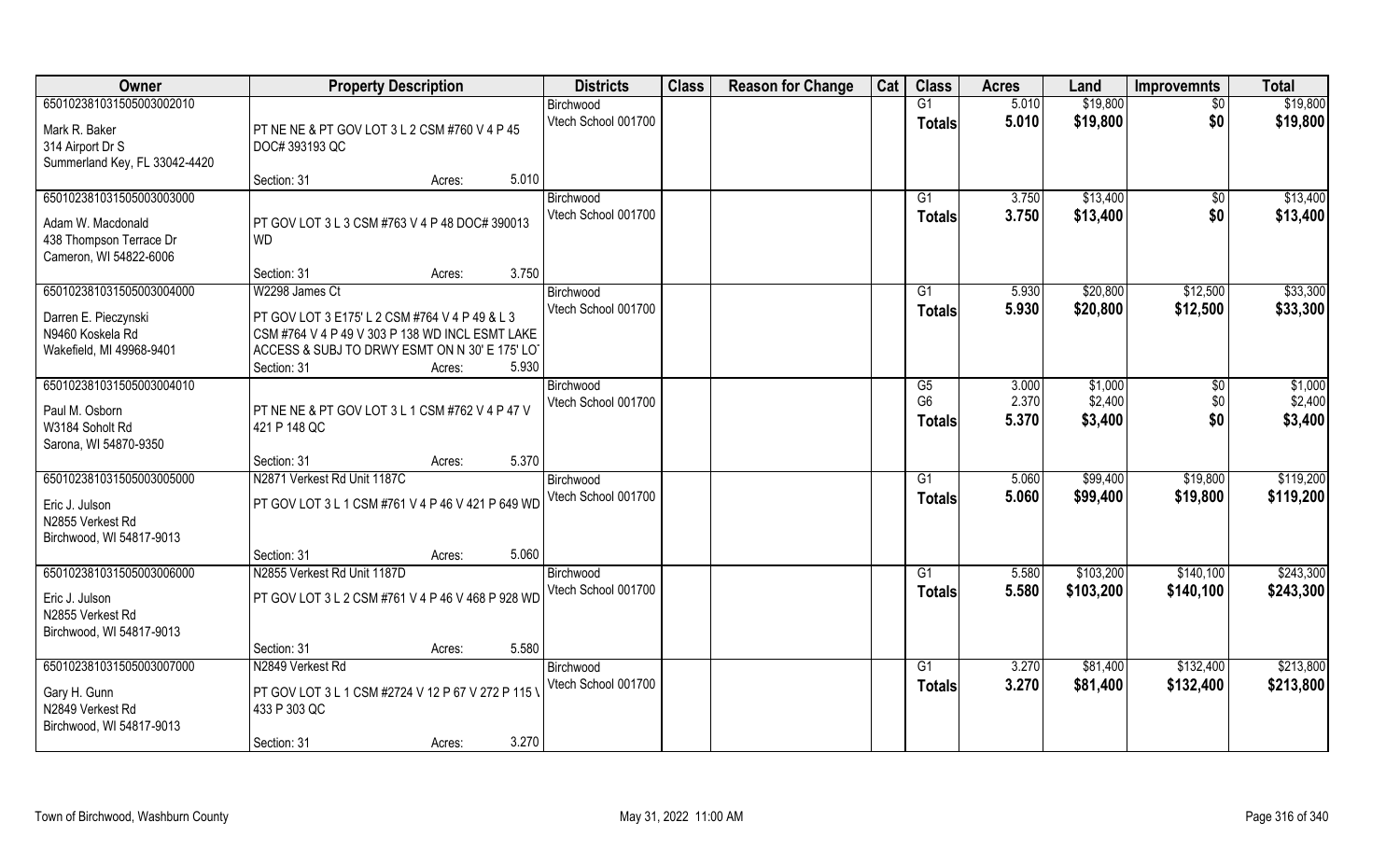| Owner                                 | <b>Property Description</b>                                                                 | <b>Districts</b>                 | <b>Class</b> | <b>Reason for Change</b> | Cat | <b>Class</b>    | <b>Acres</b>   | Land                 | <b>Improvemnts</b>     | <b>Total</b>           |
|---------------------------------------|---------------------------------------------------------------------------------------------|----------------------------------|--------------|--------------------------|-----|-----------------|----------------|----------------------|------------------------|------------------------|
| 650102381031505003007500              | W2284 James Ct                                                                              | Birchwood                        |              |                          |     | G1              | 3.400          | \$81,400             | \$89,300               | \$170,700              |
| Carl F. Gustafson                     | PT GOV LOT 3 L 2 CSM #2724 V 12 P 67 V 272 P 115 \                                          | Vtech School 001700              |              |                          |     | <b>Totals</b>   | 3.400          | \$81,400             | \$89,300               | \$170,700              |
| 2009 Rosemary Cir                     | 411 P 39 QC V 433 P 304 QC                                                                  |                                  |              |                          |     |                 |                |                      |                        |                        |
| Sandwich, IL 60548-9333               | 3.400                                                                                       |                                  |              |                          |     |                 |                |                      |                        |                        |
| 650102381031505003008000              | Section: 31<br>Acres:<br>W2290 James Ct                                                     | Birchwood                        |              |                          |     | G1              | 3.520          | \$86,900             | \$125,700              | \$212,600              |
|                                       |                                                                                             | Vtech School 001700              |              |                          |     | <b>Totals</b>   | 3.520          | \$86,900             | \$125,700              | \$212,600              |
| Lawrence D Pieczynski Trust           | PT GOV LOT 3 L 1 CSM #764 V 4 P 49 V 272 P 80 V                                             |                                  |              |                          |     |                 |                |                      |                        |                        |
| W2290 James Ct                        | 285 P 85 TRST                                                                               |                                  |              |                          |     |                 |                |                      |                        |                        |
| Birchwood, WI 54817-9008              | 3.520<br>Section: 31<br>Acres:                                                              |                                  |              |                          |     |                 |                |                      |                        |                        |
| 650102381031505003009010              | W2296 James Ct                                                                              | Birchwood                        |              |                          |     | G1              | 4.520          | \$111,600            | \$8,200                | \$119,800              |
|                                       |                                                                                             | Vtech School 001700              |              |                          |     | <b>Totals</b>   | 4.520          | \$111,600            | \$8,200                | \$119,800              |
| John B. Brickner<br>N2791 Mud Lake Rd | PT GOV LOT 3 PT L 2 CSM #764 V 4 P 49 INCL 30'<br>DRWY ESMT & SUBJ TO LAKE ACCESS ESMT DOC# |                                  |              |                          |     |                 |                |                      |                        |                        |
| Birchwood, WI 54817-9007              | 377636 WD                                                                                   |                                  |              |                          |     |                 |                |                      |                        |                        |
|                                       | 4.520<br>Section: 31<br>Acres:                                                              |                                  |              |                          |     |                 |                |                      |                        |                        |
| 650102381031505004001010              | N2791 Mud Lake Rd                                                                           | Birchwood                        |              |                          |     | G1              | 0.990          | \$55,600             | \$285,800              | \$341,400              |
| John B. Brickner                      | N 200' GOV LOT 4 W OF RD & PT GOV LOT 3 DOC#                                                | Vtech School 001700              |              |                          |     | G <sub>6</sub>  | 1.000          | \$2,000              | \$0                    | \$2,000                |
| N2791 Mud Lake Rd                     | 312121 WD DOC# 317722 WD EXC DOC# 399769 WD                                                 |                                  |              |                          |     | <b>Totals</b>   | 1.990          | \$57,600             | \$285,800              | \$343,400              |
| Birchwood, WI 54817-9007              | DOC# 399756 WD                                                                              |                                  |              |                          |     |                 |                |                      |                        |                        |
|                                       | 1.990<br>Section: 31<br>Acres:                                                              |                                  |              |                          |     |                 |                |                      |                        |                        |
| 650102381031505004001020              |                                                                                             | Birchwood                        |              |                          |     | $\overline{G6}$ | 6.580          | \$13,200             | \$0                    | \$13,200               |
| Dixie L. Duffey                       | PT GOV LOTS 4 & 5 L 1 CSM #3305 V 15 P 133 DOC#                                             | Vtech School 001700              |              |                          |     | <b>Totals</b>   | 6.580          | \$13,200             | \$0                    | \$13,200               |
| E19740 County Rd Sd                   | 376395 WD DOC# 396309 QC                                                                    |                                  |              |                          |     |                 |                |                      |                        |                        |
| Augusta, WI 54722-5038                |                                                                                             |                                  |              |                          |     |                 |                |                      |                        |                        |
|                                       | 6.580<br>Section: 31<br>Acres:                                                              |                                  |              |                          |     |                 |                |                      |                        |                        |
| 650102381031505004002000              | N2775 Mud Lake Rd                                                                           | Birchwood<br>Vtech School 001700 |              |                          |     | G1              | 1.800<br>1.800 | \$70,900<br>\$70,900 | \$164,400<br>\$164,400 | \$235,300<br>\$235,300 |
| Gary U. Stelzer                       | PT GOV LOT 4 S 200' N 400' W OF PVT RD V 354 P                                              |                                  |              |                          |     | <b>Totals</b>   |                |                      |                        |                        |
| 911 Craite Ave                        | 419 ESMT V 357 P 237 WD DOC# 399769 WD                                                      |                                  |              |                          |     |                 |                |                      |                        |                        |
| Rice Lake, WI 54868-1208              | 1.800<br>Section: 31<br>Acres:                                                              |                                  |              |                          |     |                 |                |                      |                        |                        |
| 650102381031505004003000              |                                                                                             | Birchwood                        |              |                          |     | G6              | 15.700         | \$31,400             | $\overline{50}$        | \$31,400               |
|                                       |                                                                                             | Vtech School 001700              |              |                          |     | <b>Totals</b>   | 15.700         | \$31,400             | \$0                    | \$31,400               |
| Gary U. Stelzer<br>911 Craite Ave     | PT GOV LOT 4 DOC# 399756 WD EXC DOC# 399756<br><b>WD</b>                                    |                                  |              |                          |     |                 |                |                      |                        |                        |
| Rice Lake, WI 54868-1208              |                                                                                             |                                  |              |                          |     |                 |                |                      |                        |                        |
|                                       | 15.700<br>Section: 31<br>Acres:                                                             |                                  |              |                          |     |                 |                |                      |                        |                        |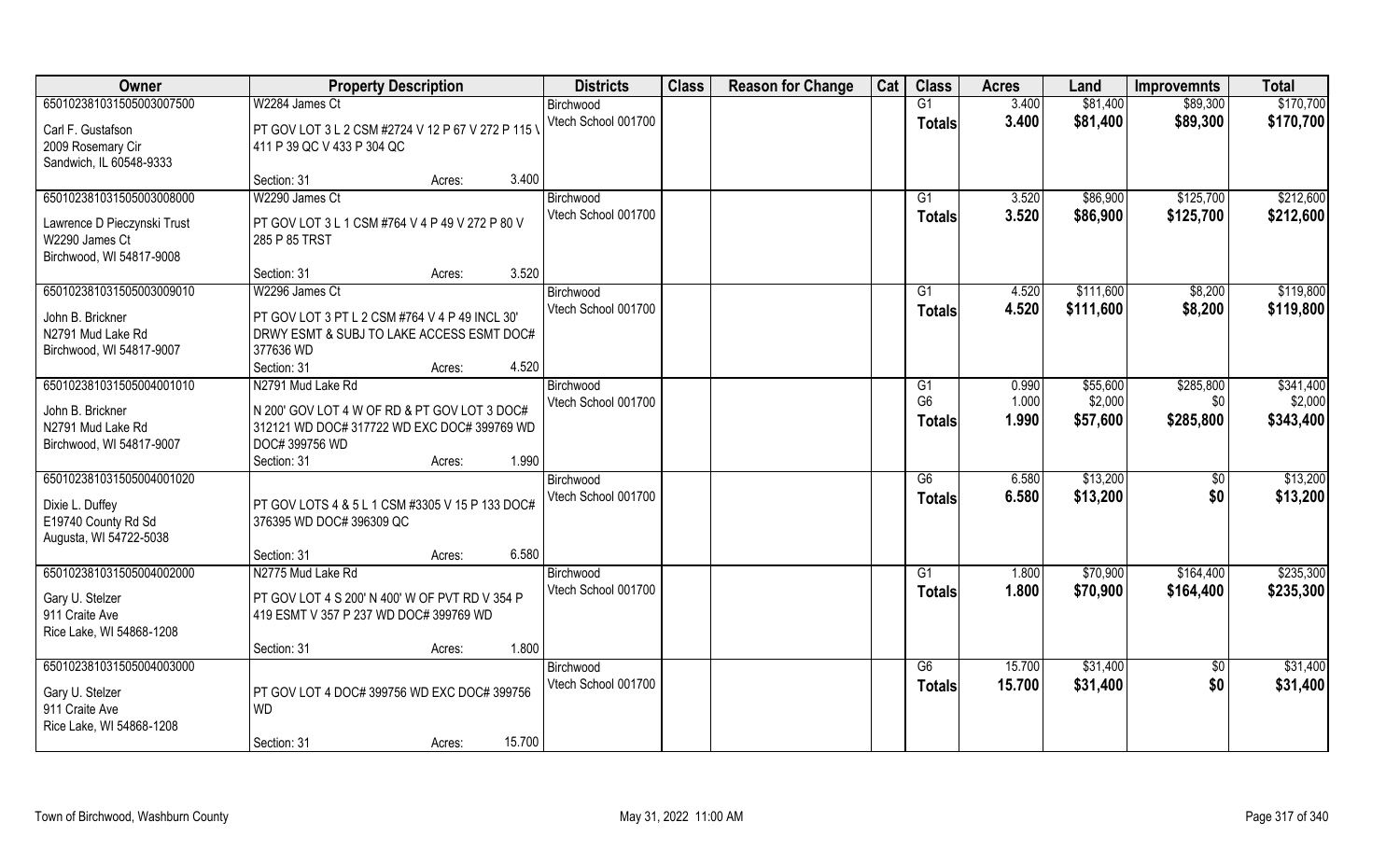| Owner                                         | <b>Property Description</b>                                               |                 | <b>Districts</b>    | <b>Class</b> | <b>Reason for Change</b> | Cat | <b>Class</b>    | <b>Acres</b> | Land     | <b>Improvemnts</b> | <b>Total</b> |
|-----------------------------------------------|---------------------------------------------------------------------------|-----------------|---------------------|--------------|--------------------------|-----|-----------------|--------------|----------|--------------------|--------------|
| 650102381031505004004000                      | N2761 Mud Lake Rd                                                         |                 | Birchwood           |              |                          |     | G1              | 2.280        | \$70,600 | \$122,800          | \$193,400    |
| Knight Living Trust<br>3960 137th St W        | PT GOV LOT 4 L 1 CSM #2002 V 8 P 163 DOC#<br>369364 QC                    |                 | Vtech School 001700 |              |                          |     | <b>Totals</b>   | 2.280        | \$70,600 | \$122,800          | \$193,400    |
| Rosemount, MN 55068-5000                      |                                                                           |                 |                     |              |                          |     |                 |              |          |                    |              |
|                                               | Section: 31                                                               | 2.280<br>Acres: |                     |              |                          |     |                 |              |          |                    |              |
| 650102381031505004005000                      | N2739 Mud Lake Rd                                                         |                 | Birchwood           |              |                          |     | G1              | 1.560        | \$57,500 | \$223,500          | \$281,000    |
| Steven B. Cain                                | PT GOV LOT 4 L 2 CSM #2002 V 8 P 163 V 367 P 578                          |                 | Vtech School 001700 |              |                          |     | <b>Totals</b>   | 1.560        | \$57,500 | \$223,500          | \$281,000    |
| N2739 Mud Lake Rd                             | <b>WD</b>                                                                 |                 |                     |              |                          |     |                 |              |          |                    |              |
| Birchwood, WI 54817-9007                      |                                                                           |                 |                     |              |                          |     |                 |              |          |                    |              |
|                                               | Section: 31                                                               | 1.560<br>Acres: |                     |              |                          |     |                 |              |          |                    |              |
| 650102381031505004006000                      | N2725 Mud Lake Rd                                                         |                 | Birchwood           |              |                          |     | G1              | 1.600        | \$55,300 | \$283,000          | \$338,300    |
| Connie Laumeyer                               | PT GOV LOT 4 L 3 CSM #2002 V 8 P 163 DOC#                                 |                 | Vtech School 001700 |              |                          |     | <b>Totals</b>   | 1.600        | \$55,300 | \$283,000          | \$338,300    |
| 36 221st Ave                                  | 397897 WD                                                                 |                 |                     |              |                          |     |                 |              |          |                    |              |
| Cedar, MN 55011-9602                          |                                                                           |                 |                     |              |                          |     |                 |              |          |                    |              |
|                                               | Section: 31                                                               | 1.600<br>Acres: |                     |              |                          |     |                 |              |          |                    |              |
| 650102381031505004007000                      | N2709 Mud Lake Rd                                                         |                 | Birchwood           |              |                          |     | G1              | 1.460        | \$54,200 | \$207,400          | \$261,600    |
| Franz J. Zillner                              | PT GOV LOT 4 L 4 CSM #2002 V 8 P 163 DOC#                                 |                 | Vtech School 001700 |              |                          |     | <b>Totals</b>   | 1.460        | \$54,200 | \$207,400          | \$261,600    |
| N2709 Mud Lake Rd<br>Birchwood, WI 54817-9007 | 385464 QC DOC# 385466 TOD                                                 |                 |                     |              |                          |     |                 |              |          |                    |              |
|                                               | Section: 31                                                               | 1.460<br>Acres: |                     |              |                          |     |                 |              |          |                    |              |
| 650102381031505004008000                      | N2705 Otter Dr                                                            |                 | Birchwood           |              |                          |     | G1              | 1.000        | \$6,300  | \$85,800           | \$92,100     |
|                                               |                                                                           |                 | Vtech School 001700 |              |                          |     | G <sub>6</sub>  | 2.000        | \$4,000  | \$0                | \$4,000      |
| Dixie L. Duffey<br>E19740 County Rd Sd        | PT GOV LOT 4 & 5 L 2 CSM #2865 V 13 P 22 DOC#<br>376395 WD DOC# 396309 QC |                 |                     |              |                          |     | Totals          | 3.000        | \$10,300 | \$85,800           | \$96,100     |
| Augusta, WI 54722-5038                        |                                                                           |                 |                     |              |                          |     |                 |              |          |                    |              |
|                                               | Section: 31                                                               | 3.000<br>Acres: |                     |              |                          |     |                 |              |          |                    |              |
| 650102381031505005002010                      | N2439 Long Lake Rd                                                        |                 | Birchwood           |              |                          |     | G1              | 2.500        | \$55,800 | \$56,500           | \$112,300    |
|                                               |                                                                           |                 | Vtech School 001700 |              |                          |     | G <sub>6</sub>  | 0.280        | \$600    | \$0                | \$600        |
| Steven R. Ottinger<br>2312 Daniels Ave        | PT GOV LOT 5 DOC# 322197 WD                                               |                 |                     |              |                          |     | <b>Totals</b>   | 2.780        | \$56,400 | \$56,500           | \$112,900    |
| Altoona, WI 54720-1566                        |                                                                           |                 |                     |              |                          |     |                 |              |          |                    |              |
|                                               | Section: 31                                                               | 2.780<br>Acres: |                     |              |                          |     |                 |              |          |                    |              |
| 650102381031505005003000                      | N2445 Mink Rd                                                             |                 | Birchwood           |              |                          |     | $\overline{G1}$ | 1.720        | \$63,700 | \$358,800          | \$422,500    |
|                                               |                                                                           |                 | Vtech School 001700 |              |                          |     | <b>Totals</b>   | 1.720        | \$63,700 | \$358,800          | \$422,500    |
| Michael F. Hanvelt<br>N2445 Mink Rd           | W 386' GOV LOT 5 DOC# 292568 WD                                           |                 |                     |              |                          |     |                 |              |          |                    |              |
| Birchwood, WI 54817-9168                      |                                                                           |                 |                     |              |                          |     |                 |              |          |                    |              |
|                                               | Section: 31                                                               | 1.720<br>Acres: |                     |              |                          |     |                 |              |          |                    |              |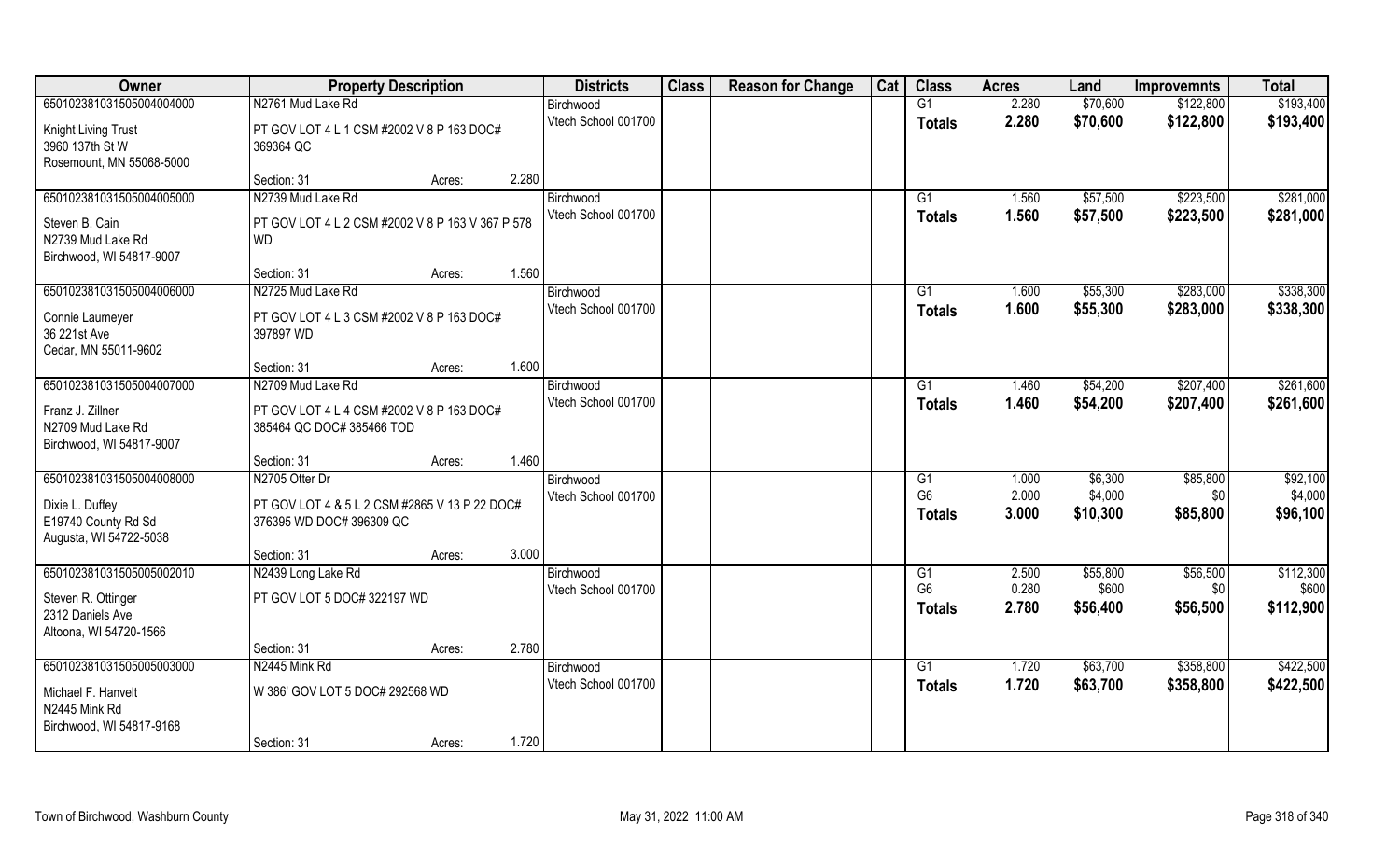| Owner                          | <b>Property Description</b>                     |        |        | <b>Districts</b>                 | <b>Class</b> | <b>Reason for Change</b> | Cat | <b>Class</b>   | <b>Acres</b> | Land            | <b>Improvemnts</b> | <b>Total</b>    |
|--------------------------------|-------------------------------------------------|--------|--------|----------------------------------|--------------|--------------------------|-----|----------------|--------------|-----------------|--------------------|-----------------|
| 650102381031505005004000       | N2675 Otter Dr                                  |        |        | Birchwood                        |              |                          |     | G1             | 5.850        | \$108,700       | \$129,100          | \$237,800       |
| Richard J. Vasko               | PT GOV LOT 5 L 5 CSM #2844 V 13 P 1 V 466 P 485 |        |        | Vtech School 001700              |              |                          |     | <b>Totals</b>  | 5.850        | \$108,700       | \$129,100          | \$237,800       |
| N2675 Otter Dr                 | WD DOC# 285272 AFFD                             |        |        |                                  |              |                          |     |                |              |                 |                    |                 |
| Birchwood, WI 54817-9015       |                                                 |        |        |                                  |              |                          |     |                |              |                 |                    |                 |
|                                | Section: 31                                     | Acres: | 5.850  |                                  |              |                          |     |                |              |                 |                    |                 |
| 650102381031505005005000       | N2695 Mud Lake Rd                               |        |        | Birchwood                        |              |                          |     | G1             | 3.270        | \$89,000        | \$186,000          | \$275,000       |
| Syd Leo Forster                | PT GOV LOT 5 L 3 CSM #2859 V 13 P 16 DOC#       |        |        | Vtech School 001700              |              |                          |     | <b>Totals</b>  | 3.270        | \$89,000        | \$186,000          | \$275,000       |
| 4085 Thornhill Ln              | 395149 WD                                       |        |        |                                  |              |                          |     |                |              |                 |                    |                 |
| Vadnais Heights, MN 55127-3609 |                                                 |        |        |                                  |              |                          |     |                |              |                 |                    |                 |
|                                | Section: 31                                     | Acres: | 3.270  |                                  |              |                          |     |                |              |                 |                    |                 |
| 650102381031505005006000       | N2687 Mud Lake Rd                               |        |        | Birchwood<br>Vtech School 001700 |              |                          |     | G1             | 4.370        | \$104,600       | \$230,500          | \$335,100       |
| Bradford D. Ray                | PT GOV LOT 5 L 4 CSM #2859 V 13 P 16 DOC#       |        |        |                                  |              |                          |     | <b>Totals</b>  | 4.370        | \$104,600       | \$230,500          | \$335,100       |
| N2687 Mud Lake Rd              | 385660 QC                                       |        |        |                                  |              |                          |     |                |              |                 |                    |                 |
| Birchwood, WI 54817-9014       |                                                 |        | 4.370  |                                  |              |                          |     |                |              |                 |                    |                 |
| 650102381031505005007010       | Section: 31<br>N2665 Otter Dr                   | Acres: |        | Birchwood                        |              |                          |     | G1             | 1.000        | \$40,000        | \$364,100          | \$404,100       |
|                                |                                                 |        |        | Vtech School 001700              |              |                          |     | G <sub>6</sub> | 23.060       | \$50,700        | \$0                | \$50,700        |
| James S. Tallman               | PT GOV LOT 5 DOC# 285497 WD EXC DOC# 322197     |        |        |                                  |              |                          |     | <b>Totals</b>  | 24.060       | \$90,700        | \$364,100          | \$454,800       |
| 828 Bluff View Cir             |                                                 |        |        |                                  |              |                          |     |                |              |                 |                    |                 |
| Chippewa Falls, WI 54729-2096  | Section: 31                                     | Acres: | 24.060 |                                  |              |                          |     |                |              |                 |                    |                 |
| 650102381032101000001000       |                                                 |        |        | Birchwood                        |              |                          |     | W <sub>4</sub> | 40.000       | \$0             | $\sqrt[6]{30}$     | \$0             |
|                                |                                                 |        |        | Vtech School 001700              |              |                          |     | <b>Totals</b>  | 40.000       | \$0             | \$0                | \$0             |
| Washburn Co Cfl<br>10 4th Ave  | NE NE V 70 P 336 V 19 MISC P 314 FCL            |        |        |                                  |              |                          |     |                |              |                 |                    |                 |
| Shell Lake, WI 54871-4457      |                                                 |        |        |                                  |              |                          |     |                |              |                 |                    |                 |
|                                | Section: 32                                     | Acres: | 40.000 |                                  |              |                          |     |                |              |                 |                    |                 |
| 650102381032102000001000       |                                                 |        |        | Birchwood                        |              |                          |     | W <sub>4</sub> | 40.000       | \$0             | \$0                | \$0             |
| Washburn Co Cfl                | NW NE V 70 P 336 V 19 MISC P 314 FCL            |        |        | Vtech School 001700              |              |                          |     | <b>Totals</b>  | 40.000       | \$0             | \$0                | \$0             |
| 10 4th Ave                     |                                                 |        |        |                                  |              |                          |     |                |              |                 |                    |                 |
| Shell Lake, WI 54871-4457      |                                                 |        |        |                                  |              |                          |     |                |              |                 |                    |                 |
|                                | Section: 32                                     | Acres: | 40.000 |                                  |              |                          |     |                |              |                 |                    |                 |
| 650102381032103000001000       |                                                 |        |        | Birchwood                        |              |                          |     | W <sub>4</sub> | 40.000       | $\overline{50}$ | $\overline{50}$    | $\overline{50}$ |
| Washburn Co Cfl                | SW NE V 70 P 336 V 19 MISC P 314 FCL            |        |        | Vtech School 001700              |              |                          |     | <b>Totals</b>  | 40.000       | \$0             | \$0                | \$0             |
| 10 4th Ave                     |                                                 |        |        |                                  |              |                          |     |                |              |                 |                    |                 |
| Shell Lake, WI 54871-4457      |                                                 |        |        |                                  |              |                          |     |                |              |                 |                    |                 |
|                                | Section: 32                                     | Acres: | 40.000 |                                  |              |                          |     |                |              |                 |                    |                 |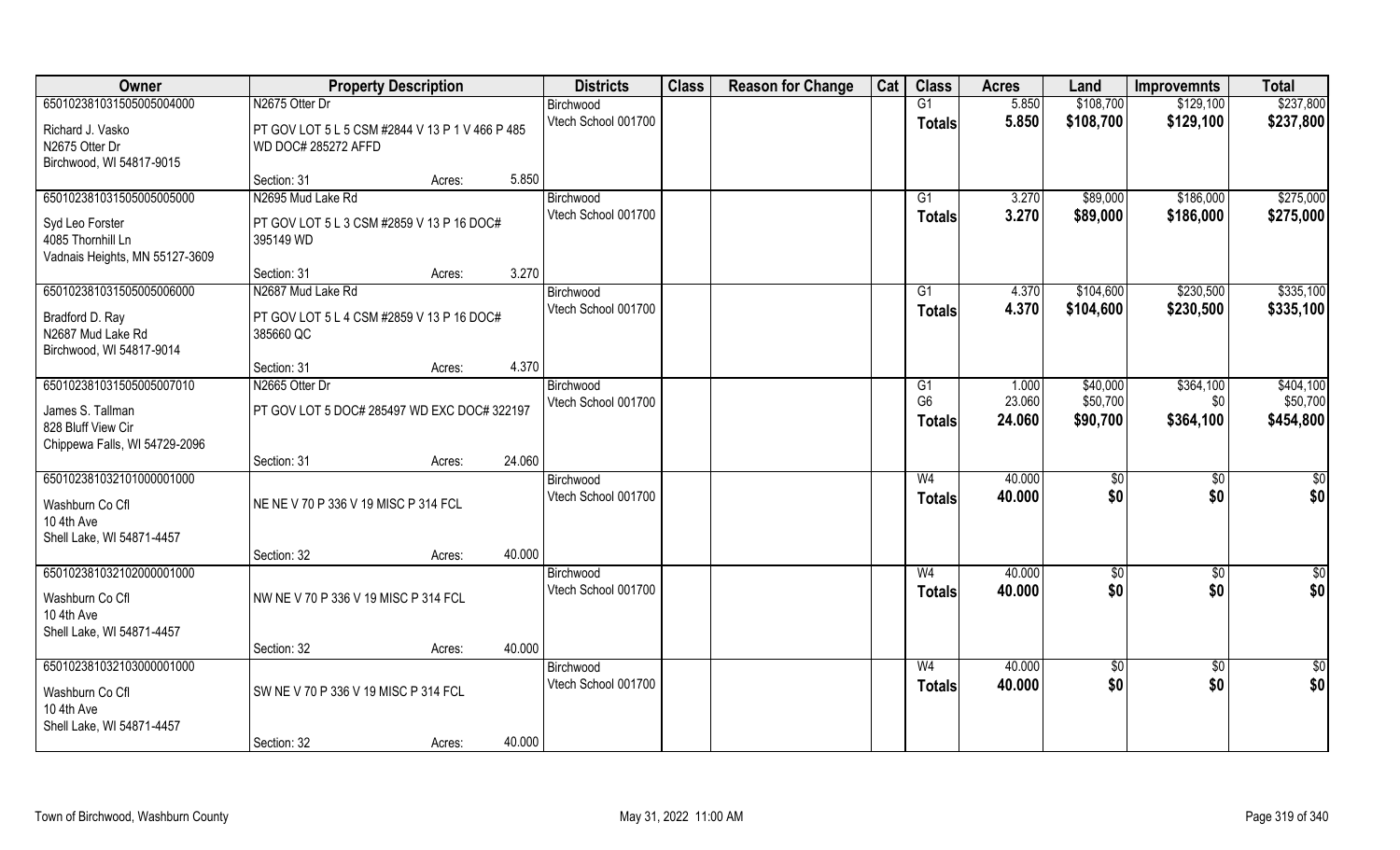| Owner                                       |                                       | <b>Property Description</b> |        | <b>Districts</b>                 | <b>Class</b> | <b>Reason for Change</b> | Cat | <b>Class</b>                    | <b>Acres</b>     | Land              | <b>Improvemnts</b> | <b>Total</b>    |
|---------------------------------------------|---------------------------------------|-----------------------------|--------|----------------------------------|--------------|--------------------------|-----|---------------------------------|------------------|-------------------|--------------------|-----------------|
| 650102381032104000001000<br>Washburn Co Cfl | SE NE V 70 P 336 V 19 MISC P 314 FCL  |                             |        | Birchwood<br>Vtech School 001700 |              |                          |     | W <sub>4</sub><br><b>Totals</b> | 40.000<br>40.000 | $\sqrt{6}$<br>\$0 | $\sqrt{$0}$<br>\$0 | \$0<br>\$0      |
| 10 4th Ave<br>Shell Lake, WI 54871-4457     |                                       |                             |        |                                  |              |                          |     |                                 |                  |                   |                    |                 |
|                                             | Section: 32                           | Acres:                      | 40.000 |                                  |              |                          |     |                                 |                  |                   |                    |                 |
| 650102381032201000001000                    |                                       |                             |        | Birchwood                        |              |                          |     | W <sub>4</sub>                  | 40.000           | $\sqrt{50}$       | \$0                | $\overline{50}$ |
| Washburn Co Cfl<br>10 4th Ave               | NE NW V 70 P 336 V 19 MISC P 314 FCL  |                             |        | Vtech School 001700              |              |                          |     | <b>Totals</b>                   | 40.000           | \$0               | \$0                | \$0             |
| Shell Lake, WI 54871-4457                   |                                       |                             |        |                                  |              |                          |     |                                 |                  |                   |                    |                 |
| 650102381032202000001000                    | Section: 32                           | Acres:                      | 40.000 | Birchwood                        |              |                          |     | W <sub>4</sub>                  | 40.000           | \$0               | $\overline{50}$    | $\sqrt{50}$     |
|                                             |                                       |                             |        | Vtech School 001700              |              |                          |     | <b>Totals</b>                   | 40.000           | \$0               | \$0                | \$0             |
| Washburn Co Cfl                             | NW NW V 105 P 137 V 36 MISC P 267 FCL |                             |        |                                  |              |                          |     |                                 |                  |                   |                    |                 |
| 10 4th Ave<br>Shell Lake, WI 54871-4457     |                                       |                             |        |                                  |              |                          |     |                                 |                  |                   |                    |                 |
|                                             | Section: 32                           | Acres:                      | 40.000 |                                  |              |                          |     |                                 |                  |                   |                    |                 |
| 650102381032203000001000                    |                                       |                             |        | Birchwood                        |              |                          |     | W <sub>4</sub>                  | 40.000           | \$0               | $\sqrt[6]{3}$      | $\sqrt{50}$     |
| Washburn Co Cfl                             | SW NW V 105 P 137 V 36 MISC P 267 FCL |                             |        | Vtech School 001700              |              |                          |     | <b>Totals</b>                   | 40.000           | \$0               | \$0                | \$0             |
| 10 4th Ave<br>Shell Lake, WI 54871-4457     |                                       |                             |        |                                  |              |                          |     |                                 |                  |                   |                    |                 |
|                                             | Section: 32                           | Acres:                      | 40.000 |                                  |              |                          |     |                                 |                  |                   |                    |                 |
| 650102381032204000001000                    |                                       |                             |        | Birchwood                        |              |                          |     | W <sub>4</sub>                  | 40.000           | \$0               | \$0                | $\sqrt{50}$     |
| Washburn Co Cfl                             | SE NW V 70 P 336 V 19 MISC P 314 FCL  |                             |        | Vtech School 001700              |              |                          |     | <b>Totals</b>                   | 40.000           | \$0               | \$0                | \$0             |
| 10 4th Ave                                  |                                       |                             |        |                                  |              |                          |     |                                 |                  |                   |                    |                 |
| Shell Lake, WI 54871-4457                   |                                       |                             |        |                                  |              |                          |     |                                 |                  |                   |                    |                 |
|                                             | Section: 32                           | Acres:                      | 40.000 |                                  |              |                          |     |                                 |                  |                   |                    |                 |
| 650102381032301000001000                    |                                       |                             |        | Birchwood                        |              |                          |     | W <sub>4</sub>                  | 40.000           | \$0               | $\sqrt{$0}$        | \$0             |
| Washburn Co Cfl                             | NE SW V 70 P 1 V 18 MISC P 248 FCL    |                             |        | Vtech School 001700              |              |                          |     | <b>Totals</b>                   | 40.000           | \$0               | \$0                | \$0             |
| 10 4th Ave                                  |                                       |                             |        |                                  |              |                          |     |                                 |                  |                   |                    |                 |
| Shell Lake, WI 54871-4457                   |                                       |                             |        |                                  |              |                          |     |                                 |                  |                   |                    |                 |
|                                             | Section: 32                           | Acres:                      | 40.000 |                                  |              |                          |     |                                 |                  |                   |                    |                 |
| 650102381032302000001000                    |                                       |                             |        | Birchwood<br>Vtech School 001700 |              |                          |     | W <sub>4</sub>                  | 40.000           | $\sqrt{6}$        | $\sqrt{$0}$        | \$0             |
| Washburn Co Cfl                             | NW SW V 70 P 1 V 18 MISC P 248 FCL    |                             |        |                                  |              |                          |     | <b>Totals</b>                   | 40.000           | \$0               | \$0                | \$0             |
| 10 4th Ave                                  |                                       |                             |        |                                  |              |                          |     |                                 |                  |                   |                    |                 |
| Shell Lake, WI 54871-4457                   | Section: 32                           | Acres:                      | 40.000 |                                  |              |                          |     |                                 |                  |                   |                    |                 |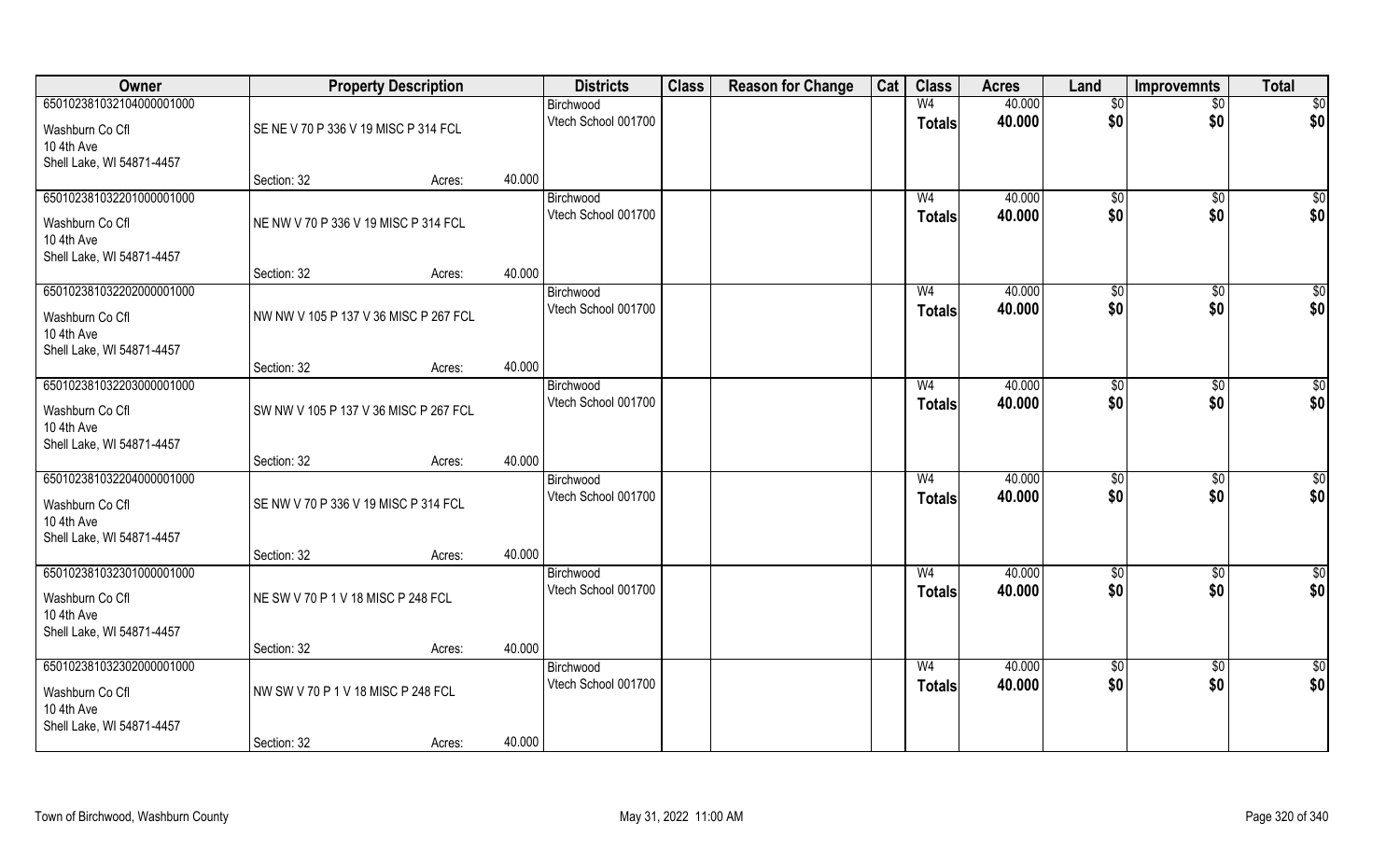| Owner                                   | <b>Property Description</b>                 |        | <b>Districts</b>                 | <b>Class</b> | <b>Reason for Change</b> | Cat | <b>Class</b>   | <b>Acres</b> | Land            | <b>Improvemnts</b> | <b>Total</b>     |
|-----------------------------------------|---------------------------------------------|--------|----------------------------------|--------------|--------------------------|-----|----------------|--------------|-----------------|--------------------|------------------|
| 650102381032303000001000                |                                             |        | Birchwood                        |              |                          |     | W <sub>4</sub> | 40.000       | $\overline{50}$ | $\overline{50}$    | \$0              |
| Washburn Co Cfl                         | SW SW V 70 P 1 V 18 MISC P 248 FCL          |        | Vtech School 001700              |              |                          |     | <b>Totals</b>  | 40.000       | \$0             | \$0                | \$0              |
| 10 4th Ave                              |                                             |        |                                  |              |                          |     |                |              |                 |                    |                  |
| Shell Lake, WI 54871-4457               |                                             |        |                                  |              |                          |     |                |              |                 |                    |                  |
|                                         | Section: 32                                 | Acres: | 40.000                           |              |                          |     |                |              |                 |                    |                  |
| 650102381032304000001000                |                                             |        | Birchwood<br>Vtech School 001700 |              |                          |     | W <sub>4</sub> | 40.000       | $\sqrt[6]{}$    | $\sqrt{$0}$        | \$0              |
| Washburn Co Cfl                         | SE SW V 70 P 1 V 18 MISC P 248 FCL          |        |                                  |              |                          |     | Totals         | 40.000       | \$0             | \$0                | \$0              |
| 10 4th Ave                              |                                             |        |                                  |              |                          |     |                |              |                 |                    |                  |
| Shell Lake, WI 54871-4457               | Section: 32                                 |        | 40.000                           |              |                          |     |                |              |                 |                    |                  |
| 650102381032401000001000                |                                             | Acres: | Birchwood                        |              |                          |     | W <sub>4</sub> | 40.000       | \$0             | $\sqrt[6]{30}$     | \$0              |
|                                         |                                             |        | Vtech School 001700              |              |                          |     | <b>Totals</b>  | 40.000       | \$0             | \$0                | \$0              |
| Washburn Co Cfl                         | NE SE V 71 P 396 V 20 MISC P 143 FCL        |        |                                  |              |                          |     |                |              |                 |                    |                  |
| 10 4th Ave<br>Shell Lake, WI 54871-4457 |                                             |        |                                  |              |                          |     |                |              |                 |                    |                  |
|                                         | Section: 32                                 | Acres: | 40.000                           |              |                          |     |                |              |                 |                    |                  |
| 650102381032402000001000                |                                             |        | Birchwood                        |              |                          |     | W <sub>4</sub> | 40.000       | \$0             | \$0                | \$               |
| Washburn Co Cfl                         | NW SE V 71 P 396 V 20 MISC P 143 FCL        |        | Vtech School 001700              |              |                          |     | <b>Totals</b>  | 40.000       | \$0             | \$0                | \$0              |
| 10 4th Ave                              |                                             |        |                                  |              |                          |     |                |              |                 |                    |                  |
| Shell Lake, WI 54871-4457               |                                             |        |                                  |              |                          |     |                |              |                 |                    |                  |
|                                         | Section: 32                                 | Acres: | 40.000                           |              |                          |     |                |              |                 |                    |                  |
| 650102381032403000001000                |                                             |        | Birchwood                        |              |                          |     | W <sub>4</sub> | 40.000       | \$0             | $\overline{60}$    | $\overline{50}$  |
| Washburn Co Cfl                         | SW SE V 71 P 396 V 20 MISC P 143 FCL        |        | Vtech School 001700              |              |                          |     | <b>Totals</b>  | 40.000       | \$0             | \$0                | \$0              |
| 10 4th Ave                              |                                             |        |                                  |              |                          |     |                |              |                 |                    |                  |
| Shell Lake, WI 54871-4457               |                                             |        |                                  |              |                          |     |                |              |                 |                    |                  |
| 650102381032404000001000                | Section: 32                                 | Acres: | 40.000                           |              |                          |     | W <sub>4</sub> | 40.000       | $\sqrt{6}$      |                    | \$0              |
|                                         |                                             |        | Birchwood<br>Vtech School 001700 |              |                          |     | <b>Totals</b>  | 40.000       | \$0             | \$0<br>\$0         | \$0              |
| Washburn Co Cfl                         | SE SE V 71 P 396 V 20 MISC P 143 FCL        |        |                                  |              |                          |     |                |              |                 |                    |                  |
| 10 4th Ave<br>Shell Lake, WI 54871-4457 |                                             |        |                                  |              |                          |     |                |              |                 |                    |                  |
|                                         | Section: 32                                 | Acres: | 40.000                           |              |                          |     |                |              |                 |                    |                  |
| 650102381033103000001000                | W1446 Peufald Rd                            |        | Birchwood                        |              |                          |     | W8             | 40.000       | $($ \$88,000)   | $\sqrt{$0}$        | $\overline{\$0}$ |
| Thomas L. Stockburger                   | SW NE V 395 P 691-693 MFL-CL DOC# 370852 QC |        | Vtech School 001700              |              |                          |     | <b>Totals</b>  | 40.000       | \$0             | \$0                | \$0              |
| 7939 Kelana Dr                          | DOC# 370853 TOD DOC# 372726 TD DOC# 372727  |        |                                  |              |                          |     |                |              |                 |                    |                  |
| Rockford, IL 61101-9101                 | <b>TOD</b>                                  |        |                                  |              |                          |     |                |              |                 |                    |                  |
|                                         | Section: 33                                 | Acres: | 40.000                           |              |                          |     |                |              |                 |                    |                  |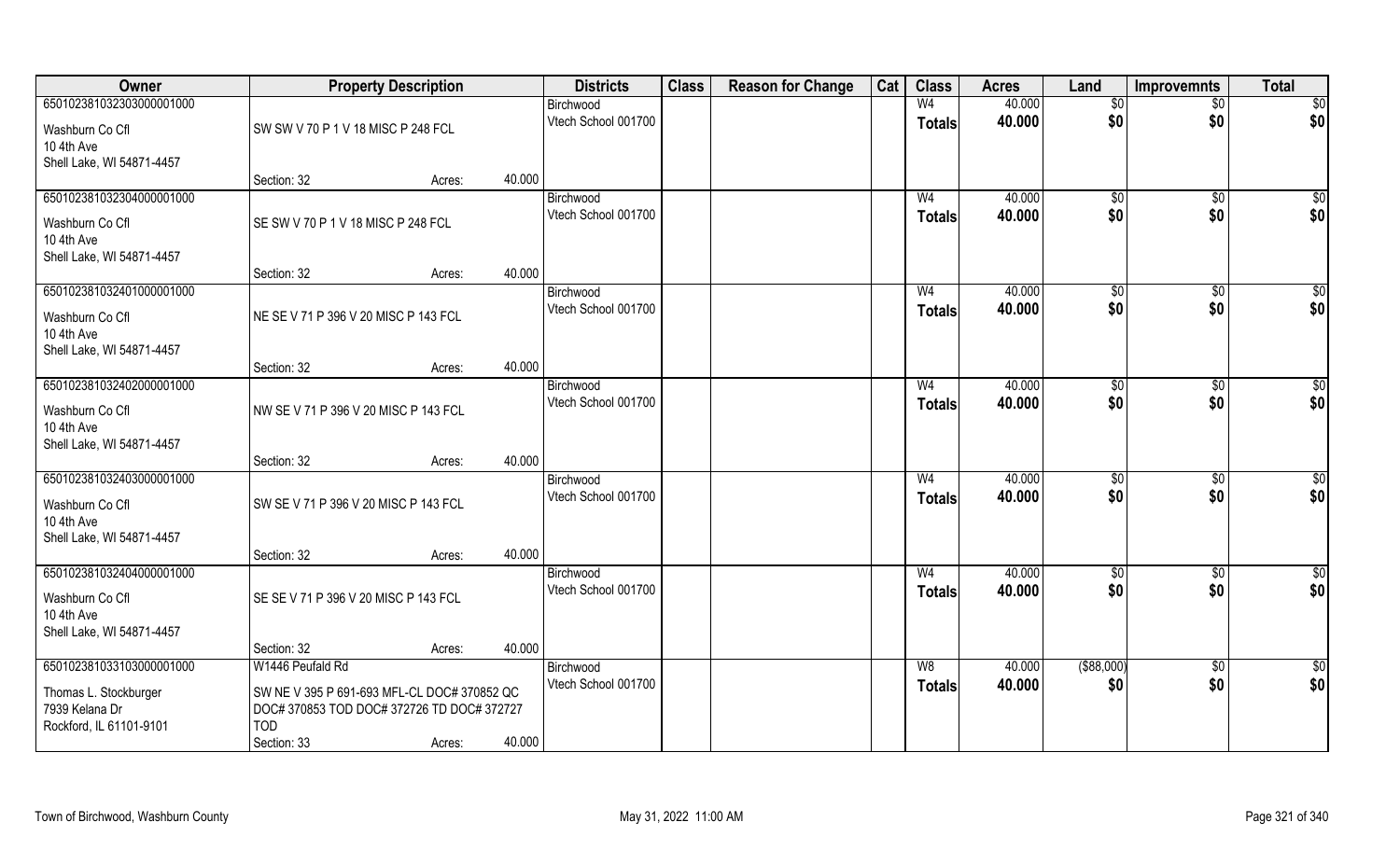| Owner                        | <b>Property Description</b>                 |        |        | <b>Districts</b>    | <b>Class</b>   | <b>Reason for Change</b> | Cat | <b>Class</b>   | <b>Acres</b> | Land        | <b>Improvemnts</b> | <b>Total</b> |
|------------------------------|---------------------------------------------|--------|--------|---------------------|----------------|--------------------------|-----|----------------|--------------|-------------|--------------------|--------------|
| 650102381033104000001000     | W1370 Peufald Rd                            |        |        | Birchwood           |                |                          |     | G1             | 1.000        | \$6,300     | \$163,900          | \$170,200    |
| <b>Richard A Stowe Trust</b> | W1/2 SE NE DOC# 367553 QC                   |        |        | Vtech School 001700 |                |                          |     | G4             | 10.000       | \$1,500     | \$0                | \$1,500      |
| W1370 Peufald Rd             |                                             |        |        |                     |                |                          |     | G <sub>6</sub> | 9.000        | \$30,000    | \$0                | \$30,000     |
| Birchwood, WI 54817-9010     |                                             |        |        |                     |                |                          |     | <b>Totals</b>  | 20.000       | \$37,800    | \$163,900          | \$201,700    |
|                              | Section: 33                                 | Acres: | 20.000 |                     |                |                          |     |                |              |             |                    |              |
| 650102381033104000003000     |                                             |        |        | Birchwood           | G4             | Ag use land              | -5  | G4             | 15.000       | \$2,200     | \$0                | \$2,200      |
| <b>Richard A Stowe Trust</b> | E1/2 SE NE EXC E 33' DOC# 367553 QC V 331 P |        |        | Vtech School 001700 |                |                          |     | G <sub>8</sub> | 4.000        | \$4,400     | \$0                | \$4,400      |
| W1370 Peufald Rd             | 185-188 ESMT                                |        |        |                     |                |                          |     | <b>Totals</b>  | 19.000       | \$6,600     | \$0                | \$6,600      |
| Birchwood, WI 54817-9010     |                                             |        |        |                     |                |                          |     |                |              |             |                    |              |
|                              | Section: 33                                 | Acres: | 19.000 |                     |                |                          |     |                |              |             |                    |              |
| 650102381033201000001000     |                                             |        |        | Birchwood           |                |                          |     | W <sub>5</sub> | 40.000       | ( \$88,000) | \$0                | \$0          |
| Dale L. Reckner              | NE NW V 179 P 557 DOC# 355849 MFL-O (W5)    |        |        | Vtech School 001700 |                |                          |     | <b>Totals</b>  | 40.000       | \$0         | \$0                | \$0          |
| 2642 Hawthorne Ln            |                                             |        |        |                     |                |                          |     |                |              |             |                    |              |
| Stillwater, MN 55082-5246    |                                             |        |        |                     |                |                          |     |                |              |             |                    |              |
|                              | Section: 33                                 | Acres: | 40.000 |                     |                |                          |     |                |              |             |                    |              |
| 650102381033202000001000     | W1689 Stowe Rd                              |        |        | Birchwood           | G <sub>1</sub> | Pole shed                |     | G1             | 1.000        | \$6,300     | \$54,400           | \$60,700     |
| <b>Wessels Trust</b>         | NW NW DOC# 387450 WD                        |        |        | Vtech School 001700 | $\overline{G}$ | Shift from forest        | -C  | G <sub>5</sub> | 5.000        | \$100       | \$0                | \$100        |
| 18343 Infield Rd             |                                             |        |        |                     | G <sub>6</sub> | Shift to residential     | O   | G <sub>6</sub> | 34.000       | \$51,000    | \$0                | \$51,000     |
| Sparta, WI 54656-4498        |                                             |        |        |                     |                |                          |     | <b>Totals</b>  | 40.000       | \$57,400    | \$54,400           | \$111,800    |
|                              | Section: 33                                 | Acres: | 40.000 |                     |                |                          |     |                |              |             |                    |              |
| 650102381033203000001000     |                                             |        |        | Birchwood           |                |                          |     | G6             | 2.000        | \$4,000     | \$0                | \$4,000      |
| Mark E. Kohler               | SW NW DOC# 297723 WD DOC# 307504 MFL-CL(38  |        |        | Vtech School 001700 |                |                          |     | W <sub>6</sub> | 38.000       | (\$76,000)  | \$0                | \$0          |
| N1011 River Dr               | AC) DOC# 377521 TOD                         |        |        |                     |                |                          |     | <b>Totals</b>  | 40.000       | \$4,000     | \$0                | \$4,000      |
| Birchwood, WI 54817-8930     |                                             |        |        |                     |                |                          |     |                |              |             |                    |              |
|                              | Section: 33                                 | Acres: | 40.000 |                     |                |                          |     |                |              |             |                    |              |
| 650102381033204000001010     |                                             |        |        | Birchwood           |                |                          |     | G6             | 2.000        | \$4,000     | $\sqrt{$0}$        | \$4,000      |
| Mark E. Kohler               | W1/2 SE NW DOC# 297723 WD EXC DOC# 301296   |        |        | Vtech School 001700 |                |                          |     | W <sub>6</sub> | 18.000       | (\$39,600)  | \$0                | \$0          |
| N1011 River Dr               | DOC# 307504 MFL-CL(18 AC) DOC# 377521 TOD   |        |        |                     |                |                          |     | <b>Totals</b>  | 20,000       | \$4,000     | \$0                | \$4,000      |
| Birchwood, WI 54817-8930     |                                             |        |        |                     |                |                          |     |                |              |             |                    |              |
|                              | Section: 33                                 | Acres: | 20.000 |                     |                |                          |     |                |              |             |                    |              |
| 650102381033204000002000     |                                             |        |        | Birchwood           |                |                          |     | G6             | 2.000        | \$4,000     | $\overline{50}$    | \$4,000      |
| Peggy S. Kohler              | E1/2 SE NW DOC# 301296 QC DOC# 307505       |        |        | Vtech School 001700 |                |                          |     | W <sub>6</sub> | 18.000       | (\$36,000)  | \$0                | \$0          |
| N1011 River Dr               | MFL-CL(18 AC) DOC# 377521 TOD               |        |        |                     |                |                          |     | <b>Totals</b>  | 20.000       | \$4,000     | \$0                | \$4,000      |
| Birchwood, WI 54817-8930     |                                             |        |        |                     |                |                          |     |                |              |             |                    |              |
|                              | Section: 33                                 | Acres: | 20.000 |                     |                |                          |     |                |              |             |                    |              |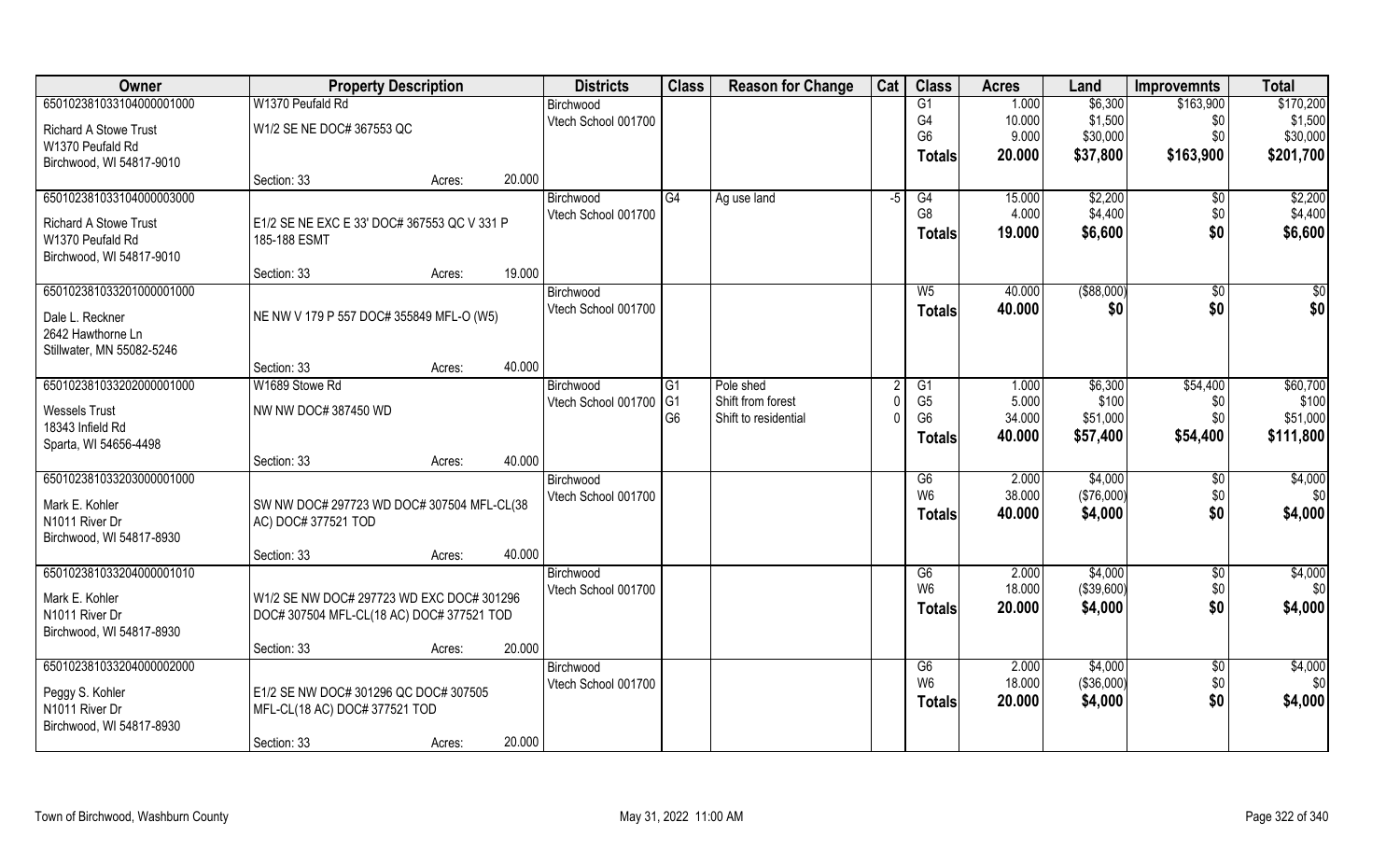| Owner                           | <b>Property Description</b>                    | <b>Districts</b>    | <b>Class</b>   | <b>Reason for Change</b> | Cat                      | <b>Class</b>                     | <b>Acres</b>     | Land              | <b>Improvemnts</b> | <b>Total</b>      |
|---------------------------------|------------------------------------------------|---------------------|----------------|--------------------------|--------------------------|----------------------------------|------------------|-------------------|--------------------|-------------------|
| 650102381033301000001000        | <b>BI 1231</b>                                 | Birchwood           |                |                          |                          | W <sub>6</sub>                   | 40.000           | (\$67,500)        | $\overline{30}$    | $\overline{50}$   |
| Chester M Przybylo Family Trust | NE SW V 107 P 42 DOC# 340091 MFL-C DOC# 395796 | Vtech School 001700 |                |                          |                          | <b>Totals</b>                    | 40.000           | \$0               | \$0                | \$0               |
| 6640 N Le Mai Ave               | <b>WD</b>                                      |                     |                |                          |                          |                                  |                  |                   |                    |                   |
| Lincolnwood, IL 60712-3102      |                                                |                     |                |                          |                          |                                  |                  |                   |                    |                   |
|                                 | 40.000<br>Section: 33<br>Acres:                |                     |                |                          |                          |                                  |                  |                   |                    |                   |
| 650102381033302000001000        | <b>BI</b> 1232                                 | Birchwood           |                |                          |                          | W <sub>6</sub>                   | 40.000           | ( \$61,500)       | $\overline{50}$    | $\frac{1}{6}$     |
| Chester M Przybylo Family Trust | NW SW V 107 P 42 DOC# 340091 MFL-C DOC#        | Vtech School 001700 |                |                          |                          | Totals                           | 40.000           | \$0               | \$0                | \$0               |
| 6640 N Le Mai Ave               | 395796 WD                                      |                     |                |                          |                          |                                  |                  |                   |                    |                   |
| Lincolnwood, IL 60712-3102      |                                                |                     |                |                          |                          |                                  |                  |                   |                    |                   |
|                                 | 40.000<br>Section: 33<br>Acres:                |                     |                |                          |                          |                                  |                  |                   |                    |                   |
| 650102381033303000001000        | <b>BI</b> 1233                                 | Birchwood           |                |                          |                          | W <sub>6</sub>                   | 40.000           | ( \$80, 300)      | \$0                | \$0               |
| Chester M Przybylo Family Trust | SW SW V 107 P 42 DOC# 340091 MFL-C DOC# 395796 | Vtech School 001700 |                |                          |                          | <b>Totals</b>                    | 40.000           | \$0               | \$0                | \$0               |
| 6640 N Le Mai Ave               | WD                                             |                     |                |                          |                          |                                  |                  |                   |                    |                   |
| Lincolnwood, IL 60712-3102      |                                                |                     |                |                          |                          |                                  |                  |                   |                    |                   |
|                                 | 40.000<br>Section: 33<br>Acres:                |                     |                |                          |                          |                                  |                  |                   |                    |                   |
| 650102381033304000001000        | <b>BI</b> 1234                                 | Birchwood           |                |                          |                          | W <sub>6</sub>                   | 40.000           | (\$76,000)        | \$0                | \$                |
| Chester M Przybylo Family Trust | SE SW V 107 P 42 DOC# 340091 MFL-C DOC# 395796 | Vtech School 001700 |                |                          |                          | <b>Totals</b>                    | 40.000           | \$0               | \$0                | \$0               |
| 6640 N Le Mai Ave               | <b>WD</b>                                      |                     |                |                          |                          |                                  |                  |                   |                    |                   |
| Lincolnwood, IL 60712-3102      |                                                |                     |                |                          |                          |                                  |                  |                   |                    |                   |
|                                 | 40.000<br>Section: 33<br>Acres:                |                     |                |                          |                          |                                  |                  |                   |                    |                   |
| 650102381033401000003000        | <b>BI 1235A</b>                                | Birchwood           | G4             | Ag use land              | -5                       | $\overline{G4}$                  | 16.000           | \$2,300           | $\sqrt{6}$         | \$2,300           |
| <b>Richard A Stowe Trust</b>    | PT NE SE DOC# 367553 QC DOC# 290330 ESMT       | Vtech School 001700 |                |                          |                          | G <sub>8</sub>                   | 5.640            | \$5,700           | \$0                | \$5,700           |
| W1370 Peufald Rd                |                                                |                     |                |                          |                          | <b>Totals</b>                    | 21.640           | \$8,000           | \$0                | \$8,000           |
| Birchwood, WI 54817-9010        |                                                |                     |                |                          |                          |                                  |                  |                   |                    |                   |
|                                 | 21.640<br>Section: 33<br>Acres:                |                     |                |                          |                          |                                  |                  |                   |                    |                   |
| 650102381033401000004000        | <b>BI 1235B</b>                                | Birchwood           | G6             | To MFL                   | -4                       | W <sub>6</sub>                   | 9.300            | (\$18,600)        | \$0                | \$0               |
| Daniel James Foster             | PT NE SE DOC# 395580 WD DOC# 400192 MFL-CL     | Vtech School 001700 |                |                          |                          | <b>Totals</b>                    | 9.300            | \$0               | \$0                | \$0               |
| 1522 Stonybrook Dr              |                                                |                     |                |                          |                          |                                  |                  |                   |                    |                   |
| Lino Lakes, MN 55038-3326       |                                                |                     |                |                          |                          |                                  |                  |                   |                    |                   |
|                                 | 9.300<br>Section: 33<br>Acres:                 |                     |                |                          |                          |                                  |                  |                   |                    |                   |
| 650102381033402000001000        | W1449 Peufald Rd                               | Birchwood           | G <sub>6</sub> | TO MFL                   | $\overline{\phantom{a}}$ | G <sub>1</sub>                   | 1.000            | \$6,300           | \$248,900          | \$255,200         |
| Daniel James Foster             | NW SE DOC# 395580 WD DOC# 400192 MFL-CL (5     | Vtech School 001700 |                |                          |                          | G <sub>5</sub><br>G <sub>6</sub> | 20.000<br>14.000 | \$300<br>\$28,000 | \$0<br>\$0         | \$300<br>\$28,000 |
| 1522 Stonybrook Dr              | AC)                                            |                     |                |                          |                          | W <sub>6</sub>                   | 5.000            | (\$10,000)        | \$0                | \$0               |
| Lino Lakes, MN 55038-3326       |                                                |                     |                |                          |                          | <b>Totals</b>                    | 40.000           | \$34,600          | \$248,900          | \$283,500         |
|                                 | 40.000<br>Section: 33<br>Acres:                |                     |                |                          |                          |                                  |                  |                   |                    |                   |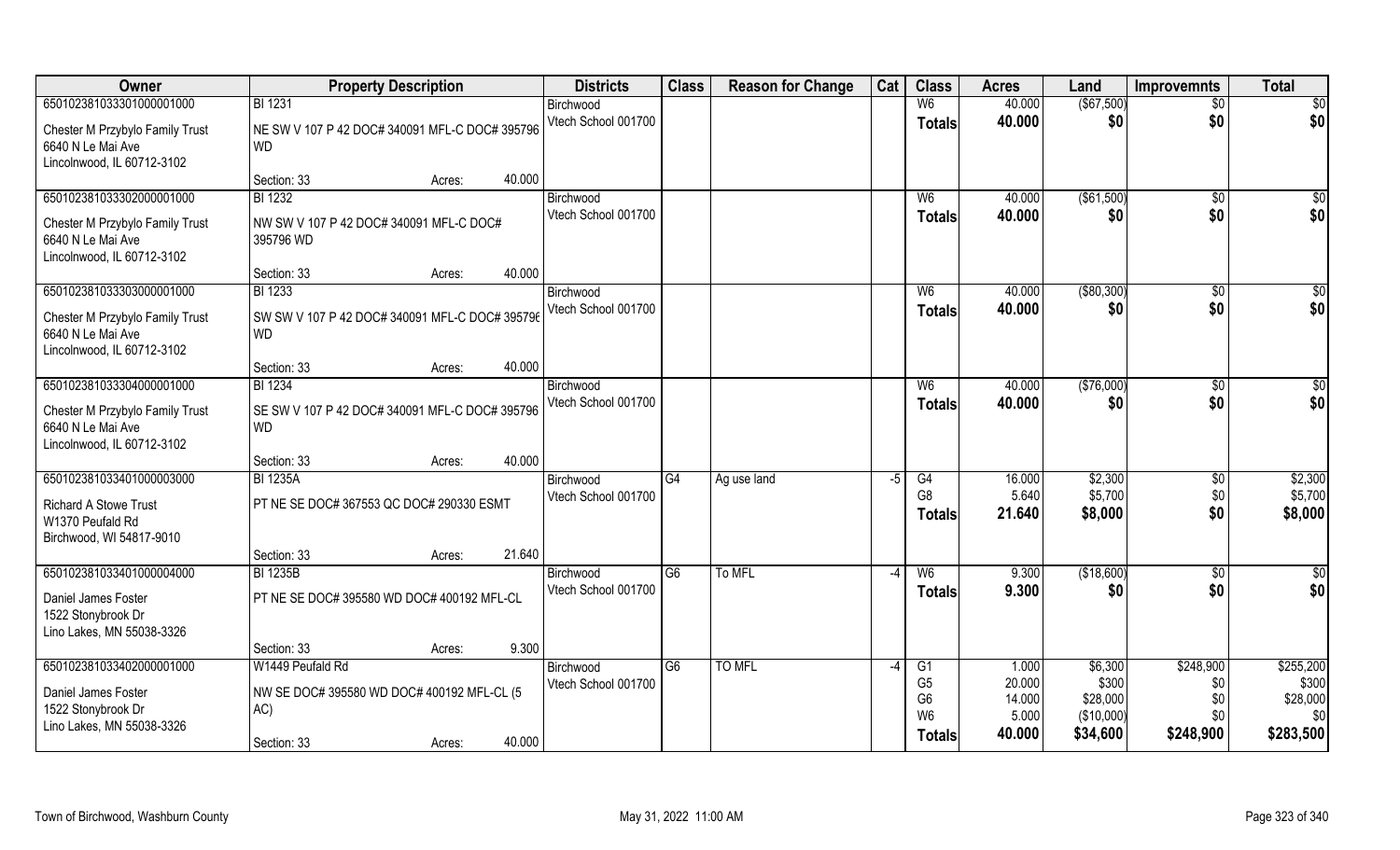| Owner                                                                                                    | <b>Property Description</b>                                                                                 | <b>Districts</b>                 | <b>Class</b>    | <b>Reason for Change</b> | Cat  | <b>Class</b>                                            | <b>Acres</b>                        | Land                                         | <b>Improvemnts</b>                   | <b>Total</b>                           |
|----------------------------------------------------------------------------------------------------------|-------------------------------------------------------------------------------------------------------------|----------------------------------|-----------------|--------------------------|------|---------------------------------------------------------|-------------------------------------|----------------------------------------------|--------------------------------------|----------------------------------------|
| 650102381033403000001000                                                                                 | <b>BI 1237</b>                                                                                              | Birchwood                        | G5              | <b>To MFL</b>            | -4   | W6                                                      | 40.000                              | (\$76,700)                                   | $\overline{50}$                      | $\overline{50}$                        |
| Daniel James Foster<br>1522 Stonybrook Dr<br>Lino Lakes, MN 55038-3326                                   | SW SE DOC# 395580 WD DOC# 400192 MFL-CL                                                                     | Vtech School 001700 G6           |                 | To MFL                   | $-4$ | <b>Totals</b>                                           | 40.000                              | \$0                                          | \$0                                  | \$0                                    |
|                                                                                                          | 40.000<br>Section: 33<br>Acres:                                                                             |                                  |                 |                          |      |                                                         |                                     |                                              |                                      |                                        |
| 650102381033404000001500<br>Matthew J. Miller<br>13630 116th St N<br>Stillwater, MN 55082-9415           | <b>BI 1238A</b><br>PT E1/2 SE1/4 DOC# 290329 WD DOC# 340519 WD<br>DOC# 363372 QC DOC# 290330 ESMT           | Birchwood<br>Vtech School 001700 |                 |                          |      | G4<br>G <sub>5</sub><br>G <sub>6</sub><br><b>Totals</b> | 2.000<br>2.750<br>43.880<br>48.630  | \$300<br>\$100<br>\$87,800<br>\$88,200       | \$0<br>\$0<br>\$0<br>\$0             | \$300<br>\$100<br>\$87,800<br>\$88,200 |
|                                                                                                          | 48.630<br>Section: 33<br>Acres:                                                                             |                                  |                 |                          |      |                                                         |                                     |                                              |                                      |                                        |
| 650102381033505001001000<br>Dale L. Reckner<br>2642 Hawthorne Ln<br>Stillwater, MN 55082-5246            | N2898 Stowe Rd<br>PT GOV LOT 1 V 179 P 557 DOC# 355849 MFL-C (35<br>AC) W6                                  | Birchwood<br>Vtech School 001700 |                 |                          |      | G1<br>W <sub>6</sub><br><b>Totals</b>                   | 1.320<br>35.000<br>36.320           | \$7,900<br>(\$77,000)<br>\$7,900             | \$0<br>\$0<br>\$0                    | \$7,900<br>\$0<br>\$7,900              |
|                                                                                                          | 36.320<br>Section: 33<br>Acres:                                                                             |                                  |                 |                          |      |                                                         |                                     |                                              |                                      |                                        |
| 650102381033505002001000<br><b>Richard A Stowe Trust</b><br>W1370 Peufald Rd<br>Birchwood, WI 54817-9010 | GOV LOT 2 EXC E 33' DOC# 367553 QC V 331 P<br>185-188 ESMT                                                  | Birchwood<br>Vtech School 001700 |                 |                          |      | G4<br>G <sub>6</sub><br><b>Totals</b>                   | 8.000<br>22.550<br>30.550           | \$900<br>\$67,500<br>\$68,400                | \$0<br>\$0<br>\$0                    | \$900<br>\$67,500<br>\$68,400          |
|                                                                                                          | 30.550<br>Section: 33<br>Acres:                                                                             |                                  |                 |                          |      |                                                         |                                     |                                              |                                      |                                        |
| 650102381033505002002000<br>Douglas M. Sorbie<br>W1302 Peufald Rd<br>Birchwood, WI 54817-9010            | <b>Adjoining Pcl</b><br>E 33' SE NE & E 33' GOV LOT 2 V 331 P 81 WD                                         | Birchwood<br>Vtech School 001700 |                 |                          |      | G5<br>Totals                                            | 2.000<br>2.000                      | \$800<br>\$800                               | \$0<br>\$0                           | \$800<br>\$800                         |
|                                                                                                          | 2.000<br>Section: 33<br>Acres:                                                                              |                                  |                 |                          |      |                                                         |                                     |                                              |                                      |                                        |
| 650102381034101000001000<br><b>Beverly Rieks Trust</b><br>4564 Kimbro Ave N<br>Lake Elmo, MN 55042-9508  | W982 Peufald Rd<br>NE NE V 282 P 312 DOC#394296 MFL-CL (19 AC)<br>DOC# 393570 QC                            | Birchwood<br>Vtech School 001700 |                 |                          |      | G1<br>G <sub>5</sub><br>W <sub>8</sub><br>Totals        | 4.000<br>17.000<br>19.000<br>40,000 | \$17,400<br>\$200<br>( \$41,800)<br>\$17,600 | \$496,900<br>\$0<br>\$0<br>\$496,900 | \$514,300<br>\$200<br>\$0<br>\$514,500 |
|                                                                                                          | 40.000<br>Section: 34<br>Acres:                                                                             |                                  |                 |                          |      |                                                         |                                     |                                              |                                      |                                        |
| 650102381034102000001000<br><b>Beverly Rieks Trust</b><br>4564 Kimbro Ave N<br>Lake Elmo, MN 55042-9508  | NW NE V 454 P 757 WD DOC# 394917 MFL-CL DOC#<br>393569 QC DOC# 393570 QC<br>40.000<br>Section: 34<br>Acres: | Birchwood<br>Vtech School 001700 | $\overline{G6}$ | From MFL                 |      | G6<br>W <sub>8</sub><br><b>Totals</b>                   | 4.000<br>36.000<br>40.000           | \$8,800<br>(\$79,200)<br>\$8,800             | \$0<br>\$0<br>\$0                    | \$8,800<br>\$0<br>\$8,800              |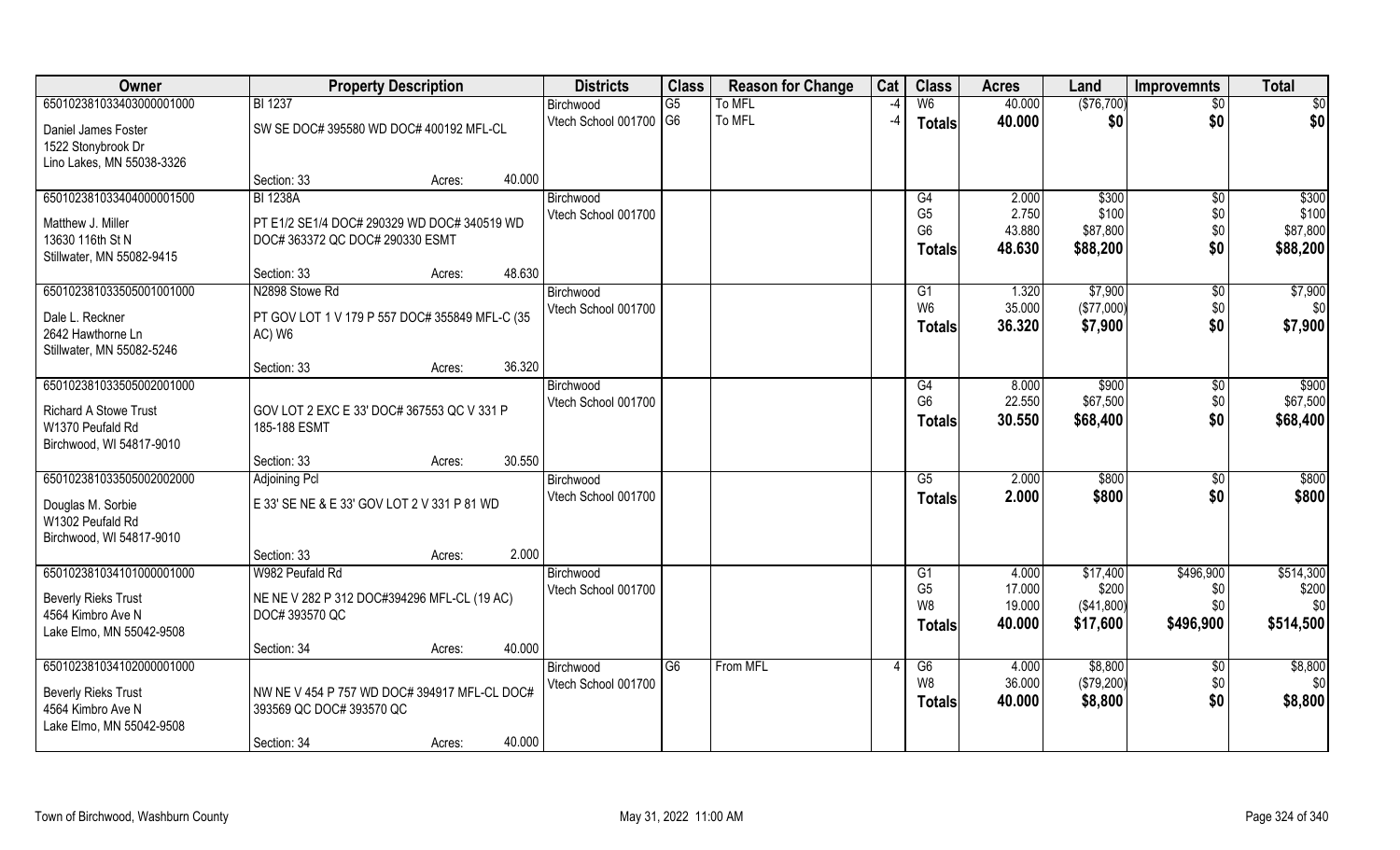| Owner                                         | <b>Property Description</b>                    |        |        | <b>Districts</b>                 | <b>Class</b> | <b>Reason for Change</b> | Cat | <b>Class</b>  | <b>Acres</b>     | Land                  | <b>Improvemnts</b>   | <b>Total</b>     |
|-----------------------------------------------|------------------------------------------------|--------|--------|----------------------------------|--------------|--------------------------|-----|---------------|------------------|-----------------------|----------------------|------------------|
| 650102381034103000001000                      | W1048 Peufald Rd                               |        |        | Birchwood                        |              |                          |     | G1            | 5.250            | \$20,100              | \$96,100             | \$116,200        |
| William Jay Handke                            | PT SW NE DOC# 289107 QC                        |        |        | Vtech School 001700              |              |                          |     | <b>Totals</b> | 5.250            | \$20,100              | \$96,100             | \$116,200        |
| 3944 Maple Ave                                |                                                |        |        |                                  |              |                          |     |               |                  |                       |                      |                  |
| Brookfield, IL 60513-1936                     |                                                |        |        |                                  |              |                          |     |               |                  |                       |                      |                  |
|                                               | Section: 34                                    | Acres: | 5.250  |                                  |              |                          |     |               |                  |                       |                      |                  |
| 650102381034103000002000                      |                                                |        |        | Birchwood                        |              |                          |     | G5            | 6.750            | \$100                 | \$0                  | \$100            |
| <b>Beverly Rieks Trust</b>                    | PT SW NE V 282 P 312 EXC V 432 P 361-362 EXC V |        |        | Vtech School 001700              |              |                          |     | <b>Totals</b> | 6.750            | \$100                 | \$0                  | \$100            |
| 4564 Kimbro Ave N                             | 454 P 759 (LAKE BOTTOM) DOC# 393570 QC         |        |        |                                  |              |                          |     |               |                  |                       |                      |                  |
| Lake Elmo, MN 55042-9508                      |                                                |        |        |                                  |              |                          |     |               |                  |                       |                      |                  |
|                                               | Section: 34                                    | Acres: | 6.750  |                                  |              |                          |     |               |                  |                       |                      |                  |
| 650102381034103000003000                      |                                                |        |        | Birchwood<br>Vtech School 001700 |              |                          |     | G5<br>W8      | 11.000<br>13.000 | \$3,000<br>(\$28,600) | \$0<br>\$0           | \$3,000<br>\$0   |
| Beverly A Rieks Trust                         | PT SW NE EXC DOC# 289107 QC EXC CSM #2267 V 9  |        |        |                                  |              |                          |     | <b>Totals</b> | 24.000           | \$3,000               | \$0                  | \$3,000          |
| 4564 Kimbro Ave N                             | P 207 DOC# 393984 MFL-CL (13 AC) DOC# 391710   |        |        |                                  |              |                          |     |               |                  |                       |                      |                  |
| Lake Elmo, MN 55042-9508                      | <b>WD</b>                                      |        |        |                                  |              |                          |     |               |                  |                       |                      |                  |
| 650102381034104000001000                      | Section: 34                                    | Acres: | 24.000 |                                  |              |                          |     |               | 5.000            | \$100                 |                      | \$100            |
|                                               |                                                |        |        | Birchwood<br>Vtech School 001700 |              |                          |     | G5<br>W8      | 35.000           | (\$77,000)            | $\sqrt[6]{3}$<br>\$0 | \$0              |
| Beverly A Rieks Trust                         | SE NE DOC# 393984 MFL-CL (35 AC) DOC# 391710   |        |        |                                  |              |                          |     | <b>Totals</b> | 40.000           | \$100                 | \$0                  | \$100            |
| 4564 Kimbro Ave N                             | <b>WD</b>                                      |        |        |                                  |              |                          |     |               |                  |                       |                      |                  |
| Lake Elmo, MN 55042-9508                      | Section: 34                                    |        | 40.000 |                                  |              |                          |     |               |                  |                       |                      |                  |
| 650102381034201000001000                      |                                                | Acres: |        | Birchwood                        |              |                          |     | W8            | 40.000           | $($ \$88,000)         | $\sqrt[6]{30}$       | \$0              |
|                                               |                                                |        |        | Vtech School 001700              |              |                          |     | <b>Totals</b> | 40.000           | \$0                   | \$0                  | \$0              |
| <b>Beverly Rieks Trust</b>                    | NE NW V 454 P 758 WD DOC# 394296 MFL-CL DOC#   |        |        |                                  |              |                          |     |               |                  |                       |                      |                  |
| 4564 Kimbro Ave N<br>Lake Elmo, MN 55042-9508 | 393570 QC                                      |        |        |                                  |              |                          |     |               |                  |                       |                      |                  |
|                                               | Section: 34                                    | Acres: | 40.000 |                                  |              |                          |     |               |                  |                       |                      |                  |
| 650102381034202000001000                      |                                                |        |        | Birchwood                        |              |                          |     | W8            | 40.000           | ( \$88,000)           | \$0                  | $\frac{6}{3}$    |
|                                               |                                                |        |        | Vtech School 001700              |              |                          |     | <b>Totals</b> | 40.000           | \$0                   | \$0                  | \$0              |
| Beverly A. Rieks<br>4564 Kimbro Ave N         | NW NW V 432 P 365 WD V 456 P 850-852 MFL-CL    |        |        |                                  |              |                          |     |               |                  |                       |                      |                  |
| Lake Elmo, MN 55042-9508                      |                                                |        |        |                                  |              |                          |     |               |                  |                       |                      |                  |
|                                               | Section: 34                                    | Acres: | 40.000 |                                  |              |                          |     |               |                  |                       |                      |                  |
| 650102381034203000001000                      |                                                |        |        | Birchwood                        |              |                          |     | W8            | 40.000           | ( \$88,000)           | $\overline{50}$      | $\overline{\$0}$ |
| <b>Beverly Rieks Trust</b>                    | SW NW V 432 P 364 WD DOC# 394297 MFL-CL DOC#   |        |        | Vtech School 001700              |              |                          |     | <b>Totals</b> | 40.000           | \$0                   | \$0                  | \$0              |
| 4564 Kimbro Ave N                             | 393568 QC DOC# 393570 QC                       |        |        |                                  |              |                          |     |               |                  |                       |                      |                  |
| Lake Elmo, MN 55042-9508                      |                                                |        |        |                                  |              |                          |     |               |                  |                       |                      |                  |
|                                               | Section: 34                                    | Acres: | 40.000 |                                  |              |                          |     |               |                  |                       |                      |                  |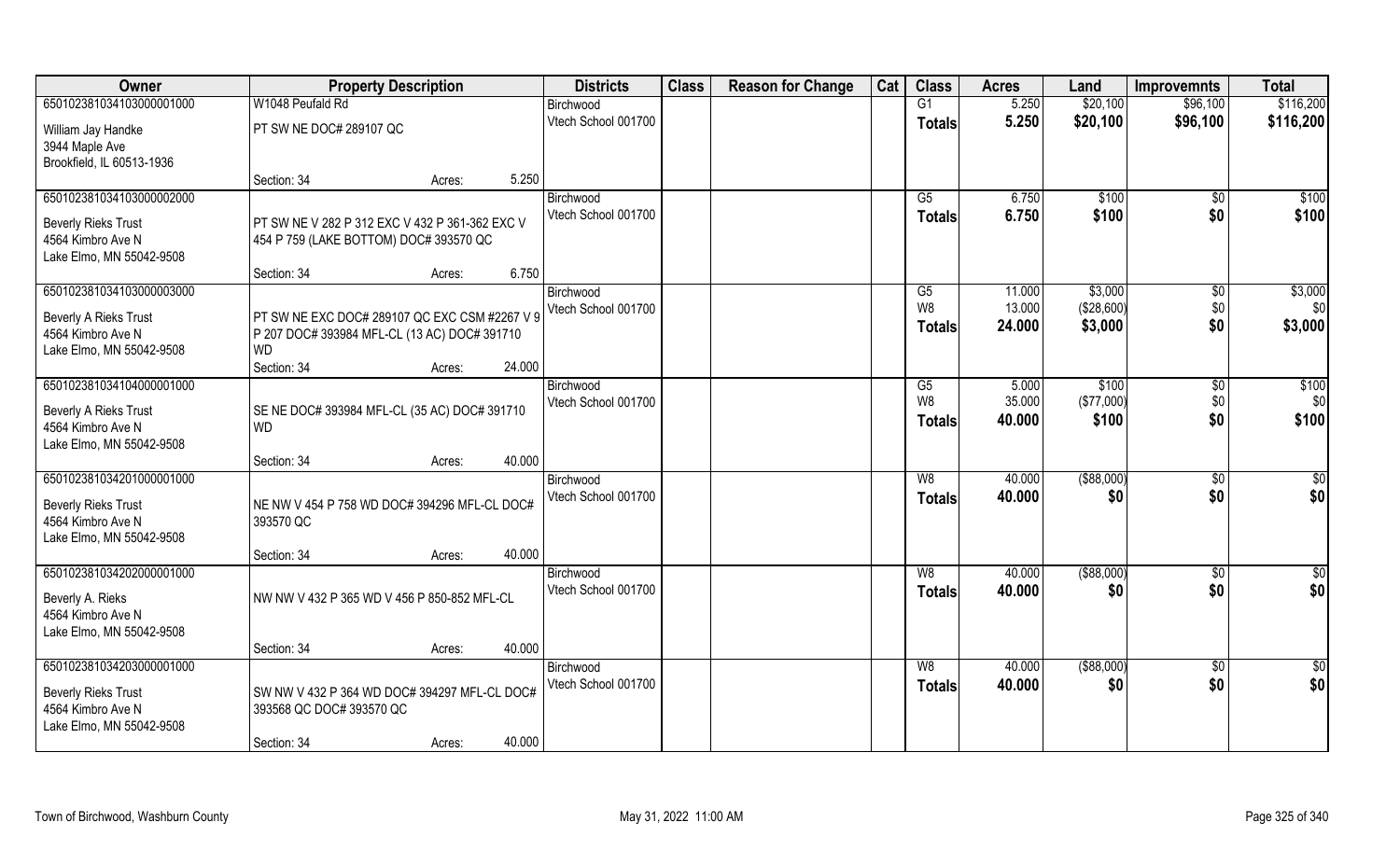| Owner                                                 | <b>Property Description</b>                                                       | <b>Districts</b>    | <b>Class</b> | <b>Reason for Change</b> | Cat | <b>Class</b>   | <b>Acres</b> | Land        | <b>Improvemnts</b> | <b>Total</b> |
|-------------------------------------------------------|-----------------------------------------------------------------------------------|---------------------|--------------|--------------------------|-----|----------------|--------------|-------------|--------------------|--------------|
| 650102381034204000001000                              |                                                                                   | Birchwood           |              |                          |     | W8             | 37.580       | ( \$82,700) | $\sqrt{6}$         | \$0          |
| <b>Beverly Rieks Trust</b>                            | PT SE NW & PT SW NE V 432 P 364 WD V 454 P 759                                    | Vtech School 001700 |              |                          |     | <b>Totals</b>  | 37.580       | \$0         | \$0                | \$0          |
| 4564 Kimbro Ave N                                     | WD DOC# 394297 MFL-CL EXC CSM #2267 V 9 P 207                                     |                     |              |                          |     |                |              |             |                    |              |
| Lake Elmo, MN 55042-9508                              | DOC# 393568 QC DOC# 393570 QC                                                     |                     |              |                          |     |                |              |             |                    |              |
|                                                       | 37.580<br>Section: 34<br>Acres:                                                   |                     |              |                          |     |                |              |             |                    |              |
| 650102381034204000002000                              | W1128 Peufald Rd                                                                  | Birchwood           |              |                          |     | G1             | 4.420        | \$18,400    | \$76,700           | \$95,100     |
| Catherine L. Dussol                                   | PT SE NW & PT SW NE L 1 CSM #2267 V 9 P 207                                       | Vtech School 001700 |              |                          |     | <b>Totals</b>  | 4.420        | \$18,400    | \$76,700           | \$95,100     |
| 1821 13th Ave NE                                      | DOC# 376349 TD                                                                    |                     |              |                          |     |                |              |             |                    |              |
| Rochester, MN 55906-4262                              |                                                                                   |                     |              |                          |     |                |              |             |                    |              |
|                                                       | 4.420<br>Section: 34<br>Acres:                                                    |                     |              |                          |     |                |              |             |                    |              |
| 650102381034301000001000                              |                                                                                   | Birchwood           |              |                          |     | G5             | 6.500        | \$100       | $\sqrt[6]{}$       | \$100        |
| Ross A. Schliesmann                                   | PT NE SW DOC# 308660 QC                                                           | Vtech School 001700 |              |                          |     | G <sub>6</sub> | 30.000       | \$45,000    | \$0                | \$45,000     |
| 604 Belinder Ln Apt 2725                              |                                                                                   |                     |              |                          |     | <b>Totals</b>  | 36.500       | \$45,100    | \$0                | \$45,100     |
| Schaumburg, IL 60173-5259                             |                                                                                   |                     |              |                          |     |                |              |             |                    |              |
|                                                       | 36.500<br>Section: 34<br>Acres:                                                   |                     |              |                          |     |                |              |             |                    |              |
| 650102381034302000001000                              |                                                                                   | Birchwood           |              |                          |     | G5             | 3.500        | \$100       | $\sqrt[6]{3}$      | \$100        |
| Francis Peter Schliesmann Jr Trust                    | PT N1/2 SW1/4 DOC# 382638 QC                                                      | Vtech School 001700 |              |                          |     | G <sub>6</sub> | 40.000       | \$88,000    | \$0                | \$88,000     |
| 67 Cutter Cir                                         |                                                                                   |                     |              |                          |     | <b>Totals</b>  | 43.500       | \$88,100    | \$0                | \$88,100     |
| Bluffton, SC 29909-4322                               |                                                                                   |                     |              |                          |     |                |              |             |                    |              |
|                                                       | 43.500<br>Section: 34<br>Acres:                                                   |                     |              |                          |     |                |              |             |                    |              |
| 650102381034303000001000                              |                                                                                   | Birchwood           |              |                          |     | G5             | 4.250        | \$100       | $\sqrt[6]{3}$      | \$100        |
| Francis Peter Schliesmann Jr Trust                    | PT S1/2 SW1/4 DOC# 382638 QC                                                      | Vtech School 001700 |              |                          |     | G <sub>6</sub> | 37.500       | \$50,500    | \$0                | \$50,500     |
| 67 Cutter Cir                                         |                                                                                   |                     |              |                          |     | Totals         | 41.750       | \$50,600    | \$0                | \$50,600     |
| Bluffton, SC 29909-4322                               |                                                                                   |                     |              |                          |     |                |              |             |                    |              |
|                                                       | 41.750<br>Section: 34<br>Acres:                                                   |                     |              |                          |     |                |              |             |                    |              |
| 650102381034304000002000                              |                                                                                   | Birchwood           |              |                          |     | G5             | 3.750        | \$100       | \$0                | \$100        |
|                                                       |                                                                                   | Vtech School 001700 |              |                          |     | G <sub>6</sub> | 28.980       | \$38,500    | $$0$$              | \$38,500     |
| Ross A. Schliesmann                                   | PT S1/2 SW1/4 DOC# 308660 QC EXC CSM #3464 V<br>16 P 128 EXC CSM #3620 V 17 P 122 |                     |              |                          |     | <b>Totals</b>  | 32.730       | \$38,600    | \$0                | \$38,600     |
| 604 Belinder Ln Apt 2725<br>Schaumburg, IL 60173-5259 |                                                                                   |                     |              |                          |     |                |              |             |                    |              |
|                                                       | 32.730<br>Section: 34<br>Acres:                                                   |                     |              |                          |     |                |              |             |                    |              |
| 650102381034401000001000                              |                                                                                   | Birchwood           |              |                          |     | W8             | 35.750       | (\$78,700)  | $\overline{50}$    | \$0          |
|                                                       |                                                                                   | Vtech School 001700 |              |                          |     | <b>Totals</b>  | 35.750       | \$0         | \$0                | \$0          |
| Diane Gray                                            | PT NE SE V 432 P 765-767 WD EXC V 432 P 768 DOC#                                  |                     |              |                          |     |                |              |             |                    |              |
| N3220 Verde Valley Rd S<br>La Crosse, WI 54601-2973   | 286105 MFL-CL                                                                     |                     |              |                          |     |                |              |             |                    |              |
|                                                       | 35.750<br>Section: 34<br>Acres:                                                   |                     |              |                          |     |                |              |             |                    |              |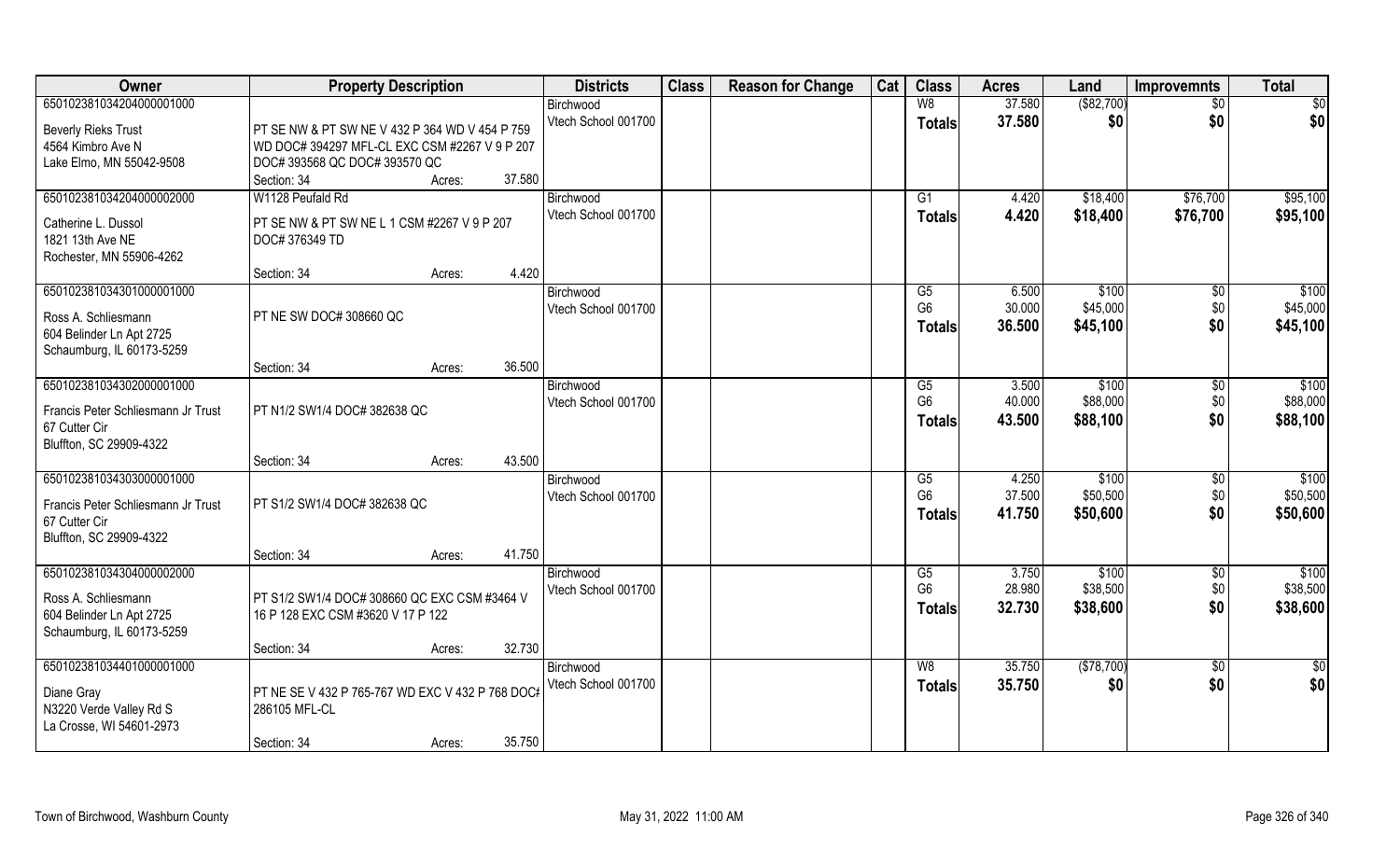| Owner                                           | <b>Property Description</b>                     |        | <b>Districts</b>                 | <b>Class</b> | <b>Reason for Change</b> | Cat | <b>Class</b>                     | <b>Acres</b>     | Land                 | <b>Improvemnts</b>    | <b>Total</b>          |
|-------------------------------------------------|-------------------------------------------------|--------|----------------------------------|--------------|--------------------------|-----|----------------------------------|------------------|----------------------|-----------------------|-----------------------|
| 650102381034402000001000                        |                                                 |        | Birchwood                        |              |                          |     | G5                               | 1.500            | \$1,500              | $\overline{50}$       | \$1,500               |
| Diane Gray                                      | NW SE EXC S 656.56' V 432 P 765-767 WD          |        | Vtech School 001700              |              |                          |     | G <sub>6</sub><br>Totals         | 18.500<br>20.000 | \$17,000<br>\$18,500 | \$0<br>\$0            | \$17,000<br>\$18,500  |
| N3220 Verde Valley Rd S                         |                                                 |        |                                  |              |                          |     |                                  |                  |                      |                       |                       |
| La Crosse, WI 54601-2973                        | Section: 34                                     | Acres: | 20.000                           |              |                          |     |                                  |                  |                      |                       |                       |
| 650102381034402000002000                        |                                                 |        | Birchwood                        |              |                          |     | G5                               | 4.000            | \$800                | $\overline{50}$       | \$800                 |
| Jeffery A. Gray                                 | S 656.56' NW SE DOC# 397731 WD                  |        | Vtech School 001700              |              |                          |     | G <sub>6</sub>                   | 16.000           | \$32,000             | \$0                   | \$32,000              |
| N2551 Shore Line Rd                             |                                                 |        |                                  |              |                          |     | <b>Totals</b>                    | 20.000           | \$32,800             | \$0                   | \$32,800              |
| Birchwood, WI 54817-9163                        |                                                 |        |                                  |              |                          |     |                                  |                  |                      |                       |                       |
|                                                 | Section: 34                                     | Acres: | 20.000                           |              |                          |     |                                  |                  |                      |                       |                       |
| 650102381034403000001000                        |                                                 |        | Birchwood<br>Vtech School 001700 |              |                          |     | G5<br>G <sub>6</sub>             | 9.750<br>9.660   | \$100<br>\$9,700     | $\sqrt[6]{30}$<br>\$0 | \$100<br>\$9,700      |
| Jeffery A. Gray                                 | PT SW SE DOC# 397731 WD                         |        |                                  |              |                          |     | <b>Totals</b>                    | 19.410           | \$9,800              | \$0                   | \$9,800               |
| N2551 Shore Line Rd<br>Birchwood, WI 54817-9163 |                                                 |        |                                  |              |                          |     |                                  |                  |                      |                       |                       |
|                                                 | Section: 34                                     | Acres: | 19.410                           |              |                          |     |                                  |                  |                      |                       |                       |
| 650102381034403000002000                        | N2551 Shore Line Dr                             |        | Birchwood                        |              |                          |     | G1                               | 1.590            | \$9,300              | \$226,800             | \$236,100             |
| Jeffery A. Gray                                 | PT SW SE PT 1 CSM #1347 V 6 P 64 DOC# 397731 WD |        | Vtech School 001700              |              |                          |     | G <sub>6</sub>                   | 18.440           | \$54,900             | \$0                   | \$54,900              |
| N2551 Shore Line Rd                             |                                                 |        |                                  |              |                          |     | <b>Totals</b>                    | 20.030           | \$64,200             | \$226,800             | \$291,000             |
| Birchwood, WI 54817-9163                        |                                                 |        |                                  |              |                          |     |                                  |                  |                      |                       |                       |
| 650102381034404000001000                        | Section: 34                                     | Acres: | 20.030                           |              |                          |     |                                  |                  |                      |                       |                       |
|                                                 | N2523 Shore Line Dr                             |        | Birchwood<br>Vtech School 001700 |              |                          |     | G <sub>1</sub><br>G <sub>6</sub> | 1.000<br>8.360   | \$6,300<br>\$16,700  | \$103,100<br>\$0      | \$109,400<br>\$16,700 |
| Richard A. Curkeet                              | PT SE SE L 1 CSM #2756 V 12 P 99 V 425 P 347 WD |        |                                  |              |                          |     | Totals                           | 9.360            | \$23,000             | \$103,100             | \$126,100             |
| 1807 Dover Dr<br>Waunakee, WI 53597-1872        |                                                 |        |                                  |              |                          |     |                                  |                  |                      |                       |                       |
|                                                 | Section: 34                                     | Acres: | 9.360                            |              |                          |     |                                  |                  |                      |                       |                       |
| 650102381034404000002000                        |                                                 |        | Birchwood                        |              |                          |     | W8                               | 21.000           | (\$46,200)           | \$0                   | \$0                   |
| Diane Gray                                      | PT SE SE V 432 P 765-767 WD DOC# 286105 MFL-CL  |        | Vtech School 001700              |              |                          |     | <b>Totals</b>                    | 21.000           | \$0                  | \$0                   | \$0                   |
| N3220 Verde Valley Rd S                         | EXC V 432 P 768                                 |        |                                  |              |                          |     |                                  |                  |                      |                       |                       |
| La Crosse, WI 54601-2973                        |                                                 |        |                                  |              |                          |     |                                  |                  |                      |                       |                       |
|                                                 | Section: 34                                     | Acres: | 21.000                           |              |                          |     |                                  |                  |                      |                       |                       |
| 650102381034404000003000                        |                                                 |        | Birchwood<br>Vtech School 001700 |              |                          |     | G1<br>Totals                     | 3.500<br>3.500   | \$16,400<br>\$16,400 | $\sqrt{$0}$<br>\$0    | \$16,400<br>\$16,400  |
| Lori Ann Franson                                | PT SE SE L 2 CSM #2756 V 12 P 99 DOC# 389964 WD |        |                                  |              |                          |     |                                  |                  |                      |                       |                       |
| W970 Nick Rd<br>Birchwood, WI 54817-9158        |                                                 |        |                                  |              |                          |     |                                  |                  |                      |                       |                       |
|                                                 | Section: 34                                     | Acres: | 3.500                            |              |                          |     |                                  |                  |                      |                       |                       |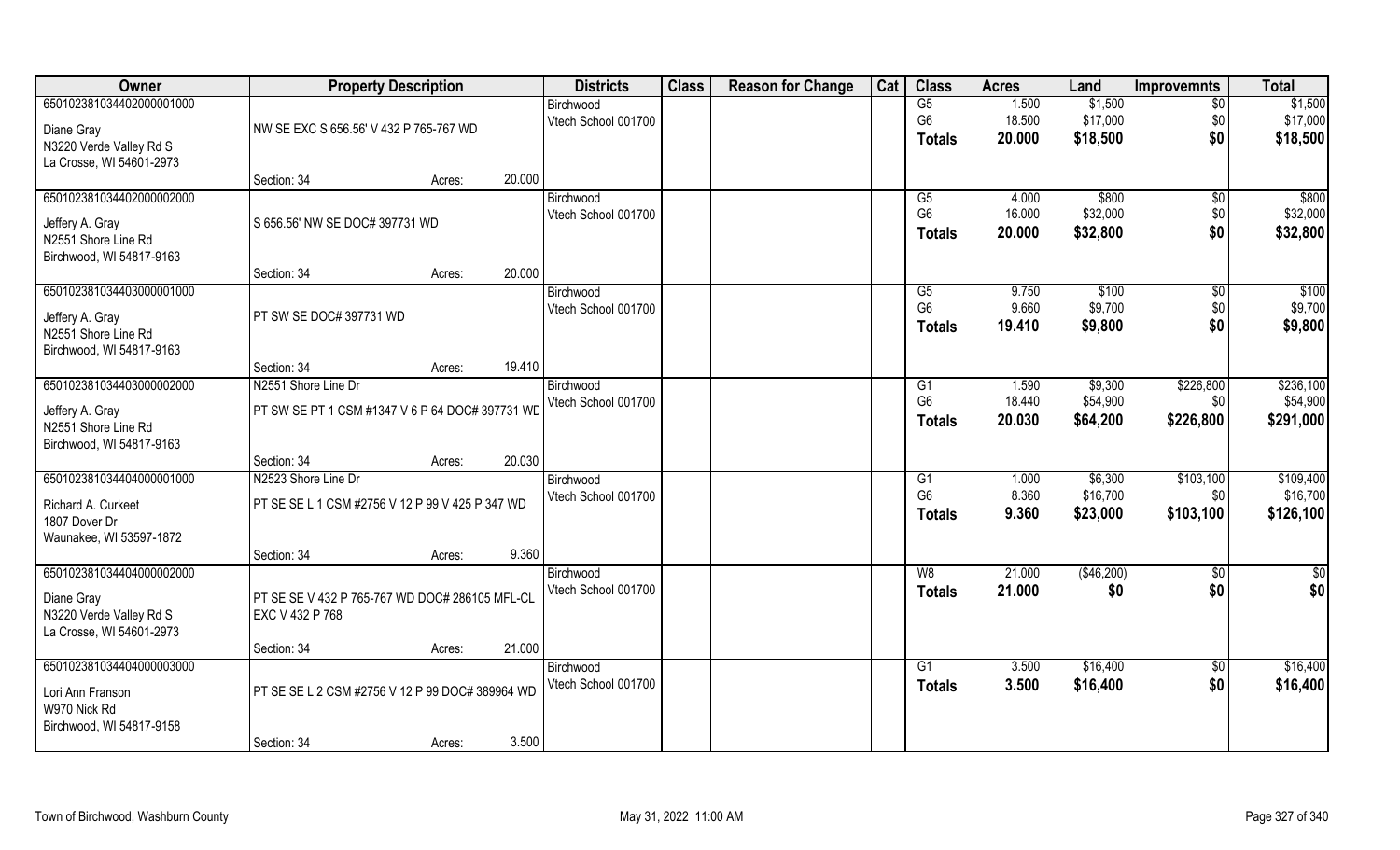| Owner                      | <b>Property Description</b>                  |        | <b>Districts</b>                 | <b>Class</b>   | <b>Reason for Change</b> | Cat | <b>Class</b>         | <b>Acres</b>    | Land                  | <b>Improvemnts</b>     | <b>Total</b>     |
|----------------------------|----------------------------------------------|--------|----------------------------------|----------------|--------------------------|-----|----------------------|-----------------|-----------------------|------------------------|------------------|
| 650102381035101000001000   |                                              |        | Birchwood                        |                |                          |     | W <sub>4</sub>       | 40.000          | \$0                   | \$0                    | \$0              |
| Washburn Co Cfl            | NE NE V 64 P 94 V 18 MISC P 248 FCL          |        | Vtech School 001700              |                |                          |     | Totals               | 40.000          | \$0                   | \$0                    | \$0              |
| 10 4th Ave                 |                                              |        |                                  |                |                          |     |                      |                 |                       |                        |                  |
| Shell Lake, WI 54871-4457  |                                              |        |                                  |                |                          |     |                      |                 |                       |                        |                  |
|                            | Section: 35                                  | Acres: | 40.000                           |                |                          |     |                      |                 |                       |                        |                  |
| 650102381035102000001000   |                                              |        | Birchwood                        |                |                          |     | W <sub>4</sub>       | 40.000          | \$0                   | $\sqrt[6]{}$           | \$0              |
| Washburn Co Cfl            | NW NE V 64 P 375 V 18 MISC P 248 FCL         |        | Vtech School 001700              |                |                          |     | <b>Totals</b>        | 40.000          | \$0                   | \$0                    | \$0              |
| 10 4th Ave                 |                                              |        |                                  |                |                          |     |                      |                 |                       |                        |                  |
| Shell Lake, WI 54871-4457  |                                              |        |                                  |                |                          |     |                      |                 |                       |                        |                  |
|                            | Section: 35                                  | Acres: | 40.000                           |                |                          |     |                      |                 |                       |                        |                  |
| 650102381035103000001000   |                                              |        | Birchwood                        | G <sub>6</sub> | From MFL                 |     | G5                   | 4.000           | \$800                 | \$0                    | \$800            |
| Michael J. Stopfer         | SW NE DOC# 375489 MFL-CL (36 AC) DOC# 373930 |        | Vtech School 001700              |                |                          |     | G <sub>6</sub>       | 36.000          | \$79,200              | \$0                    | \$79,200         |
| N2746 County Hwy T         | WD DOC# 379605 TOD                           |        |                                  |                |                          |     | <b>Totals</b>        | 40.000          | \$80,000              | \$0                    | \$80,000         |
| Birchwood, WI 54817-9001   |                                              |        |                                  |                |                          |     |                      |                 |                       |                        |                  |
|                            | Section: 35                                  | Acres: | 40.000                           |                |                          |     |                      |                 |                       |                        |                  |
| 650102381035104000001000   |                                              |        | Birchwood                        |                |                          |     | W <sub>4</sub>       | 40.000          | \$0                   | \$0                    | \$0              |
| Washburn Co Cfl            | SE NE V 64 P 212 V 17 MISC P 349 FCL         |        | Vtech School 001700              |                |                          |     | <b>Totals</b>        | 40.000          | \$0                   | \$0                    | \$0              |
| 10 4th Ave                 |                                              |        |                                  |                |                          |     |                      |                 |                       |                        |                  |
| Shell Lake, WI 54871-4457  |                                              |        |                                  |                |                          |     |                      |                 |                       |                        |                  |
|                            | Section: 35                                  | Acres: | 40.000                           |                |                          |     |                      |                 |                       |                        |                  |
| 650102381035201000002000   |                                              |        | Birchwood                        |                |                          |     | $\overline{G6}$      | 35.460          | \$78,000              | $\overline{50}$        | \$78,000         |
| Michael J. Stopfer         | PT NE NW & PT NW NW DOC# 373930 WD DOC#      |        | Vtech School 001700              |                |                          |     | Totals               | 35.460          | \$78,000              | \$0                    | \$78,000         |
| N2746 County Hwy T         | 379605 TOD DOC# 388390 MFL WITHDRAW          |        |                                  |                |                          |     |                      |                 |                       |                        |                  |
| Birchwood, WI 54817-9001   |                                              |        |                                  |                |                          |     |                      |                 |                       |                        |                  |
|                            | Section: 35                                  | Acres: | 35.460                           |                |                          |     |                      |                 |                       |                        |                  |
| 650102381035202000001000   |                                              |        | Birchwood<br>Vtech School 001700 |                |                          |     | G5<br>G <sub>6</sub> | 11.970<br>1.620 | \$200<br>\$3,600      | \$0<br>\$0             | \$200<br>\$3,600 |
| <b>Beverly Rieks Trust</b> | PT NW NW DOC# 275080 WD DOC# 394295 MFL-CL   |        |                                  |                |                          |     | W8                   | 25.000          | (\$55,000)            | \$0                    | \$0              |
| 4564 Kimbro Ave N          | (25 AC) DOC# 373639 TERM EXC DOC# 373640 QC  |        |                                  |                |                          |     | <b>Totals</b>        | 38,590          | \$3,800               | \$0                    | \$3,800          |
| Lake Elmo, MN 55042-9508   | DOC# 393570 QC                               |        |                                  |                |                          |     |                      |                 |                       |                        |                  |
|                            | Section: 35                                  | Acres: | 38.590                           |                |                          |     |                      |                 |                       |                        |                  |
| 650102381035203000001000   |                                              |        | Birchwood<br>Vtech School 001700 |                |                          |     | G6<br>W8             | 1.000<br>35.720 | \$2,200<br>(\$78,600) | $\overline{60}$<br>\$0 | \$2,200<br>\$0   |
| <b>Beverly Rieks Trust</b> | SW NW DOC# 275080 WD DOC# 373639 TERM EXC    |        |                                  |                |                          |     |                      | 36.720          | \$2,200               | \$0                    | \$2,200          |
| 4564 Kimbro Ave N          | DOC# 373640 QC DOC# 394295 MFL-CL (35.72)    |        |                                  |                |                          |     | <b>Totals</b>        |                 |                       |                        |                  |
| Lake Elmo, MN 55042-9508   | DOC# 393570 QC                               |        |                                  |                |                          |     |                      |                 |                       |                        |                  |
|                            | Section: 35                                  | Acres: | 36.720                           |                |                          |     |                      |                 |                       |                        |                  |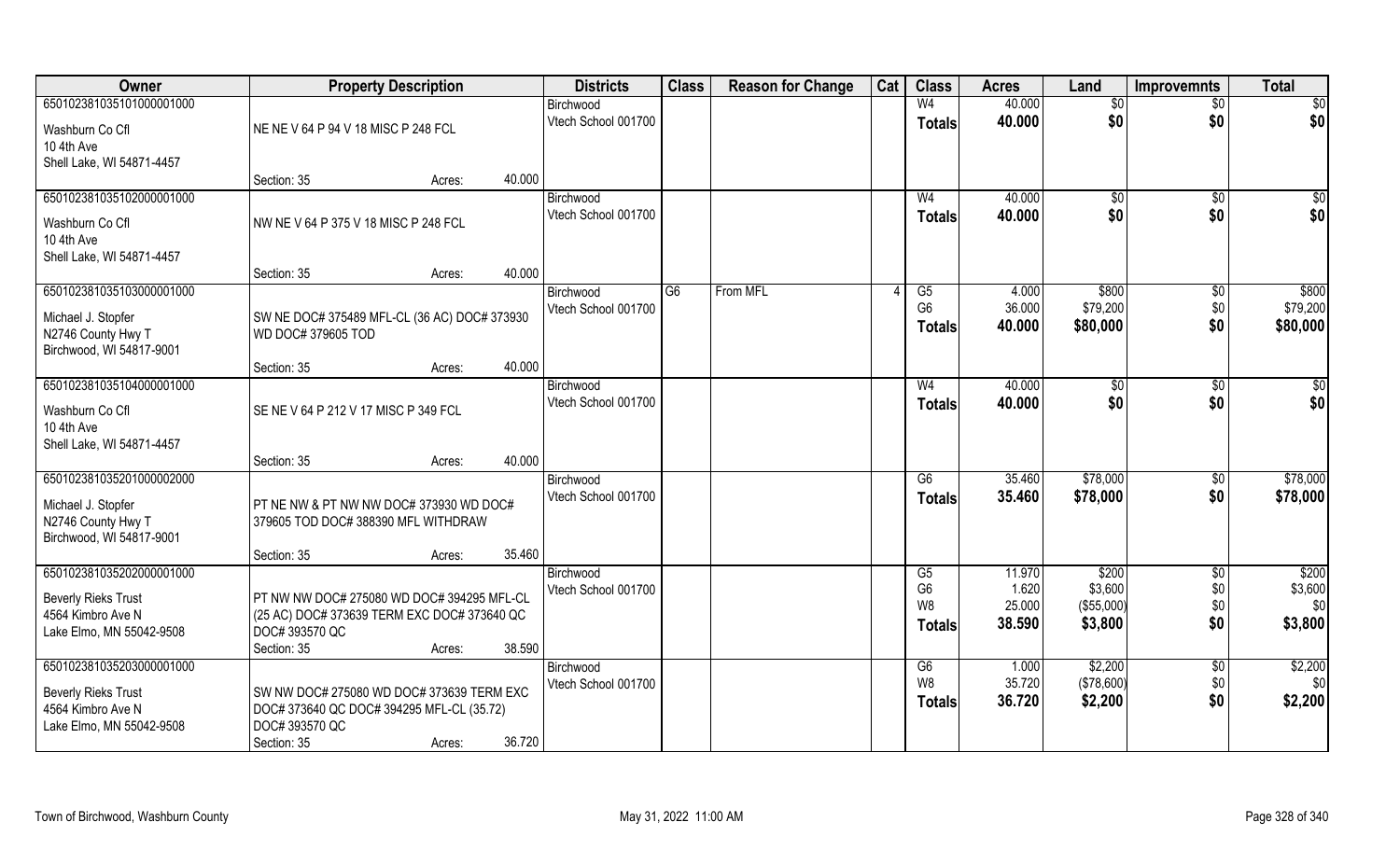| 650102381035204000002000<br>N2746 County Hwy T<br>G6<br>From MFL<br>G1<br>3.000<br>\$15,000<br>\$231,600<br>Birchwood<br>\$216,600<br>8.540<br>Vtech School 001700<br>G <sub>5</sub><br>\$100<br>\$100<br>\$0<br>Michael J. Stopfer<br>PT NW 1/4 DOC# 373929 WD DOC# 380125 MFL-CL<br>28.000<br>\$0<br>G <sub>6</sub><br>\$57,500<br>\$57,500<br>N2746 County Hwy T<br>DOC# 380126 MFL-CL DOC# 379605 TOD DOC#<br>\$216,600<br>39.540<br>\$72,600<br><b>Totals</b><br>Birchwood, WI 54817-9001<br>388390 MFL WITHDRAW (2.54 AC)<br>39.540<br>Section: 35<br>Acres:<br>650102381035204000003000<br>From MFL<br>\$22,600<br>G <sub>6</sub><br>10.280<br>G6<br>\$0<br>Birchwood<br>Vtech School 001700<br>10.280<br>\$22,600<br>\$0<br>Totals<br>PT SE NW & PT SW NW DOC# 373930 WD DOC#<br>Michael J. Stopfer<br>N2746 County Hwy T<br>379605 TOD DOC# 380125 MFL-CL<br>Birchwood, WI 54817-9001<br>10.280<br>Section: 35<br>Acres:<br>650102381035301000001010<br>N2660 County Hwy T<br>G1<br>1.000<br>\$6,300<br>\$169,800<br>Birchwood<br>G <sub>6</sub><br>14.210<br>\$19,800<br>Vtech School 001700<br>\$0<br>PT NE SW L 1 CSM #3092 V 14 P 72 DOC# 382254 WD<br>Chad L. Eastman<br>15.210<br>\$26,100<br>\$169,800<br><b>Totals</b><br>N2660 County Hwy T<br>Birchwood, WI 54817-9000<br>15.210<br>Section: 35<br>Acres:<br>650102381035301000002000<br>\$17,800<br>G2<br>\$11,000<br>Sign Not Req'd<br>1.710<br>Birchwood<br>Vtech School 001700<br>1.710<br>\$11,000<br>\$17,800<br><b>Totals</b> | Owner               | <b>Property Description</b>                       | <b>Districts</b> | <b>Class</b> | <b>Reason for Change</b> | Cat | <b>Class</b> | <b>Acres</b> | Land | <b>Improvemnts</b> | <b>Total</b> |
|---------------------------------------------------------------------------------------------------------------------------------------------------------------------------------------------------------------------------------------------------------------------------------------------------------------------------------------------------------------------------------------------------------------------------------------------------------------------------------------------------------------------------------------------------------------------------------------------------------------------------------------------------------------------------------------------------------------------------------------------------------------------------------------------------------------------------------------------------------------------------------------------------------------------------------------------------------------------------------------------------------------------------------------------------------------------------------------------------------------------------------------------------------------------------------------------------------------------------------------------------------------------------------------------------------------------------------------------------------------------------------------------------------------------------------------------------------------------------------------------------------|---------------------|---------------------------------------------------|------------------|--------------|--------------------------|-----|--------------|--------------|------|--------------------|--------------|
|                                                                                                                                                                                                                                                                                                                                                                                                                                                                                                                                                                                                                                                                                                                                                                                                                                                                                                                                                                                                                                                                                                                                                                                                                                                                                                                                                                                                                                                                                                         |                     |                                                   |                  |              |                          |     |              |              |      |                    |              |
| \$289,200                                                                                                                                                                                                                                                                                                                                                                                                                                                                                                                                                                                                                                                                                                                                                                                                                                                                                                                                                                                                                                                                                                                                                                                                                                                                                                                                                                                                                                                                                               |                     |                                                   |                  |              |                          |     |              |              |      |                    |              |
| \$22,600<br>\$22,600<br>\$176,100<br>\$19,800<br>\$195,900<br>\$28,800<br>\$28,800                                                                                                                                                                                                                                                                                                                                                                                                                                                                                                                                                                                                                                                                                                                                                                                                                                                                                                                                                                                                                                                                                                                                                                                                                                                                                                                                                                                                                      |                     |                                                   |                  |              |                          |     |              |              |      |                    |              |
|                                                                                                                                                                                                                                                                                                                                                                                                                                                                                                                                                                                                                                                                                                                                                                                                                                                                                                                                                                                                                                                                                                                                                                                                                                                                                                                                                                                                                                                                                                         |                     |                                                   |                  |              |                          |     |              |              |      |                    |              |
|                                                                                                                                                                                                                                                                                                                                                                                                                                                                                                                                                                                                                                                                                                                                                                                                                                                                                                                                                                                                                                                                                                                                                                                                                                                                                                                                                                                                                                                                                                         |                     |                                                   |                  |              |                          |     |              |              |      |                    |              |
|                                                                                                                                                                                                                                                                                                                                                                                                                                                                                                                                                                                                                                                                                                                                                                                                                                                                                                                                                                                                                                                                                                                                                                                                                                                                                                                                                                                                                                                                                                         |                     |                                                   |                  |              |                          |     |              |              |      |                    |              |
|                                                                                                                                                                                                                                                                                                                                                                                                                                                                                                                                                                                                                                                                                                                                                                                                                                                                                                                                                                                                                                                                                                                                                                                                                                                                                                                                                                                                                                                                                                         |                     |                                                   |                  |              |                          |     |              |              |      |                    |              |
|                                                                                                                                                                                                                                                                                                                                                                                                                                                                                                                                                                                                                                                                                                                                                                                                                                                                                                                                                                                                                                                                                                                                                                                                                                                                                                                                                                                                                                                                                                         |                     |                                                   |                  |              |                          |     |              |              |      |                    |              |
|                                                                                                                                                                                                                                                                                                                                                                                                                                                                                                                                                                                                                                                                                                                                                                                                                                                                                                                                                                                                                                                                                                                                                                                                                                                                                                                                                                                                                                                                                                         |                     |                                                   |                  |              |                          |     |              |              |      |                    |              |
|                                                                                                                                                                                                                                                                                                                                                                                                                                                                                                                                                                                                                                                                                                                                                                                                                                                                                                                                                                                                                                                                                                                                                                                                                                                                                                                                                                                                                                                                                                         |                     |                                                   |                  |              |                          |     |              |              |      |                    |              |
|                                                                                                                                                                                                                                                                                                                                                                                                                                                                                                                                                                                                                                                                                                                                                                                                                                                                                                                                                                                                                                                                                                                                                                                                                                                                                                                                                                                                                                                                                                         |                     |                                                   |                  |              |                          |     |              |              |      |                    |              |
|                                                                                                                                                                                                                                                                                                                                                                                                                                                                                                                                                                                                                                                                                                                                                                                                                                                                                                                                                                                                                                                                                                                                                                                                                                                                                                                                                                                                                                                                                                         |                     |                                                   |                  |              |                          |     |              |              |      |                    |              |
|                                                                                                                                                                                                                                                                                                                                                                                                                                                                                                                                                                                                                                                                                                                                                                                                                                                                                                                                                                                                                                                                                                                                                                                                                                                                                                                                                                                                                                                                                                         |                     |                                                   |                  |              |                          |     |              |              |      |                    |              |
|                                                                                                                                                                                                                                                                                                                                                                                                                                                                                                                                                                                                                                                                                                                                                                                                                                                                                                                                                                                                                                                                                                                                                                                                                                                                                                                                                                                                                                                                                                         |                     |                                                   |                  |              |                          |     |              |              |      |                    |              |
|                                                                                                                                                                                                                                                                                                                                                                                                                                                                                                                                                                                                                                                                                                                                                                                                                                                                                                                                                                                                                                                                                                                                                                                                                                                                                                                                                                                                                                                                                                         |                     |                                                   |                  |              |                          |     |              |              |      |                    |              |
|                                                                                                                                                                                                                                                                                                                                                                                                                                                                                                                                                                                                                                                                                                                                                                                                                                                                                                                                                                                                                                                                                                                                                                                                                                                                                                                                                                                                                                                                                                         |                     |                                                   |                  |              |                          |     |              |              |      |                    |              |
|                                                                                                                                                                                                                                                                                                                                                                                                                                                                                                                                                                                                                                                                                                                                                                                                                                                                                                                                                                                                                                                                                                                                                                                                                                                                                                                                                                                                                                                                                                         |                     |                                                   |                  |              |                          |     |              |              |      |                    |              |
|                                                                                                                                                                                                                                                                                                                                                                                                                                                                                                                                                                                                                                                                                                                                                                                                                                                                                                                                                                                                                                                                                                                                                                                                                                                                                                                                                                                                                                                                                                         | Edward P Hoge Trust | PT NE SW L 1 CSM #2992 V 13 P 150 V 323 P 336-337 |                  |              |                          |     |              |              |      |                    |              |
| N2603 Spider Lake Tr Unit 1<br>WD V 435 P 172-173 QC EXC DOC# 293578                                                                                                                                                                                                                                                                                                                                                                                                                                                                                                                                                                                                                                                                                                                                                                                                                                                                                                                                                                                                                                                                                                                                                                                                                                                                                                                                                                                                                                    |                     |                                                   |                  |              |                          |     |              |              |      |                    |              |
| Birchwood, WI 54817-4401                                                                                                                                                                                                                                                                                                                                                                                                                                                                                                                                                                                                                                                                                                                                                                                                                                                                                                                                                                                                                                                                                                                                                                                                                                                                                                                                                                                                                                                                                |                     |                                                   |                  |              |                          |     |              |              |      |                    |              |
| 1.710<br>Section: 35<br>Acres:                                                                                                                                                                                                                                                                                                                                                                                                                                                                                                                                                                                                                                                                                                                                                                                                                                                                                                                                                                                                                                                                                                                                                                                                                                                                                                                                                                                                                                                                          |                     |                                                   |                  |              |                          |     |              |              |      |                    |              |
| \$126,600<br>650102381035301000003000<br>N 2632 County Hwy T<br>\$120,300<br>G1<br>1.000<br>\$6,300<br>Birchwood                                                                                                                                                                                                                                                                                                                                                                                                                                                                                                                                                                                                                                                                                                                                                                                                                                                                                                                                                                                                                                                                                                                                                                                                                                                                                                                                                                                        |                     |                                                   |                  |              |                          |     |              |              |      |                    |              |
| G <sub>5</sub><br>0.500<br>\$200<br>\$0<br>\$200<br>Vtech School 001700<br>PT E1/2 SW1/4 DOC# 397149 WD<br>Duwayne L. Wescott                                                                                                                                                                                                                                                                                                                                                                                                                                                                                                                                                                                                                                                                                                                                                                                                                                                                                                                                                                                                                                                                                                                                                                                                                                                                                                                                                                           |                     |                                                   |                  |              |                          |     |              |              |      |                    |              |
| G <sub>6</sub><br>16.690<br>\$0<br>\$23,400<br>\$23,400<br>N2632 County Hwy T                                                                                                                                                                                                                                                                                                                                                                                                                                                                                                                                                                                                                                                                                                                                                                                                                                                                                                                                                                                                                                                                                                                                                                                                                                                                                                                                                                                                                           |                     |                                                   |                  |              |                          |     |              |              |      |                    |              |
| 18.190<br>\$120,300<br>\$29,900<br>\$150,200<br><b>Totals</b><br>Birchwood, WI 54817-9000                                                                                                                                                                                                                                                                                                                                                                                                                                                                                                                                                                                                                                                                                                                                                                                                                                                                                                                                                                                                                                                                                                                                                                                                                                                                                                                                                                                                               |                     |                                                   |                  |              |                          |     |              |              |      |                    |              |
| 18.190<br>Section: 35<br>Acres:                                                                                                                                                                                                                                                                                                                                                                                                                                                                                                                                                                                                                                                                                                                                                                                                                                                                                                                                                                                                                                                                                                                                                                                                                                                                                                                                                                                                                                                                         |                     |                                                   |                  |              |                          |     |              |              |      |                    |              |
| \$42,900<br>\$42,900<br>650102381035302000001000<br>G6<br>19.500<br>$\sqrt{6}$<br>Birchwood                                                                                                                                                                                                                                                                                                                                                                                                                                                                                                                                                                                                                                                                                                                                                                                                                                                                                                                                                                                                                                                                                                                                                                                                                                                                                                                                                                                                             |                     |                                                   |                  |              |                          |     |              |              |      |                    |              |
| \$0<br>19.500<br>Vtech School 001700<br>\$42,900<br>\$42,900<br><b>Totals</b><br>E1/2 NW SW EXC CSM #1405 V 6 P 124 DOC# 391428<br>Brent Beck Properties, LLC                                                                                                                                                                                                                                                                                                                                                                                                                                                                                                                                                                                                                                                                                                                                                                                                                                                                                                                                                                                                                                                                                                                                                                                                                                                                                                                                           |                     |                                                   |                  |              |                          |     |              |              |      |                    |              |
| <b>WD</b><br>7509 11th Ave NW                                                                                                                                                                                                                                                                                                                                                                                                                                                                                                                                                                                                                                                                                                                                                                                                                                                                                                                                                                                                                                                                                                                                                                                                                                                                                                                                                                                                                                                                           |                     |                                                   |                  |              |                          |     |              |              |      |                    |              |
| Rochester, MN 55901-8876                                                                                                                                                                                                                                                                                                                                                                                                                                                                                                                                                                                                                                                                                                                                                                                                                                                                                                                                                                                                                                                                                                                                                                                                                                                                                                                                                                                                                                                                                |                     |                                                   |                  |              |                          |     |              |              |      |                    |              |
| 19.500<br>Section: 35<br>Acres:                                                                                                                                                                                                                                                                                                                                                                                                                                                                                                                                                                                                                                                                                                                                                                                                                                                                                                                                                                                                                                                                                                                                                                                                                                                                                                                                                                                                                                                                         |                     |                                                   |                  |              |                          |     |              |              |      |                    |              |
| 650102381035302000002000<br>28.980<br>( \$63, 800)<br>W8<br>$\overline{60}$<br>Birchwood<br>\$0                                                                                                                                                                                                                                                                                                                                                                                                                                                                                                                                                                                                                                                                                                                                                                                                                                                                                                                                                                                                                                                                                                                                                                                                                                                                                                                                                                                                         |                     |                                                   |                  |              |                          |     |              |              |      |                    |              |
| \$0<br>Vtech School 001700<br>\$0<br>28.980<br>\$0<br><b>Totals</b><br>PT W1/2 SW1/4 SEC 35 AND PT E1/2 SE1/4 SEC 34 V                                                                                                                                                                                                                                                                                                                                                                                                                                                                                                                                                                                                                                                                                                                                                                                                                                                                                                                                                                                                                                                                                                                                                                                                                                                                                                                                                                                  |                     |                                                   |                  |              |                          |     |              |              |      |                    |              |
| Jeffery A. Gray<br>N2551 Shore Line Rd<br>432 P 768 WD V 456 P 914-917 MFL-CL                                                                                                                                                                                                                                                                                                                                                                                                                                                                                                                                                                                                                                                                                                                                                                                                                                                                                                                                                                                                                                                                                                                                                                                                                                                                                                                                                                                                                           |                     |                                                   |                  |              |                          |     |              |              |      |                    |              |
| Birchwood, WI 54817-9163                                                                                                                                                                                                                                                                                                                                                                                                                                                                                                                                                                                                                                                                                                                                                                                                                                                                                                                                                                                                                                                                                                                                                                                                                                                                                                                                                                                                                                                                                |                     |                                                   |                  |              |                          |     |              |              |      |                    |              |
| 28.980<br>Section: 35<br>Acres:                                                                                                                                                                                                                                                                                                                                                                                                                                                                                                                                                                                                                                                                                                                                                                                                                                                                                                                                                                                                                                                                                                                                                                                                                                                                                                                                                                                                                                                                         |                     |                                                   |                  |              |                          |     |              |              |      |                    |              |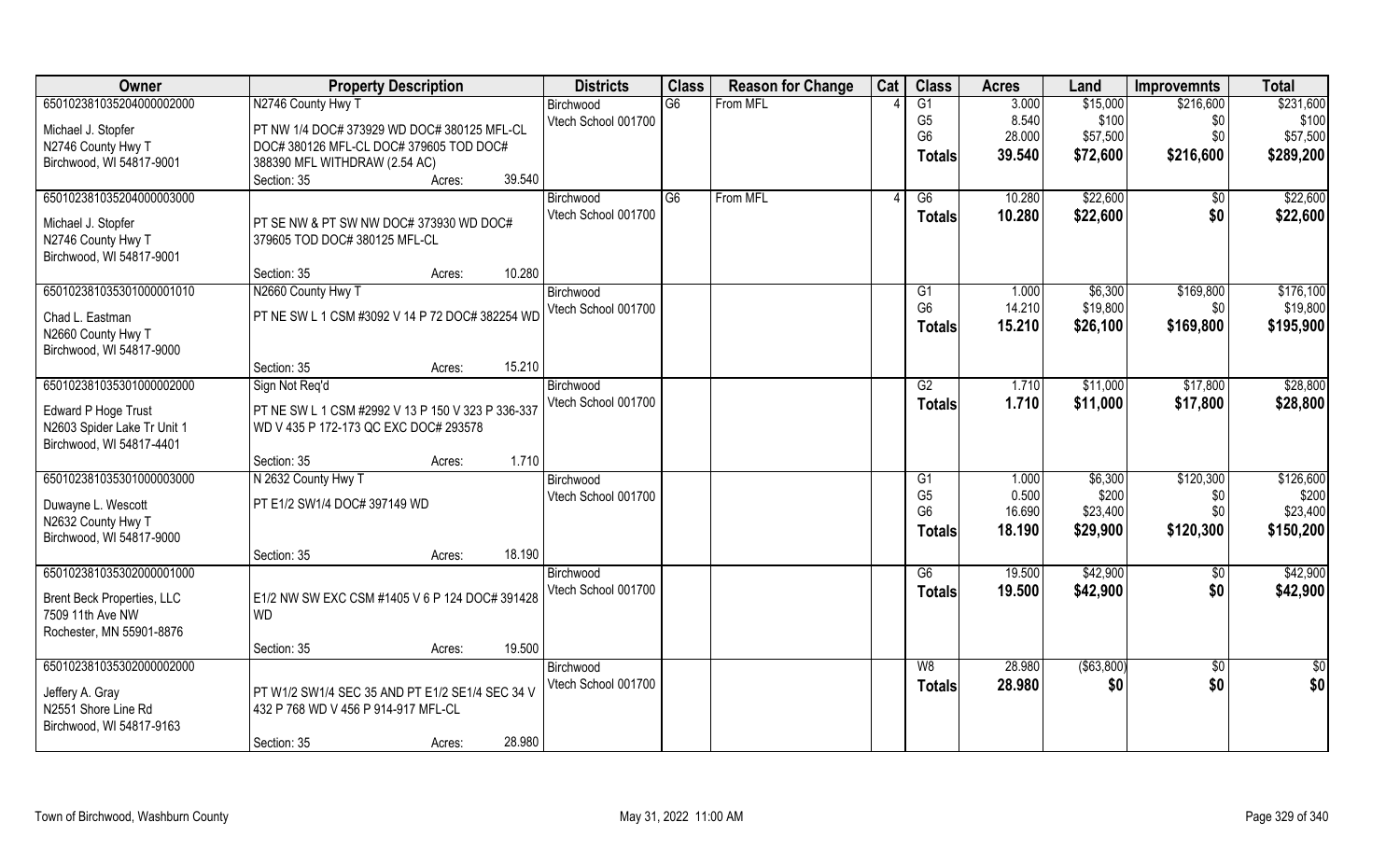| Owner                             | <b>Property Description</b>                       | <b>Districts</b>    | <b>Class</b> | <b>Reason for Change</b> | Cat | <b>Class</b>         | <b>Acres</b>   | Land              | <b>Improvemnts</b> | <b>Total</b>      |
|-----------------------------------|---------------------------------------------------|---------------------|--------------|--------------------------|-----|----------------------|----------------|-------------------|--------------------|-------------------|
| 650102381035303000001000          | N2502 Shore Line Dr                               | Birchwood           |              |                          |     | G1                   | 1.850          | \$127,100         | \$0                | \$127,100         |
| Matthew D. Haller                 | PT SW SW SEC 35 & PT SE SE SEC 34 L 3 CSM #2688   | Vtech School 001700 |              |                          |     | G <sub>6</sub>       | 2.310          | \$4,600           | \$0                | \$4,600           |
| 5617 Woodcrest Dr                 | V 12 P 31 V 429 P 759 WD                          |                     |              |                          |     | <b>Totals</b>        | 4.160          | \$131,700         | \$0                | \$131,700         |
| Edina, MN 55424-1653              |                                                   |                     |              |                          |     |                      |                |                   |                    |                   |
|                                   | 4.160<br>Section: 35<br>Acres:                    |                     |              |                          |     |                      |                |                   |                    |                   |
| 650102381035303000002000          | N2590 Shore Line Dr                               | Birchwood           |              |                          |     | G <sub>1</sub>       | 4.420          | \$124,000         | \$47,200           | \$171,200         |
| Joshua J. Gerving                 | PT SW SW L 1 CSM #1609 V 7 P 30 DOC# 399535 WD    | Vtech School 001700 |              |                          |     | <b>Totals</b>        | 4.420          | \$124,000         | \$47,200           | \$171,200         |
| 19080 Inndale Dr                  |                                                   |                     |              |                          |     |                      |                |                   |                    |                   |
| Lakeville, WI 55044-4414          |                                                   |                     |              |                          |     |                      |                |                   |                    |                   |
|                                   | 4.420<br>Section: 35<br>Acres:                    |                     |              |                          |     |                      |                |                   |                    |                   |
| 650102381035303000003000          | N2608 Shore Line Dr                               | Birchwood           |              |                          |     | G1                   | 4.440          | \$108,500         | \$112,100          | \$220,600         |
| Brent E. Sadewater                | PT W1/2 SW1/4 L 1 CSM #1405 V 6 P 124 V 383 P 765 | Vtech School 001700 |              |                          |     | <b>Totals</b>        | 4.440          | \$108,500         | \$112,100          | \$220,600         |
| 2685 Lakeshore Dr                 | <b>WD</b>                                         |                     |              |                          |     |                      |                |                   |                    |                   |
| Fennville, MI 49408-8649          |                                                   |                     |              |                          |     |                      |                |                   |                    |                   |
|                                   | 4.440<br>Section: 35<br>Acres:                    |                     |              |                          |     |                      |                |                   |                    |                   |
| 650102381035303000004000          | N2622 Shore Line Dr                               | Birchwood           |              |                          |     | G1                   | 16.060         | \$179,200         | \$67,900           | \$247,100         |
| <b>Brent Beck Properties, LLC</b> | E1/2 SW SW EXC CSM #1405 V 6 P 124 DOC# 391428    | Vtech School 001700 |              |                          |     | <b>Totals</b>        | 16.060         | \$179,200         | \$67,900           | \$247,100         |
| 7509 11th Ave NW                  | <b>WD</b>                                         |                     |              |                          |     |                      |                |                   |                    |                   |
| Rochester, MN 55901-8876          |                                                   |                     |              |                          |     |                      |                |                   |                    |                   |
|                                   | 16.060<br>Section: 35<br>Acres:                   |                     |              |                          |     |                      |                |                   |                    |                   |
| 650102381035303000005000          |                                                   | Birchwood           |              |                          |     | $\overline{G6}$      | 9.920          | \$21,800          | \$0                | \$21,800          |
| Jon A. Syverson                   | PT SW SW SEC 35 & PT SE SE SEC 34 L 2 CSM #2688   | Vtech School 001700 |              |                          |     | <b>Totals</b>        | 9.920          | \$21,800          | \$0                | \$21,800          |
| 1309 Margeret Dr                  | V 12 P 31 DOC# 384830 QC                          |                     |              |                          |     |                      |                |                   |                    |                   |
| Cloquet, MN 55720-2931            |                                                   |                     |              |                          |     |                      |                |                   |                    |                   |
|                                   | 9.920<br>Section: 35<br>Acres:                    |                     |              |                          |     |                      |                |                   |                    |                   |
| 650102381035304000002010          | N2561 County Hwy T                                | Birchwood           |              |                          |     | G1<br>G <sub>6</sub> | 0.750<br>0.250 | \$12,600<br>\$600 | \$48,500           | \$61,100<br>\$600 |
| Sharon L. Block                   | PT SE SW & PT SW SE V 335 P 391 QC V 371 P 142    | Vtech School 001700 |              |                          |     |                      | 1.000          |                   | \$0                | \$61,700          |
| 9374 W Loomis Rd Unit 2           | QC DOC# 321189 QC DOC# 321219 ESMT DOC#           |                     |              |                          |     | <b>Totals</b>        |                | \$13,200          | \$48,500           |                   |
| Franklin, WI 53132-8227           | 342399 TOD                                        |                     |              |                          |     |                      |                |                   |                    |                   |
|                                   | 1.000<br>Section: 35<br>Acres:                    |                     |              |                          |     |                      |                |                   |                    |                   |
| 650102381035304000003000          | N2505 County Hwy T                                | Birchwood           |              |                          |     | G1                   | 1.860          | \$95,300          | \$184,400          | \$279,700         |
| Sherrie A. Chapin                 | PT SE SW L 2 CSM #2354 V 10 P 76 DOC# 375853      | Vtech School 001700 |              |                          |     | <b>Totals</b>        | 1.860          | \$95,300          | \$184,400          | \$279,700         |
| 2101 4th St                       | <b>JGMT</b>                                       |                     |              |                          |     |                      |                |                   |                    |                   |
| White Bear Lake, MN 55110-2758    |                                                   |                     |              |                          |     |                      |                |                   |                    |                   |
|                                   | 1.860<br>Section: 35<br>Acres:                    |                     |              |                          |     |                      |                |                   |                    |                   |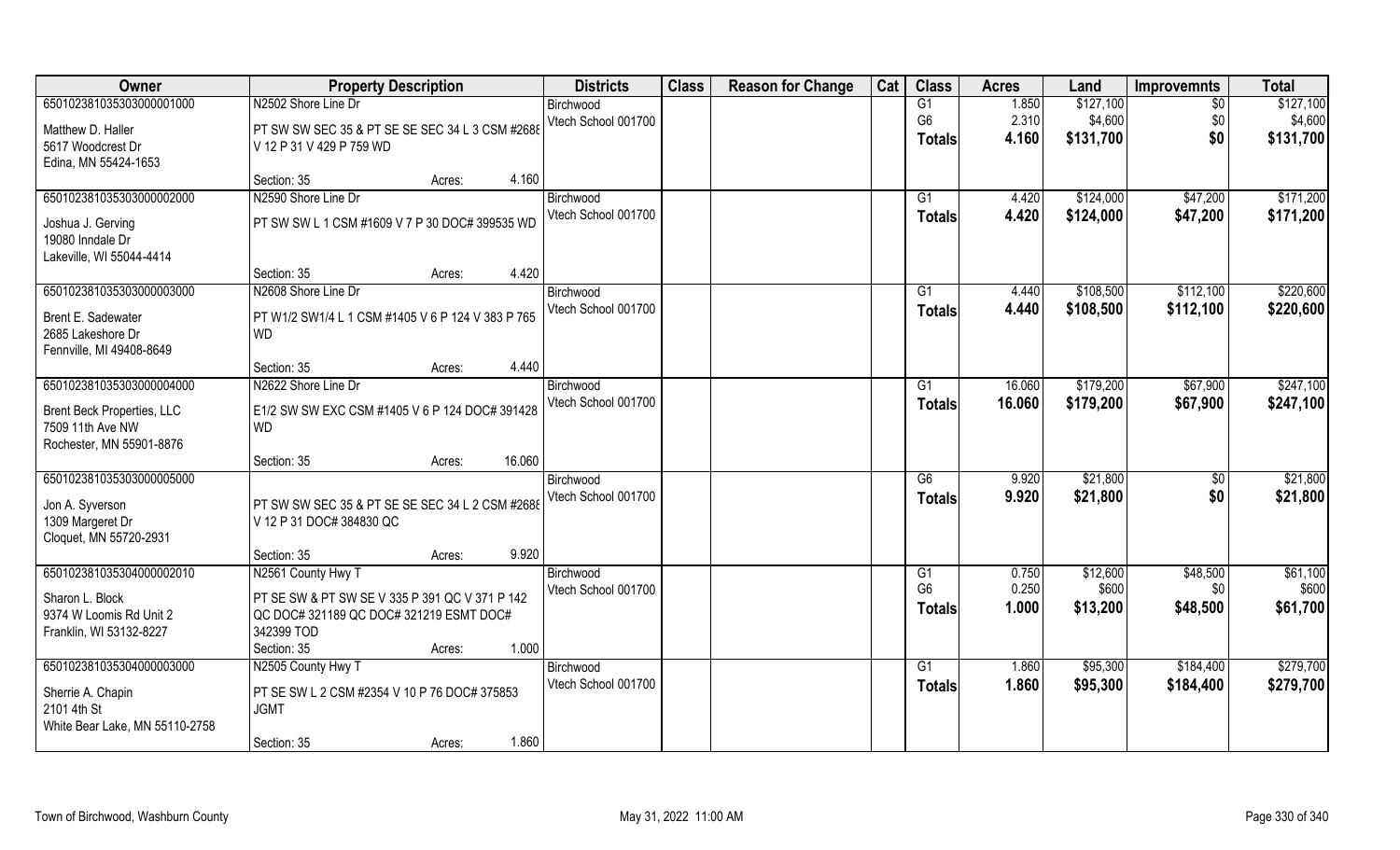| Owner                          | <b>Property Description</b>                      |        |        | <b>Districts</b>    | <b>Class</b> | <b>Reason for Change</b> | Cat | <b>Class</b>   | <b>Acres</b> | Land       | <b>Improvemnts</b> | <b>Total</b> |
|--------------------------------|--------------------------------------------------|--------|--------|---------------------|--------------|--------------------------|-----|----------------|--------------|------------|--------------------|--------------|
| 650102381035304000004000       | N2511 County Hwy T Unit 1272A                    |        |        | Birchwood           |              |                          |     | G1             | 3.310        | \$131,900  | \$217,400          | \$349,300    |
| Paul J. Lindner                | PT SE SW L 1 CSM #2354 V 10 P 76 DOC# 305917 WD  |        |        | Vtech School 001700 |              |                          |     | <b>Totals</b>  | 3.310        | \$131,900  | \$217,400          | \$349,300    |
| 731 31st St NE                 |                                                  |        |        |                     |              |                          |     |                |              |            |                    |              |
| Rochester, MN 55906-3935       |                                                  |        |        |                     |              |                          |     |                |              |            |                    |              |
|                                | Section: 35                                      | Acres: | 3.310  |                     |              |                          |     |                |              |            |                    |              |
| 650102381035304000006000       |                                                  |        |        | Birchwood           |              |                          |     | G1             | 0.340        | \$2,100    | $\sqrt{$0}$        | \$2,100      |
| Sherrie A. Chapin              | PT SE SW OL 3 CSM #2354 V 10 P 76 DOC# 375853    |        |        | Vtech School 001700 |              |                          |     | Totals         | 0.340        | \$2,100    | \$0                | \$2,100      |
| 2101 4th St                    | <b>JGMT</b>                                      |        |        |                     |              |                          |     |                |              |            |                    |              |
| White Bear Lake, MN 55110-2758 |                                                  |        |        |                     |              |                          |     |                |              |            |                    |              |
|                                | Section: 35                                      | Acres: | 0.340  |                     |              |                          |     |                |              |            |                    |              |
| 650102381035401000001000       | N2528 County Hwy T                               |        |        | Birchwood           |              |                          |     | G1             | 1.000        | \$6,300    | \$83,000           | \$89,300     |
| Michael J Hennick Trust        | NE SE DOC# 343391 QC DOC# 400812 MFL-CL (31      |        |        | Vtech School 001700 |              |                          |     | G <sub>5</sub> | 8.000        | \$100      | \$0                | \$100        |
| 415 Green Bay Rd               | AC)                                              |        |        |                     |              |                          |     | W <sub>6</sub> | 31.000       | (\$51,000) | \$0                | \$0          |
| Cedarburg, WI 53012-9126       |                                                  |        |        |                     |              |                          |     | Totals         | 40.000       | \$6,400    | \$83,000           | \$89,400     |
|                                | Section: 35                                      | Acres: | 40.000 |                     |              |                          |     |                |              |            |                    |              |
| 650102381035402000001000       | N2514 County Hwy T                               |        |        | Birchwood           |              |                          |     | G1             | 1.000        | \$6,300    | \$36,300           | \$42,600     |
| James R. Rausch                | NW SE DOC# 304583 WD V 413 P 619 V 456 P 856-858 |        |        | Vtech School 001700 |              |                          |     | W8             | 39.000       | (\$78,000) | \$0                | \$0          |
| 126 W Euclid Ave               | MFL-CL (39 AC)                                   |        |        |                     |              |                          |     | <b>Totals</b>  | 40.000       | \$6,300    | \$36,300           | \$42,600     |
| Barron, WI 54812-1303          |                                                  |        |        |                     |              |                          |     |                |              |            |                    |              |
|                                | Section: 35                                      | Acres: | 40.000 |                     |              |                          |     |                |              |            |                    |              |
| 650102381035403000001010       |                                                  |        |        | Birchwood           |              |                          |     | G5             | 5.000        | \$1,700    | $\sqrt[6]{30}$     | \$1,700      |
| James R. Rausch                | SW SE V 441 P 809 WD DOC# 321189 QC DOC#         |        |        | Vtech School 001700 |              |                          |     | G <sub>6</sub> | 34.750       | \$64,500   | \$0                | \$64,500     |
| 126 W Euclid Ave               | 321219 ESMT                                      |        |        |                     |              |                          |     | <b>Totals</b>  | 39.750       | \$66,200   | \$0                | \$66,200     |
| Barron, WI 54812-1303          |                                                  |        |        |                     |              |                          |     |                |              |            |                    |              |
|                                | Section: 35                                      | Acres: | 39.750 |                     |              |                          |     |                |              |            |                    |              |
| 650102381035404000001000       | N2506 County Hwy T                               |        |        | Birchwood           |              |                          |     | G1             | 1.000        | \$6,300    | \$89,200           | \$95,500     |
| Robert R. Rykal                | SE SE V 311 P 29 WD                              |        |        | Vtech School 001700 |              |                          |     | G <sub>5</sub> | 10.000       | \$3,300    | \$0                | \$3,300      |
| 911 25 1/4 St                  |                                                  |        |        |                     |              |                          |     | G <sub>6</sub> | 29.000       | \$58,000   | \$0                | \$58,000     |
| Chetek, WI 54728-5816          |                                                  |        |        |                     |              |                          |     | Totals         | 40,000       | \$67,600   | \$89,200           | \$156,800    |
|                                | Section: 35                                      | Acres: | 40.000 |                     |              |                          |     |                |              |            |                    |              |
| 650102381035516974600000       | N2603 Spider Lake Tr                             |        |        | Birchwood           |              |                          |     | G1             | 0.000        | \$56,800   | \$208,400          | \$265,200    |
| Jeanette M Hoge Trust          | SPIDER LAKE RESORT CAMPGROUND UNIT 1 NO          |        |        | Vtech School 001700 |              |                          |     | <b>Totals</b>  | 0.000        | \$56,800   | \$208,400          | \$265,200    |
| N2603 Spider Lake Tr Unit 1    | INT IN COMMON ELEM DOC# 366201 QC DOC#           |        |        |                     |              |                          |     |                |              |            |                    |              |
| Birchwood, WI 54817-4401       | 320524 AMDCL                                     |        |        |                     |              |                          |     |                |              |            |                    |              |
|                                | Section: 35                                      | Acres: | 0.000  |                     |              |                          |     |                |              |            |                    |              |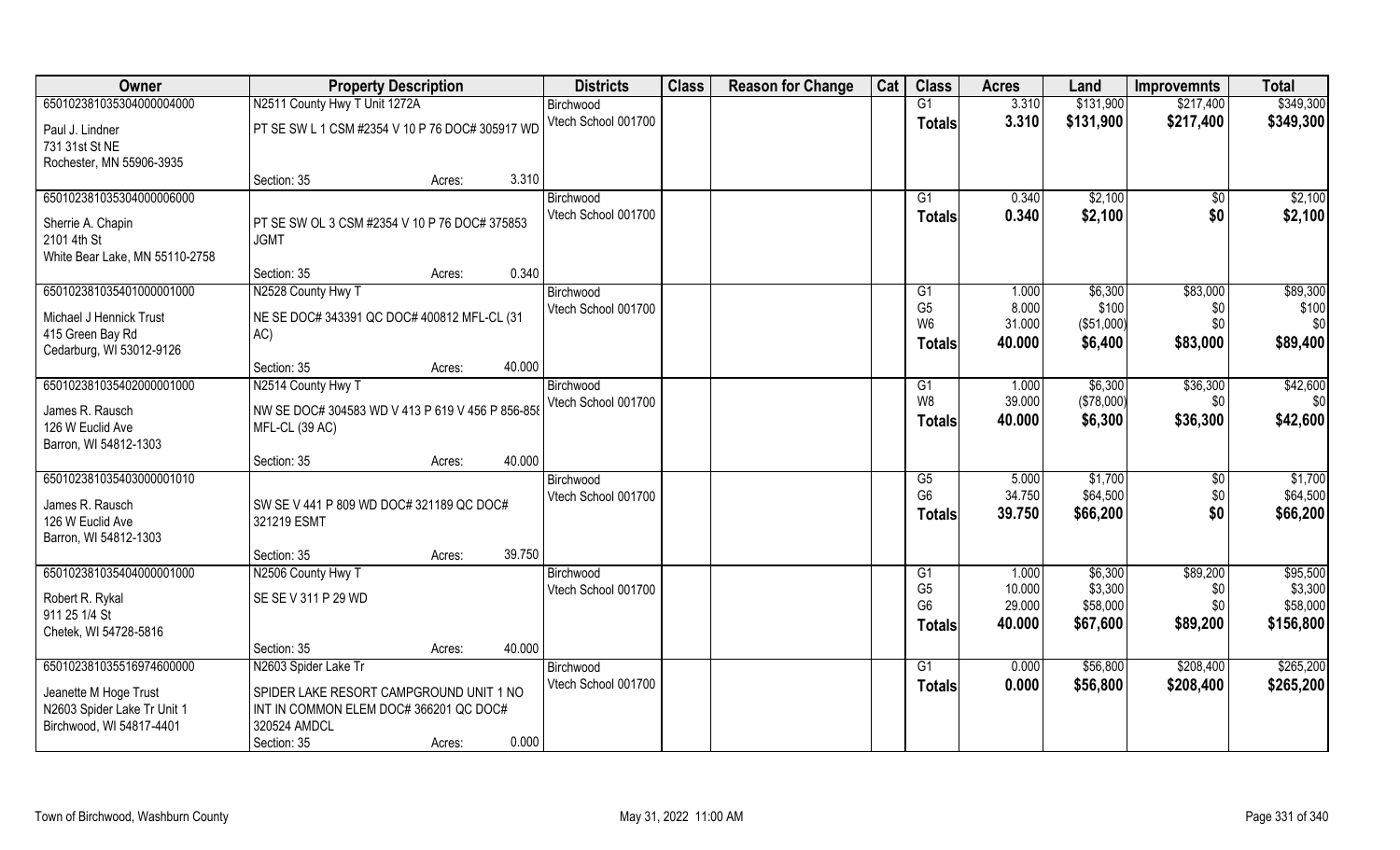| Owner                          | <b>Property Description</b>                 | <b>Districts</b>    | <b>Class</b> | <b>Reason for Change</b> | Cat | <b>Class</b>  | <b>Acres</b> | Land     | <b>Improvemnts</b> | <b>Total</b> |
|--------------------------------|---------------------------------------------|---------------------|--------------|--------------------------|-----|---------------|--------------|----------|--------------------|--------------|
| 650102381035516974601500       | N 2595 Spider Lake Tr Unit 2023             | Birchwood           |              |                          |     | G1            | 0.000        | \$11,900 | $\overline{50}$    | \$11,900     |
| Kurt L. Solberg                | SPIDER LAKE RESORT CAMPGROUND UNIT 4 &      | Vtech School 001700 |              |                          |     | <b>Totals</b> | 0.000        | \$11,900 | \$0                | \$11,900     |
| 5378 40th St                   | 1/39TH INT IN COMMON ELEM DOC# 320524 AMDCL |                     |              |                          |     |               |              |          |                    |              |
| Elk Mound, WI 54739-4121       | DOC# 372209 CONDO                           |                     |              |                          |     |               |              |          |                    |              |
|                                | 0.000<br>Section: 35<br>Acres:              |                     |              |                          |     |               |              |          |                    |              |
| 650102381035516974602000       | N 2591 Spider Lake Tr Unit 5                | Birchwood           |              |                          |     | G1            | 0.000        | \$11,900 | \$98,200           | \$110,100    |
| Kurt L. Solberg                | SPIDER LAKE RESORT CAMPGROUND UNIT 5 &      | Vtech School 001700 |              |                          |     | Totals        | 0.000        | \$11,900 | \$98,200           | \$110,100    |
| 5378 40th St                   | 1/39TH INT IN COMMON ELEM DOC# 366327 CONDO |                     |              |                          |     |               |              |          |                    |              |
| Elk Mound, WI 54739-4121       |                                             |                     |              |                          |     |               |              |          |                    |              |
|                                | 0.000<br>Section: 35<br>Acres:              |                     |              |                          |     |               |              |          |                    |              |
| 650102381035516974602500       | N 2581 Spider Lake Tr Unit 6                | Birchwood           |              |                          |     | G1            | 0.000        | \$11,900 | \$152,300          | \$164,200    |
| Cole D. Lauersdorf             | SPIDER LAKE RESORT CAMPGROUND UNIT 6 &      | Vtech School 001700 |              |                          |     | <b>Totals</b> | 0.000        | \$11,900 | \$152,300          | \$164,200    |
| 1340 Alton Ln                  | 1/39TH INT IN COMMON ELEM DOC# 381709 CONDO |                     |              |                          |     |               |              |          |                    |              |
| Hammond, WI 54015-9676         |                                             |                     |              |                          |     |               |              |          |                    |              |
|                                | 0.000<br>Section: 35<br>Acres:              |                     |              |                          |     |               |              |          |                    |              |
| 650102381035516974603000       | N 2573 Spider Lake Tr Unit 7                | Birchwood           |              |                          |     | G1            | 0.000        | \$11,900 | $\sqrt[6]{3}$      | \$11,900     |
| Wayne F. Boatman               | SPIDER LAKE RESORT CAMPGROUND UNIT 7 &      | Vtech School 001700 |              |                          |     | <b>Totals</b> | 0.000        | \$11,900 | \$0                | \$11,900     |
| PO Box 184                     | 1/39TH INT IN COMMON ELEM DOC# 370623 CONDO |                     |              |                          |     |               |              |          |                    |              |
| Luck, WI 54853-0184            | DOC# 320524 AMDCL                           |                     |              |                          |     |               |              |          |                    |              |
|                                | 0.000<br>Section: 35<br>Acres:              |                     |              |                          |     |               |              |          |                    |              |
| 650102381035516974603500       | N2569 Spider Lake Tr                        | Birchwood           |              |                          |     | G1            | 0.000        | \$11,900 | \$123,700          | \$135,600    |
| Wayne F. Boatman               | SPIDER LAKE RESORT CAMPGROUND UNIT 8 &      | Vtech School 001700 |              |                          |     | <b>Totals</b> | 0.000        | \$11,900 | \$123,700          | \$135,600    |
| PO Box 184                     | 1/39TH INT IN COMMON ELEM DOC# 327674 CONDO |                     |              |                          |     |               |              |          |                    |              |
| Luck, WI 54853-0184            |                                             |                     |              |                          |     |               |              |          |                    |              |
|                                | 0.000<br>Section: 35<br>Acres:              |                     |              |                          |     |               |              |          |                    |              |
| 650102381035516974604000       | N 2577 Spider Lake Tr Unit 9                | Birchwood           |              |                          |     | G1            | 0.000        | \$11,900 | \$0                | \$11,900     |
| Sherrie A. Chapin              | SPIDER LAKE RESORT CAMPGROUND UNIT 9 &      | Vtech School 001700 |              |                          |     | <b>Totals</b> | 0.000        | \$11,900 | \$0                | \$11,900     |
| 2101 4th St                    | 1/39TH INT IN COMMON ELEM DOC# 320524 AMDCL |                     |              |                          |     |               |              |          |                    |              |
| White Bear Lake, MN 55110-2758 | DOC#386122 CONDO                            |                     |              |                          |     |               |              |          |                    |              |
|                                | 0.000<br>Section: 35<br>Acres:              |                     |              |                          |     |               |              |          |                    |              |
| 650102381035516974604500       | N 2585 Spider Lake Tr Unit 10               | Birchwood           |              |                          |     | G1            | 0.000        | \$11,900 | $\sqrt{$0}$        | \$11,900     |
| Cole D. Lauersdorf             | SPIDER LAKE RESORT CAMPGROUND UNIT 10 &     | Vtech School 001700 |              |                          |     | <b>Totals</b> | 0.000        | \$11,900 | \$0                | \$11,900     |
| 1340 Alton Ln                  | 1/39TH INT IN COMMON ELEM DOC# 381709 CONDO |                     |              |                          |     |               |              |          |                    |              |
| Hammond, WI 54015-9676         |                                             |                     |              |                          |     |               |              |          |                    |              |
|                                | 0.000<br>Section: 35<br>Acres:              |                     |              |                          |     |               |              |          |                    |              |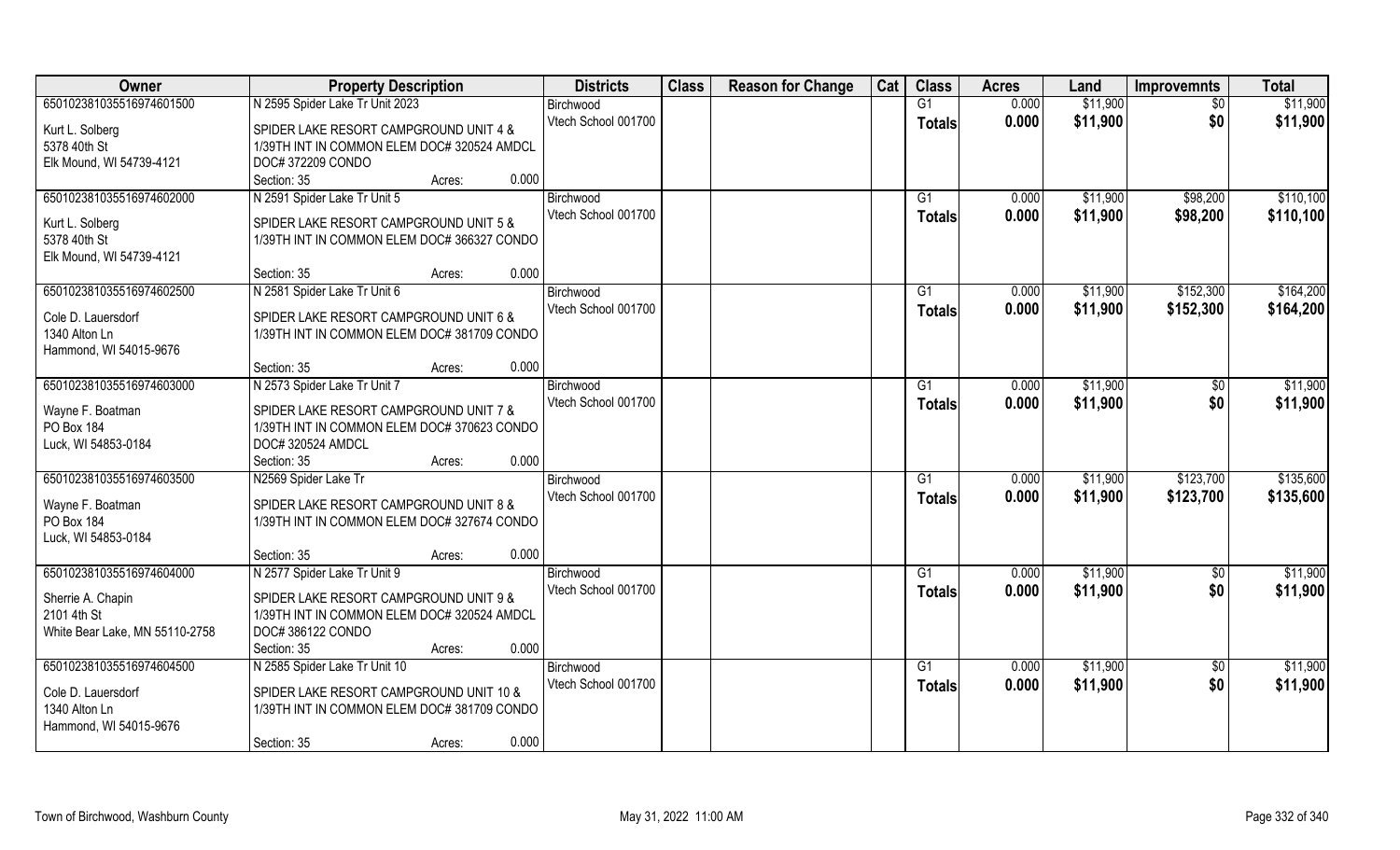| Owner                      | <b>Property Description</b>                 | <b>Districts</b>    | <b>Class</b> | <b>Reason for Change</b> | Cat | <b>Class</b>  | <b>Acres</b> | Land     | <b>Improvemnts</b> | <b>Total</b> |
|----------------------------|---------------------------------------------|---------------------|--------------|--------------------------|-----|---------------|--------------|----------|--------------------|--------------|
| 650102381035516974605000   | N 2588 Spider Lake Tr                       | Birchwood           |              |                          |     | G1            | 0.000        | \$11,900 | \$108,000          | \$119,900    |
| Edward J. Boron III        | SPIDER LAKE RESORT CAMPGROUND UNIT 37 &     | Vtech School 001700 |              |                          |     | <b>Totals</b> | 0.000        | \$11,900 | \$108,000          | \$119,900    |
| 955 Ontario Dr             | 1/39TH INT IN COMMON ELEM DOC# 317356 CONDO |                     |              |                          |     |               |              |          |                    |              |
| Romeoville, IL 60446-3964  | DOC# 320524 AMDCL                           |                     |              |                          |     |               |              |          |                    |              |
|                            | 0.000<br>Section: 35<br>Acres:              |                     |              |                          |     |               |              |          |                    |              |
| 650102381035516974605500   | N2586 Spider Lake Tr                        | Birchwood           |              |                          |     | G2            | 0.000        | \$11,900 | \$164,400          | \$176,300    |
|                            |                                             | Vtech School 001700 |              |                          |     | Totals        | 0.000        | \$11,900 | \$164,400          | \$176,300    |
| Robert Ellerbruch          | SPIDER LAKE RESORT CAMPGROUND UNIT 63 &     |                     |              |                          |     |               |              |          |                    |              |
| 2577 28th Ave              | 1/39TH INT IN COMMON ELEM DOC# 315762 CONDO |                     |              |                          |     |               |              |          |                    |              |
| Birchwood, WI 54817-9267   | DOC# 320524 AMDCL                           |                     |              |                          |     |               |              |          |                    |              |
|                            | 0.000<br>Section: 35<br>Acres:              |                     |              |                          |     |               |              |          |                    |              |
| 650102381035516974606000   | N 2584 Spider Lake Tr                       | Birchwood           |              |                          |     | G1            | 0.000        | \$11,900 | \$49,400           | \$61,300     |
| Km Bass Inc                | SPIDER LAKE RESORT CAMPGROUND UNIT 62 &     | Vtech School 001700 |              |                          |     | <b>Totals</b> | 0.000        | \$11,900 | \$49,400           | \$61,300     |
| N2586 Spider Lake Tr       | 1/39TH INT IN COMMON ELEM DOC# 373481 WD    |                     |              |                          |     |               |              |          |                    |              |
| Birchwood, WI 54817-4401   |                                             |                     |              |                          |     |               |              |          |                    |              |
|                            | 0.000<br>Section: 35<br>Acres:              |                     |              |                          |     |               |              |          |                    |              |
| 650102381035516974607000   | <b>Unit 202</b>                             | Birchwood           |              |                          |     | G1            | 0.000        | \$11,000 | \$0                | \$11,000     |
|                            |                                             | Vtech School 001700 |              |                          |     | <b>Totals</b> | 0.000        | \$11,000 | \$0                | \$11,000     |
| Philip L. Nelson           | SPIDER LAKE RESORT CAMPGROUND UNIT 202 &    |                     |              |                          |     |               |              |          |                    |              |
| 10733 Aguila Ave S         | 1/39TH INT IN COMMON ELEM DOC# 330613 AMDCL |                     |              |                          |     |               |              |          |                    |              |
| Bloomington, MN 55438-2226 | DOC# 392613 CONDO                           |                     |              |                          |     |               |              |          |                    |              |
|                            | 0.000<br>Section: 35<br>Acres:              |                     |              |                          |     |               |              |          |                    |              |
| 650102381035516974607010   | N2635 County Hwy T Unit 203                 | Birchwood           |              |                          |     | G1            | 0.000        | \$11,000 | \$0                | \$11,000     |
| Gary R. Landgren           | SPIDER LAKE RESORT CAMPGROUND UNIT 203 &    | Vtech School 001700 |              |                          |     | <b>Totals</b> | 0.000        | \$11,000 | \$0                | \$11,000     |
| 734 Mulligan Dr Unit a     | 1/39TH INT IN COMMON ELEM DOC# 382360 CONDO |                     |              |                          |     |               |              |          |                    |              |
| Osceola, WI 54020-4341     | DOC#387125 TOD                              |                     |              |                          |     |               |              |          |                    |              |
|                            | 0.000<br>Section: 35<br>Acres:              |                     |              |                          |     |               |              |          |                    |              |
| 650102381035516974607020   | N2635 County Hwy T Unit 204                 | Birchwood           |              |                          |     | G1            | 0.000        | \$11,000 | $\overline{50}$    | \$11,000     |
|                            |                                             | Vtech School 001700 |              |                          |     | <b>Totals</b> | 0.000        | \$11,000 | \$0                | \$11,000     |
| Heather L. Mackenroth      | SPIDER LAKE RESORT CAMPGROUND UNIT 204 &    |                     |              |                          |     |               |              |          |                    |              |
| 5219 207th St N            | 1/39TH INT IN COMMON ELEM DOC# 379464 CONDO |                     |              |                          |     |               |              |          |                    |              |
| Forest Lake, MN 55025-8021 |                                             |                     |              |                          |     |               |              |          |                    |              |
|                            | 0.000<br>Section: 35<br>Acres:              |                     |              |                          |     |               |              |          |                    |              |
| 650102381035516974607030   | N 2635 County Hwy T                         | Birchwood           |              |                          |     | G1            | 0.000        | \$11,000 | $\overline{50}$    | \$11,000     |
| William L. Malone          | SPIDER LAKE RESORT CAMPGROUND UNIT 205 &    | Vtech School 001700 |              |                          |     | Totals        | 0.000        | \$11,000 | \$0                | \$11,000     |
| 417 S 7th St               | 1/39TH INT IN COMMON ELEM DOC# 369068 CONDO |                     |              |                          |     |               |              |          |                    |              |
| Cameron, WI 54822-7505     |                                             |                     |              |                          |     |               |              |          |                    |              |
|                            | 0.000<br>Section: 35<br>Acres:              |                     |              |                          |     |               |              |          |                    |              |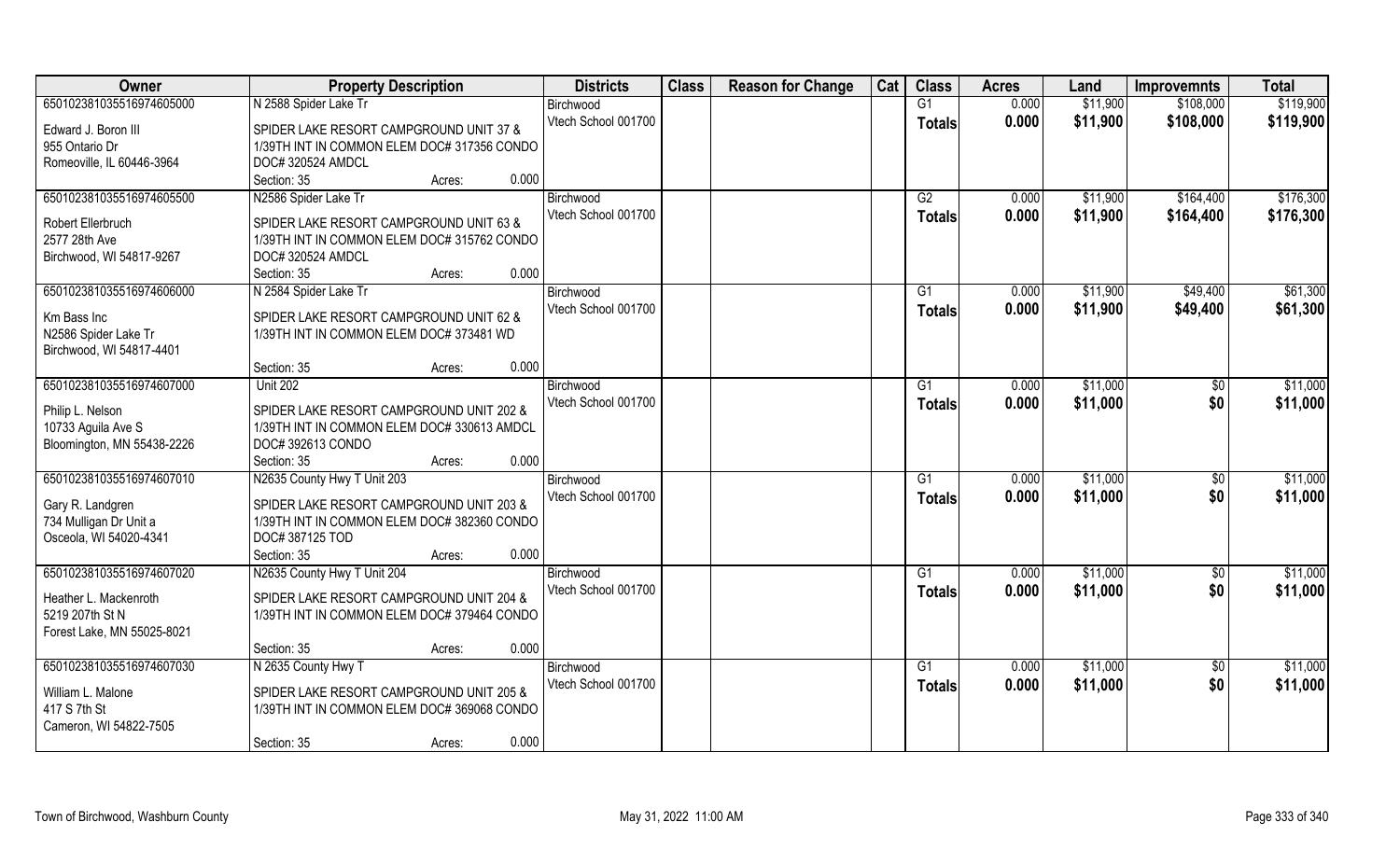| Owner                           | <b>Property Description</b>                 | <b>Districts</b>                 | <b>Class</b> | <b>Reason for Change</b> | Cat | <b>Class</b>  | <b>Acres</b> | Land     | <b>Improvemnts</b> | <b>Total</b> |
|---------------------------------|---------------------------------------------|----------------------------------|--------------|--------------------------|-----|---------------|--------------|----------|--------------------|--------------|
| 650102381035516974607040        | <b>Unit 206</b>                             | Birchwood                        |              |                          |     | G1            | 0.000        | \$11,000 | $\sqrt{6}$         | \$11,000     |
| <b>Russell Kittinger</b>        | SPIDER LAKE RESORT CAMPGROUND UNIT 206 &    | Vtech School 001700              |              |                          |     | <b>Totals</b> | 0.000        | \$11,000 | \$0                | \$11,000     |
| N2603 County Hwy T Unit 1       | 1/39TH INT IN COMMON ELEM DOC# 399213 CONDO |                                  |              |                          |     |               |              |          |                    |              |
| Birchwood, WI 54817-9000        |                                             |                                  |              |                          |     |               |              |          |                    |              |
|                                 | 0.000<br>Section: 35<br>Acres:              |                                  |              |                          |     |               |              |          |                    |              |
| 650102381035516974607050        | N2635 County Hwy T Unit 207                 | Birchwood                        |              |                          |     | G1            | 0.000        | \$11,000 | \$0                | \$11,000     |
| Jason W. Jones                  | SPIDER LAKE RESORT CAMPGROUND UNIT 207 &    | Vtech School 001700              |              |                          |     | Totals        | 0.000        | \$11,000 | \$0                | \$11,000     |
| 213 South St E                  | 1/39TH INT IN COMMON ELEM DOC# 390027 CONDO |                                  |              |                          |     |               |              |          |                    |              |
| South Saint Paul, MN 55075-3523 |                                             |                                  |              |                          |     |               |              |          |                    |              |
|                                 | 0.000<br>Section: 35<br>Acres:              |                                  |              |                          |     |               |              |          |                    |              |
| 650102381035516974607060        | W2635 County Hwy T Unit 208                 | Birchwood                        |              |                          |     | G1            | 0.000        | \$11,000 | \$600              | \$11,600     |
| Roberta R. Olsen                | SPIDER LAKE RESORT CAMPGROUND UNIT 208 &    | Vtech School 001700              |              |                          |     | <b>Totals</b> | 0.000        | \$11,000 | \$600              | \$11,600     |
| 14320 Dysprosium St Nw Apt 309  | 1/39TH INT IN COMMON ELEM DOC# 372478 CONDO |                                  |              |                          |     |               |              |          |                    |              |
| Ramsey, MN 55303-4961           |                                             |                                  |              |                          |     |               |              |          |                    |              |
|                                 | 0.000<br>Section: 35<br>Acres:              |                                  |              |                          |     |               |              |          |                    |              |
| 650102381035516974607070        | N2635 County Hwy T Unit 209                 | Birchwood                        |              |                          |     | G1            | 0.000        | \$11,000 | \$600              | \$11,600     |
| William M. Gordon               | SPIDER LAKE RESORT CAMPGROUND UNIT 209 &    | Vtech School 001700              |              |                          |     | <b>Totals</b> | 0.000        | \$11,000 | \$600              | \$11,600     |
| 16782 W County Rd Dd            | 1/39TH INT IN COMMON ELEM DOC# 372480 CONDO |                                  |              |                          |     |               |              |          |                    |              |
| Birchwood, WI 54817-4506        |                                             |                                  |              |                          |     |               |              |          |                    |              |
|                                 | 0.000<br>Section: 35<br>Acres:              |                                  |              |                          |     |               |              |          |                    |              |
| 650102381035516974607080        | <b>Unit 210</b>                             | Birchwood                        |              |                          |     | G1            | 0.000        | \$11,000 | \$0                | \$11,000     |
| Jeffrey P. Condon               | SPIDER LAKE RESORT CAMPGROUND UNIT 210 &    | Vtech School 001700              |              |                          |     | <b>Totals</b> | 0.000        | \$11,000 | \$0                | \$11,000     |
| 9750 Oxford Ln                  | 1/39TH INT IN COMMON ELEM DOC# 330613 AMDCL |                                  |              |                          |     |               |              |          |                    |              |
| Elko, MN 55020-9634             | DOC#366679 CONDO                            |                                  |              |                          |     |               |              |          |                    |              |
|                                 | 0.000<br>Section: 35<br>Acres:              |                                  |              |                          |     |               |              |          |                    |              |
| 650102381035516974607090        | N 2635 County Hwy T                         | Birchwood                        |              |                          |     | G1            | 0.000        | \$11,000 | $\overline{60}$    | \$11,000     |
| Jeffrey P. Condon               | SPIDER LAKE RESORT CAMPGROUND UNIT 211 &    | Vtech School 001700              |              |                          |     | <b>Totals</b> | 0.000        | \$11,000 | \$0                | \$11,000     |
| 9750 Oxford Ln                  | 1/39TH INT IN COMMON ELEM DOC# 370670 CONDO |                                  |              |                          |     |               |              |          |                    |              |
| Elko, MN 55020-9634             | DOC# 371242 CORR                            |                                  |              |                          |     |               |              |          |                    |              |
|                                 | 0.000<br>Section: 35<br>Acres:              |                                  |              |                          |     |               |              |          |                    |              |
| 650102381035516974607100        | N2635 County Hwy T Unit 212                 | Birchwood<br>Vtech School 001700 |              |                          |     | G1            | 0.000        | \$11,000 | $\overline{50}$    | \$11,000     |
| Richard Wohlwend Jr             | SPIDER LAKE RESORT CAMPGROUND UNIT 212 &    |                                  |              |                          |     | Totals        | 0.000        | \$11,000 | \$0                | \$11,000     |
| 16515 Joplin Path               | 1/39TH INT IN COMMON ELEM DOC# 352481 CONDO |                                  |              |                          |     |               |              |          |                    |              |
| Lakeville, MN 55044-5500        |                                             |                                  |              |                          |     |               |              |          |                    |              |
|                                 | 0.000<br>Section: 35<br>Acres:              |                                  |              |                          |     |               |              |          |                    |              |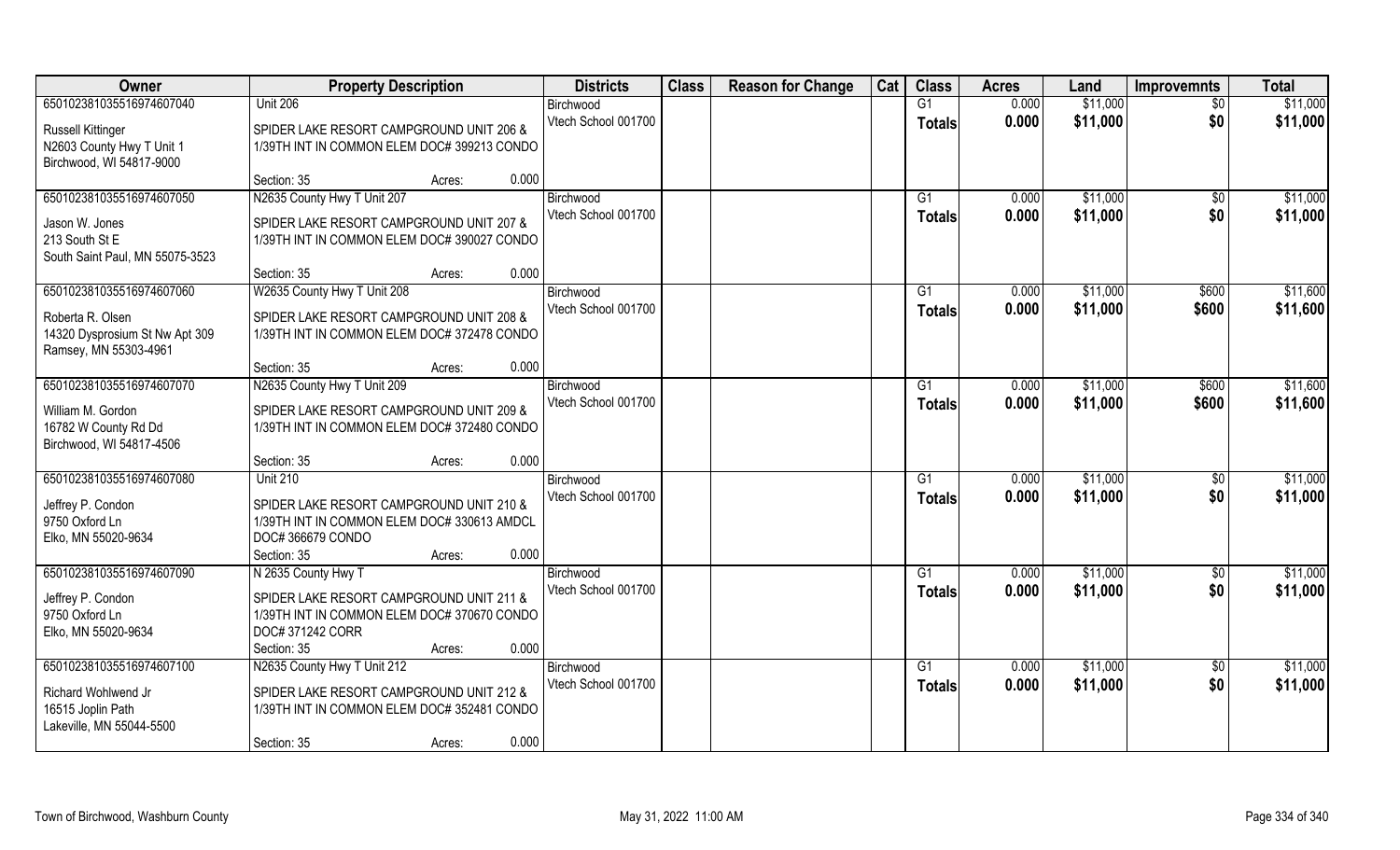| Owner                        | <b>Property Description</b>                                    | <b>Districts</b>    | <b>Class</b> | <b>Reason for Change</b> | Cat | <b>Class</b>   | <b>Acres</b> | Land     | <b>Improvemnts</b> | <b>Total</b> |
|------------------------------|----------------------------------------------------------------|---------------------|--------------|--------------------------|-----|----------------|--------------|----------|--------------------|--------------|
| 650102381035516974607110     | <b>Unit 213</b>                                                | Birchwood           |              |                          |     | G1             | 0.000        | \$11,000 | \$0                | \$11,000     |
| Brian T. Wamsley             | SPIDER LAKE RESORT CAMPGROUND UNIT 213 &                       | Vtech School 001700 |              |                          |     | <b>Totals</b>  | 0.000        | \$11,000 | \$0                | \$11,000     |
| 700 E 131st St               | 1/39TH INT IN COMMON ELEM DOC# 368839 CONDO                    |                     |              |                          |     |                |              |          |                    |              |
| Burnsville, MN 55337-3805    |                                                                |                     |              |                          |     |                |              |          |                    |              |
|                              | 0.000<br>Section: 35<br>Acres:                                 |                     |              |                          |     |                |              |          |                    |              |
| 650102381035516974607120     | <b>Unit 214</b>                                                | Birchwood           |              |                          |     | G <sub>1</sub> | 0.000        | \$11,000 | \$0                | \$11,000     |
| Brian T. Wamsley             | SPIDER LAKE RESORT CAMPGROUND UNIT 214 &                       | Vtech School 001700 |              |                          |     | <b>Totals</b>  | 0.000        | \$11,000 | \$0                | \$11,000     |
| 700 E 131st St               | 1/39TH INT IN COMMON ELEM DOC# 368839 CONDO                    |                     |              |                          |     |                |              |          |                    |              |
| Burnsville, MN 55337-3805    |                                                                |                     |              |                          |     |                |              |          |                    |              |
|                              | 0.000<br>Section: 35<br>Acres:                                 |                     |              |                          |     |                |              |          |                    |              |
| 650102381035516974607130     | <b>Unit 215</b>                                                | Birchwood           |              |                          |     | G1             | 0.000        | \$11,000 | \$0                | \$11,000     |
| Brian T. Wamsley             | SPIDER LAKE RESORT CAMPGROUND UNIT 215 &                       | Vtech School 001700 |              |                          |     | <b>Totals</b>  | 0.000        | \$11,000 | \$0                | \$11,000     |
| 700 E 131st St               | 1/39TH INT IN COMMON ELEM DOC# 368839 CONDO                    |                     |              |                          |     |                |              |          |                    |              |
| Burnsville, MN 55337-3805    |                                                                |                     |              |                          |     |                |              |          |                    |              |
|                              | 0.000<br>Section: 35<br>Acres:                                 |                     |              |                          |     |                |              |          |                    |              |
| 650102381035516974607140     | N 2635 County Hwy T                                            | Birchwood           |              |                          |     | G <sub>1</sub> | 0.000        | \$11,000 | \$0                | \$11,000     |
| Andy James Westover          | SPIDER LAKE RESORT CAMPGROUND UNIT 216 &                       | Vtech School 001700 |              |                          |     | <b>Totals</b>  | 0.000        | \$11,000 | \$0                | \$11,000     |
| 400 Center Ave S Trlr 61     | 1/39TH INT IN COMMON ELEM DOC# 355917 QC                       |                     |              |                          |     |                |              |          |                    |              |
| Montrose, MN 55363-8557      |                                                                |                     |              |                          |     |                |              |          |                    |              |
|                              | 0.000<br>Section: 35<br>Acres:                                 |                     |              |                          |     |                |              |          |                    |              |
| 650102381035516974607150     | N 2635 County Hwy T                                            | Birchwood           |              |                          |     | G1             | 0.000        | \$11,000 | \$0                | \$11,000     |
| Karen M. Koen                | SPIDER LAKE RESORT CAMPGROUND UNIT 217 &                       | Vtech School 001700 |              |                          |     | <b>Totals</b>  | 0.000        | \$11,000 | \$0                | \$11,000     |
| 6815 Pine Arbor Ct S         | 1/39TH INT IN COMMON ELEM DOC# 354508 CONDO                    |                     |              |                          |     |                |              |          |                    |              |
| Cottage Grove, MN 55016-6300 |                                                                |                     |              |                          |     |                |              |          |                    |              |
|                              | 0.000<br>Section: 35<br>Acres:                                 |                     |              |                          |     |                |              |          |                    |              |
| 650102381035516974607160     | N 2635 County Hwy T                                            | Birchwood           |              |                          |     | G1             | 0.000        | \$11,000 | \$0                | \$11,000     |
| Travis G. Namie              | SPIDER LAKE RESORT CAMPGROUND UNIT 218 &                       | Vtech School 001700 |              |                          |     | <b>Totals</b>  | 0.000        | \$11,000 | \$0                | \$11,000     |
| 2807 142nd Ln NW             | 1/39TH INT IN COMMON ELEM DOC# 342985 CONDO                    |                     |              |                          |     |                |              |          |                    |              |
| Andover, MN 55304-3241       |                                                                |                     |              |                          |     |                |              |          |                    |              |
|                              | 0.000<br>Section: 35<br>Acres:                                 |                     |              |                          |     |                |              |          |                    |              |
| 650102381035516974607170     | N 2635 County Hwy T                                            | Birchwood           |              |                          |     | G1             | 0.000        | \$11,000 | $\overline{50}$    | \$11,000     |
|                              |                                                                | Vtech School 001700 |              |                          |     | <b>Totals</b>  | 0.000        | \$11,000 | \$0                | \$11,000     |
| Dan Lauersdorf<br>PO Box 112 | SPIDER LAKE RESORT CAMPGROUND UNIT 219 &                       |                     |              |                          |     |                |              |          |                    |              |
| Boyceville, WI 54725-0112    | 1/39TH INT IN COMMON ELEM DOC# 340069 CONDO<br>DOC# 384054 TOD |                     |              |                          |     |                |              |          |                    |              |
|                              | 0.000<br>Section: 35<br>Acres:                                 |                     |              |                          |     |                |              |          |                    |              |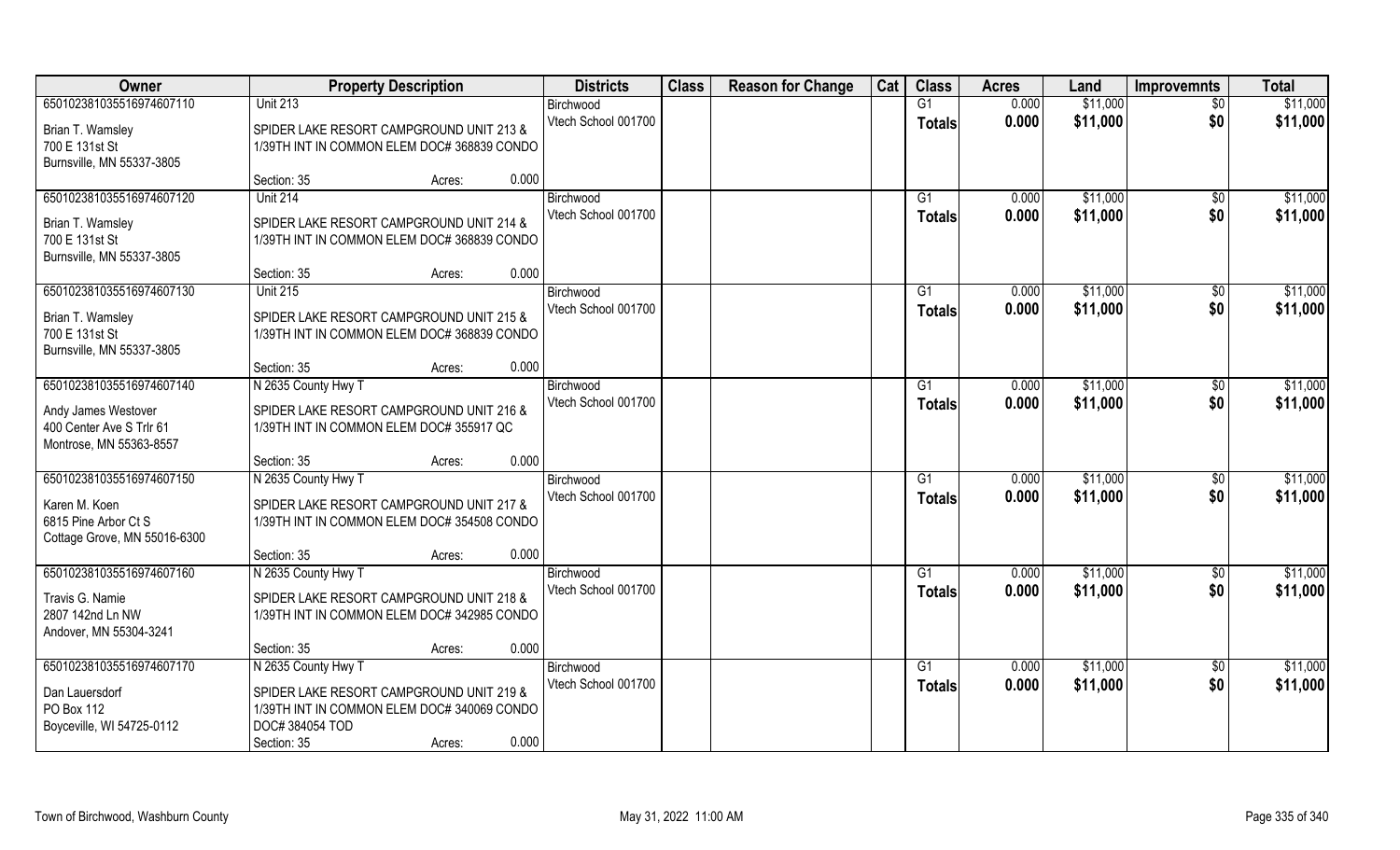| Owner                      | <b>Property Description</b>                 | <b>Districts</b>                 | <b>Class</b> | <b>Reason for Change</b> | Cat | <b>Class</b>   | <b>Acres</b> | Land     | <b>Improvemnts</b> | <b>Total</b> |
|----------------------------|---------------------------------------------|----------------------------------|--------------|--------------------------|-----|----------------|--------------|----------|--------------------|--------------|
| 650102381035516974607180   | <b>Unit 220</b>                             | Birchwood                        |              |                          |     | G1             | 0.000        | \$11,000 | \$0                | \$11,000     |
| Dan Lauersdorf             | SPIDER LAKE RESORT CAMPGROUND UNIT 220 &    | Vtech School 001700              |              |                          |     | <b>Totals</b>  | 0.000        | \$11,000 | \$0                | \$11,000     |
| PO Box 112                 | 1/39TH INT IN COMMON ELEM DOC# 344756 CONDO |                                  |              |                          |     |                |              |          |                    |              |
| Boyceville, WI 54725-0112  | DOC#384054 TOD                              |                                  |              |                          |     |                |              |          |                    |              |
|                            | 0.000<br>Section: 35<br>Acres:              |                                  |              |                          |     |                |              |          |                    |              |
| 650102381035516974607190   | N 2635 County Hwy T                         | Birchwood                        |              |                          |     | G <sub>1</sub> | 0.000        | \$11,000 | \$0                | \$11,000     |
|                            |                                             | Vtech School 001700              |              |                          |     | <b>Totals</b>  | 0.000        | \$11,000 | \$0                | \$11,000     |
| David Zeman                | SPIDER LAKE RESORT CAMPGROUND UNIT 221 &    |                                  |              |                          |     |                |              |          |                    |              |
| 5247 Logan Ave N           | 1/39TH INT IN COMMON ELEM DOC# 333613 CONDO |                                  |              |                          |     |                |              |          |                    |              |
| Minneapolis, MN 55430-3452 | 0.000<br>Section: 35                        |                                  |              |                          |     |                |              |          |                    |              |
| 650102381035516974607200   | Acres:                                      |                                  |              |                          |     |                | 0.000        | \$11,000 |                    | \$11,000     |
|                            | N 2635 County Hwy T                         | Birchwood<br>Vtech School 001700 |              |                          |     | G <sub>1</sub> |              |          | $\sqrt[6]{3}$      |              |
| David Zeman                | SPIDER LAKE RESORT CAMPGROUND UNIT 222 &    |                                  |              |                          |     | <b>Totals</b>  | 0.000        | \$11,000 | \$0                | \$11,000     |
| 5247 Logan Ave N           | 1/39TH INT IN COMMON ELEM DOC# 330613 AMDCL |                                  |              |                          |     |                |              |          |                    |              |
| Minneapolis, MN 55430-3452 |                                             |                                  |              |                          |     |                |              |          |                    |              |
|                            | 0.000<br>Section: 35<br>Acres:              |                                  |              |                          |     |                |              |          |                    |              |
| 650102381035516974607210   | W2635 County Hwy T Unit 223                 | Birchwood                        |              |                          |     | G <sub>1</sub> | 0.000        | \$11,000 | \$600              | \$11,600     |
| Richard Wohlwend Jr        | SPIDER LAKE RESORT CAMPGROUND UNIT 223 &    | Vtech School 001700              |              |                          |     | <b>Totals</b>  | 0.000        | \$11,000 | \$600              | \$11,600     |
| 16515 Joplin Path          | 1/39TH INT IN COMMON ELEM DOC# 352481 CONDO |                                  |              |                          |     |                |              |          |                    |              |
| Lakeville, MN 55044-5500   |                                             |                                  |              |                          |     |                |              |          |                    |              |
|                            | 0.000<br>Section: 35<br>Acres:              |                                  |              |                          |     |                |              |          |                    |              |
| 650102381035516974607220   | N 2635 County Hwy T                         | Birchwood                        |              |                          |     | G1             | 0.000        | \$11,000 | \$0                | \$11,000     |
|                            |                                             | Vtech School 001700              |              |                          |     | <b>Totals</b>  | 0.000        | \$11,000 | \$0                | \$11,000     |
| Richard Wohlwend Jr        | SPIDER LAKE RESORT CAMPGROUND UNIT 224 &    |                                  |              |                          |     |                |              |          |                    |              |
| 16515 Joplin Path          | 1/39TH INT IN COMMON ELEM DOC# 352481 CONDO |                                  |              |                          |     |                |              |          |                    |              |
| Lakeville, MN 55044-5500   | 0.000                                       |                                  |              |                          |     |                |              |          |                    |              |
| 650102381035516974607230   | Section: 35<br>Acres:                       |                                  |              |                          |     |                |              | \$11,000 |                    | \$11,000     |
|                            | N 2635 County Hwy T                         | Birchwood<br>Vtech School 001700 |              |                          |     | G1             | 0.000        |          | \$0<br>\$0         |              |
| Tom Nordenstrom            | SPIDER LAKE RESORT CAMPGROUND UNIT 225 &    |                                  |              |                          |     | <b>Totals</b>  | 0.000        | \$11,000 |                    | \$11,000     |
| 7234 Upper 164th St W      | 1/39TH INT IN COMMON ELEM DOC# 340100 CONDO |                                  |              |                          |     |                |              |          |                    |              |
| Rosemount, MN 55068-5254   |                                             |                                  |              |                          |     |                |              |          |                    |              |
|                            | 0.000<br>Section: 35<br>Acres:              |                                  |              |                          |     |                |              |          |                    |              |
| 650102381035516974607240   | N 2635 County Hwy T                         | Birchwood                        |              |                          |     | G <sub>1</sub> | 0.000        | \$11,000 | $\overline{50}$    | \$11,000     |
| Tom Nordenstrom            | SPIDER LAKE RESORT CAMPGROUND UNIT 226 &    | Vtech School 001700              |              |                          |     | Totals         | 0.000        | \$11,000 | \$0                | \$11,000     |
| 7234 Upper 164th St W      | 1/39TH INT IN COMMON ELEM DOC# 331775 CONDO |                                  |              |                          |     |                |              |          |                    |              |
| Rosemount, MN 55068-5254   |                                             |                                  |              |                          |     |                |              |          |                    |              |
|                            | 0.000<br>Section: 35<br>Acres:              |                                  |              |                          |     |                |              |          |                    |              |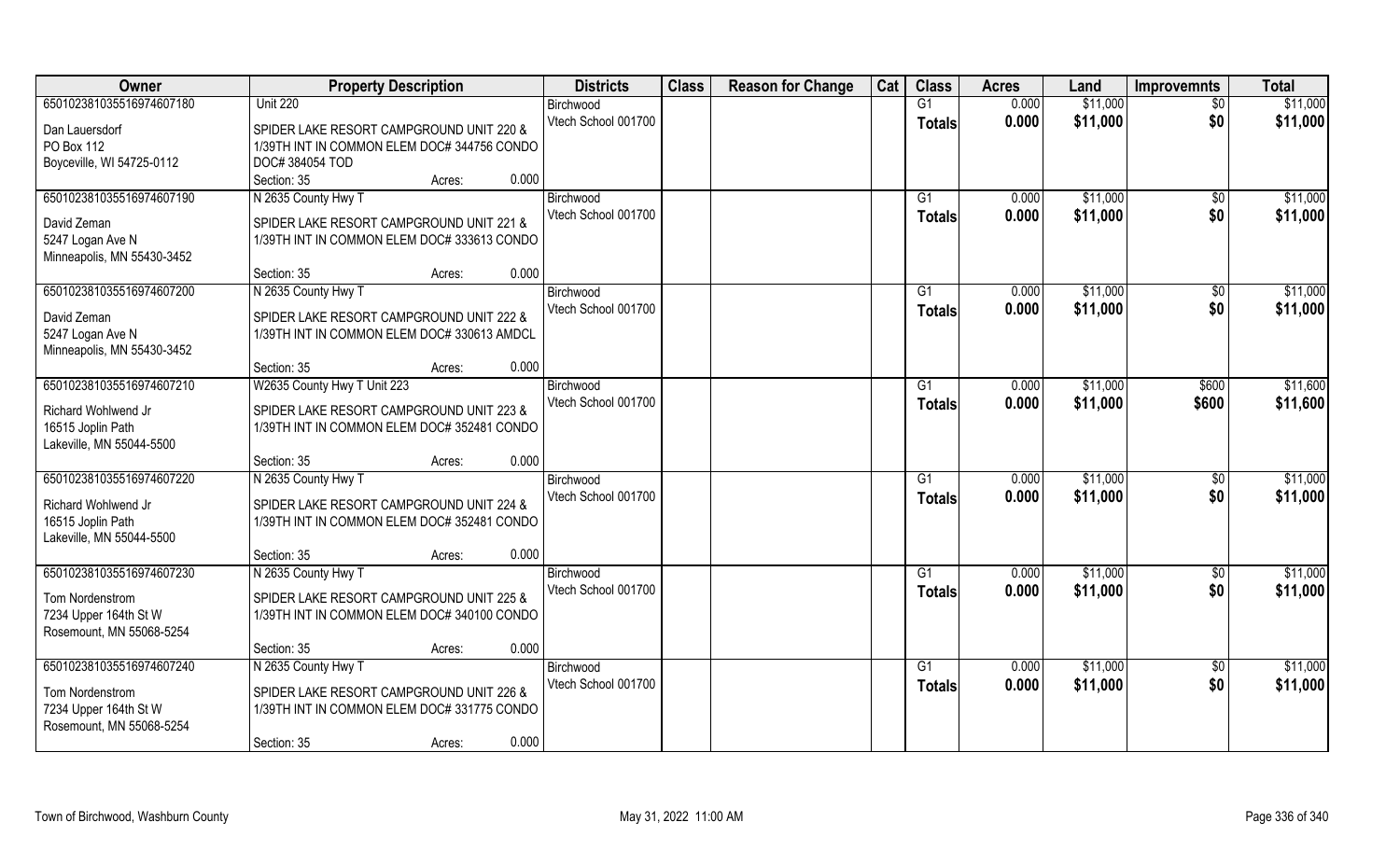| Owner                                                                                  |                                                                                         | <b>Property Description</b>                                                             |        | <b>Districts</b>                 | <b>Class</b> | <b>Reason for Change</b> | Cat | <b>Class</b>                    | <b>Acres</b>     | Land        | <b>Improvemnts</b>     | <b>Total</b>           |
|----------------------------------------------------------------------------------------|-----------------------------------------------------------------------------------------|-----------------------------------------------------------------------------------------|--------|----------------------------------|--------------|--------------------------|-----|---------------------------------|------------------|-------------|------------------------|------------------------|
| 650102381035516974607250                                                               | N 2635 County Hwy T                                                                     |                                                                                         |        | Birchwood                        |              |                          |     | G1                              | 0.000            | \$11,000    | $\sqrt{6}$             | \$11,000               |
| Tom Nordenstrom<br>7234 Upper 164th St W<br>Rosemount, MN 55068-5254                   | SPIDER LAKE RESORT CAMPGROUND UNIT 227 &<br>1/39TH INT IN COMMON ELEM DOC# 331774 CONDO |                                                                                         |        | Vtech School 001700              |              |                          |     | <b>Totals</b>                   | 0.000            | \$11,000    | \$0                    | \$11,000               |
|                                                                                        | Section: 35                                                                             | Acres:                                                                                  | 0.000  |                                  |              |                          |     |                                 |                  |             |                        |                        |
| 650102381035516974607260                                                               | <b>Unit 228</b>                                                                         |                                                                                         |        | Birchwood                        |              |                          |     | G1                              | 0.000            | \$11,000    | $\sqrt{$0}$            | \$11,000               |
| Mark Neilson<br>9059 Jergen Ave S<br>Cottage Grove, MN 55016-4085                      | SPIDER LAKE RESORT CAMPGROUND UNIT 228 &<br>1/39TH INT IN COMMON ELEM DOC# 331733 CONDO |                                                                                         |        | Vtech School 001700              |              |                          |     | <b>Totals</b>                   | 0.000            | \$11,000    | \$0                    | \$11,000               |
|                                                                                        | Section: 35                                                                             | Acres:                                                                                  | 0.000  |                                  |              |                          |     |                                 |                  |             |                        |                        |
| 650102381035516974607270                                                               | N 2635 County Hwy T                                                                     |                                                                                         |        | Birchwood                        |              |                          |     | G1                              | 0.000            | \$11,000    | \$0                    | \$11,000               |
| Jamie L. Tilleson<br>314 Nordveien Dr<br>Boyceville, WI 54725-9323                     | SPIDER LAKE RESORT CAMPGROUND UNIT 229 &<br>1/39TH INT IN COMMON ELEM DOC# 361206 WD    |                                                                                         |        | Vtech School 001700              |              |                          |     | <b>Totals</b>                   | 0.000            | \$11,000    | \$0                    | \$11,000               |
|                                                                                        | Section: 35                                                                             | Acres:                                                                                  | 0.000  |                                  |              |                          |     |                                 |                  |             |                        |                        |
| 650102381035516974607280                                                               | N2635 County Hwy T Unit 230                                                             |                                                                                         |        | Birchwood<br>Vtech School 001700 |              |                          |     | G1                              | 0.000            | \$11,000    | \$600                  | \$11,600               |
| Loren J. Schmidt<br>1314 Norwood St<br>Red Wing, MN 55066-3532                         |                                                                                         | SPIDER LAKE RESORT CAMPGROUND UNIT 230 &<br>1/39TH INT IN COMMON ELEM DOC# 333351 CONDO |        |                                  |              |                          |     | <b>Totals</b>                   | 0.000            | \$11,000    | \$600                  | \$11,600               |
|                                                                                        | Section: 35                                                                             | Acres:                                                                                  | 0.000  |                                  |              |                          |     |                                 |                  |             |                        |                        |
| 650102381036101000001000<br>Washburn Co Cfl<br>10 4th Ave<br>Shell Lake, WI 54871-4457 | NE NE V 100 P 26 V 35 MISC P 3 FCL                                                      |                                                                                         |        | Birchwood<br>Vtech School 001700 |              |                          |     | W <sub>4</sub><br><b>Totals</b> | 40.000<br>40.000 | \$0<br>\$0  | $\overline{50}$<br>\$0 | $\overline{50}$<br>\$0 |
|                                                                                        | Section: 36                                                                             | Acres:                                                                                  | 40.000 |                                  |              |                          |     |                                 |                  |             |                        |                        |
| 650102381036102000001000<br>Washburn Co Cfl<br>10 4th Ave<br>Shell Lake, WI 54871-4457 | NW NEV 100 P 26 V 35 MISC P 3 FCL                                                       |                                                                                         |        | Birchwood<br>Vtech School 001700 |              |                          |     | W <sub>4</sub><br><b>Totals</b> | 40.000<br>40.000 | \$0<br>\$0  | $\sqrt{$0}$<br>\$0     | \$0<br>\$0             |
|                                                                                        | Section: 36                                                                             | Acres:                                                                                  | 40.000 |                                  |              |                          |     |                                 |                  |             |                        |                        |
| 650102381036103000001000                                                               |                                                                                         |                                                                                         |        | Birchwood                        |              |                          |     | W <sub>4</sub>                  | 40.000           | $\sqrt{$0}$ | $\sqrt{$0}$            | $\overline{50}$        |
| Washburn Co Cfl<br>10 4th Ave<br>Shell Lake, WI 54871-4457                             | SW NE V 100 P 25 V 35 MISC P 3 FCL                                                      |                                                                                         |        | Vtech School 001700              |              |                          |     | <b>Totals</b>                   | 40.000           | \$0         | \$0                    | \$0                    |
|                                                                                        | Section: 36                                                                             | Acres:                                                                                  | 40.000 |                                  |              |                          |     |                                 |                  |             |                        |                        |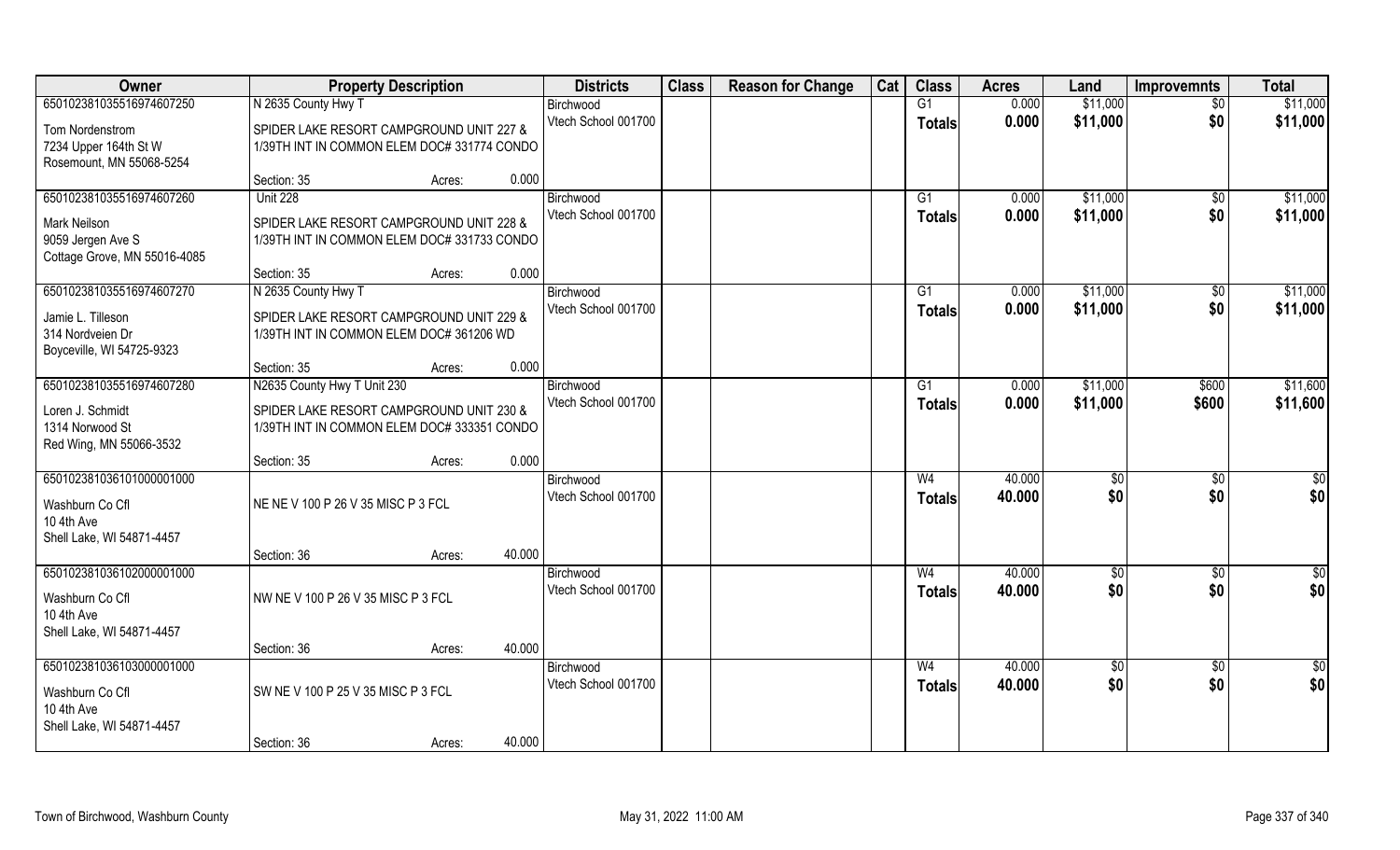| Owner                                   | <b>Property Description</b>         |        | <b>Districts</b> | <b>Class</b>                     | <b>Reason for Change</b> | Cat | <b>Class</b> | <b>Acres</b>   | Land             | <b>Improvemnts</b>   | <b>Total</b>         |                 |
|-----------------------------------------|-------------------------------------|--------|------------------|----------------------------------|--------------------------|-----|--------------|----------------|------------------|----------------------|----------------------|-----------------|
| 650102381036104000001000                |                                     |        |                  | Birchwood                        |                          |     |              | W <sub>4</sub> | 40.000           | $\sqrt{$0}$          | $\sqrt{$0}$          | \$0             |
| Washburn Co Cfl<br>10 4th Ave           | SE NE V 100 P 25 V 35 MISC P 3 FCL  |        |                  | Vtech School 001700              |                          |     |              | <b>Totals</b>  | 40.000           | \$0                  | \$0                  | \$0             |
| Shell Lake, WI 54871-4457               |                                     |        |                  |                                  |                          |     |              |                |                  |                      |                      |                 |
|                                         | Section: 36                         | Acres: | 40.000           |                                  |                          |     |              |                |                  |                      |                      |                 |
| 650102381036201000001000                |                                     |        |                  | Birchwood                        |                          |     |              | W <sub>5</sub> | 40.000           | ( \$88,000)          | \$0                  | $\overline{50}$ |
| Luther Park Bible Camp                  | NE NW V 123 P 301 DOC# 340080 MFL-O |        |                  | Vtech School 001700              |                          |     |              | <b>Totals</b>  | 40.000           | \$0                  | \$0                  | \$0             |
| 944 24 1/4 St                           |                                     |        |                  |                                  |                          |     |              |                |                  |                      |                      |                 |
| Chetek, WI 54728-7923                   |                                     |        |                  |                                  |                          |     |              |                |                  |                      |                      |                 |
|                                         | Section: 36                         | Acres: | 40.000           |                                  |                          |     |              |                |                  |                      |                      |                 |
| 650102381036202000001000                |                                     |        |                  | Birchwood                        |                          |     |              | $W_5$          | 40.000           | ( \$88,000)          | $\overline{50}$      | $\sqrt{50}$     |
| Luther Park Bible Camp                  | NW NW V 123 P 301 DOC# 340080 MFL-O |        |                  | Vtech School 001700              |                          |     |              | <b>Totals</b>  | 40.000           | \$0                  | \$0                  | \$0             |
| 944 24 1/4 St                           |                                     |        |                  |                                  |                          |     |              |                |                  |                      |                      |                 |
| Chetek, WI 54728-7923                   |                                     |        |                  |                                  |                          |     |              |                |                  |                      |                      |                 |
|                                         | Section: 36                         | Acres: | 40.000           |                                  |                          |     |              |                |                  |                      |                      |                 |
| 650102381036203000001000                |                                     |        |                  | Birchwood<br>Vtech School 001700 |                          |     |              | $W_5$          | 40.000<br>40.000 | $($ \$88,000)<br>\$0 | $\sqrt[6]{3}$<br>\$0 | $\sqrt{50}$     |
| Luther Park Bible Camp                  | SW NW V 123 P 301 DOC# 340080 MFL-O |        |                  |                                  |                          |     |              | <b>Totals</b>  |                  |                      |                      | \$0             |
| 944 24 1/4 St                           |                                     |        |                  |                                  |                          |     |              |                |                  |                      |                      |                 |
| Chetek, WI 54728-7923                   | Section: 36                         |        | 40.000           |                                  |                          |     |              |                |                  |                      |                      |                 |
| 650102381036204000001000                |                                     | Acres: |                  | Birchwood                        |                          |     |              | $W_5$          | 40.000           | ( \$88,000)          | \$0                  | $\sqrt{50}$     |
|                                         |                                     |        |                  | Vtech School 001700              |                          |     |              | Totals         | 40.000           | \$0                  | \$0                  | \$0             |
| Luther Park Bible Camp                  | SE NW V 123 P 301 DOC# 340080 MFL-O |        |                  |                                  |                          |     |              |                |                  |                      |                      |                 |
| 944 24 1/4 St<br>Chetek, WI 54728-7923  |                                     |        |                  |                                  |                          |     |              |                |                  |                      |                      |                 |
|                                         | Section: 36                         | Acres: | 40.000           |                                  |                          |     |              |                |                  |                      |                      |                 |
| 650102381036301000001000                |                                     |        |                  | Birchwood                        |                          |     |              | $W_5$          | 40.000           | ( \$88,000)          | $\overline{60}$      | \$0             |
|                                         |                                     |        |                  | Vtech School 001700              |                          |     |              | <b>Totals</b>  | 40.000           | \$0                  | \$0                  | \$0             |
| Luther Park Bible Camp<br>944 24 1/4 St | NE SW V 123 P 301 DOC# 340080 MFL-O |        |                  |                                  |                          |     |              |                |                  |                      |                      |                 |
| Chetek, WI 54728-7923                   |                                     |        |                  |                                  |                          |     |              |                |                  |                      |                      |                 |
|                                         | Section: 36                         | Acres: | 40.000           |                                  |                          |     |              |                |                  |                      |                      |                 |
| 650102381036302000001000                |                                     |        |                  | Birchwood                        |                          |     |              | $W_5$          | 40.000           | ( \$88,000)          | $\overline{60}$      | $\overline{50}$ |
| Luther Park Bible Camp                  | NW SW V 123 P 301 DOC# 340080 MFL-O |        |                  | Vtech School 001700              |                          |     |              | <b>Totals</b>  | 40.000           | \$0                  | \$0                  | \$0             |
| 944 24 1/4 St                           |                                     |        |                  |                                  |                          |     |              |                |                  |                      |                      |                 |
| Chetek, WI 54728-7923                   |                                     |        |                  |                                  |                          |     |              |                |                  |                      |                      |                 |
|                                         | Section: 36                         | Acres: | 40.000           |                                  |                          |     |              |                |                  |                      |                      |                 |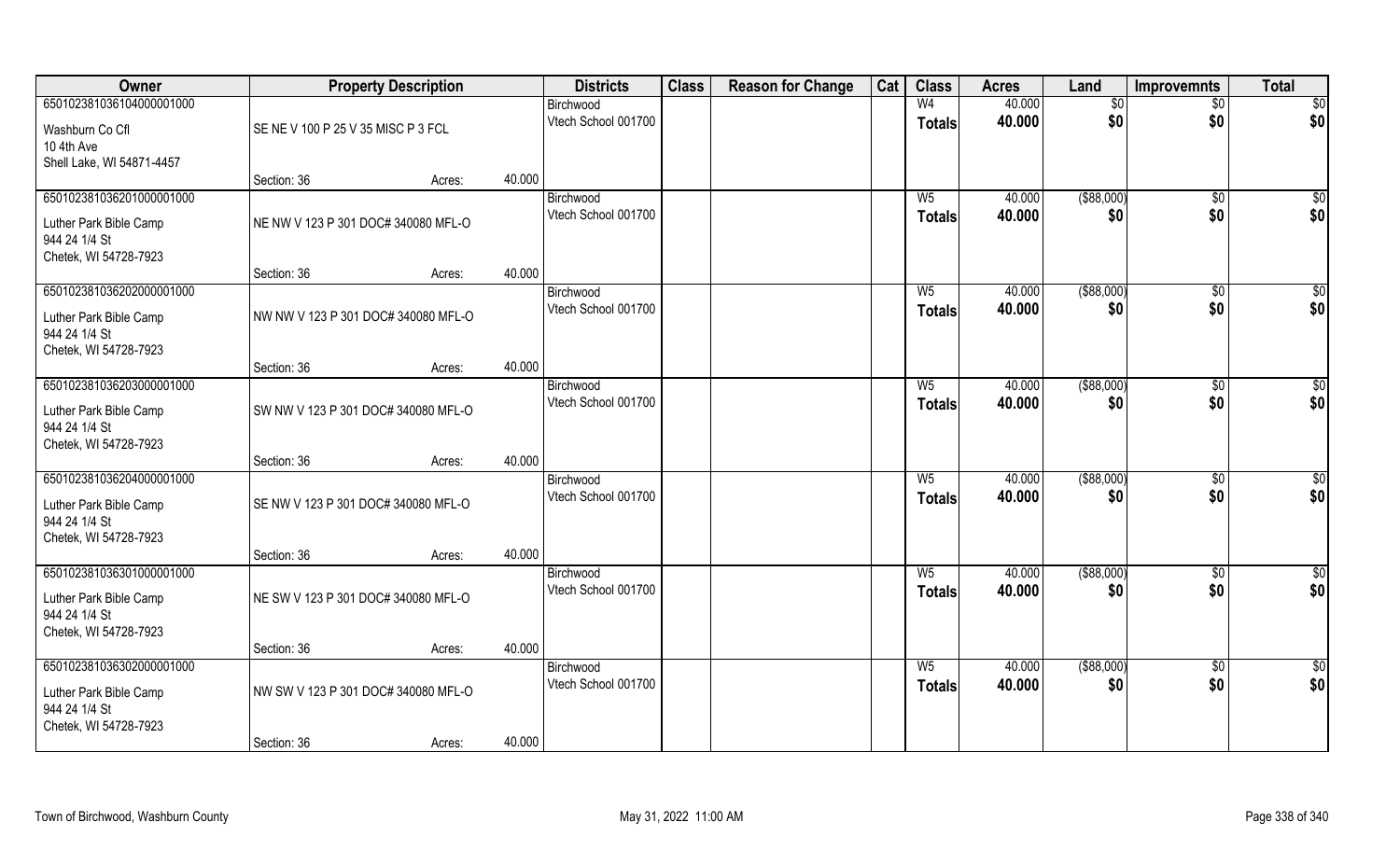| Owner                                                                                        |                                           | <b>Property Description</b> |        | <b>Districts</b>                 | <b>Class</b> | <b>Reason for Change</b> | Cat | <b>Class</b>                          | <b>Acres</b>              | Land                          | <b>Improvemnts</b>            | <b>Total</b>                  |
|----------------------------------------------------------------------------------------------|-------------------------------------------|-----------------------------|--------|----------------------------------|--------------|--------------------------|-----|---------------------------------------|---------------------------|-------------------------------|-------------------------------|-------------------------------|
| 650102381036303000001000                                                                     | N2595 Outpost Dr                          |                             |        | Birchwood                        |              |                          |     | X4                                    | 40.000                    | $\sqrt{6}$                    | $\overline{50}$               | $\overline{50}$               |
| Luther Park Bible Camp<br>944 24 1/4 St<br>Chetek, WI 54728-7923                             | SW SW V 123 P 301                         |                             |        | Vtech School 001700              |              |                          |     | <b>Totals</b>                         | 40.000                    | \$0                           | \$0                           | \$0                           |
|                                                                                              | Section: 36                               | Acres:                      | 40.000 |                                  |              |                          |     |                                       |                           |                               |                               |                               |
| 650102381036304000001000<br>Luther Park Bible Camp<br>944 24 1/4 St<br>Chetek, WI 54728-7923 | SE SW V 123 P 301                         |                             |        | Birchwood<br>Vtech School 001700 |              |                          |     | G5<br>G <sub>6</sub><br><b>Totals</b> | 6.000<br>34.000<br>40.000 | \$100<br>\$68,000<br>\$68,100 | $\overline{50}$<br>\$0<br>\$0 | \$100<br>\$68,000<br>\$68,100 |
|                                                                                              | Section: 36                               | Acres:                      | 40.000 |                                  |              |                          |     |                                       |                           |                               |                               |                               |
| 650102381036401000001000<br>Washburn Co Cfl<br>10 4th Ave<br>Shell Lake, WI 54871-4457       | NE SE V 64 P 140 V 134 P 710 FCL          |                             |        | Birchwood<br>Vtech School 001700 |              |                          |     | W <sub>4</sub><br><b>Totals</b>       | 40.000<br>40.000          | $\sqrt[6]{}$<br>\$0           | $\sqrt{6}$<br>\$0             | $\sqrt{50}$<br>\$0            |
|                                                                                              | Section: 36                               | Acres:                      | 40.000 |                                  |              |                          |     |                                       |                           |                               |                               |                               |
| 650102381036402000001000<br>Washburn Co Cfl<br>10 4th Ave<br>Shell Lake, WI 54871-4457       | NW SE V 36 P 318 MISC V 36 MISC P 445 FCL |                             |        | Birchwood<br>Vtech School 001700 |              |                          |     | W4<br>Totals                          | 40.000<br>40.000          | \$0<br>\$0                    | $\sqrt[6]{}$<br>\$0           | $\sqrt{50}$<br>\$0            |
|                                                                                              | Section: 36                               | Acres:                      | 40.000 |                                  |              |                          |     |                                       |                           |                               |                               |                               |
| 650102381036403000001000<br>Washburn Co Cfl<br>10 4th Ave<br>Shell Lake, WI 54871-4457       | SW SE V 64 P 301 V 18 MISC P 248 FCL      |                             |        | Birchwood<br>Vtech School 001700 |              |                          |     | W <sub>4</sub><br><b>Totals</b>       | 40.000<br>40.000          | \$0<br>\$0                    | \$0<br>\$0                    | $\overline{50}$<br>\$0        |
|                                                                                              | Section: 36                               | Acres:                      | 40.000 |                                  |              |                          |     |                                       |                           |                               |                               |                               |